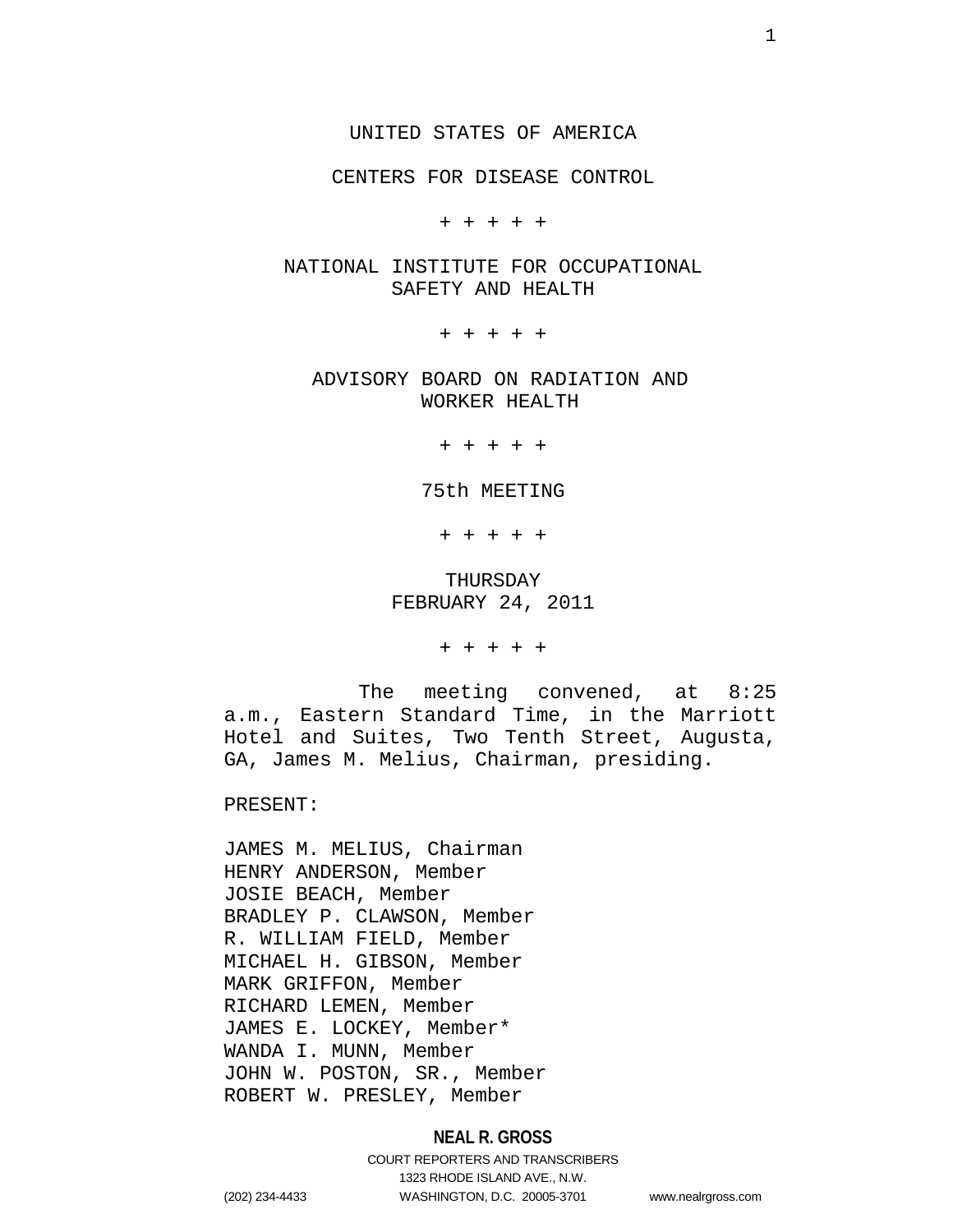DAVID B. RICHARDSON, Member GENEVIEVE S. ROESSLER, Member PHILLIP SCHOFIELD, Member PAUL L. ZIEMER, Member TED KATZ, Designated Federal Official REGISTERED AND/OR PUBLIC COMMENT PARTICIPANTS: ADAMS, NANCY, NIOSH Contractor AL-NABULSI, ISAF, DOE BALDRIDGE, SANDRA\* BELL, BETTY BELL, HENRY BOLAND, TOM BONSIGNORE, ANTOINETTE\* BROWN, KAREN BURGOS, ZAIDA, NIOSH CRAWFORD, CHRIS, DCAS\* CRUZ, RUBEN, CDC ESPOSITO, ROBERT EVASKOVICH, ANDREW FITZGERALD, JOE, SC&A FRATELLO, MELISSA, Senator Kirsten Gillibrand's Office\* FULMER, GLENDA GEORGE, ROBERT GLOVER, SAM, DCAS\* HAND, DONNA HINNEFELD, STU, DCAS HOWELL, EMILY, HHS JACQUEZ-ORTIZ, MICHELLE, Senator Tom Udall's Office\* KINMAN, JOSH, DCAS KNOX, WAYNE KOTSCH, JEFF, DOL LEREW, TIM LEWIS, MARK, ATL LIN, JENNY, HHS LUX, LINDA MAKHIJANI, ARJUN, SC&A MAURO, JOHN, SC&A MCKENNEY, CHRIS MILLS, ROY MOSELEY, CHRIS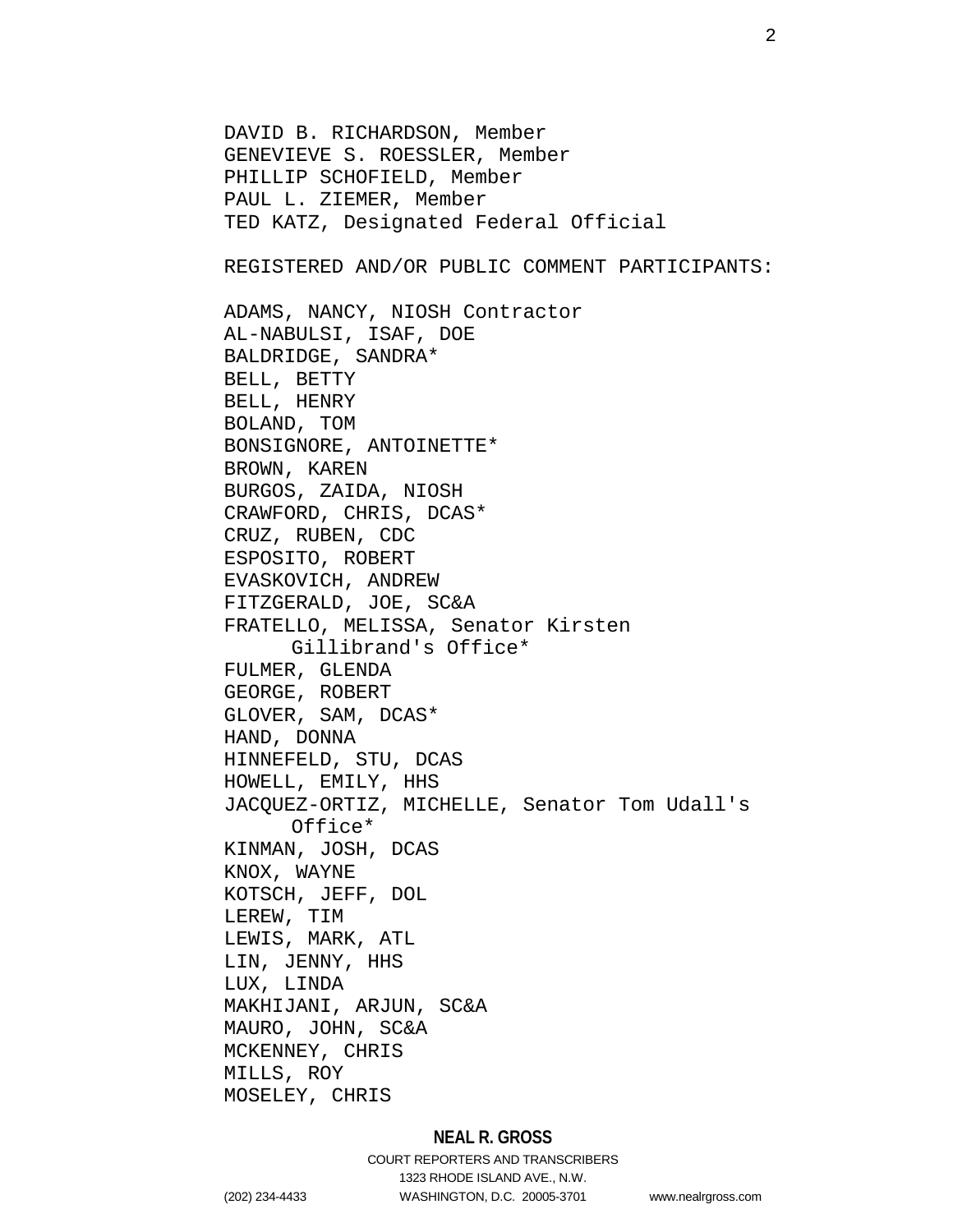NETON, JIM, DCAS PRESLEY, LOUISE OSTROW, STEVE, SC&A\* RASZEWSKI, DENISE\* RUTHERFORD, LAVON, DCAS SEABROOKS, RON REUTMAN, SUSAN, DCAS SIMS, JOAN STALEY, CARRIE TAULBEE, TIM, DCAS THURBER, BILL, SC&A\*

REGISTERED AND/OR PUBLIC COMMENT PARTICIPANTS:

TOMES, TOM, DCAS\* ULDRICK, SELMA WADE, LEW, NIOSH Contractor WIDENER, PEGGY

\*Participating via telephone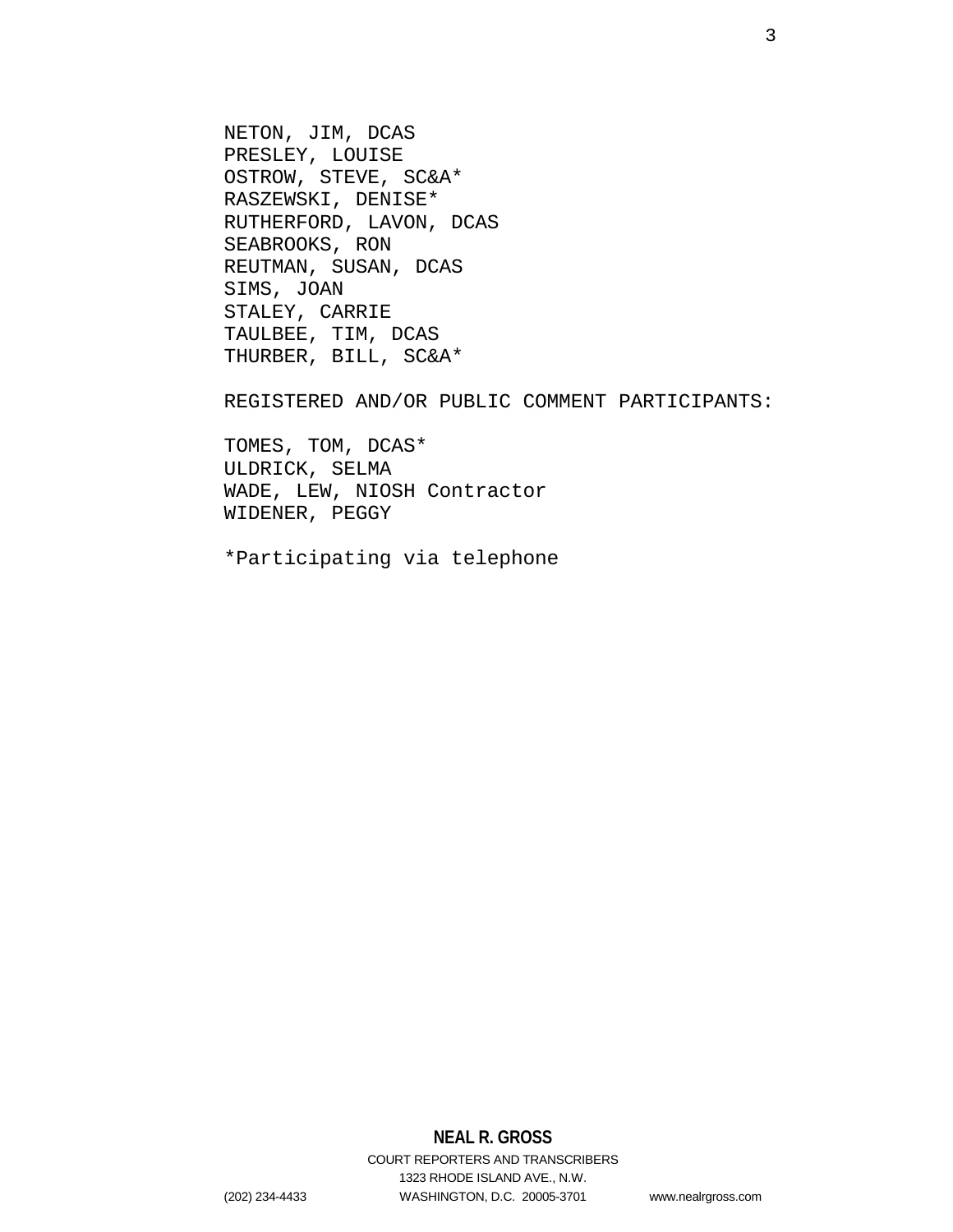C-O-N-T-E-N-T-S

| Call to order<br>James Melius<br>Chairman                                                                 | 9        |
|-----------------------------------------------------------------------------------------------------------|----------|
| Grand Junction Operations Office<br>(Grand Junction, CO) SEC Petition<br>LaVon Rutherford<br><b>NIOSH</b> | 10       |
| Comments, Questions, and Answers<br>Vote                                                                  | 30<br>41 |
| Board Work Session<br>Los Alamos Work Group<br>Mark Griffon                                               | 44<br>44 |
| Pantex Work Group<br>Bradley Clawson                                                                      | 46       |
| Pinellas Work Group<br>Phil Schofield                                                                     | 51       |
| Piqua Work Group<br>John Poston                                                                           | 52       |
| Santa Susana Group<br>Mike Gibson                                                                         | 53       |
| SEC Issues Work Group<br>James Melius                                                                     | 53       |
| TBD-6000 Work Group<br>Paul Ziemer                                                                        | 54       |
| TBD-6001 Work Group<br>Henry Anderson                                                                     | 57       |
| Weldon Springs Work Group<br>Mike Gibson                                                                  | 59       |
| Worker Outreach Work Group<br>Mike Gibson                                                                 | 59       |
| Scientific Issues Work Group                                                                              | 61       |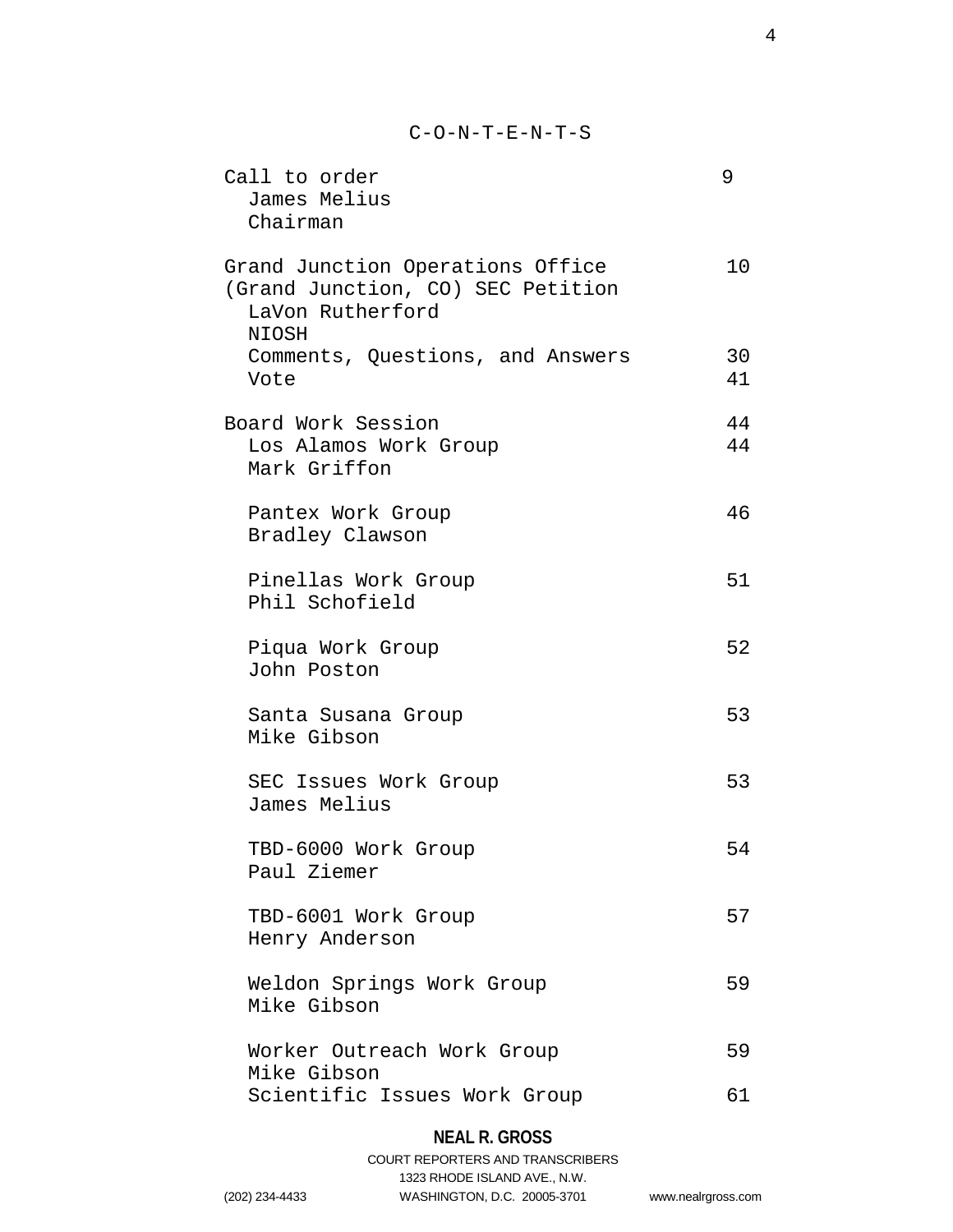| $C-O-N-T-E-N-T-S$ (CONTINUED)                                                                  |            |
|------------------------------------------------------------------------------------------------|------------|
| Board Work Session (CONTINUED)                                                                 |            |
| General Electric Facility Assignment<br>Vote                                                   | 62<br>64   |
| Scheduling of Future Board Meetings                                                            | 64         |
| Linde Work Group<br>Genevieve Roessler<br>Vote                                                 | 74<br>89   |
| Comments, Questions, and Answers                                                               | 90         |
| Statement on behalf of Senator<br>Gillibrand and Senator Schumer<br>Melissa Fratello           | 116        |
| On Behalf of the Petitioners<br>Antoinette Bonsignore                                          | 152        |
| Linda Lux                                                                                      | 172        |
| Bliss & Laughlin Steel<br>(Buffalo, NY)<br>SEC Petition Work Group Report<br>Paul Ziemer       | 180        |
| Comments, Questions, and Answers 192, 201                                                      |            |
| Petitioner<br>Vote                                                                             | 196<br>203 |
| Feed Materials Production Center<br>(Fernald, OH<br>SEC Petition Work Group<br>Bradley Clawson | 207        |
| Comments, Questions, and Answers                                                               | 216        |
| Petitioner<br>Sandy Baldridge                                                                  | 224        |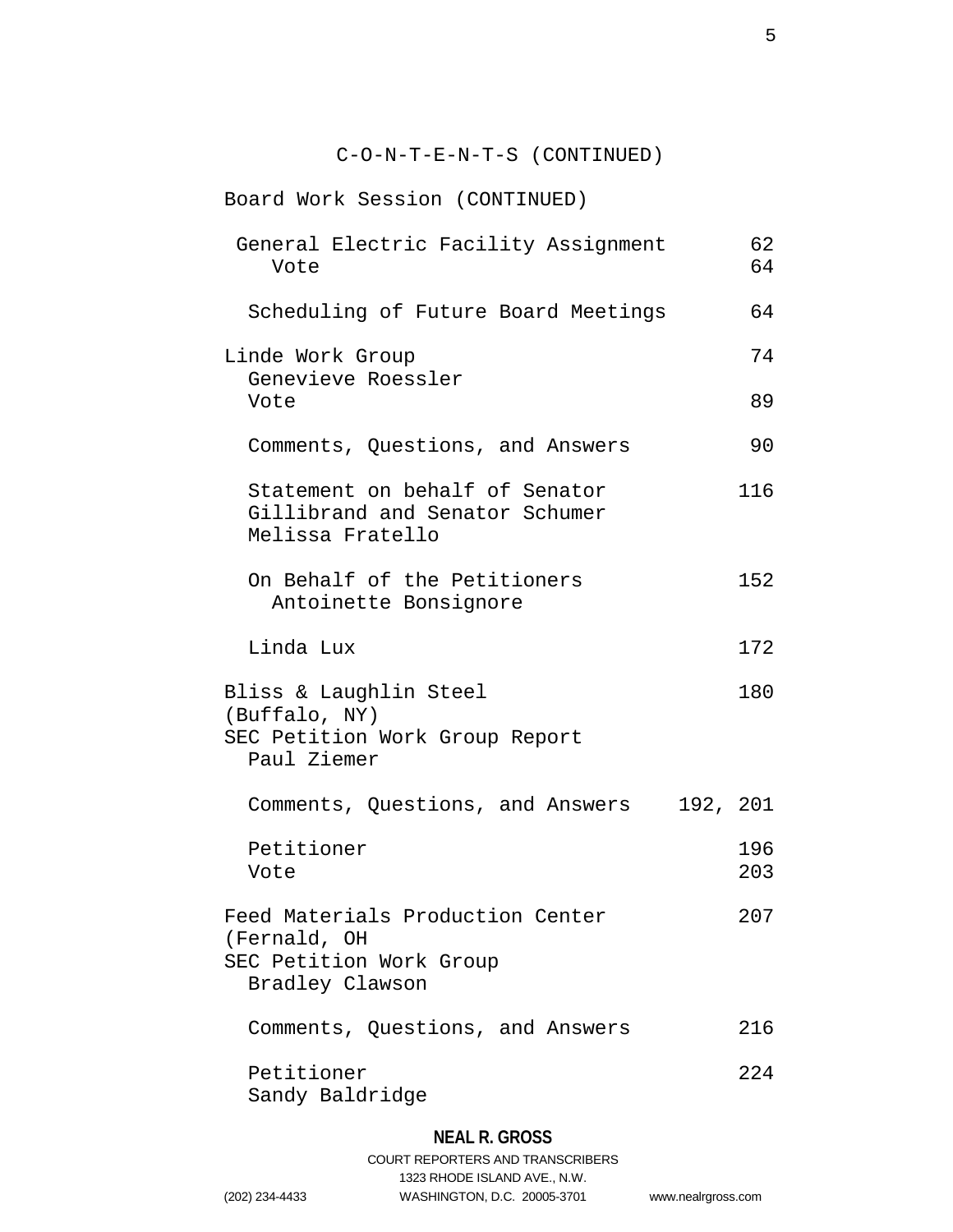| $C-O-N-T-E-N-T-S$ (CONTINUED)                                                                     |          |            |
|---------------------------------------------------------------------------------------------------|----------|------------|
| Board Work Session<br>Dow Chemical                                                                | 282, 336 |            |
| Vote<br>Vote                                                                                      |          | 337<br>338 |
| Norton Company SEC Petition<br>(Residual Period: 1960 - 1972)<br>LaVon Rutherford<br><b>NIOSH</b> |          | 284        |
| Comments, Questions, and Answers                                                                  |          | 300        |
| Petitioner<br>Denise Raszewski                                                                    |          | 302        |
| Vote                                                                                              |          | 306        |
| Vote                                                                                              |          | 331        |
| Vote                                                                                              |          | 335        |
| Board Work Session                                                                                |          | 341        |
| Dose Reconstruction Subcommittee<br>Mark Griffon                                                  |          | 341        |
| On Behalf of Senator Udall<br>Michelle Jacquez-Ortiz                                              |          | 343        |
| Comments, Questions, and Answers                                                                  |          | 349        |
| Savannah River Site                                                                               |          | 355        |
| Timothy Taulbee<br>NIOSH                                                                          |          | 356        |
| Comments, Questions, and Answers                                                                  |          | 369        |
| Mark Griffon                                                                                      |          | 378        |
| Comments, Questions, and Answers                                                                  |          | 396        |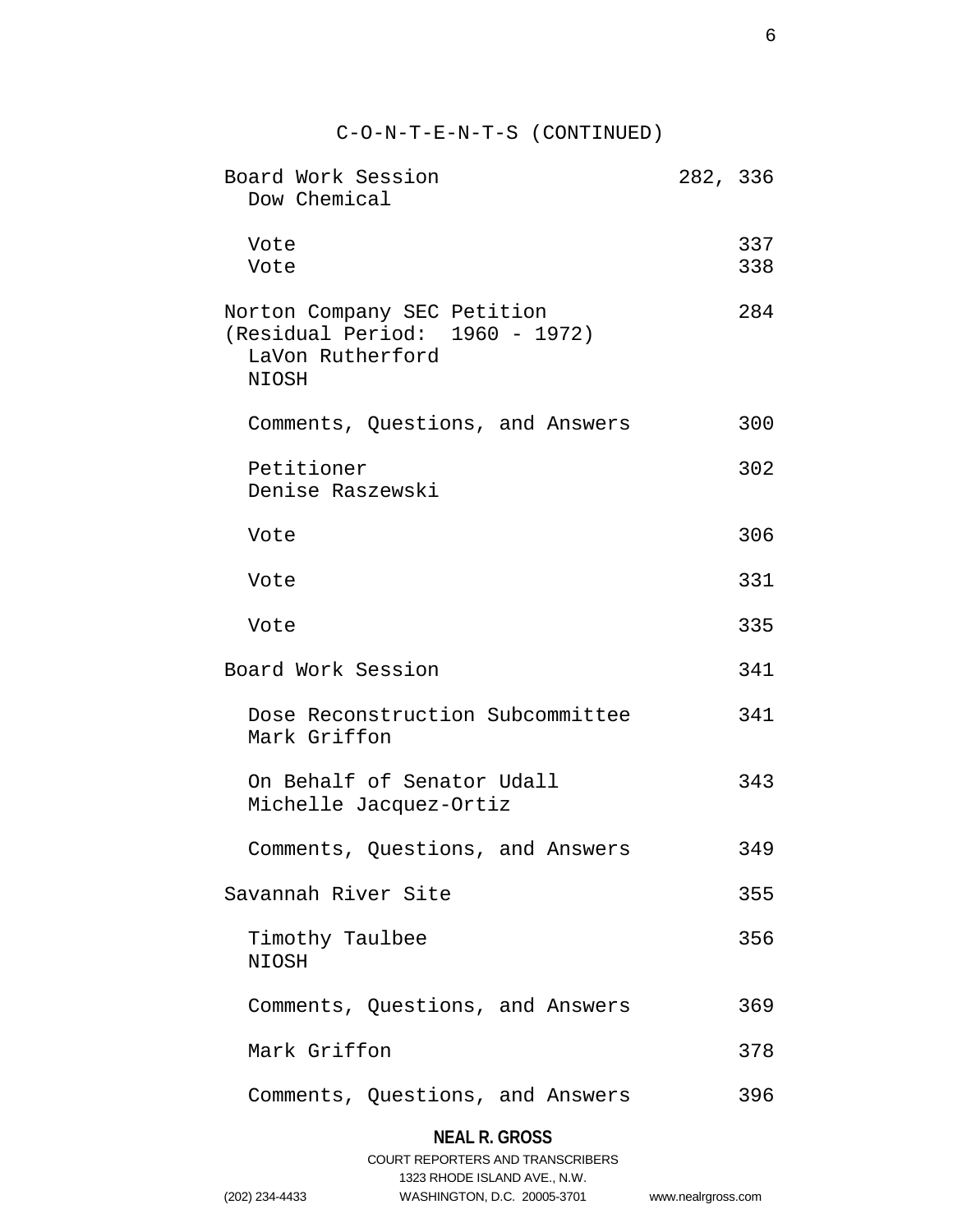C-O-N-T-E-N-T-S (CONTINUED)

| Public Comments                | 399 |
|--------------------------------|-----|
| Tim Lerew<br>Cold War Patriots | 401 |
| Peggy Widener                  | 407 |
| Tom Boland                     | 408 |
| Wayne Knox                     | 414 |
| Joan Sims                      | 423 |
| Carrie Staley                  | 425 |
| Roy Mills                      | 429 |
| Donna Hand                     | 431 |
| Antoinette Bonsignore          | 437 |

# **NEAL R. GROSS**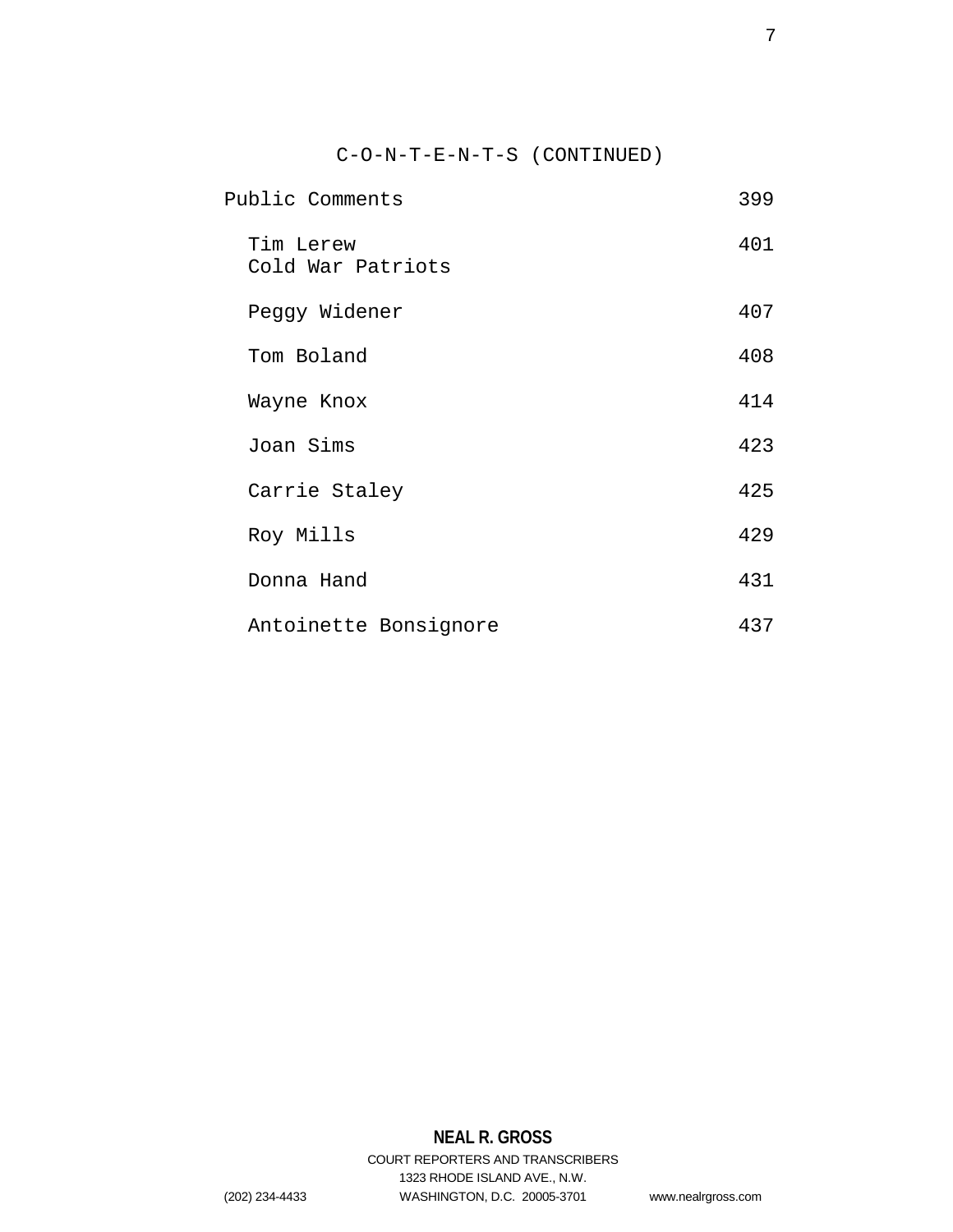1 P-R-O-C-E-E-D-I-N-G-S 2 9:01 a.m. 3 CHAIRMAN MELIUS: Good morning, 4 everybody. If we can get seated, we will get 5 started. 6 Welcome. I would like to welcome 7 one of our missing Members, Mark Griffon, who 8 has arrived. 9 We are just one short now, but I 10 think Jim Lockey will be on the line a little 11 bit later. 12 Ted, do you want to go through -- 13 MR. KATZ: Yes. Good morning, 14 everyone and welcome to day two of the Board 15 meeting. Welcome in the room and on the line. 16 Let me just note for people in the 17 room, you look all familiar, but on the line 18 we have a public comment session today as well 19 as yesterday. Today it begins at 5:30 and 20 goes to 7:00 p.m. So, members of the public 21 are welcome to call in and ask questions and 22 provide whatever comments.

**NEAL R. GROSS**

COURT REPORTERS AND TRANSCRIBERS 1323 RHODE ISLAND AVE., N.W. (202) 234-4433 WASHINGTON, D.C. 20005-3701 www.nealrgross.com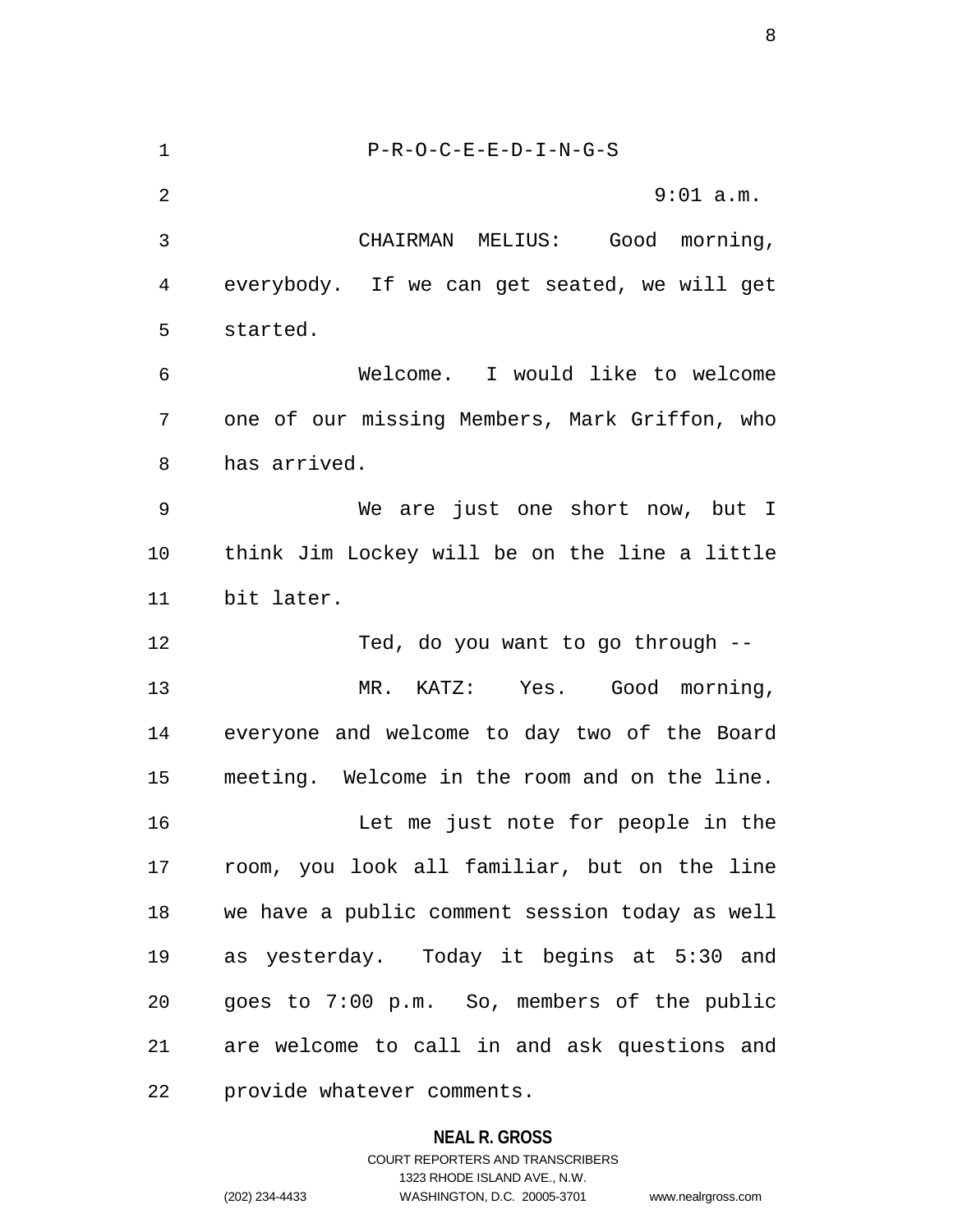1 The other thing, just to say for 2 folks on the line, please mute your phones. 3 Use \*6 if you don't have a mute button, \*6 4 again to take your phone off of mute. 5 Then, just to note, Board 6 attendance, as Dr. Melius noted, we have all 7 Board Members in attendance except for Dr. 8 Lockey, and we expect him to call in for the 9 Linde session that is second on the agenda 10 today. 11 11 It's your agenda, Jim. 12 CHAIRMAN MELIUS: Okay. The first 13 item we are considering today is the SEC 14 petition for the Grand Junction Operations 15 Office, and LaVon Rutherford. 16 MR. RUTHERFORD: Hi. Thank you, 17 Dr. Melius. 18 Again, I am LaVon Rutherford. I 19 am going to present NIOSH's evaluation of the 20 Special Exposure Cohort Petition for Grand

21 Junction Operations.

22 This petition was received on June

**NEAL R. GROSS** COURT REPORTERS AND TRANSCRIBERS

1323 RHODE ISLAND AVE., N.W.

(202) 234-4433 WASHINGTON, D.C. 20005-3701 www.nealrgross.com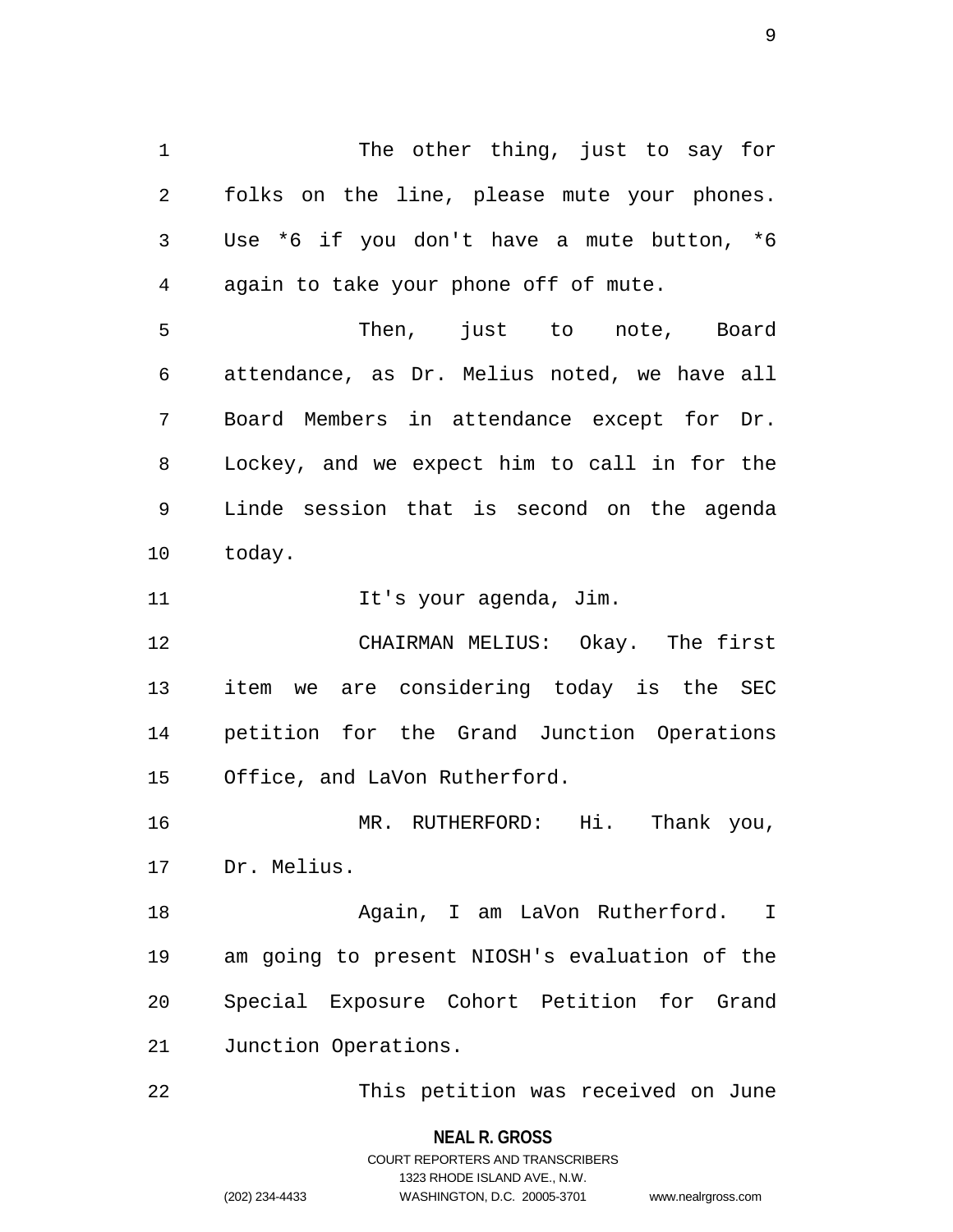1 30th of 2010. The petition proposed a Class 2 by laborers, supervisors, painters, grounds 3 personnel, and fire chief from 1943 to present 4 who worked at all locations at Grand Junction. 5 The covered period for Grand 6 Junction is from 1943 is present. It is a DOE 7 facility and it is still in operation.

8 Now this petition qualified on 9 September 7th of 2010. The petitioner 10 provided a basis that was a lack of monitoring 11 data. This was supported by a dose 12 reconstruction that actually indicated that 13 NIOSH had not found any monitoring data.

14 The Class evaluated by NIOSH was 15 all onsite personnel who worked at Grand 16 Junction from January 1, 1943 through July 31, 17 2010.

18 18 I am going to get into this in 19 more detail and provide more basis for this 20 recommendation, but we will propose a Class 21 for all employees of the Department of Energy, 22 predecessor agencies, and contractors and

#### **NEAL R. GROSS**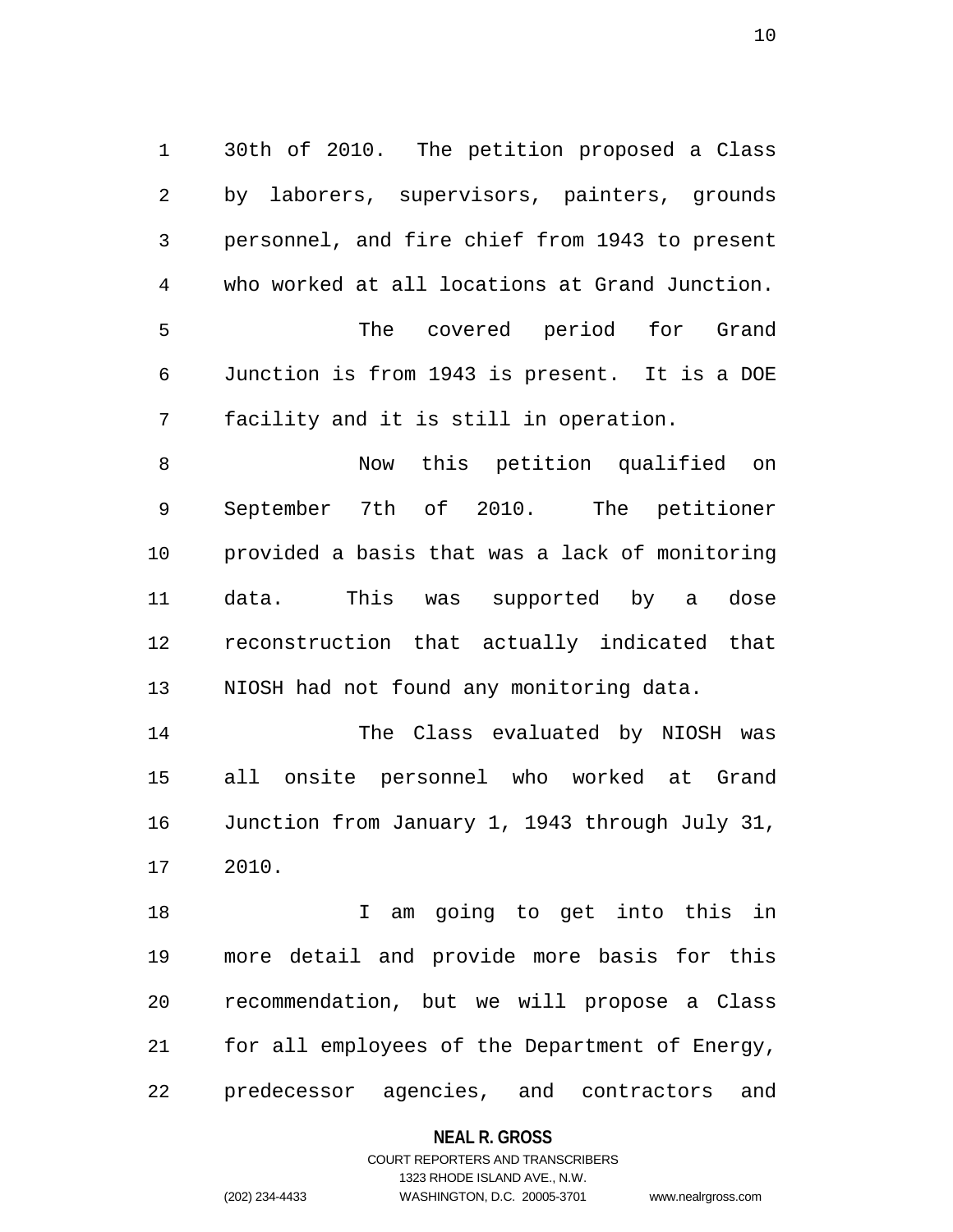1 subcontractors who worked at Grand Junction 2 from March 23, 1943 through January 31, 1975. 3 A little background: on March 23, 4 1943, an Army representative arrived at Grand 5 Junction, establishing the Colorado Area 6 Engineer Office which later became the Grand 7 Junction Operations Office.

8 The initial operation involved 9 construction and operation of a refinery plant 10 to produce uranium concentrates for the MED.

11 After the war, the site became the 12 center of uranium ore exploration, 13 procurement, processing, and sampling 14 activities.

15 We put together a timeline of the 16 major project and operations. Hopefully, this 17 will give you an idea of the things that were 18 occurring from the early forties all the way 19 to present. It also, I think, gives you an 20 idea of a break that we see in 1975, where 21 most of the activities that were conducted 22 onsite, the major activities, refinery

#### **NEAL R. GROSS**

## COURT REPORTERS AND TRANSCRIBERS 1323 RHODE ISLAND AVE., N.W. (202) 234-4433 WASHINGTON, D.C. 20005-3701 www.nealrgross.com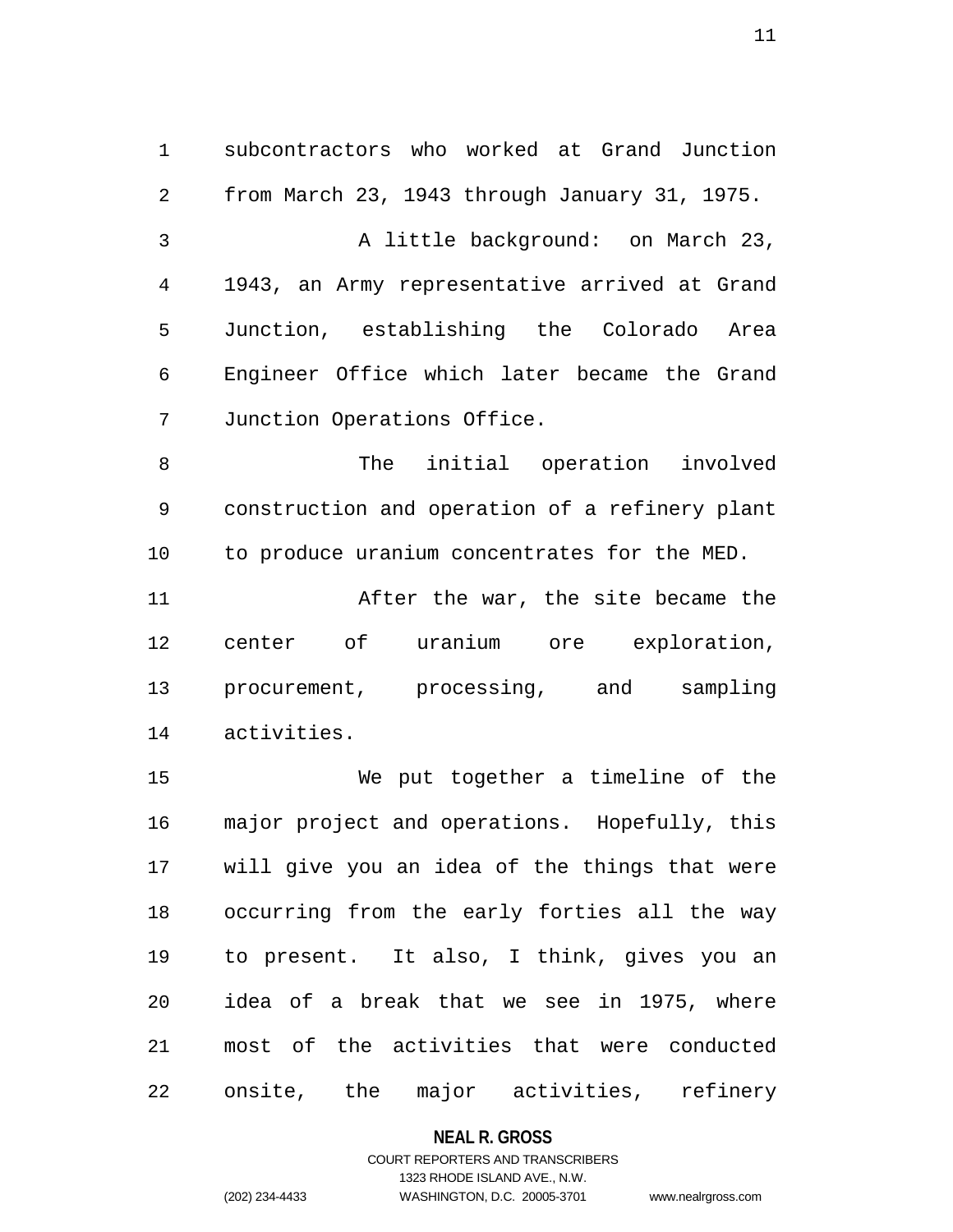1 operations, pilot plant operations, and 2 assaying uranium, stopped in 1975, and they 3 went more to a remedial action period. I will 4 get into a little more detail with that.

5 Refinery operations: they started 6 in August of 1943, operated until October of 7 1945. At that time, they were processing 8 green sludge which was actually vanadium 9 tailings they had received from Uravan and 10 Durango mills.

11 They produced about 1,170 tons of 12 uranium oxide and a similar amount of vanadium 13 oxide. The uranium was then shipped east for 14 further processing. From 1946, later in 1945 15 through 1947, the refinery was dismantled.

16 The AEC Raw Minerals Office was 17 established at Grand Junction in December of 18 1947. The focus was uranium exploration and 19 purchasing. They established ore buying 20 stations in the western states to stockpile 21 ore.

22 And starting in 1948, the Grand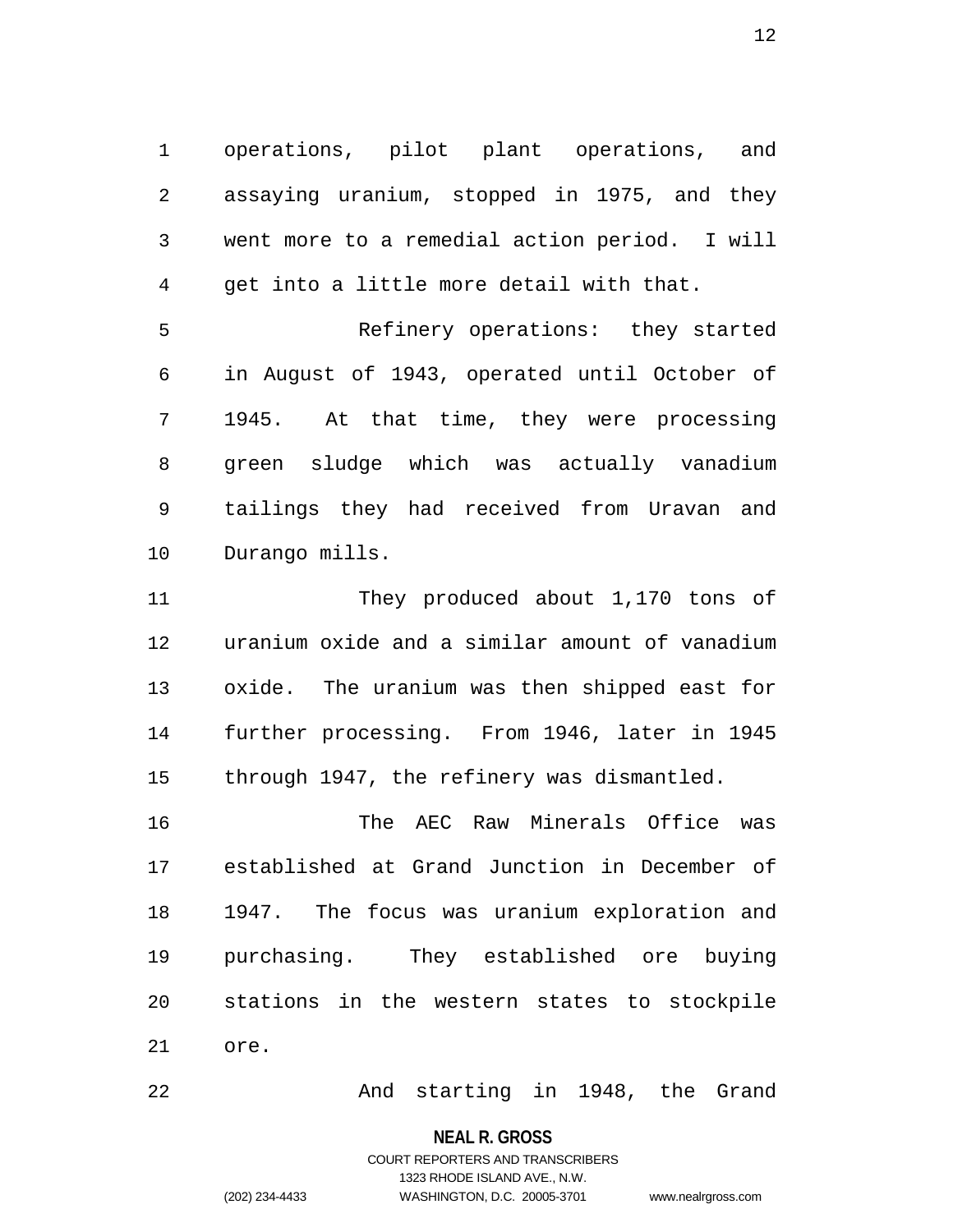1 Junction Office received and sampled uranium 2 concentrates. The Analytical Lab and Sampling 3 Plant was established as well at Grand 4 Junction to sample these ore concentrates.

5 A little background on the pilot 6 plants: there were two pilot plants, a small 7 pilot plant which operated from May of 1953 8 through December of 1954. This focus at the 9 small pilot plant was perfecting the resident 10 pulp uranium extraction process.

11 The large pilot plant operated 12 from January of 1955 through May of 1958, and 13 it was focused on testing methods for uranium 14 mills.

15 The pilot plant mills ran 24 hours 16 per day, seven days per week.

17 The pilot plants started out in 18 1953 with about 17 to 18 employees and ramped 19 up to 105 employees by 1957. They processed 20 30,000 tons of ore, uranium ore. The 21 byproducts of this became the primary source 22 of contaminated materials onsite. They had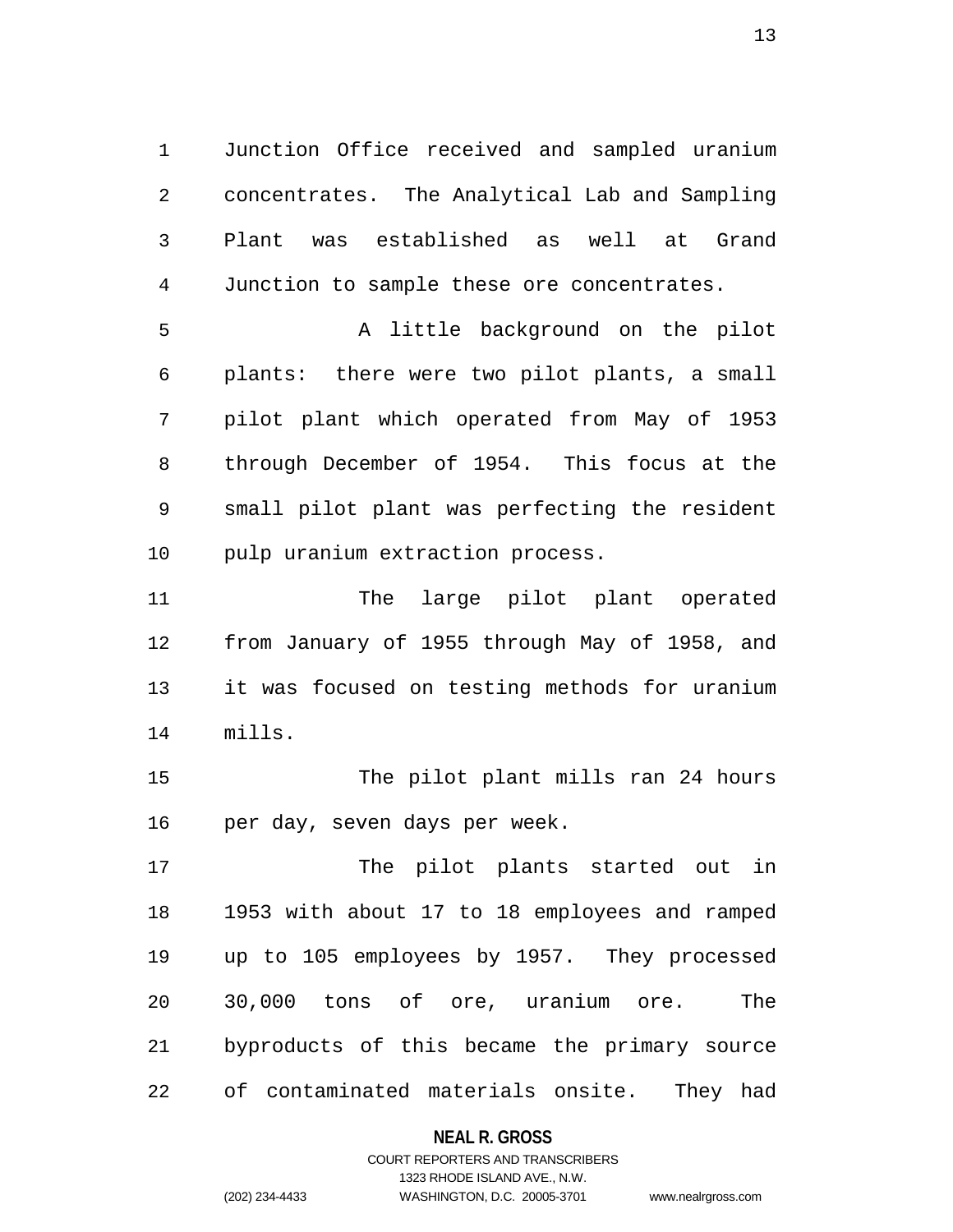1 247,000 cubic yards of uranium mill tailings 2 buried onsite as well as other byproducts. It 3 contaminated 22 acres of land and 19 4 buildings.

5 Sampling and analysis actually 6 began in 1948 and continued through 1974. 7 They received more than 347 million pounds of 8 uranium oxide from 1948 through 1971.

9 Most of the sampling of the 10 uranium oxides was done at Grand Junction in 11 the 1961 to 1965 time period. A little bit of 12 sampling was done at Weldon Springs. But, 13 again, most of the sampling was done at Grand 14 Junction.

15 Grand Junction had two sampling 16 plants in separate buildings. They had an 17 auger method and a falling stream method of 18 sampling.

19 Uranium concentrates were received 20 up until 1971. Then the last drums of 21 material were shipped offsite in January of 22 1974. After that, the site then continued

#### **NEAL R. GROSS**

## COURT REPORTERS AND TRANSCRIBERS 1323 RHODE ISLAND AVE., N.W. (202) 234-4433 WASHINGTON, D.C. 20005-3701 www.nealrgross.com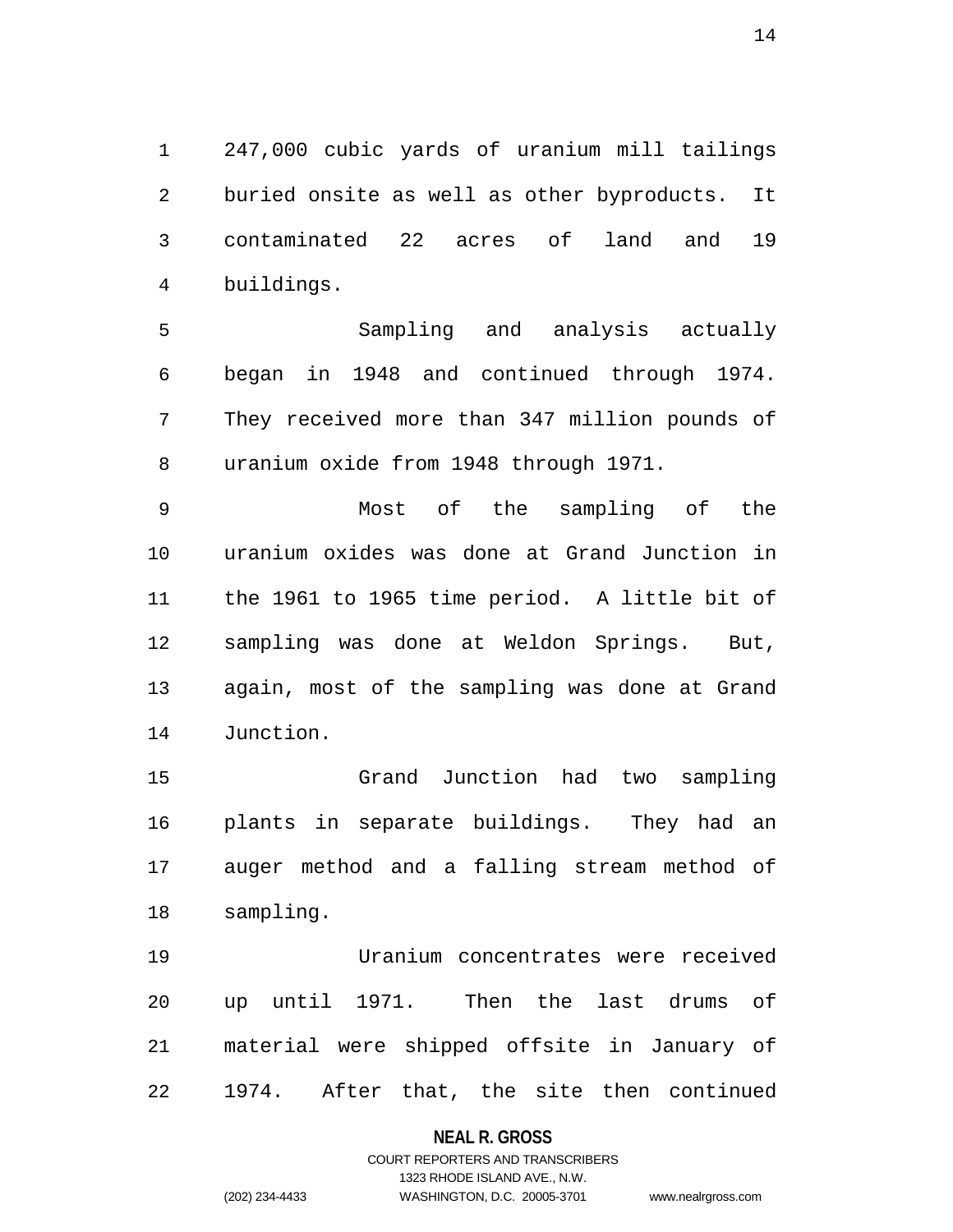1 other work and was the center for uranium 2 exploration and some remediation projects.

3 After 1974 is when I indicated 4 that we felt that activities onsite had 5 shifted. You will see from a little more 6 detail of the programs that continued after 7 1974 why we feel that way.

8 Grand Junction managed the 9 National Uranium Resource Program, NURE. Work 10 included analyzing existing data, drilling 11 445,000, that should be, new boreholes; 12 samples, 750,000 hydrochemical samples, and 13 flights, a million flight line miles to map 14 out distributions of uranium and thorium and 15 potassium. The drilling and the sampling 16 activities occurred offsite. This resulted in 17 a comprehensive database of the nation's 18 uranium resources.

19 The first remedial action project, 20 which began in 1972, Grand Junction assisted 21 the State of Colorado in remediation of 594 22 homes or businesses. These sites were

**NEAL R. GROSS**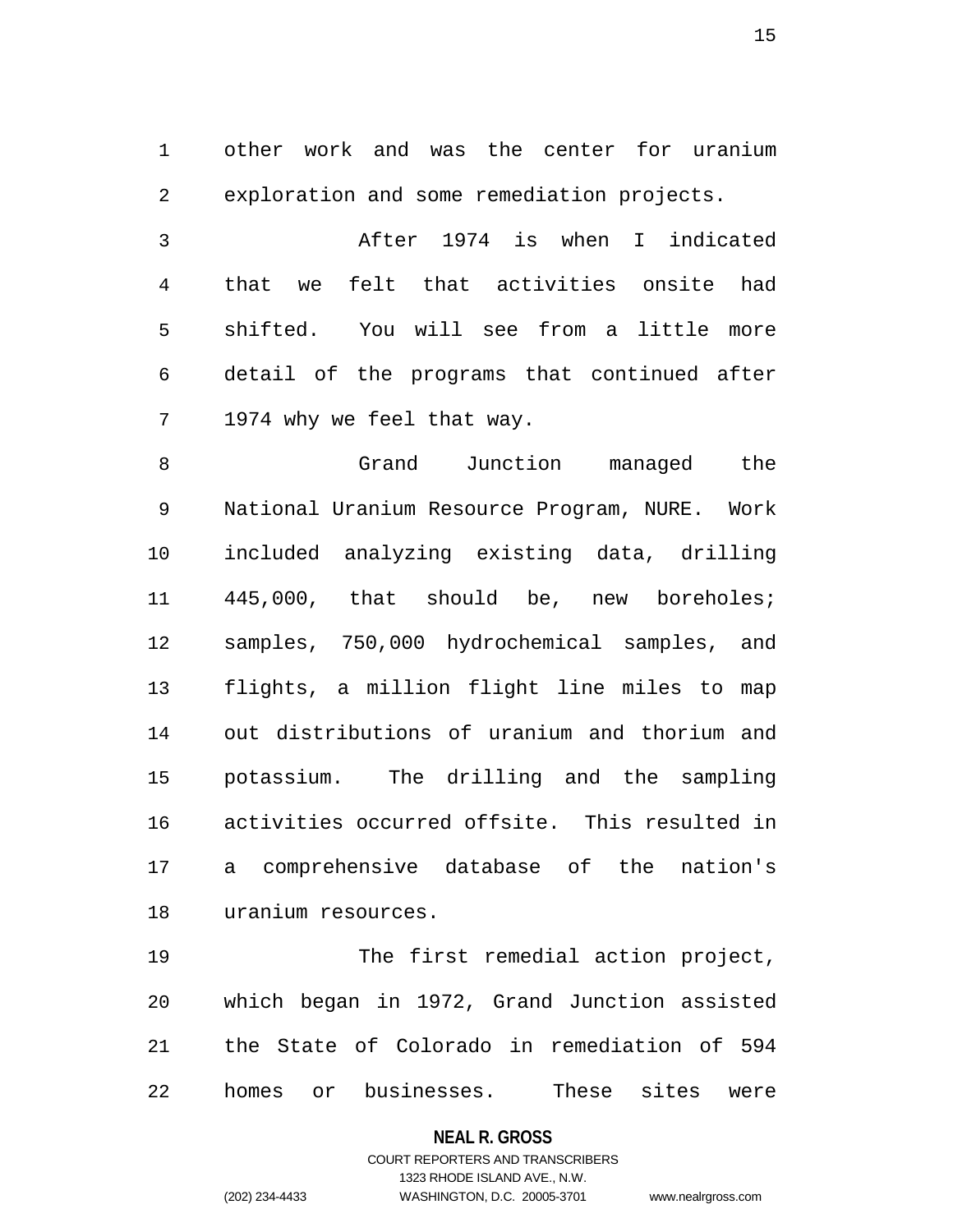1 contaminated from tailings from private mills. 2 I put this in here, exposures. I 3 want to point out that exposures that occurred 4 offsite in these operations are not covered 5 under the program. However, I will say that 6 the data that we have on individuals -- and I 7 will get into that a little more -- we can't 8 separate them out. So, we can't separate them 9 out from onsite or offsite exposures. So, we 10 will use that data.

11 And in addition, I think the 12 discussion on that, we have had discussions 13 with the Department of Labor that indicate 14 that it would be difficult to identify 15 individuals that solely worked offsite as 16 well.

17 All right. The next remedial 18 action project was actually onsite and began 19 in 1988. The approach was to remediate all 20 the open spaces at Grand Junction from south 21 to north. Seventeen buildings were either 22 demolished or decontaminated; 414,000 tons of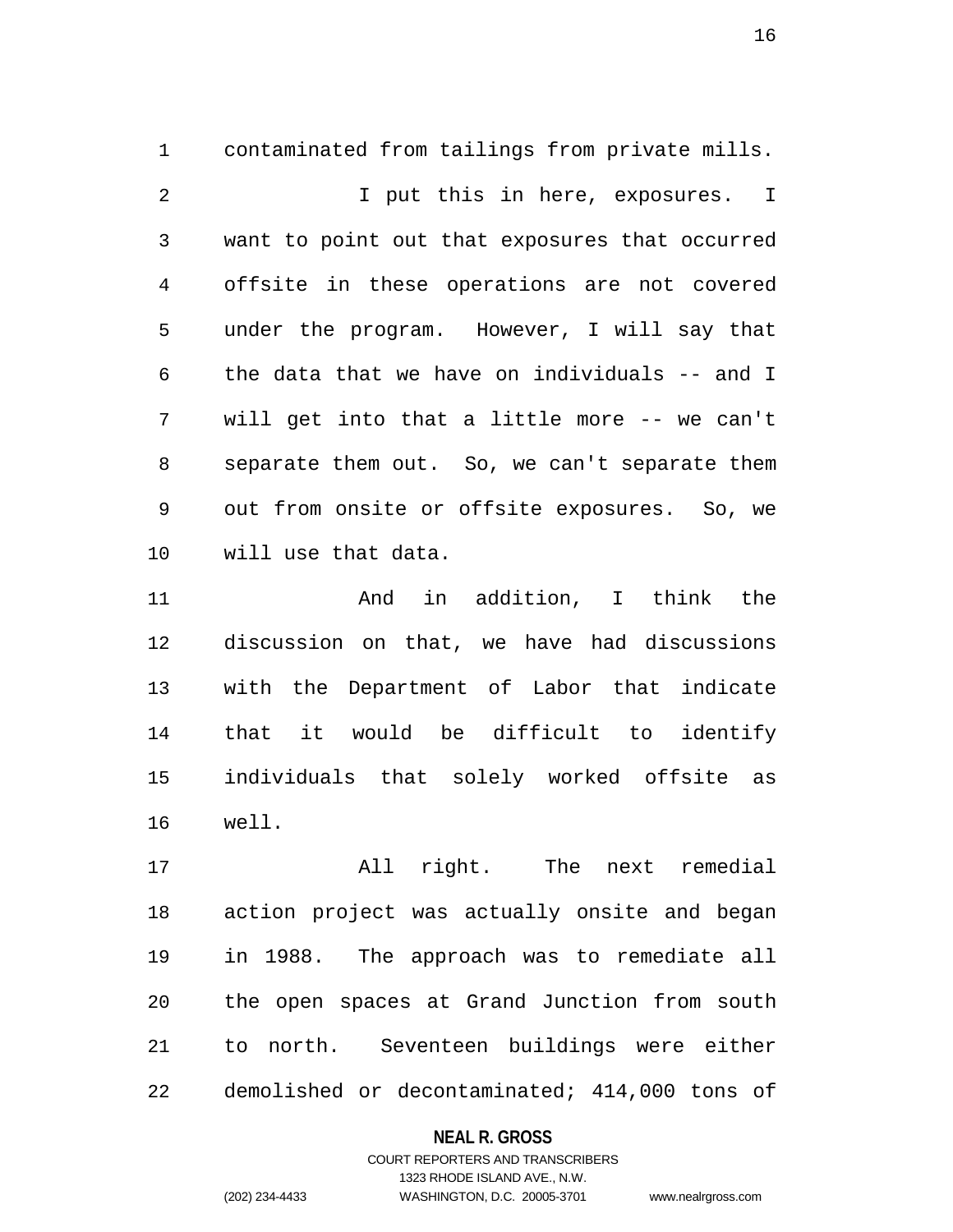1 radioactive contaminated material was 2 excavated and transported to the Cheney 3 Disposal Cell. They recontoured, 4 reconstructed, and revegetated affected areas. 5 Dose reconstructions, we had 6 actually 59 claims submitted to NIOSH. I am 7 going to provide a little more information 8 here. I should say claims that are within the 9 period evaluated are 59 claims. Further 10 review, there are actually 39 claims that fall 11 into the SEC Class recommendation that we will 12 make here in a little bit.

13 We have completed 22 dose 14 reconstructions. Eighteen of those were over 15 50 percent, 27 less than 50 percent. Claims 16 containing internal are eight, and claims 17 containing external dosimetry are 22.

18 The actual cases that you see were 19 greater and less than 50 percent totaled 35. 20 Those are actually all the claims that were 21 completed. So, they cover the entire time 22 period.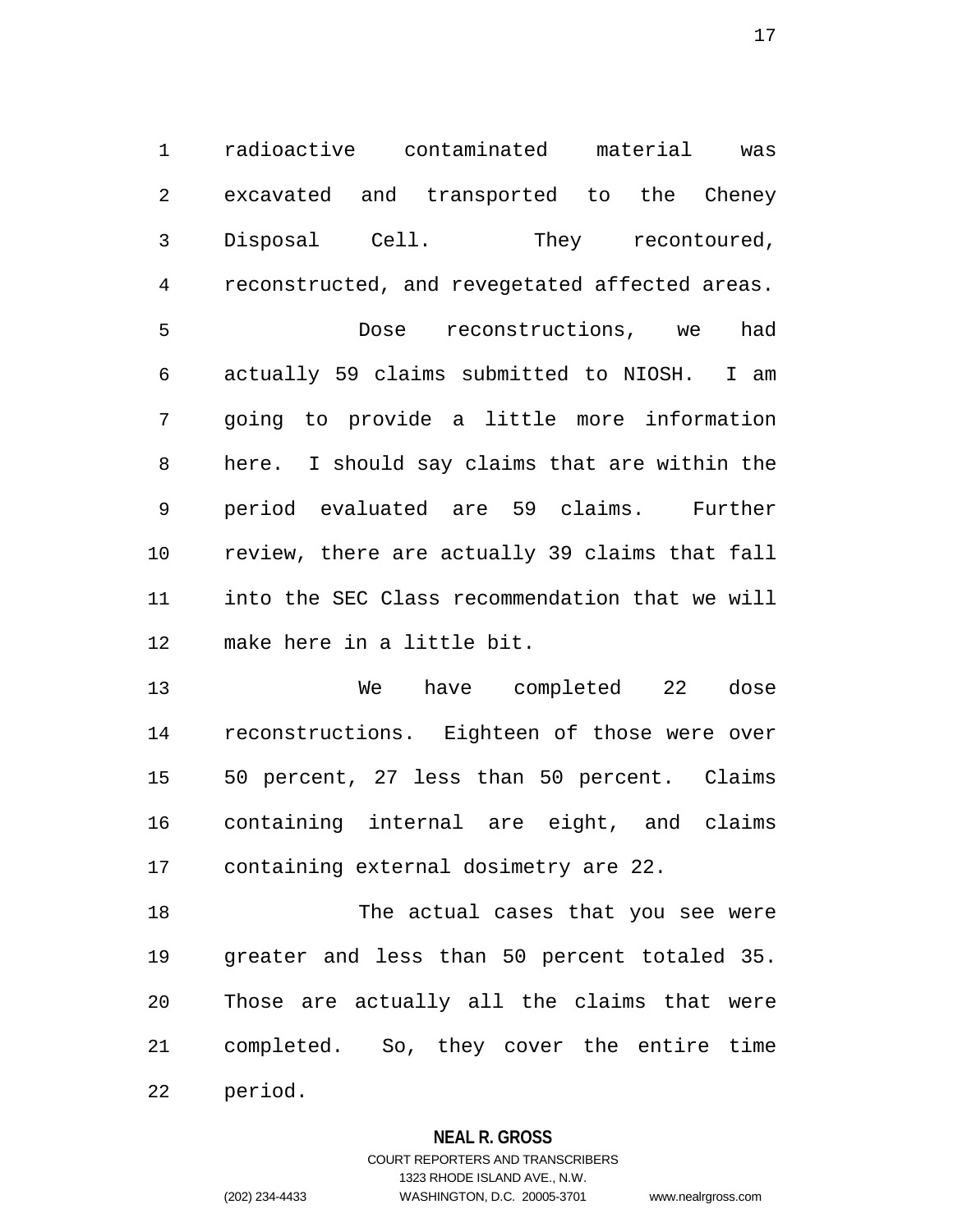1 Sources of available information: 2 we looked at Technical Information Bulletins, 3 interviewed with, it says seven former 4 workers; there are actually eight former 5 workers. We looked at existing claimant 6 files, the documentation provided by 7 petitioner, NIOSH research database, and data 8 captures.

9 The interviews actually covered, 10 we interviewed an individual who worked all 11 the way back in the refinery period. So, we 12 covered most of the timeframe of operations at 13 Grand Junction.

14 Data captures: the Atomic Energy 15 Commission, DOE Opennet, internet searches, 16 CEDR, NARA at Atlanta, various DOE locations, 17 including Grand Junction.

18 Our external sources of exposure: 19 obviously, you can see you would expect the 20 internal/external sources of exposure mainly 21 from the operations in the refinery plant, the 22 pilot plant milling works, and the processing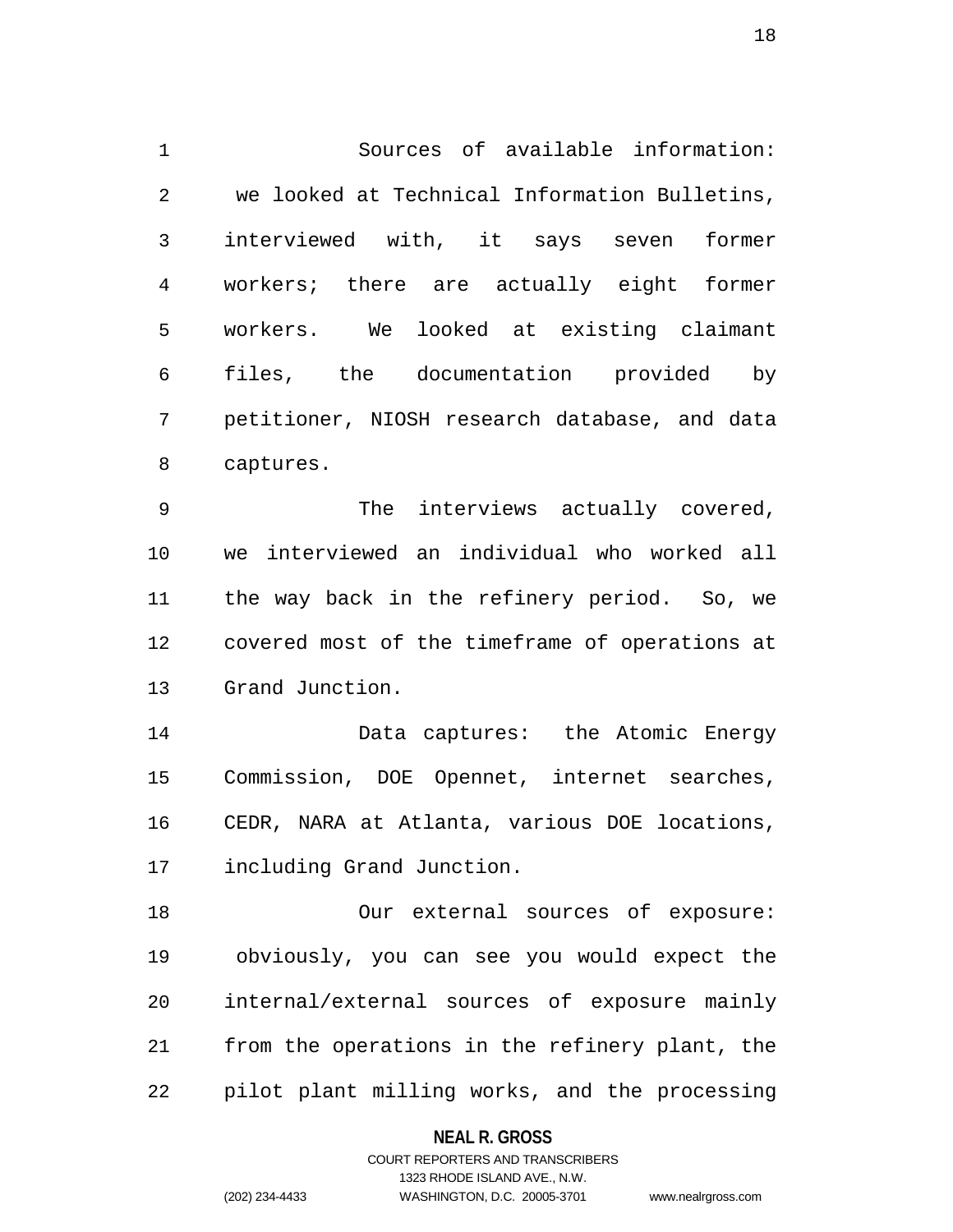1 materials, as well as sampling.

2 Direct radiation from handling and 3 processing the ore and tailing; submersion in 4 contaminated air; moving equipment and drums 5 into warehouses that were part of the pilot 6 plant; moving ore samples from receiving area 7 to analytical chemistry, and high grade 8 uranium mineral specimens accumulated in 9 plants, labs and offices. 10 I want to make sure everybody 11 understands these ore samples were not samples 12 like this. Okay? They were actually drums 13 that were taken in and they used these auger

14 methods to auger material out of it. It was 15 one sampling method.

16 The other sampling method was 17 actually to take the drum and they would 18 actually drop it into -- I don't know the term 19 here -- like a conveyer, and they would slice 20 out samples of that to sample the drums.

21 So, there's a couple of different 22 sampling methods. They actually took a large,

#### **NEAL R. GROSS**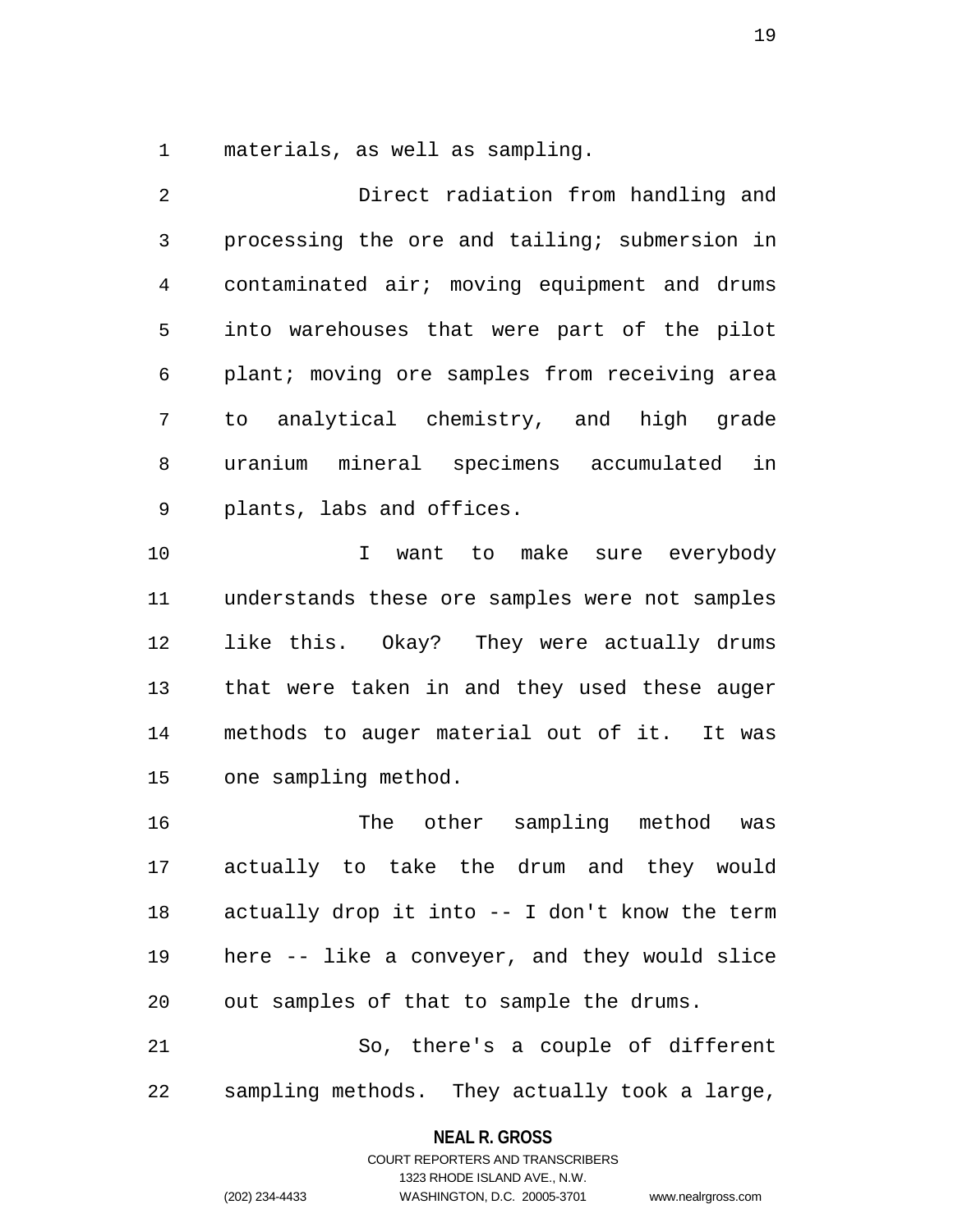1 I mean they may take 20 drums and take out 2 portions of 20 drums, mix them together to 3 make a homogenous sample, and then do the 4 sampling as well. So, to give you an idea, 5 this wasn't a small-scale sampling activity.

6 Our external sources of photons, 7 photon source would be from uranium and 8 progeny. The largest source was radium. 9 Obviously, after the uranium was extracted, 10 the radium and thorium were mostly maintained 11 in the mill tailings and became a considerable 12 source of external exposure.

13 Beta was a uranium progeny, 14 protactinium.

15 Neutrons, californium-252 and the 16 zetatrons. The neutron sources were used in 17 the later years, I believe in the 1990s, 18 around the 1990 timeframe. They were not used 19 in the early years.

20 Internal sources of exposure: we 21 had inhalation and ingestion of contaminated 22 air resulting from various milling and

#### **NEAL R. GROSS**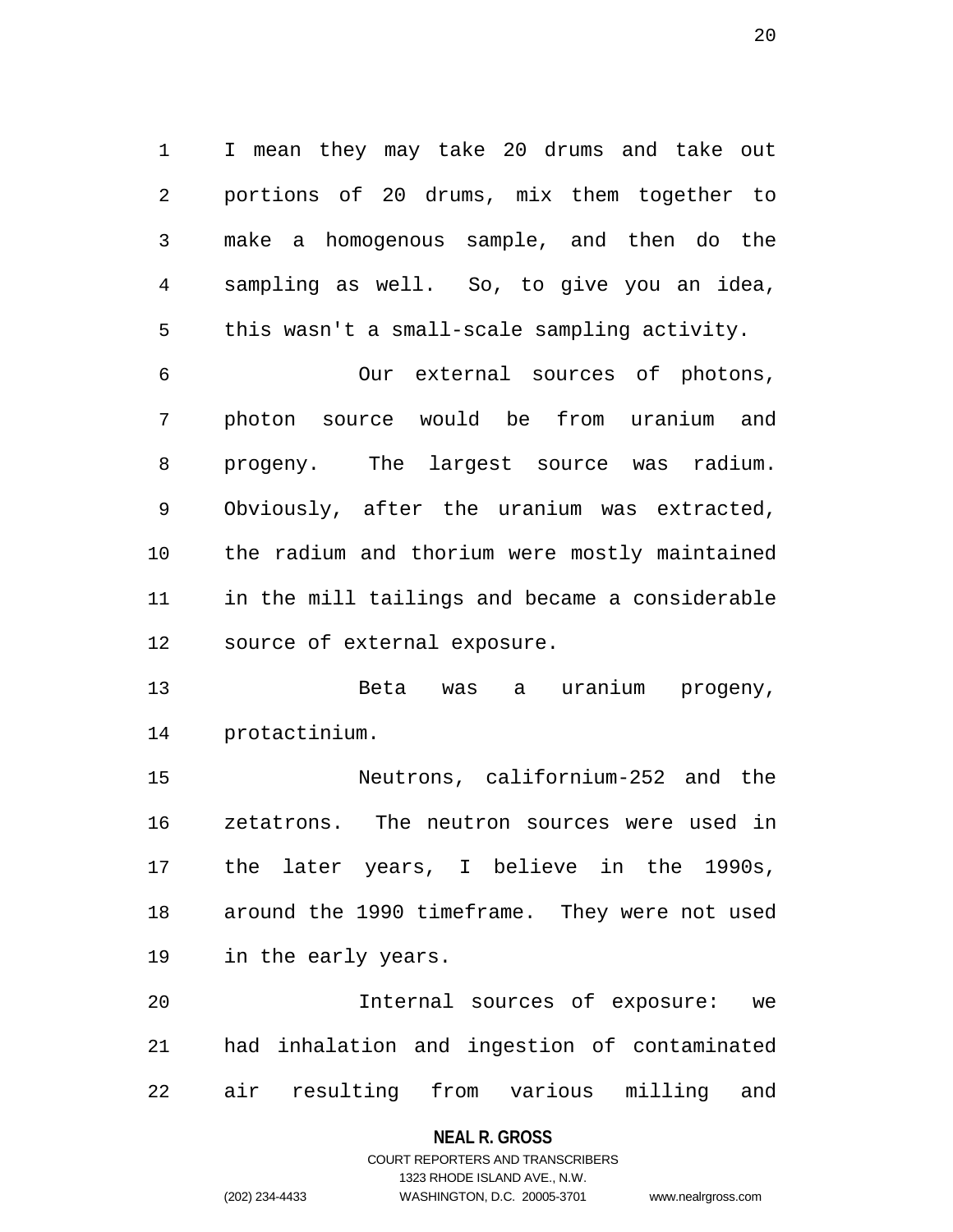1 sampling operations, including crushing and 2 grinding of the ore; preparation of ore 3 samples after drying. Samples were pulverized 4 on the floor of the prep room and screened. 5 They also had samples reduced in size by 6 quartering and riffling, pulverized again, and 7 passed through another mesh screen. All those 8 activities would generate potential airborne 9 or internal exposures.

10 Our source of internal exposure 11 was uranium. Uranium was extracted. So, the 12 uranium was a major source of internal 13 exposure as well as uranium progeny, and the 14 mill tailings were byproducts, specifically, 15 the radium, thorium, and radon.

16 This is actually a table that 17 identifies bioassay data that we had for 18 years. If you look at the refinery 19 operations, the colored sections are actually 20 the years of operation. 1943 through 1946, we 21 have 11 samples in 1945. The small pilot 22 plant, we have 10 and 11 in 1953 or 1954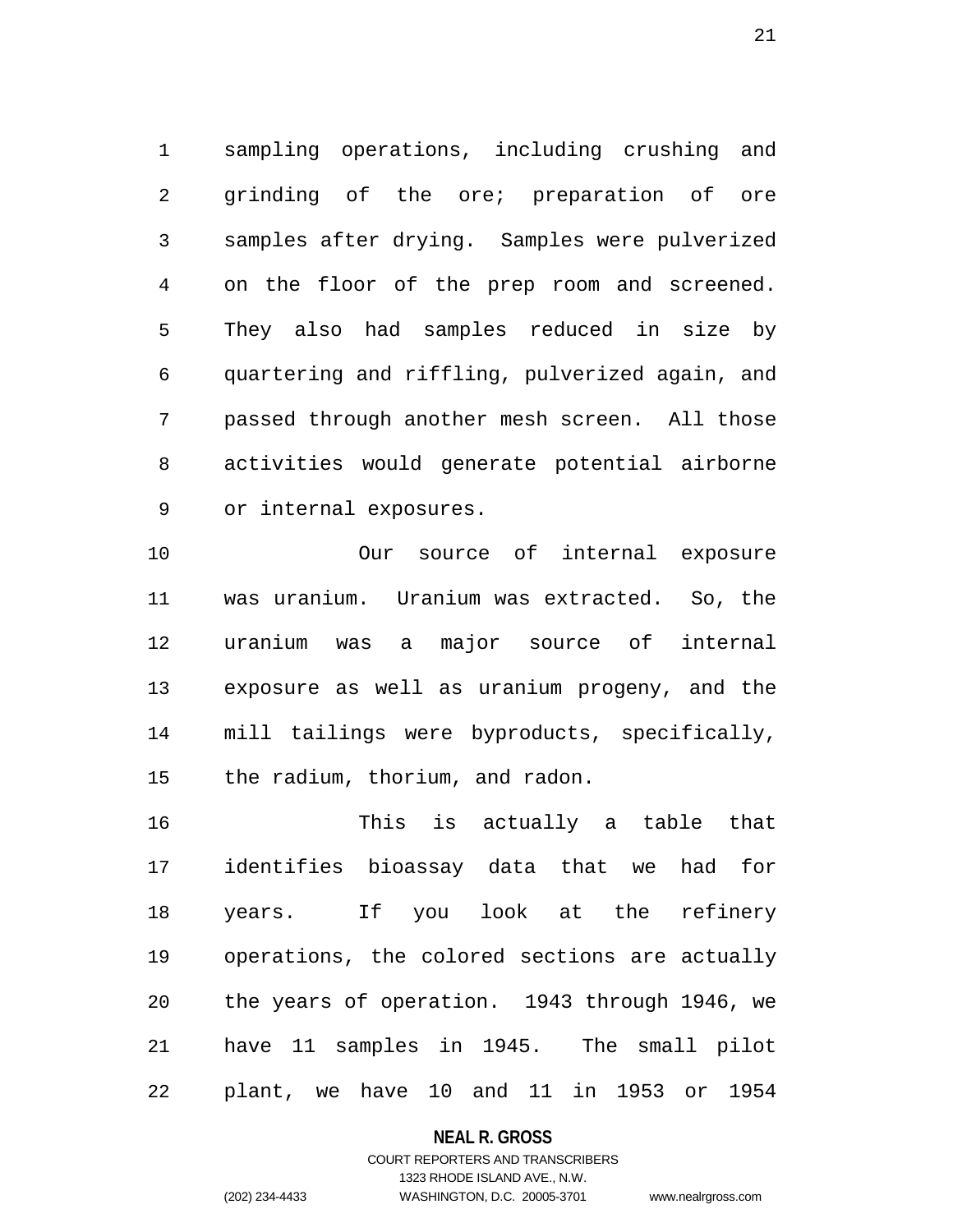1 during the years of operations.

| 2  | I want to point out these bioassay             |
|----|------------------------------------------------|
| 3  | samples are fluorometric samples for uranium   |
| 4  | only. No other isotopic analysis was done.     |
| 5  | The sampling plant, you we have                |
| 6  | first samples in 1949. We had sporadic         |
| 7  | samples pretty much consistent through 1953 to |
| 8  | 1962.                                          |
| 9  | also<br>had annual summaries,<br>We            |
| 10 | 1960, 1964, 1969, 1972, and 1973. They give a  |
| 11 | range, but they do not necessarily give the    |
| 12 | number of bioassay samples that were taken.    |
| 13 | We had no bioassay data after 1973 up until    |
| 14 | the D&D period.                                |
| 15 | This is just I wanted to point out             |
| 16 | some of the data we have is just not<br>that   |
| 17 | legible. So, we put together a little table    |
| 18 | to indicate that we have, for example, in 1961 |
| 19 | you see that our total samples are actually up |
| 20 | over 50, but the actual number of samples that |
| 21 | are legible are only a little over 30. So,     |
| 22 | again, this is mainly because not only just    |

## **NEAL R. GROSS**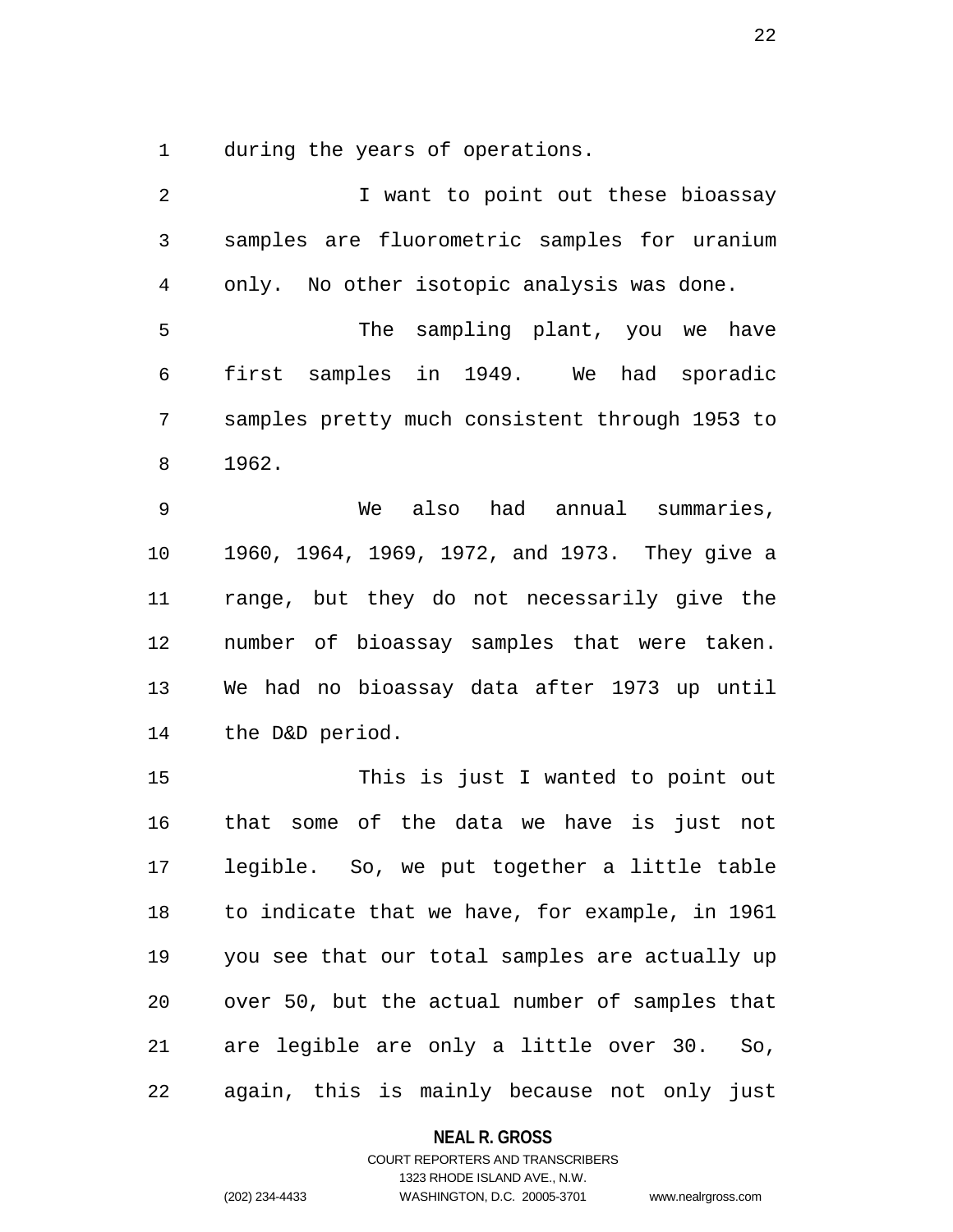1 the quality of the document remaining, but 2 some of the documents are actually torn off on 3 the ear or the dates are removed, some of the 4 information, and it is very hard to get 5 anything from them. So, I wanted to point 6 that out as well.

7 Air sampling, if we think of our 8 hierarchy of what we look for in data, we 9 start out with our bioassay data and, then, we 10 would move to our air sampling data. Again, 11 the color coding is the years of operations. 12 It is very hard to read the sampling plant 13 numbers.

14 I believe there's one year in 15 there, actually, if I look at it on this 16 screen, I can see it. 1956, there's 61 17 samples; 1959, 30; 1960, 18, and 1961, 64. 18 But if you look at these, you see that we have 19 some air sample data. It gives gross alpha 20 and we have eight samples including five from 21 the refinery plant and sporadic samples 22 throughout the operations. We do have 45

#### **NEAL R. GROSS**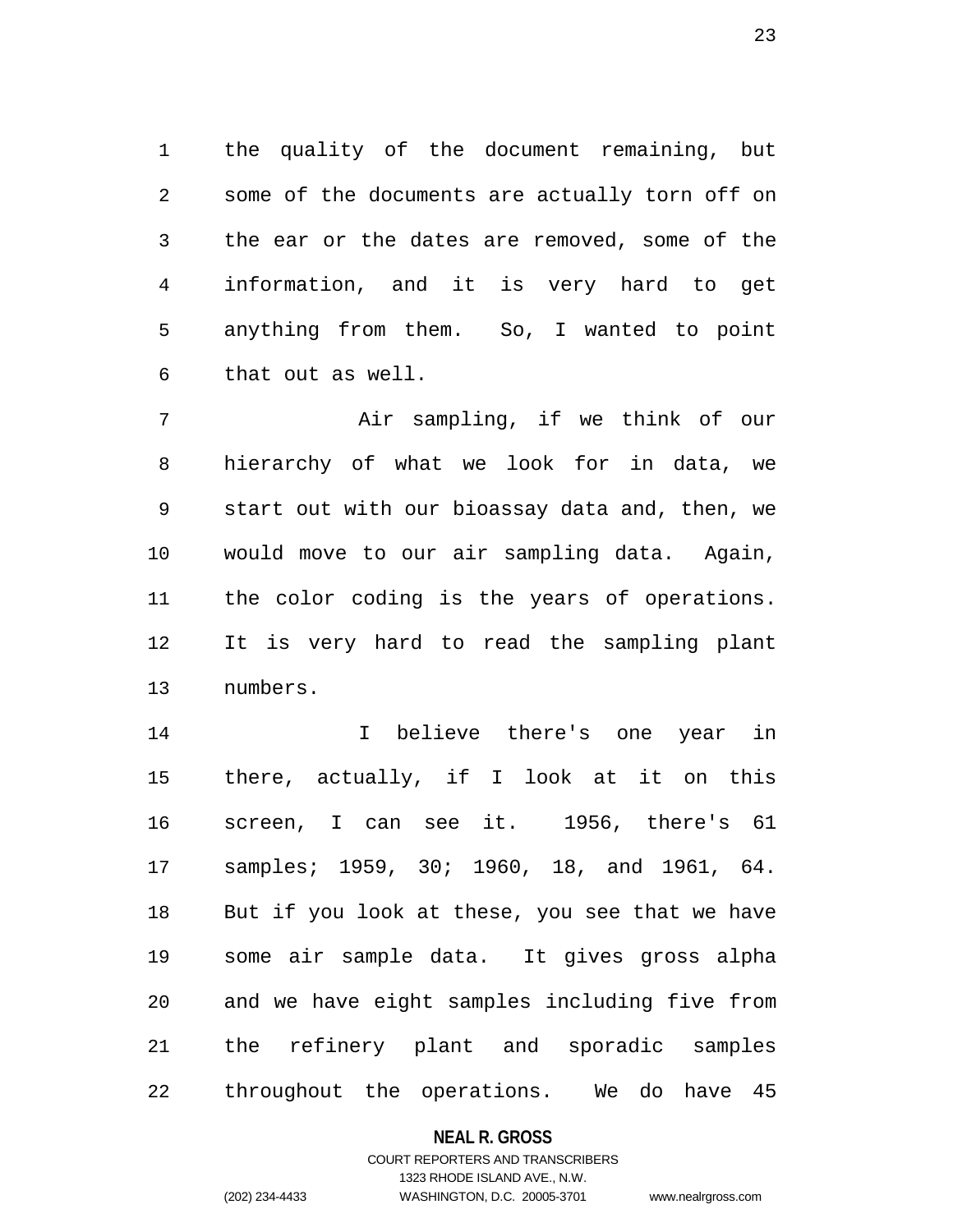1 samples in 1960 for outdoor air.

| 2            | Radon data, because this is where                  |  |  |
|--------------|----------------------------------------------------|--|--|
| $\mathsf{3}$ | we focus our feasibility discussion, in 1967,      |  |  |
| 4            | have seven results outdoors; 1968, nine<br>we      |  |  |
| 5            | results outdoors. This is radon gas samples.       |  |  |
| 6            | In 1990, we have 27 samples indoors. Radon,        |  |  |
| 7            | we have some working levels. In 1985, we have      |  |  |
| 8            | a really pretty good sample set in 1985 of 300     |  |  |
| 9            | results, focusing on three buildings, mainly       |  |  |
| 10           | pilot plant, former pilot plant buildings.         |  |  |
| 11           | And we have characterization data and building     |  |  |
| 12           | closeout reports.                                  |  |  |
| 13           | Additionally, environmental<br>data                |  |  |
| 14           | we have, we have environmental release reports     |  |  |
| 15           | from 1990 through 2001, except for 1995 and        |  |  |
| 16           | 1997.                                              |  |  |
| 17           | Air sampling was discontinued in                   |  |  |
| 18           | 1994 after removal of contamination from the       |  |  |
| 19           | open lands.                                        |  |  |
| 20           | feasibility determination<br>is<br>Our             |  |  |
| 21           | insufficient<br>monitoring<br>is<br>оf<br>there    |  |  |
| 22           | from<br>which<br>data<br>draw<br>source-term<br>to |  |  |

# **NEAL R. GROSS**

## COURT REPORTERS AND TRANSCRIBERS 1323 RHODE ISLAND AVE., N.W. (202) 234-4433 WASHINGTON, D.C. 20005-3701 www.nealrgross.com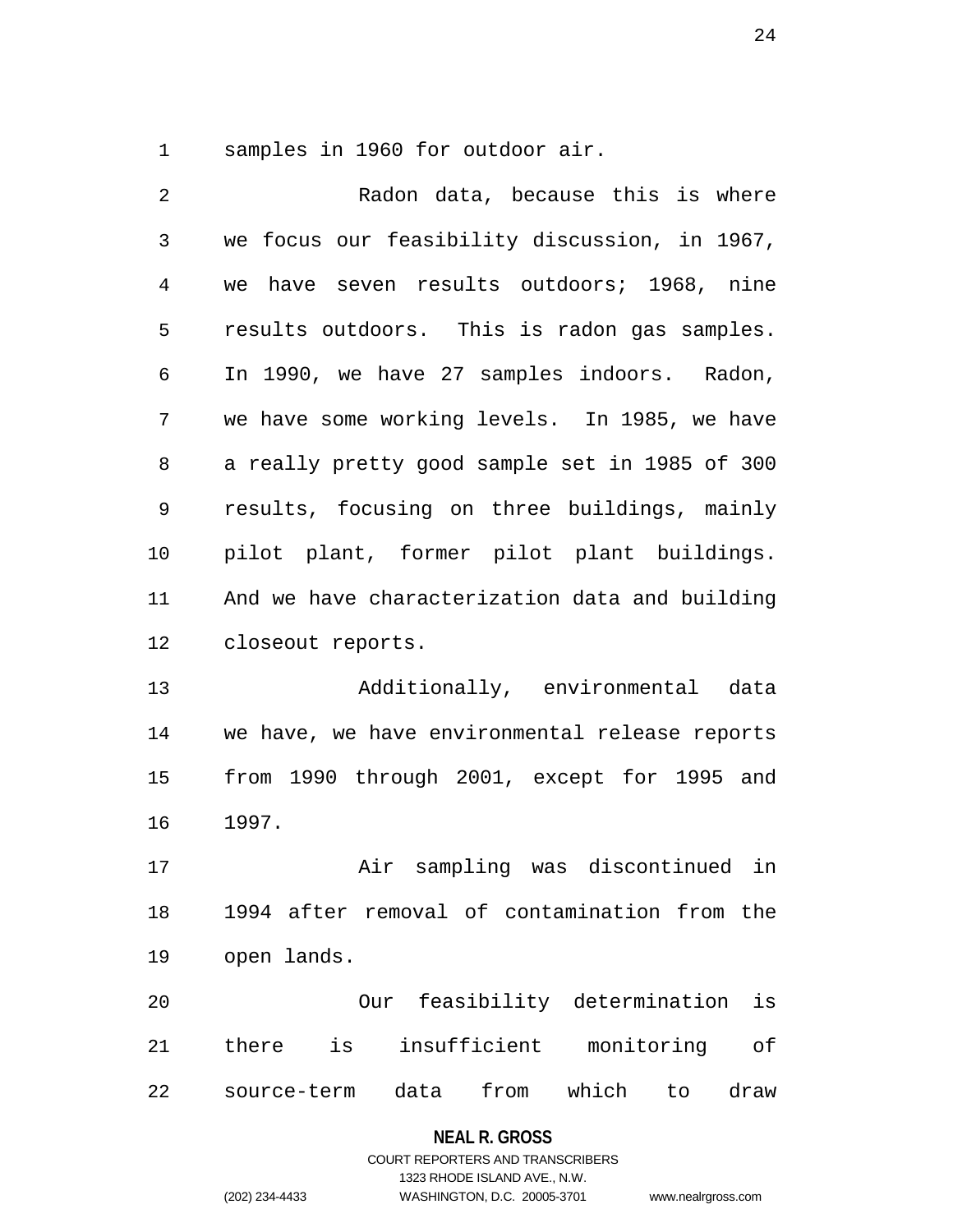1 conclusions regarding potential magnitude of 2 internal dose from March 23rd, 1943 through 3 January 31st, 1975.

4 As you have seen from the previous 5 slides, we lack radon data for the period. 6 Radon was a source of exposure due to the 7 radium content in the mill tailings that were 8 left onsite as well as during operations in 9 the pilot plant and the refinery, as well as 10 in the sample plant when they were sampling 11 the ores up through the period.

12 We have lack of air sampling and 13 personal bioassay for uranium progeny through 14 1958. All our bioassay samples and air 15 samples associated were looking for uranium.

16 We have an inconsistent 17 source-term. Activities varied through the 18 site operational period up through 1975. We 19 had refinery operations. We had pilot plant 20 operations with laboratory activities. We 21 were bringing in material and sampling 22 material from various different ore sites,

#### **NEAL R. GROSS**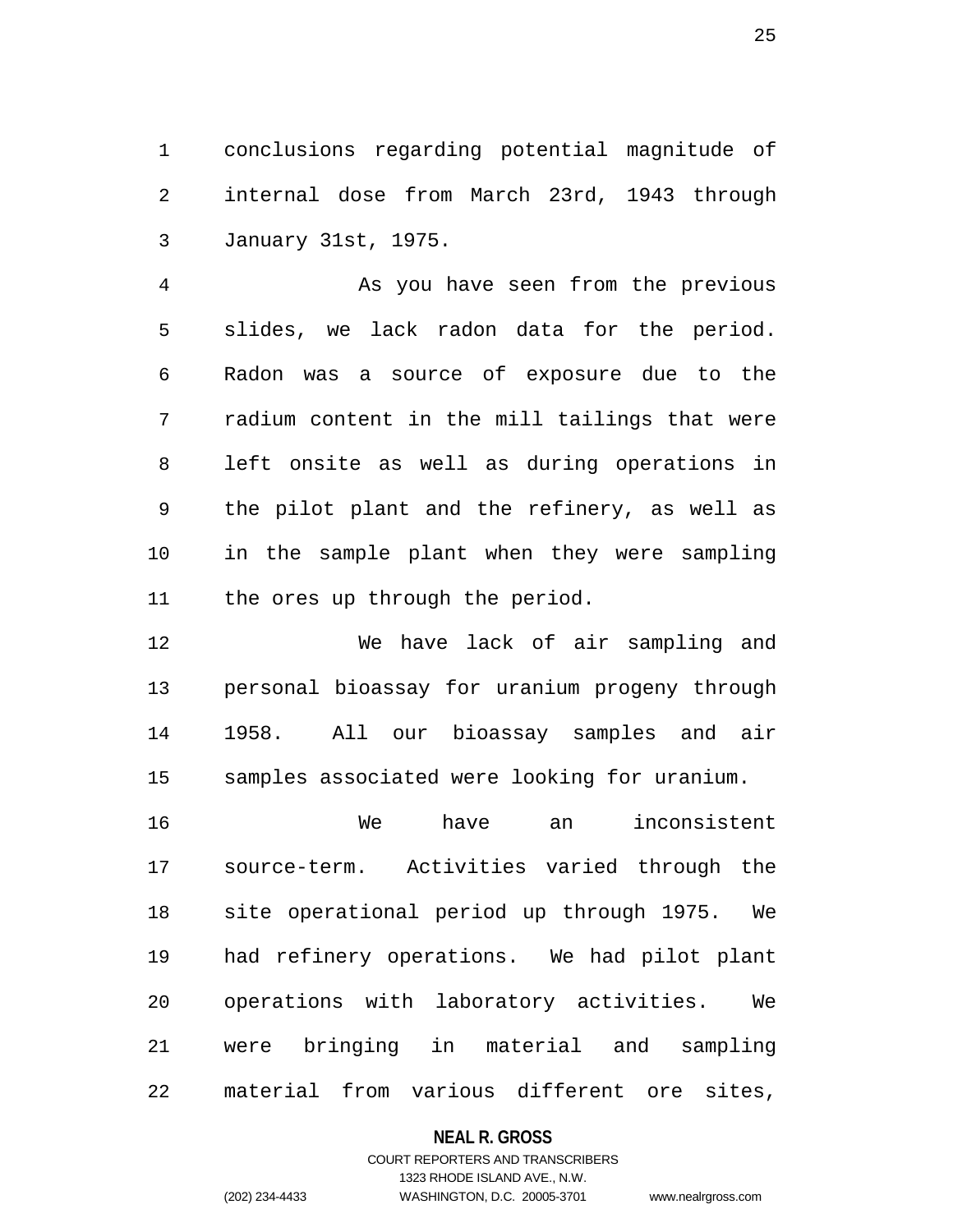1 which makes it very difficult for us to model 2 or use surrogate data.

3 At this time, we believe there is 4 sufficient monitoring and source-term data for 5 the period of February 1st, 1975 through July 6 31st, 2010. We base this on that, by February 7 1975, on the site, the last of the 103,776 8 drums of uranium concentrates were shipped 9 offsite. The site's primary mission changed 10 to the NURE program, where they were actually 11 going out, looking for uranium and thorium and 12 potassium at other areas. Radium-226 13 concentrations, because of the lack of 14 activities onsite, were relatively constant on 15 the surfaces and in the soil.

16 However, saying that, in recent 17 reviews of information that we have, we have 18 brought a couple of questions that we feel 19 that it would not be appropriate to complete 20 our evaluation on the post-1975 period. So, 21 although we feel that we may be correct with 22 this post-1975, we would like to continue our

#### **NEAL R. GROSS**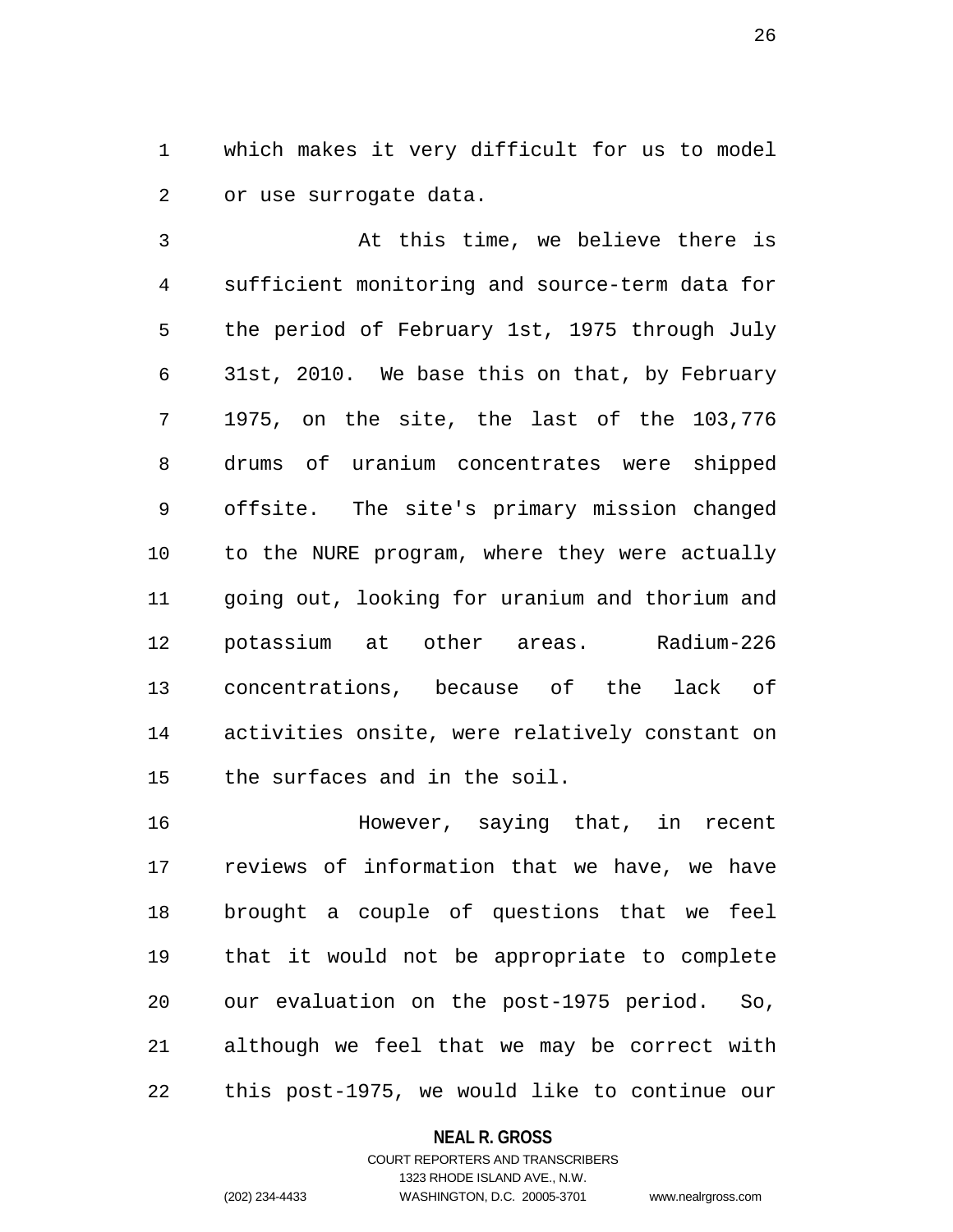1 evaluation of that period.

| 2              | Right now, in our<br>Evaluation                |
|----------------|------------------------------------------------|
| $\mathfrak{Z}$ | Report we use sampling activities post-1975,   |
| $\overline{4}$ | air sampling data from sampling activities to  |
| 5              | bound our exposure. However, questions came    |
| 6              | up. What about the resuspension, residual      |
| 7              | material in these existing facilities?<br>Have |
| 8              | we done a comparison of air activities to see  |
| 9              | if we do have a truly bounding approach?       |
| 10             | As well as, recently, in December,             |
| 11             | we got some D&D information, data, that we     |
| 12             | felt that we may need to refine our dose       |
| 13             | reconstruction methodology based on<br>that    |
| 14             | recently-obtained data. So, based on that, we  |
| 15             | will revise our Evaluation Report for the      |
| 16             | post-1975 period. We will either revise it or  |
| 17             | issue an addendum, and we will issue that      |
| 18             | prior to the May 2011 Board meeting. I will    |
| 19             | present that at that May meeting.              |
| 20             | Our<br>current feasibility                     |
| 21             | determination is, again, we lack the amount of |
|                |                                                |

22 information to reconstruct the internal dose

## **NEAL R. GROSS**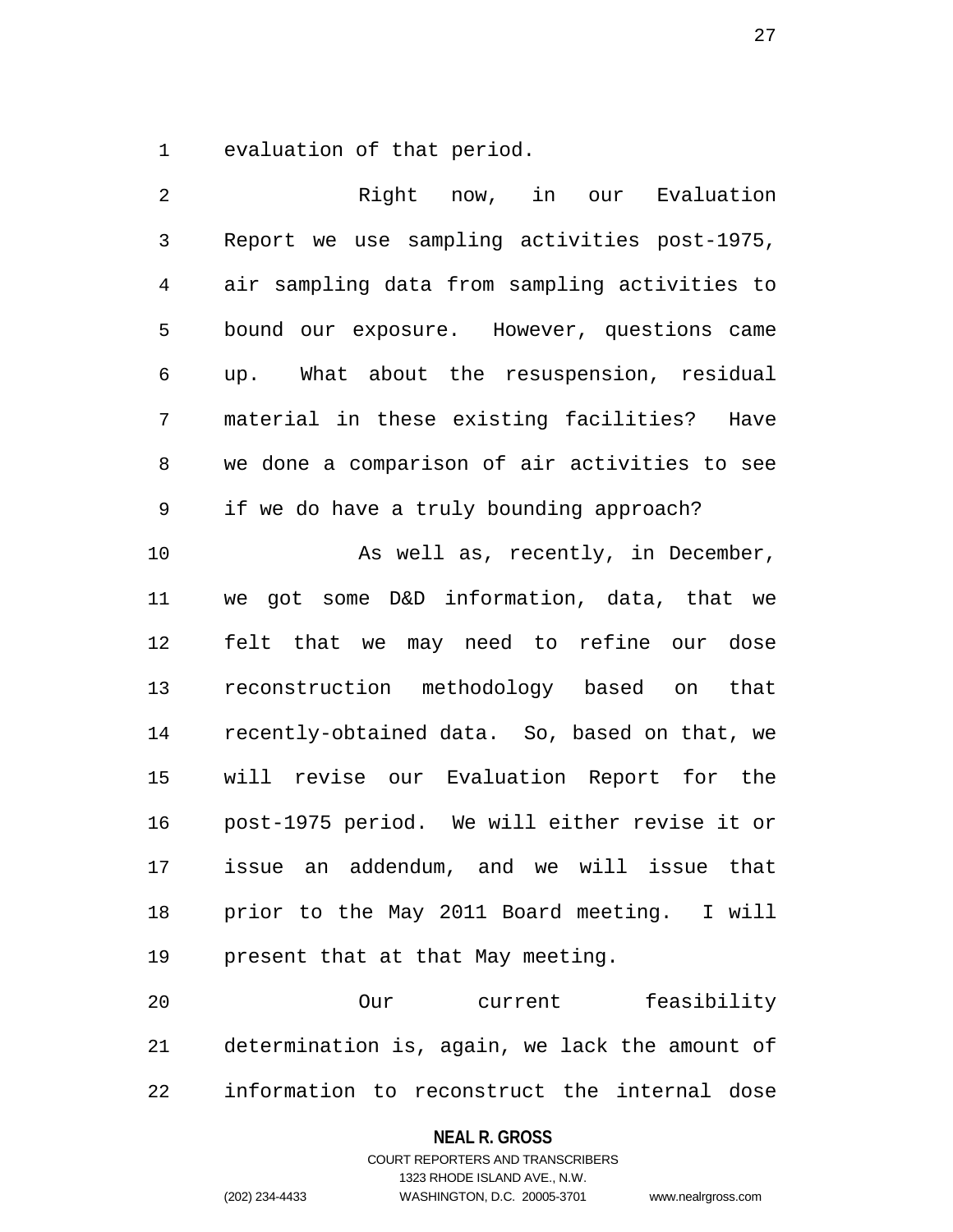1 for the 1943 through 1975 period. External 2 dose we feel is reconstructable. There is one 3 correction. I want to say the external dose 4 from neutrons up through 1975, it should be 5 "NA" because there was no neutron exposure 6 during that period through 1975.

7 Currently, we feel it is feasible. 8 However, we have additional work we are going 9 to do on the post-1975 period.

10 So, the evidence that we have 11 reviewed indicates that some workers in the 12 Class may have accumulated chronic exposures 13 through intakes of radionuclides and direct 14 exposure to radioactive materials. 15 Consequently, we believe that health may have 16 been endangered.

17 Our proposed Class, again, is all 18 employees of the Department of Energy, its 19 predecessor agencies, its contractors and 20 subcontractors who worked at Grand Junction 21 from March 23, 1943 through January 31, 1975 22 with the additional information at the end.

#### **NEAL R. GROSS**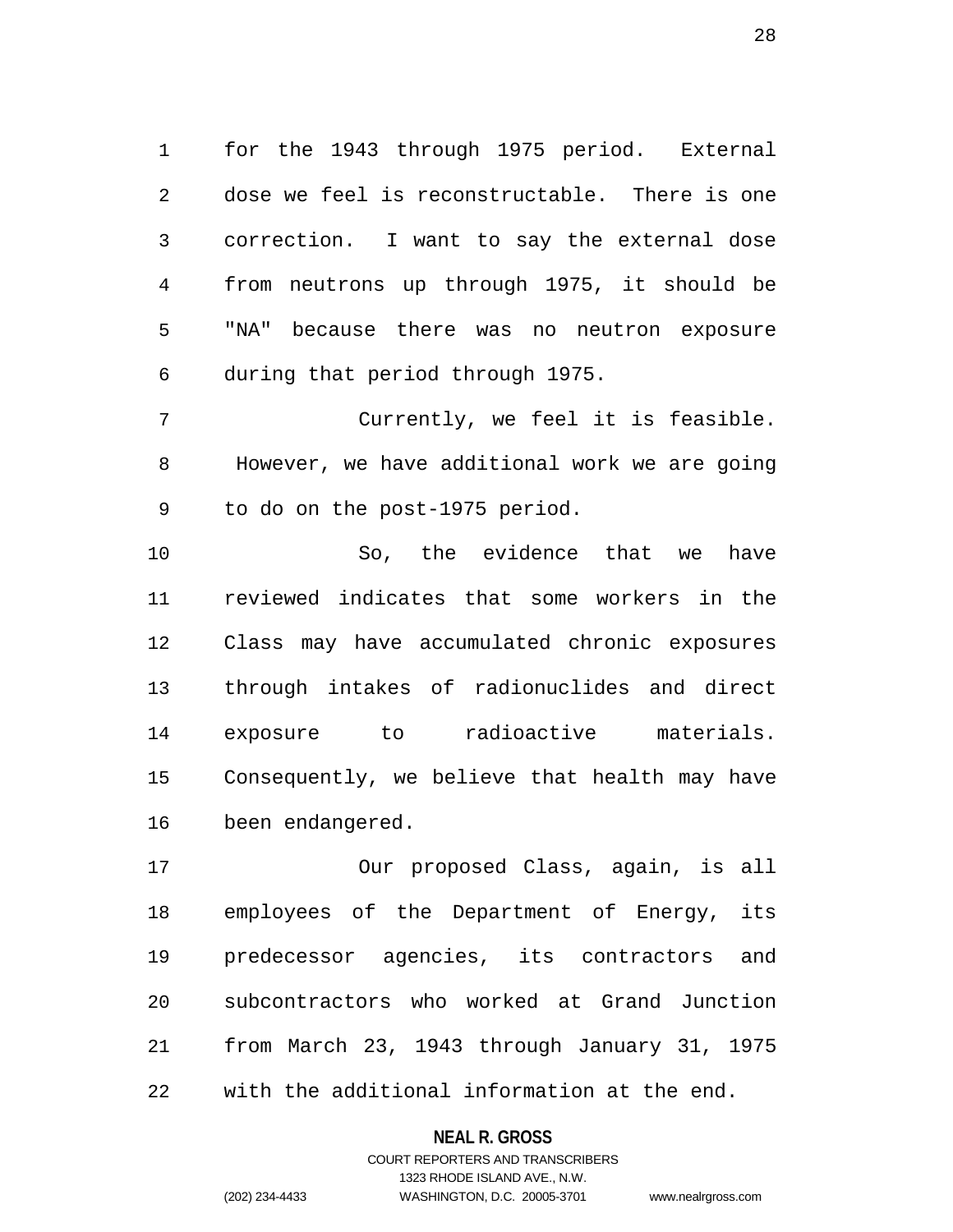1 So, again, I would just mention 2 dose reconstruction is not feasible from March 3 23rd, 1943 through January 31st, 1975. 4 Questions? 5 CHAIRMAN MELIUS: Okay. Thank 6 you, LaVon. 7 T want to say I like the new, 8 fancy diagrams, multi-colors. 9 MR. RUTHERFORD: I can't take 10 credit for those, though. 11 (Laughter.) 12 CHAIRMAN MELIUS: And adding some 13 additional information like you did on the 14 dose reconstructions that have been done is 15 actually very helpful. So, it gives us some 16 perspective. I notice some of the more recent 17 reports you are adding more, and I think it is 18 helpful to the Board in sort of understanding 19 what went on at the site and sort of the 20 magnitude of exposures, and sort of explaining 21 why you have already done some, even though it 22 is now not feasible.

#### **NEAL R. GROSS**

COURT REPORTERS AND TRANSCRIBERS 1323 RHODE ISLAND AVE., N.W. (202) 234-4433 WASHINGTON, D.C. 20005-3701 www.nealrgross.com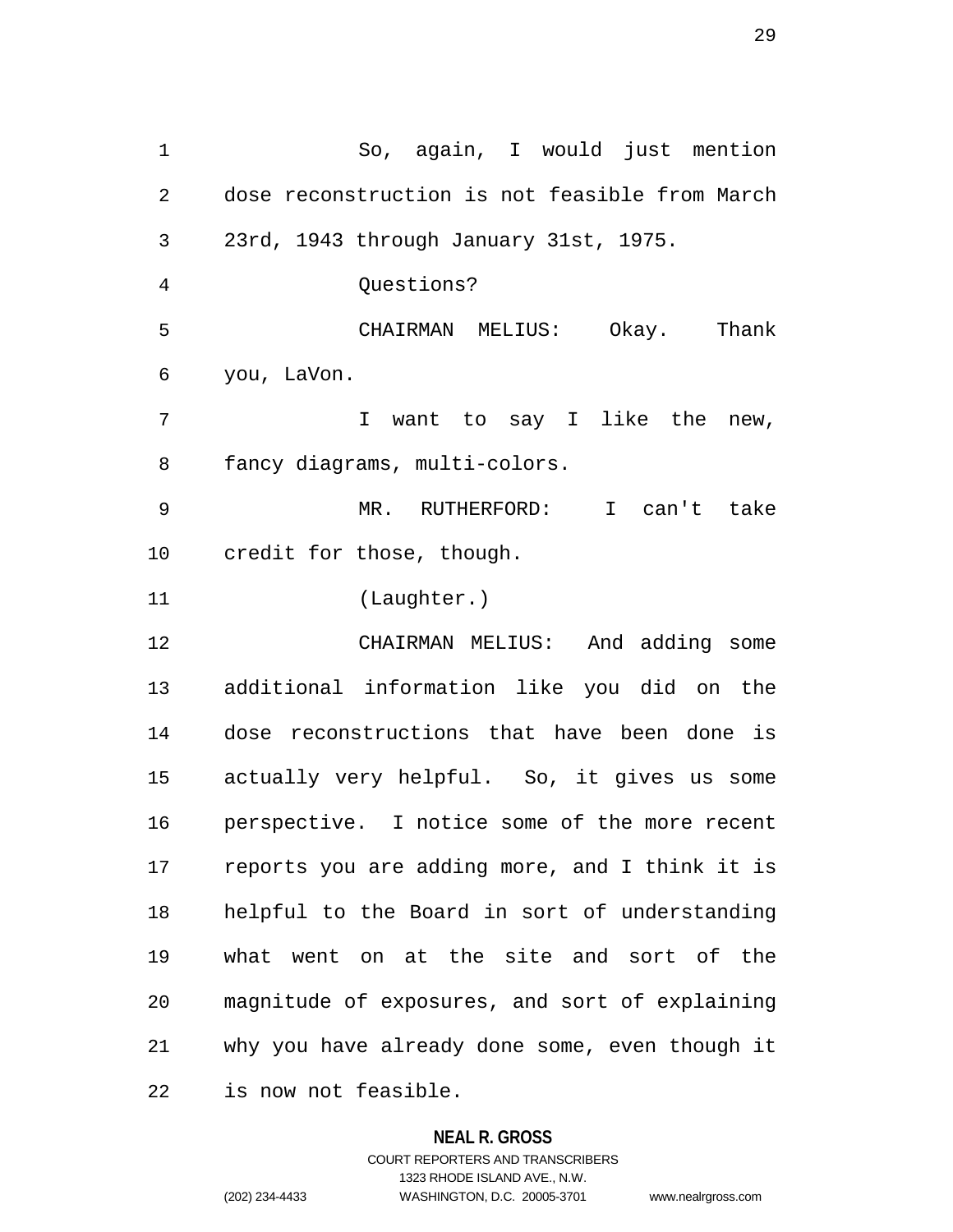1 So, questions for LaVon? Brad? 2 MEMBER CLAWSON: LaVon, I just 3 have one. You said that you had uncovered 4 some D&D data about you are going to go back 5 to the 1975? Or I didn't understand.

6 MR. RUTHERFORD: Okay. I 7 apologize. The D&D data we have is actually 8 from the later years, 1990 through 1994 9 period, or 1988 through 1994 period.

10 We just wanted to go back, 11 reevaluate this data to ensure we had the 12 proper methodology for that period. It is not 13 going to affect pre-1975. It is going to 14 affect the later years. You know, the 1975 15 through 2010 period would be the later years 16 of that period.

17 MEMBER CLAWSON: I would also like 18 to tell you I appreciate -- I know that me and 19 you had talked a little bit about it, but the 20 remediation period that I was worried about in 21 covering that, I would like to tell you I 22 appreciate your going into a little more

**NEAL R. GROSS**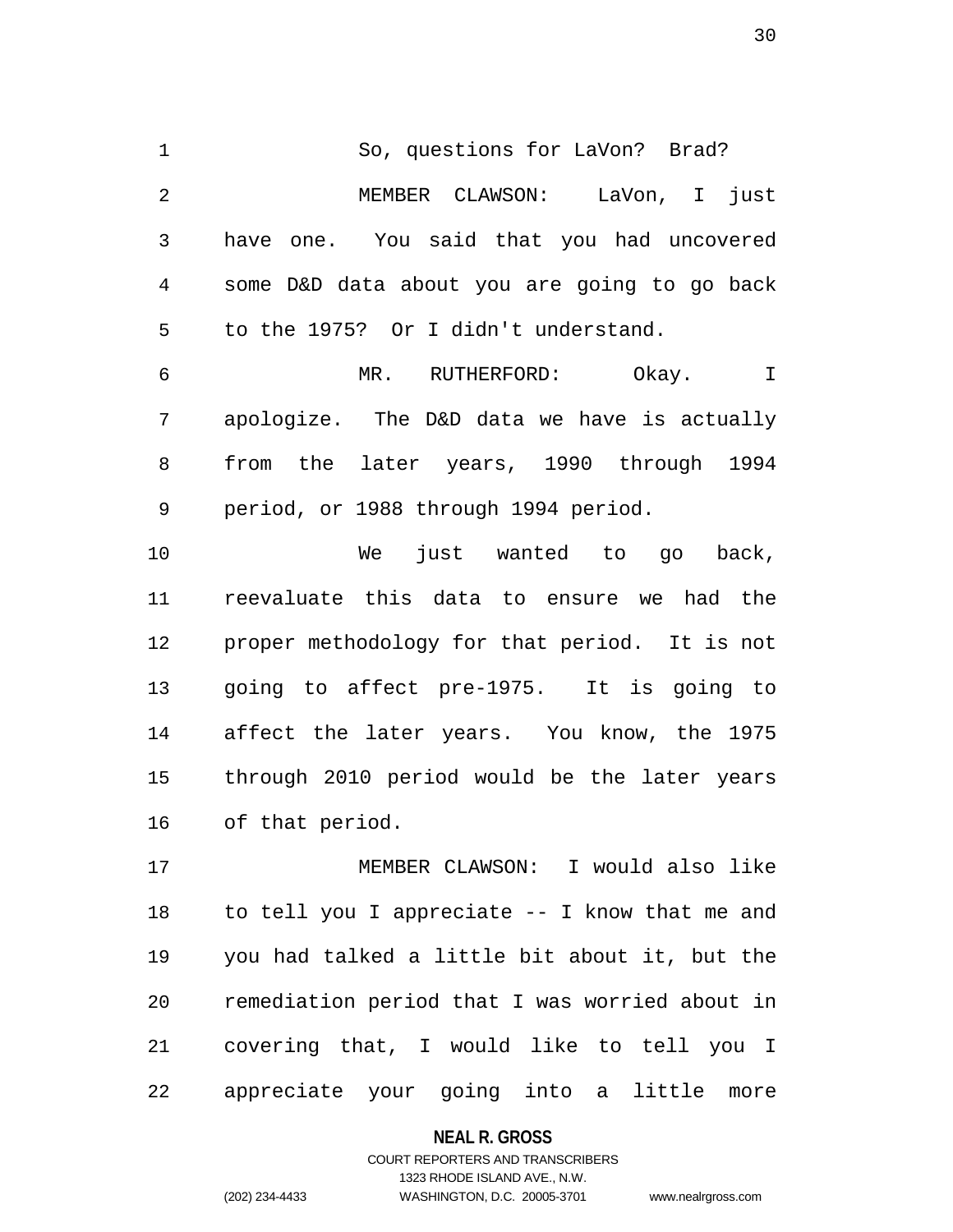1 detail on that. Thank you.

2 MR. RUTHERFORD: Okay. 3 CHAIRMAN MELIUS: Anybody else 4 have questions or comments? Paul? 5 MEMBER ZIEMER: This operations 6 office appears to be very different from most 7 operations offices which are administrative. 8 It looks like this is more of a worksite for 9 actual uranium work. 10 Were there any administrative 11 offices that were at all separate from where 12 all this work was done? 13 MR. RUTHERFORD: Actually, the 14 administrative offices were added later on. 15 Up until -- and I can't remember the years, 16 and Tom Tomes, who is actually the lead on 17 this evaluation, he is on the line. He might 18 be able to answer in more detail. 19 But I will say that most of the 20 administrative offices for the activities, the 21 NURE program and all these other activities 22 that occurred in later years were added on

> **NEAL R. GROSS** COURT REPORTERS AND TRANSCRIBERS

1323 RHODE ISLAND AVE., N.W. (202) 234-4433 WASHINGTON, D.C. 20005-3701 www.nealrgross.com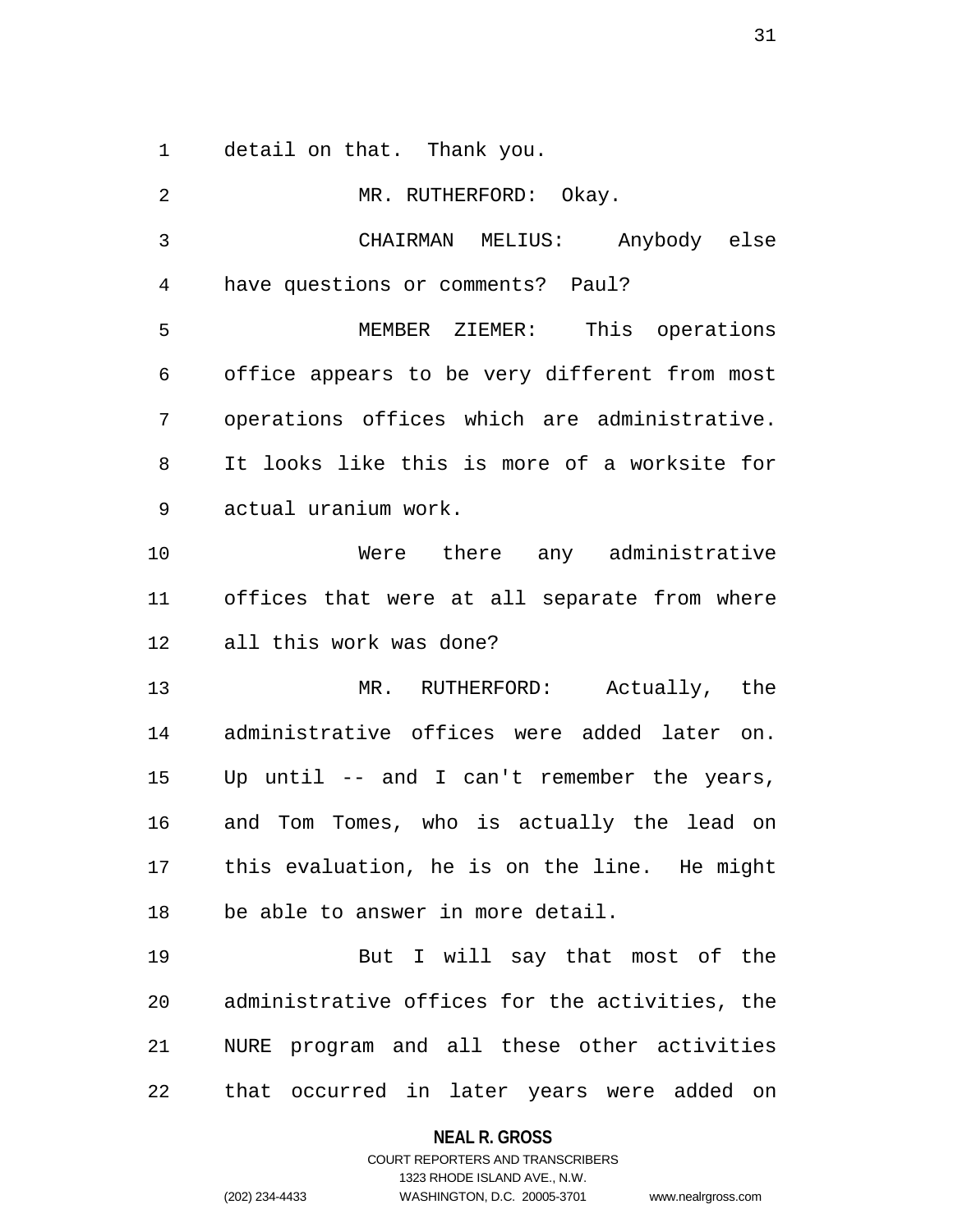1 later on. So, the early operations, the 2 actual operations of the mill and the pilot 3 plant, and so on, were the main buildings on 4 the site. 5 CHAIRMAN MELIUS: Tom, if you are 6 on the line, if you want to comment? 7 MR. TOMES: Yes, I am here. 8 CHAIRMAN MELIUS: Okay. 9 MR. TOMES: The site added various 10 projects. I think they started as early 1947 11 and there was various activities there over a 12 period of time that started in late 1947. 13 CHAIRMAN MELIUS: And I think 14 Paul's question was, when did sort of the 15 office operations start there? Do you know? 16 MR. RUTHERFORD: Tom, I think what 17 Dr. Ziemer was questioning was, were there 18 separate office or admin buildings on the site 19 in the early years? I am taking the point 20 those individuals might not have been exposed 21 to operations that we could have -- if there 22 was any thought of eliminating a Class based

**NEAL R. GROSS**

COURT REPORTERS AND TRANSCRIBERS 1323 RHODE ISLAND AVE., N.W. (202) 234-4433 WASHINGTON, D.C. 20005-3701 www.nealrgross.com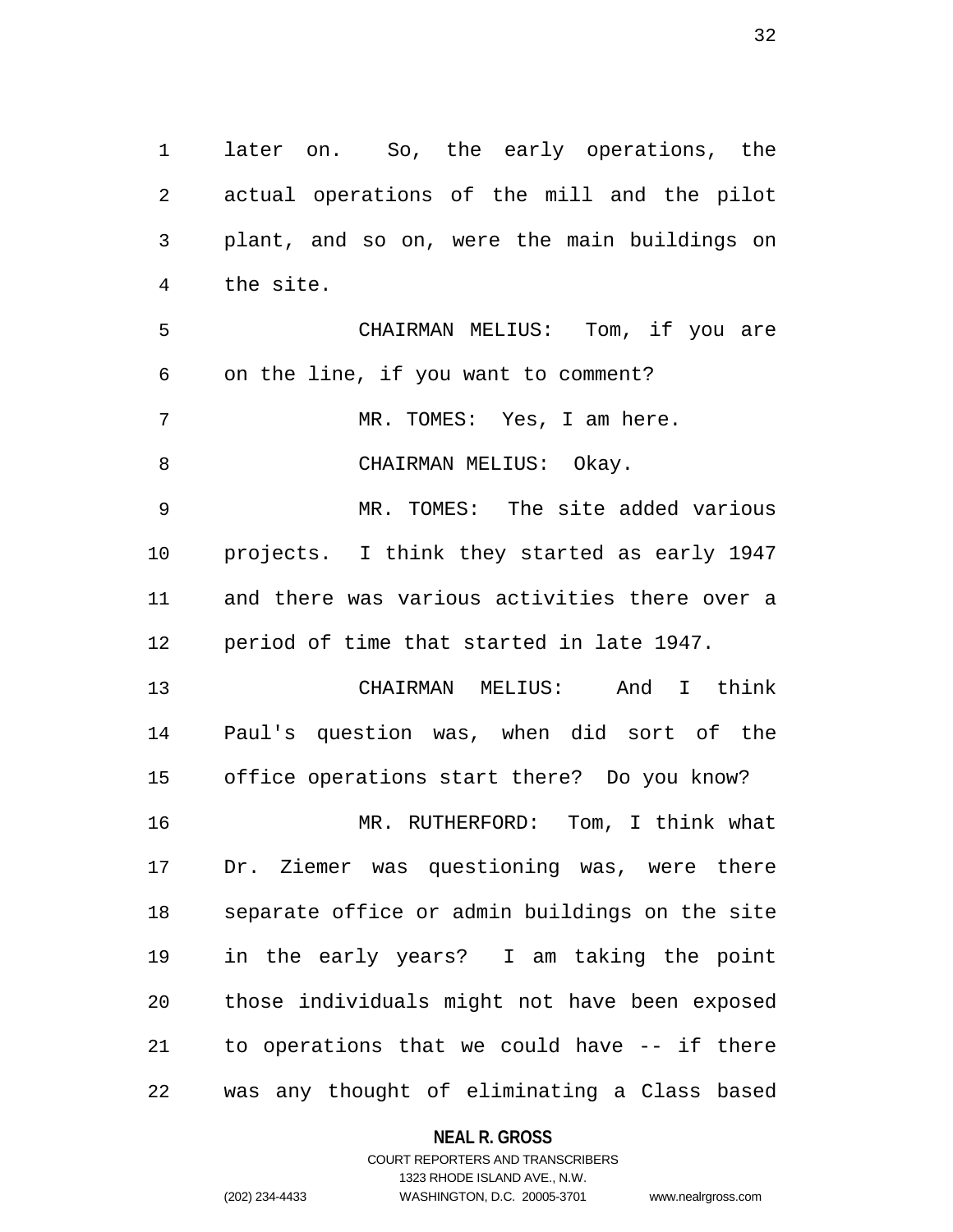1 on that? So, were there any facilities or 2 buildings that were completely strictly 3 administrative that were separated out from 4 the other operations onsite? 5 (No response.) 6 MR. KATZ: It sounded like he was 7 having trouble with his phone. 8 CHAIRMAN MELIUS: Yes, why don't 9 we wait a second? 10 MR. TOMES: Hello. This is Tom 11 Tomes. 12 CHAIRMAN MELIUS: Did you hear the 13 question that LaVon -- 14 MR. TOMES: Yes, I heard part of 15 it. I lost my connection briefly. 16 CHAIRMAN MELIUS: Yes, that's what 17 we thought. 18 LaVon, why don't you repeat it? 19 MR. RUTHERFORD: Yes. Tom, what 20 Dr. Ziemer is looking for, is there any 21 information there were administrative 22 buildings that were separate from the

## **NEAL R. GROSS**

|                | COURT REPORTERS AND TRANSCRIBERS |                    |
|----------------|----------------------------------|--------------------|
|                | 1323 RHODE ISLAND AVE., N.W.     |                    |
| (202) 234-4433 | WASHINGTON, D.C. 20005-3701      | www.nealrgross.com |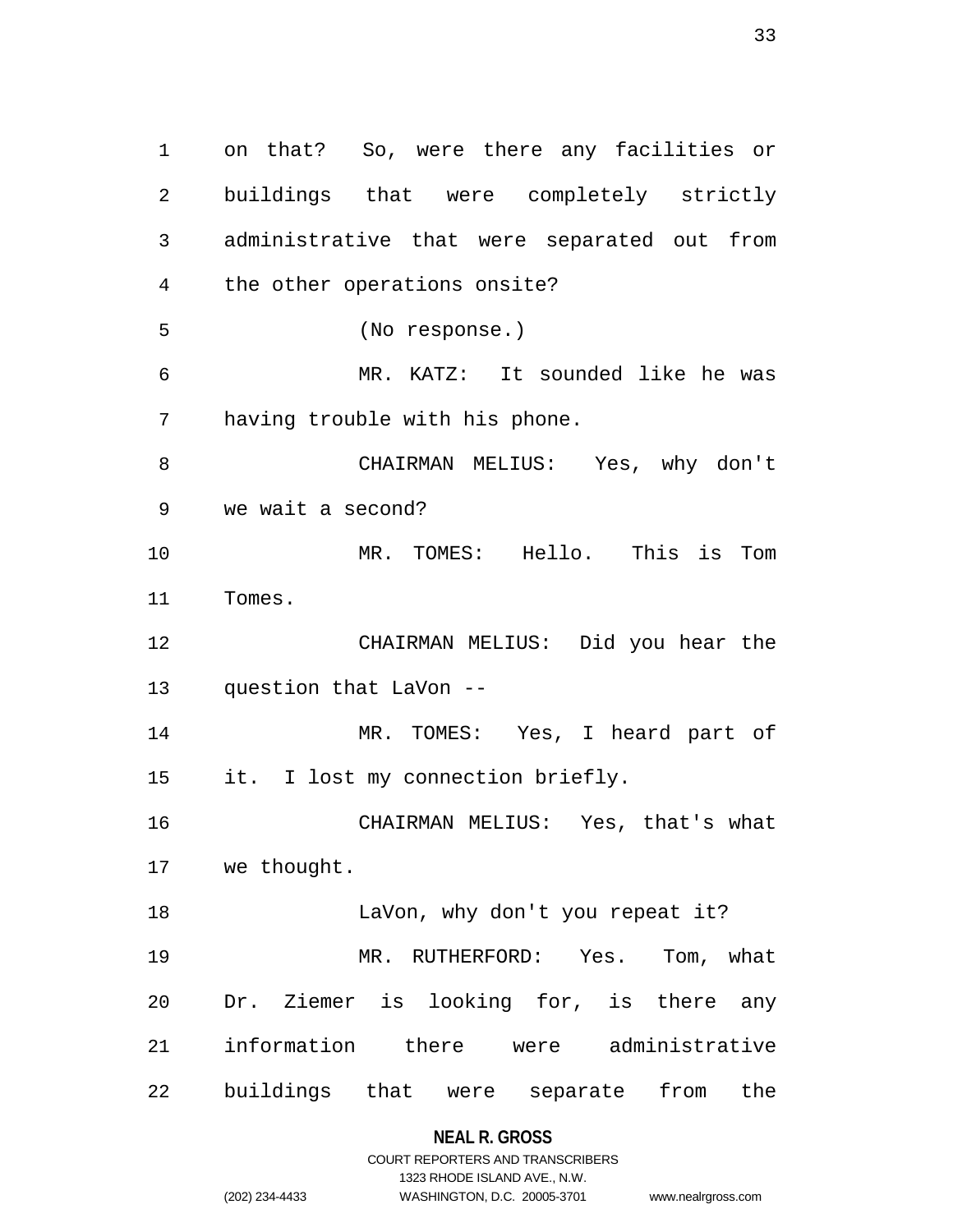1 operations onsite, maybe in the early years, 2 that those individuals may have not been 3 exposed to the activities?

4 MR. TOMES: I believe in 1947 is 5 when they started using the site for the 6 center for raw materials program. So, there 7 were administrative functions as early as 8 1947. Over the period of time, different 9 functions were added in the later years. I 10 don't know how well those can be separated as 11 far as commingling in other areas of the site.

12 As a general rule, the 13 administrative areas on the north part of the 14 plant and the drum areas on the south part of 15 the plant, but I have not really looked at how 16 well those can be separated out.

17 MR. RUTHERFORD: I can say, based 18 on the data that we have, we have no 19 indication that we could separate individuals 20 from that.

21 MEMBER ZIEMER: Well, if I might 22 comment further, my guess is in a site like

#### **NEAL R. GROSS**

COURT REPORTERS AND TRANSCRIBERS 1323 RHODE ISLAND AVE., N.W. (202) 234-4433 WASHINGTON, D.C. 20005-3701 www.nealrgross.com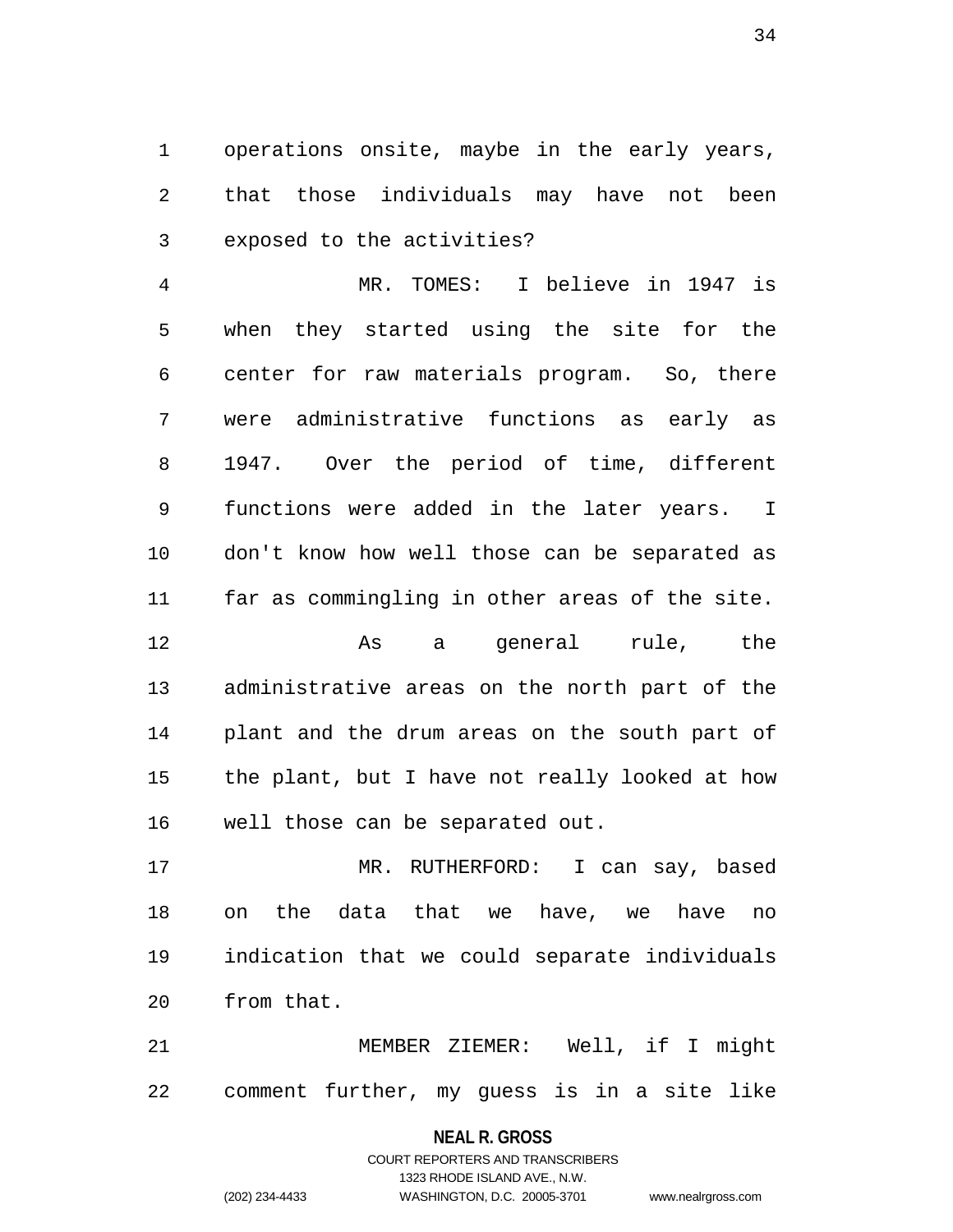1 this even the administrative people are out in 2 the spaces quite a bit. This is, as I said, a 3 very different-looking situation than many 4 operations offices where they are sometimes 5 not even close to the site that they are 6 administering.

7 MR. RUTHERFORD: I agree. When we 8 first got the petition in, I thought Grand 9 Junction Operations Office, it is an 10 operations office; what could they have been 11 doing.

12 CHAIRMAN MELIUS: Any? Josie, 13 yes?

14 MEMBER BEACH: Yes. LaVon, could 15 you explain a little bit about the x-rays? 16 The ER says that x-rays, some of them were 17 onsite; some of them were off, and prior to 18 1947 it was unclear whether the x-rays were 19 taken on- or offsite. But your feasibility 20 says that you can reconstruct during those, 21 1943 to 1975?

22 MR. RUTHERFORD: Right. Well,

**NEAL R. GROSS**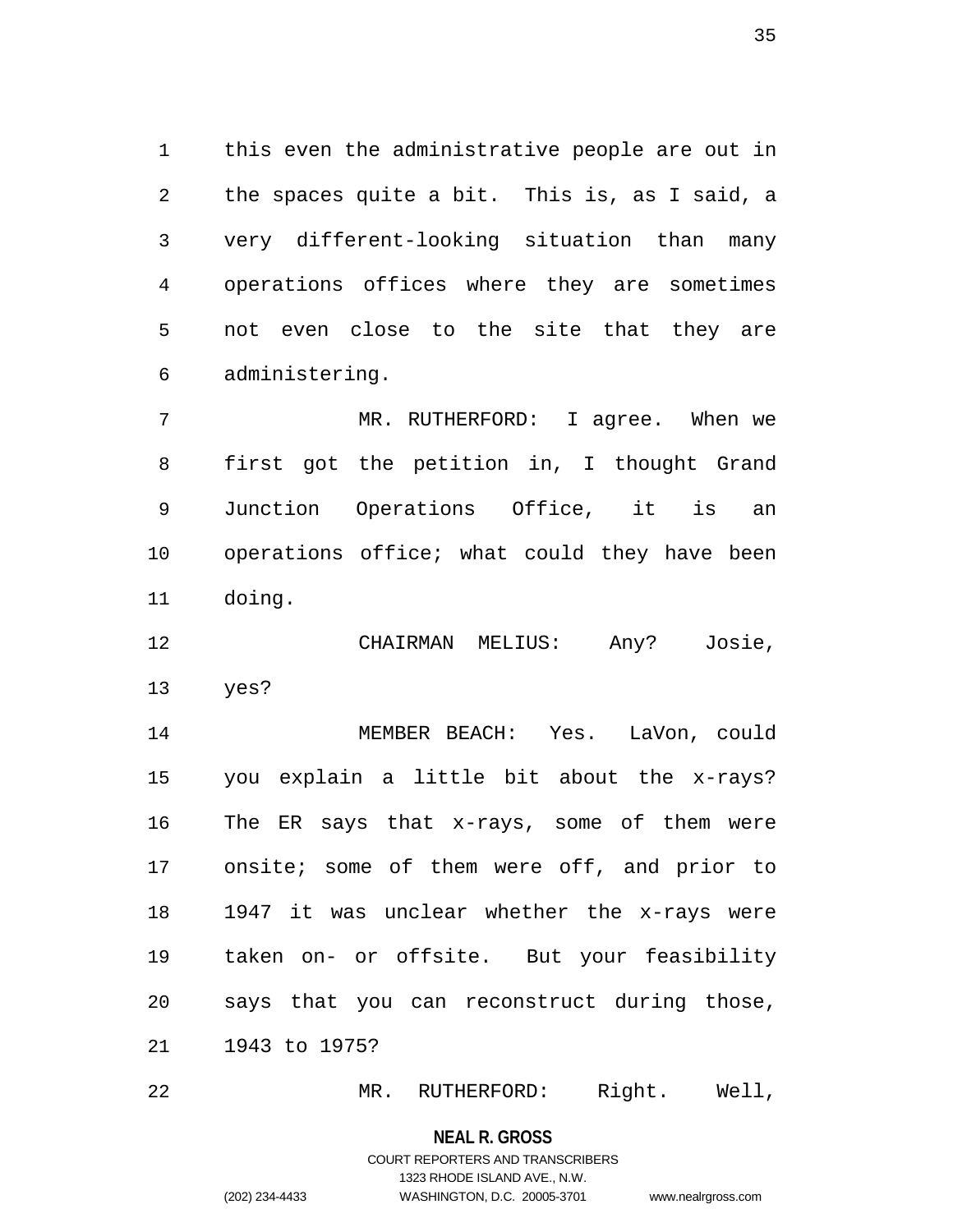1 since we could not determine whether they were 2 on- or offsite, we will include x-ray dose for 3 all workers because we will assume they were 4 conducted onsite. So, we will use our 5 standard methodologies for doing the x-rays.

6 Again, those would be not 7 presumptive cancers in the early years up 8 through 1975, because we would be adding a 9 Class for that period.

10 MEMBER BEACH: And, then, one 11 other followup, a different question. On the 12 homes, the different buildings offsite that 13 stored, could you give a little bit more 14 information on who is covered or not covered? 15 MR. RUTHERFORD: I can tell you 16 that, through brief discussions with the 17 Department of Labor, there is no indication 18 that we can separate out individuals that 19 would be working onsite and individuals who 20 were working offsite.

21 We have noticed that as well from 22 the dosimetry data we have. We can't really

**NEAL R. GROSS**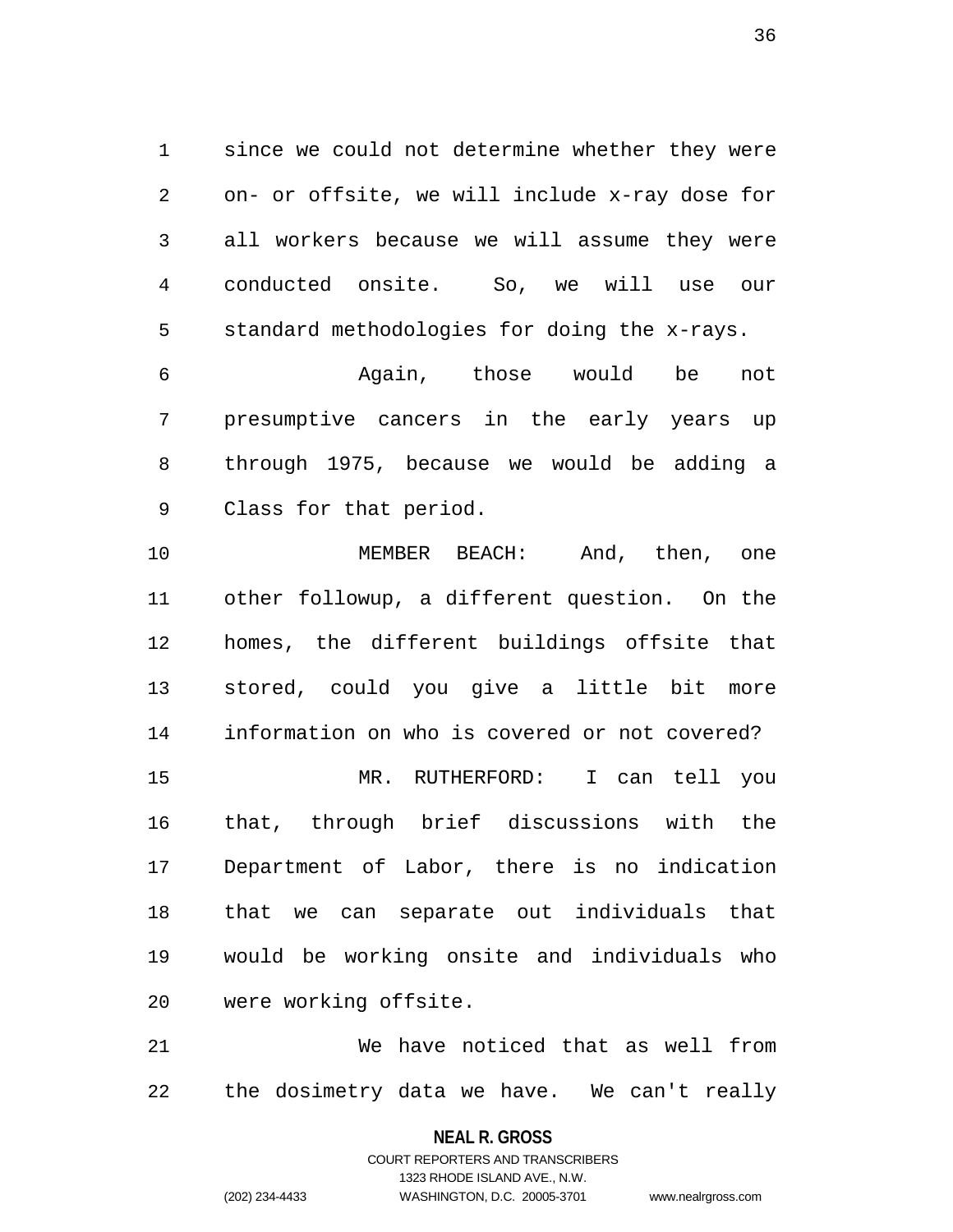1 tell necessarily whether the activity was 2 onsite or offsite.

3 Based on that, anyone, any claim 4 that would be accepted would be assumed to be 5 onsite and, therefore, included in the Class 6 up through 1975.

7 Did that answer it?

8 MEMBER BEACH: Mr. Poston is 9 saying no. I guess I am wondering, if a 10 worker was onsite and they took the drums, 11 stacked the drums, those individuals would be 12 covered. So, if there's offsite workers 13 associated with that, they would not be 14 covered?

15 MR. RUTHERFORD: If there are 16 workers that worked offsite only and the 17 Department of Labor did not accept their claim 18 because they worked offsite only, and they 19 could prove it, then they would not be 20 covered.

21 My point, the point I am getting 22 at is that, yes, there were activities that

#### **NEAL R. GROSS**

COURT REPORTERS AND TRANSCRIBERS 1323 RHODE ISLAND AVE., N.W. (202) 234-4433 WASHINGTON, D.C. 20005-3701 www.nealrgross.com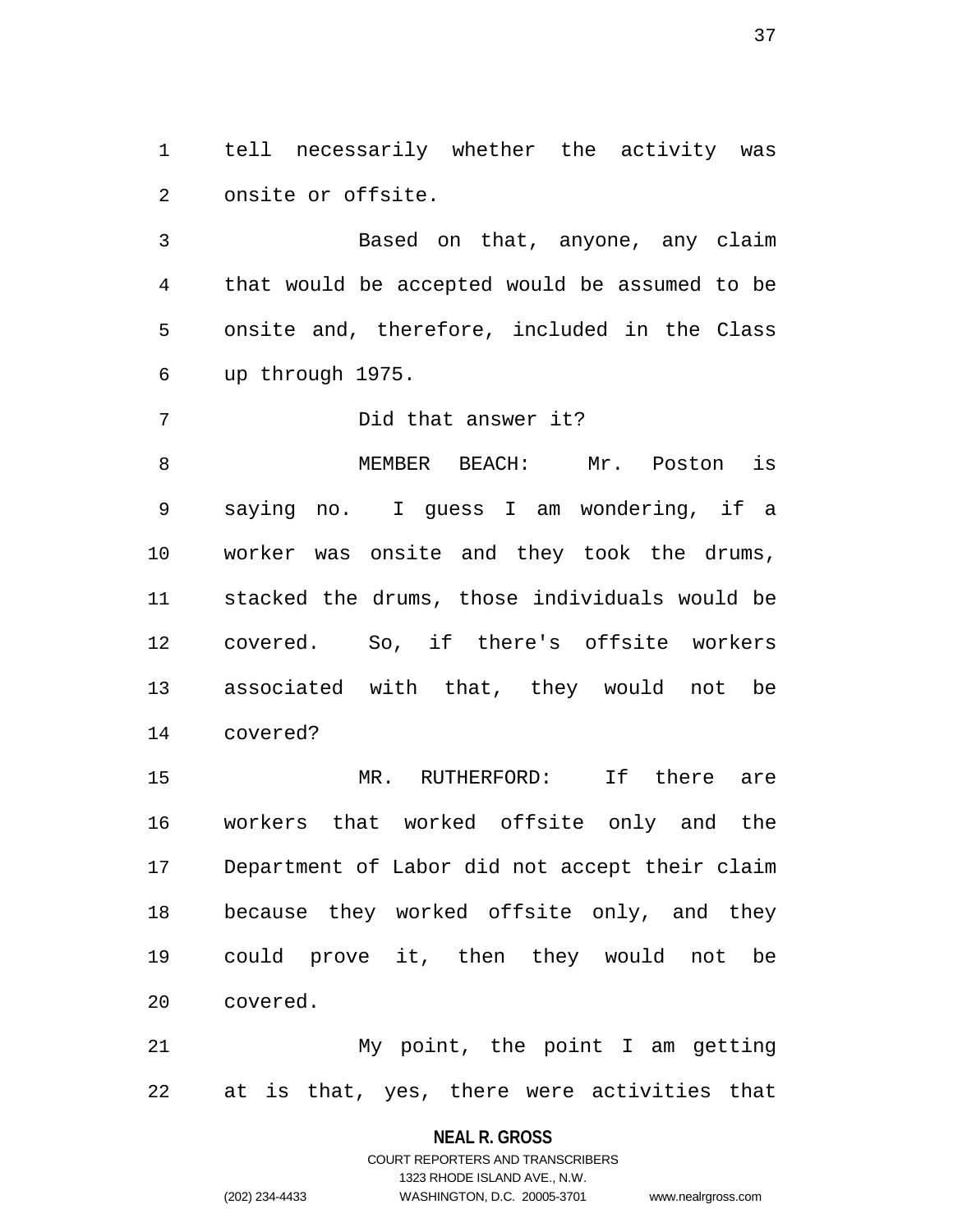1 occurred offsite, and under the program those 2 activities would not be covered under this 3 program. But the problem the Department of 4 Labor has is identifying individuals that 5 solely worked offsite. 6 CHAIRMAN MELIUS: Okay? Is that

7 helpful?

8 MEMBER BEACH: Yes.

9 CHAIRMAN MELIUS: Okay, yes. It 10 is a covered site issue that is tricky.

11 MR. RUTHERFORD: Yes.

12 CHAIRMAN MELIUS: Anybody else 13 with questions or comments?

14 (No response.)

15 Okay. If not, what does the Board 16 wish to do? Do I hear a motion?

17 MEMBER MUNN: It was my 18 understanding that they were asking for an 19 opportunity to do a little more work.

20 CHAIRMAN MELIUS: On the latter

21 part only.

22 MEMBER MUNN: Yes.

#### **NEAL R. GROSS**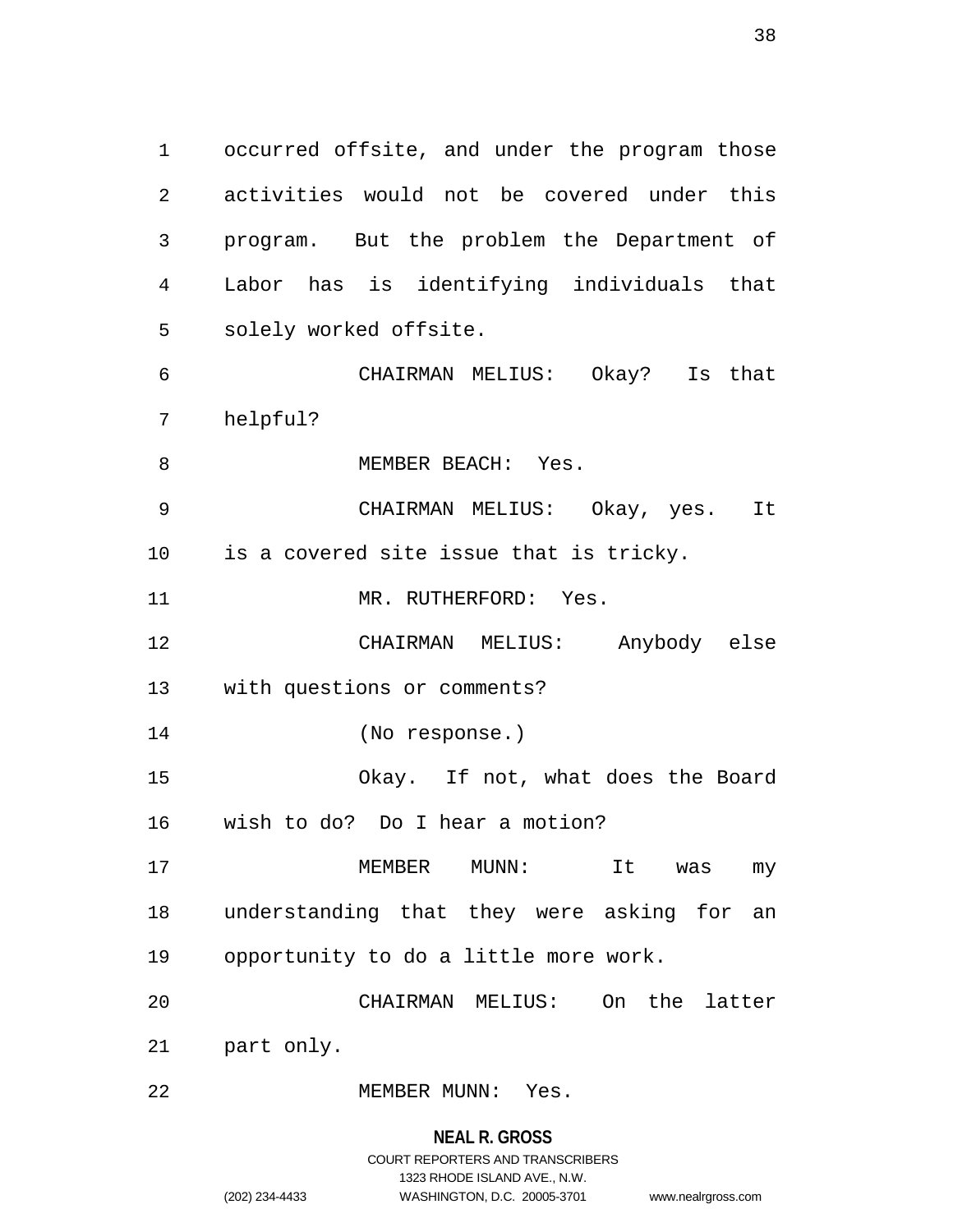1 MR. RUTHERFORD: And, actually, 2 the opportunity to do a little more work is 3 solely for the later years. We fully are 4 complete with our evaluation for the 1943 5 through 1975 period. We can't reconstruct 6 dose for that period.

7 That will not change with our 8 further evaluation. Our further evaluation is 9 solely looking at the later years. So, we 10 feel that the Board, I mean it is obviously 11 your prerogative to move forward with that 12 recommendation.

13 CHAIRMAN MELIUS: I actually am a 14 little bit out of order here. We may have a 15 petitioner on the line. I don't believe the 16 petitioner wanted to provide comments, but I 17 at least want to make that offer right now. 18 There is no obligation. You don't need to, 19 but if you would like to, you may.

20 PUBLIC PARTICIPANT: No, thank 21 you.

22 CHAIRMAN MELIUS: Okay. Thank

**NEAL R. GROSS**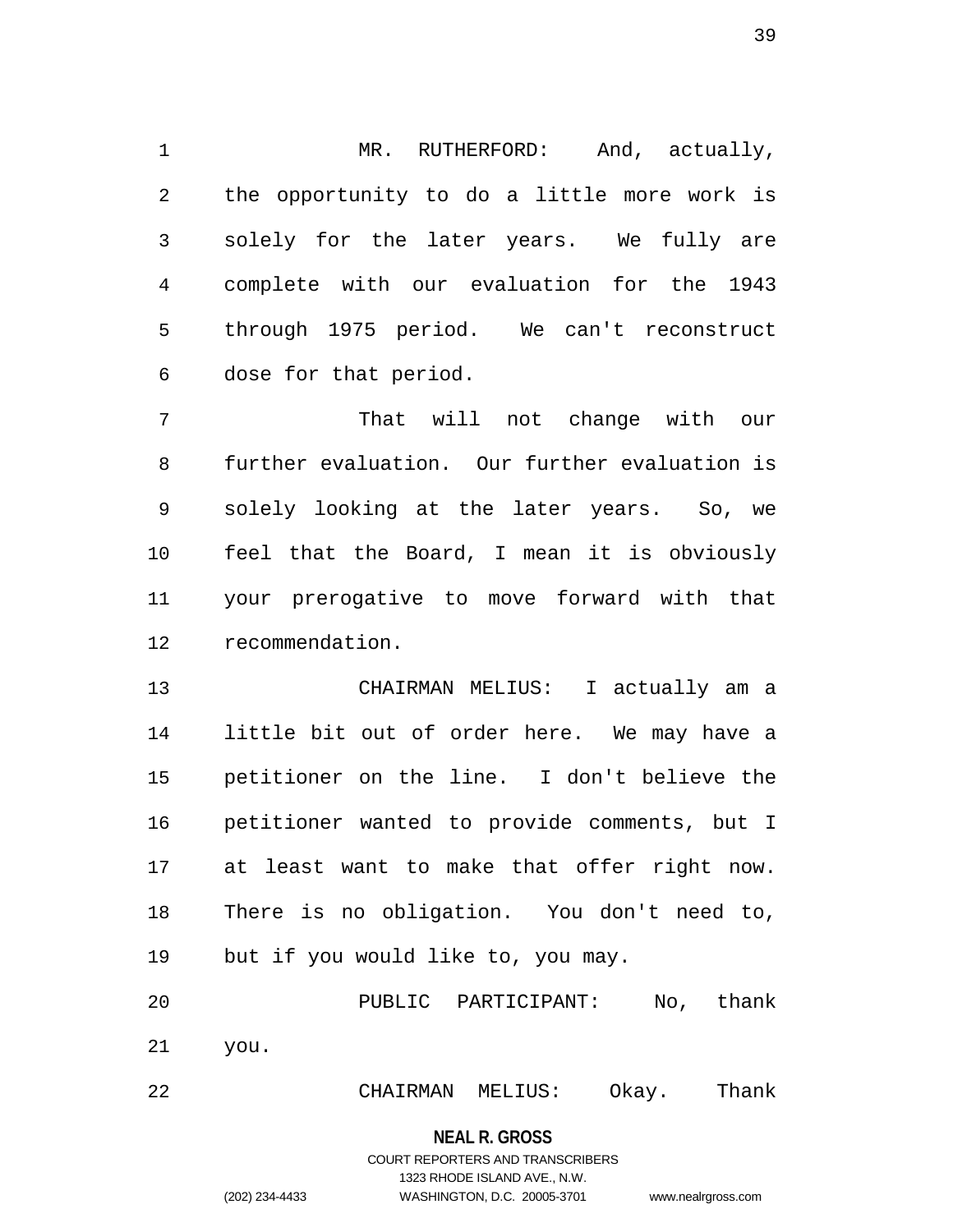1 you.

**NEAL R. GROSS** 2 Okay, Wanda? 3 MEMBER MUNN: I move that we 4 accept the NIOSH recommendation that an SEC be 5 granted for the employees of the Grand 6 Junction Operations Office for the years 1943 7 through 1975. 8 CHAIRMAN MELIUS: Okay, thank you. 9 MEMBER POSTON: I second it. 10 CHAIRMAN MELIUS: Thank you. We 11 have a second from -- 12 MEMBER CLAWSON: I second it. 13 CHAIRMAN MELIUS: No, the Chair 14 rules that, actually, Dr. Poston made the 15 second. I think we have to follow procedures 16 here today. 17 Any further discussion? 18 Questions? 19 (No response.) 20 If not, let Ted do the roll call. 21 Yes, Henry, I'm sorry. 22 MEMBER ANDERSON: Do we have any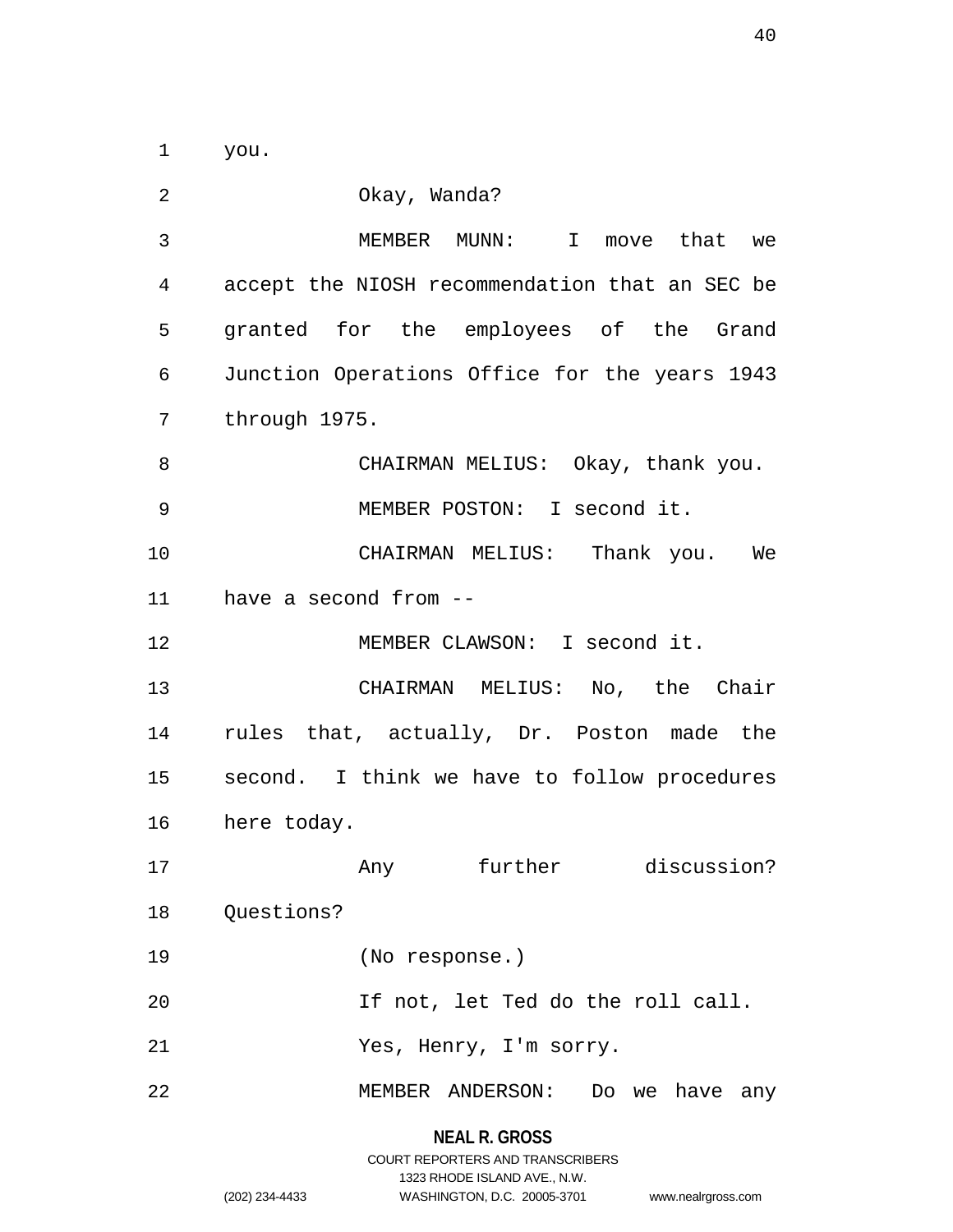1 timeline for when the rest of the evaluation 2 will be done?

3 MEMBER BEACH: He said May. 4 MEMBER ANDERSON: May? 5 MEMBER CLAWSON: The question was 6 you said that you had some further evaluation 7 to do in the later years, and we were looking 8 at the timeframe. And I believe you said the 9 May -- 10 MR. RUTHERFORD: Yes, it is, 11 actually, we plan to have a report complete in 12 time for the May meeting and will present at 13 the May meeting. 14 MR. KATZ: Dr. Anderson? 15 MEMBER ANDERSON: Yes. 16 MR. KATZ: Ms. Beach? 17 MEMBER BEACH: Yes. 18 MR. KATZ: Mr. Clawson? 19 MEMBER CLAWSON: Yes. 20 MR. KATZ: Dr. Field? 21 MEMBER FIELD: Yes. 22 MR. KATZ: Mr. Gibson?

# **NEAL R. GROSS**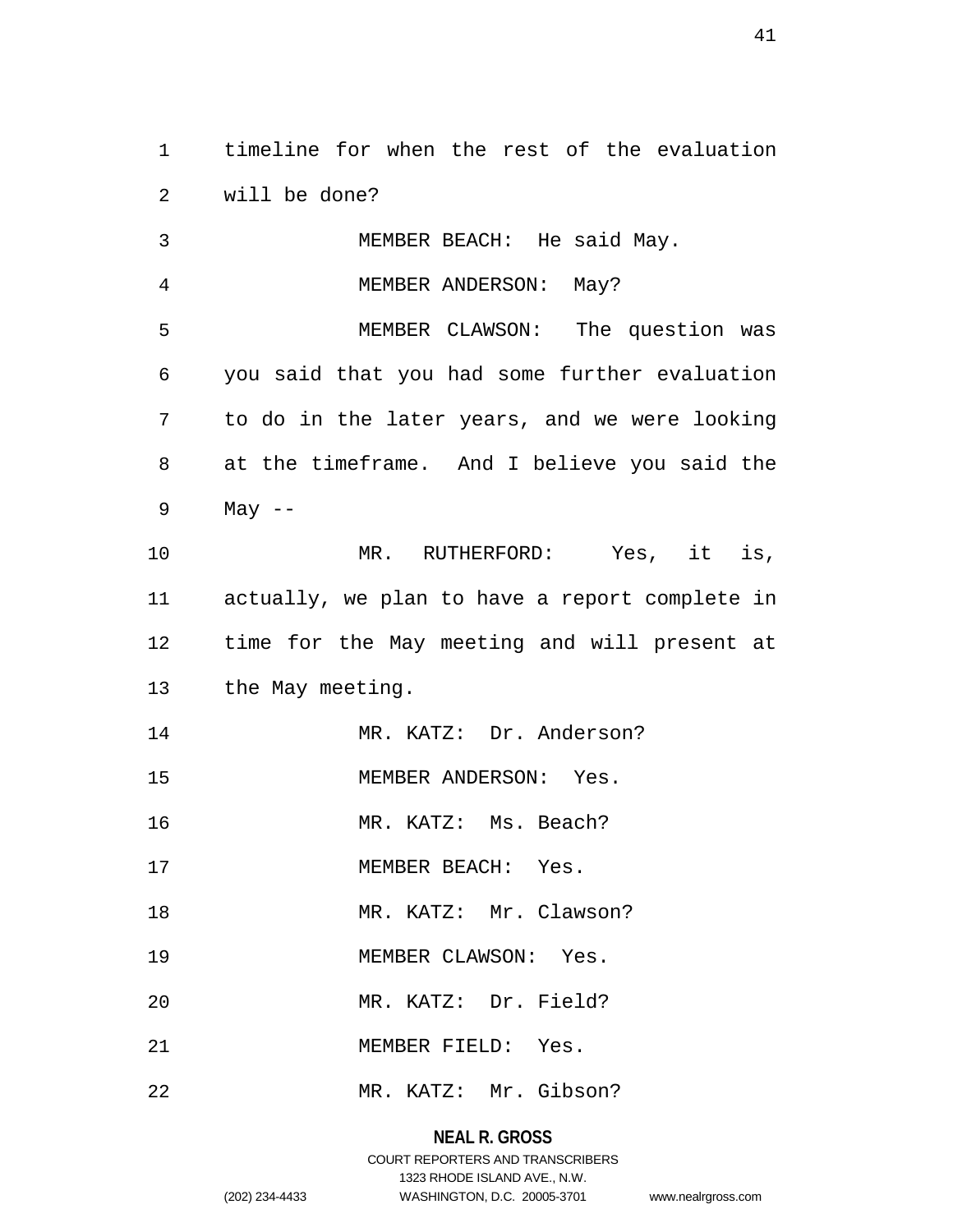| $\mathbf{1}$   | MEMBER GIBSON: Yes.                       |
|----------------|-------------------------------------------|
| $\overline{2}$ | MR. KATZ: Mr. Griffon?                    |
| 3              | MEMBER GRIFFON: Yes.                      |
| 4              | MR. KATZ: Dr. Lemen?                      |
| 5              | MEMBER LEMEN: Yes.                        |
| 6              | MR. KATZ: Let me just check in            |
| 7              | case. Dr. Lockey, have you joined us yet? |
| 8              | (No response.)                            |
| $\mathsf 9$    | Okay. He's absent. I will                 |
|                | 10 collect his vote after.                |
| 11             | Dr. Melius?                               |
| 12             | CHAIRMAN MELIUS: Yes.                     |
|                |                                           |
| 13             | MR. KATZ: Ms. Munn?                       |
| 14             | MEMBER MUNN: Yes.                         |
| 15             | MR. KATZ: Dr. Poston?                     |
| 16             | MEMBER POSTON: Yes.                       |
| 17             | MR. KATZ: Mr. Presley?                    |
| 18             | MEMBER PRESLEY: Yes.                      |
| 19             | MR. KATZ: Dr. Richardson?                 |
| 20             | MEMBER RICHARDSON: Yes.                   |
| 21             | MR. KATZ: Dr. Roessler?                   |

# **NEAL R. GROSS**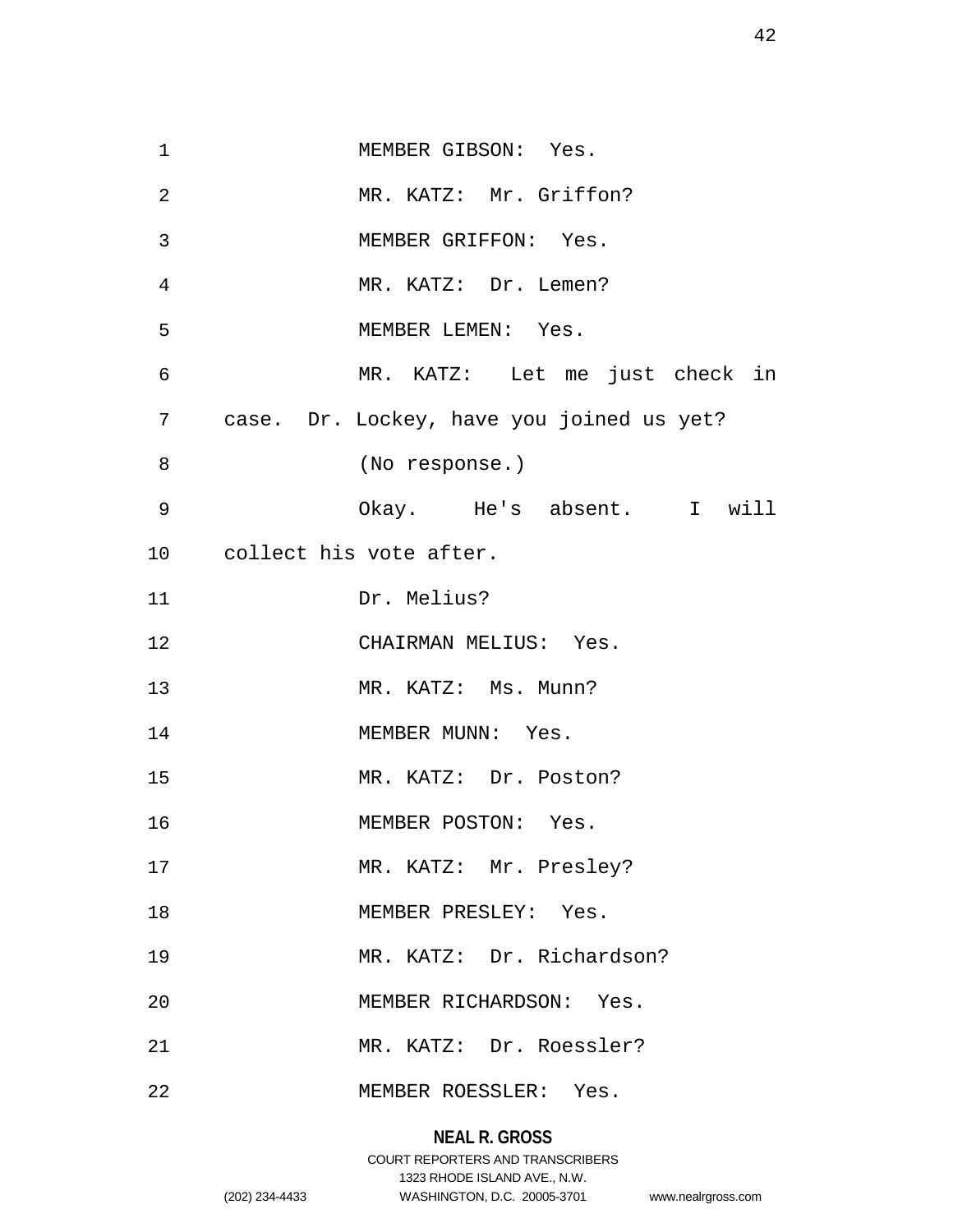1 MR. KATZ: Mr. Schofield? 2 MEMBER SCHOFIELD: Yes. 3 MR. KATZ: Dr. Ziemer? 4 MEMBER ZIEMER: Yes. 5 MR. KATZ: All in favor, 11 in 6 favor, one vote to collect. The motion 7 passes. 8 CHAIRMAN MELIUS: Excellent. 9 We are a little bit ahead of 10 schedule. In fact, we are quite a bit ahead 11 of schedule. We really shouldn't start 12 discussing Linde until 9:30. We have one 13 Board Member who will be on then as well as 14 the petitioners. 15 So, why don't we start a little 16 bit of our Board work session and catch up and 17 maybe have a little longer break after Linde 18 if we are on schedule? 19 So, Mark, since you're here and we 20 skipped you yesterday, are you ready for the 21 DR Subcommittee report or would you rather -- 22 MEMBER GRIFFON: Can I do it

> **NEAL R. GROSS** COURT REPORTERS AND TRANSCRIBERS

> > 1323 RHODE ISLAND AVE., N.W.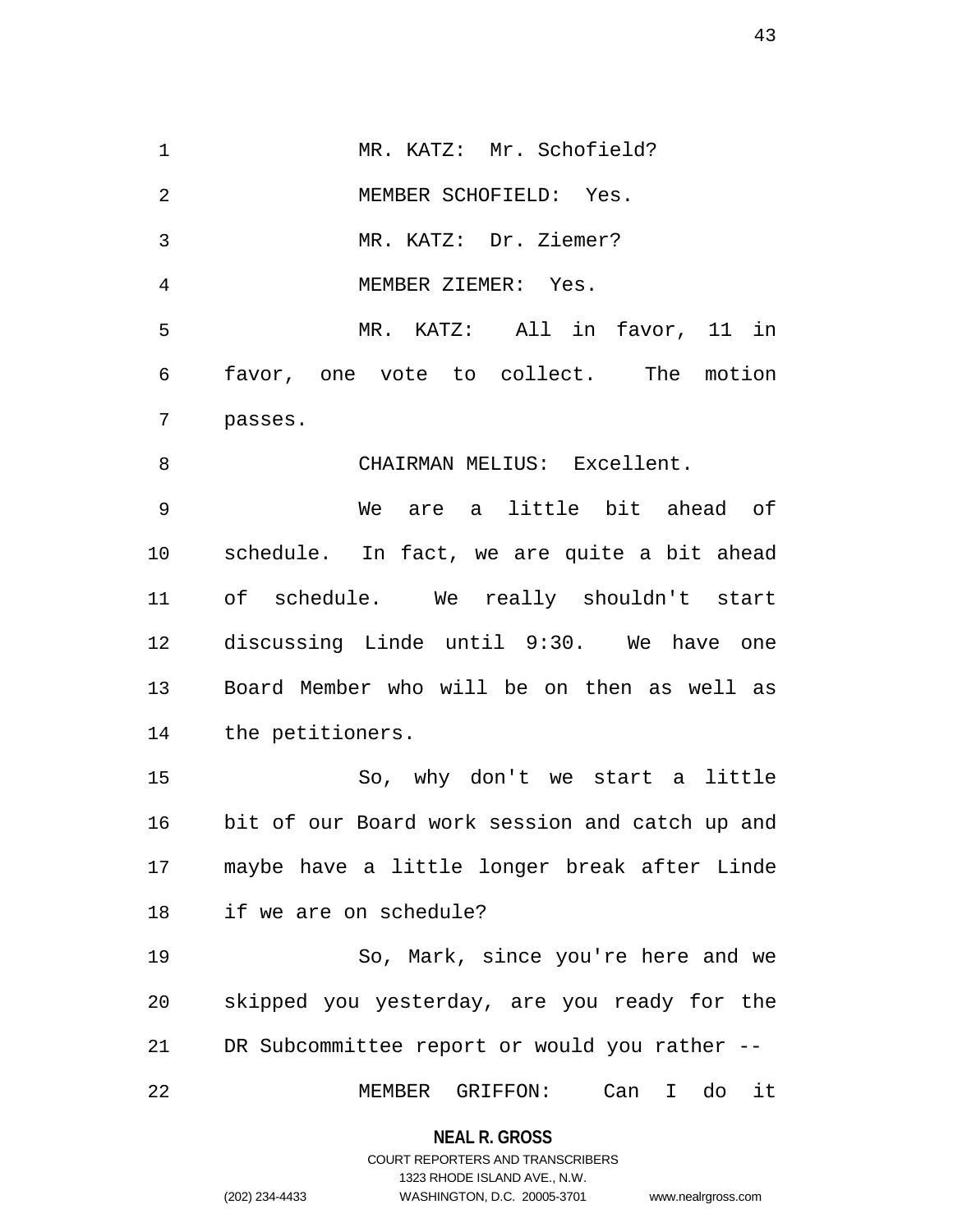1 later?

2 CHAIRMAN MELIUS: You can, yes. 3 MEMBER GRIFFON: I wasn't 4 expecting the Work Group and Subcommittee 5 updates yet. 6 CHAIRMAN MELIUS: Yes, okay. I 7 will tell you your fellow Subcommittee Chair 8 yesterday was also surprised, and she went 9 right ahead. 10 (Laughter.) 11 MEMBER GRIFFON: She's better than 12 I. 13 (Laughter.) 14 CHAIRMAN MELIUS: How about Los 15 Alamos? We also skipped that. Would you 16 rather wait on that one also? 17 MEMBER GRIFFON: Well, Los Alamos, 18 I can probably do an update because there's 19 not much information. 20 CHAIRMAN MELIUS: Yes. 21 MEMBER GRIFFON: The Los Alamos 22 Work Group was scheduled to meet prior to this

#### **NEAL R. GROSS**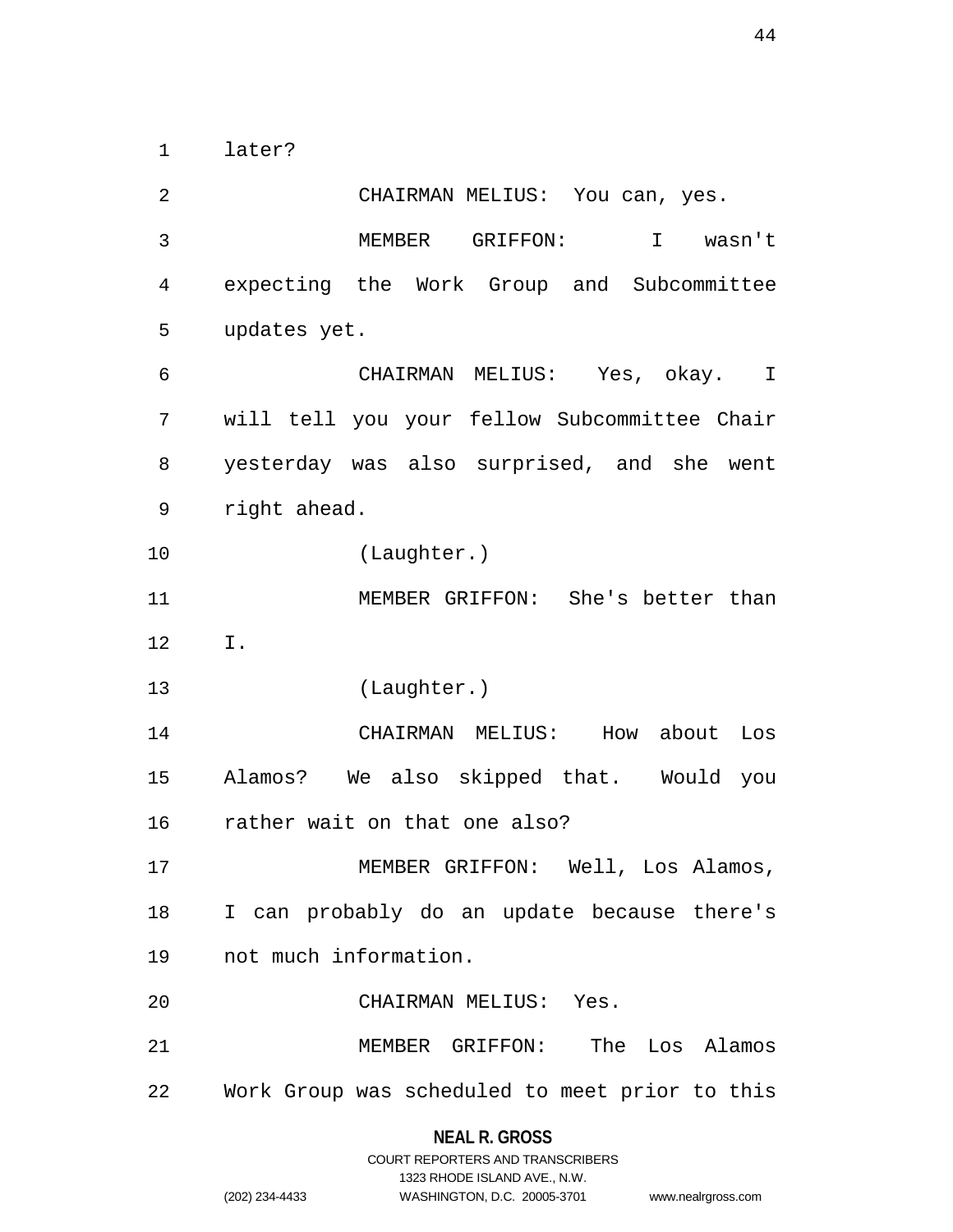1 meeting, and it was cancelled at NIOSH's 2 request because, basically, they weren't going 3 to have much chance to finish action items 4 prior to that Work Group meeting. So, we 5 cancelled it. We rescheduled it in -- and I'm 6 going off the top of my head here -- May. It 7 is before the May Board meeting. 8 MEMBER BEACH: May 2nd. 9 MEMBER GRIFFON: May 2nd. Thank 10 you. May 2nd. 11 So, the status stands from our 12 last meeting. So, really nothing to report, 13 but we did reschedule our next meeting and 14 hope to make progress in the Work Group 15 meeting before the next Board meeting. 16 CHAIRMAN MELIUS: Stu or anybody 17 from NIOSH have comments? 18 MR. HINNEFELD: No, that's pretty 19 much accurate. I mean it is the same 20 situation as always. You know, competing 21 interests and competing priorities and, also,

22 getting information from the site. It is the

#### **NEAL R. GROSS**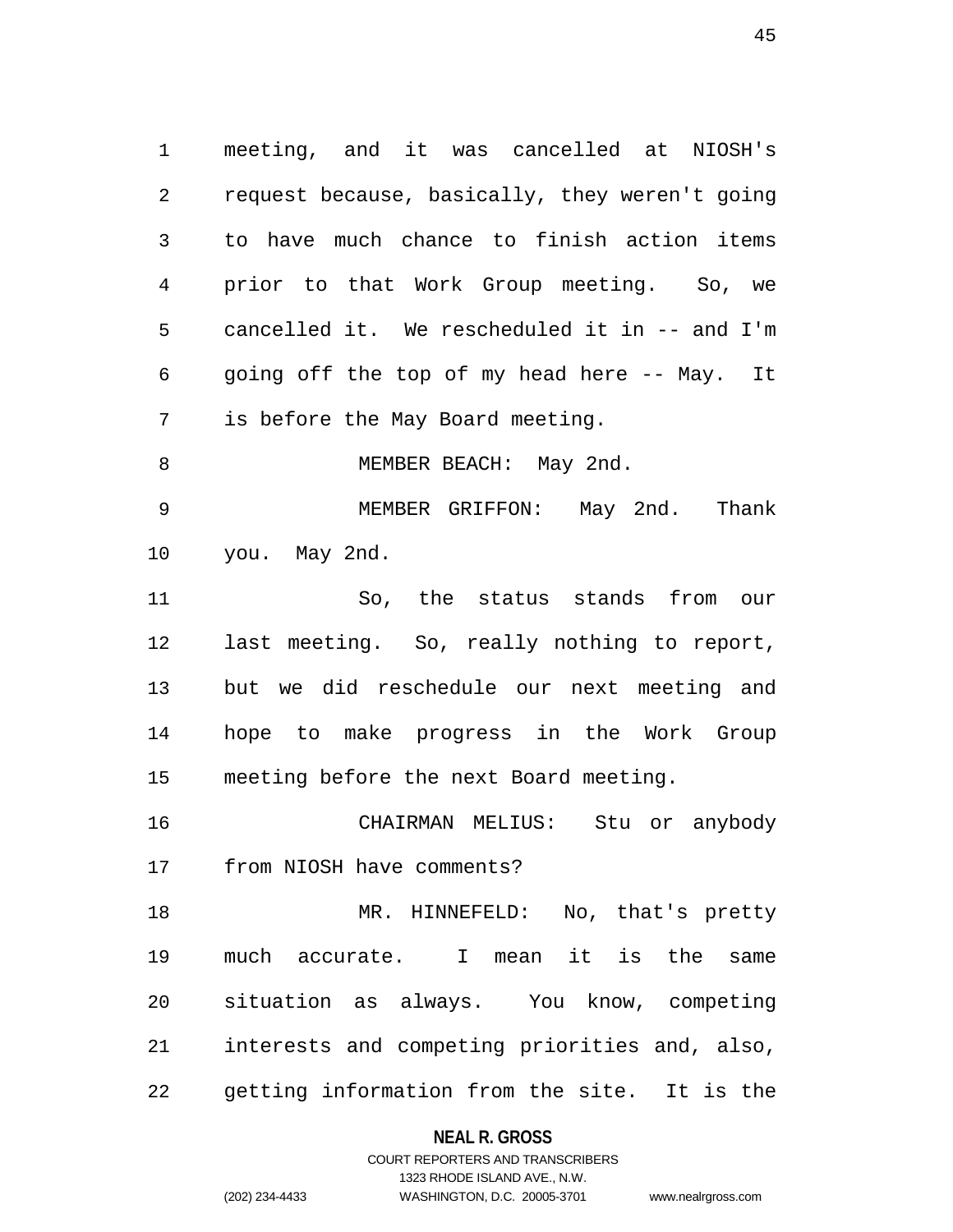1 same issues as always.

2 CHAIRMAN MELIUS: Okay. Pantex? 3 MEMBER CLAWSON: We did in January 4 have a Work Group meeting that we came down 5 with. Numerous issues that we have is 6 adequacy of internal data, internal dose 7 model, the estimates on plutonium, thorium, 8 tritium. 9 But, basically, a lot of the key 10 issues that NIOSH responded to us is their 11 theory to be able to back-extrapolate from the 12 1990s back into the late forties using 1990 13 data. This has been tasked to NIOSH. They 14 are to bring us their basis for this. This is 15 one of the things that we are waiting on. 16 The tour I believe that we had 17 down there helped out an awful lot to be able 18 to understand the operations, and so forth, 19 and the premise that NIOSH has that it was a 20 clean site I think went somewhat away, but 21 they are going to explain to us how they are 22 going to be able to do the process. This has

#### **NEAL R. GROSS**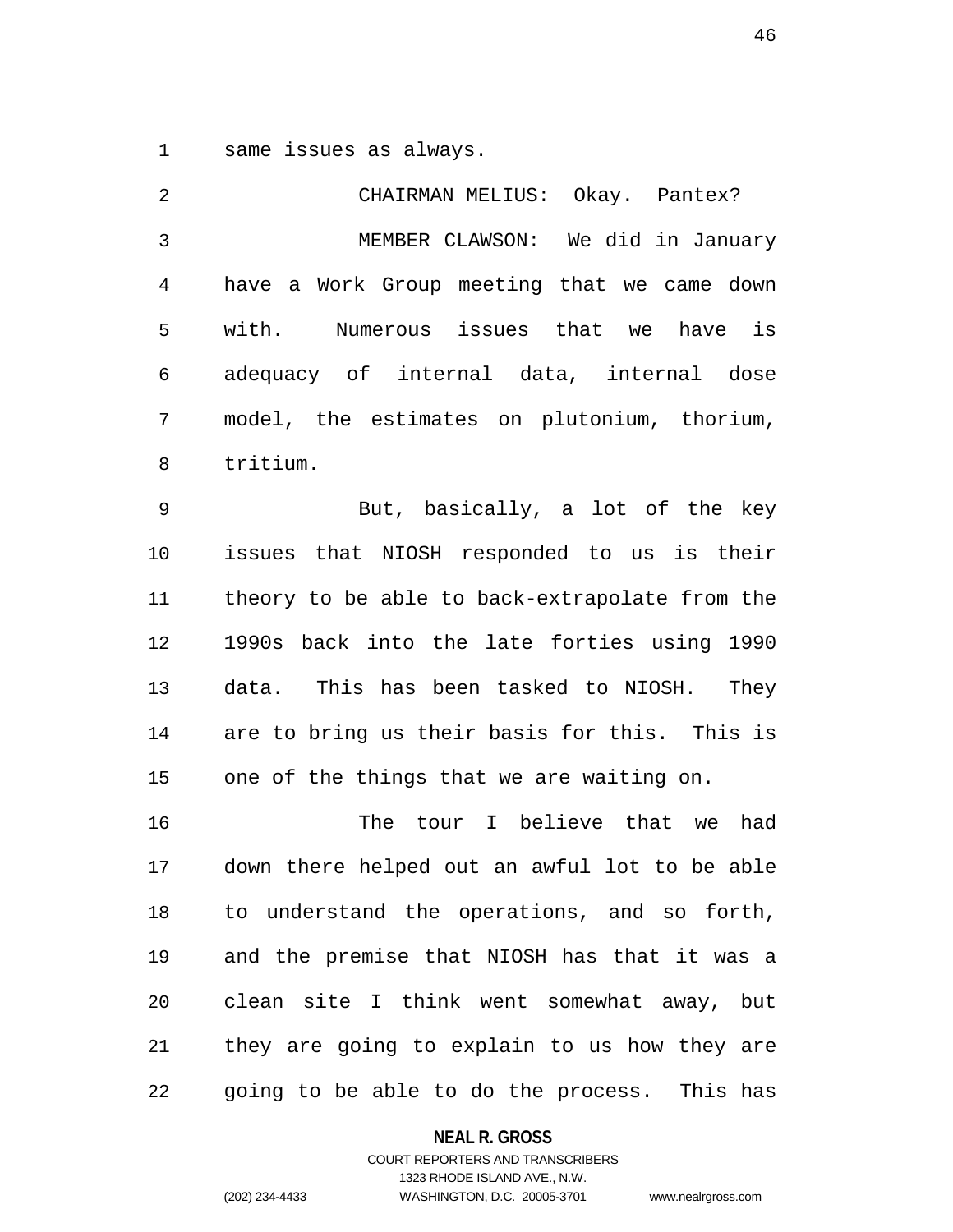1 been tasked, and Mark Rolfes is working on 2 that. They are supposed to have this for us 3 for the next Work Group meeting.

4 We don't have a Work Group meeting 5 at this time scheduled until we have a due 6 date for this information.

7 CHAIRMAN MELIUS: And on the 8 schedule that Ted circulated, the due date 9 appears to be late February.

10 MEMBER CLAWSON: Right. Well, now 11 we do have some other issues. Dealing with a 12 site like this, we have a lot of 13 classification issues.

14 CHAIRMAN MELIUS: Right.

15 MEMBER CLAWSON: It is not going 16 to be a Work Group meeting; it is going to be 17 more of an informational sharing in Germantown 18 with SC&A and NIOSH and Members of the Work 19 Group, if possible, to able to review the 20 information that is out there in a classified 21 setting, to be able to discuss this.

22 CHAIRMAN MELIUS: Right.

**NEAL R. GROSS**

COURT REPORTERS AND TRANSCRIBERS 1323 RHODE ISLAND AVE., N.W. (202) 234-4433 WASHINGTON, D.C. 20005-3701 www.nealrgross.com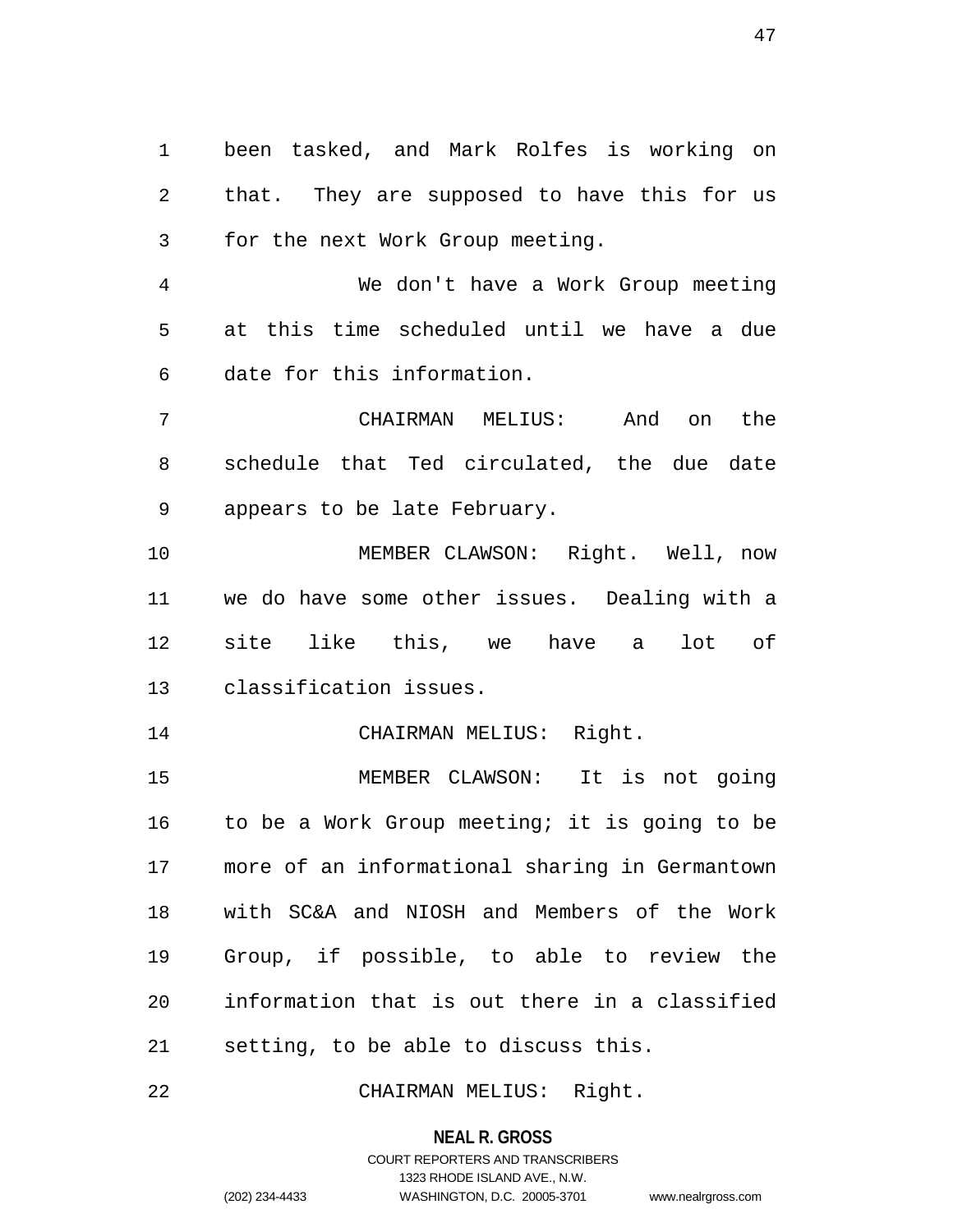1 MEMBER CLAWSON: That should be 2 coming up. We are looking at possibly in the 3 next month.

4 CHAIRMAN MELIUS: Okay. And, 5 then, what about NIOSH's response? The 6 schedule I have in front of me says the end of 7 February. I am just trying to get when you 8 would actually have a Work Group meeting to 9 deal with not the classification issues, but 10 the SEC issues.

11 MEMBER CLAWSON: That we are still 12 waiting for. I have not had a response back 13 yet of an exact due date. We were looking at 14 the end of February timeframe, but that is 15 coming close.

16 CHAIRMAN MELIUS: Well, that is 17 why I am trying to pin this down and get a 18 Work Group schedule. Sometimes it is easier 19 to at least start getting dates while we are 20 here rather than waiting. So, I don't know if 21 NIOSH has an estimated delivery date or a 22 realistic delivery date for this information

#### **NEAL R. GROSS**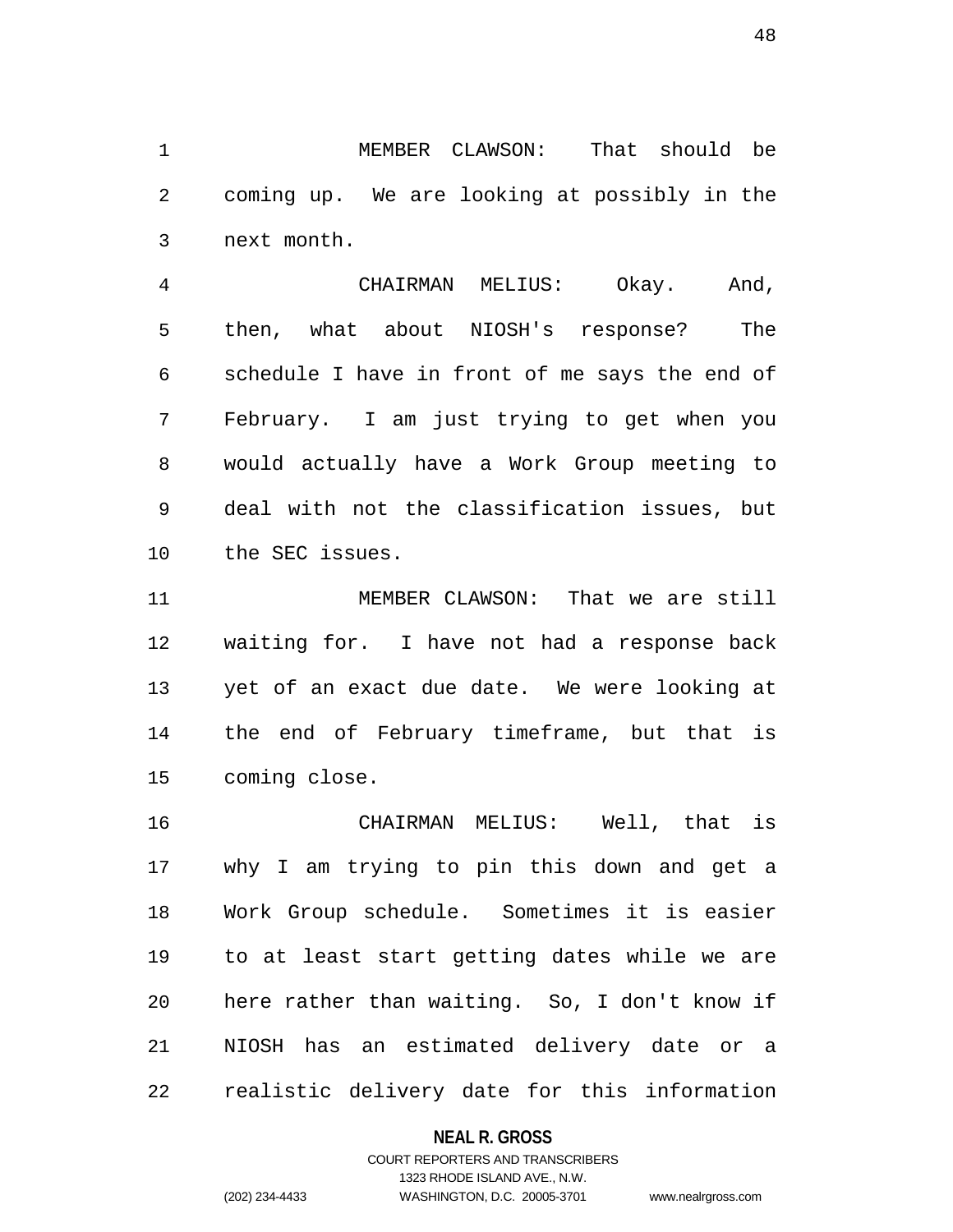1 that we can do that.

| 2  | Stu, if you want to check back and             |
|----|------------------------------------------------|
| 3  | then we can talk about it later?               |
| 4  | MR. HINNEFELD: I just was going                |
| 5  | to say the latest information I have is from   |
| 6  | our work planning document, which has that     |
| 7  | late February date.                            |
| 8  | CHAIRMAN MELIUS: Yes.                          |
| 9  | MR. HINNEFELD: I can check the                 |
| 10 | validity of the date and talk to Brad about    |
| 11 | some potential dates.                          |
| 12 | CHAIRMAN MELIUS: Okay. Yes.                    |
| 13 | MR. HINNEFELD: Presumably, after               |
| 14 | the trip to Washington, which we are working   |
| 15 | to set up now.                                 |
| 16 | CHAIRMAN MELIUS: Right. Yes.                   |
| 17 | MR. KATZ: Just to remind, I think              |
| 18 | what we said in the Work Group teleconference  |
| 19 | that we had was that we would have this secure |
| 20 | meeting to look at these classified documents, |
| 21 | and that that would be the right time to       |
| 22 | figure out a date for the Work Group meeting,  |

**NEAL R. GROSS** COURT REPORTERS AND TRANSCRIBERS

1323 RHODE ISLAND AVE., N.W.

(202) 234-4433 WASHINGTON, D.C. 20005-3701 www.nealrgross.com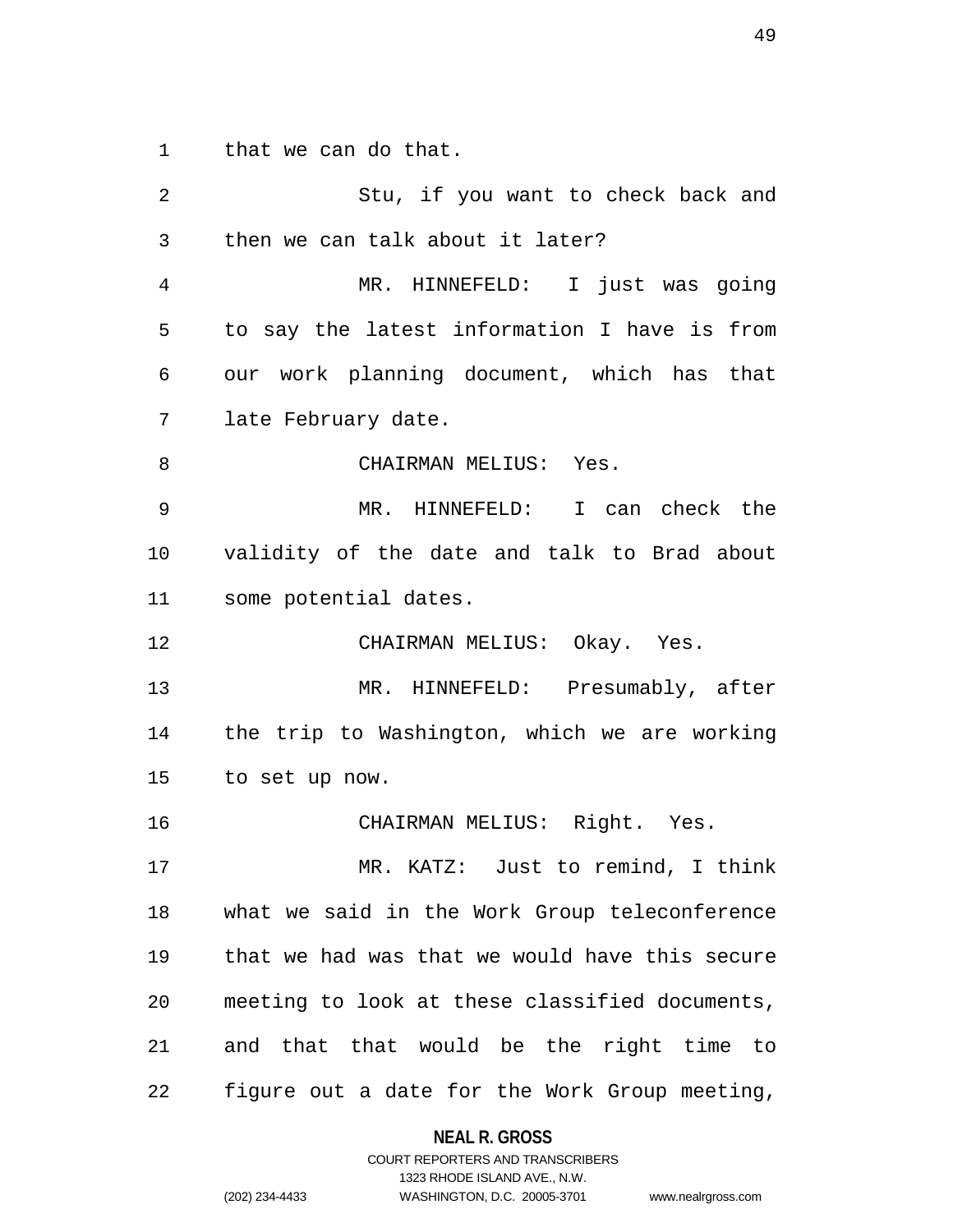1 but shooting for before the Board meeting. 2 But that would make matters clearer as to the 3 path forward, and then we should have in hand 4 responses from DCAS as well.

5 CHAIRMAN MELIUS: Okay. Yes. I 6 mean I just don't want to be too pushy on 7 this, but this uncertainty about when the 8 meeting is with DOE and then you wait, you 9 know, if that doesn't occur until April, then 10 by the time people clear their schedule and do 11 that, then we are past our next meeting. So, 12 if we can pin things down -- I understand the 13 uncertainties, but maybe after Stu checks and 14 talks to Brad, we can --

15 MEMBER CLAWSON: What Ted said was 16 true, but at the last Work Group meeting NIOSH 17 was tasked with bringing back their basis for 18 why they feel that they can do this. This is 19 supposed to have been being worked on because 20 we have not got a basis of why they think they 21 can back-extrapolate.

22 CHAIRMAN MELIUS: Right.

**NEAL R. GROSS**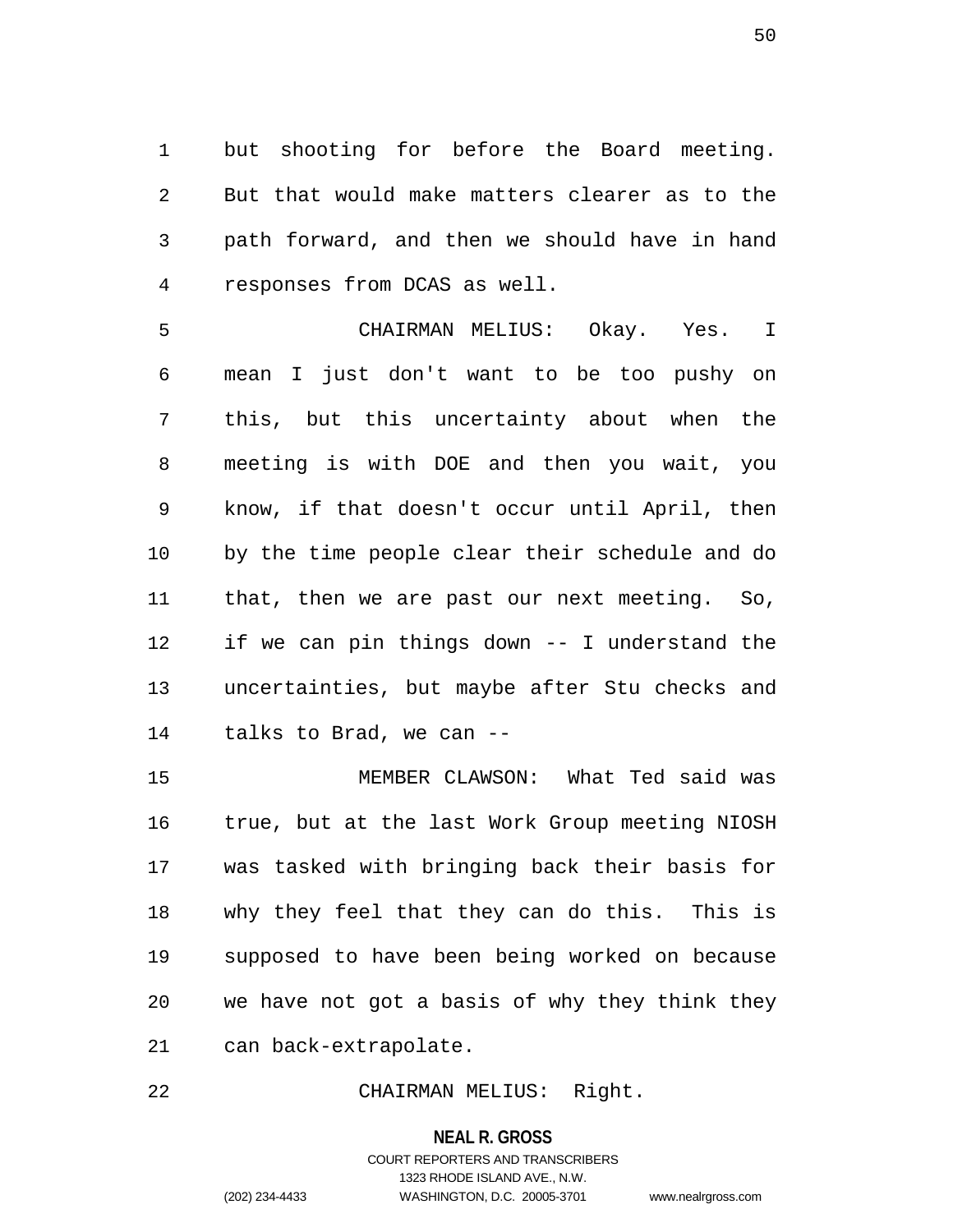1 MEMBER CLAWSON: And they have 2 been working, they are supposed to have been 3 working on that and get that. Because this is 4 the whole basis of what the issue is besides 5 the data inadequacy, and so forth. 6 But we had not been able to see 7 each other's material that we had. 8 CHAIRMAN MELIUS: Thank you, Brad 9 and Stu. 10 Any other Board Members have 11 questions? 12 (No response.) 13 No? Okay. Pinellas? 14 MEMBER SCHOFIELD: Pinellas? 15 CHAIRMAN MELIUS: Yes. 16 MEMBER SCHOFIELD: Tentatively, 17 there are three items that should be ready in 18 probably the next week, sometimes this month 19 or part of next month. I mean this month or 20 next month. 21 And once those come out and SC&A 22 has had a chance to see them, then we are

> **NEAL R. GROSS** COURT REPORTERS AND TRANSCRIBERS

> > 1323 RHODE ISLAND AVE., N.W.

(202) 234-4433 WASHINGTON, D.C. 20005-3701 www.nealrgross.com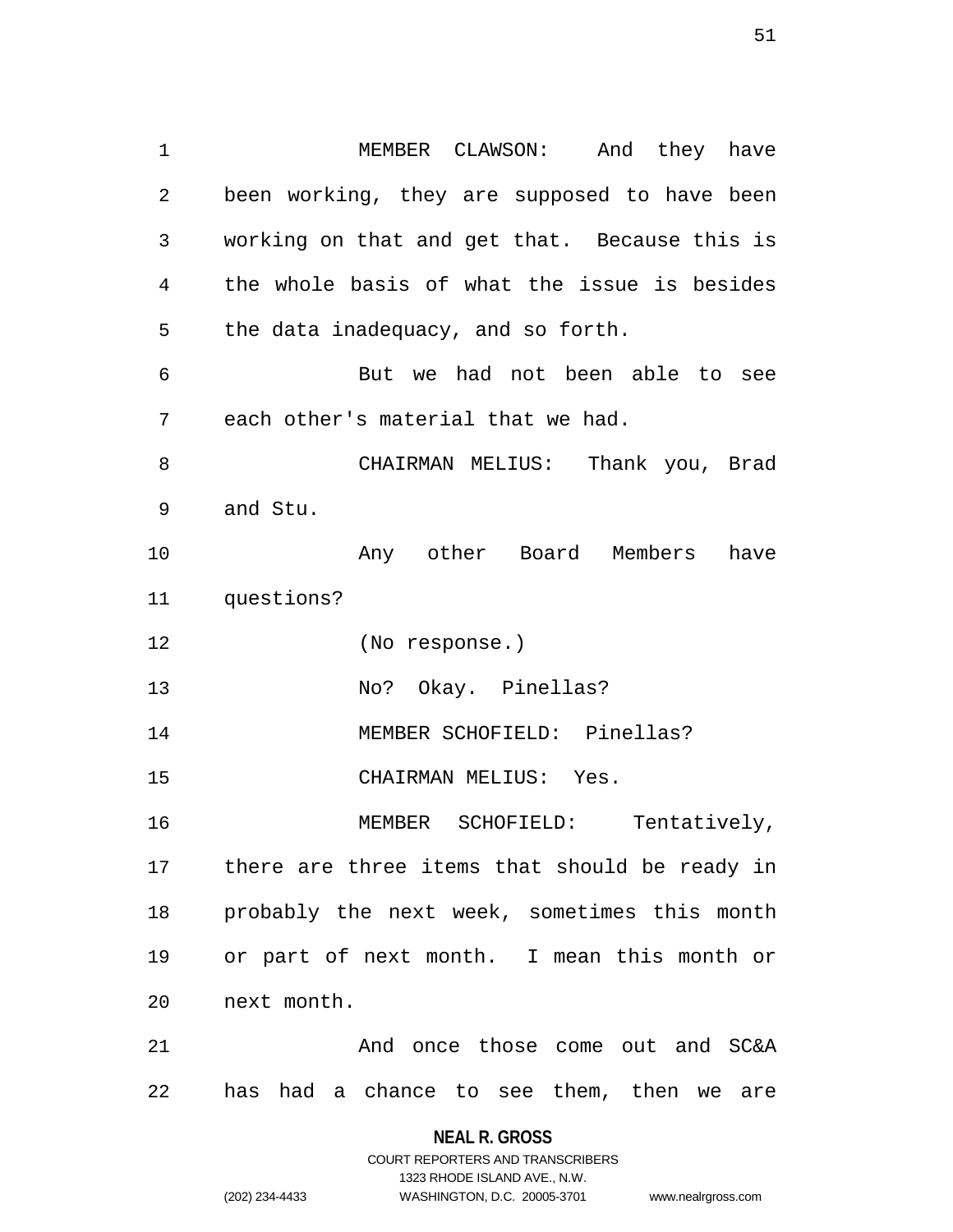1 going to schedule a Work Group meeting for 2 Pinellas.

3 CHAIRMAN MELIUS: Yes, I don't 4 even see the site on the list.

5 Piqua?

6 MEMBER POSTON: At the last 7 meeting, we realized that we had not tasked 8 SC&A to look at the results from NIOSH. And 9 so, they have done that. They have published 10 a report. I haven't had a chance to digest it 11 completely.

12 My understanding is that they 13 basically do not have any issues. They agree 14 with the way NIOSH is going to handle 15 carbon-14 and tritium in the Piqua organic 16 reactor.

17 And so, the next item of business 18 would be to review that report and schedule a 19 Work Group meeting probably by telephone 20 because I think we are ready to take some 21 action as soon as possible. But, first, I 22 need to look at the report a little bit

**NEAL R. GROSS**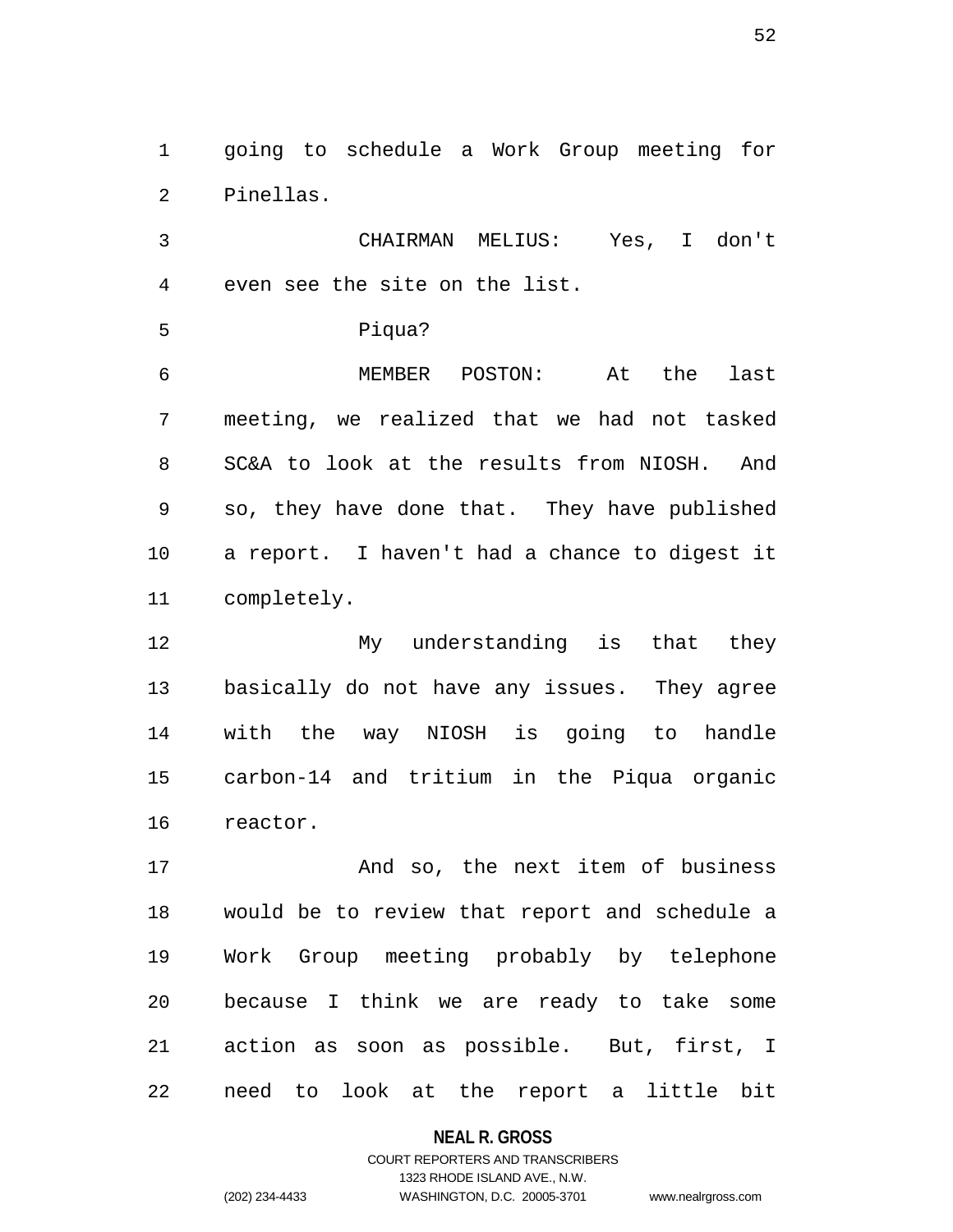1 better. I think the Work Group Members also 2 need to review that.

3 CHAIRMAN MELIUS: Good. 4 Mike, Santa Susana? 5 MEMBER GIBSON: Jim, as far as I 6 know, we are still on schedule. I have NIOSH 7 completing some actions in April and have a 8 Work Group meeting during that month, 9 hopefully. 10 CHAIRMAN MELIUS: Good. 11 Savannah River we will hear about 12 later today. 13 SEC Issues Work Group, we need to 14 do a followup on the 250-day issue. But other 15 than that, we don't have anything outstanding 16 for that. 17 TBD-6000? I know it has been 18 renamed. 19 MEMBER ZIEMER: Right. We used to 20 be 6000-6001, but that has been broken out. 21 There's three things. On 22 TBD-6000, the document itself, all of the

#### **NEAL R. GROSS**

|                | COURT REPORTERS AND TRANSCRIBERS |                    |
|----------------|----------------------------------|--------------------|
|                | 1323 RHODE ISLAND AVE N.W.       |                    |
| (202) 234-4433 | WASHINGTON, D.C. 20005-3701      | www.nealrgross.com |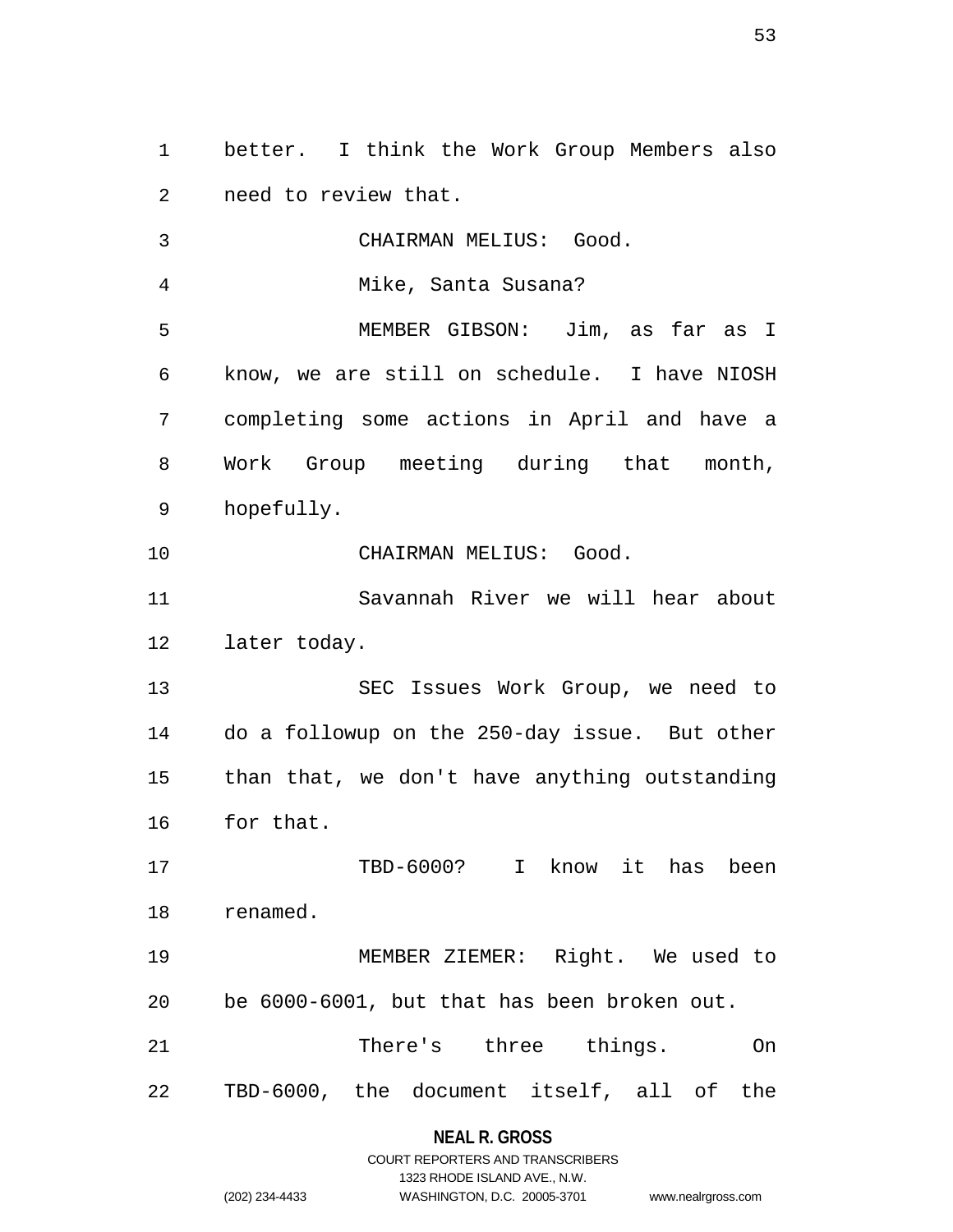1 matrix issues have been resolved and there is 2 a revision that is resulting from that. NIOSH 3 is planning to revise the document. I don't 4 believe a firm date has been established for 5 that. But, basically, the Work Group is done 6 with TBD-6000.

7 Then, there are two facilities, 8 one of which we will hear about a little 9 later this morning. That is Bliss & Laughlin. 10 Then, the other one is General Steel 11 Industries.

12 You will notice on the first page 13 of the list of various tasks that you have 14 been referring to, Dr. Melius, we have 15 something like 10 documents that NIOSH is 16 working on which are the result of recent 17 updates in the source-terms. So, NIOSH is 18 developing exposure models for all of the 19 various source-terms there and some related 20 issues. That is the good news.

21 The bad news is we don't have 22 scheduled dates on those. There are some

#### **NEAL R. GROSS**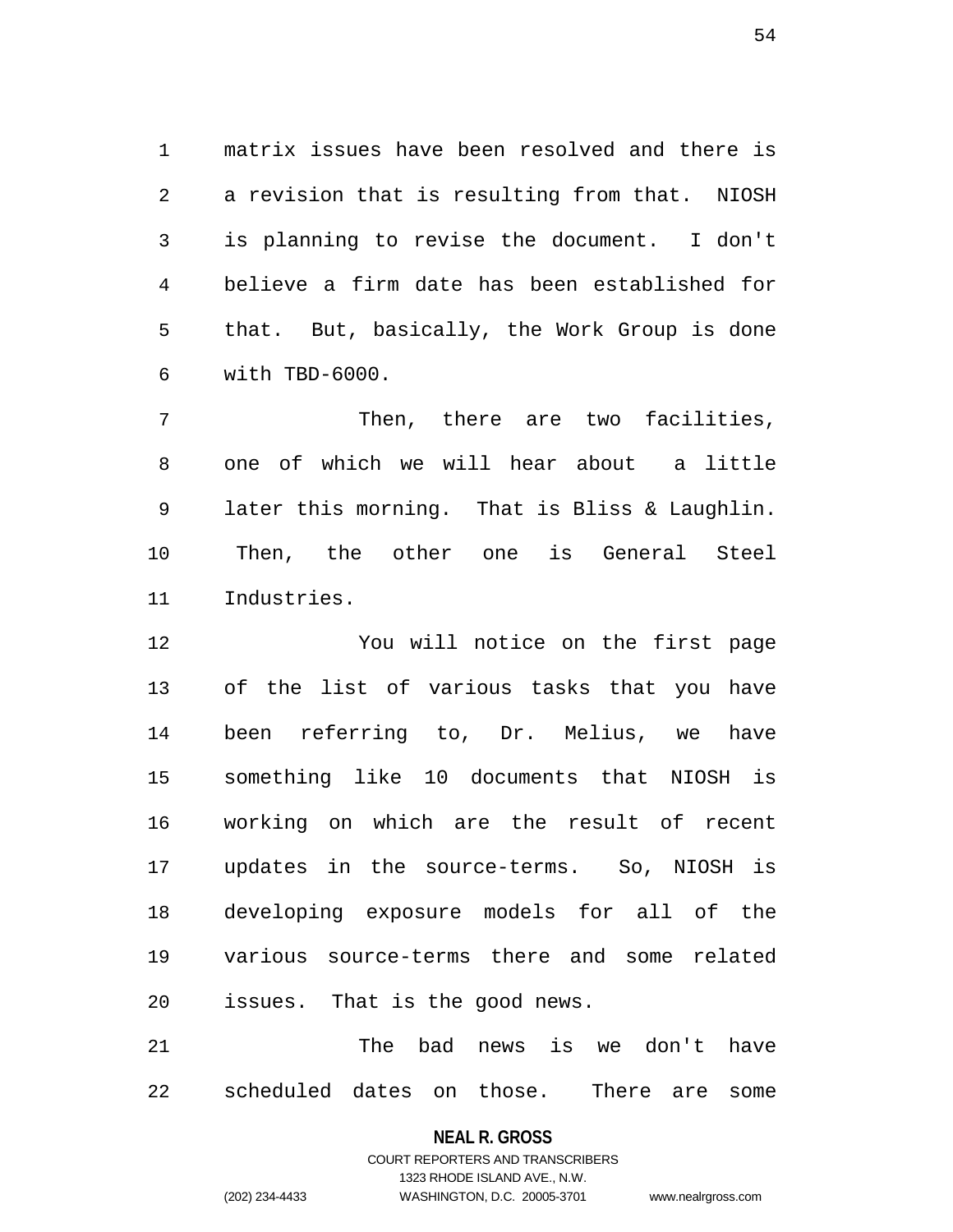1 concerns because General Steel, of course, has 2 been before us for several years now, and I am 3 just going to term it in that way. It has 4 been a long time. I know the petitioners are 5 quite anxious for the SEC petition to be acted 6 upon. So, we do need to have NIOSH establish, 7 with looking at the various priorities, 8 schedules for these deliverables.

9 And, of course, once they are 10 delivered, then SC&A will be reviewing them. 11 So, there is concern that this will stretch 12 out, you know, again. I will simply note for 13 the record that the Work Group is concerned 14 about the time schedule.

15 But that is the status of General 16 Steel and, as I say, Bliss & Laughlin we have 17 pretty much concluded, and we will have a 18 recommendation here shortly on that at this 19 meeting.

20 CHAIRMAN MELIUS: Stu, can you 21 help us a little bit on some scheduling on 22 General Steel? Is there anything?

#### **NEAL R. GROSS**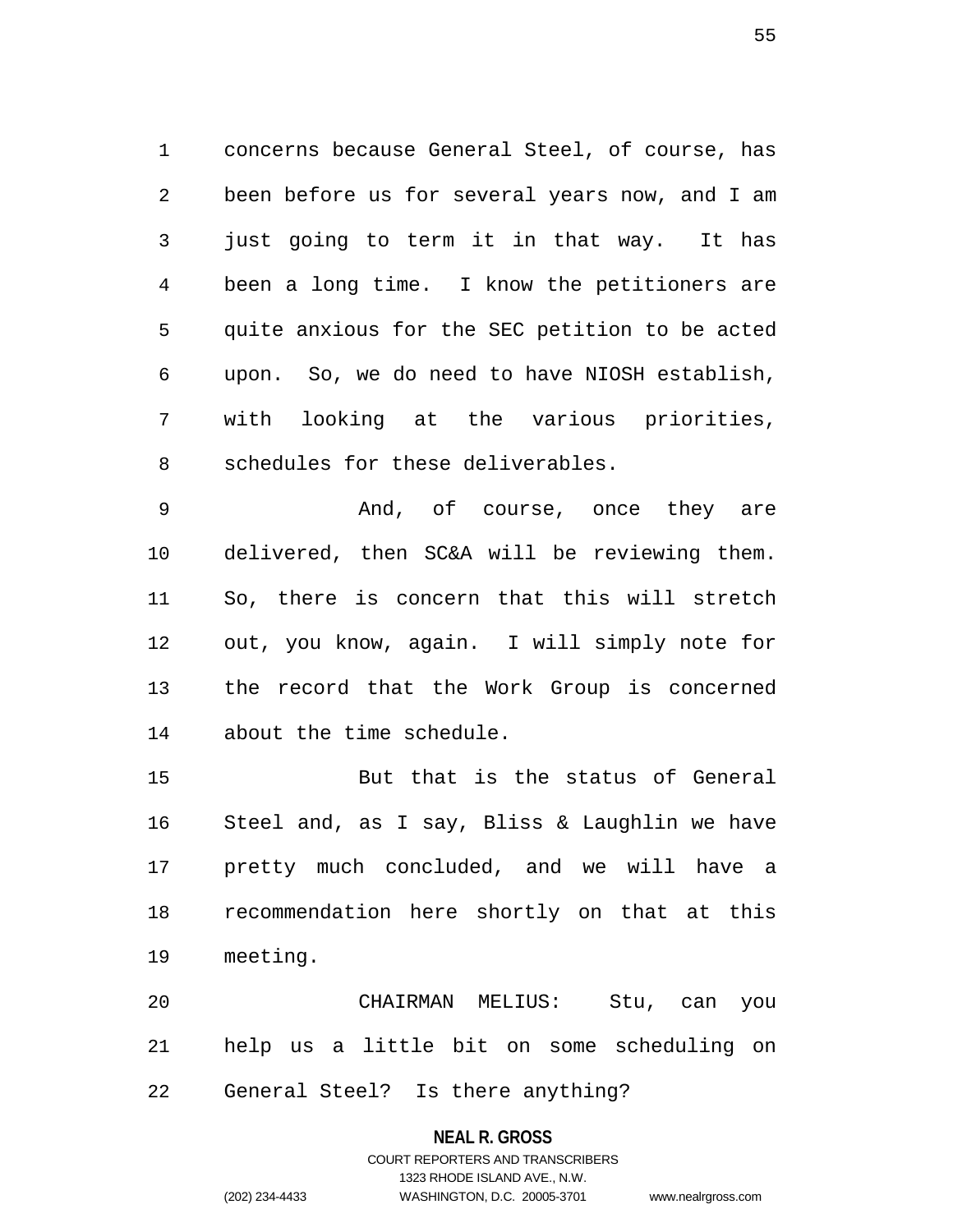1 MR. HINNEFELD: We are doing what 2 we can internally to try to speed up this 3 process a little bit on General Steel by 4 making some reassignments of people and tasks 5 from people, so that the key people have more 6 time to work on this. So, we are trying to 7 accelerate this as much as we can, yes. 8 CHAIRMAN MELIUS: If I understand 9 the assignment, I believe Dave Allen has been  $10$  Linde's  $-$ 11 MEMBER ZIEMER: Yes, and Dave 12 Allen, of course, has more than General Steel 13 that he is working on. 14 CHAIRMAN MELIUS: Right. 15 MEMBER ZIEMER: So, I think it is 16 a combination of personnel and resource 17 issues, and NIOSH has limitations as well. Of 18 course, all of the Work Group Chairs know that 19 their site is the highest priority, and I 20 haven't been able to convince them all that it 21 is really General Steel.

22 (Laughter.)

**NEAL R. GROSS** COURT REPORTERS AND TRANSCRIBERS 1323 RHODE ISLAND AVE., N.W. (202) 234-4433 WASHINGTON, D.C. 20005-3701 www.nealrgross.com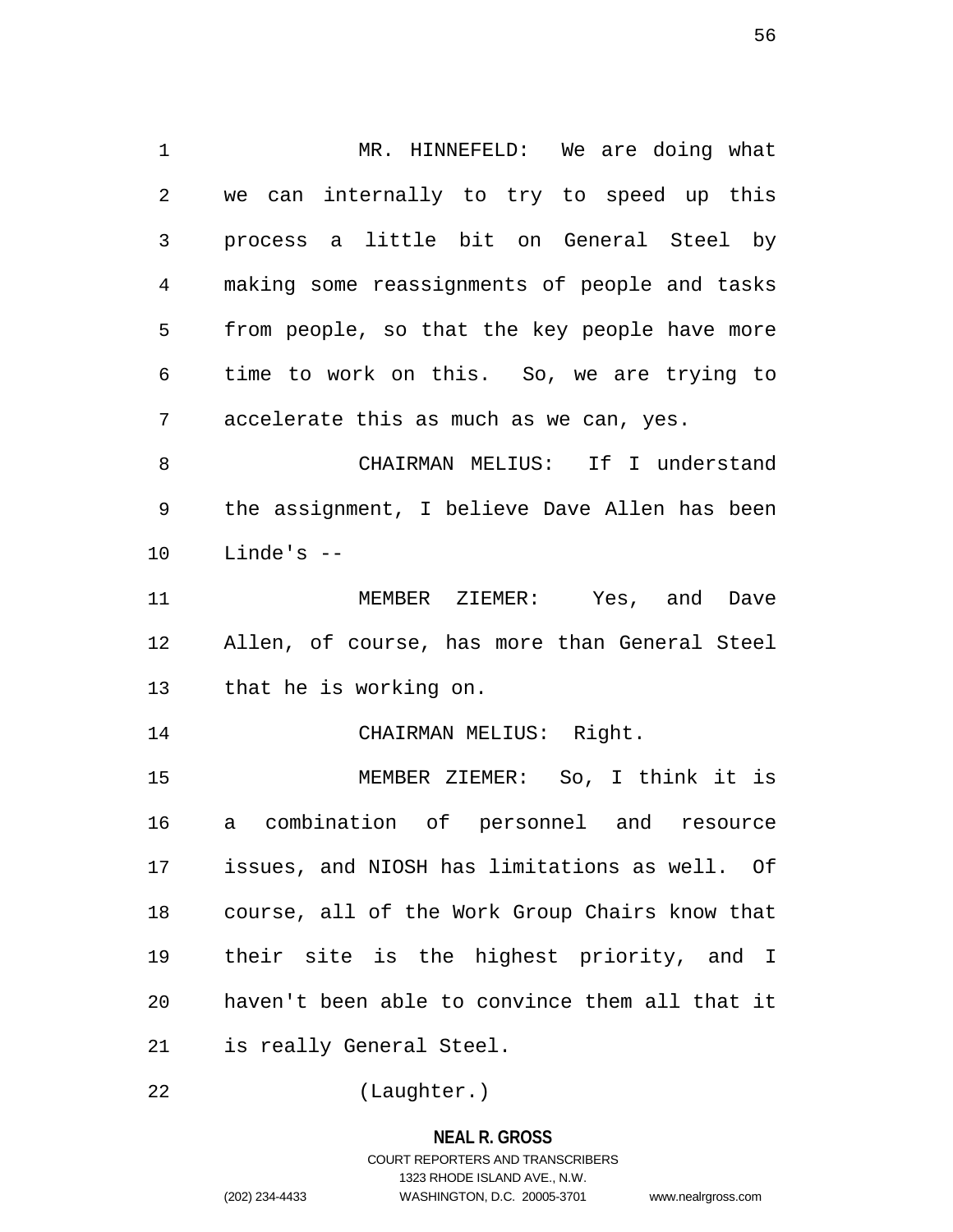1 But, in any event, NIOSH is 2 working on this issue, and we appreciate that 3 and hope to have these documents in the near 4 future. 5 CHAIRMAN MELIUS: Okay. Thanks. 6 Anybody else have questions or 7 comments? 8 (No response.) 9 Okay. TBD-6001? 10 MEMBER ANDERSON: Yay, 6001! 11 (Laughter.) 12 We have a tentative -- 13 CHAIRMAN MELIUS: By far, the most 14 important Work Group. 15 (Laughter.) 16 MEMBER ANDERSON: Right, the most 17 important Work Group with three sites. 18 We are currently holding March 19 15th as a possible date. We are now querying 20 to see where we are with NIOSH, and there may 21 be some conflicts with some of the staff that 22 would need to be there. So, we may be

> **NEAL R. GROSS** COURT REPORTERS AND TRANSCRIBERS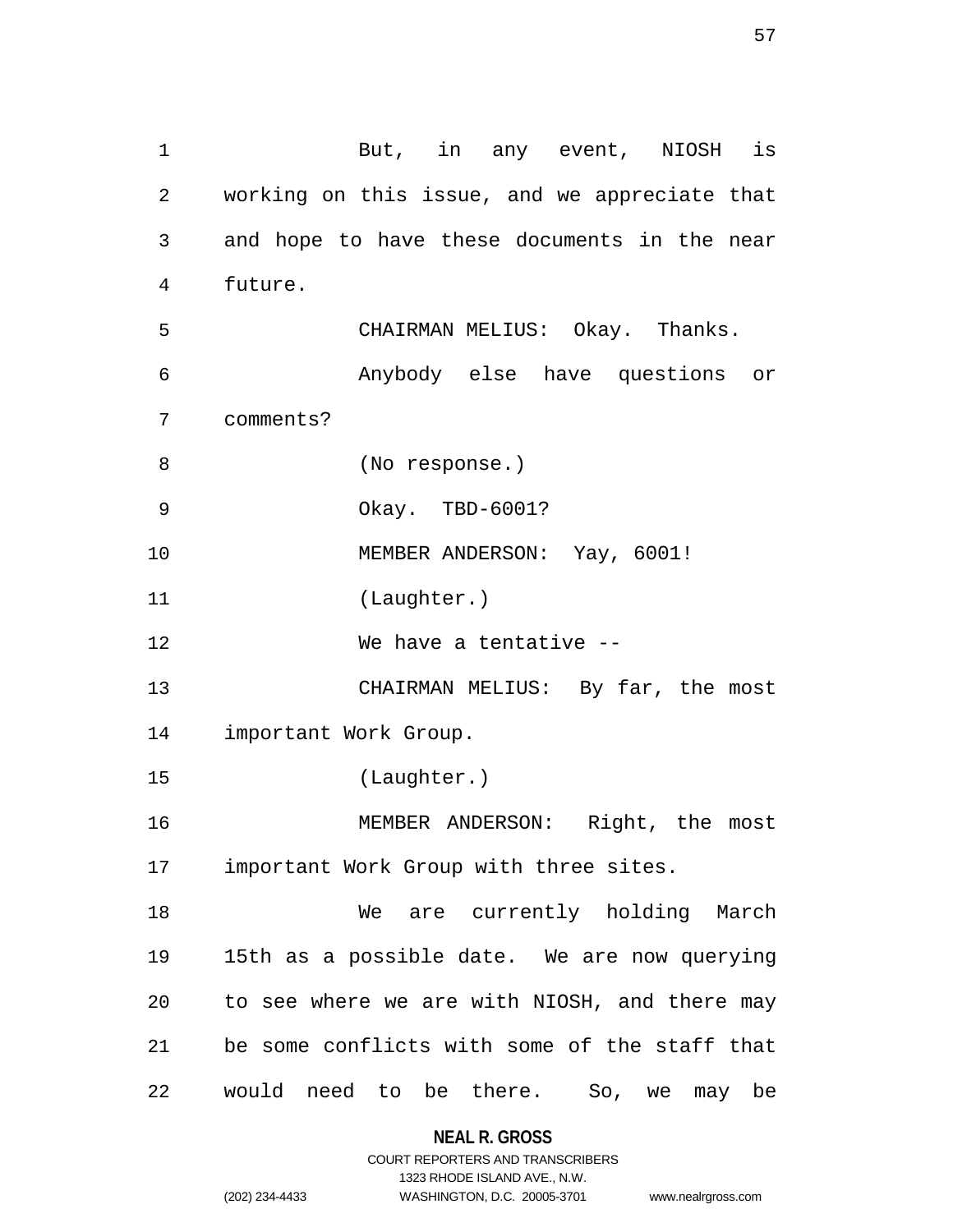1 shifting that.

2 But, the best I can tell, we are 3 moving along. So, March or April, we would 4 certainly have a meeting. 5 CHAIRMAN MELIUS: Yes, and at 6 least looking at the schedule for reports, 7 that looks to be sort of the same issue we 8 just talked about with Paul and the other 6000 9 Work Group. 10 MEMBER ANDERSON: Yes. Yes. 11 CHAIRMAN MELIUS: So, we can get 12 that, though it looks like those sites, at 13 least in terms of SECs, there's not quite as 14 much -- 15 MEMBER ANDERSON: No. 16 CHAIRMAN MELIUS: -- aging or 17 whatever we call that. 18 MEMBER ANDERSON: Right. Yes. 19 CHAIRMAN MELIUS: Okay. Anybody 20 have questions for Henry on that? 21 (No response.) 22 Okay. Thank you.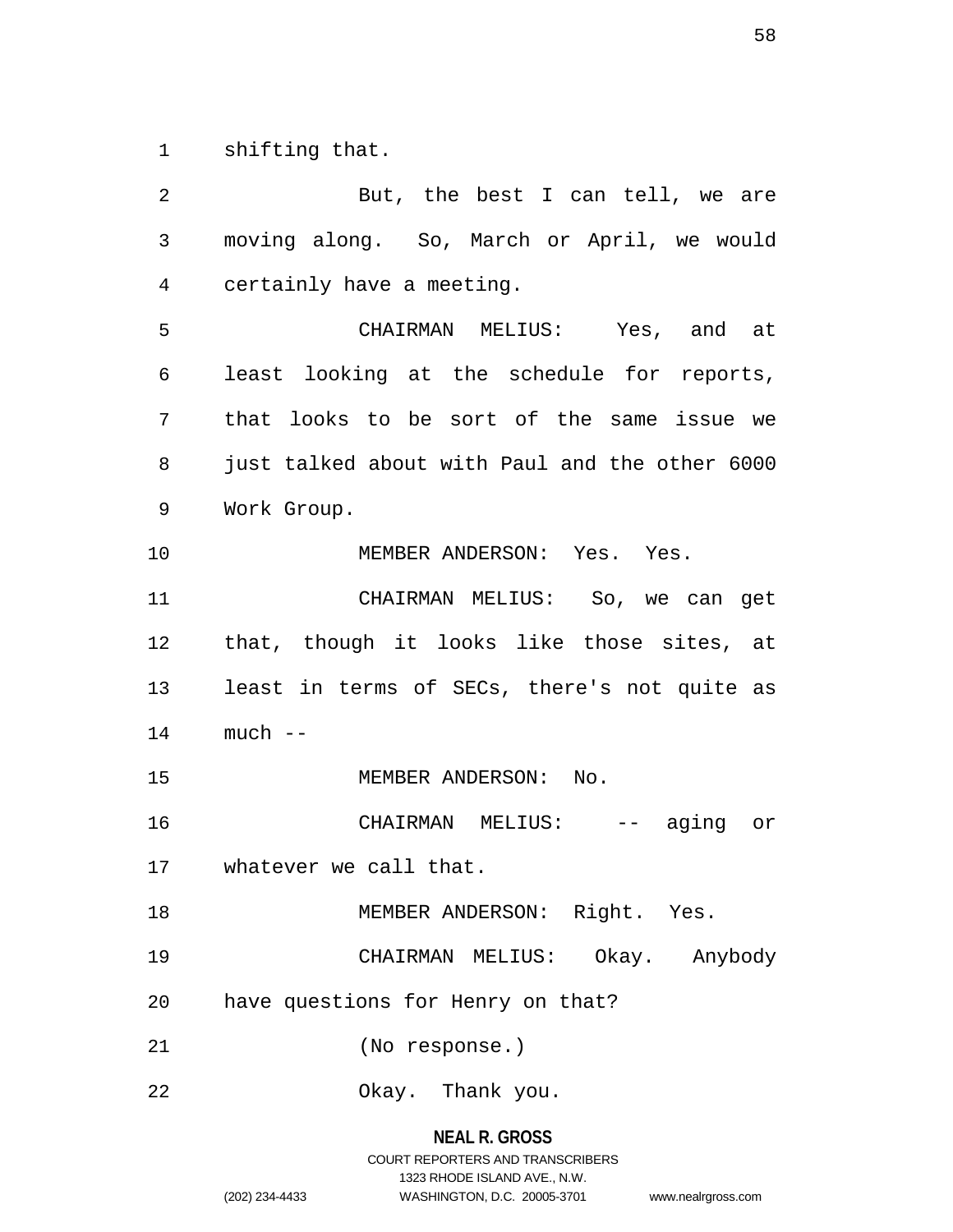1 Weldon Springs, Mike? 2 MEMBER GIBSON: We had a meeting 3 January 25th to work off some of the open 4 items on the issues matrix. That is being 5 done, and we tentatively have another meeting 6 scheduled for March 23rd. 7 CHAIRMAN MELIUS: Okay. Good. 8 Ouestions, anybody? 9 (No response.) 10 Okay. Thanks, Mike. 11 And you're on again, Mike, Worker 12 Outreach. 13 MEMBER GIBSON: Worker Outreach, 14 we are still making progress. At the present 15 time, we have assigned SC&A to go off and do a 16 small sampling of worker comments from Rocky 17 Flats and to trace those back through 18 documents, et cetera, the transcripts, to see 19 how they were responded to. They are 20 currently doing that. When that is done, we 21 should be able to have another Work Group 22 meeting.

### **NEAL R. GROSS**

# COURT REPORTERS AND TRANSCRIBERS 1323 RHODE ISLAND AVE., N.W. (202) 234-4433 WASHINGTON, D.C. 20005-3701 www.nealrgross.com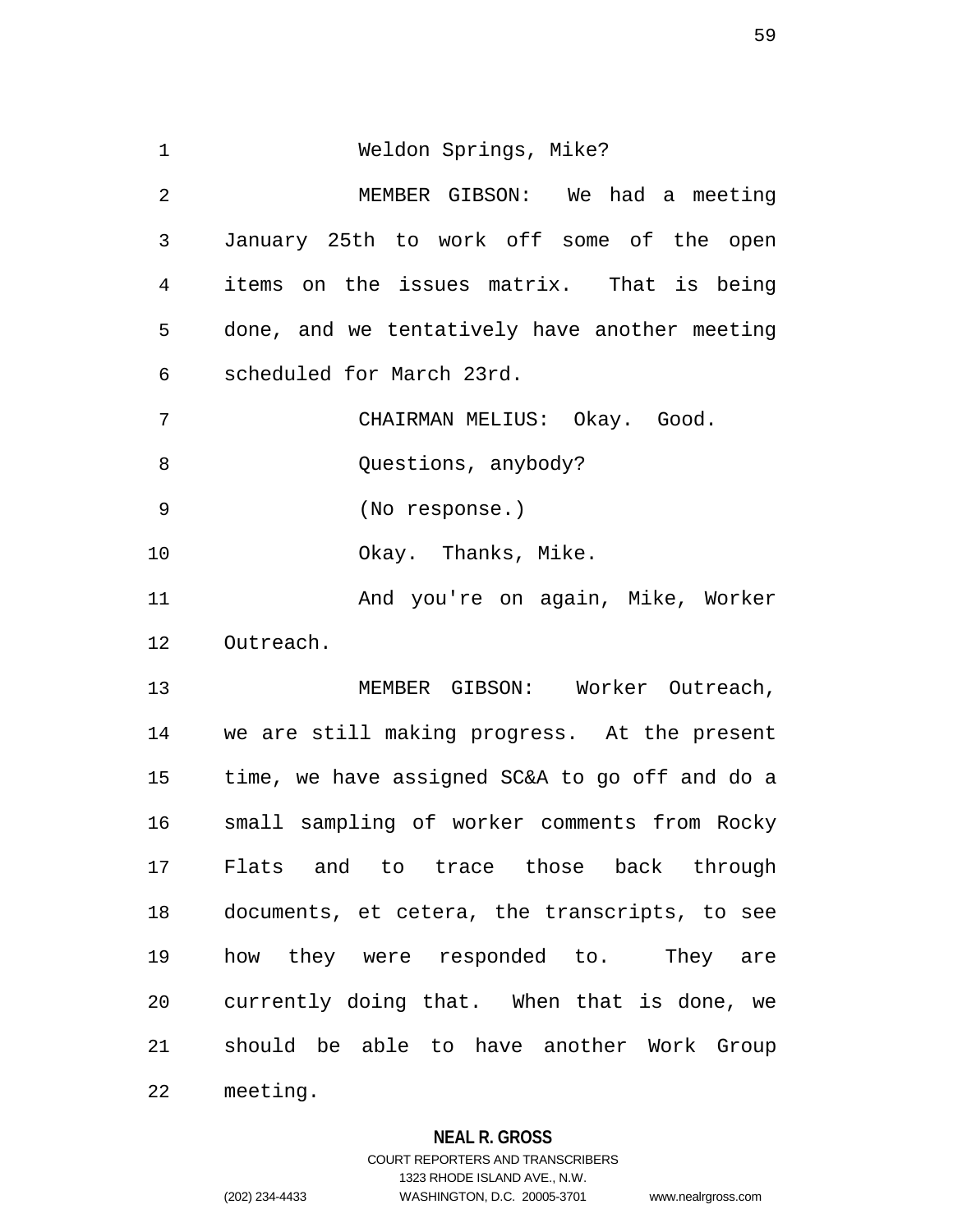1 CHAIRMAN MELIUS: Okay. Does SC&A 2 have a timeline on that? I notice John left. 3 MR. FITZGERALD: Actually, I have 4 been involved in that. 5 CHAIRMAN MELIUS: Oh, okay. 6 Great. 7 MR. FITZGERALD: No, as Mike has 8 pointed out, that is actively underway. 9 CHAIRMAN MELIUS: Okay. 10 MR. FITZGERALD: We probably are 11 halfway through. I would say another four or 12 five weeks before we have something as a 13 product. That is going to depend on, I think, 14 the interchange between some of the interviews 15 as well as the documents, but I would think 16 four or five weeks. 17 CHAIRMAN MELIUS: Okay. Great. 18 Anybody have comments or questions 19 on Worker Outreach? 20 (No response.) 21 Okay. We are running ahead. What 22 else have we got? If I can find the piece of

#### **NEAL R. GROSS**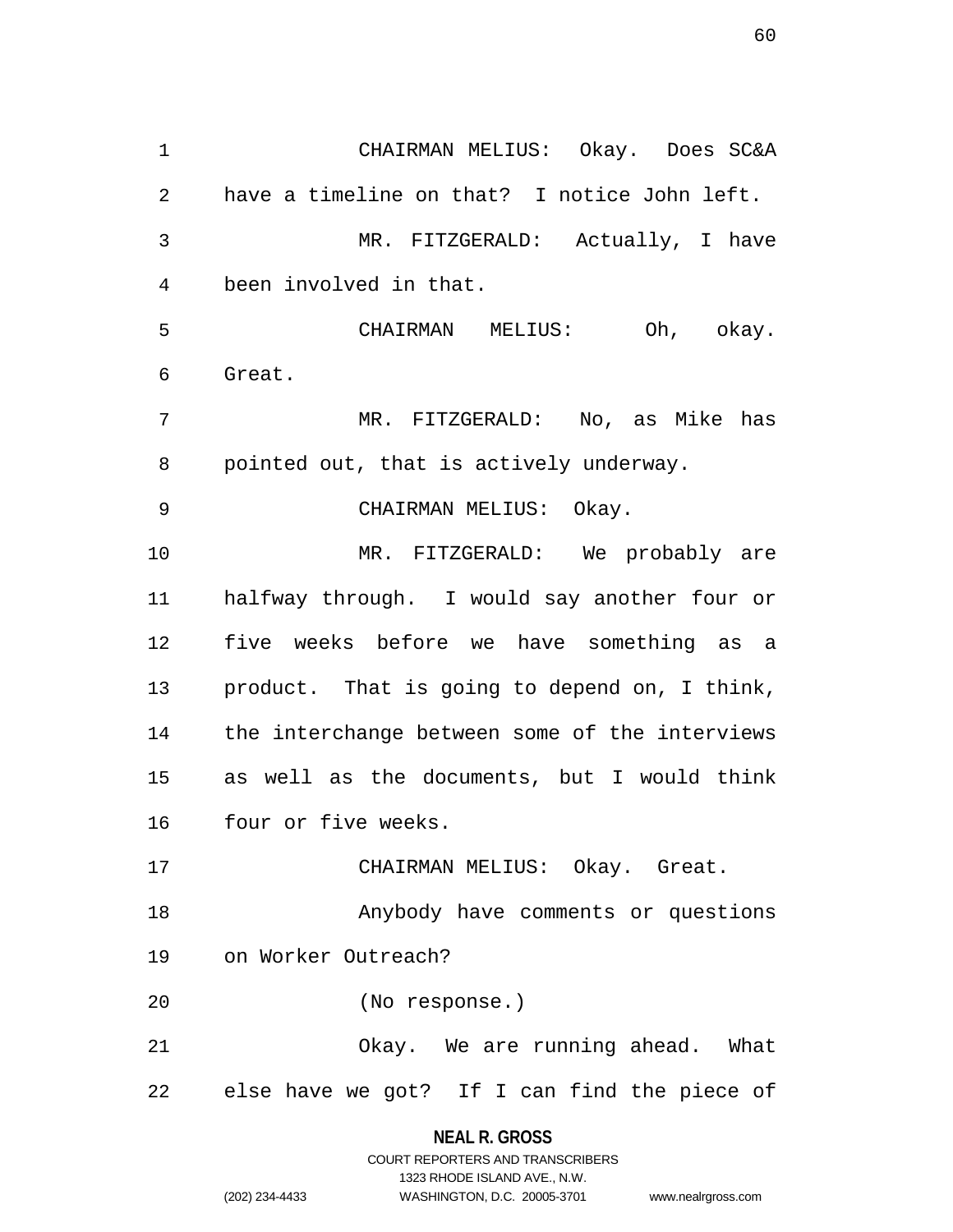1 paper? Here we go.

2 Two things. The most 3 straightforward one is the Scientific Issues 4 Work Group. As I indicated, this one we had 5 lots of volunteers for, which is good, but we 6 have to be careful. We are limited to eight, 7 where we hit a quorum, and so forth. We are 8 willing to push the limit on that. 9 I was thinking, since David 10 volunteered and suggested this, he deserves to 11 -- I don't know if that's good or bad -- to 12 Chair it. And I also had Dick Lemen, Gen 13 Roessler, Jim Lockey, John Poston, Paul 14 Ziemer, and Bill Field all volunteered. And 15 so, we are just going to assign everybody. 16 Wanda was interested, but recognized she was 17 very busy. So, I think it is seven and we 18 will leave a space open, if other people are 19 interested in participating and listening in 20 or being involved, just as long as we keep 21 under a quorum.

22 I guess I would only ask some

**NEAL R. GROSS**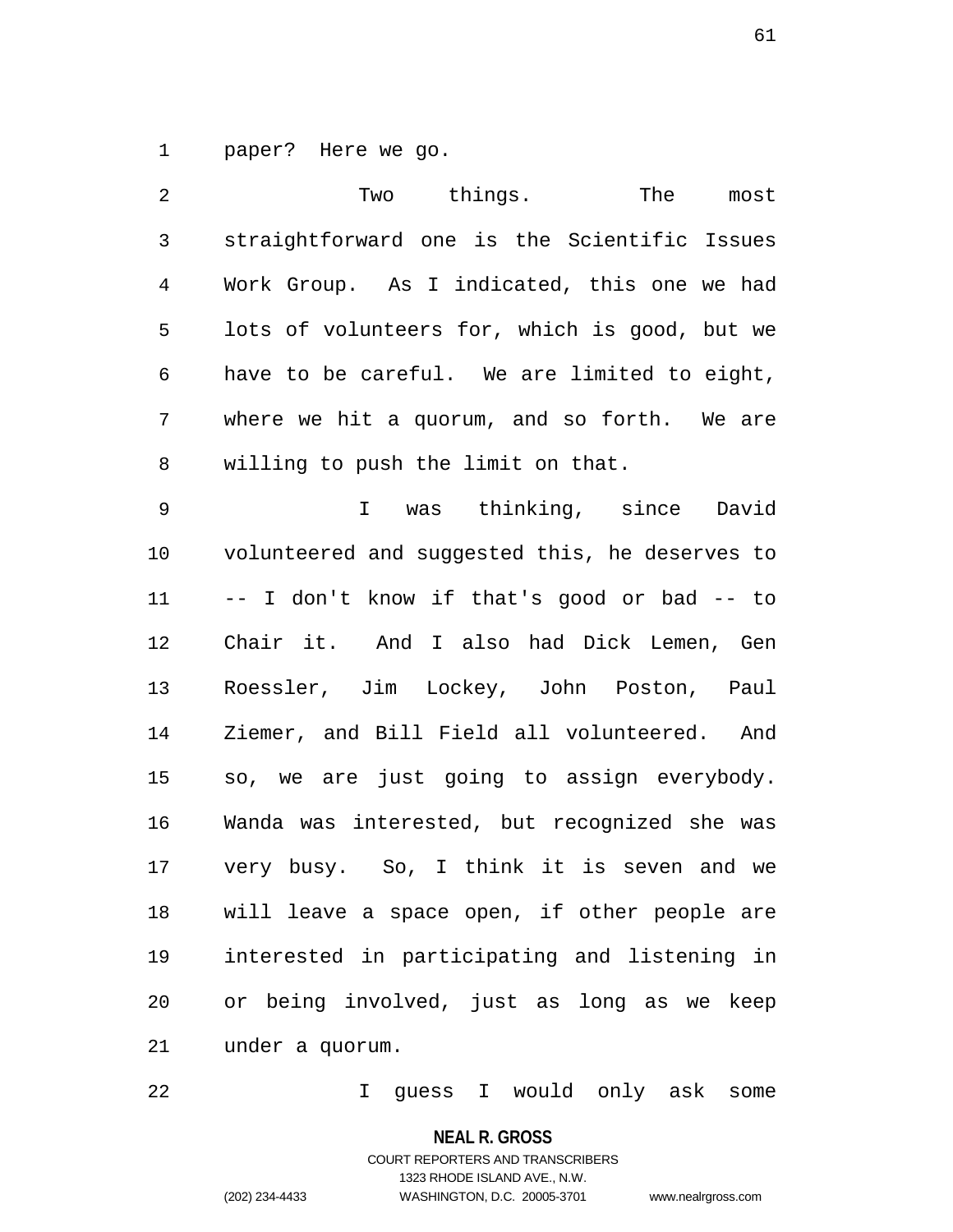1 flexibility. Getting seven people scheduled 2 for something can be difficult. So, I think 3 if everyone can be flexible and understand 4 that maybe not everybody can be scheduled at 5 any point in time for a Work Group, we will do 6 that. I appreciate the go-ahead.

7 The other issue that came up was 8 whether we needed a Work Group or some 9 assignment of the General Electric facility to 10 a Work Group. My personal thinking on that 11 was that it was a situation where we have had 12 a lot of activity. We have information that 13 is on the O: drive that is important. NIOSH 14 at some point may be doing a revised 15 Evaluation Report or an addendum, or so forth. 16 But it has gone on long enough now that I am 17 just afraid we sort of lose continuity having 18 somebody responsible for keeping track of it, 19 basically, and so forth. We decided not to do 20 it, thinking that it was going to get resolved 21 by the next meeting, and that was probably a 22 year and a half ago. I can't recall exactly

#### **NEAL R. GROSS**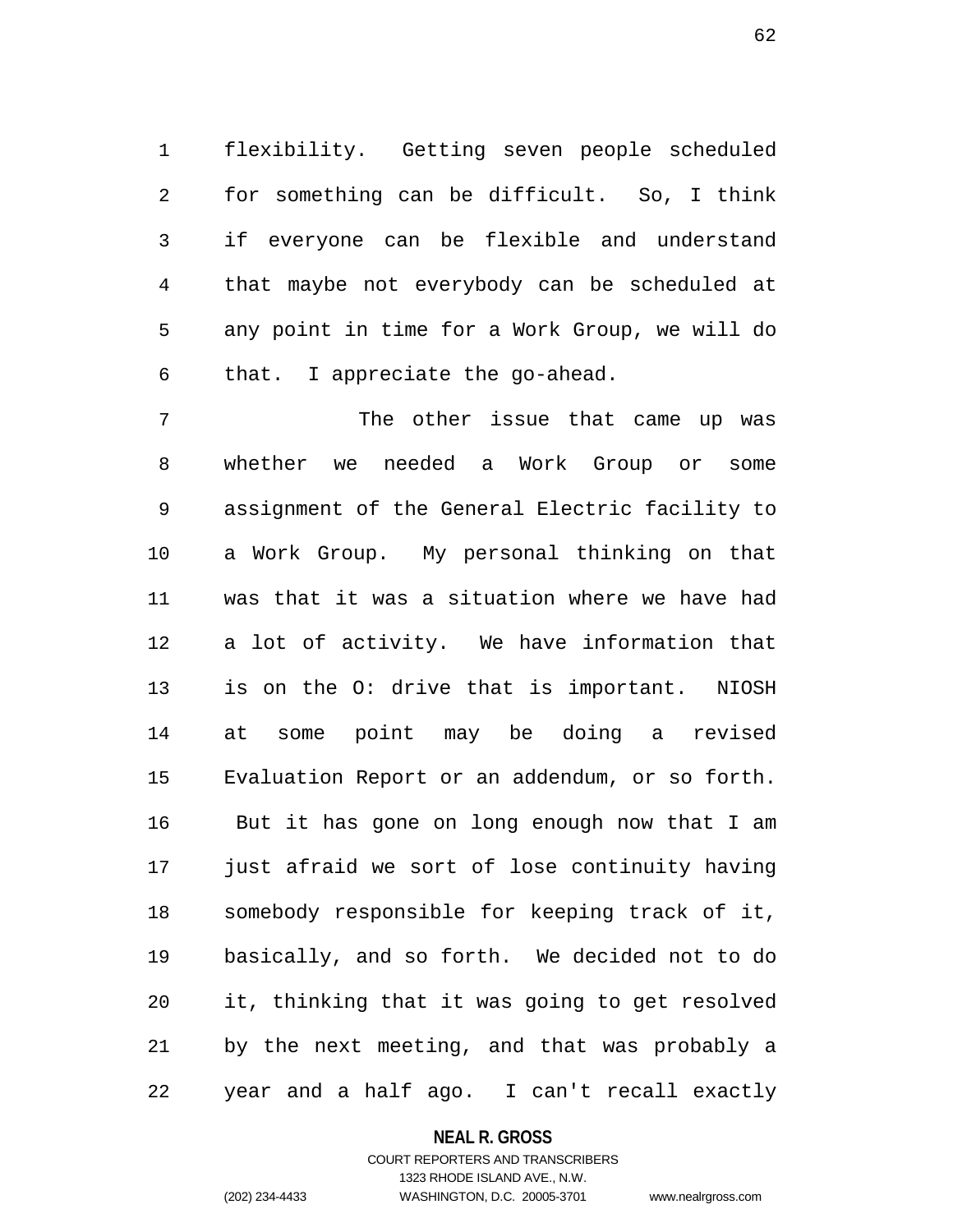1 when it first came up.

2 So, we could either do a new Work 3 Group or we could assign it to the SEC Issues 4 Work Group, I believe would be that. 5 MEMBER BEACH: Jim, is that the 6 Evandale one? 7 CHAIRMAN MELIUS: Yes. 8 MEMBER BEACH: Okay. 9 CHAIRMAN MELIUS: Yes, the GE 10 Evandale. 11 MEMBER MUNN: It would seem 12 reasonable for it to go to the SEC Work Group. 13 CHAIRMAN MELIUS: Yes. I mean, 14 since it sort of revolves around sort of a 15 Class Definition issue, that is where the SEC 16 Work Group is doing it. Right now, the SEC 17 Work Group does not have any sort of active 18 individual sites. So, it is not competing 19 with anything at this point. 20 So, I guess we need a motion to 21 that effect. 22 MEMBER MUNN: I move that the GE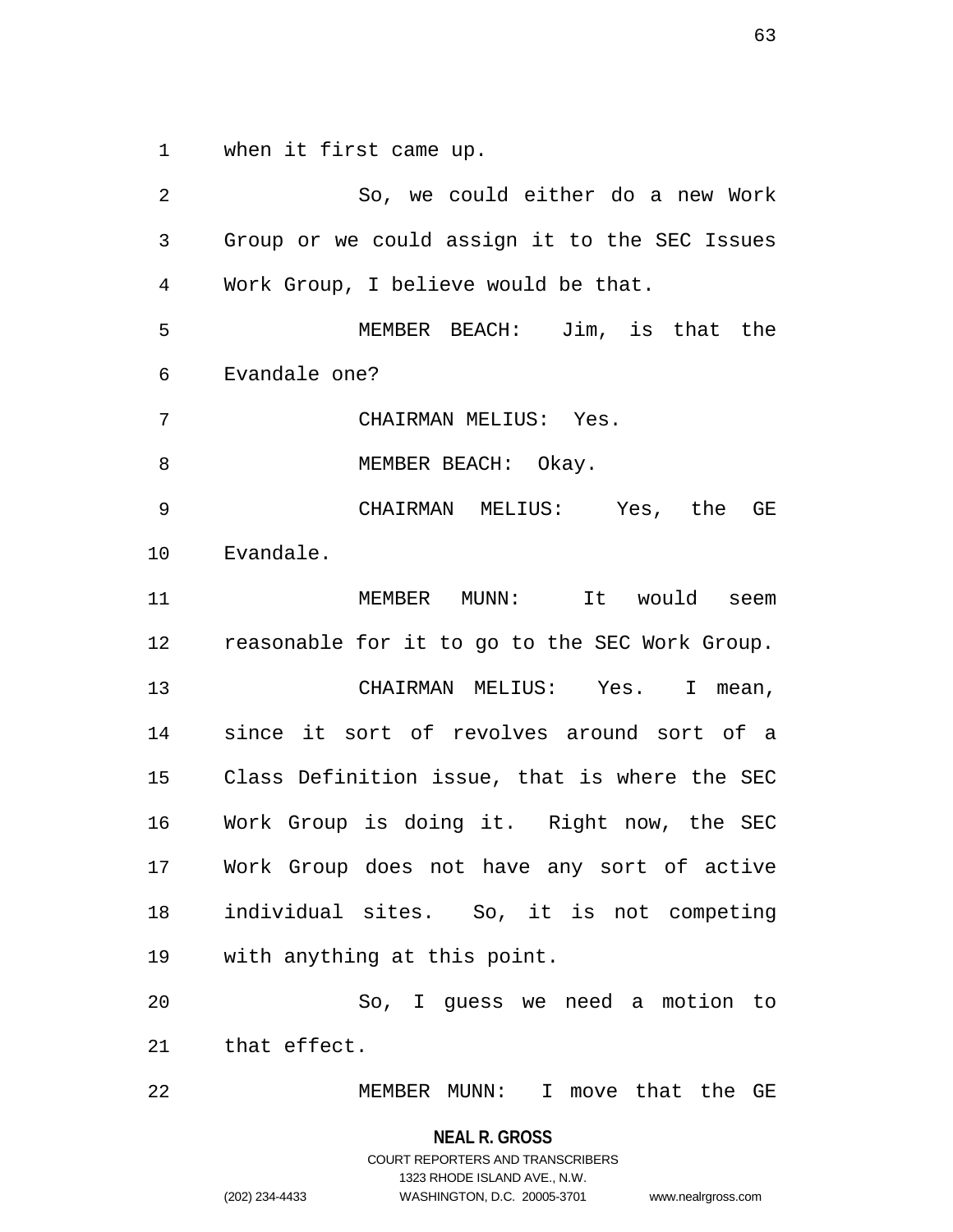1 Evandale SEC petition be handed to the SEC 2 Work Group for further development and 3 closure. 4 MEMBER BEACH: And I will second 5 that. 6 CHAIRMAN MELIUS: Okay. Thank 7 you. 8 And further discussion? 9 (No response.) 10 **If not, all in favor say aye.** 11 (Chorus of ayes.) 12 Opposed? 13 Abstain? 14 Okay. We have got that. 15 Ted, do you have anything else? 16 We probably should take a short break. 17 MR. KATZ: We could do the 18 scheduling of Board meetings. 19 CHAIRMAN MELIUS: Why don't we do 20 that, yes. 21 MR. KATZ: Does everyone have 22 their calendars open? So, we have meetings

### **NEAL R. GROSS**

|                | COURT REPORTERS AND TRANSCRIBERS |                    |
|----------------|----------------------------------|--------------------|
|                | 1323 RHODE ISLAND AVE N.W.       |                    |
| (202) 234-4433 | WASHINGTON, D.C. 20005-3701      | www.nealrgross.com |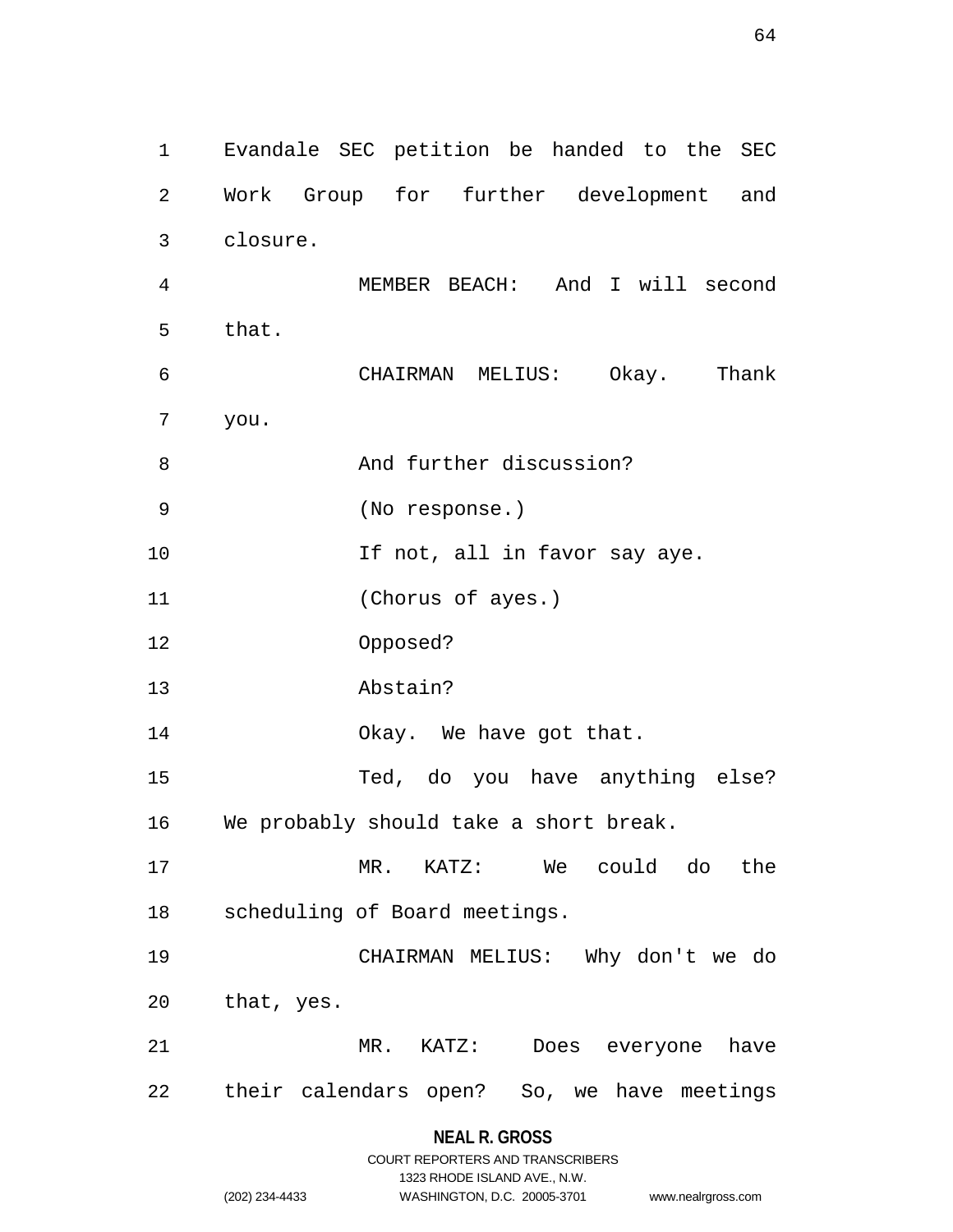1 scheduled through the summer, the summer Board 2 meeting being in Hanford. Following that in 3 the fall --

4 MEMBER GRIFFON: Can you give 5 those dates, Ted?

6 MR. KATZ: Do you want me to 7 confirm the dates? Sure. Hanford I believe 8 is August 23rd through the 25th.

9 And also, some of you may have 10 already done a Hanford tour, but I am sure all 11 of you haven't; even maybe some of the older 12 Board Members, longer-standing Board Members 13 haven't. So, we are going to try to arrange 14 for a Board tour. I understand from Brad it 15 was very good the last time they did this. It 16 was very helpful. Let me know, Board Members, 17 if you would like to attend. That would be 18 the day before, since the 23rd through the 19 25th is Wednesday through Friday, I believe. 20 So, it would be the 22nd.

21 MEMBER MUNN: It would be Monday, 22 the 22nd.

> **NEAL R. GROSS** COURT REPORTERS AND TRANSCRIBERS 1323 RHODE ISLAND AVE., N.W. (202) 234-4433 WASHINGTON, D.C. 20005-3701 www.nealrgross.com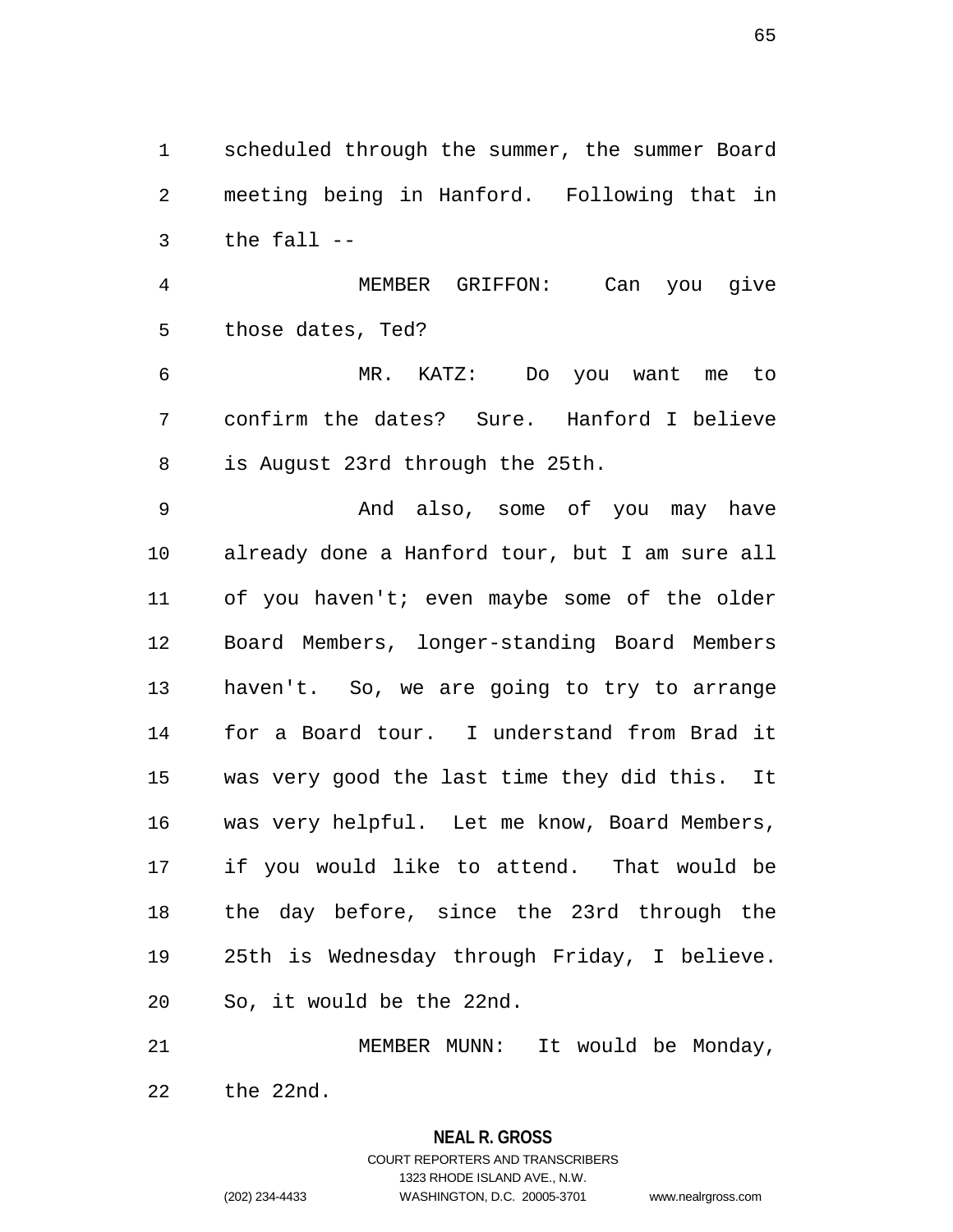1 MR. KATZ: Okay. I'm sorry. So, 2 we will work on that with Hanford, getting 3 that set up. If you will just let me know of 4 your interest, potential interest, in 5 attending?

6 So, then, we need a teleconference 7 following that, and about the right timeframe 8 is October 11th through 14th or October 17th 9 through 21st, those weeks. We typically do 10 these on a Wednesday, but how do your 11 calendars look? So, October the 13th would be 12 Wednesday, but, of course, it doesn't have to 13 be. It's the 11th through 14th, okay.

14 MEMBER ANDERSON: The 12th is a 15 Wednesday.

16 MEMBER MUNN: So, let's do the

17 11th.

18 MEMBER ANDERSON: That is a 19 Tuesday.

20 MEMBER ANDERSON: Yes.

21 MR. KATZ: All right. There is a 22 conflict on Monday; that's why, right. So, do

## **NEAL R. GROSS**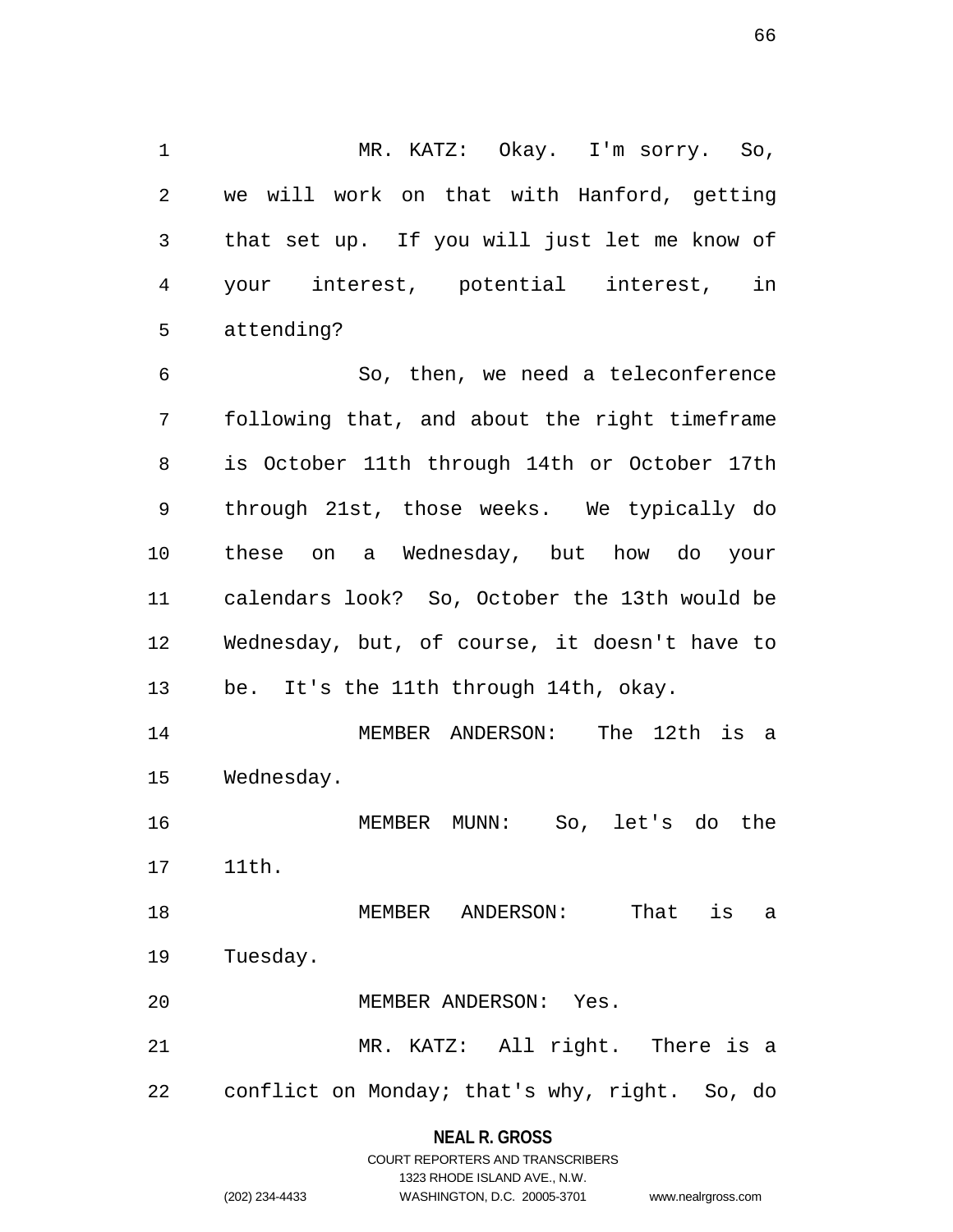1 any of those dates the 11th through 14th work? 2 MEMBER MUNN: The 11th. 3 MR. KATZ: Okay. How about the 4 17th through 21st? 5 CHAIRMAN MELIUS: I can do 6 starting Thursday. 7 MR. KATZ: So, how is October 20th 8 for folks? Good, everybody? Okay. 9 MEMBER ANDERSON: Ted? 10 MR. KATZ: The 11:00 for the 11 westerners? Absolutely, absolutely, we're 12 very accommodating here. 13 (Laughter.) 14 Okay. So, October 20th, 11:00 15 a.m. Eastern. 16 And, then, again, going to the 17 next -- 18 CHAIRMAN MELIUS: We can move up 19 to nine o'clock. 20 MR. KATZ: The next face-to-face 21 Board meeting, the right timeframe is either 22 the week of December 5th through 9th or the

**NEAL R. GROSS**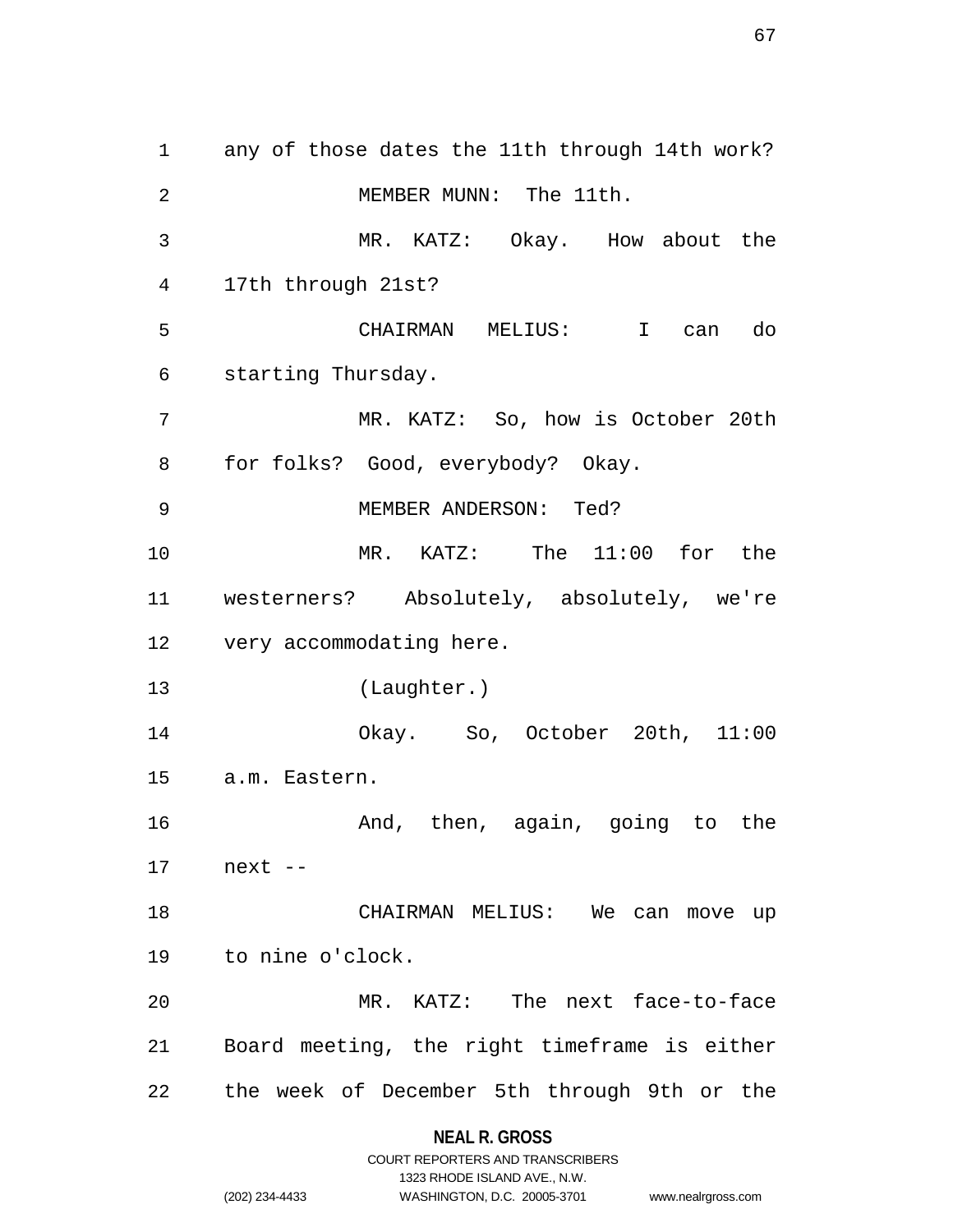1 week of December 12th through 16th.

2 MEMBER PRESLEY: Where is it going 3 to be? 4 MR. KATZ: Excuse me? 5 MEMBER PRESLEY: Where is it going 6 to be? 7 MR. KATZ: Well, we haven't 8 determined that. That is the other thing we 9 will have to determine. That is around 10 university finals time, somebody said? 11 MEMBER LEMEN: What week is 12 university final time? 13 MR. KATZ: The following week, the 14 second week of the options. 15 MEMBER LEMEN: So, the 5th would 16 be better. 17 MR. KATZ: Well, let's see. Does 18 anyone have difficulty with the 5th through 19 the 9th, that whole week? 20 CHAIRMAN MELIUS: I can't -- 21 MEMBER LEMEN: When did you 22 decide?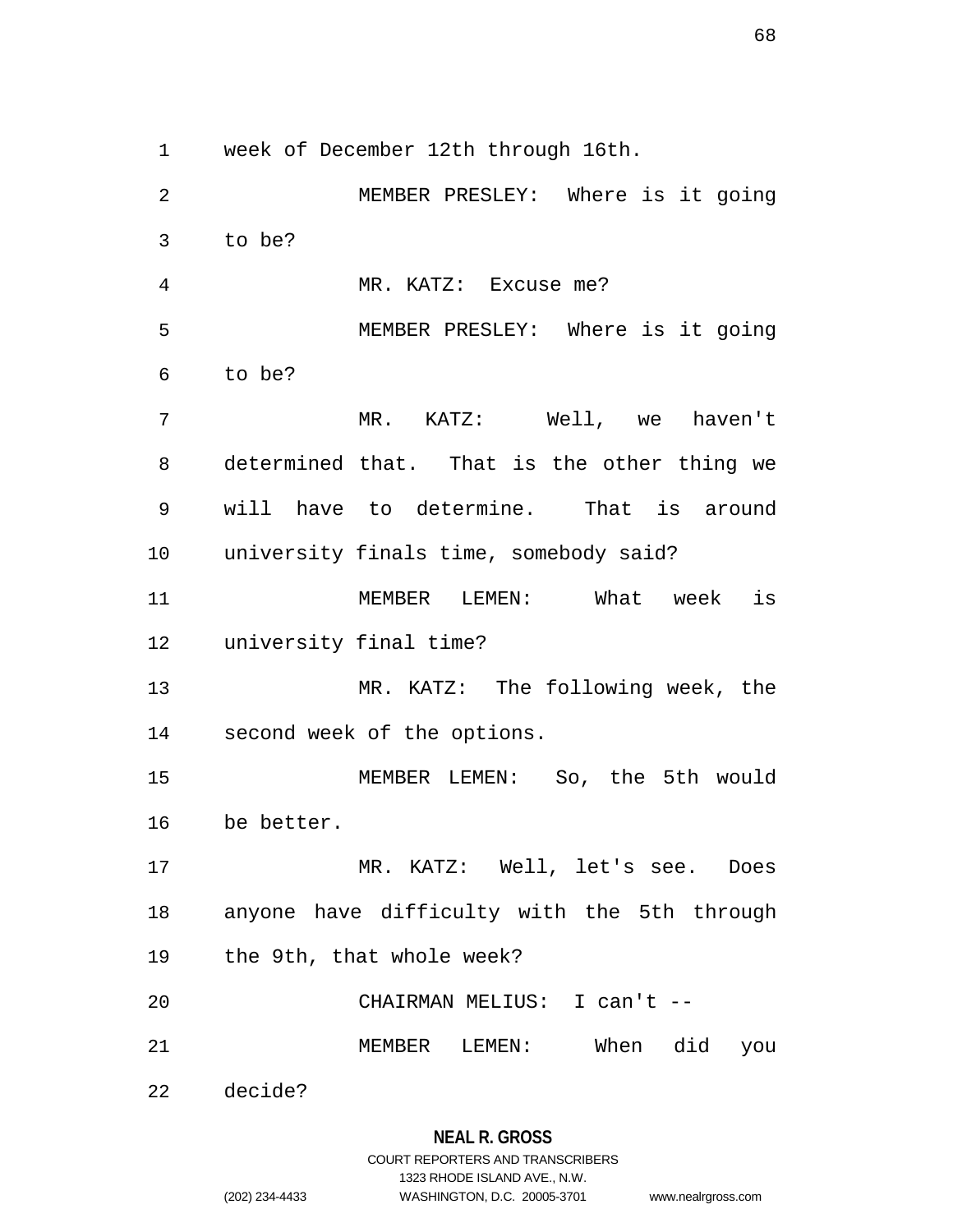1 MR. KATZ: We haven't decided. 2 We're discussing this.

3 So, it sounds like the 12th 4 through the 16th is problematic for people who 5 have university posts. The 5th through the 6 9th doesn't work as well because we need our 7 Chair.

8 Obviously, we can move on. It 9 just means we are compressing the time between 10 Board meetings.

11 MEMBER LEMEN: What is wrong with 12 the first week? What's wrong with the last 13 week in November?

14 MEMBER MUNN: I won't be in the 15 country.

16 MR. KATZ: For the week of the 17 29th, you're not in the country?

18 MEMBER MUNN: No, November is gone 19 for me.

20 MEMBER BEACH: So, Ted, though, 21 the 7th, 8th, 9th, that's not good, the end of

22 the week? No?

## **NEAL R. GROSS**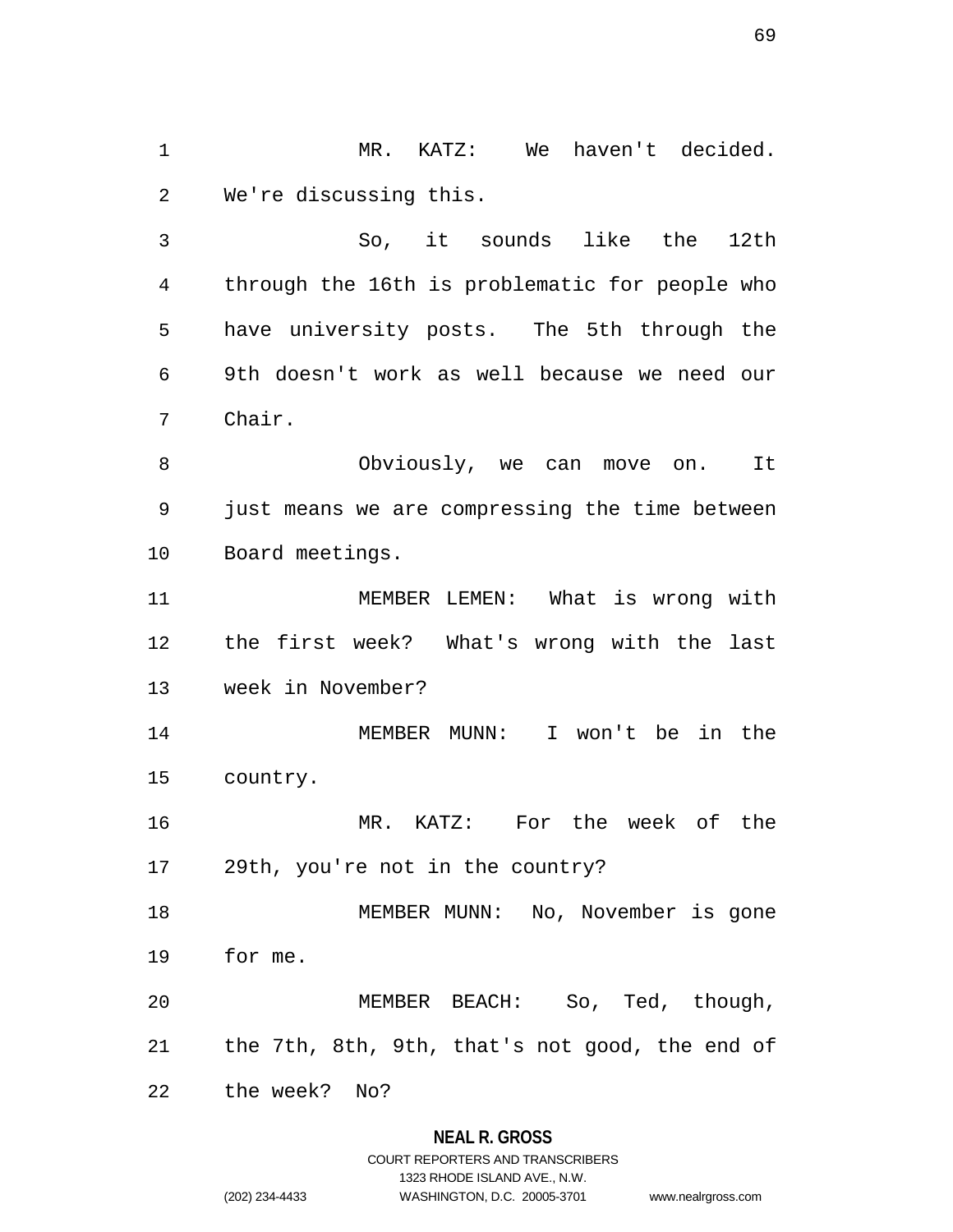1 MR. KATZ: It doesn't work for 2 Jim. 3 MEMBER MUNN: So, there were too 4 many of us who couldn't make the week of the 5 5th, the tail-end of that? 6 MEMBER ZIEMER: The Chair can't. 7 MEMBER MUNN: The Chair can't. 8 Oh, well, hey. 9 MEMBER ANDERSON: So, the end of 10 the week of the 12th or the start of it? 11 CHAIRMAN MELIUS: Well, let me 12 check and see if I can move something, if that 13 week of the 5th looks good otherwise. 14 MR. KATZ: Well, let me just make 15 certain. Does that week work for everyone but 16 the Chair? 17 MEMBER MUNN: Well, the end of the 18 week does. 19 MR. KATZ: So, you were saying the 20 7th, 8th, 9th? 21 MEMBER MUNN: The 7th, 8th, and 22 9th would work, yes.

# **NEAL R. GROSS** COURT REPORTERS AND TRANSCRIBERS 1323 RHODE ISLAND AVE., N.W. (202) 234-4433 WASHINGTON, D.C. 20005-3701 www.nealrgross.com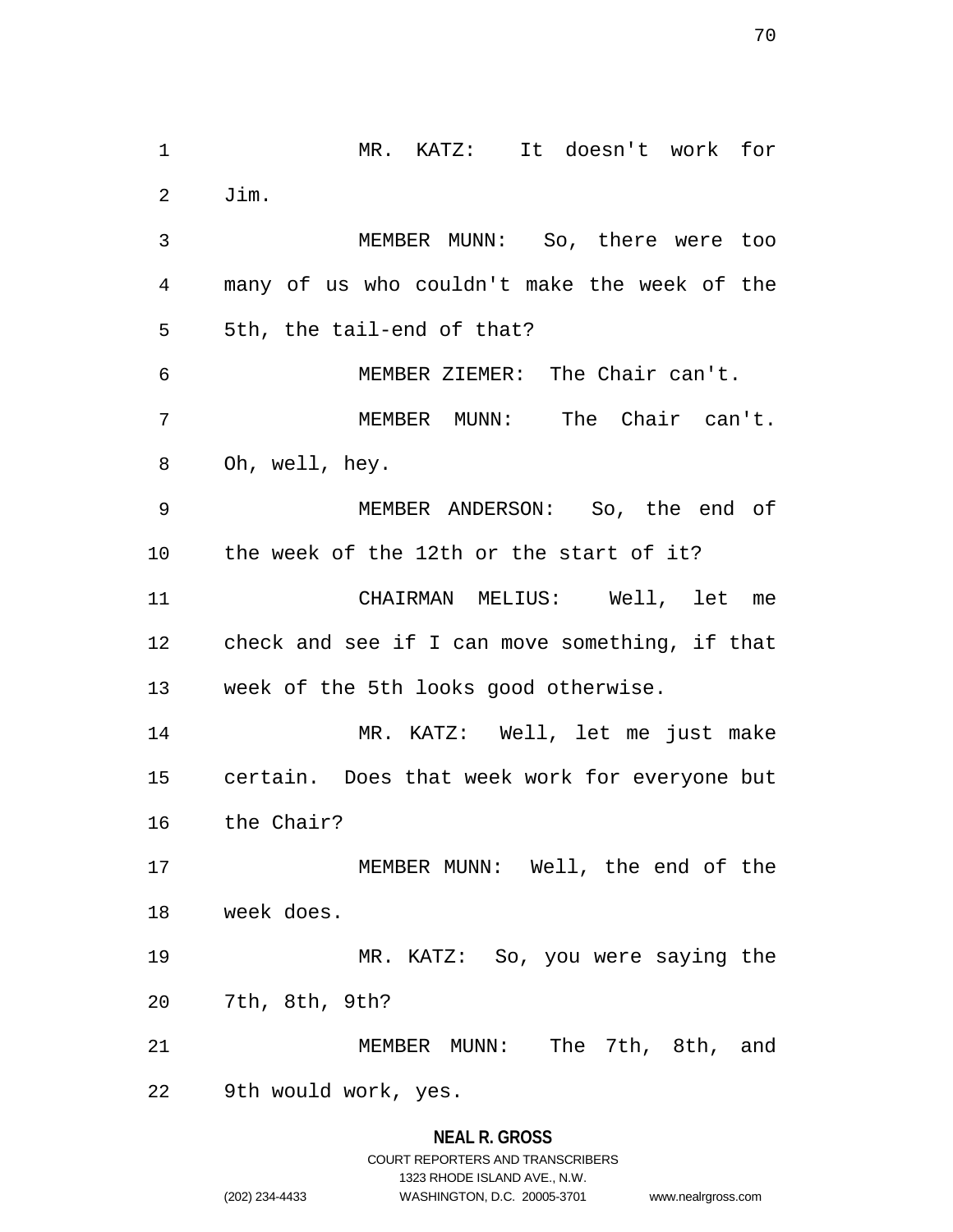1 MR. KATZ: Okay. So, we will see 2 how this works for Jim. 3 MEMBER ZIEMER: Is Pearl Harbor 4 Remembrance Day a government holiday? 5 MEMBER MUNN: I don't think so. 6 MEMBER ZIEMER: No? 7 MR. KATZ: It is not. It is not. 8 So, we are just going to pencil it 9 in for now, the 7th through the 9th, but we 10 will wait on Jim. 11 CHAIRMAN MELIUS: I should be able 12 to -- 13 MR. KATZ: Oh, okay. So, we're 14 good for that. 15 MEMBER LEMEN: Someplace with a 16 lot of snow would be interesting. 17 MR. KATZ: Yes. Well, one 18 location we have tried to get to 19 unsuccessfully, because there wasn't 20 availability, was Nashville. That is probably 21 not a problem, then, right, on a normal year? 22 I know this year has been extraordinary, but

### **NEAL R. GROSS**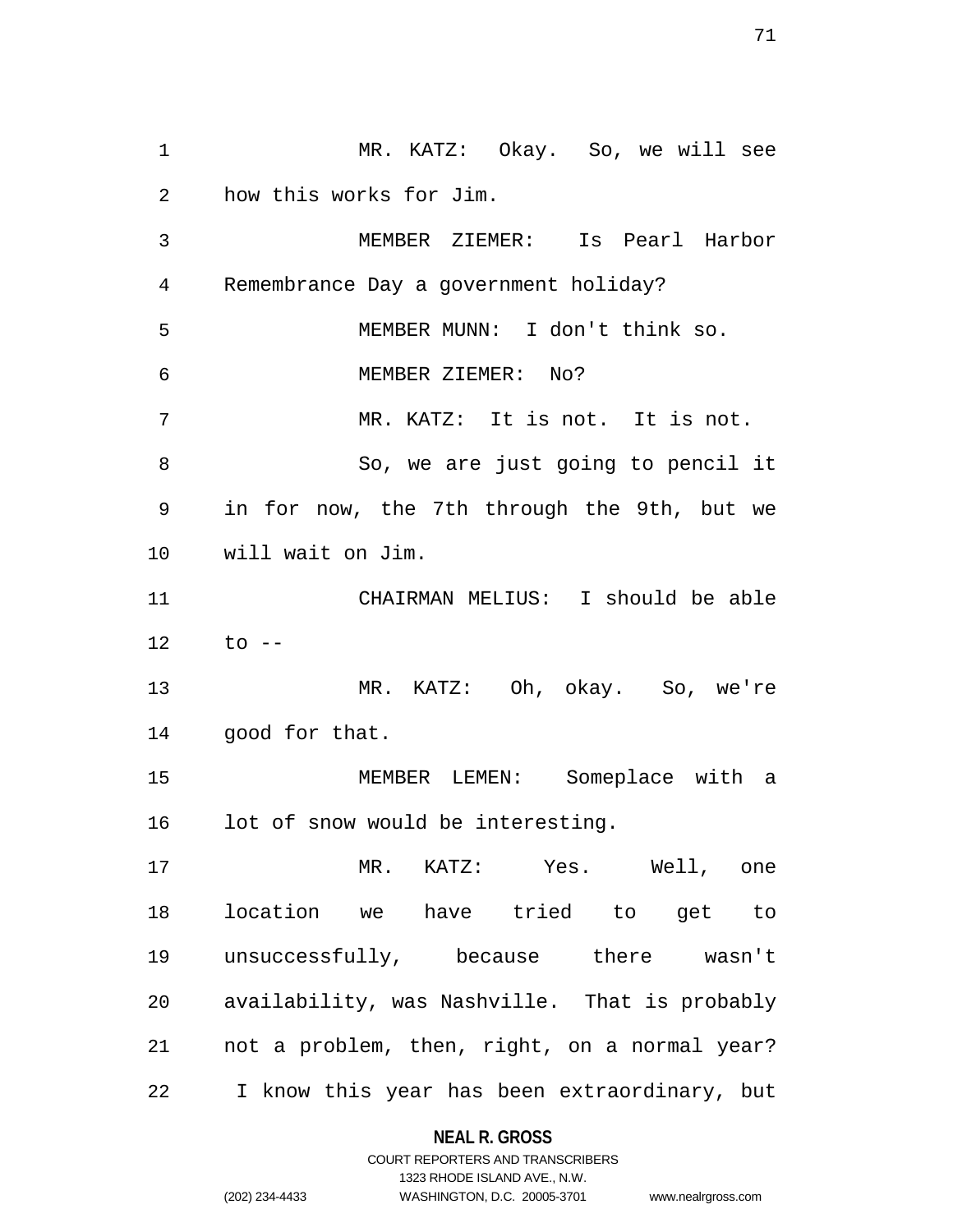$1 \qquad --$ 2 MEMBER PRESLEY: December is 3 always cold in east Tennessee. 4 MEMBER ROESSLER: What is your 5 definition of cold? 6 (Laughter.) 7 MEMBER PRESLEY: Well, not like it 8 is in your area. 9 MR. KATZ: Yes, you're probably 10 used to cold. 11 MEMBER POSTON: Ted, we have never 12 been to Pinellas. 13 MR. KATZ: Never been to -- 14 MEMBER POSTON: We have never been 15 to Pinellas. 16 CHAIRMAN MELIUS: We were -- 17 MEMBER POSTON: Did we? It must 18 have been a long time ago. 19 CHAIRMAN MELIUS: Yes, a long time 20 it was. 21 MR. KATZ: But speak up with other 22 options for locations because that is

# **NEAL R. GROSS**

|                | COURT REPORTERS AND TRANSCRIBERS |                    |
|----------------|----------------------------------|--------------------|
|                | 1323 RHODE ISLAND AVE N.W.       |                    |
| (202) 234-4433 | WASHINGTON, D.C. 20005-3701      | www.nealrgross.com |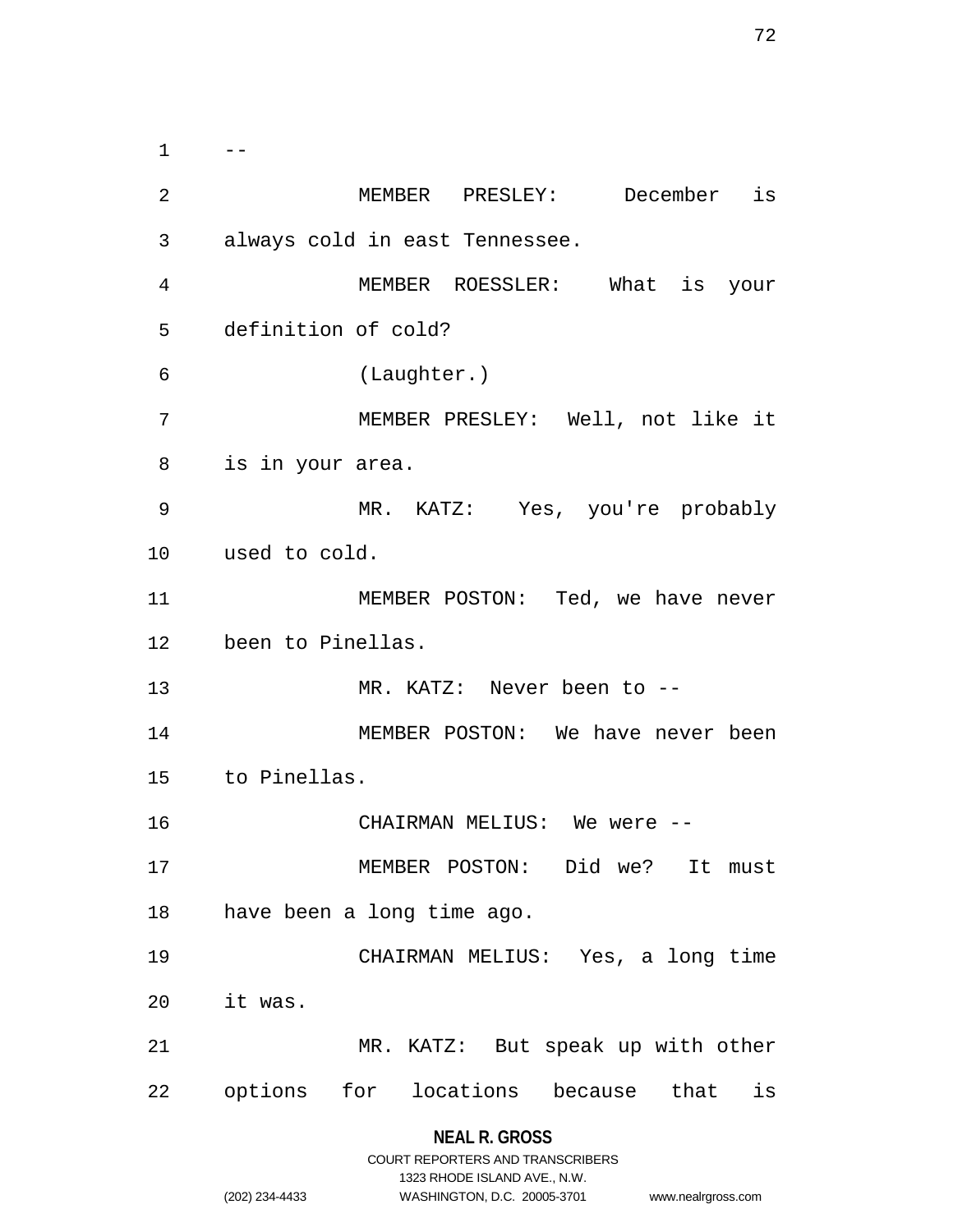1 something we would work on at the same time. 2 CHAIRMAN MELIUS: Are we going to 3 be ready for doing something at Pinellas? 4 MEMBER SCHOFIELD: Yes, we should 5 have something by then. 6 MR. KATZ: The question is whether 7 we will be through with Pinellas by then. 8 MEMBER MUNN: Is anything going to 9 be going on in California? Will we be 10 anywhere near doing something with Santa 11 Susana by then? 12 CHAIRMAN MELIUS: We could be 13 back. I actually think Pinellas would be -- 14 MEMBER CLAWSON: It has been a 15 long time since we have been to Pinellas. I 16 think that we owe them -- 17 MR. KATZ: Is that the first 18 choice then over Nashville? Tampa? Shall we 19 have Nashville has a second option? 20 CHAIRMAN MELIUS: Yes. 21 MR. KATZ: Okay. We will work on 22 that after we are certain we are doing it that

#### **NEAL R. GROSS**

COURT REPORTERS AND TRANSCRIBERS 1323 RHODE ISLAND AVE., N.W. (202) 234-4433 WASHINGTON, D.C. 20005-3701 www.nealrgross.com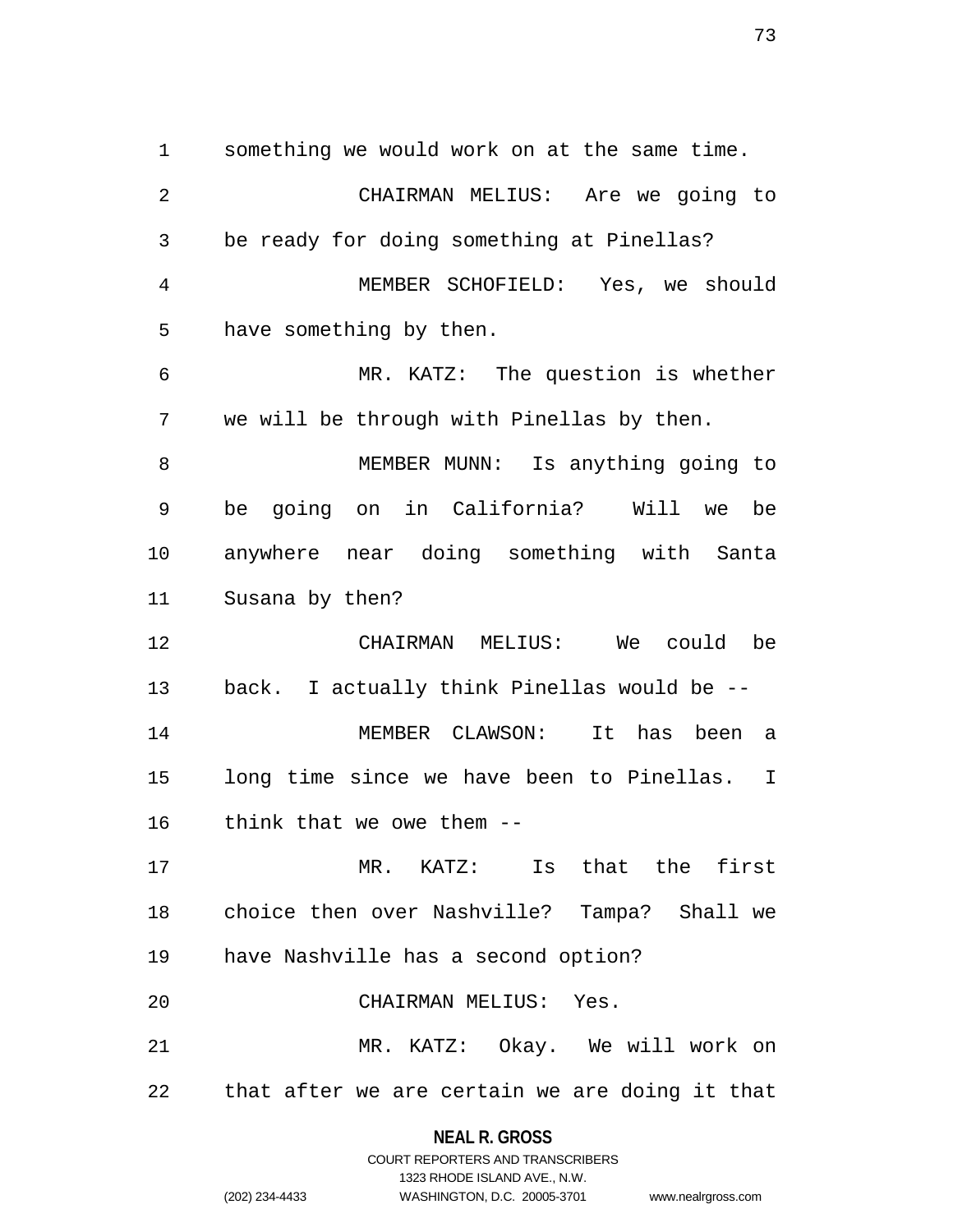1 week.

| 2  | Thank you.                                     |  |  |
|----|------------------------------------------------|--|--|
| 3  | CHAIRMAN MELIUS: So, the<br>next               |  |  |
| 4  | item on our agenda is the Linda Ceramics SEC.  |  |  |
| 5  | MR. KATZ: And before we get                    |  |  |
| 6  | started with that, I just want to note I have  |  |  |
| 7  | emailed to everyone a number of documents that |  |  |
| 8  | I just emailed this morning. Two documents     |  |  |
| 9  | from one of the petitioners, Antoinette        |  |  |
| 10 | Bonsignore, that she sent me this morning I    |  |  |
| 11 | have sent to all of you at your various email  |  |  |
| 12 | addresses, and, also, a letter that went from  |  |  |
| 13 | Stu Hinnefeld, from DCAS, to Antoinette in     |  |  |
| 14 | response to an issue that she raised, I        |  |  |
| 15 | believe, at a teleconference as well as at one |  |  |
| 16 | of the Work Group meetings. So, you should     |  |  |
| 17 | all have those.                                |  |  |
| 18 | Thank you.                                     |  |  |
| 19 | CHAIRMAN MELIUS: Okay. So, Gen,                |  |  |
| 20 | do you want to -- I don't know if you were     |  |  |
| 21 | going to do a presentation or what the plan    |  |  |
| 22 | was for this meeting.                          |  |  |

# **NEAL R. GROSS**

# COURT REPORTERS AND TRANSCRIBERS 1323 RHODE ISLAND AVE., N.W. (202) 234-4433 WASHINGTON, D.C. 20005-3701 www.nealrgross.com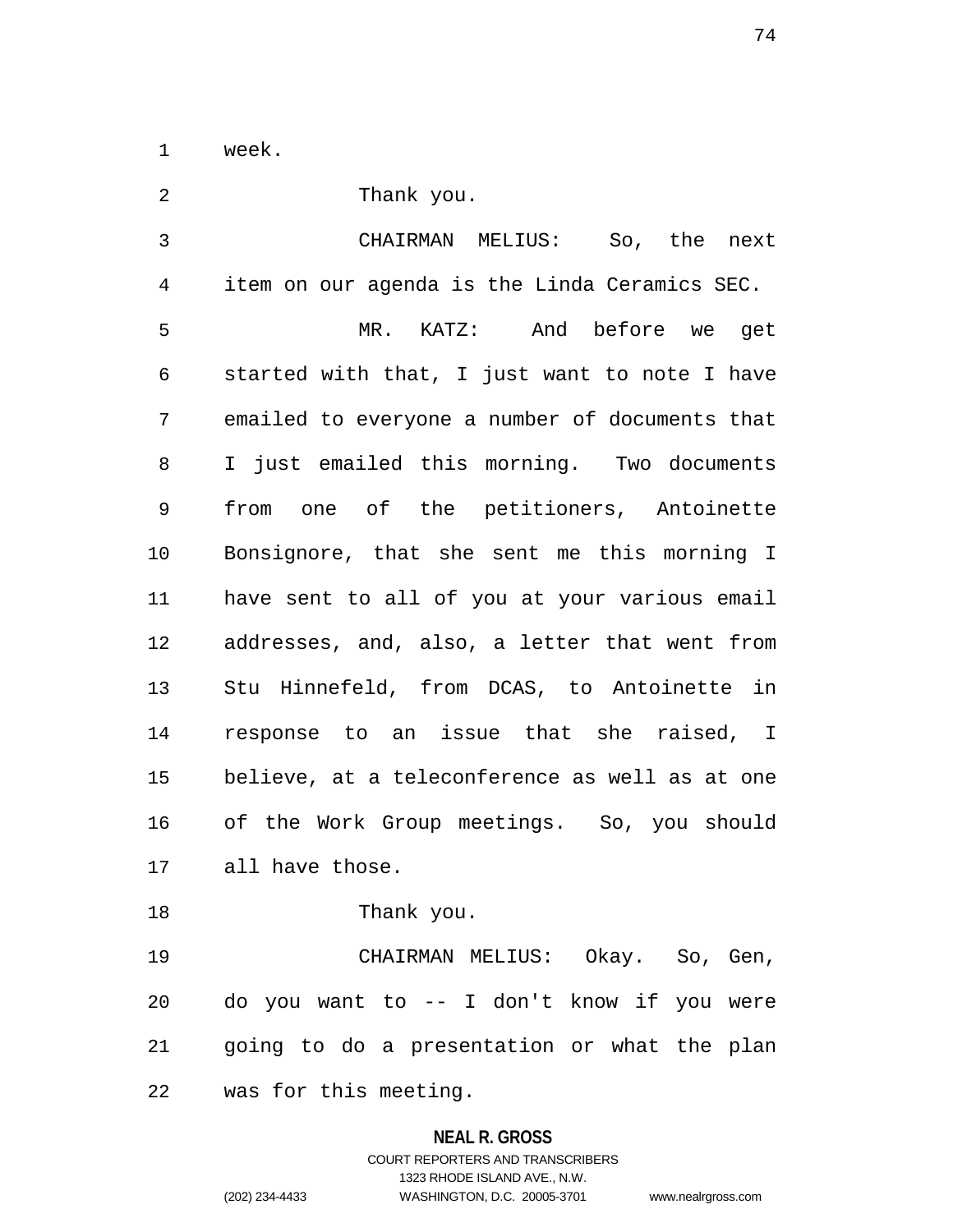1 MEMBER ROESSLER: I think I should 2 do a presentation. Could we check first to 3 see if Dr. Lockey is on the phone? 4 CHAIRMAN MELIUS: Yes, good point. 5 Jim Lockey, are you on the line? 6 MEMBER LOCKEY: Yes, Jim, I am. 7 CHAIRMAN MELIUS: Okay, good. We 8 are just starting Linde. I don't know how 9 long you have been listening, but we are just 10 getting going. 11 MEMBER ROESSLER: Okay. Board 12 Members should have two items in the 13 information for the Board meeting. And 14 actually, you got both of these items last 15 week. 16 There is the new NIOSH Evaluation 17 Report that was issued on January 28th. I 18 hope you have read that. My view of that is 19 it is very concise, very well-written, and it 20 covers all of the information items that you 21 might need background information on.

22 Also, I put in the packet the

**NEAL R. GROSS** COURT REPORTERS AND TRANSCRIBERS

1323 RHODE ISLAND AVE., N.W.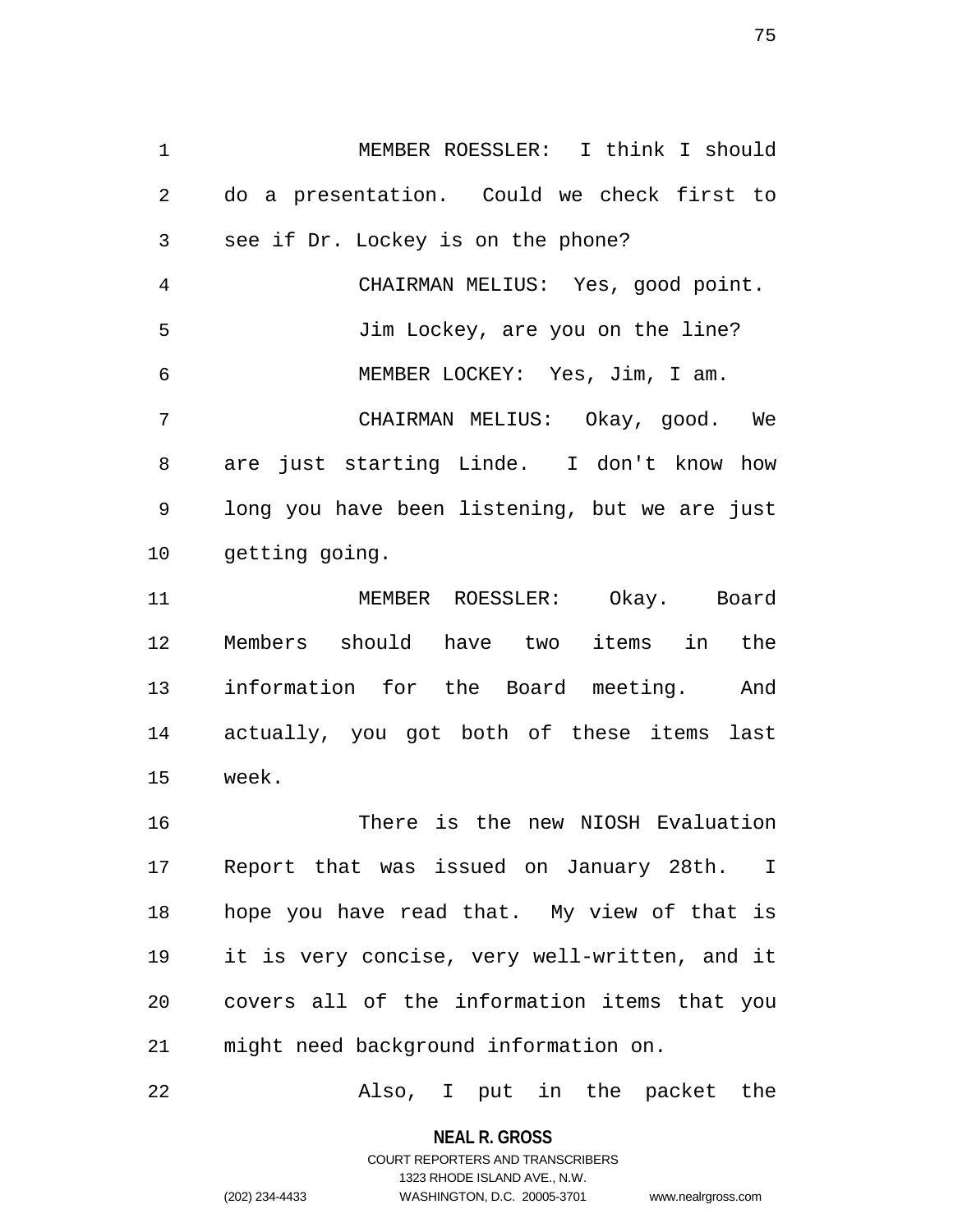1 notes that I am going to go over here shortly. 2 So, you can look at that.

3 Just as a reminder, we are talking 4 about the Linde Ceramics SEC-00107. That is 5 the period from January 1st, 1954 through July 6 31st, 2006. This is called the residual 7 period.

8 1 Vill briefly mention a few 9 things about the operations at Linde. This is 10 a pretty straightforward site, not a big site 11 and not terribly complicated.

12 In 1942 to 1949, they did uranium 13 separation there. Five buildings were 14 involved. The buildings I have listed further 15 down, primarily Building 30, the main 16 operations building, and, then, also, 17 Buildings 14, 31, 37, and 38.

18 The ore handling stopped in 1946, 19 and the oxide or green salt handling ended in 20 July 1949.

21 I have attached to this report, 22 just so you can have easy access to it, if you

### **NEAL R. GROSS**

COURT REPORTERS AND TRANSCRIBERS 1323 RHODE ISLAND AVE., N.W. (202) 234-4433 WASHINGTON, D.C. 20005-3701 www.nealrgross.com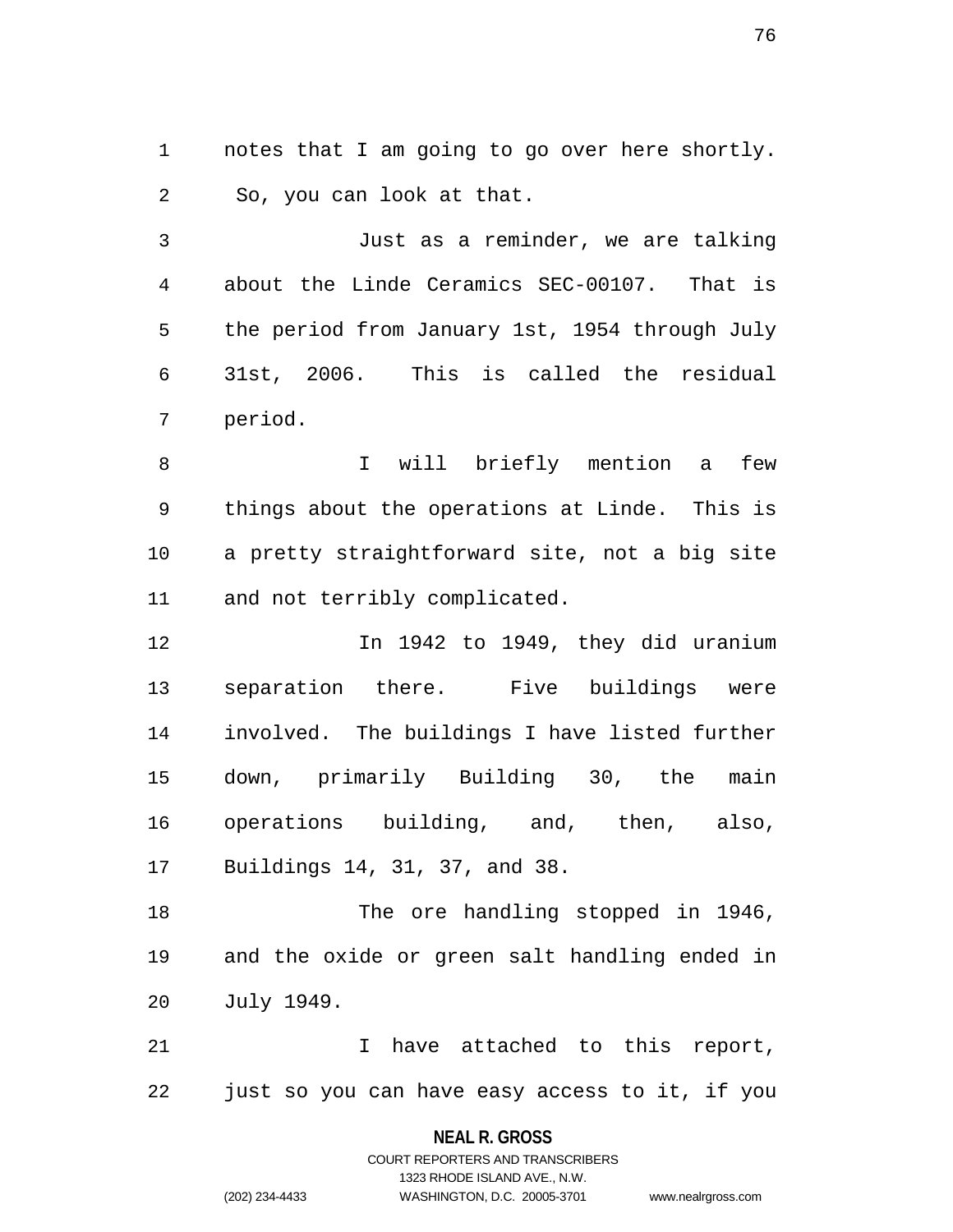1 have questions about any of the operations or 2 the timeline, I have attached pages out of the 3 ER, pages 15 and 16 and, also, a timeline on 4 page 17 from the ER. So, you can refer to 5 that.

6 From the time of shutdown in 1949 7 and prior to 1954 was the decontamination and 8 the comprehensive cleanup period.

9 The sources of exposure, again, 10 pretty straightforward, were only due to 11 uranium and uranium progeny in soils, 12 buildings, and also in tunnels.

13 NIOSH has said that they have 14 access to survey data, including air 15 monitoring data for both the decontamination 16 activities before 1954 and several distinct 17 major investigations during this residual 18 period. The latter were associated with the 19 FUSRAP survey activities, and these include 20 soil characterizations, building surveys, air 21 sampling results. NIOSH also has source-term 22 information for onsite uranium and uranium

### **NEAL R. GROSS**

### COURT REPORTERS AND TRANSCRIBERS 1323 RHODE ISLAND AVE., N.W. (202) 234-4433 WASHINGTON, D.C. 20005-3701 www.nealrgross.com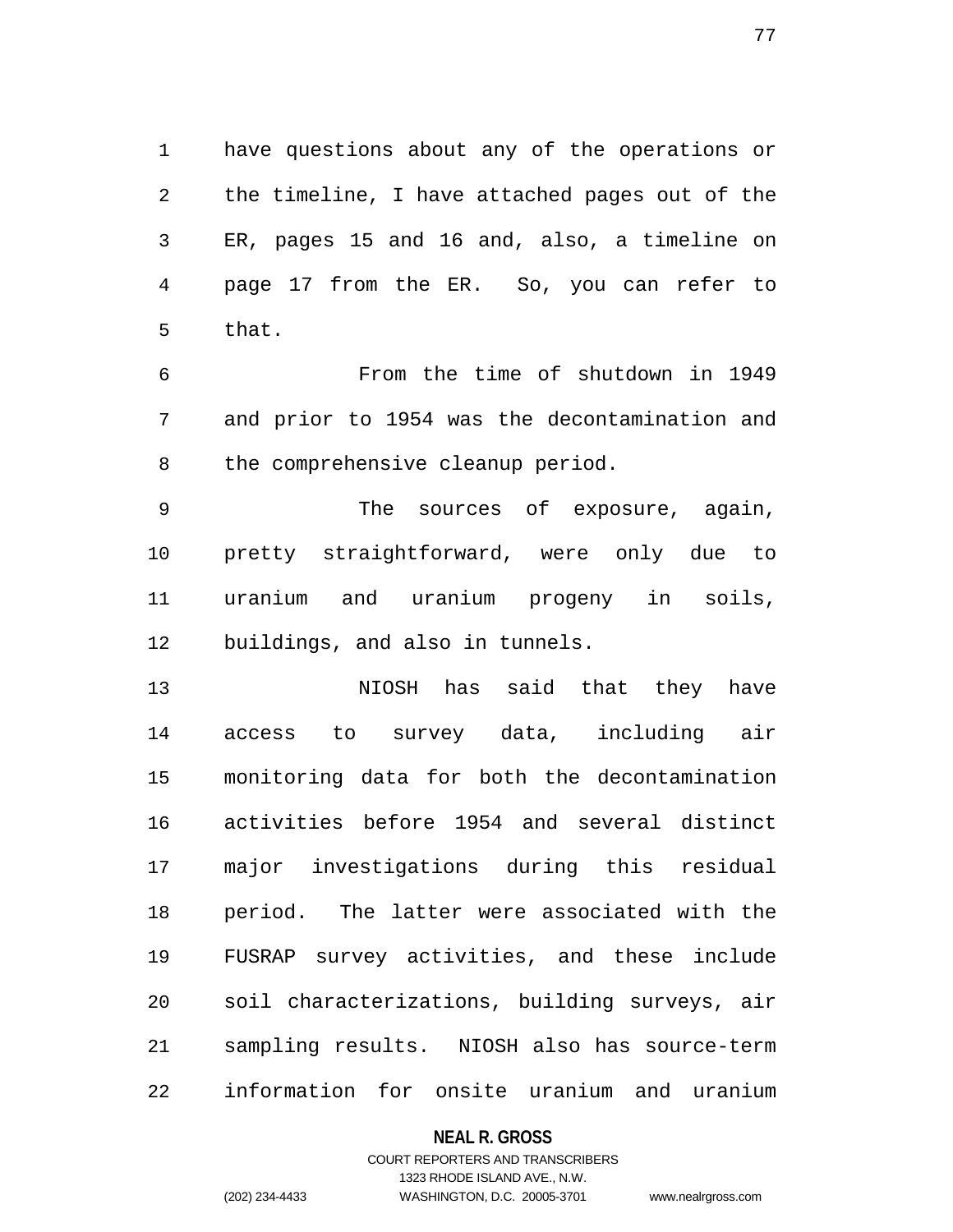1 progeny during the operational period.

2 As far as the proposed method for 3 calculating doses, there is much more detail 4 in the revised ER. External doses, the 5 workers during this period were not radiation 6 workers. Therefore, monitoring was not 7 required, was not believed necessary. And Jim 8 Neton had more to say about this particular 9 thing during residual periods yesterday.

10 There was limited external 11 personnel dosimetry data. However, NIOSH has 12 a proposal for calculating external doses, and 13 I will comment that during our Work Group 14 meetings there was really not much concern 15 about this proposal.

16 The main concentration during our 17 Work Group meetings was on calculating the 18 internal radiation doses. Again, here I will 19 note there was no personnel bioassay 20 monitoring results available during this time. 21 We looked at primarily at Building 22 30, the primary processing building, because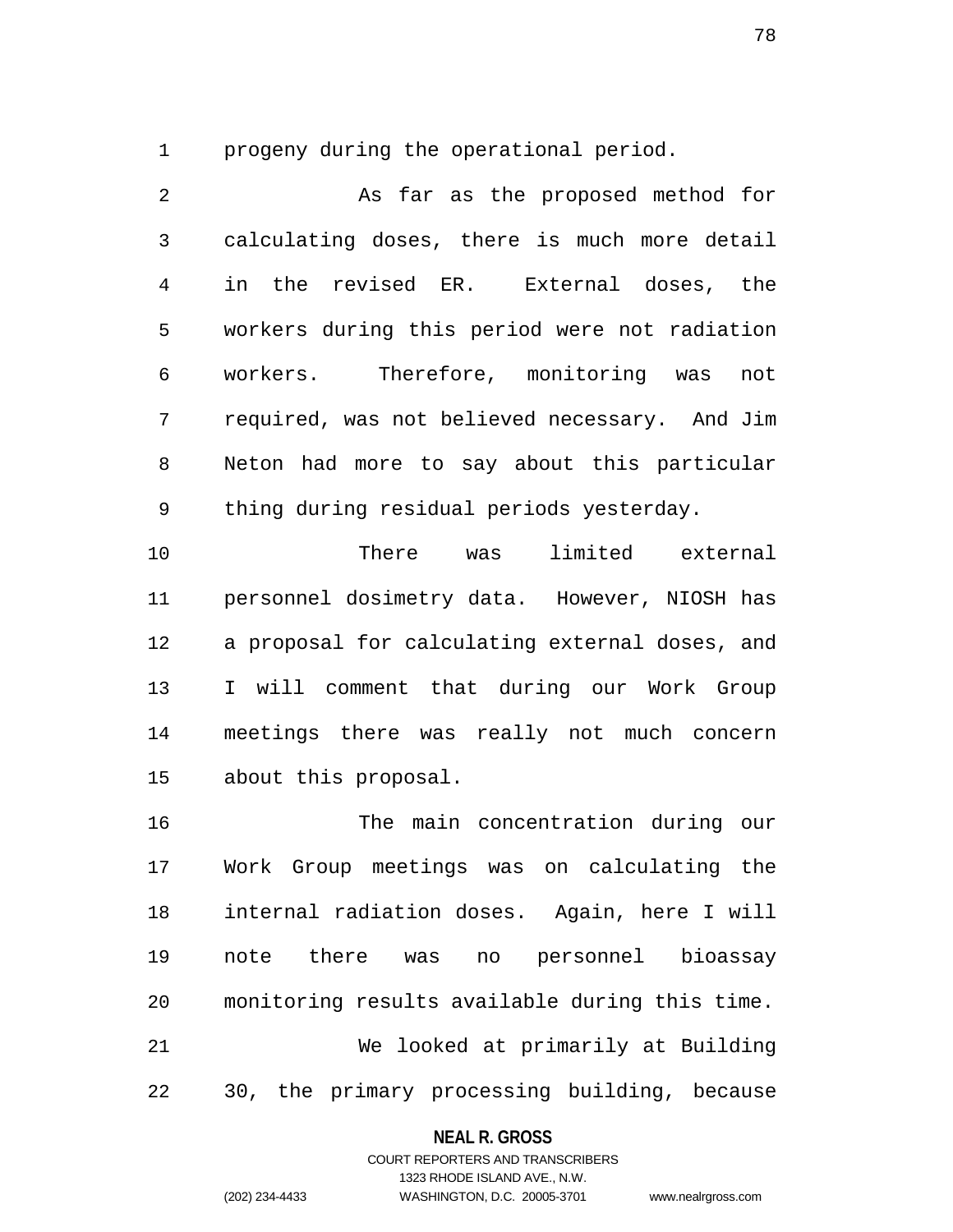1 it was the most contaminated according to the 2 FUSRAP reports.

3 There are two areas of interest 4 when doing the internal radiation doses for 5 this facility. No. 1 is the air particulates. 6 This, for evaluation, was divided really into 7 three periods.

8 For 1954 to 1969, it is assumed 9 that the concentration at all times, the 10 proposal to do dose calculations, the 11 concentration at all times was equal to that 12 measured during the earlier decontamination 13 period when pneumatic hammers were used. This 14 is thought to be a worst-case scenario. At 15 that time, they used these hammers to remove 16 the concrete floor.

17 Another period, then, was the 18 first six years after 1969. As far as air 19 particulates goes, it is proposed to use a 20 1969 value in a straight line decay to the 21 measured 1976 value. And, of course, there 22 are much more details on this in the ER.

> **NEAL R. GROSS** COURT REPORTERS AND TRANSCRIBERS 1323 RHODE ISLAND AVE., N.W. (202) 234-4433 WASHINGTON, D.C. 20005-3701 www.nealrgross.com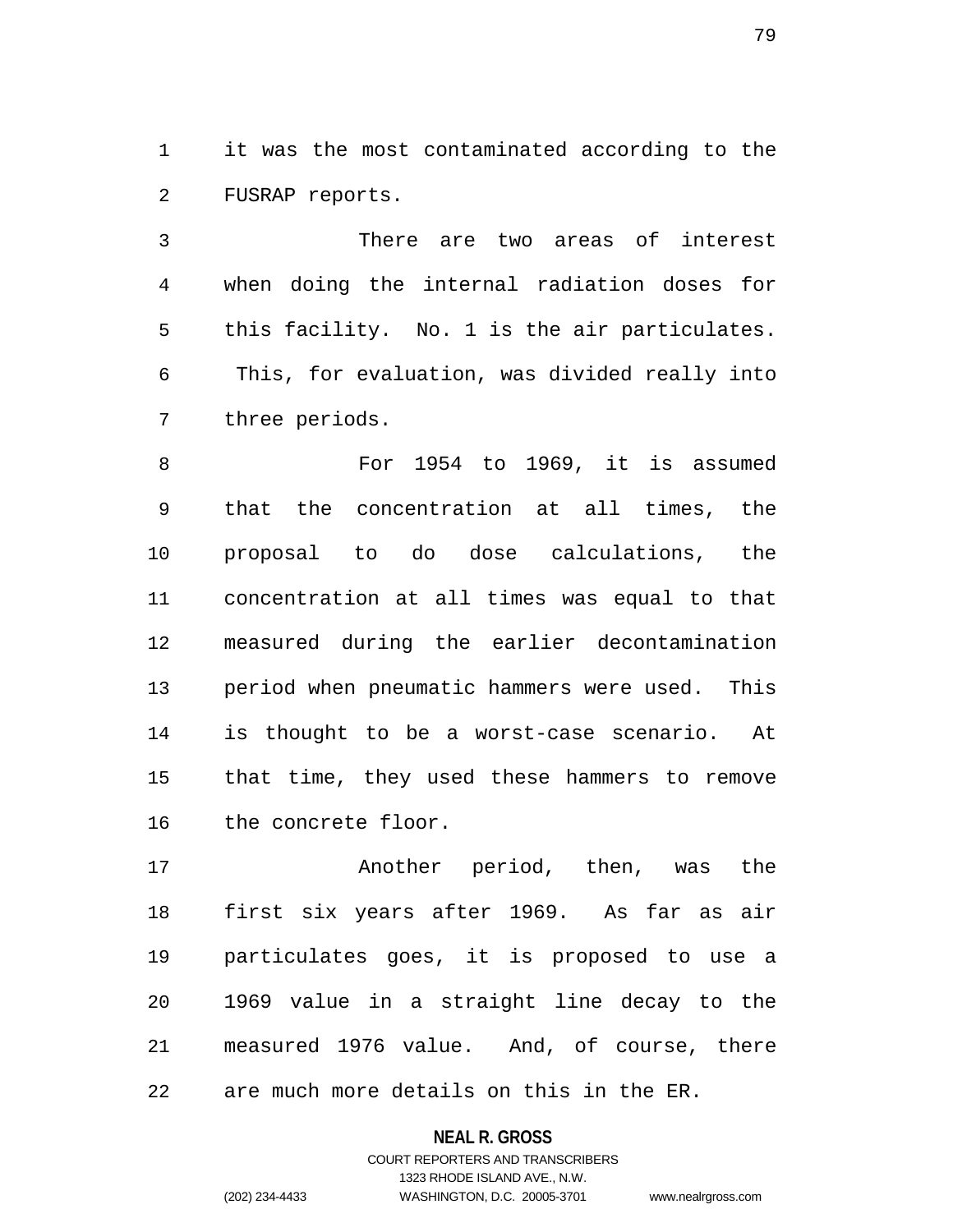1 For the third period, then, from 2 1976 to 2006, this value would be held 3 constant. This follow the OTIB-70 approach 4 here in order to be claimant-favorable.

5 Another area would be the radon 6 doses. Radon source-term was measured during 7 production, and it would be used as a constant 8 upper bound for the 1954 to 1969 renovation 9 period.

10 Then, the radon level would be 11 assumed to decline from the bounding 1969 12 value to a lower 1981, and that is a measured 13 value and held steady to 2006.

14 The other area that we discussed 15 rather extensively during our Work Group 16 meetings, and for which we have a revision or 17 a revised approach in the new ER, is how to 18 calculate doses in the utility tunnels. And 19 again, here we have the two sources, the air 20 particulates and radon. These exposures would 21 have been from contaminated soils, 22 contaminated walls, and surrounding soil.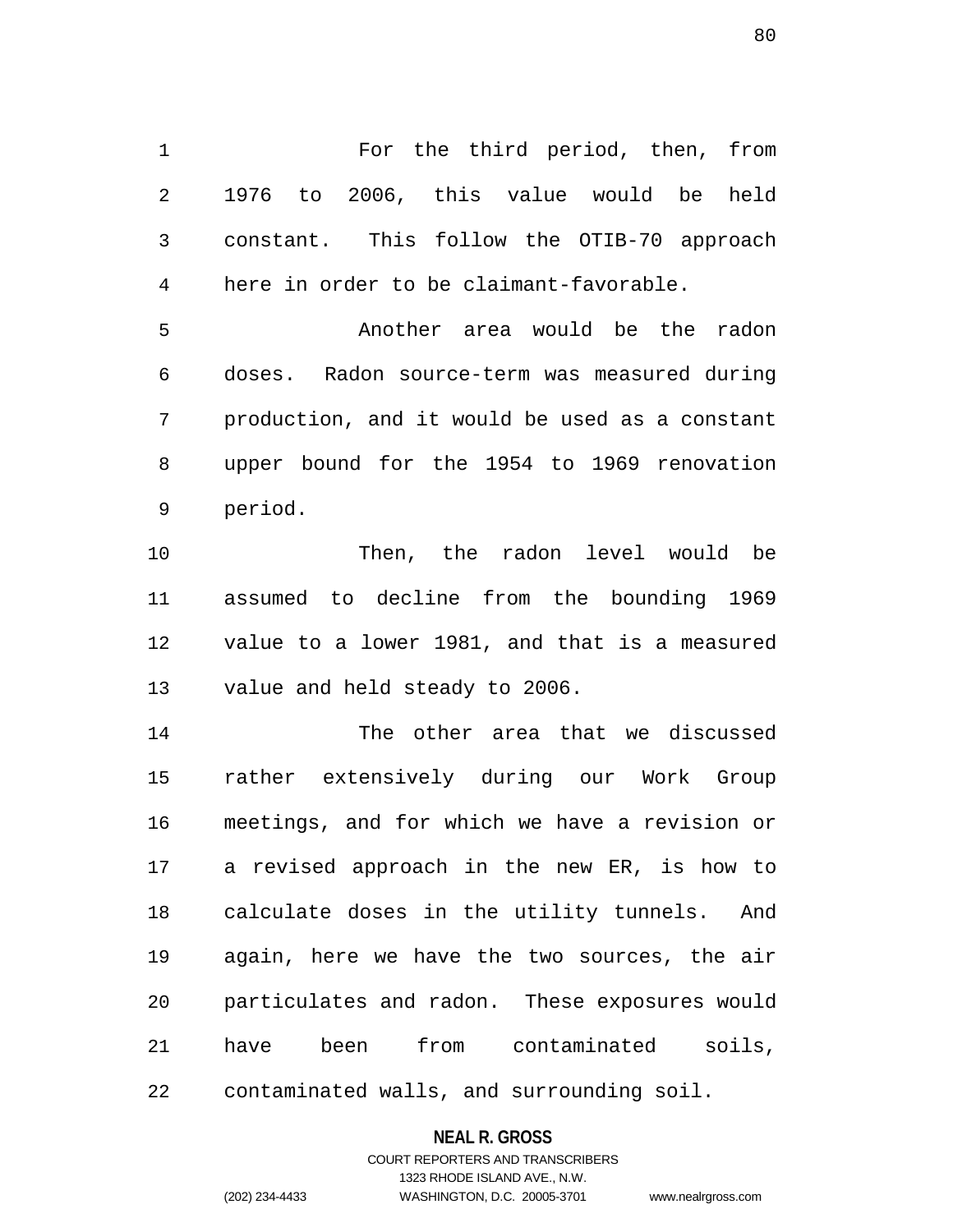1 1 I will mention that these tunnels, 2 built in 1957 and 1961, were not used to 3 transport or to store radioactive materials. 4 They were just used for, I assume, people 5 walking back and forth, and so on.

6 The approach here, doses from air 7 particulates would be based on bounding 8 estimates from a 2001 survey. And the 9 approach, then, that we had not had when I 10 presented this whole information to you at our 11 November meeting was on how to calculate radon 12 in these tunnels. The method now that has 13 been presented and agreed upon between NIOSH 14 and SC&A, it is a method that Dr. Field 15 suggested. It is that the bounding for the 16 radon levels would be based on the known 17 distribution of radon concentrations in 18 basements near the Linde facility, quite a 19 number of measurements there, and expanded by 20 using all of the available Linde plant 21 measurements from a set of boreholes in the 22 soil. And if you have questions on any of

#### **NEAL R. GROSS**

### COURT REPORTERS AND TRANSCRIBERS 1323 RHODE ISLAND AVE., N.W. (202) 234-4433 WASHINGTON, D.C. 20005-3701 www.nealrgross.com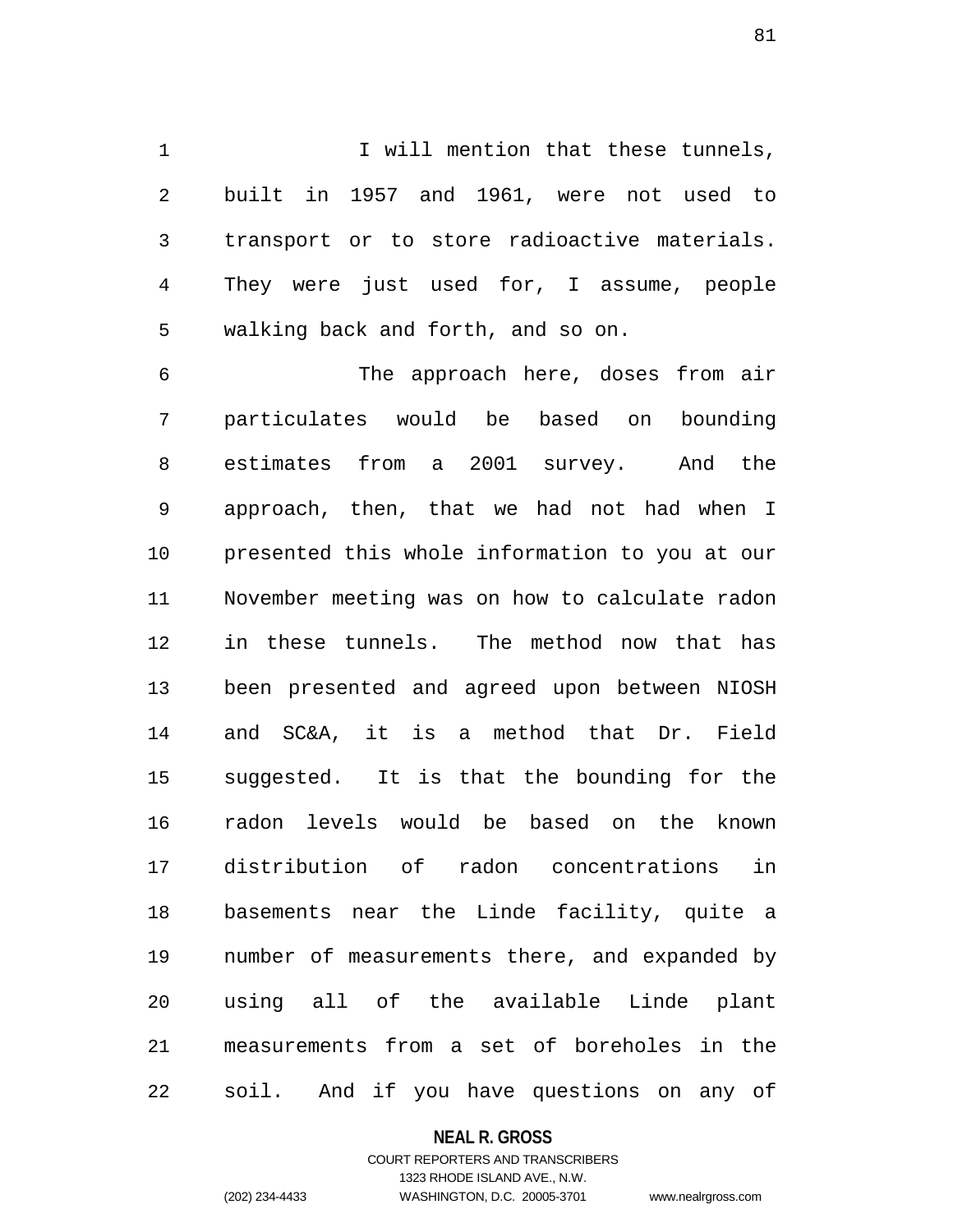1 this, I am sure we have people who can expand 2 on that.

3 Anyway, then, NIOSH's evaluation 4 -- and I will read it -- is that, "Based on 5 its full research of the Class under 6 evaluation, NIOSH has obtained air monitoring 7 data, soil sampling data, and radiation 8 contamination survey data from the cleanup 9 period occurring prior to 1954, and for the 10 time period evaluated in this report. Based 11 on its analysis of these available resources, 12 NIOSH found no part of the Class under 13 evaluation for which it cannot estimate 14 radiation doses with sufficient accuracy."

15 Of course, throughout this whole 16 procedure, the Work Group and SC&A reviewed 17 all of this. SC&A's review -- and I will read 18 that -- "After extensive review and revised 19 approaches by NIOSH for bounding of radiation 20 doses, SC&A reported to the Work Group that it 21 concurs with the NIOSH methodology in all 22 aspects," all methods for bounding dose.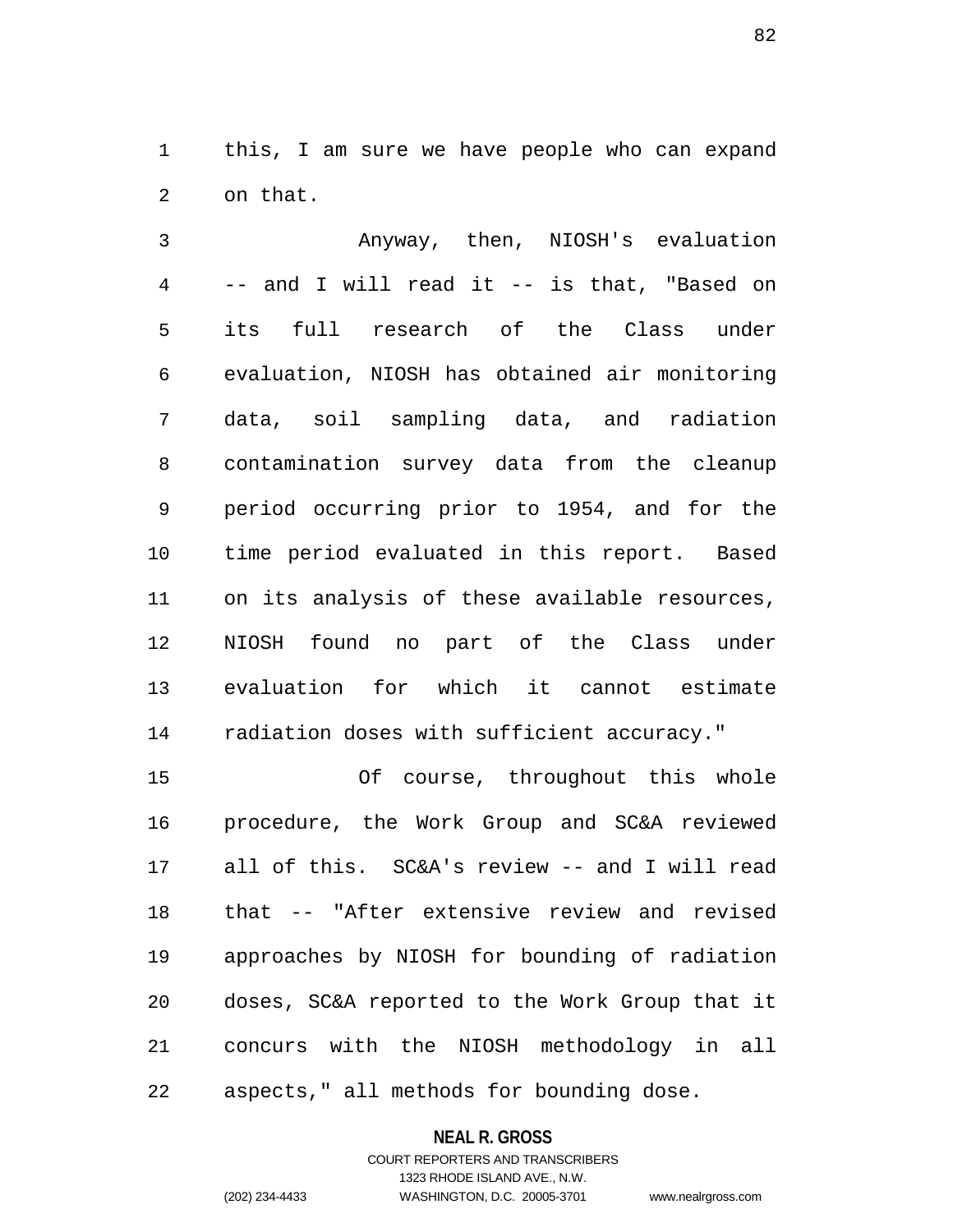1 Now, with regard to the Work 2 Group, and you heard this when we made our 3 presentation -- Josie and I made a formal 4 presentation at our last face-to-face Board 5 meeting -- Dr. Lockey and I agree with the 6 NIOSH approach and SC&A's concurrence that 7 radiation doses can be reconstructed as per 8 EEOICPA and 42 CFR 83.13. I think we have 9 carefully reevaluated what our rules are with 10 regard to 42 CFR 83.13 to try to assure 11 ourselves that this is accurate.

12 Our Work Group Members, Josie 13 Beach and Mike Gibson, disagreed. If you 14 recall, they presented, I think, three or four 15 slides with their concerns. I have tried to 16 summarize on here their type of concerns. 17 And, Josie and Mike, you can add to this if 18 you would like.

19 They included the "lack of 20 bioassay film badge monitoring, air sampling, 21 field monitoring data for" -- and this was 22 their quote -- "the renovation period and use

### **NEAL R. GROSS**

### COURT REPORTERS AND TRANSCRIBERS 1323 RHODE ISLAND AVE., N.W. (202) 234-4433 WASHINGTON, D.C. 20005-3701 www.nealrgross.com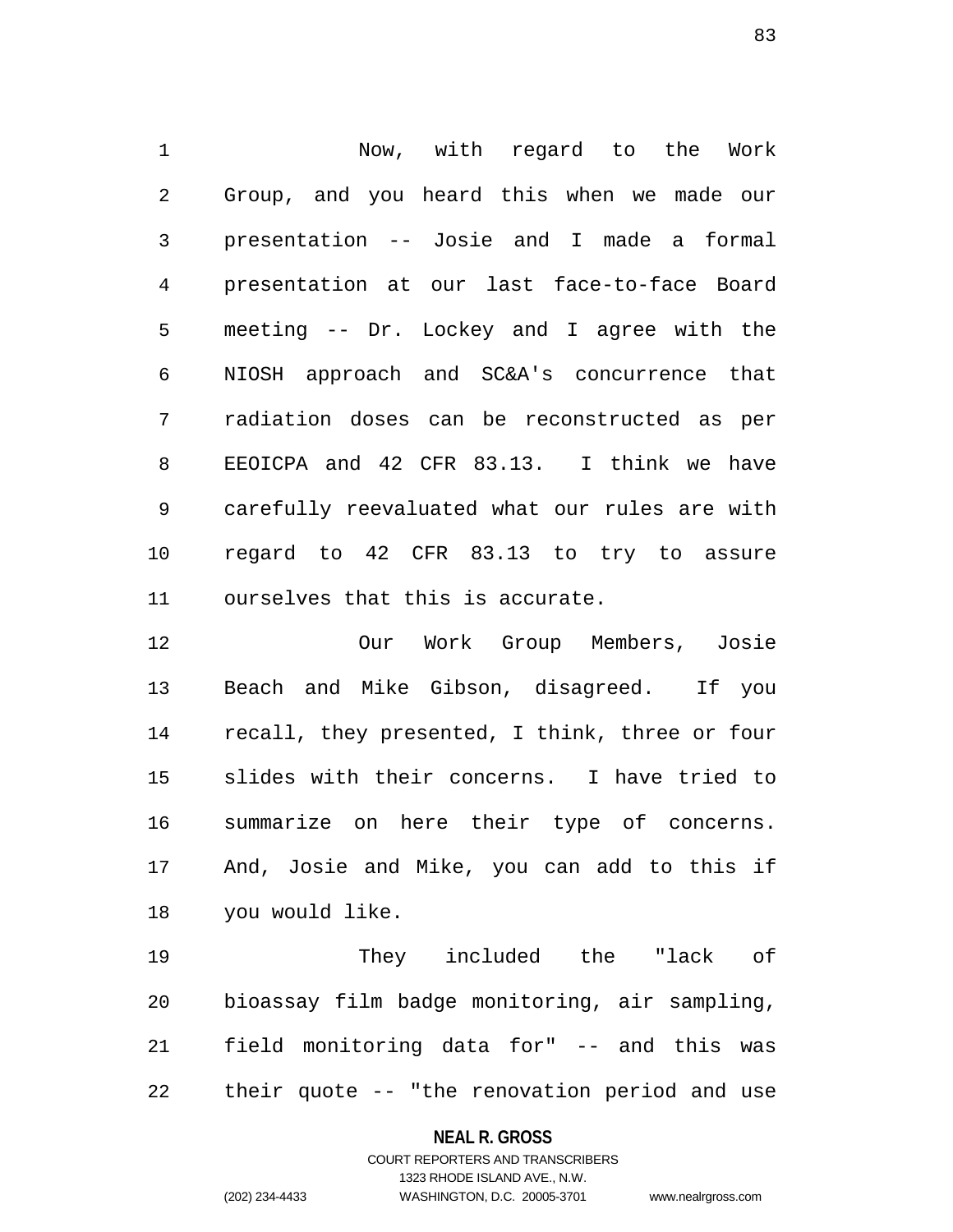1 of surrogate data."

| 2  | That is kind of the end of the                |  |  |  |
|----|-----------------------------------------------|--|--|--|
| 3  | report that you have in front of you. My      |  |  |  |
| 4  | thoughts I will add to this. And, then, if it |  |  |  |
| 5  | is appropriate, I will go ahead and make a    |  |  |  |
| 6  | motion, so we get things moving here and can  |  |  |  |
| 7  | have some discussion.                         |  |  |  |
| 8  | CHAIRMAN MELIUS: Well, first, I               |  |  |  |
| 9  | think we need to, first, why don't you add    |  |  |  |
| 10 | your comments? I think we also need to hear,  |  |  |  |
| 11 | we should hear from the petitioners.          |  |  |  |
| 12 | MEMBER ROESSLER: Oh, okay, sure.              |  |  |  |
| 13 | CHAIRMAN MELIUS: Yes, because                 |  |  |  |
| 14 | normally we do after a report. If people      |  |  |  |
| 15 | have, also, questions about the report, I     |  |  |  |
| 16 | guess the questions, I don't think that Gen   |  |  |  |
| 17 | should have to bear all the questions.        |  |  |  |
| 18 | MEMBER ROESSLER: Thank you.                   |  |  |  |
| 19 | CHAIRMAN MELIUS: Because we have              |  |  |  |
| 20 | SC&A and NIOSH here also.                     |  |  |  |
| 21 | MEMBER ROESSLER: Okay. I guess                |  |  |  |
|    | 22 my question to you would be, do you want a |  |  |  |

**NEAL R. GROSS**

## COURT REPORTERS AND TRANSCRIBERS 1323 RHODE ISLAND AVE., N.W. (202) 234-4433 WASHINGTON, D.C. 20005-3701 www.nealrgross.com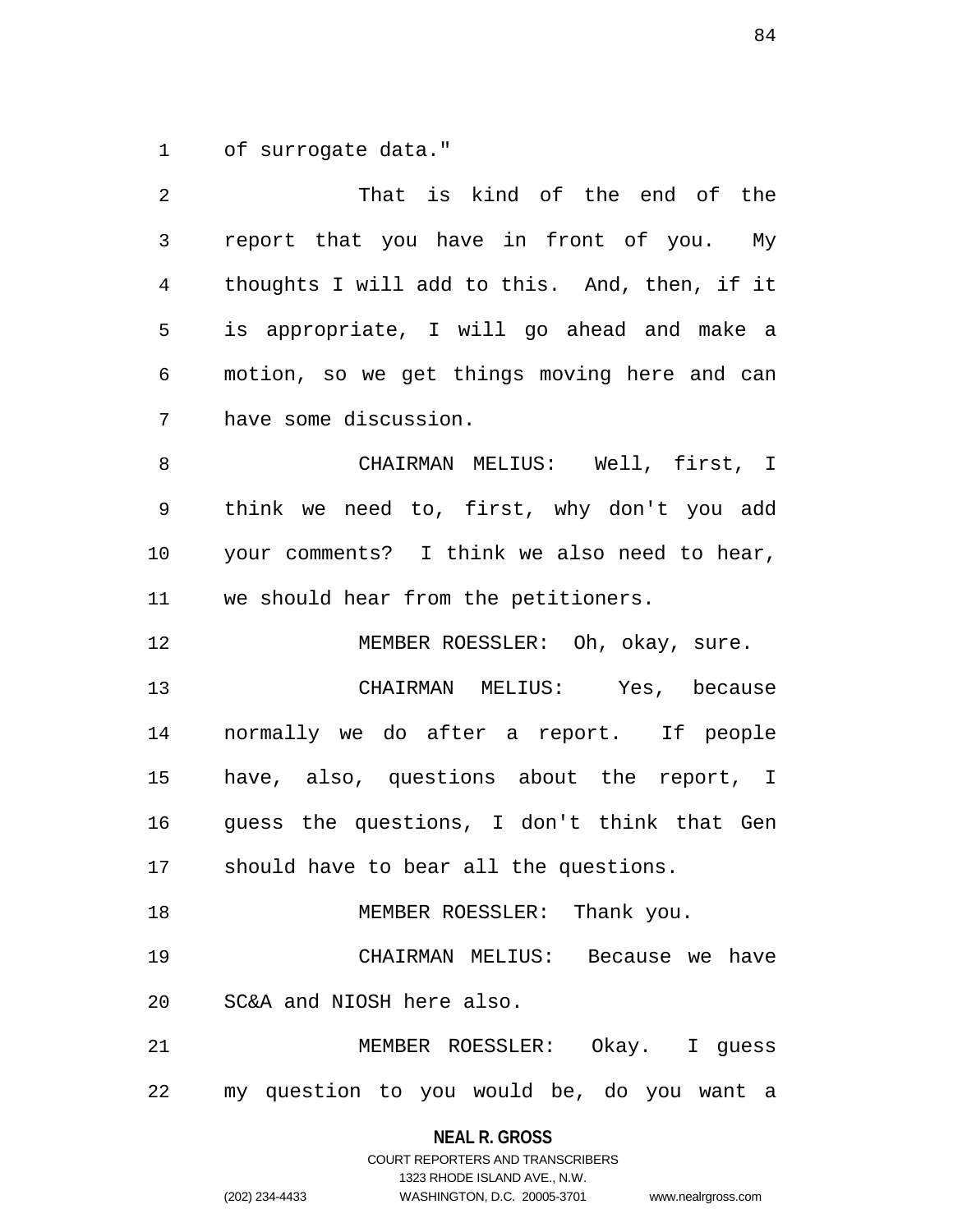1 motion first or do you want discussion first? 2 CHAIRMAN MELIUS: Why don't we 3 take discussions, so there's questions, and so 4 forth? 5 MEMBER BEACH: Gen, we tabled the 6 motion at the last meeting. 7 MEMBER ROESSLER: Did we have a 8 motion? 9 MEMBER BEACH: Wanda made a motion 10 for the radon, and it is tabled. 11 MEMBER ROESSLER: Oh, that's 12 right. Then, I don't have to make a motion. 13 CHAIRMAN MELIUS: Okay. That 14 would be fine. 15 MEMBER ROESSLER: So, I will just 16 add one thing about my thoughts. I have 17 already mentioned this, and maybe Dr. Lockey, 18 who is on the phone, would want to make some 19 comments, too, or maybe he wants to wait until 20 later. 21 But my thought is that this is not 22 a big or a complicated site. We only had one

> **NEAL R. GROSS** COURT REPORTERS AND TRANSCRIBERS

> > 1323 RHODE ISLAND AVE., N.W.

(202) 234-4433 WASHINGTON, D.C. 20005-3701 www.nealrgross.com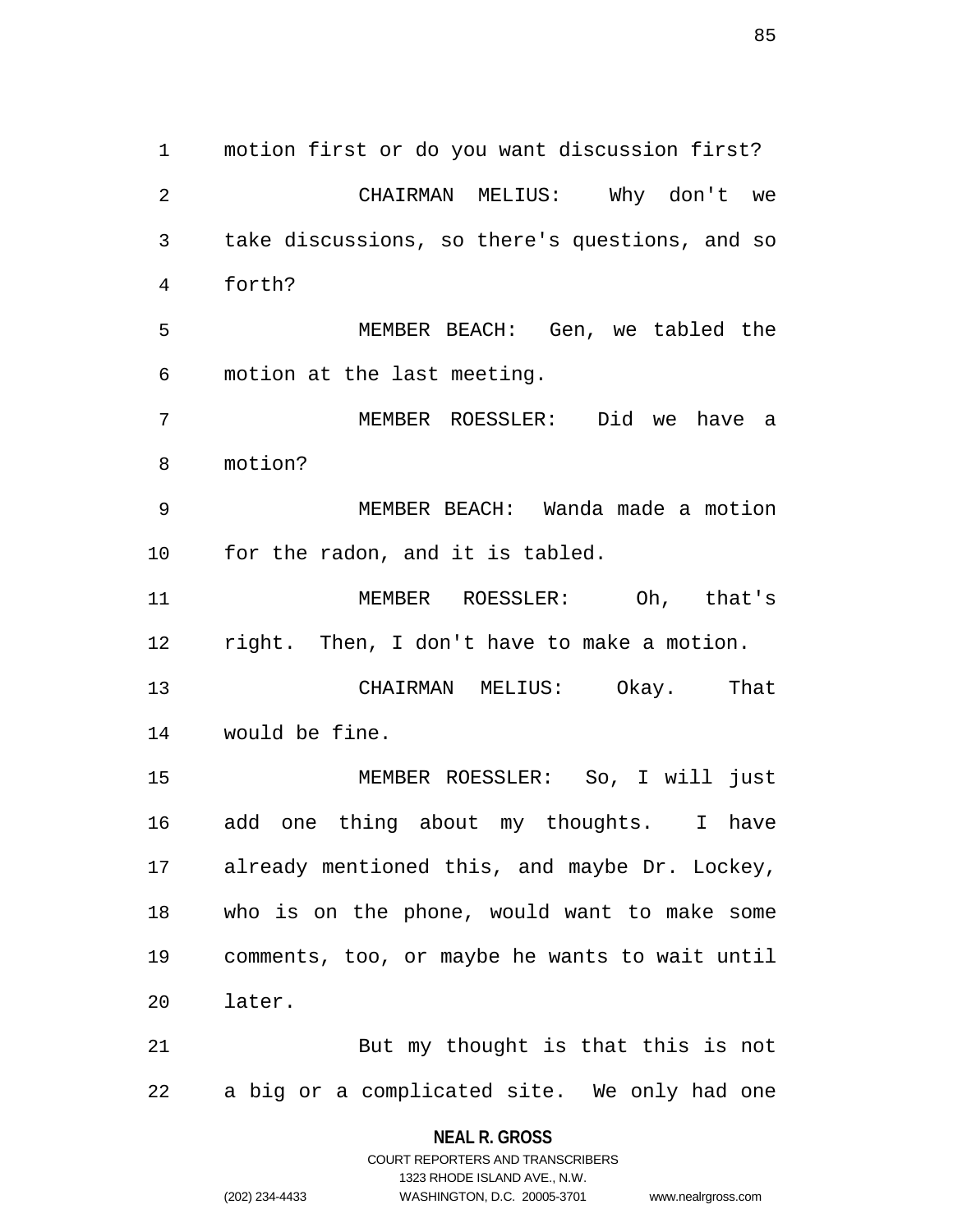1 process going on there, nothing mysterious 2 happening. There were five buildings in the 3 utility tunnels. They are the only areas of 4 exposure.

5 So, I think we have a pretty 6 straightforward approach to doing the 7 bounding, and bounding is an accepted way of 8 approaching dose reconstruction.

9 So, that is just my comment.

10 CHAIRMAN MELIUS: Okay. I think 11 we are going to follow normal order, and so 12 forth. I didn't realize we had a motion that 13 was tabled.

14 MEMBER ROESSLER: I didn't, 15 either.

16 CHAIRMAN MELIUS: I think before 17 we go into discussion, we probably should have 18 done this right at the beginning, is we should 19 probably get it off the table, would be the 20 procedure.

21 So, I am looking for a motion to 22 take this off the table.

# **NEAL R. GROSS** COURT REPORTERS AND TRANSCRIBERS 1323 RHODE ISLAND AVE., N.W. (202) 234-4433 WASHINGTON, D.C. 20005-3701 www.nealrgross.com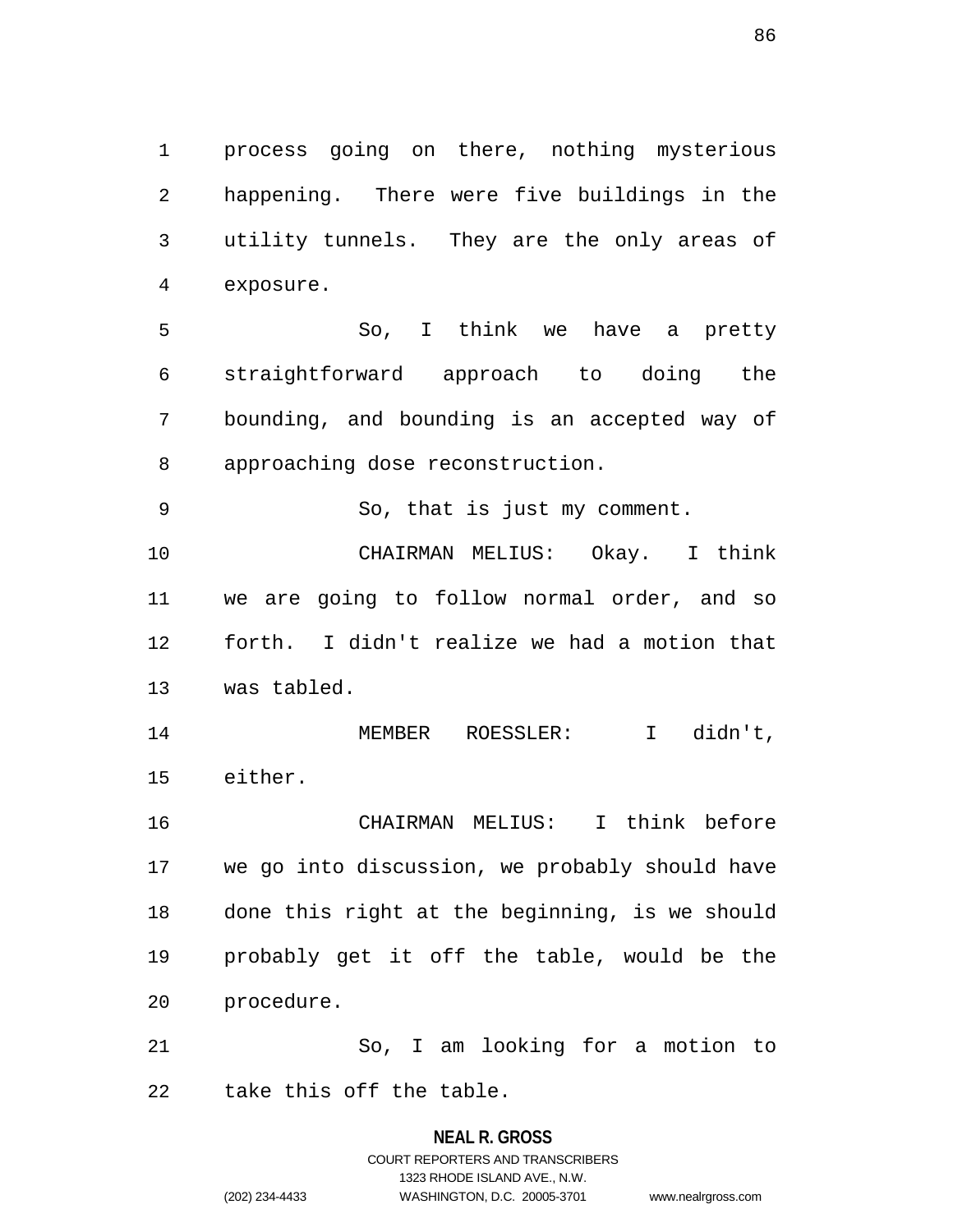1 MEMBER MUNN: I move we remove 2 this from the table. 3 CHAIRMAN MELIUS: Thank you, 4 Wanda. 5 A second to that? 6 MEMBER PRESLEY: Second. 7 CHAIRMAN MELIUS: A second from 8 Bob. 9 Okay. Any further discussion? If 10 not -- yes, Josie? 11 MEMBER BEACH: Yes, I just want to 12 remind everybody there's actually two issues. 13 There's the particulate and the radon, and 14 the motion only covers the radon at this time. 15 CHAIRMAN MELIUS: Well, as I 16 recall the motion, it is that it covered the 17 entire period that was in the SEC. I don't 18 think the motion was specific to radon, as I 19 recall. When Wanda made it, it was for the 20 entire period as in the NIOSH SEC Evaluation 21 Report.

22 MEMBER BEACH: I am pretty sure

**NEAL R. GROSS**

COURT REPORTERS AND TRANSCRIBERS 1323 RHODE ISLAND AVE., N.W. (202) 234-4433 WASHINGTON, D.C. 20005-3701 www.nealrgross.com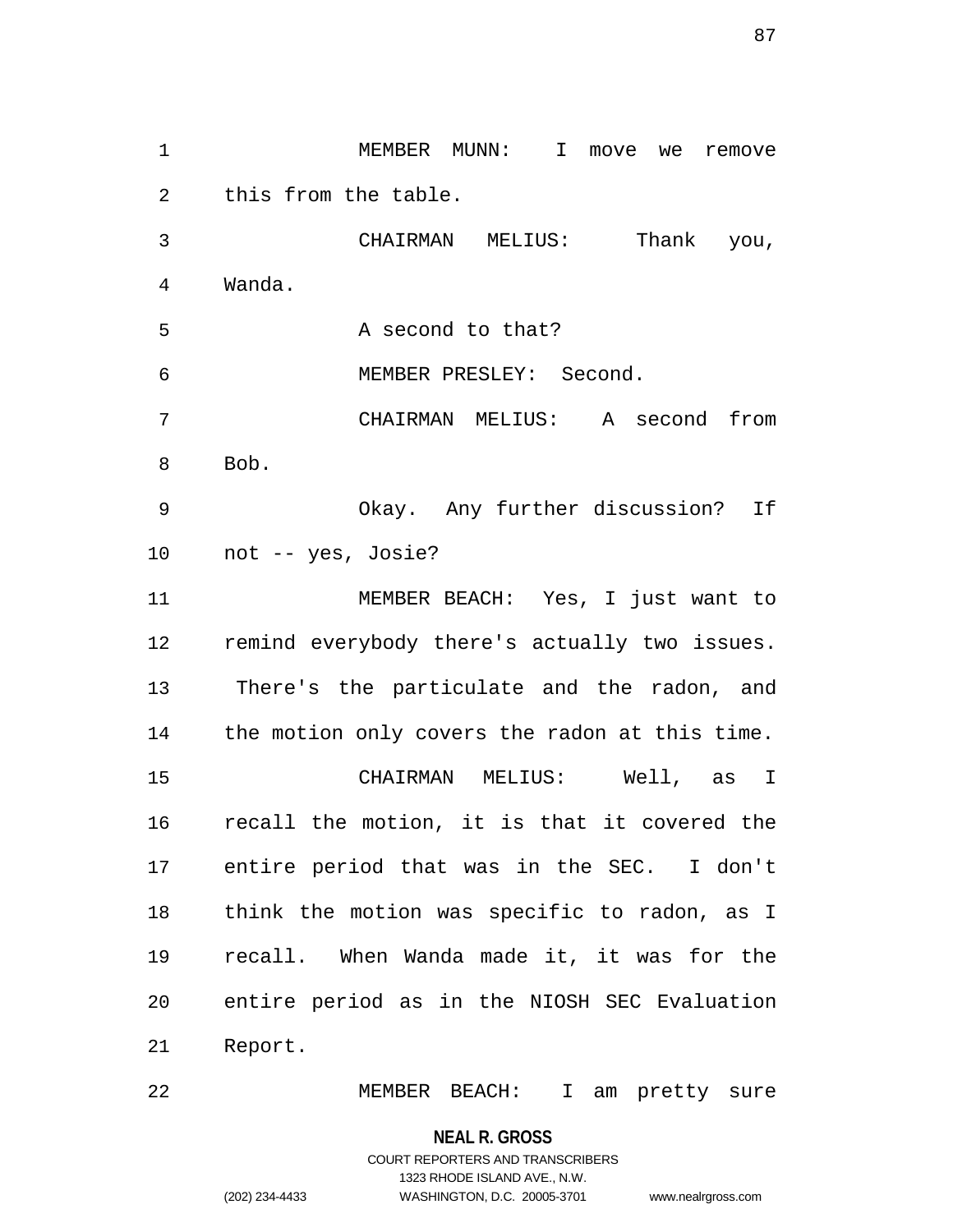1 she said radon.

2 CHAIRMAN MELIUS: Well, then, we 3 are going to have to get clarification from 4 the transcript. 5 MEMBER MUNN: I would be glad to 6 clarify my motion. My motion was to accept 7 the NIOSH recommendation to proceed with their 8 ability to complete dose reconstructions for 9 this site. 10 MEMBER ROESSLER: For the dates 11 under discussion? 12 MEMBER MUNN: Yes, for the dates 13 given in the NIOSH -- 14 MEMBER ZIEMER: Is that the motion 15 that is to be removed from the table? 16 CHAIRMAN MELIUS: I recall. Now 17 Josie recalls something differently. So, I 18 think we need someone to -- 19 MEMBER ANDERSON: Go to the 20 minutes. 21 CHAIRMAN MELIUS: -- go to the 22 minutes or we can just proceed. Is that okay,

|                | COURT REPORTERS AND TRANSCRIBERS |                    |
|----------------|----------------------------------|--------------------|
|                | 1323 RHODE ISLAND AVE N.W.       |                    |
| (202) 234-4433 | WASHINGTON, D.C. 20005-3701      | www.nealrgross.com |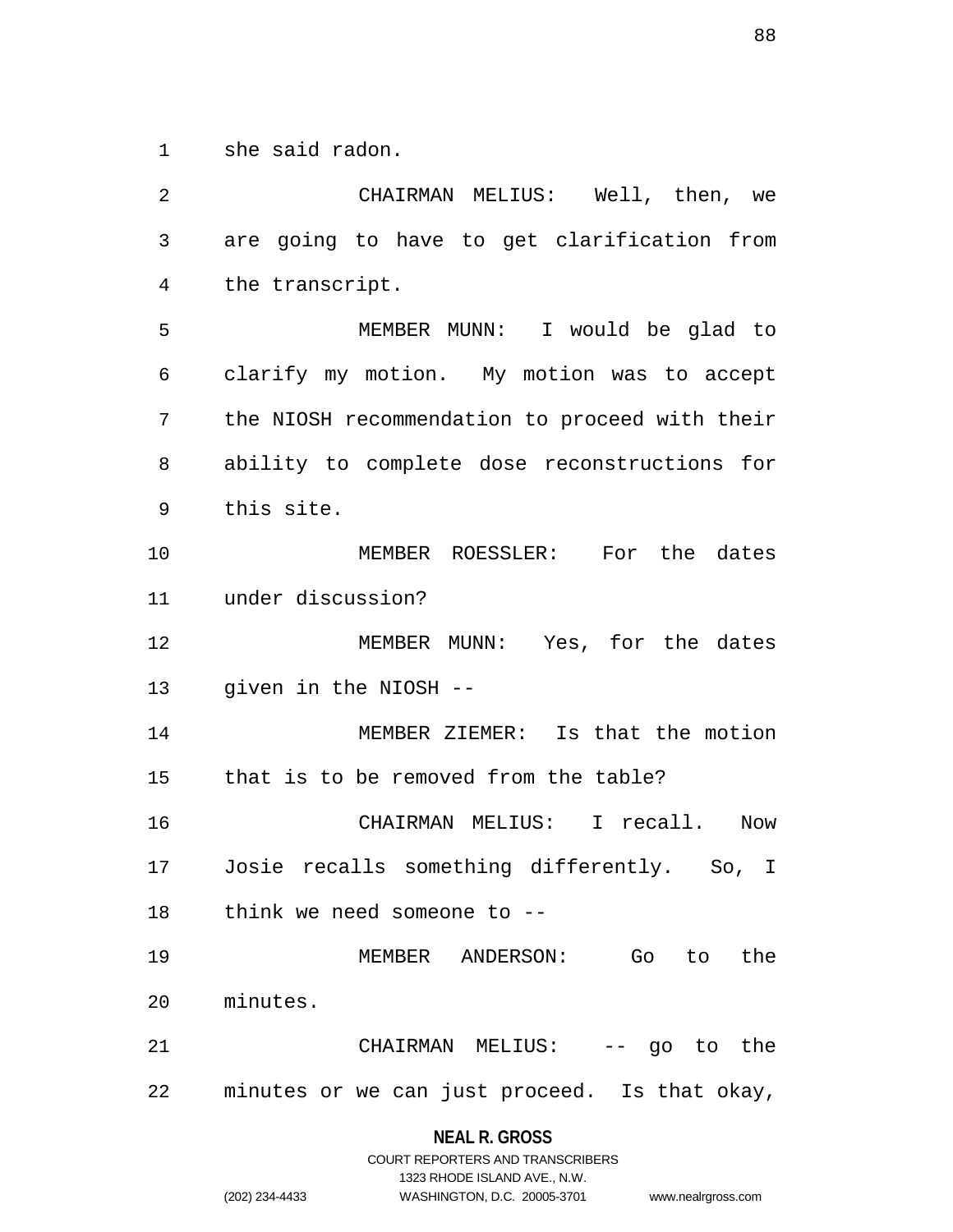1 Josie, if we --

2 MEMBER BEACH: Oh, that's fine. 3 CHAIRMAN MELIUS: Yes, why don't 4 we just proceed? Let's vote on getting the 5 motion off the table, and then we can discuss, 6 amend, whatever we need to do. But we 7 certainly need some discussion here. Okay. 8 So, we have a motion, a second. 9 Any further discussion? 10 (No response.) 11 If not, we need a vote. 12 Technically, before we discuss an issue that 13 is tabled we need to take it off the table. 14 So, we probably should have done this before 15 Gen actually did that. 16 So, all in favor of removing it 17 from the table say aye. 18 (Chorus of ayes.) 19 Opposed? 20 Abstain? 21 Okay. Now we can move ahead. We 22 have an active motion, and I think some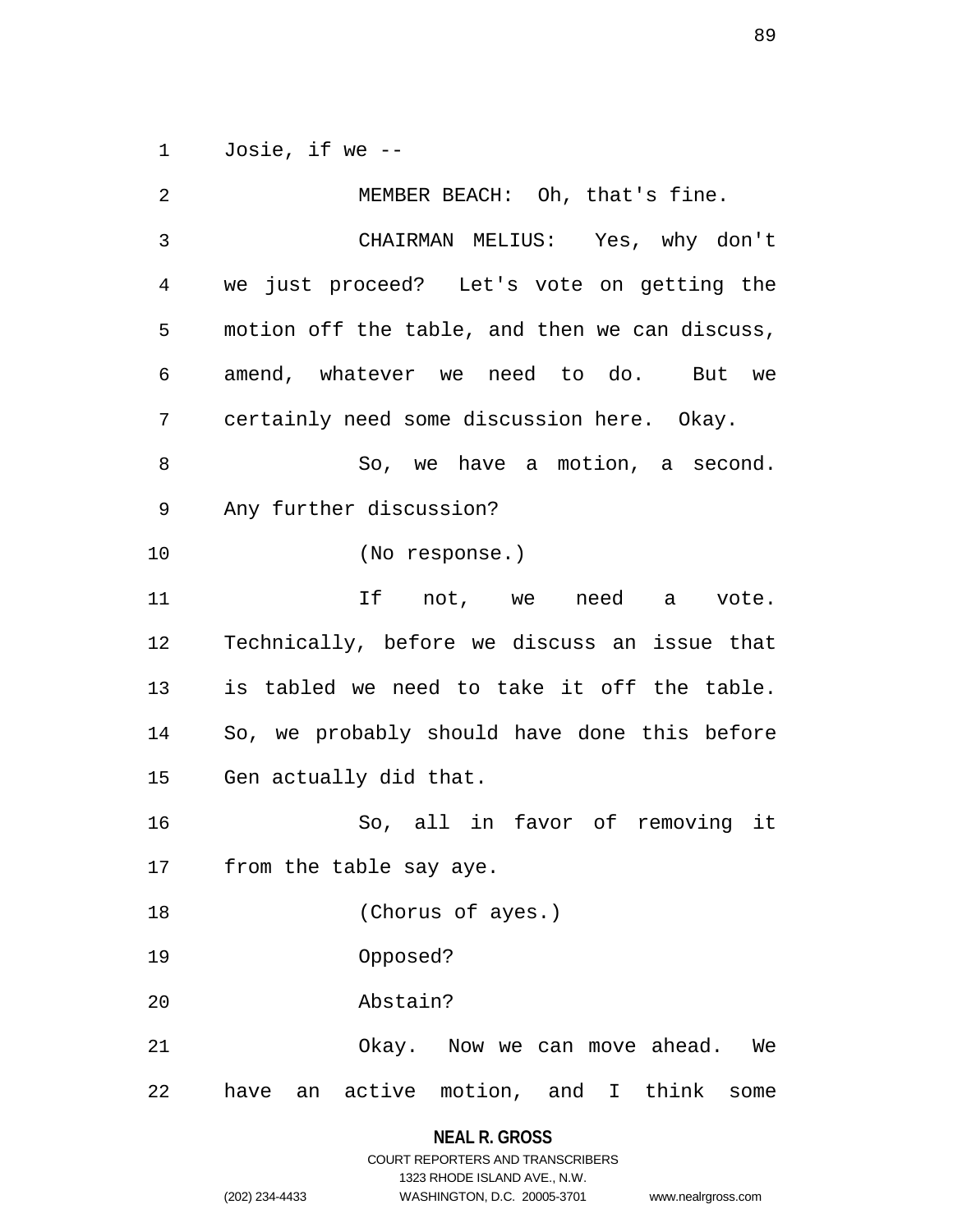1 further discussion -- first, I think if there 2 are any questions for Gen, SC&A, or NIOSH, not 3 necessarily in that order, we can ask them and 4 try to get clarification. We will take an 5 opportunity in a second to listen from the 6 petitioners, also, before we move ahead.

7 So, Dick first.

8 MEMBER LEMEN: I just had a 9 question, a clarification, on, I guess you 10 would call it, an email or the memo that came 11 to us about Linde. Have we resolved the issue 12 of the tunnel construction? And, also, what 13 is the significance of the tunnel construction 14 if it were constructed in the 1940s, as 15 contended by the petitioner, and NIOSH 16 contends it was constructed in 1957? I just 17 want to know what the significance is between 18 the early construction tunnel and the later, 19 and is that going to change the exposure 20 calculations at all?

21 MEMBER ROESSLER: That is a good 22 question, Richard. I am glad you brought it

> **NEAL R. GROSS** COURT REPORTERS AND TRANSCRIBERS

1323 RHODE ISLAND AVE., N.W. (202) 234-4433 WASHINGTON, D.C. 20005-3701 www.nealrgross.com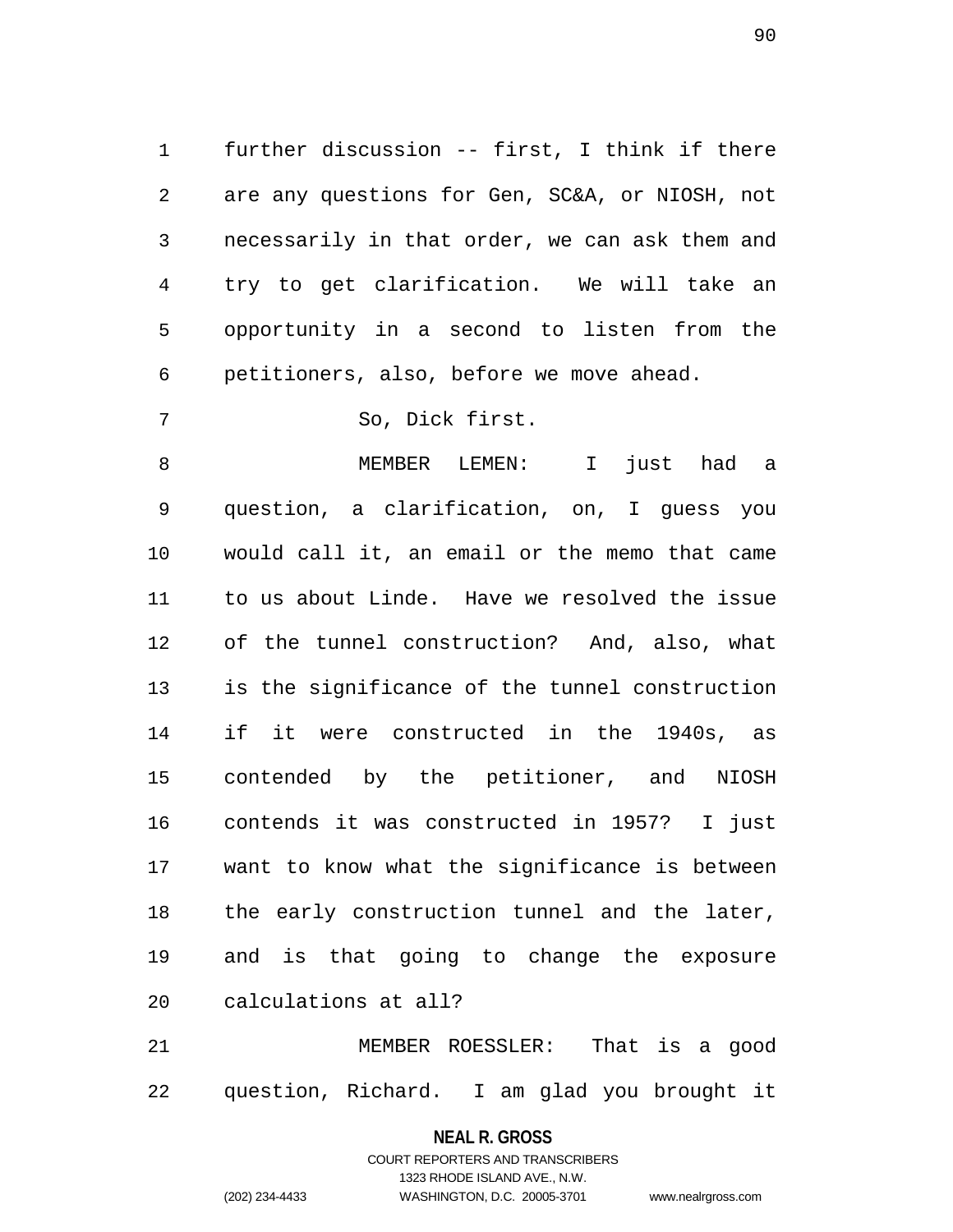1 up. And Jim Neton is prepared to answer it. 2 DR. NETON: The residual period 3 that we are discussing today for this petition 4 starts -- is it 1955, I believe? 5 MEMBER ROESSLER: 1954. 6 DR. NETON: 1954. And so, the 7 existence of the tunnels would only be 8 relevant for the first few years, three years 9 or so of the tunnel. 10 That being said, though, we have

11 proposed a method, what we believe is bounding 12 for the tunnels themselves, no matter when 13 they were in existence. So, it is a matter of 14 those first three years, whether the method 15 that we are proposing would be applied to 16 those three years or not. So, that I think is 17 not necessarily to be resolved to move this 18 petition forward.

19 Where it is of most relevance is 20 in the petition for the covered period, the 21 earlier period, where we believe that the 22 tunnels were not in existence. And therefore,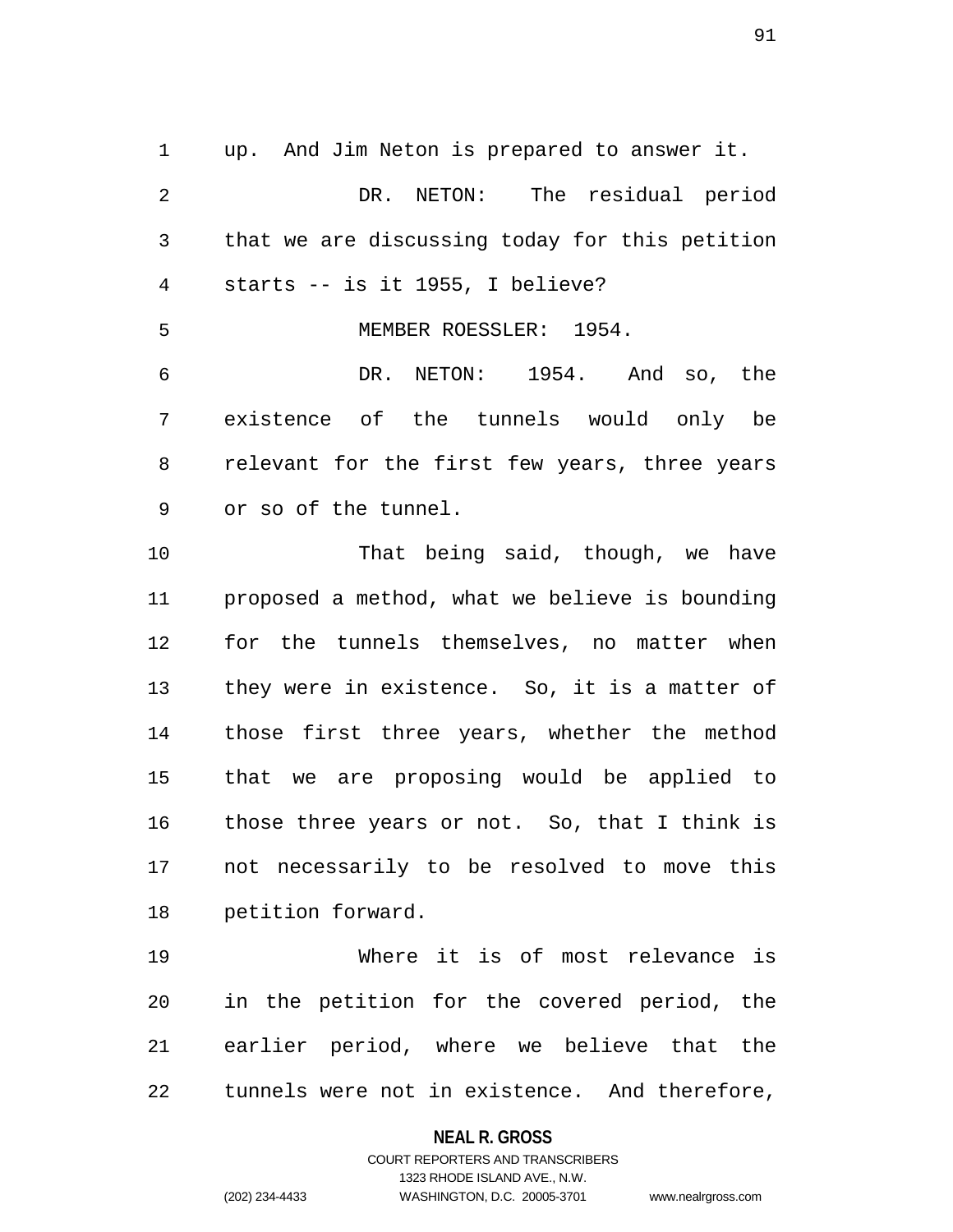1 there's no reconstruction to be done inside 2 the tunnels.

3 But the tunnels that were there 4 were not contaminated with radium to the 5 extent that we need to worry about radon 6 inside those tunnels. So, for today's 7 discussion, it is really relevant, the 8 existence of the tunnels is relevant to the 9 first three years of the residual period that 10 we are talking about.

11 MEMBER LEMEN: I take it we will 12 hear from the petitioner about that?

13 CHAIRMAN MELIUS: Yes, I believe 14 we will.

15 MEMBER LEMEN: Okay.

16 CHAIRMAN MELIUS: I guess my 17 question is there seems to be sort of some 18 factual or documentation issues related to 19 tunnels.

20 DR. NETON: Right.

21 CHAIRMAN MELIUS: And I guess,

22 what are we doing to resolve those?

#### **NEAL R. GROSS**

## COURT REPORTERS AND TRANSCRIBERS 1323 RHODE ISLAND AVE., N.W. (202) 234-4433 WASHINGTON, D.C. 20005-3701 www.nealrgross.com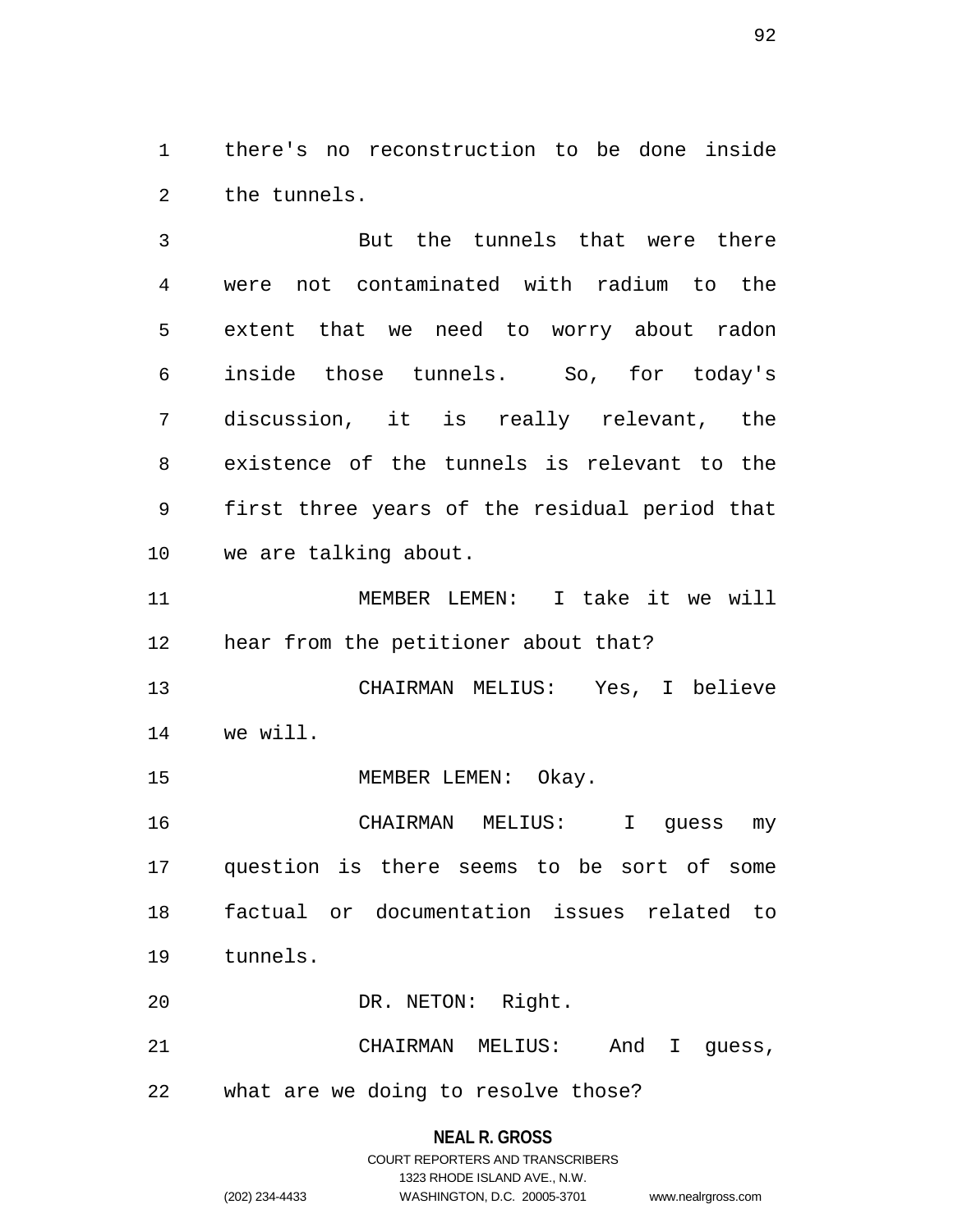1 DR. NETON: We believe we have 2 resolved that. 3 Is Chris Crawford on the line? 4 Christ is our subject matter expert on this 5 site. 6 CHAIRMAN MELIUS: Yes. 7 MR. CRAWFORD: Yes, I am, Jim. 8 DR. NETON: Okay. Chris, could 9 you provide the Board a brief summary of what 10 we have done to resolve this tunnel issue and 11 our current opinion on that? 12 MR. CRAWFORD: Yes. Specifically, 13 about the timeline? 14 DR. NETON: Yes, exactly. 15 MR. CRAWFORD: All right. We 16 found that the FUSRAP contractor, which was 17 Shaw Environmental, in 2000 to 2002, did some 18 investigation. And they sent a document to 19 the Army Corps of Engineers at that time 20 stating that they had found that the tunnels 21 were constructed at various times on the Linde 22 site, and they pointed out that the existing

**NEAL R. GROSS**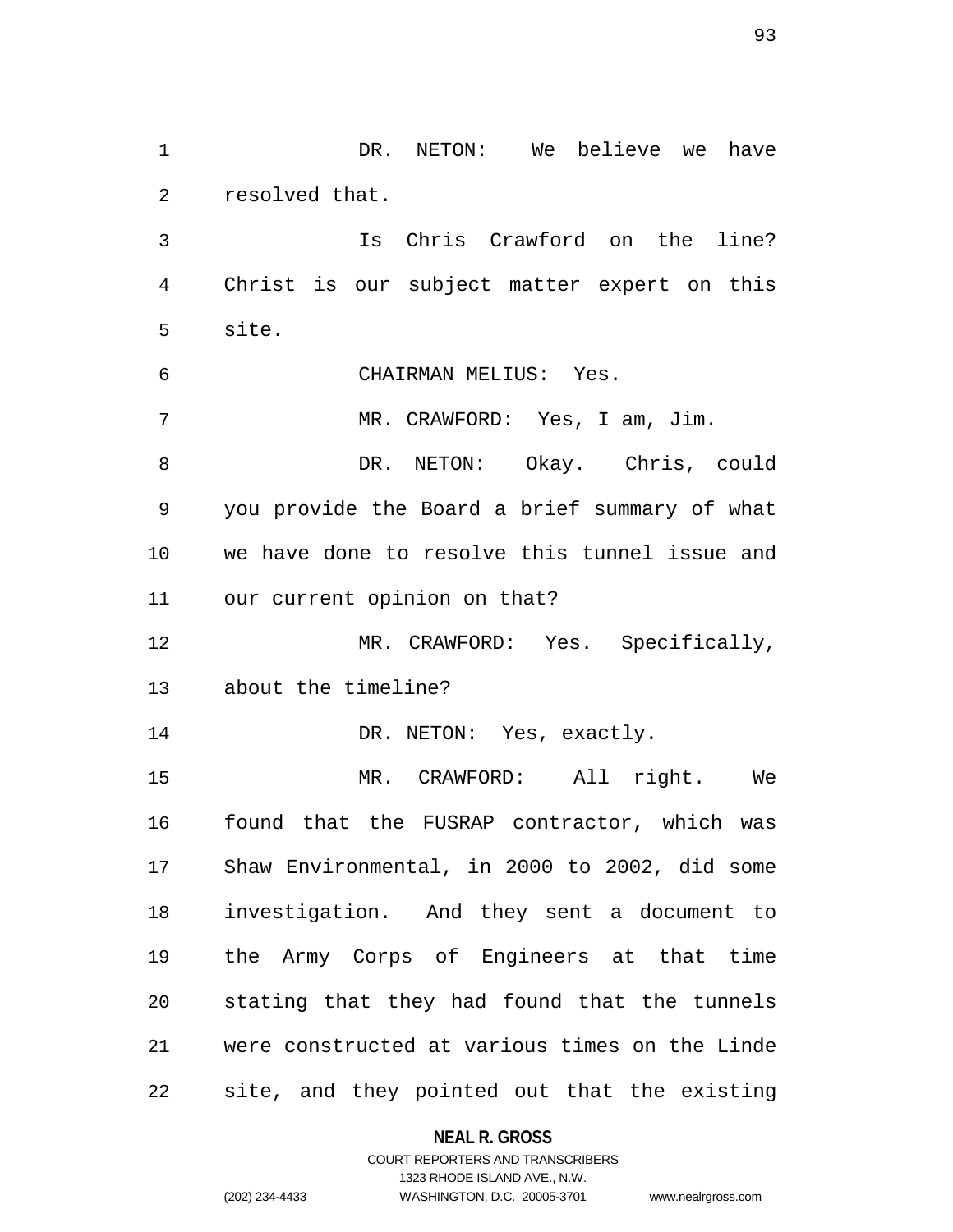1 1936 tunnel that was running from Building 8 I 2 believe to Building 10, past Building 14 -- 3 that's an east/west tunnel -- that, 4 subsequently, in 1957, the tunnels were 5 constructed in the ceramic plant area which 6 were not connected to the earlier tunnel at 7 that time. Then, in 1961, further tunnel 8 construction was done which connected the 9 ceramic tunnels to the original 1936 tunnel 10 down near Building 14 and Building 8.

11 Then, we went and got the original 12 drawings for the tunnels, both the 1936 13 originals and the 1957-61 drawing. And the 14 documentary evidence is being blamed on the 15 drawings, that they were construction drawings 16 and that the 1936 drawing only showed a tunnel 17 there at Buildings 8, 14, and 1957 drawing, 18 for instance, only shows new tunnels from the 19 ceramic plant. It showed no tunnel at all 20 going down toward Building 8. It also is 21 plainly marked "Submitted for Bid" on January 22 10th, 1957.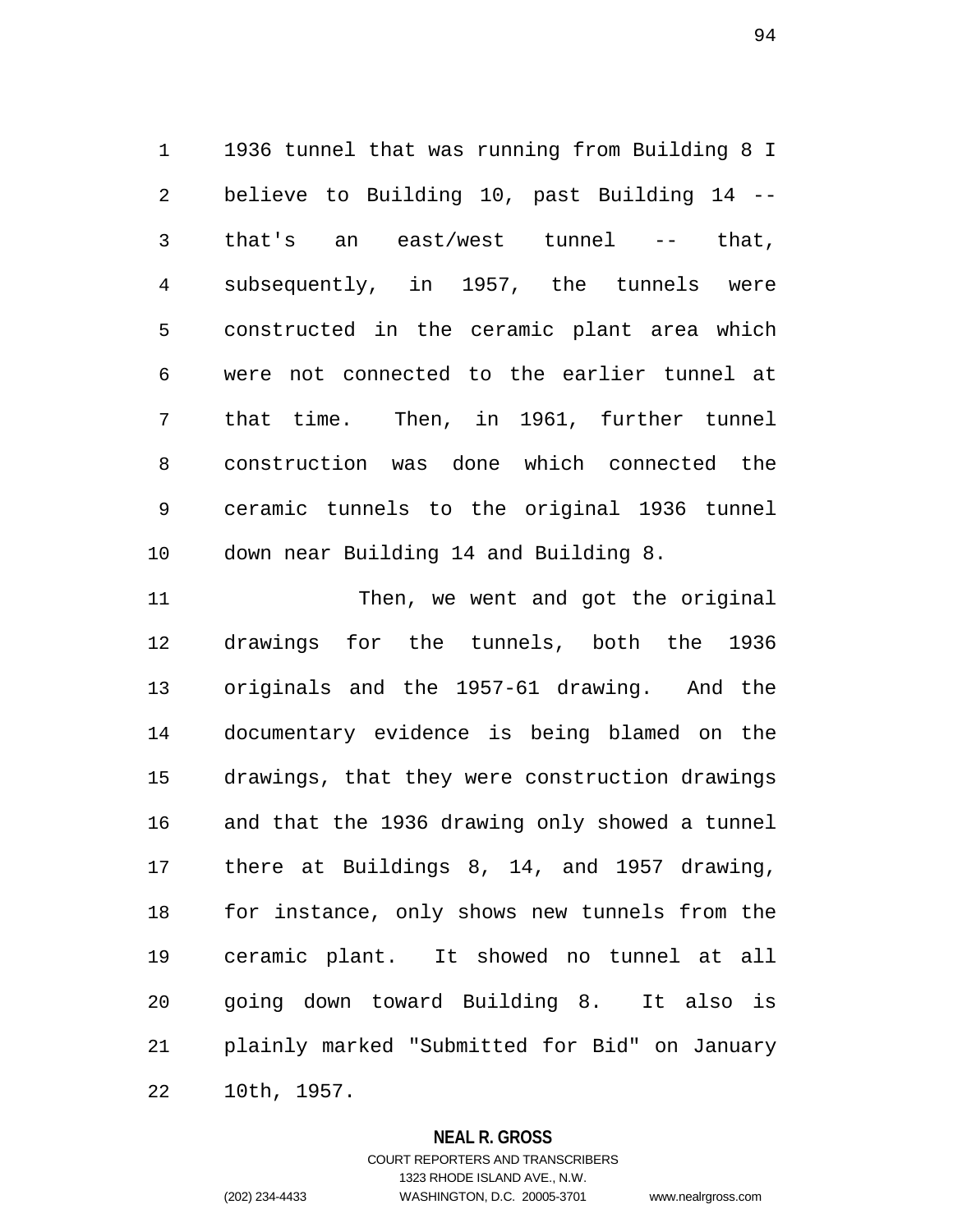1 So, there is all sorts of internal 2 evidence that we have that Linde constructed 3 on the date, the year at least, that are in 4 our earlier statement. 5 CHAIRMAN MELIUS: Does that help? 6 DR. NETON: In summary, we believe 7 that the tunnels that are relevant for the 8 radon exposures were not in existence until 9 1957. 10 CHAIRMAN MELIUS: Okay. 11 DR. NETON: That is our opinion, 12 based on the original drawings -- 13 MEMBER LEMEN: What about those 14 three years before that? 15 DR. NETON: Well, we don't believe 16 they were there in those three years. 17 MEMBER LEMEN: You don't believe 18 they were there? 19 DR. NETON: We believe that the 20 tunnels that have a relevance for 21 reconstruction of radon exposure were not in 22 existence until 1957. There was a tunnel

**NEAL R. GROSS**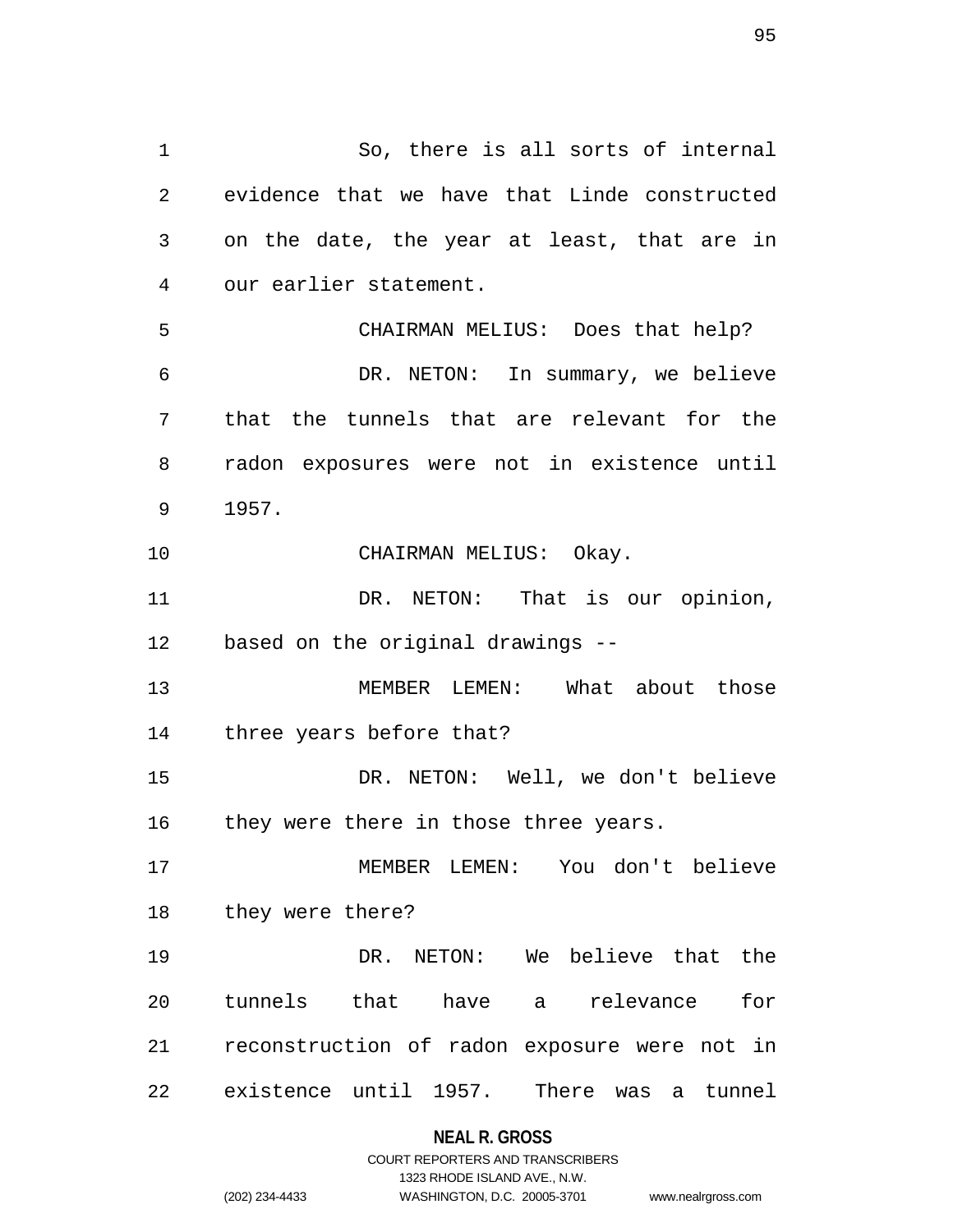1 there prior to that, but that tunnel was not 2 contaminated with radium to the extent that it 3 would be necessary to reconstruct the radon.

4 The radium came in from the tunnel 5 that was near the plant that processed the 6 ores. The original tunnel that was there in 7 1936 ran from the utility plant to the pilot 8 plant, and they didn't process any significant 9 quantities of any material of decaying radium 10 which would lead to the radon exposures.

11 MEMBER LEMEN: I guess I would 12 like to hear from the petitioner if that's 13 appropriate.

14 CHAIRMAN MELIUS: Yes, we will, 15 but we will hear from the petitioner about a 16 number of issues.

17 MEMBER ROESSLER: Jim, it might be 18 also appropriate for SC&A to respond. They 19 had the opportunity to look at all the 20 materials.

21 CHAIRMAN MELIUS: John, do you 22 have --

### **NEAL R. GROSS** COURT REPORTERS AND TRANSCRIBERS

1323 RHODE ISLAND AVE., N.W.

(202) 234-4433 WASHINGTON, D.C. 20005-3701 www.nealrgross.com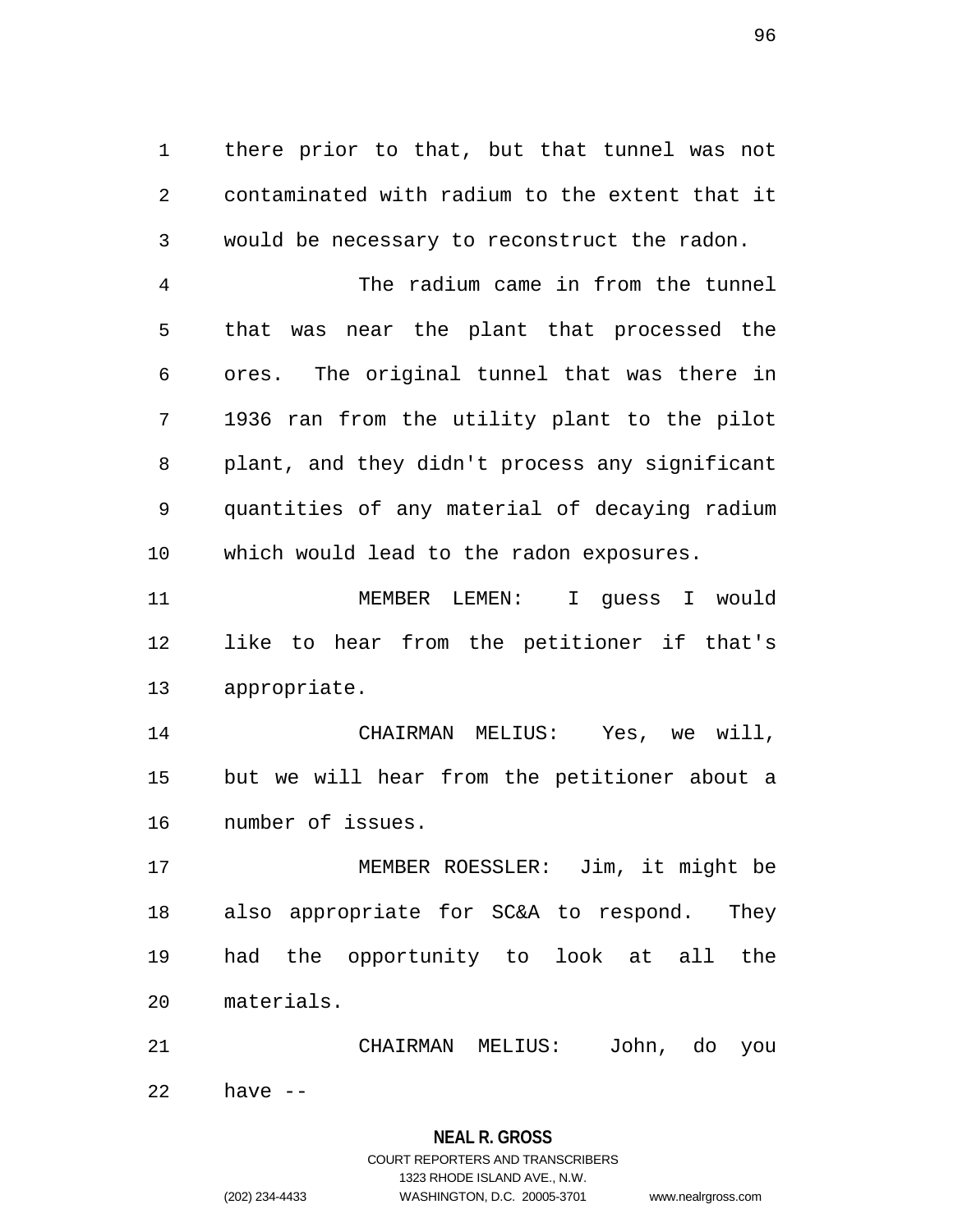1 MEMBER ROESSLER: And I think we 2 also have Steve Ostrow on the phone from SC&A. 3 DR. OSTROW: Hi. This is Steve 4 Ostrow. 5 I looked at the date that NIOSH  $6 - -$ 7 MEMBER CLAWSON: He is breaking 8 up. 9 CHAIRMAN MELIUS: Yes, we are 10 having trouble hearing you, Steve. 11 John, can you maybe summarize it? 12 DR. MAURO: Yes. When we were 13 looking at this issue, we were looking at it 14 two different ways. One is this timing. As 15 you just heard, that is the best information 16 we have, 1957. 17 10 I would like to point out that 18 notwithstanding that issue, the fact is we 19 believe we -- whether the tunnels were there 20 starting in 1954, which is the start date of 21 this period that we are interested in, or it

22 started in 1957, whatever it actually turns

#### **NEAL R. GROSS**

COURT REPORTERS AND TRANSCRIBERS 1323 RHODE ISLAND AVE., N.W. (202) 234-4433 WASHINGTON, D.C. 20005-3701 www.nealrgross.com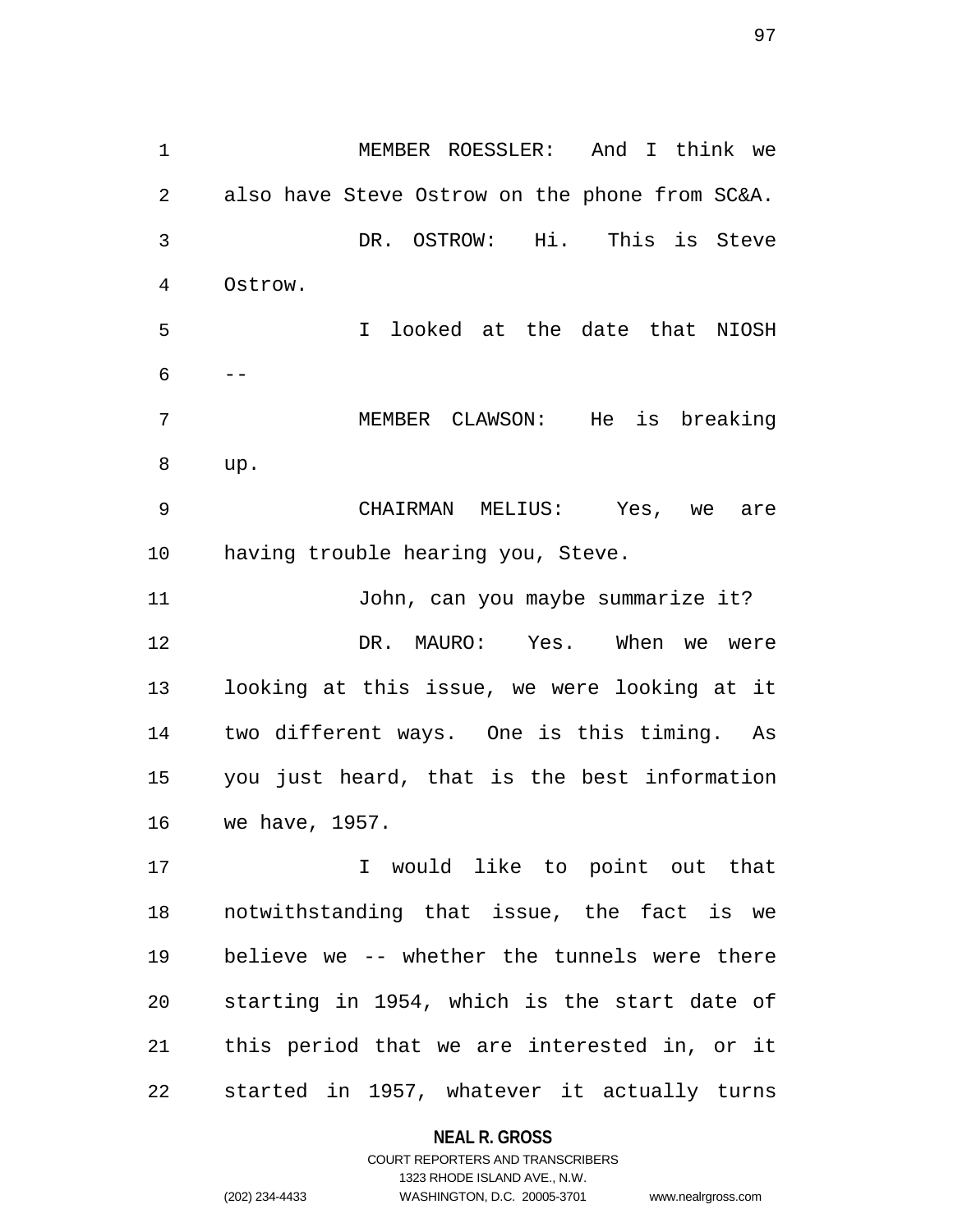1 out to be, the final judgment on what the 2 right date is, we believe the doses from radon 3 can be reconstructed.

4 So, we see it more as what I would 5 usually call a Site Profile issue because we 6 believe it sounds like the issue is pretty 7 close to a resolution, the date. But, 8 notwithstanding that, we believe that, 9 whatever the date is, we have the information 10 and the methods to reconstruct the exposures 11 to radon in the tunnels.

12 CHAIRMAN MELIUS: I want to ask a 13 followup question to, I guess, Jim Neton for 14 NIOSH. Can someone just explain, this radon 15 method keeps changing, and it is a little bit 16 confusing. I just want to make sure everybody 17 on the Board, including myself, sort of 18 understands what the current method is and the 19 basis for it because it is not 20 straightforward.

21 DR. NETON: The current method is 22 to evaluate, well, to use the available data

#### **NEAL R. GROSS**

COURT REPORTERS AND TRANSCRIBERS 1323 RHODE ISLAND AVE., N.W. (202) 234-4433 WASHINGTON, D.C. 20005-3701 www.nealrgross.com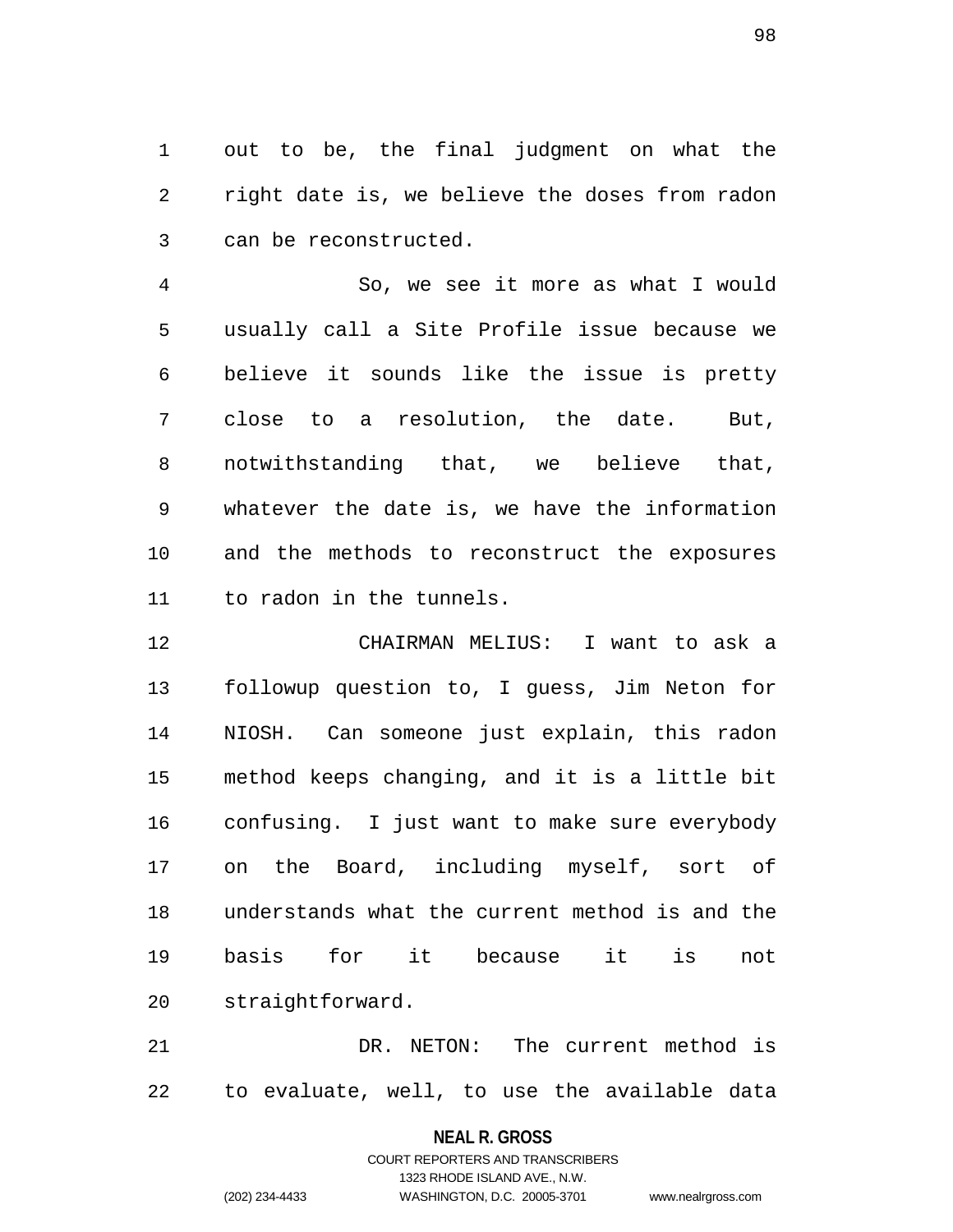1 for radon in basements surrounding the Linde 2 facility. There is a fairly good database 3 maintained by New York State, the Department 4 of Health -- I'm not sure.

5 But it contains a lot of 6 measurements. We took the data from the 7 relevant county near the Linde facility and 8 took that distribution and used that as a 9 starting point.

10 Now we do know, however, that this 11 radium in the soil at Linde surrounding the 12 tunnels is slightly more elevated than the 13 radon/radium naturally present in Erie County 14 or the county surrounding Linde.

15 So, what we did was to increase 16 the amount of radon in the tunnels by the 17 ratio of the radium near the tunnels compared 18 to that in the natural soils. So, we 19 multiplied the radon by that ratio to arrive 20 at an upper limit.

21 It was based on a probabilistic 22 model, a Monte Carlo approach, where we

### **NEAL R. GROSS** COURT REPORTERS AND TRANSCRIBERS

1323 RHODE ISLAND AVE., N.W.

(202) 234-4433 WASHINGTON, D.C. 20005-3701 www.nealrgross.com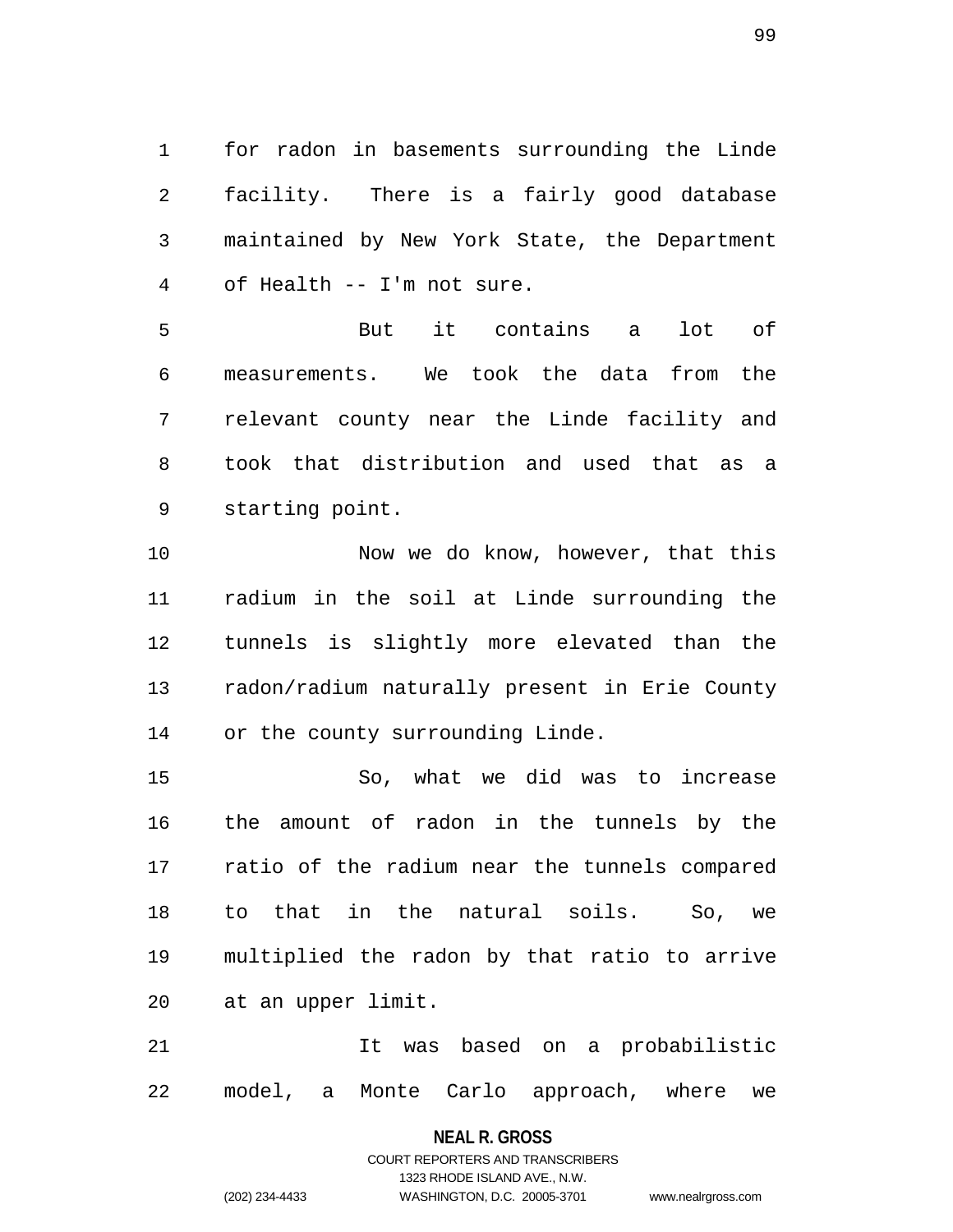1 propagated the uncertainties and we ended up 2 at the 95th percentile of the distribution at 3 100 picocuries per liter as our estimate of a 4 bounding value for radon in the tunnels. 5 There's a little more than that, 6 but that is pretty much the gist. 7 CHAIRMAN MELIUS: Yes. No, that's 8 helpful. 9 Anybody have questions on that? 10 (No response.) 11 And that is the basis in the 12 latest NIOSH Evaluation Report? 13 DR. NETON: Yes. 14 CHAIRMAN MELIUS: Yes, yes. At 15 least what I found confusing, it keeps getting 16 presented, well, we are going to use 17 background data in that county, and it sort of 18 doesn't make sense for this program directly 19 because, normally, we don't reconstruct, but 20 here we can't separate. And so, that forms 21 the basis, combined with the information from 22 the site.

**NEAL R. GROSS**

COURT REPORTERS AND TRANSCRIBERS 1323 RHODE ISLAND AVE., N.W. (202) 234-4433 WASHINGTON, D.C. 20005-3701 www.nealrgross.com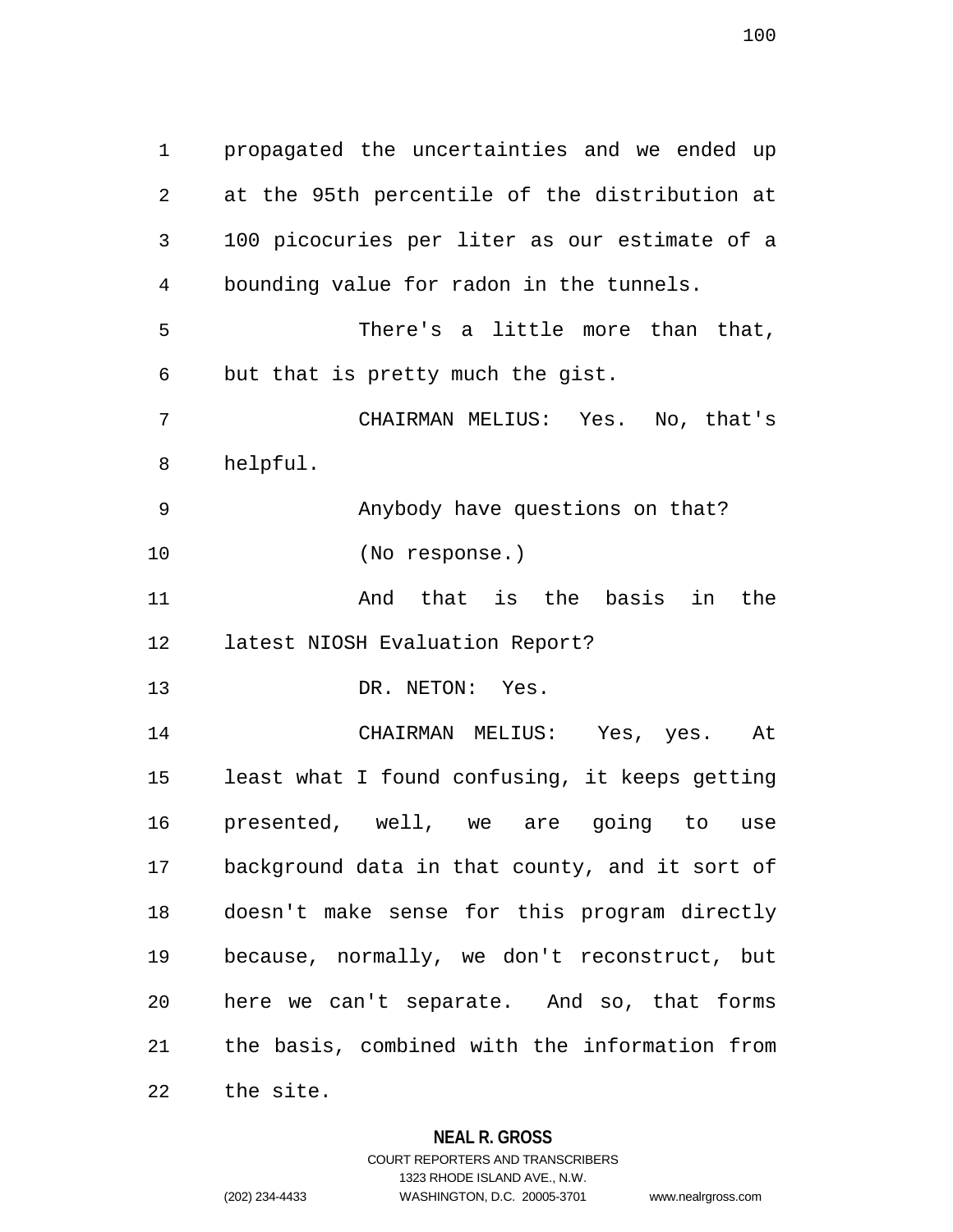1 Brad, yes? 2 MEMBER CLAWSON: I am trying to 3 follow this thing. It has taken a lot of 4 different ones. 5 So, you are taking the information 6 from surrounding areas? Is it an average or  $7 \quad -$ 8 DR. NETON: It was a distribution. 9 The county would report the median radon 10 value with the geometric standard deviation. 11 MEMBER ANDERSON: In the 12 basements? 13 DR. NETON: In the basements, in 14 the basements of houses in the county where 15 Linde Ceramics resides. And I forget the 16 number, but it is hundreds of values. 17 We picked the high-end value? 18 Okay. We picked the high-end value. So, we 19 picked the high-end value of the radon. Using 20 that distribution, we picked the high-end 21 value, right. 22 And, then, we modified that by the

> **NEAL R. GROSS** COURT REPORTERS AND TRANSCRIBERS 1323 RHODE ISLAND AVE., N.W. (202) 234-4433 WASHINGTON, D.C. 20005-3701 www.nealrgross.com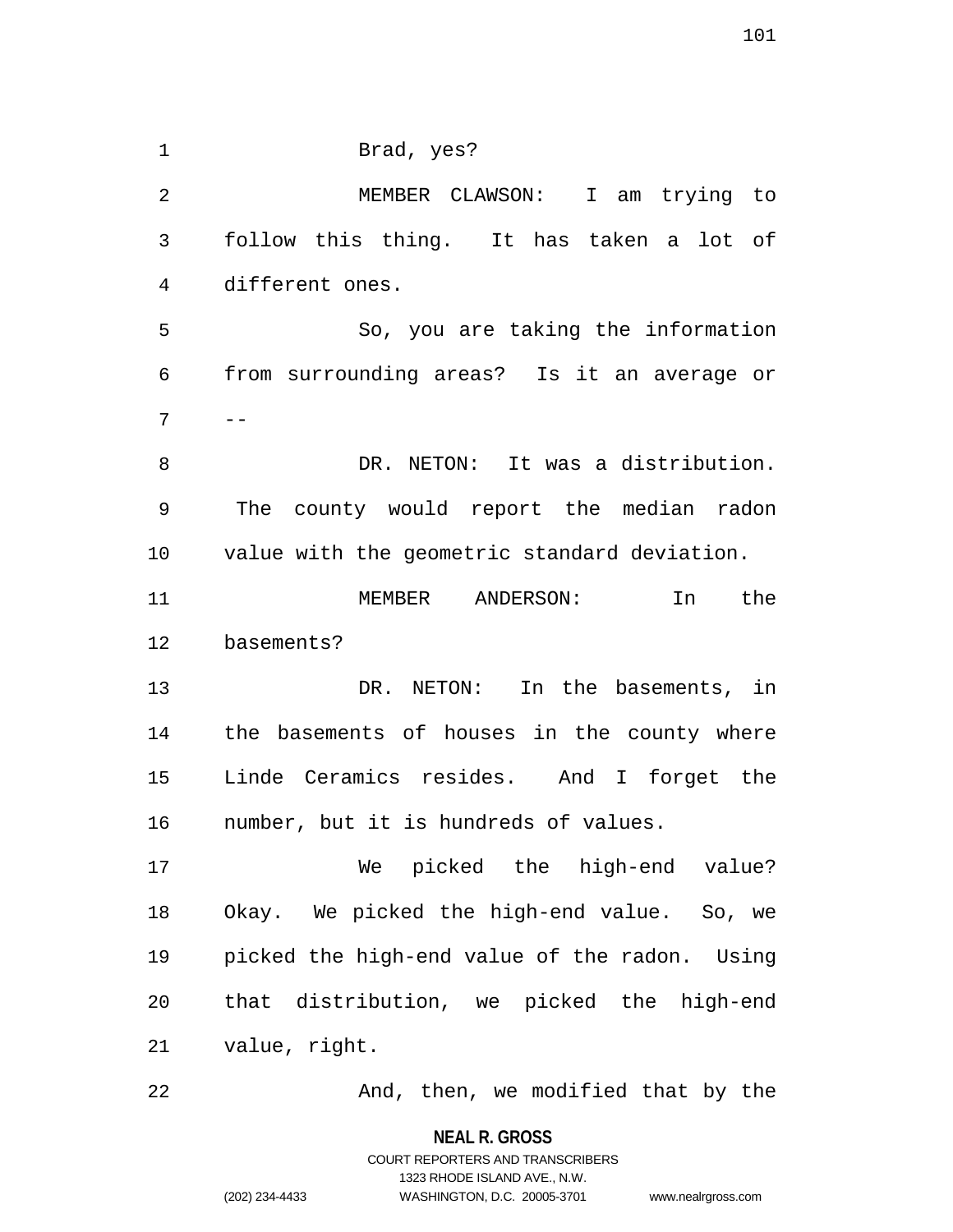1 difference in the radium in the soil at Linde 2 versus the radium in the soil that is in Erie 3 County because natural radium is about a 4 picocurie per gram or something like that. 5 And we knew that the radium at Linde, 6 especially surrounding the tunnels, we had 7 borehole samples around the tunnels. And so, 8 we took, essentially, a weighted value of all 9 of the borehole samples around the tunnels and 10 applied that to increase the radon in the 11 tunnels because we know that the source-term 12 from radium in the soil at Linde is higher 13 than actually present in the surrounding 14 communities.

15 MEMBER CLAWSON: Now when we are 16 talking about these tunnels, are these a 17 production tunnel that they had?

18 DR. NETON: No. These are utility 19 tunnels that were there for servicing the 20 electrical cables and piping, that sort of 21 thing, ran through there. There was no 22 processed material ever run through there,

#### **NEAL R. GROSS**

## COURT REPORTERS AND TRANSCRIBERS 1323 RHODE ISLAND AVE., N.W. (202) 234-4433 WASHINGTON, D.C. 20005-3701 www.nealrgross.com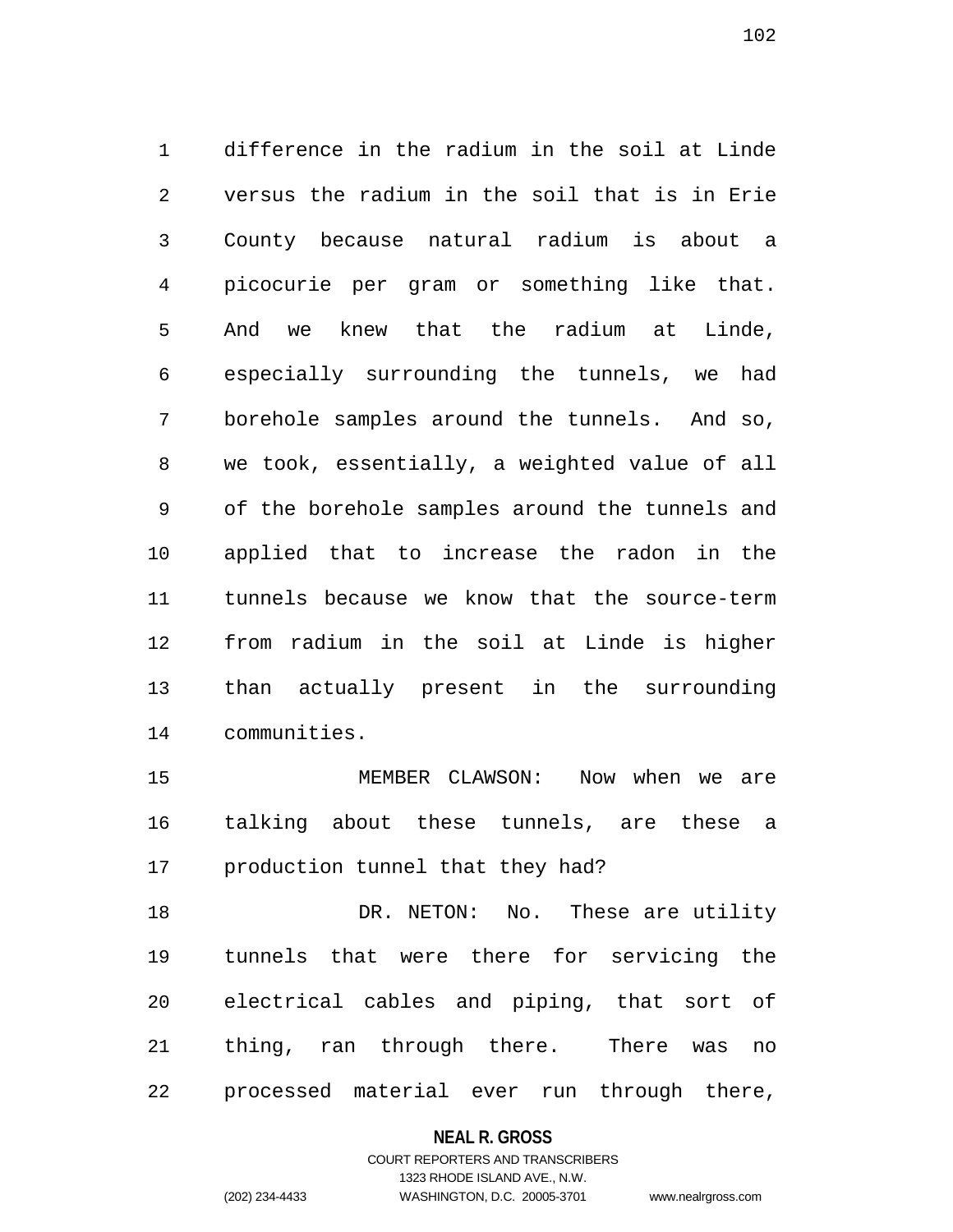1 although they were contaminated due to 2 intrusion from flooding and that sort of 3 thing. We know that the contamination levels 4 were measured pretty well by a FUSRAP survey 5 later on.

6 MEMBER CLAWSON: And what did the 7 FUSRAP, what did they show?

8 B DR. NETON: Well, the FUSRAP 9 survey showed internal contamination of 10 tunnels. They essentially did circumferential 11 measurements every so often through the length 12 of all the tunnels and came up with a grid map 13 of the contamination levels. And there was 14 radium contamination in the tunnels.

15 So, there's two sources of radon 16 inside the tunnels. One is the radium that is 17 coating the inside of the tunnels that we can 18 estimate. I don't think there's any dispute 19 about that calculation. And, then, there is a 20 radon that infuses in the tunnel from the 21 ground that contains radium infiltrating into 22 the tunnels.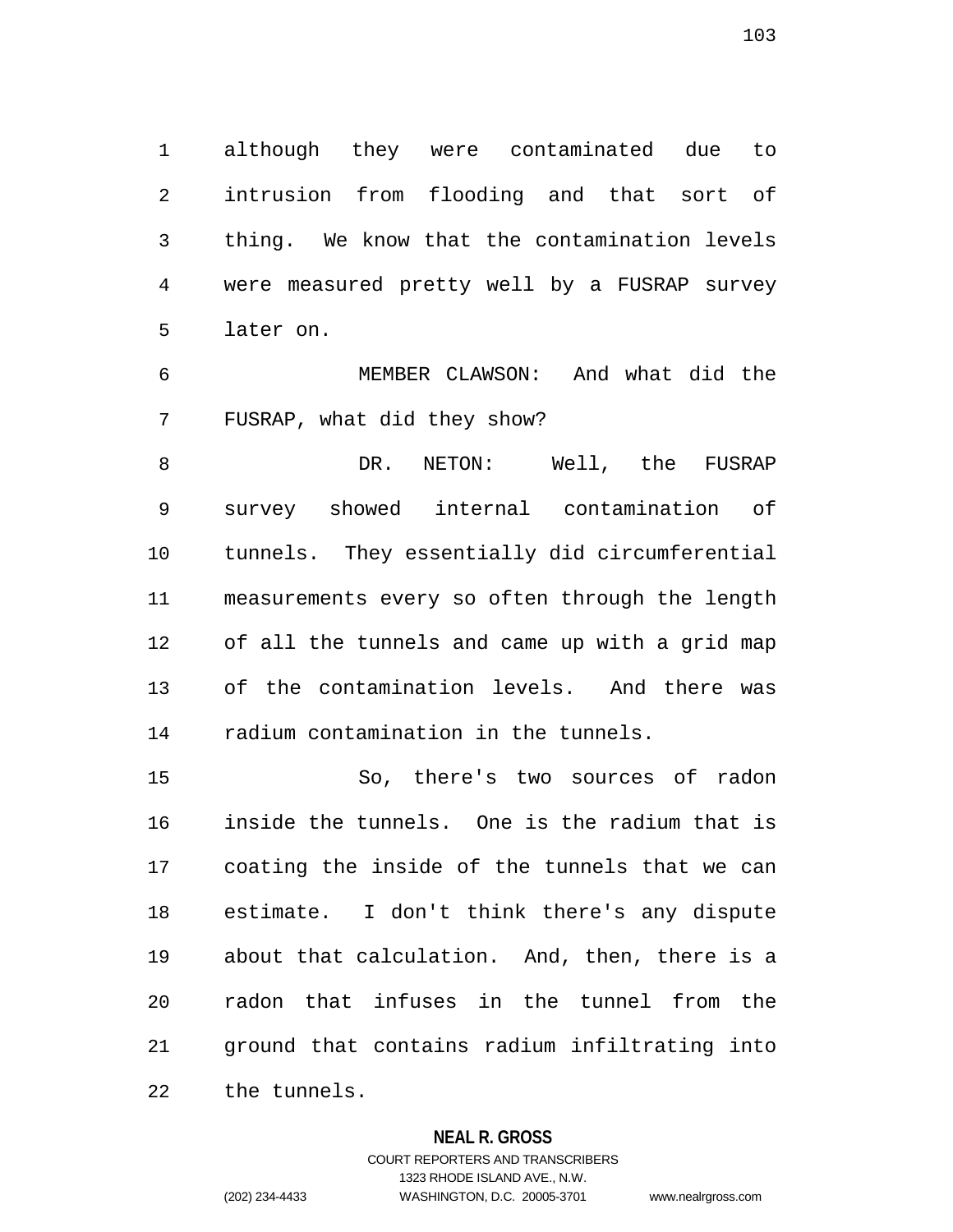1 So, the radium inside the tunnels 2 we have modeled, and, then, the radium coming 3 from the ground we have used the approach that 4 I just described. So, there's two sources in 5 there.

6 MEMBER CLAWSON: And we do have 7 the FUSRAP data, the samples? They were smear 8 samples or --

9 DR. NETON: No, they were actually 10 beta-gamma survey measurements. They went and 11 took them and converted them to surface 12 contamination measurements based on a 13 calibration factor. But it is a pretty good 14 survey.

15 Interestingly, when the FUSRAP 16 survey did it, they were doing it for 17 estimation purposes to see what needed to be 18 remediated. Their level of radon was 19 inconsequential that they estimated. So, they 20 didn't consider the radon infusion from the 21 soil, essentially. You can calculate the 22 radon from the tunnels that is contamination,

#### **NEAL R. GROSS**

### COURT REPORTERS AND TRANSCRIBERS 1323 RHODE ISLAND AVE., N.W. (202) 234-4433 WASHINGTON, D.C. 20005-3701 www.nealrgross.com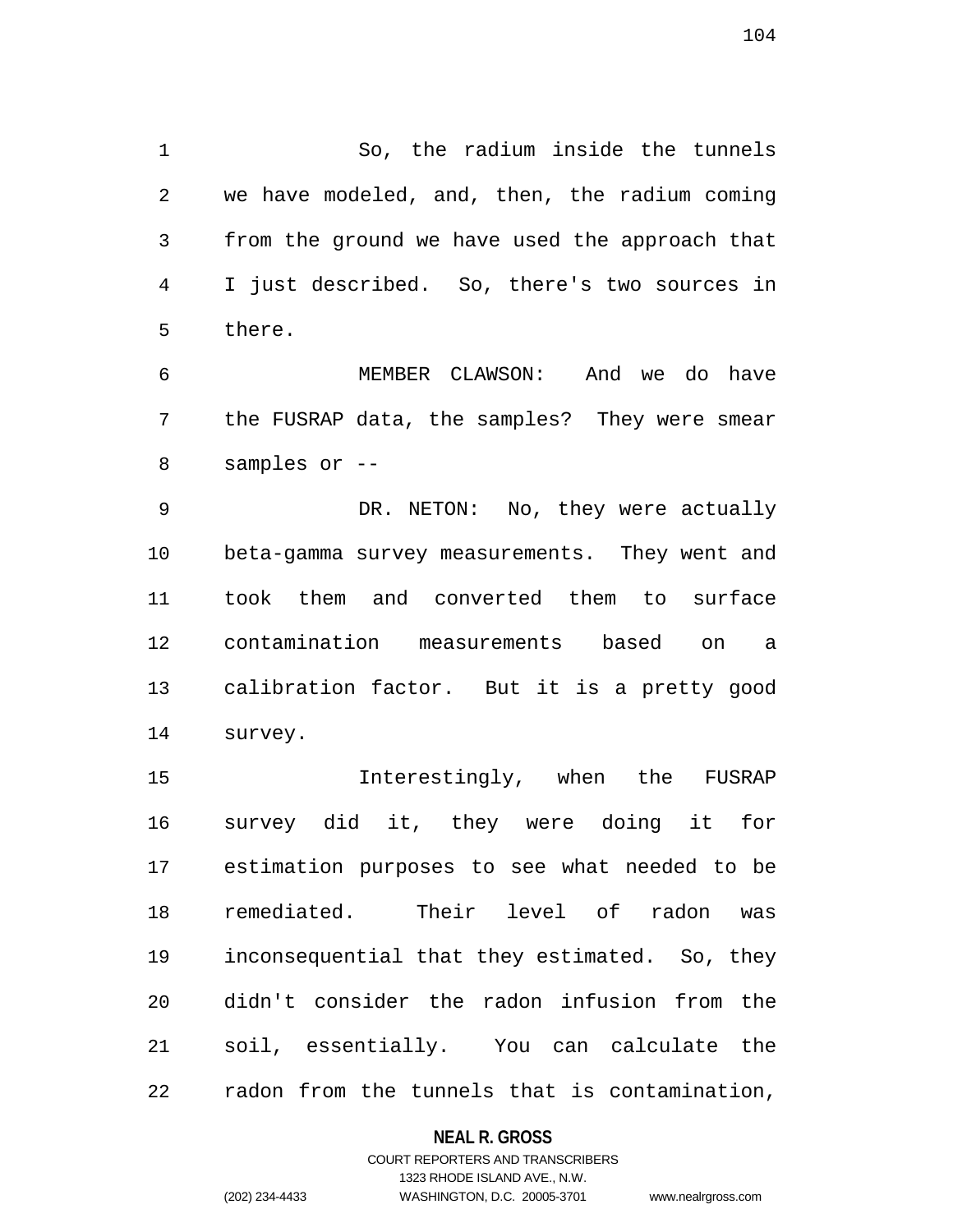1 but the radon infusion they basically ignored. 2 CHAIRMAN MELIUS: Bill, you worked 3 on this? Do you have anything to add or say? 4 MEMBER FIELD: No. I had some 5 concerns, I guess, early on in the process 6 because there was one radon measurement 7 performed within the tunnels? 8 DR. NETON: No. A radon? 9 MEMBER FIELD: Yes. 10 DR. NETON: No, we had no radon 11 measurements in the tunnels. You might be 12 thinking of the -- 13 MEMBER FIELD: A different -- 14 DR. NETON: There was another 15 tunnel. One of our original previous 16 approaches was to use the radon that was 17 measured in a conveyor tunnel that actually 18 conveyed work product. 19 MEMBER FIELD: And do you recall 20 what that was? 21 DR. NETON: That value was -- 22 Chris, do you recall the value? I want to say

#### **NEAL R. GROSS**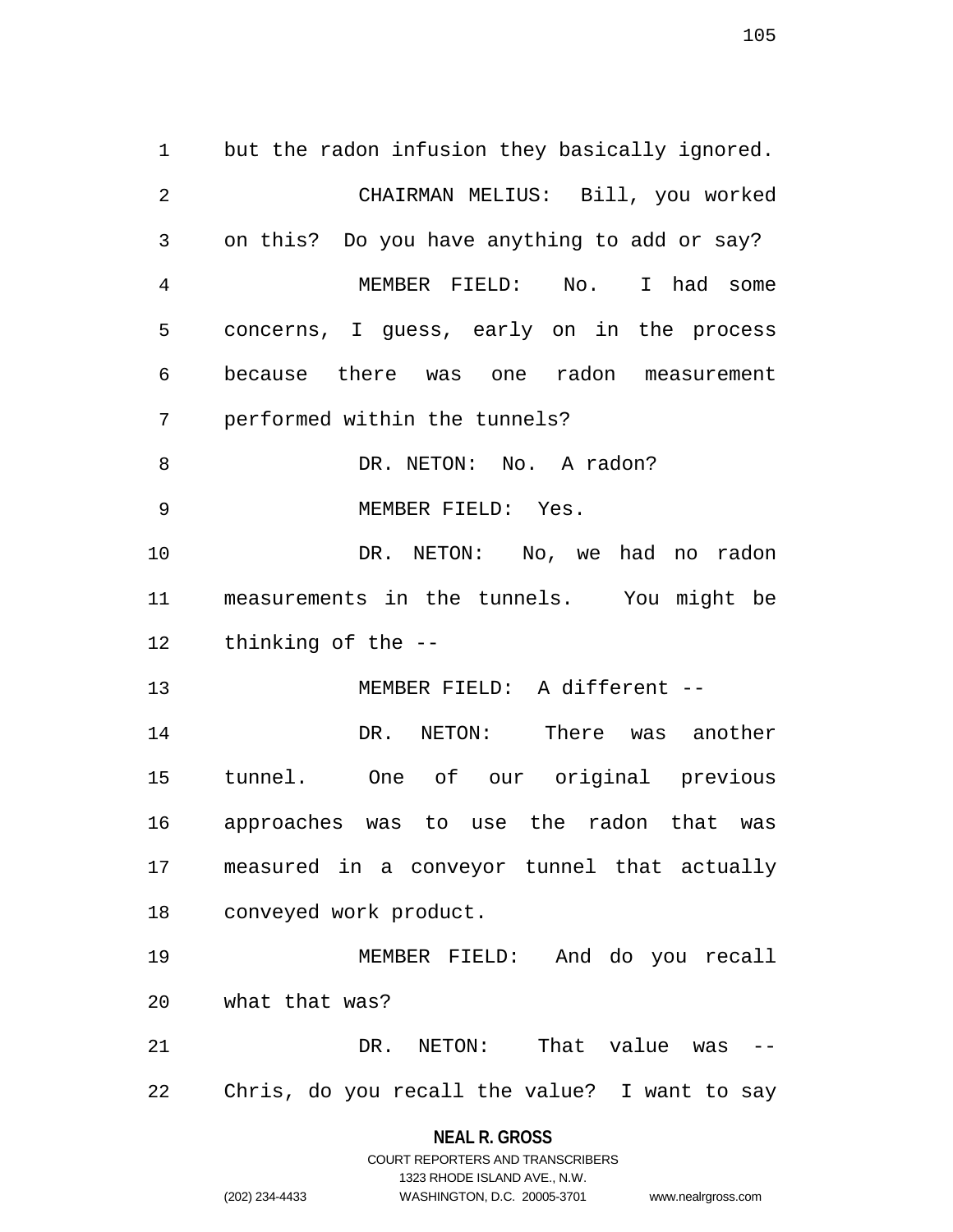1 it was somewhere around 30 picocuries per 2 liter.

3 MEMBER FIELD: That sounds about 4 right. I guess back at that time I thought it 5 was a lot to infer from another tunnel over to 6 this tunnel, but I think this approach that 7 was developed, I think when SC&A first 8 developed the approach they came up with about 9 200 picocuries per liter. And, then, that was 10 based on a somewhat biased sampling of the 11 soil. I think with the new sampling of the 12 soil it comes up to be about 100 picocuries 13 per liter.

14 So, I think the method, you know, 15 I think it is a bounding measurement. I don't 16 know in all of New York, but I would be 17 doubtful if there's radon measurements much 18 above 100 in basements, maybe a percent or so. 19 But this is a different scenario. 20 It is a tunnel. It has increased radium 21 concentrations. But based on the Monte Carlo 22 that was done, I think it is a very good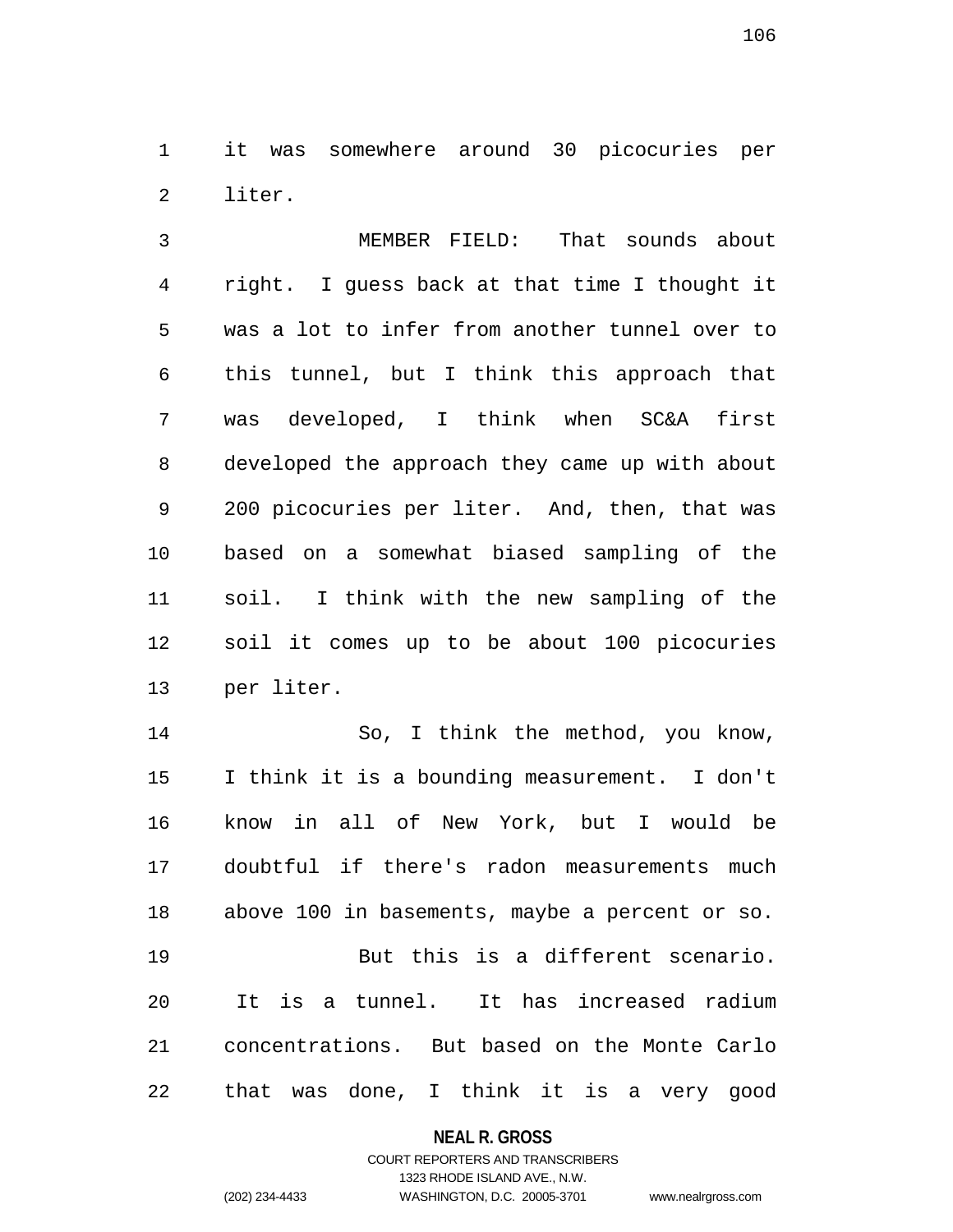1 bounding estimate.

2 CHAIRMAN MELIUS: Okay. Thanks, 3 Bill. 4 Henry? 5 MEMBER ANDERSON: Do we know 6 anything about the ventilation in the tunnels? 7 DR. NETON: My recollection is 8 most of the tunnels were unventilated, but 9 there were some sections that had ventilation. 10 That is not very well known, what the 11 ventilation patterns were in the tunnels. 12 MR. CRAWFORD: Jim? 13 DR. NETON: Yes? 14 MR. CRAWFORD: This is Chris 15 Crawford. 16 The FUSRAP people had estimated 17 one air change in 10 hours in the tunnel. 18 DR. NETON: So it is about 1.1 19 change per hour? Would that be right? 20 MR. CRAWFORD: Yes. 21 DR. NETON: Right. And that was, 22 I think, based on the fact that most of it was

### **NEAL R. GROSS** COURT REPORTERS AND TRANSCRIBERS

1323 RHODE ISLAND AVE., N.W.

(202) 234-4433 WASHINGTON, D.C. 20005-3701 www.nealrgross.com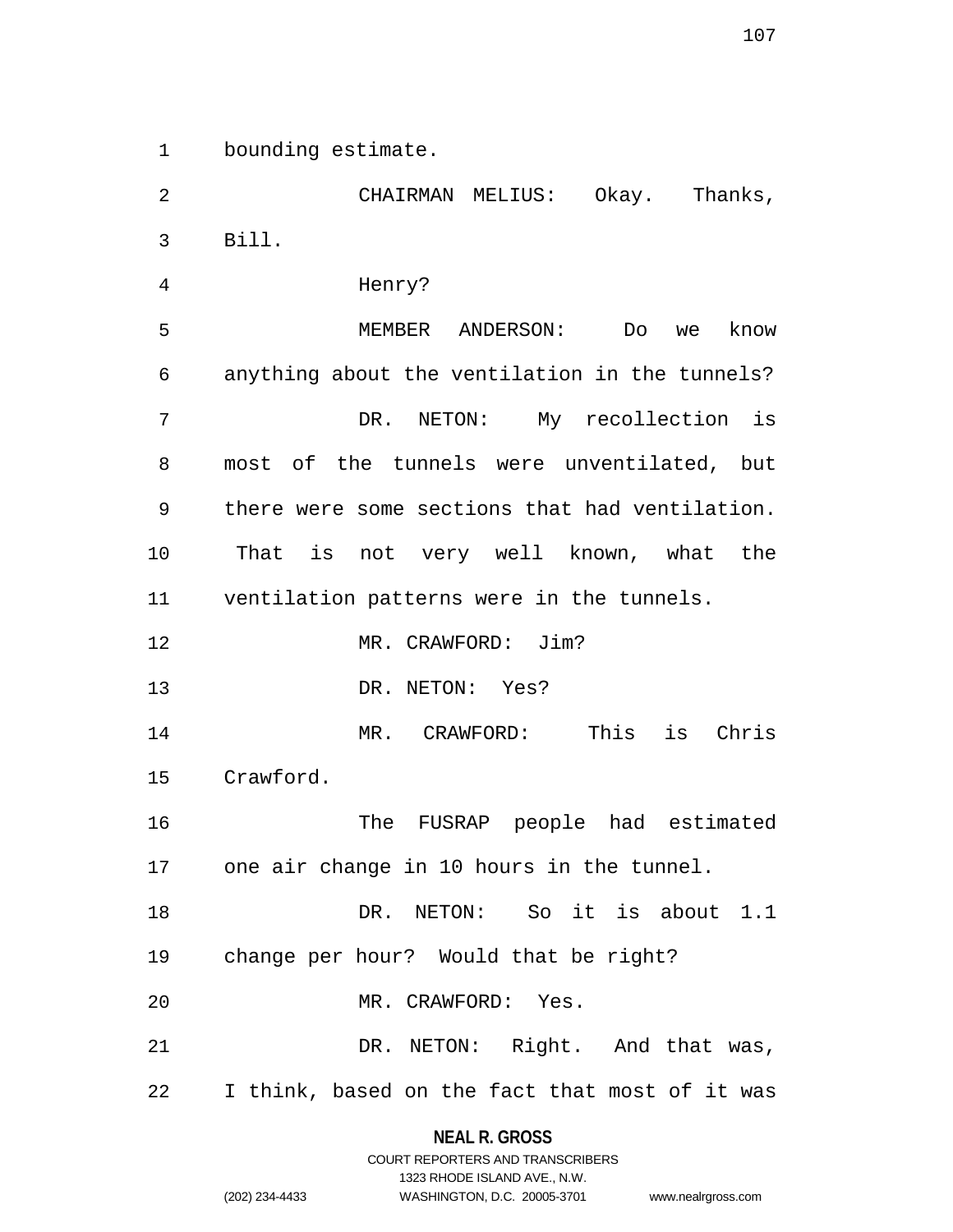1 not ventilated, but I do think there was a 2 couple of locations that might have had some 3 sort of positive ventilation.

4 MEMBER ANDERSON: Good. And, 5 then, did you talk to the radon program in New 6 York, and do they have an opinion on the use 7 of your -- I know, for instance, in Wisconsin, 8 if you did that, they would be up in arms 9 because we will see differences in one house, 10 the neighbor's house will be quite different.

11 DR. NETON: Right, but I remind 12 you we picked the upper value of the radon of 13 the values that were measured as a starting 14 point.

15 MEMBER ANDERSON: I understand, 16 but the implication, then, would be that you 17 are sort of saying that a house of anybody in 18 New York, this is a good, this is a reasonable 19 estimate of what their basements would be 20 like.

21 DR. NETON: No, I am saying that 22 it would be no higher than, the starting point

> **NEAL R. GROSS** COURT REPORTERS AND TRANSCRIBERS

1323 RHODE ISLAND AVE., N.W. (202) 234-4433 WASHINGTON, D.C. 20005-3701 www.nealrgross.com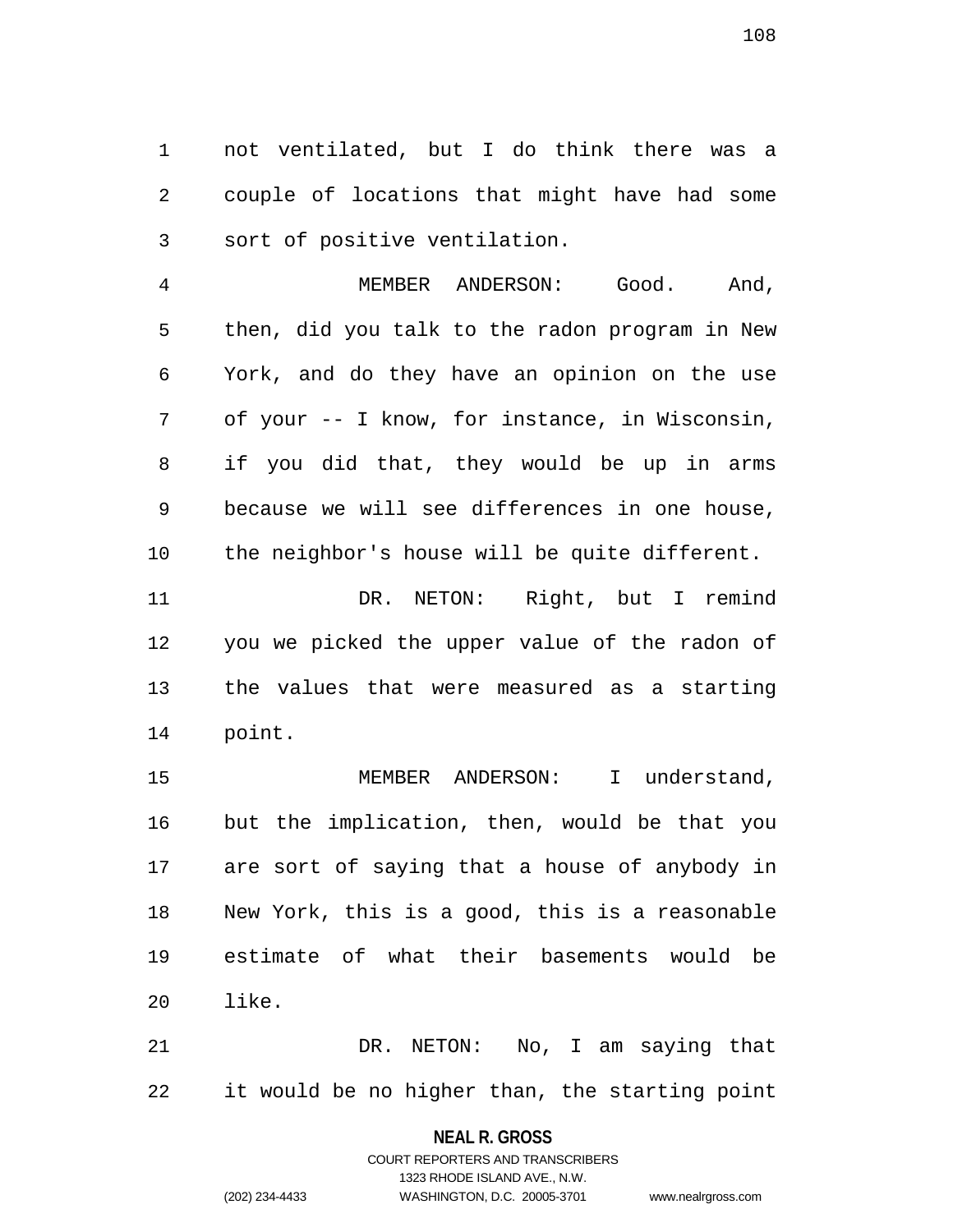1 for the tunnels at Linde would be no higher 2 than the highest basement in the State in the 3 surrounding community around Linde, as a 4 starting point. 5 CHAIRMAN MELIUS: Any more 6 questions on radon or tunnels? Brad? 7 MEMBER CLAWSON: Well, I thought 8 we had more issues than just the radon. I 9 thought there was particulate -- 10 CHAIRMAN MELIUS: Well, we do. I 11 am trying to do an issue -- 12 MEMBER CLAWSON: Okay, yes, let's 13 put that one to rest. 14 CHAIRMAN MELIUS: Well, get 15 questions out. I mean "put to rest" may be 16 optimistic, but at least we have said it 17 before. But let's sort of concentrate on one 18 issue at a time, and I think it is just easier 19 in terms of discussion. 20 So, I guess my question is, are 21 there any more comments or questions at this

22 time on radon in tunnels?

## **NEAL R. GROSS**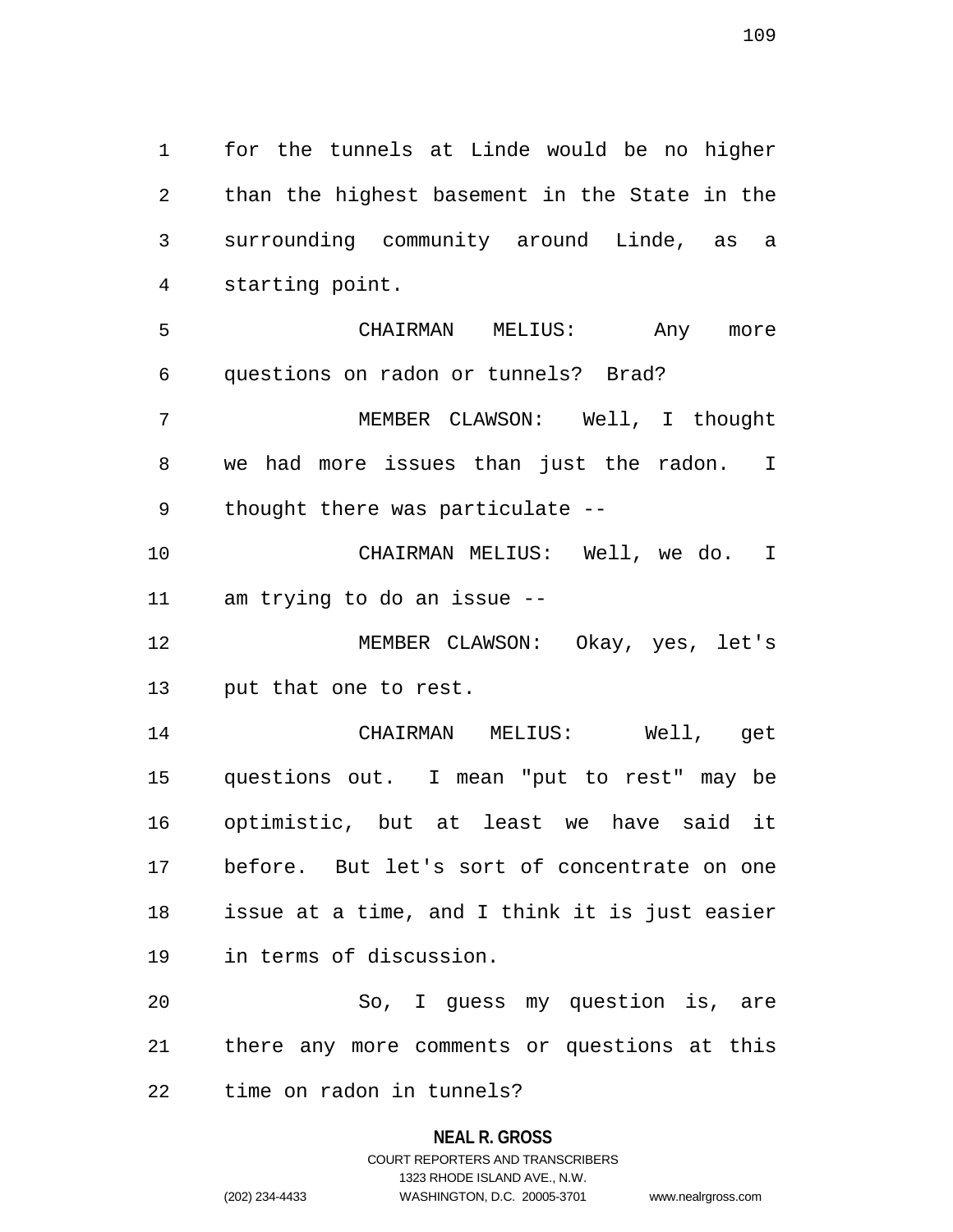1 (No response.) 2 Okay. Then, there is at least one 3 other issue. There's an issue -- 4 MEMBER RICHARDSON: Can I ask one 5 question? 6 CHAIRMAN MELIUS: I'm sorry. Yes. 7 MEMBER RICHARDSON: I am 8 understanding the radon part. I want to go 9 back to the radium on the tunnel walls. 10 So, in 1982, there were field 11 survey measurements done, is that right? 12 DR. NETON: I am not sure it is 13 1982, but, yes, somewhere in that timeframe. 14 MEMBER RICHARDSON: Let's say, I 15 mean I think that is what I read. 16 DR. NETON: Yes, it was later, 17 yes. 18 MEMBER RICHARDSON: And from that, 19 there is going to be inferences made about the 20 radium contamination on the walls from the 21 period 1956 forward? 22 DR. NETON: Right.

> **NEAL R. GROSS** COURT REPORTERS AND TRANSCRIBERS 1323 RHODE ISLAND AVE., N.W. (202) 234-4433 WASHINGTON, D.C. 20005-3701 www.nealrgross.com

110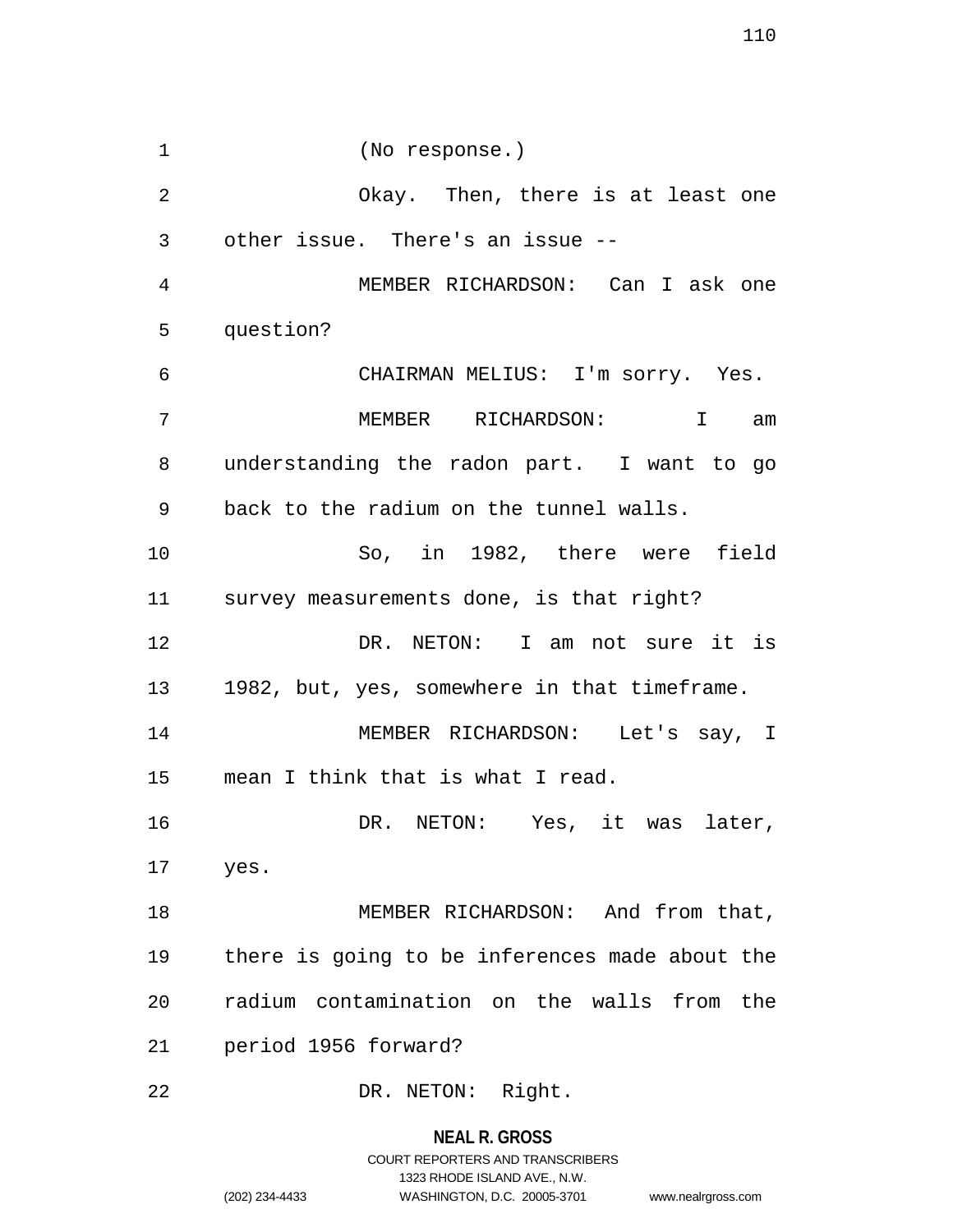1 MEMBER RICHARDSON: And is that 2 modeled? Is it assumed to be at the level in 3 1982?

4 DR. NETON: Assumed to be at the 5 level.

6 MEMBER RICHARDSON: And what's the 7 basis for that?

8 DR. NETON: Chris, could you help 9 me out with that? I have forgotten. We had 10 gone through this scenario.

11 MR. CRAWFORD: The actual 12 measurements were made in, I believe, 13 2000-2001 for the tunnel, for contamination on 14 the tunnel wall. We took the 95th percentile 15 and also assumed that they were uniformly 16 contaminated, which was not true, by the way. 17 It was highly biased. Only certain areas of 18 the tunnel were contaminated.

19 But we figured our radon 20 contamination of the entire tunnels at the 21 95th percentile level.

22 MEMBER RICHARDSON: In 2000?

**NEAL R. GROSS**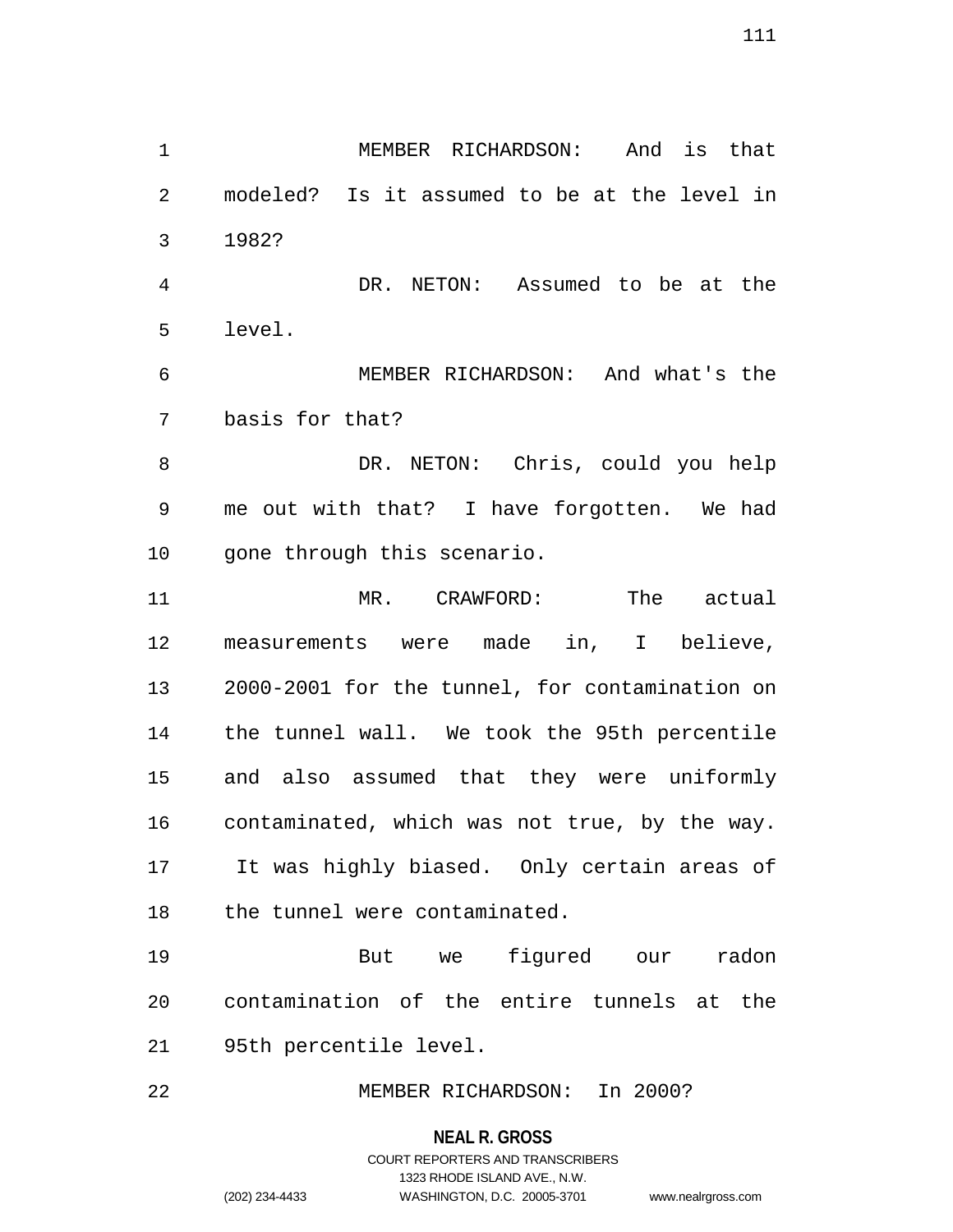1 MR. CRAWFORD: That is correct, in 2 2000.

3 MEMBER RICHARDSON: I mean you 4 just have to help me because I am just trying. 5 I mean I am going to concede that in 2000 6 that is a very claimant-friendly assumption. 7 But help me understand, what are the processes 8 that lead to the deposition and perhaps 9 removal of radium along that wall over this 10 50-odd-year period that leads you to think 11 that the assumption in 2000 is a conservative 12 one, back-extrapolating a decade, two decades, 13 four decades?

14 MR. CRAWFORD: Well, there are a 15 number of factors. First, we have to consider 16 that we believe, and we believe the evidence 17 shows, that those were constructed in 1957 and 18 thereafter at the ceramic plant. Furthermore, 19 the primary mechanism for the diffusion into 20 the soils and water seepage in all likelihood, 21 also the borehole samples that were done later 22 showed relatively little penetration in depth.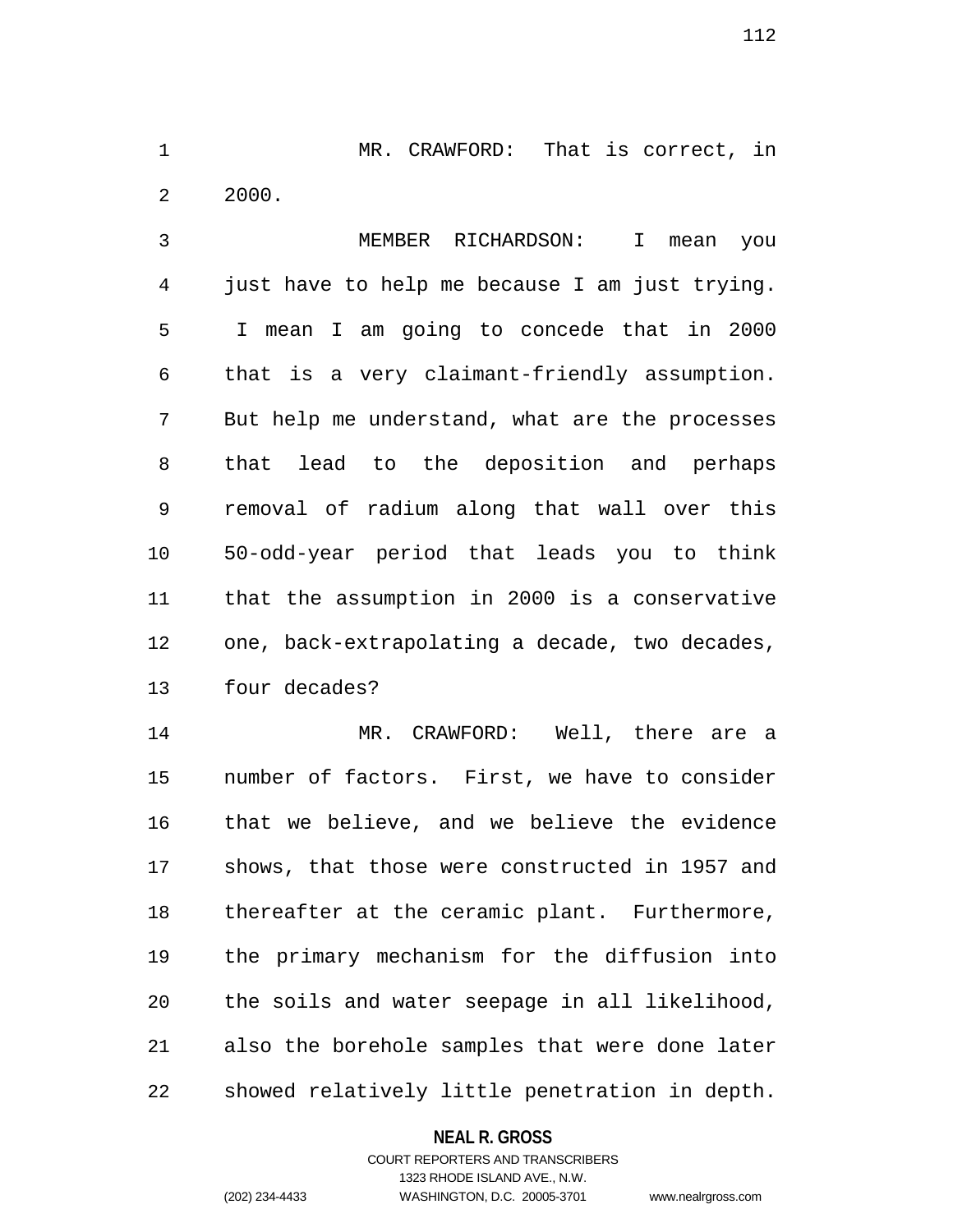1 Most of the radium contamination was confined 2 to the upper four feet of soil, often at the 3 upper two feet.

4 So, we felt that over time the 5 situation would be that the radium would make 6 its way deeper into the soil very, very 7 slowly, and that in 2000 it potentially could 8 be a worst case as, say, 1957 or anytime 9 thereafter.

10 MEMBER LOCKEY: Jim Lockey.

11 The production at that facility 12 stopped in --

13 MR. CRAWFORD: Dr. Lockey, I 14 didn't quite catch that.

15 MEMBER LOCKEY: I was just saying 16 the production at the facility stopped in 17 1954, and these tunnels were constructed in 18 1957 and 1961. So, they really weren't there 19 during the production phase of the facility. 20 MR. CRAWFORD: The actual 21 production stopped the middle of 1949. The

22 last radium-contaminated soil or ores, I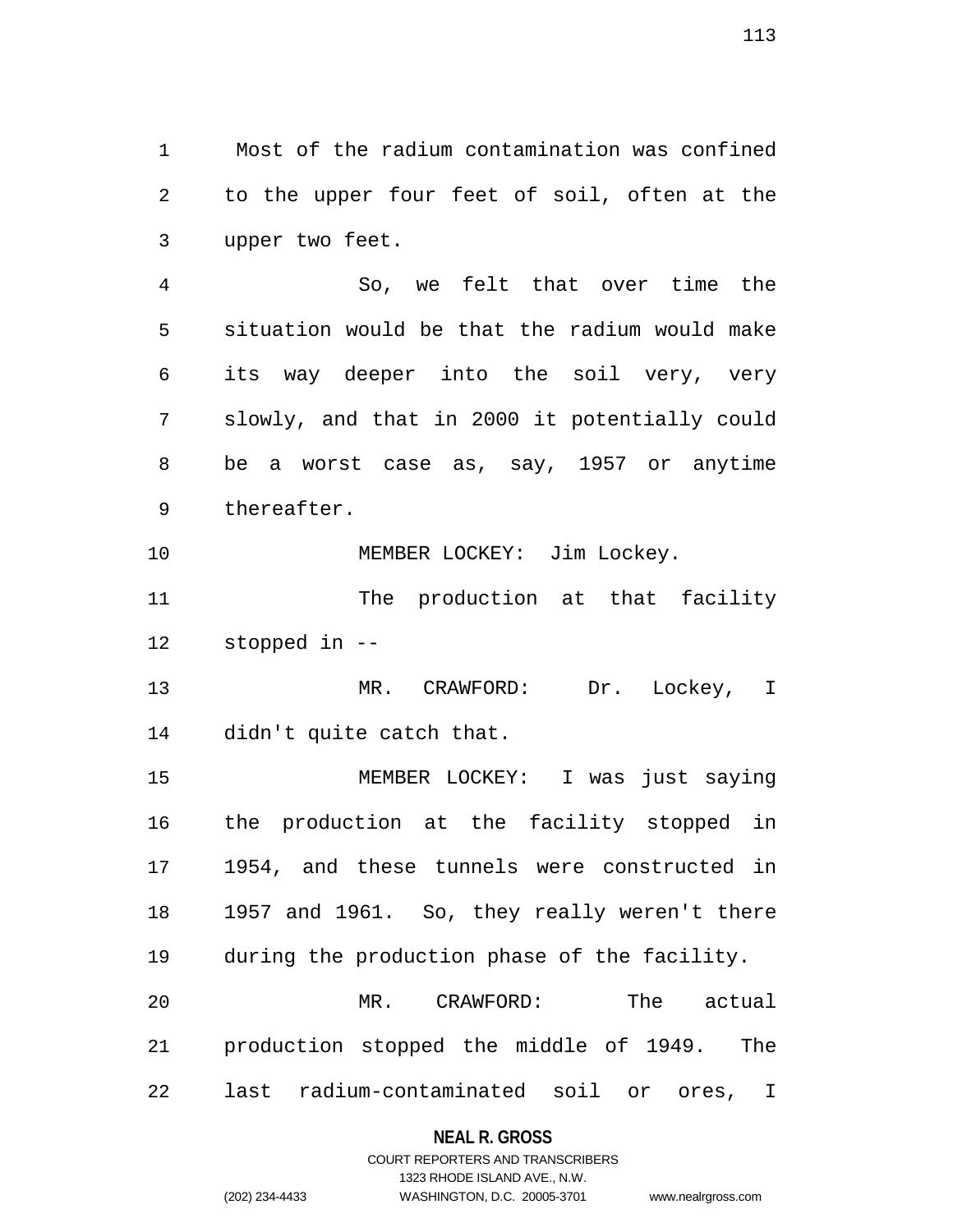1 should say, after 1946, just to be a little 2 bit more clear.

3 MEMBER RICHARDSON: So, to go 4 back, the question is, your conjecture is that 5 the source of the radium on the inside of the 6 tunnel is transport of it through the soil 7 into the tunnel, leaching the coating around 8 it? So that the radium is physically being 9 moved.

10 And so, if we were to go there 11 today, if I am going to continue this line of 12 argument, your conjecture is that the radium 13 contamination would be even higher than it was 14 when it was measured in 2000 and higher than 15 it was in 1990?

16 So, the model that you are laying 17 out for us is that it is accumulating and it 18 is never going down? Or that we should 19 believe that it is as high or --

20 DR. NETON: I think that is 21 correct. And I don't know that I would want 22 to suggest that it would be even higher today.

## **NEAL R. GROSS**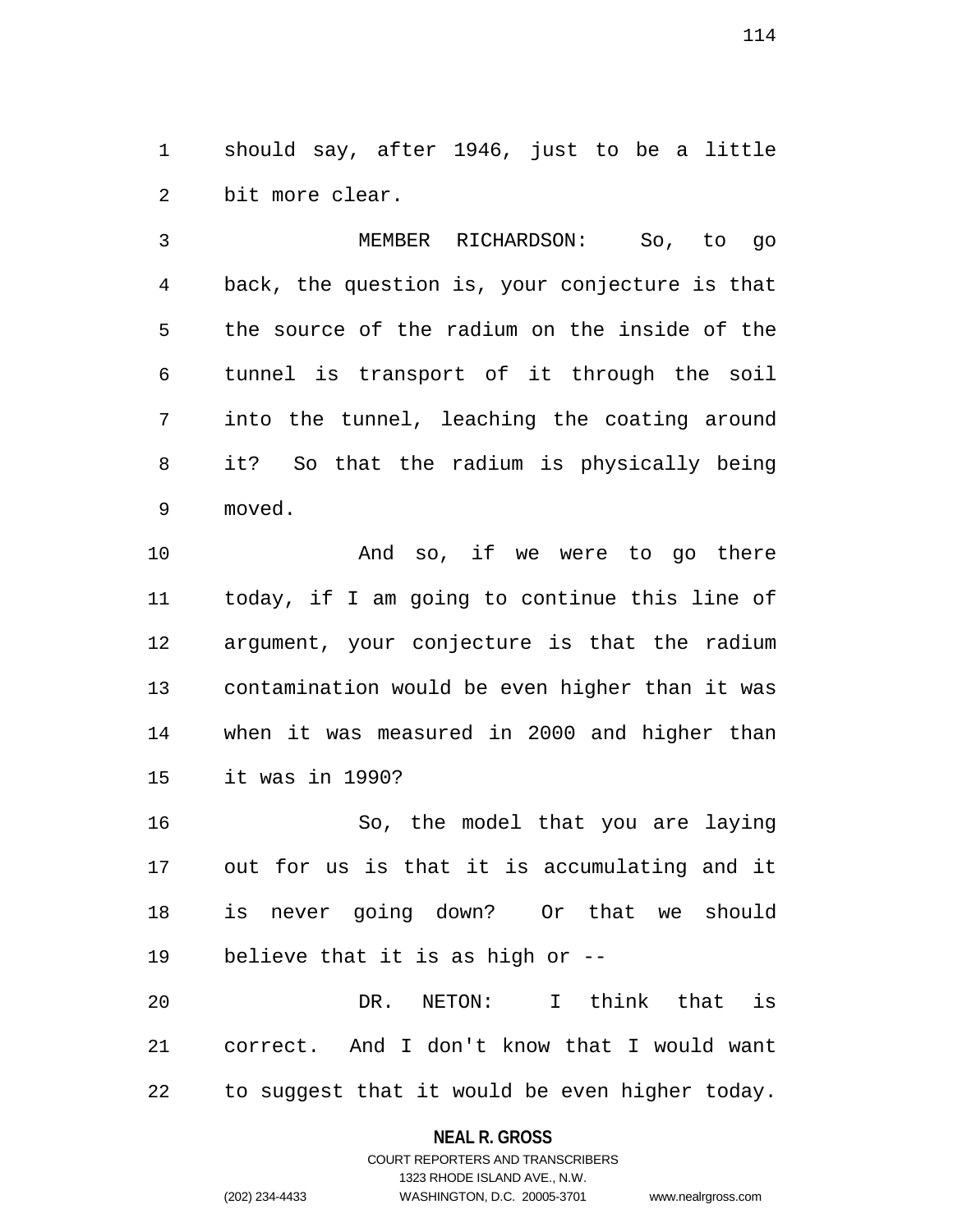1 There was some cleanup done in very recent 2 years that may have prevented it from becoming 3 more contaminated.

4 But it is also suggested by the 5 fact, I believe -- and, Chris, correct me if I 6 am wrong -- most of the high values that were 7 measured were not on the floors of the 8 tunnels, but were on the ceilings of the 9 tunnels, suggesting a source-term just as a 10 water infiltration sort of thing, not tracking 11 of the material through the tunnels.

12 CHAIRMAN MELIUS: Paul, you had 13 comments?

14 MEMBER ZIEMER: Yes. So, I think 15 they are postulating no removal process, is 16 what my understanding was, that it is a 17 cumulative term.

18 DR. NETON: Yes, that is correct. 19 MEMBER ZIEMER: So, the 20 2000-whatever-it-was, the 2002 level would be 21 higher or at least no lower than the previous 22 years.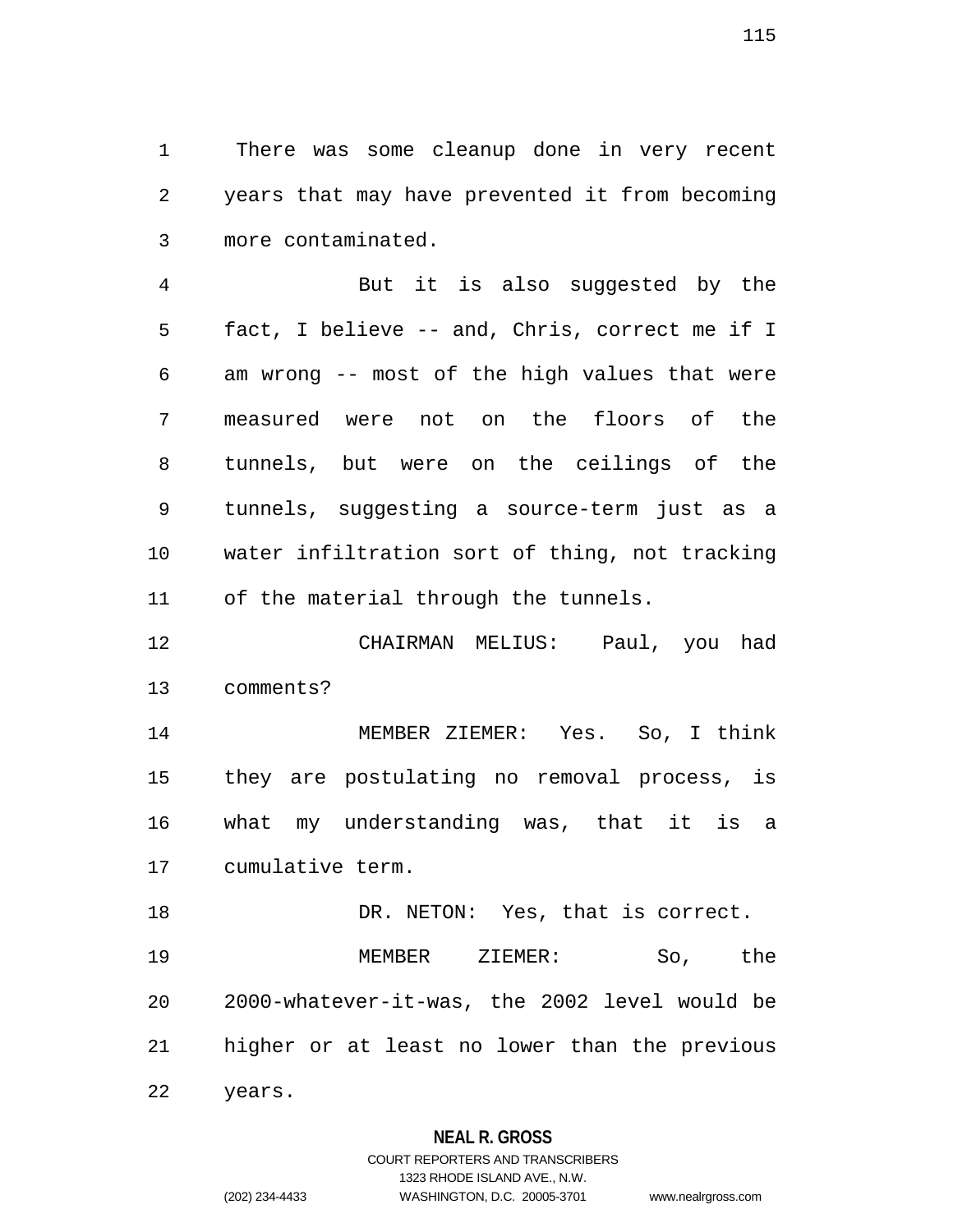1 DR. NETON: I would just add one 2 more thing. It turns out that the radon 3 contribution from the tunnels is a smaller 4 component of the contamination inside the 5 tunnels. The infiltration of radon model 6 provided a much higher source-term.

7 MEMBER RICHARDSON: I was just 8 trying to wrap my head around what the 9 mechanisms were being positive for these 10 various components of the dose.

11 CHAIRMAN MELIUS: Let me interrupt 12 a second because I think we are done with this 13 specific topic, and there are some others to 14 discuss.

15 But I believe Melissa Fratello.

16 MS. FRATELLO: Hi.

17 CHAIRMAN MELIUS: I'm sorry, we 18 are a little bit off-schedule here, but you 19 had wanted to make some comments? Go ahead. 20 MS. FRATELLO: I just have a brief 21 statement to read on behalf of Senator 22 Gillibrand and Senator Schumer as well. I

# **NEAL R. GROSS** COURT REPORTERS AND TRANSCRIBERS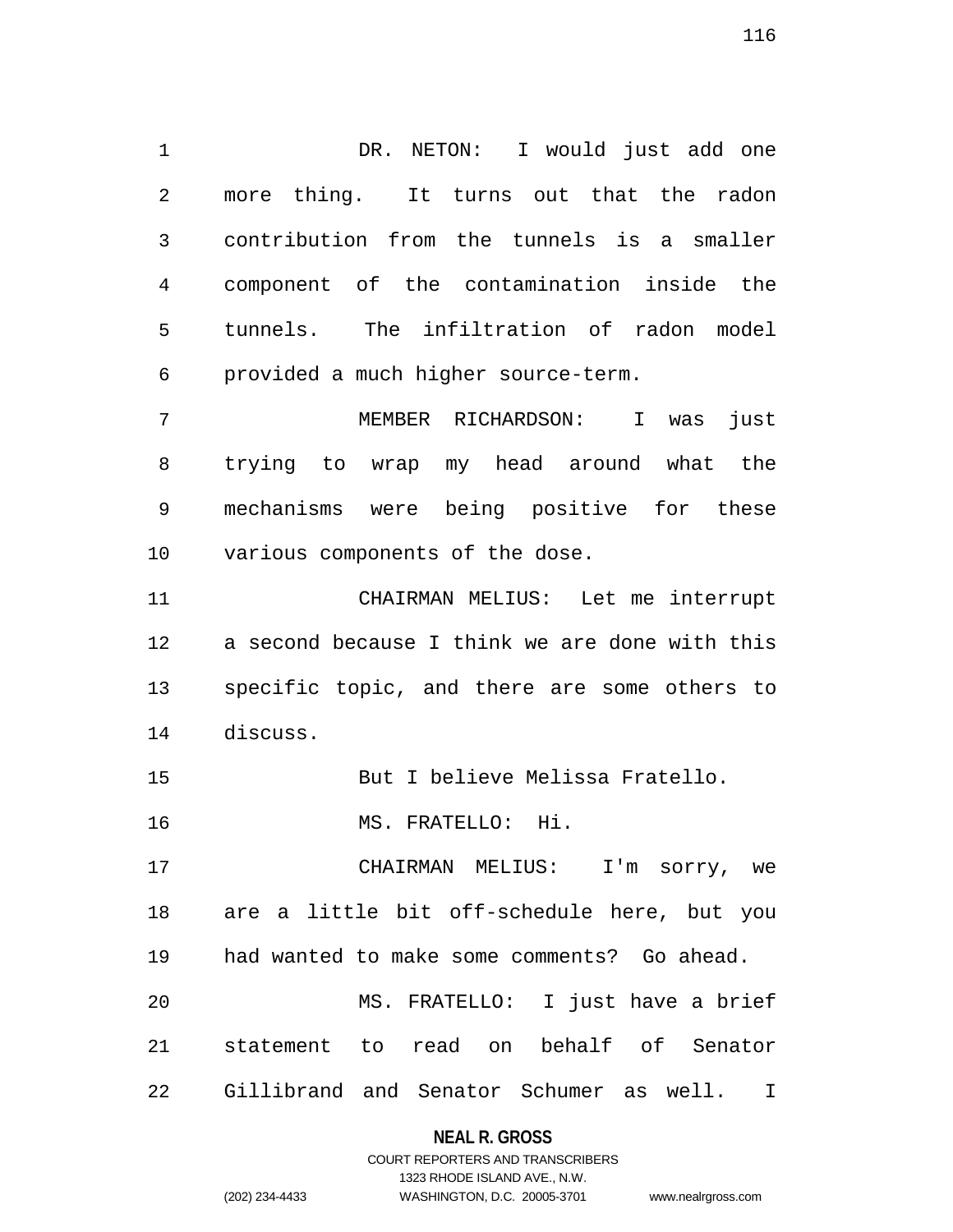1 will go ahead --

2 MR. KATZ: Melissa, I'm sorry to 3 interrupt. This is Ted Katz. Your voice is 4 breaking up. I am wondering if you are on a 5 speaker phone or something. 6 MS. FRATELLO: I am. 7 MR. KATZ: Okay. Could you try 8 picking up the phone? That might be a better 9 quality. It is hard to transcribe you. 10 Thanks. 11 MS. FRATELLO: Is that better? 12 MR. KATZ: Much, yes. 13 MS. FRATELLO: Okay. Shall I 14 start over? 15 CHAIRMAN MELIUS: Yes, why don't 16 you, Melissa? 17 MS. FRATELLO: Okay, no problem. 18 CHAIRMAN MELIUS: Yes. 19 MS. FRATELLO: Good morning. I 20 want to briefly address the Advisory Board 21 regarding an issue that concerns Senator 22 Gillibrand and Senator Schumer. Today the

## **NEAL R. GROSS**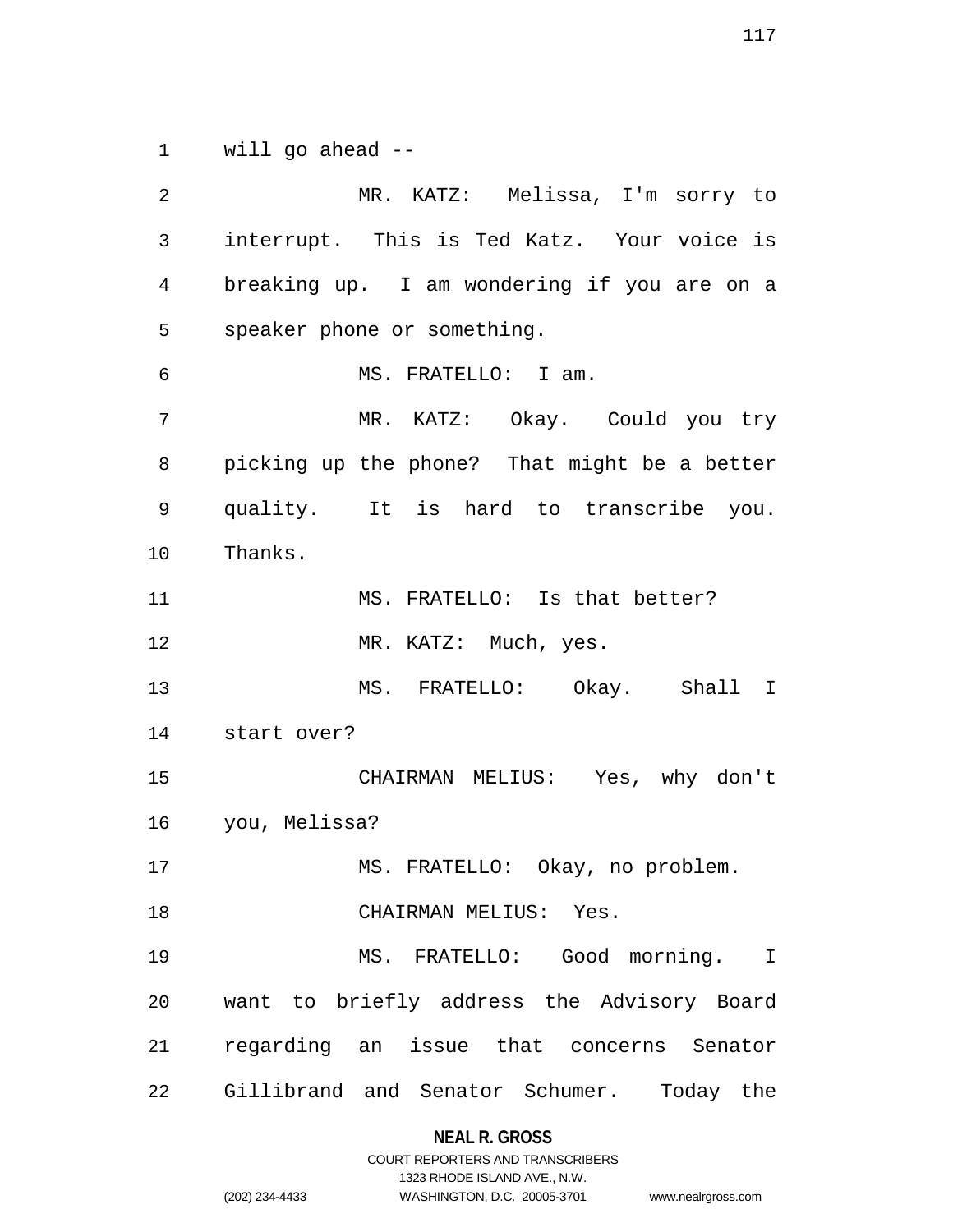1 Board will be discussing and voting on the 2 Linde SEC petition. Senator Gillibrand joins 3 Senator Schumer in expressing concern about 4 what appears to be a tendency for NIOSH to 5 disregard the 180-day deadline for issuing an 6 SEC Evaluation Report.

7 It is the Senators' understanding 8 that the Act and the regulations implementing 9 the Act require NIOSH to submit the Evaluation 10 Report to the Advisory Board within 180 days 11 after the submission is received by NIOSH.

12 However, NIOSH appears to be 13 ignoring this mandate time and again. The 14 result is a seemingly endless delay in 15 resolving several SEC petitions.

16 We request that the Advisory Board 17 take a look at this problem regarding the 18 180-day rule and examine whether this practice 19 is not only a violation of the overall 20 congressional intent of the EEOICPA, but may 21 also may defeat the very purpose of the SEC 22 program.

## **NEAL R. GROSS**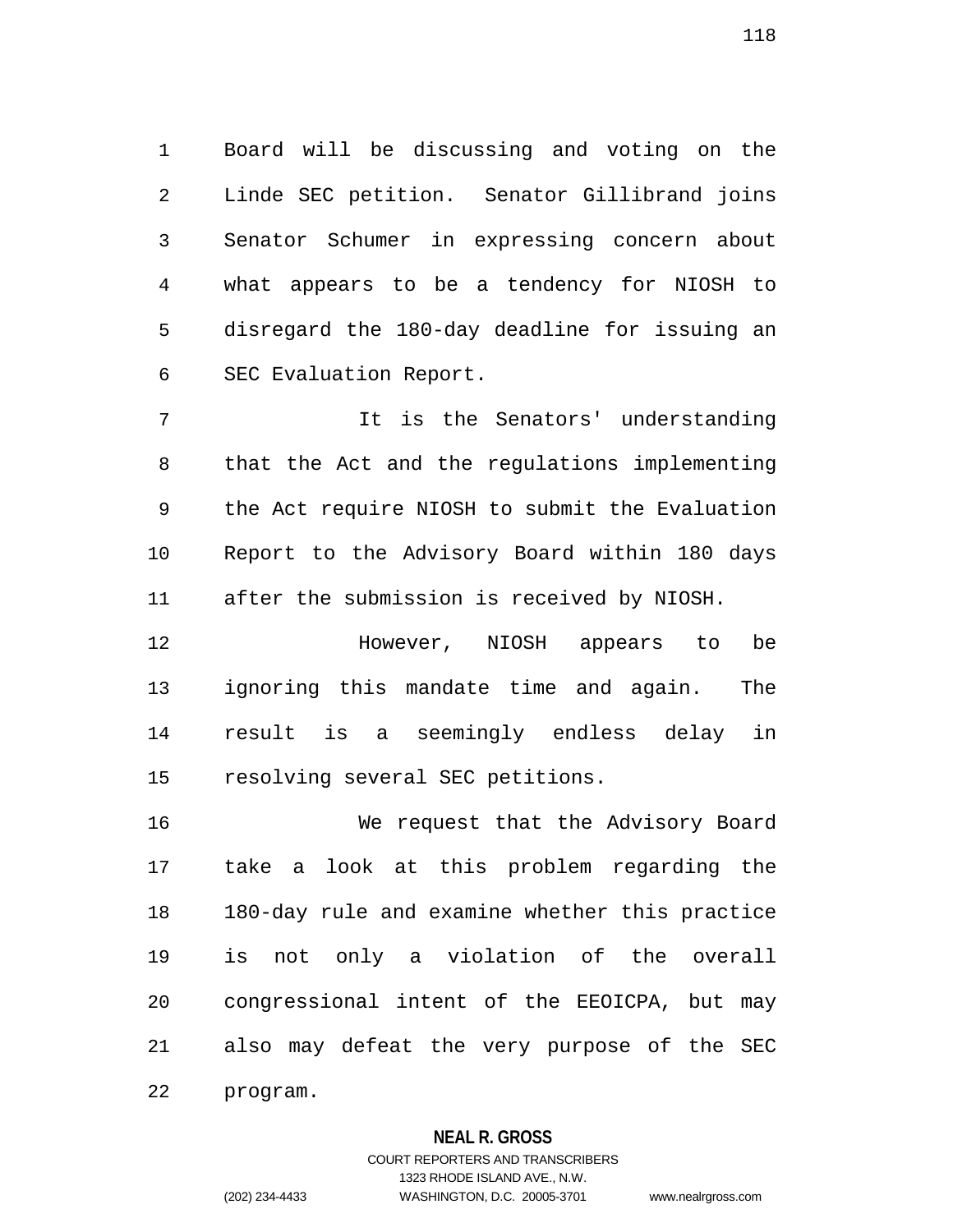1 Both Senators' offices will be in 2 contact with Dr. Howard in the near future to 3 discuss this matter.

4 Senators Gillibrand and Schumer 5 urge the Board to approve the Linde SEC 6 petition and hope that NIOSH and the Advisory 7 Board will seriously consider the consequences 8 of this policy today when voting on the Linde 9 SEC petition and for all SEC petitions going 10 forward.

11 Thank you.

12 CHAIRMAN MELIUS: Okay. Thank 13 you. 14 MS. JACQUEZ-ORTIZ: Ted?

15 MR. KATZ: Yes?

16 MS. JACQUEZ-ORTIZ: Ted, this is 17 Michelle from Senator Udall's office. Will I

18 be able to speak?

19 CHAIRMAN MELIUS: We are having 20 trouble understanding.

21 MR. KATZ: It is Michelle Ortiz.

22 CHAIRMAN MELIUS: Okay.

**NEAL R. GROSS** COURT REPORTERS AND TRANSCRIBERS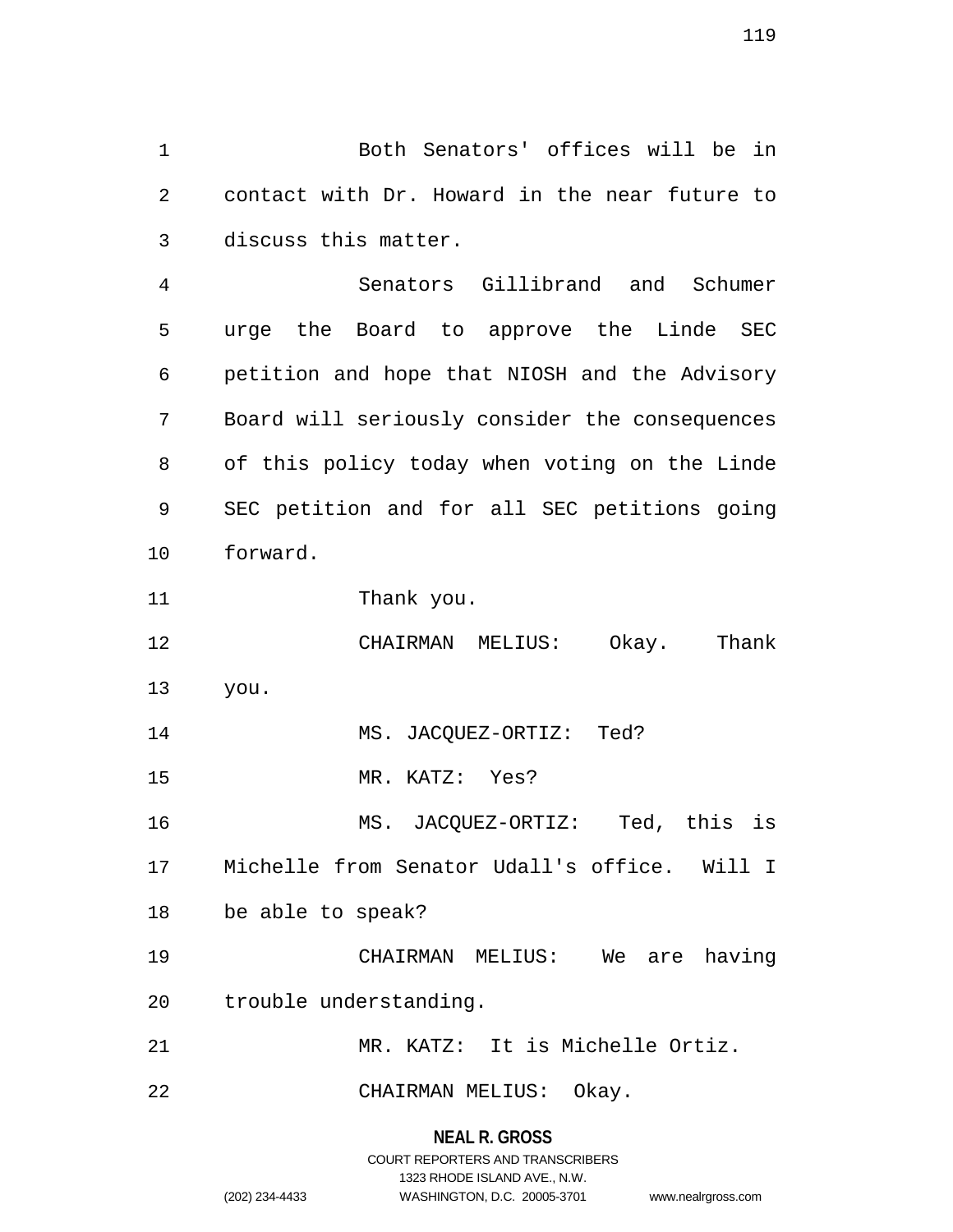1 MR. KATZ: So, Michelle, hi. I 2 had sent you an email asking if you couldn't, 3 since this is on Linde, if you couldn't take 4 one of the work sessions that we have as an 5 opportunity to provide your comments. 6 MS. JACQUEZ-ORTIZ: Yes. Ted, I'm

7 sorry. We have been emailing back and forth 8 all day, and I don't think you have received 9 any of my email responses --

10 MR. KATZ: Michelle, I'm sorry, 11 your voice is also breaking up. I don't know 12 if you are also on a speaker phone, but it is 13 very hard to make out what you are saying. Do 14 you want to try just picking up the telephone 15 if you are on a speaker phone?

16 MS. JACQUEZ-ORTIZ: Yes. Ted, I 17 will call back at the specified time.

18 MR. KATZ: Okay. Great. Okay. 19 Thank you.

20 CHAIRMAN MELIUS: Linde, so any 21 further questions on the radon or tunnels or 22 comments at this point?

## **NEAL R. GROSS**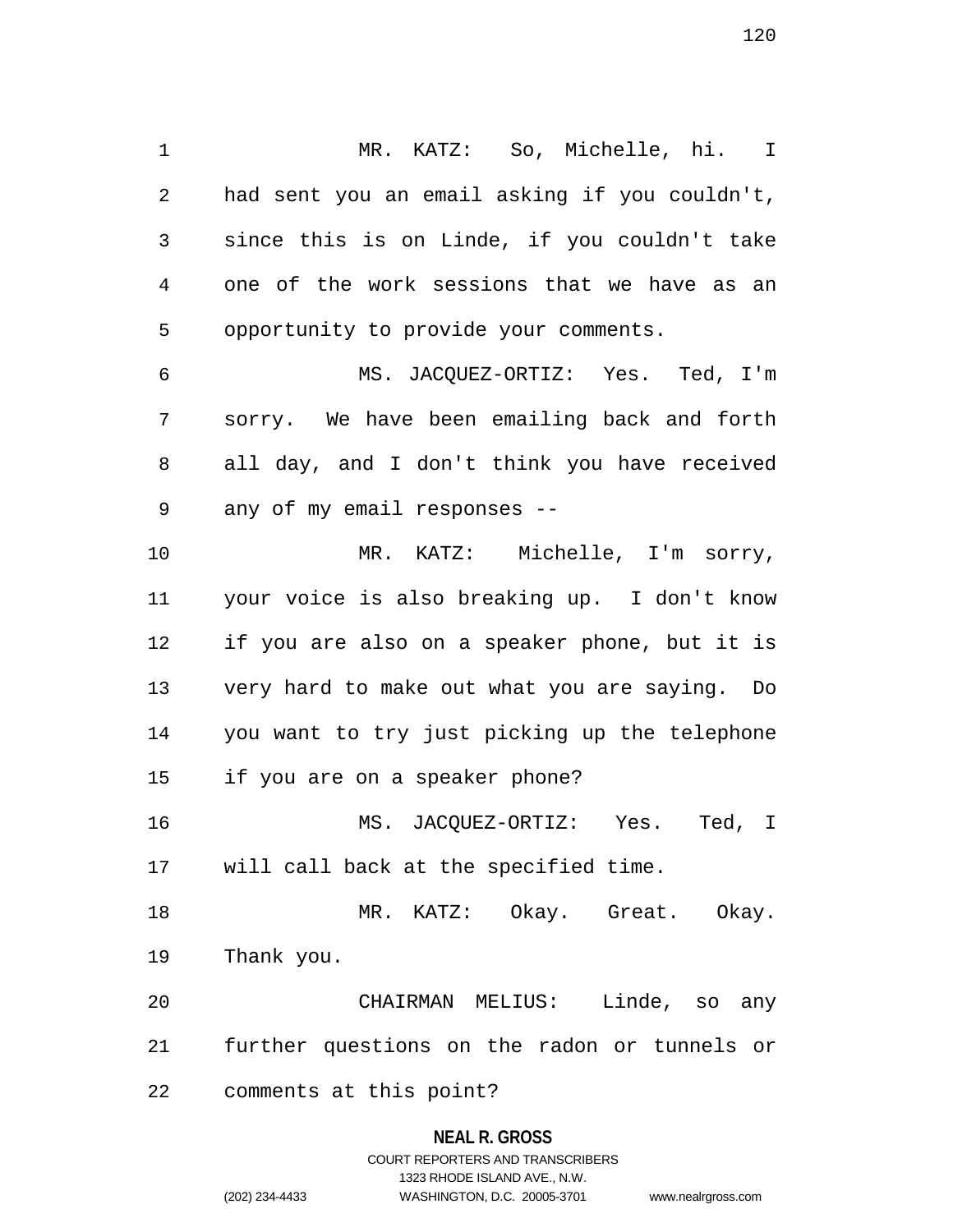1 (No response.)

2 Okay. There is at least one other 3 issue, which is the issue that Mike and Josie 4 raised, and I have also done some followup on 5 it. There is a -- I guess we are calling it 6 the renovation period. There was originally a 7 decontamination period for the building, which 8 is not a point of discussion now, but there is 9 a period of time during which the building, 10 particularly Building 30, apparently, was 11 renovated.

12 And my understanding -- and 13 someone can correct me -- is that this was a 14 period of time when there's not a lot of 15 records on it. There's some information and 16 there's certainly reports from the workers 17 there at the time, but there is not a lot of 18 detail on what was done during that time 19 period and how many people were involved and 20 how extensively it went on for.

21 The time period was then, my 22 understanding is the method that is being

#### **NEAL R. GROSS**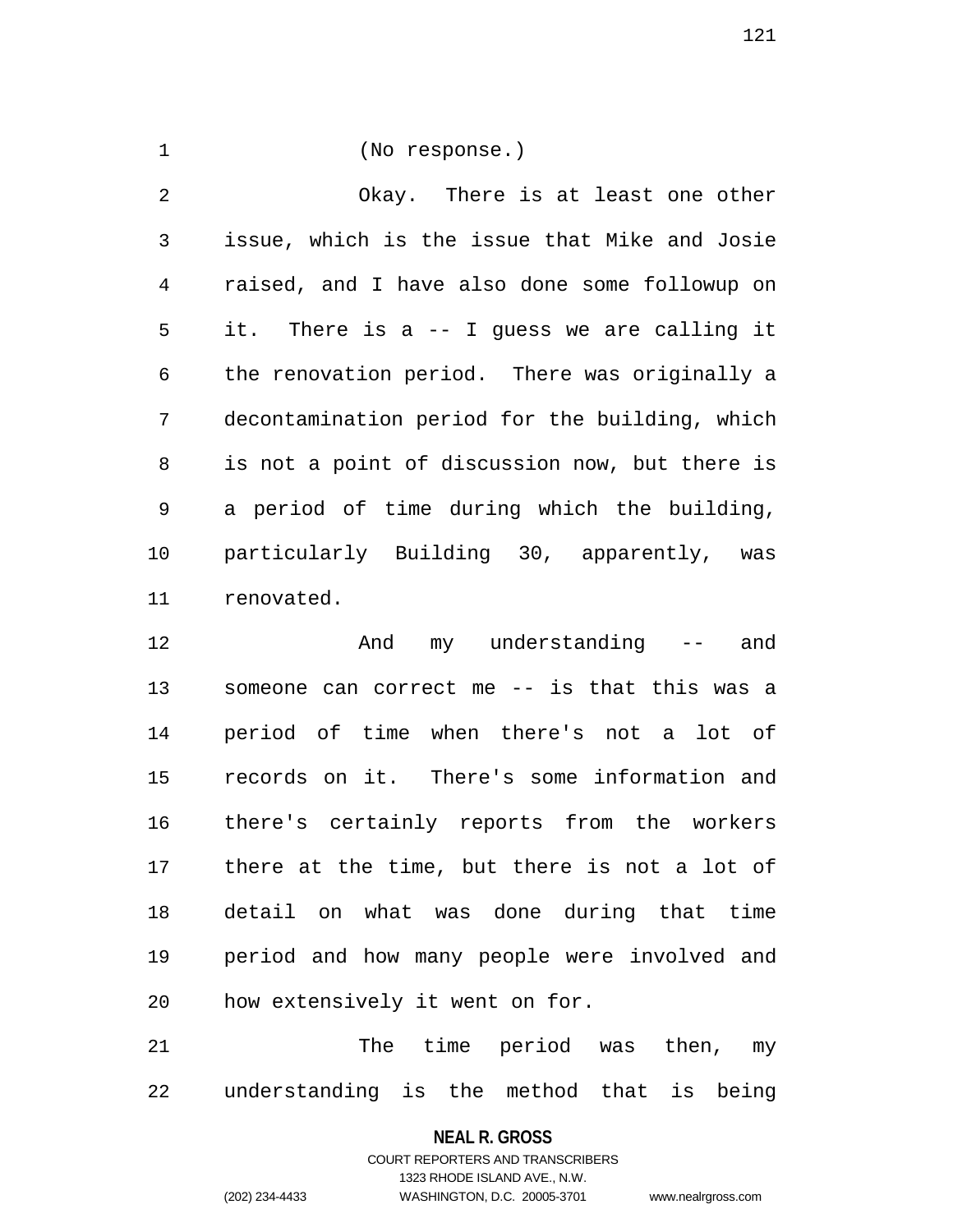1 proposed to be used for this time period was 2 to take some sampling data -- I think it is 3 about a week's worth of sampling data that was 4 done during the decontamination period -- and 5 using one of the higher decontamination 6 activities -- there was personal monitoring 7 that went on that applies to internal doses -- 8 use the highest; I believe it was 9 jackhammering that was used. And basically, 10 to apply that to all the workers at the site 11 for this time period and for that method to be 12 done assuming people, essentially, did 13 jackhammering nearly all the time, I believe, 14 and some other assumptions about their shifts, 15 and so forth. The new Evaluation Report from 16 NIOSH has more details of that.

17 I guess the concern that Josie and 18 Mike raised, and I share that concern, is that 19 we have a method that certainly for people 20 actually doing the renovation, at least for 21 those activities, may be an appropriate 22 method. However, given sort of the lack of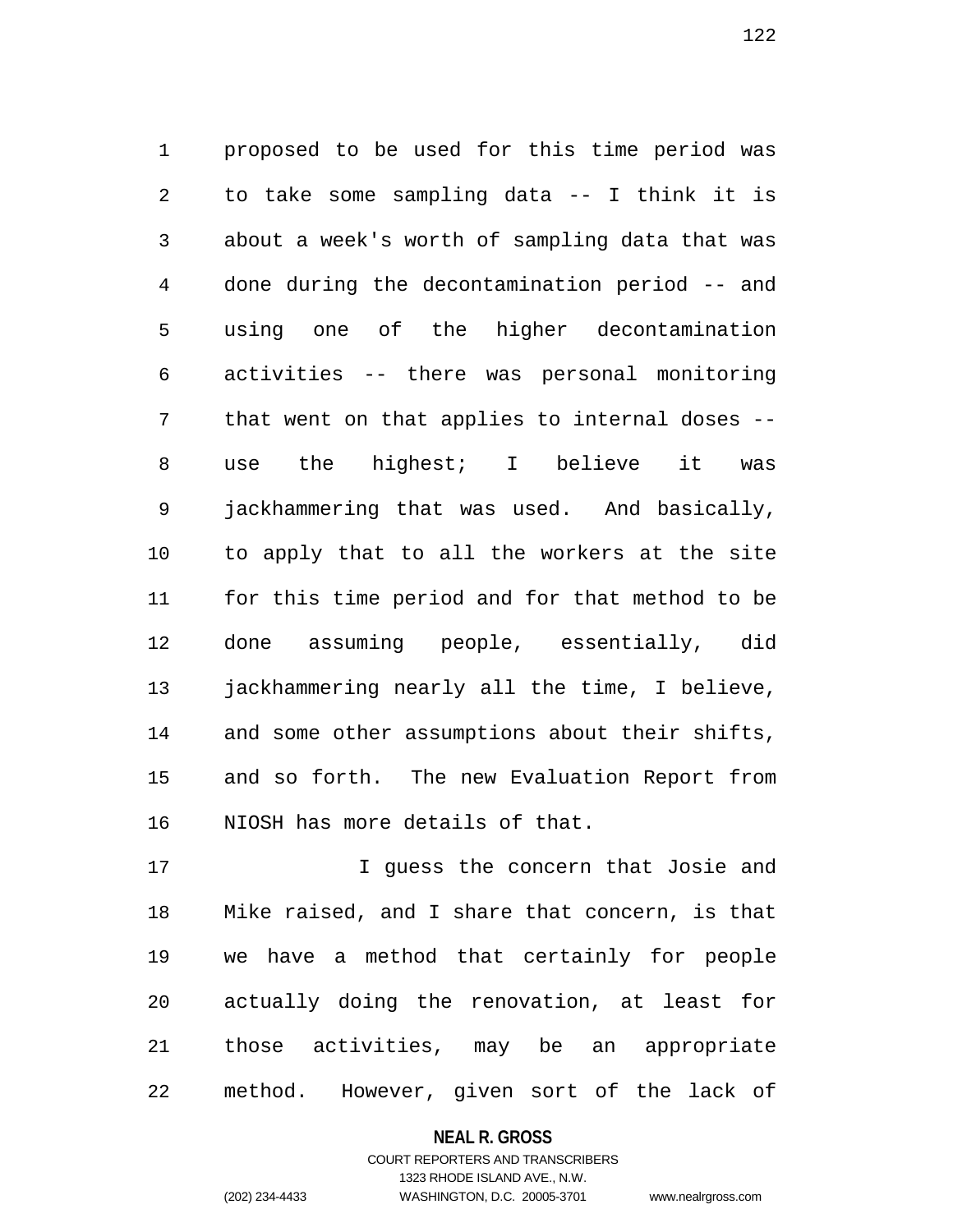1 information about who was doing what, how long 2 these activities went on for, exactly what 3 were the activities, and the fact that the 4 renovation appears to be limited to Building 5 30, when in fact there are four or five other 6 buildings that had other activity going on 7 during this time period, I have concerns that 8 this method is sort of inappropriate. It may 9 be appropriate for people actually in the 10 renovation, but we don't appear to know how 11 many of these people even did renovation and 12 how many of them were actually involved in 13 this level of activity.

14 So, in terms of an individual dose 15 reconstruction method for that individual 16 worker, it may make sense. However, applying 17 it to the whole site for such a long period of 18 time, I have some serious concerns about it.

19 To me, the lack of information -- 20 and we have no sampling data during this 21 renovation time period. We have very little 22 information on what was done at the site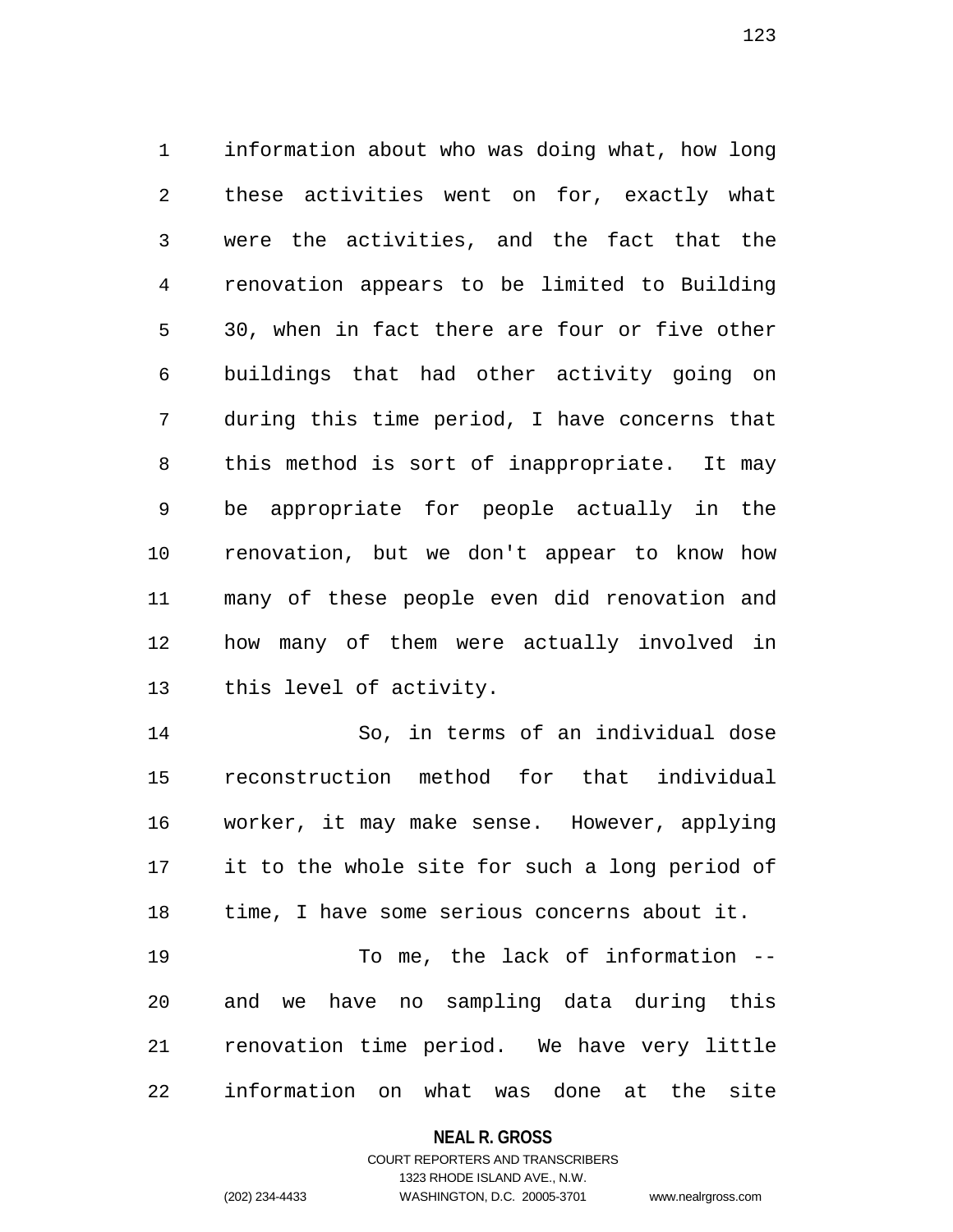1 during this time period and who was involved, 2 and how many people were involved, that it 3 seems to me that is just as appropriate to be 4 designated a Special Exposure Cohort.

5 I think putting it into our terms, 6 we may have a bounding dose, but is it a 7 plausible bounding dose, given how little 8 information we have and the fact that most of 9 these people probably weren't engaged in the 10 activity that we have done the dose 11 reconstruction for?

12 So, I don't know, Josie or Mike, 13 if you have anything to add based on your 14 participation?

15 Yes, David?

16 MEMBER RICHARDSON: So, there was 17 a decontamination period, is that right?

18 CHAIRMAN MELIUS: Yes, there was a 19 decontamination period, and, then, the site 20 was turned back over to Linde. so, it is 21 during the residual period. And, then, there 22 is a period of -- what? -- 15 years, I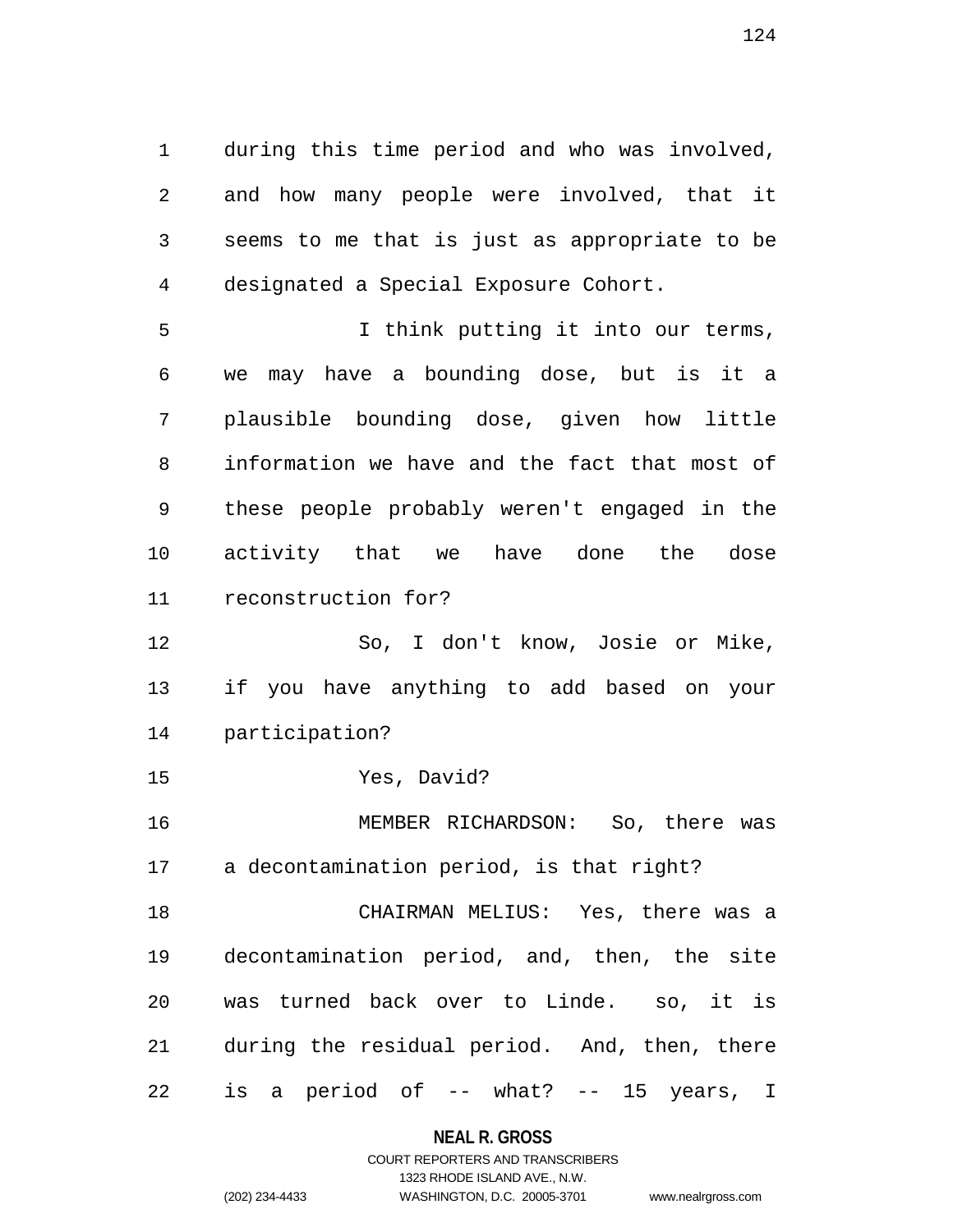1 believe, something like that, 16 years, where 2 the site was operating, but the Linde site 3 people, the operational people, were doing 4 other activities there, but they also 5 conducted what appears to be fairly extensive 6 renovations of the Building 30.

7 MEMBER RICHARDSON: After it had 8 been decontaminated?

9 CHAIRMAN MELIUS: After it had 10 been decontaminated. So, part of this period, 11 there is sampling at the end of the 12 decontamination, during the decontamination, 13 but then nothing during this renovation period 14 and for this long period of time.

15 And, then, once the renovation --16 at least a date has been given for what 17 appears to be the end of renovation -- then it 18 reverts back to sort of more of the OTIB-70 19 approach for doing the dose reconstructions 20 for these people.

21 And, then, there is a further 22 decontamination done. So, remember, this is

## **NEAL R. GROSS**

COURT REPORTERS AND TRANSCRIBERS 1323 RHODE ISLAND AVE., N.W. (202) 234-4433 WASHINGTON, D.C. 20005-3701 www.nealrgross.com

125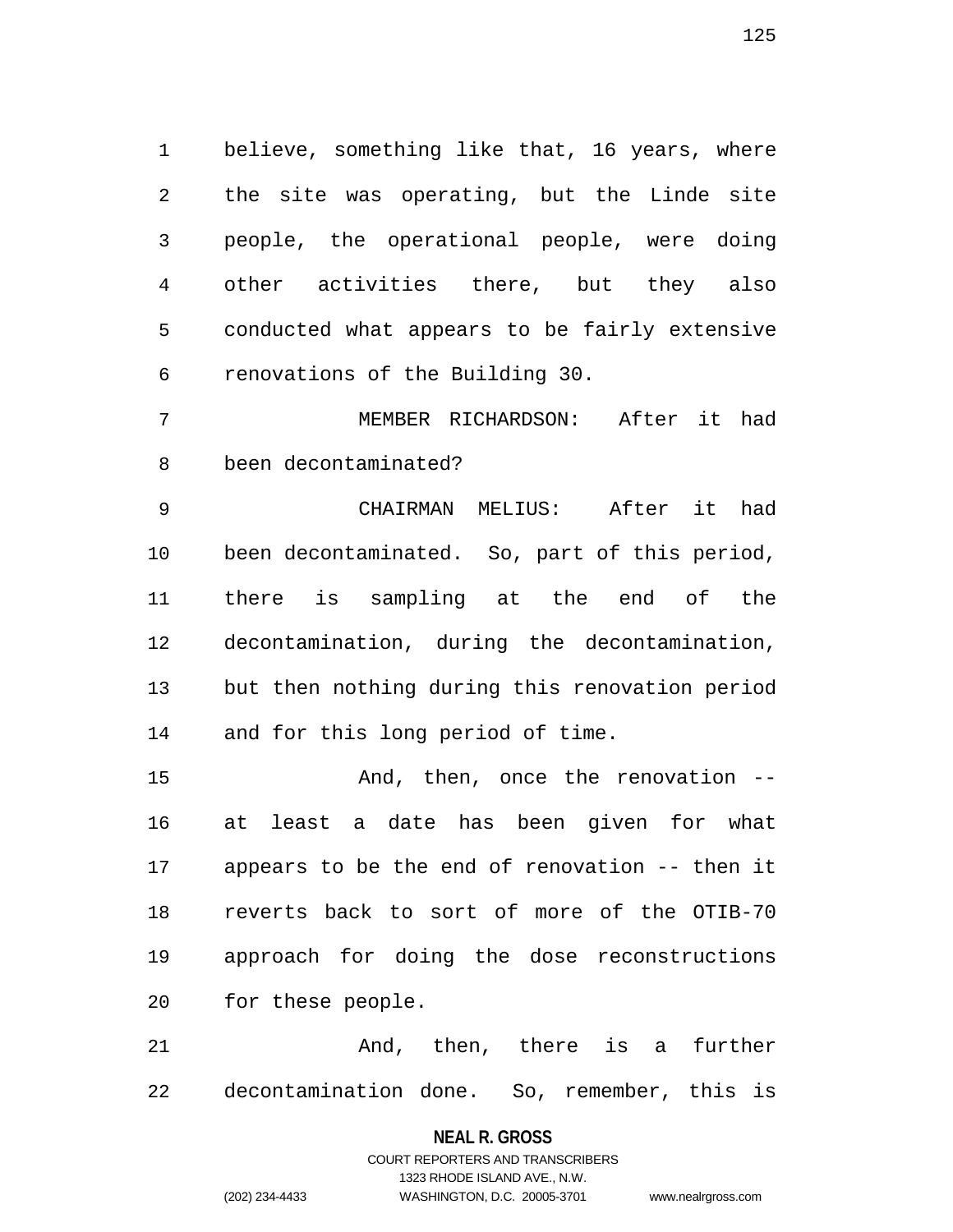1 an early -- I don't know what you call it -- 2 an early decontamination. It was felt it was 3 up to standards at the time, at least was felt 4 to be appropriate at the time, but not the 5 level of decontamination that would be done 6 now. So, there was a further decontamination.

7 The main concern I have is so the 8 method makes sense for the workers that might 9 have been involved in doing the renovation, 10 but applying it to everybody on the site, 11 frankly, seems like a stretch because we just 12 have so little information, at least from what 13 I could gather from the records and the 14 transcripts and discussion of this, that we 15 don't know, is it appropriate to apply it to 16 everybody at the site?

17 MEMBER ROESSLER: Just to clarify, 18 I think what you are talking about is your 19 concern that the doses may be overestimated.

20 CHAIRMAN MELIUS: Well, they are 21 inappropriately -- they are overestimating for 22 many of the workers.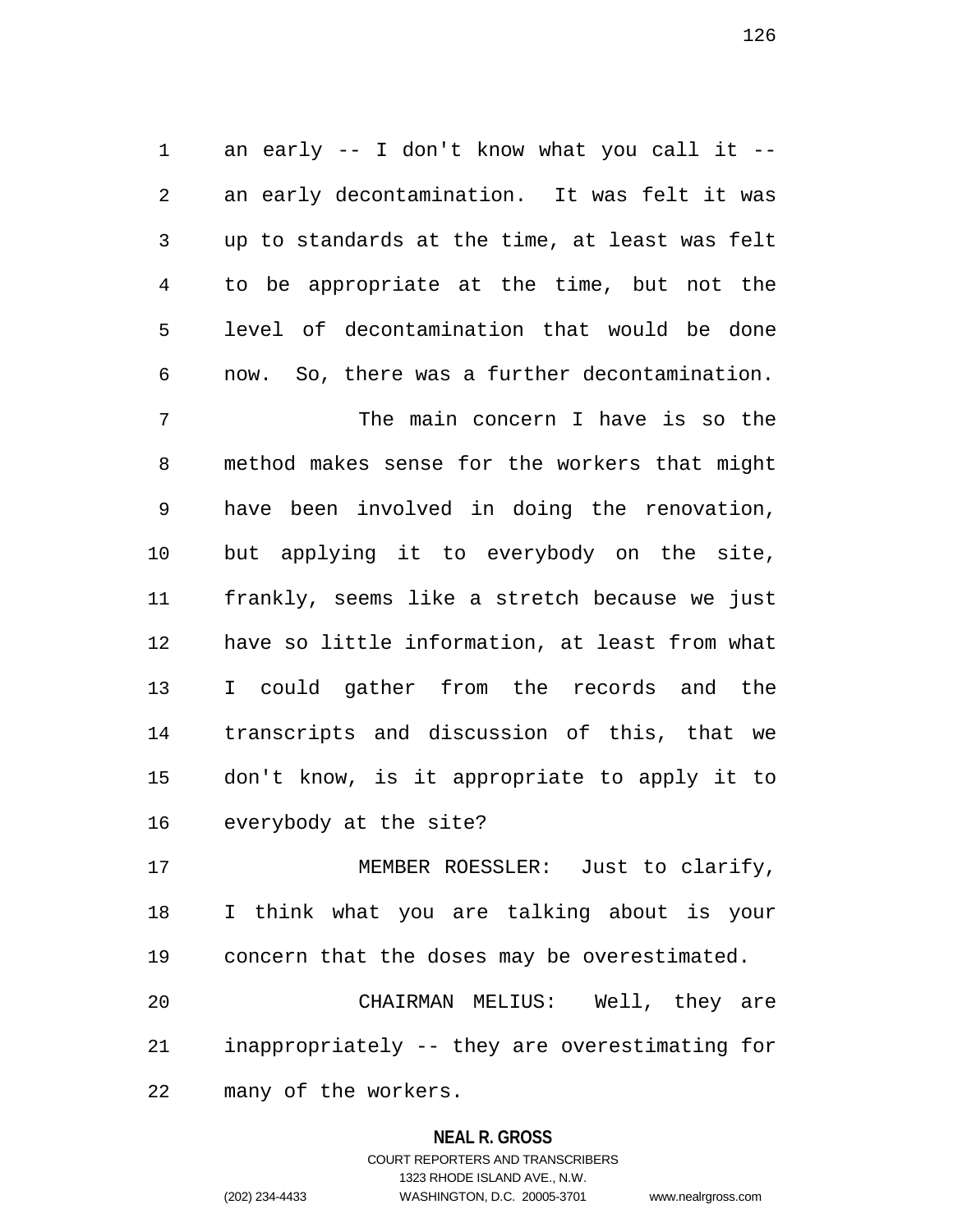1 MEMBER ROESSLER: I just wanted to 2 get that overestimating concern -- 3 CHAIRMAN MELIUS: Yes, it is 4 overestimating for many of the workers and 5 possibly underestimating people doing some of 6 the renovation because we know so little about 7 the renovation activity itself. 8 MEMBER ROESSLER: I would like to 9 have Chris respond -- 10 CHAIRMAN MELIUS: Yes. 11 MEMBER ROESSLER: -- but I think 12 we have another question here or comment. 13 CHAIRMAN MELIUS: Yes, Paul? 14 MEMBER ZIEMER: I would like to 15 raise kind of a counter-argument, Dr. Melius. 16 It seems to me a lot of this revolves around 17 what we consider to be a bounding dose. In 18 fact, if you look at virtually all sites where 19 we have used bounding doses, I think you could 20 argue that the bounding dose applies to 21 virtually a very small percent of the people 22 in many cases. The argument is that those

**NEAL R. GROSS**

## COURT REPORTERS AND TRANSCRIBERS 1323 RHODE ISLAND AVE., N.W. (202) 234-4433 WASHINGTON, D.C. 20005-3701 www.nealrgross.com

127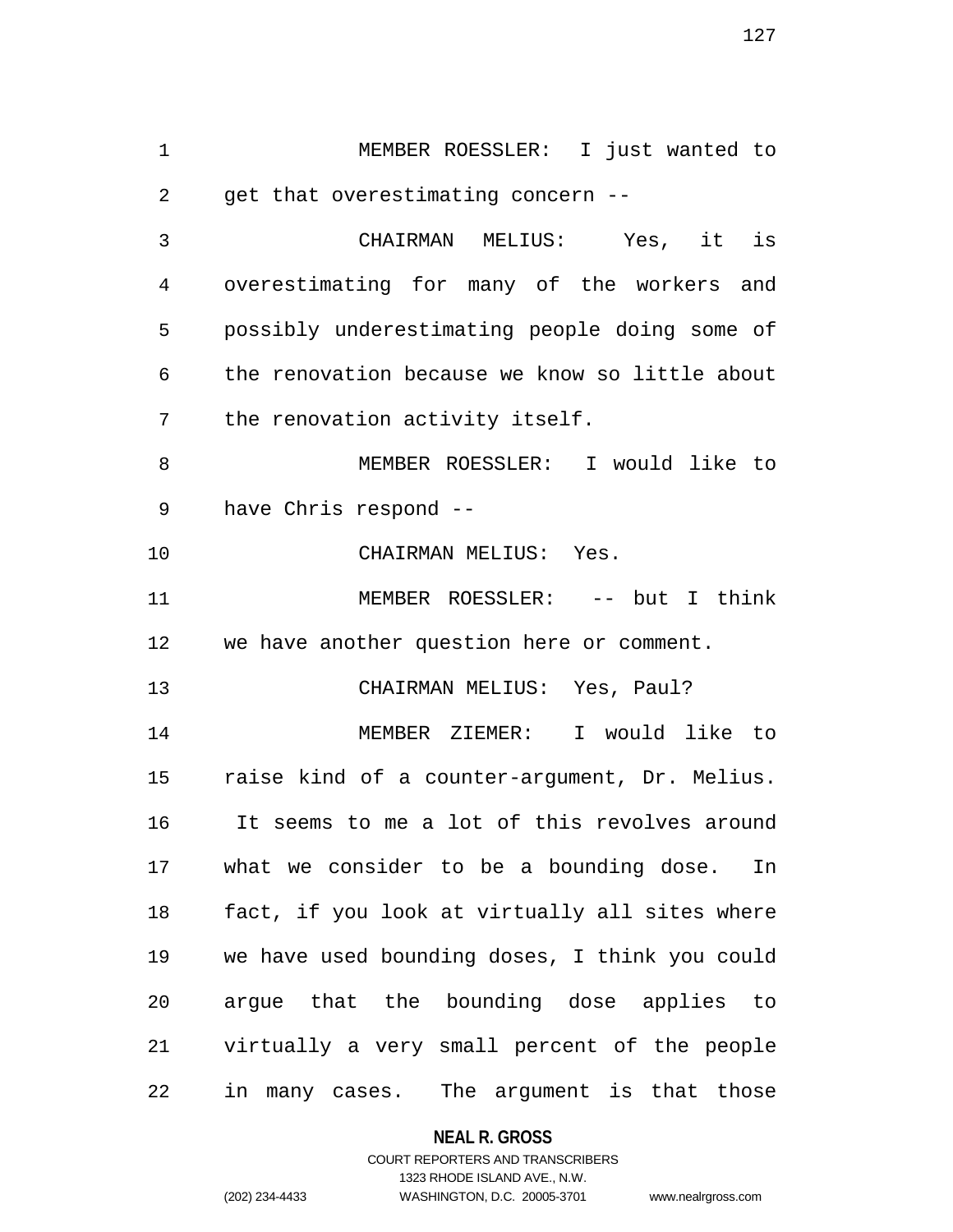1 folks would not have a dose higher than the 2 most highly-exposed group. Even in cases 3 where we know that there have been different 4 activities, those bounding doses would still 5 apply.

6 So, I think, philosophically, you 7 could make the argument that they don't have 8 to be doing the same work. The point at which 9 I would agree with your argument is, if there 10 are other renovation activities for which this 11 is not bounding, it seems to me 12 philosophically that is the question we have 13 to ask. Is it truly bounding?

14 Because, clearly, when you do 15 bounding, you are covering a lot of workers 16 who do other things. You know, the 17 secretaries or the maintenance people or the 18 guards, and so on, are doing different things 19 than chemical operators, for example. But we 20 use those kinds of approaches.

21 So, the only concern I would have 22 would be to convince us that we are truly

> **NEAL R. GROSS** COURT REPORTERS AND TRANSCRIBERS

> > 1323 RHODE ISLAND AVE., N.W.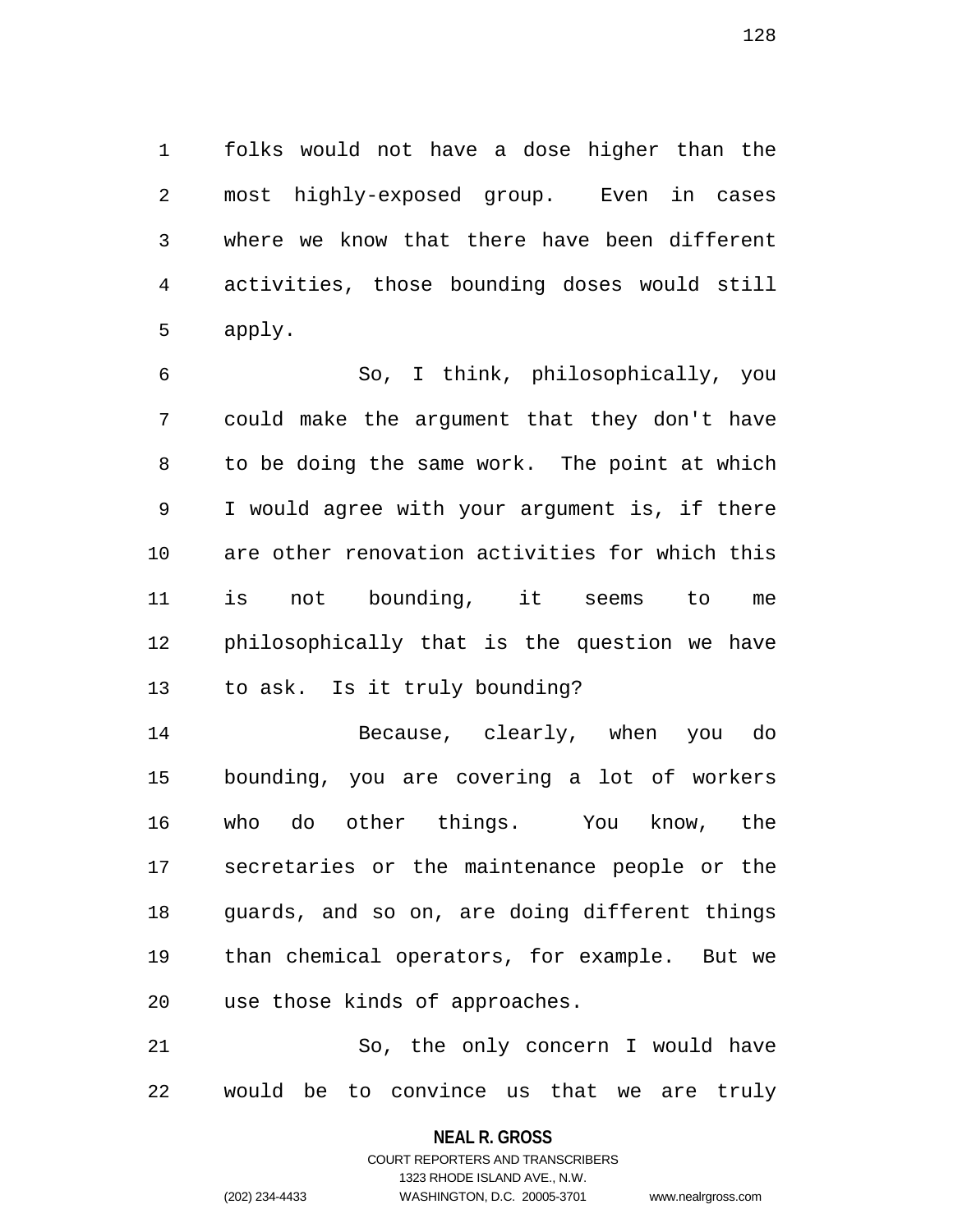1 bounding. I mean all agree not everybody is 2 using a jackhammer eight hours a day for the 3 extended period. But this is true in a lot of 4 cases where we bound; not everybody is doing 5 all the things that we use for those bounding 6 figures.

7 CHAIRMAN MELIUS: I think the 8 issue is, and I understand your argument, 9 Paul, but where do we draw the line with that? 10 Because, I mean, carried to an extreme, we 11 could take any site, we could take Savannah 12 River, and we could come up with what we think 13 is the highest possible exposure at that site 14 that would occur, and that would be bounding, 15 and apply that to everybody that ever worked 16 at the site.

17 17 I think it is the question of, is 18 that a plausible bound? And, then, who are we 19 trying to characterize? And, then, that is 20 probably the most vague part of how we 21 approach these. Are we trying to characterize 22 the bounding dose for carpenters or renovators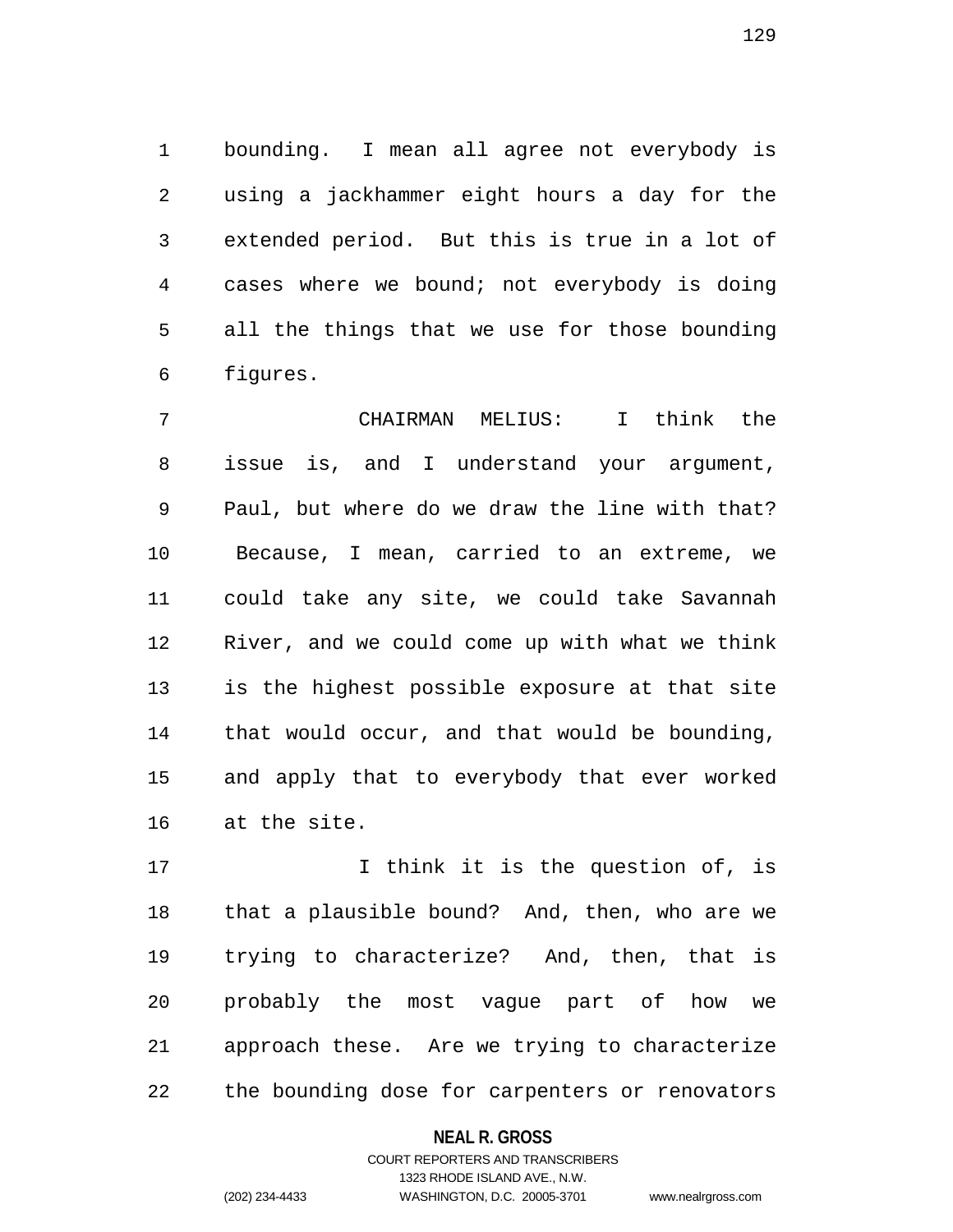1 or the bounding dose for security guards or 2 the bounding dose for Building 30, and so 3 forth? That is not clear.

4 And it becomes much more difficult 5 the more meager our information is. And in 6 this case, we have, as I understand it, very, 7 very little information on what the 8 renovations were, what the time period for 9 those were. They clearly weren't going on for 10 a full 16 years because they were doing other 11 work at the plant. But we just don't know how 12 long they were doing it.

13 So, we have a lot of uncertainty, 14 and the uncertainty leads to a bounding level 15 that is quite high in order to be bounding, to 16 try to take into account what is happening at 17 the site. But it is a dilemma we have dealt 18 with before, and it is difficult.

19 So, Gen? Is that you, Jim Lockey? 20 MEMBER ROESSLER: Let's hear from 21 Jim Lockey.

22 CHAIRMAN MELIUS: Okay, Jim first,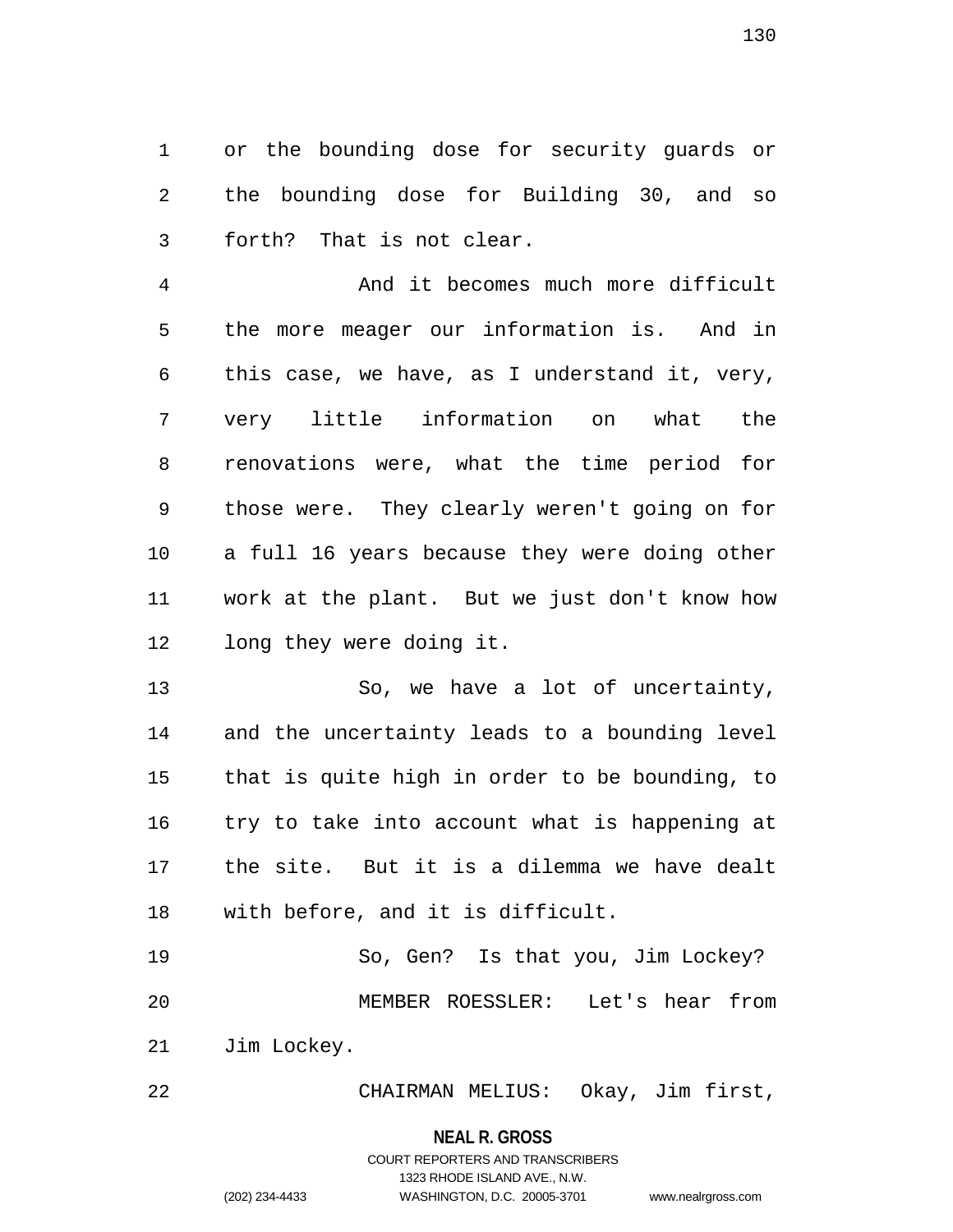1 then Gen, then Bill, then Wanda.

2 MEMBER LOCKEY: I can appreciate 3 certainly what Jim is saying, trying to do 4 dose reconstruction on historical cohorts. If 5 we fall in that track of thinking going 6 forward, then it is becoming what seems to be 7 a reasonable upper bound and worst-case 8 situation. We are really, then, asking 9 ourselves to produce essentially personal 10 exposure information on each particular job 11 task at any one site.

12 12 It would be very difficult to say 13 that for a guard, for instance, we are being 14 unreasonable in setting a high exposure level 15 for that guard because we don't have exposure 16 records, but we do have for electricians or 17 for a concrete worker.

18 18 I think that really will present 19 us an impossible situation going forward 20 because one can always argue there is not 21 enough data to say that, in fact, this is a 22 reasonable, plausible upper limit for each job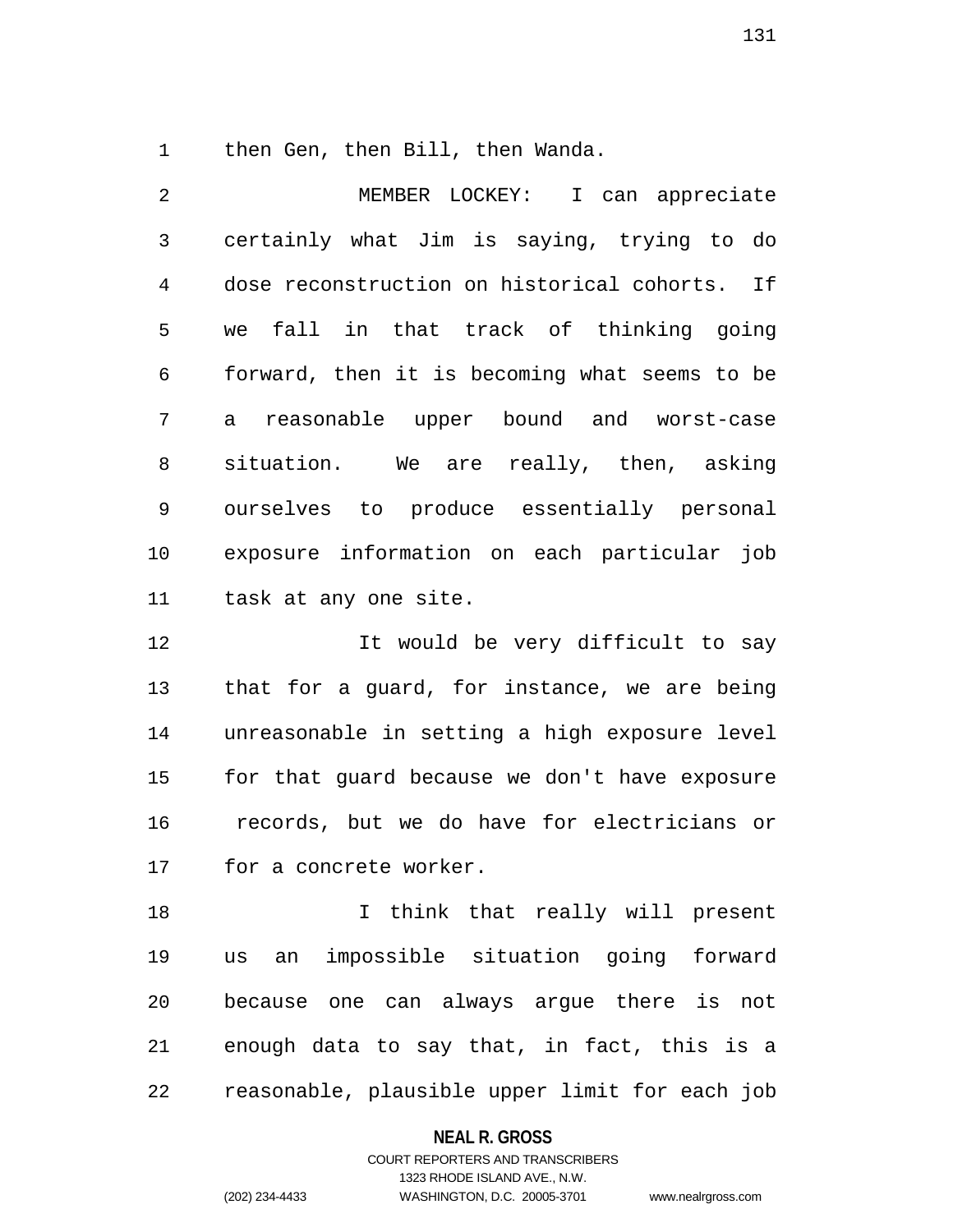1 task at a jobsite.

| 2  | I think we have to use the best               |
|----|-----------------------------------------------|
| 3  | science available and follow what our         |
| 4  | regulations say. Is it plausible and is it    |
| 5  | claimant-friendly? And I think in this        |
| 6  | situation that the answer is yes to both of   |
| 7  | those.                                        |
| 8  | Okay. Thanks,<br>CHAIRMAN MELIUS:             |
| 9  | Jim.                                          |
| 10 | Gen?                                          |
| 11 | Wanda<br>MEMBER ROESSLER:<br>was              |
| 12 | actually before me.                           |
| 13 | MEMBER MUNN: There is an enormous             |
| 14 | difference between making statements about    |
| 15 | bounding doses for a highly-complex, large    |
| 16 | site that employs thousands of people and a   |
| 17 | relatively small, straightforward type of     |
| 18 | operation that essentially does the same kind |
| 19 | of thing over a long period of time.<br>The   |
| 20 | latter is what we have before us here.        |
| 21 | We have established, not only by              |
| 22 | precedent in this Board, but also through     |

**NEAL R. GROSS** COURT REPORTERS AND TRANSCRIBERS

1323 RHODE ISLAND AVE., N.W.

(202) 234-4433 WASHINGTON, D.C. 20005-3701 www.nealrgross.com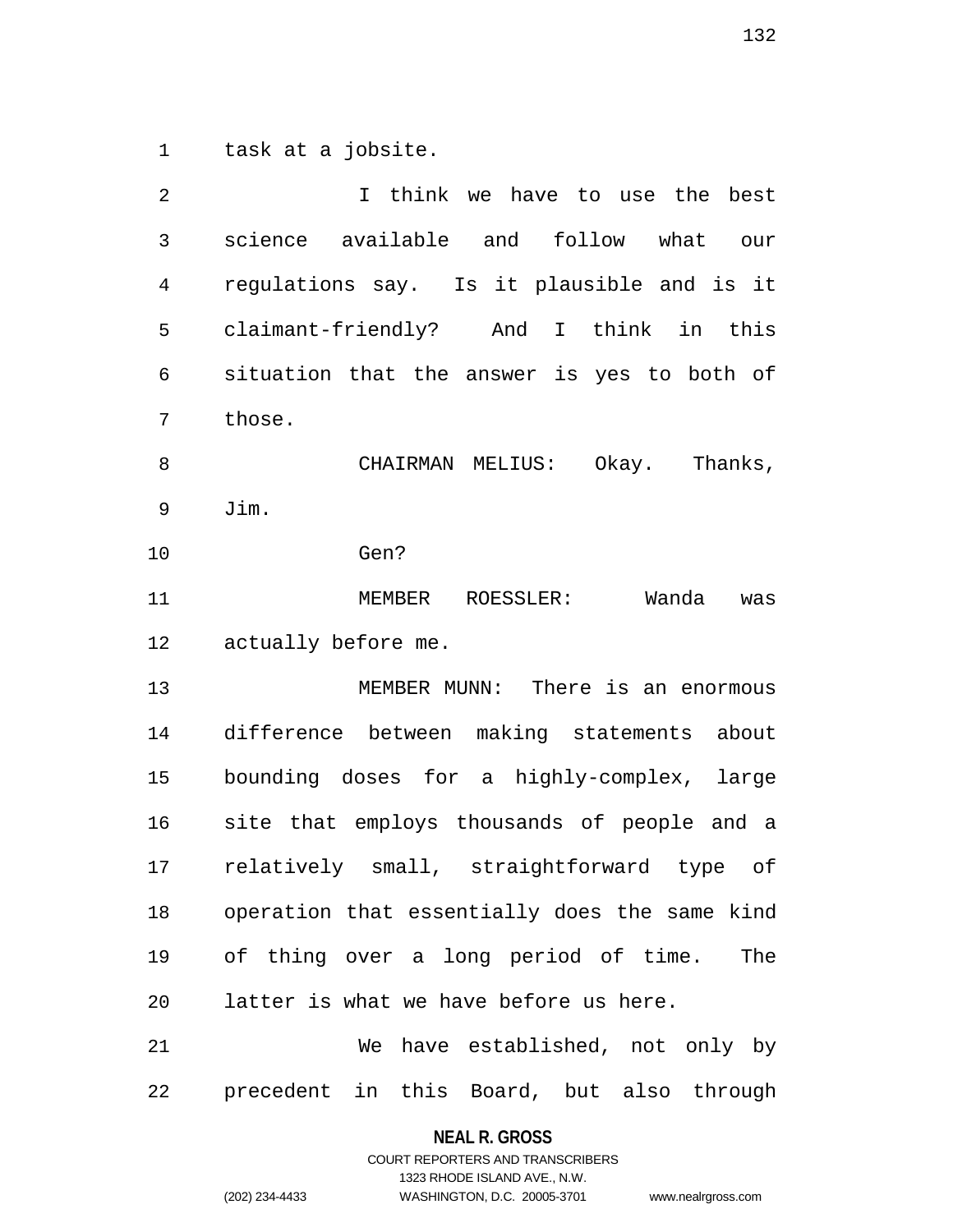1 conversation and through all of our exchanges 2 that have gone on, that bounding is a valid 3 method for approaching the kinds of situations 4 that we have here.

5 We do not have a situation where 6 there is a long, unexplained period of 7 potential extremely high exposure. We have a 8 relatively short period of activity that takes 9 place after decontamination, where the 10 probability of extremely high doses is 11 extremely low. The bounding dose that has 12 been established is not likely to have been 13 exceeded if it were at all, certainly not for 14 any period of time.

15 If we are going to take a position 16 that it is impossible for us to make bounding 17 calculations as a reasonable argument, then we 18 ought to be very straightforward about that 19 and say we are not going to allow that, even 20 though it has been specifically prescribed, as 21 I understand it, by the legislation, that that 22 is okay.

## **NEAL R. GROSS**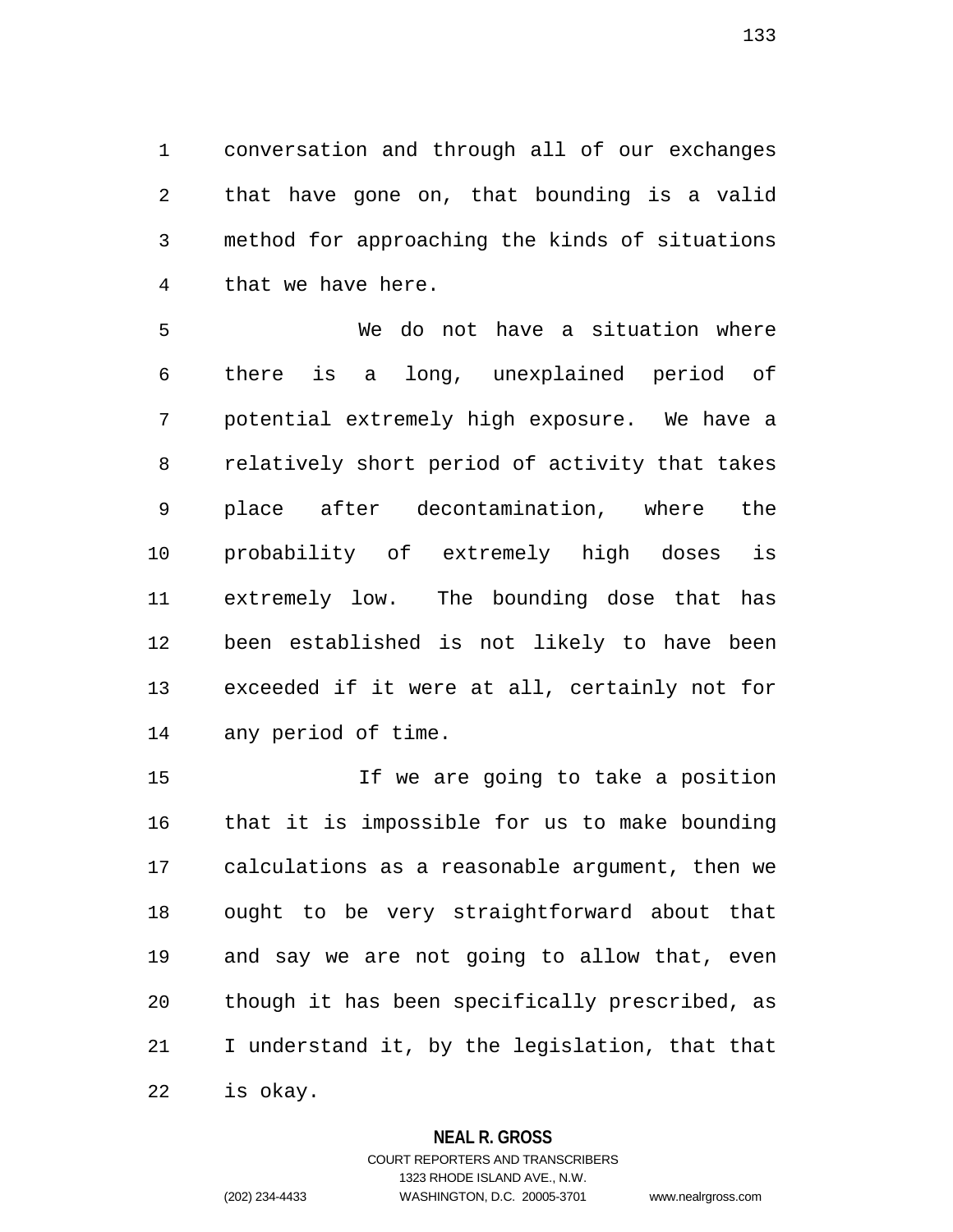1 CHAIRMAN MELIUS: I would just 2 make one comment on that. It is just that I 3 think part of our difficulty with this area is 4 that our regulations prescribe two different 5 approaches. One being when we lack 6 information, one being the SEC; the second 7 being the bounding dose and individual dose 8 reconstruction. And, unfortunately, the way 9 the regulations are, there is not always clear 10 dividing line between those two. I think it 11 is difficult.

12 Go ahead, Gen, I think.

13 MEMBER ROESSLER: What you are 14 discussing seems to me to be an overarching 15 concern about all sites. I am thinking in 16 terms of consistency or precedence, you know, 17 looking to what we have already done and what 18 we might do in the future.

19 I am having a very difficult time 20 understanding what you are saying with regard 21 to the scientific approach to this, the 22 difference between Linde and anything we have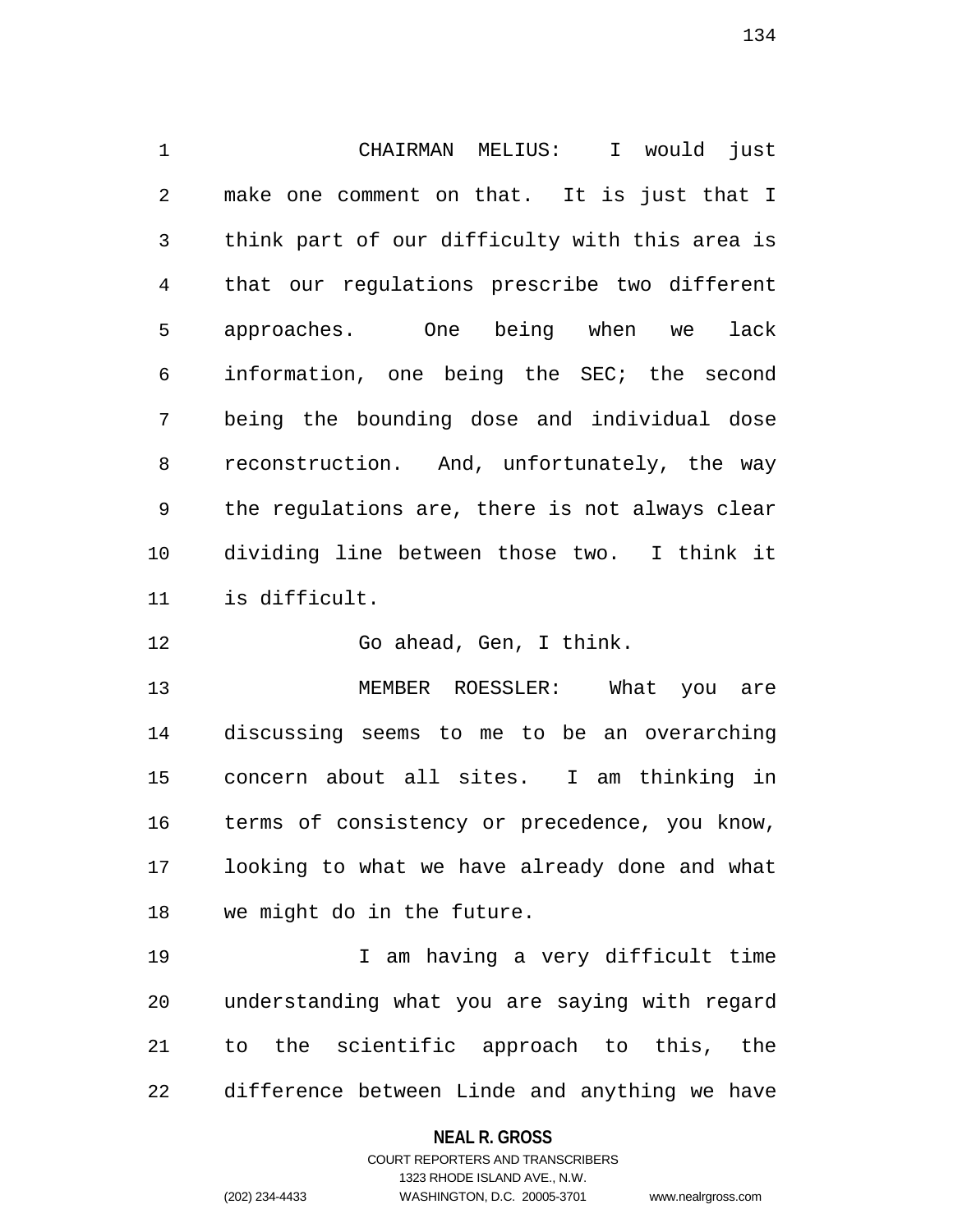1 done before or anything we might do in the 2 future. That is what I just can't figure out. 3 CHAIRMAN MELIUS: Well, yes, it is 4 a question of where is the line. I think that 5 is the issue. We can call on precedents from 6 both sides. And we probably haven't always 7 been consistent about that, partly because we 8 have evolved our approach over time working 9 with NIOSH. So, it is difficult. At some 10 point, we need to try to develop consistency 11 as best we can.

12 **Henry**, then Bill.

13 MEMBER ANDERSON: Yes, I think, I 14 mean, the bounding issue is also one of 15 NIOSH's evaluation saying it is sufficiently 16 accurate. And to me, the issue is, when you 17 are using jackhammer particulate data to bound 18 60 years, is that sufficiently accurate? It 19 is certainly a bounding, an upper bounding, 20 but is it a realistic sufficient accuracy.

21 and the same would be for the 22 radon. I mean the method used is a fine

## **NEAL R. GROSS** COURT REPORTERS AND TRANSCRIBERS

1323 RHODE ISLAND AVE., N.W.

(202) 234-4433 WASHINGTON, D.C. 20005-3701 www.nealrgross.com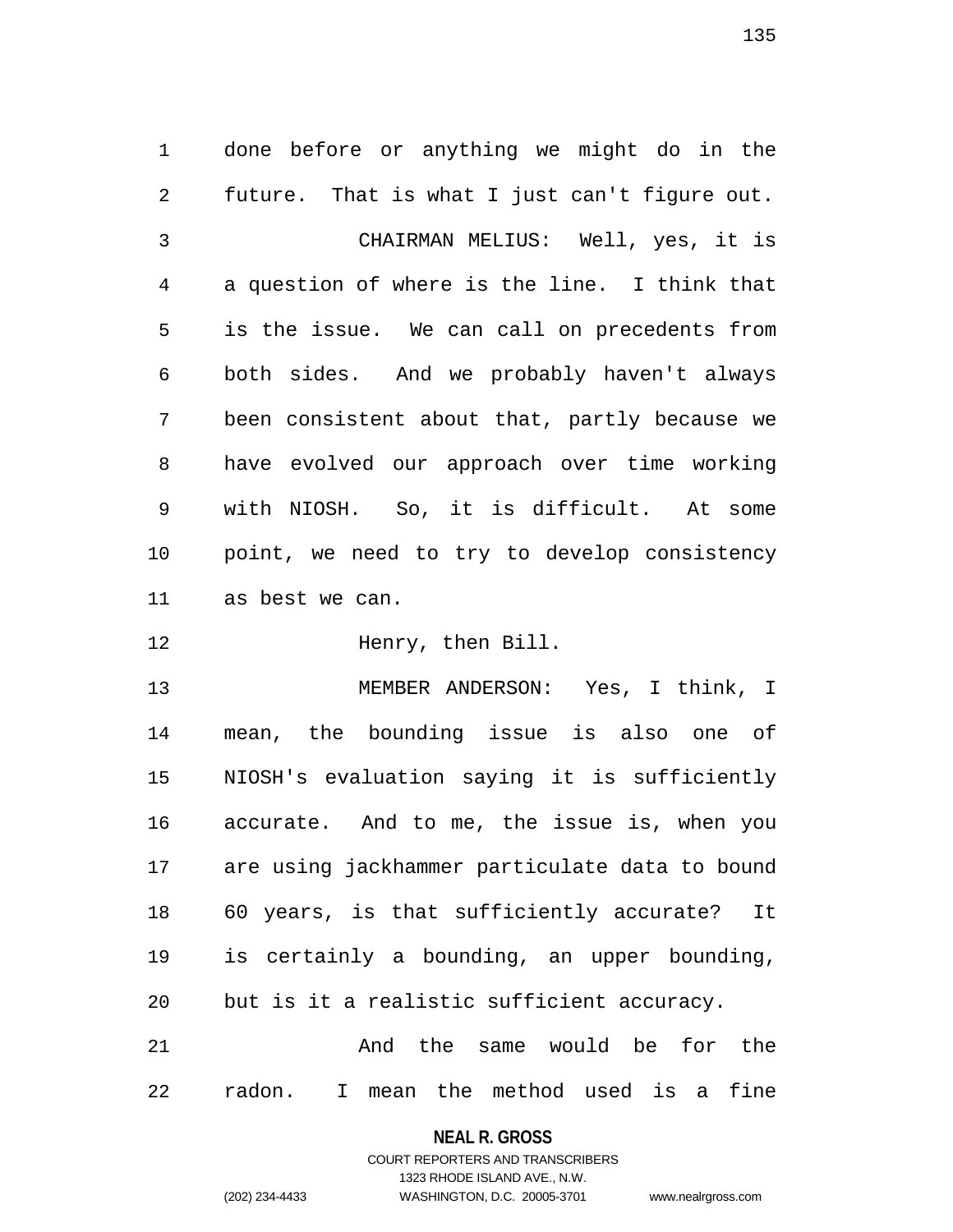1 method, but, again, is it sufficiently 2 accurate? I would say, compared to the other 3 sites where we have done bounding, they are 4 quite different than using the values that we 5 are using here to bound versus some of the 6 other surrogate data or coworker-type data.

7 So, to me, the issue is, one, not 8 is it bounding, but is it sufficiently 9 accurate? Or is it simply finding the highest 10 possible value and then using that? That I 11 think is sort of concerning to me.

12 But the other is, would there be 13 other activities there that we are missing 14 using this? You know, there may well be 15 because we don't have good descriptions. So, 16 kind of on both sides I see that this case is 17 different than the other ones that we have 18 used.

19 CHAIRMAN MELIUS: Bill? 20 MEMBER FIELD: Jim, I agree with 21 what you said about the need for consistency 22 between sites. But one of the factors that go

## **NEAL R. GROSS**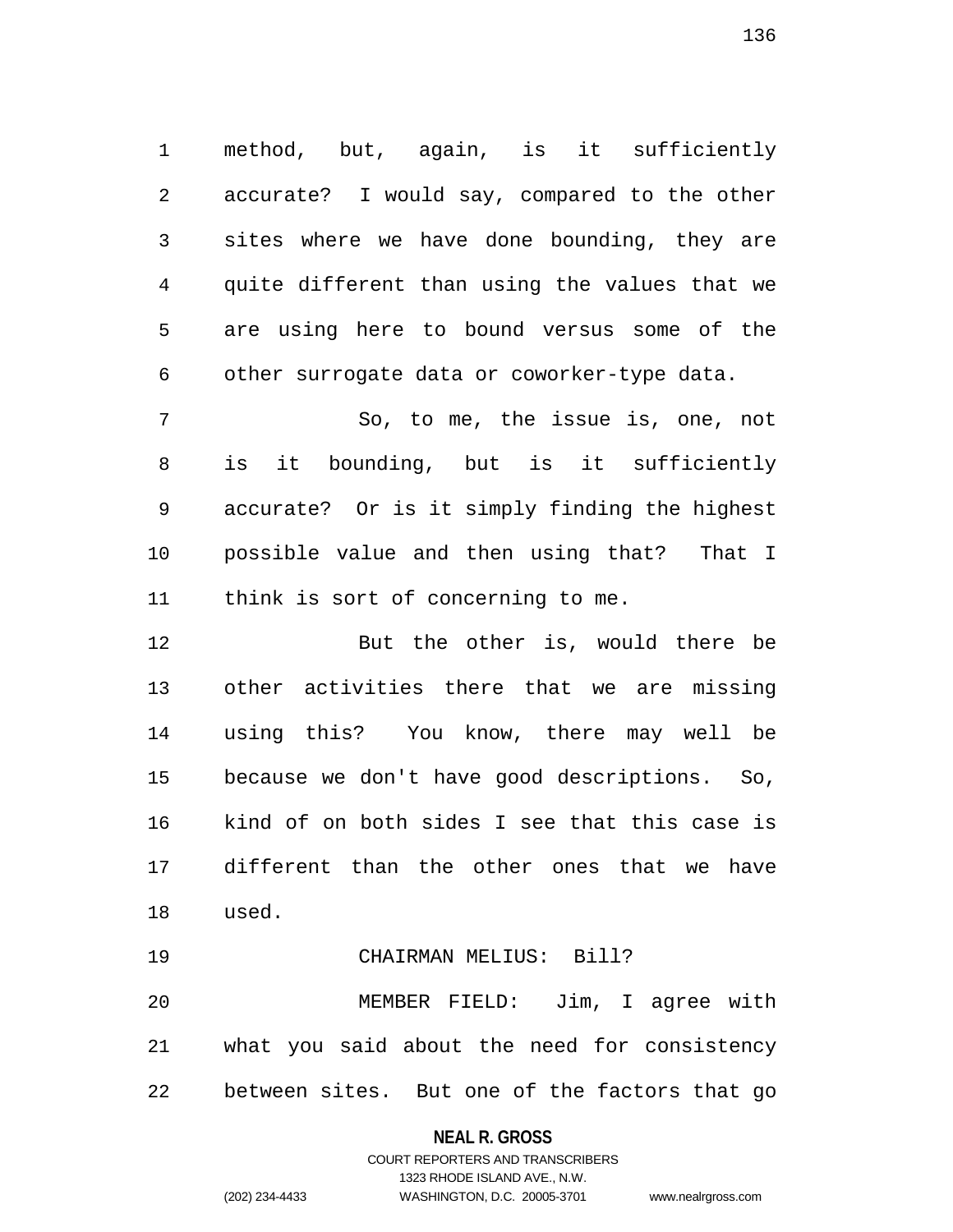1 into consistency is, when we talk about 2 plausibility of bounding, are we talking about 3 is it a plausible bound for the potentially 4 highest-exposed worker or is it a plausible 5 bound for the lowest-exposed worker? I guess 6 that is a fine distinction.

7 The this case, I think it is a 8 plausible bound for the potentially 9 highest-exposed worker. Is it plausible for 10 the lowest-exposed worker? Yes, that is 11 probably unlikely. So, I guess it is, who are 12 talking about plausibility for?

13 CHAIRMAN MELIUS: So, how do we 14 group and how much information do we need 15 about a site? I mean I think what is striking 16 about this site and this situation is how 17 little information there is. So, it makes it 18 hard to make distinctions.

19 MEMBER LOCKEY: This is Jim 20 Lockey.

21 1 agree with what Bill said. If 22 we are going down a route to evaluate

## **NEAL R. GROSS**

COURT REPORTERS AND TRANSCRIBERS 1323 RHODE ISLAND AVE., N.W. (202) 234-4433 WASHINGTON, D.C. 20005-3701 www.nealrgross.com

137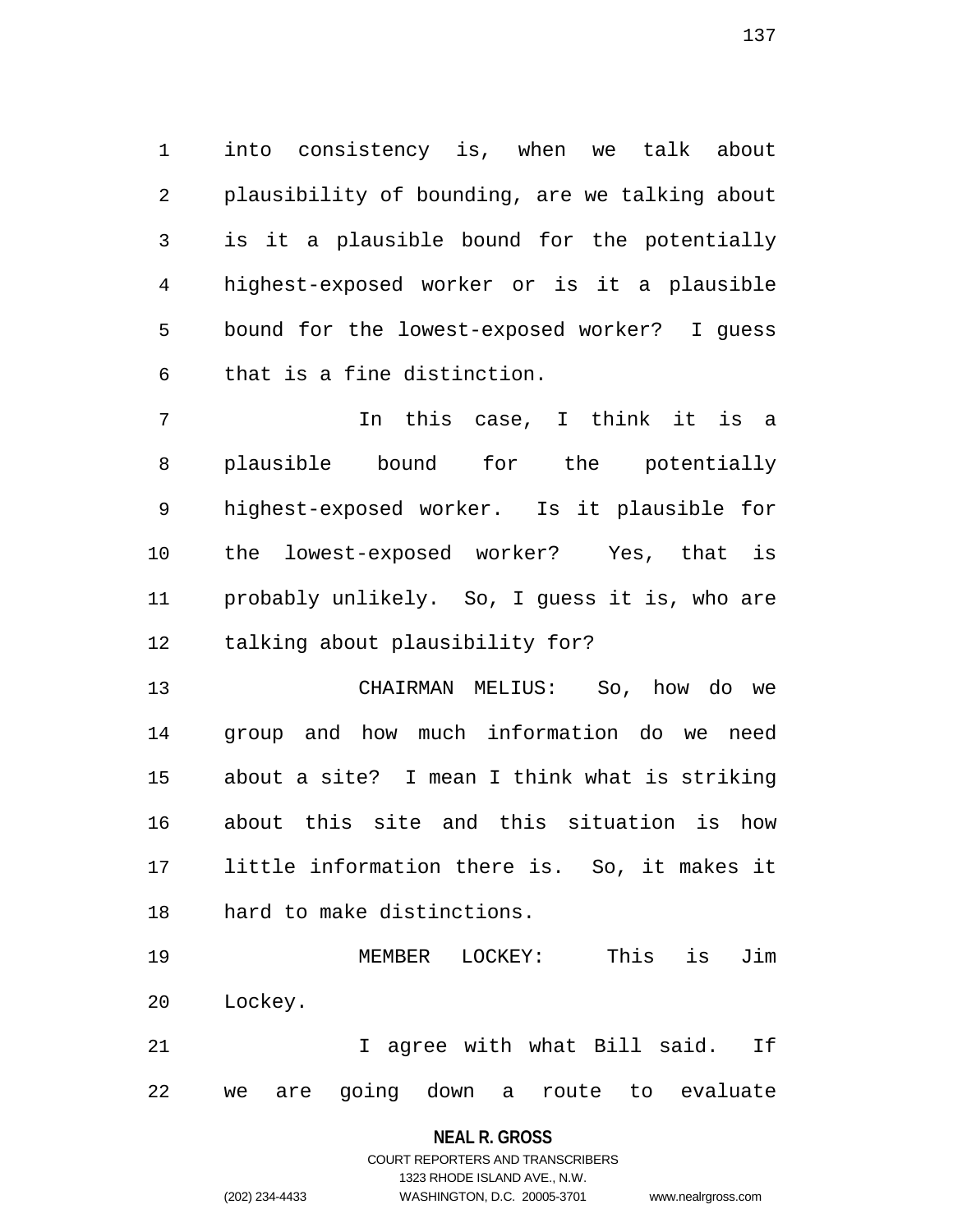1 plausibility and lower exposures, that is a 2 whole new area that we are going into. And 3 one could argue at the individual worker 4 level, if you don't have personal exposure 5 data, you can't provide for that 6 determination.

7 And so, I think we have to stay 8 with our previous guidelines to establish the 9 exposure level that is plausible and 10 reasonable at the high level, and that will 11 cover the contingencies of other people in a 12 situation.

13 Otherwise, we are going to be 14 dealing with individual job tasks, job 15 positions, lack of personal exposure data. It 16 becomes a never-ending argument.

17 CHAIRMAN MELIUS: Brad?

18 MEMBER CLAWSON: You know, I am 19 sitting here listening and I have been 20 listening to the straightforward processes and 21 everything else like that. And I totally beg 22 to differ. We don't even have the information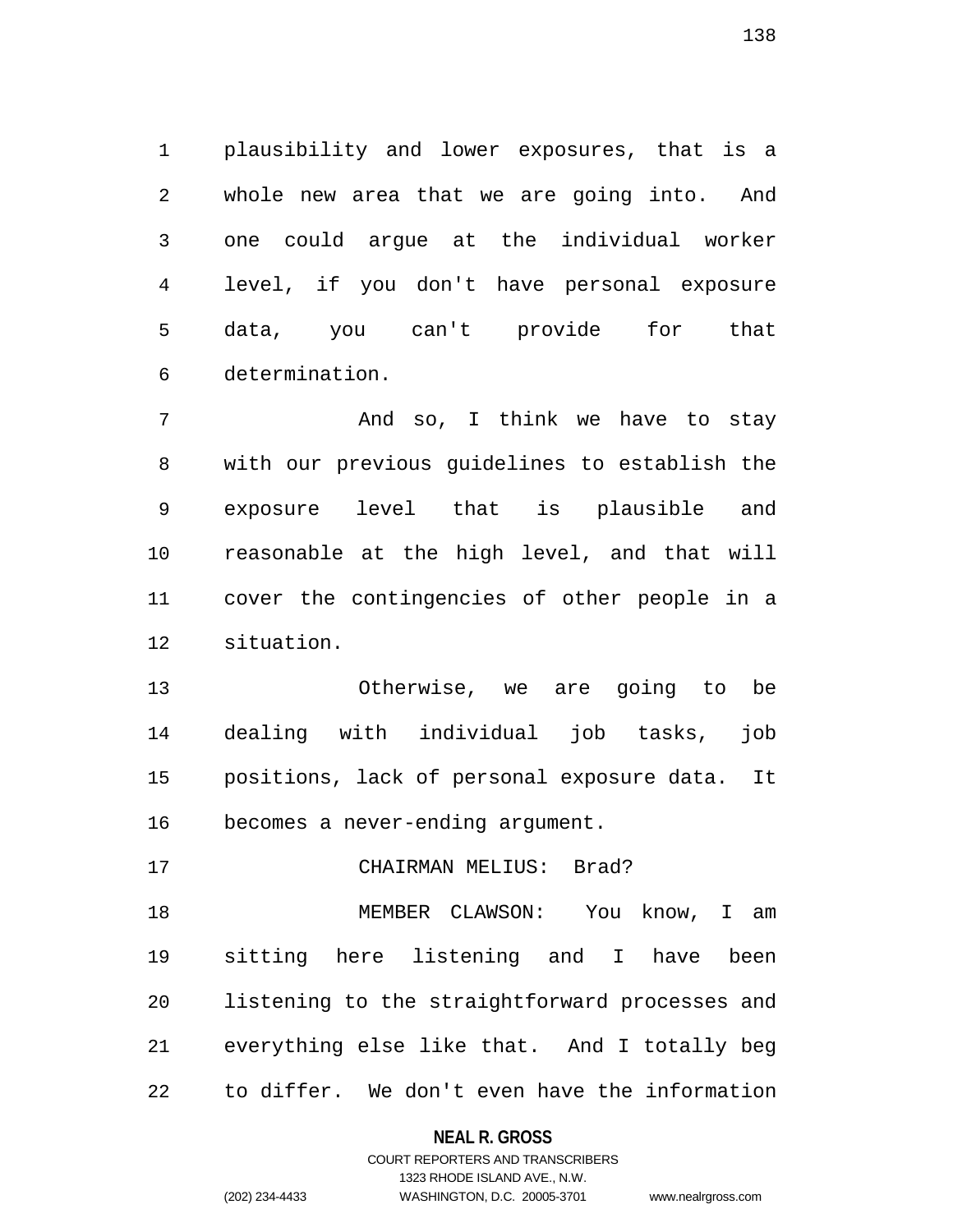1 here.

| 2              | We could go to every site out                  |
|----------------|------------------------------------------------|
| $\mathfrak{Z}$ | there and throw out a whole bunch of numbers   |
| 4              | and say, yes, we got everybody bounded, but    |
| 5              | what was this program set up for? The bottom   |
| 6              | line is, if we don't have the data they've got |
| 7              | an SEC out there, that is what was put here    |
| 8              | for us.                                        |
| 9              | We go through this, and when we                |
| 10             | don't have the information -- this isn't a     |
| 11             | science project. I have said this numerous     |
| 12             | times before. If we don't have the data        |
| 13             | there, we don't have the data.                 |
| 14             | The thing is, scientifically, yes,             |
| 15             | you know what? We have got some of the         |
| 16             | smartest people in the world, and we could hit |
| 17             | pretty close. But to what percentage are we    |
| 18             | really hitting at? We can say we are hitting   |
| 19             | the 95 percentile, but are we really missing   |
| 20             | somebody or not? I just feel that we need to   |
| 21             | think about why these SECs were put in there.  |
| 22             | These are radionuclides. These                 |

**NEAL R. GROSS**

# COURT REPORTERS AND TRANSCRIBERS 1323 RHODE ISLAND AVE., N.W.

(202) 234-4433 WASHINGTON, D.C. 20005-3701 www.nealrgross.com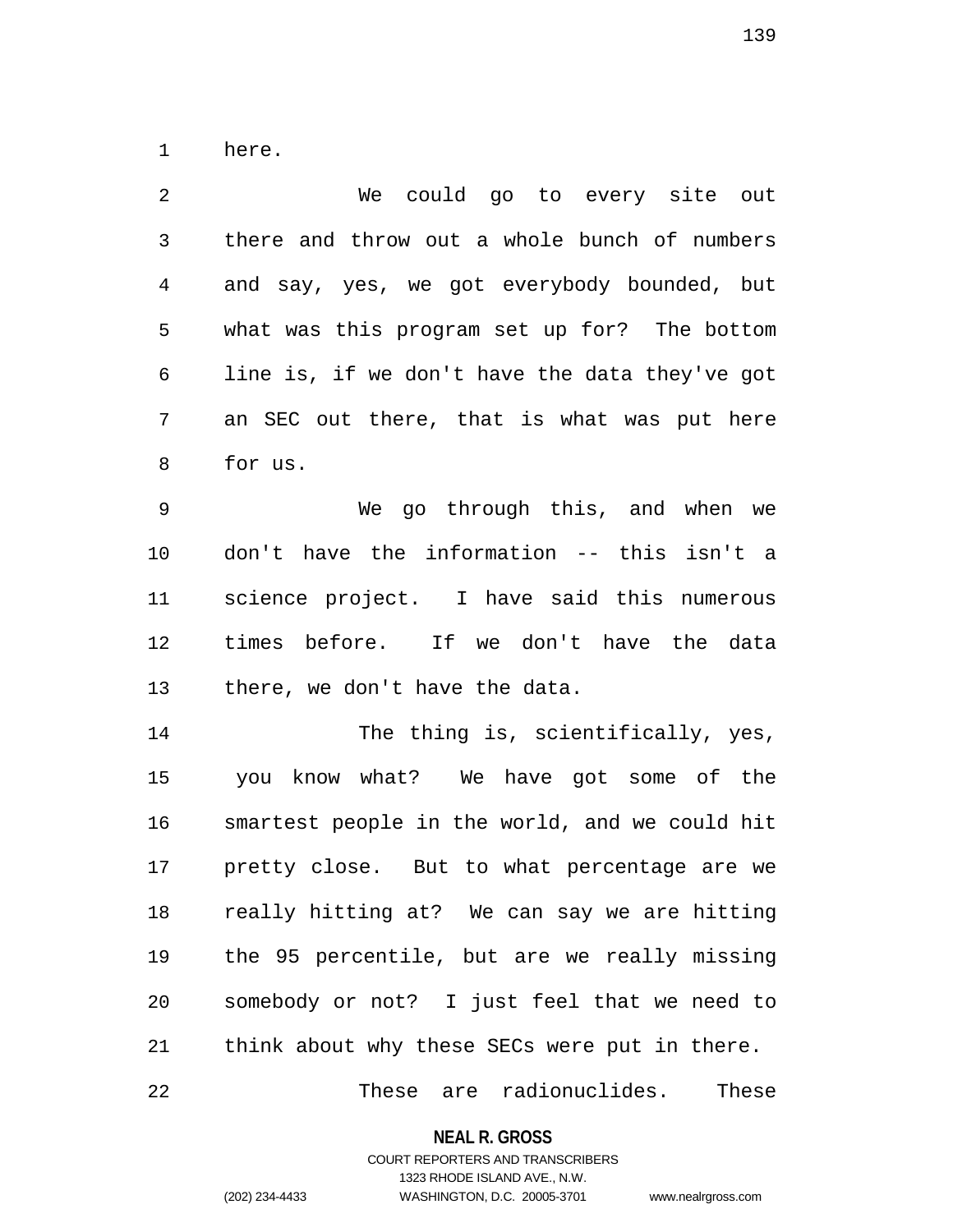1 are cancer-causing. This is what it was set 2 up for, in my opinion.

3 I sit here and look at a lot of 4 the work that we do on this. The bottom line 5 to me is, if we don't have the data there, it 6 is not to dream up something. It is just my 7 opinion.

8 CHAIRMAN MELIUS: Gen?

9 MEMBER ROESSLER: I disagree with 10 you that we don't have data. It is always 11 easy to say that we just don't have data; we 12 just don't know. But I think in this 13 particular case we do have data. Of course, 14 this is my view. I think we are applying it 15 in the way that the rule stated that it should 16 be applied.

17 The other thing is, as I hear 18 comments, I am concerned that they are 19 overarching, that we do have to think about 20 what we have done in the past. Whatever you 21 are saying here could very well apply to other 22 sites we have already acted on. And if we are

**NEAL R. GROSS**

## COURT REPORTERS AND TRANSCRIBERS 1323 RHODE ISLAND AVE., N.W. (202) 234-4433 WASHINGTON, D.C. 20005-3701 www.nealrgross.com

140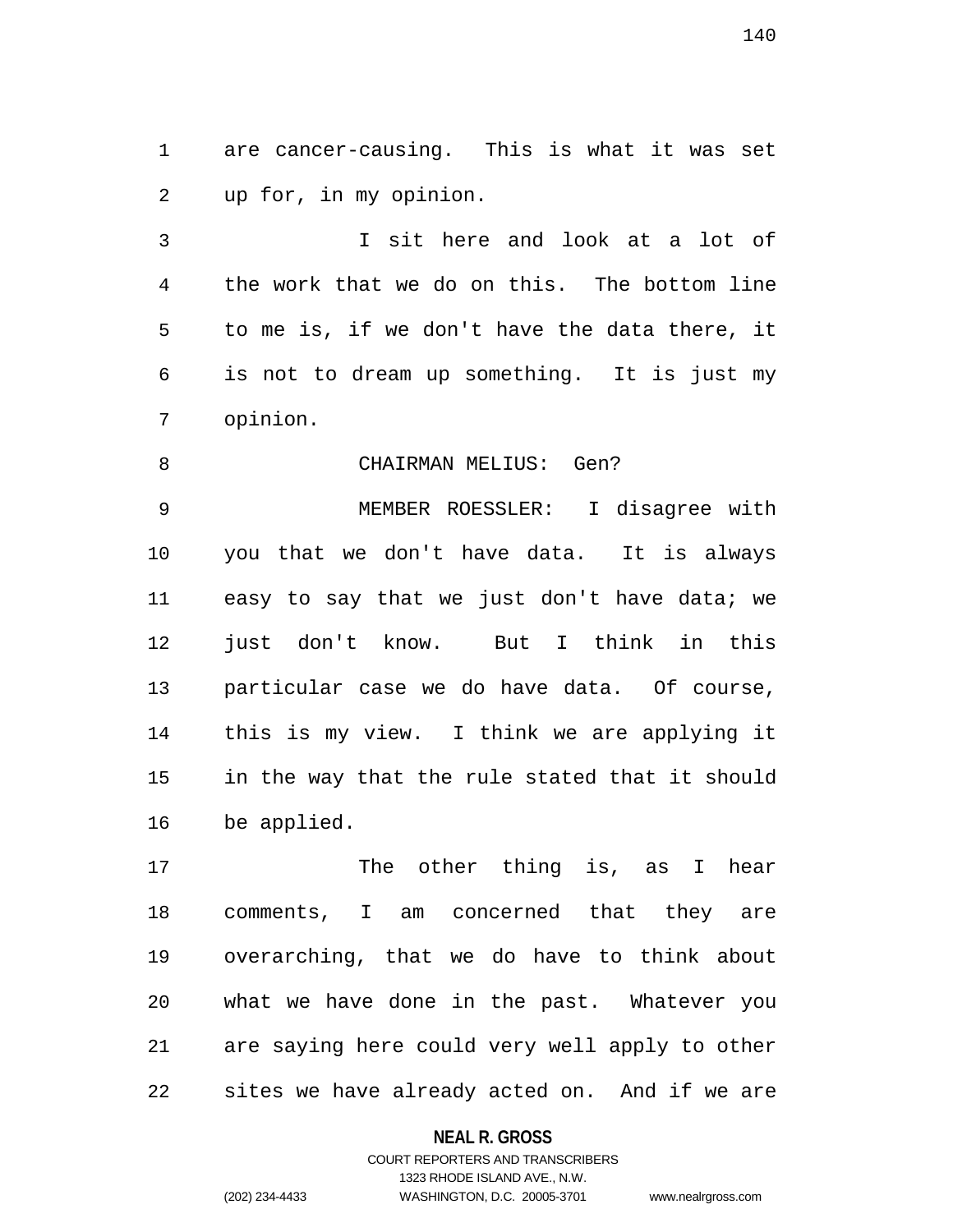1 going to use a new approach, I think we have 2 to sit and think about what happens on future 3 sites.

4 CHAIRMAN MELIUS: Dick?

5 MEMBER LEMEN: I would just like 6 to agree with Brad and disagree with you, 7 Genevieve, concerning that we shouldn't base 8 our decisions on what we have done in the 9 past. If we were wrong in the past, we should 10 move forward and correct that.

11 CHAIRMAN MELIUS: Paul?

12 MEMBER ZIEMER: Well, I have got 13 to respond to that. I don't think what we 14 have done in the past is wrong. We have 15 applied the rules as we have understood them. 16 We are still trying to do that.

17 We do recognize there are 18 differences at various sites, and often this 19 issue of bounding does come down to whether it 20 is both sufficiently accurate and plausible. 21 I think, basically, those are the questions 22 being raised.

## **NEAL R. GROSS**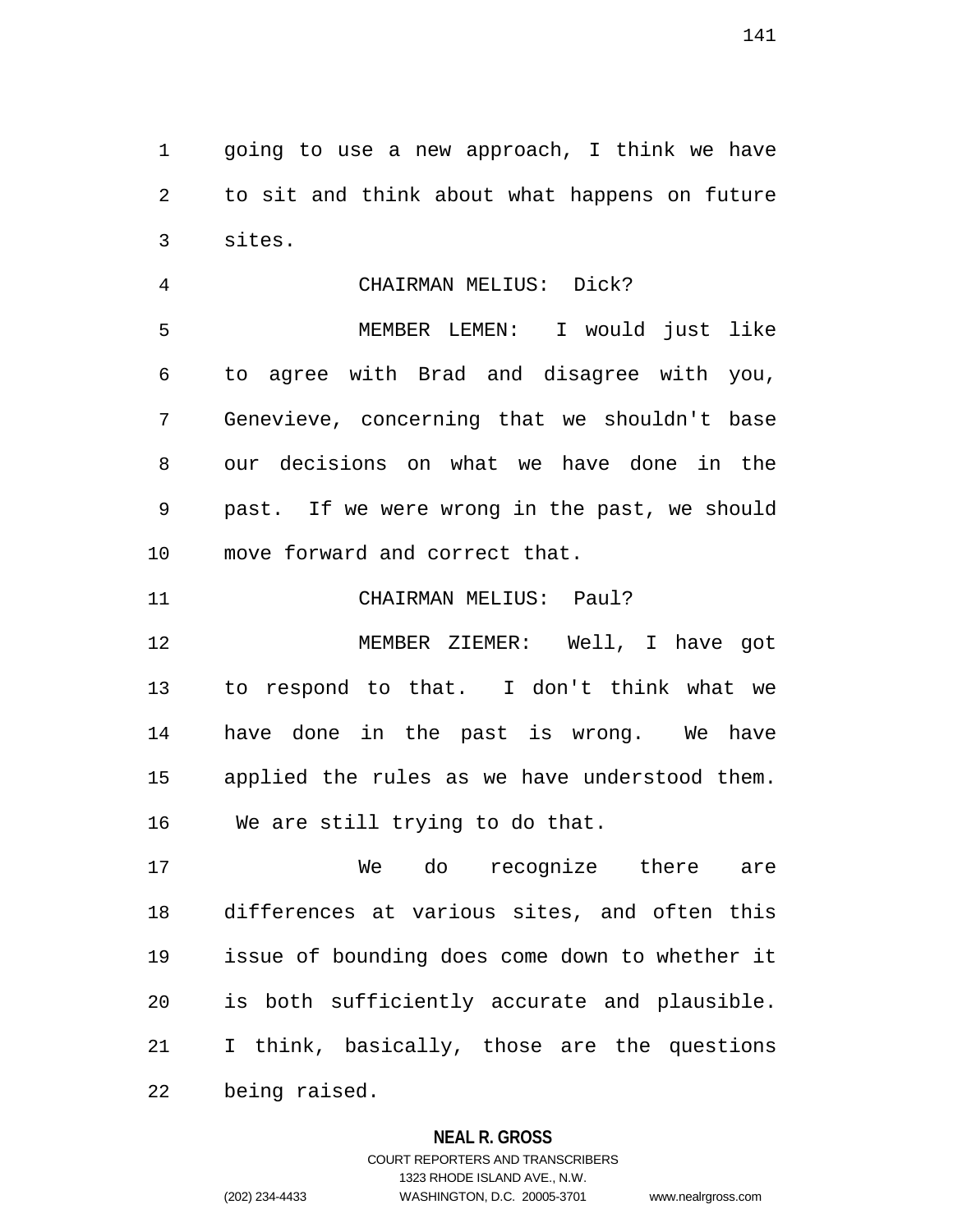1 We still need to use bounding. We 2 have a fair amount of data for this site. The 3 law does not call for us simply to give a 4 stamp of approval on every SEC. We are called 5 upon to determine whether or not dose can be 6 reconstructed with sufficient accuracy and in 7 a plausible way. And if not, then we do go 8 the SEC route.

9 So, I think each of us, you know, 10 these lines I think, as the Chair has 11 described them, are ones that are not 12 clear-cut always. This is why we are here. 13 If these things were easy, they wouldn't need 14 this Board.

15 So, we have to make these 16 decisions. We don't necessarily all have to 17 agree as to where those lines are. And I 18 don't think we should take that as a bad 19 thing. It is good to debate these issues. If 20 we feel individually that the criteria have 21 been met in a certain way, that is how we are 22 led to vote.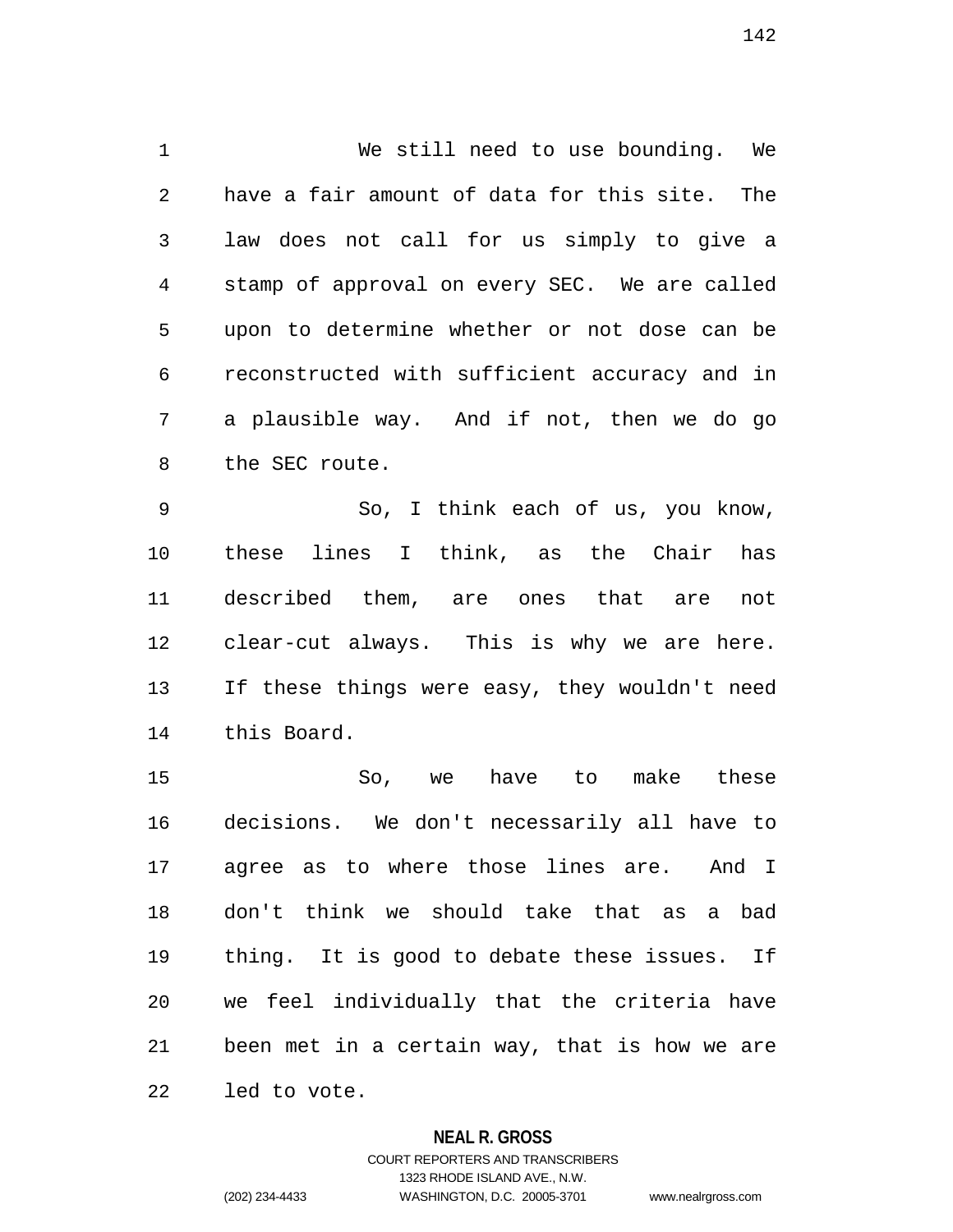1 So, I don't want to assert that we 2 have been perfect in the past, but I would 3 strongly reject the idea that what we have 4 done in the past is incorrect, and now we are 5 going to do in a newly different way. I think 6 we always have this tie-in; we are always 7 trying to improve. We do change things as we 8 discover new approaches and new methodologies 9 and new insights. That is fine, but what we 10 have done in the past has been done in good 11 faith to the best of our abilities and with 12 the information that we have had in hand.

13 MEMBER LEMEN: I have to respond 14 to that. You misunderstood what I said. I 15 didn't accuse you of doing something wrong in 16 the past. I simply said we cannot base our 17 actions today on what we have done in the 18 past. That is what I am saying.

19 I am not trying to say something 20 was wrong in the past, but because we did 21 something one way in the past doesn't mean we 22 have to do what we are doing today the same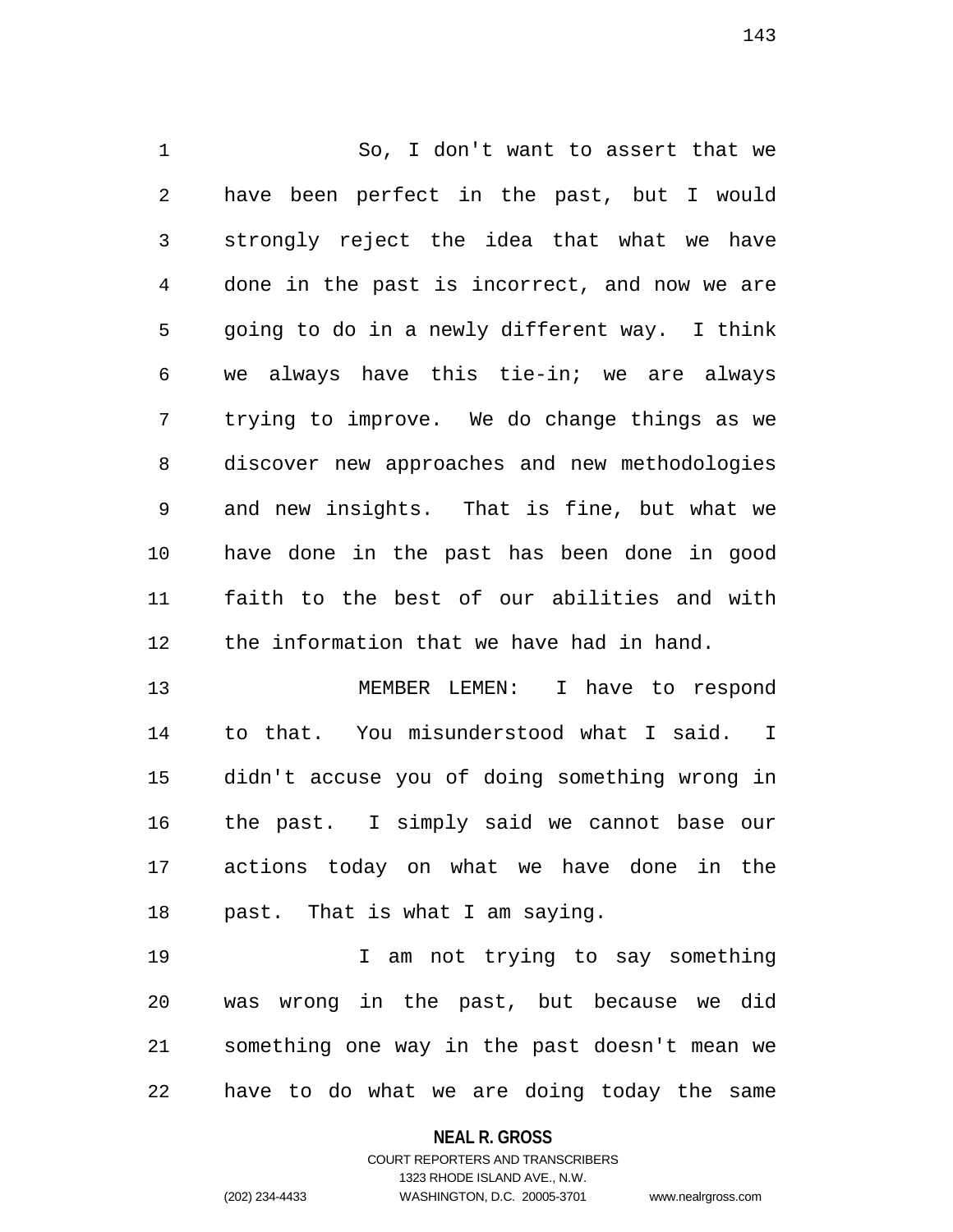1 way we did it in the past.

| MEMBER ZIEMER: And I agree with                |
|------------------------------------------------|
| that, Richard. Actually, I think we are both   |
| saying the same thing, and we are willing to   |
| improve our methodologies as we learn new and  |
| better ways of doing things. So, I agree with  |
| what you say there and I appreciate your       |
| comment.                                       |
| CHAIRMAN MELIUS: I would say one               |
| element of this where to draw the line and how |
| we approach this, I think it is sort of, how   |
|                                                |
| much of a dose are we dealing with or          |
| potential dose?                                |
| And with the residual period, we               |
| are going to have lots of situations -- we     |
| have already had them -- where we don't have   |
| very much information on the activities and    |
| the ability, usually very little sampling      |
| data. We are going to be using OTIB-70 a lot   |
| in these situations without knowing much about |
|                                                |

22 I think when Jim Neton was

**NEAL R. GROSS**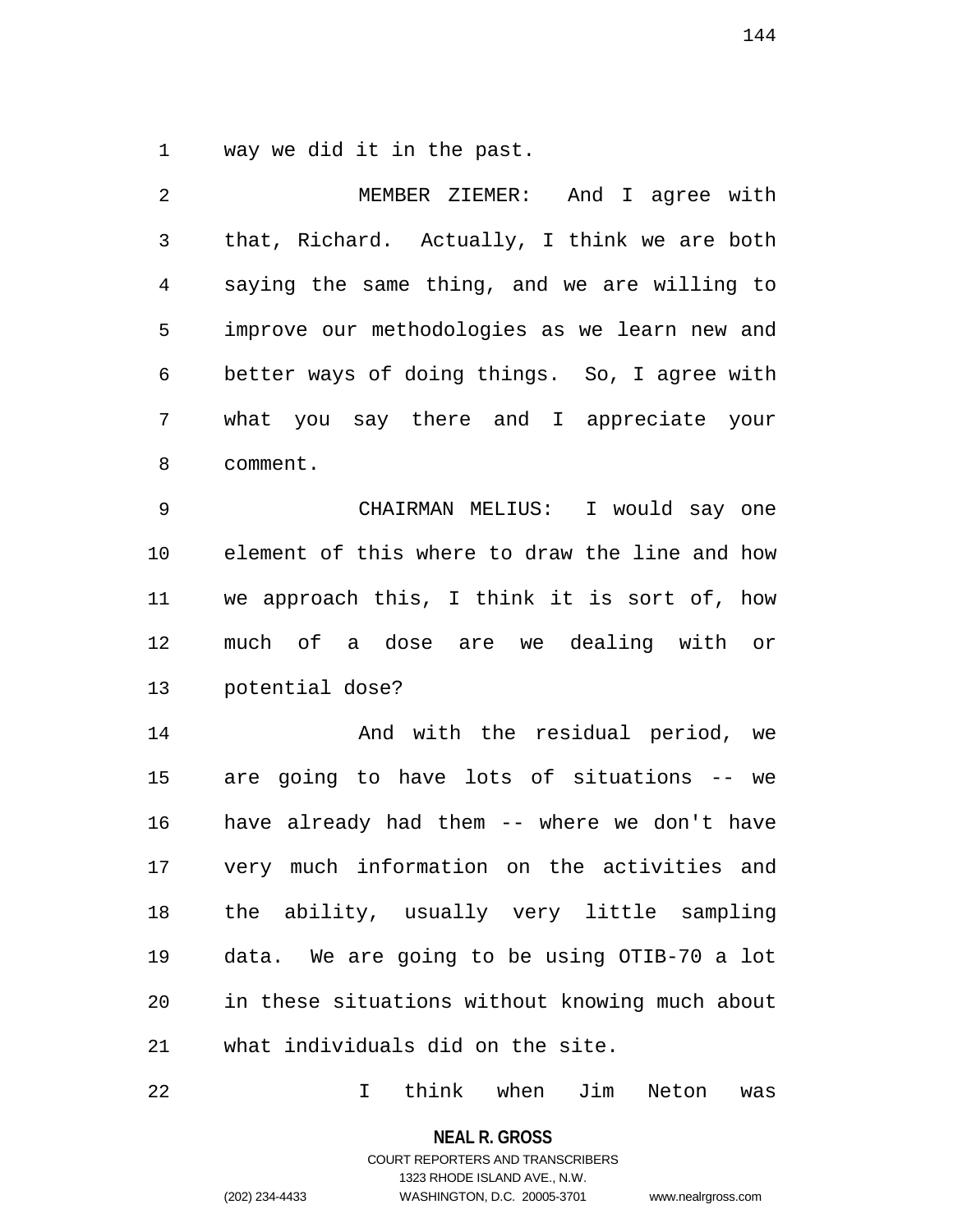1 presenting that, I think one of the issues 2 that he raised, and it has come up a little 3 bit with Dow, it will come up with Norton, 4 where Norton is a site, and I am not saying it 5 is the exact same situation here because I 6 think maybe they are different in some ways.

7 But, actually, for part of the 8 residual period where there was 9 decontamination going on, NIOSH is proposing 10 an SEC. And, then, after that decontamination 11 period, it is going back to more of an OTIB-70 12 approach, as I recall.

13 And the reason for that is that 14 the decontamination is a different activity. 15 Again, it differs. They have very little 16 information there. So, again, it is not an 17 exact comparison or analogy, but it is a 18 situation where there may be higher exposures 19 during that part of the residual period.

20 And therefore, I think we sort of 21 logically want to say, well, we need to be a 22 little bit more careful with dose

### **NEAL R. GROSS**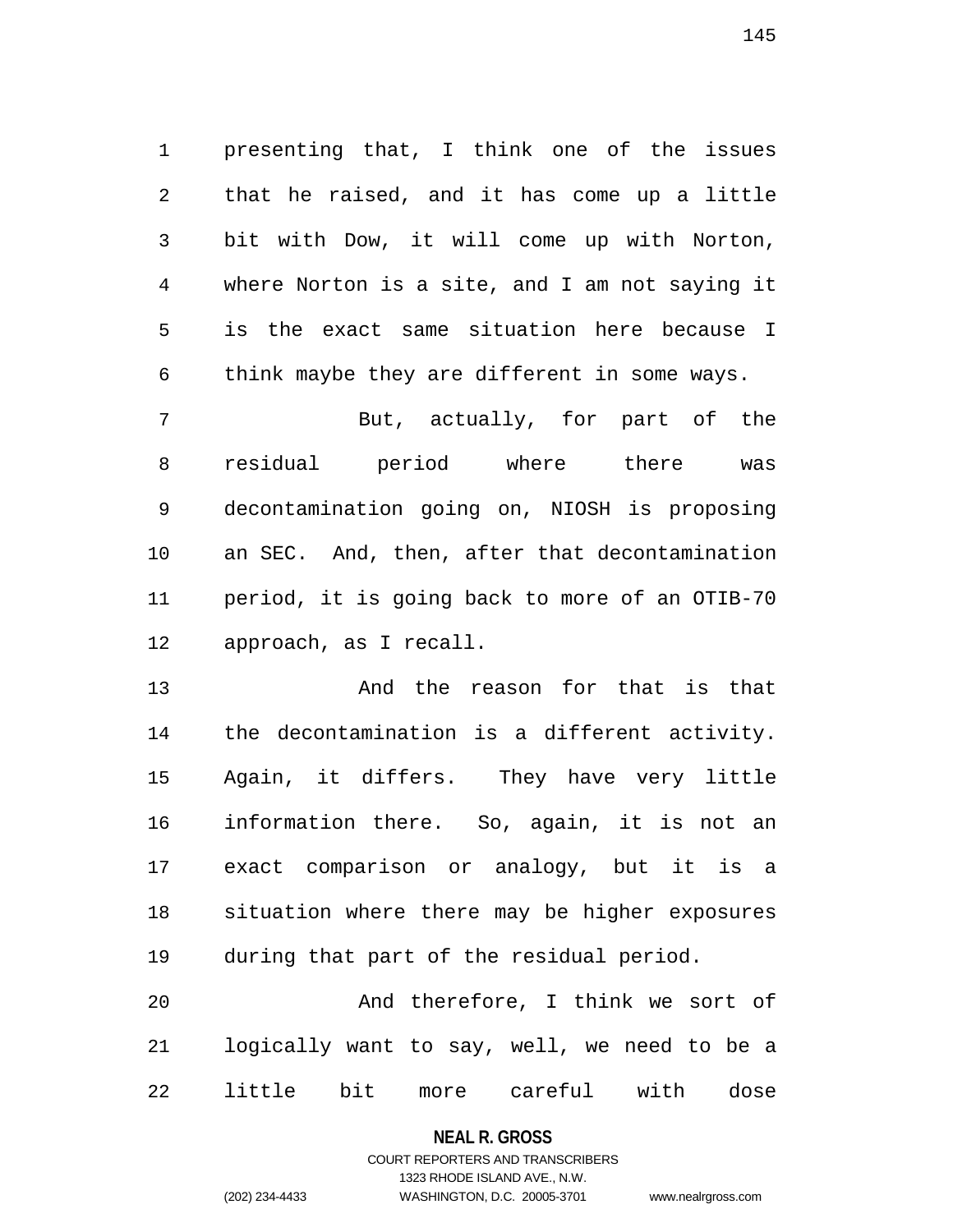1 reconstruction during that time period; 2 whereas, during a residual period there may be 3 different activities, but it is unlikely to 4 lead to as high exposures or unusually high 5 exposures. And so, the OTIB-70 approach is 6 probably something that is appropriate and 7 something I am personally comfortable with in 8 these situations.

9 I think, can we recognize 10 situations where there's unusual or different 11 activity during the residual period that might 12 lead to higher exposures? Then, how do we 13 handle that?

14 And again, I don't think that 15 negates any of the arguments that people have 16 made, but I think it is one way we need to 17 think about this residual period and how we 18 approach it.

19 Brad, you had further comments? 20 And, then, Mark.

21 MEMBER CLAWSON: I just wanted to 22 know, from 1954 on, how much bioassay do they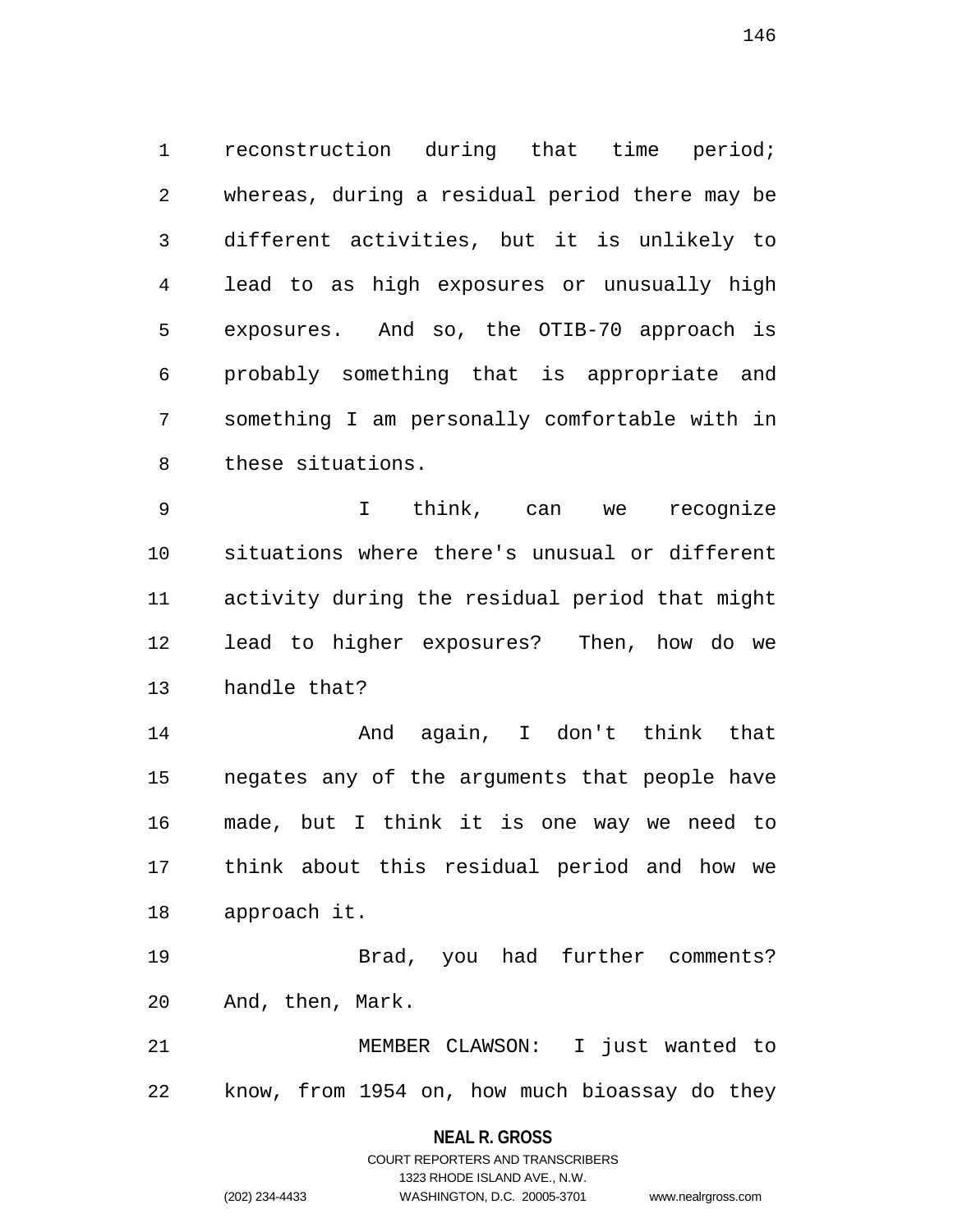1 have?

2 CHAIRMAN MELIUS: I believe from 3 1954 to 1969, which is the renovation period, 4 I don't believe they have any. 5 MEMBER ROESSLER: Chris is on the 6 line. 7 CHAIRMAN MELIUS: Yes. 8 MEMBER ROESSLER: Let's let him 9 answer that. 10 MR. CRAWFORD: This is Chris 11 Crawford. 12 The building was relieved without 13 restriction at Linde in 1954. So, there was 14 no reason for anyone to have urinalyses. And 15 in fact, we are not aware of any urinalysis or 16 any personal dosimetry of any kind in the 17 residual period. 18 MEMBER CLAWSON: So, that would be 19 no, correct? You have no bioassay? 20 CHAIRMAN MELIUS: Correct. 21 MEMBER CLAWSON: Okay. Here is 22 part of my thing, and I have got to drop back

> **NEAL R. GROSS** COURT REPORTERS AND TRANSCRIBERS

|                | 1323 RHODE ISLAND AVE., N.W. |                    |
|----------------|------------------------------|--------------------|
| (202) 234-4433 | WASHINGTON, D.C. 20005-3701  | www.nealrgross.com |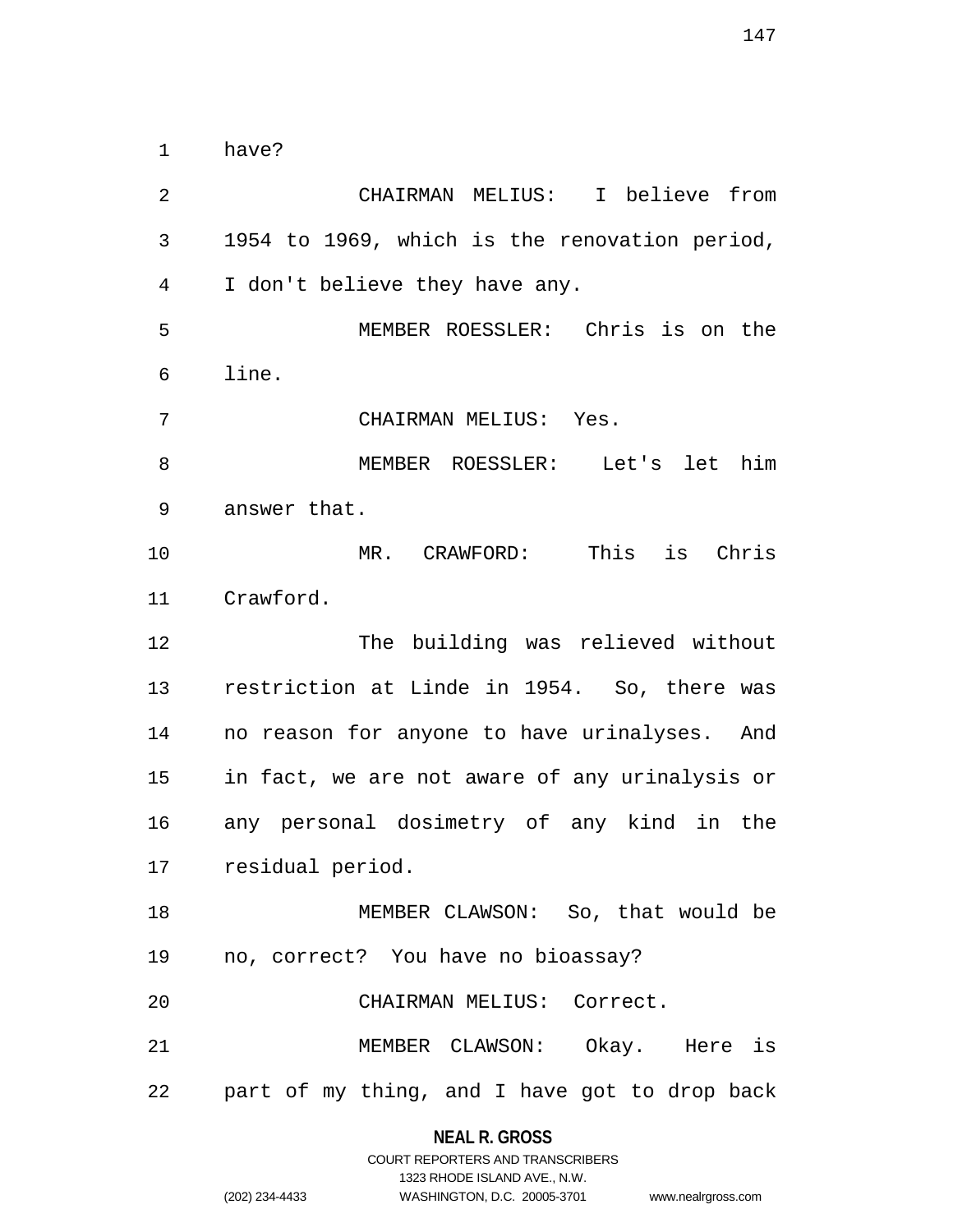1 to my knowledge of today. We have numerous 2 facilities at numerous sites that have shown 3 up clean; we're great.

4 We are dealing, one, with Hanford 5 right now that was a great facility and we 6 tore it up, and we have got hundreds and 7 hundreds of R. We don't know what went on in 8 these facilities like this. They cleaned them 9 up to certain standards. But, also, there's 10 lots of areas that they never got into and 11 cleaned.

12 You know, we all have one vote, 13 and we can vote how we feel. It is just that 14 is the most important thing there.

15 CHAIRMAN MELIUS: Thank you, Brad. 16 Mark?

17 MEMBER GRIFFON: Yes, I am trying 18 to fill in the gaps on my knowledge on this 19 site. But, you know, I look at the sufficient 20 accuracy argument that has been circulating.

21 First of all, I think, you know, 22 the renovation period is troubling from my

## **NEAL R. GROSS** COURT REPORTERS AND TRANSCRIBERS

1323 RHODE ISLAND AVE., N.W.

|                | TUZU INTUUL TULAI YU AVE IY.VV. |                    |
|----------------|---------------------------------|--------------------|
| (202) 234-4433 | WASHINGTON, D.C. 20005-3701     | www.nealrgross.com |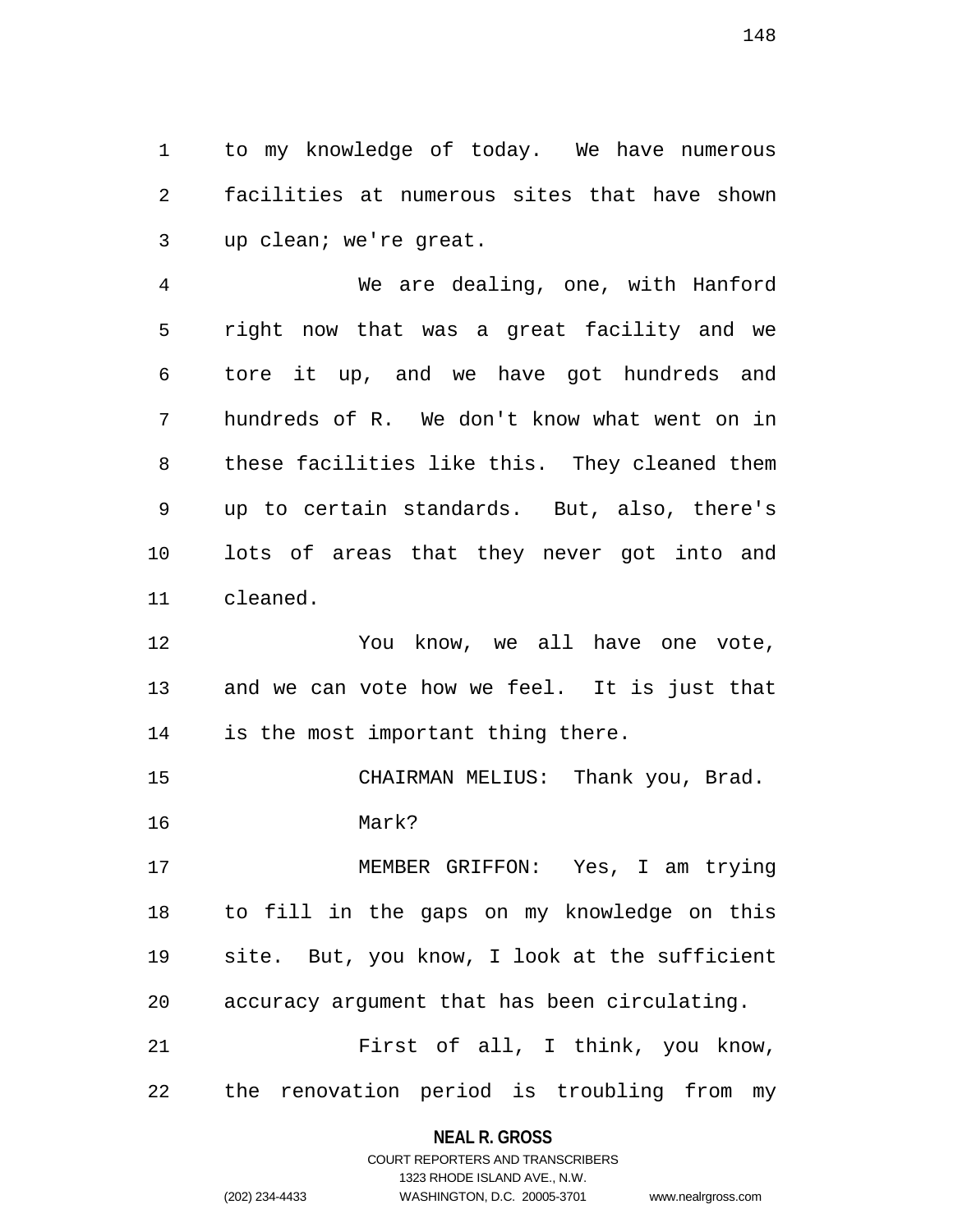1 practical experience with these type of sites. 2 Obviously, in 1954, the site was released 3 without restrictions. And, then, in 1978, 4 they do surface surveys showing grid average. 5 I think these are grid average values. They 6 might be maximum values with alpha 7 contamination on the floor ranging up to 8 3,000-4,000 dpm.

9 I mean that doesn't even talk 10 about the rafters and the walls. They get 11 much higher in those areas.

12 So, then, you question what 13 happened in our renovation period? If they 14 are pulling down ductwork and things like 15 that, I think this approach may bound for lots 16 of workers, but those directly involved in 17 maintenance or these renovation activities, it 18 could not bound them. I don't think we are 19 overbounding in all cases necessarily. I 20 don't buy that argument.

21 1 am still not clear exactly how 22 you are extrapolating back from 1974. The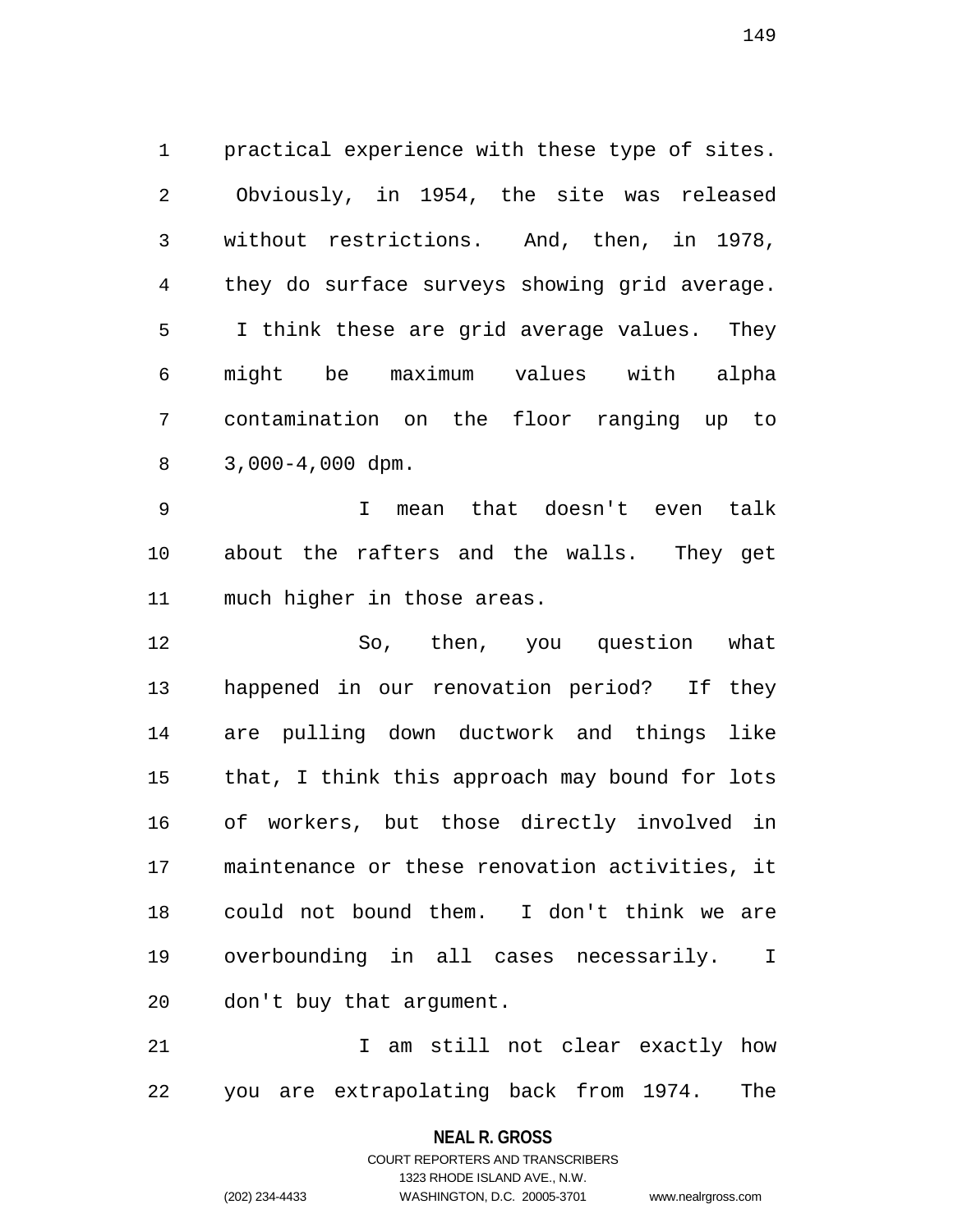1 other interesting tidbit, and maybe those that 2 have researched this much more than I have can 3 enlighten me, but all this jackhammering 4 activity is constantly referenced. If they 5 were actually doing sandblasting and 6 jackhammering in these areas, I am very 7 curious how 20 years later they still have 8 these significant decontamination levels left 9 on the floors.

10 I mean I have been in several 11 facilities where we have found very little 12 contamination on the grid floors. We actually 13 ended up looking in cracks in between cement 14 slabs and ended up tearing down half the 15 facility based on cracks because they filled 16 in footprints where old process equipment was. 17 When we lifted those footprints out, we found 18 lots of contamination.

19 So, then, the question was, where 20 the maintenance workers that were in those 21 areas or, you know, doing more intrusive work, 22 were they potentially exposed to much higher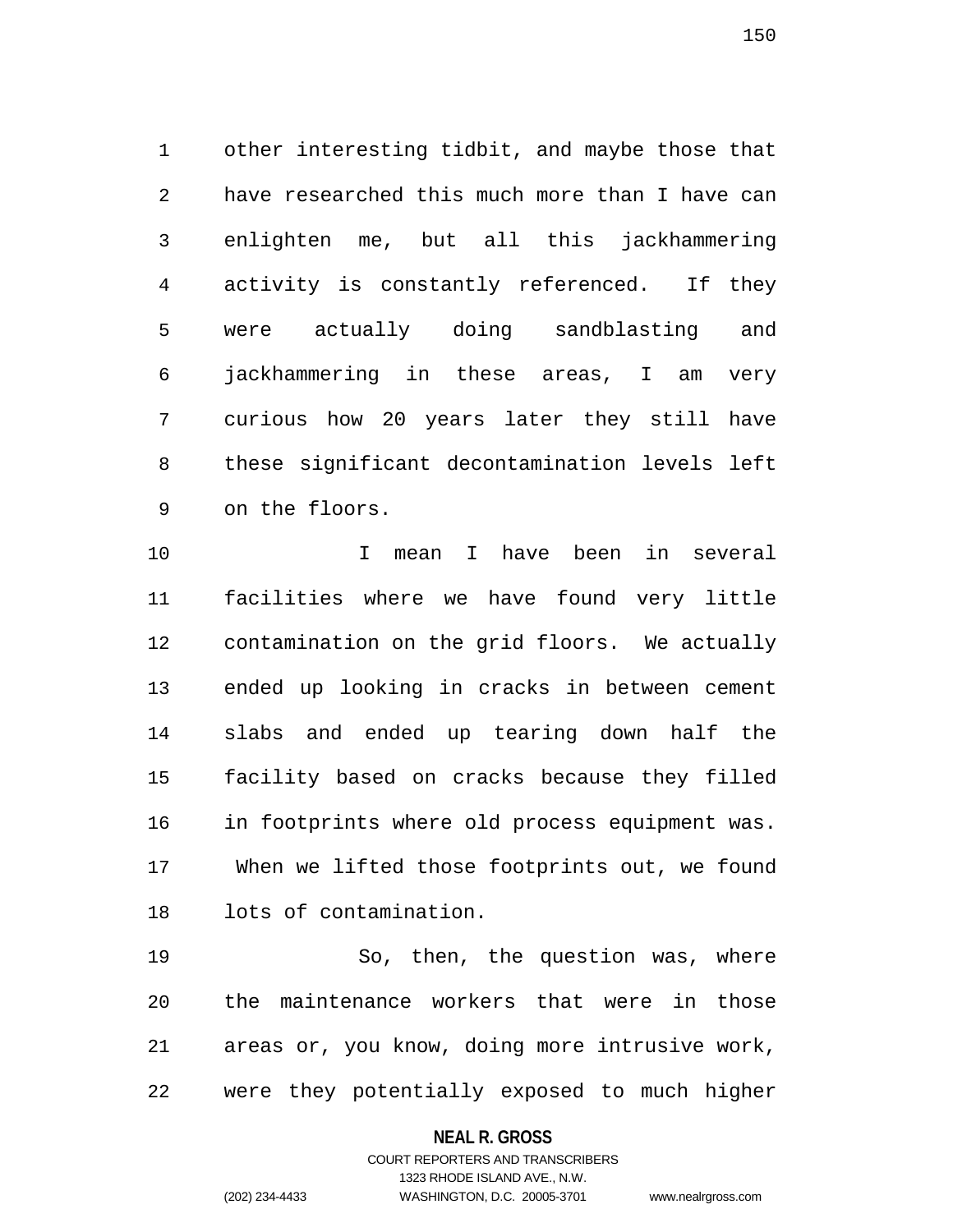1 values than we are anticipating with the model 2 that NIOSH is proposing?

3 So, you know, I think people 4 should look at the 1978 data and ask, well, in 5 1954, they say they basically released without 6 restrictions, but, obviously, these are not 7 minor levels that were leftover. They are not 8 just barely -- and these are just scoping 9 surveys by ORNL as well. They are just 10 deciding, do we need to clean this site up or 11 not? They are not doing this as an exposure 12 assessment study. This is to determine 13 whether the area, the entire building, what 14 areas need to be D&Ded later on?

15 So, these kind of levels, I guess 16 another question I have is, which values are 17 extrapolated back from 1978 to 1969, I guess 18 it is? Are you using like floor average 19 values? I think Jim said something about 20 beta-gammas. Maybe I missed that part. 21 Because there is a very big discrepancy 22 between the average floor grade values and the

### **NEAL R. GROSS**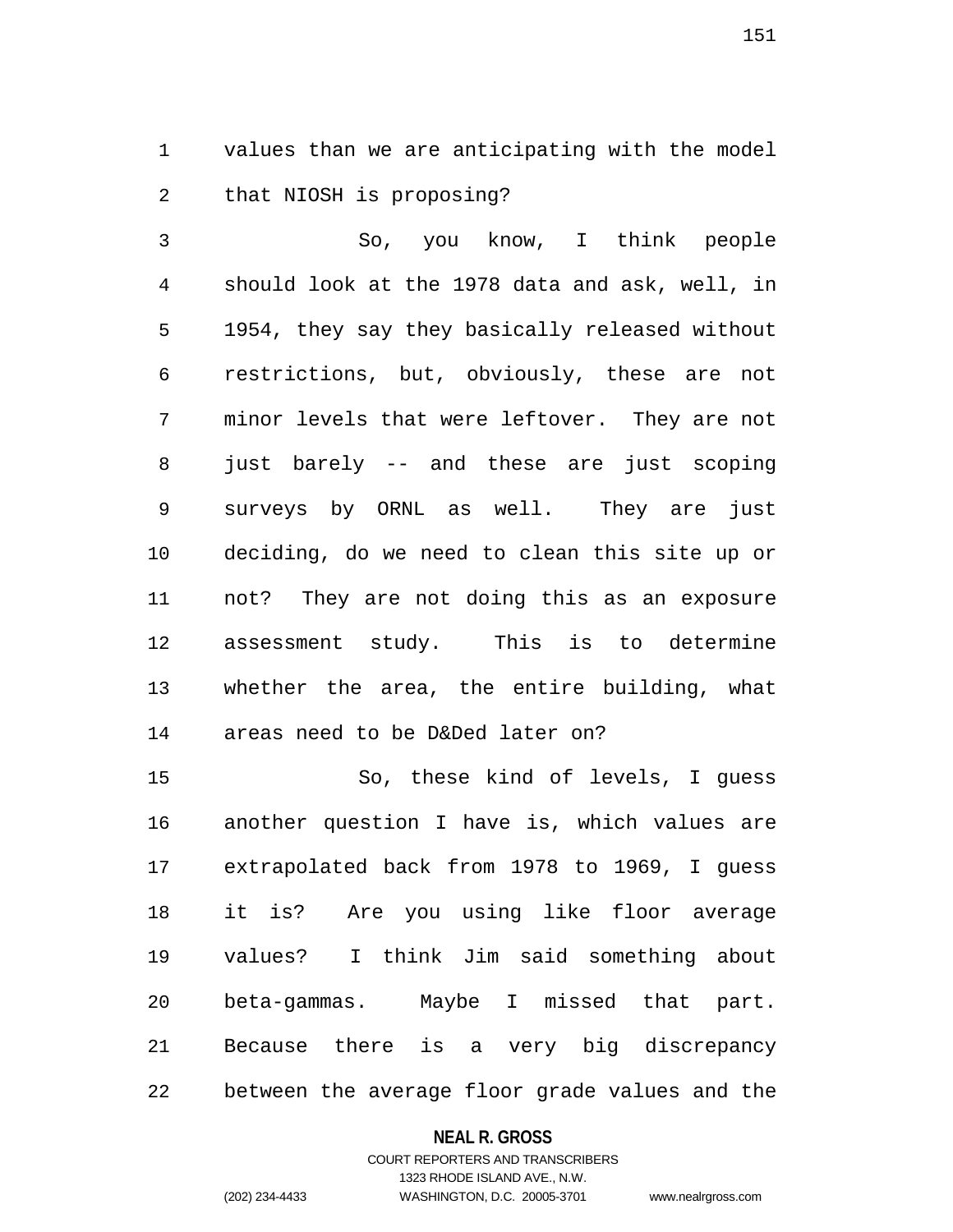1 walls and the rafters. So, I don't know 2 exactly how that was handled.

3 But, to me, there's a lot of 4 uncertainty extrapolating back from an ORNL 5 scoping survey to a 1969 data point, which in 6 itself a little uncertain to me. So, I think 7 I have trouble with the approach. It doesn't 8 convince me that it is bounding, especially 9 for those renovation workers or maintenance 10 workers in those timeframes.

11 CHAIRMAN MELIUS: Josie, and then  $12$ 

13 MEMBER GRIFFON: Maybe, Jim --14 CHAIRMAN MELIUS: Actually, go 15 ahead.

16 DR. NETON: I just have one 17 question for Mark. You were talking about 18 extrapolating from 1969 to 1974. That is 19 outside of the renovation period. That is not 20 part of the renovation period. It is a 21 different issue, but it is not what has been 22 discussed here.

### **NEAL R. GROSS**

COURT REPORTERS AND TRANSCRIBERS 1323 RHODE ISLAND AVE., N.W. (202) 234-4433 WASHINGTON, D.C. 20005-3701 www.nealrgross.com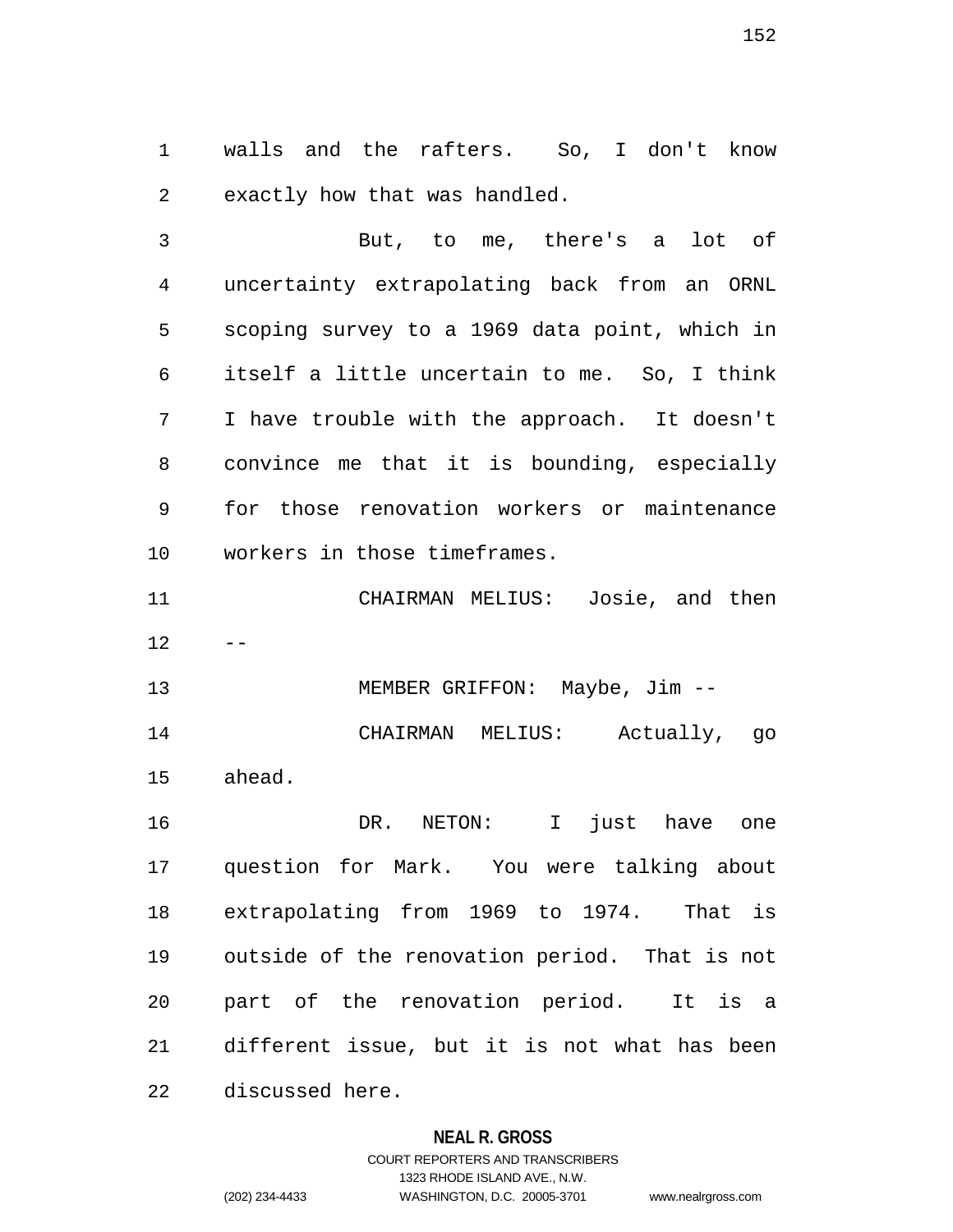153

1 MEMBER GRIFFON: I thought I was 2 saying extrapolating back from 1978 data to 3 1969. 4 DR. NETON: Right, but that is 5 outside of the renovation period. That's a 6 different -- see, there's several -- 7 MEMBER GRIFFON: That is after 8 renovation was over. 9 DR. NETON: The renovation was 10 over in 1969. 11 MEMBER GRIFFON: Right, but the 12 data point in 1969 is derived from 1954, 13 right? 14 DR. NETON: Right. Right. 15 MEMBER GRIFFON: So, that is a 16 little bit of speculation. 17 DR. NETON: But what I am saying, 18 though, that is a different -- 19 MEMBER GRIFFON: It's not like you 20 measured in 1969 after the renovations. 21 DR. NETON: What I am saying is 22 that is a different time period than what has

> **NEAL R. GROSS** COURT REPORTERS AND TRANSCRIBERS

> > 1323 RHODE ISLAND AVE., N.W.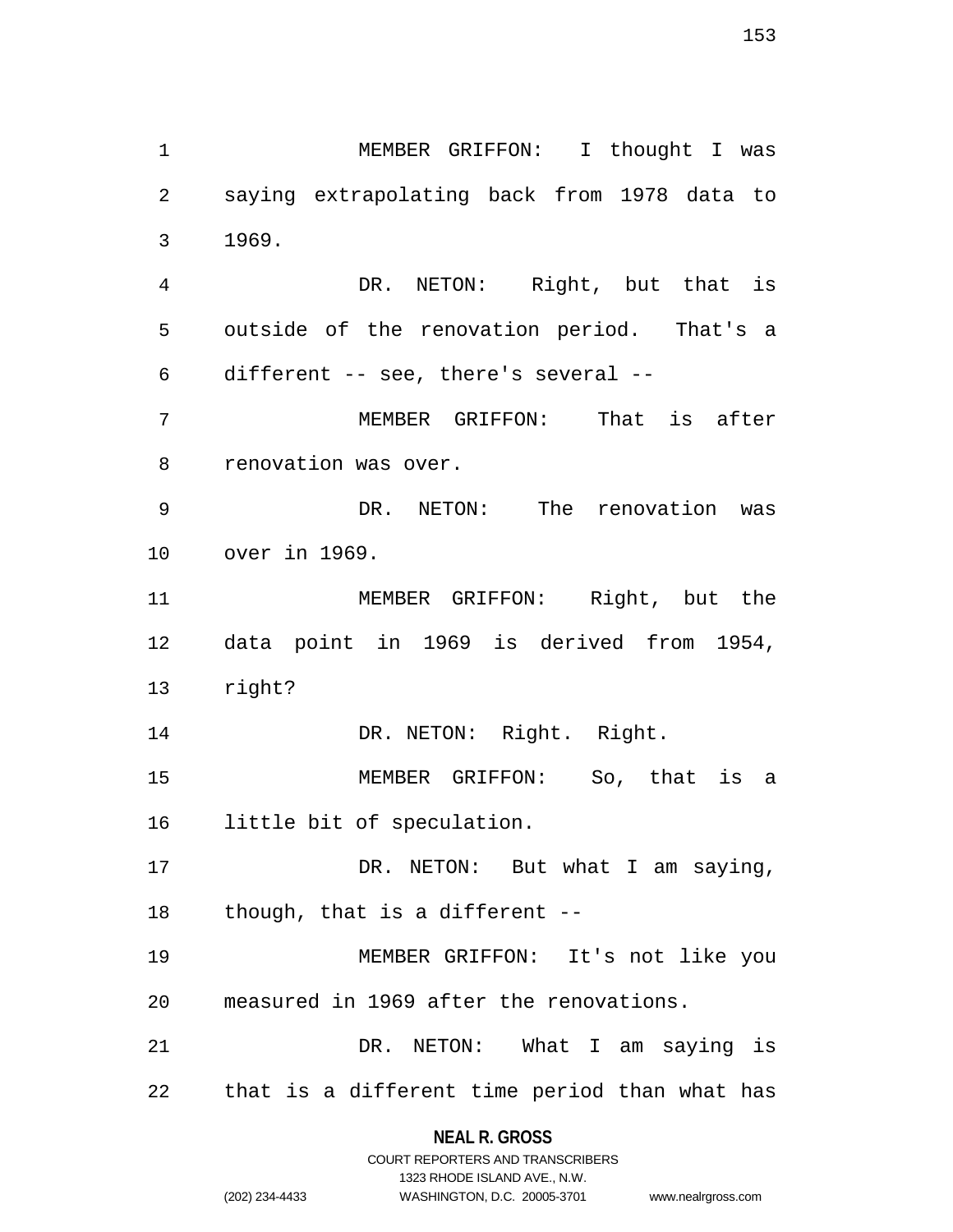1 been discussed for the last half-hour or so. 2 Right now, the discussion has centered around 3 the renovation period itself. Once the 4 renovation period is over, then we have the 5 standard TIB-70 approach where it declines. 6 And you're right, it goes back -- we don't 7 have anything to hang our hat on in 1969. So, 8 we go back to 1954. 9 MEMBER GRIFFON: Right. That's 10 what I was saying. 11 DR. NETON: That is the starting 12 point. It can't get any higher than that. 13 MEMBER GRIFFON: I'm saying I'm 14 uncertain in all three of those data points. 15 DR. NETON: Okay. 16 CHAIRMAN MELIUS: Josie? And, 17 then, I will hear next after Josie from the 18 petitioners. 19 MEMBER BEACH: Well, then, the 20 renovation period, during that time, it is my 21 understanding the workers' testimony stated 22 that they removed large pieces of process

#### **NEAL R. GROSS**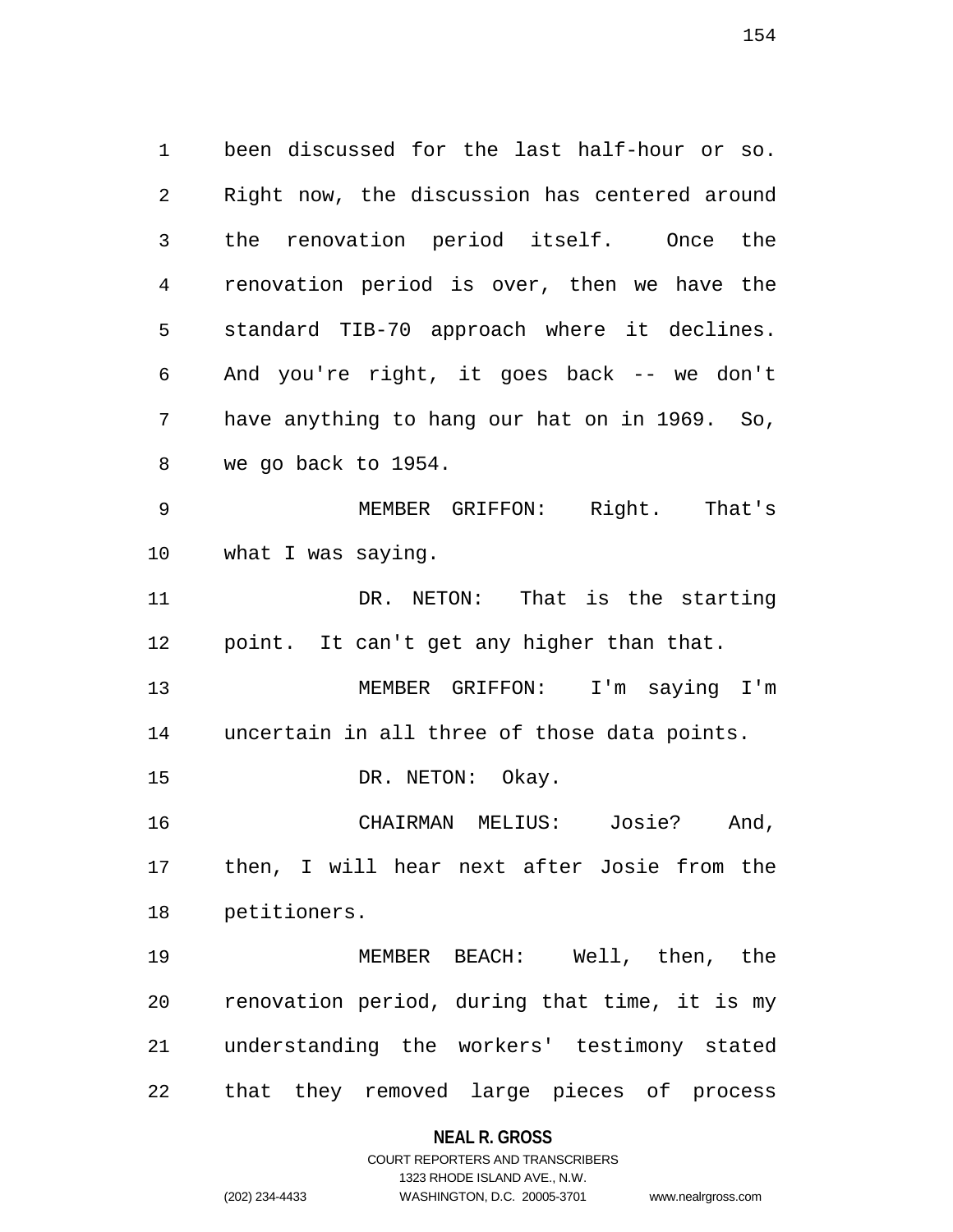1 equipment, which is where I believe the 2 jackhammering came into play.

3 CHAIRMAN MELIUS: Is it a quick 4 question?

5 MEMBER ZIEMER: Well, just a 6 comment. It was my understanding that during 7 the renovation period they had air samples not 8 only from jackhammering, but from like six 9 different operations. Was that not correct? 10 CHAIRMAN MELIUS: It was the 11 decontamination period.

12 DR. NETON: That was for the 13 decontamination period.

14 MEMBER ZIEMER: Oh, okay.

15 DR. NETON: Yes, we picked what we 16 thought was the highest value for 17 decontamination, the jackhammering, concrete 18 had already been sandblasted.

19 CHAIRMAN MELIUS: Yes, there was a 20 survey. But I want to get to the petitioners. 21 We have got some time issues. And, then, we 22 will come back and there will be more

**NEAL R. GROSS**

COURT REPORTERS AND TRANSCRIBERS 1323 RHODE ISLAND AVE., N.W. (202) 234-4433 WASHINGTON, D.C. 20005-3701 www.nealrgross.com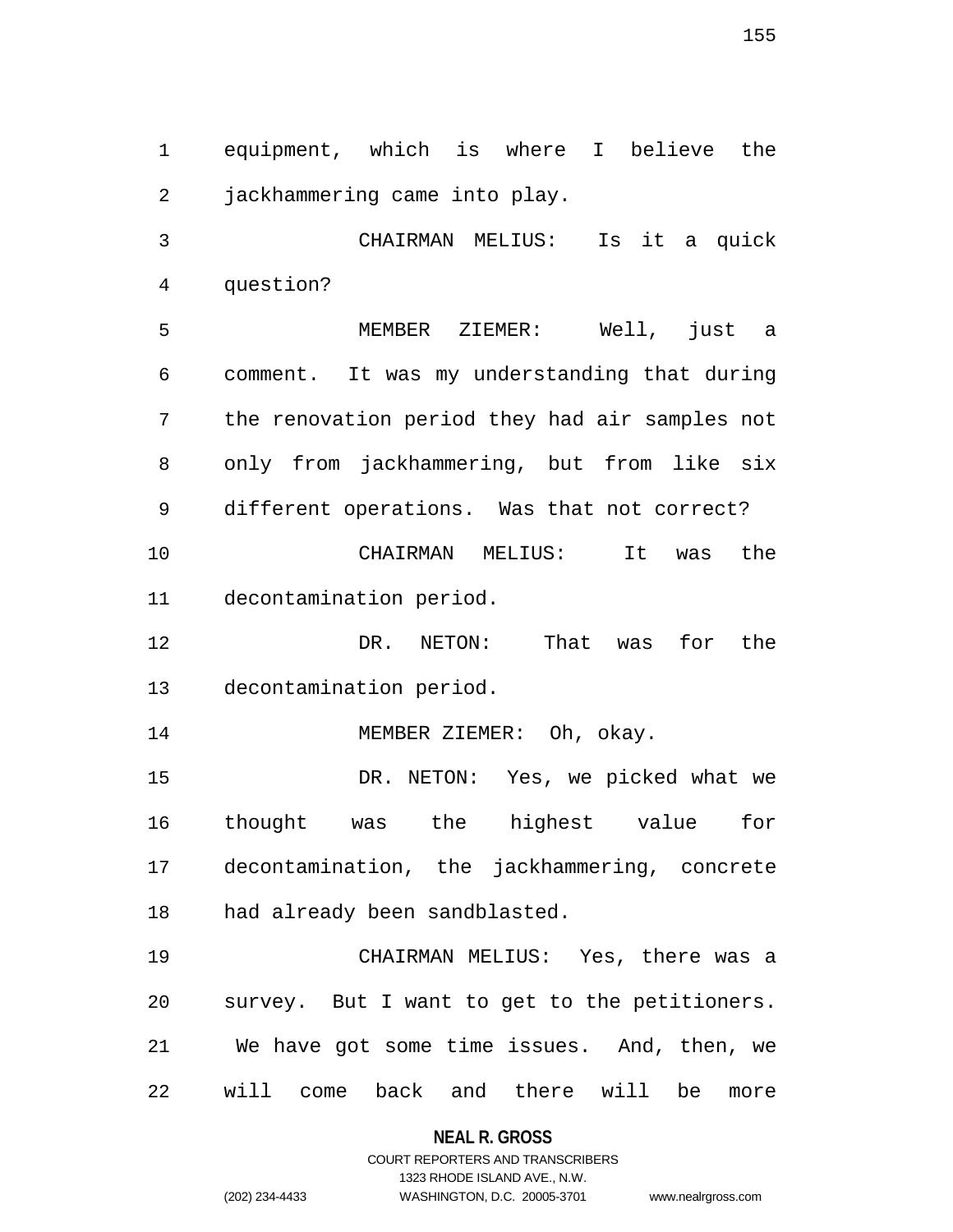1 discussion, and we need a break. So, I want 2 to get the petitioners before we get to that 3 point. It is obviously going to take longer 4 than allotted. 5 So, can we hear from the

6 petitioners? Antoinette, first, please.

7 MS. BONSIGNORE: Yes, can everyone 8 hear me?

9 CHAIRMAN MELIUS: Yes, we can.

10 MS. BONSIGNORE: Okay. Good 11 morning, Dr. Melius. First, I want to thank 12 you on behalf of the Linde workers and their 13 families for the opportunity to address the 14 Board this morning.

15 I would also like to thank the 16 Linde Working Group for their efforts of two 17 and a half years during the Linde SEC 18 evaluation.

19 The Linde SEC, one issue was filed 20 in March of 2008 and qualified for review on 21 July 18th, 2008. The first ER for this was 22 released by NIOSH on November 5th, 2008. One

### **NEAL R. GROSS**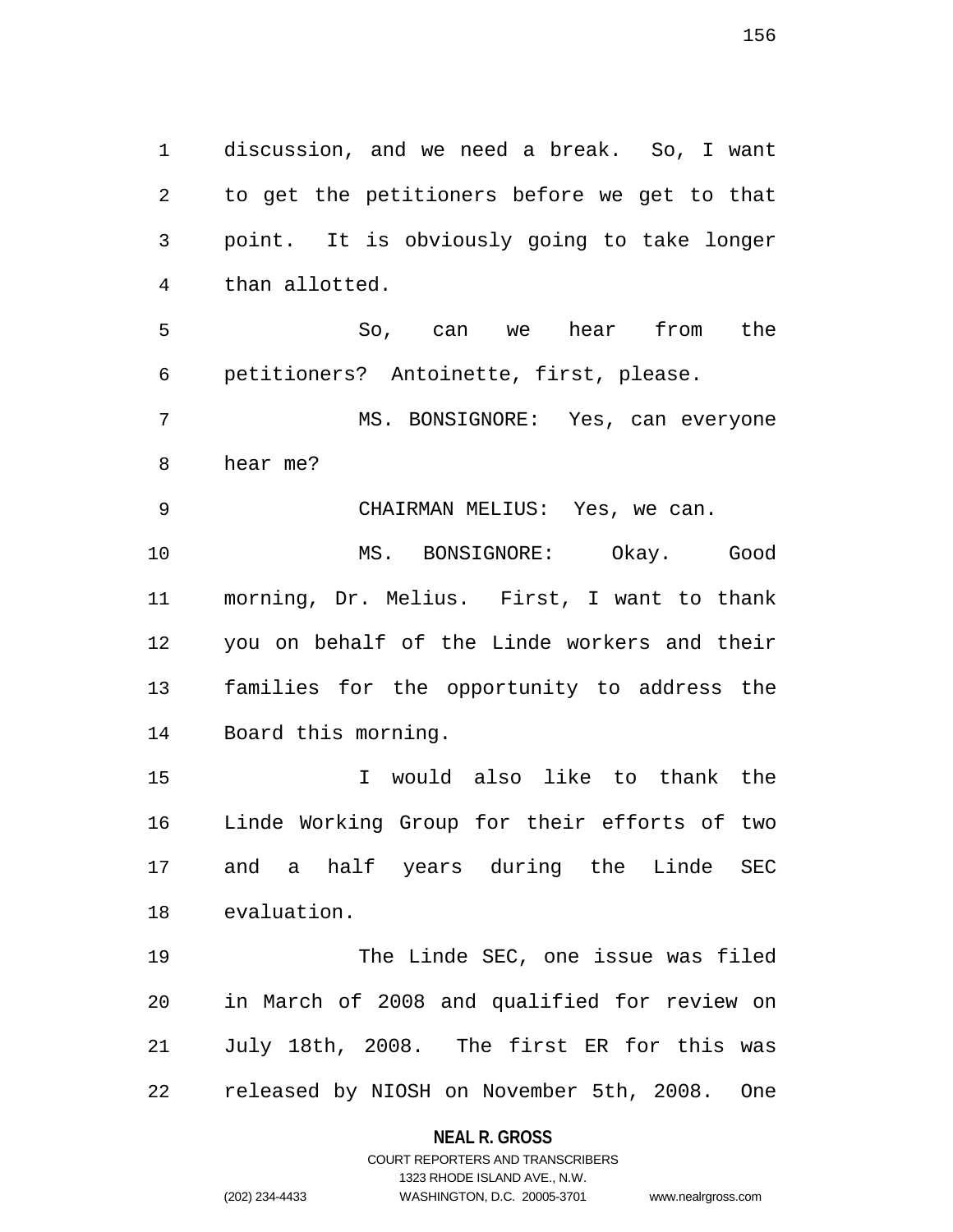1 day before, on November 4th, NIOSH also issued 2 a revised Site Profile.

3 The revised Site Profile was 4 intended to incorporate and resolve issues 5 raised by SC&A in their July 2006 review of 6 the January version of the Site Profile. The 7 revised November 2008 Site Profile represented 8 the third version of the Site Profile since 9 May 2000.

10 Since November 2008, the Linde 11 workers and their families have not only been 12 waiting for resolution of this SEC petition, 13 but an additional SEC petition covering the 14 operational time period from 1947 through 15 1953.

16 During my presentation to the 17 Board in November of last year, I spoke 18 primarily about timeliness and the lack of 19 transparency with the SEC evaluation process. 20 Regarding the issue of timeliness, 21 this SEC evaluation process has had the

22 unfortunate consequence of delaying the

### **NEAL R. GROSS**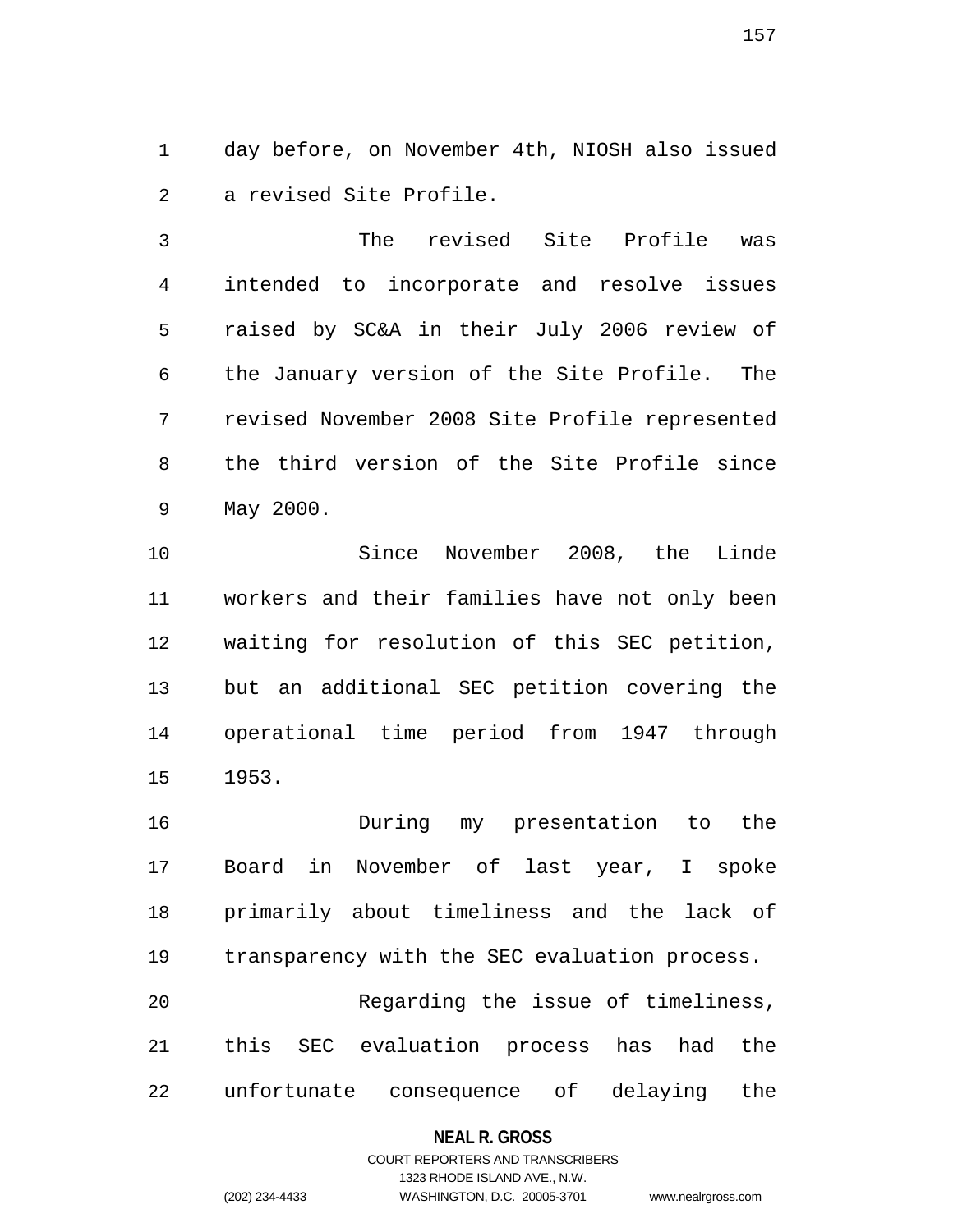1 appropriate and timely review of 2 previously-denied individual dose 3 reconstruction claims covering the residual 4 radiation period.

5 NIOSH has refused to issue a 6 Program Evaluation Report to reflect necessary 7 changes that must be incorporated in the next 8 revision of the Linde Site Profile, which will 9 be revision No. 5. And consequently, the 10 Department of Labor refuses to reopen those 11 previously-denied.

12 In effect, the Linde workers are 13 being penalized because they filed this SEC 14 petition. To add insult to injury, DCAS has 15 now chosen to ignore the specific 16 prescriptions of both the statute and their 17 own implementing regulations by issuing a 18 revised Evaluation Report on January 28th of 19 this year.

20 The original ER was issued nearly 21 two and a half years ago. That original ER 22 was within the general confines of the 180-day

### **NEAL R. GROSS**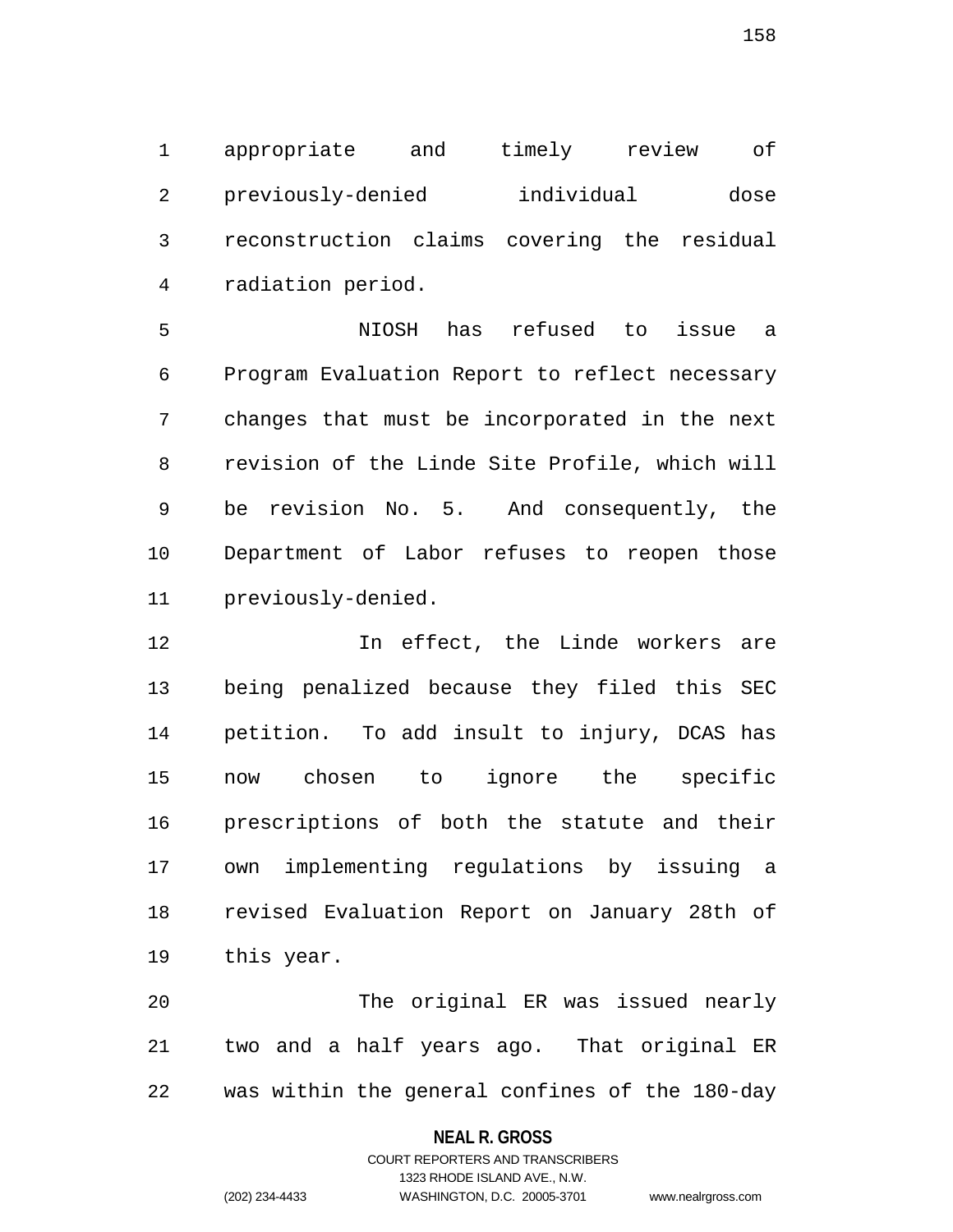1 deadline for issuing an ER. NIOSH now has 2 decided to ignore that deadline and issue a 3 revision and is asking this Board to recommend 4 the denial of this SEC petition, not based on 5 the original ER analysis, but the new ER 6 analysis.

7 When DCAS issued the revised ER on 8 January 28th, they, in effect, conceded that 9 their November 2008 ER failed to provide a 10 plan to reconstruct dose for these workers 11 with sufficient accuracy, as prescribed by the 12 statute and the regulations.

13 The policy DCAS is now using to 14 justify ignoring the statute and ignoring 15 their own regulations directly contradicts why 16 deadlines were specifically delineated for the 17 SEC program. The 180-day deadline was put in 18 place to avoid exactly what has happened with 19 the petition. The deadline exists so that 20 NIOSH and DCAS specifically cannot drag out an 21 SEC evaluation for years and years, so they 22 cannot keep revising ERs ad infinitum until

### **NEAL R. GROSS**

## COURT REPORTERS AND TRANSCRIBERS 1323 RHODE ISLAND AVE., N.W. (202) 234-4433 WASHINGTON, D.C. 20005-3701 www.nealrgross.com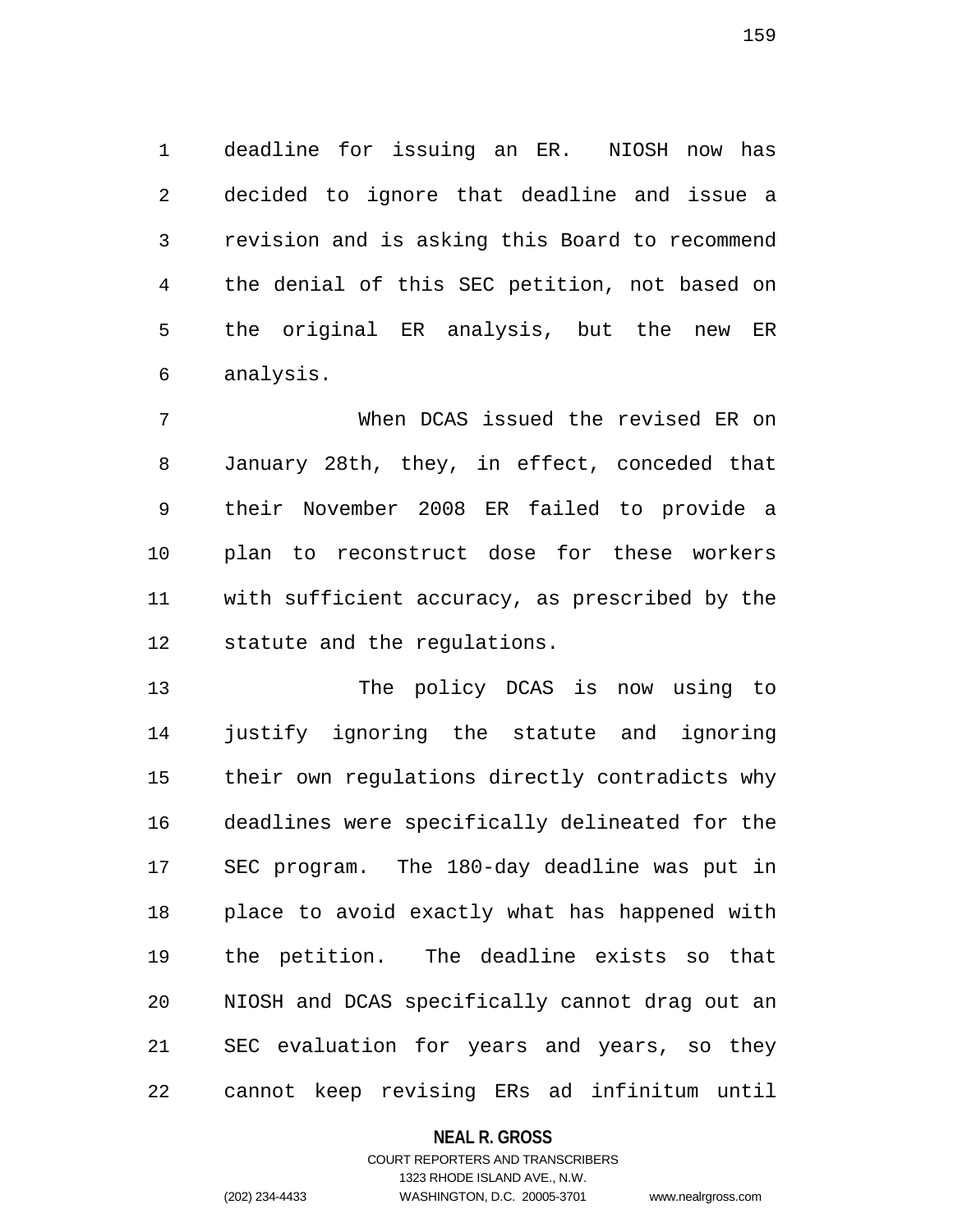1 they think they finally have it right.

2 DCAS is presenting this Board with 3 an explicit admission that they failed to meet 4 their statutory and regulatory obligation when 5 they issued the November 2008 ER. The 6 Department of Health and Human Services has 7 the explicit authority to interpret provisions 8 within EEOICPA when the legislative intent is 9 unclear.

10 NIOSH has abused this authority by 11 ignoring the very clear mandate to produce and 12 evaluate an ER within 180 days of when a 13 petition is filed. What these workers do not 14 understand, what is ambiguous or unclear about 15 an 180-day deadline? How does 180 days give 16 NIOSH the wiggle room to go to a 17 two-and-a-half-year extension of that 18 deadline?

19 Congress never intended to empower 20 NIOSH to ignore this restriction. NIOSH 21 issued a response to this issue to me in a 22 letter dated January 31st of this year. That

### **NEAL R. GROSS**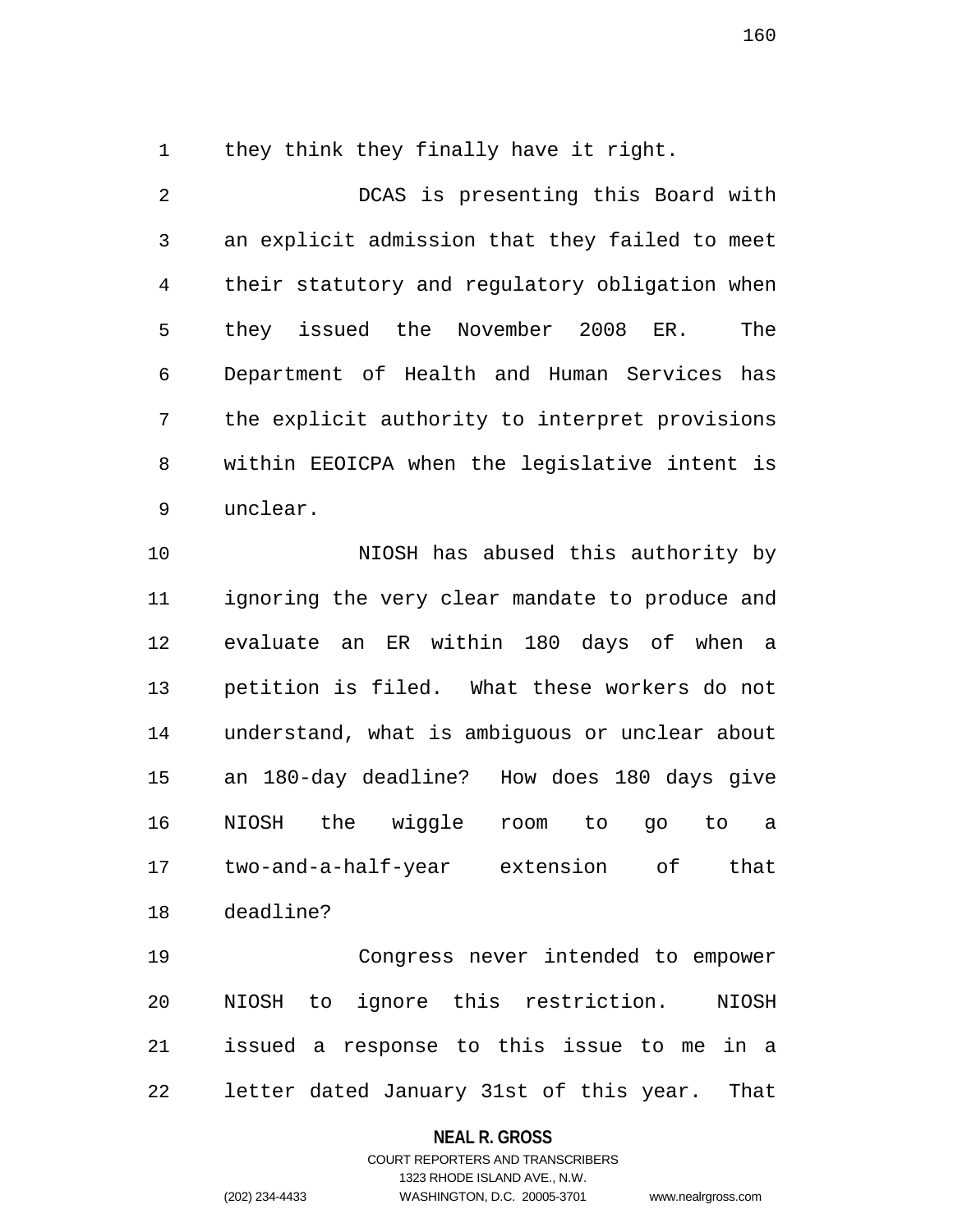1 letter, which was distributed to the Board 2 this morning, doesn't even address this issue. 3 It simply doesn't even address that there is 4 a statutory deadline for issuing an ER. And, 5 quite frankly, I was perplexed by the 6 statements from DCAS simply ignoring the 7 question that I posed to them about the 8 180-day deadline.

9 The problem with this policy is 10 not only that workers are expected to wait 11 years for claims to be resolved. The problem 12 is that DCAS has confused the purpose of the 13 SEC program and the remedy it was intended to 14 provide to workers and their families with the 15 actual revising of the Site Profile.

16 These two parts of the Part B 17 program should be distinct. DCAS cannot 18 choose to ignore the fact that Congress put in 19 place a specific deadline for the SEC 20 evaluation process simply because they are 21 still trying to figure out how best to justify 22 a recommendation for denying the petition.

### **NEAL R. GROSS**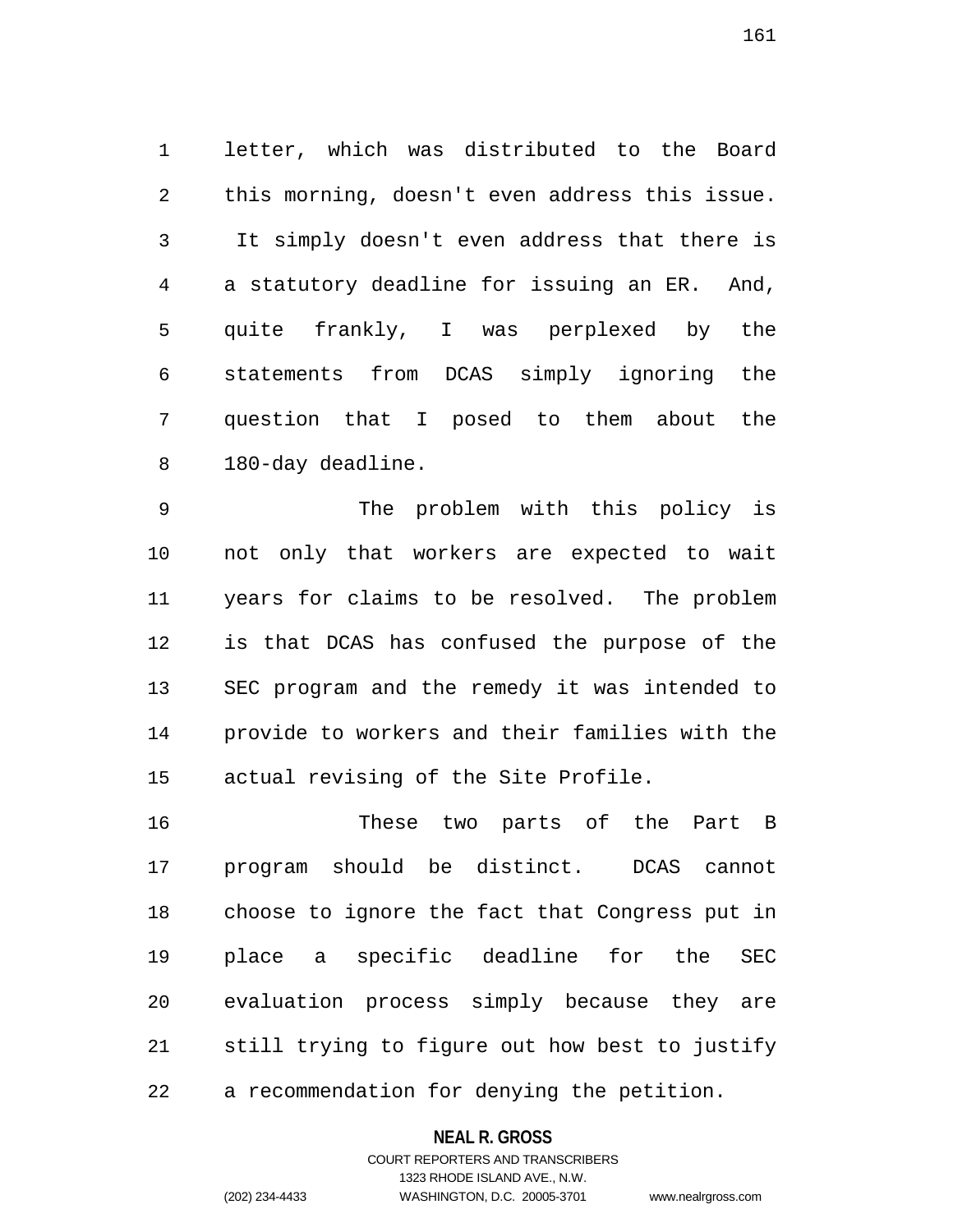1 The legislative history is clear 2 here. Congress intended there to be a 3 specific deadline here. NIOSH is ignoring 4 that legislative history.

5 DCAS's health physicists and their 6 contractor in ORAU evaluate SECs in a 7 theoretical vacuum, ignoring the fact that 8 these are real people who are seeking 9 compensation under this program because they 10 are sick or because the families that have 11 been left behind are seeking some semblance of 12 justice for their family members that have 13 died.

14 This is not an epidemiological 15 study. This is a reparative compensation 16 program. And as such, DCAS cannot simply pick 17 and choose what parts of the statute they 18 comply with and what parts they can 19 systematically ignore.

20 The first flawed Site Profile was 21 issued by DCAS back in 2005. That Site 22 Profile has since been revised four times and

### **NEAL R. GROSS**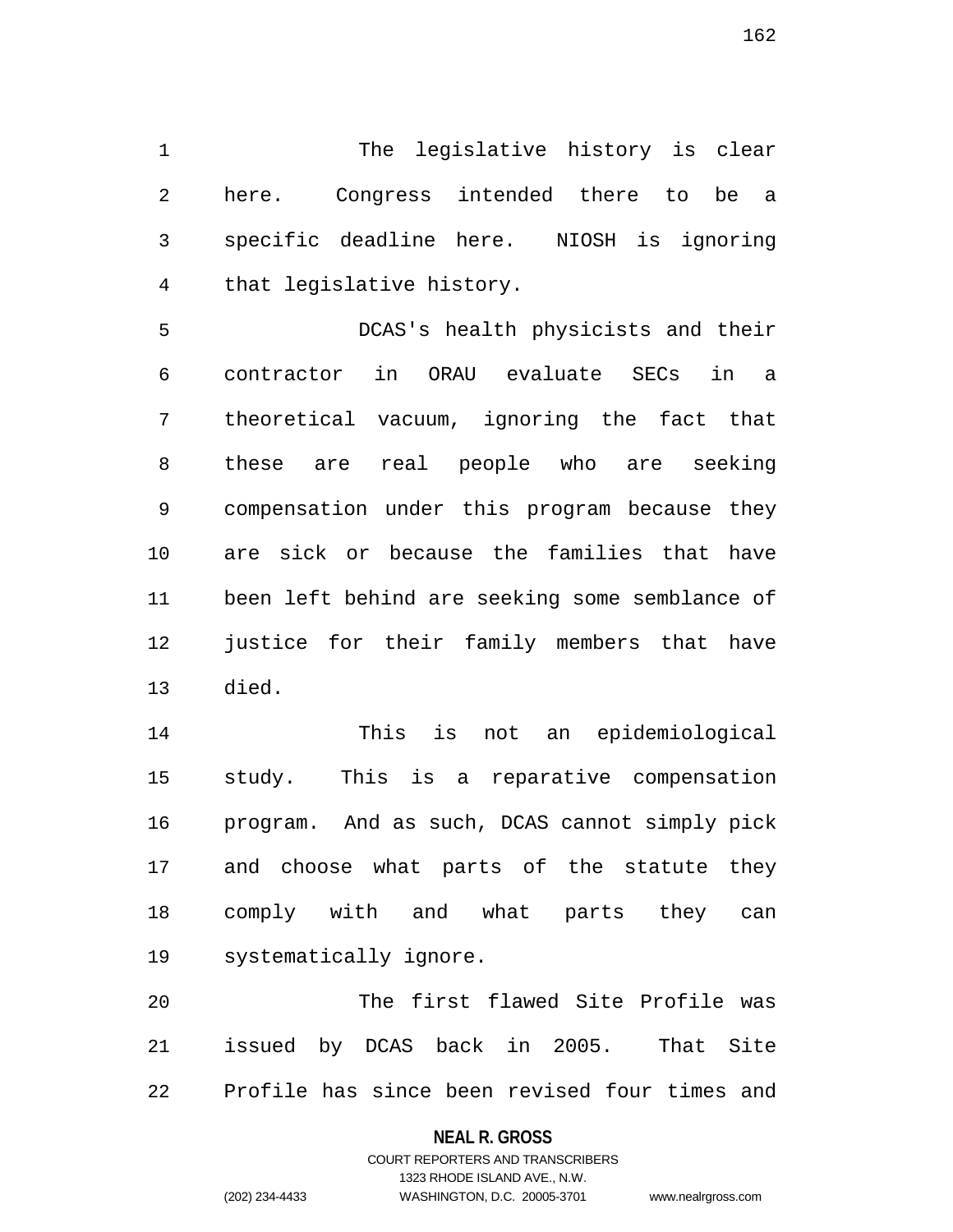1 it will need to be revised again, notably 2 because none of the previous Site Profiles 3 ever considered worker exposures in the Linde 4 underground tunnel system.

5 Workers not only worked in those 6 tunnels for a specific maintenance and repair 7 duty, but they also used those tunnels to 8 travel from building to building, particularly 9 during the cold winter months.

10 I wanted to emphasize that 11 particular point about the tunnels. The 12 revised ER makes no mention of that fact, even 13 though the workers who were interviewed by 14 SC&A back in May of last year discussed that 15 very issue of how and why this was used by 16 workers.

17 But, more importantly, the 18 November 2008 ER, the original Evaluation 19 Report, makes no mention of the Linde tunnels. 20 DCAS has known about this potential worker 21 exposure since July of 2006, when SC&A raised 22 the issue in their Site Profile review and

### **NEAL R. GROSS**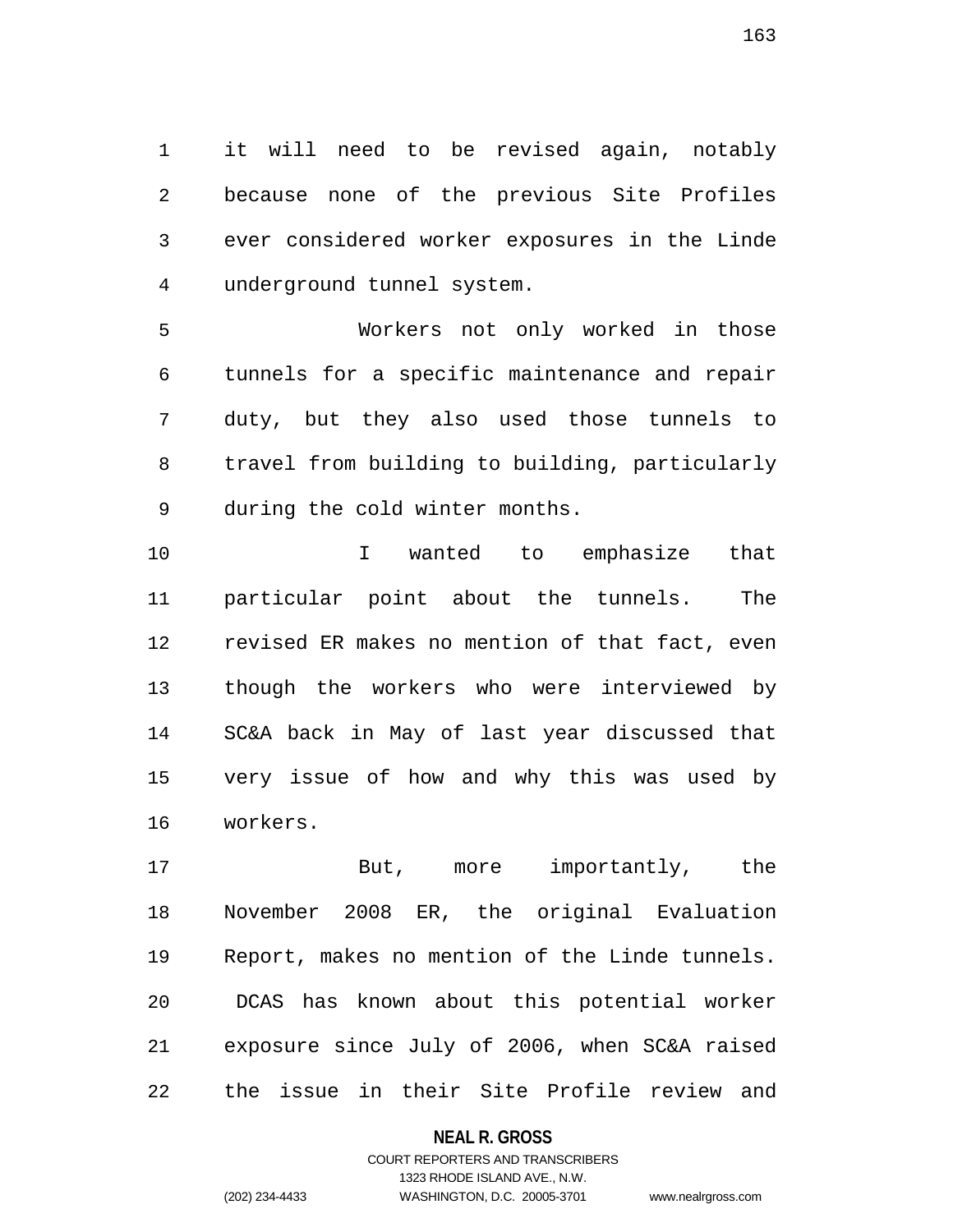1 recommended that DCAS investigate the issue 2 further.

3 However, I believe that DCAS 4 specifically chose to ignore the tunnels as a 5 potential exposure pathway because DCAS did 6 not believe that anyone ever worked in or ever 7 used those tunnels. That fact alone indicates 8 that DCAS failed to propose a model for 9 reconstructing dose in a sufficiently-accurate 10 and claimant-friendly manner when they issued 11 the original ER. And now they are coming to 12 this Board conceding that fact while 13 simultaneously asking you to ignore that fact. 14 Another problem with the revised 15 ER deals with DCAS's unequivocal contention 16 that the Linde tunnels under the original 17 uranium ore processing building aren't 18 constructed until after the operational time 19 period had ended. The only truth that DCAS is 20 relying on for this allegation is based upon 21 an unsourced document prepared by a contractor 22 used by the Army Corps of Engineers for the

#### **NEAL R. GROSS**

## COURT REPORTERS AND TRANSCRIBERS 1323 RHODE ISLAND AVE., N.W. (202) 234-4433 WASHINGTON, D.C. 20005-3701 www.nealrgross.com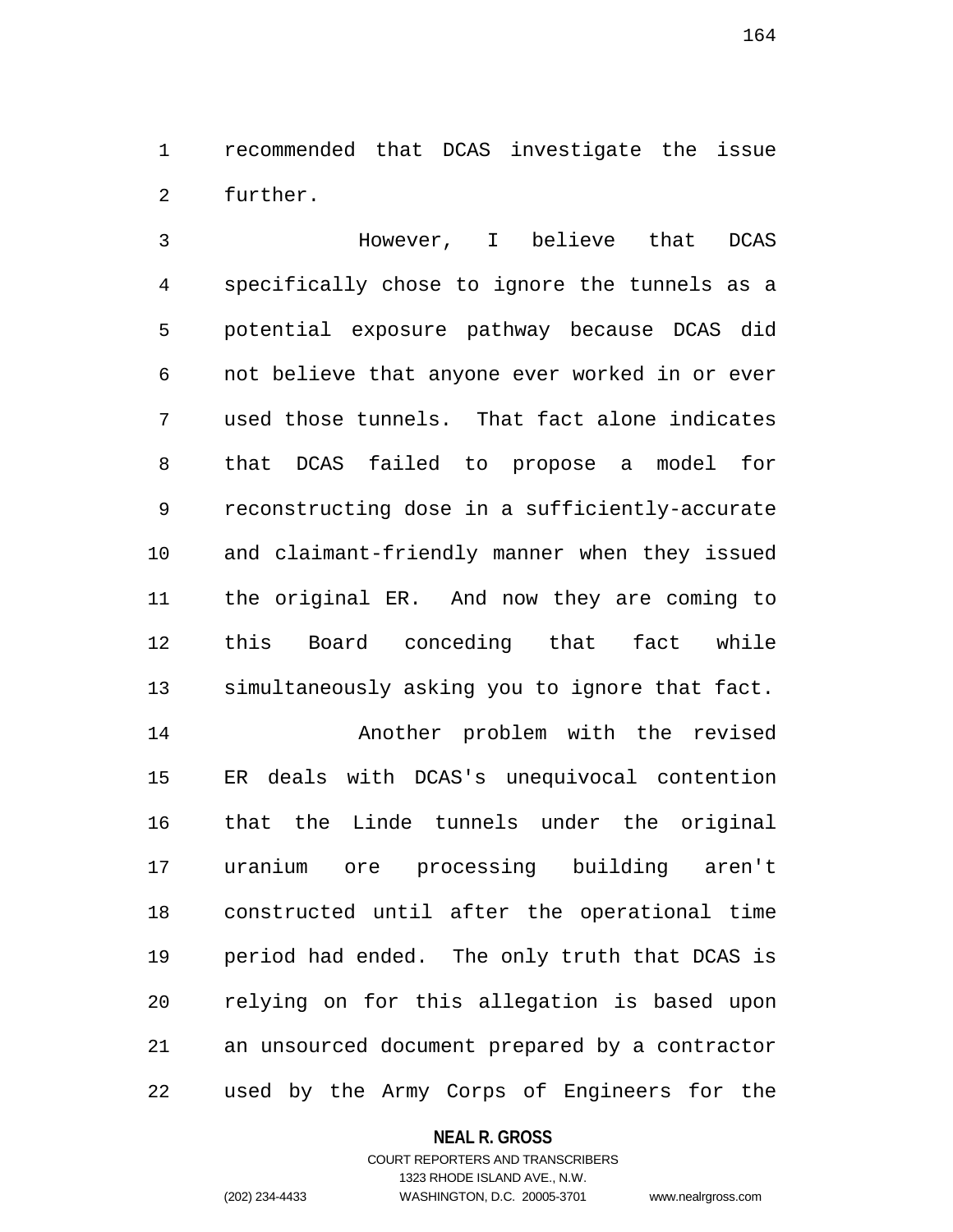1 FUSRAP program. Those documents from Shaw 2 Environmental were prepared back in 2004, and 3 they provide absolutely no indication of what 4 evidence or documentation Shaw Environmental 5 relied on to conclude when specific tunnels 6 were constructed.

7 DCAS has no contemporaneous 8 evidence whatsoever, absolutely none, proving 9 that these specific tunnels were constructed 10 during the residual radiation period. They 11 have no building permits or any evidence from 12 the 1940s to counter statements from workers 13 that those tunnels existed prior to the 14 residual radiation period.

15 With respect to this issue of 16 tunnel reconstruction dates, I would advise 17 all the Board Members to read the memo that 18 Ted distributed this morning carefully because 19 on page 1 of that memo I noted that there is 20 an August 1945 memo that discusses how 21 effluent overflow was redirected from 22 injection wells at the northwest end of the

### **NEAL R. GROSS**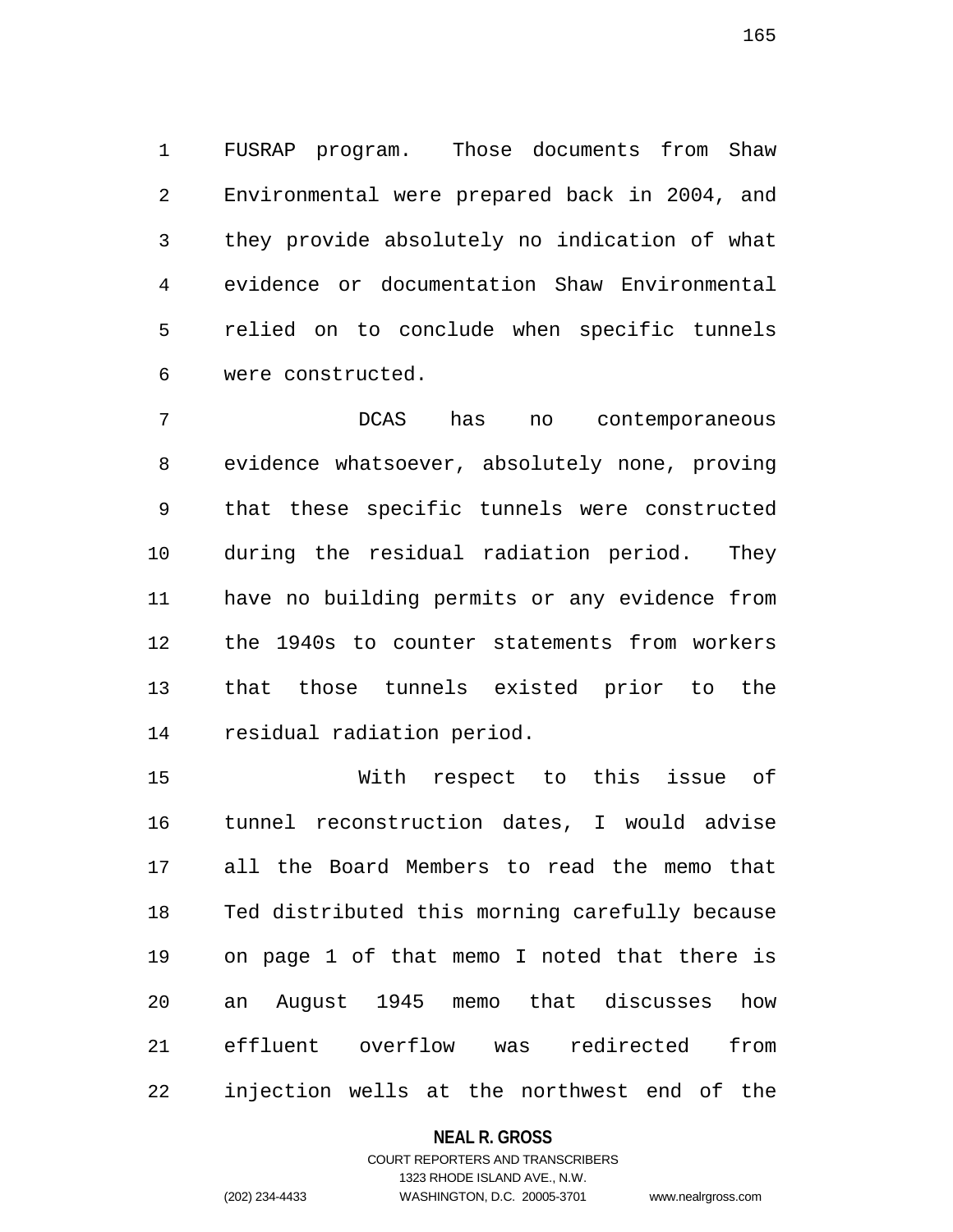1 site to the southeast end of the site. There 2 were injection wells near the ceramics 3 building and there were injection wells near 4 the area south, near the southeast end of the 5 site, which was also called Plant 1. And they 6 redirected the overflow from the ceramics 7 building injection wells to the injection 8 wells located near the Plant 1 at the end of 9 the site. They did that using pipe tunnels. 10 Now these pipe tunnels were

11 located in the underground utility pump. And, 12 quite frankly, I don't understand how there is 13 any other explanation, any other explanation 14 as to how they redirected that effluent if the 15 tunnels didn't exist during that time period.

16 So, I would ask the Board Members 17 to particularly look at that memo with respect 18 to this issue.

19 The workers need to believe in the 20 integrity of the SEC evaluation process, and 21 specifically, the integrity and the 22 objectivity of the SEC scientific analysis,

### **NEAL R. GROSS**

# COURT REPORTERS AND TRANSCRIBERS 1323 RHODE ISLAND AVE., N.W. (202) 234-4433 WASHINGTON, D.C. 20005-3701 www.nealrgross.com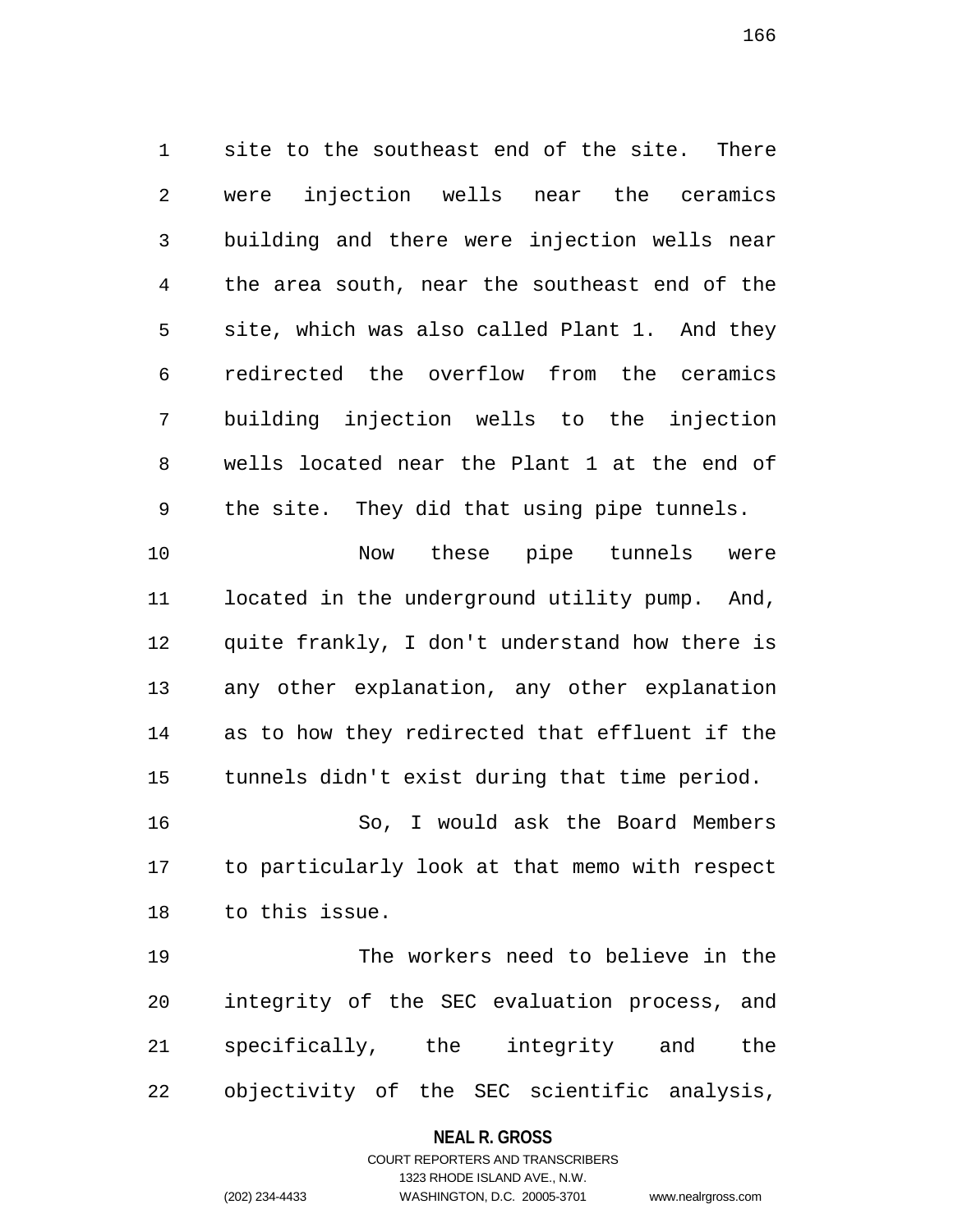1 because the workers have no real way of 2 challenging that information. I think the 3 conversation and the discussion that the Board 4 Members are having today probably could have 5 been in a foreign language for most of the 6 people who are listening today who are Linde 7 workers or surviving family members.

8 When workers are not provided with 9 an independent, objective analysis, the very 10 issues that are dispositive in the SEC 11 evaluation, they lose confidence in the 12 decisionmaking process.

13 Neither ORAU nor SC&A represent 14 the workers. When there is no representation 15 of the workers on the technical side of the 16 issue, the process becomes completely opaque 17 to them.

18 This lack of transparency is a 19 fundamental defect to how the SEC program is 20 being administered and how the individual dose 21 reconstruction cases are evaluated.

22 In conclusion, I respectfully

**NEAL R. GROSS** COURT REPORTERS AND TRANSCRIBERS

1323 RHODE ISLAND AVE., N.W.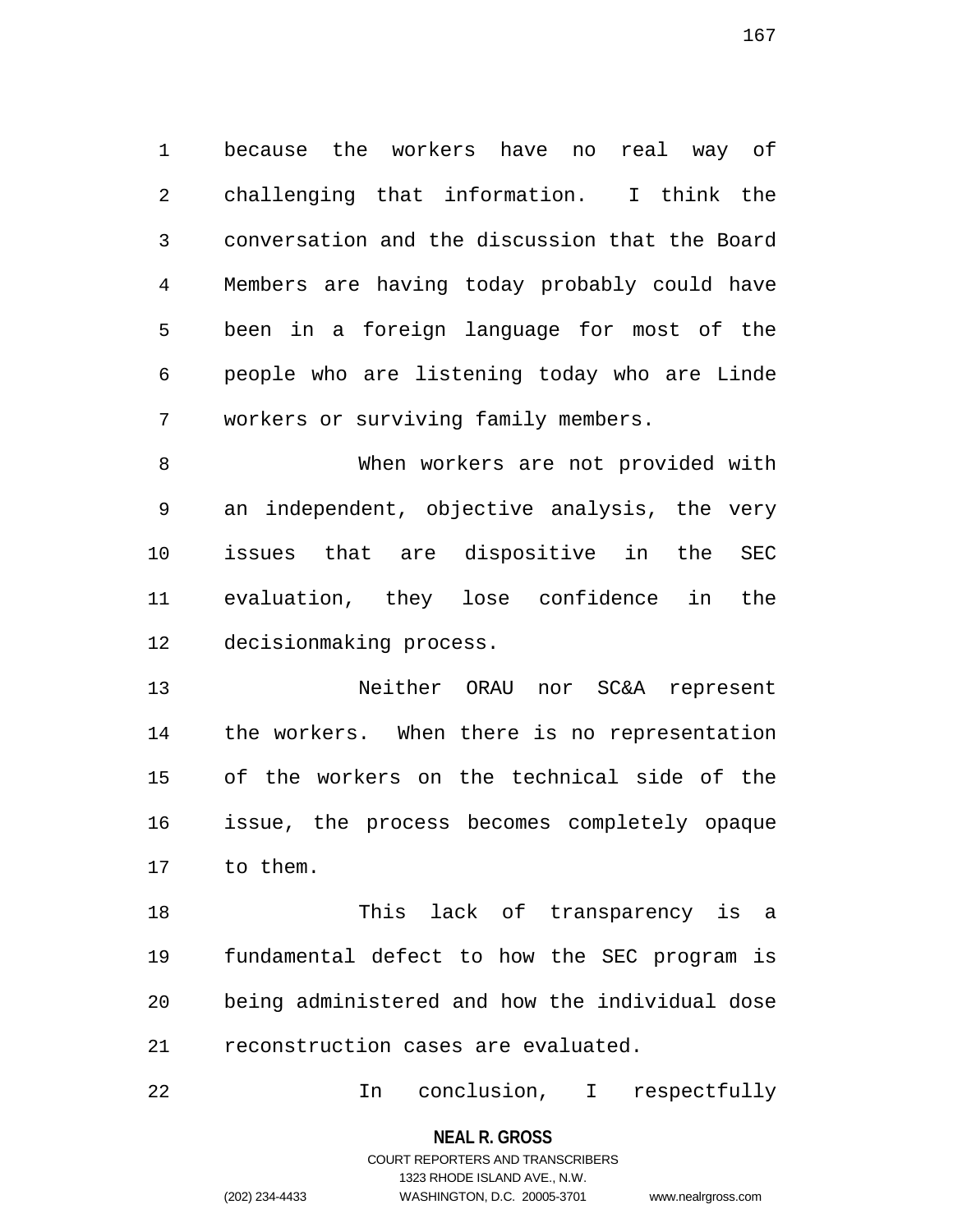1 request that the Board consider two specific 2 issues. First, why does the Board believe 3 DCAS can ignore the statutory and regulatory 4 180-day deadline and use that policy as a 5 justification for recommending that an SEC 6 should be denied by asking this Board to 7 evaluate their denial recommendation solely 8 upon the analysis that is contained within the 9 revised ER? What empowers DCAS to pick and 10 choose what parts of the statute they want to 11 comply with? Why is this admissible when the 12 policy being used here is being used to the 13 detriment of these workers?

14 I ask that the Board review the 15 memo dealing with, the second memo that I sent 16 this morning, dealing with its itemization of 17 the analysis of every instance where DCAS has 18 issued a revised ER and the reasons for doing 19 so, as well as the resolution of those SECs. 20 You will note that the Linde 21 revised ER is the first time that DCAS has

22 issued a revised ER wherein they initially

#### **NEAL R. GROSS**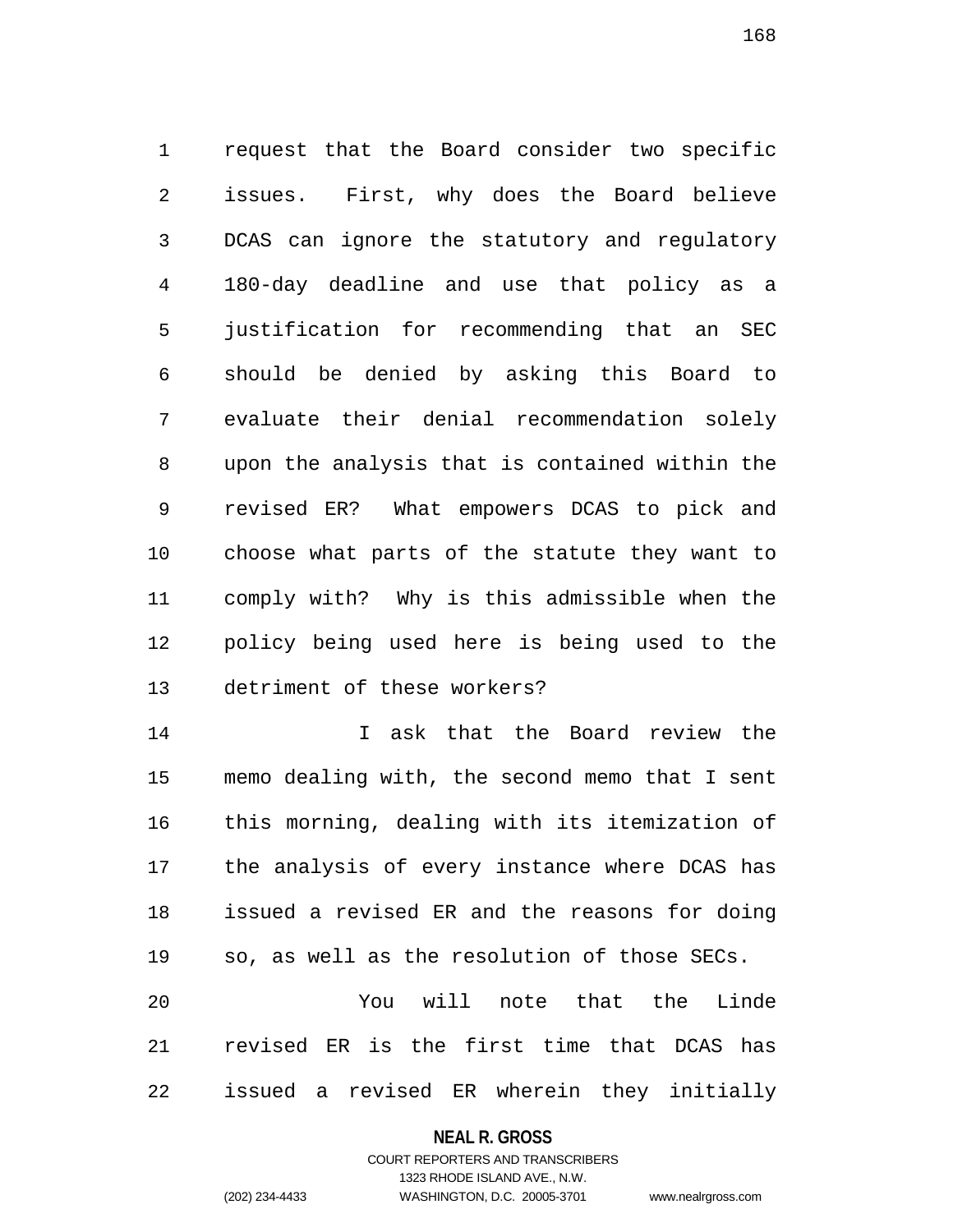1 recommended denial, and are still recommending 2 denial, despite the fact that there are 3 material changes to the methodology in the 4 revised ER.

5 I would submit to the Board that 6 this is this revision is a very unique 7 situation and that NIOSH is ignoring the very 8 mandate of the SEC program.

9 The information developed by DCAS 10 and SC&A after the 180-day deadline passed two 11 and a half years ago should be used to revise 12 the obviously inaccurate and incomplete Site 13 Profile that NIOSH used to evaluate the SEC in 14 the first place, and has been using to 15 evaluate individual dose reconstruction 16 claims.

17 However, the Linde petitioners 18 respectfully request that the Board ensure 19 that the significant and material changes that 20 have been made from the original ER are not 21 used to justify recommending denial of this 22 petition. Allowing that would undermine the

### **NEAL R. GROSS**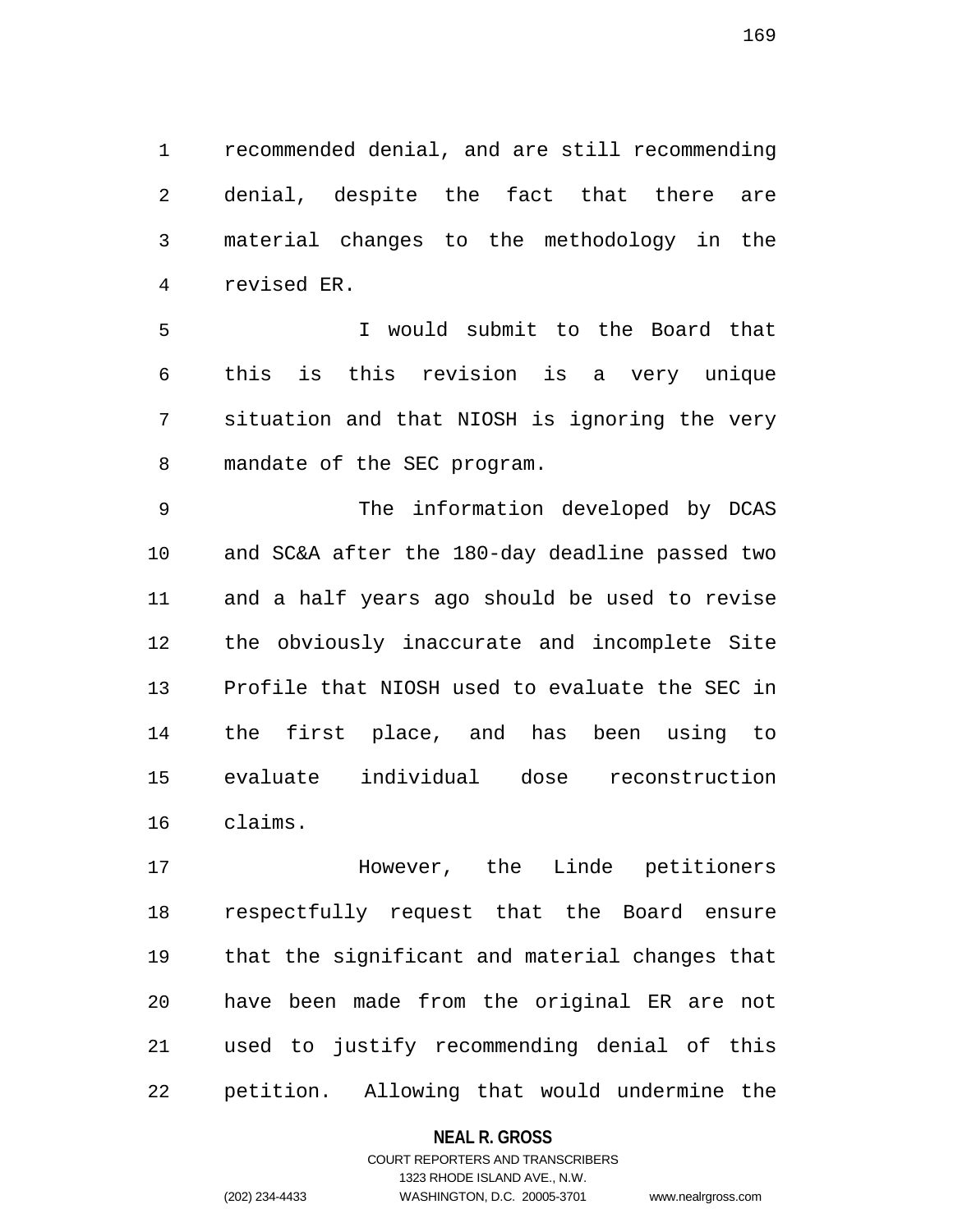1 very purpose of the SEC program.

2 All of the Linde claims that have 3 been denied since issuing the Site Profile in 4 2005 have not been evaluated by NIOSH using an 5 accurate and complete Site Profile. The 6 singular and inescapable reality of the tunnel 7 exposure issue has never been addressed, and 8 any of the four versions of the Site Profile 9 demonstrates this fact. 10 We ask that now, after five years

11 of unfairly evaluated dose reconstruction 12 claims, and after two and a half years of an 13 SEC evaluation process, and it has openly 14 ignored the 180-day statutory deadline, that 15 the Linde workers should be granted immediate 16 relief by this Board today. These workers and 17 their families have waited far too long for 18 some semblance of justice.

19 Finally, I would ask that the 20 Board pick up any remaining issues regarding 21 the OTIB-70 discussion from yesterday and 22 address some of the questions that were raised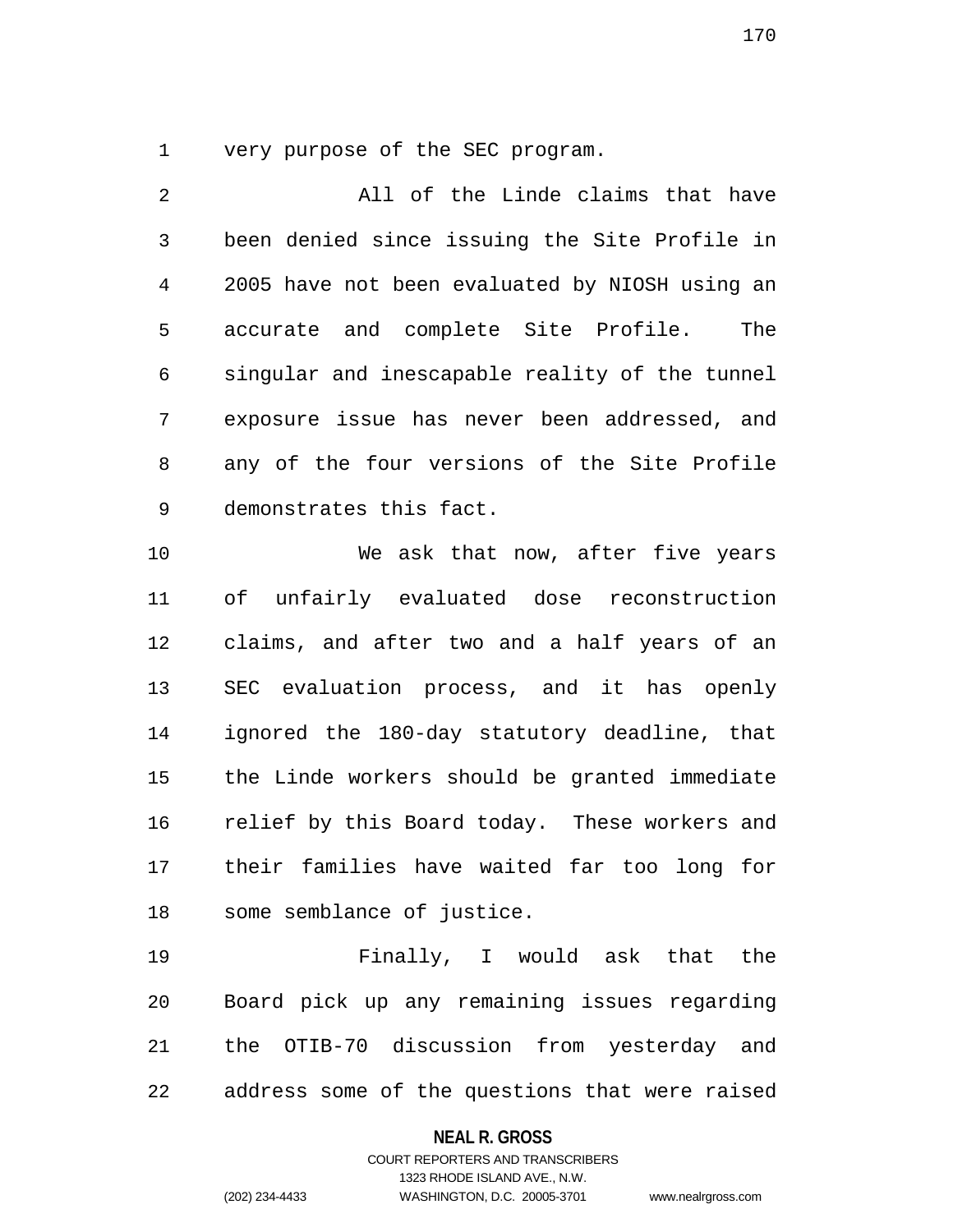1 that were posed by Dr. Lemen, Dr. Melius, and 2 Dr. Poston that may affect the Linde SEC 3 petition analysis. We urge the Board to 4 recommend the approval of the Linde SEC-107. 5 I want to thank the Board for your 6 time and consideration today. I would like to 7 thank Senators Schumer and Gillibrand for 8 their tireless efforts. 9 And most importantly, I would like 10 to thank all the Linde workers and their 11 families who have waited for a very long time. 12 It has been an honor to work with them. 13 Thank you. 14 CHAIRMAN MELIUS: Thank you, 15 Antoinette. 16 Is Linda Lux on the line? I have 17 some indication that she -- 18 MS. LUX: Can you hear me? 19 CHAIRMAN MELIUS: Yes, we can. 20 Thank you. 21 MS. LUX: Okay. After reading 22 over the revised Evaluation Report that NIOSH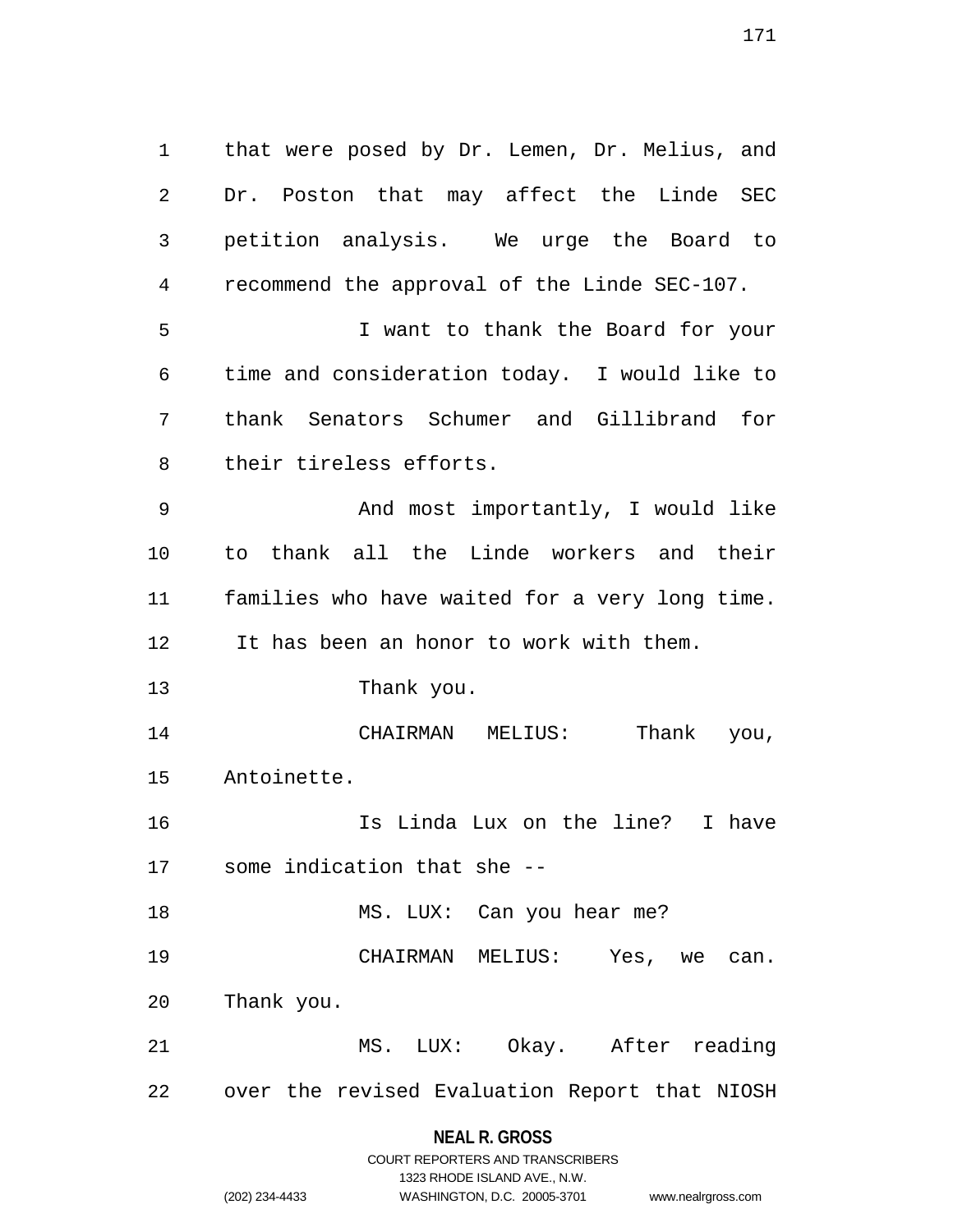1 presented for the Linde Site, I have some 2 concerns how these numbers would be 3 implemented if it is agreed or voted that 4 NIOSH's proposal should be used for any dose 5 reconstruction.

6 The Evaluation Report does not 7 disclose how the 95th percent dose amount 8 would be applied to the workers for the height 9 of the construction or renovation period from 10 1954 to 1969. And I say height because I 11 believe that reading that report -- it is my 12 understanding, that renovation did go on 13 beyond 1969.

14 In the past NIOSH uses job 15 classification to decide what dose amount each 16 job category receives. While a very few might 17 receive 95 percent most workers receive a much 18 lower dose down to 5 percent.

19 In the case at the Linde Site 20 during the construction period, job 21 classifications are meaningless. There is no 22 documentation as to what building or where on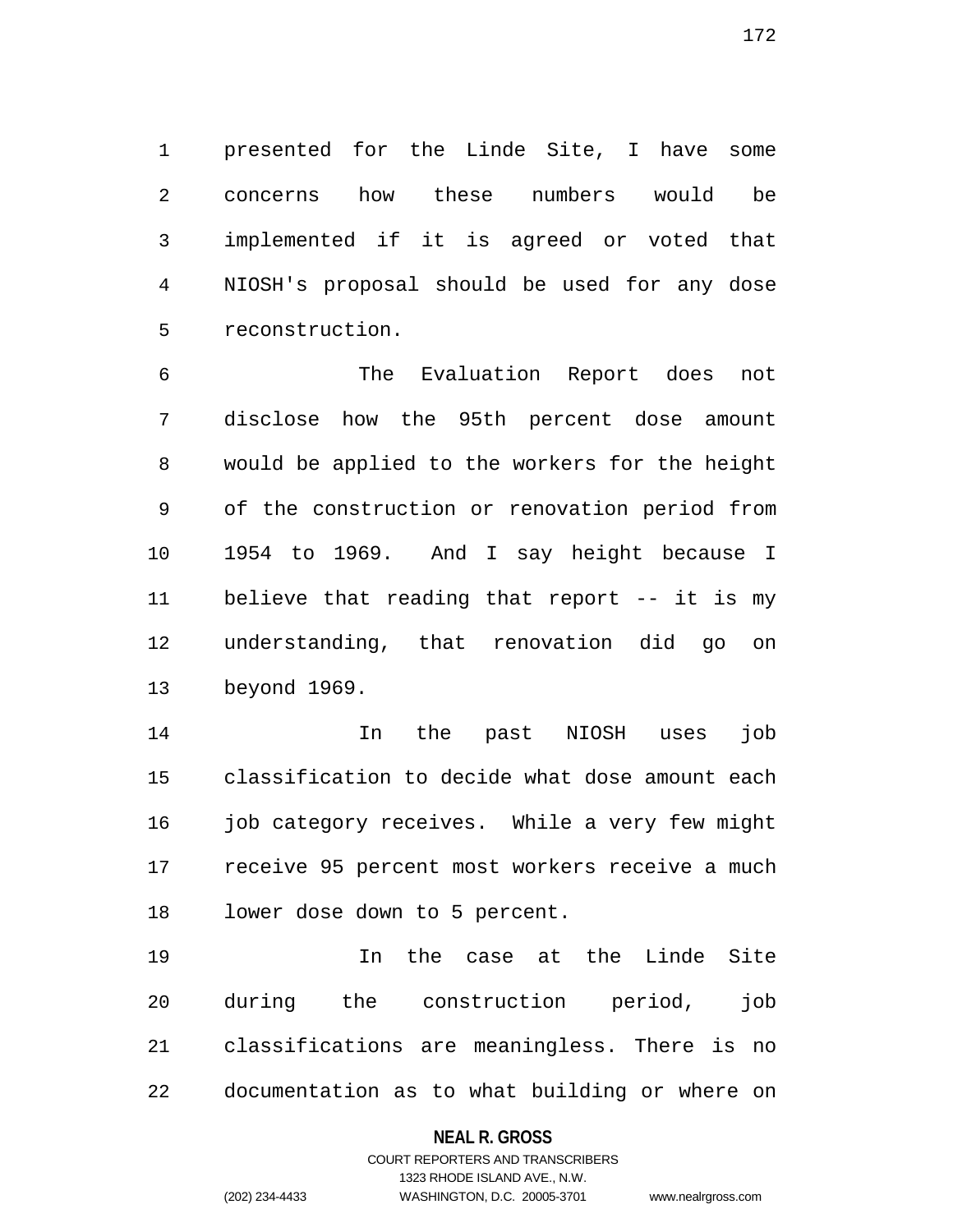1 the site the workers were.

2 As NIOSH states in the revised 3 report, Building 30 was used for evaluation 4 purposes although many other contaminated 5 buildings were being renovated all over the 6 site. Many times the buildings were occupied 7 in a business as usual way, and being used as 8 offices or other purposes while construction 9 went on in the same building. So it would be 10 impossible to use job classification in this 11 instance.

12 The construction at Linde went on 13 in all seasons of the year. In the summer 14 months, because there was no air conditioning, 15 windows and doors would have been open 16 exposing not only the buildings being 17 renovated but the neighboring buildings as 18 well.

19 I think we can all relate to 20 excess dust in our own homes when a 21 construction project is going on nearby and 22 our windows are left open, so that scenario

### **NEAL R. GROSS**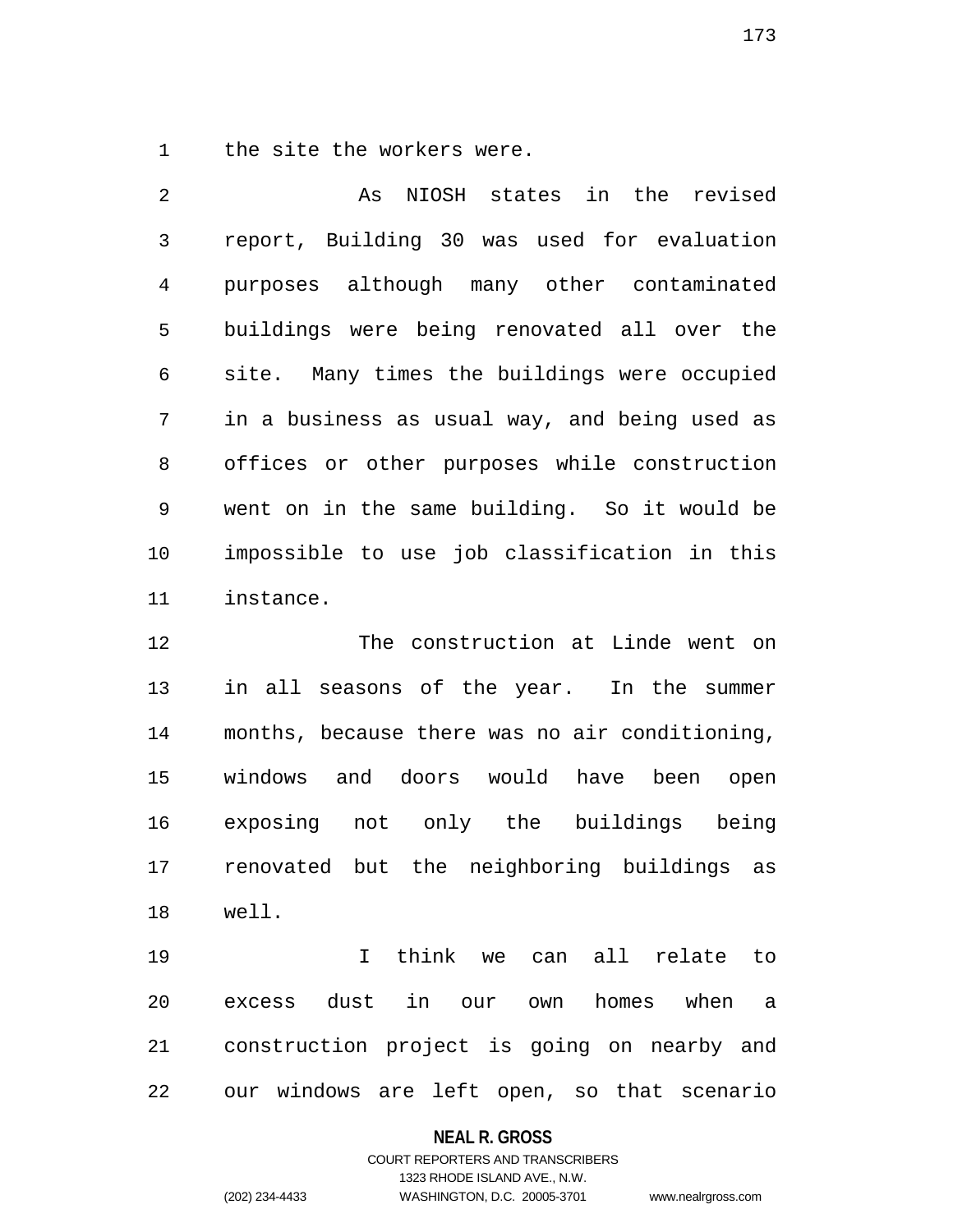1 would not be unreasonable.

2 In the winter months the 3 building's windows and doors would have been 4 closed up, keeping the dust and airborne 5 radioactivity closed up as well. For NIOSH to 6 say on page 23 of the report that most of the 7 airborne contamination would fall after 30 8 minutes is not taking into account that the 9 workers are still walking over the dust 10 stirring it up, the heaters and fans are 11 blowing dust around, and most likely everyone 12 is drinking coffee along with the dust that 13 had fallen in it. No one was thinking 14 radioactive dust therefore no precautions were 15 taken.

16 Although this report is focused on 17 Building 30, over the years many contaminated 18 buildings on the site were being renovated, 19 and it is noted on page 22 of the report that 20 these locations or building numbers were not 21 documented, so therefore workers cannot be 22 placed in specific areas.

### **NEAL R. GROSS**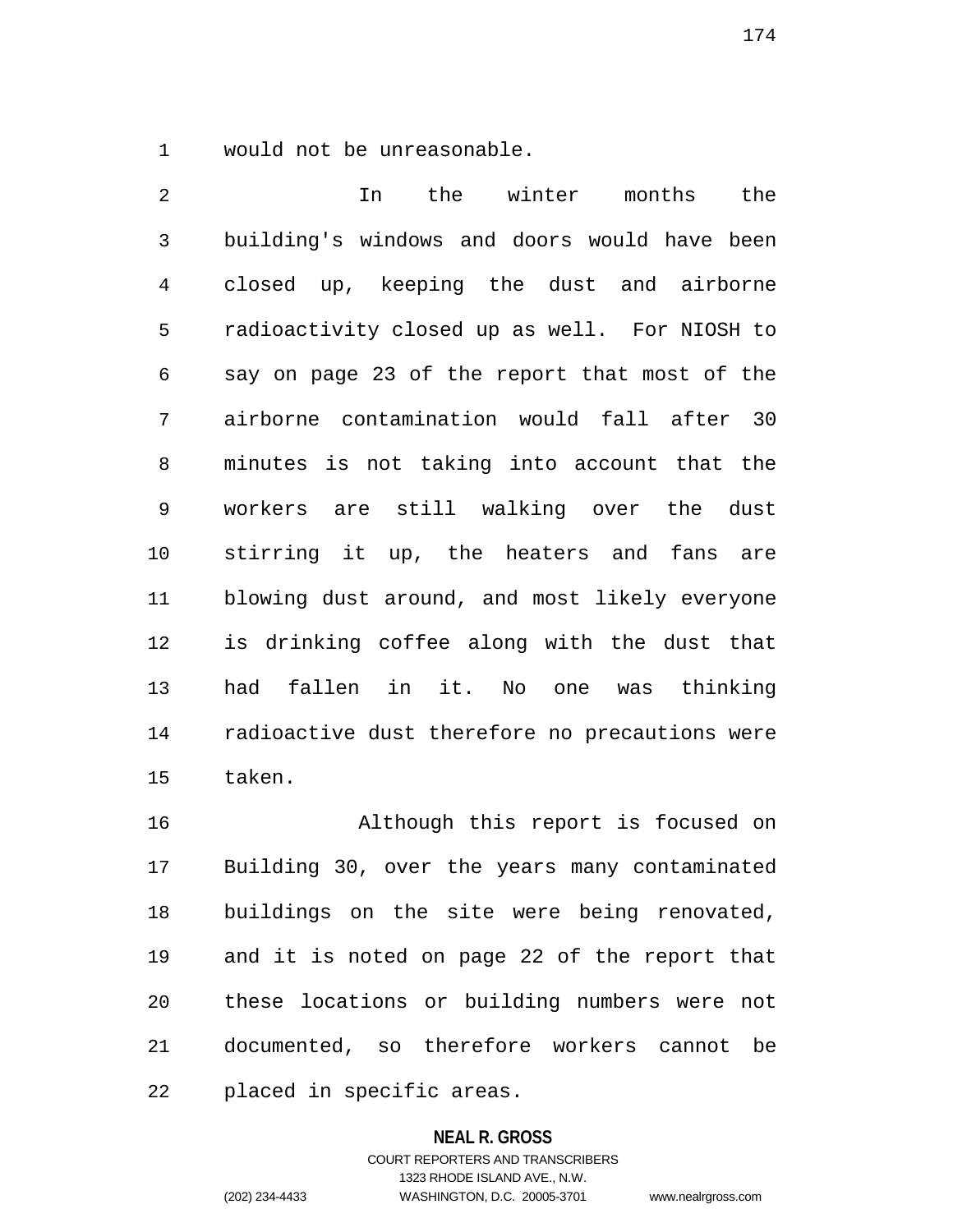1 Most of these buildings in later 2 years after 1969 were still found to be 3 contaminated and had to be torn down after 4 repeated attempts at cleaning them up. Torn 5 down because they still could not be used for 6 a healthy work environment.

7 So again I ask how can NIOSH 8 accurately apply a formula to the Linde 9 workers for this 12 year and beyond 10 construction period. NIOSH has not been 11 forthcoming with how they can accomplish this 12 and for the Board Members to agree that 13 NIOSH's proposal is claimant favorable, over-14 arching, or even fair to the Linde workers 15 without knowing how the numbers would be 16 applied, would be irresponsible and a flagrant 17 disregard to the task that they were hired to 18 perform. In regard to radon in the utility 19 tunnels --

20 (Telephonic interference.) 21 MR. KATZ: I'm sorry, Linda. 22 Linda, I'm sorry to interrupt you, but someone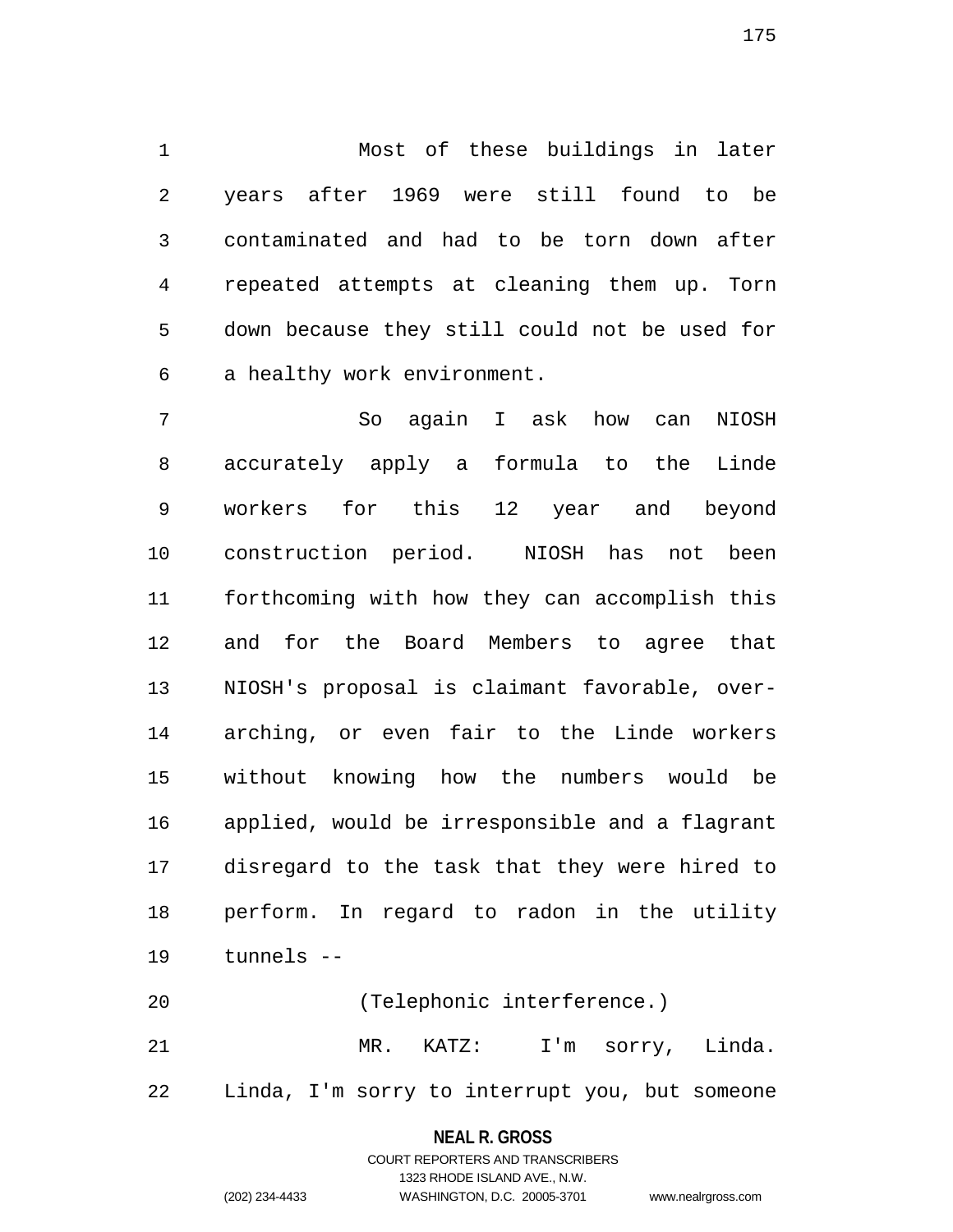1 else has their phone open and they are making 2 a lot of noise. 3 Everyone else on this phone except

4 for Linda should have their phone muted. 5 Press \*6 if you don't have a mute button. 6 MS. LUX: Okay. 7 MR. KATZ: Okay. Well, why don't 8 you try now, Linda? Just continue.

9 MS. LUX: Okay. I will go back to 10 the radon --

11 MR. KATZ: Yes, I think that is 12 about where it got very difficult.

13 MS. LUX: Okay. If the goal of 14 the Board is to determine the amount of radon 15 in the tunnels at the Linde Site, it is 16 inaccurate and factually incorrect to use all 17 of Erie county as an average even for the 18 lower bound. The radon present in the tunnels 19 that may well have come from seepage and 20 flooding from the wells that were drilled into 21 the ground and filled with radioactive slurry 22 is no way common to today's readings of

### **NEAL R. GROSS**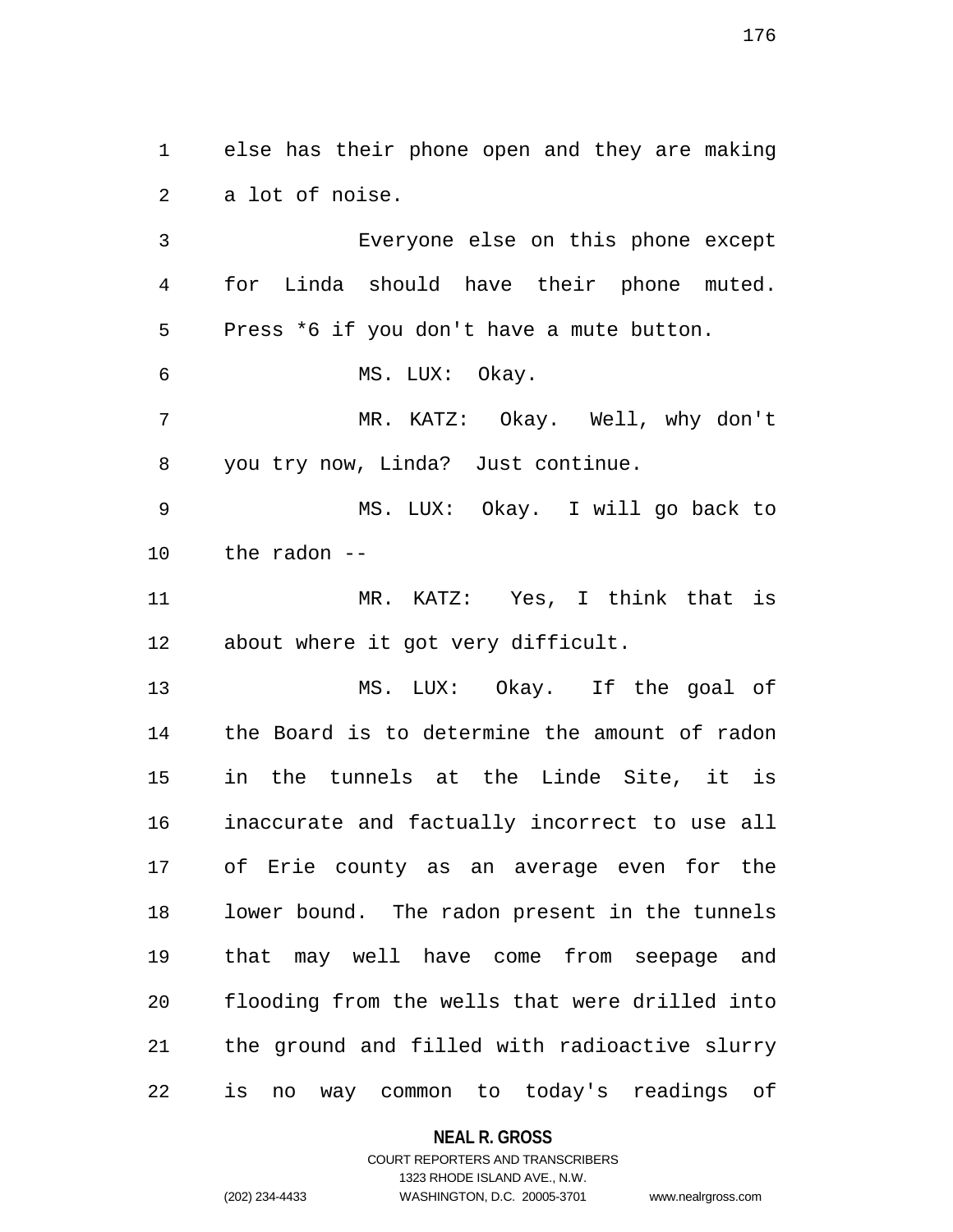1 residential neighborhoods county wide. This 2 petition is in regard to the Linde Site only 3 and therefore all information needs to come 4 from the Linde Site in the time period of 5 1954-2006 to be the most accurate for this 6 petition that it can be.

7 I hope the Board will consider 8 these important but overlooked issues with 9 this Linde petition. Thank you for letting me 10 make my comments.

11 CHAIRMAN MELIUS: Okay. Thank 12 you, Linda.

13 We are running behind schedule. 14 We do have the Bliss & Laughlin Steel 15 scheduled. Actually, it should have started 16 already.

17 17 I think we need a break. So, what 18 I am going to propose we do, about a 19 15-20-minute break and try to start again a 20 little after 11:30 with Bliss & Laughlin 21 because we do have petitioners that want to 22 listen in for that.

### **NEAL R. GROSS**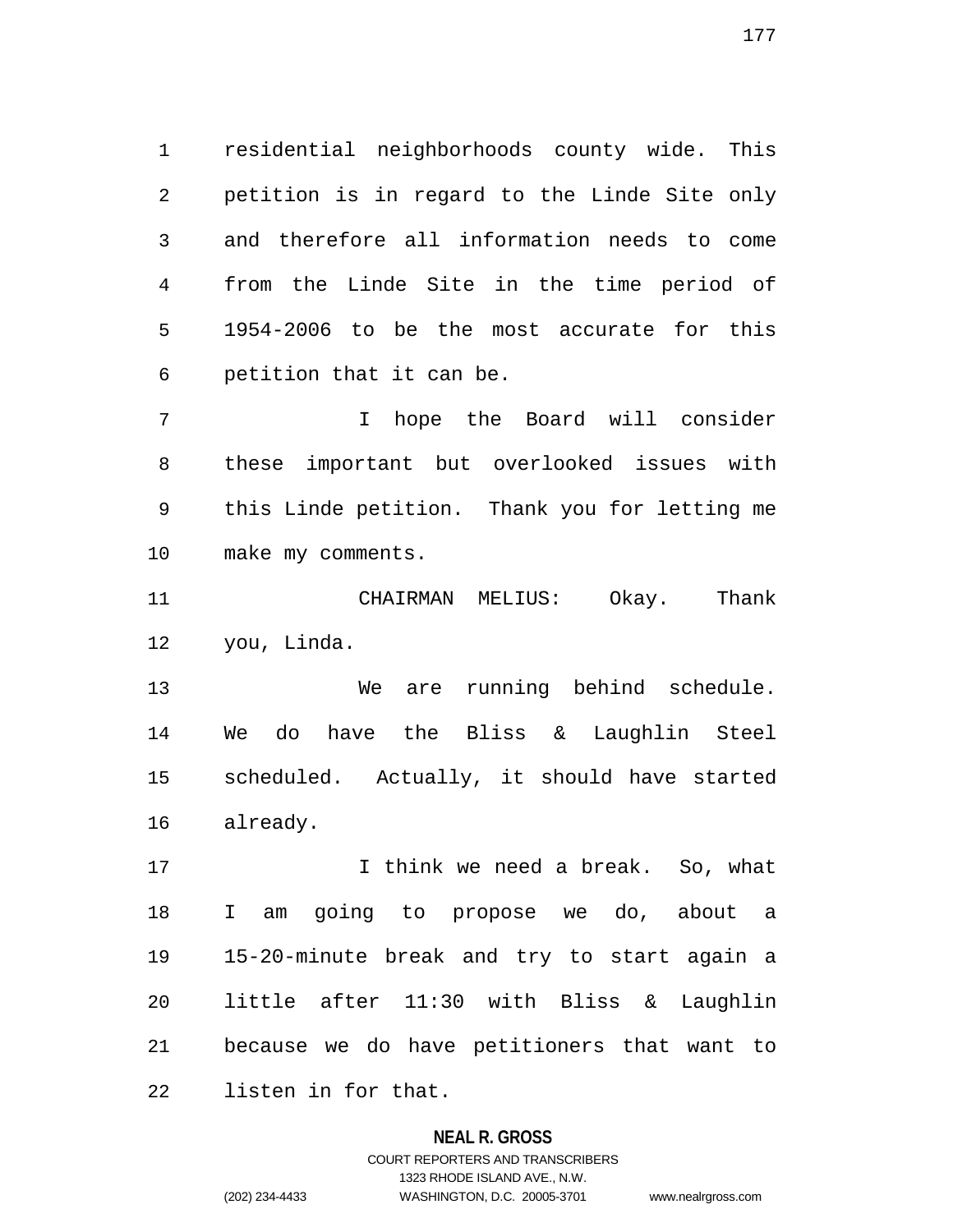1 And, then, we come back, we have a 2 work period. We do Fernald at 1:30, and, 3 then, at two o'clock we will start back up 4 with Linde. And we also have Dow to deal 5 with, if we can, during that time period. But 6 we have another Board work session later in 7 the afternoon we can use to do that. 8 So, we will reconvene about 11:30 9 to 11:35 and start with Bliss & Laughlin. 10 MS. BONSIGNORE: Dr. Melius? 11 CHAIRMAN MELIUS: Yes? 12 MS. BONSIGNORE: This is 13 Antoinette. 14 Just repeat what time the Linde 15 session will begin. 16 CHAIRMAN MELIUS: We will start 17 around two o'clock, but we may be a little bit 18 before, depending on how long the Fernald 19 discussion goes on. So, I would be back on 20 the line by 1:45 Eastern time. 21 MS. BONSIGNORE: Okay. 22 CHAIRMAN MELIUS: We will not

> **NEAL R. GROSS** COURT REPORTERS AND TRANSCRIBERS 1323 RHODE ISLAND AVE., N.W.

178

(202) 234-4433 WASHINGTON, D.C. 20005-3701 www.nealrgross.com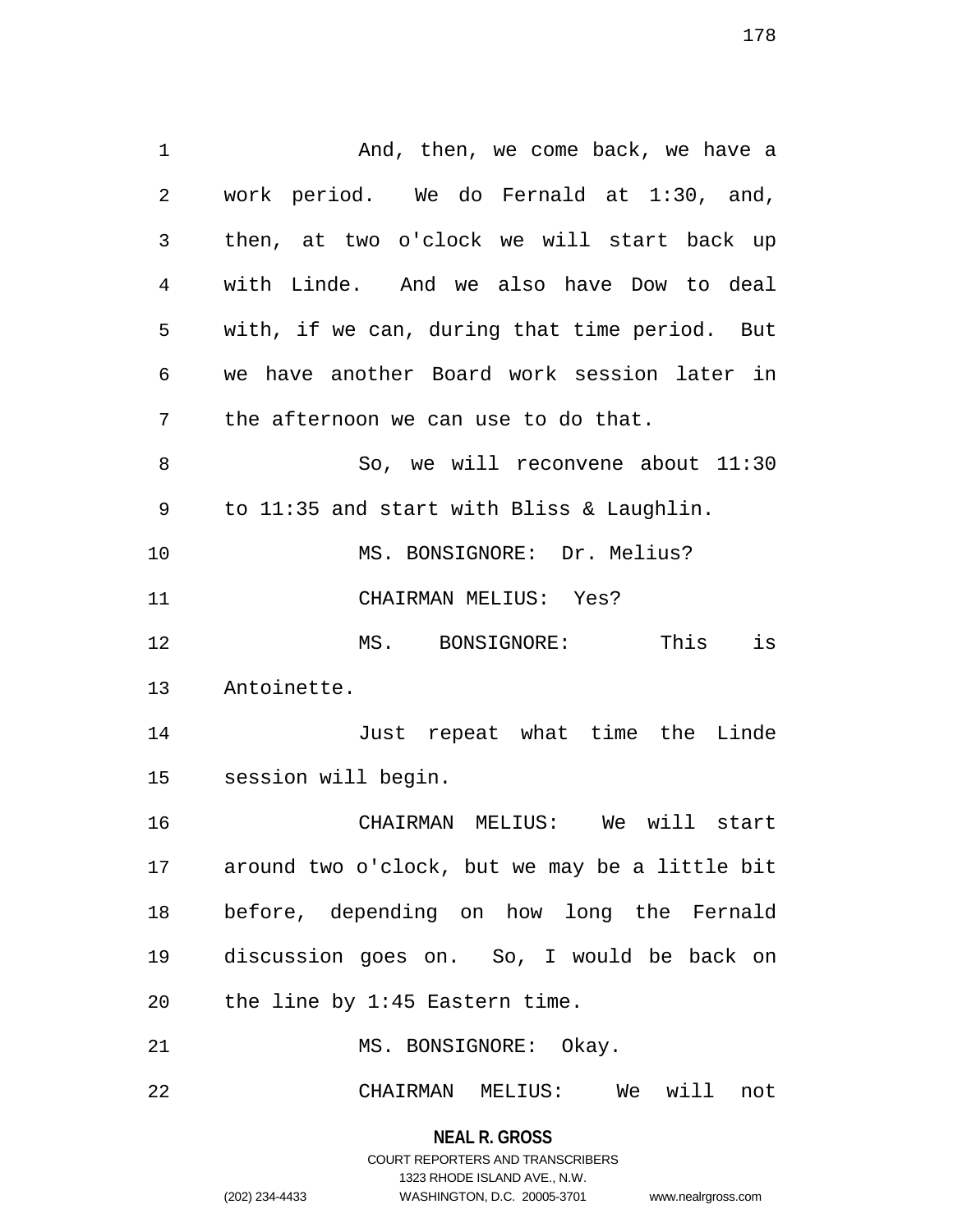1 start before that time, but we will start 2 sometime between there and roughly two 3 o'clock. 4 MS. BONSIGNORE: Okay. There was 5 something that Linda mentioned that I wanted 6 to address again at that time, if you could 7 give me a moment -- 8 CHAIRMAN MELIUS: Sure. 9 MS. BONSIGNORE: To make one 10 additional comment. 11 CHAIRMAN MELIUS: That would be 12 fine. 13 MS. BONSIGNORE: Okay. Thank you. 14 CHAIRMAN MELIUS: Thank you. 15 (Whereupon, the above-entitled 16 matter went off the record at 11:19 a.m. and 17 went back on the record at 11:38 a.m.) 18 CHAIRMAN MELIUS: Why don't we 19 reconvene? 20 And the first item on the agenda, 21 and the only item between now and lunch, is 22 discussion of the Bliss & Laughlin Steel SEC.

### **NEAL R. GROSS**

COURT REPORTERS AND TRANSCRIBERS 1323 RHODE ISLAND AVE., N.W. (202) 234-4433 WASHINGTON, D.C. 20005-3701 www.nealrgross.com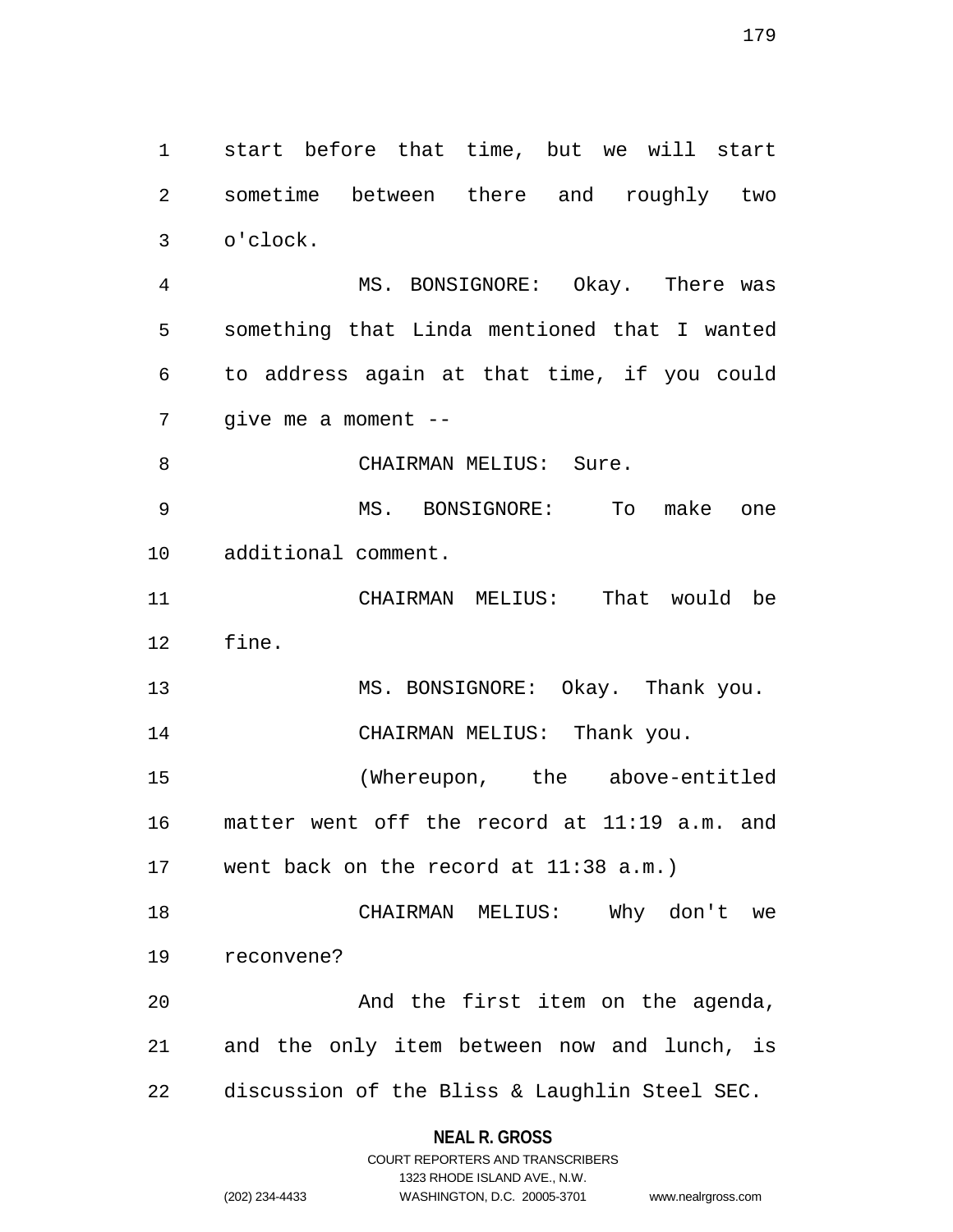1 are there people on the line 2 listening in?

3 (No response.)

4 Again, why don't we get started? 5 Dr. Ziemer is going to make a 6 presentation on Bliss & Laughlin.

7 MEMBER ZIEMER: Thank you, Dr. 8 Melius.

9 I want to report on the Work 10 Group's findings or recommendations from a 11 meeting that occurred just this past week. 12 But, before I start in the slides that I have 13 prepared, let me also refer you to the 14 distribution that Ted Katz made last Thursday 15 where he sent a copy of the slides that Sam 16 Glover presented to the Board last July, I 17 believe it was, where we had the formal 18 presentation of the NIOSH Evaluation Report 19 for this site. A copy of that with some minor 20 revisions made in the slides that are based on 21 the outcome from the Work Group, that should 22 have been in your mail on this past Thursday

**NEAL R. GROSS**

COURT REPORTERS AND TRANSCRIBERS 1323 RHODE ISLAND AVE., N.W. (202) 234-4433 WASHINGTON, D.C. 20005-3701 www.nealrgross.com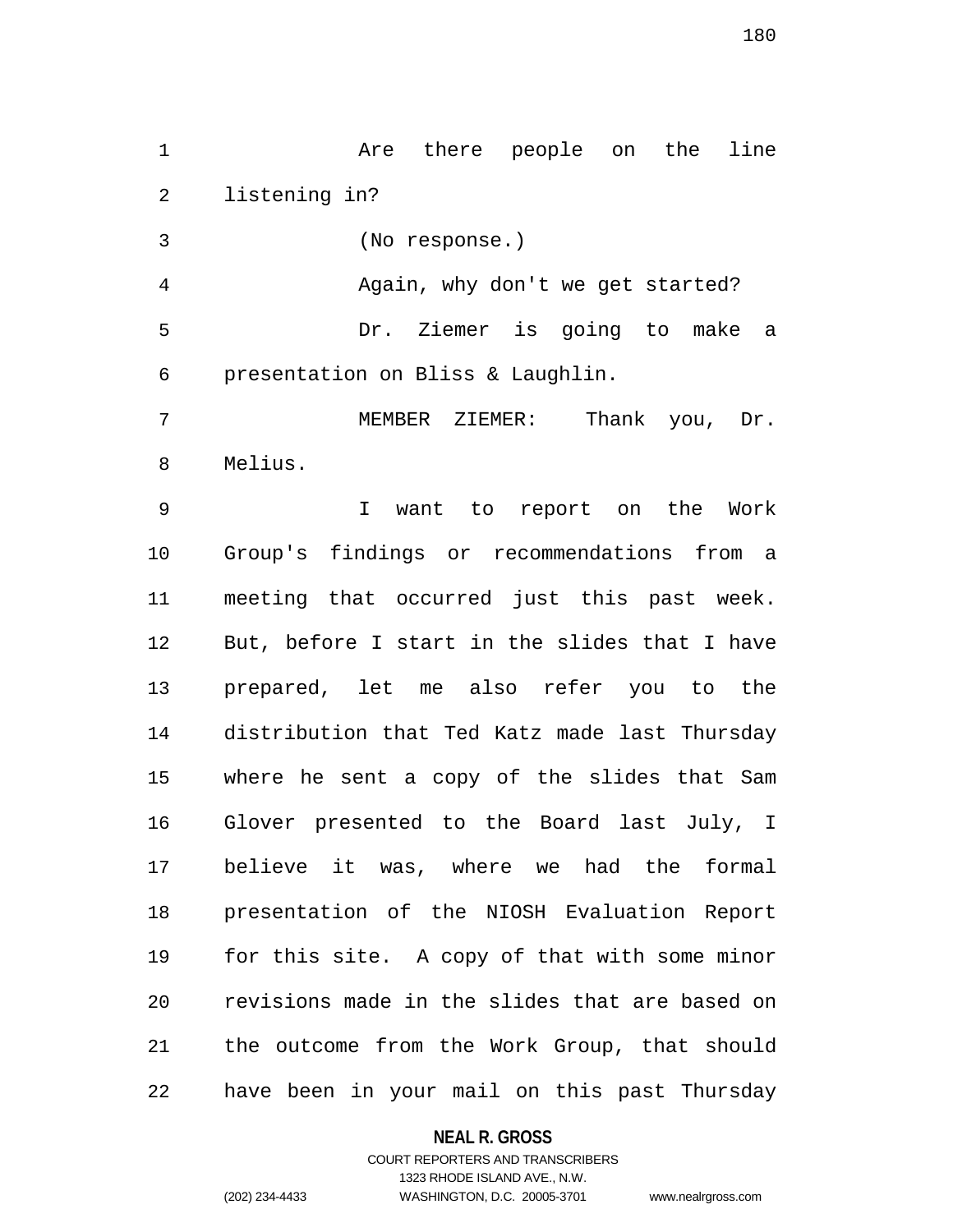1 as an attachment, basically, the original 2 Evaluation Report as well as Sam's original 3 presentation with some minor revisions that 4 were indicated on his slides in red.

5 Just to remind you that Bliss & 6 Laughlin Steel, they were a site where in a 7 sense there were very minimal activities. 8 There were five, or possibly six, individual 9 machining operations done on specific days in 10 1951 and 1952. That was the extent of the 11 work there, basically, five or six days of 12 work during that two-year period.

13 In 1992, it was declared to be a 14 FUSRAP site and there was cleanup there in 15 1998 and 1999.

16 The original Evaluation Report was 17 reviewed by SC&A, and SC&A had seven findings 18 which came to the TBD-6000 Work Group and we 19 worked on those at two different meetings, one 20 last fall and then the recent meeting this 21 past week. So, I will give you the bottom 22 line on those.

#### **NEAL R. GROSS**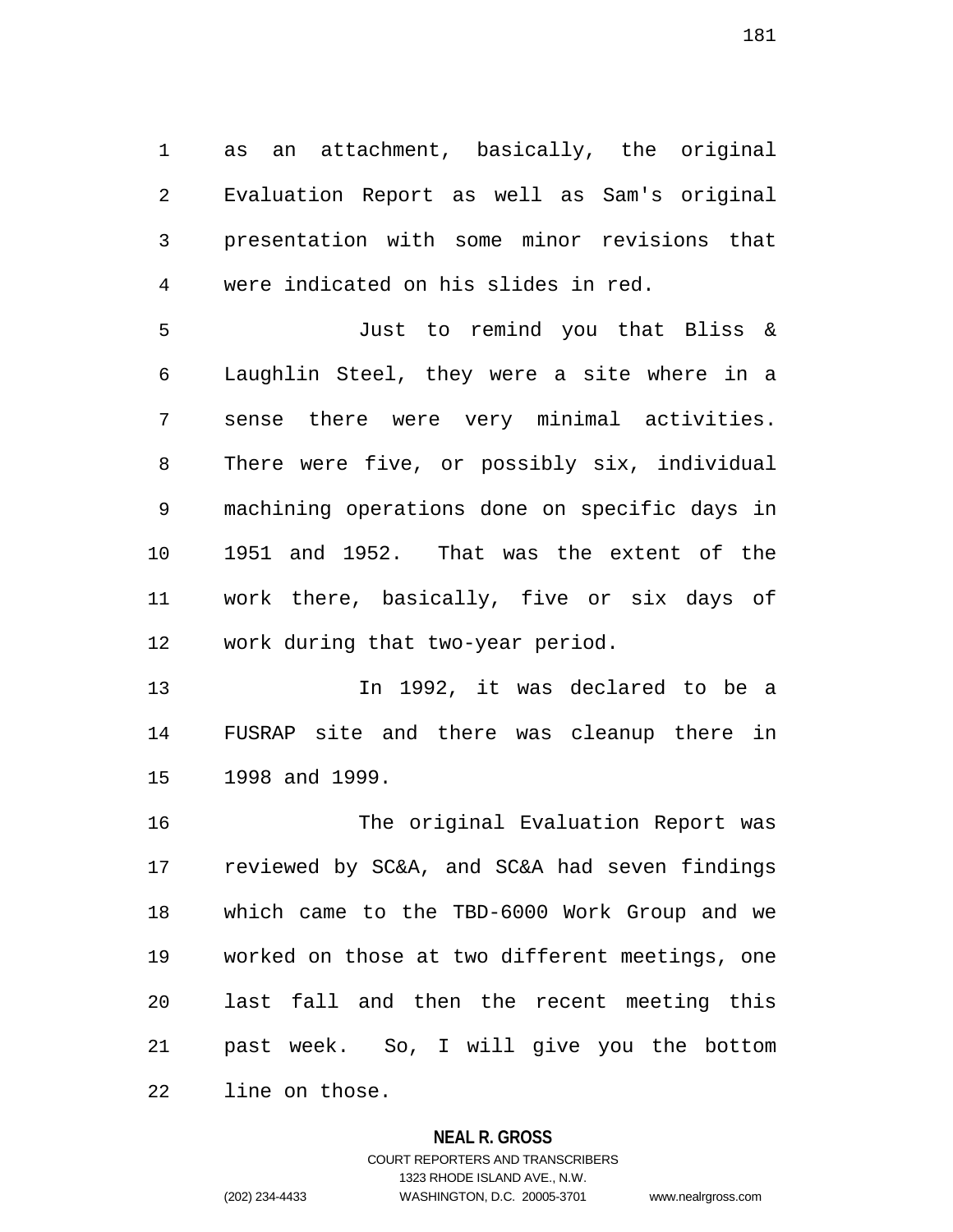1 1 I would like to point out that I 2 have the Work Group recommendations on each of 3 the findings. Mark Griffon was not able to be 4 with us during the meeting last week. So, 5 Mark did not actually vote on these, and he 6 certainly can have the opportunity to comment. 7 Also, on the first one of the 8 seven I believe Josie either abstained or had 9 some concerns about it. 10 But, overall, there is a consensus 11 recommendation on the individual findings as 12 well as the bottom line. 13 So, let me go through the 14 individual slides here. 15 Basically, what I will do is 16 identify each of the findings, the SC&A 17 findings. Also, I do want to insert here, I 18 believe Sam may be on the slide. 19 Sam Glover, are you on the line as 20 well? 21 DR. GLOVER: Yes, sir, I am. 22 MEMBER ZIEMER: Good. Sam is here

> **NEAL R. GROSS** COURT REPORTERS AND TRANSCRIBERS 1323 RHODE ISLAND AVE., N.W. (202) 234-4433 WASHINGTON, D.C. 20005-3701 www.nealrgross.com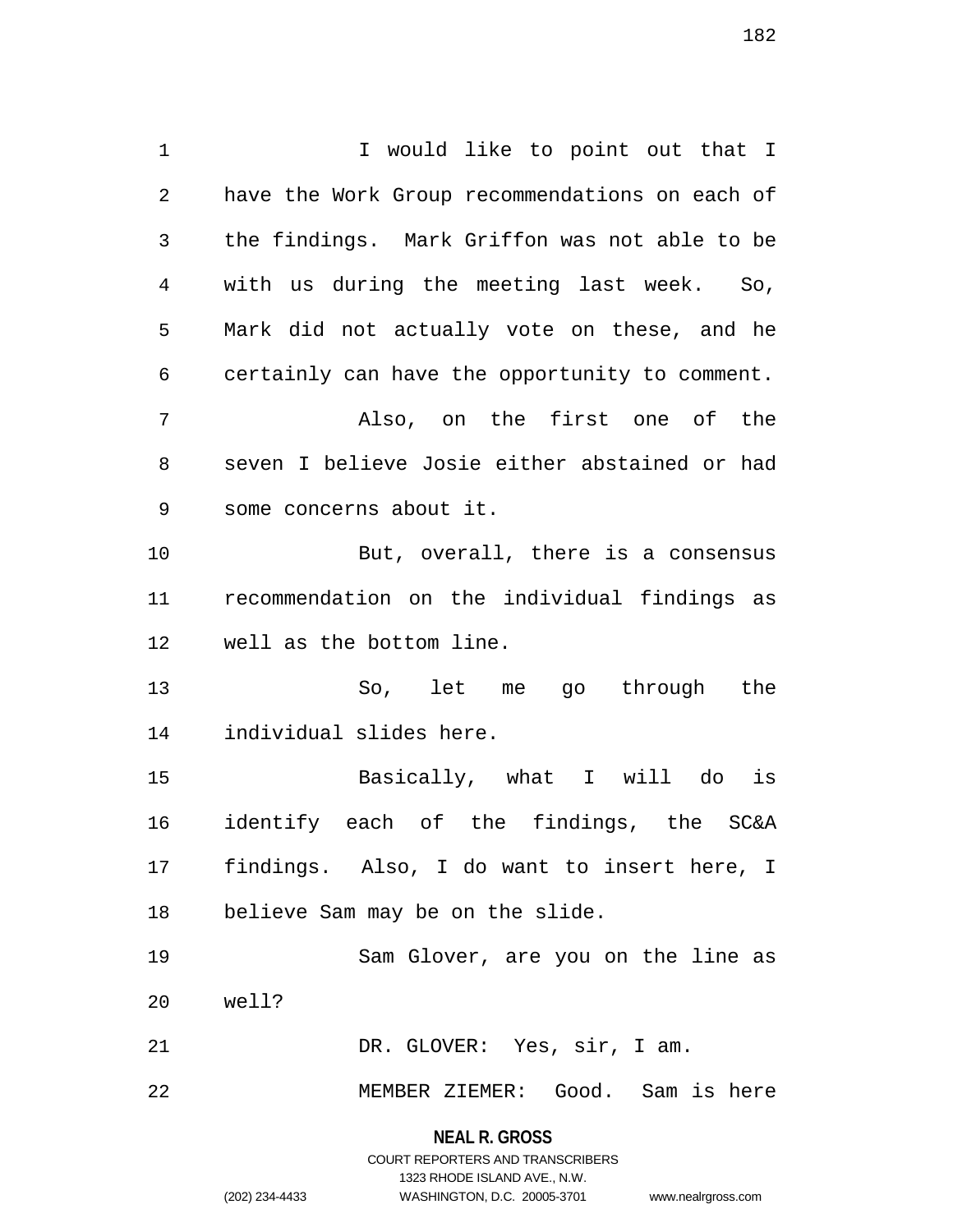1 if there are specific technical questions of 2 NIOSH, and John Mauro is here. And I think 3 somebody is on the line, Bill Thurber. 4 Is Bill Thurber -- 5 MR. THURBER: I am. 6 MEMBER ZIEMER: Yes. So, Bill was 7 the person from SC&A who was involved with 8 this as well. So, those are both represented 9 as well. 10 The Work Group, in addition to me, 11 is Josie, Mark, Wanda, and John. 12 Finding No. 1 was that NIOSH 13 should describe and reference the procedural 14 standards for performing individual dose 15 reconstructions. 16 The SC&A review indicated that 17 there wasn't clarity in the ER exactly as to 18 how they were performing these. NIOSH 19 subsequently prepared a detailed summary 20 document and some spreadsheets that gave 21 details that were not presented in the ER.

22 SC&A basically agreed with the DR approach set

#### **NEAL R. GROSS**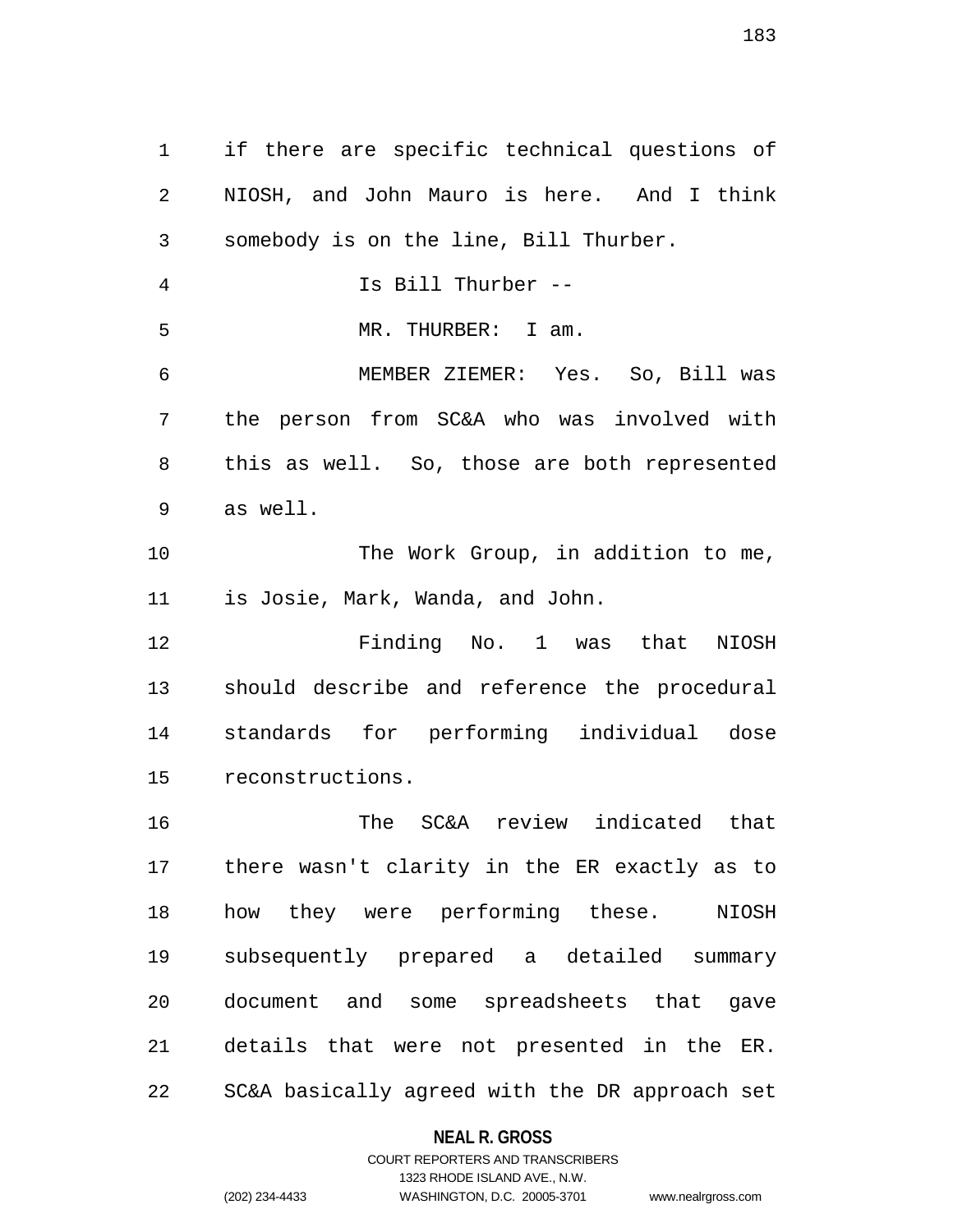1 forth by NIOSH, and the Work Group agreed that 2 we should close this issue.

3 I am going to insert here as an 4 added comment that the description that I am 5 giving here of what NIOSH did in response here 6 is very abbreviated. Of course, the Work 7 Group had fairly extensive discussions on each 8 of these.

9 So, this is really a high-level 10 summary, as it were, in the sense that it is 11 very brief. If you have questions on any of 12 these as I go along or later, please be sure 13 to ask those.

14 So, that is the first issue. And 15 it was not seen by SC&A as a major issue, 16 simply one of providing the details necessary 17 to understand how dose reconstructions were 18 purportedly going to be done.

19 The next finding was that NIOSH 20 should ensure that the text of the SEC 21 Petition Evaluation Report is consistent with 22 the spreadsheet and the text correctly

#### **NEAL R. GROSS**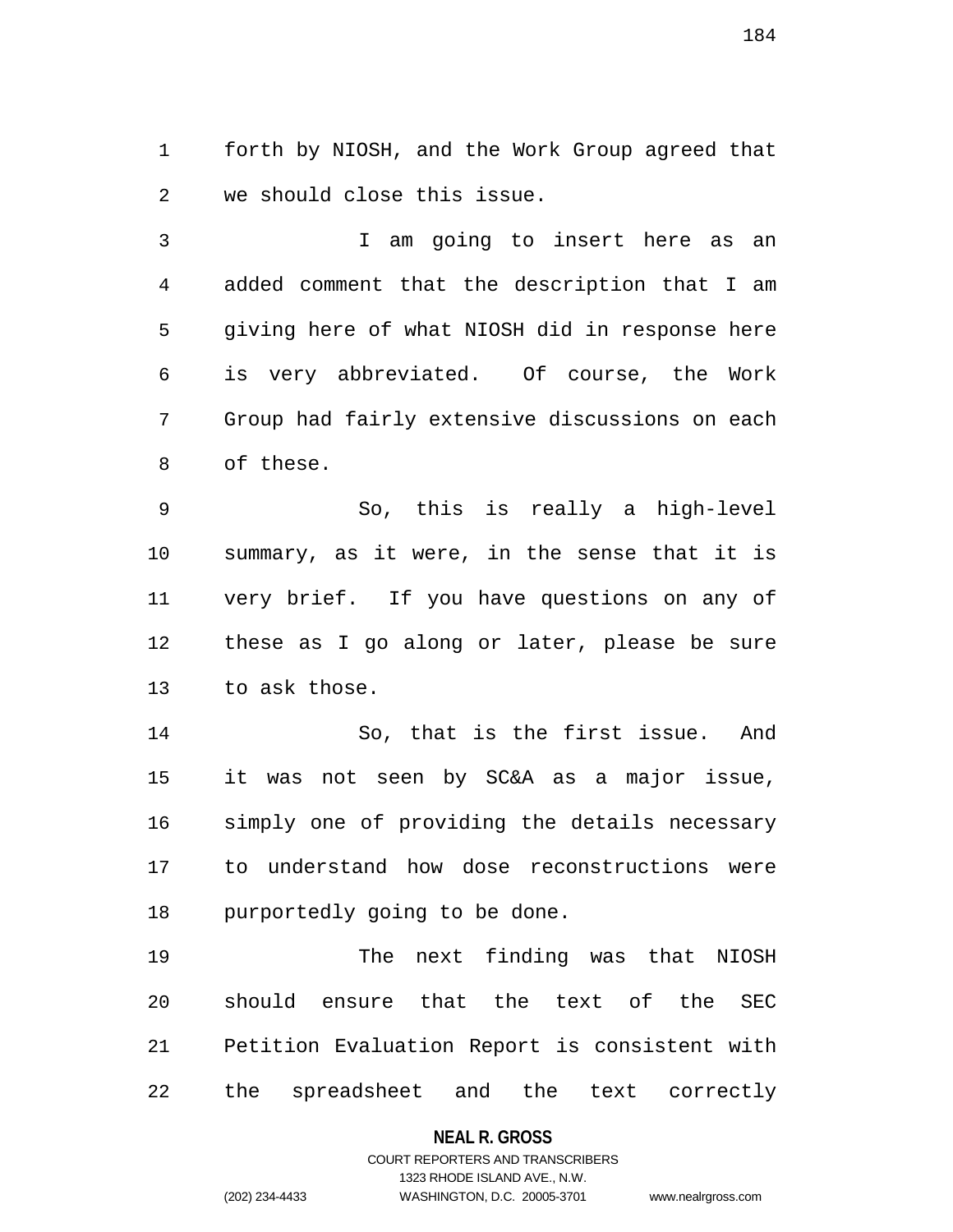1 describes the analysis. They seemed to find 2 some discrepancies at that point.

3 And I want to also comment on the 4 word "insure", which when I sent these slides 5 out for comment, one comment I got back was 6 that that's the wrong word. It should be 7 "ensure" with an "e", and that is quite 8 correct, but I point out that the SC&A finding 9 used the word "insure." So, that is the 10 finding. I have checked the dictionary and 11 "insure" is an acceptable, but not preferred 12 use of what should be "ensure". If the court 13 reporter can get the "e's" and "i's" correct 14 on that, we will have a good transcript.

15 CHAIRMAN MELIUS: We will 16 interpret the finding accordingly.

17 MEMBER ZIEMER: Yes. It is "i" 18 before "e", apparently.

19 In any event, NIOSH reviewed the 20 data which were used and they provided, again, 21 a detailed Excel spreadsheet that matches well 22 with the text of the Evaluation Report. There

> **NEAL R. GROSS** COURT REPORTERS AND TRANSCRIBERS

> > 1323 RHODE ISLAND AVE., N.W.

(202) 234-4433 WASHINGTON, D.C. 20005-3701 www.nealrgross.com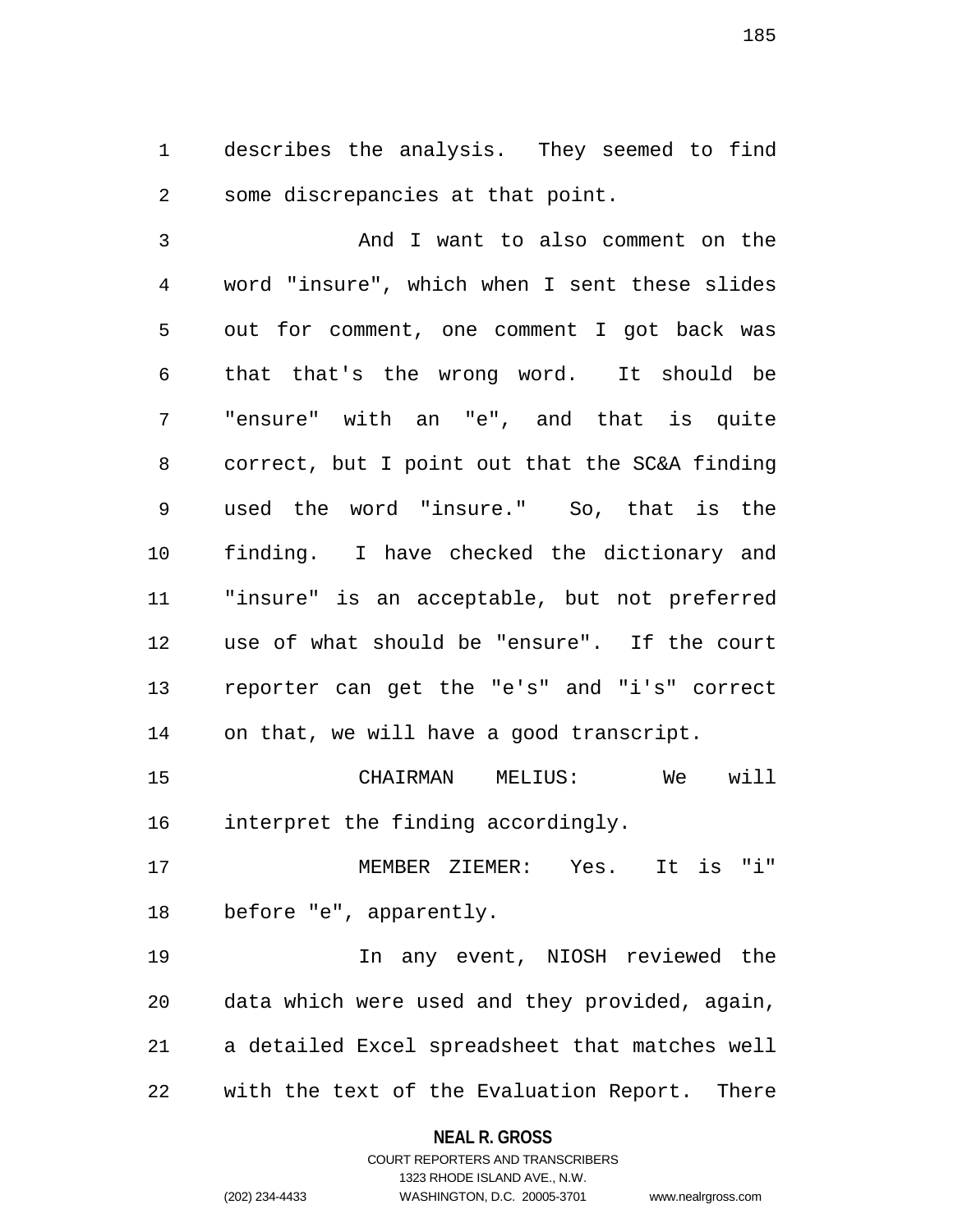1 weren't changes needed in the Evaluation 2 Report, but, again, more consistent detail on 3 how the doses were to be reconstructed. SC&A 4 indicated they understood them, how NIOSH is 5 doing the calculations, and they agree with 6 the general approach.

7 Also, it was agreed that this, 8 actually, is not an SEC issue, but the 9 differences there were simply clarification in 10 how doses would be reconstructed. And we 11 agreed that the issue should be closed.

12 The third finding, NIOSH needs to 13 be prescriptive as to how calculations are to 14 be performed for a bounding analysis. And, 15 basically, after we discussed this, we all 16 concluded that NIOSH's response to issue one 17 also satisfied this issue because they were 18 very descriptive in how they would carry out 19 the dose calculations.

20 And SC&A agreed that these details 21 as they were provided in the spreadsheet were 22 responsive, and the Work Group agreed to close

**NEAL R. GROSS**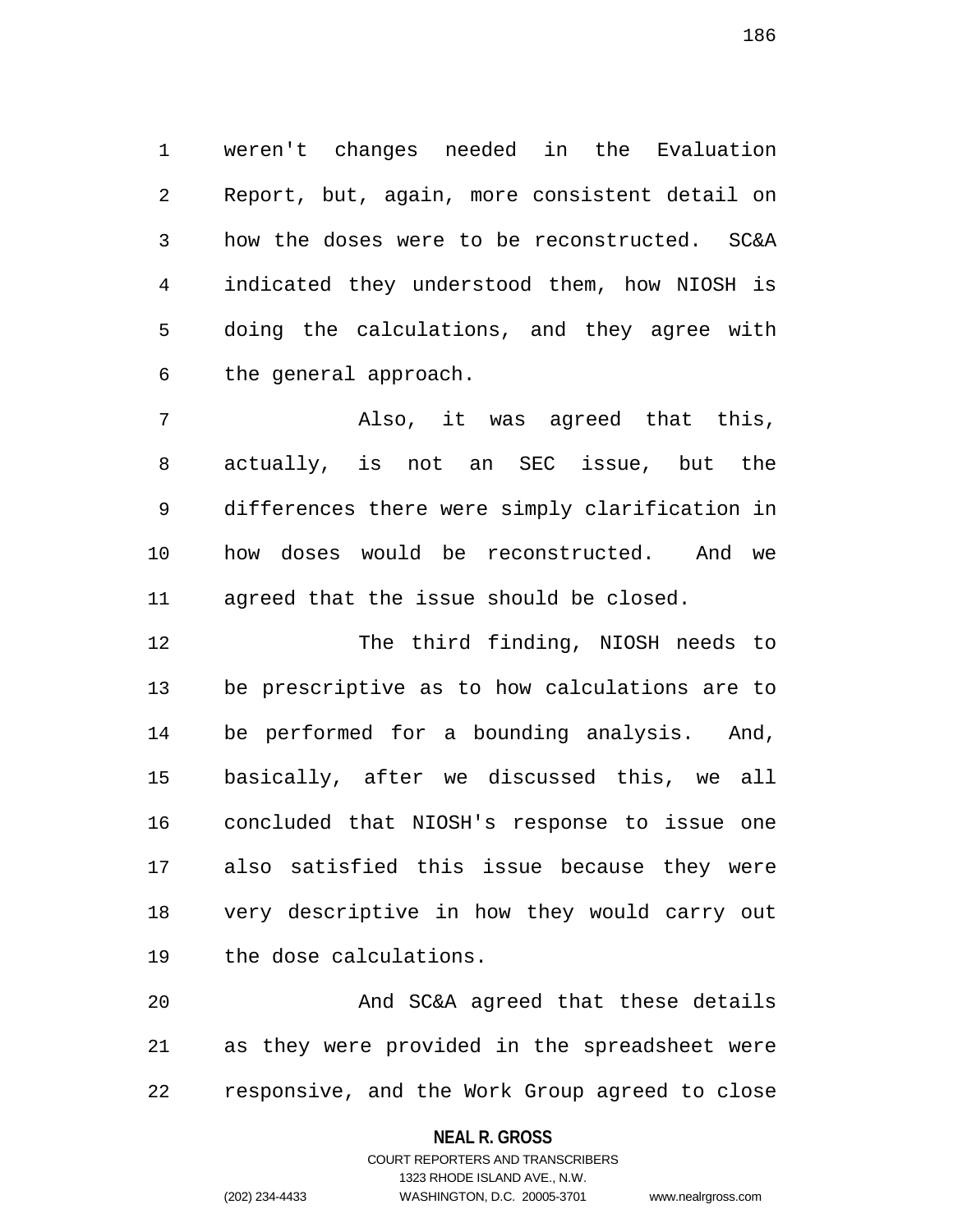1 that issue.

2 Finally, four, SC&A agrees that it 3 is possible to bound inhalation exposures 4 during the residual period. This one is a 5 bounding issue, we will note. SC&A does not 6 believe that assuming a source-term depletion 7 of 1 percent per day is an appropriate 8 bounding approach. 9 This turns out to be largely an 10 OTIB-70 issue, and NIOSH did agree that, where 11 site data are available, they should be 12 evaluated to determine factors such as 13 depletion factors. And appropriate 14 adjustments have been made using some actual 15 data from the site as the starting point for 16 the calculation for this period, for the 17 residual period. 18 It turns out that NIOSH will

19 actually use values that are significantly 20 higher than the OTIB-70 method because they 21 actually will use as a starting point the 22 values from the site.

### **NEAL R. GROSS** COURT REPORTERS AND TRANSCRIBERS 1323 RHODE ISLAND AVE., N.W.

(202) 234-4433 WASHINGTON, D.C. 20005-3701 www.nealrgross.com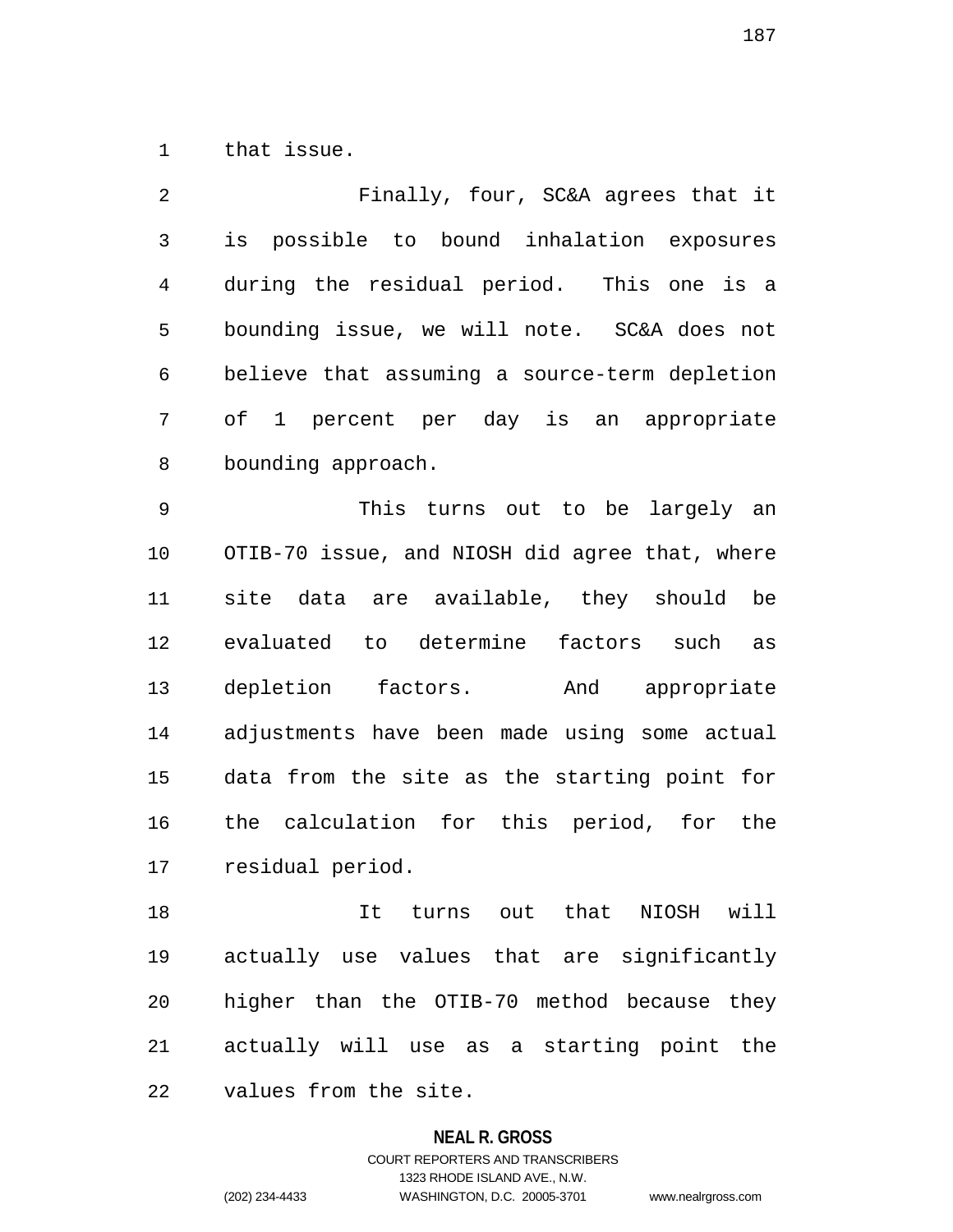1 Actually, they have Bliss & 2 Laughlin data both for air and surface 3 contamination. So, they can do some relations 4 between those as well.

5 And SC&A accepted the approach now 6 proposed. Again, it follows the general 7 principles of OTIB-70, but uses actual site 8 data as well. And the Work Group agreed that 9 the issue should be closed.

10 Now Finding 5 was actually not a 11 finding. It was a comment in the original 12 document that SC&A concurred with NIOSH that 13 external operation exposures can be bounded 14 based on tables in TBD-6000. And so, it 15 wasn't really a finding, although it was 16 called that in the report. It is just a 17 comment that they agreed with NIOSH in the 18 report. And so, we closed that issue as well. 19 Then, Finding 6, SC&A said, while 20 we believe that it is possible to use the 21 information in TBD-6000 to make a bounding 22 calculation for external exposure at Bliss &

#### **NEAL R. GROSS**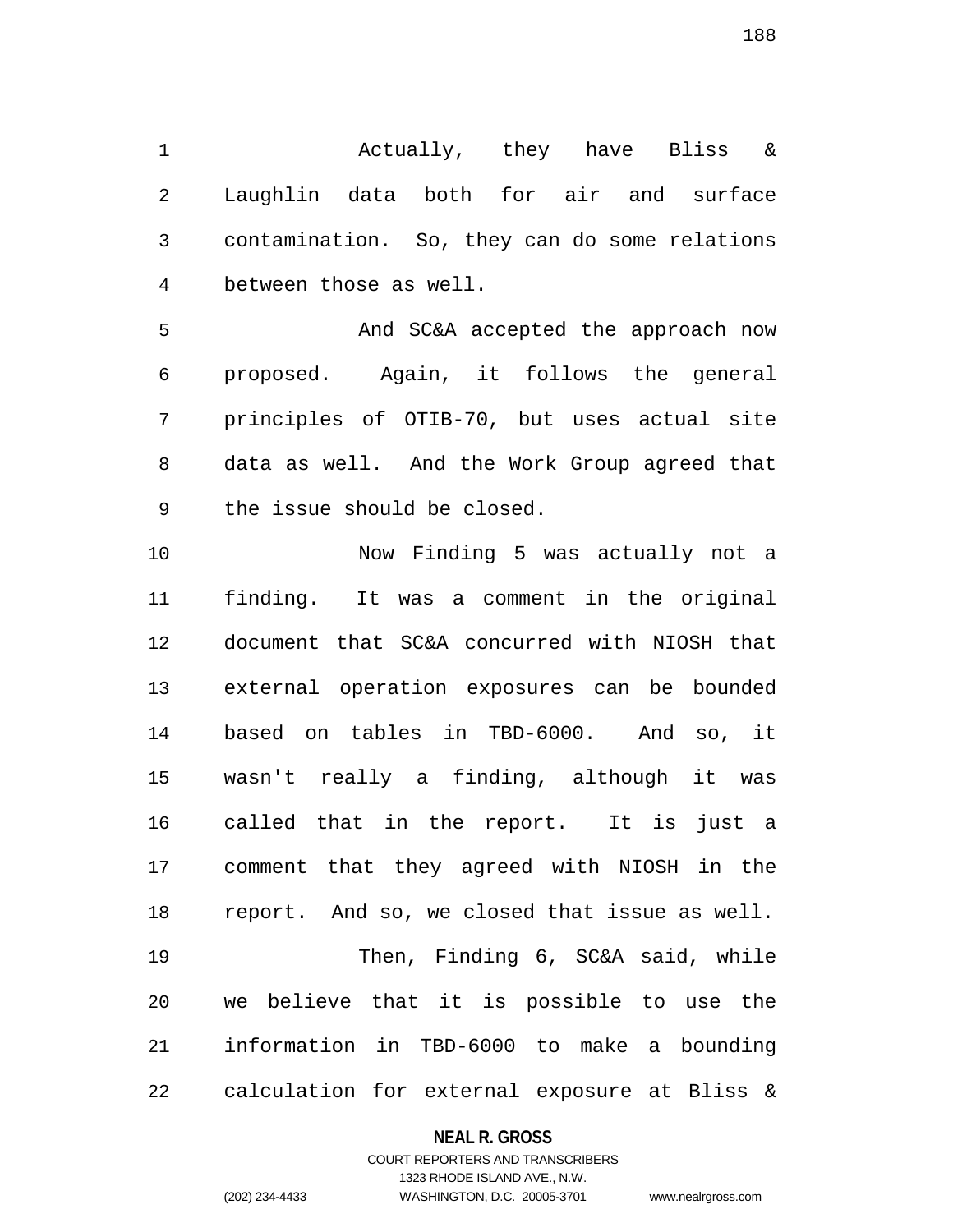1 Laughlin, use of Table 5.1, which is from that 2 TBD, as the basis may not be bounding since, 3 it should say, it is based on an assumed air 4 concentration of 7 dpm per cubic meter, a 5 value neither supported in the source document 6 nor by measurements at Bliss & Laughlin.

7 NIOSH indicated that the site data 8 were used to determine the air concentration 9 and surface loading values in the revised 10 spreadsheet. This issue is linked to the 11 OTIB-70 resuspension factors. And SC&A agreed 12 with the proposed approach, which uses those 13 resuspension factors in combination with the 14 actual source data from the site. And the 15 Work Group agreed to close that issue as well. 16 **And, then, finally, Sections** 17 3.4.21 -- and that may be 2.1, I'm not sure; I 18 may need to correct that -- and Section 7.1.5 19 of TBD-6000 offer different approaches to 20 estimating surface contaminations.

21 1 1 am pausing here a minute because 22 I am looking back at the finding to see if

### **NEAL R. GROSS** COURT REPORTERS AND TRANSCRIBERS

1323 RHODE ISLAND AVE., N.W.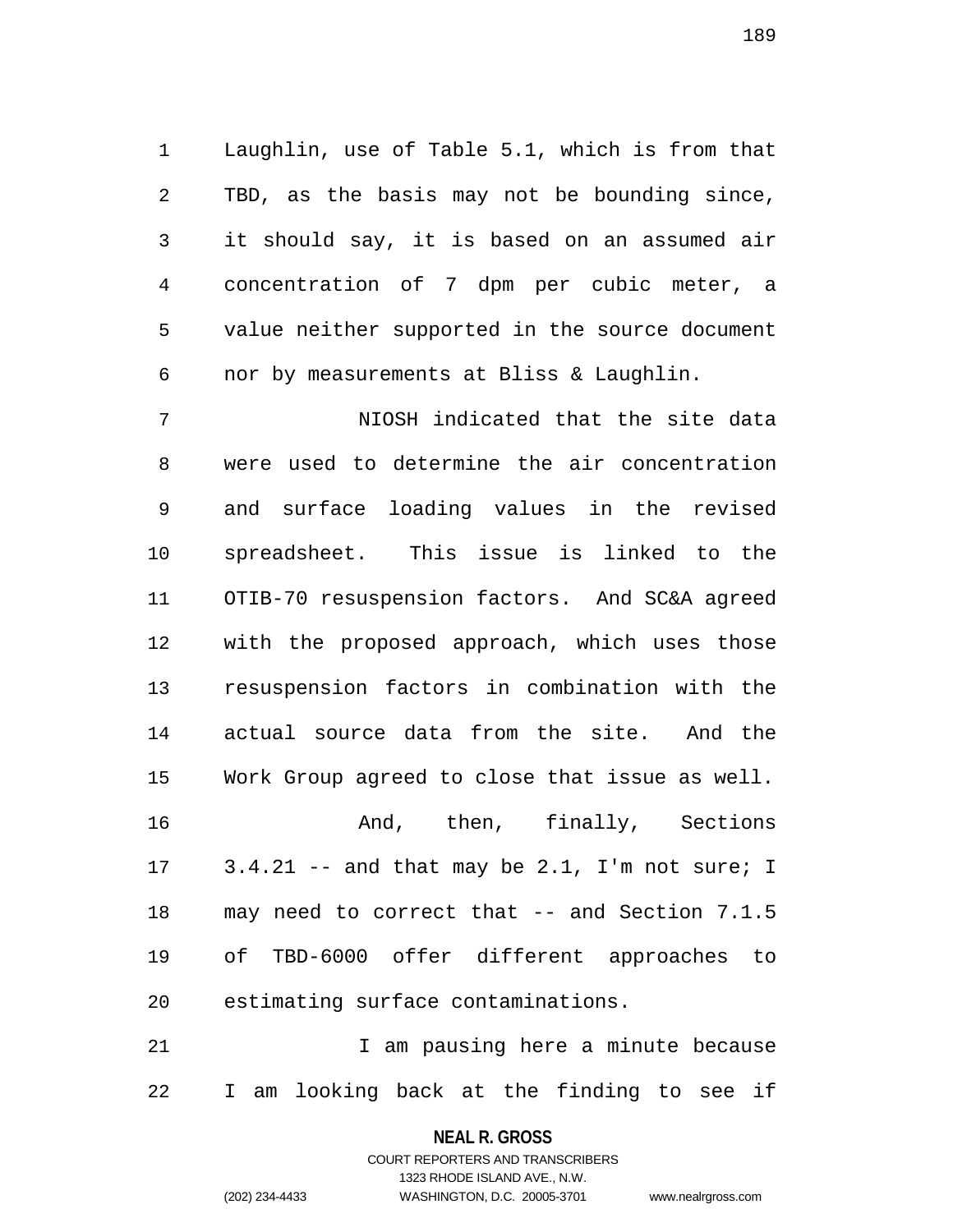1 there should be a decimal point in there, but 2 I won't spend time on that now. I think it is 3 3.4.2.1 is what it probably is.

4 In any event, NIOSH should make 5 clear when it is appropriate to use either 6 approach and should correct such in 7.1.5 to 7 indicate that deposition occurs for 16 hours 8 per day.

9 NIOSH's response was that Bliss & 10 Laughlin had only a handful of campaigns, and 11 for the purposes of the calculations 12 presented, they actually are using a 8.8-hour 13 workday, and they assume a constant 14 application of the air concentration level of 15 5,480 dpm per cubic meter. And there are 16 documents that detail how that is derived, so 17 I am not going to go into that here, but that 18 is the value, and they compare well with data 19 collected during the operation of the fans as 20 well -- or, I'm sorry. Comparison of the data 21 collected during operation of the fans is well 22 below this value and also bounds all the data

#### **NEAL R. GROSS**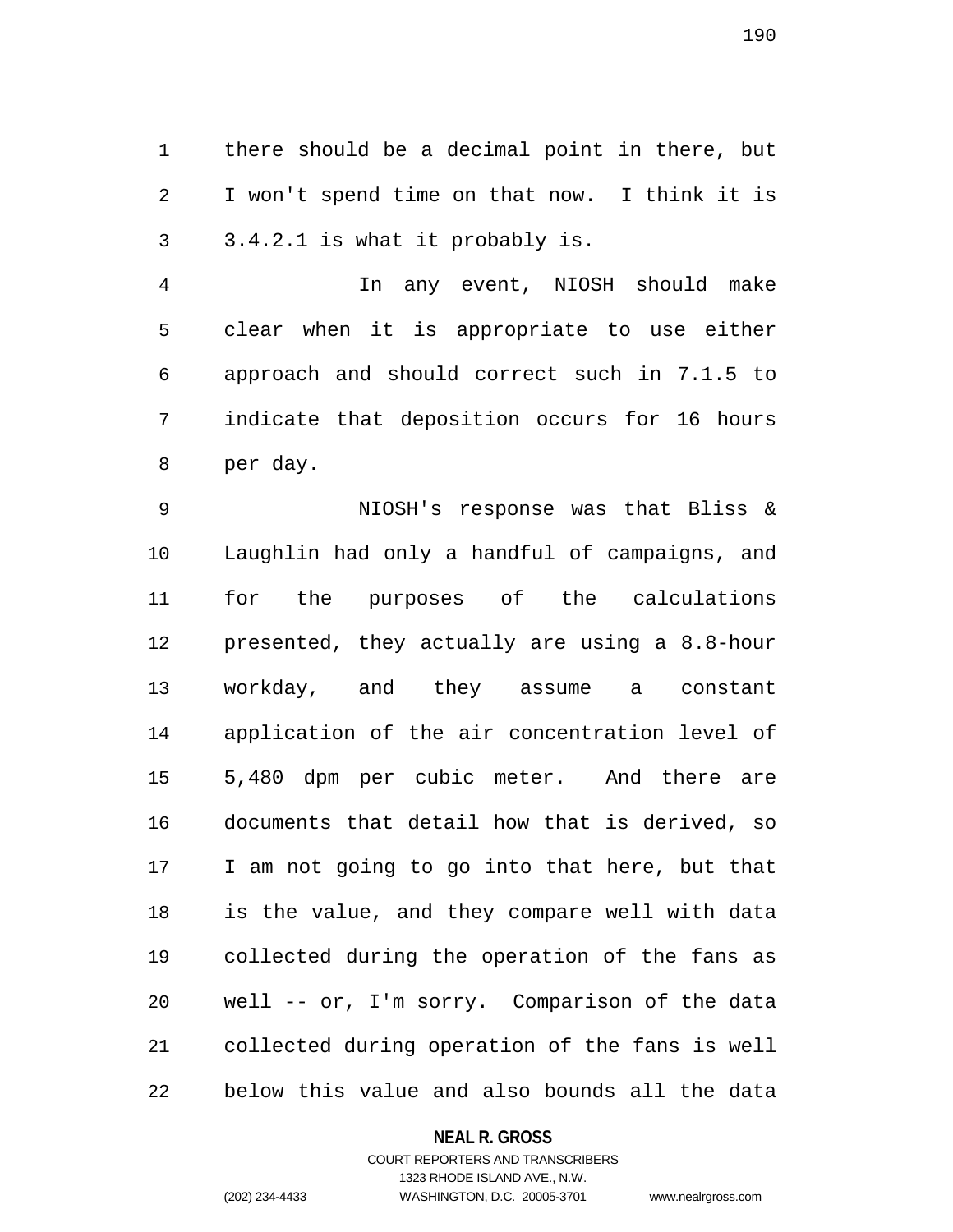1 collected when the fans were not utilized. 2 And SC&A concurred with that approach. The 3 Work Group agreed to close that issue.

4 And, then, the bottom line, based 5 on the review of the Bliss & Laughlin SEC 6 Evaluation Report by the Board's contractor, 7 SC&A, and on the resolution of the issues at 8 the Work Group meeting of October 12th, 2010, 9 and February 16th, 2011, the TBD-6000 Work 10 Group proposes that the Advisory Board accept 11 the NIOSH Evaluation Report and recommend to 12 the Secretary that an SEC Class for Bliss & 13 Laughlin be denied.

14 And that ends my report.

15 CHAIRMAN MELIUS: Okay. Thank 16 you, Dr. Ziemer.

17 Any questions for Dr. Ziemer?

18 (No response.)

19 PUBLIC PARTICIPANT: Hello.

20 CHAIRMAN MELIUS: Yes?

21 PUBLIC PARTICIPANT: I have a few

22 things to say here.

### **NEAL R. GROSS**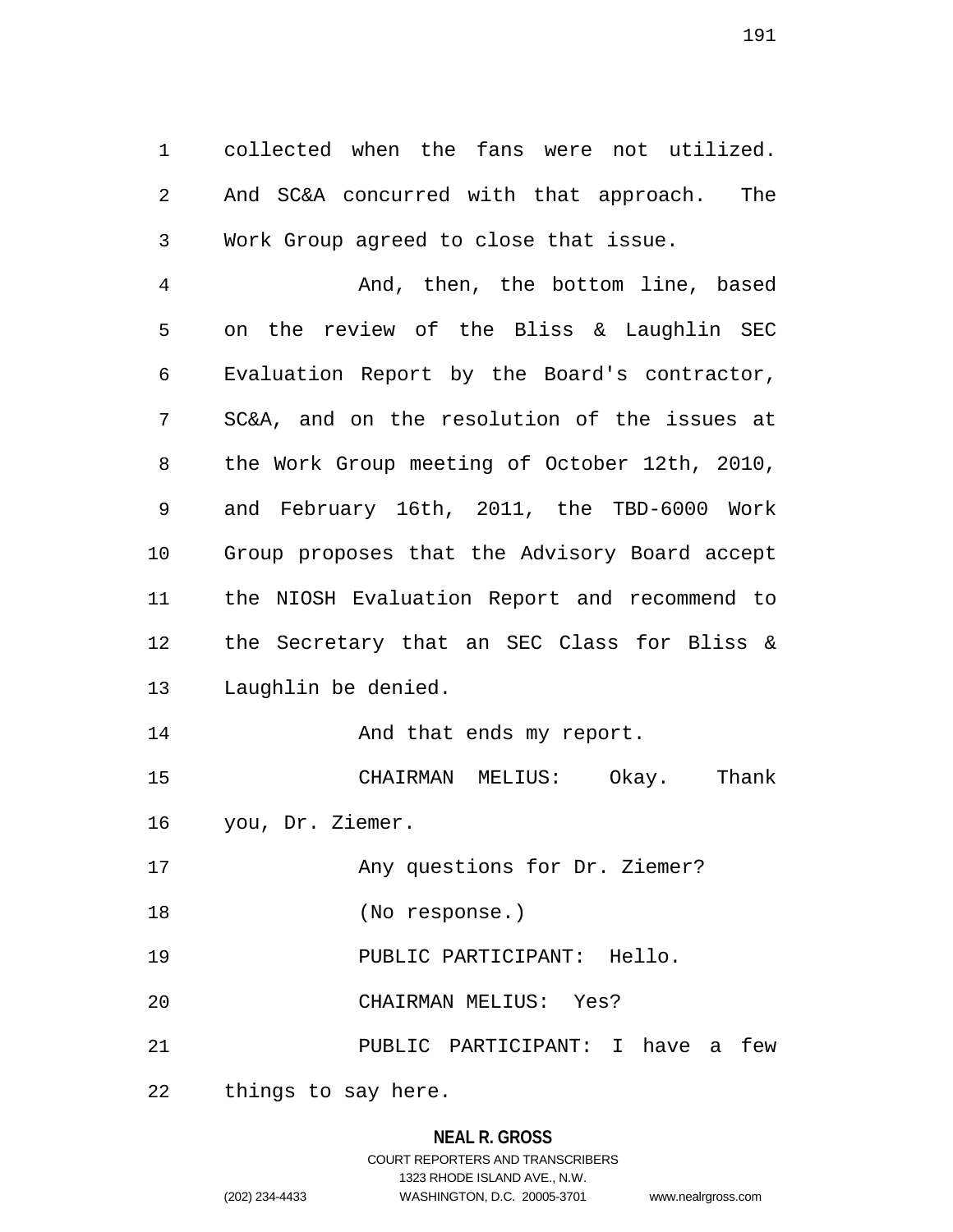1 CHAIRMAN MELIUS: Are you the 2 petitioner?

3 PUBLIC PARTICIPANT: Yes, I am. 4 CHAIRMAN MELIUS: Okay. Our usual 5 procedure is that we ask the Board Members to 6 ask questions about the presentation and, 7 then, I will call on you. So, if you can just 8 wait a few minutes, a very few minutes, we 9 should be asking you. So, thank you. 10 PUBLIC PARTICIPANT: Thank you. 11 CHAIRMAN MELIUS: Okay. Josie? 12 MEMBER BEACH: Yes, I just wanted 13 to state for the record that my objection to 14 one and three was that part of NIOSH's 15 response, why they were very descriptive in 16 how they were going to do the reconstruction, 17 they are going to develop a standalone 18 appendix. They haven't done that already. 19 So, I just wanted to make that clear. 20 MEMBER ZIEMER: Yes, and I should 21 point out that this is not unlike some other

22 cases where the issue of making a standalone

**NEAL R. GROSS**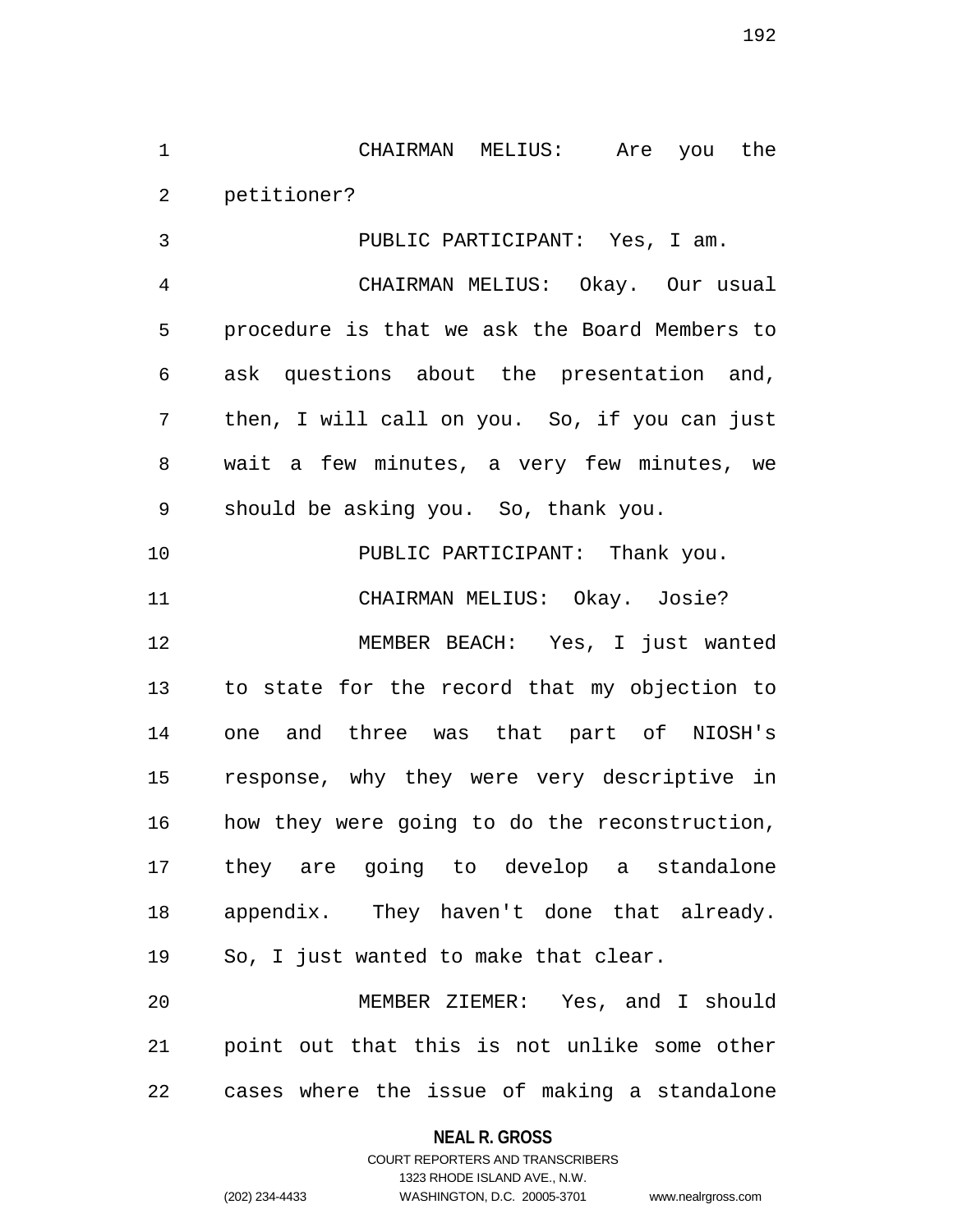1 appendix basically is equivalent of a Site 2 Profile. It is not an SEC issue. It simply 3 will delineate in more detail what these dose 4 reconstruction methods would be. 5 But I don't know if either Sam or 6 Jim would like to comment further on that. 7 MEMBER BEACH: Just to add that, 8 my main concern is just the followup -- 9 MEMBER ZIEMER: Right. 10 MEMBER BEACH: Because there 11 really isn't any after we close this. 12 MEMBER ZIEMER: Right. There is a 13 commitment to actually produce a formal 14 appendix to TBD-6000 for Bliss & Laughlin 15 which will outline these procedures in detail. 16 CHAIRMAN MELIUS: And, I mean, one 17 possibility is that the Work Group, the 18 TBD-6000 Work Group, could continue to follow

19 up. So, when that appendix comes out -- 20 MEMBER ZIEMER: Oh, yes.

21 CHAIRMAN MELIUS: It follows it.

22 That is one thing.

## **NEAL R. GROSS**

COURT REPORTERS AND TRANSCRIBERS 1323 RHODE ISLAND AVE., N.W. (202) 234-4433 WASHINGTON, D.C. 20005-3701 www.nealrgross.com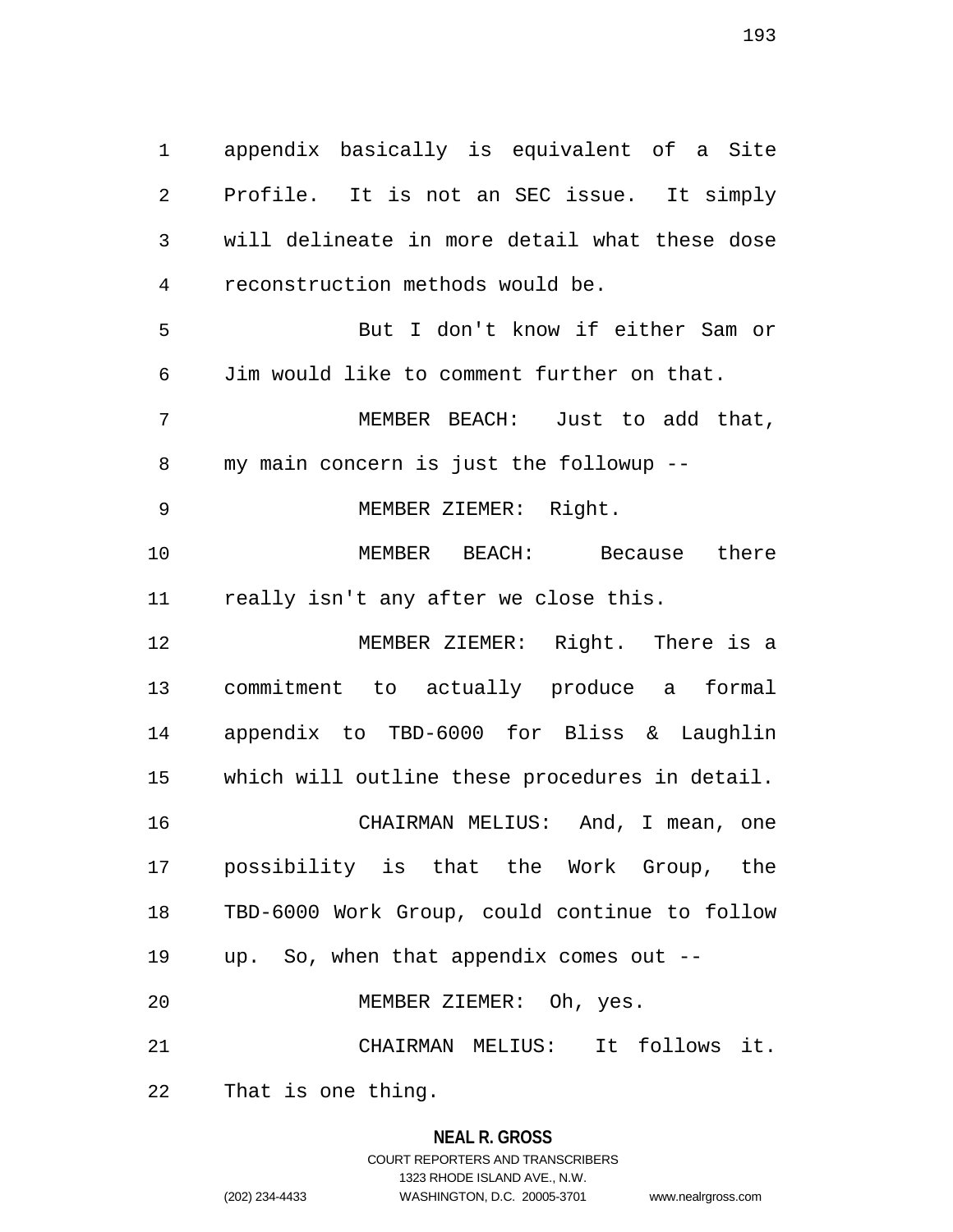1 MEMBER ZIEMER: Well, we would do 2 that in any event.

3 CHAIRMAN MELIUS: Yes. And I 4 think Josie's comments are also appropriate. 5 We have usually, we have tried, in general, to 6 say, well, show us; let's see the actual 7 method, and so forth. So, it somewhat depends 8 on the level of confidence that that method 9 will work, I guess.

10 MEMBER ZIEMER: Well, the Work 11 Group assumed methods, and SC&A had seen the 12 methods. So, it is a matter of actually 13 putting them in a document.

14 CHAIRMAN MELIUS: Okay.

15 MEMBER ZIEMER: But I don't know, 16 Jim, do you or Sam on the line, do you want to 17 comment on that, and maybe even the time 18 table?

19 DR. NETON: I guess I will give 20 Sam the first crack at it. He is more close 21 to this than I am.

22 (Laughter.)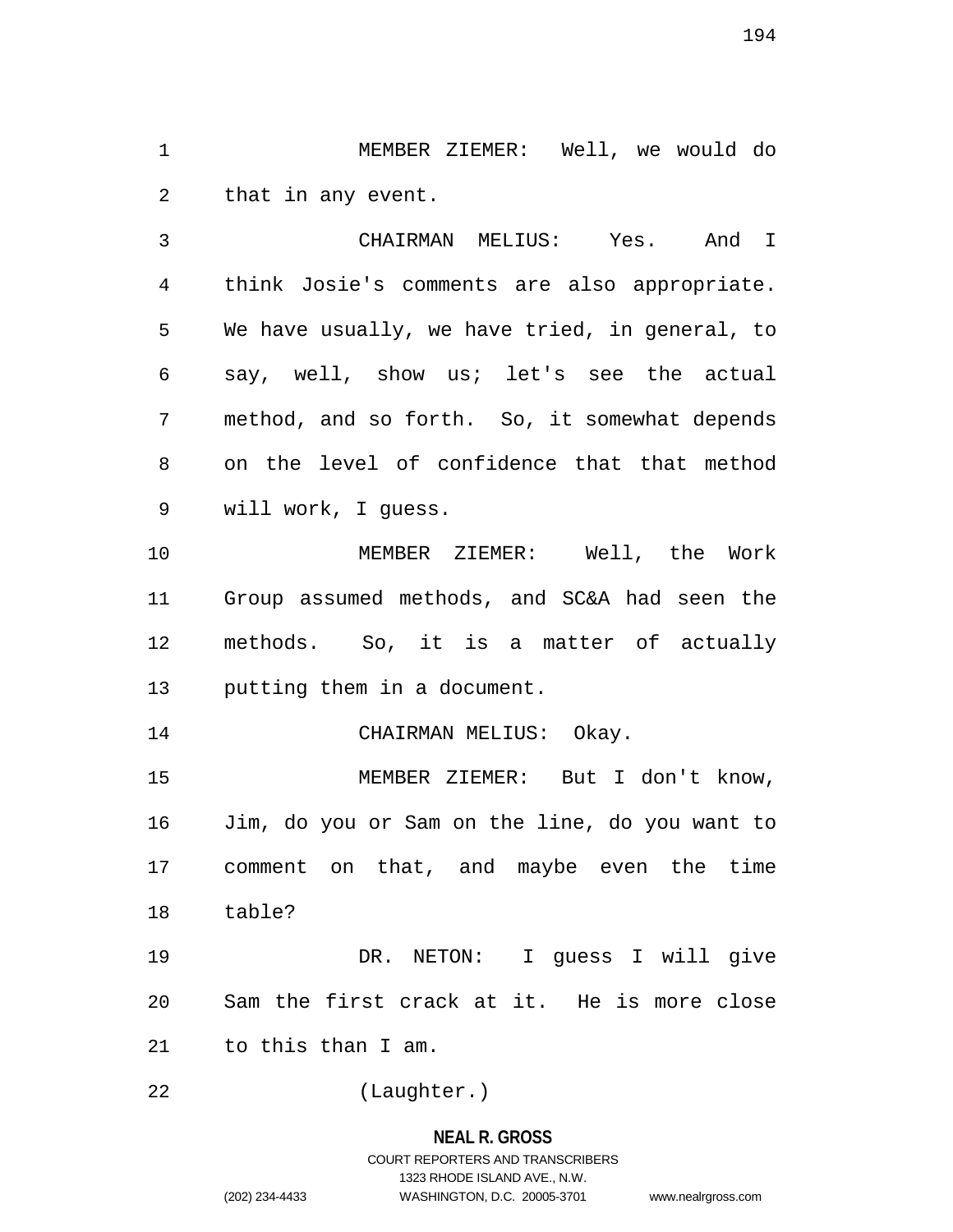1 Sam?

2 DR. GLOVER: Yes. This is Sam 3 Glover.

4 The methods that are put forth in 5 the letter provided to the Board are very 6 detailed, and essentially all I am really 7 going to add is just some more of the 8 descriptive material, which will be pulled 9 mostly out of the Evaluation Report. And so, 10 I will combine those. 11 1 I kept my response to the Working 12 Group very abbreviated, so that it would be 13 focused, not lose the calculations.

14 So, anyway, it will not a great 15 deal of time to prepare an appendix.

16 CHAIRMAN MELIUS: Thanks.

17 **Any other Board Members have** 18 questions or comments?

19 (No response.)

20 Mark, do you? Okay. Okay. Thank

21 you.

# 22 Okay. Now we will take the

**NEAL R. GROSS** COURT REPORTERS AND TRANSCRIBERS

1323 RHODE ISLAND AVE., N.W.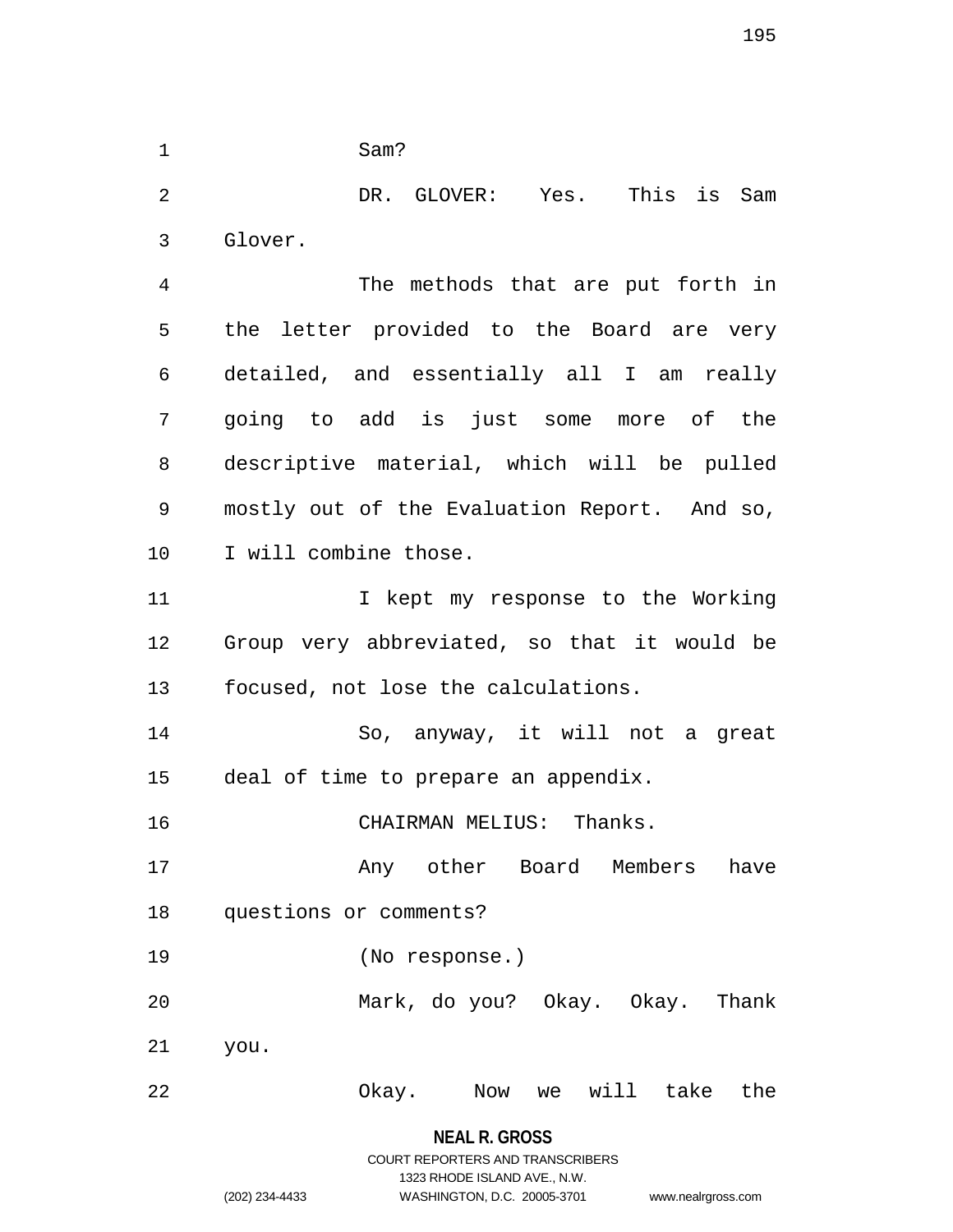1 opportunity to hear from the petitioner. I 2 believe you said you had some comments and 3 questions. So, go ahead.

4 PUBLIC PARTICIPANT: Thank you. 5 I have in front of me a 6 memorandum, the United States Government, we 7 have gotten it from the library. Oh, my gosh, 8 it was a couple of years ago, and everything 9 was sent in.

10 And how it reads on one page in 11 here -- it is File 52, Bliss & Laughlin Steel 12 Company, Buffalo, New York, machining and 13 scraping operations on uranium rods.

14 And I will go to the next 15 paragraph. "Available records indicate 16 uranium machining occurred at the site during 17 September and October 1952, and that 18 rod-turnings were generated by the Bliss & 19 Laughlin activity is unknown."

20 So, these records describe the 21 full extent of the Bliss & Laughlin work, no 22 records indicating the total quantity of

#### **NEAL R. GROSS**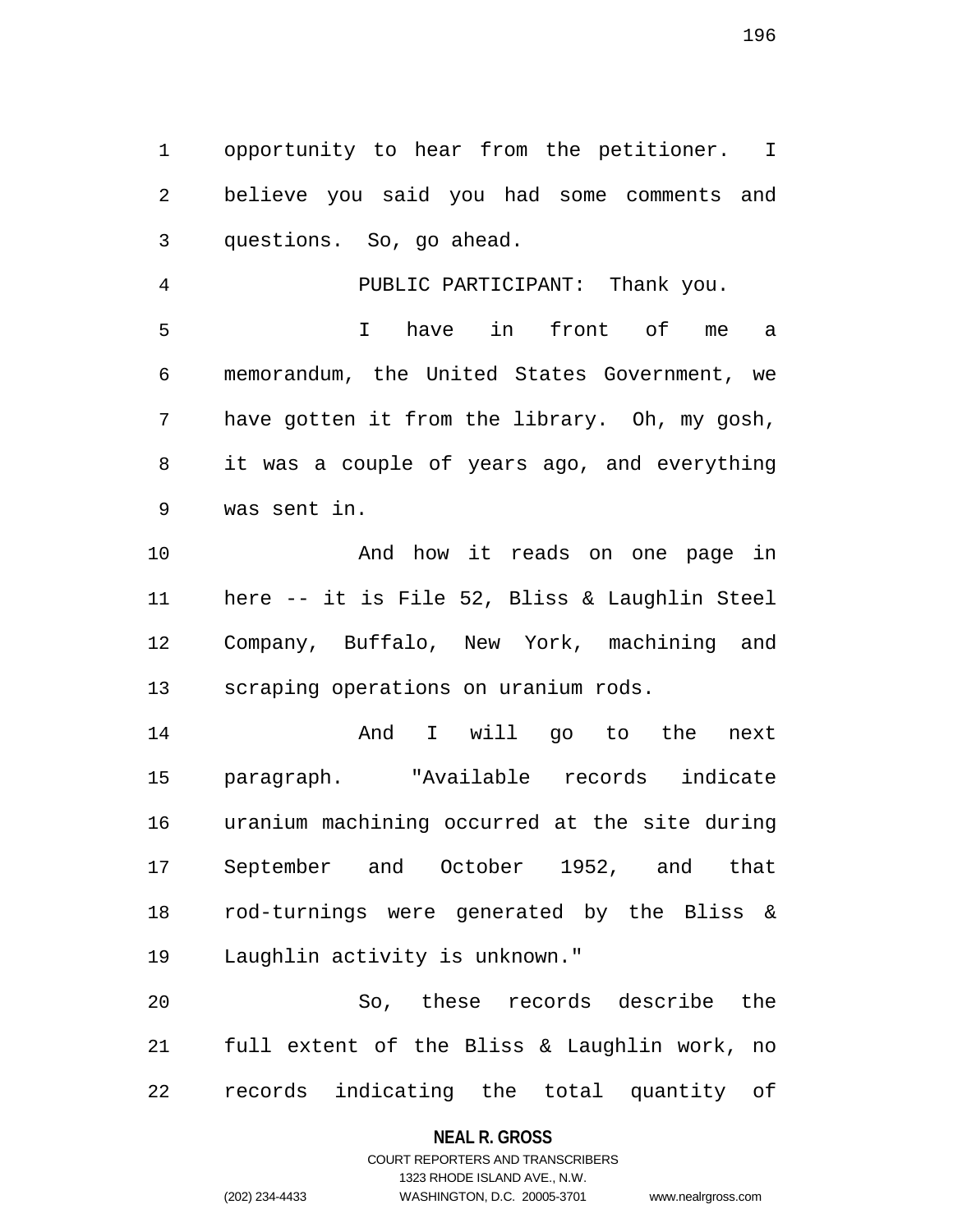1 uranium handled at this site have been 2 located. There is no mention of possible 3 earlier Atomic Energy Commission work at the 4 site in the October 1951 correspondence, which 5 indicated that several drums of high uranium 6 oxide had been accumulated.

7 Based on the operations performed 8 at this site, the potential contaminants would 9 be processed natural uranium. And I would add 10 here, too, surveys of the facility conducted 11 by National Lab Ohio at the time of the 12 rod-turning operations identified 13 contamination in the turning machine.

14 The machine used for this work 15 replaced disposition of the old equipment is 16 not known. No records indicating the 17 radiological condition of this site following 18 the uranium machining have been located.

19 I also have more information. 20 Surveys were conducted by NLO 21 during rod-turning operations. And, then, it 22 gives a lot of scientific information through

#### **NEAL R. GROSS**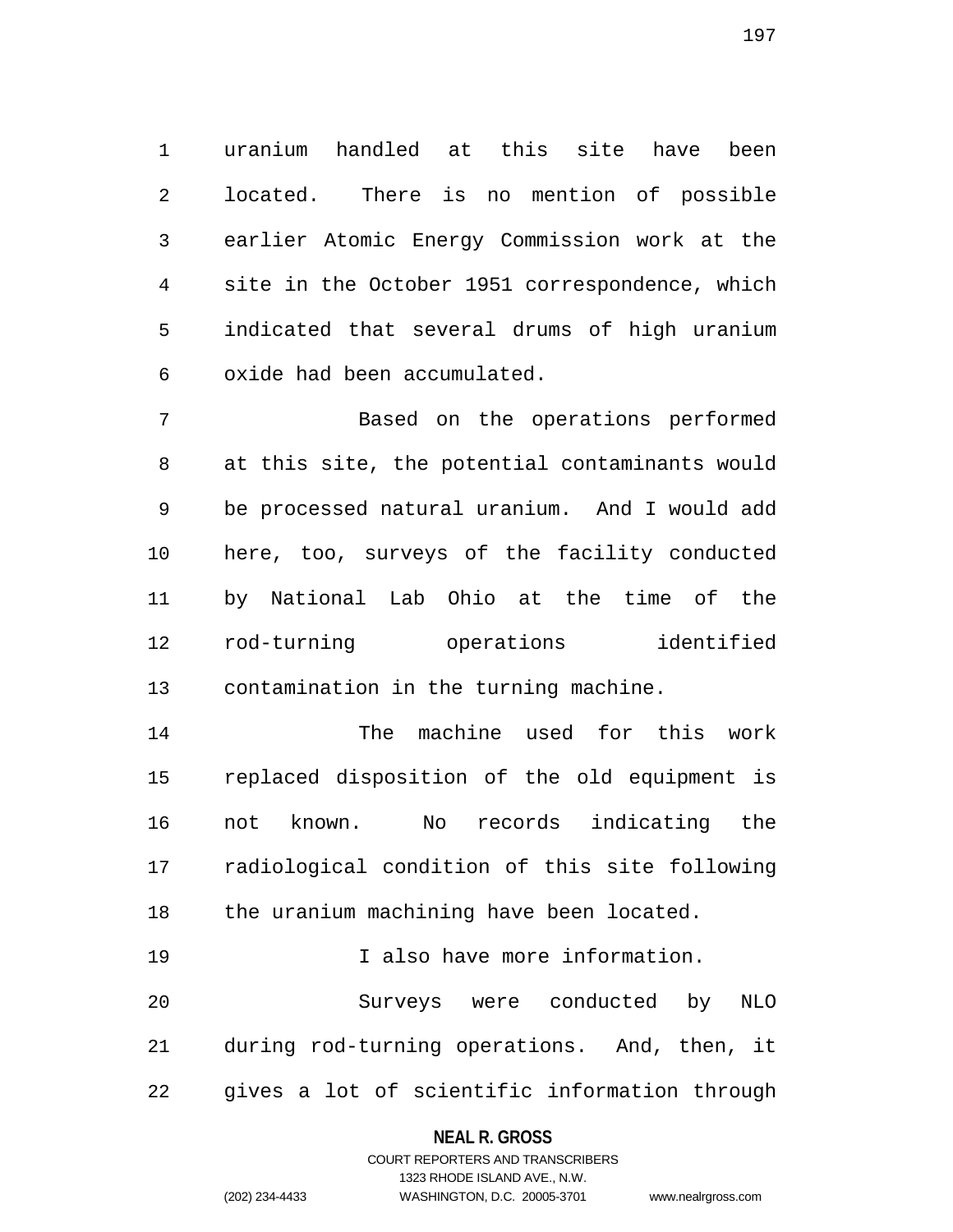1 here.

| $\overline{2}$ | The onsite visit was conducted by              |
|----------------|------------------------------------------------|
| 3              | the Department of Energy and, also, the        |
| 4              | Institute for Science and Education in 1992.   |
| 5              | This survey determined that residual uranium   |
| 6              | was present in the floor of the building above |
| 7              | DOE guidelines.                                |
| 8              | I have a little more information.              |
| 9              | Just a minute, please --                       |
| 10             | MR. KATZ: I am sorry, if you                   |
| 11             | could just repeat yourself? Whatever you just  |
| 12             | said, this last sentence or two, it was        |
| 13             | inaudible.                                     |
| 14             | PUBLIC PARTICIPANT: Okay.                      |
| 15             | MR. KATZ: Thank you.                           |
| 16             | PUBLIC PARTICIPANT: I understand               |
| 17             | there is something on the line.                |
| 18             | MR. KATZ: I'm sorry to interrupt               |
| 19             | you again. Perhaps you are on a speaker        |
| 20             | phone, but it is almost impossible to --       |
| 21             | PUBLIC PARTICIPANT:<br>Is<br>that              |
| 22             | better?                                        |

**NEAL R. GROSS** COURT REPORTERS AND TRANSCRIBERS

1323 RHODE ISLAND AVE., N.W.

(202) 234-4433 WASHINGTON, D.C. 20005-3701 www.nealrgross.com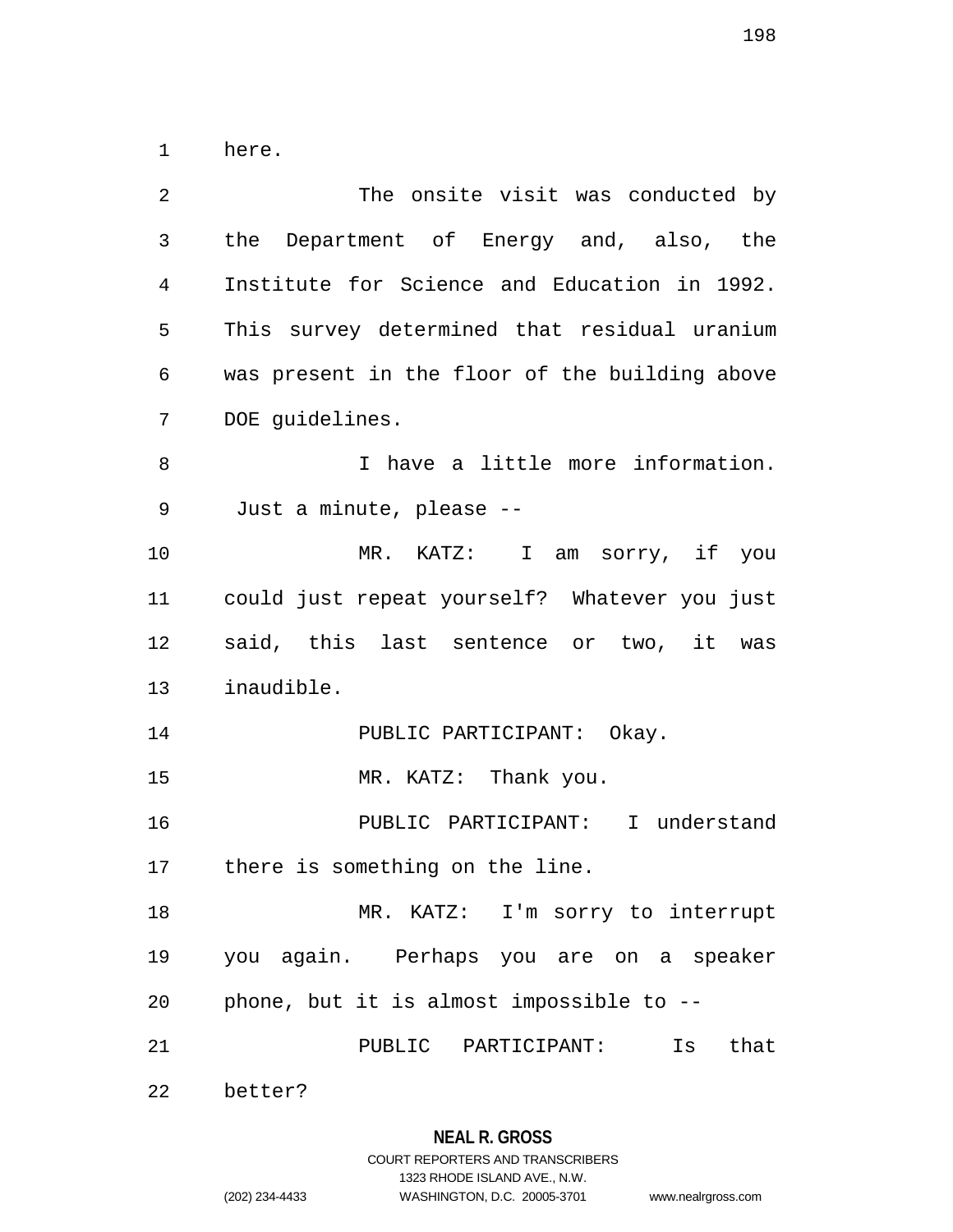1 MR. KATZ: That's much better. 2 Thank you.

3 PUBLIC PARTICIPANT: What I keep 4 seeing over and over again in information I 5 have in my records, it is that records are not 6 completed for all time periods. And that is 7 on page 9.3.1 of the Evaluation Report. 8 Records are not completed for all time 9 periods.

10 And what about data? How much 11 more data do we need to send in?

12 Thank you.

13 CHAIRMAN MELIUS: Thank you.

14 Any responses or comments to those 15 questions or comments?

16 MEMBER ZIEMER: I don't know if 17 Sam wants to comment on any of the technical 18 issues.

19 The time period, of course, has 20 been spelled out by the agencies. So, we are 21 locked into that period.

22 CHAIRMAN MELIUS: Right, the

**NEAL R. GROSS** COURT REPORTERS AND TRANSCRIBERS

1323 RHODE ISLAND AVE., N.W.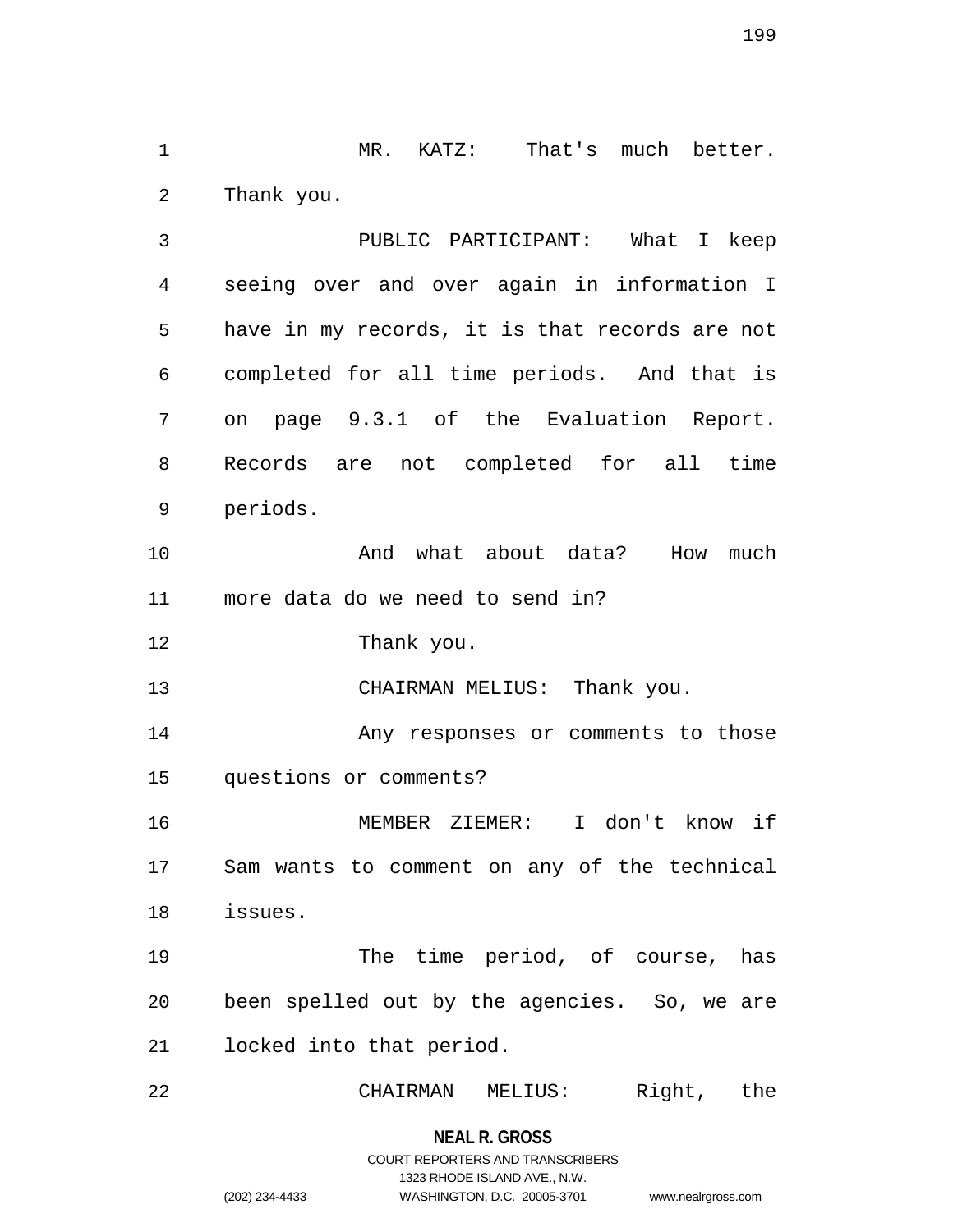1 covered time period --

2 MEMBER ZIEMER: The covered 3 period. 4 CHAIRMAN MELIUS: For those 5 activities. So, while there may be 6 information/suggestion that there are other 7 time periods, we are obligated to focus on 8 just the time period that is listed by DOL and 9 DOE. 10 Sam, do you have any further 11 comment? 12 PUBLIC PARTICIPANT: Well, I am 13 looking at the SEC Evaluation Report, the 14 first page, January 1951 to December 1952. 15 And if I can find it now -- 16 CHAIRMAN MELIUS: We need to move 17 along with our process here. 18 PUBLIC PARTICIPANT: I can't find 19 it right now, but it stated that there was 20 possible operations before that date, too. 21 But, like you just said, you have the dates. 22 CHAIRMAN MELIUS: We are fixed by

> **NEAL R. GROSS** COURT REPORTERS AND TRANSCRIBERS

> > 1323 RHODE ISLAND AVE., N.W.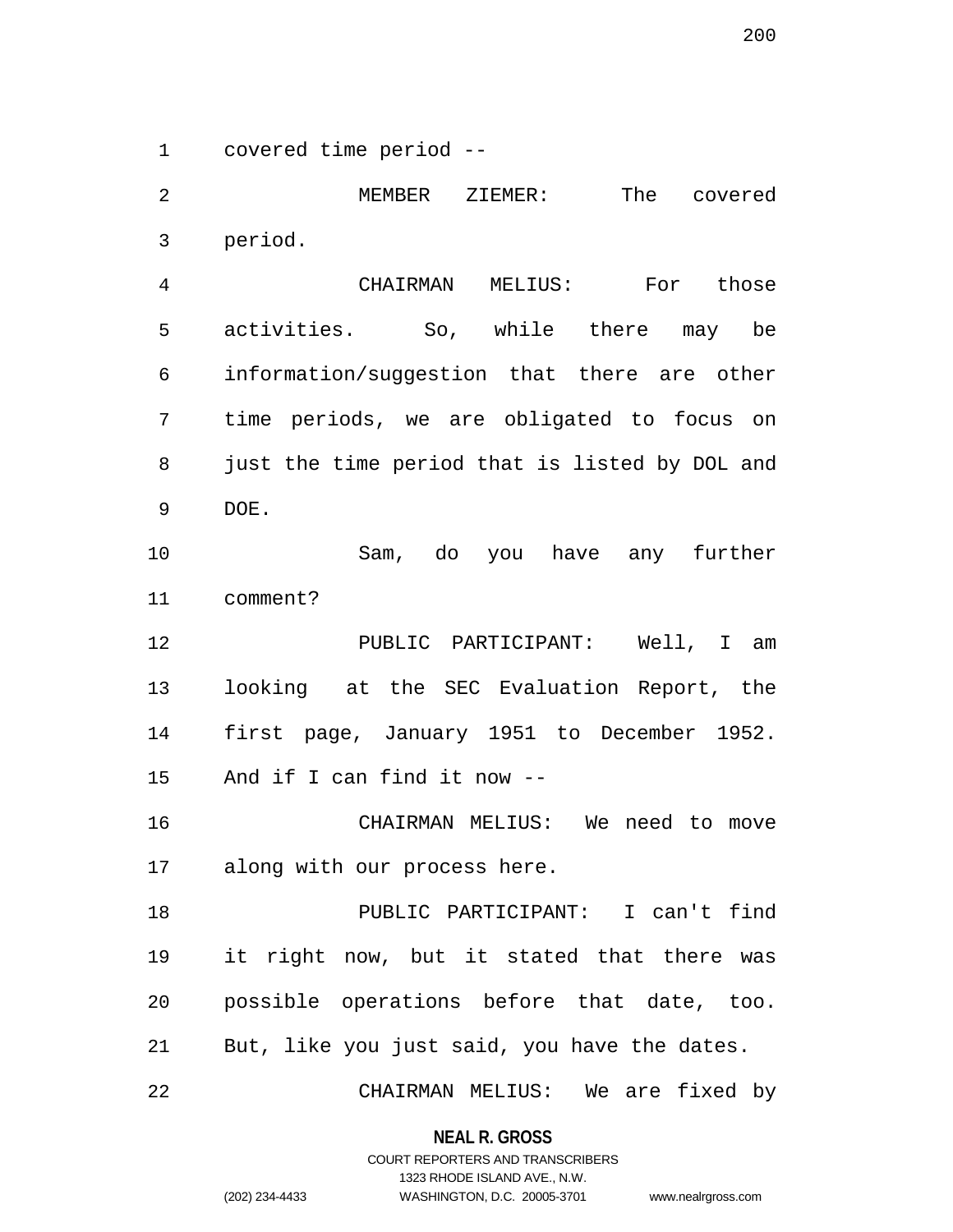1 the dates that have been issued, listed as the 2 covered period. That information that you 3 obtained is another covered period, another 4 operations that aren't within this time 5 period, though, there are procedures for 6 getting that information to DOL and DOE to be 7 evaluated. Sam or somebody from NIOSH can 8 follow up and explain that to you.

9 Yes, Paul?

10 MEMBER ZIEMER: I did have one 11 question myself that I wanted to raise, and 12 that is procedural. I am not certain, were 13 the revised materials that NIOSH prepared for 14 the Work Group last week distributed to the 15 petitioner as well? Do we know? Or, Sam, do 16 you know?

17 DR. GLOVER: Dr. Ziemer, I 18 provided those to Josh Kinman. I believe that 19 he provided those, obviously, to the 20 petitioner.

21 MEMBER ZIEMER: Okay. I just 22 wanted to make sure that they were provided.

#### **NEAL R. GROSS**

### COURT REPORTERS AND TRANSCRIBERS 1323 RHODE ISLAND AVE., N.W. (202) 234-4433 WASHINGTON, D.C. 20005-3701 www.nealrgross.com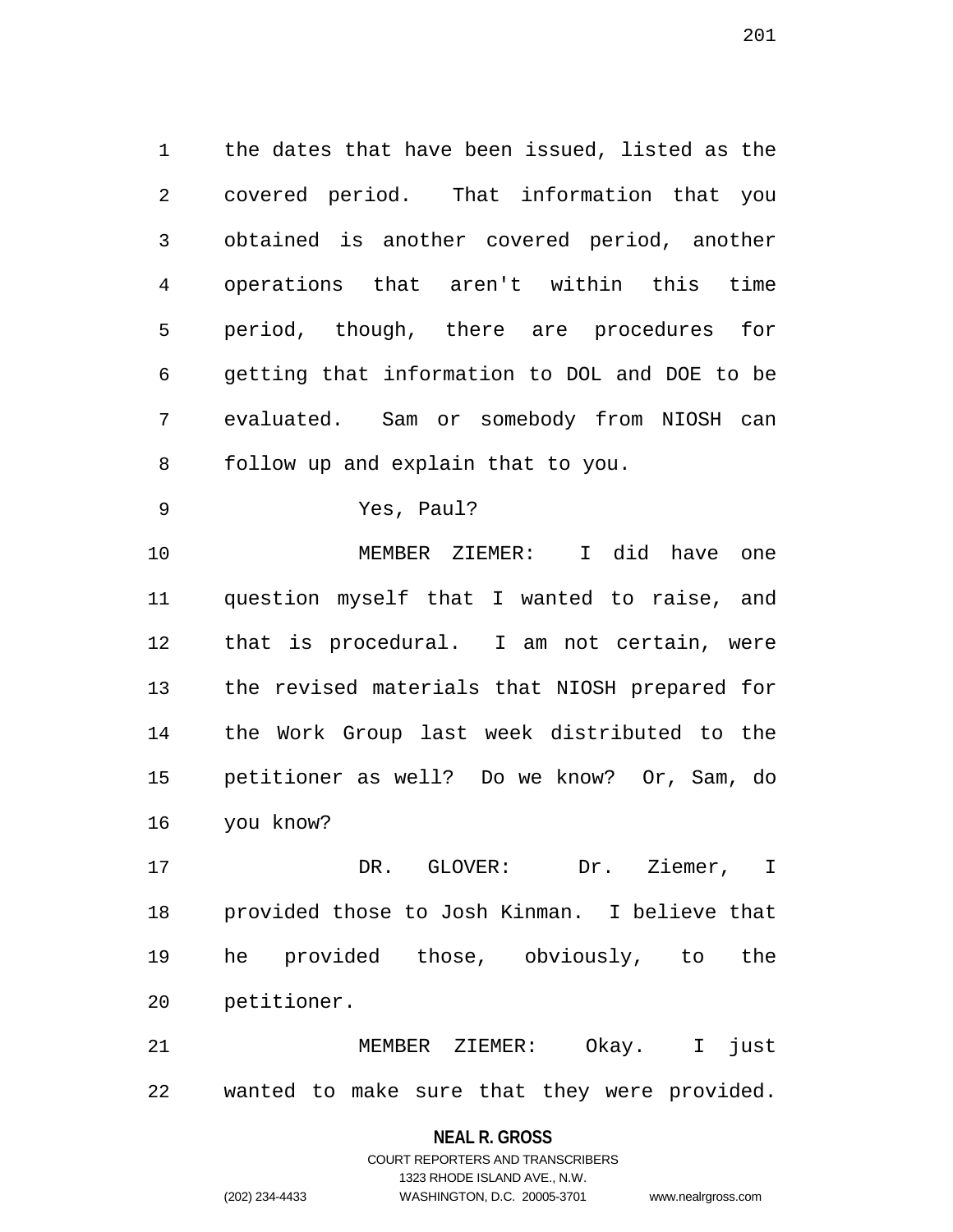1 Thank you.

2 CHAIRMAN MELIUS: Any further 3 questions or comments from Board Members? 4 (No response.) 5 Okay. If not, does somebody want 6 to recommend -- the Work Group has a formal 7 recommendation, I take it? 8 MEMBER ZIEMER: The last slide was 9 the recommendation. It comes from the Work 10 Group. I think it constitutes a motion. 11 CHAIRMAN MELIUS: Okay. We will 12 do that. We need a second. 13 MEMBER ANDERSON: I will second 14 it. 15 CHAIRMAN MELIUS: Henry? Okay. 16 **Any further discussion?** 17 (No response.) 18 And the motion would be this 19 slide, which is to accept the -- well, it is 20 based on review, that the TBD-6000 Work Group 21 proposes that the Board accept the NIOSH 22 Evaluation Report and recommend to the

#### **NEAL R. GROSS**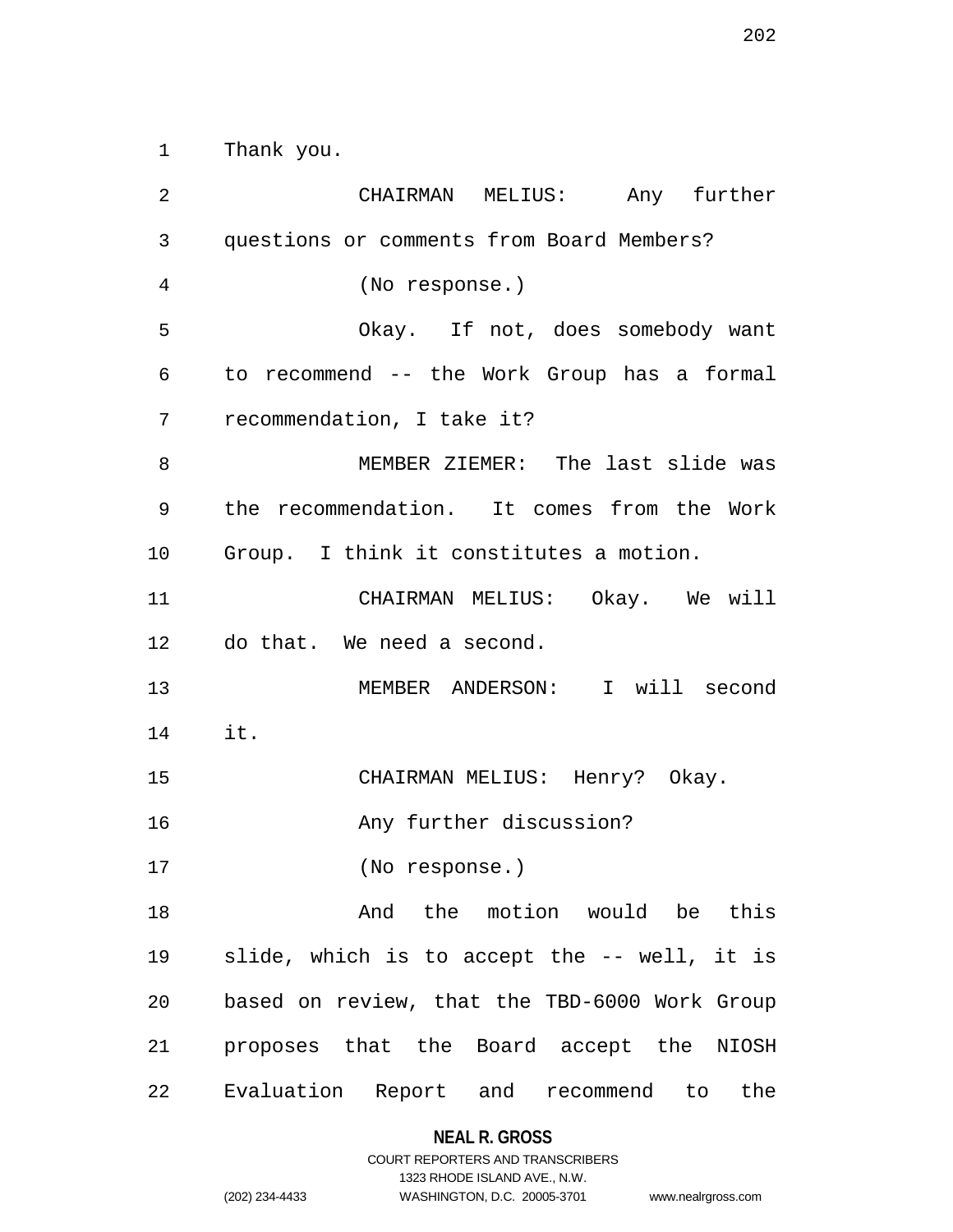1 Secretary that an SEC Class for Bliss & 2 Laughlin be denied.

3 So, if there is no further 4 discussion, Ted, do the vote.

5 MEMBER GRIFFON: The only other, I 6 mean one other point I would make is that I 7 think this is, and we talked about this a 8 little bit, that it is a site-specific issue 9 here as opposed to an endorsement of the 10 TIB-70 approach in all cases.

11 You know, I think in this case the 12 data supports it, and it is very limited 13 operations, very limited period. I think 14 there are still open items for TIB-70 as 15 regard to the overall approach. I think Paul 16 went over that, but go ahead.

17 MEMBER ZIEMER: Right. Although 18 the TIB-70 approach is used here, and Sam can 19 explain this a little more in detail if 20 necessary, but it is coupled with the starting 21 source-term there. They had surface 22 contamination in air-sampled data which gives

#### **NEAL R. GROSS**

### COURT REPORTERS AND TRANSCRIBERS 1323 RHODE ISLAND AVE., N.W. (202) 234-4433 WASHINGTON, D.C. 20005-3701 www.nealrgross.com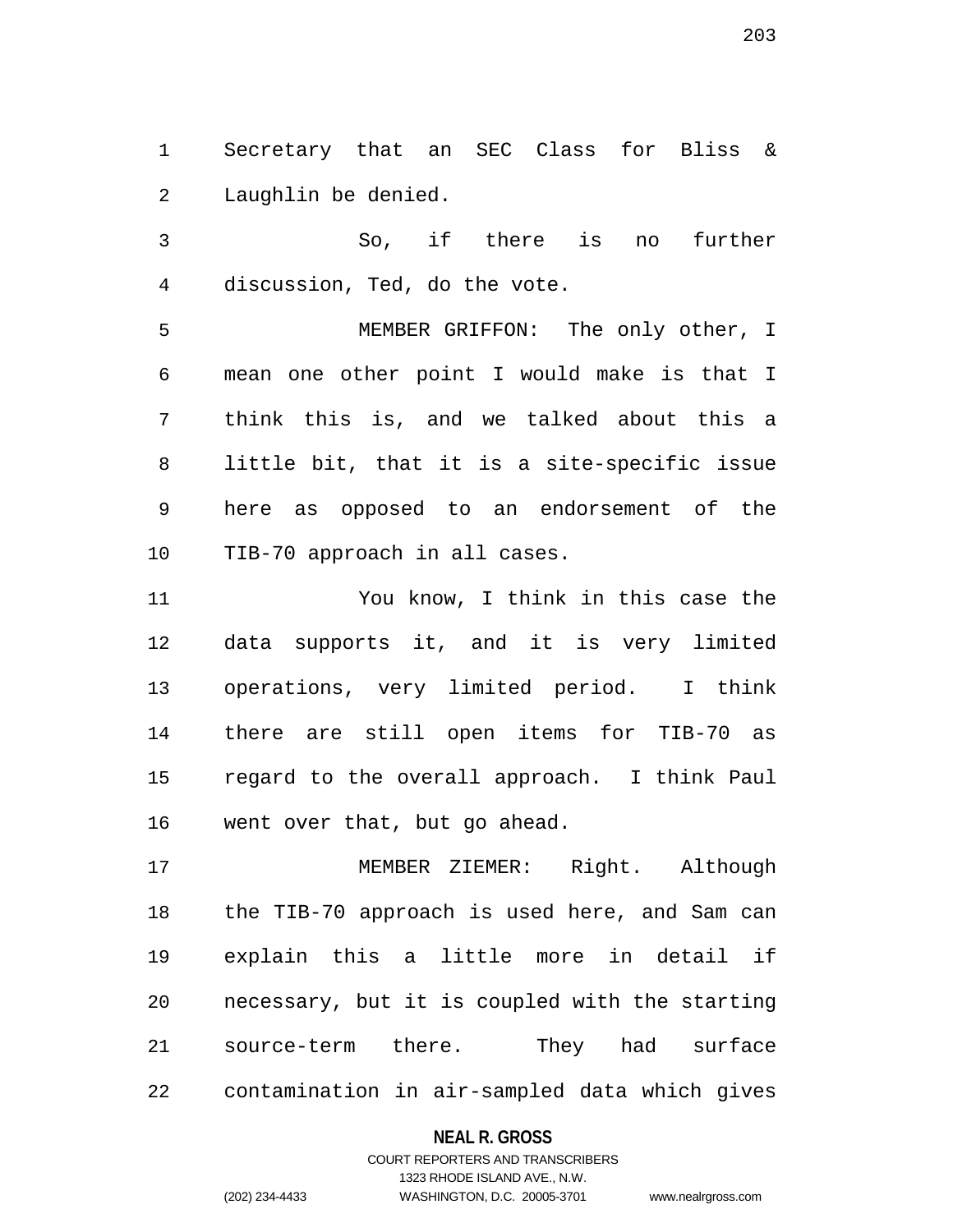1 a starting point. So, we are not using simply 2 a surrogate value out of TBD-6000.

3 Also, then, I think here we are 4 still talking about the 10 to the minus 6, 5 which everybody has accepted for a 6 previously-cleaned-up site. Recognizing, 7 again, that becomes -- actually, it is not an 8 SEC issue per se. It is a calculational 9 issue, you know. 10 MEMBER GRIFFON: I just wanted to 11 make that point, so that we don't think that 12 we are also buying off on the entire TIB-70 13 approach in all cases. 14 So, that's all I have. 15 CHAIRMAN MELIUS: Okay. Yes, 16 ready, let's go ahead. 17 MR. KATZ: Dr. Anderson? 18 MEMBER ANDERSON: Yes. 19 MR. KATZ: Ms. Beach? 20 MEMBER BEACH: Yes. 21 MR. KATZ: Mr. Clawson? 22 MEMBER CLAWSON: Yes.

### **NEAL R. GROSS**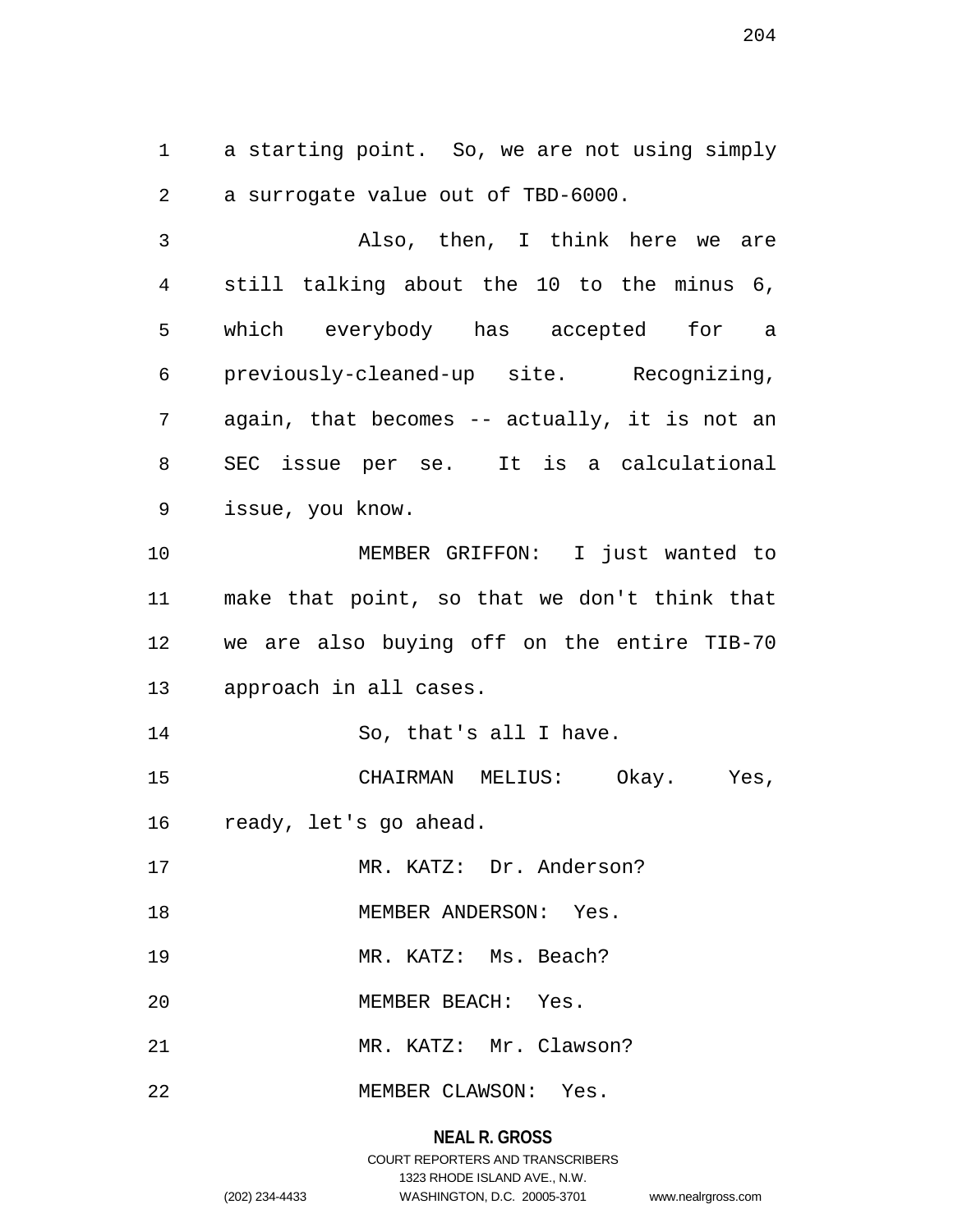| $\mathbf{1}$   | MR. KATZ: Dr. Field?                |
|----------------|-------------------------------------|
| $\overline{2}$ | MEMBER FIELD: Yes.                  |
| 3              | MR. KATZ: Mr. Gibson?               |
| 4              | MEMBER GIBSON: Yes.                 |
| 5              | MR. KATZ: Mr. Griffon?              |
| 6              | MEMBER GRIFFON: Yes.                |
| 7              | MR. KATZ: Dr. Lemen?                |
| 8              | MEMBER LEMEN: Yes.                  |
| 9              | MR. KATZ: Dr. Melius?               |
| 10             | CHAIRMAN MELIUS: Yes.               |
|                | MR. KATZ: Oh, I didn't check.       |
| 11             |                                     |
|                | 12 Dr. Lockey, are you on the line? |
| 13             | (No response.)                      |
| 14             | I didn't believe so. I just         |
|                | 15 wanted to make certain. Okay.    |
| 16             | Ms. Munn?                           |
| 17             | MEMBER MUNN: Yes.                   |
| 18             | MR. KATZ: Dr. Poston?               |
| 19             | MEMBER POSTON: Yes.                 |
| 20             | MR. KATZ: Mr. Presley?              |
| 21             | MEMBER PRESLEY: Yes.                |

# **NEAL R. GROSS**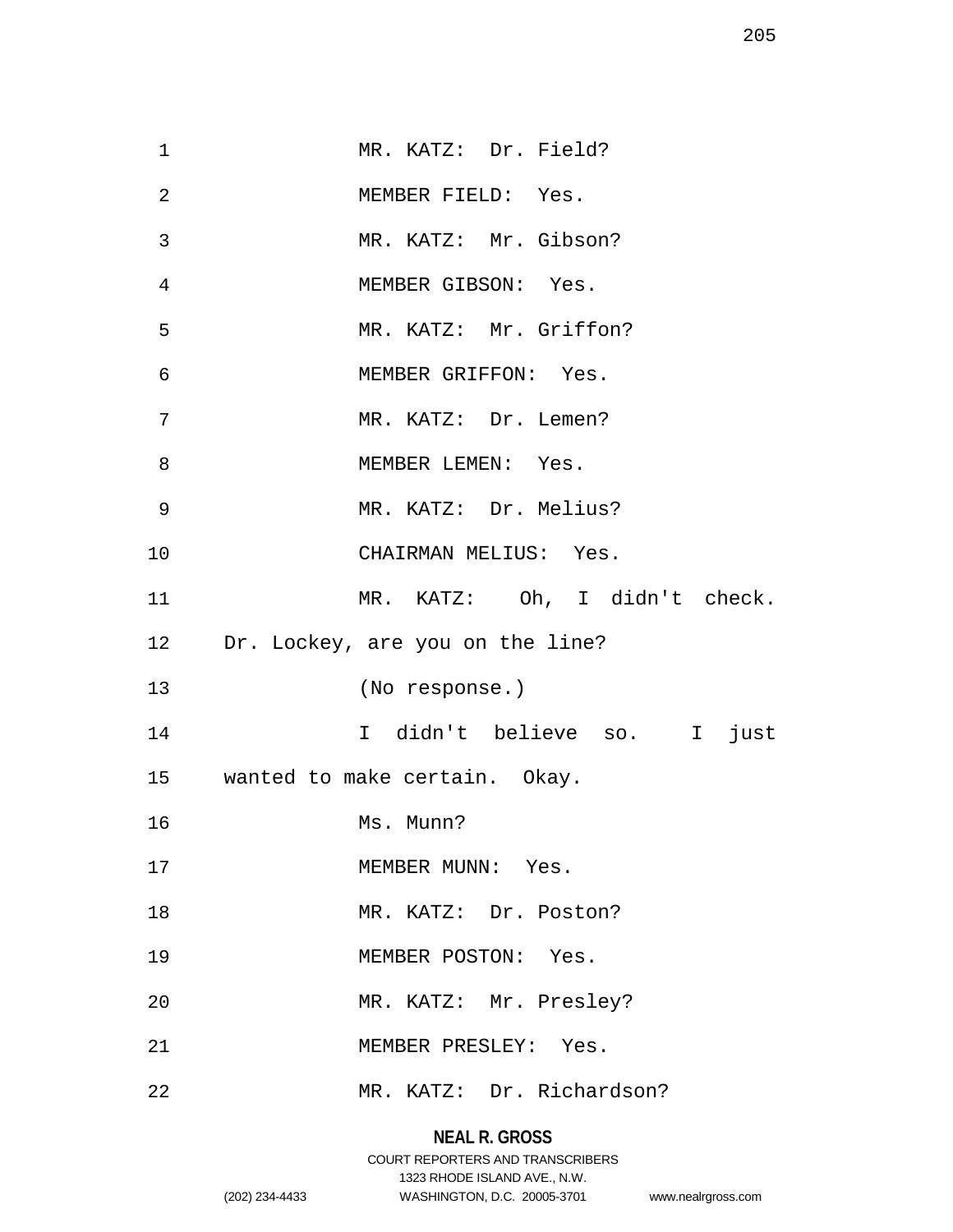1 MEMBER RICHARDSON: Yes. 2 MR. KATZ: Dr. Roessler? 3 MEMBER ROESSLER: Yes. 4 MR. KATZ: Mr. Schofield? 5 MEMBER SCHOFIELD: Yes. 6 MR. KATZ: Dr. Ziemer? 7 MEMBER ZIEMER: Yes. 8 MR. KATZ: It is unanimous with 9 one Member absent. I will collect the vote 10 afterwards. All in favor; the motion passes. 11 CHAIRMAN MELIUS: Okay. Thank 12 you. 13 Thank you, Paul. That was a 14 helpful presentation on this. 15 We are scheduled for lunch, and we 16 will take lunch. Why don't we try to get back 17 here at 1:30, certainly no more than five 18 minutes later, because we have a busy 19 afternoon ahead of us and a long afternoon? 20 (Whereupon, the above-entitled 21 matter went off the record for lunch at 12:11 22 a.m. and went back on the record at 1:38 p.m.)

### **NEAL R. GROSS** COURT REPORTERS AND TRANSCRIBERS

1323 RHODE ISLAND AVE., N.W.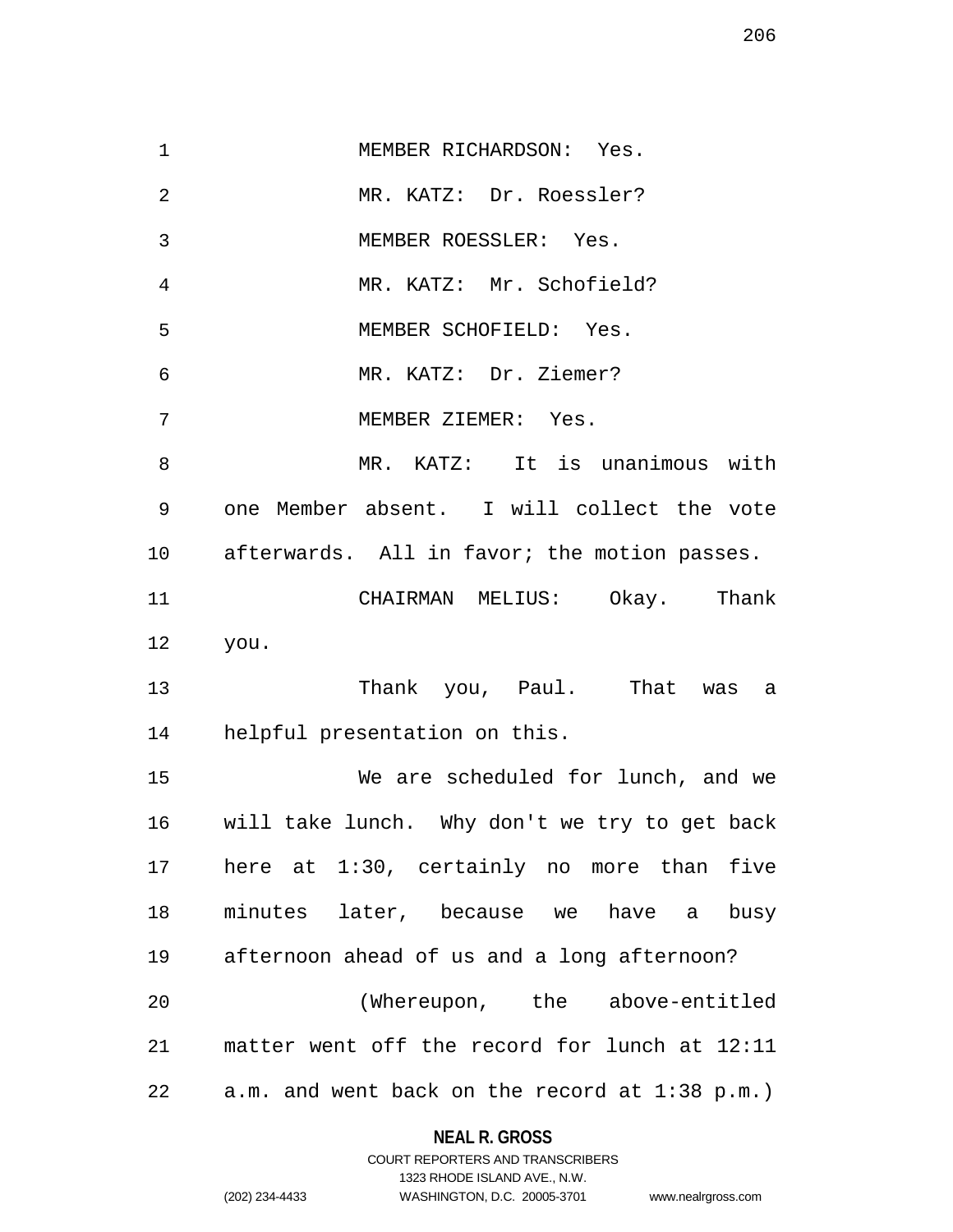1 A-F-T-E-R-N-O-O-N S-E-S-S-I-O-N 2 1:38 p.m. 3 CHAIRMAN MELIUS: Why don't we get 4 started again? 5 I would just remind the people on 6 the phone to please mute your phones. If you 7 don't have a mute button, \*6 mutes and \*6 8 should also unmute. We appreciate it. It 9 helps a lot for everybody on the line. 10 We are going to start by an update 11 from Brad Clawson from the Fernald Work Group. 12 So, Brad? 13 MEMBER CLAWSON: Thank you. 14 First of all, what I am bringing 15 forward to you is where we are standing at on 16 the Fernald Work Group. This has basically 17 been going on for about four to five years 18 now, and we are getting to a point to where it 19 is going to come to the full Board, I am 20 hoping, at the next meeting. 21 So, I wanted to go over the issues 22 that we are covering right now up front and

> **NEAL R. GROSS** COURT REPORTERS AND TRANSCRIBERS

> > 1323 RHODE ISLAND AVE., N.W.

(202) 234-4433 WASHINGTON, D.C. 20005-3701 www.nealrgross.com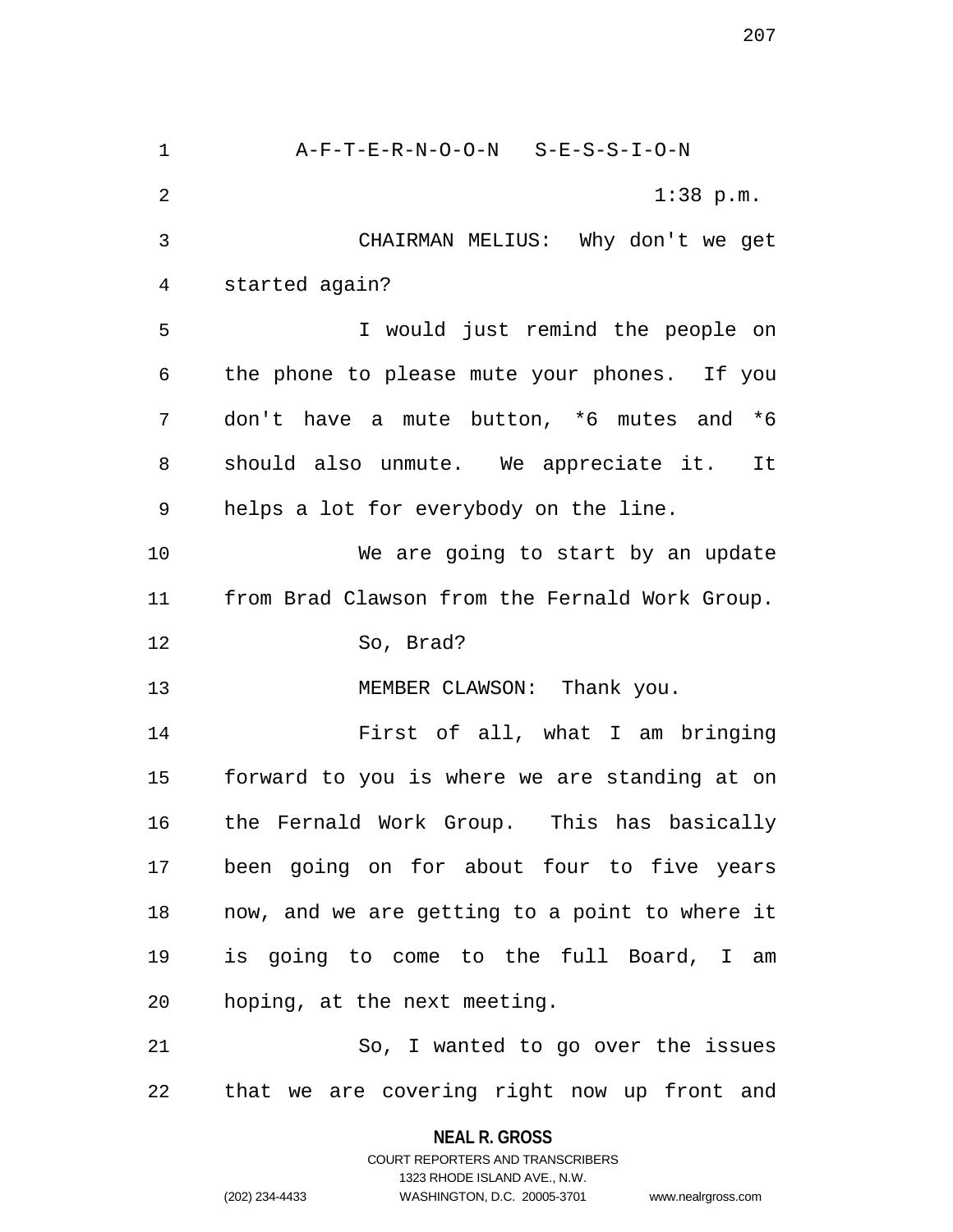1 kind of let you know where we are at. So, 2 with that, I will start with that.

3 Issue 1 is a coworker model for 4 uranium internal exposures. The issue 5 concerns regarding the completeness and 6 adequacy of the uranium bioassay data 7 available for dose reconstruction and 8 supporting the Fernald internal dosimetry 9 coworker model, which is OTIB-78, dated 10 November 6.

11 The issue is resolved except for 12 the matter related to applicability to the 13 coworker model to the Fernald construction 14 workers. NIOSH is to perform an analysis of 15 the construction worker coworker model versus 16 the construction worker bioassay data for 17 OTIB-78 and deliver a report to us.

18 Issue 2 is validation of the 19 HIS-20 database. This is Issue 2A. This 20 completes the validation of the accuracy with 21 which hard-copy dosimetry data was converted 22 into electronic data in the HIS-20 database.

#### **NEAL R. GROSS**

### COURT REPORTERS AND TRANSCRIBERS 1323 RHODE ISLAND AVE., N.W. (202) 234-4433 WASHINGTON, D.C. 20005-3701 www.nealrgross.com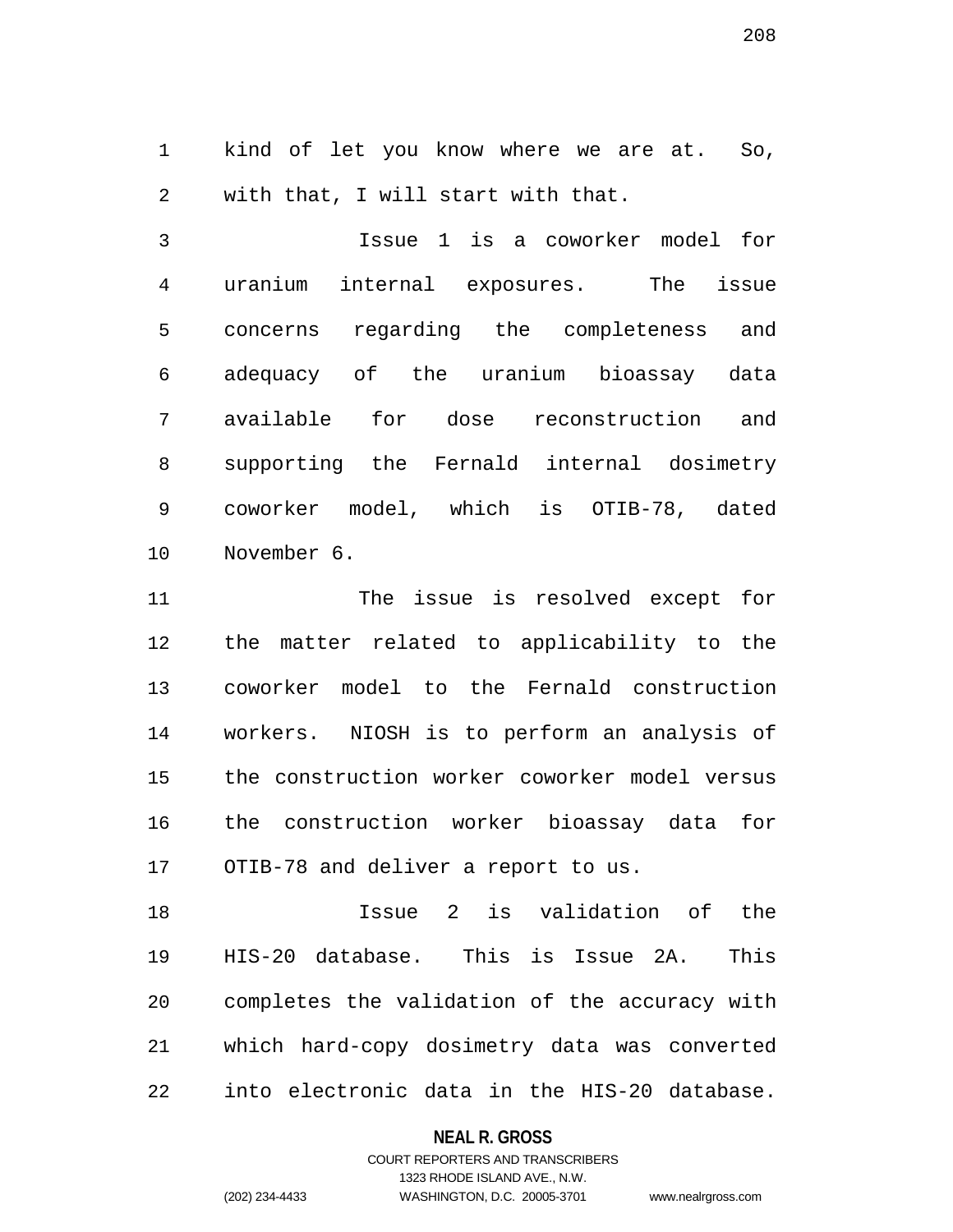1 NIOSH delivered a complete validation study 2 which resolved all of these issues. So, 3 there's no action items with this at this 4 time.

5 But Issue 2, which is the 6 validation of the HIS-20 database, concerns 7 regarding the integrity of the hard-copy 8 bioassay data, as raised by the petitioner. 9 SC&A has delivered a report describing 10 possible strategies for determining the degree 11 to which data integrity issues could adversely 12 affect the ability to reconstruct internal 13 dose. The Work Group agreed that any such 14 investigation would require considerable time 15 and cost and would likely be inconclusive.

16 One of the biggest issues that we 17 are getting into right now is Issue No. 3, 18 which is the recycled uranium. The issue 19 concerns the default concentrations of Pu-239 20 and Np-238, and other isotopes associated with 21 the recycled uranium at Fernald, may not be 22 bounding for some classes of workers,

#### **NEAL R. GROSS**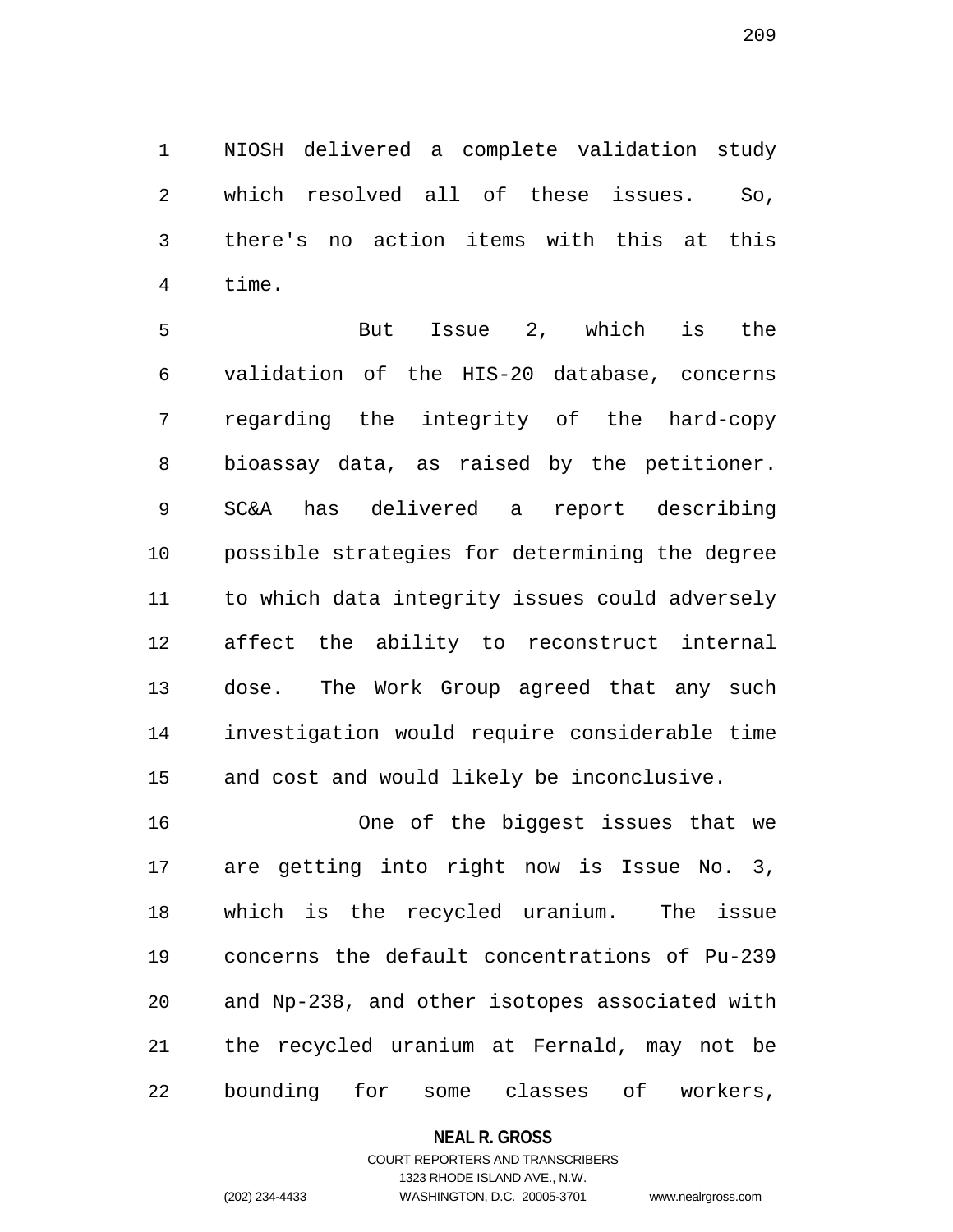1 activities, buildings, and time periods.

2 The issue status is numerous White 3 Papers have been exchanged where NIOSH 4 provides the technical basis in support of the 5 default values and SC&A provides the reasons 6 it believes that the default values may not be 7 bounding for all workers and time periods.

8 At the last Work Group we had an 9 action item for NIOSH to provide a White Paper 10 response to SC&A's second recycled uranium 11 White Paper that focuses on the key findings 12 that (a) the NIOSH default uranium contaminant 13 levels may not be bounding for some classes of 14 workers and (b) the questionable basis for the 15 existing default value levels. The response 16 should not simply reframe NIOSH's previous 17 position on the issue. Specifically, the 18 response should focus on:

19 High Pu and neptunium 20 concentrations in some dust collector samples; 21 High plutonium concentrations in 22 some air particulate samples collected at the

#### **NEAL R. GROSS**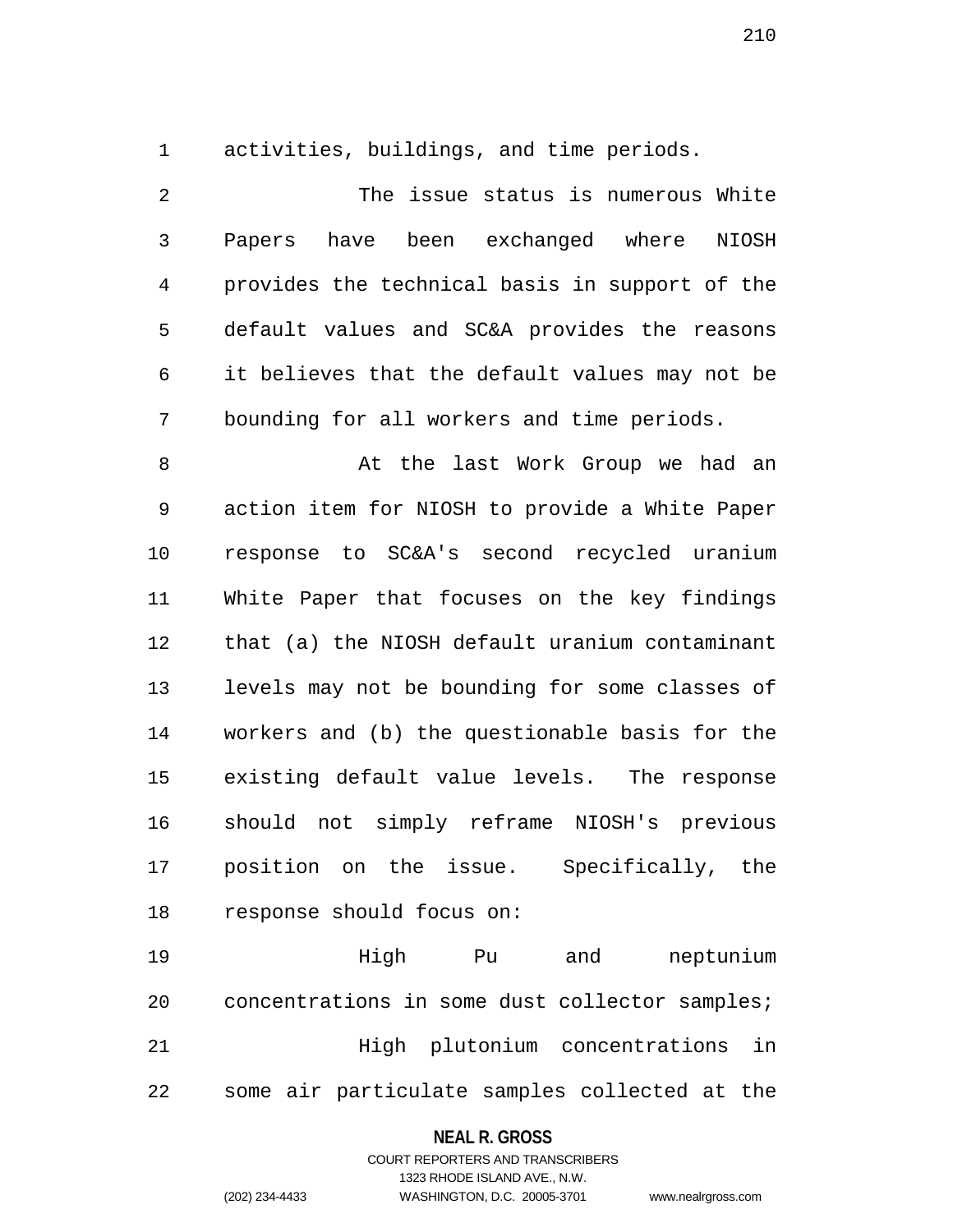1 site boundaries;

2 The magnesium fluoride, dolomite 3 problem that we have got into; 4 Lack of data and limited health 5 physics controls in the early years; 6 Limitations associated with DOE's 7 report upon which the NIOSH default values are 8 based; 9 And a one-size-fits-all issue. 10 Issue 4, the use of uranium breath 11 data for reconstructing doses due to the 12 inhalation of -- is it radium? -- radium and 13 thorium-230. 14 SC&A agrees that radium breath 15 analysis is a scientifically-valid method for 16 reconstructing the intake of radium-226 and 17 thorium-230 when the intake ratios of the two 18 radionuclides are known and the impacted 19 worker population can be identified. However, 20 issues remain regarding identifying the 21 impacted workers and reconstructing the 22 internal doses to thorium-232 when the 232

#### **NEAL R. GROSS**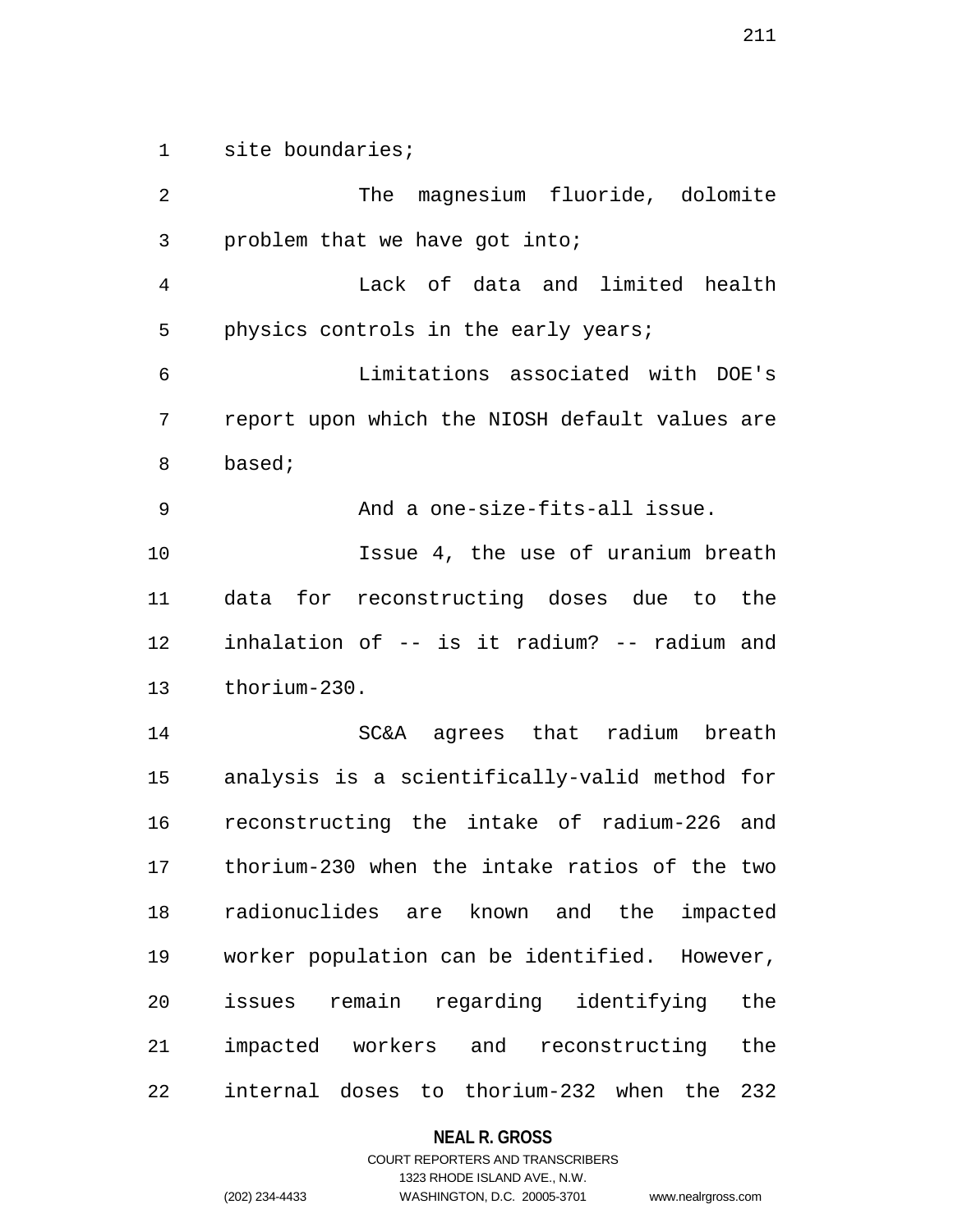1 intake is not accompanied by equivalent or 2 known quantities of radium-226.

3 White Papers have been exchanged, 4 and the main issue remaining is identifying 5 and reconstructing internal doses to workers 6 who might have been exposed to thorium-230 7 which may not be accompanied by radium-226.

8 I am missing a little bit of this. 9 The action item is, NIOSH is to 10 provide a response to SC&A's White Paper 11 entitled, "Review of the NIOSH White Paper on 12 Fernald Th-230 and Other Associated 13 Radionuclides - Rev. 7".

14 Issue 5 is review of radon 15 emissions from the K-65 silos and associated 16 exposures. The issue: SC&A believes that, 17 one, the radon release rate from the K-65 18 silos as estimated by NIOSH has been 19 substantially underestimated, and, two, the 20 method used to derive the atmospheric 21 dispersion factors, given the source-term, is 22 scientifically-flawed, but results in an

#### **NEAL R. GROSS**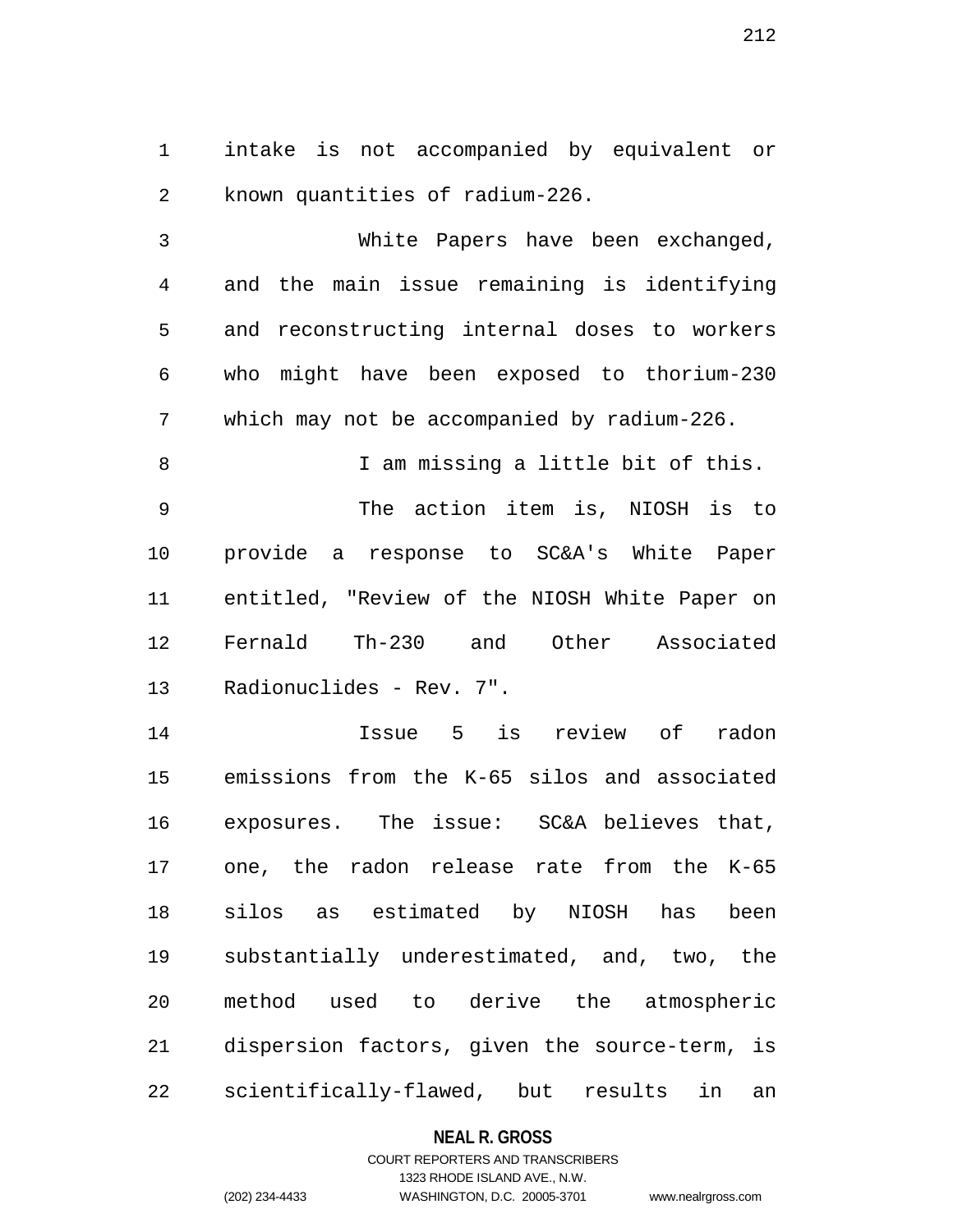1 overestimate of the atmospheric dispersion 2 factors at the receptor location.

3 The status of this is, numerous 4 White Papers have been exchanged. Both sides 5 agree to disagree. As a practical matter, 6 NIOSH believes that this issue has little 7 significance with respect to the dose 8 reconstruction for actual claimants, and both 9 parties, NIOSH and SC&A, agree that this is 10 not an SEC issue.

11 Except the action item was, NIOSH 12 will evaluate which cases might be impacted by 13 SC&A's findings regarding the applicability of 14 the atmospheric dispersion model and the 15 veracity of the source-term. NIOSH to 16 consider rescinding its technical guidance 17 regarding the K-65 silos based on what SC&A 18 believes is a flawed source-term and the 19 atmospheric dispersion model and its 20 conclusions regarding the validity of their 21 model based on the Pinney reports.

22 Item 6 is reconstruction of

**NEAL R. GROSS**

COURT REPORTERS AND TRANSCRIBERS 1323 RHODE ISLAND AVE., N.W. (202) 234-4433 WASHINGTON, D.C. 20005-3701 www.nealrgross.com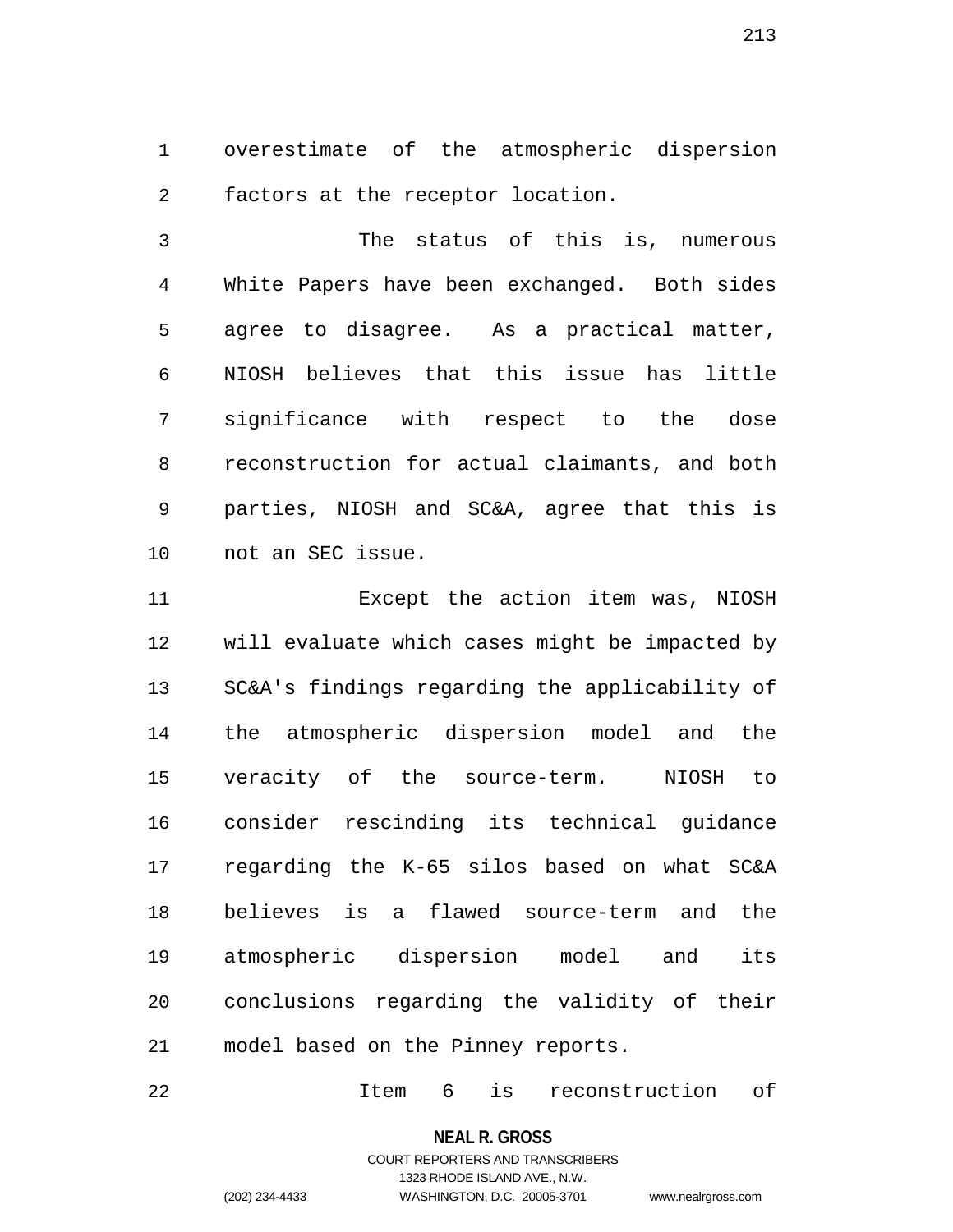1 internal exposures from the inhalation of 2 thorium-232. The description: use of 3 breathing zone and general air-sampling data 4 and associated daily weighted exposures for 5 the purpose of reconstructing thorium-232 6 intakes pre-1969. NIOSH has a White Paper, 7 March 11, 2009.

8 The issue: numerous White Papers 9 have been exchanged. SC&A has accepted 10 NIOSH's last White Paper on this issue as 11 being scientifically-sound and 12 claimant-favorable. However, there remain a 13 few technical questions that require 14 attention.

15 NIOSH to respond to SC&A's revised 16 daily weighted report entitled, "Focused 17 Review of Uncertainty and Variability in 18 Historical Time-Weighted Average Exposure 19 Data" -- this is Davis and Strom, 2008 -- and 20 its applicability in dose reconstruction under 21 EEOICPA.

22 Issue 6, reconstruction of

**NEAL R. GROSS** COURT REPORTERS AND TRANSCRIBERS

1323 RHODE ISLAND AVE., N.W.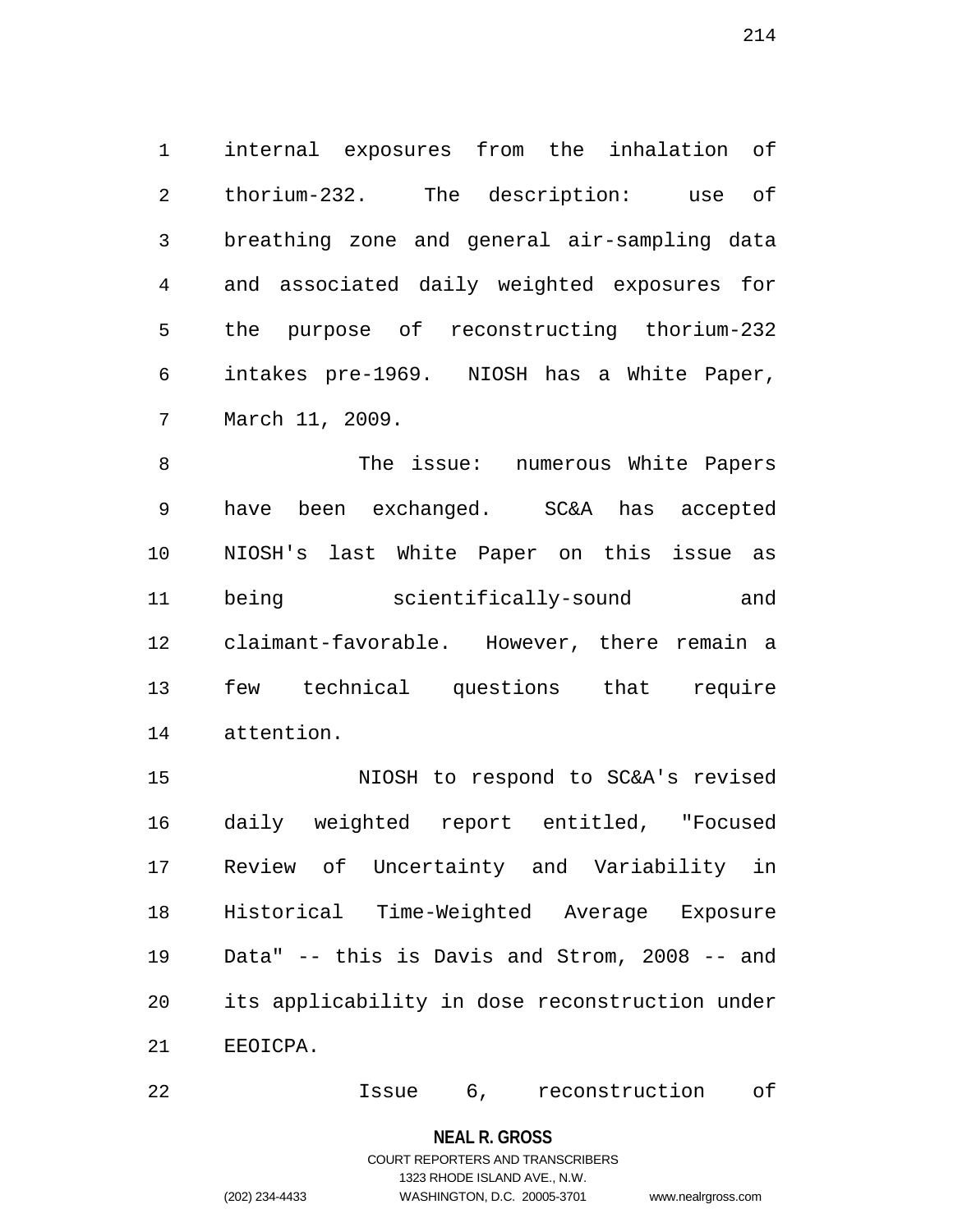1 internal exposures from inhalation of 2 thorium-232, continued.

3 Description of the issue: use of 4 chest counts to reconstruct thorium-232 5 exposure post-1968.

6 The status of the issue: to date, 7 the issue has not been discussed in detail at 8 Work Group meetings, but there has been an 9 exchange of White Papers.

10 SC&A believes that there are 11 significant SEC issues that need to be 12 resolved with respect to this matter. The 13 Work Group would like NIOSH to provide a 14 response to SC&A's concerns.

15 One of the reasons that we are 16 bringing this before the Board, like I say, I 17 would like to be able to bring this to the 18 full Board next meeting, is we basically 19 haven't moved too much in the last two years. 20 These are what the outlying issues are, and I 21 wanted to bring before the Board to be able to 22 see before our next Work Group meeting if

#### **NEAL R. GROSS**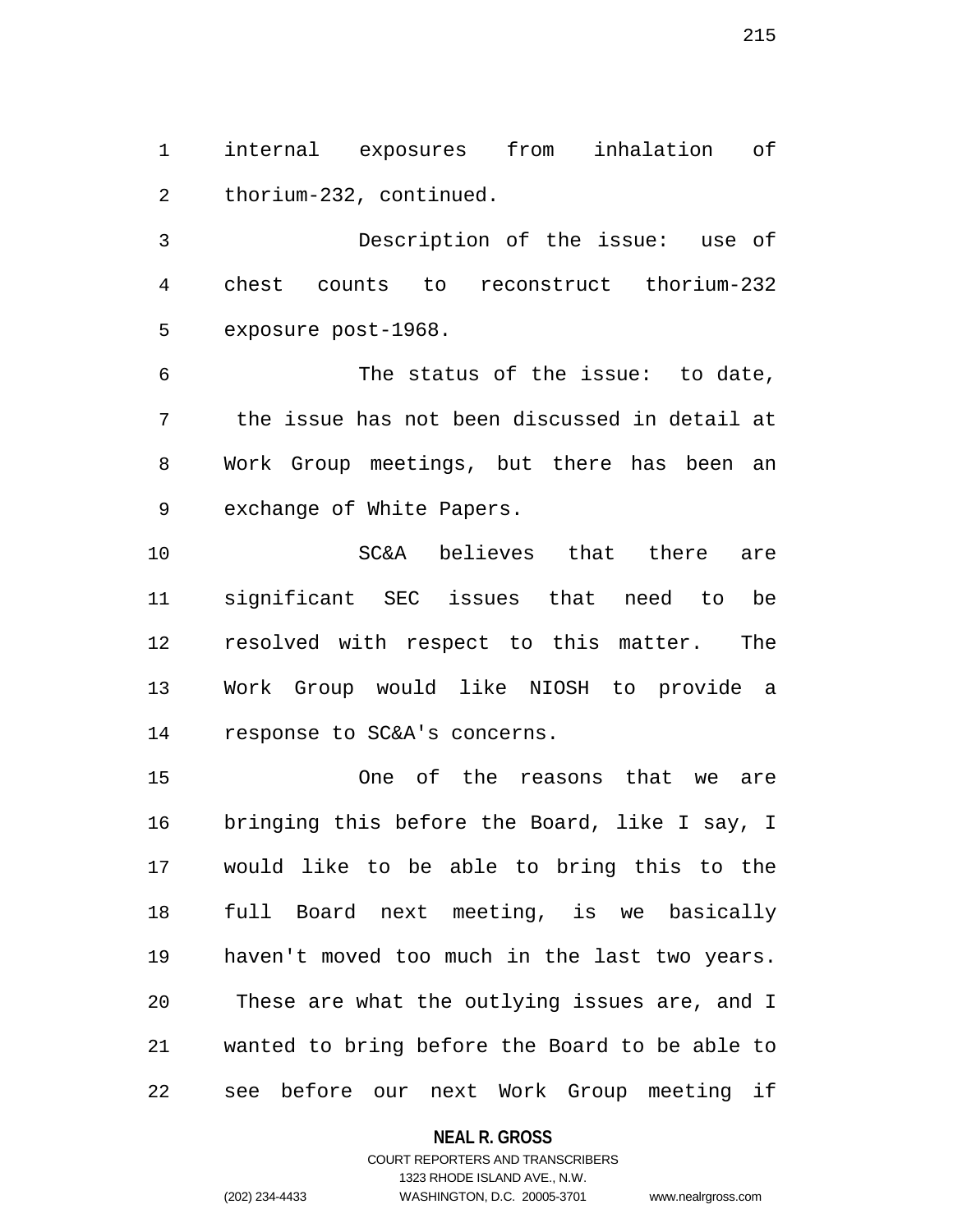1 there is any concerns that Board Members have 2 that they would like us to be able to address 3 before our next Work Group meeting.

4 I was going to task SC&A and also 5 NIOSH to be able to send out these papers that 6 I have quoted on here to all the Board 7 Members, so that they can see what our issues 8 are.

9 So, that is the conclusion of my 10 presentation, if there are any questions.

11 CHAIRMAN MELIUS: Anybody have any 12 questions for Brad?

13 (No response.)

14 I thought this was helpful. I 15 think what would be important when you bring 16 this to the Board at the next meeting is that 17 we have some of the background documents and 18 assemble those, so we know. They are not 19 always readily available on the website, at 20 least all of them. So, if you can identify, 21 check the website, and the Work Group can 22 identify sort of key documents, especially

#### **NEAL R. GROSS**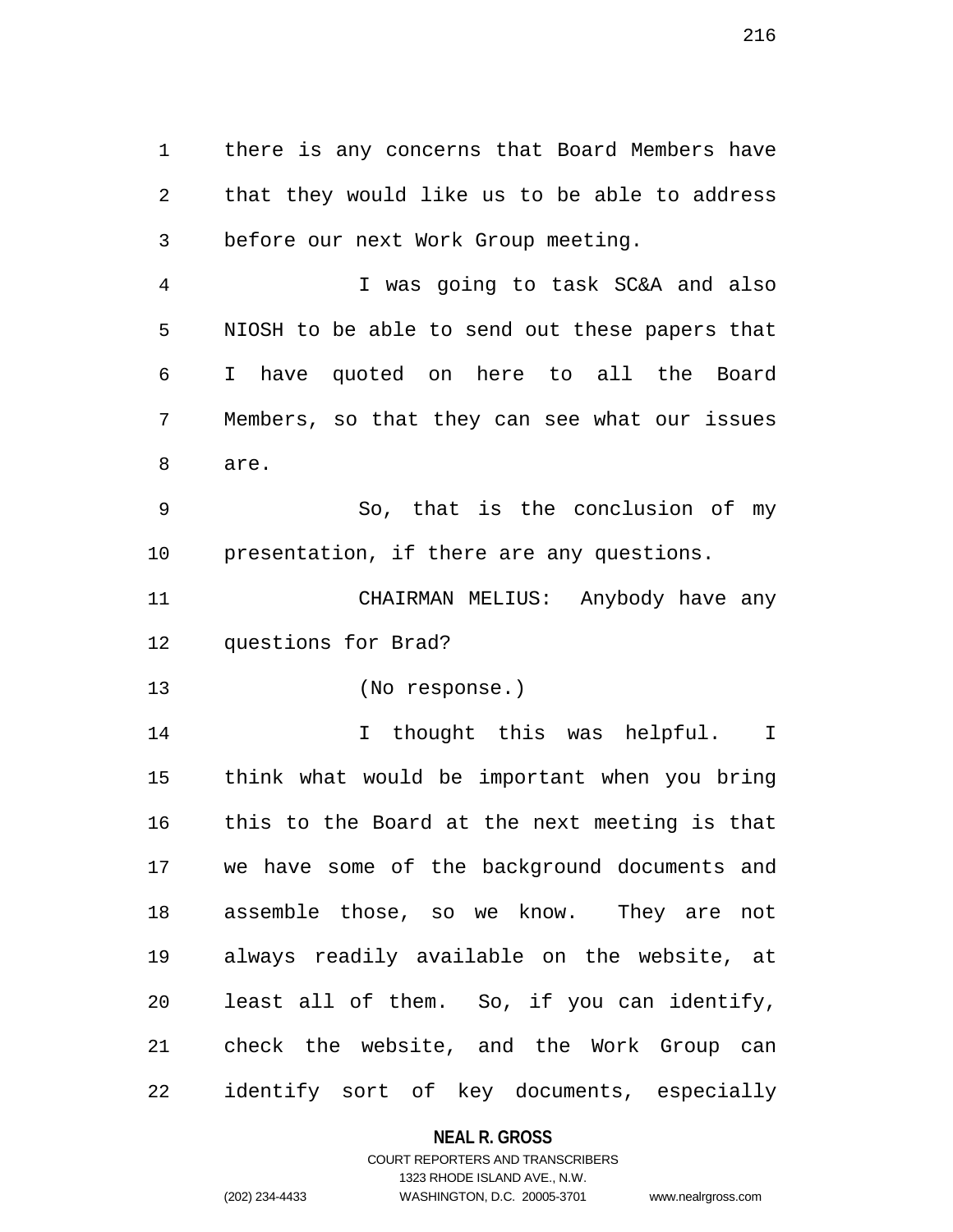1 things that -- one is sort of, tell us which 2 ones are the key ones. Secondly, if they 3 aren't readily identifiable on the website, 4 then let us know and we will let Ted know so 5 we can get them out to the Board. I think it 6 is helpful.

7 I think that is the most helpful 8 thing. So that, when we come to the next 9 meeting, we are prepared as best we can to at 10 least discuss the issues and, then, hopefully, 11 reach a resolution on them or at least a path 12 forward.

13 MEMBER CLAWSON: And that is very 14 true, and this is why I am trying to bring 15 them before us now. What I will try to do is 16 forward these key ones.

17 One of the most important ones 18 that I would like the Board to really look at 19 is the recycled uranium and the issues that we 20 have on this, especially where we have got -- 21 and John Stiver did a marvelous job on this. 22 I will have SC&A help me, and we will put

#### **NEAL R. GROSS**

## COURT REPORTERS AND TRANSCRIBERS 1323 RHODE ISLAND AVE., N.W. (202) 234-4433 WASHINGTON, D.C. 20005-3701 www.nealrgross.com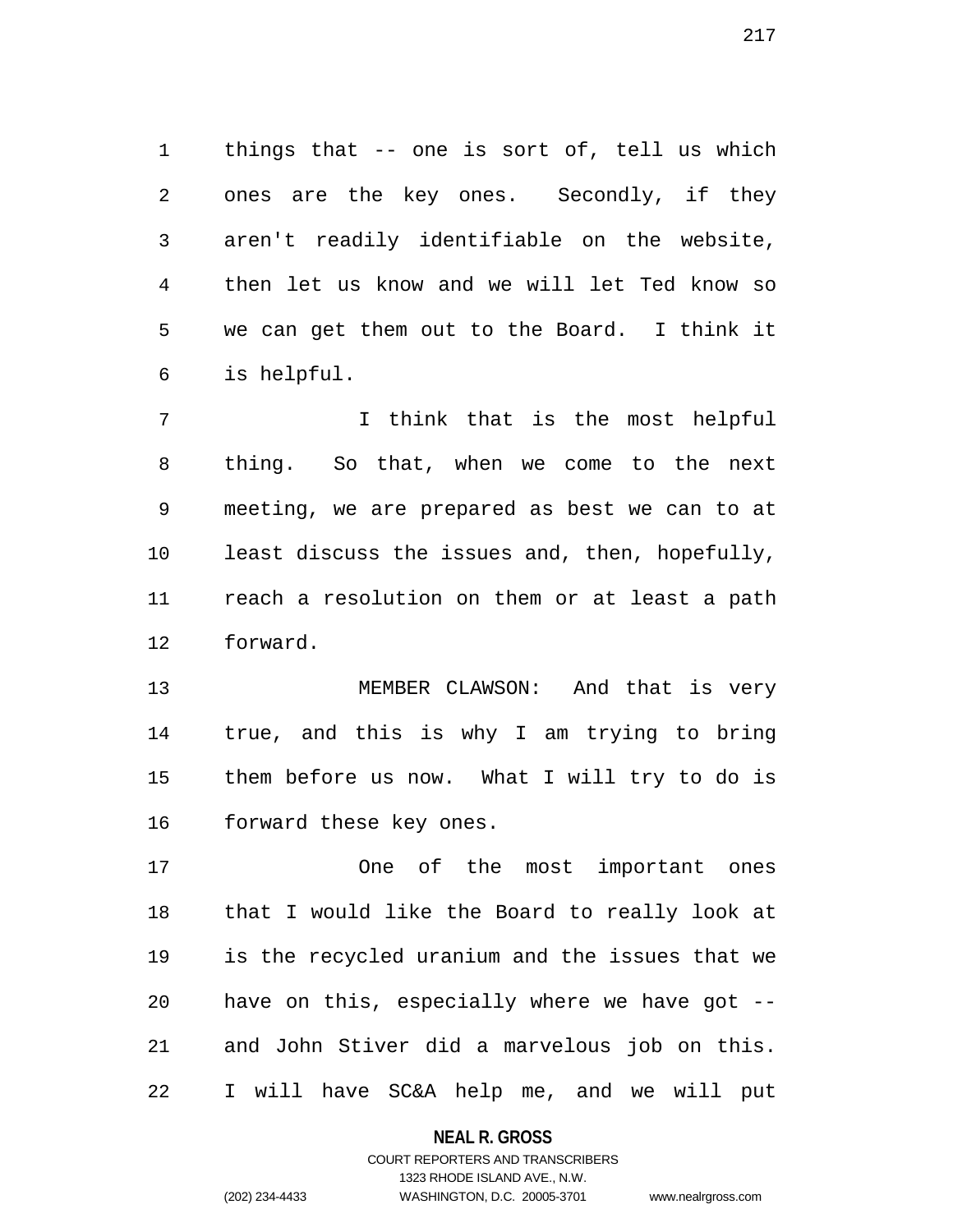1 together these papers. And NIOSH has still 2 got several responses, they're going to be -- 3 and I will forward those on as the time goes 4 on.

5 CHAIRMAN MELIUS: Yes. I mean, 6 personally, I don't see any additional issues. 7 I think it is just focusing, I think the 8 priority would be the SEC issues, because we 9 are trying to deal with the SEC. So, if it is 10 simply a Site Profile issue at this point in 11 time, that is not going to affect the SEC, 12 then I think it would have lesser priority. 13 That doesn't mean we shouldn't be apprised of 14 it, but I think the first decision I think we 15 were trying to reach is on the SEC.

16 MEMBER CLAWSON: And one of the 17 things that has come up is many of these, if 18 we can't come to a conclusion, they basically 19 become an SEC issue. But if we can come to a 20 resolution on them, they become more of a Site 21 Profile.

22 One of the things I do want to

#### **NEAL R. GROSS**

COURT REPORTERS AND TRANSCRIBERS 1323 RHODE ISLAND AVE., N.W. (202) 234-4433 WASHINGTON, D.C. 20005-3701 www.nealrgross.com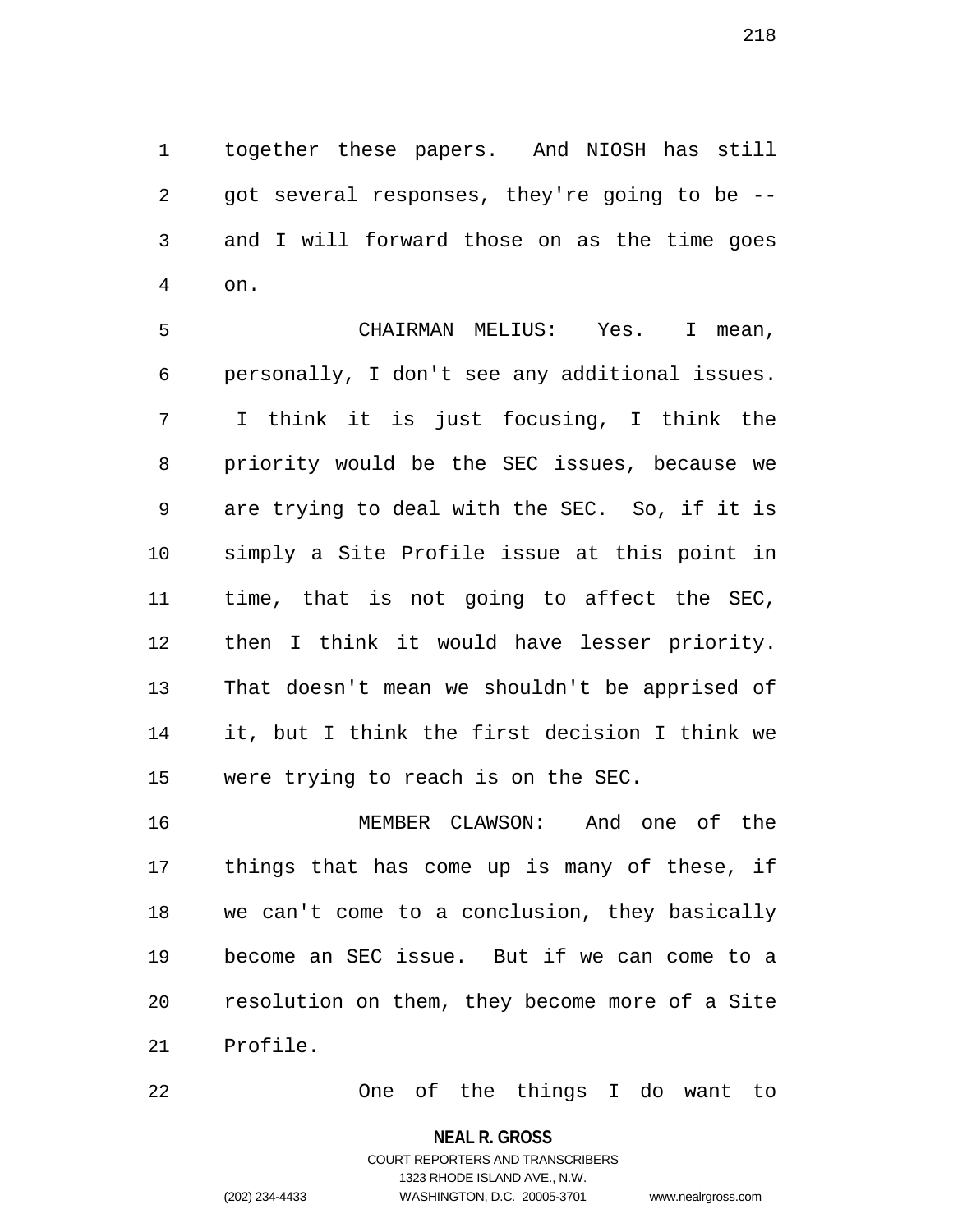1 bring forth is that what is interesting about 2 this site, and every site that we deal with 3 has its own unique parts to it, Fernald was 4 run as a heavy metals plants for years. So, 5 they do have urinalysis for uranium. They 6 have, I believe, 230,000 or 250,000 bioassays, 7 but that is it, nothing else to it.

8 And this is part of the issue. 9 You have such good urinalysis bioassay for 10 uranium, but you don't have anything for any 11 of the others. This is what we have been 12 trying to deal with in the Work Group.

13 Are there any other questions? 14 CHAIRMAN MELIUS: Anybody else 15 have comments or questions? Yes, Wanda? 16 MEMBER MUNN: I have a suggestion. 17 It sounds as though there is a significant 18 number of these documents, background 19 documents, that would be helpful to read. If 20 they are not already on the O: drive, it would 21 be very helpful, I think, to accumulate them 22 into a file and just tell us where to find

**NEAL R. GROSS**

## COURT REPORTERS AND TRANSCRIBERS 1323 RHODE ISLAND AVE., N.W. (202) 234-4433 WASHINGTON, D.C. 20005-3701 www.nealrgross.com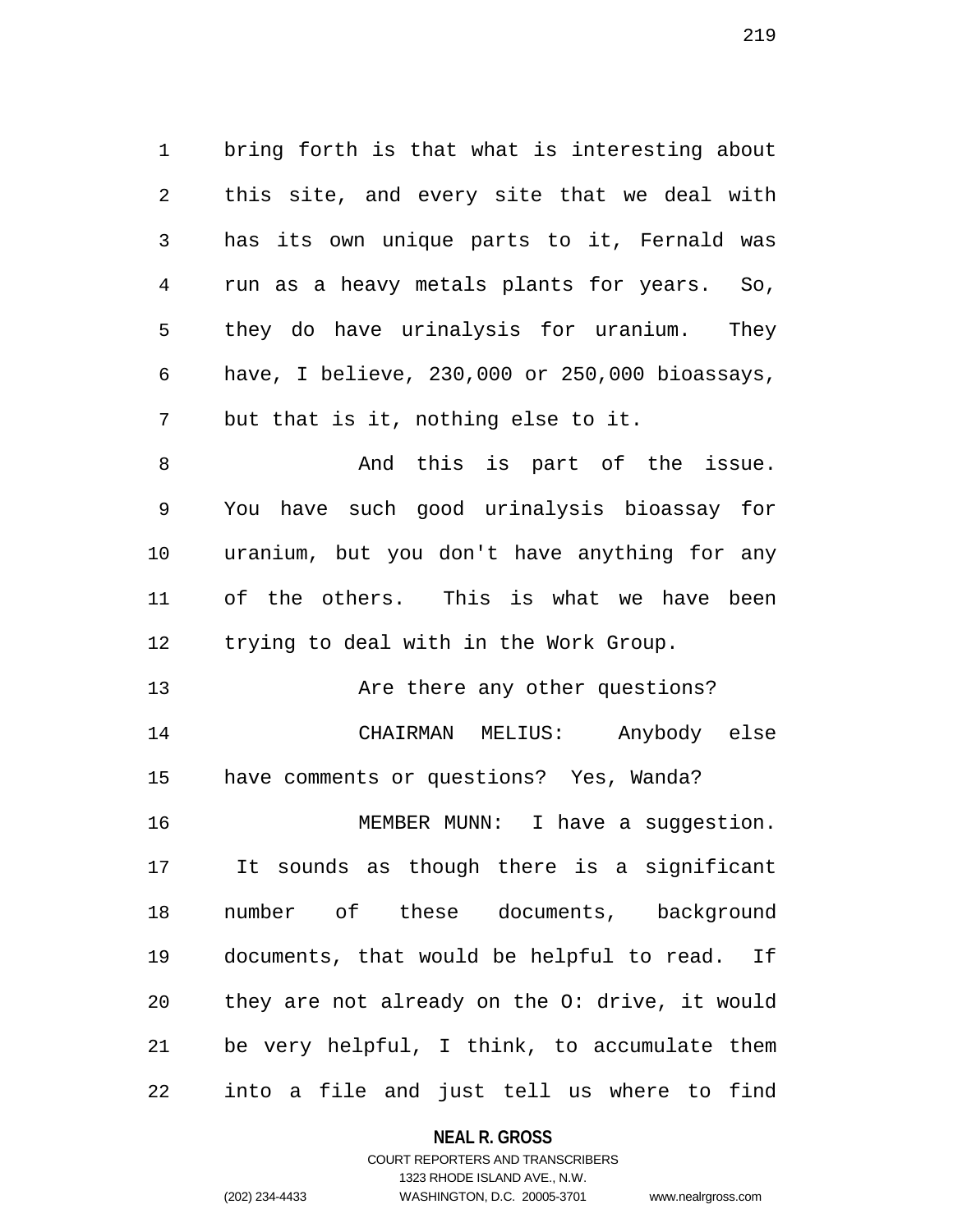1 them.

| $\overline{2}$ | CHAIRMAN MELIUS: Yes, that is                  |  |  |  |
|----------------|------------------------------------------------|--|--|--|
| 3              | what I was asking for. And I should have been  |  |  |  |
| 4              | more clear. If there are 0: drive-type         |  |  |  |
| 5              | documents, also, reference those, or if we can |  |  |  |
| 6              | put a set in just a folder on the 0: drive,    |  |  |  |
| 7              | keyboard documents or something, because it is |  |  |  |
| 8              | very hard on the O: drive to identify, to find |  |  |  |
| 9              | documents.                                     |  |  |  |
| 10             | MEMBER CLAWSON: I think I have                 |  |  |  |
| 11             | mentioned that several times.                  |  |  |  |
| 12             | CHAIRMAN MELIUS: Yes. It's being               |  |  |  |
| 13             | fixed.                                         |  |  |  |
| 14             | MEMBER CLAWSON: What I will do is              |  |  |  |
| 15             | I will have Mark Rolfes put together NIOSH's   |  |  |  |
| 16             | responses and SC&A, and we will put them in a  |  |  |  |
| 17             | clean folder where they will be easier to      |  |  |  |
| 18             | find.                                          |  |  |  |
| 19             | MR. KATZ: Yes, and what I would                |  |  |  |
| 20             | suggest, too, we do is not only put everything |  |  |  |
| 21             | but the kitchen sink in there, it all should   |  |  |  |
| 22             | be in there, but let's try to come up with a   |  |  |  |

```
COURT REPORTERS AND TRANSCRIBERS
                     1323 RHODE ISLAND AVE., N.W.
(202) 234-4433 WASHINGTON, D.C. 20005-3701 www.nealrgross.com
```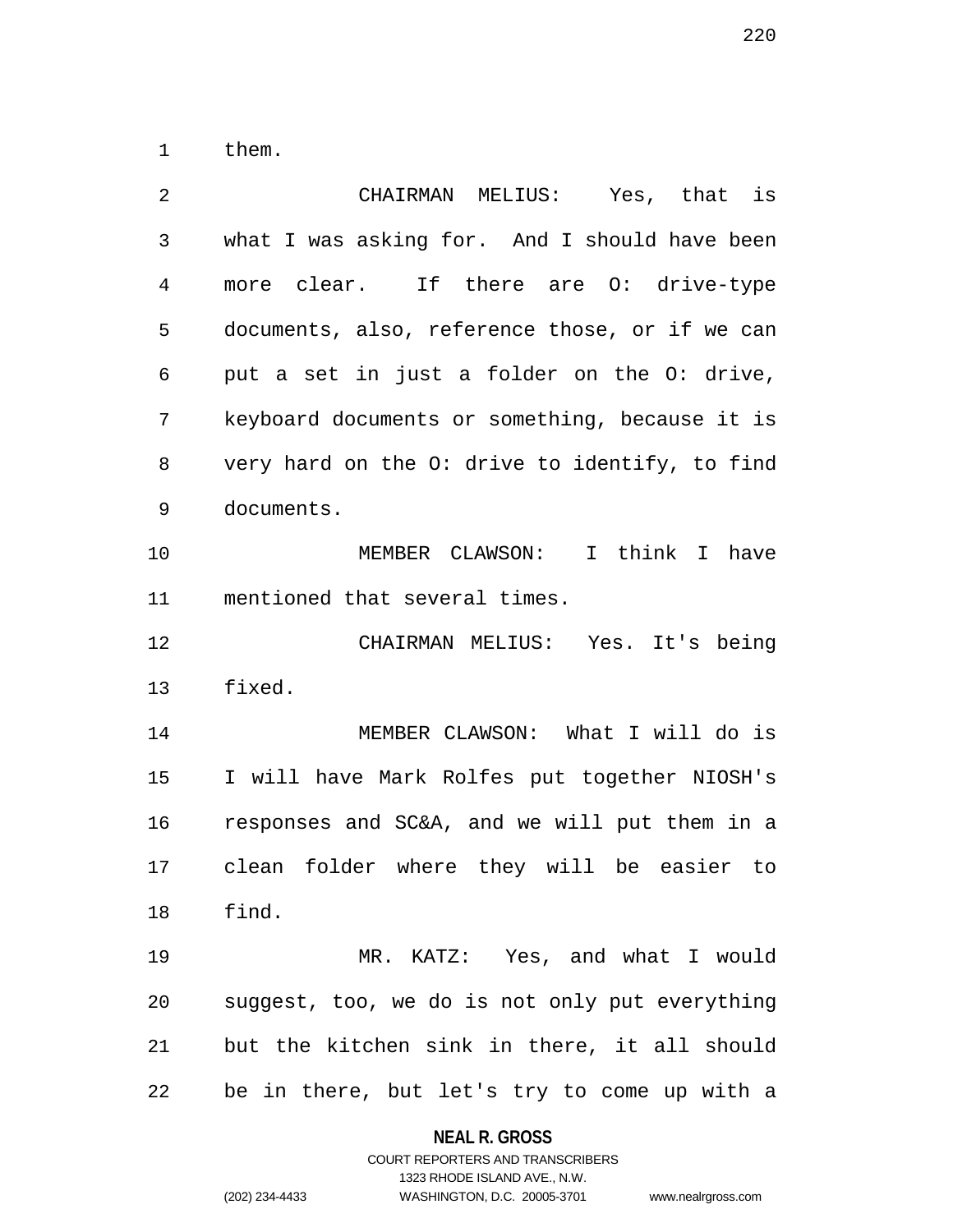1 prioritized list that's most useful for the 2 Board Members to get up to snuff because there 3 is probably an overwhelming amount of 4 information.

5 MEMBER CLAWSON: There actually 6 is, and this is what, as the Work Group, this 7 is the key points that we came into on this. 8 This is why I was keying in on them.

9 CHAIRMAN MELIUS: Yes, exactly. 10 If the Board then wants more information on a 11 subject or one issue becomes more important as 12 we discuss it, then we can always get more 13 documents, if needed, or people. But you can 14 just do the best you can and make it 15 manageable and so forth. It is difficult, 16 though. We see that with Linde. We see it 17 with a lot of these sites. You know, it is a 18 lot of information.

19 So, anyway, thanks, Brad.

20 Oh, sorry, Paul.

21 MEMBER ZIEMER: Well, the only 22 comment is that I think that all of these

## **NEAL R. GROSS** COURT REPORTERS AND TRANSCRIBERS 1323 RHODE ISLAND AVE., N.W. (202) 234-4433 WASHINGTON, D.C. 20005-3701 www.nealrgross.com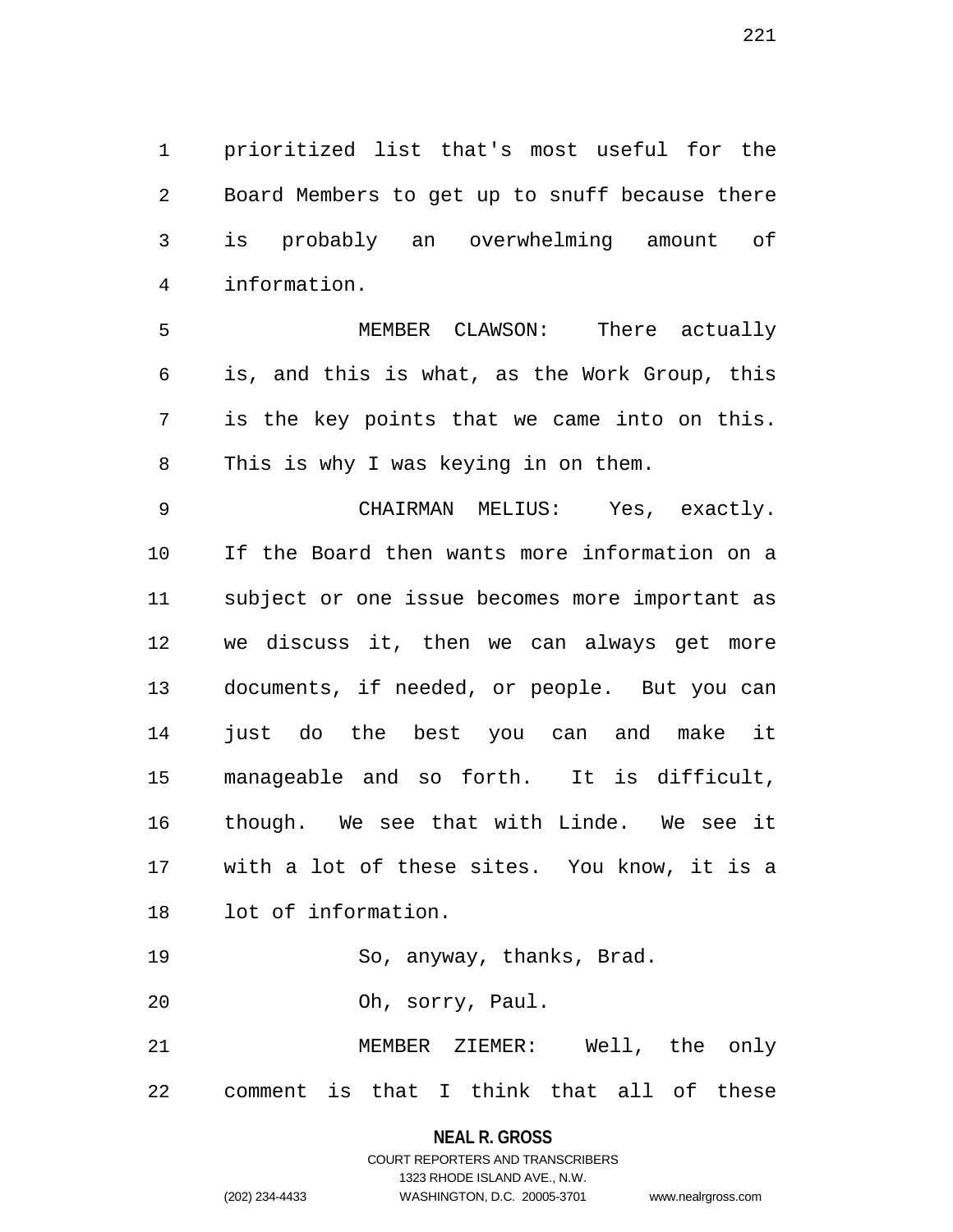1 findings dealt with issues that were from the 2 SEC petition. So, in one sense, these ones 3 that Brad has enumerated, I think, all have to 4 be resolved as far as SEC is concerned because 5 they are from that SEC document.

6 MEMBER CLAWSON: Right, and the 7 one issue that I want to make sure that people 8 realize is, as any site that we have been at, 9 the petitioner raised a concern about the 10 actual validity of the data that was put onto 11 the HIS-20 database. And we, as a Work Group, 12 we understood that, and we understood and saw 13 documentation of her concern and why, but we 14 didn't have anything that we could really, how 15 we could really validate the corruption of it, 16 or so forth.

17 We wanted to make sure that we 18 addressed it because we felt that her concerns 19 had merit and that we needed to look into how 20 we could do that. And SC&A did spend an awful 21 lot of time trying to develop for us how we 22 could check the database to see if there was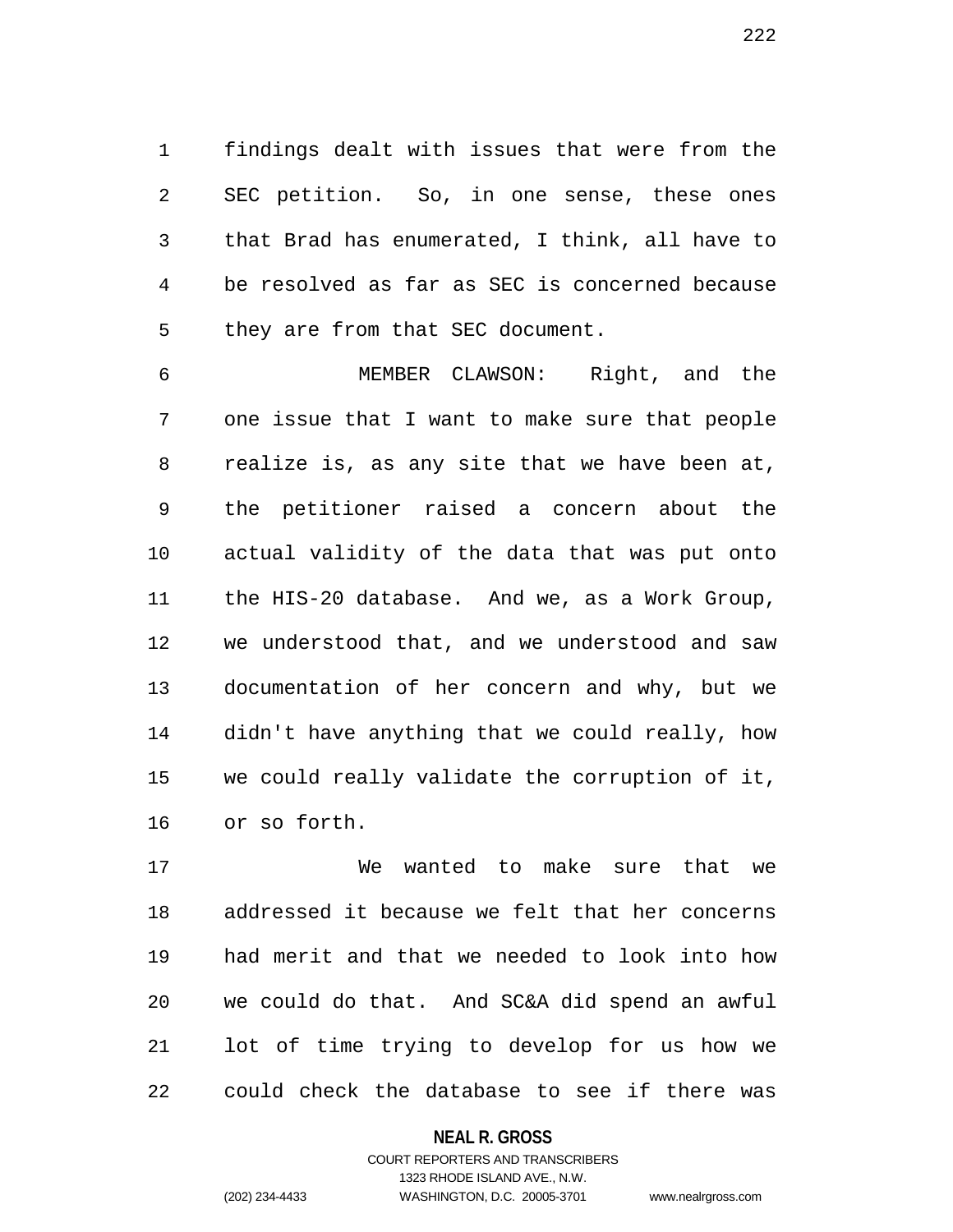1 anything fraudulent or destroyed. We just 2 couldn't come up with anything.

3 So, this was another part to it, 4 and this is why it was brought up on this. We 5 did spend an awful lot of time looking into 6 how we could justify this and look at it, but 7 we didn't come up with anything at the very 8 end that we could really sink our teeth into 9 and say yes or no.

10 CHAIRMAN MELIUS: That is 11 something we can discuss also. Okay.

12 MEMBER CLAWSON: Right.

13 CHAIRMAN MELIUS: Thanks, Brad.

14 We are now going to move on or 15 move back, however you want to term it, to the 16 Linde Site and Linde SEC. I believe that --

17 MEMBER CLAWSON: Jim?

18 CHAIRMAN MELIUS: Yes.

19 MEMBER CLAWSON: We have the

20 petitioner on the line.

21 CHAIRMAN MELIUS: I know. Oh, for

 $22 - -$ 

# **NEAL R. GROSS**

## COURT REPORTERS AND TRANSCRIBERS 1323 RHODE ISLAND AVE., N.W. (202) 234-4433 WASHINGTON, D.C. 20005-3701 www.nealrgross.com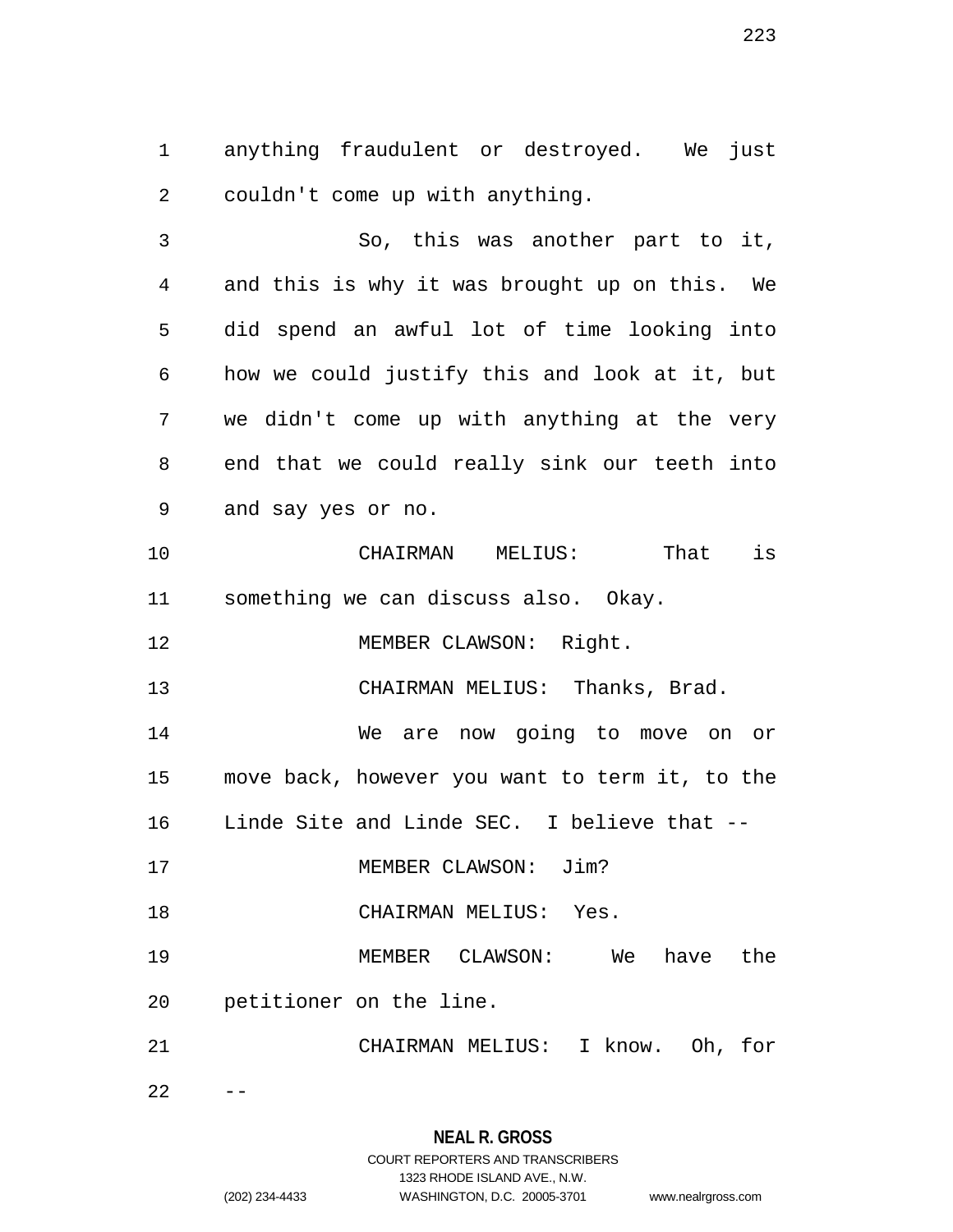1 MS. BALDRIDGE: Hello. This is 2 Sandy Baldridge for Fernald. 3 CHAIRMAN MELIUS: Go ahead, if you 4 would like to say a few words. 5 MS. BALDRIDGE: Am I being heard? 6 CHAIRMAN MELIUS: Yes. 7 MS. BALDRIDGE: Okay, I wasn't 8 sure. I was told that I could make a couple 9 of comments about how I felt this has been 10 handled to this point. 11 The notation that Brad made 12 earlier about it being four or five years, 13 this petition was submitted in December of 14 2005, which means the discussion period is 15 entering its sixth year since it was 16 presented.

17 I confirmed about the timeliness 18 issues. The problem, I think, in the delay, 19 as I perceived it, is, one, NIOSH was trying 20 to fill in a lot of gaps and correcting the 21 Site Profile with some of the data concerning 22 the thorium processes, which maybe diverted

**NEAL R. GROSS**

COURT REPORTERS AND TRANSCRIBERS 1323 RHODE ISLAND AVE., N.W. (202) 234-4433 WASHINGTON, D.C. 20005-3701 www.nealrgross.com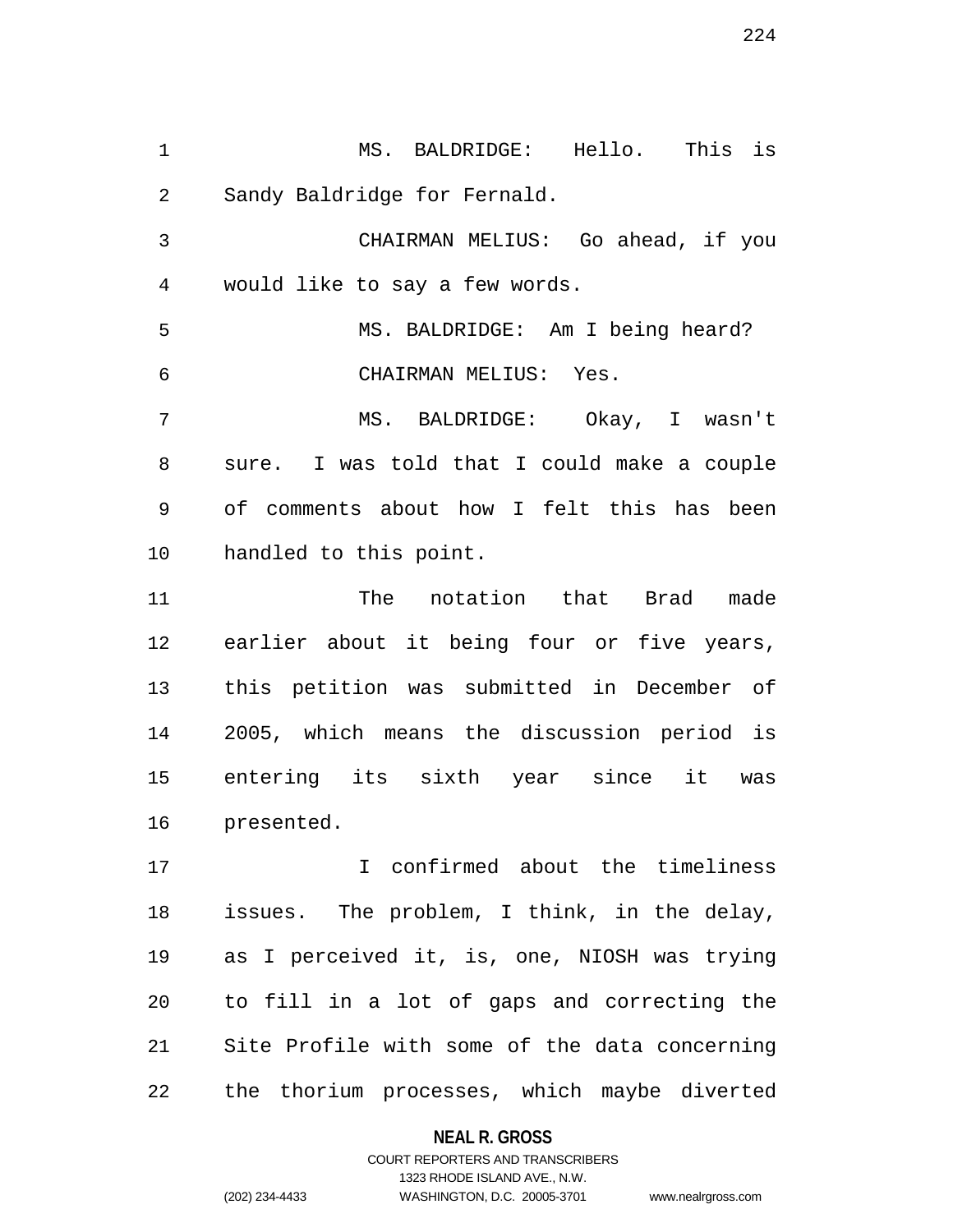1 their attention a little more away from the 2 SEC issues.

3 And also, in the five years, they 4 have never presented their material, submitted 5 their presentation materials with adequate 6 time for review by the Working Group prior to 7 the meeting, or to the point that I was even 8 given access to the discussion materials. 9 They all needed to be redacted before they 10 could be made available, and I feel that they 11 should have provided the Board and myself a 12 little more courtesy in getting those 13 materials to them and available to me.

14 Another complaint about NIOSH is 15 that my name was posted online as petitioner 16 of this petition, which is a violation of my 17 right to privacy. Now that error was 18 corrected, but I don't know how long that 19 information was available. And it was against 20 my wishes that that information be made 21 available to the public.

22 One of the issues that has been

**NEAL R. GROSS**

COURT REPORTERS AND TRANSCRIBERS 1323 RHODE ISLAND AVE., N.W. (202) 234-4433 WASHINGTON, D.C. 20005-3701 www.nealrgross.com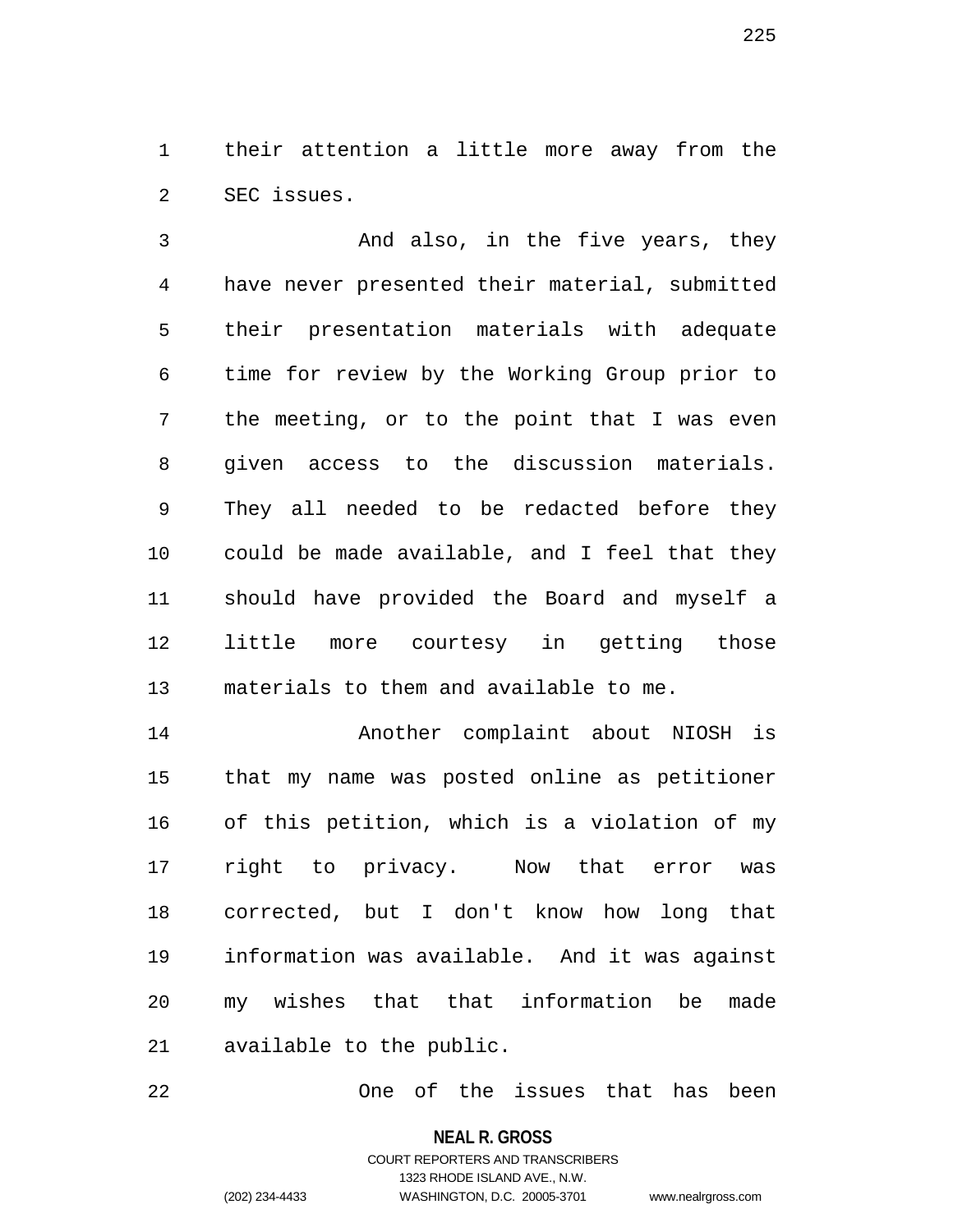1 dealt with, even in the evaluation of 2 materials and data presented, is the 3 management at Fernald, their recordkeeping 4 practices and philosophy almost, in some cases 5 and for some periods of time, make it 6 impossible to determine where people were 7 working. Well, if you don't know where a 8 person is working, it makes it difficult to 9 assign them a dose correctly.

10 Let's see. I think those are 11 probably my primary concerns at this time. 12 You know, enough is enough.

13 There is information that was 14 provided to NIOSH over five years ago that has 15 yet to be applied to individual dose 16 reconstruction. They have used the SEC 17 petition as an excuse not to correct the dose 18 reconstructions that were done that were 19 deficient in areas, particularly concerning 20 thorium.

21 I also discovered that there were 22 gaps that they should have been able to

**NEAL R. GROSS**

## COURT REPORTERS AND TRANSCRIBERS 1323 RHODE ISLAND AVE., N.W. (202) 234-4433 WASHINGTON, D.C. 20005-3701 www.nealrgross.com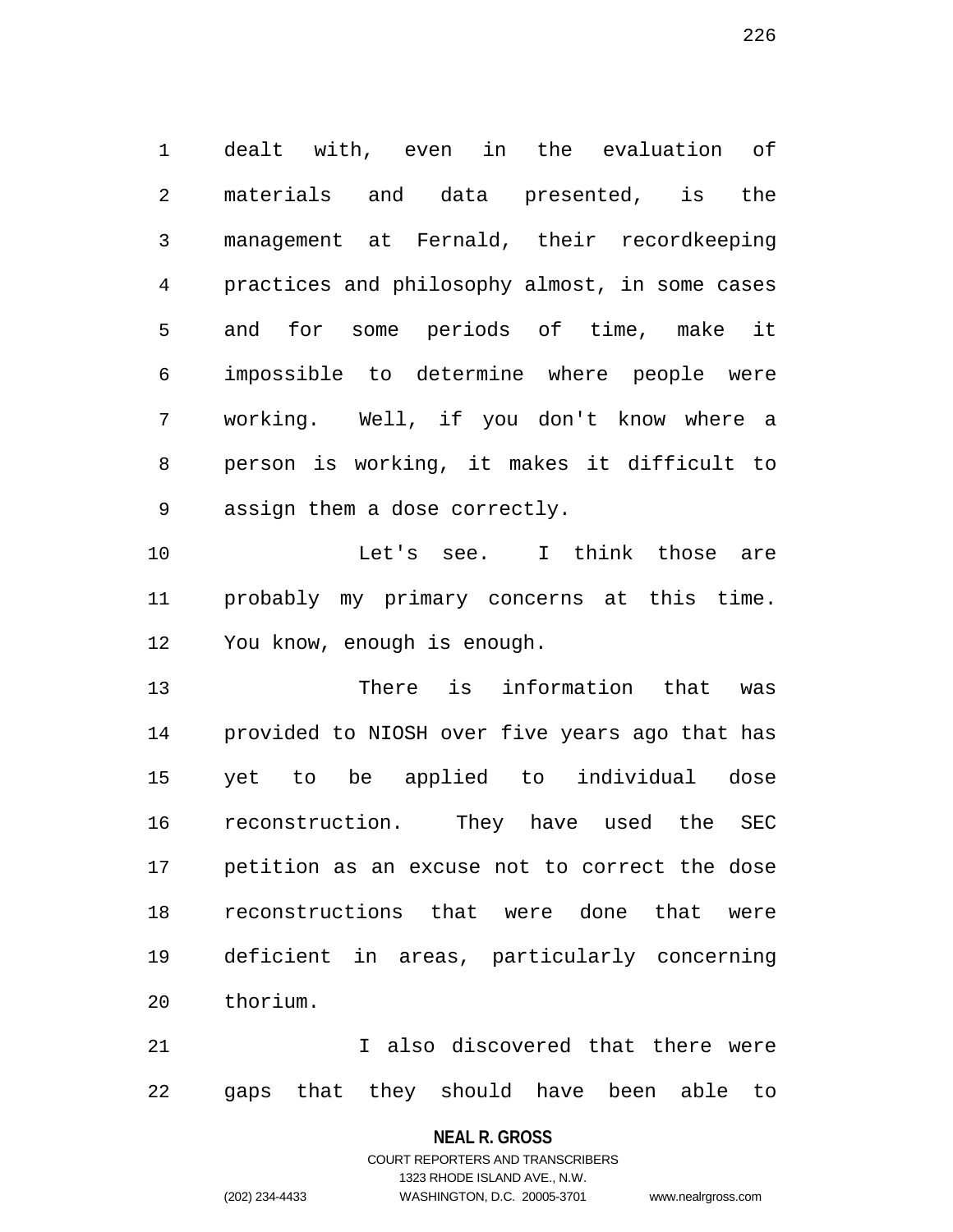1 accurately fill those gaps. I mean, when they 2 are dosing people based on their future work 3 assignment, and they can't realize that there 4 is only one plant open and one plant 5 operational, do they not realize that is the 6 only place they could have been working?

7 Some of the processes which 8 probably fall under their methodology, I just 9 feel are very illogical and areas of 10 contention in this whole process.

11 10 I do appreciate all the work that 12 the Working Group and Advisory Board Members 13 have put in. They have been diligent. They 14 have been persistent. SC&A has been as 15 helpful, not only to them, but to explain and 16 answer questions that I've had during the 17 meetings, and I appreciate that.

18 I hope they can proceed in a more 19 timely manner from this point on.

20 Thank you.

21 CHAIRMAN MELIUS: Thank you.

22 Now we will move on to the Linde

**NEAL R. GROSS** COURT REPORTERS AND TRANSCRIBERS 1323 RHODE ISLAND AVE., N.W. (202) 234-4433 WASHINGTON, D.C. 20005-3701 www.nealrgross.com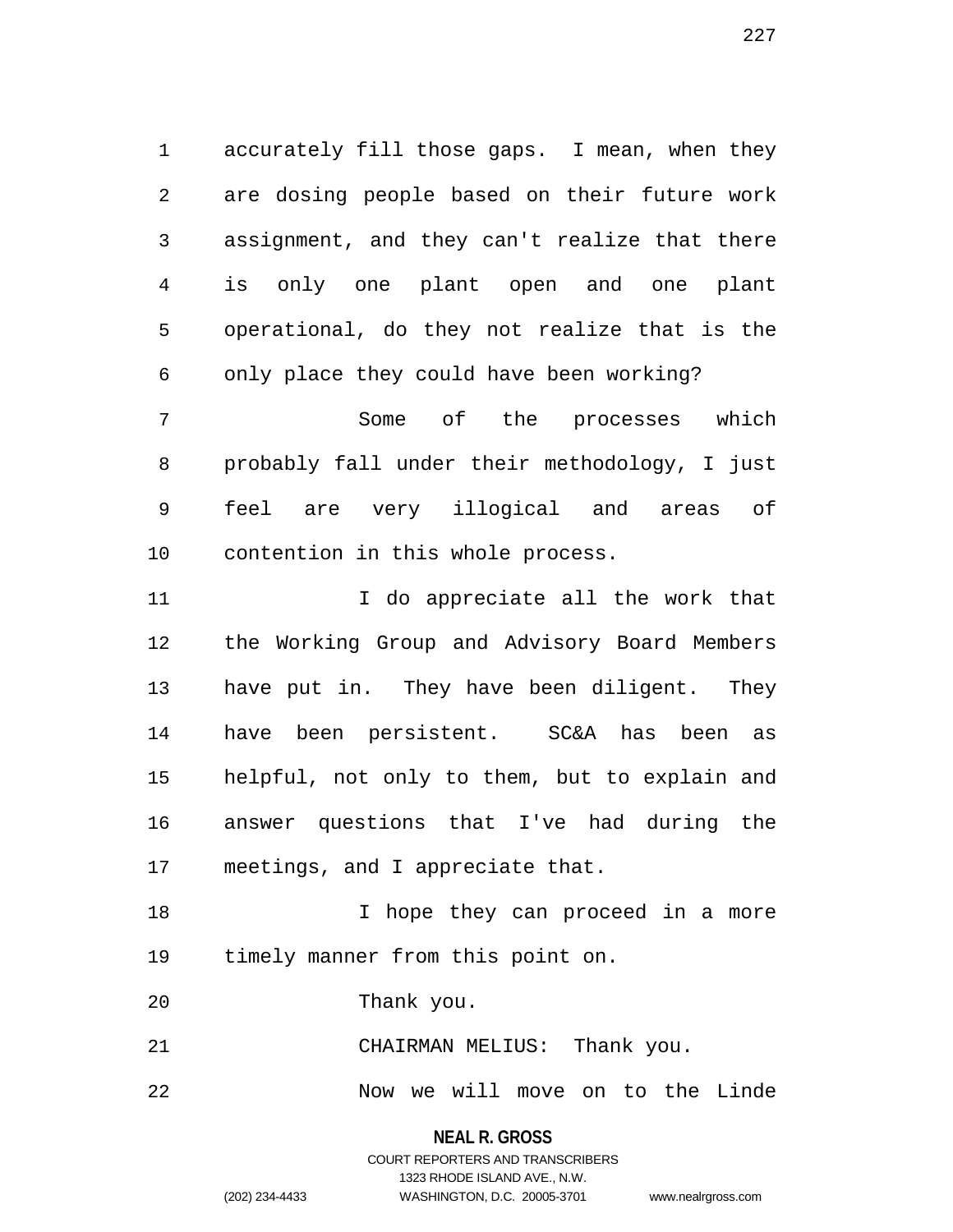1 SEC petition. And first, before we do 2 anything, Antoinette indicated she had a 3 couple of more comments. 4 MS. BONSIGNORE: Yes, thank you, I 5 just wanted to -- 6 CHAIRMAN MELIUS: Excuse me one 7 second. I just want to make sure, also, that, 8 Jim Lockey, are you on the line? 9 MEMBER LOCKEY: Yes, I am, Jim. 10 CHAIRMAN MELIUS: Okay. Thanks. 11 Go ahead, Antoinette. 12 MS. BONSIGNORE: Okay. Thank you. 13 Yes, I just wanted to make a brief 14 statement about something that Linda Lux had 15 mentioned in her statement regarding the 16 renovation time period. 17 Renovation work at Linde did 18 extend into the early '70s, and many of the 19 workers have stated this in interviews over 20 the years. 21 NIOSH misrepresents itself when 22 they insist that they have specific dates of

#### **NEAL R. GROSS**

COURT REPORTERS AND TRANSCRIBERS 1323 RHODE ISLAND AVE., N.W. (202) 234-4433 WASHINGTON, D.C. 20005-3701 www.nealrgross.com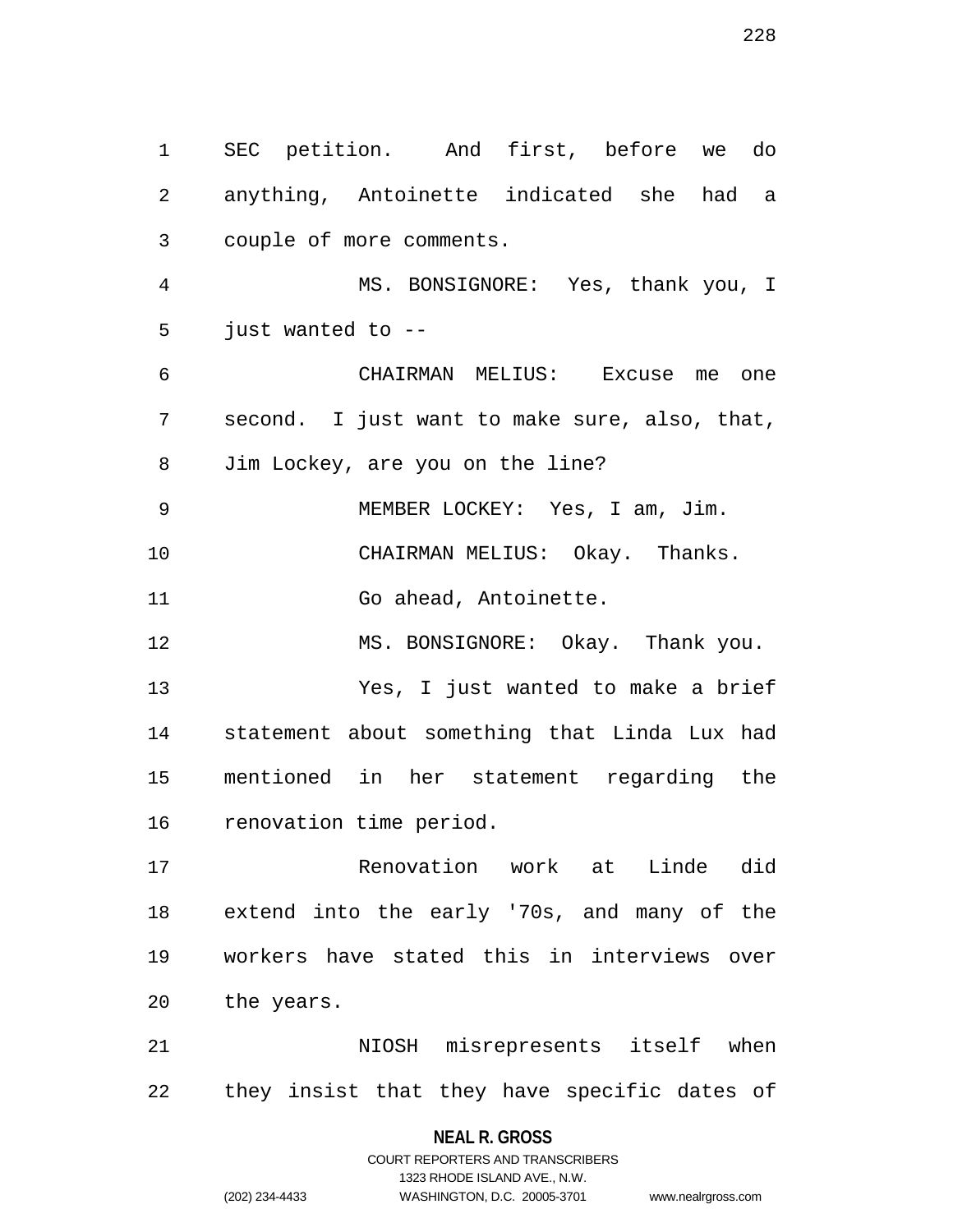1 when the renovation work started and when it 2 ended. They don't have that information. 3 They have very little information about the 4 kind of renovation work that was conducted at 5 Linde and when the renovation work started and 6 when it ended. For NIOSH to insist that it 7 ended definitively in 1959 is just -- it's 8 simply an inaccurate statement. I wanted to 9 raise that, I wanted to emphasize that to the 10 Board.

11 And also, because workers have 12 indicated that renovation work continued into 13 the 1970s, to me, this is just another example 14 of a pattern that has, unfortunately, occurred 15 with the way NIOSH has evaluated workers' 16 statements over the past few years.

17 Workers' statements have been 18 dismissed, disregarded, and met with extreme 19 skepticism over the years. And I am convinced 20 that this is a very serious problem that I 21 think NIOSH needs to evaluate internally, but 22 also something that the Board really needs to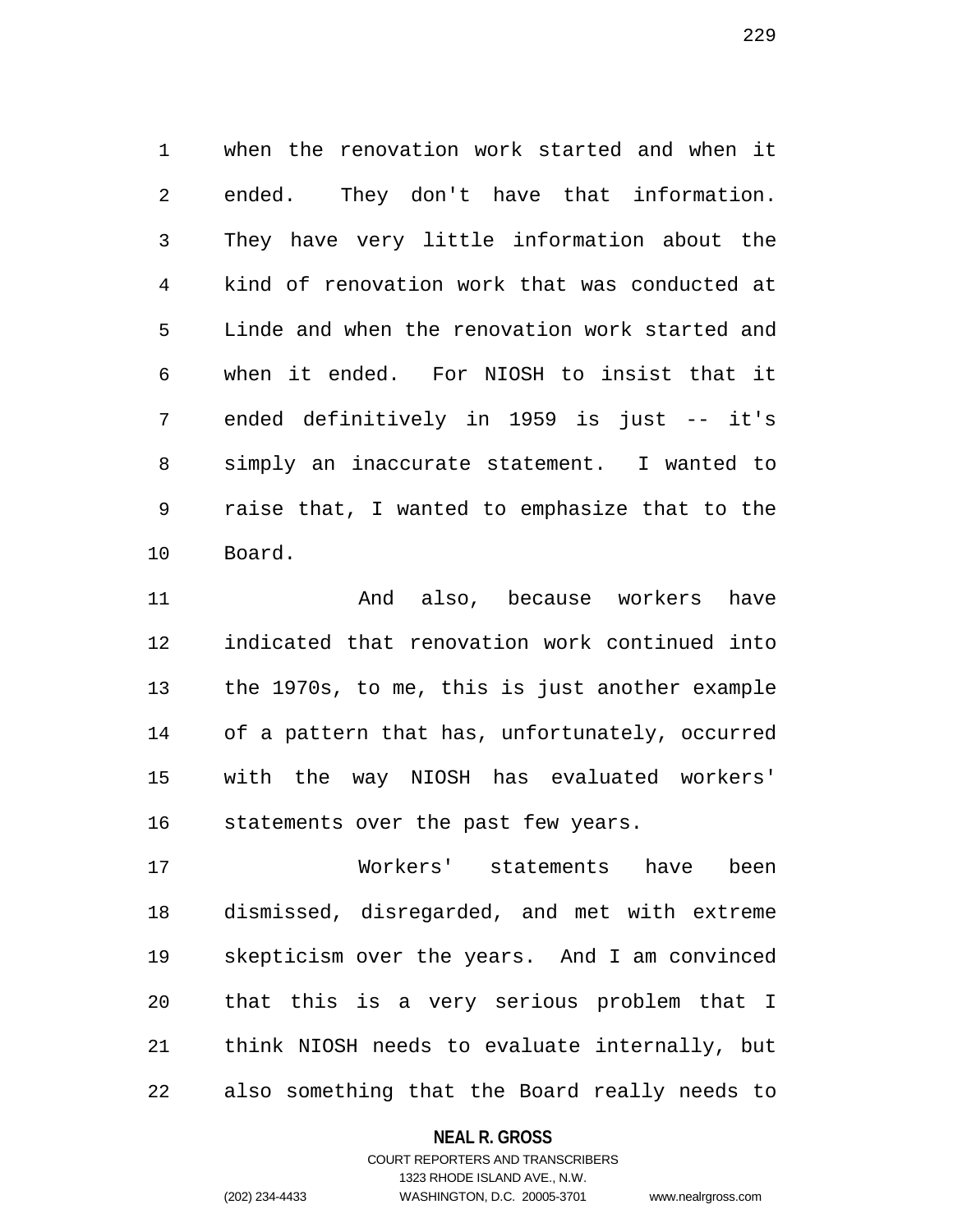1 consider in evaluating some of the unequivocal 2 definitive statements that NIOSH insists on 3 making in the revised Evaluation Report.

4 That is all I have. Thank you. 5 CHAIRMAN MELIUS: Thank you, 6 Antoinette.

7 Okay. Gen, I believe you have 8 comments?

9 MEMBER ROESSLER: This is in 10 response to some other comments. The first 11 one I have is very short, and it was Brad's 12 comment about there was no bioassay during the 13 residual period.

14 That is not a surprise because in 15 most of the sites during the residual period 16 there's no bioassays. So, that is not really 17 unusual.

18 Then, I think, in response to 19 Mark, I think Dr. Lockey is going to address 20 that, if he is on the line. So, I will put 21 that off just a minute.

22 With regard to Antoinette and the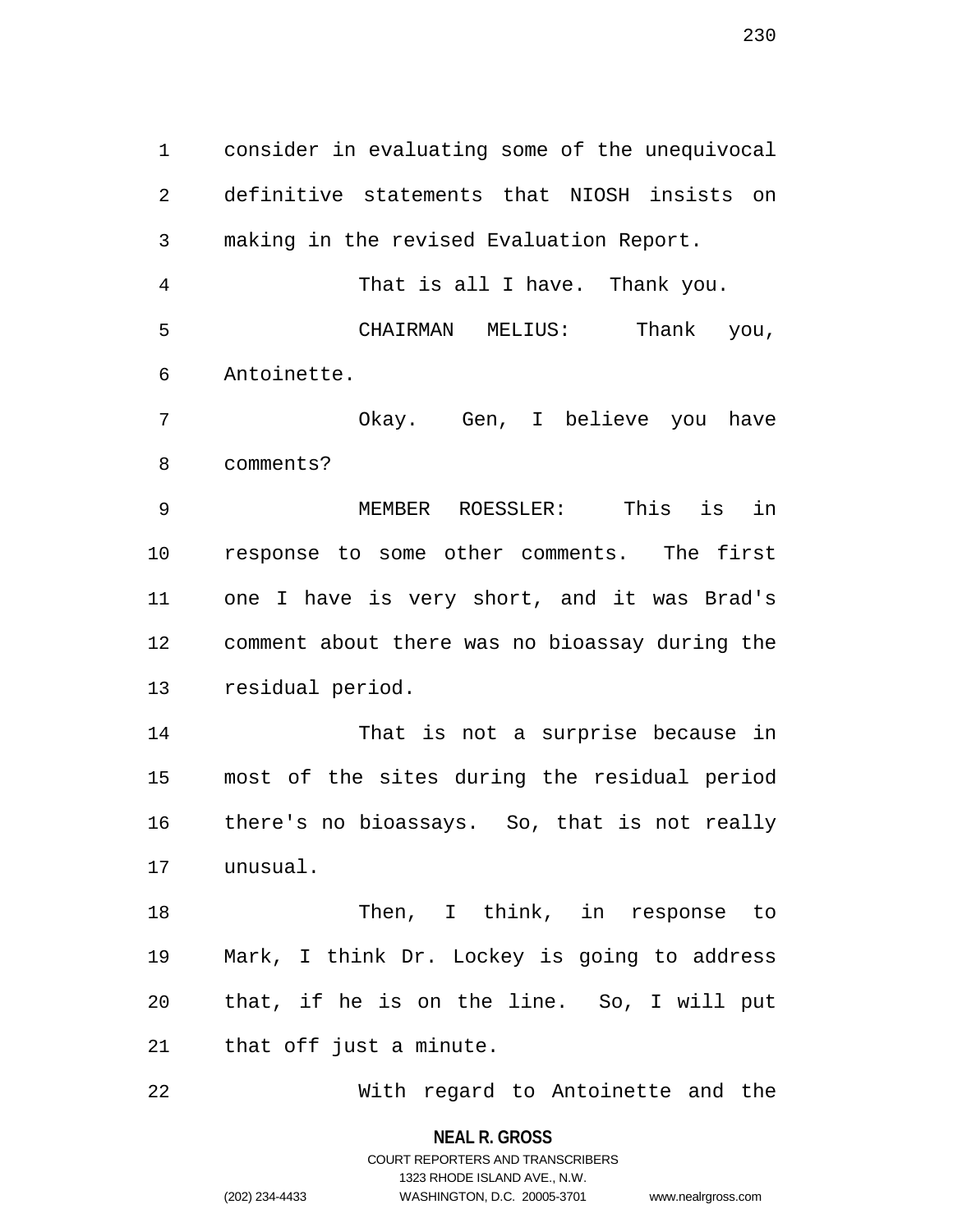1 dates, maybe we have Chris or Jim who could 2 respond to that, the accuracy of the dates. 3 CHAIRMAN MELIUS: Which dates are 4 you talking about? 5 MEMBER ROESSLER: I think she is 6 questioning the dates of the renovation. 7 CHAIRMAN MELIUS: Renovation, 8 okay. Because we had talked earlier about the 9 tunnels. That is just why I was trying to -- 10 MEMBER ROESSLER: Yes, she was 11 referring to renovation. 12 CHAIRMAN MELIUS: No, I knew that. 13 DR. NETON: Is Chris Crawford on 14 the phone? 15 MR. CRAWFORD: Yes, Jim. 16 DR. NETON: I think that Chris is 17 a better person to answer this than I am. 18 MR. CRAWFORD: I believe this is 19 probably maybe better taken up in the Work 20 Group. It was not brought up during the last 21 technical call that we had or teleconference 22 call we had in the Work Group. But,

**NEAL R. GROSS**

COURT REPORTERS AND TRANSCRIBERS 1323 RHODE ISLAND AVE., N.W. (202) 234-4433 WASHINGTON, D.C. 20005-3701 www.nealrgross.com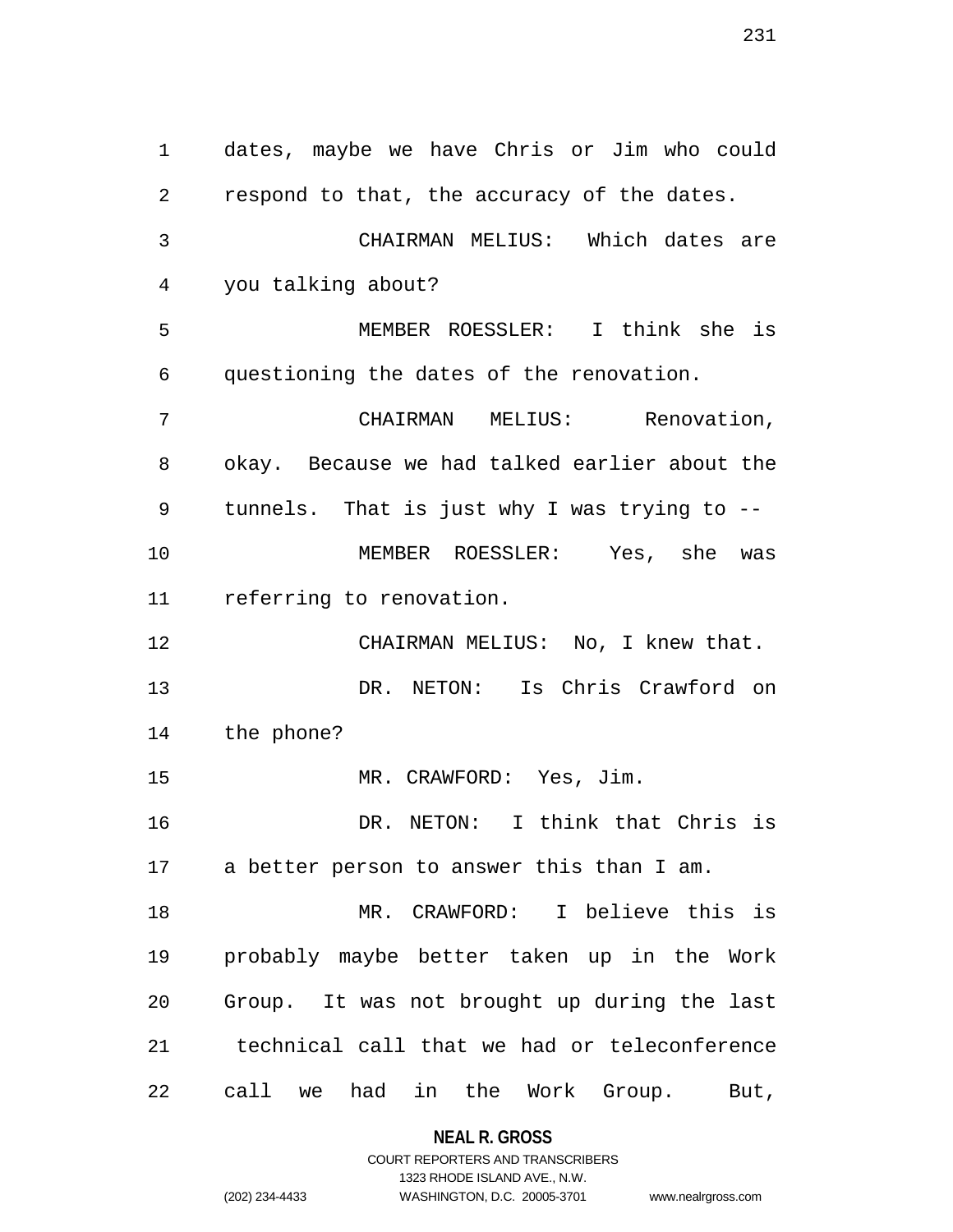1 nonetheless, I will do my best.

2 Of the workers' testimony I have 3 seen, as usual for personal witnesses, it is 4 not completely consistent. We have sworn 5 testimony, that is, testimony under oath, that 6 the major period of renovations was between 7 '62 and '68. We have other testimony, in 8 fact, from the same witness, much later, 9 handwritten, saying that, oh, it was '50s, 10 '60s, and '70s. 11 11 It is very hard to evaluate this 12 because there is only a single incident of 13 renovation that is cited in all the testimony

14 that I have seen from the witnesses. That is 15 the 1966 project to move a machine about 30 16 feet from one place to another in Building 30. 17 It took about six months and involved some 18 jackhammering.

19 So, we have done our best by 20 assigning a period from 1954 to 1961 -- I 21 mean, sorry, 1969. I think we have been very 22 claimant-friendly.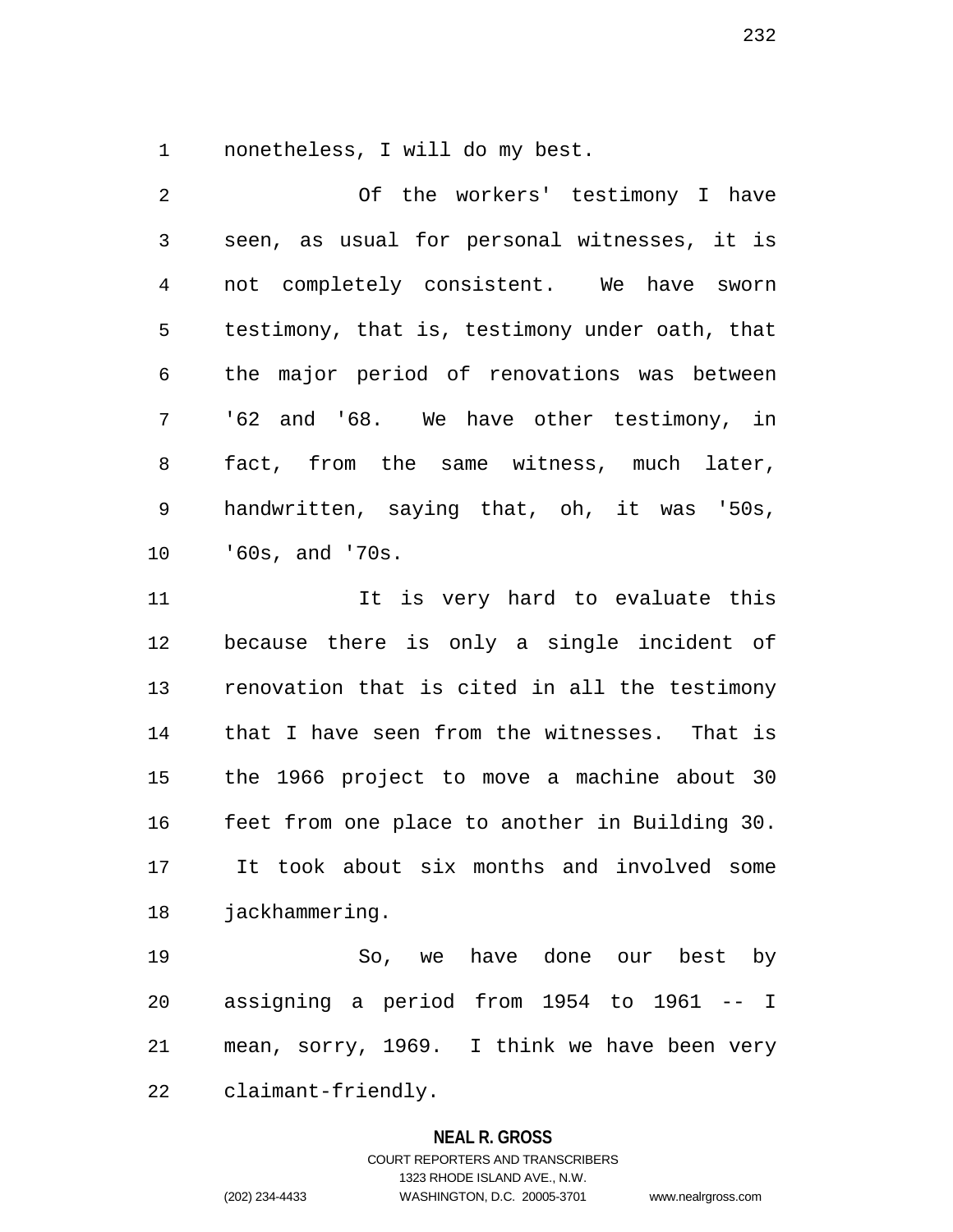1 And, of course, almost all sites 2 are going to have some degree of renovation 3 during very long residual periods, such as the 4 one that we have. I think what we are looking 5 for is, was there an extraordinary amount of 6 it, and did it involve a lot of extraordinary 7 disruptive work such as jackhammering? 8 So, we have to weigh the evidence, 9 in other words, that is presented to us by a 10 witness' statement. And we have done our best 11 to do that. 12 CHAIRMAN MELIUS: Jim Lockey was 13 going to respond to Mark's comments. So, Jim? 14 MEMBER LOCKEY: Not so much to 15 Mark, but to you, Jim, but perhaps more so to 16 Mark. When I went back and looked at these 17 documents again in regard to deciding the 18 higher exposure limit based on the renovation 19 work, the jackhammering, the reason that I did 20 it, and I think SC&A agreed to this, is that 21 this really would represent an upper bound 22 under most all circumstances, because they

#### **NEAL R. GROSS**

## COURT REPORTERS AND TRANSCRIBERS 1323 RHODE ISLAND AVE., N.W. (202) 234-4433 WASHINGTON, D.C. 20005-3701 www.nealrgross.com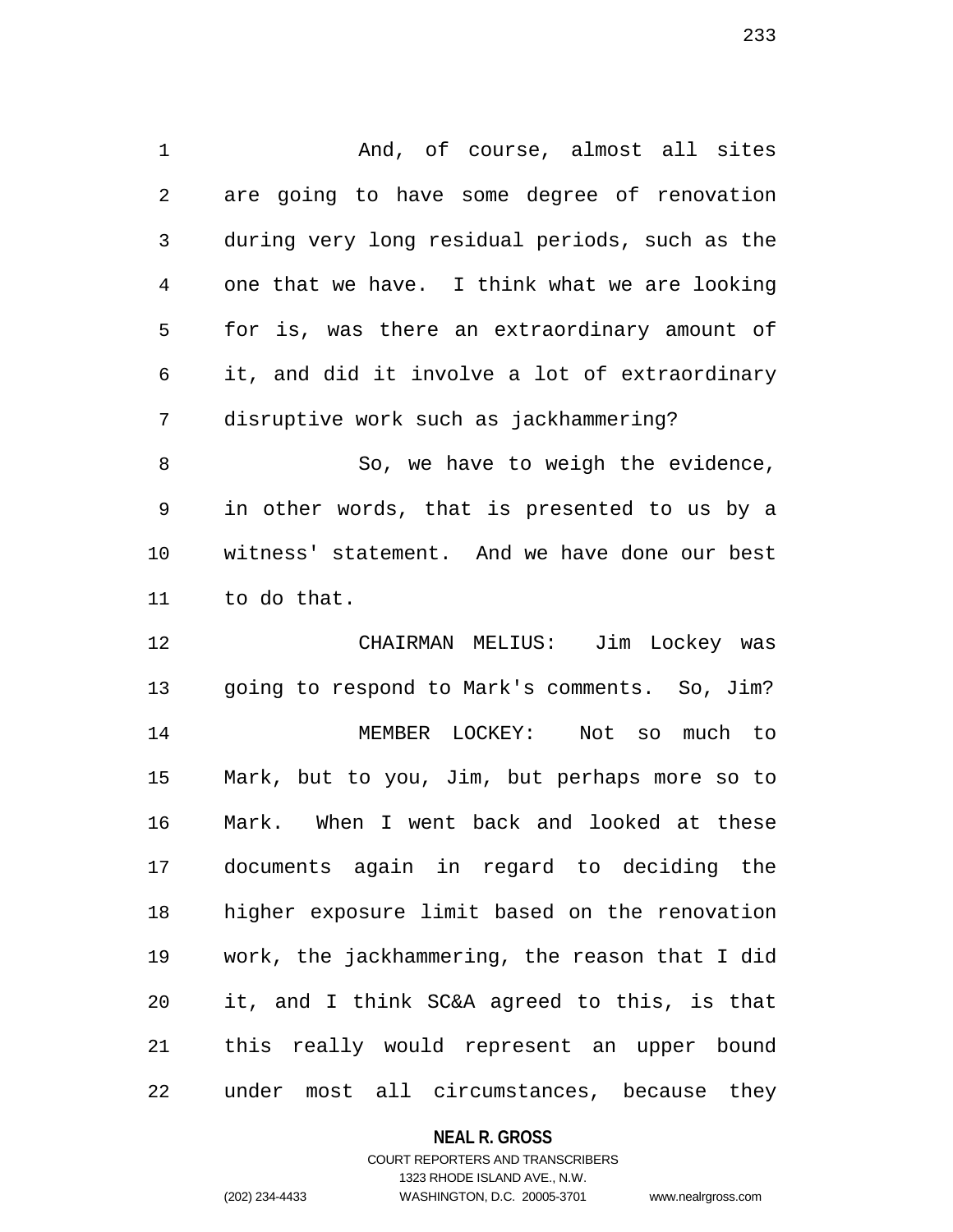1 were assigned that level as if somebody was 2 doing this over a 24-hour day for 15 years, 3 which brings up to your point, Jim, though, 4 that it is very unlikely that anybody was at 5 that upper bound over a 15-year period of 6 time, but it certainly is a claimant-friendly 7 upper bound.

8 Now whether it truly is a 9 plausible upper bound for all the other 10 workers at the plant site, is the issue I 11 think, Jim, that you raised. I am not sure 12 how to address that going forward.

13 But I am confident that, the way 14 NIOSH designed this, it is unlikely that 15 anybody would have a higher exposure based on 16 that upper bound limit.

17 CHAIRMAN MELIUS: Thanks for the 18 clarification, Jim.

19 Gen has one more comment. You can 20 have more than one, too, if you want.

21 (Laughter.)

22 MEMBER ROESSLER: Well, mine is in

## **NEAL R. GROSS** COURT REPORTERS AND TRANSCRIBERS 1323 RHODE ISLAND AVE., N.W. (202) 234-4433 WASHINGTON, D.C. 20005-3701 www.nealrgross.com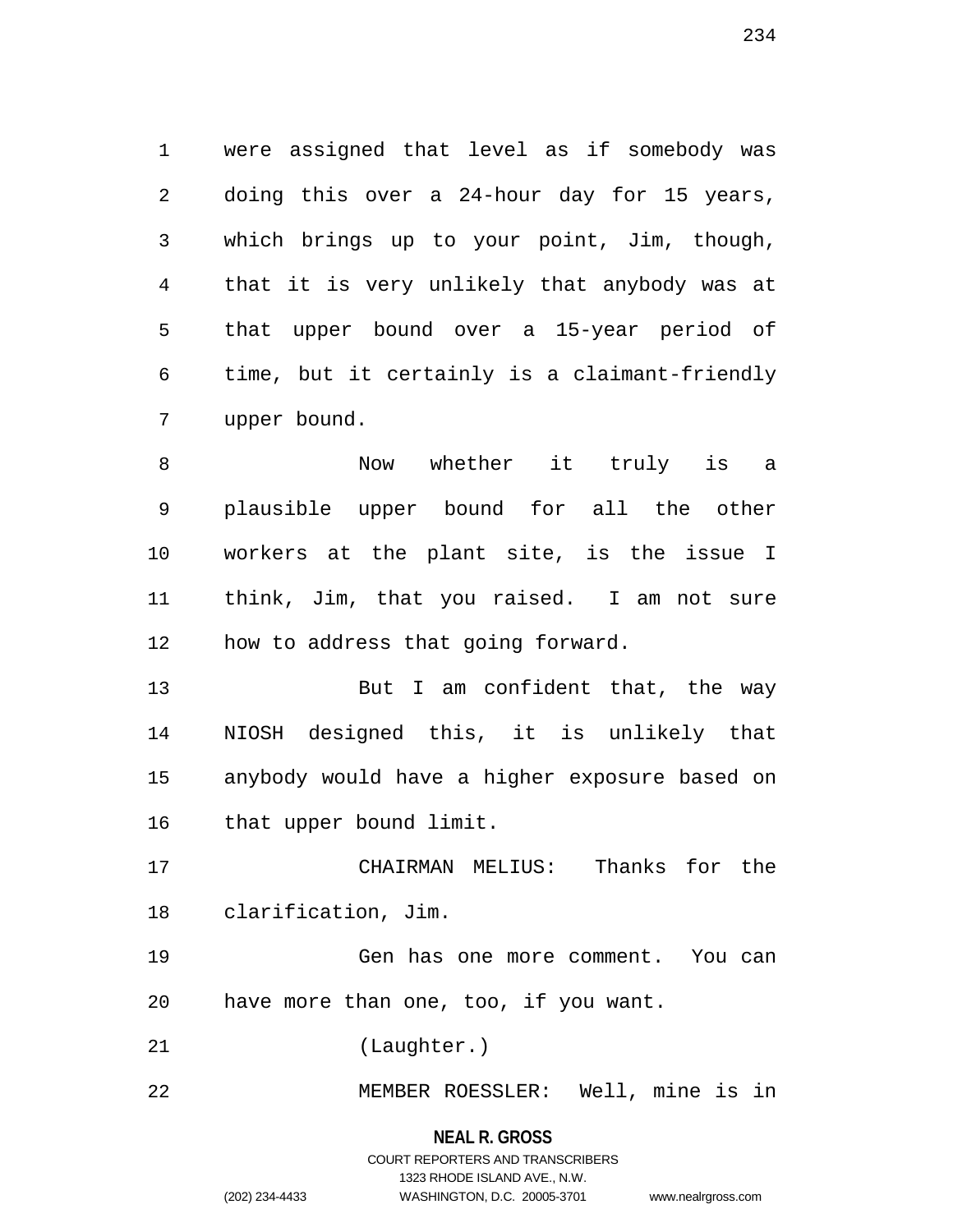1 response to Mark's comments. When Mark was 2 talking about being uncertain about stuff that 3 might be up in the rafters and that sort of 4 thing, it brought a visual picture to me. If 5 you look at the material that you were 6 provided for this part of the discussion and 7 look on page 16 in the revised ER, in the 8 middle of there there's a nice paragraph that 9 talks about what they did to clean up. 10 10 It says, and I will read parts of 11 it, that I think you will see that I don't 12 think we have to be concerned that there was 13 any stuff left in the rafters, and so on. 14 It says, "Shortly after the 15 shutdown of Step 3" -- and that was in 1949 -- 16 CHAIRMAN MELIUS: Can you repeat 17 what page you are on, Gen? 18 MEMBER ROESSLER: I am on page 16 19 in the ER. 20 CHAIRMAN MELIUS: Okay. Thank 21 you.

22 MEMBER ROESSLER: And it is right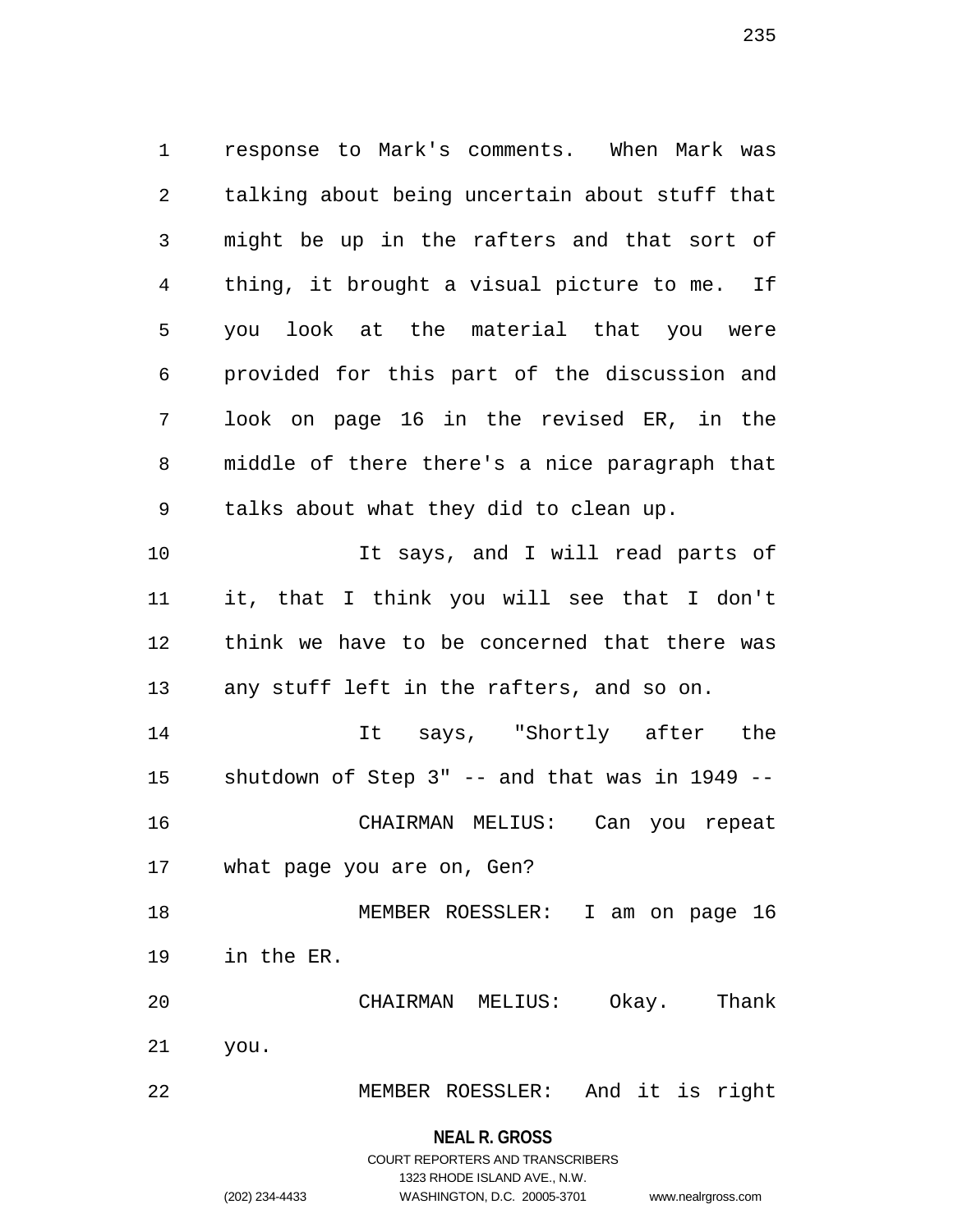1 below the table there. And I won't read it 2 all because you can read it.

3 I think it does say how well they 4 cleaned the place up.

5 It says, "After removal of the 6 bulk of the process equipment, the entire 7 building was vacuum-cleaned and flushed with 8 water. Afterwards, a systematic radiation 9 survey was conducted to identify areas of 10 contamination. Decontamination was 11 accomplished primarily by removing 12 contaminated parts of the building", and so 13 on, "and by abrading surfaces, mostly by 14 sandblasting", and they used oxygen/acetylene 15 torches.

16 "After each area was 17 decontaminated, it was again cleaned and 18 flushed, and a final radiation survey was 19 performed."

20 To me, that takes away any 21 question about how clean the building was.

22 CHAIRMAN MELIUS: Yes, you are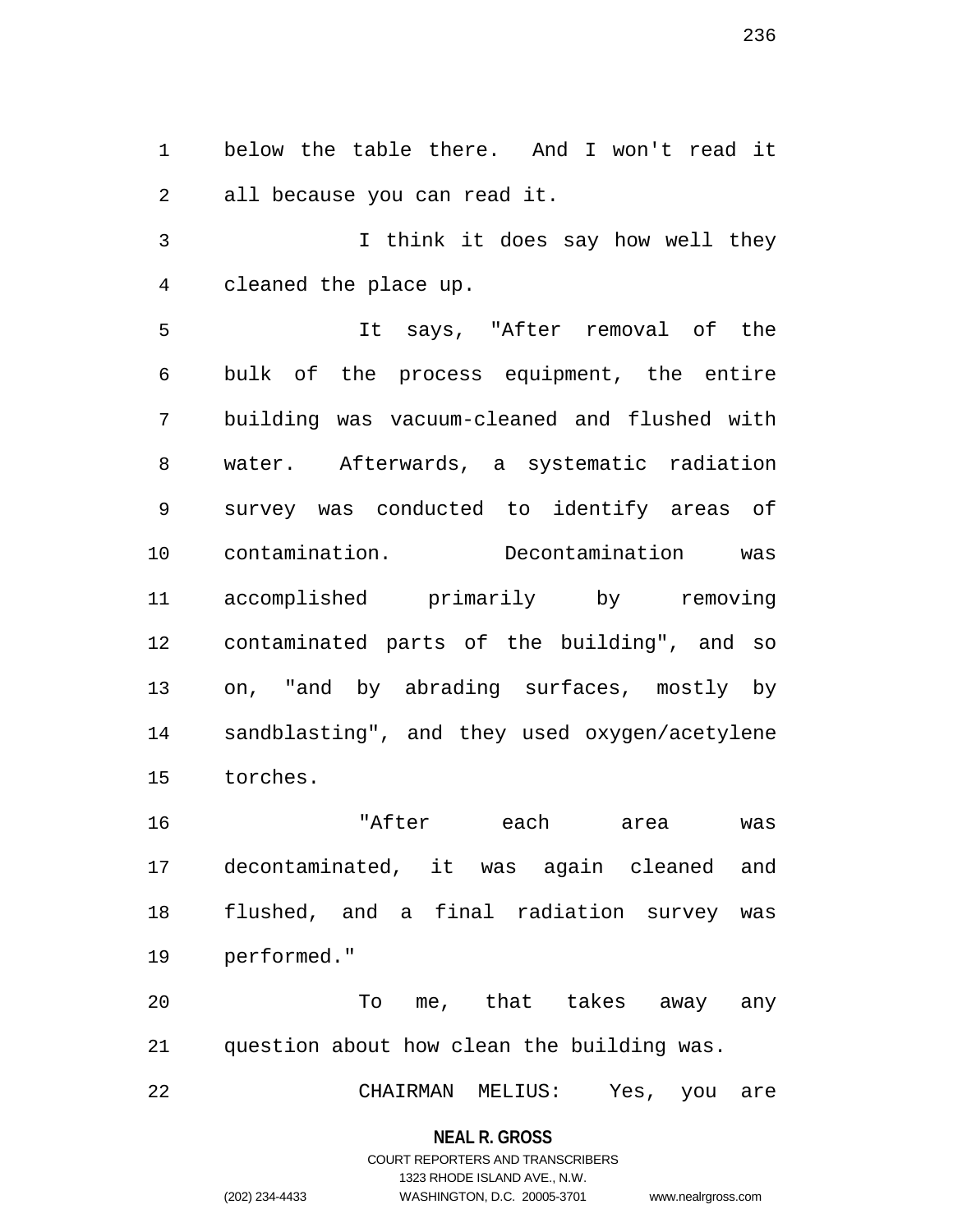1 speaking to the decontamination that occurred 2 before the renovation? Is that correct? 3 MEMBER ROESSLER: Yes. I think 4 what I took was he was sort of saying, could 5 there have been some leftover stuff in the 6 rafters and in the building? 7 MEMBER GRIFFON: I can clear up my 8 comment, too. I wasn't basing it on words. I 9 was basing it on numbers. If I look at the 10 survey data in '78, it is clear that there is 11 still significant levels there. Now the 12 clean-up criteria, obviously, were different 13 in the early '50s than in '78, but it was 14 clear that there was still significant levels 15 left over. So, that was kind of my point. 16 MEMBER ROESSLER: There are 17 numbers for that. 18 MEMBER GRIFFON: Huh? 19 MEMBER ROESSLER: I mean, they did 20 surveys and there are some -- 21 MEMBER GRIFFON: Yes, there are

22 numbers.

## **NEAL R. GROSS**

## COURT REPORTERS AND TRANSCRIBERS 1323 RHODE ISLAND AVE., N.W. (202) 234-4433 WASHINGTON, D.C. 20005-3701 www.nealrgross.com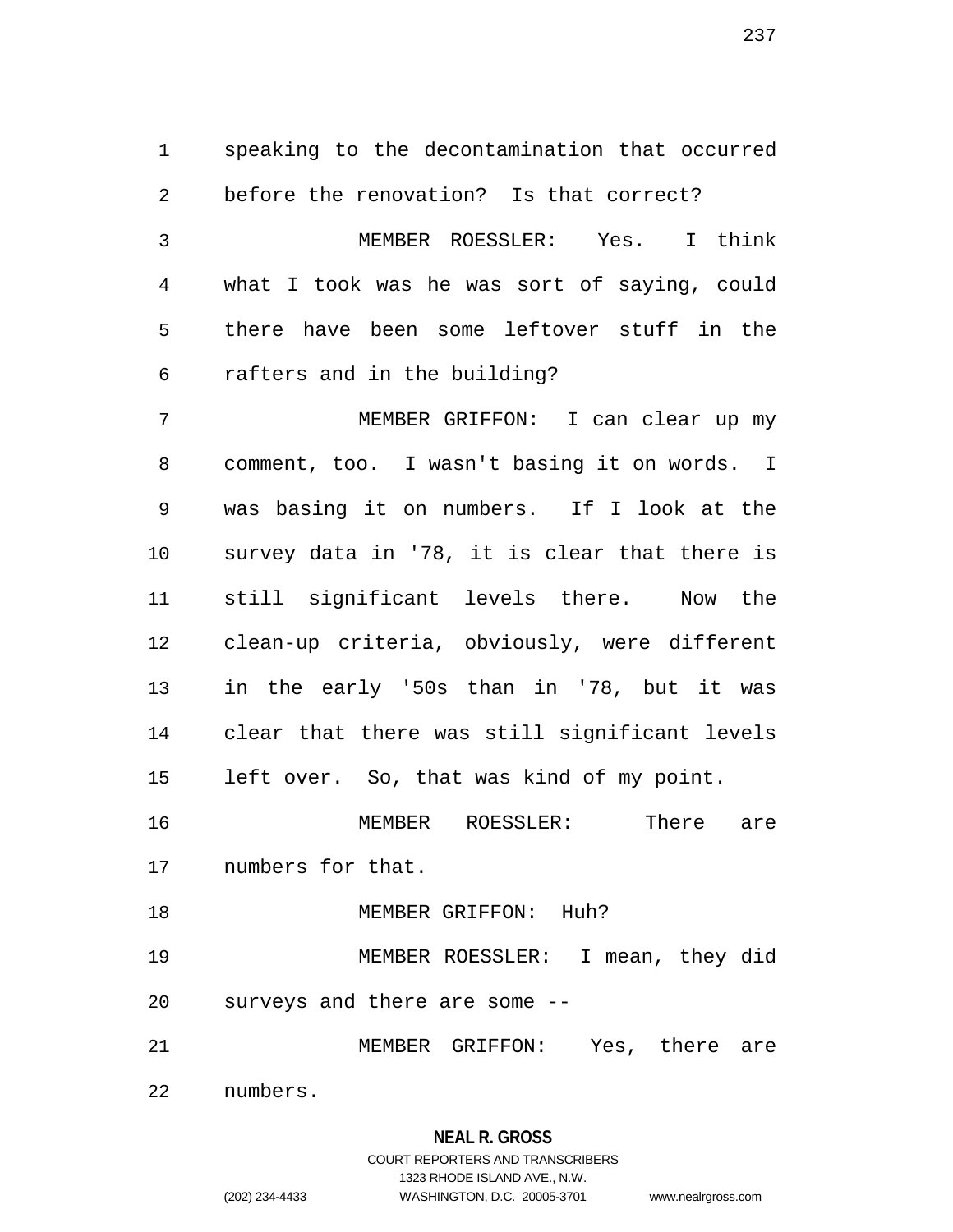1 MEMBER ROESSLER: Yes. 2 MEMBER GRIFFON: There are 3 numbers. 4 MEMBER ROESSLER: Okay. I just 5 wanted to read that part into the record. 6 MEMBER GRIFFON: Right, right. 7 CHAIRMAN MELIUS: But, then, you 8 also had renovation activities like 9 jackhammering going on on surfaces that were 10 -- at least the building was decontaminated, 11 but there were certainly residuals. So that, 12 then, where material found later on came from 13 could have come also from the renovation 14 period, would not necessarily speak to the -- 15 what was on decontamination. 16 As I think it has been pointed 17 out, we know so little about this whole period 18 in terms of documentation; it is hard to tell 19 really. 20 But that is helpful, Gen, though, 21 I think. 22 MS. BONSIGNORE: Dr. Melius, could

> **NEAL R. GROSS** COURT REPORTERS AND TRANSCRIBERS 1323 RHODE ISLAND AVE., N.W.

(202) 234-4433 WASHINGTON, D.C. 20005-3701 www.nealrgross.com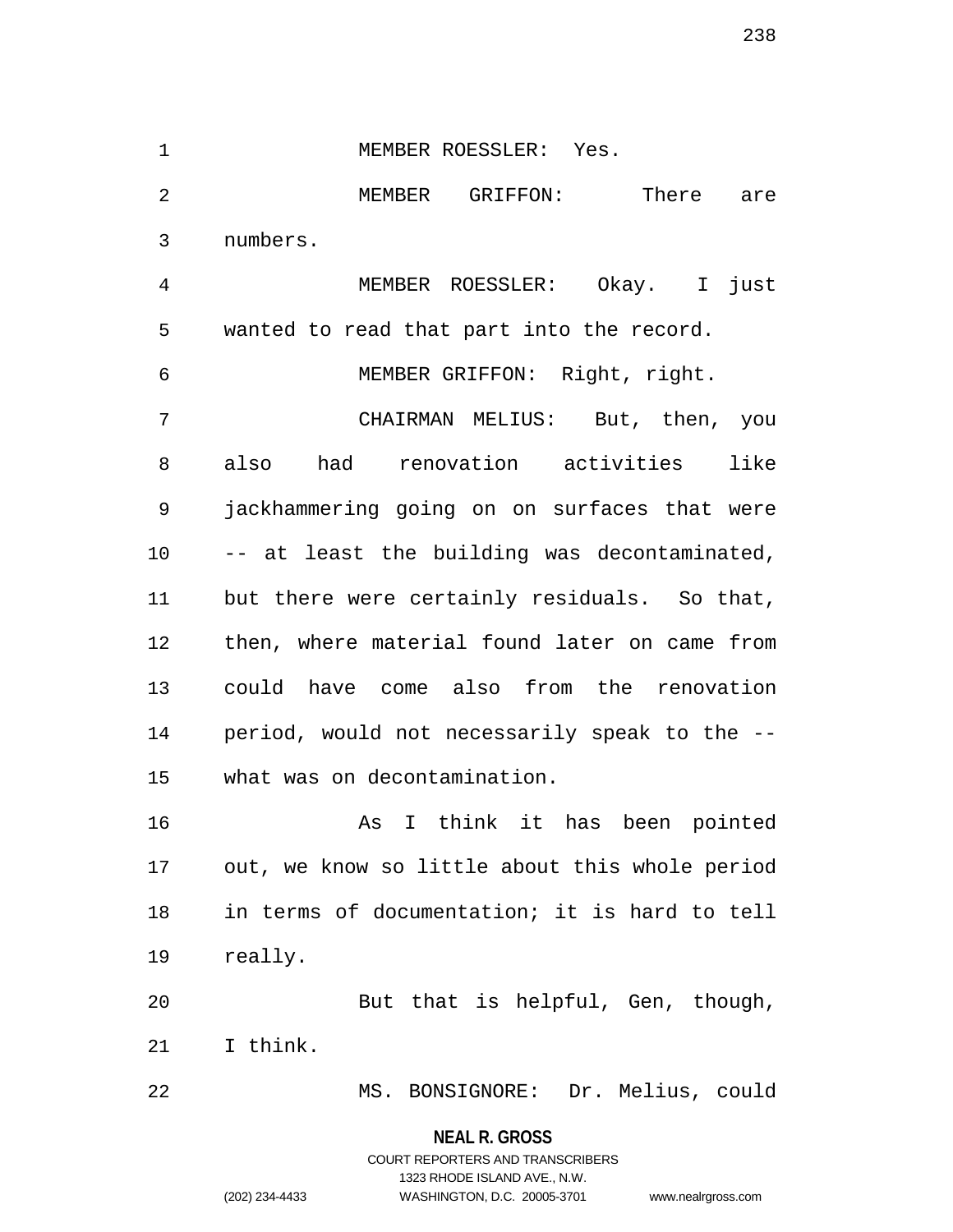1 I just make one comment about what Gen just 2 raised?

3 CHAIRMAN MELIUS: Yes, just one. 4 Go ahead.

5 MS. BONSIGNORE: Okay. Again, 6 this issue about how dusty the buildings were 7 during the residual radiation period when 8 there was dust on the rafters, the workers 9 have provided countless, countless statements, 10 affidavits, statement after statement after 11 statement, talking about how, when they would 12 have lunch in any of these buildings, the same 13 buildings that they worked in, they ate their 14 lunch in, dust would be falling into their 15 food. Dust would be falling from the rafters 16 into their coffee. Their hard hats would be 17 covered with huge amounts of dust any time 18 they walked through these buildings. This has 19 been documented time and again by the workers 20 in numerous statements.

21 I know a good deal of the workers 22 are listening right now to this discussion,

**NEAL R. GROSS**

COURT REPORTERS AND TRANSCRIBERS 1323 RHODE ISLAND AVE., N.W. (202) 234-4433 WASHINGTON, D.C. 20005-3701 www.nealrgross.com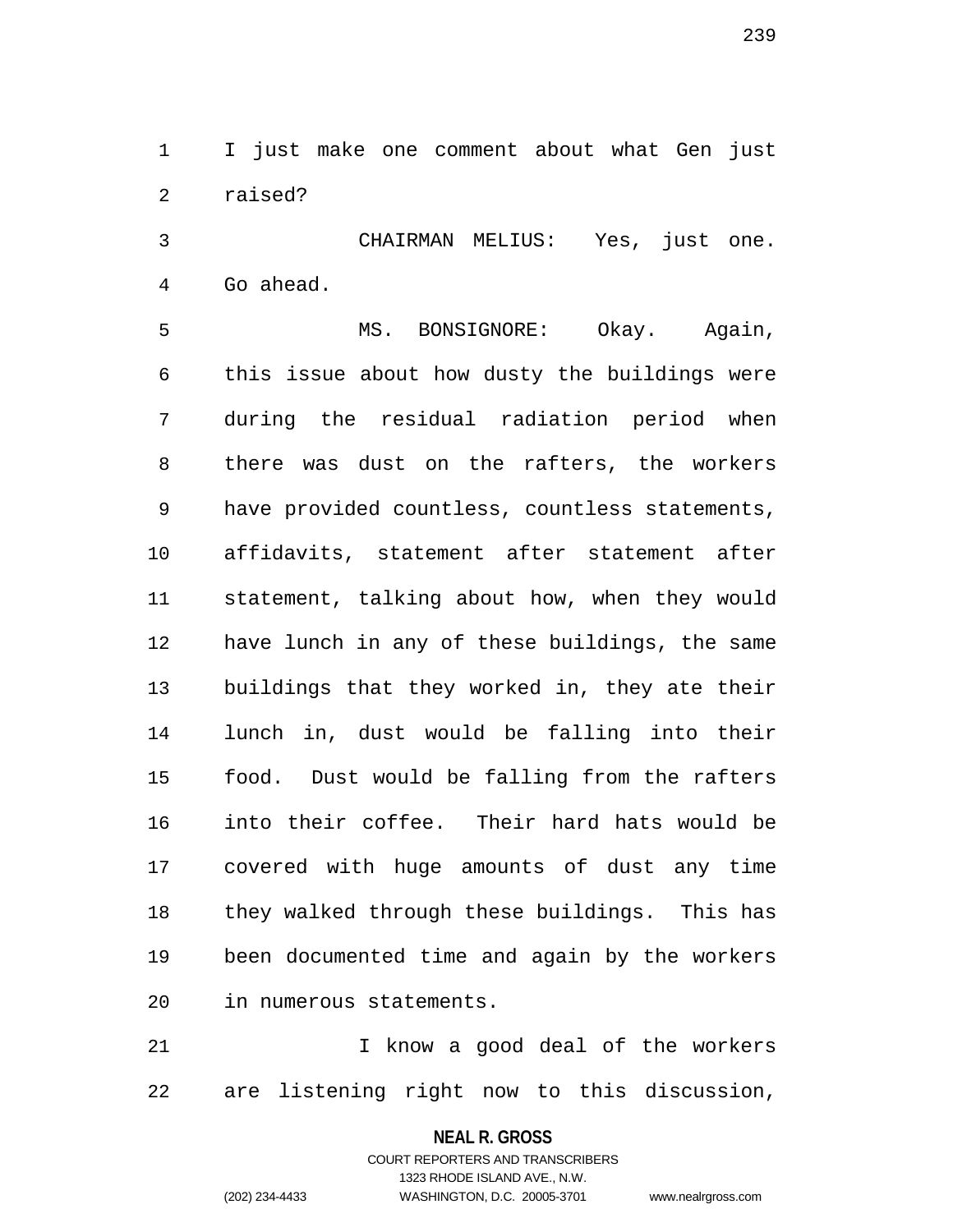1 and I can assure you that they are extremely 2 frustrated when they hear statements 3 suggesting that these buildings were perfectly 4 clean or that there wasn't any dust in the 5 rafters or that they weren't exposed to huge 6 amounts of dust by inhalation and ingestion on 7 a daily basis. They were, and they have 8 testified to this over and over and over 9 again.

10 CHAIRMAN MELIUS: Okay. Thank 11 you.

12 Well, I have a question. I think 13 it is probably for Chris, but, Jim, maybe the 14 Work Group also.

15 15 I am just trying to understand the 16 basis for the 16-year renovation period. So, 17 that is one either contract or building permit 18 for a six-month period or something in the 19 middle of that time period, and then 20 statements from some of the workers? Is that 21 what -- Chris, could you clarify that? 22 Because one of the problems I had, and I read

#### **NEAL R. GROSS**

## COURT REPORTERS AND TRANSCRIBERS 1323 RHODE ISLAND AVE., N.W. (202) 234-4433 WASHINGTON, D.C. 20005-3701 www.nealrgross.com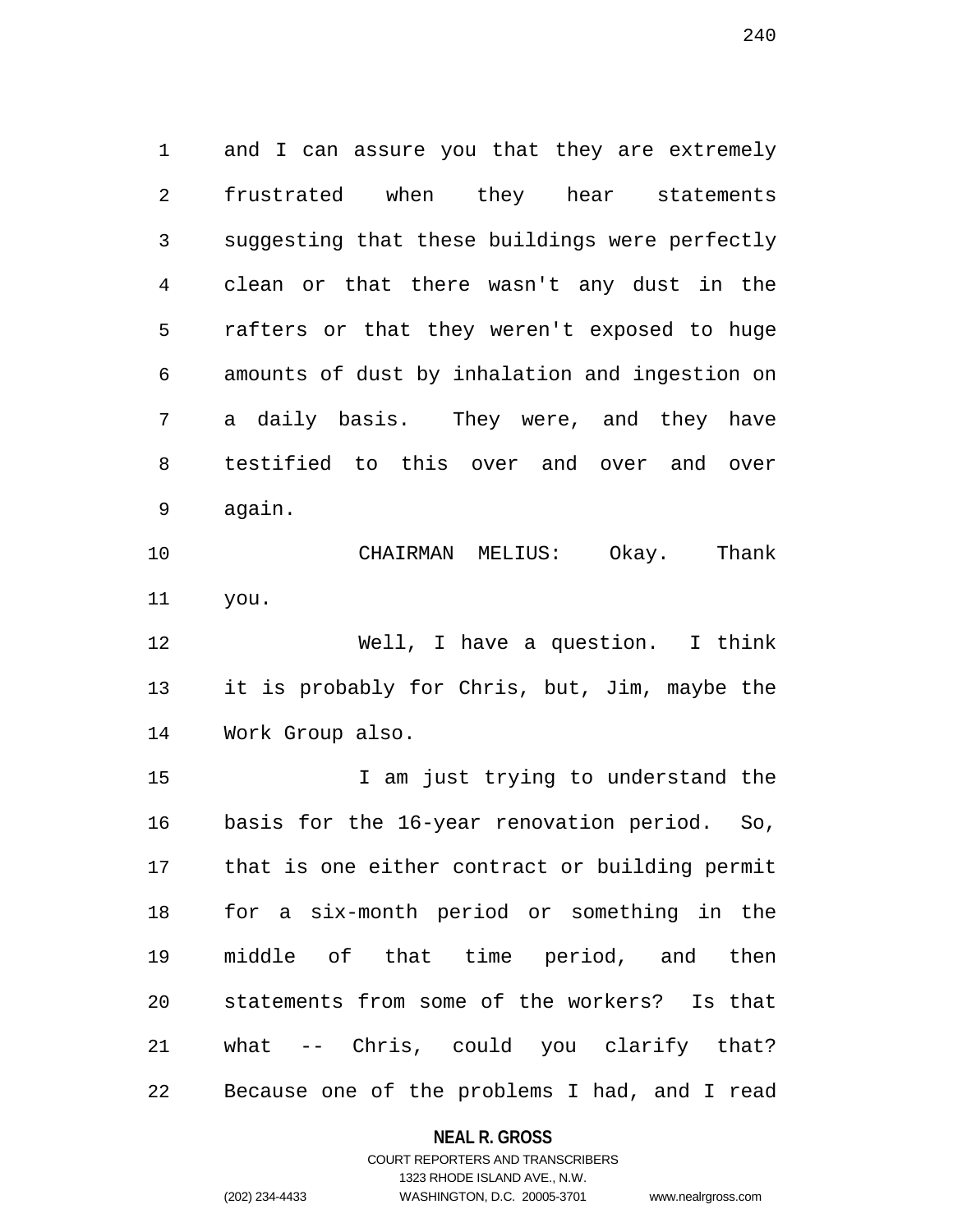1 all the transcripts, and so forth, and the 2 reports, it was just hard to -- there wasn't a 3 lot of discussion of sort of the factual 4 documentation behind that. Now it doesn't 5 mean there wasn't any, but it just never came 6 up in the Work Group with a lot of detail.

7 Chris?

8 MR. CRAWFORD: This is Chris 9 Crawford.

10 Essentially, the entire concept of 11 the renovation period and the length of it is 12 based on workers' testimony, which is to say 13 we don't have documentary evidence during the 14 residual period. They have not made any 15 available to us and their successor company of 16 Linde.

17 So, we did, in fact, take account 18 of the worker testimony and tried to be quite 19 worker- and claimant-friendly in defining some 20 period that we could call the renovation 21 period. It could have been as short as '62 to 22 '68. We elected to make it from the beginning

#### **NEAL R. GROSS**

## COURT REPORTERS AND TRANSCRIBERS 1323 RHODE ISLAND AVE., N.W. (202) 234-4433 WASHINGTON, D.C. 20005-3701 www.nealrgross.com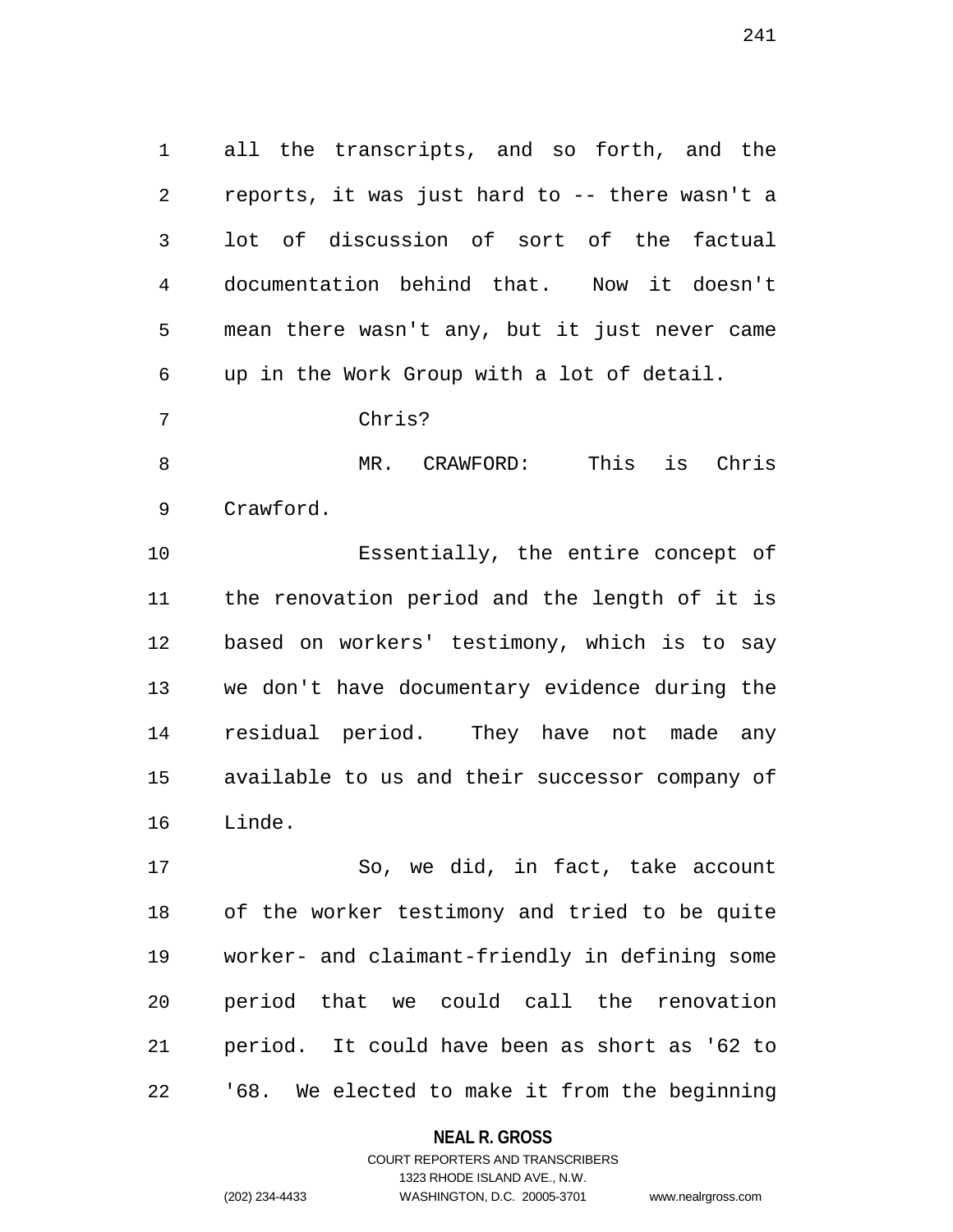242

1 of the period right through to '68.

2 That is about what I can tell you 3 about that.

4 CHAIRMAN MELIUS: Okay.

5 MR. CRAWFORD: I would urge the 6 Board to read the Heatherton 1950 document 7 that we sent out where it specifically 8 mentions vacuum-cleaning the rafters, for 9 instance.

10 It can be a little confusing to 11 talk about dust in the rafters. Where else is 12 it normally dusty? It is not surprising there 13 would be dust in the rafters at all times 14 during the residual period.

15 The point is, the removable 16 contaminants were, in fact, removed in the 17 '50s by vacuum-cleaning. What was left to 18 contaminate the building was mostly fixed 19 contaminant that would then be covered over by 20 the dust, the dust from subsequent activity. 21 It is all non-radioactive.

22 Just a little clarification to Ms.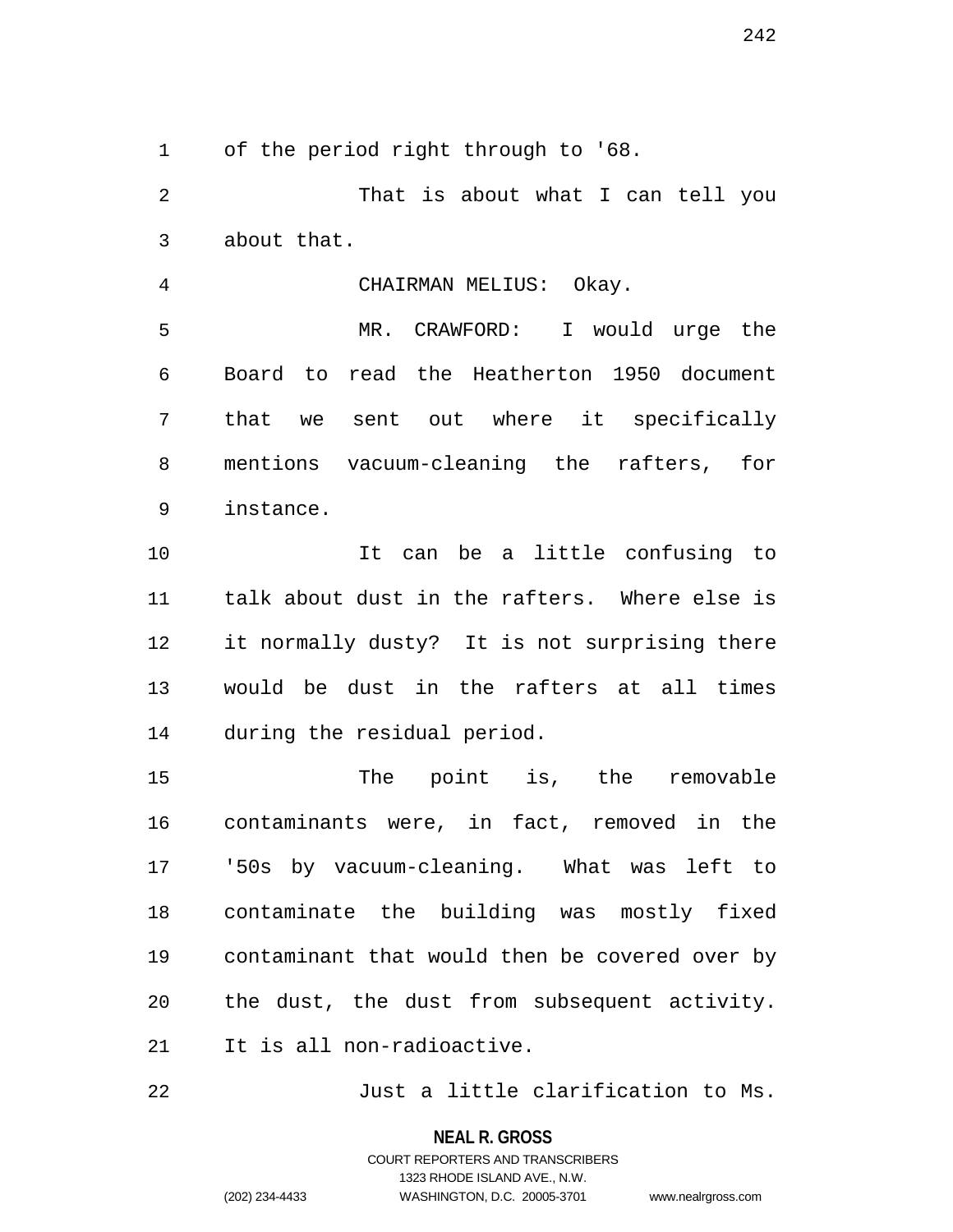1 Bonsignore's comments on that.

| 2  | CHAIRMAN MELIUS: Thank you.                    |  |  |
|----|------------------------------------------------|--|--|
| 3  | Josie has a comment?                           |  |  |
| 4  | MEMBER BEACH: Not to belabor                   |  |  |
| 5  | this, but on page 17 of the ER report it says  |  |  |
| 6  | from 1962 to 1970, major renovation of         |  |  |
| 7  | Building 30 took place. And they do talk       |  |  |
| 8  | about the former workers indicating that this  |  |  |
| 9  | was a period of almost continuous disruption   |  |  |
| 10 | within the building activities that could have |  |  |
| 11 | potentially released and resuspended formerly  |  |  |
| 12 | inaccessible contamination.                    |  |  |
| 13 | So, underneath those huge machines             |  |  |
| 14 | that they moved, I believe is what they are    |  |  |
| 15 | talking about.                                 |  |  |
| 16 | CHAIRMAN MELIUS: Any other                     |  |  |
| 17 | comments?                                      |  |  |
| 18 | (No response.)                                 |  |  |
| 19 | We have a motion on the table.<br>If           |  |  |
| 20 | there are no further comments or questions or  |  |  |
| 21 | suggestions --                                 |  |  |
| 22 | MEMBER GRIFFON: What exactly is                |  |  |
|    | NEAL R. GROSS                                  |  |  |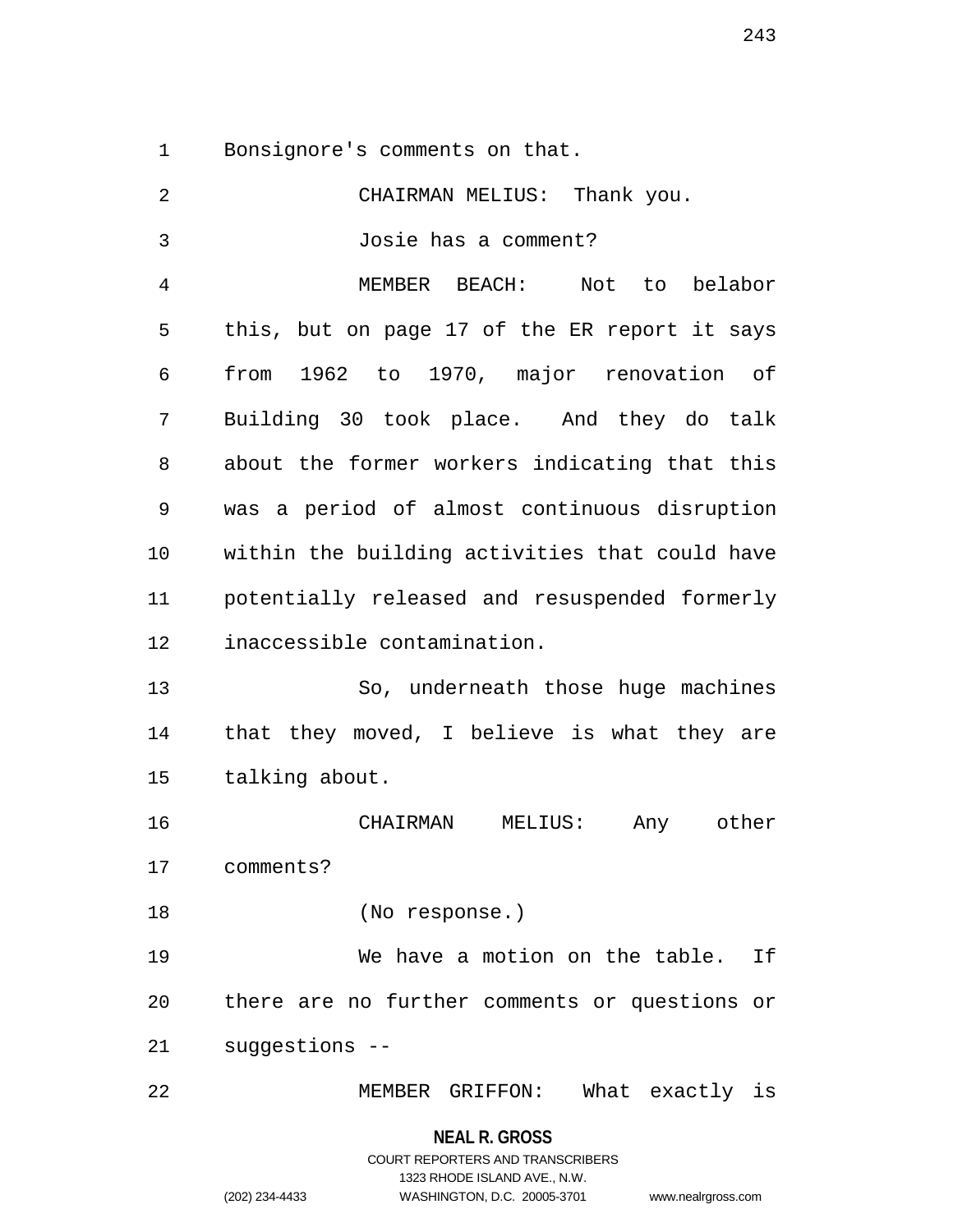1 the motion on the table?

2 CHAIRMAN MELIUS: The motion is to 3 accept the NIOSH Evaluation Report for the 4 residual period. 5 MEMBER GRIFFON: So, it is not 6 radon? 7 CHAIRMAN MELIUS: No, it is not 8 radon. We double-checked that, and it is to 9 essentially accept the NIOSH conclusion. 10 10 If there's no further discussion, 11 go ahead, anywhere you want. 12 (Laughter.) 13 MR. KATZ: I am going to start at 14 one end or the other, with Paul or -- I'll 15 start with you, then, Andy, since you're 16 smiling. 17 MEMBER ANDERSON: No. 18 MR. KATZ: Ms. Beach? 19 MEMBER BEACH: No. 20 MR. KATZ: Mr. Clawson? 21 MEMBER CLAWSON: No. 22 MR. KATZ: Mr. Field?

> **NEAL R. GROSS** COURT REPORTERS AND TRANSCRIBERS 1323 RHODE ISLAND AVE., N.W. (202) 234-4433 WASHINGTON, D.C. 20005-3701 www.nealrgross.com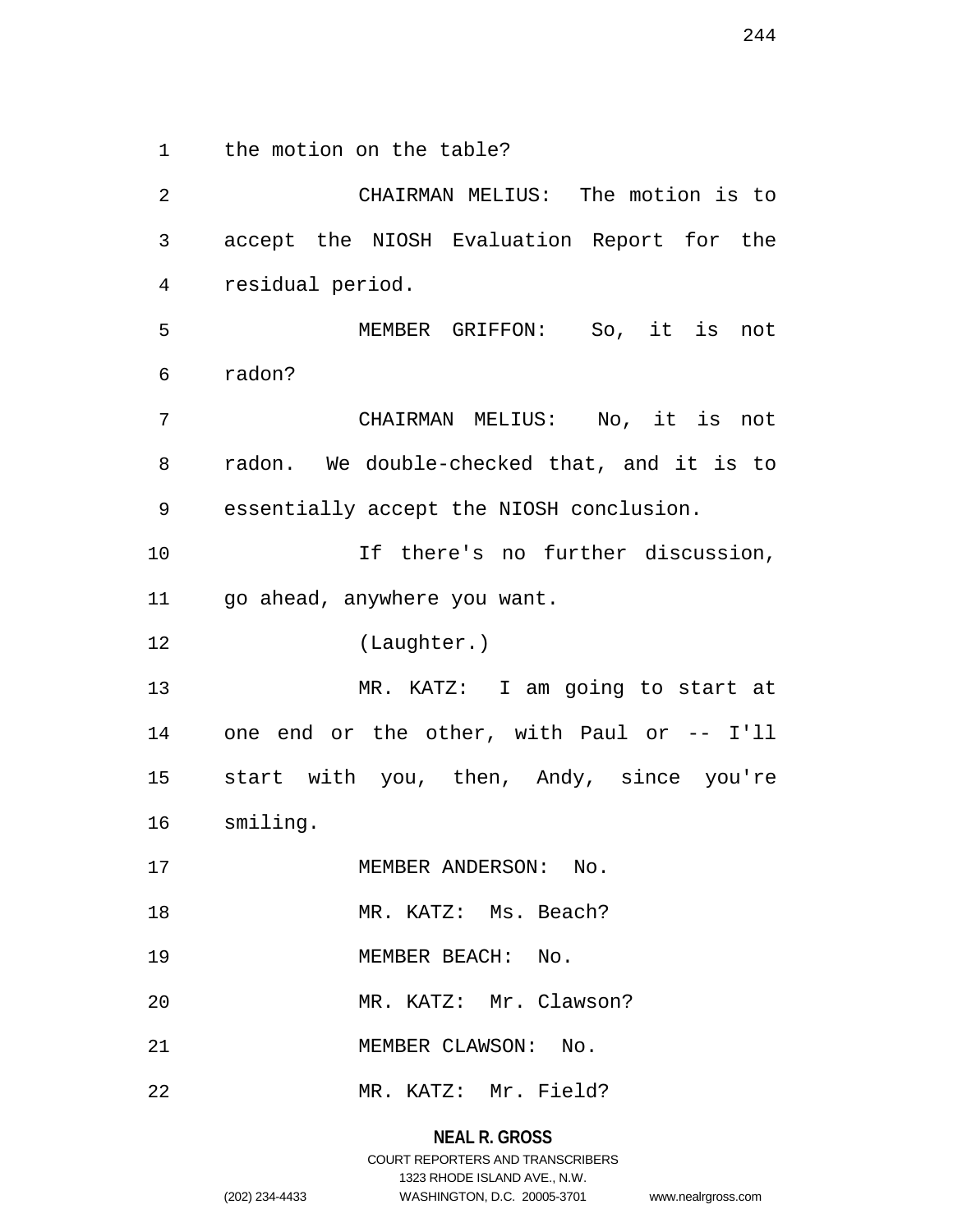| $\mathbf 1$ | MEMBER FIELD: Yes.                |
|-------------|-----------------------------------|
| 2           | MR. KATZ: Mr. Gibson?             |
| 3           | MEMBER GIBSON: No.                |
| 4           | MR. KATZ: Mr. Griffon?            |
| 5           | MEMBER GRIFFON: No.               |
| 6           | MR. KATZ: Dr. Lemen?              |
| 7           | MEMBER LEMEN: No.                 |
| 8           | MR. KATZ: Dr. Lockey?             |
| 9           | MEMBER LOCKEY: Yes.               |
| 10          | MR. KATZ: Dr. Melius?             |
| 11          | CHAIRMAN MELIUS: No.              |
| 12          | MR. KATZ: Ms. Munn?               |
| 13          | MEMBER MUNN: Yes.                 |
| 14          | MR. KATZ: Dr. Poston?             |
| 15          | MEMBER POSTON: Yes.               |
| 16          | MR. KATZ: Mr. Presley?            |
| 17          | MEMBER PRESLEY: Yes.              |
| 18          | MR. KATZ: Dr. Richardson?         |
| 19          | MEMBER RICHARDSON: Yes, I think I |
| 20          | might need to abstain.            |
| 21          | MR. KATZ: Okay.                   |
| 22          | MEMBER RICHARDSON: Abstain.       |

# **NEAL R. GROSS**

## COURT REPORTERS AND TRANSCRIBERS 1323 RHODE ISLAND AVE., N.W. (202) 234-4433 WASHINGTON, D.C. 20005-3701 www.nealrgross.com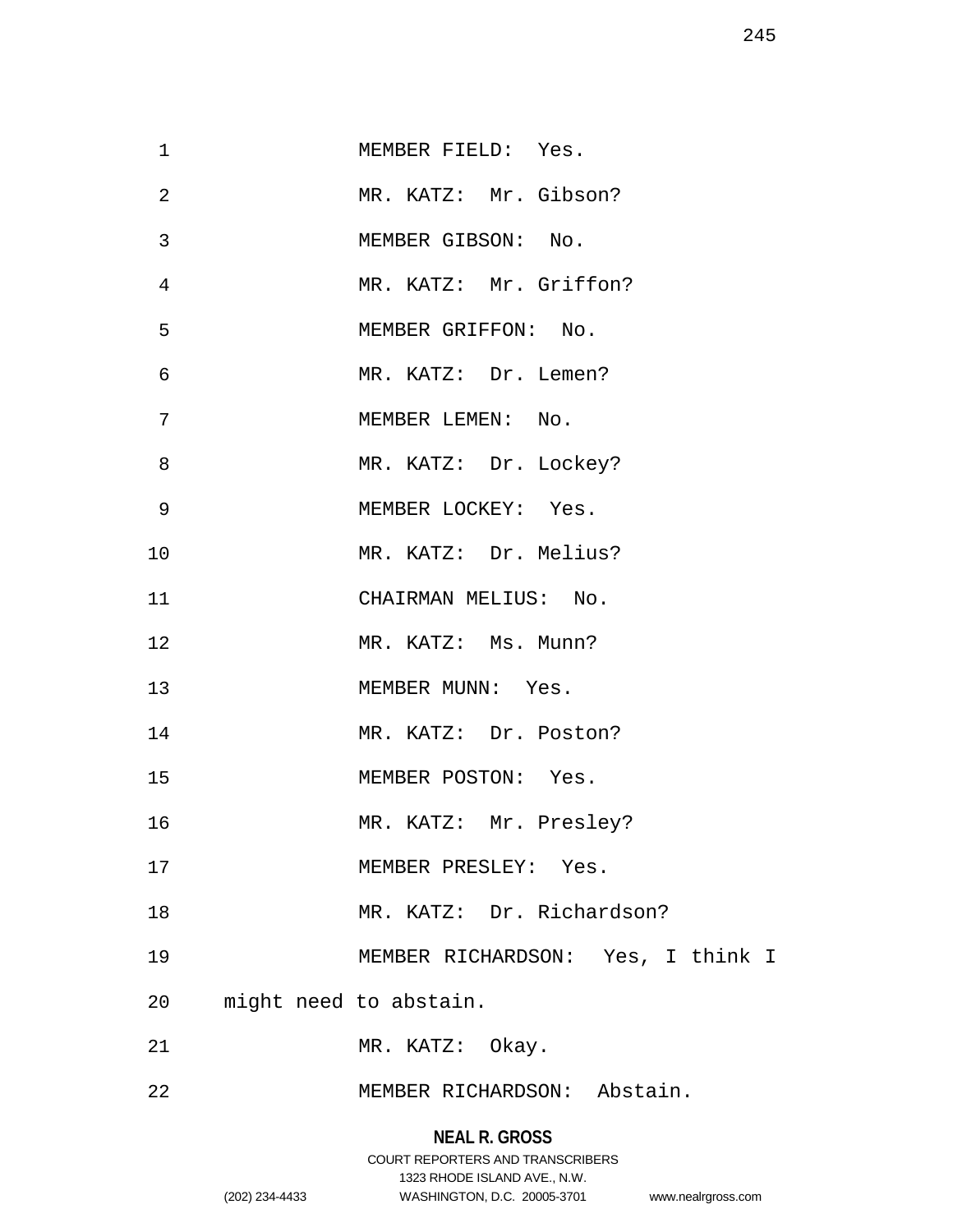1 MR. KATZ: Dr. Roessler? 2 MEMBER ROESSLER: I have forgotten 3 the motion, but I think -- 4 MR. KATZ: The motion is to 5 support -- 6 MEMBER ROESSLER: I think I ought 7 to vote yes. That was so traumatic. 8 (Laughter.) 9 MR. KATZ: Well, you need to have 10 the motion clear in your mind. 11 (Laughter.) 12 MEMBER ROESSLER: Yes. 13 MR. KATZ: Mr. Schofield? 14 MEMBER SCHOFIELD: No. 15 MR. KATZ: Dr. Ziemer? 16 MEMBER ZIEMER: Yes. 17 MR. KATZ: So, I have seven yeses 18 and I have one abstention and I have eight 19 nos, I believe. Yes. 20 MEMBER ZIEMER: What is it again? 21 MR. KATZ: I have eight nos, one 22 abstention, and seven yeses, which means the

#### **NEAL R. GROSS**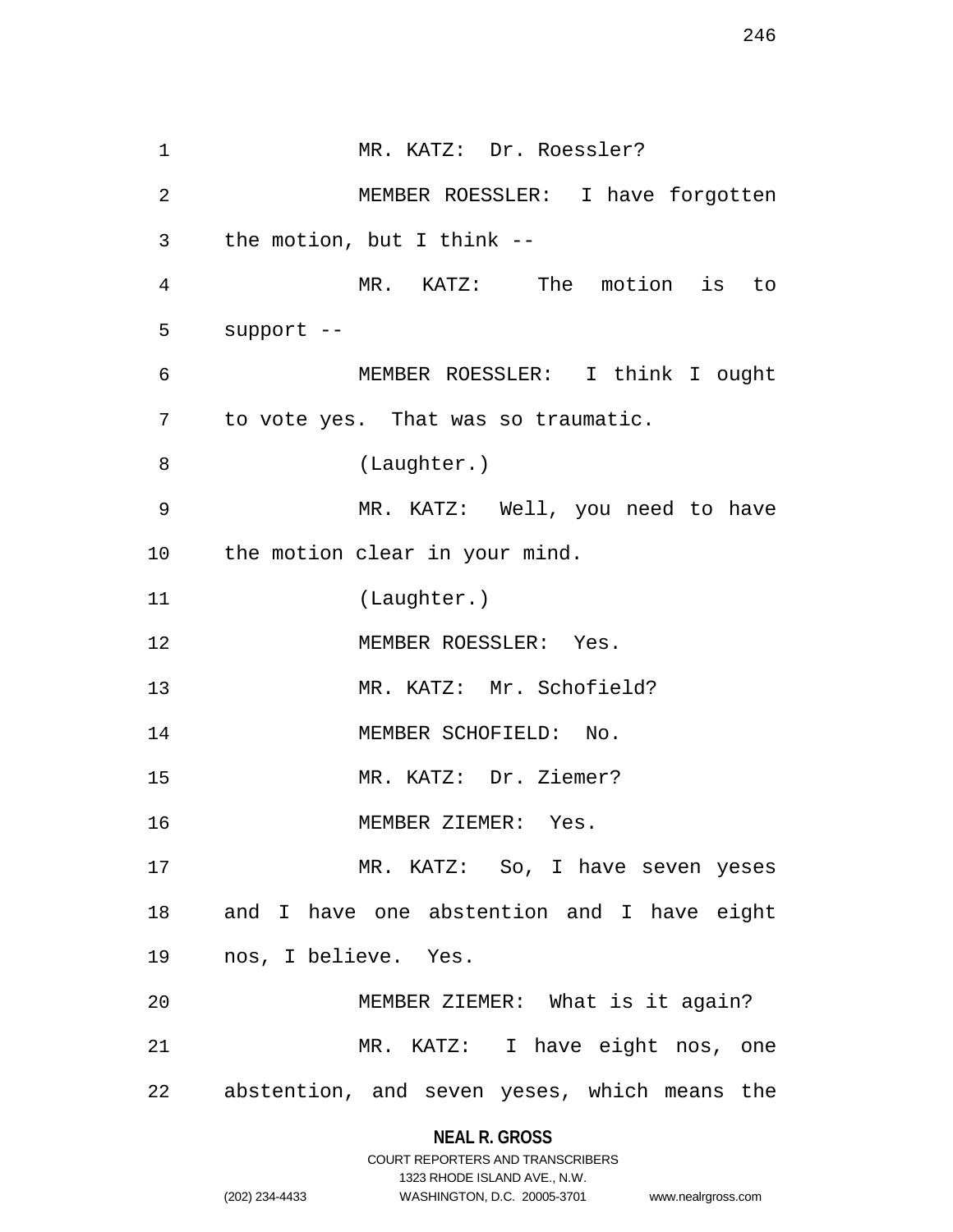1 motion fails, I believe.

2 Is that correct, Dr. Ziemer, 3 right, with an abstention? 4 MEMBER ZIEMER: I believe that is 5 correct, yes. Yes, the motion fails. I 6 believe that is correct. 7 MR. KATZ: Let us make sure. 8 CHAIRMAN MELIUS: Does someone 9 have an alternative motion or suggestion for 10 moving forward? 11 MEMBER BEACH: I would like to 12 make a motion that we approve the SEC for 13 Linde. 14 MEMBER LEMEN: I will second that. 15 MR. KATZ: For what period? 16 MEMBER ZIEMER: It is the reverse 17 motion. 18 MEMBER BEACH: Well, I was 19 hesitating because I am not sure if I can do 20 it through the renovation period or for the 21 whole time period. 22 CHAIRMAN MELIUS: You can do

> **NEAL R. GROSS** COURT REPORTERS AND TRANSCRIBERS 1323 RHODE ISLAND AVE., N.W. (202) 234-4433 WASHINGTON, D.C. 20005-3701 www.nealrgross.com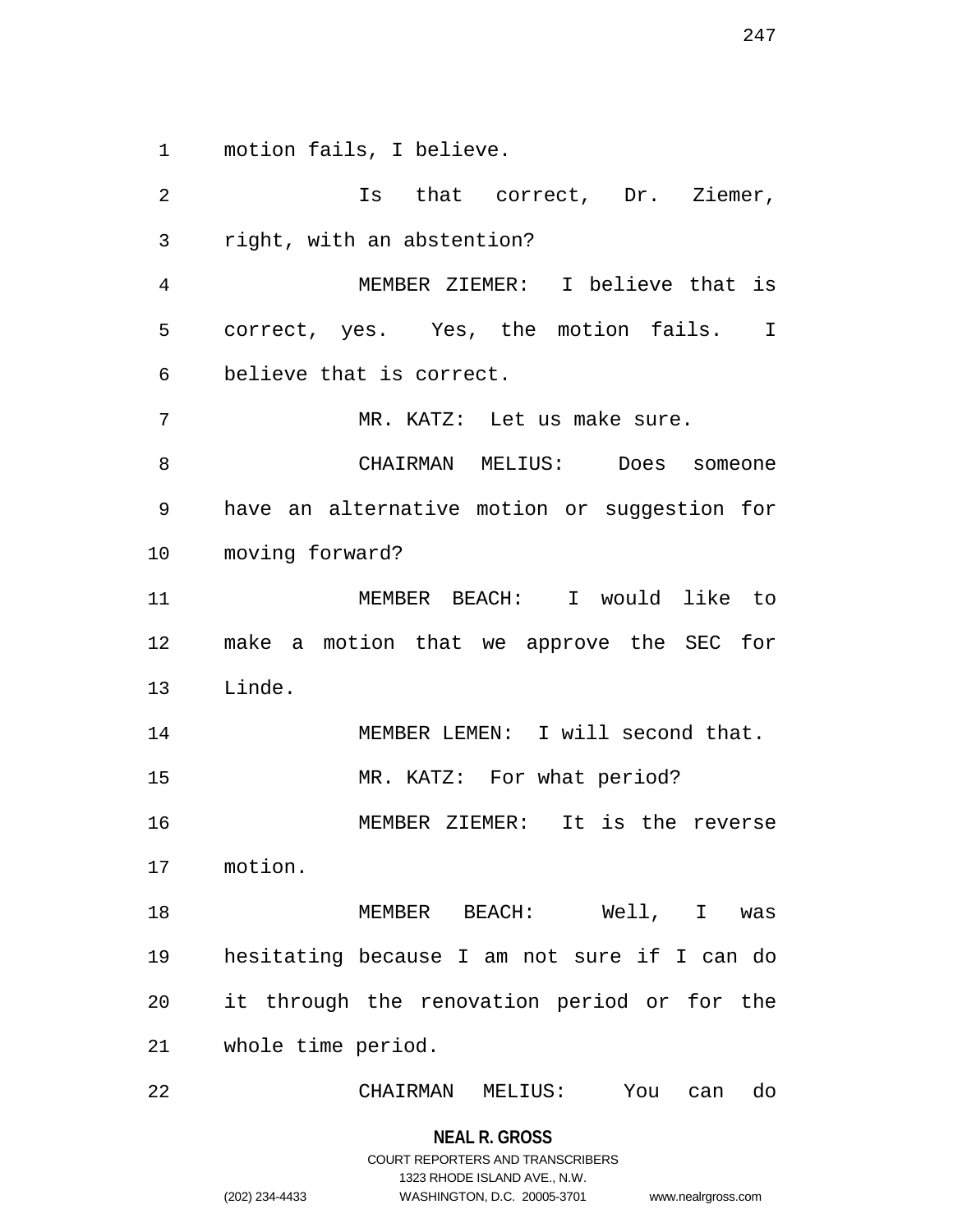1 either one, but we have just voted, we have 2 just had a vote on the entire period. 3 MEMBER BEACH: Okay. So, accept 4 the SEC for the entire period. Thank you. 5 MEMBER LEMEN: And I will still 6 second that. 7 CHAIRMAN MELIUS: Okay. Okay. 8 MEMBER GRIFFON: Any discussion? 9 CHAIRMAN MELIUS: Any discussion? 10 MR. HINNEFELD: This is Stu 11 Hinnefeld. 12 Just for our benefit, it would be 13 helpful to know -- there have been a couple of 14 things argued here about what cannot be 15 reconstructed -- and to know clearly what 16 doses cannot be reconstructed for the period, 17 so that we can then determine what to include 18 in the non-presumptive dose reconstructions. 19 So, it would be helpful for us as part of this 20 motion to understand what is the non-feasible 21 part.

22 CHAIRMAN MELIUS: Or the

#### **NEAL R. GROSS**

COURT REPORTERS AND TRANSCRIBERS 1323 RHODE ISLAND AVE., N.W. (202) 234-4433 WASHINGTON, D.C. 20005-3701 www.nealrgross.com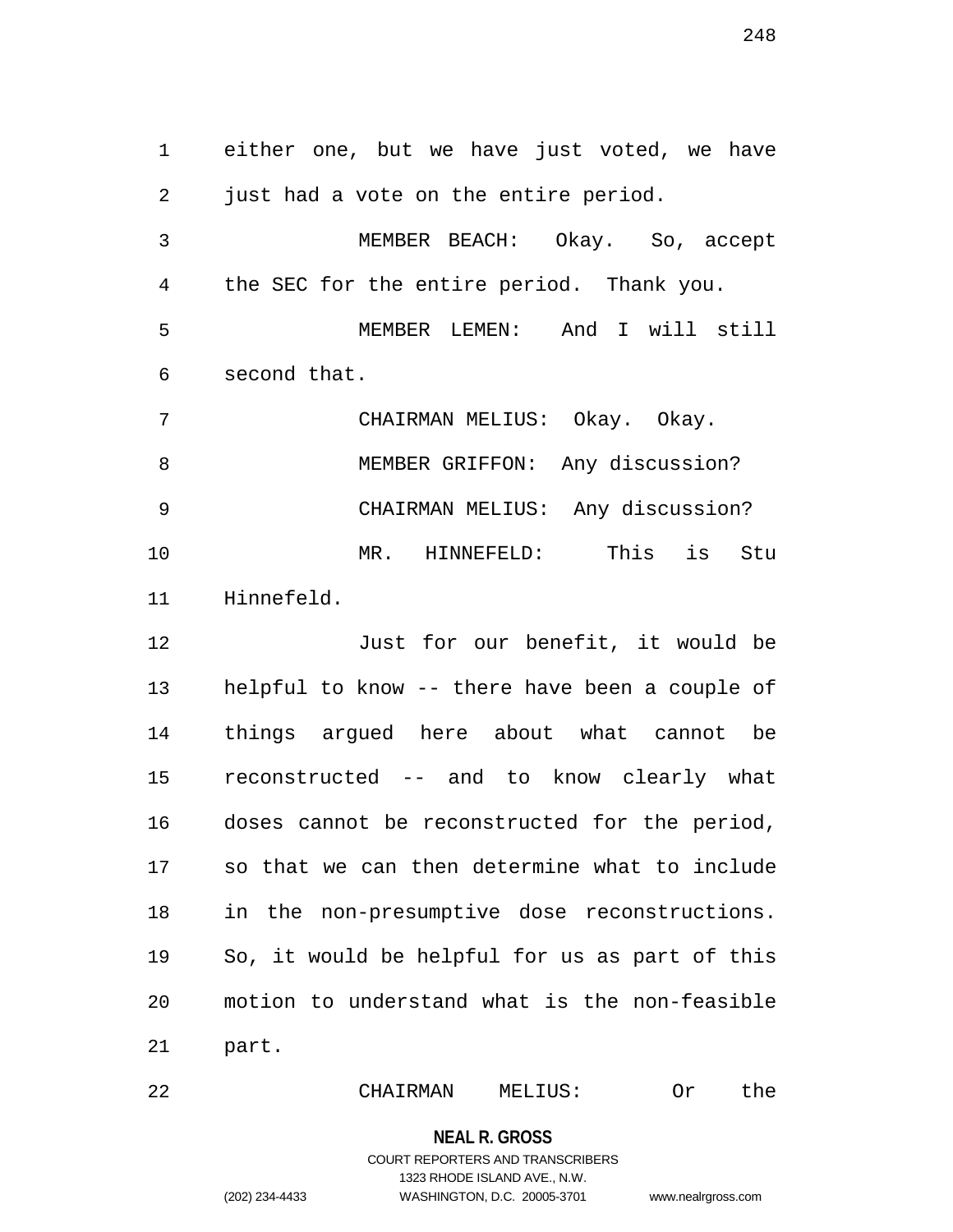1 justification for it. That has to be part of 2 the motion. 3 MR. HINNEFELD: Yes. Right. I 4 mean at some point. 5 CHAIRMAN MELIUS: Yes. 6 MR. HINNEFELD: It doesn't have to 7 be part of the motion. 8 CHAIRMAN MELIUS: Yes. But we can 9 do that now when it is discussed. 10 MEMBER LOCKEY: Hello? 11 CHAIRMAN MELIUS: Jim, did you 12 have a comment? Sorry. Somebody was in the 13 background. 14 MEMBER LOCKEY: Jim? 15 CHAIRMAN MELIUS: Yes? 16 MEMBER LOCKEY: Josie, are you 17 saying that we should go into 2006? 18 MEMBER BEACH: Yes. 19 MEMBER LOCKEY: And before, I 20 think at the meetings you had said that you 21 thought an earlier date, and after that date 22 most likely they could do dose reconstruction.

## **NEAL R. GROSS**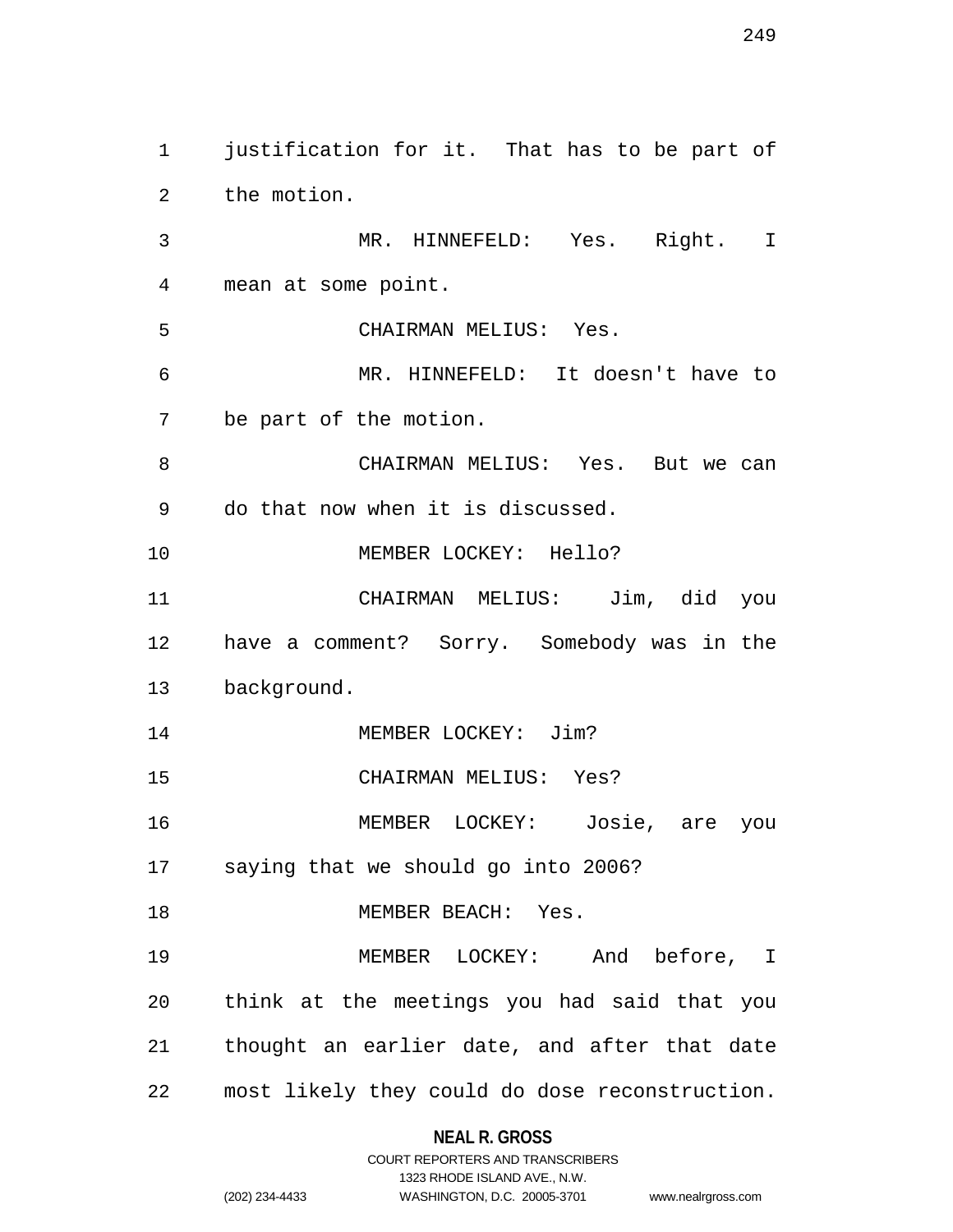1 I take it you're changing your mind? 2 MEMBER BEACH: Yes. 3 MEMBER LOCKEY: So, what we are 4 doing is approving this population from 1954 5 to 2006? That is your proposal? 6 MEMBER BEACH: That is correct. 7 CHAIRMAN MELIUS: Well, I have a 8 comment. I guess I am not in favor of that. 9 I am in favor of the renovation period. I 10 think for the residual period after the 11 renovation period, I think I am comfortable 12 with what has been proposed, including, I 13 guess, the main issue that was a problem there 14 was the radon. I think I am comfortable with 15 the method that has been approved there. So, 16 I would have a problem with voting for that 17 motion. That is just a comment. 18 MEMBER LEMEN: What is the date of 19 the renovation? What is the date? 20 CHAIRMAN MELIUS: It is up through 21 1969. And so, from 1969 --

22 MEMBER LEMEN: Forward, you are in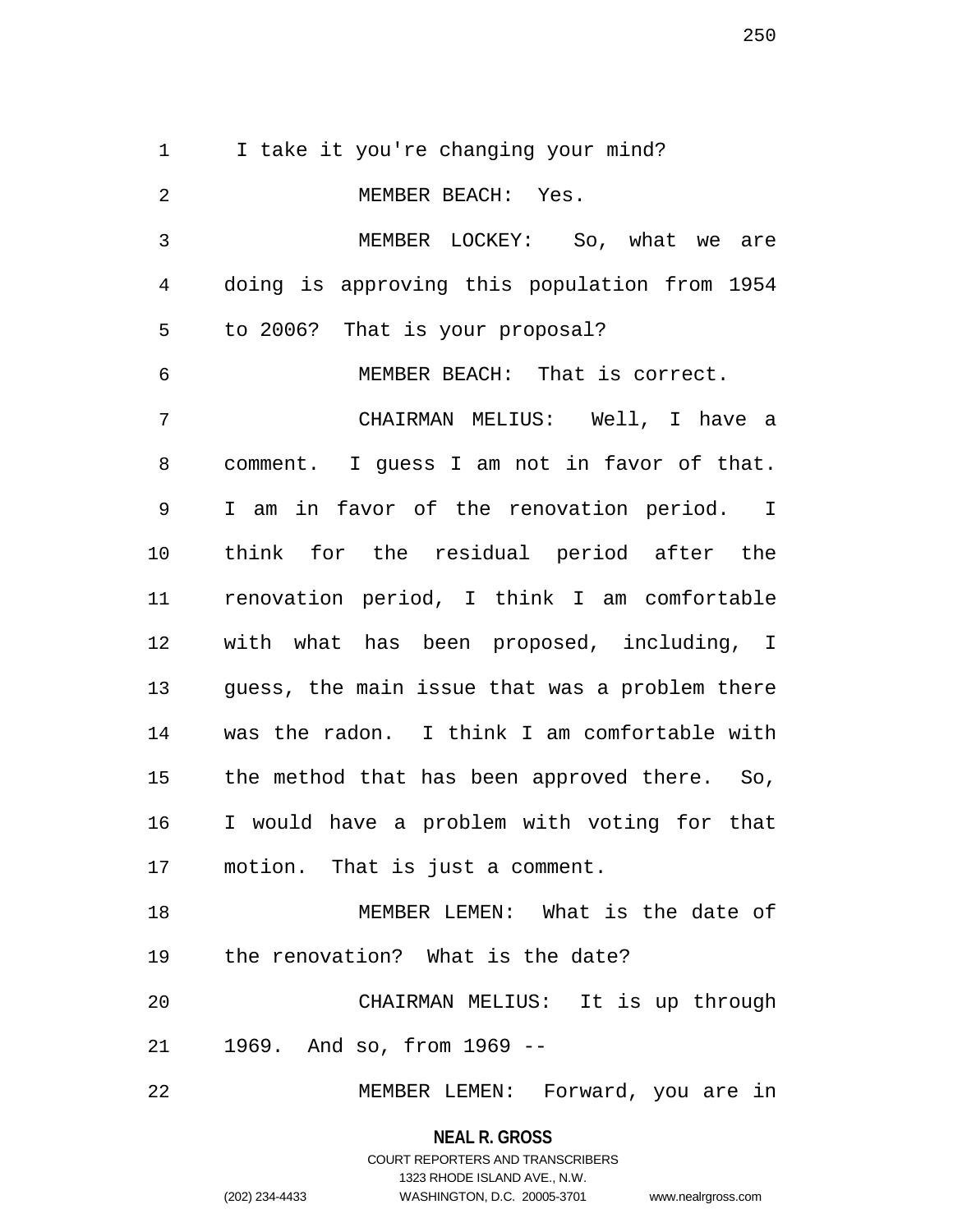1 concurrence? You are saying we should not 2 approve an SEC for that period after '69? 3 CHAIRMAN MELIUS: After '69. 4 MEMBER LEMEN: Okay. 5 MEMBER BEACH: Yes. So, then, can 6 I offer a friendly amendment? Because that 7 was my hesitation upon making the motion. 8 CHAIRMAN MELIUS: Yes. 9 MEMBER BEACH: But I do want a 10 clarification, Jim. You said the problem was 11 with the radon? 12 CHAIRMAN MELIUS: No. No, I said 13 the issue -- 14 MEMBER BEACH: No, it was not with 15 the radon? 16 CHAIRMAN MELIUS: The issue that 17 we had discussed and that was earlier 18 problematic was the radon. 19 MEMBER BEACH: Correct. 20 CHAIRMAN MELIUS: And I actually 21 thought that that had been appropriately 22 addressed --

1323 RHODE ISLAND AVE., N.W. (202) 234-4433 WASHINGTON, D.C. 20005-3701 www.nealrgross.com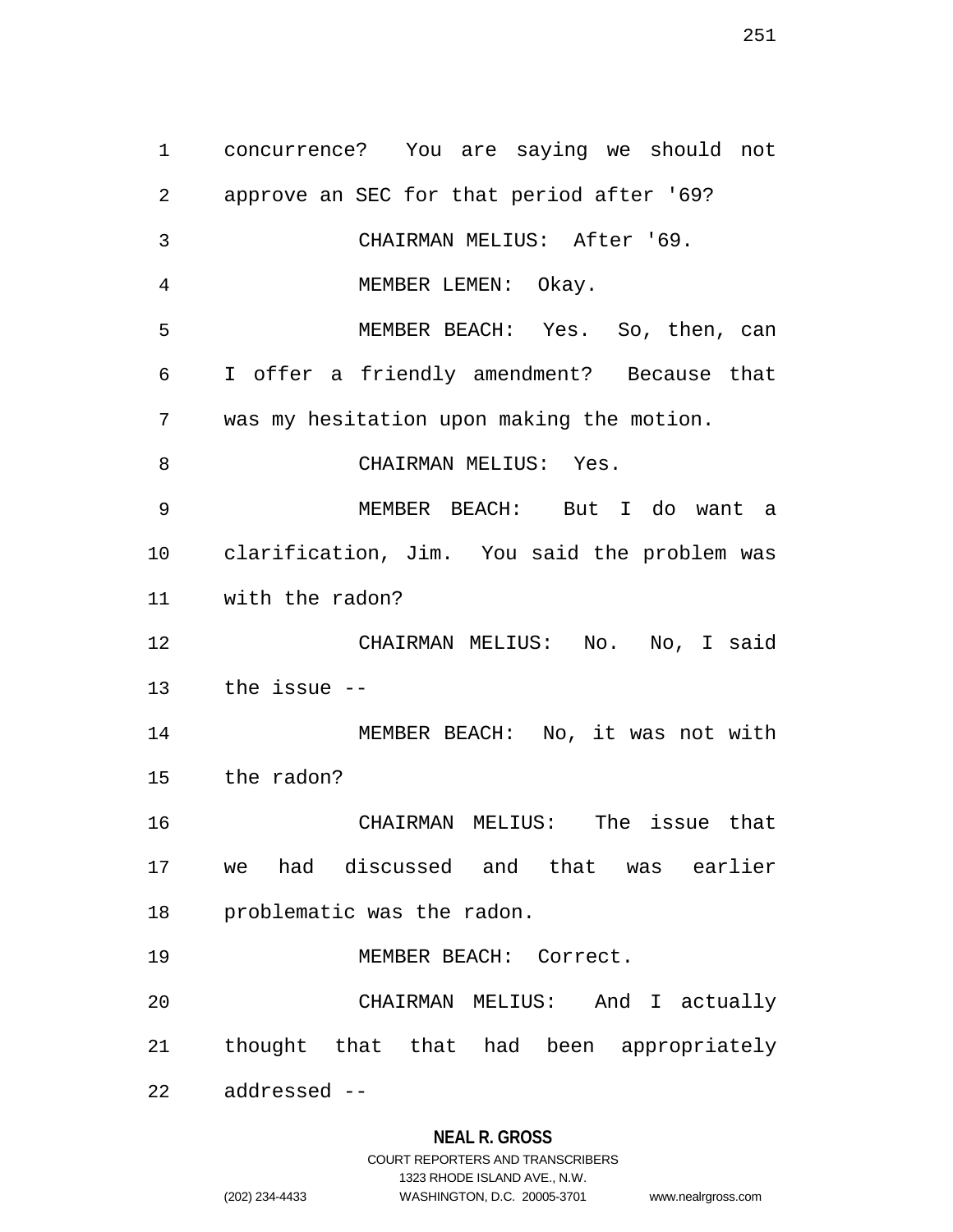1 MEMBER BEACH: Okay. 2 CHAIRMAN MELIUS: -- with the 3 latest revision or version of that, that 4 methodology. 5 MEMBER BEACH: Okay. 6 MEMBER GRIFFON: Up to '69, not to 7 '78. 8 MEMBER BEACH: Up to the end of 9 '69. 10 CHAIRMAN MELIUS: Up to the end of 11 '69. 12 MEMBER BEACH: Then I would offer 13 that as a friendly amendment to my first 14 motion for the SEC from '54 through the end of 15 '69. 16 CHAIRMAN MELIUS: So, that would 17 be a single motion. Do we have a second to 18 that? 19 MEMBER SCHOFIELD: Second. 20 CHAIRMAN MELIUS: Okay. 21 MEMBER LEMEN: So, do you mean we 22 are voting on --

## **NEAL R. GROSS** COURT REPORTERS AND TRANSCRIBERS 1323 RHODE ISLAND AVE., N.W. (202) 234-4433 WASHINGTON, D.C. 20005-3701 www.nealrgross.com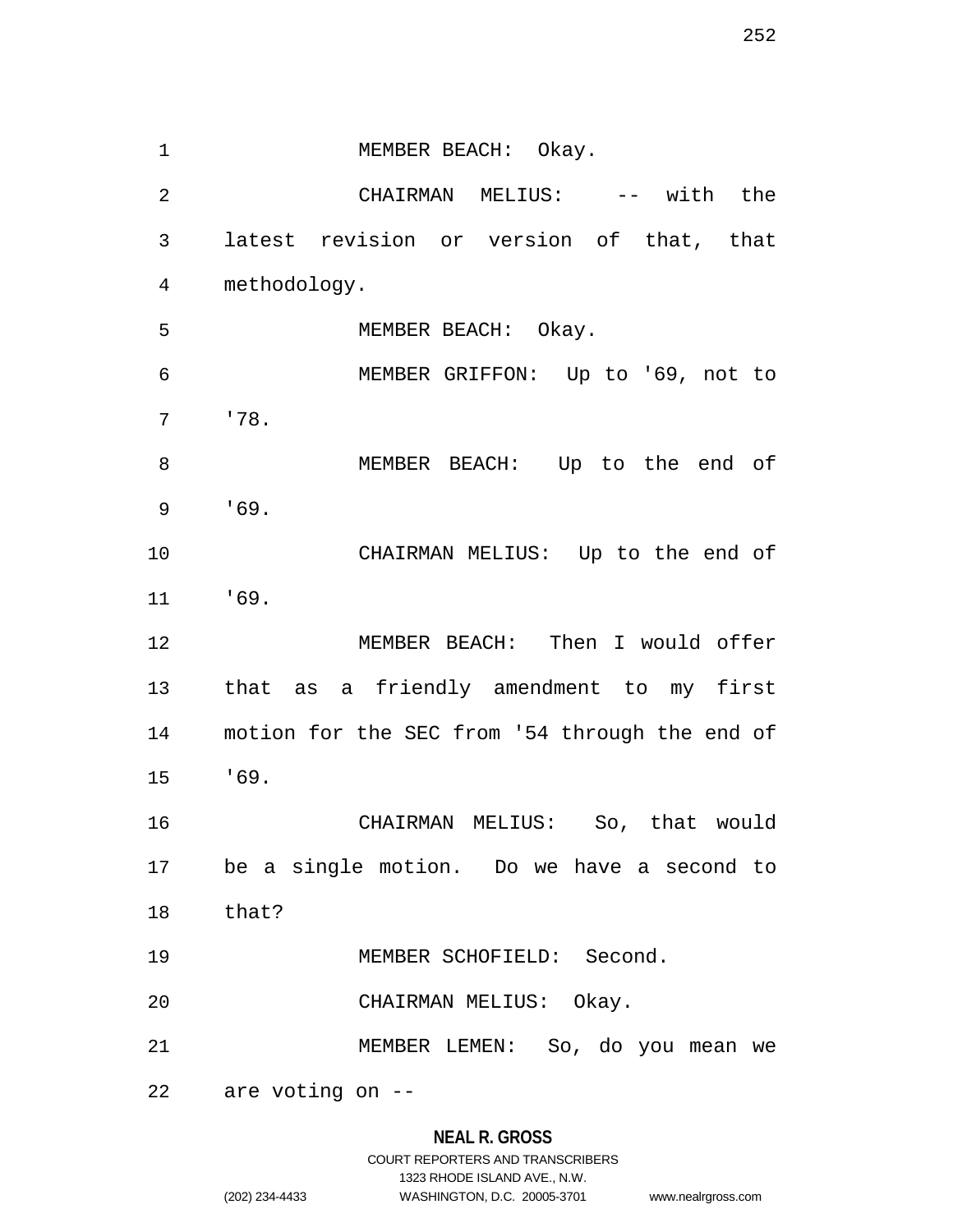1 CHAIRMAN MELIUS: Well, we are not 2 voting on anything. We are just having 3 discussions of a motion.

4 MEMBER LEMEN: But when we do 5 vote, just discussing the order, would we vote 6 on the first motion or is the first motion 7 withdrawn from the table?

8 MEMBER ZIEMER: It is not 9 withdrawn; it was defeated.

10 CHAIRMAN MELIUS: No, no, no. The 11 second motion, Josie's motion, she then 12 modified to cover a shorter --

13 MEMBER LEMEN: Does that mean, 14 even though I seconded what she did the first 15 time --

16 CHAIRMAN MELIUS: Yes, and do you 17 accept her friendly amendment then?

18 MEMBER LEMEN: No.

19 CHAIRMAN MELIUS: That was my --

20 MEMBER LEMEN: No.

21 CHAIRMAN MELIUS: Okay.

22 MEMBER LEMEN: So, do you need to

**NEAL R. GROSS** COURT REPORTERS AND TRANSCRIBERS 1323 RHODE ISLAND AVE., N.W.

(202) 234-4433 WASHINGTON, D.C. 20005-3701 www.nealrgross.com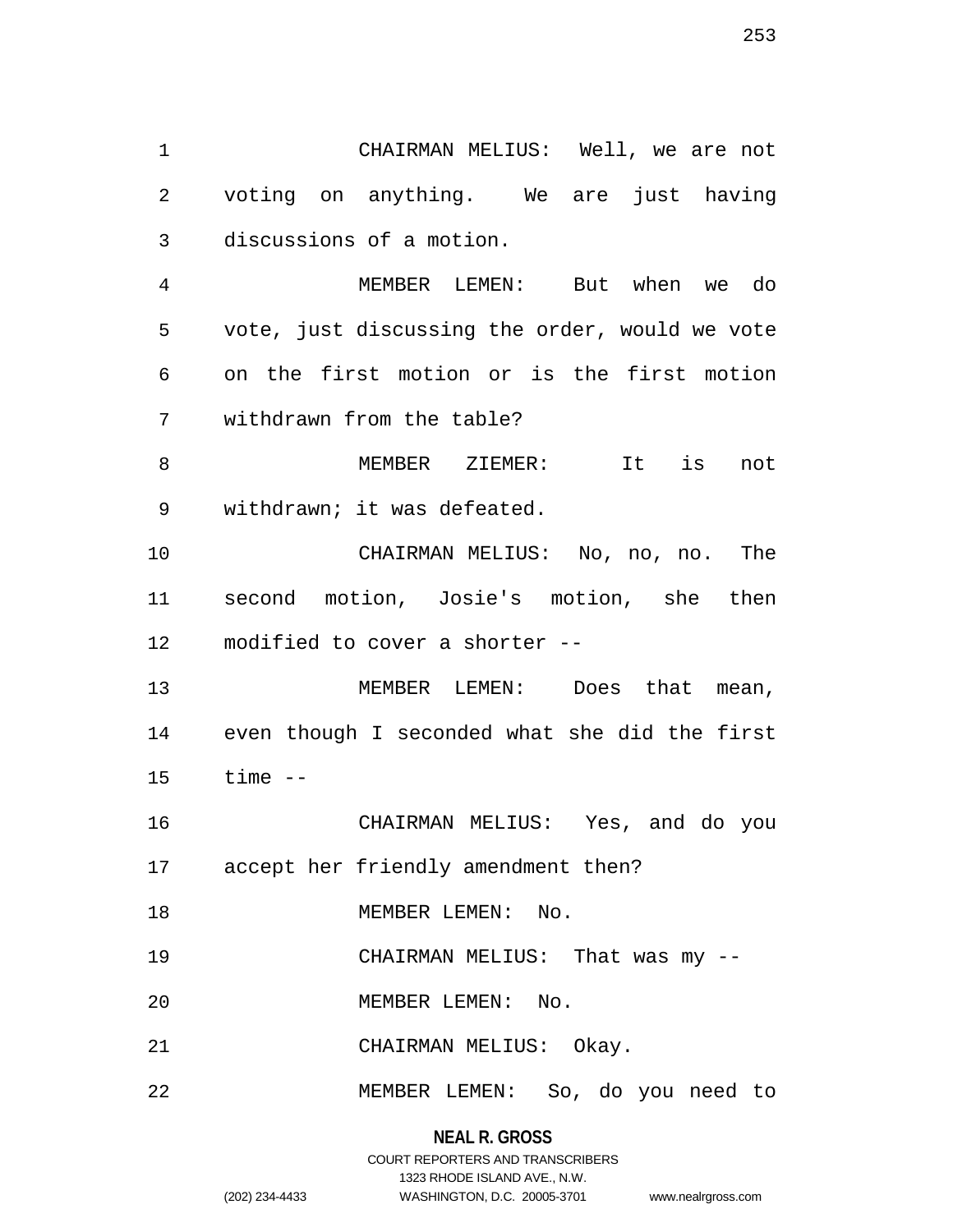1 vote on that first, though?

| 2  | CHAIRMAN MELIUS: Well, we<br>can               |
|----|------------------------------------------------|
| 3  | either vote on the amendment or we can have    |
| 4  | somebody else offer an amendment, which I      |
| 5  | think would be the more proper thing.          |
| 6  | Paul?                                          |
| 7  | MEMBER ZIEMER: I think I can do                |
| 8  | this without having a vote. I think anyone     |
| 9  | can request that a motion be split and that we |
| 10 | vote on the separate parts. I propose that we  |
| 11 | vote on the first part. I forget the exact     |
| 12 | years.                                         |
| 13 | CHAIRMAN MELIUS: '54 through the               |
| 14 | end of '69.                                    |
| 15 | MEMBER ZIEMER: Right. And then                 |
| 16 | vote on the other part.                        |
| 17 | MEMBER LEMEN: That is what I was               |
| 18 | asking.  Thank you, Paul.                      |
| 19 | MR. KATZ: While we are still in                |
| 20 | comment, the comment phase of this, before we  |
| 21 | start voting, though, my one concern is about  |
| 22 | that second piece, then, about the post-'69    |

**NEAL R. GROSS** COURT REPORTERS AND TRANSCRIBERS

1323 RHODE ISLAND AVE., N.W.

(202) 234-4433 WASHINGTON, D.C. 20005-3701 www.nealrgross.com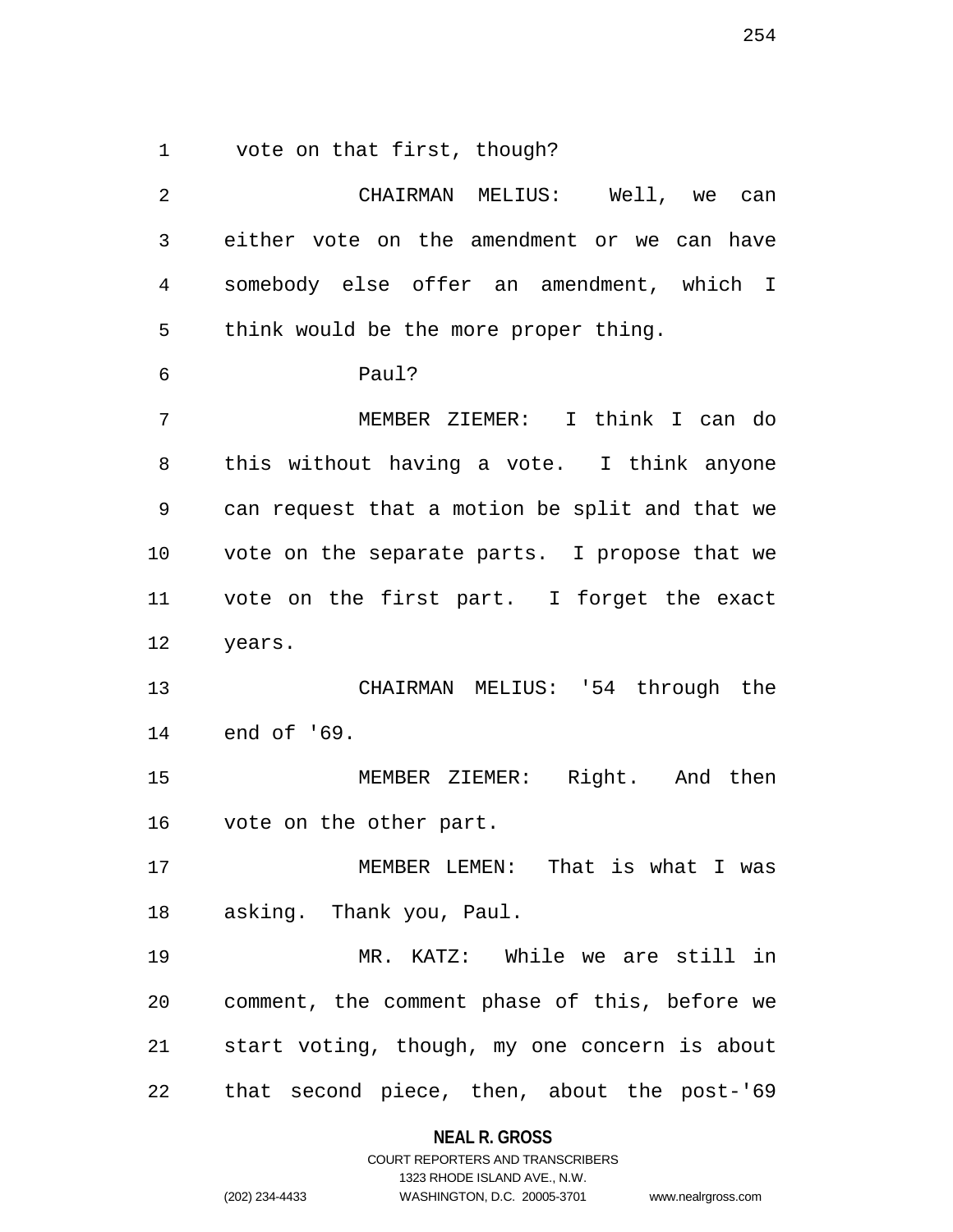1 period, if you are going to vote on that as 2 well as the second part? That is what you are 3 suggesting, right?

4 MEMBER ZIEMER: Yes.

5 MR. KATZ: Two votes? So, my only 6 concern about that is I think it needs to be 7 clear for the record what the basis would be 8 for that second part, because I am a little 9 concerned about how much discussion and basis 10 there is for the second part versus the first 11 part.

12 So, I mean, someone may just want 13 to reiterate some things if you feel like it 14 has been adequately addressed, but I have a 15 bit of a concern about that.

16 MEMBER ZIEMER: Right now, as the 17 motion stands, since the seconder didn't 18 change, it is a motion for everything. So, if 19 you were in favor of it, the first part, you 20 would vote yes. But if you did not want the 21 SEC to cover the second, you would have to 22 vote no on the second part. And, then, it

**NEAL R. GROSS**

# COURT REPORTERS AND TRANSCRIBERS 1323 RHODE ISLAND AVE., N.W. (202) 234-4433 WASHINGTON, D.C. 20005-3701 www.nealrgross.com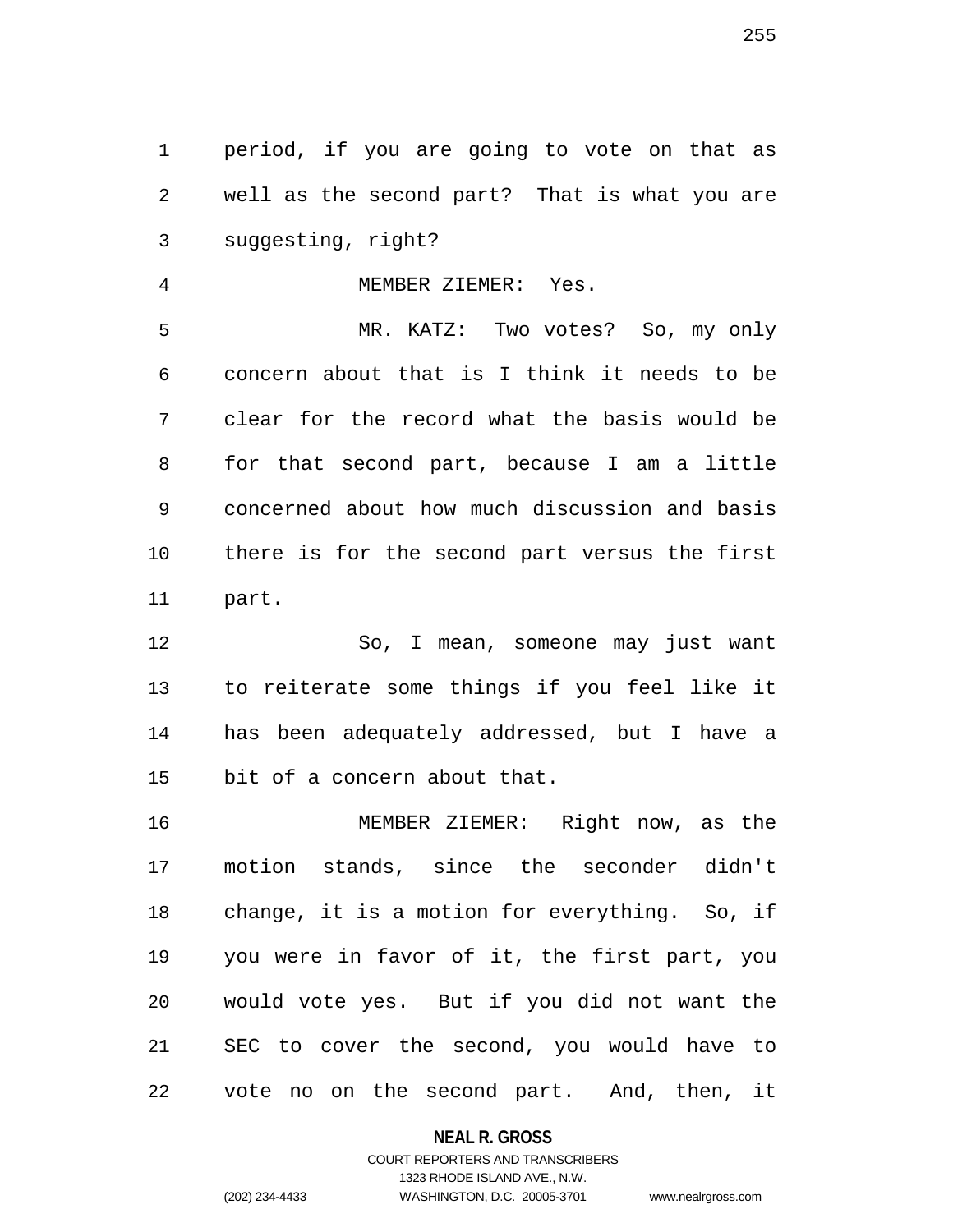1 would require an additional action.

| 2              | MR. KATZ:<br>I guess maybe you                 |
|----------------|------------------------------------------------|
| $\mathfrak{Z}$ | didn't understand what I was saying. My        |
| 4              | concern was not procedural. My concern was     |
| 5              | that the discussion of the Board today really  |
| 6              | heavily emphasized the justification related   |
| 7              | to the first part, but it didn't really go     |
| 8              | very far in justifying the second part.        |
| 9              | And for the Secretary's sake,                  |
| 10             | should that vote pass, she needs a very clear  |
| 11             | basis there. That is my concern.               |
| 12             | CHAIRMAN MELIUS: So, I think                   |
| 13             | people that are going to -- are in support of  |
| 14             | the second part I think need to clarify why    |
| 15             | they continue to have concerns about the radon |
| 16             | method or any other issue related to that time |
| 17             | period.                                        |
| 18             | MEMBER MUNN: After 1969.                       |
| 19             | CHAIRMAN MELIUS: After 1969,                   |
| 20             | correct.                                       |
| 21             | So, if anybody has concerns -- if              |
| 22             | not, it may actually depend on the vote. I     |

**NEAL R. GROSS** COURT REPORTERS AND TRANSCRIBERS

1323 RHODE ISLAND AVE., N.W. (202) 234-4433 WASHINGTON, D.C. 20005-3701 www.nealrgross.com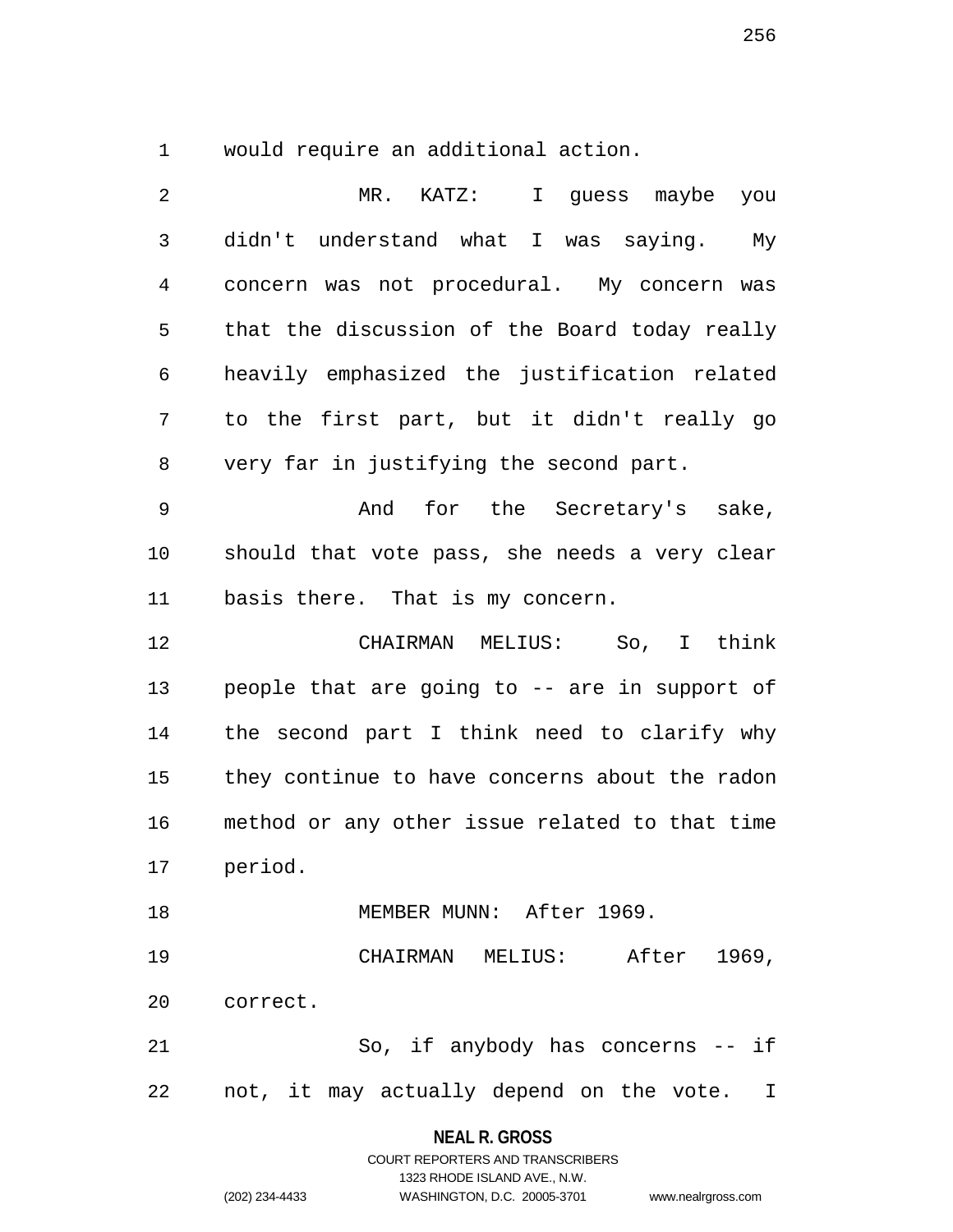1 mean, it's sort of a cart-and-horse issue.

2 MR. KATZ: I think discussion 3 would ordinarily come first.

4 CHAIRMAN MELIUS: Yes. No, I 5 know. No, I agree with that. I am just 6 saying it is a cart-and-horse, though, because 7 I can't tell, predict votes.

8 So, I guess if anybody has 9 continued concerns about the radon method or 10 any other issue, I think it is important to 11 get it on the table now.

12 MEMBER ZIEMER: Again, point of 13 order, if we split the vote, we are discussing 14 only the first part, I think, right now.

15 CHAIRMAN MELIUS: You are correct. 16 Yes, that is a good point. So, let's do the 17 first one, that'll make it --

18 Is there any further discussion on 19 the first part?

20 MEMBER MUNN: Be very clear what 21 the first part is.

22 CHAIRMAN MELIUS: Well, the first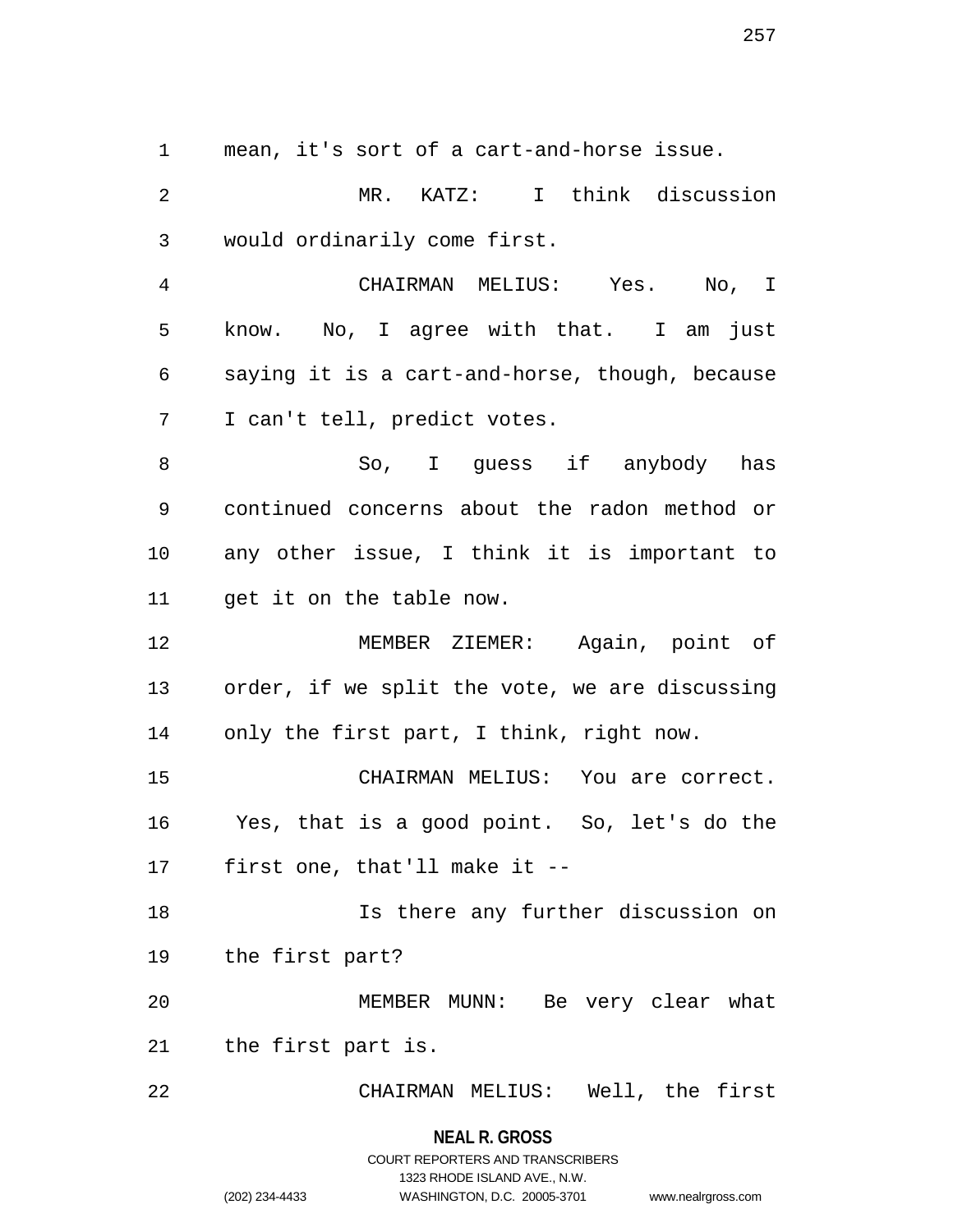1 part is to approve an SEC for the time period 2 from 1954 through the end of 1969.

3 MEMBER MUNN: Thank you. Since 4 that was the second part of the motion -- 5 CHAIRMAN MELIUS: Yes. We are 6 doing a good job of confusing ourselves, 7 probably, with that.

8 So, any further discussion?

9 MEMBER RICHARDSON: I mean, I can 10 speak to what I was struggling with as I was 11 even struggling with the vote. We started off 12 with an enumerated list of concerns about dose 13 reconstruction. These involve, as they are 14 listed here, lack of bioassay, film badge, air 15 sampling, field monitoring data for the 16 renovation period and the use of surrogate 17 data.

18 I went through those and I felt 19 like I was able to feel satisfied in checking 20 off a number of those concerns. Lack of film 21 badge data, for example, I felt like, well, 22 there is some bounding that could be done.

**NEAL R. GROSS**

COURT REPORTERS AND TRANSCRIBERS 1323 RHODE ISLAND AVE., N.W. (202) 234-4433 WASHINGTON, D.C. 20005-3701 www.nealrgross.com

258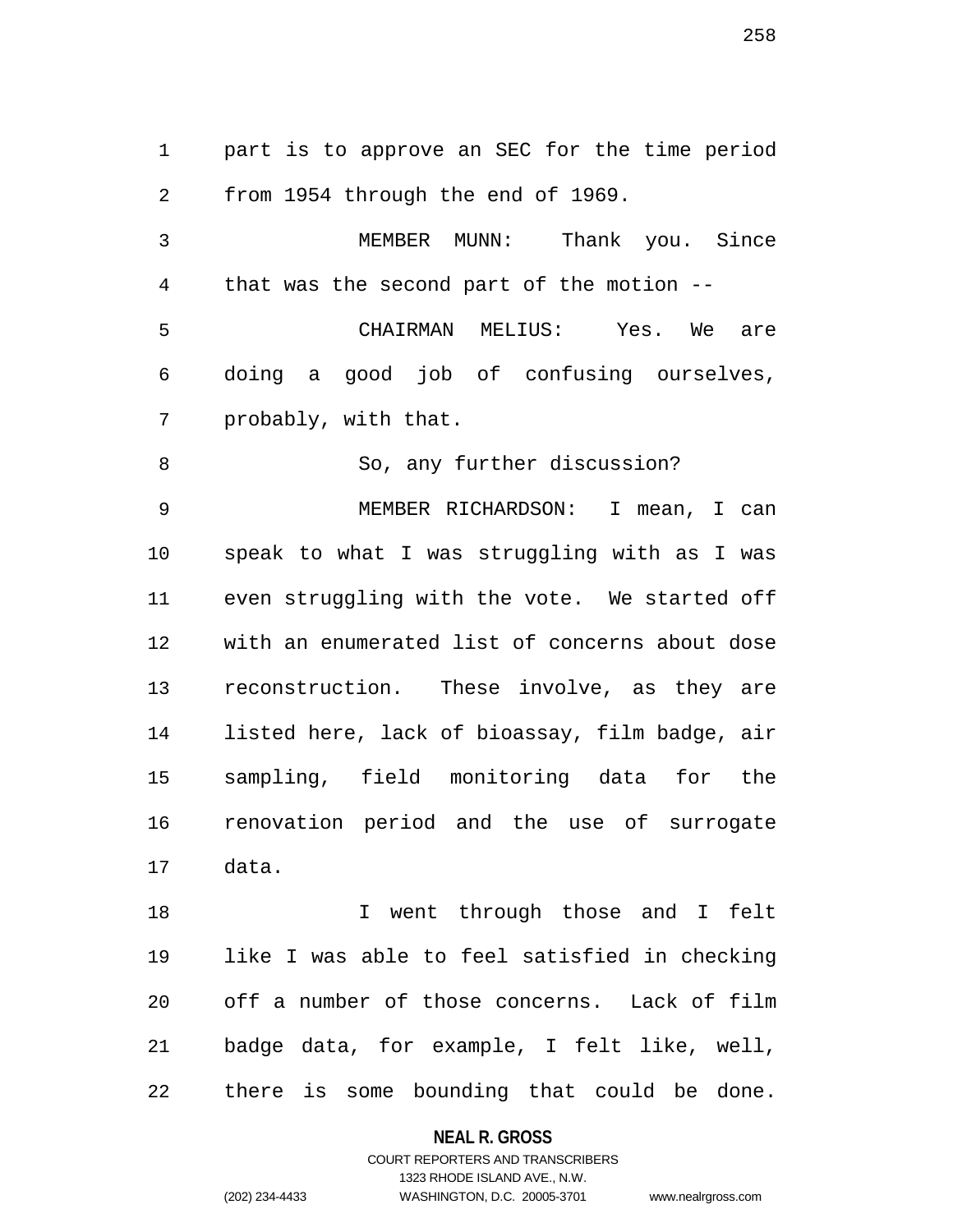1 The use of surrogate data, I thought that the 2 discussion about trying to understand how 3 here, I believe here the surrogate data is the 4 information on basement radon levels, you 5 know, I think it is not ideal, but it is 6 workable for this purpose in bounding.

7 What I was left feeling like I 8 wasn't fully confident about was the bounding 9 in this renovation period, not that it 10 couldn't be done, but the question of whether 11 it was truly bounding or not. I think -- not 12 even that it was, you know, not this issue of 13 plausibility or anything, but kind of we have 14 a limited number of data points and we are 15 trying to draw some curves back into time. 16 And I find it very -- that is what I was 17 struggling with. Do I really feel like those 18 are truly bounding values or not? To me, it 19 wasn't clear-cut.

20 I mean, in terms of my discussion, 21 and as that relates to the set of outstanding 22 concerns, I felt like almost all of them were

1323 RHODE ISLAND AVE., N.W.

(202) 234-4433 WASHINGTON, D.C. 20005-3701 www.nealrgross.com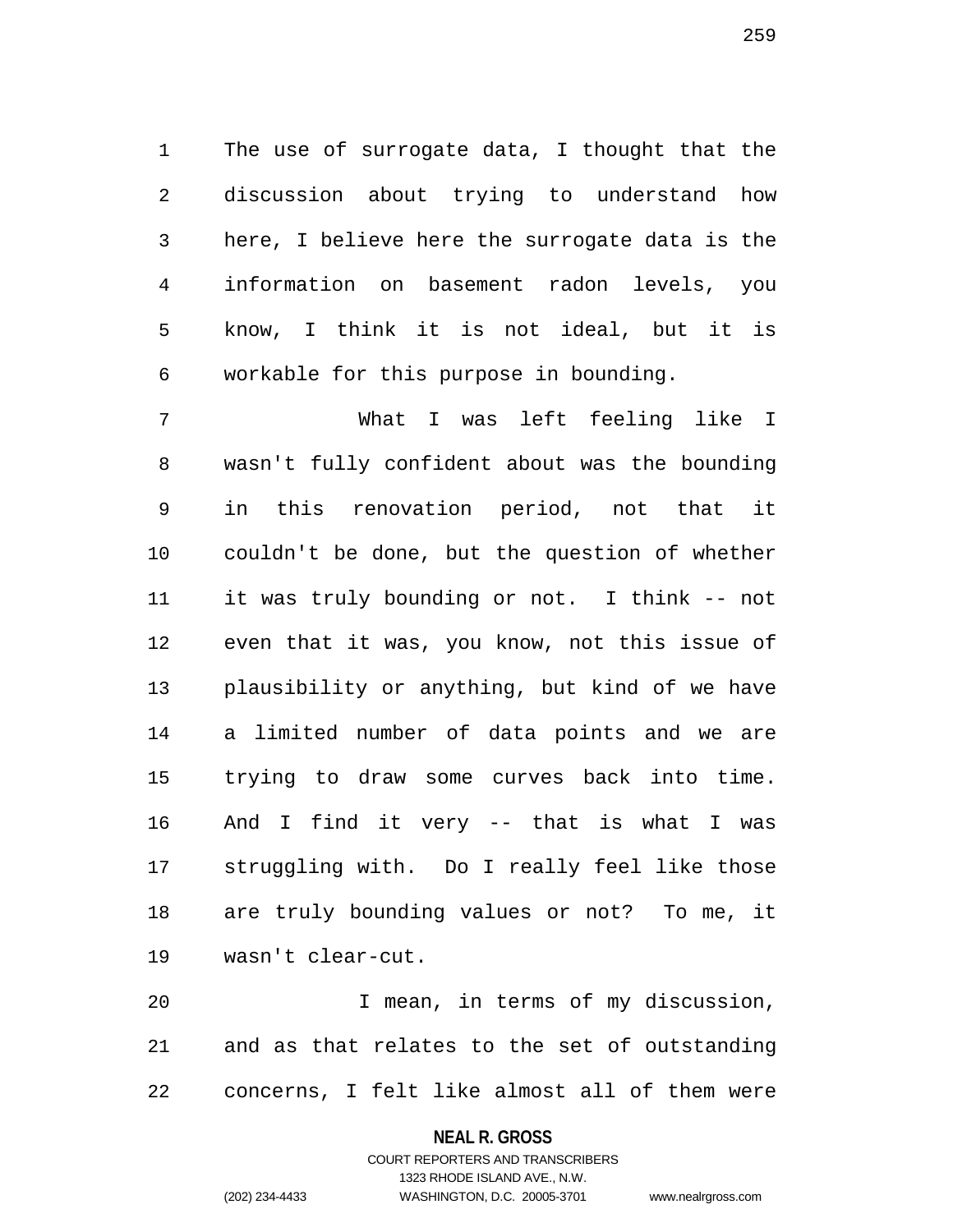1 off the table except this question there. 2 MEMBER MUNN: So, your concern is 3 with the second part? 4 MEMBER RICHARDSON: No. 5 CHAIRMAN MELIUS: No, no. 6 MEMBER RICHARDSON: It is with the 7 first part. 8 CHAIRMAN MELIUS: It is the first 9 part. It is whether the upper bound is really

10 bounding, and then there is a second issue, 11 which is the one I think I emphasize more, so 12 I don't disagree with David. But my issue was 13 whether it was plausible for applying that to 14 the entire work site for this entire time 15 period, given how little documentation, how 16 little we know.

17 Again, we have talked about this 18 before. I don't want to belabor it, but it is 19 how little we know about what went on during 20 this time period. It just makes it difficult 21 to reach conclusions on it. I think that is 22 why, I think if we knew more, we would

**NEAL R. GROSS**

COURT REPORTERS AND TRANSCRIBERS 1323 RHODE ISLAND AVE., N.W. (202) 234-4433 WASHINGTON, D.C. 20005-3701 www.nealrgross.com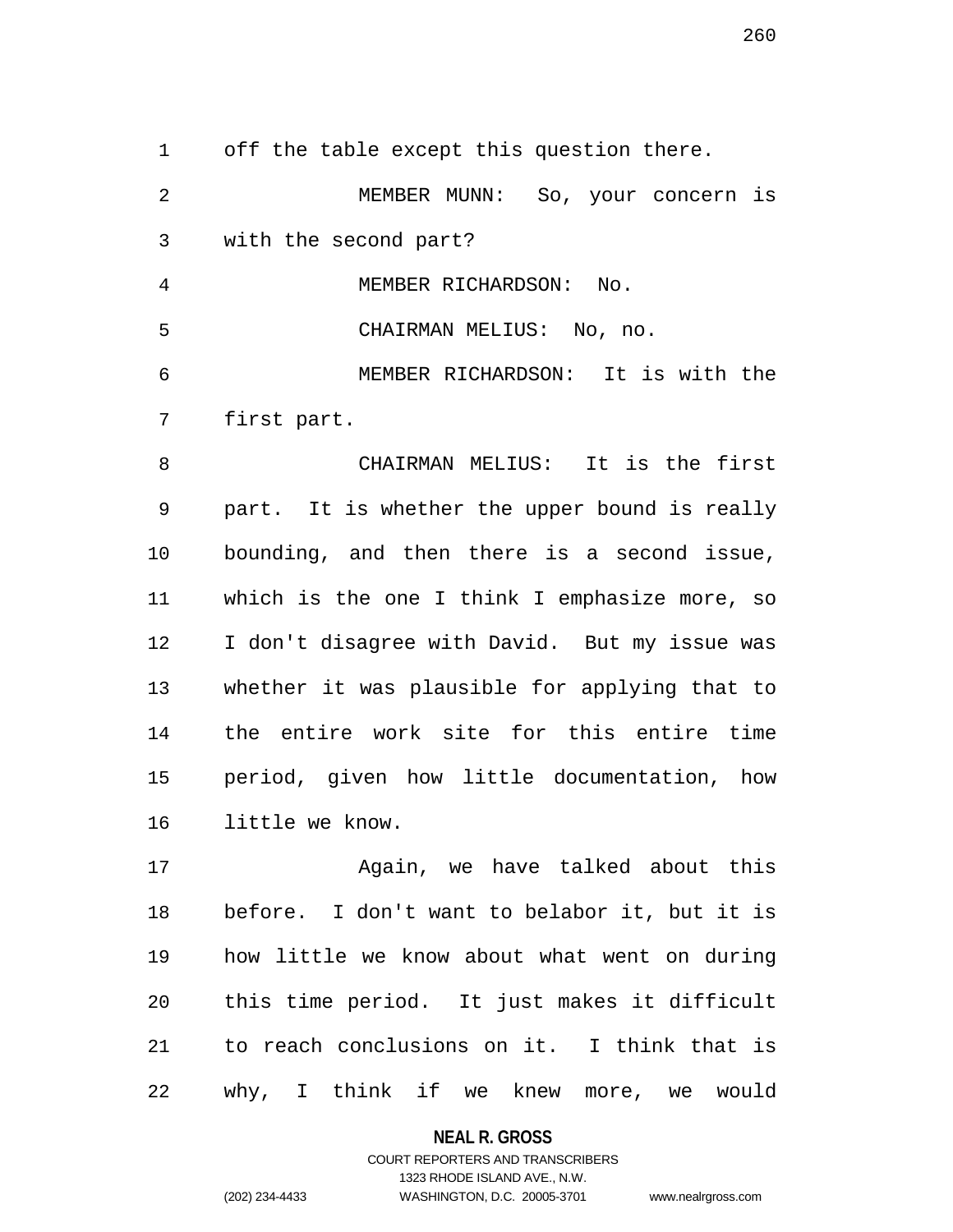1 probably reach more of a consensus on this 2 issue.

3 But we can have different reasons 4 for supporting or not supporting a motion. 5 And I would just add, if a 6 significant number of Board Members feel that 7 additional information, or whatever, would be 8 helpful, I think that is something that could 9 be discussed also. I don't want to try to 10 force a vote.

11 MEMBER LEMEN: We are still on the 12 first part?

13 CHAIRMAN MELIUS: We are still on 14 the first part, '54 to '69.

15 Yes?

16 MEMBER FIELD: Could I just ask, 17 just for clarification, just to make sure that 18 I understand this issue, ask if Jim would just 19 mind just stating why NIOSH believes it is 20 bounding? Given all the discussion that we 21 have had --

22 CHAIRMAN MELIUS: Yes. Yes, he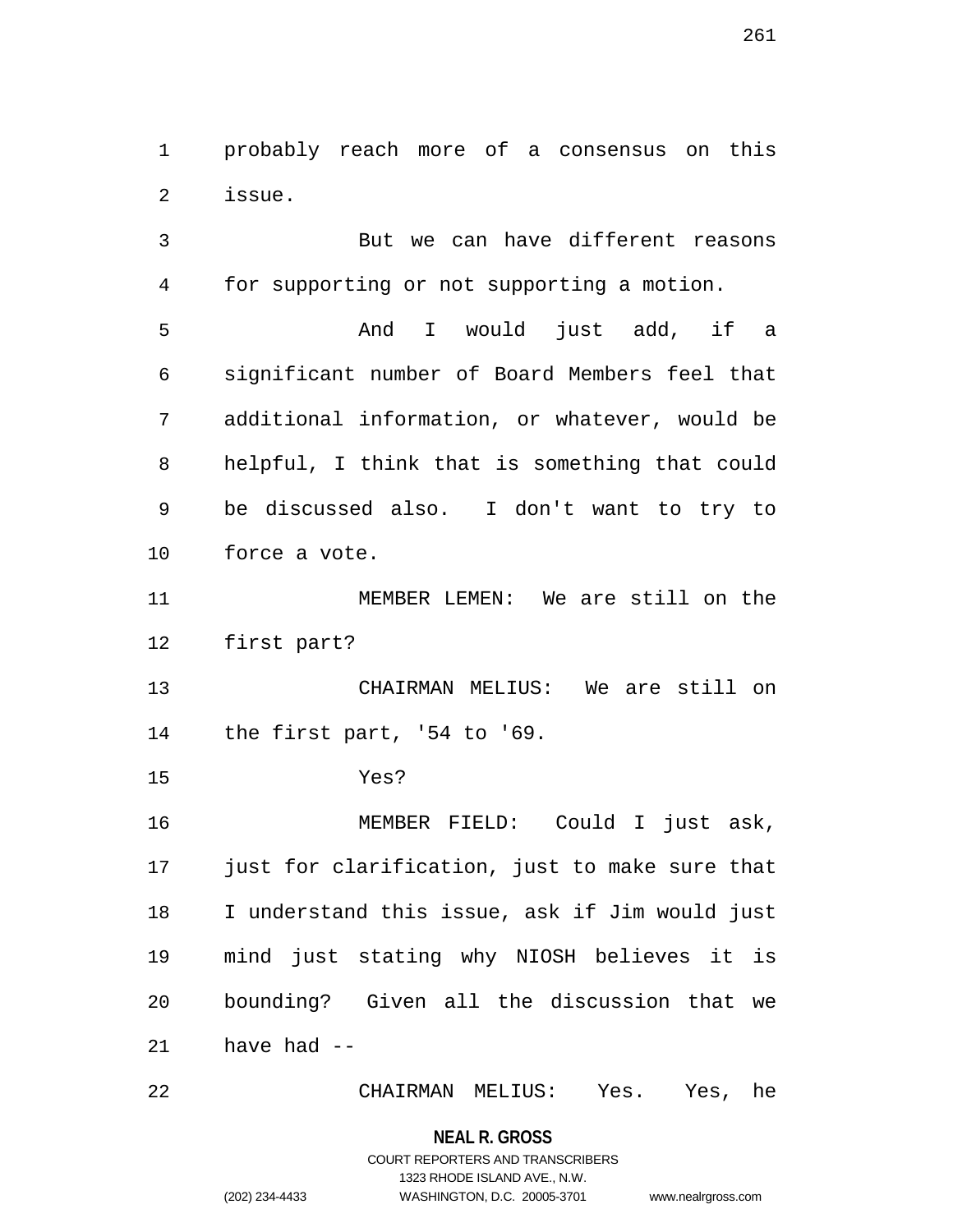1 did before, and I think it is helpful to 2 repeat it. So, go ahead.

3 DR. NETON: Yes, we looked at the 4 various activities that occurred during the 5 D&D period that had some pretty good 6 air-sampling measurements associated with 7 them. In fact, there were breathing zone air 8 samples for a lot of these operations. I 9 forget the number, but there were five or six 10 different operations.

11 And we selected the pneumatic 12 jackhammering measurement as the bounding 13 value because it was the highest, outside of 14 the sandblasting activity, which they had 15 cleaned up already, it was the highest 16 measured value that occurred. Well, after it 17 had been cleaned up, they took a jackhammer 18 and jackhammered previously-clean concrete 19 that was still contaminated, was the residual, 20 the residual contamination. That was the 21 value that was measured.

22 So, that was the highest value

**NEAL R. GROSS** COURT REPORTERS AND TRANSCRIBERS 1323 RHODE ISLAND AVE., N.W. (202) 234-4433 WASHINGTON, D.C. 20005-3701 www.nealrgross.com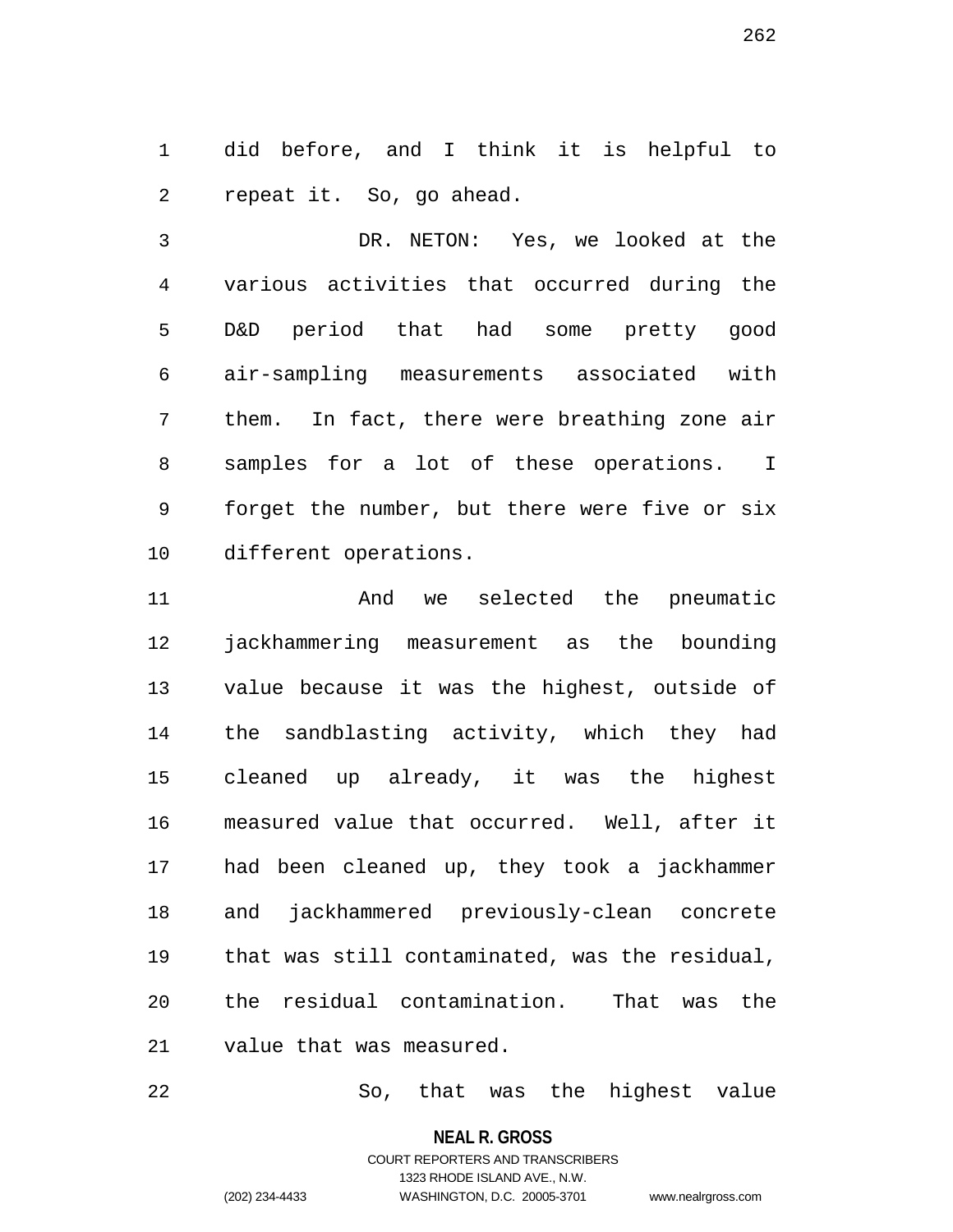1 that we thought could plausibly be there 2 during the renovation period because there 3 were indications during the renovation period 4 that jackhammering had occurred. And that 5 generated 2.3 MAC air, a MAC being 70 dpm per 6 cubic meter. That puts it somewhere around 7 180, or something like that, dpm per cubic 8 meter. It seemed to be a plausible upper 9 bound for a continuous exposure.

10 The other aspect of this is that 11 it doesn't necessarily mean that all people 12 were jackhammering. We know nothing about the 13 movement of these people through the 14 buildings. There could have been adjacent 15 cubicles, or whatever, and people existing in 16 this cloud at any given period of time.

17 The reason that we kept it at a 18 constant level and not dropped it down like we 19 do with normal TIB-70 is because these 20 jackhammering activities could have occurred 21 at various locations within the building over 22 time and still have resuspended the same

**NEAL R. GROSS**

## COURT REPORTERS AND TRANSCRIBERS 1323 RHODE ISLAND AVE., N.W. (202) 234-4433 WASHINGTON, D.C. 20005-3701 www.nealrgross.com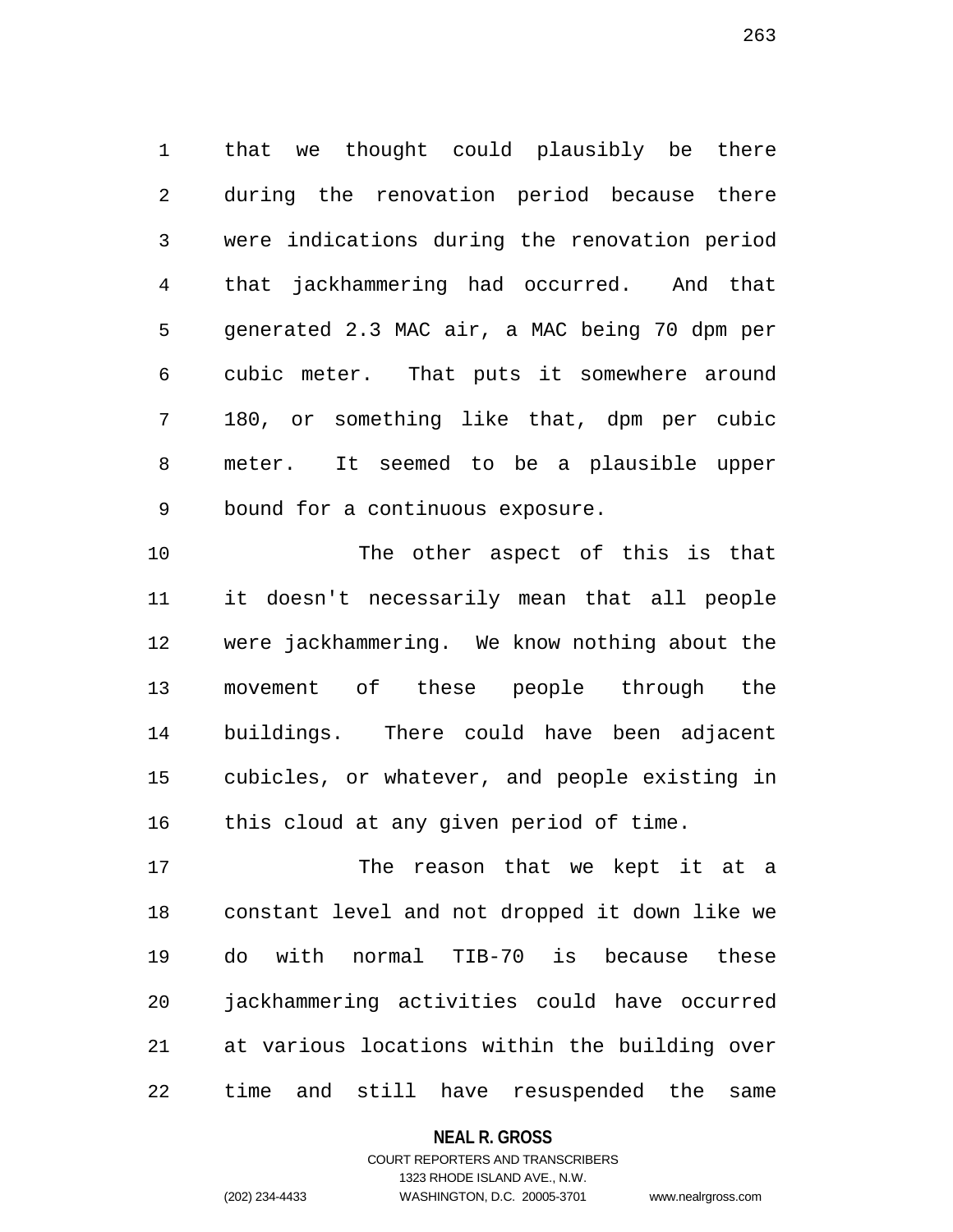1 amount of material. There was no depletion.

2 So, that is the reason that we 3 believe that it is a bounding estimate.

4 MEMBER RICHARDSON: And for my 5 purposes, can you, have you or is it easy to 6 express that, for example, as an estimate of a 7 lung dose?

8 DR. NETON: That's a good 9 question. We would always pick the most 10 insoluble material, which would be slow 11 solubility clearance. It is not a lot of 12 activity. A hundred and seventy dpm is 13 somewhere less than a milligram of activity 14 per cubic meter. So, it is not this huge 15 cloud that they are generating.

16 Chris, have we done dose 17 reconstructions that you could give us a clue 18 as to what the lung dose is or the dose is 19 from this activity?

20 I suspect it is not small. It is 21 going to be in the rems of range, but --

22 MR. CRAWFORD: Yes, I could take a

**NEAL R. GROSS** COURT REPORTERS AND TRANSCRIBERS

1323 RHODE ISLAND AVE., N.W. (202) 234-4433 WASHINGTON, D.C. 20005-3701 www.nealrgross.com

264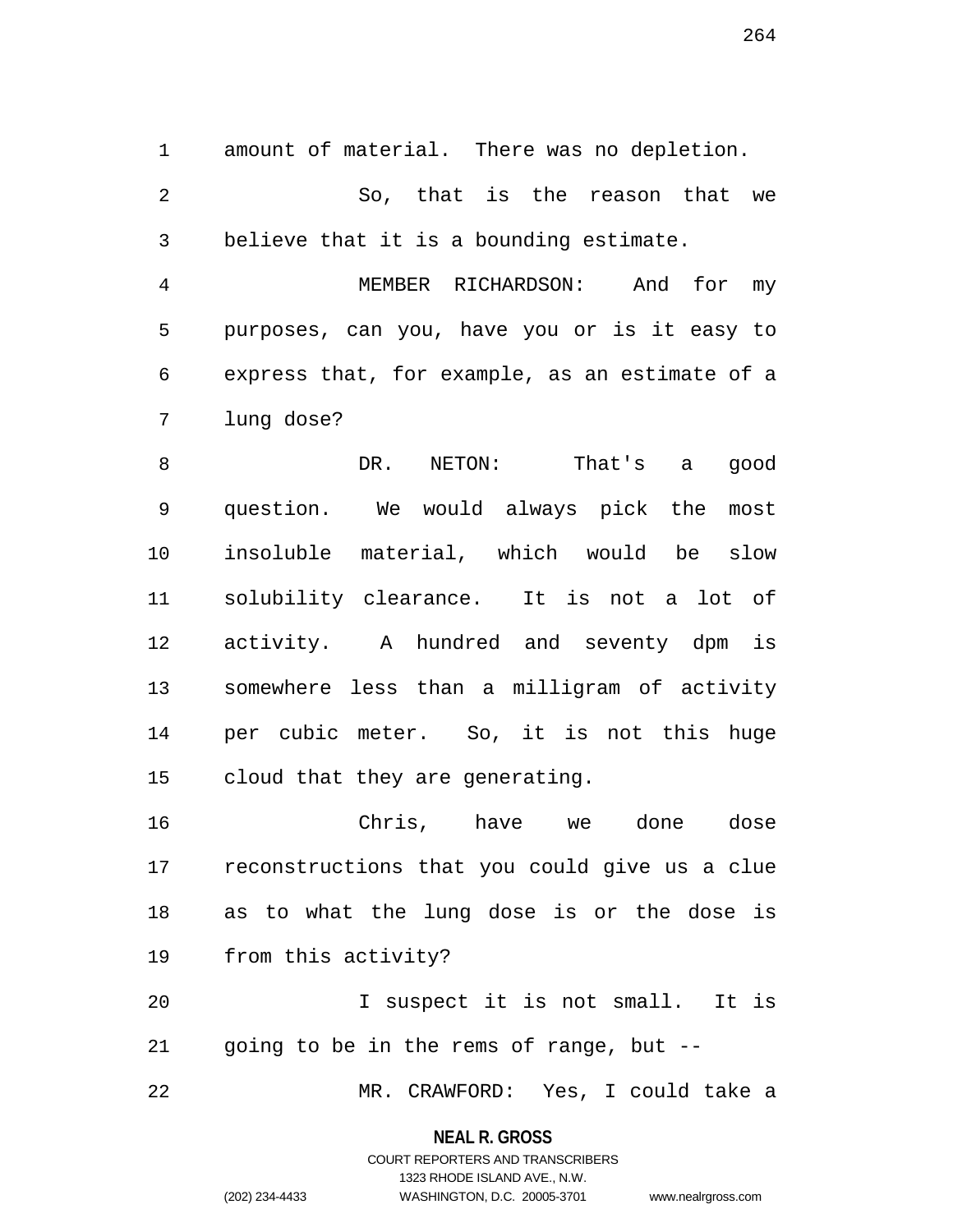1 look at the example DRs and see if we have 2 anything on that.

3 DR. NETON: They are just example 4 DRs. They are not --

5 CHAIRMAN MELIUS: Yes. Yes, I 6 think the only problem, I think the method has 7 changed since that. It goes back. Because I 8 have looked at them, and you have made some 9 modifications to that method also, I think. I 10 don't know how significant they were, but 11 there were some. Maybe you modified them, but  $12 - -$ 

13 DR. NETON: Anytime you are 14 continuously inhaling about 170 dpm per cubic 15 meter, it is going to get you into some 16 significant -- the lung dose would be the 17 highest, of course, if it was insoluble 18 material. And I just couldn't hazard a guess 19 right now, but it is not trivial.

20 I would suspect that you could get 21 over 50 percent PoC at those levels if you 22 breathed it for an extended period of time.

## **NEAL R. GROSS**

COURT REPORTERS AND TRANSCRIBERS 1323 RHODE ISLAND AVE., N.W. (202) 234-4433 WASHINGTON, D.C. 20005-3701 www.nealrgross.com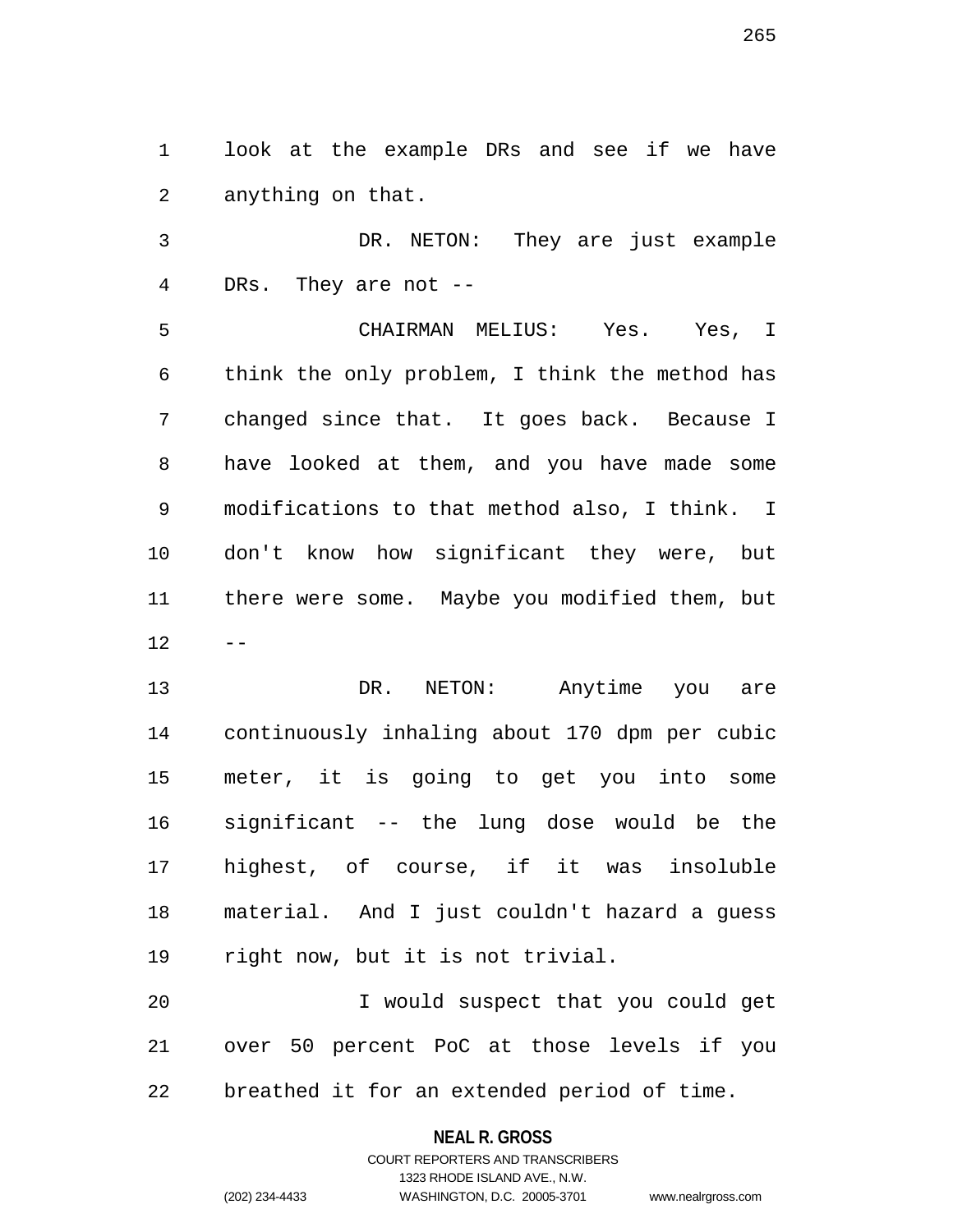2 got 16 years. 3 DR. NETON: Yes. Yes. So, I 4 would suspect that there's compensable levels 5 in there. 6 CHAIRMAN MELIUS: Yes. 7 Okay. Any other clarifications or 8 -- 9 MEMBER GRIFFON: Yes. I'm sorry. 10 I just would follow up with Jim on that. I 11 am looking at that, and I agree with, I think 12 it was Chris on the phone who said to look 13 back at this 1950 Heatherton, or whoever, 14 report. 15 There is a table in there on page 16 26 of the sampling you were talking about. 17 And that was a good clarification because you 18 are telling me that you selected the 19 jackhammering on previously-decontaminated 20 floor, I mean, basically. 21 DR. NETON: Right.

1 CHAIRMAN MELIUS: Yes, you have

22 MEMBER GRIFFON: Floors that had

**NEAL R. GROSS**

COURT REPORTERS AND TRANSCRIBERS 1323 RHODE ISLAND AVE., N.W. (202) 234-4433 WASHINGTON, D.C. 20005-3701 www.nealrgross.com

266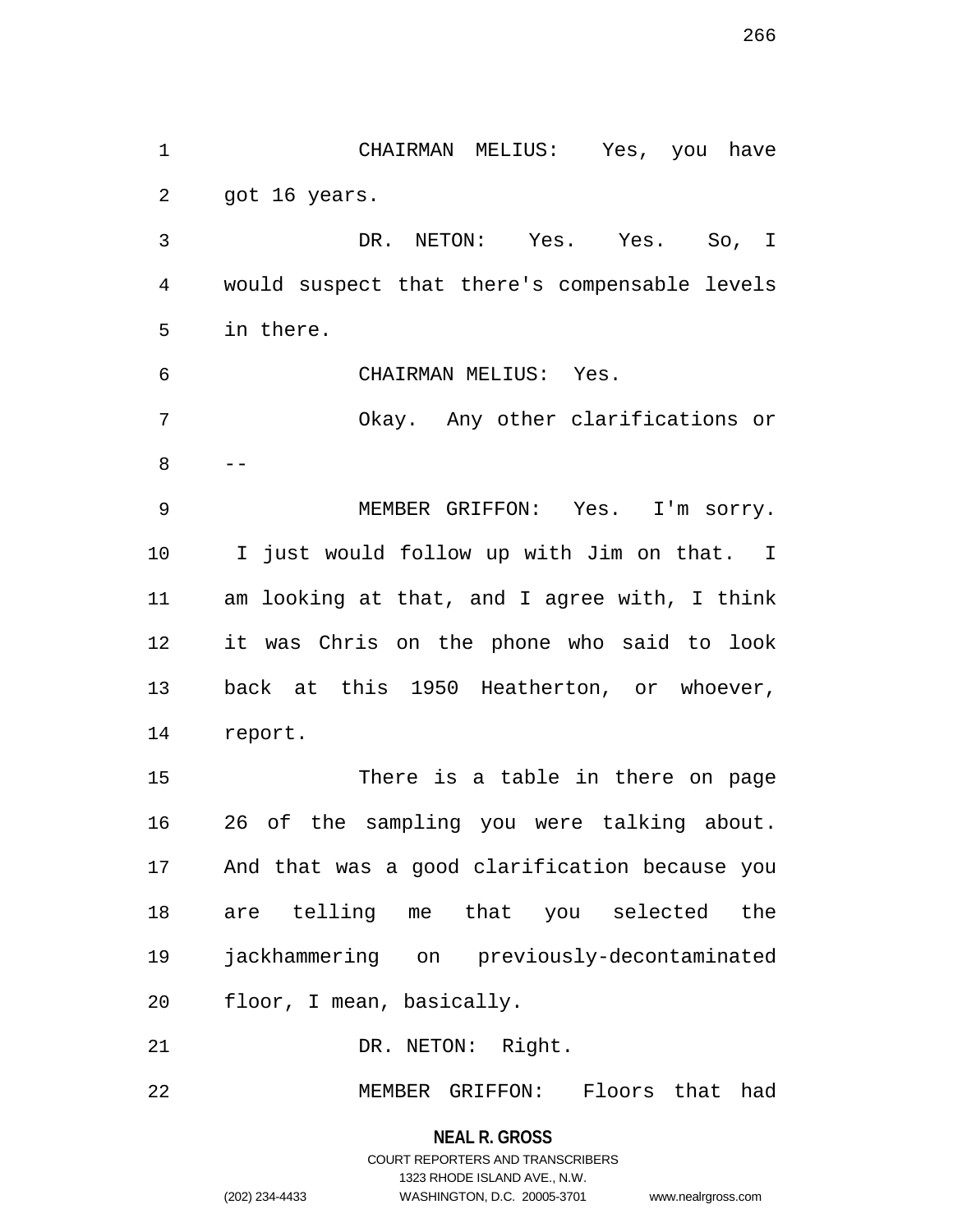1 been at least grossly decontaminated, right? 2 DR. NETON: Right, and in our 3 opinion, that is the way the facility was 4 turned over to Linde, which was decontaminated 5 through sandblasting and water cleaning, and 6 stuff. 7 MEMBER GRIFFON: Right, right. 8 And it is interesting to note in this that the 9 sandblasting -- 10 DR. NETON: It is much higher. 11 MEMBER GRIFFON: -- was like 160 12 MAC -- 13 DR. NETON: Yes, yes, sure. 14 MEMBER GRIFFON: -- as opposed to 15 like 10 -- 16 DR. NETON: That was before 17 cleaning. 18 MEMBER GRIFFON: Right. 19 DR. NETON: And we don't know -- 20 MEMBER GRIFFON: The question that 21 comes up on the renovation issue, which is 22 also my field experience in this, is that if

# **NEAL R. GROSS**

|                | COURT REPORTERS AND TRANSCRIBERS |                    |
|----------------|----------------------------------|--------------------|
|                | 1323 RHODE ISLAND AVE N.W.       |                    |
| (202) 234-4433 | WASHINGTON, D.C. 20005-3701      | www.nealrgross.com |

267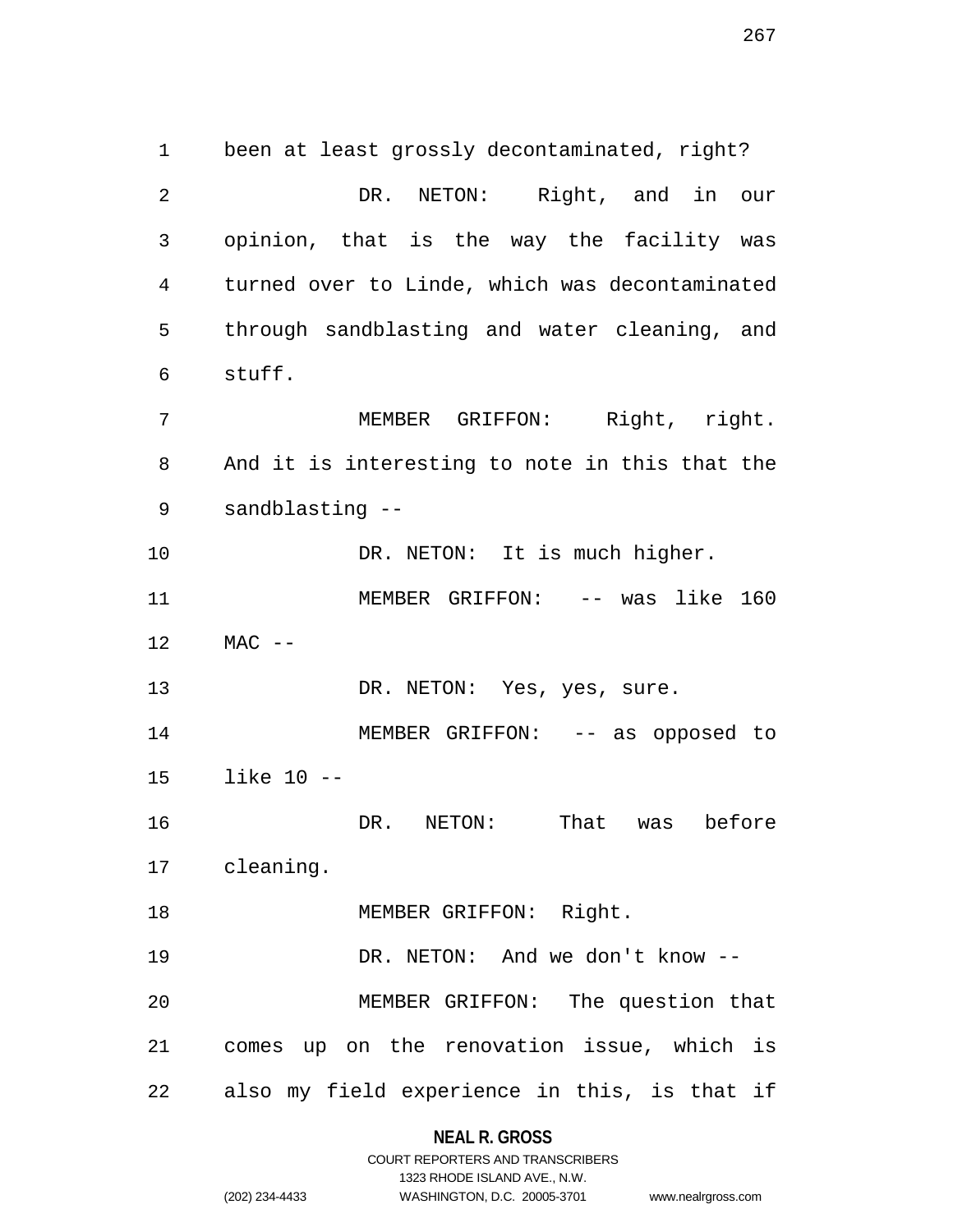1 they were actually moving, removing production 2 processes, where we always found the most 3 contamination was in the footprint of these 4 processes. 5 DR. NETON: Yes. Well, if you  $6$  read  $-$ 7 MEMBER GRIFFON: I don't know if 8 that is true at Linde, but, you know -- 9 DR. NETON: If you read, most of 10 the process equipment was taken out of the 11 building prior to cleaning. 12 MEMBER GRIFFON: Prior to 13 renovations? 14 DR. NETON: Prior to cleaning, 15 during D&D. There was some left, but -- 16 MEMBER GRIFFON: I thought I heard 17 something about removing equipment during 18 renovations. 19 DR. NETON: No, no. 20 MEMBER GRIFFON: I don't know if 21 it was processing -- 22 DR. NETON: I think one piece of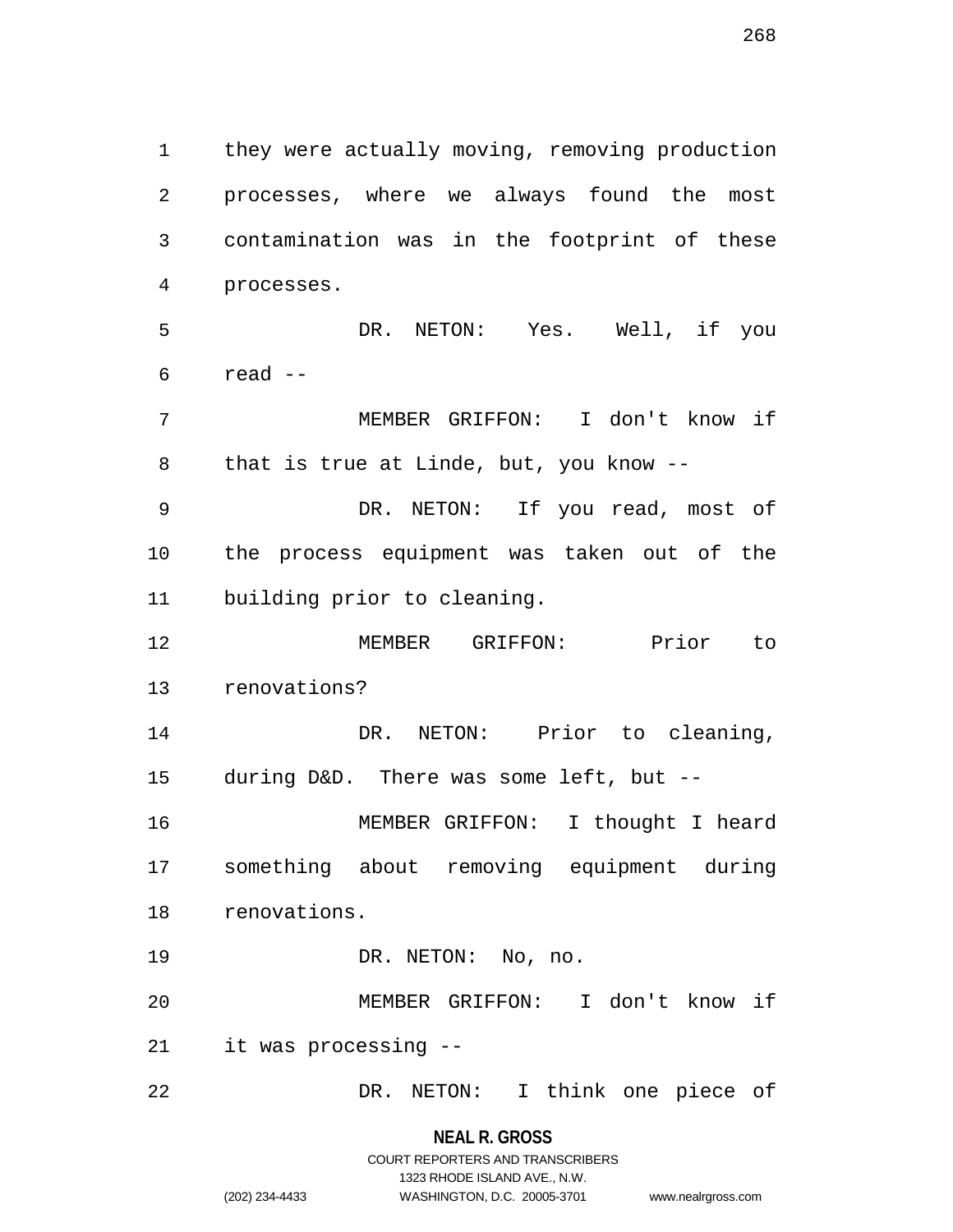1 equipment was moved during D&D or renovation 2 activities, but if you read that closely, it 3 says prior to, during D&D they removed most of 4 the process equipment or much of it. So, that 5 was done.

6 And, then, also, where they could 7 not clean to their standard specifications 8 that they set up prior to the activity, they 9 actually concreted over the walls up to like 8 10 feet tall around the various areas. I forget 11 what the preset criteria was for removable or 12 fixed contamination remaining, but they 13 actually put a concrete cover over the walls 14 to a certain height.

15 And they actually ripped out 16 certain parts that couldn't be decontaminated. 17 There was a railing and a balcony that they 18 ripped out. So, there was some pretty 19 extensive mechanisms for clean-up that were 20 done.

21 MEMBER GRIFFON: Thanks.

22 CHAIRMAN MELIUS: Okay. Any

269

COURT REPORTERS AND TRANSCRIBERS 1323 RHODE ISLAND AVE., N.W. (202) 234-4433 WASHINGTON, D.C. 20005-3701 www.nealrgross.com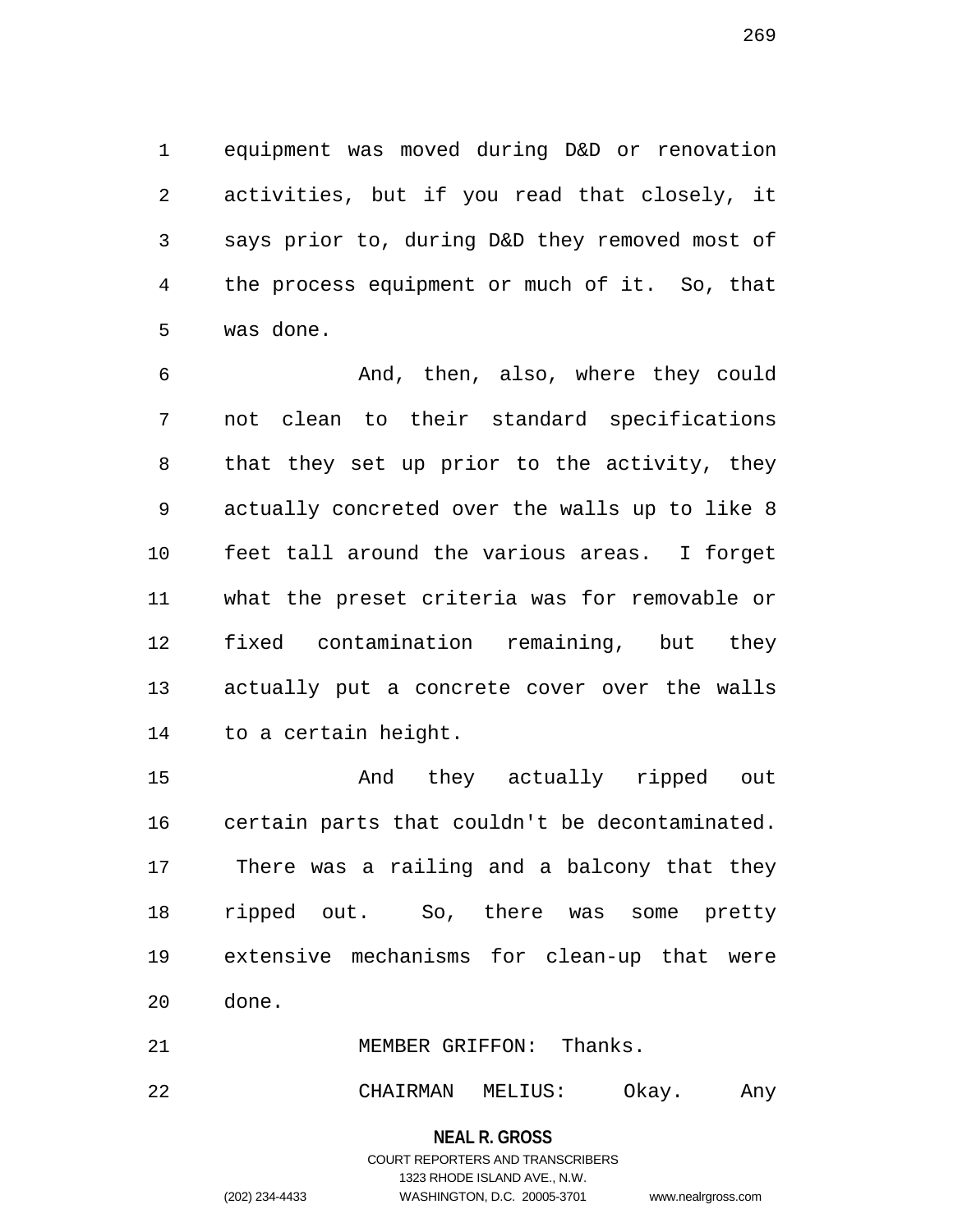1 additional questions?

2 (No response.) 3 Okay. So, we are voting on part 4 one of the motion, which is to approve the SEC 5 for 1954 through the end of 1969, the 6 renovation period at Linde. 7 And go ahead, Ted. 8 MR. KATZ: Okay, I will reverse 9 the order this time, just for parity or 10 whatever. 11 And begin with Dr. Ziemer. 12 MEMBER ZIEMER: I vote no. 13 MR. KATZ: Mr. Schofield? 14 MEMBER SCHOFIELD: Yes. 15 MR. KATZ: Dr. Roessler? 16 MEMBER ROESSLER: No. 17 MR. KATZ: Dr. Richardson? 18 MEMBER RICHARDSON: Yes. 19 MR. KATZ: Mr. Presley? 20 MEMBER PRESLEY: No. 21 MR. KATZ: Dr. Poston? 22 MEMBER POSTON: No.

## **NEAL R. GROSS**

## COURT REPORTERS AND TRANSCRIBERS 1323 RHODE ISLAND AVE., N.W. (202) 234-4433 WASHINGTON, D.C. 20005-3701 www.nealrgross.com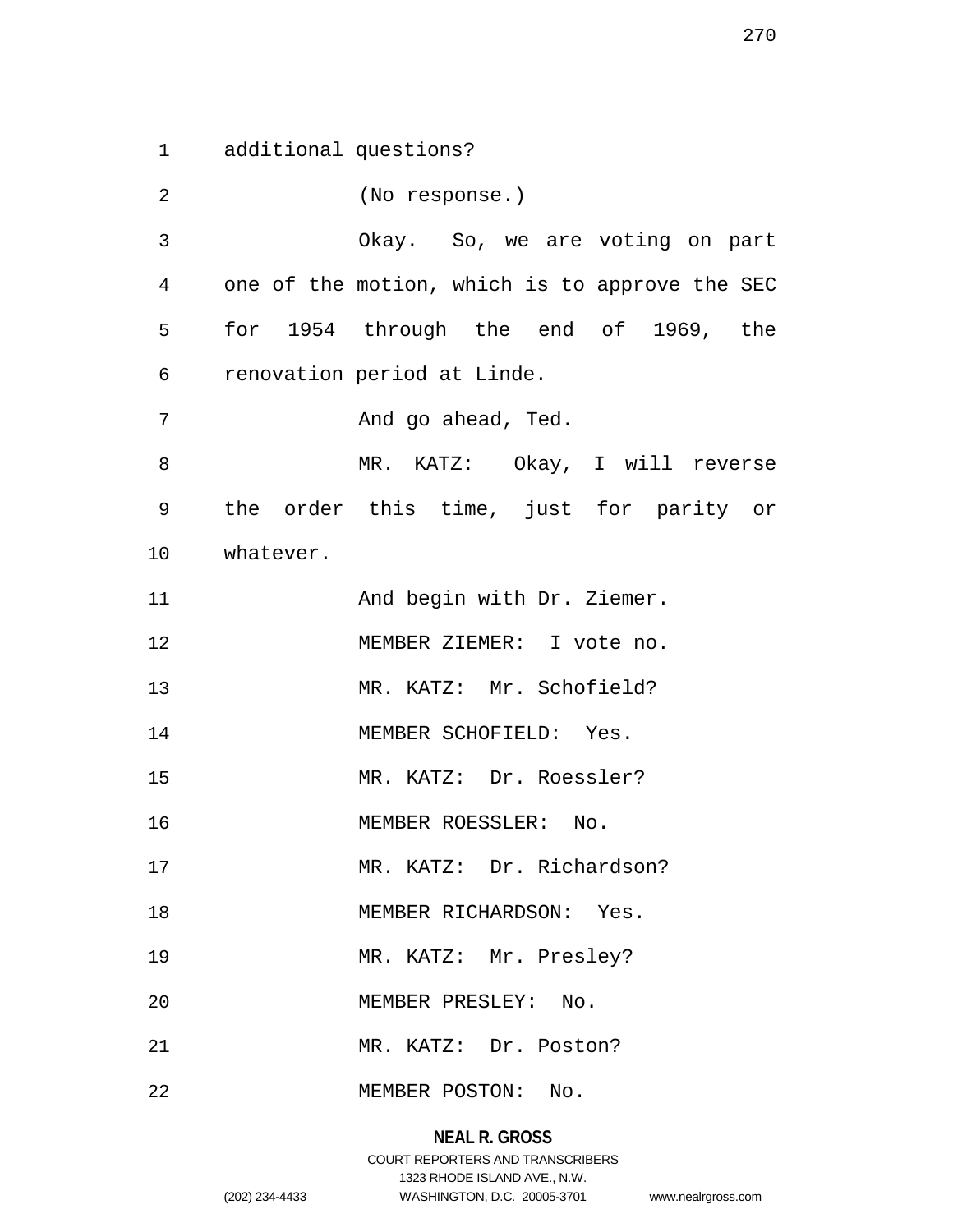| $\mathbf 1$    | MR. KATZ: Ms. Munn?                    |
|----------------|----------------------------------------|
| $\overline{2}$ | MEMBER MUNN: No.                       |
| 3              | MR. KATZ: Dr. Melius?                  |
| 4              | CHAIRMAN MELIUS: Yes.                  |
| 5              | MR. KATZ: Dr. Lockey?                  |
| 6              | MEMBER LOCKEY: No.                     |
| 7              | MR. KATZ: Dr. Lemen?                   |
| 8              | MEMBER LEMEN: Yes.                     |
| 9              | MR. KATZ: Mr. Griffon?                 |
| 10             | MEMBER GRIFFON: Yes.                   |
| 11             | MR. KATZ: Mr. Gibson?                  |
| $12 \,$        | MEMBER GIBSON: Yes.                    |
| 13             | MR. KATZ: Dr. Field?                   |
| 14             | MEMBER FIELD: No.                      |
| 15             | MR. KATZ: Mr. Clawson?                 |
| 16             | MEMBER CLAWSON: Yes.                   |
| 17             | MR. KATZ: Ms. Beach?                   |
| 18             | MEMBER BEACH: Yes.                     |
| 19             | MR. KATZ: Dr. Anderson?                |
| 20             | MEMBER ANDERSON: Yes.                  |
| 21             | MR. KATZ: Nine yeses. That would       |
| 22             | make seven nos. And the motion passes. |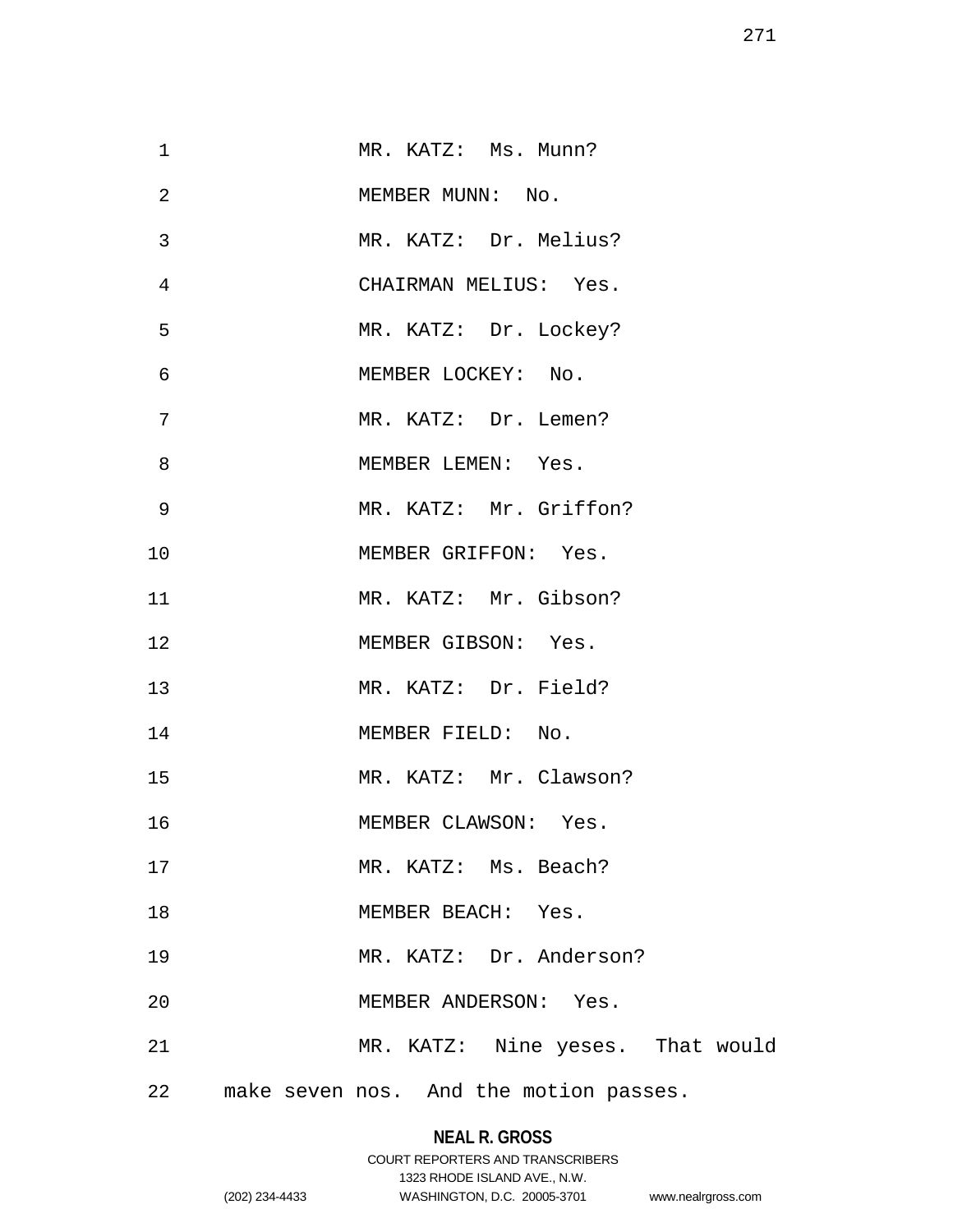1 CHAIRMAN MELIUS: Now we need to 2 consider part two of the motion, which is the 3 time period from the end of the renovation, so 4 beginning in 1970 through the end of the 5 residual period.

6 Do we have any further discussion 7 or comments on that? Yes, Dick?

8 MEMBER LEMEN: I will preface this 9 by saying I am not completely stubborn -- 10 (laughter) -- but I am not clarified in my 11 mind that the information on the tunnels after 12 '69 is still not an issue. And I am not sure 13 and I am not convinced that all of the 14 potential exposures in that area are being 15 taken into consideration.

16 I don't think that I was 17 adequately convinced by NIOSH that they were 18 taking into consideration people that might 19 walk through the tunnels or even that the 20 samples taken in the tunnel are representative 21 of the problems that might occur in the 22 tunnels.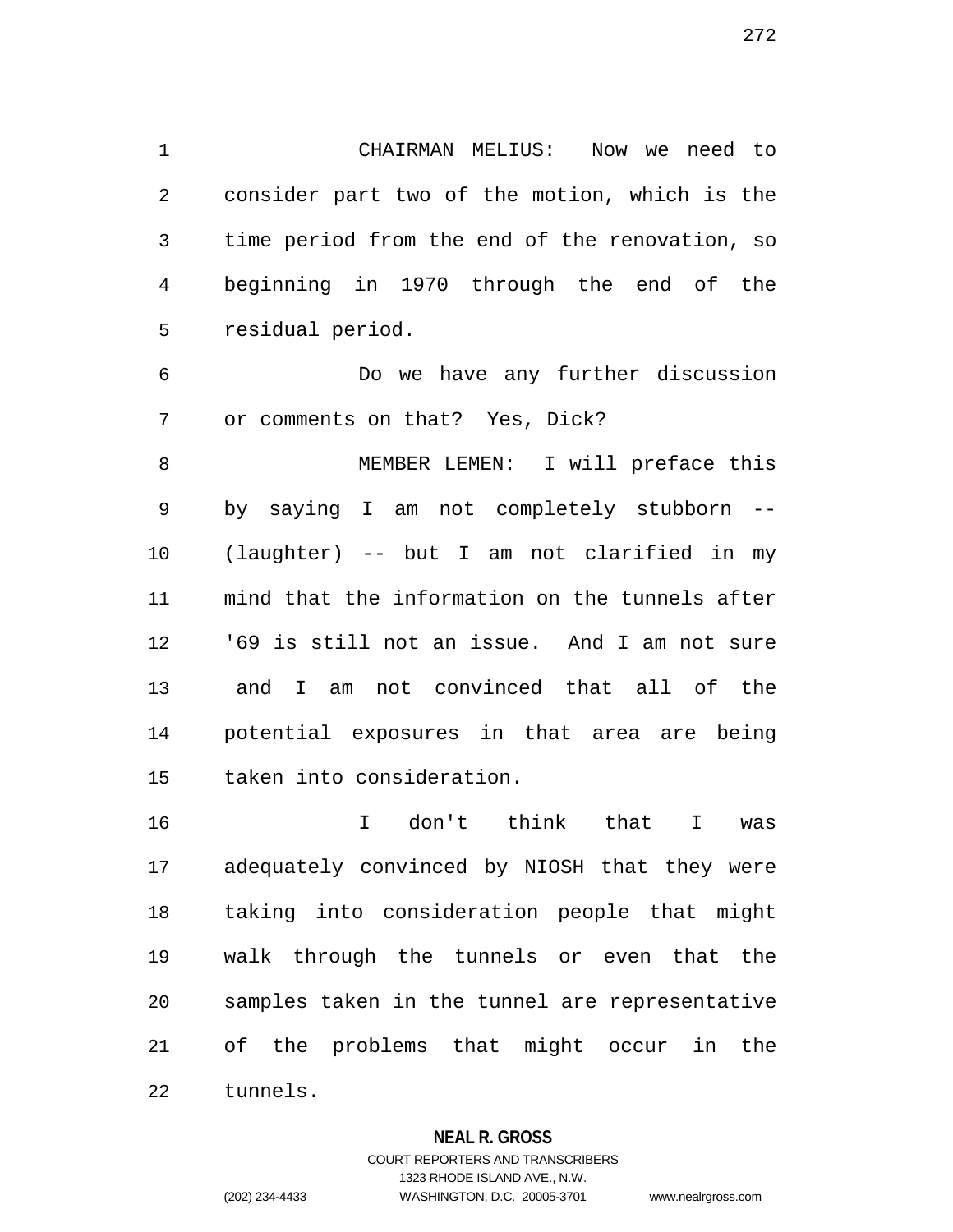1 So, that is my rationale. If I am 2 wrong, I may change my vote back to agree with 3 everyone else. But that is why I am still 4 intending to vote no on this second part. 5 CHAIRMAN MELIUS: I think you were 6 doing a justification for voting yes. 7 MEMBER LEMEN: Was I? 8 CHAIRMAN MELIUS: It is to approve 9 the SEC. 10 MEMBER LEMEN: Okay. 11 CHAIRMAN MELIUS: Because you have 12 doubts. 13 MEMBER LEMEN: I'm sorry. 14 CHAIRMAN MELIUS: I was going to 15 clarify again before the vote. It is 16 confusing. 17 MEMBER LEMEN: Yes, I would vote 18 no then. Vote yes, I mean. 19 (Laughter.) 20 We word these things so hard 21 sometimes for us simple people. 22 CHAIRMAN MELIUS: No, we did it

1323 RHODE ISLAND AVE., N.W.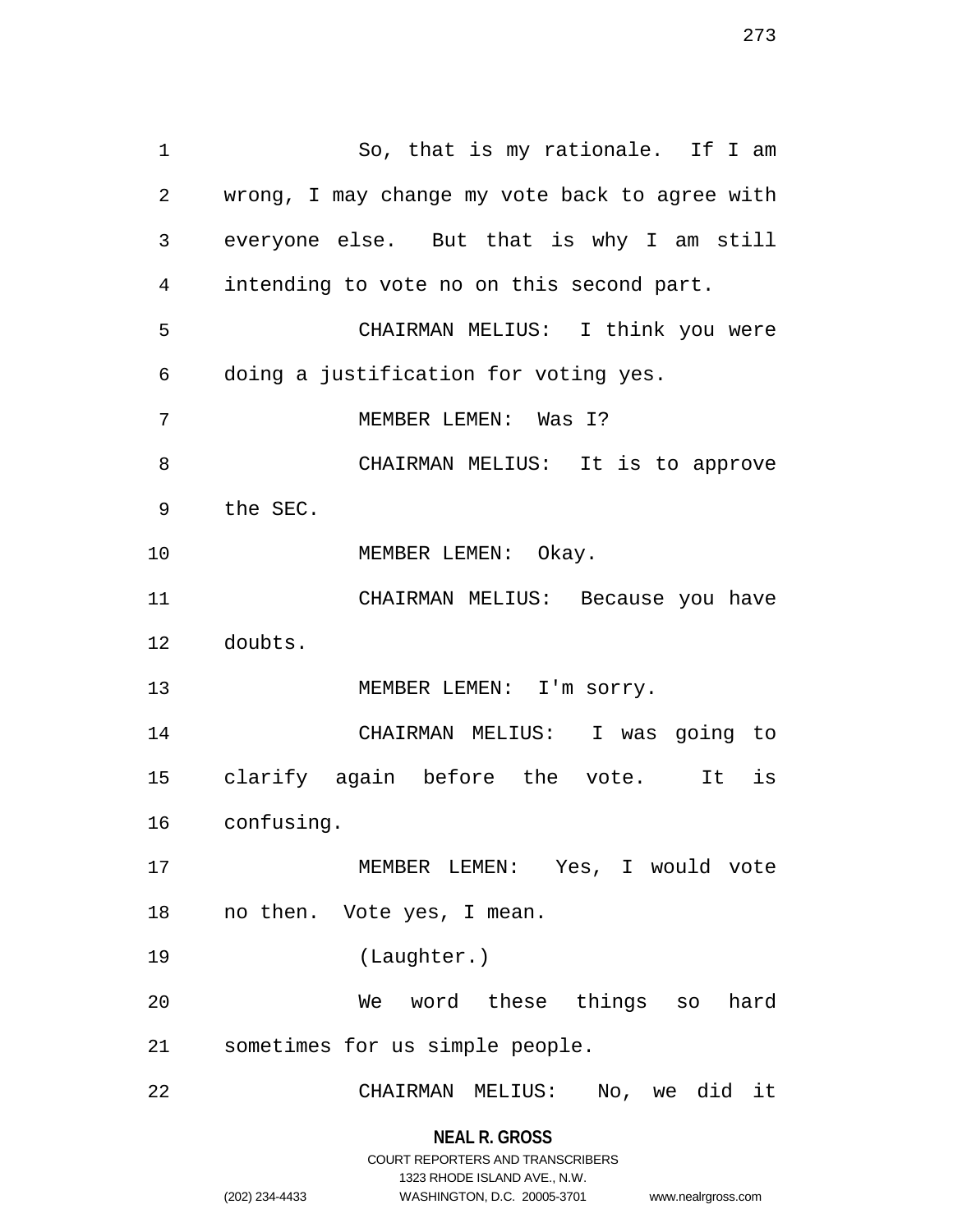1 one way. Now we are doing it the other way. 2 MEMBER LEMEN: Because simple 3 people don't understand sometimes. 4 CHAIRMAN MELIUS: Yes. No, that 5 is fine. It is confusing. 6 Anybody else want to speak to the 7 second part? And I guess, particularly if you 8 are going to vote yes, it is helpful to have 9 justification on the record, in addition to 10 what Dr. Lemen has provided as a reason for 11 that.

12 Yes, Paul?

13 MEMBER ZIEMER: This is more of a 14 question. My understanding is that, if dose 15 reconstruction is done rather than an SEC, all 16 the individuals would still get assigned some 17 tunnel component, is that correct, because we 18 can't distinguish between those who walked 19 through the tunnels and those who did not? 20 So, doesn't everybody get a tunnel 21 contribution?

22 DR. NETON: That is correct.

**NEAL R. GROSS**

COURT REPORTERS AND TRANSCRIBERS 1323 RHODE ISLAND AVE., N.W. (202) 234-4433 WASHINGTON, D.C. 20005-3701 www.nealrgross.com

274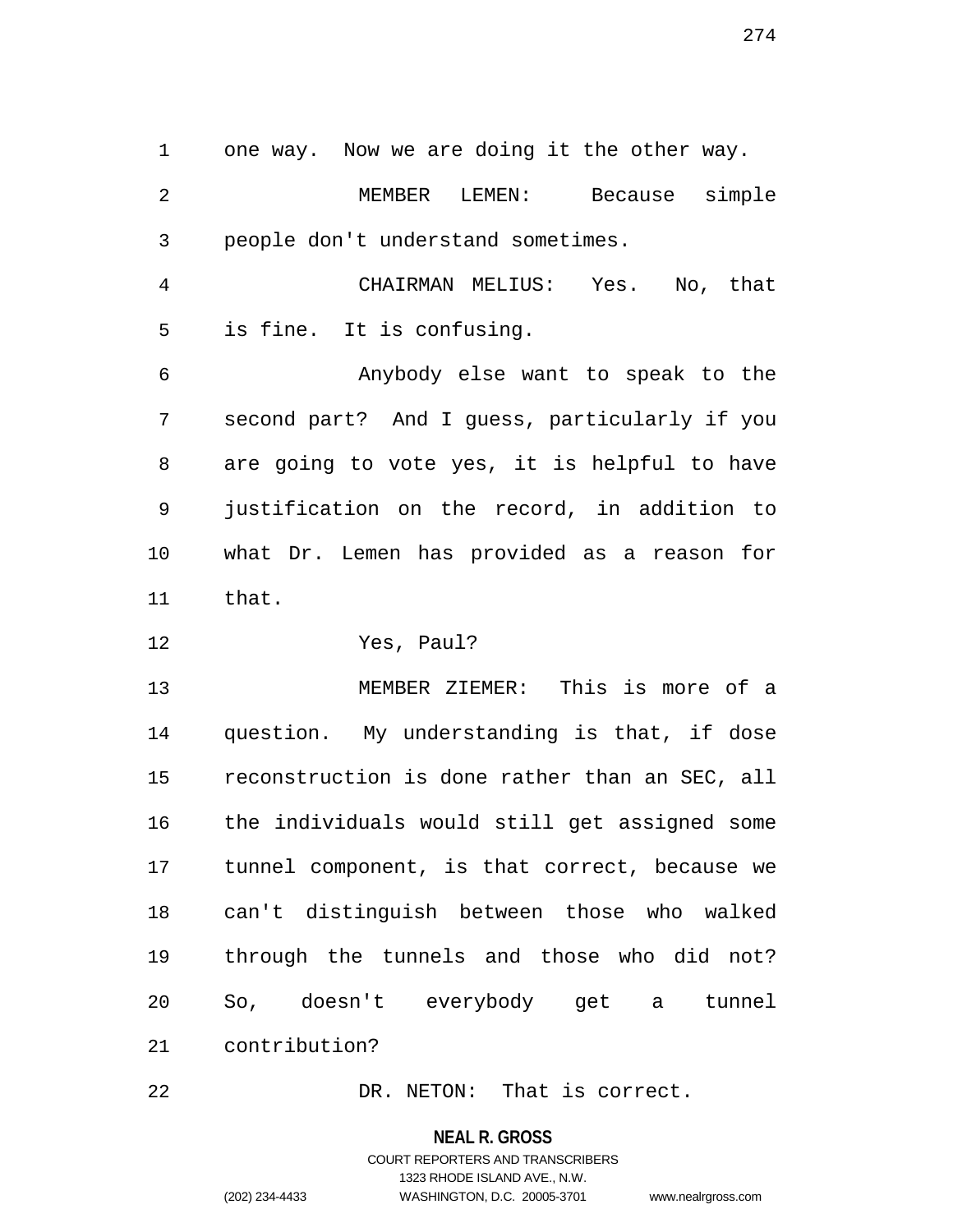1 MEMBER LEMEN: I would just say, 2 even with what Paul, Dr. Ziemer, just said, it 3 doesn't change my mind because I am not 4 convinced that the sampling done in the 5 tunnels is adequate.

6 CHAIRMAN MELIUS: Any other 7 comments?

8 (No response.)

9 If not, the vote would be on the 10 second part of the motion, which is to approve 11 an SEC, approve the petition, approve a new 12 Class, for the time period from 1970 to the 13 end of the residual period. And a vote yes is 14 for the approval; a vote no is to reject that 15 approval.

16 And go ahead wherever you want to 17 start, Ted.

18 MR. KATZ: Yes, I will just 19 flip-flop again to keep things spicy.

20 (Laughter.)

- 21 Dr. Anderson?
- 22 MEMBER ANDERSON: No.

# **NEAL R. GROSS** COURT REPORTERS AND TRANSCRIBERS 1323 RHODE ISLAND AVE., N.W. (202) 234-4433 WASHINGTON, D.C. 20005-3701 www.nealrgross.com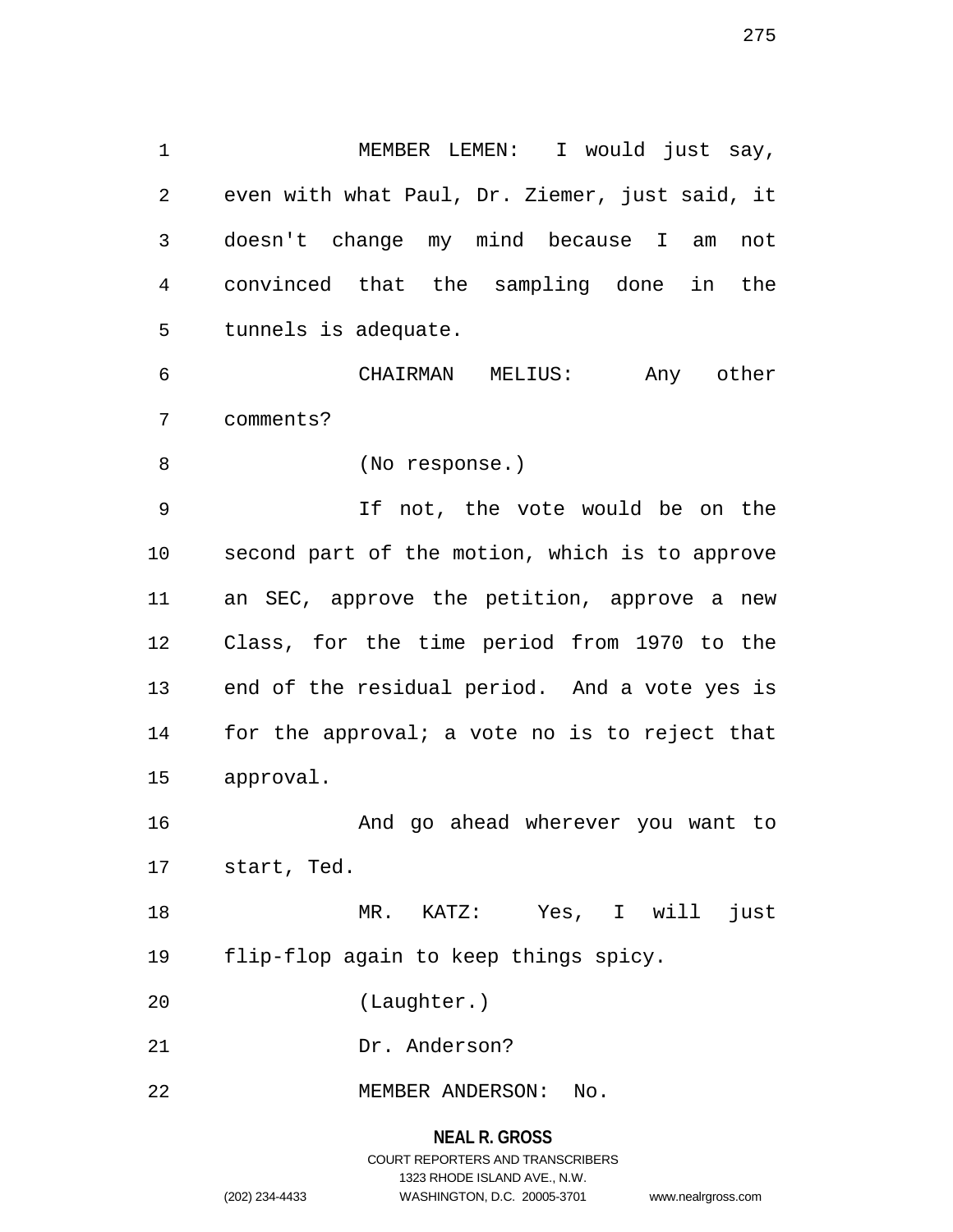| $\mathbf 1$    | MR. KATZ: Ms. Beach?   |
|----------------|------------------------|
| $\overline{2}$ | MEMBER BEACH: No.      |
| 3              | MR. KATZ: Mr. Clawson? |
| $\overline{4}$ | MEMBER CLAWSON: No.    |
| 5              | MR. KATZ: Dr. Field?   |
| 6              | MEMBER FIELD: Vote no. |
| 7              | MR. KATZ: Mr. Gibson?  |
| 8              | MEMBER GIBSON: Yes.    |
| 9              | MR. KATZ: Mr. Griffon? |
| 10             | MEMBER GRIFFON: No.    |
| 11             | MR. KATZ: Dr. Lemen?   |
| 12             | MEMBER LEMEN: Yes.     |
| 13             | MR. KATZ: Dr. Lockey?  |
| 14             | MEMBER LOCKEY: No.     |
| 15             | MR. KATZ: Dr. Melius?  |
| 16             | CHAIRMAN MELIUS: No.   |
| 17             | MR. KATZ: Ms. Munn?    |
| 18             | MEMBER MUNN: No.       |
| 19             | MR. KATZ: Dr. Poston?  |
| 20             | MEMBER POSTON: No.     |
| 21             | MR. KATZ: Mr. Presley? |
| 22             | MEMBER PRESLEY: No.    |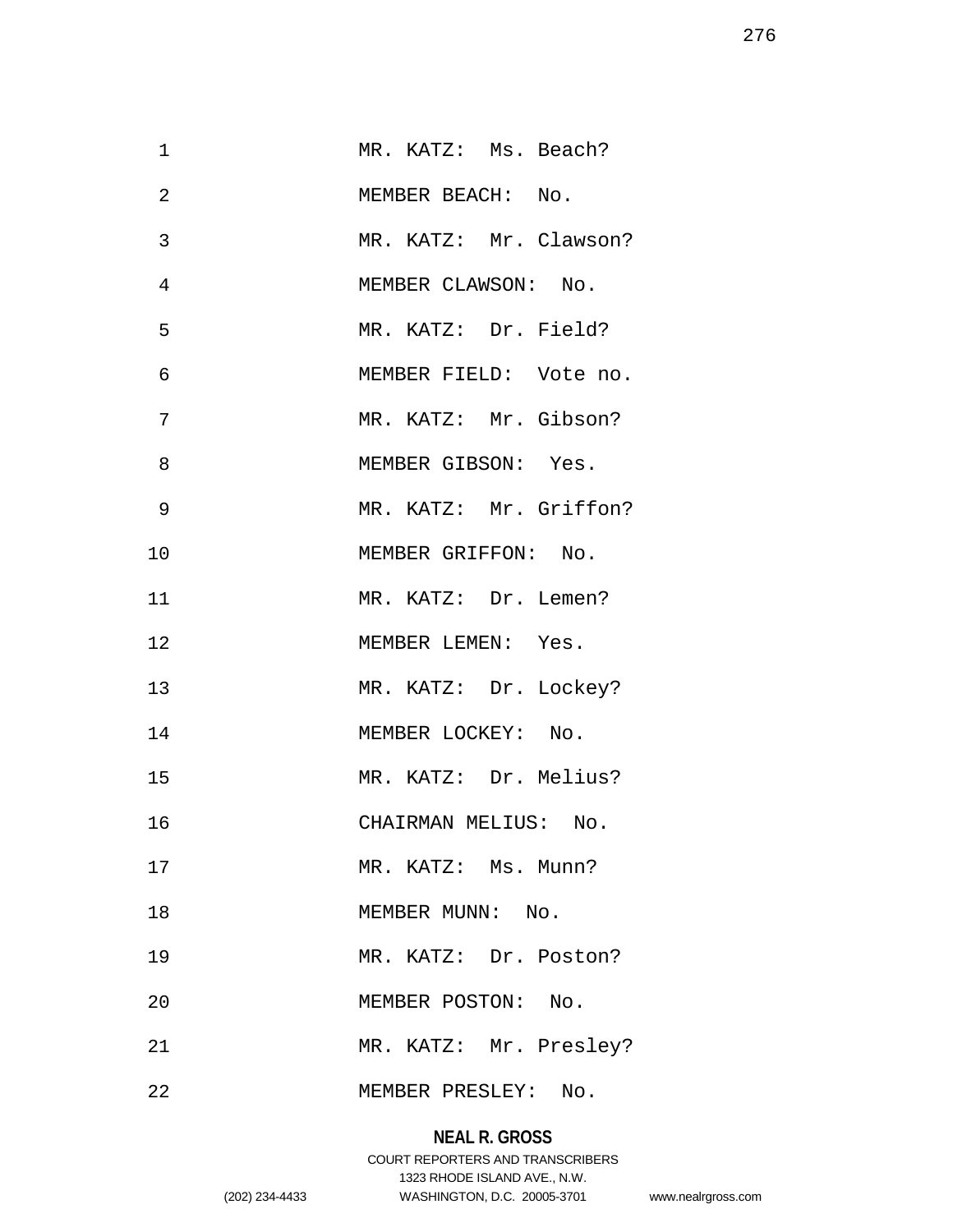**NEAL R. GROSS** 1 MR. KATZ: Dr. Richardson? 2 MEMBER RICHARDSON: No. 3 MR. KATZ: Dr. Roessler? 4 MEMBER ROESSLER: No. 5 MR. KATZ: Mr. Schofield? 6 MEMBER SCHOFIELD: No. 7 MR. KATZ: Dr. Ziemer? 8 MEMBER ZIEMER: No. 9 MR. KATZ: So, the nays have it. 10 It is 14 to 2. The motion fails. 11 CHAIRMAN MELIUS: Okay. Thank 12 you. 13 I will prepare letters to that 14 effect. 15 Yes, Paul? 16 MEMBER ZIEMER: Mr. Chairman, do 17 we actually now perhaps need a motion that we 18 would approve the NIOSH recommendation for 19 that period? 20 CHAIRMAN MELIUS: That is a good 21 point. Yes. 22 MEMBER ZIEMER: Because, in a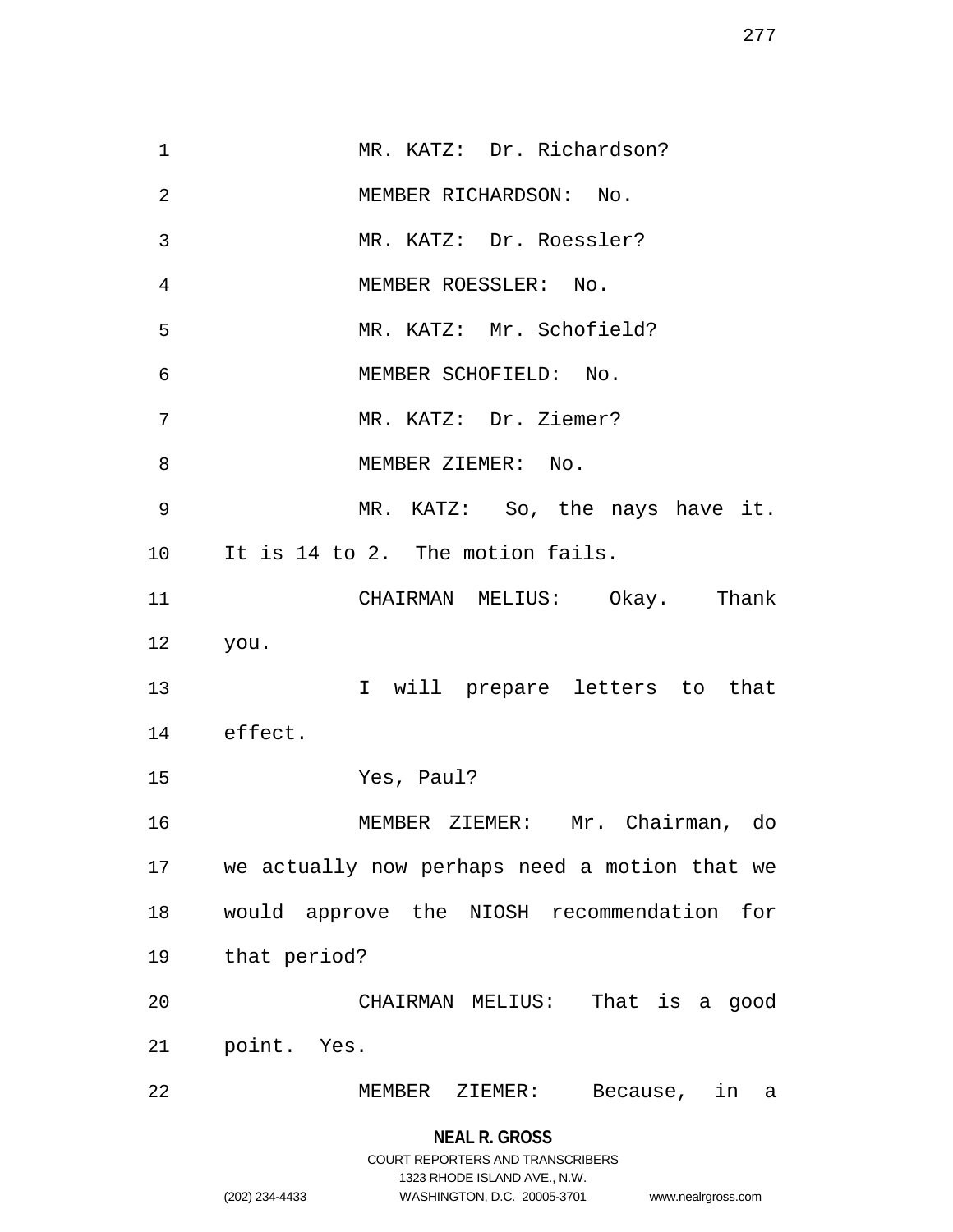1 sense, we rejected that before.

2 CHAIRMAN MELIUS: We rejected it, 3 yes. 4 MEMBER ZIEMER: Because it was 5 linked in with the other. 6 CHAIRMAN MELIUS: Yes, right. You 7 are correct. That is correct. 8 So, we need --9 MEMBER ZIEMER: So, it is a motion 10 that we recommend that we accept the NIOSH 11 approach for dose reconstruction during the 12 residual period. Well, do I have the correct, 13 1970 and whatever? 14 CHAIRMAN MELIUS: Until the end of 15 the residual period. 16 MEMBER GRIFFON: Second. 17 CHAIRMAN MELIUS: A second to that 18 from Mark. 19 Okay. Any further discussion? 20 (No response.) 21 If not, Ted, we're keeping you 22 busy. Go ahead. No, go ahead.

# **NEAL R. GROSS**

|                | COURT REPORTERS AND TRANSCRIBERS |                    |
|----------------|----------------------------------|--------------------|
|                | 1323 RHODE ISLAND AVE N.W.       |                    |
| (202) 234-4433 | WASHINGTON, D.C. 20005-3701      | www.nealrgross.com |

278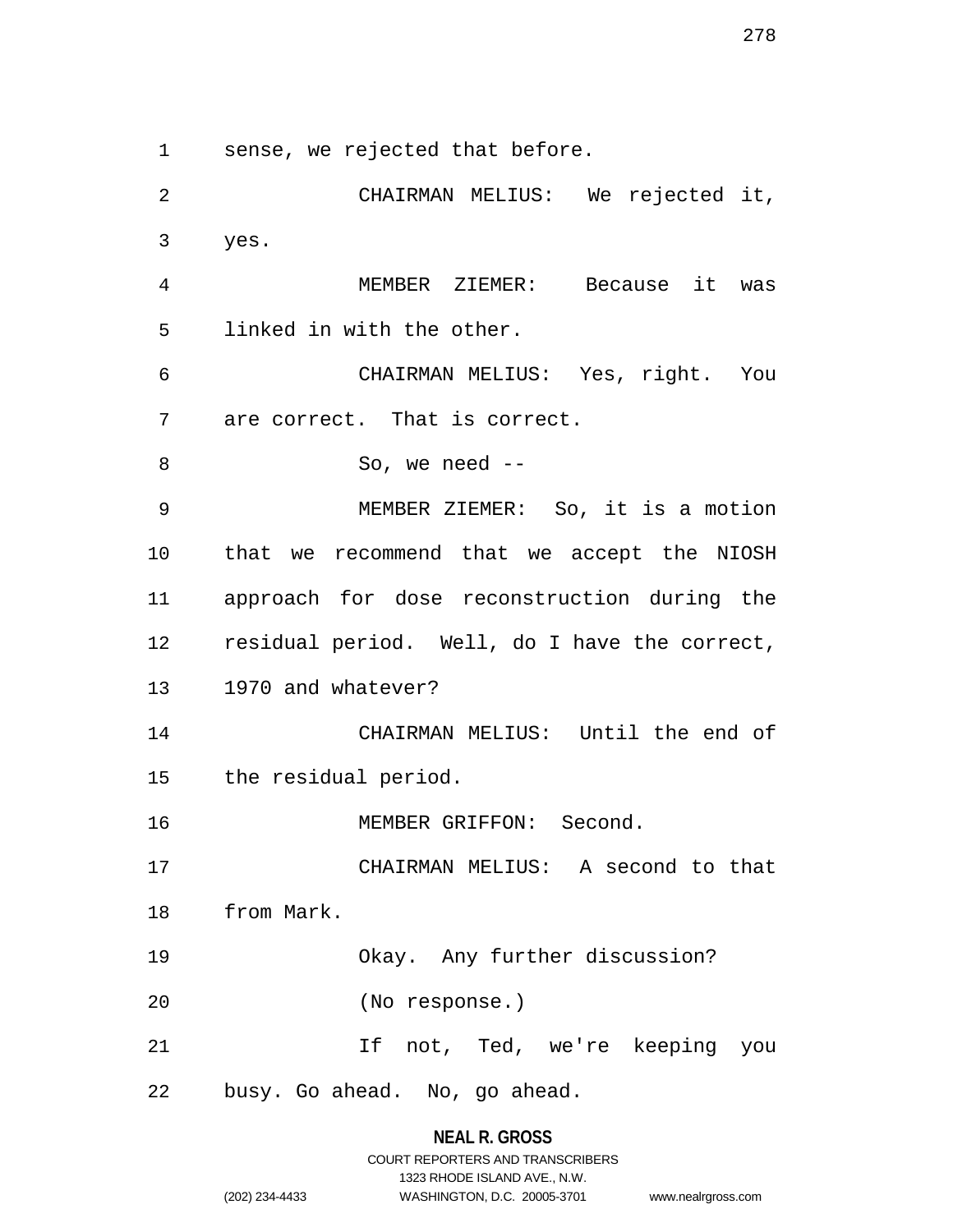1 MR. KATZ: Okay. Dr. Ziemer? 2 MEMBER ZIEMER: Let's see now, a 3 yes vote -- 4 (Laughter.) 5 I made the motion. I think I'm 6 going to vote yes. 7 (Laughter.) 8 MR. KATZ: The motion is to 9 support the NIOSH finding -- 10 MEMBER ZIEMER: I'm voting yes. 11 MR. KATZ: Mr. Schofield? 12 MEMBER SCHOFIELD: Yes. 13 MR. KATZ: Dr. Roessler? 14 MEMBER ROESSLER: Yes. 15 MR. KATZ: Dr. Richardson? 16 MEMBER RICHARDSON: Yes. 17 MR. KATZ: Mr. Presley? 18 MEMBER PRESLEY: Yes. 19 MR. KATZ: Dr. Poston? 20 MEMBER POSTON: Yes. 21 MR. KATZ: Ms. Munn? 22 MEMBER MUNN: Yes.

# **NEAL R. GROSS**

## COURT REPORTERS AND TRANSCRIBERS 1323 RHODE ISLAND AVE., N.W. (202) 234-4433 WASHINGTON, D.C. 20005-3701 www.nealrgross.com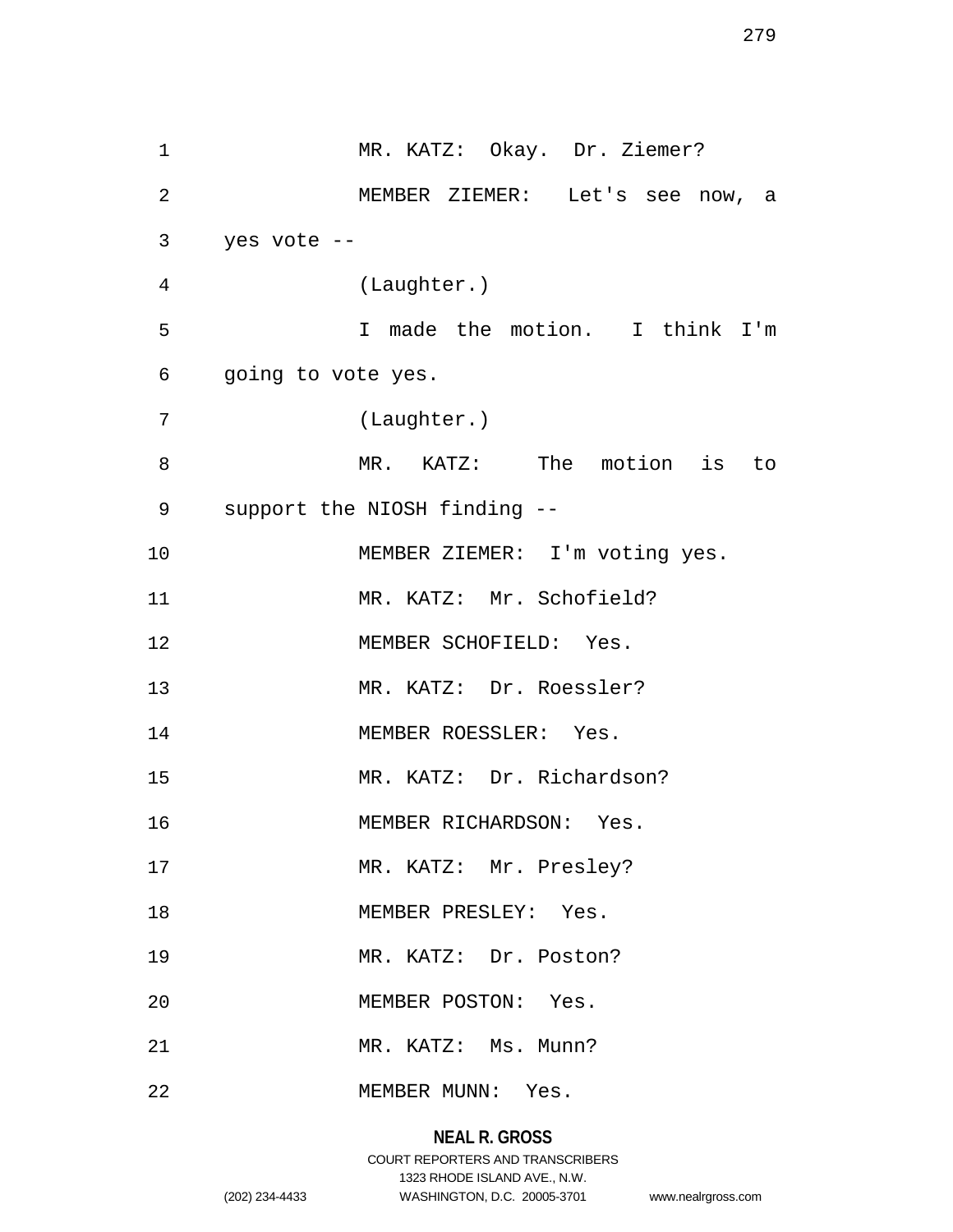| $\mathbf 1$    | MR. KATZ: Dr. Melius?            |
|----------------|----------------------------------|
| $\overline{2}$ | CHAIRMAN MELIUS: Yes.            |
| 3              | MR. KATZ: Dr. Lockey?            |
| $\overline{4}$ | MEMBER LOCKEY: Yes.              |
| 5              | MR. KATZ: Dr. Lemen?             |
| $\epsilon$     | MEMBER LEMEN: No.                |
| 7              | MR. KATZ: Mr. Griffon?           |
| 8              | MEMBER GRIFFON: Yes.             |
| $\overline{9}$ | MR. KATZ: Mr. Gibson?            |
| 10             | MEMBER GIBSON: No.               |
| 11             | MR. KATZ: Dr. Field?             |
| 12             | MEMBER FIELD: Yes.               |
| 13             | MR. KATZ: Mr. Clawson?           |
| 14             | MEMBER CLAWSON: Yes.             |
| 15             | MR. KATZ: Ms. Beach?             |
| 16             | MEMBER BEACH: Yes.               |
| 17             | MR. KATZ: Dr. Anderson?          |
| 18             | MEMBER ANDERSON: Yes.            |
| 19             | MR. KATZ: The yeas have it 14 to |
| 20             | 2. The motion passes.            |
| 21             | CHAIRMAN MELIUS: Yes, Josie and  |
| 22             | then Stu.                        |

1323 RHODE ISLAND AVE., N.W.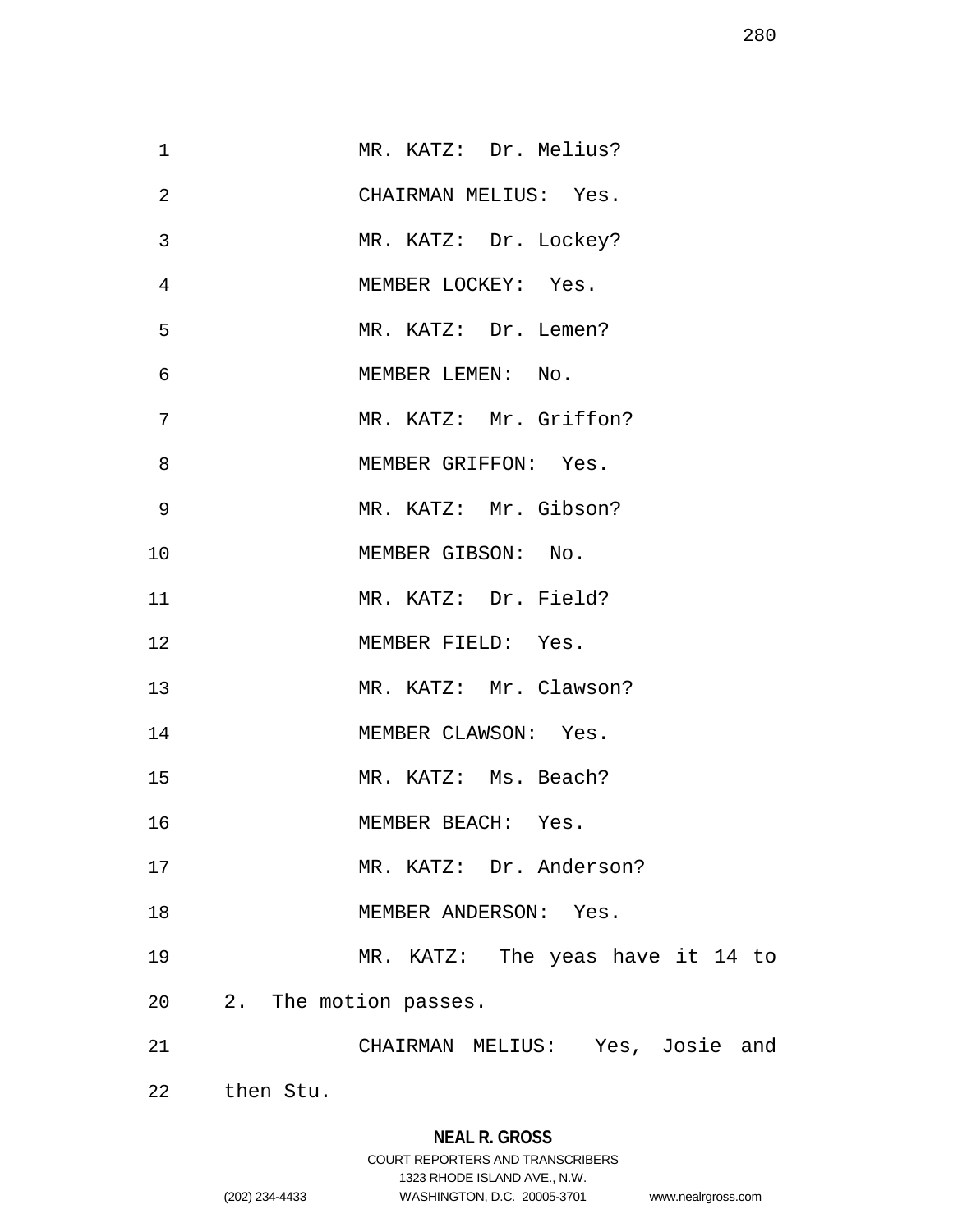1 MEMBER BEACH: I just wanted just 2 a clarification on SEC-00154. That is the 3 Linde petition from November 1st, '47 through 4 '53. Does that affect that in any way? 5 CHAIRMAN MELIUS: No. 6 MEMBER BEACH: No? Okay. 7 CHAIRMAN MELIUS: No. Stu? 8 MR. HINNEFELD: Yes, Stu Hinnefeld 9 again. 10 10 In line with my earlier comment, 11 the Class for up through 1969 has not been 12 handled for, as near as I can tell from the 13 discussion, from the particulate internal 14 exposure potential during that period. And 15 so, most of the discussion, the basis seems to 16 me to have been internal exposure. And so, 17 the method proposed for external exposures, 18 then, we would retain for the 19 non-presumptives, if I am correct.

20 CHAIRMAN MELIUS: You are correct. 21 The focus on the problems during the 22 renovation period was on internal exposure.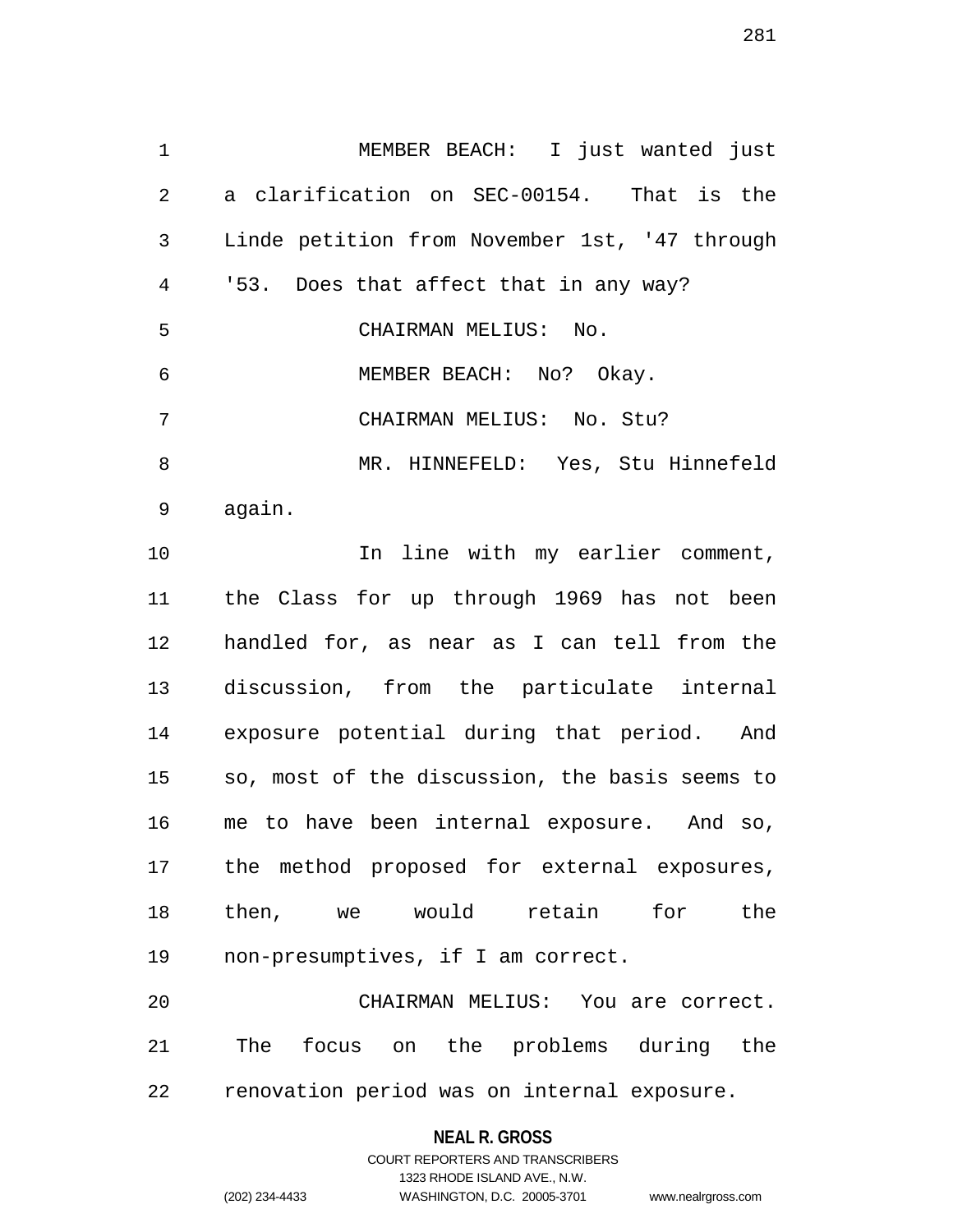1 MR. HINNEFELD: Okay. Thank you 2 very much.

3 CHAIRMAN MELIUS: I remember that 4 because we had -- remember, we had the 5 mistitled report last time that confused me.

6 Okay. We have a few minutes 7 before our scheduled break. I guess I want to 8 at least start some discussion on Dow because 9 we are sort of running out of time to fit 10 things in, unfortunately, and we have got 11 another petition to go through as well as 12 that. We can continue this over into the work 13 session.

14 But I guess, at this point, are 15 there people that have any issues in terms of 16 clarification on Dow? I can't remember if it 17 was Bill or Dick; somebody had asked for some 18 more time to look at some information.

19 MEMBER RICHARDSON: That was me. 20 CHAIRMAN MELIUS: Okay. Have you 21 had an opportunity to do that? Do you have 22 any additional questions based on that, David?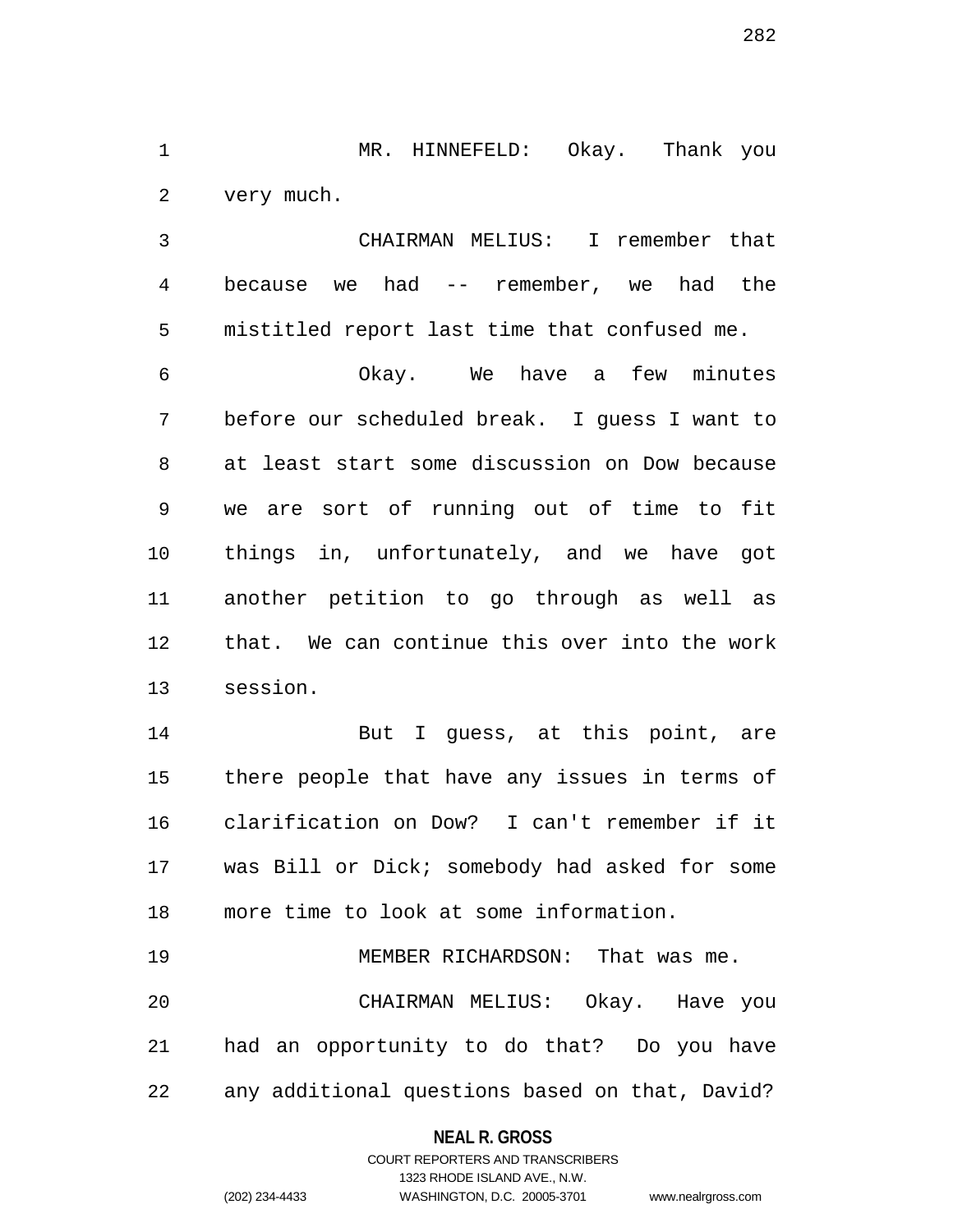| 1  | MEMBER RICHARDSON: Yes, I have                |
|----|-----------------------------------------------|
| 2  | had a chance to look at it. I don't think I   |
| 3  | have questions right now, no.                 |
| 4  | CHAIRMAN MELIUS: Oh, okay. Does               |
| 5  | anybody else have any further questions?      |
| 6  | (No response.)                                |
| 7  | Do people feel, are they ready to             |
| 8  | vote today? I'm not going to say the timing   |
| 9  | because I think everyone is a little tired. I |
| 10 | hesitate --                                   |
| 11 | MEMBER GRIFFON: Was there a                   |
| 12 | motion on the table? Since I wasn't here, was |
| 13 | there a motion offered or not yet?            |
| 14 | CHAIRMAN MELIUS: I am trying to               |
| 15 | remember, actually.                           |
| 16 | MEMBER LEMEN: I don't think there             |
| 17 | was a motion.                                 |
| 18 | CHAIRMAN MELIUS: No. No. I                    |
| 19 | think David had asked for -- I think I asked  |
| 20 | the question, did someone need any additional |
| 21 | time before we could take action, and David   |
| 22 | asked for further clarification and time to   |

**NEAL R. GROSS** COURT REPORTERS AND TRANSCRIBERS

1323 RHODE ISLAND AVE., N.W. (202) 234-4433 WASHINGTON, D.C. 20005-3701 www.nealrgross.com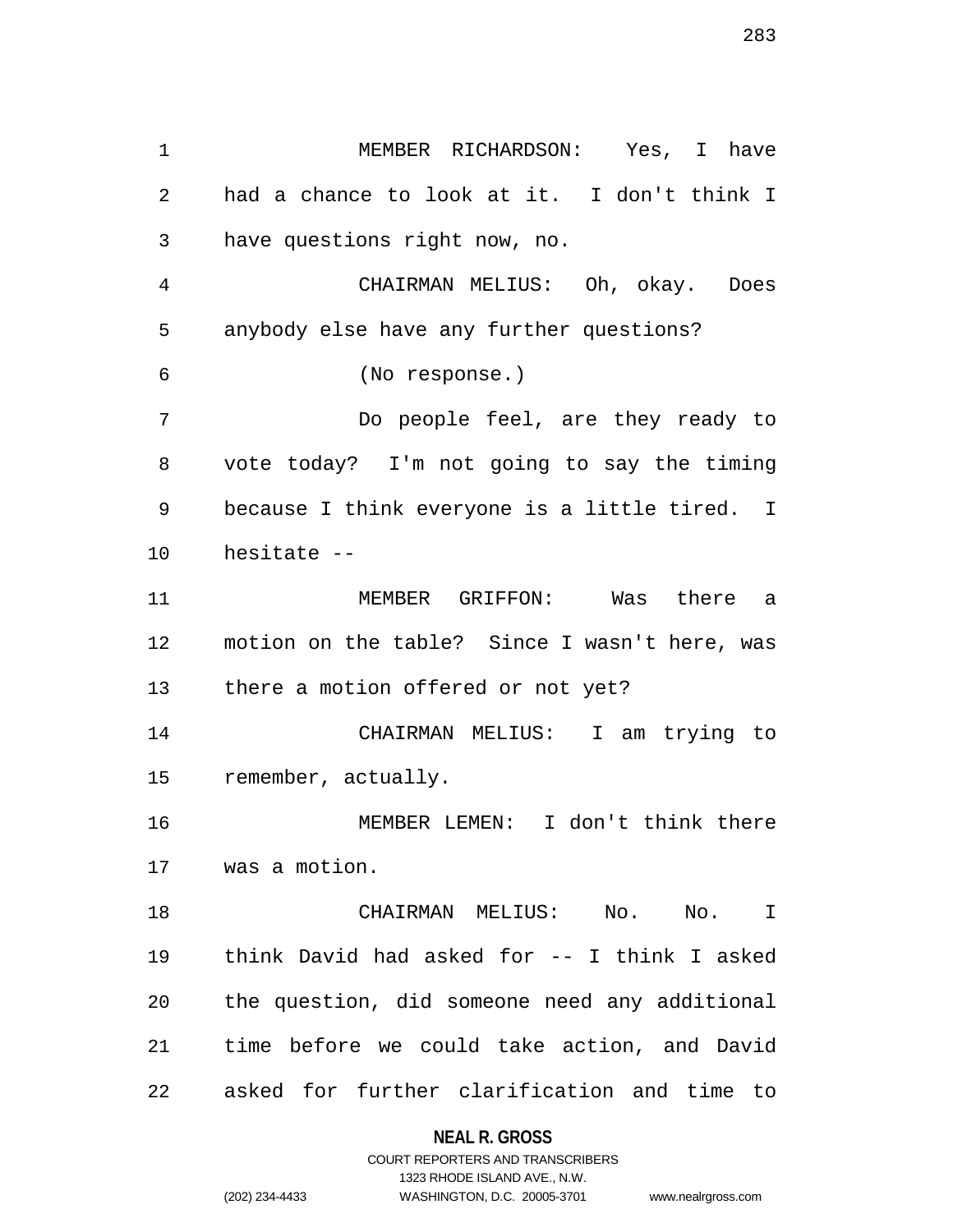1 read one of the reports.

| 2            | So, why don't we do it this way?               |
|--------------|------------------------------------------------|
| $\mathbf{3}$ | Why don't we take our break now? We will come  |
| 4            | back at 3:15 to do Norton. Then, we have a     |
| 5            | Board work session that follows that. Then,    |
| 6            | we will try to resolve Dow during that time    |
| 7            | period.                                        |
| 8            | (Whereupon, the above-entitled                 |
| 9            | matter went off the record at 2:51 p.m. and    |
| 10           | resumed at $3:19$ p.m.)                        |
| 11           | CHAIRMAN MELIUS:<br>Okay.<br>If                |
| 12           | everyone will get seated, we will get started. |
| 13           | And the first order of business                |
| 14           | now, we have a Norton Company SEC petition for |
| 15           | the residual period. And LaVon will be         |
| 16           | presenting.                                    |
| 17           | MR. RUTHERFORD:<br>Thank you, Dr.              |
| 18           | Melius.                                        |
| 19           | Chris Crawford was supposed to                 |
| 20           | present this. However, Chris has been sick,    |
| 21           | as you might know. And so, I am going to       |
| 22           | Hopefully, he<br>present on his behalf.<br>is  |

**NEAL R. GROSS**

# COURT REPORTERS AND TRANSCRIBERS 1323 RHODE ISLAND AVE., N.W. (202) 234-4433 WASHINGTON, D.C. 20005-3701 www.nealrgross.com

284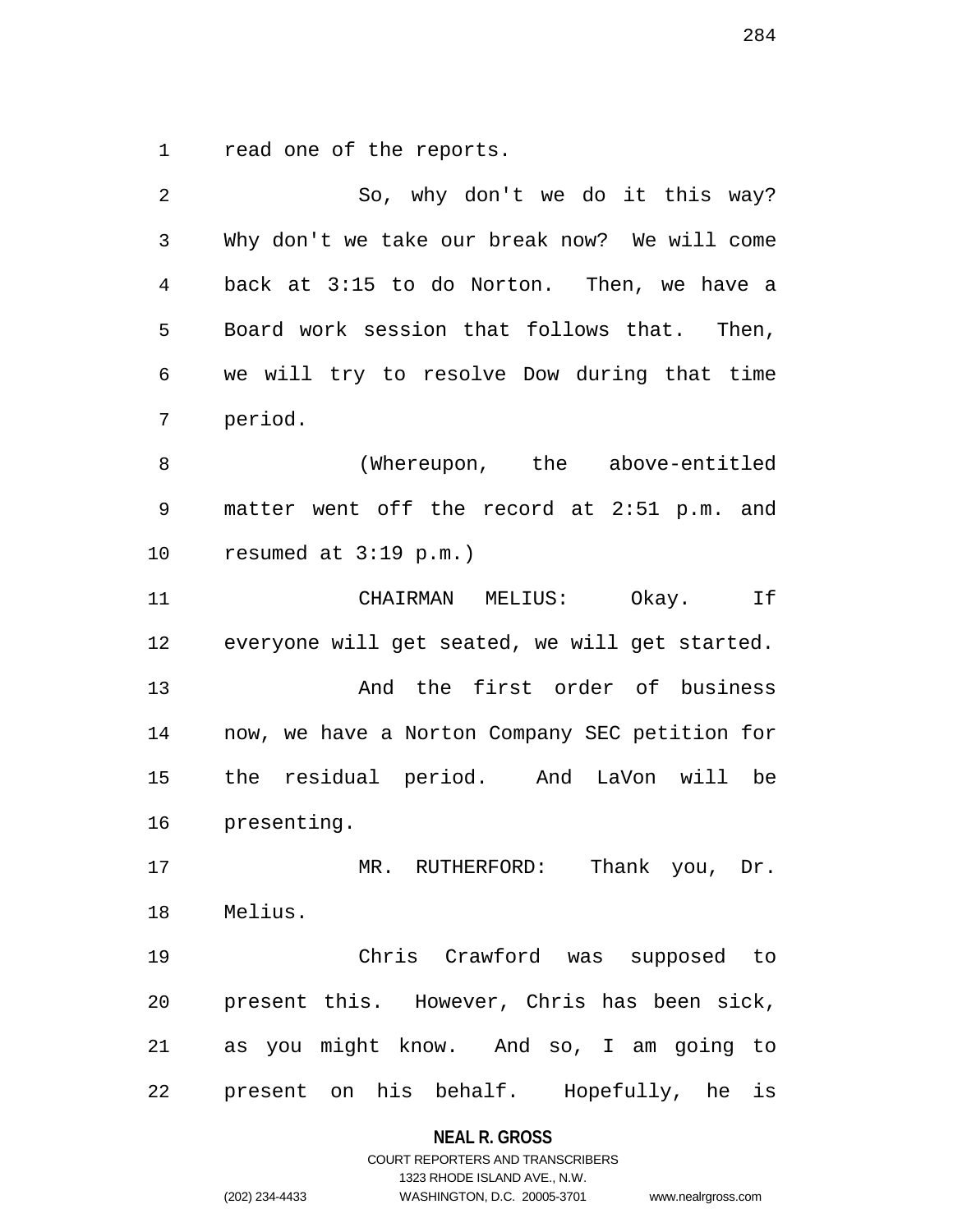1 listening in case I need any technical help. 2 All right. This petition was 3 received on May 17th, 2010. The petitioner 4 proposed a Class of all employees of the 5 Norton Company who worked in any building or 6 area at the Norton Company location on New 7 Bond Street in Worcester, Massachusetts, from 8 1960 through 1972. 9 CHAIRMAN MELIUS: It's Worcester. 10 (Laughter.) 11 MR. RUTHERFORD: Worcester, okay. 12 CHAIRMAN MELIUS: Us Massachusetts 13 natives take -- 14 MR. RUTHERFORD: You know, this is 15 a southern Ohio boy here. I'm sorry. You are 16 just going to have to live with it. 17 (Laughter.) 18 CHAIRMAN MELIUS: Now, if you are 19 in England, I can tell you a funny story about 20 being asked for directions in the Worcester 21 tube station once.

22 (Laughter.)

# **NEAL R. GROSS** COURT REPORTERS AND TRANSCRIBERS 1323 RHODE ISLAND AVE., N.W. (202) 234-4433 WASHINGTON, D.C. 20005-3701 www.nealrgross.com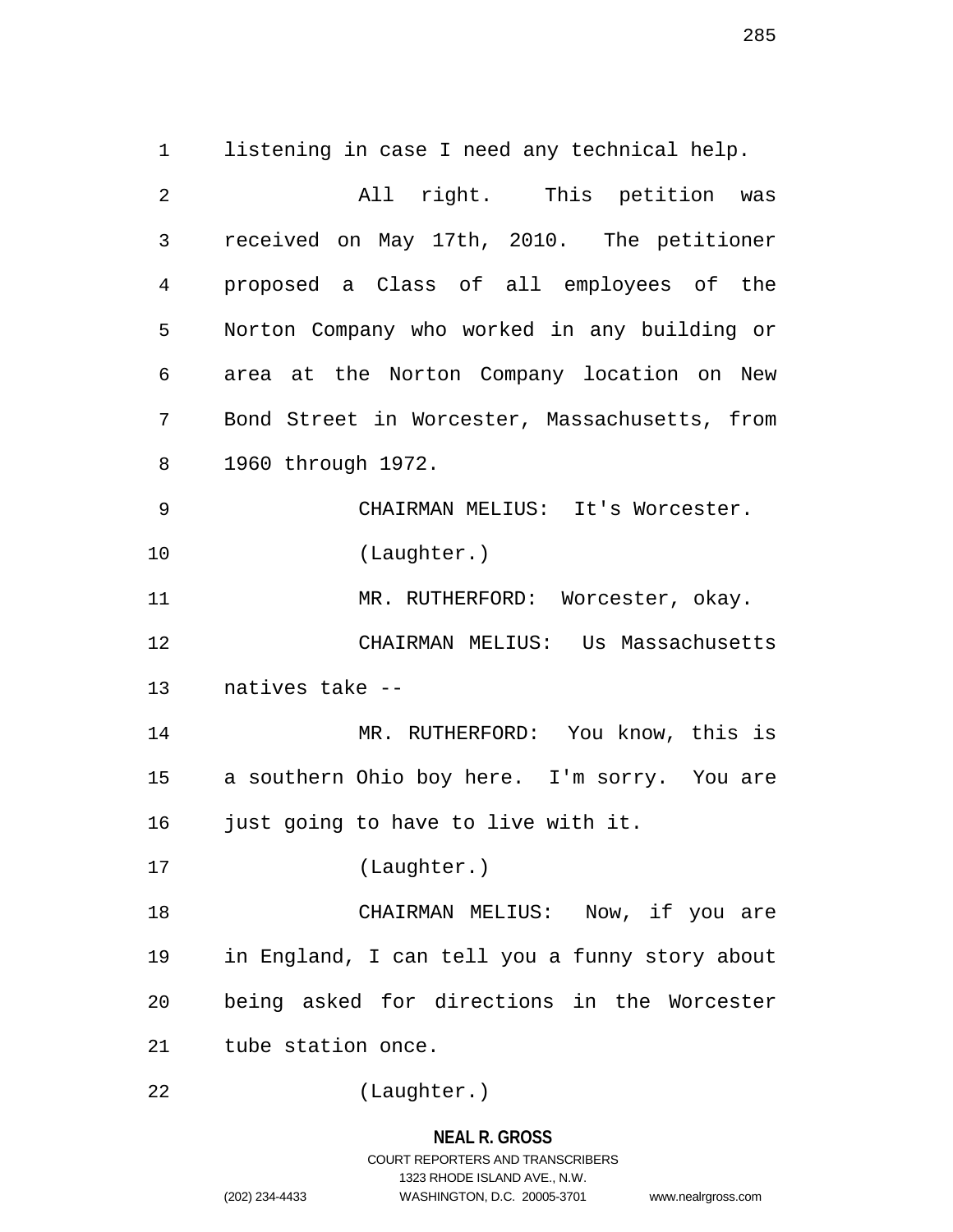1 MR. RUTHERFORD: All right. The 2 petition qualified for evaluation on July 1st, 3 2010. Basis was radiation monitoring records 4 are insufficient, or the basis provided by the 5 petitioner was radiation monitoring records 6 were insufficient to adequately estimate doses 7 for workers at the site.

8 Since this is a residual period 9 and we typically discuss that there is usually 10 very little monitoring data during the 11 residual period, we qualified the petition, as 12 well as, we were aware of some D&D activities 13 that occurred early on in the residual period. 14 The covered period for Norton 15 Company was January 1, 1945 through December 16 31st of 1957. The residual period extended 17 past that.

18 Those of you who were on the Board 19 for a while may remember that we added a Class 20 for Norton for that operational period some 21 time ago. That included all AWE employees at 22 the Massachusetts site from January 1, 1945 to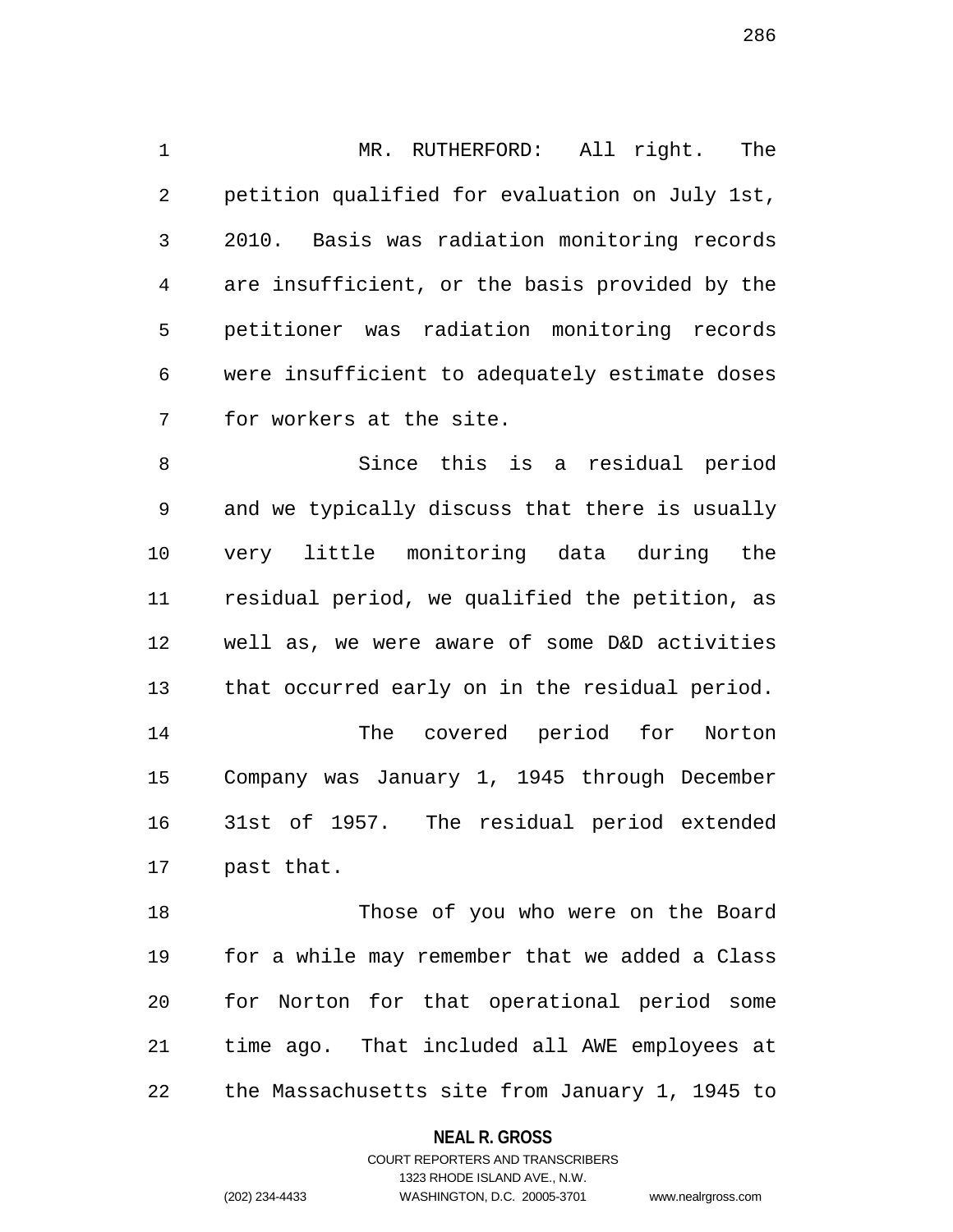1 December 31st, 1957.

|                | The Class evaluated by NIOSH was               |
|----------------|------------------------------------------------|
| $\mathfrak{Z}$ | all AWE employees who worked in any building   |
| 4              | or area at the facility owned by Norton        |
| 5              | Company during the residual period from        |
| 6              | January 1, 1958 through October 31st of 2009.  |
| 7              | little background: Norton<br>$\mathbf{A}$      |
| 8              | Company, as we have just discussed, is located |
| 9              | in -- say it again, Dr. Melius.                |
| 10             | CHAIRMAN MELIUS: Worcester.                    |
| 11             | MR. RUTHERFORD: Worcester,                     |
| 12             | Massachusetts.                                 |
|                |                                                |
| 13             | CHAIRMAN MELIUS: Isn't there a                 |
| 14             | Wooster, Ohio?                                 |
| 15             | MR. RUTHERFORD: Worcester. Got                 |
| 16             | it. Okay. Hey, how come it's not spelled       |
| 17             | $W$ -O-O-S-T-E-R?                              |
| 18             | CHAIRMAN MELIUS: Because they're               |
| 19             | educated.                                      |
| 20             | (Laughter.)                                    |
| 21             | All right.<br>The<br>MR. RUTHERFORD:           |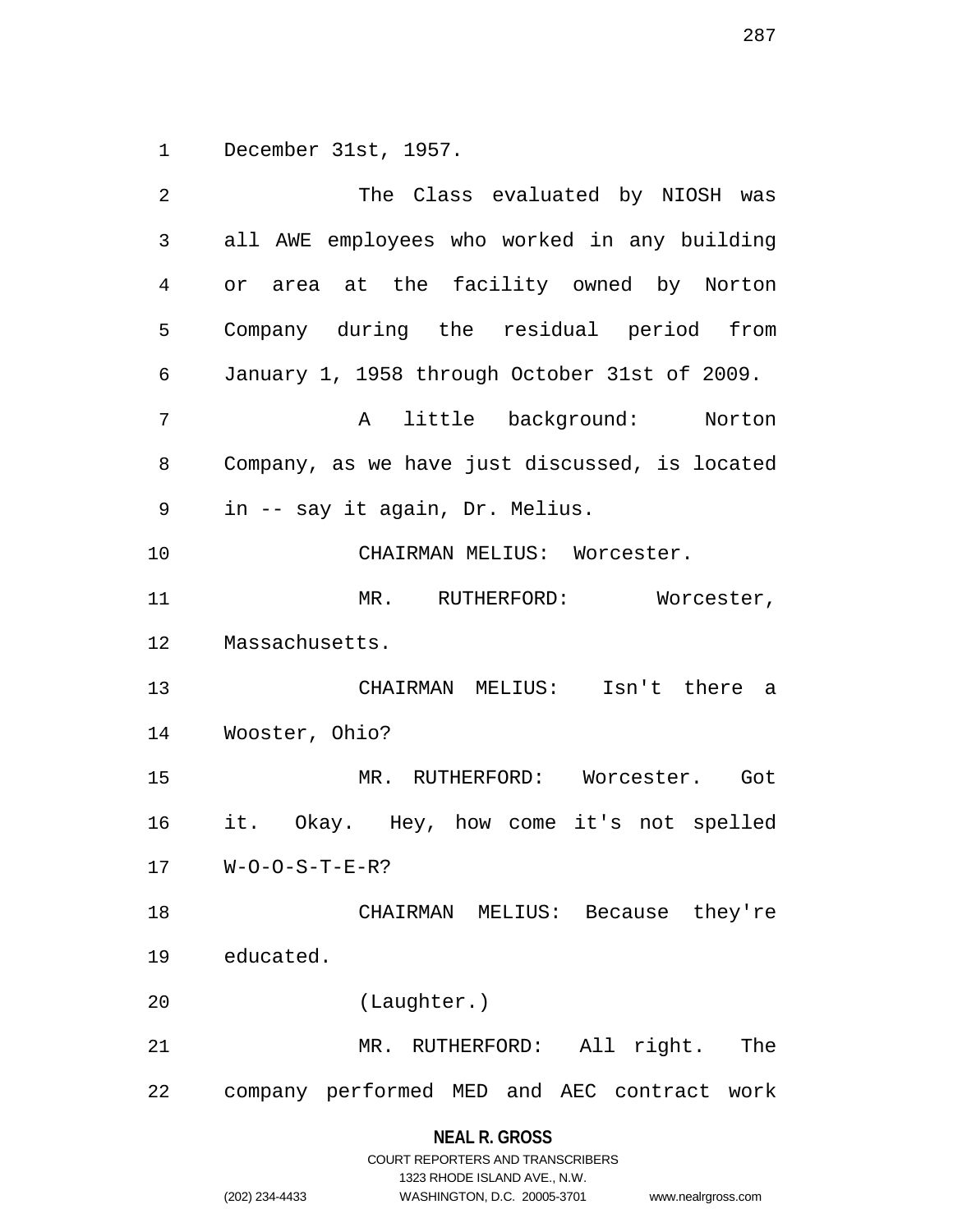1 with uranium and thorium metal oxides from 2 January 1, 1945 through December 31st of 1957. 3 At that time and past that, Norton also 4 performed commercial work with thorium during 5 the residual period in a separate area with 6 separate equipment.

7 In 1962, AEC equipment, including 8 kilns, furnaces, furniture, and flooring, was 9 dismantled, scrubbed, and placed in barrels. 10 Surface areas of the building were cleaned, 11 and the residue was placed in barrels.

12 So, our covered period ended in 13 1957. This activity actually -- and I will 14 discuss this a little further -- this main 15 activity occurred in 1962 of dismantling and 16 D&Ding equipment. Prior to that, there was 17 some additional work. Again, I will discuss 18 that.

19 Norton plant and process 20 descriptions during the residual radiation 21 period:

22 Operations after 1957 shifted to a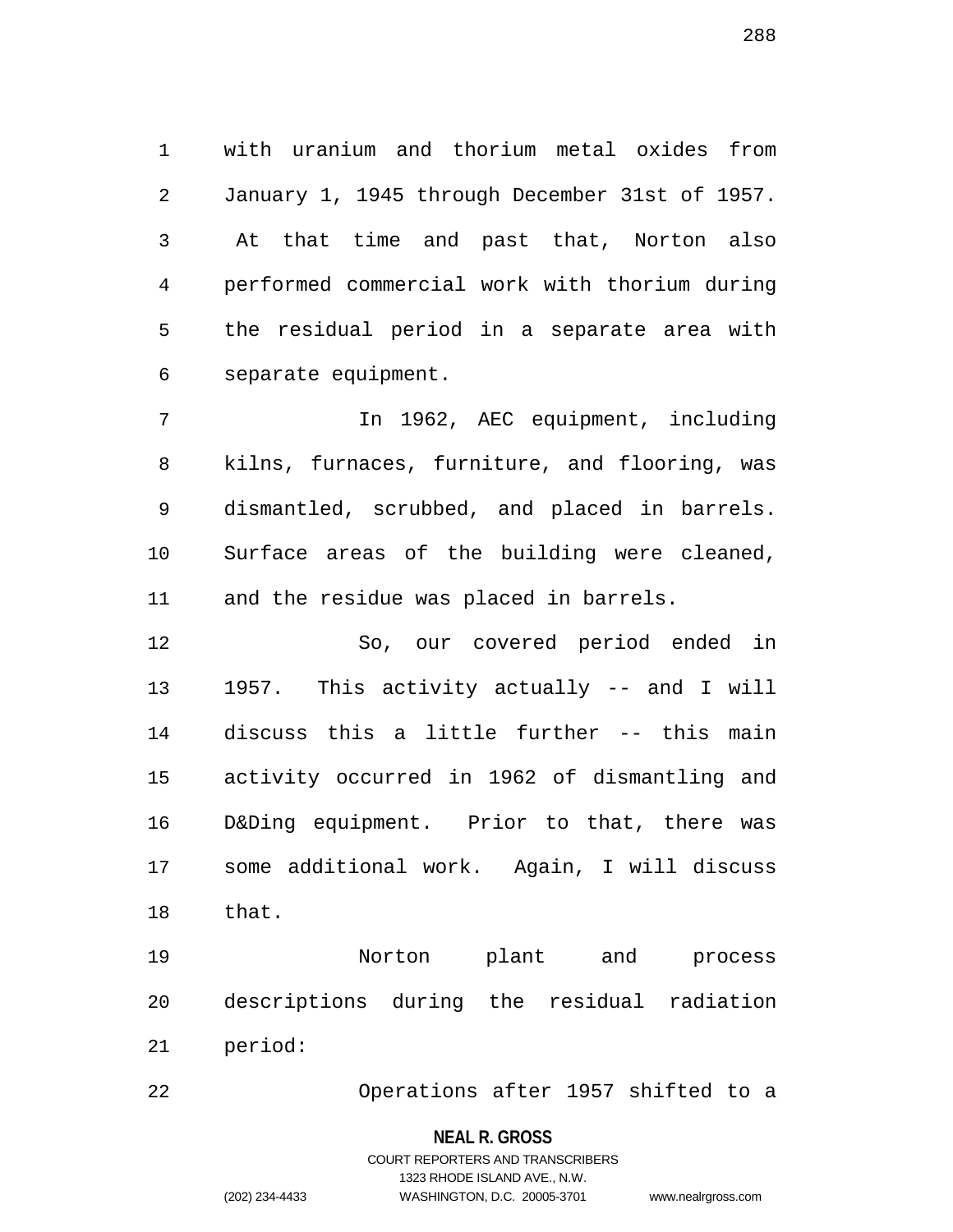1 tear-down and removal of the AWE materials and 2 clean-up of contamination that was completed 3 by October 10th of 1962.

4 Twenty tons of material were 5 transported to a portion of the landfill 6 located on the Norton Company Site and buried 7 at a 30-foot depth on October 8th through 10th 8 of 1962.

9 The source-term of the buried 10 materials was estimated to be 15 pounds of 11 thorium-232 and 25 pounds of uranium-238.

12 Now those of you who read the 13 Evaluation Report know that, again, there were 14 20 tons of material. It was just that the 15 estimated actual source content was those low 16 volumes.

17 Sources of available information: 18 again, we looked through Site Profiles, 19 Technical Information Bulletins. We did have 20 interviews with three former workers. The 21 petitioner who worked right after the covered 22 period provided some good information on the

### **NEAL R. GROSS**

289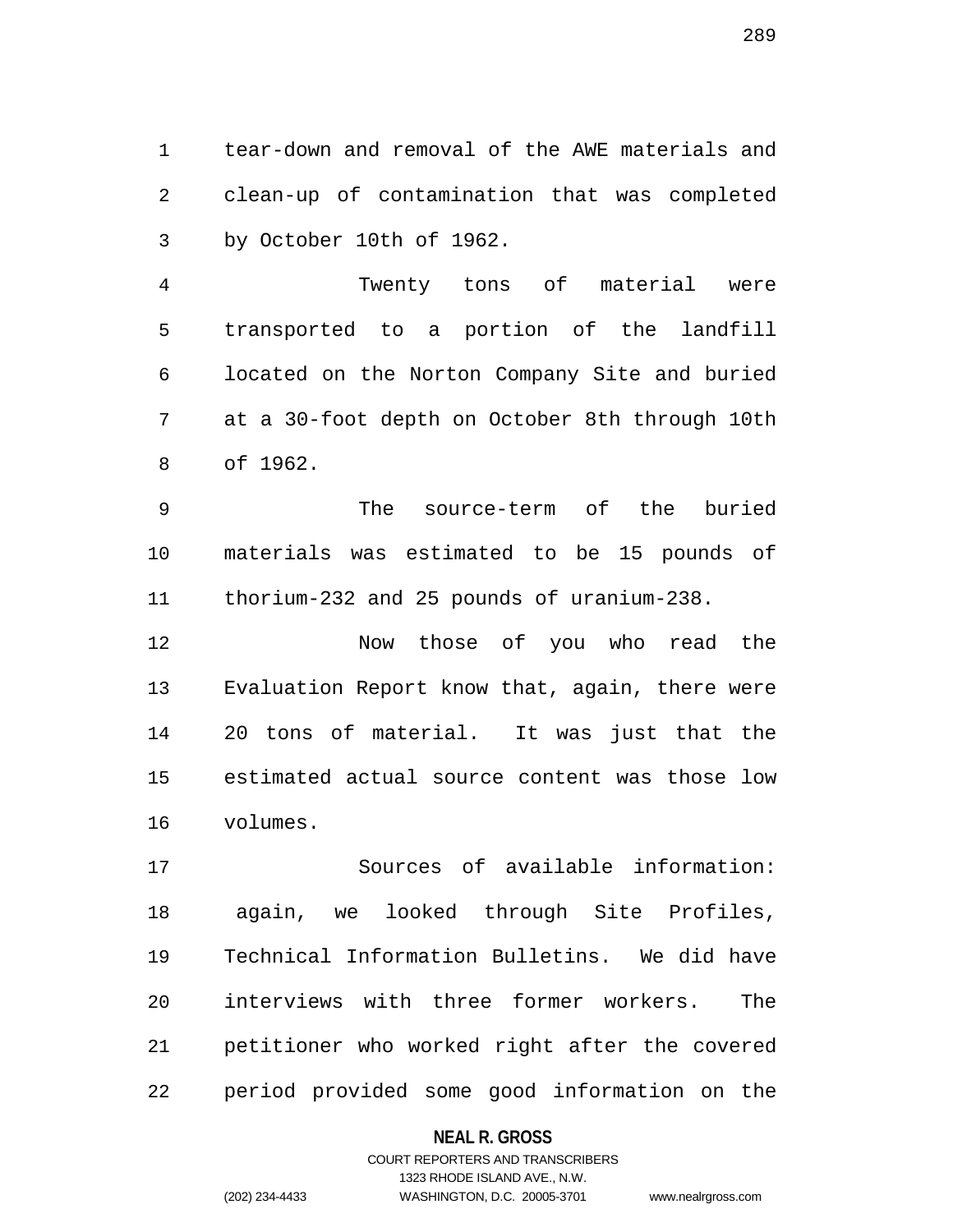1 actual D&D activities that occurred right 2 after the covered period. In fact, the 3 discussion from the petitioner actually helped 4 us look for different information on that D&D 5 work.

6 We looked at existing claimant 7 files, documentation provided by the 8 petitioner, the Site Research Database data 9 captures, and the State of Massachusetts 10 Department of Health.

11 Some of the data capture efforts: 12 let's see. The U.S. Atomic Energy 13 Commission. We also looked at FUSRAP data 14 during the residual period; Oak Ridge National 15 Lab records, DOE OpenNet, the CEDR database, 16 NARA, and we did data captures at various DOE 17 locations.

18 Previous dose reconstructions, and 19 this includes all the dose reconstructions for 20 Norton or all the claims for Norton. There 21 were 64 claims. Claims that meet the Class 22 definition or were an evaluated Class were 56.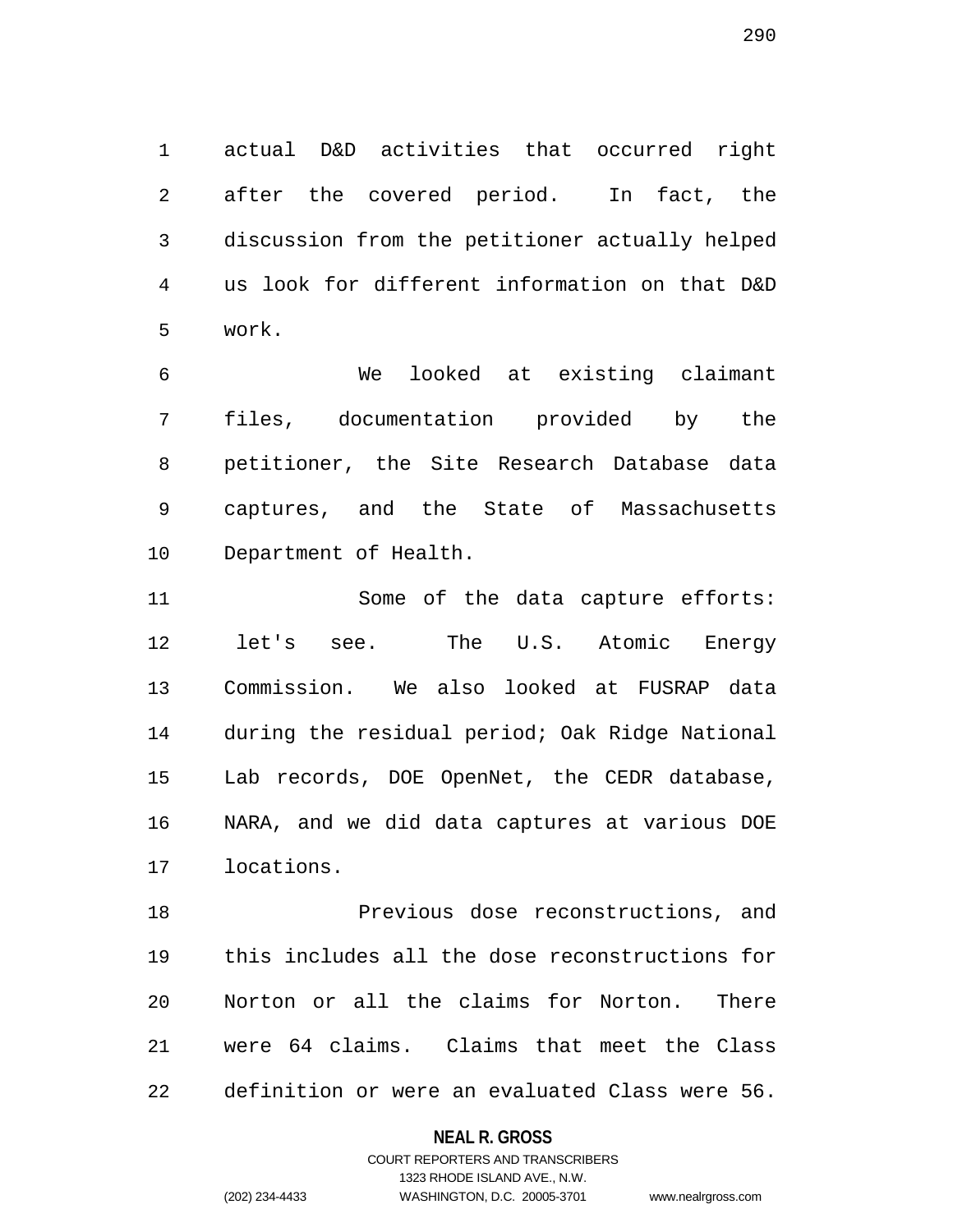1 For the recommendation that we are going to 2 make today, there is roughly 15 claims that 3 would be included in that with presumptive 4 cancers.

5 Dose reconstructions were 6 completed for claims that meet the Class 7 definition, 18. We have no internal or 8 external monitoring data for those.

9 Internal monitoring data 10 pre-October 1962, so this is for the period 11 1957 -- or 1958 through 1962. We have no 12 reliable bioassay data. We have limited air 13 sample data. We have air sample data in 1958 14 for some operations during that period.

15 We have external monitoring data 16 pre-October 1962, no film badge data or area 17 radiation surveys. We do have some smear 18 samples and contact readings.

19 Air monitoring data, again, there 20 were 28 air monitoring sample results 21 reported for 14 samples collected in July 22 11th, 1957. Fourteen sample results were

### **NEAL R. GROSS**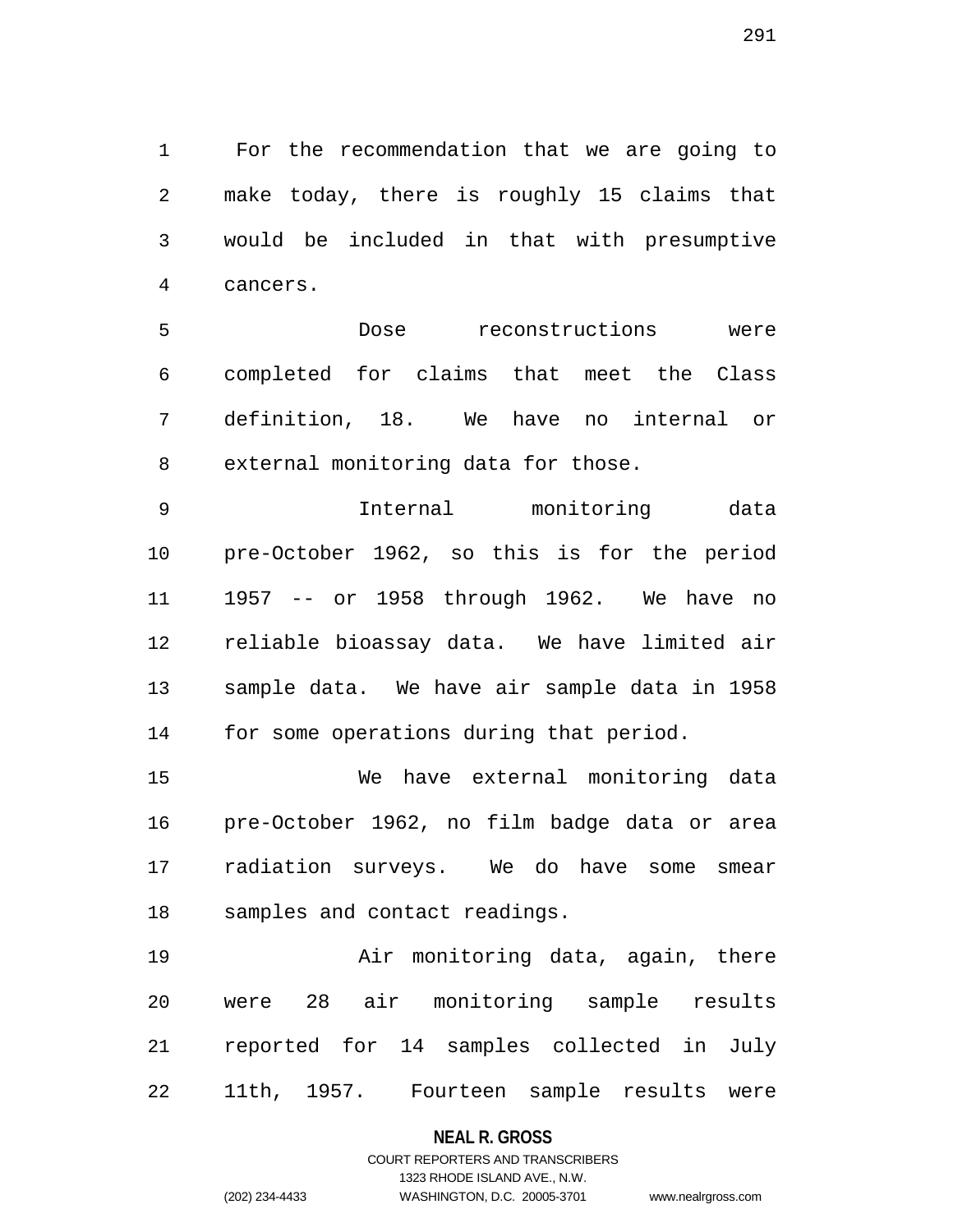1 associated with the thorium processing area. 2 When they say there were 14 samples taken and 3 28 results, they also looked at thoron 4 measurements as well. Thoron levels were 5 derived from this.

6 We have 42 air monitoring results 7 reported for 21 samples collected on May 13th 8 of 1958. Sixteen results were associated with 9 the thorium processing area and six with the 10 uranium processing area. Thoron levels were 11 derived from these surveys as well.

12 Two air monitoring samples were 13 collected on September 9th, 1958 by Liberty 14 Mutual. One sample was taken in the thorium 15 processing area, and the other was taken in 16 the uranium processing area.

17 Five air monitoring results were 18 collected in 1962, 1963, and 1964. All five 19 could be identified as being taken in a 20 thorium area. Liberty Mutual Insurance 21 Company collected those, and there's dates for 22 those samples.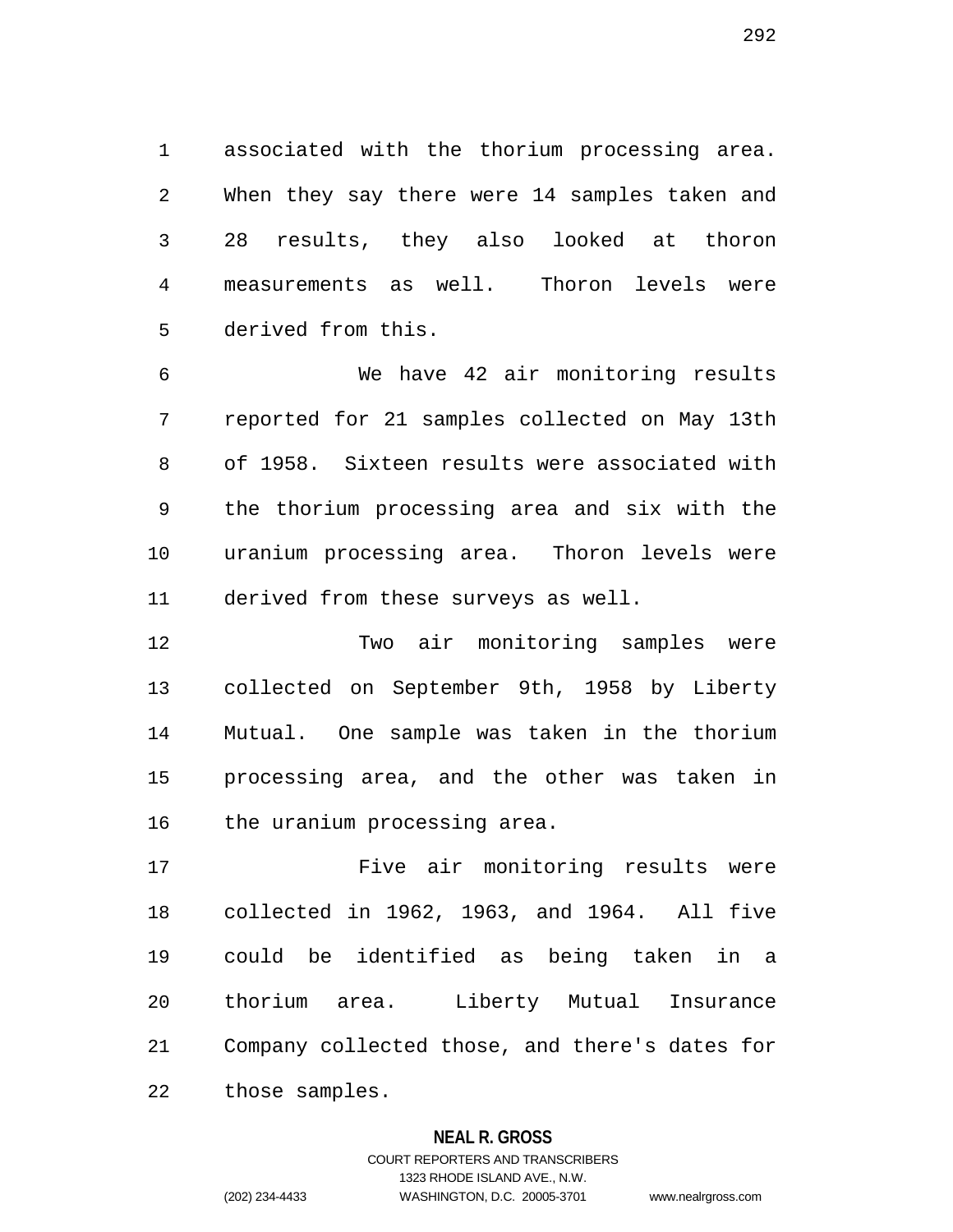1 Various other air monitoring 2 contamination surveys were done between 1958 3 and 1965 and considered in the feasibility 4 analysis. I think those are laid out fairly 5 well in the Evaluation Report, each of the air 6 monitoring results.

7 Potential radiation exposures 8 during the Class period: we have internal 9 sources of exposure were associated with 10 uranium, thorium and their progeny, may have 11 been inhaled or ingested by workers at Norton. 12 These residual airborne 13 radioactive contaminants may have been present 14 at low levels during the residual period and 15 at raised levels during the decontamination 16 and decommissioning operations in 1962 or any 17 previous clean-up attempts. So, there were 18 some clean-up attempts that occurred prior to 19 1962, roughly, from the '58 to '62 period. 20 External sources of exposure: we

21 had photon and beta exposures from the uranium 22 and thorium source material, as well as

### **NEAL R. GROSS**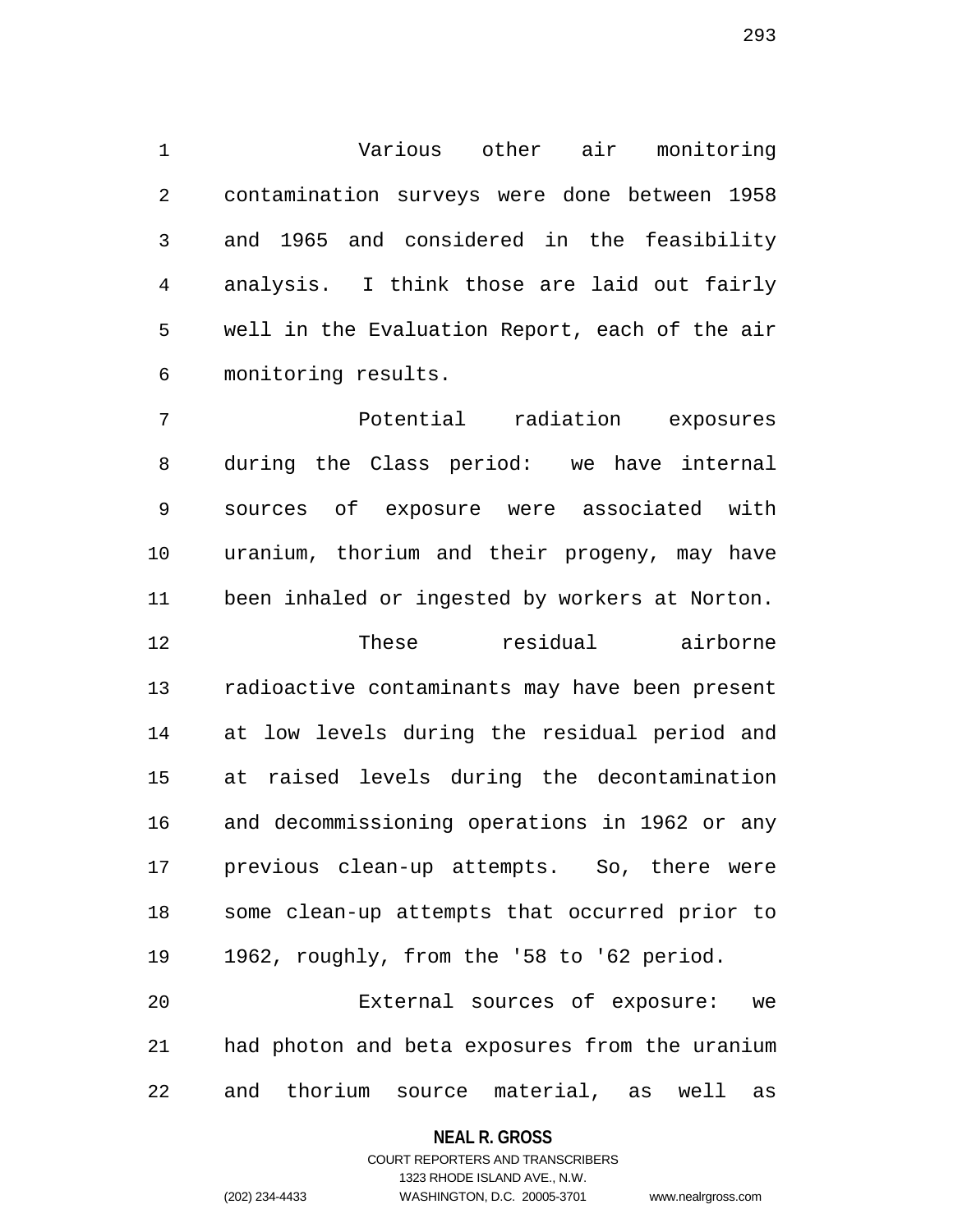1 surface contamination that was present during 2 the residual period.

3 Neutrons were not a significant 4 source of external exposure at the site.

5 Additional information on internal 6 monitoring data post-October 1962: the 7 information I discussed earlier was pre-1962. 8 This is post-1962.

9 We have no bioassay data for the 10 Class period. This is what I would call a 11 more classic residual period after the D&D 12 operations.

13 We have limited air sample data 14 that are available during the production and 15 residual periods.

16 External monitoring data 17 post-October 1962, again, we have no film 18 badge data or no radiation surveys.

19 As you have seen a number of 20 times, the evaluation process is a two-pronged 21 test. Is it feasible to estimate the level of 22 radiation dose of individual members of the

## **NEAL R. GROSS**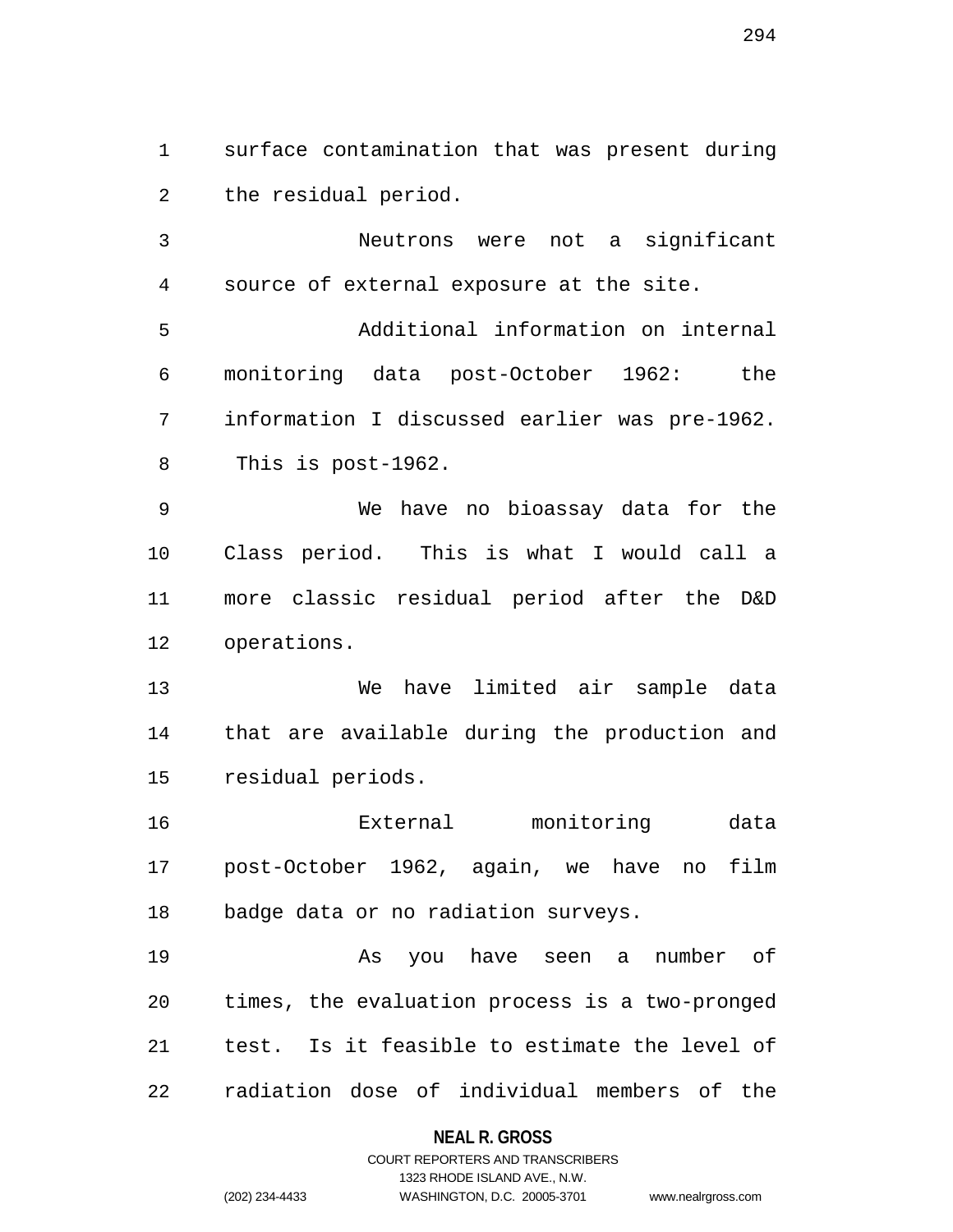1 Class with sufficient accuracy? And, then, if 2 that answer is no, then is there a reasonable 3 likelihood that such radiation dose may have 4 endangered the health of members of the Class? 5 We found that the available 6 monitoring records, process descriptions, and 7 source-term data are adequate to complete dose 8 reconstruction with sufficient accuracy for 9 the evaluated Class employees after, but not 10 before, October 10th, 1962. So, from the 11 period 1958 up through October 10th, 1962, we 12 felt that dose reconstruction was not 13 feasible.

14 Our reason behind this was mainly 15 the clean-up and D&D activities that occurred 16 during that period. We did not have air 17 monitoring data for those activities, and the 18 removal of the process equipment we felt could 19 have generated higher airborne concentrations 20 than we could bound based on the information 21 available.

22 This residual period after October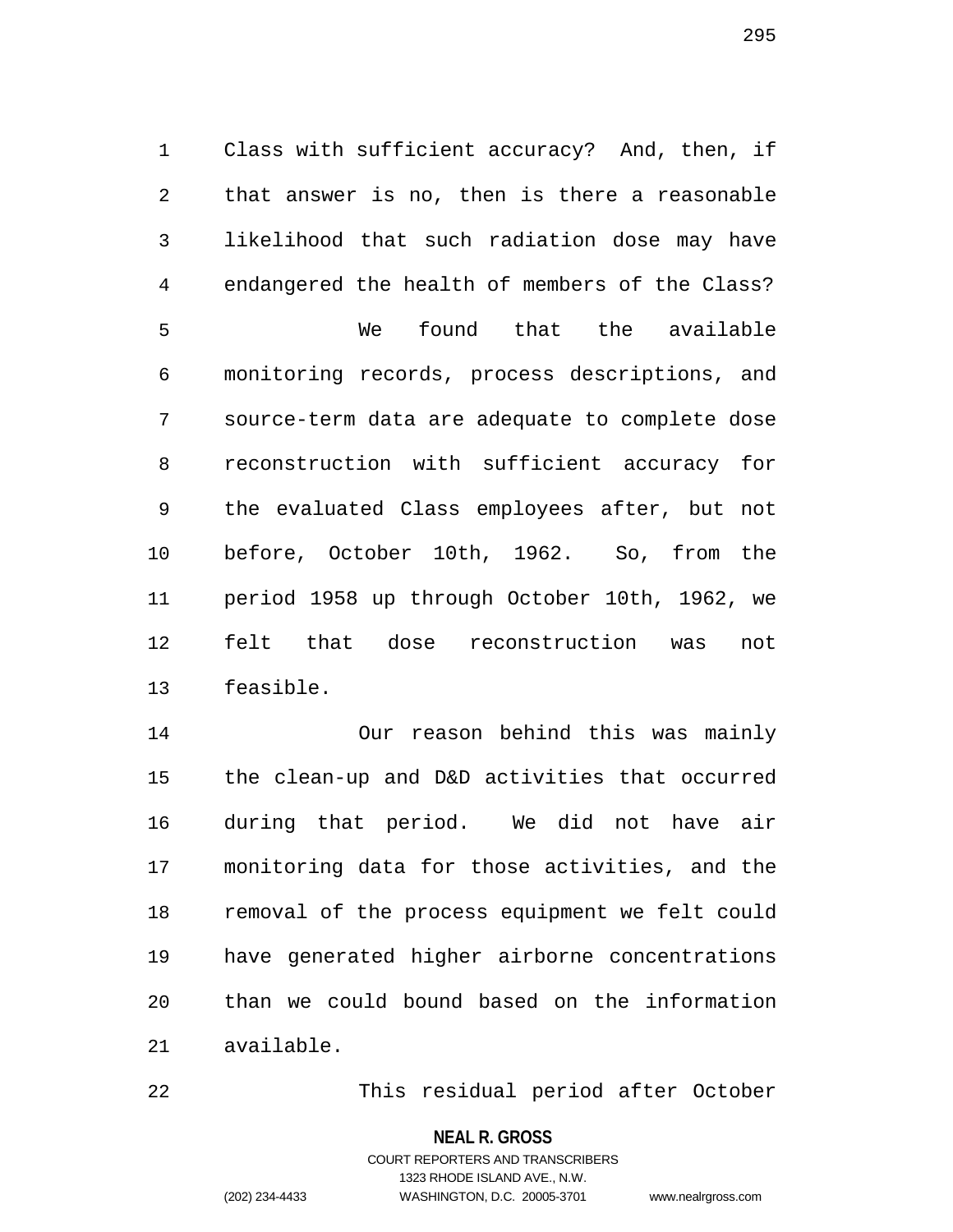1 10th, 1962: little bioassay data for the 2 residual period. Intakes for uranium and 3 thorium were derived from the long-lived alpha 4 emitters measured in the 1958 survey and 5 depleted according to TIB-70.

6 So, basically, we took the air 7 concentrations in 1958, which would have 8 included, actually, operations and 9 resuspension from any residual material. We 10 used that as our starting point. And, then, 11 we used the depletion rate based on the 12 source-term from TIB-70 to derive our intakes 13 through the years.

14 Again, the intake rates for the 15 post-October 10th, 1962 residual period were 16 adjusted for source-term depletion for future 17 years based on TIB-70. The first year rate 18 applied to 1962 and '63. The third year rate 19 was applied to '64.

20 And you can see the tables here. 21 You see the adjustment factors based on 22 TIB-70, the source-term depletion. On the

### **NEAL R. GROSS**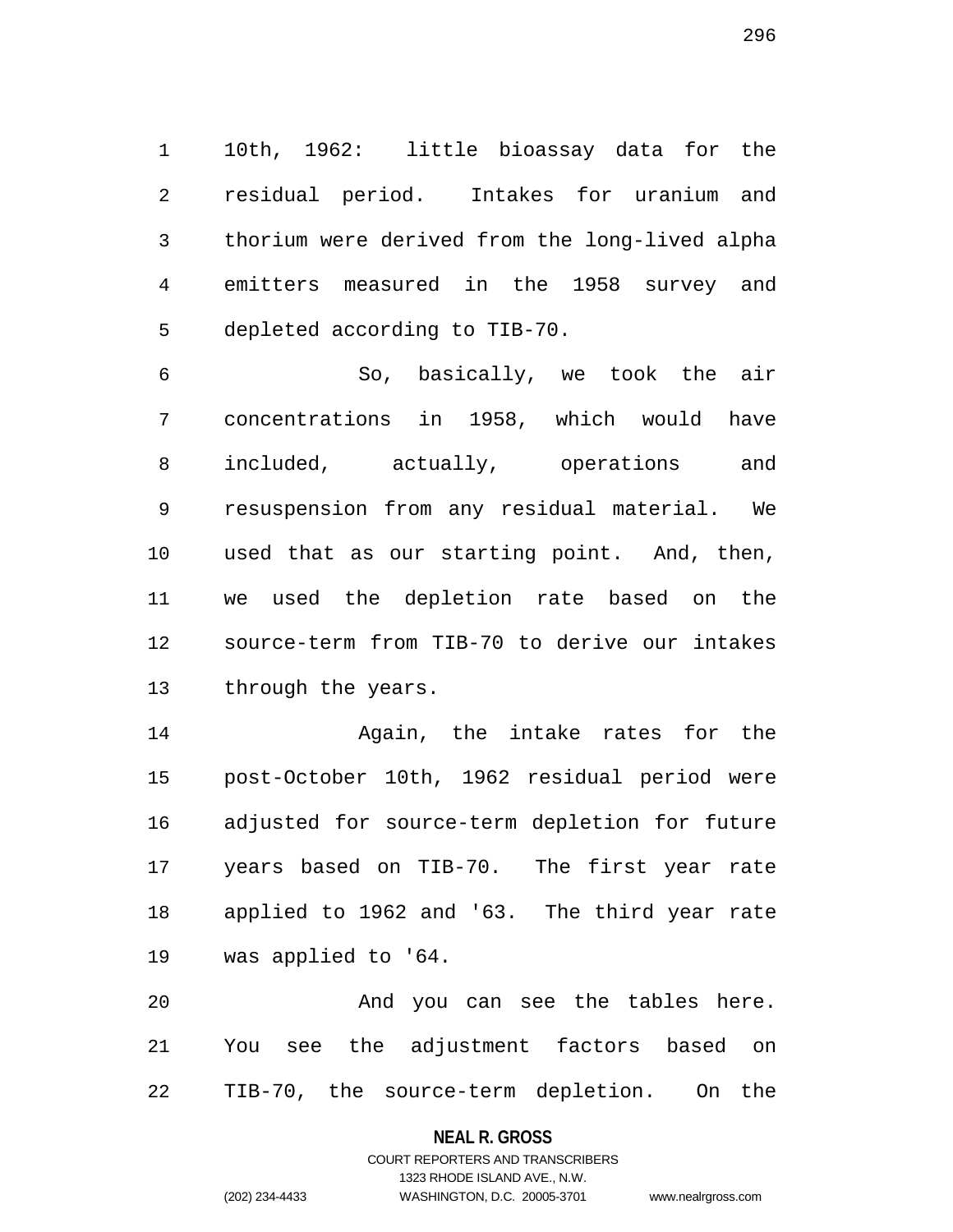1 side we have inhalation rates for 1962 and 2 1963 and ingestion as well, and those break 3 down, again, based on that depletion constant.

4 Since only uranium metal and 5 oxides were handled at Norton Company, radon 6 was not a significant hazard. We do have 7 monitoring data for thoron that exists for 8 1957 and 1958. The latter values were used to 9 bound thoron exposures because the AEC 10 source-term only decreased after December 31, 11 1957. So, basically, what we used was we used 12 the same source-term depletion constant for 13 the thoron as well, recognizing that thoron 14 would have only been generated from that 15 residual contaminants of thorium.

16 Again, here is our table with 17 TIB-70 with the inhalation values and the 18 distribution for given years.

19 There was no external monitoring 20 data for the residual period. We used 21 deposition methods that were employed for the 22 internal contamination based on the 1957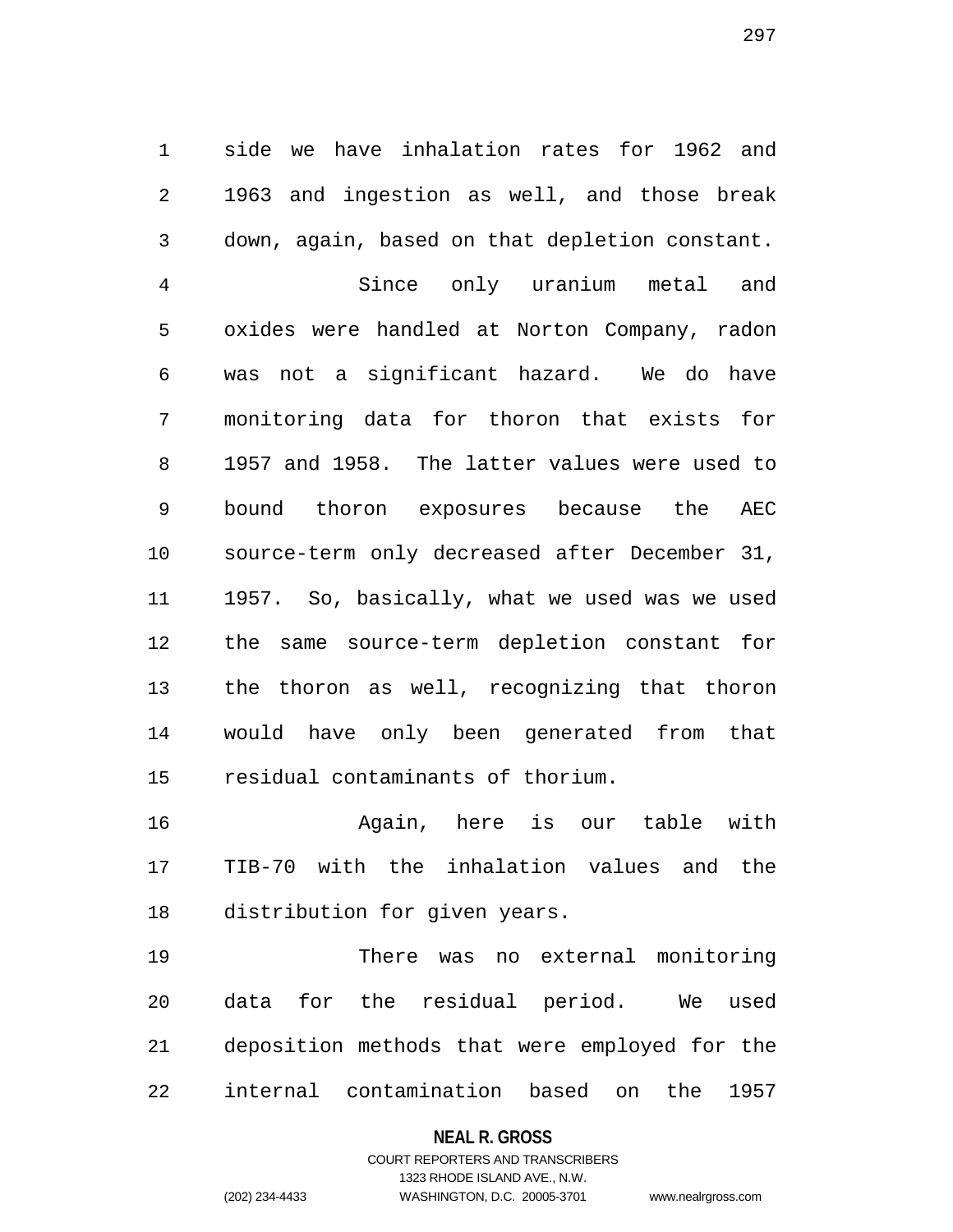1 survey. A contamination level of 1.83 times 2 10 to the minus 6 dpm per meter squared was 3 calculated. Basically, what they used was 4 they deposited the airborne concentrations on 5 to develop a surface contamination level.

6 The external doses from 7 penetrating photons with energies were derived 8 from that. Exposure rates were adjusted for 9 source-term depletion using the same 10 source-term depletion values for future years 11 for TIB-70.

12 We get the table on that as well. 13 So, if you look at the first year, roughly, 14 26 millirem per year and you see it depletes 15 based on that depletion constant.

16 So, in summary, our feasibility 17 for the period of January 1, 1958 through 18 October 10th of 1962, we felt dose 19 reconstruction is not feasible, internal or 20 external, just based on the amount of 21 knowledge that we have from the source-term. 22 The limited knowledge we have on the

**NEAL R. GROSS**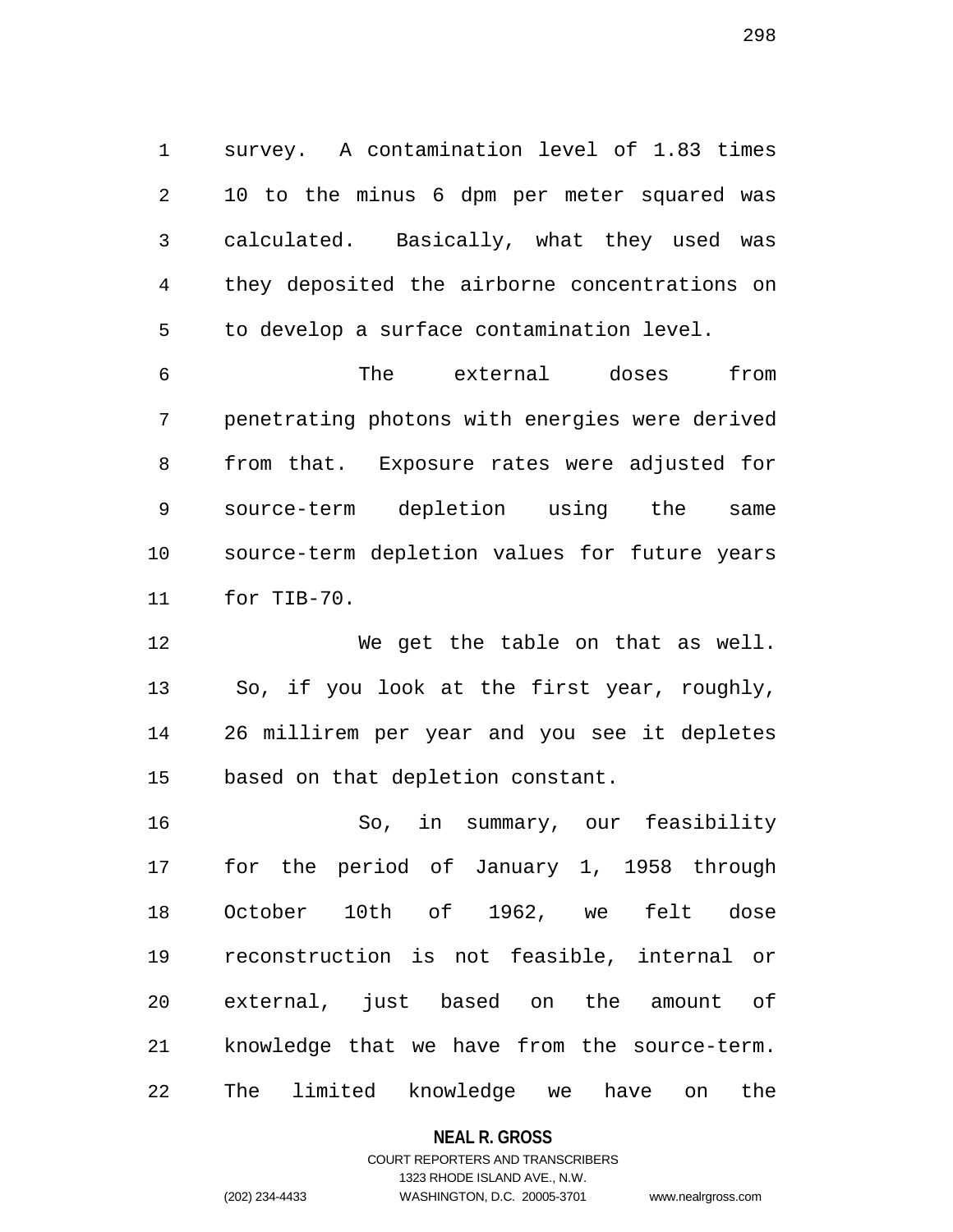1 source-term, the activities that were 2 conducted during the D&D and the clean-up 3 period from '58 to '62, we felt that we could 4 not estimate dose from that.

5 And for the second period of 6 October 11th, 1962 through December 31st of 7 2009, we found dose reconstruction is feasible 8 using a TIB-70 approach, using existing air 9 concentrations from the end of operations.

10 So, again, dose reconstruction for 11 the period from January 1, '58 through October 12 10th of '62, we found that dose estimates 13 cannot be adequately reconstructed for that 14 period.

15 And that's it.

16 CHAIRMAN MELIUS: Okay.

17 MR. RUTHERFORD: Questions?

18 CHAIRMAN MELIUS: Thank you,

19 LaVon.

20 Any questions for LaVon?

21 (No response.)

22 If not, I have a couple of

# **NEAL R. GROSS** COURT REPORTERS AND TRANSCRIBERS 1323 RHODE ISLAND AVE., N.W.

(202) 234-4433 WASHINGTON, D.C. 20005-3701 www.nealrgross.com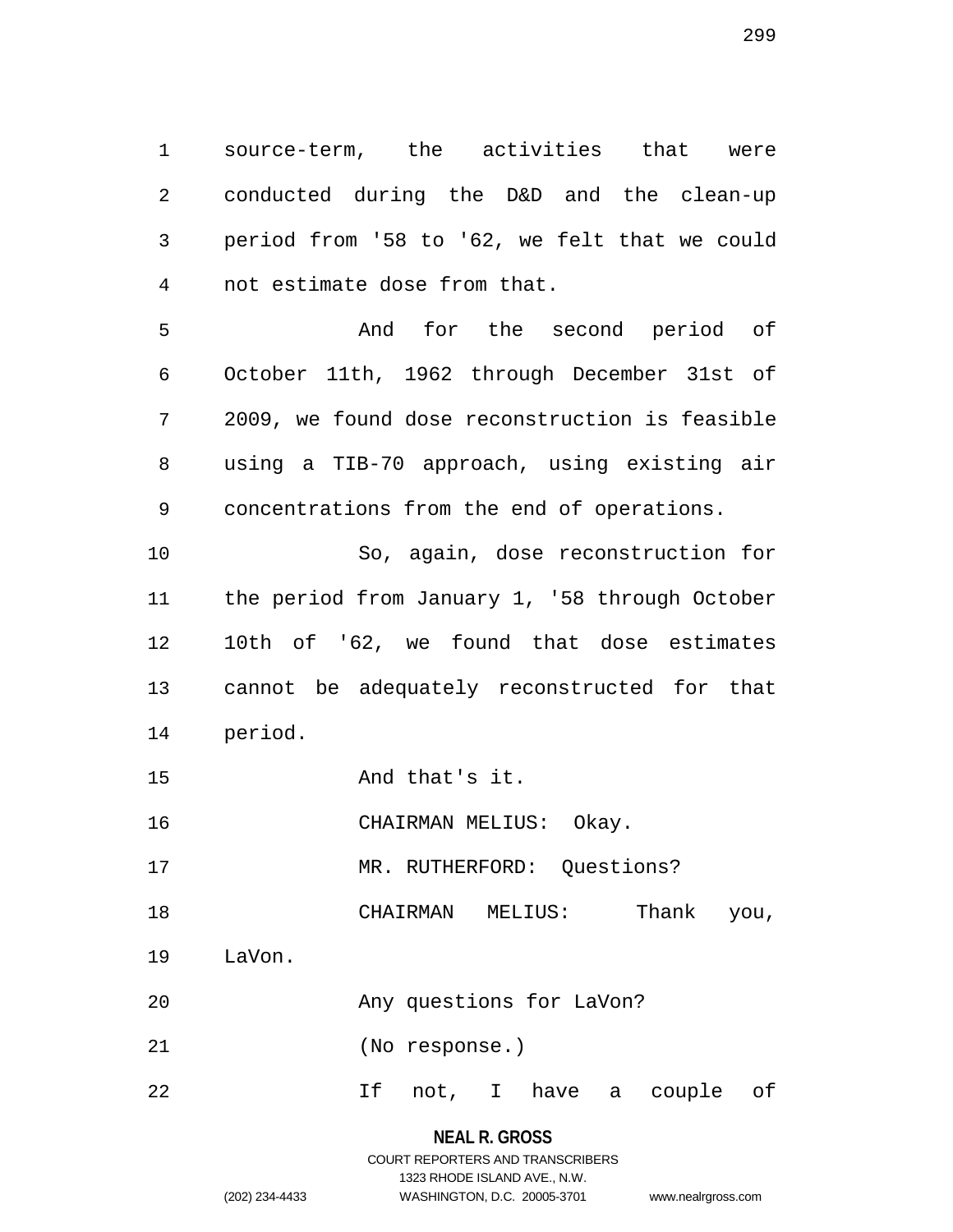1 questions for clarification. On page 14 of 2 the report, which looks like new information, 3 we have previously approved an earlier SEC 4 here. And this looks like new information.

5 You report that, it says, for 6 1957, about 25 Norton Company employees worked 7 on the AWE program, and they all worked in one 8 building.

9 MR. RUTHERFORD: That was based on 10 the personal communications from the 11 petitioner. Yes, that is relatively -- that's 12 new information. We did not have the 13 information of 25 workers, and, again, that is 14 based on an interview from a worker from that 15 period who indicated that it was roughly 25 16 people. And he also indicated it was Building 17 112 that the operations occurred.

18 When we did add the previous 19 Class, we did not have the information about 20 the specific building number or the estimate 21 of employees involved. I don't think it would 22 have changed our recommendation because of the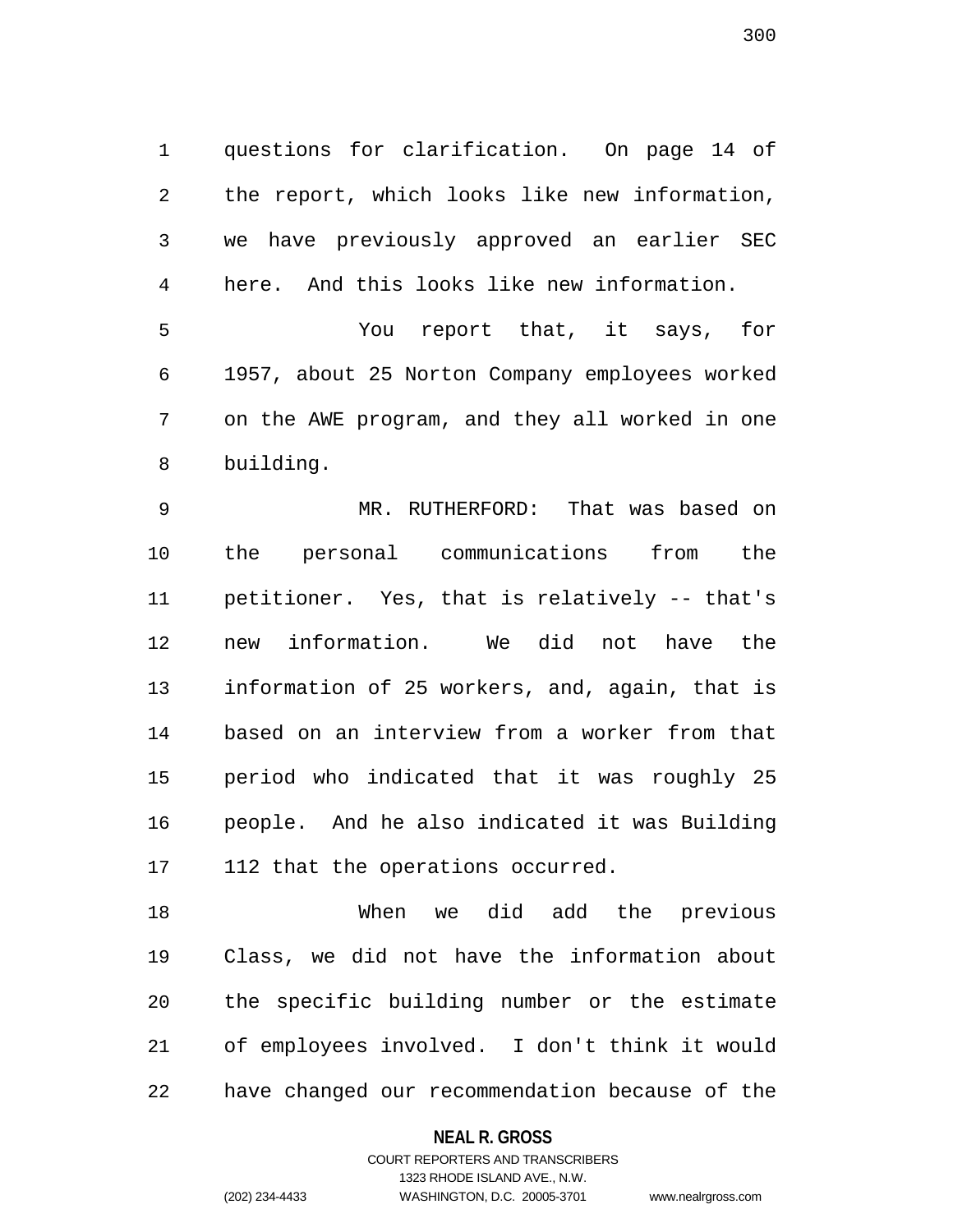1 material, if you remember back at that time 2 period, we had actually identified that some 3 material may have been stored onsite at other 4 locations when the materials were received for 5 processing. And plus, we could not establish 6 any access controls or information during that 7 time.

8 CHAIRMAN MELIUS: And what about 9 personnel records that would indicate where 10 people worked in the building for the current 11 time period?

12 MR. RUTHERFORD: For the current 13 time period?

14 CHAIRMAN MELIUS: Yes. 15 MR. RUTHERFORD: We have nothing

16 right now that would indicate that.

17 CHAIRMAN MELIUS: Okay. Because, 18 I mean, this is a large facility.

19 MR. RUTHERFORD: Right. Right, it 20 is.

21 CHAIRMAN MELIUS: As in hundreds 22 of workers. So, I am trying to get that on

**NEAL R. GROSS**

|                | COURT REPORTERS AND TRANSCRIBERS |                    |
|----------------|----------------------------------|--------------------|
|                | 1323 RHODE ISLAND AVE N.W.       |                    |
| (202) 234-4433 | WASHINGTON, D.C. 20005-3701      | www.nealrgross.com |

301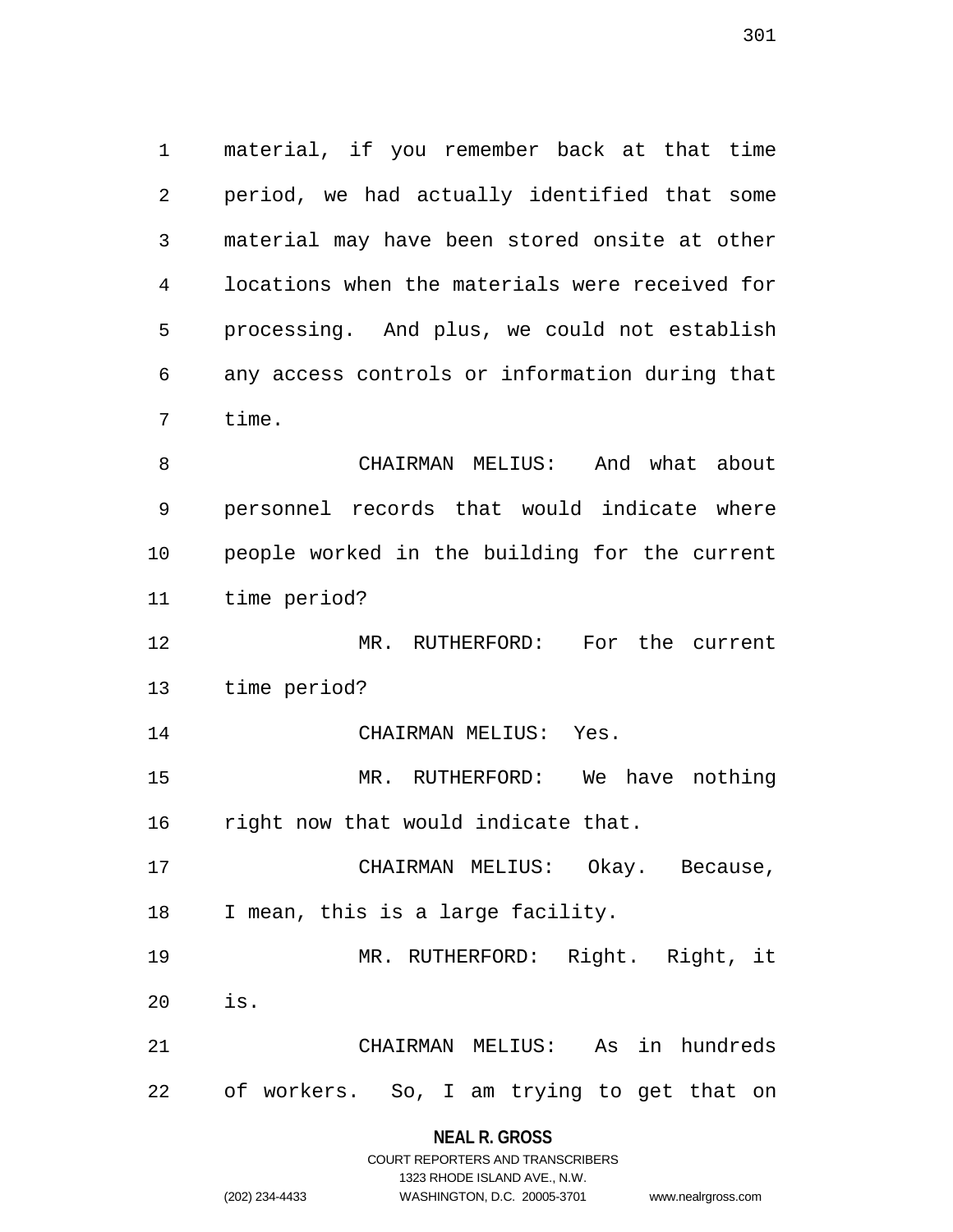1 the record.

2 Anybody else have questions about 3 it? 4 (No response.) 5 I have one more which, if I can 6 find quickly, I will ask, but if I can't -- I 7 don't think it was that. I think that was it. 8 Okay. 9 If there are no further questions, 10 I will entertain a motion for further -- we 11 may have a petitioner. Yes. 12 **Is there a petitioner on the line** 13 for the Norton Company? 14 MS. RASZEWSKI: Yes, sir. 15 CHAIRMAN MELIUS: Okay. Would you 16 like to make comments? 17 MS. RASZEWSKI: Hello. 18 CHAIRMAN MELIUS: Okay. 19 MS. RASZEWSKI: Would you like me 20 to speak? 21 CHAIRMAN MELIUS: Yes, if you 22 would like to. You are not required to. It

|                | COURT REPORTERS AND TRANSCRIBERS |                    |
|----------------|----------------------------------|--------------------|
|                | 1323 RHODE ISLAND AVE., N.W.     |                    |
| (202) 234-4433 | WASHINGTON, D.C. 20005-3701      | www.nealrgross.com |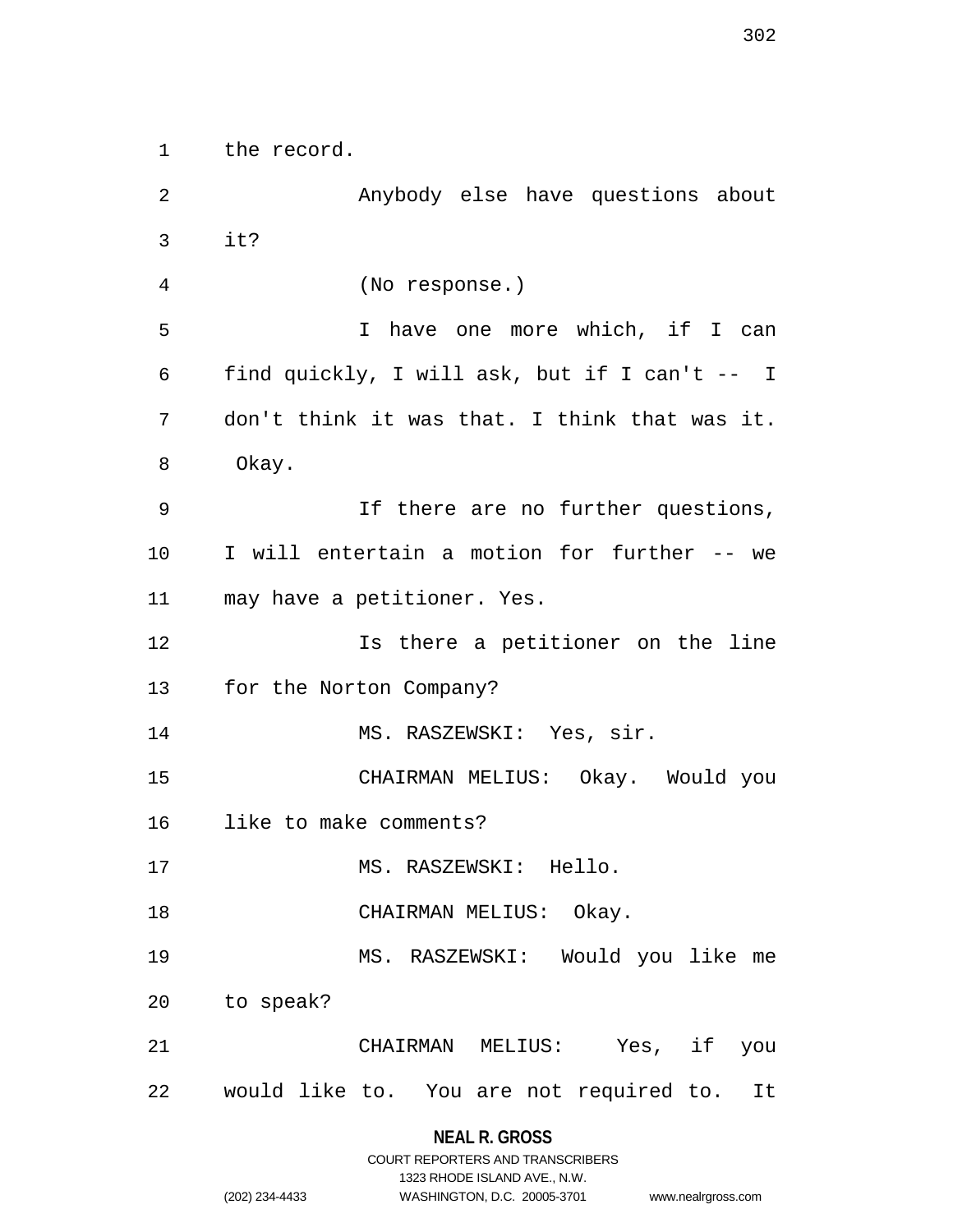1 is voluntary. But it is up to you. If you 2 would like to, you are welcome to at this 3 point.

4 MS. RASZEWSKI: Okay. Thank you 5 very much.

6 Good afternoon, ladies and 7 gentlemen.

8 My name is Denise Raszewski. I am 9 speaking today on behalf of my husband, Joe 10 Raszewski, who died of pancreatic cancer on 11 December 27th, 2000.

12 My husband worked at the Norton 13 Company from 1960 to 1972. I filed my 14 petition for the EEOICPA on October 13th, 15 2001. It is now February 2011. Ten years 16 have passed without a final resolution.

17 My husband's job as a licensed 18 electrician required that he travel throughout 19 all the buildings associated with Norton 20 operations because it required further 21 maintenance such as changing the fluorescent 22 light fixtures and doing machine wiring.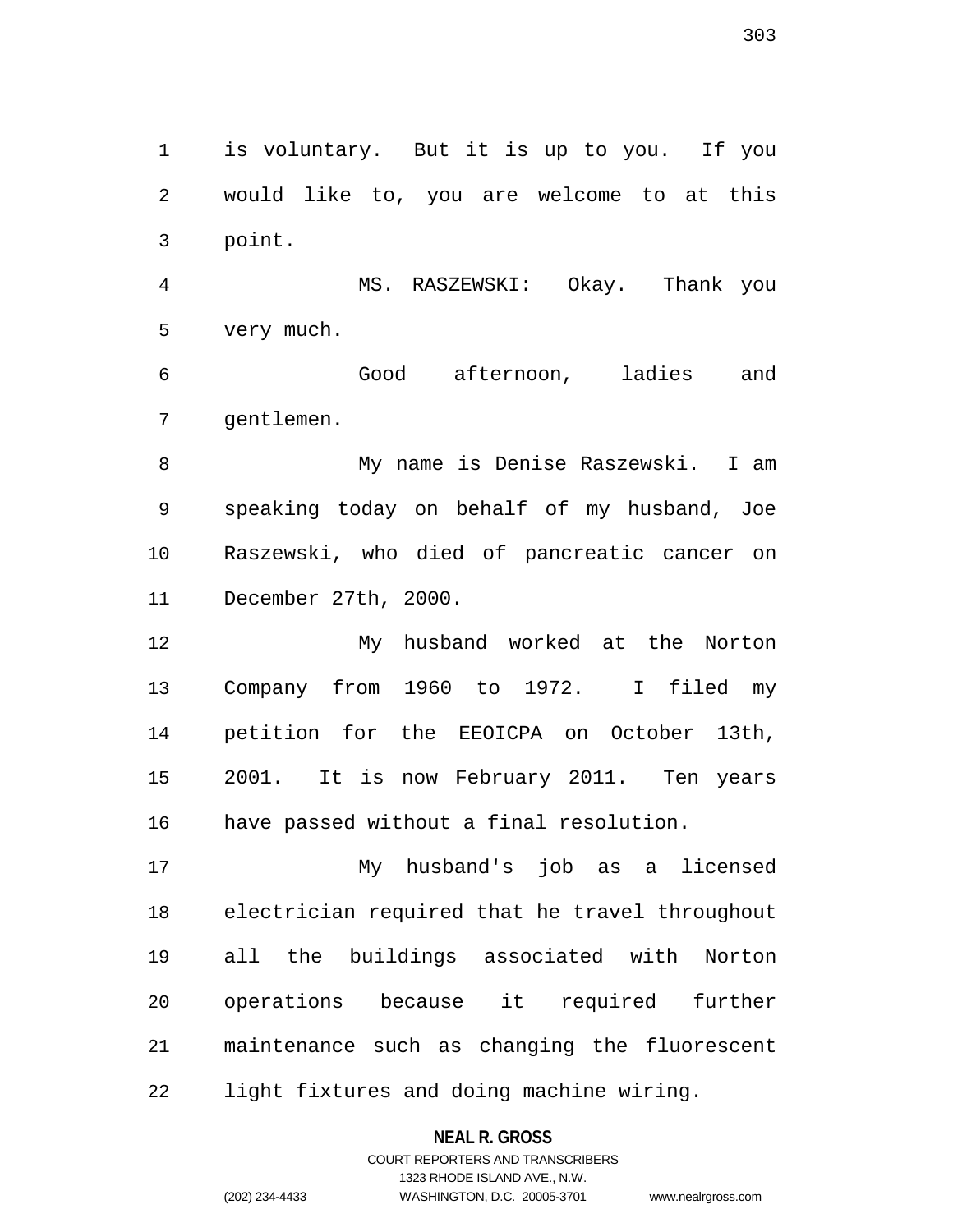1 1 It is my full belief that his 2 cancer was a direct result of exposure to 3 residual contamination of a hazardous 4 substance such as thorium dust. 5 My husband served his country in 6 the U.S. military and also as a Cold War 7 veteran. 8 I respectfully request that you 9 consider my husband for addition to the Norton 10 SEC Class, as well as anyone else who may have 11 become ill or who may have died from one of 12 the listed cancers. 13 These employees served their 14 country without question and deserve to be 15 acknowledged.

16 Thank you, ladies and gentlemen, 17 for your time and generous consideration.

18 CHAIRMAN MELIUS: Thank you.

19 Any other Board Members have 20 further -- yes, Paul?

21 MEMBER ZIEMER: We obviously can't 22 deal with individual cases, but she did put on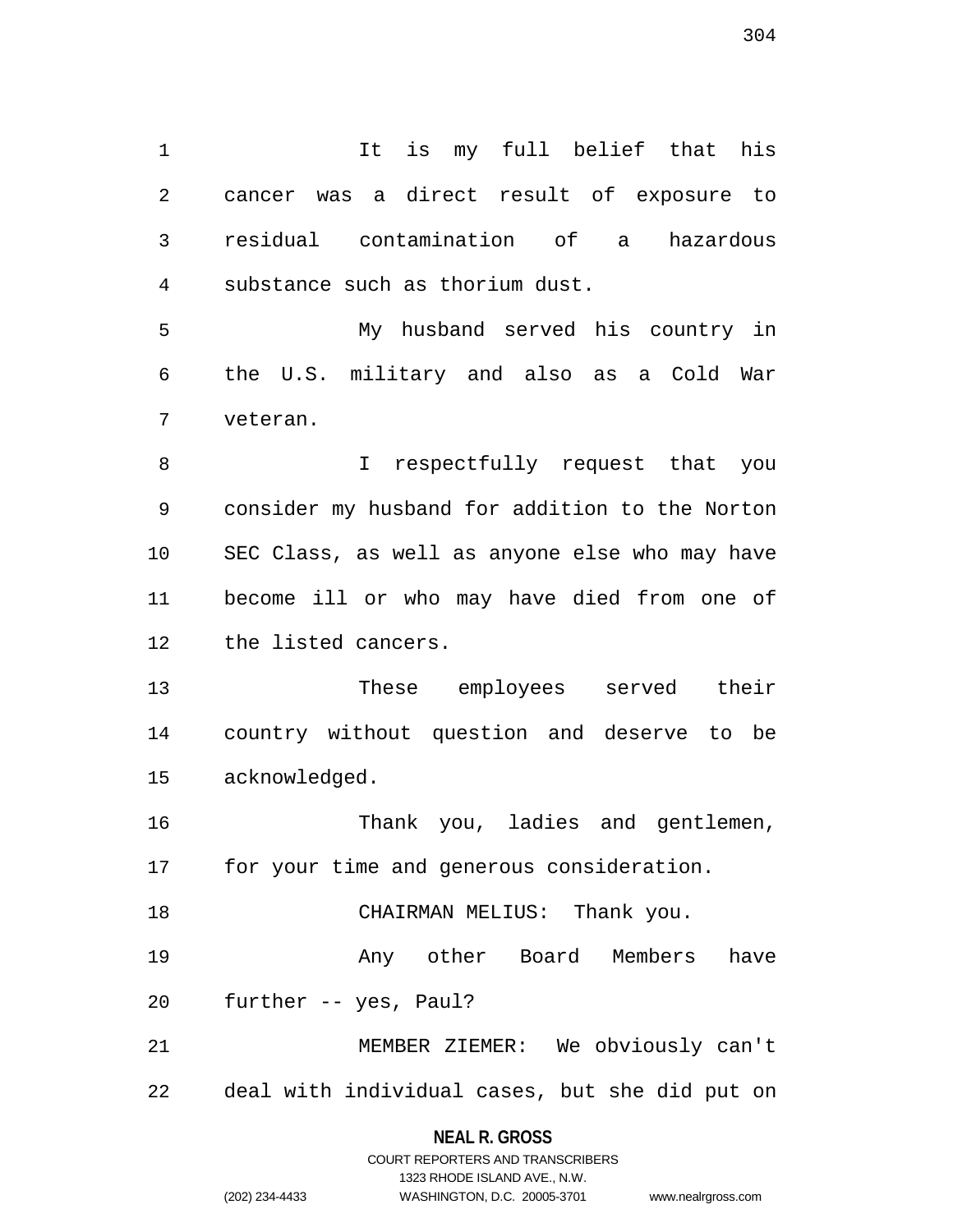1 the record the dates at which your husband 2 worked there. Could you repeat those? 3 MS. RASZEWSKI: My husband worked 4 there from 1960 to 1972. 5 MEMBER ZIEMER: Thank you. 6 CHAIRMAN MELIUS: Okay. Any other 7 questions, comments? 8 (No response.) 9 If not, I would entertain a 10 motion. 11 MEMBER MUNN: Since my 12 recommendation and my motion is going to be to 13 follow the NIOSH recommendation, how do you 14 want to do this? Do you want to split it into 15 two, the SEC period being from '58 through 16 October 10, '62, and the non-SEC period being 17 all dates thereafter? Or can I incorporate 18 this in one motion? 19 CHAIRMAN MELIUS: I think it is

20 preferable to have two motions. It avoids 21 confusion. I am not sure it would be 22 necessary in this case, but I think it would

### **NEAL R. GROSS**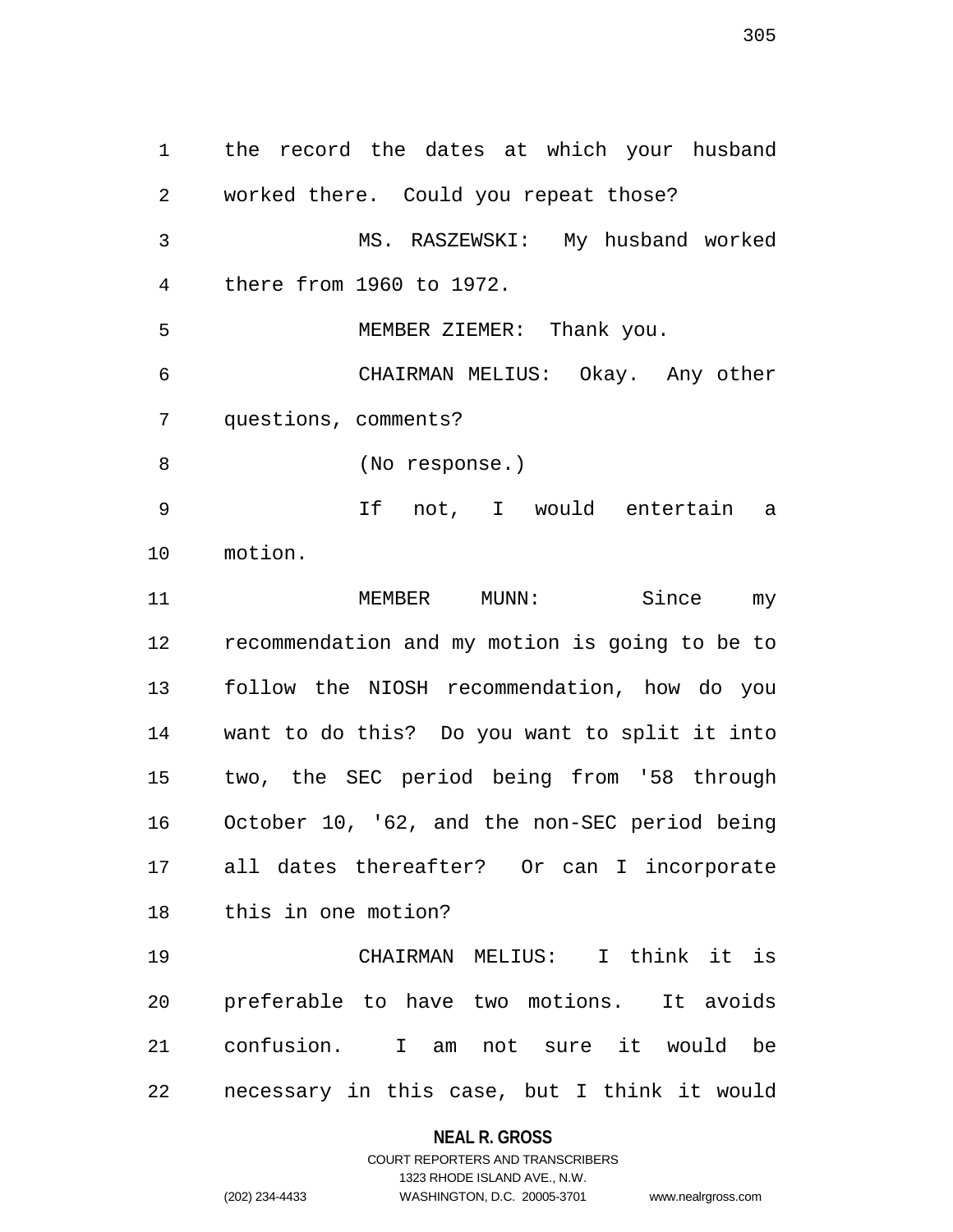1 probably be a better way to go. So, why don't 2 you do the one first and then we will deal 3 with that and then go on? 4 MEMBER MUNN: I move that for the 5 Norton facility in Worcester, Massachusetts, 6 an SEC be allowed for the period January 1, 7 1958 through October 10, 1962. 8 MEMBER POSTON: Second. 9 CHAIRMAN MELIUS: Second from John 10 Poston. 11 Any further discussion on that? 12 (No response.) 13 Okay, Ted, go ahead. 14 MR. KATZ: Dr. Anderson? 15 MEMBER ANDERSON: Yes. 16 MR. KATZ: Ms. Beach? 17 MEMBER BEACH: Yes. 18 MR. KATZ: Mr. Clawson? 19 MEMBER CLAWSON: Yes. 20 MR. KATZ: Dr. Field? 21 MEMBER FIELD: Yes. 22 MR. KATZ: Mr. Gibson?

# **NEAL R. GROSS**

306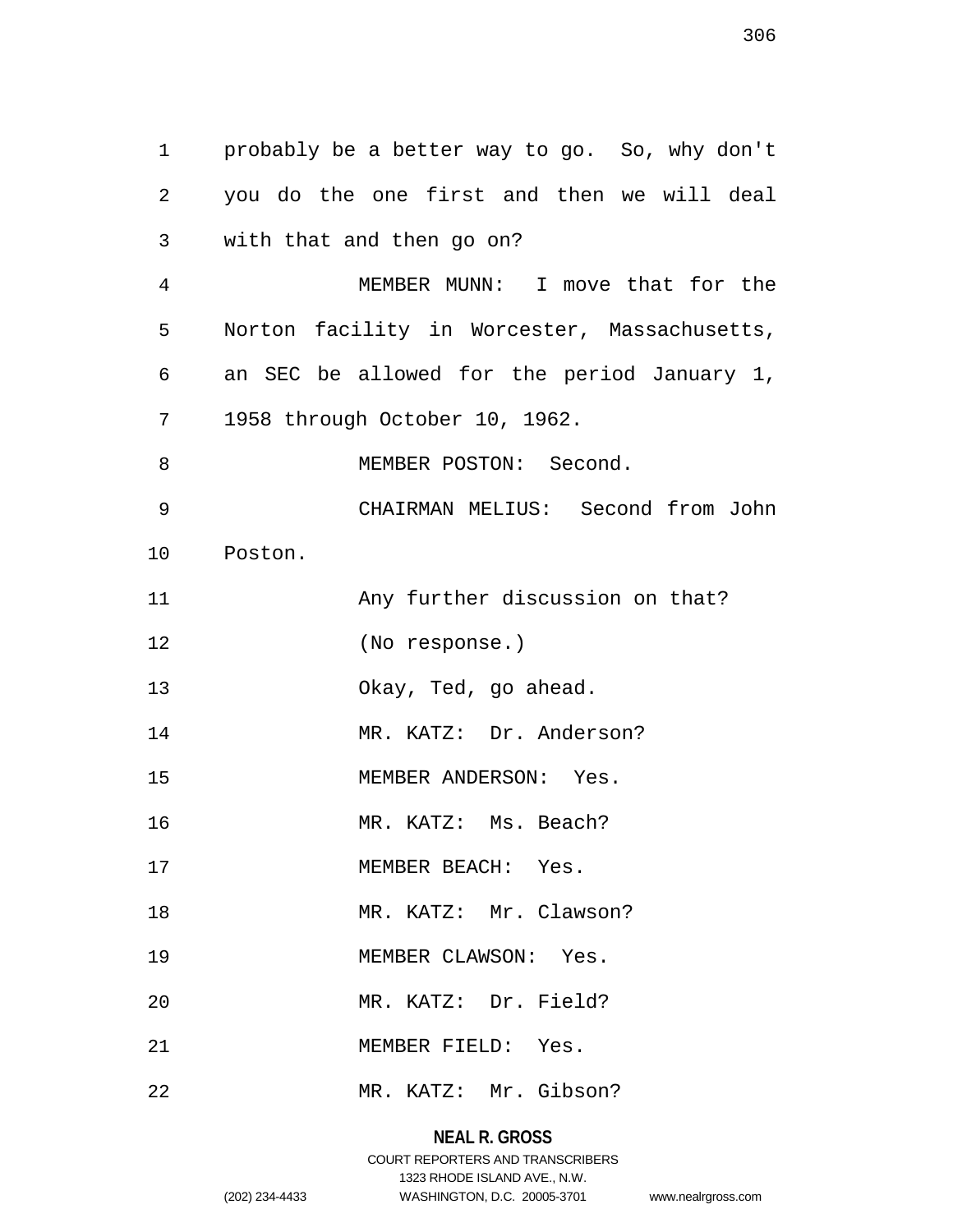| $\mathbf 1$    | MEMBER GIBSON: Yes.                           |
|----------------|-----------------------------------------------|
| $\overline{2}$ | MR. KATZ: Mr. Griffon?                        |
| 3              | MEMBER GRIFFON: I'm actually                  |
| 4              | going to recuse myself. It is not clear in my |
| 5              | conflict letter, but I am going to recuse     |
| 6              | myself from this. I did some work there, not  |
| 7              | necessarily dose reconstruction work.         |
| 8              | MR. KATZ: That's fine.                        |
| 9              | CHAIRMAN MELIUS: Abstain I think              |
| 10             | is --                                         |
| 11             | MEMBER GRIFFON: Abstain.                      |
| 12             | MEMBER MUNN: No, recuse.                      |
| 13             | MR. KATZ: Recuse from action.                 |
| 14             | Dr. Lemen?                                    |
| 15             | MEMBER LEMEN: Yes.                            |
| 16             | MR. KATZ: Dr. Lockey is absent,               |
|                | 17 but we will collect his vote after.        |
| 18             | Dr. Melius?                                   |
| 19             | CHAIRMAN MELIUS: Yes.                         |
| 20             | MR. KATZ: Ms. Munn?                           |
| 21             | MEMBER MUNN: Yes.                             |
| 22             | MR. KATZ: Dr. Poston?                         |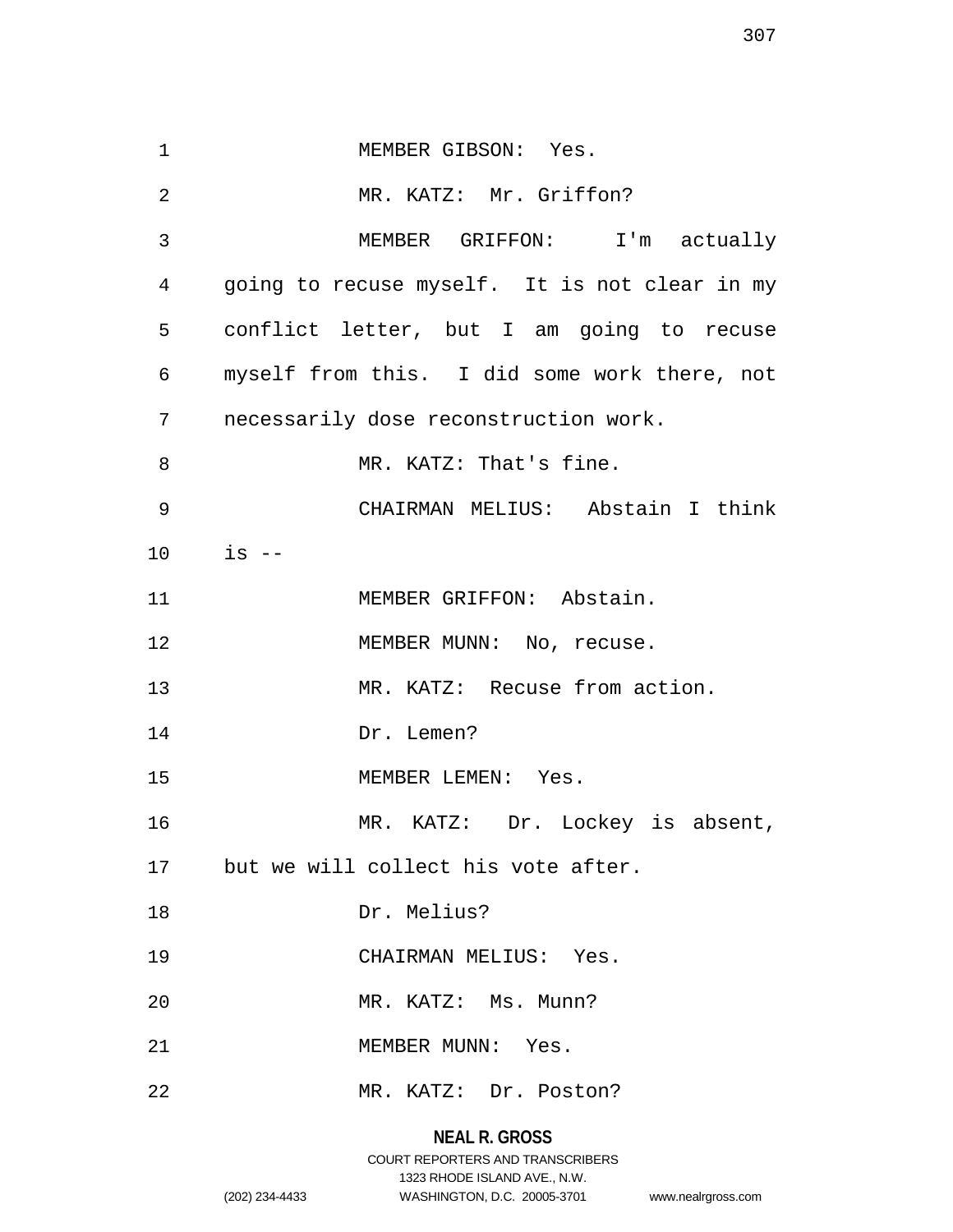| 1  | MEMBER POSTON: Yes.                                             |
|----|-----------------------------------------------------------------|
| 2  | MR. KATZ: Mr. Presley?                                          |
| 3  | MEMBER PRESLEY: Yes.                                            |
| 4  | MR. KATZ: Dr. Richardson?                                       |
| 5  | MEMBER RICHARDSON: Yes.                                         |
| 6  | MR. KATZ: Dr. Roessler?                                         |
| 7  | MEMBER ROESSLER: Yes.                                           |
| 8  | MR. KATZ: Mr. Schofield?                                        |
| 9  | MEMBER SCHOFIELD: Yes.                                          |
| 10 | MR. KATZ: Dr. Ziemer?                                           |
| 11 | MEMBER ZIEMER: Yes.                                             |
| 12 | MR. KATZ: So, the motion passes                                 |
|    | 13 with 14 in favor, one recusal, and one vote to               |
| 14 | collect. That's motion one.                                     |
| 15 | CHAIRMAN MELIUS: Yes, but we may                                |
|    | 16 have another motion.                                         |
| 17 | Mark, you should stay out for the                               |
| 18 | entire -- yes.                                                  |
| 19 | Wanda, do you have --                                           |
| 20 | MEMBER MUNN: Dr. Melius, I move                                 |
| 21 |                                                                 |
| 22 | CHAIRMAN MELIUS: Excuse<br>me<br>one                            |
|    |                                                                 |
|    | <b>NEAL R. GROSS</b><br><b>COURT REPORTERS AND TRANSCRIBERS</b> |
|    | 1323 RHODE ISLAND AVE., N.W.                                    |
|    |                                                                 |

(202) 234-4433 WASHINGTON, D.C. 20005-3701 www.nealrgross.com

308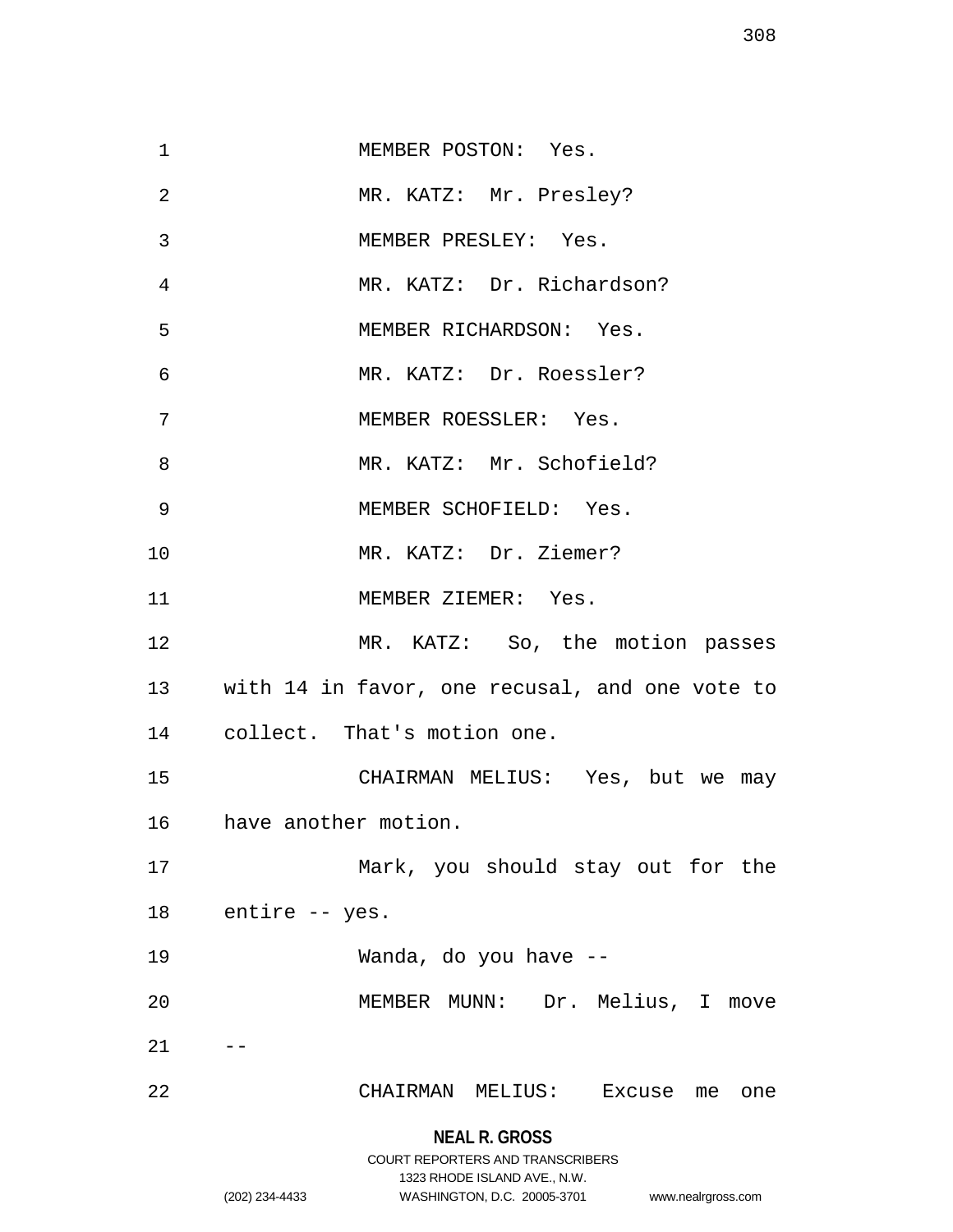1 second.

| 2  | Go ahead, Wanda.                               |
|----|------------------------------------------------|
| 3  | MEMBER MUNN: I move that for the               |
| 4  | period October 11, 1962 through December 31,   |
| 5  | 2009, for the Norton facility located in       |
| 6  | Worcester, Massachusetts, the petition for SEC |
| 7  | be denied.                                     |
| 8  | CHAIRMAN MELIUS: Okay. Do I have               |
| 9  | a second to that?                              |
| 10 | MEMBER PRESLEY: I will second                  |
| 11 | that.                                          |
| 12 | CHAIRMAN MELIUS: Okay, from Bob.               |
| 13 | Any further discussion? Josie and              |
| 14 | then John.                                     |
| 15 | I was<br>MEMBER BEACH:<br>just                 |
| 16 | wondering if our contractor, SC&A, had had a   |
| 17 | chance to look at this. No?                    |
| 18 | CHAIRMAN MELIUS: I don't believe               |
| 19 | they have ever looked at this site.            |
| 20 | MEMBER RICHARDSON: Could I ask                 |
| 21 | for one more clarification?                    |
| 22 | CHAIRMAN MELIUS: Sure.                         |

# **NEAL R. GROSS**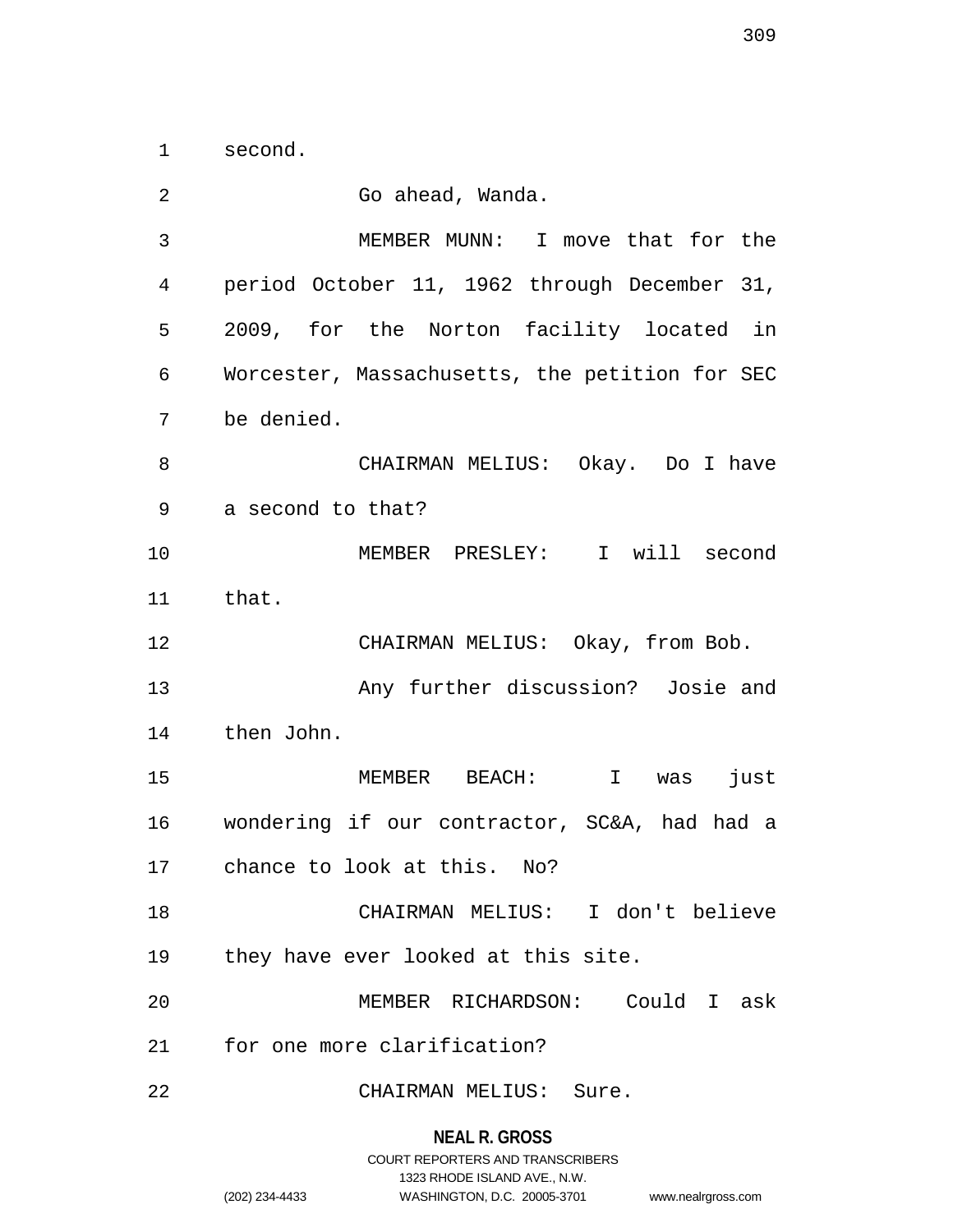1 MEMBER RICHARDSON: I don't know 2 that a claimant has petitioned for an SEC 3 running through to 2009. There has been a 4 petition through '72. So, how do we -- 5 CHAIRMAN MELIUS: But NIOSH is 6 allowed to modify the Class definition for the 7 petition in terms of what they consider. So, 8 we are allowed, therefore, to review -- we are

9 reviewing the NIOSH report. So, we are 10 allowed to review the entire time period.

11 MR. RUTHERFORD: If it helps, Dr. 12 Richardson, the reason why we would extend 13 that, if we find that the basis for qualifying 14 a petition for evaluation -- the petitioner 15 only petitioned for a certain period, but if 16 that basis is supported beyond that, we would 17 evaluate beyond that until that basis is no 18 longer applicable. So, that is why we 19 extended it all the way through.

20 MEMBER RICHARDSON: I was 21 wondering about the language, I guess.

22 CHAIRMAN MELIUS: You know, it is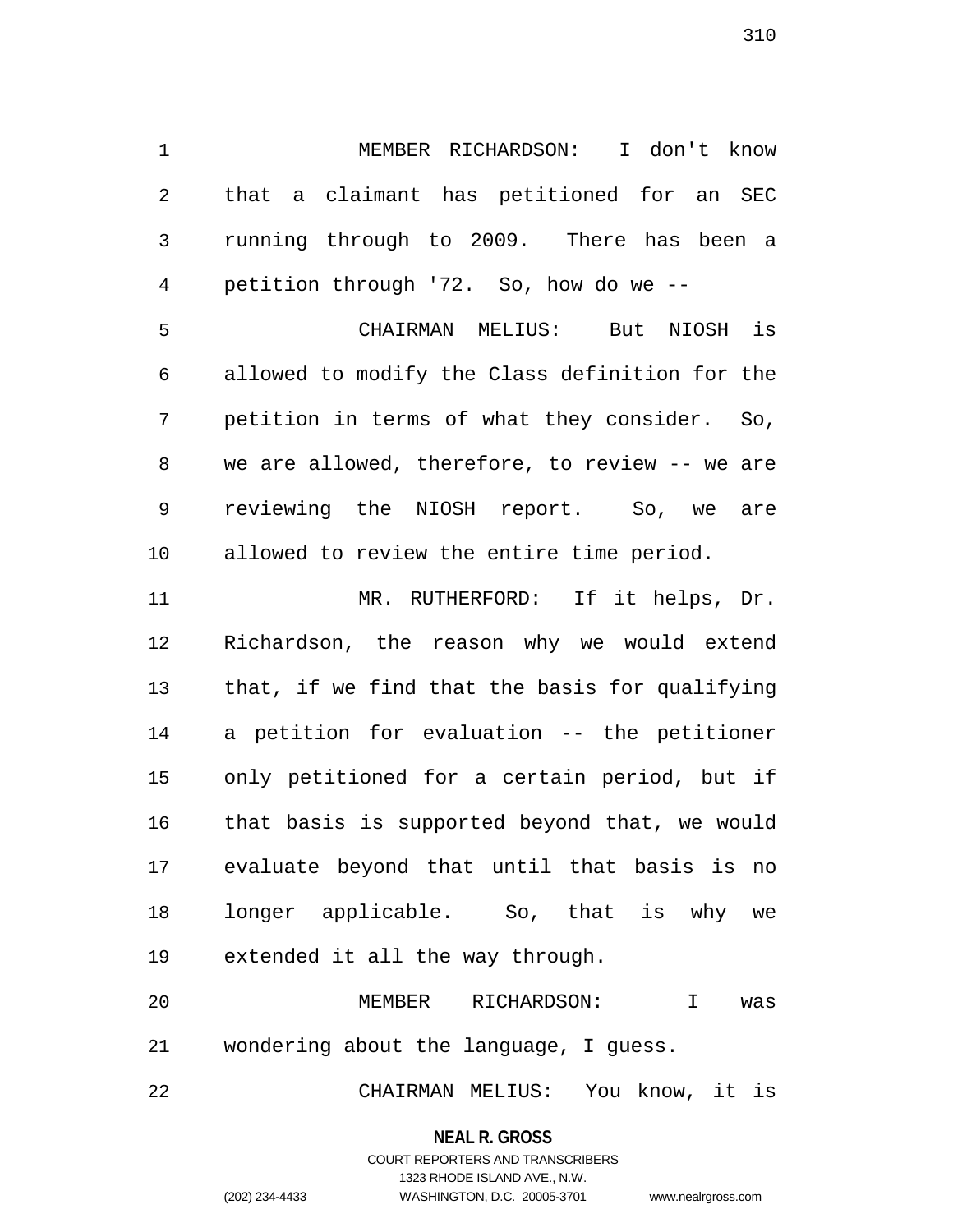1 Wanda's motion that may be a little unclear 2 because I believe it referred to the petition, 3 not the date in the Evaluation Reports. I 4 mean, she actually mentioned the dates, but I 5 think it is a little confusing. So, if we can 6 get a friendly amendment, yes. 7 MEMBER ZIEMER: The ones in the 8 chart.

9 CHAIRMAN MELIUS: Yes.

10 MEMBER MUNN: The amendment is 11 certainly accepted by the mover.

12 CHAIRMAN MELIUS: So, we would be 13 voting on the period from October 11th, 1962 14 through October 31st, 2009, to accept NIOSH's 15 recommendation in their Evaluation Report that 16 that time period not be part of the SEC.

17 MEMBER ZIEMER: The slide said 18 December 31st, 2009, which is what --

19 MEMBER LEMEN: But the petition 20 says October 31st, 2009.

21 MEMBER ZIEMER: Is there a 22 difference between the presentation and the --

### **NEAL R. GROSS**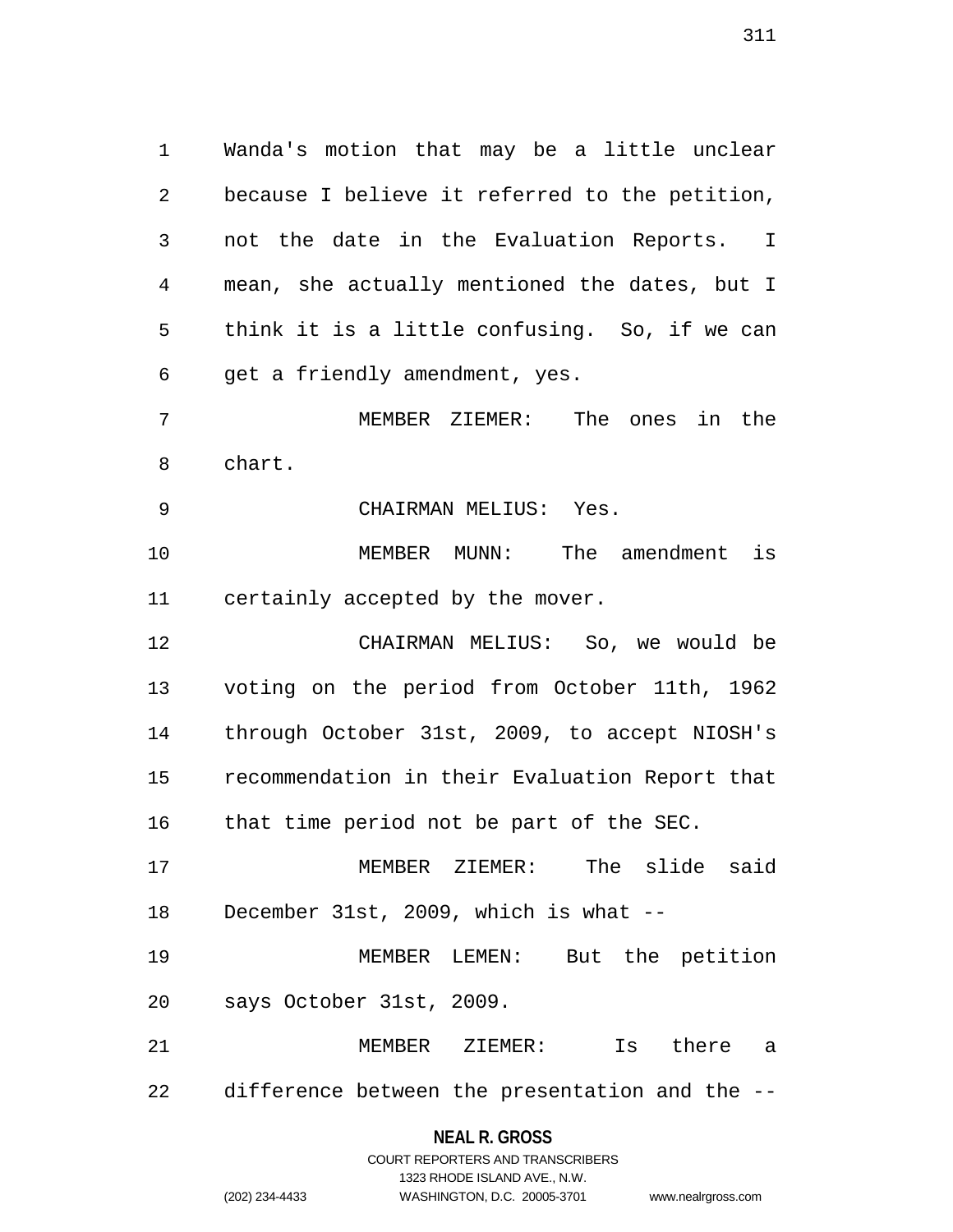1 the Evaluation Report, I think, had a 2 different date, was the thing. We just need 3 to clarify which is the correct month.

4 MEMBER LEMEN: The report says 5 October.

6 MEMBER ANDERSON: Yes, October 7 10th.

8 MR. RUTHERFORD: I think the 9 report says October. Apparently, my slides 10 were wrong on that.

11 MEMBER RICHARDSON: No, I think 12 the issue here is the Class evaluated by NIOSH 13 I am assuming is January 1, 1958 through 14 December 31, 2009, and the second period that 15 we are discussing commences October 11th and 16 runs through December 31st, 2009.

17 CHAIRMAN MELIUS: No.

18 MEMBER LEMEN: It runs through 19 October 31st, 2009.

20 CHAIRMAN MELIUS: Yes, October. 21 If you read their report -- the slides are 22 wrong -- if you read their report, and I think

## **NEAL R. GROSS**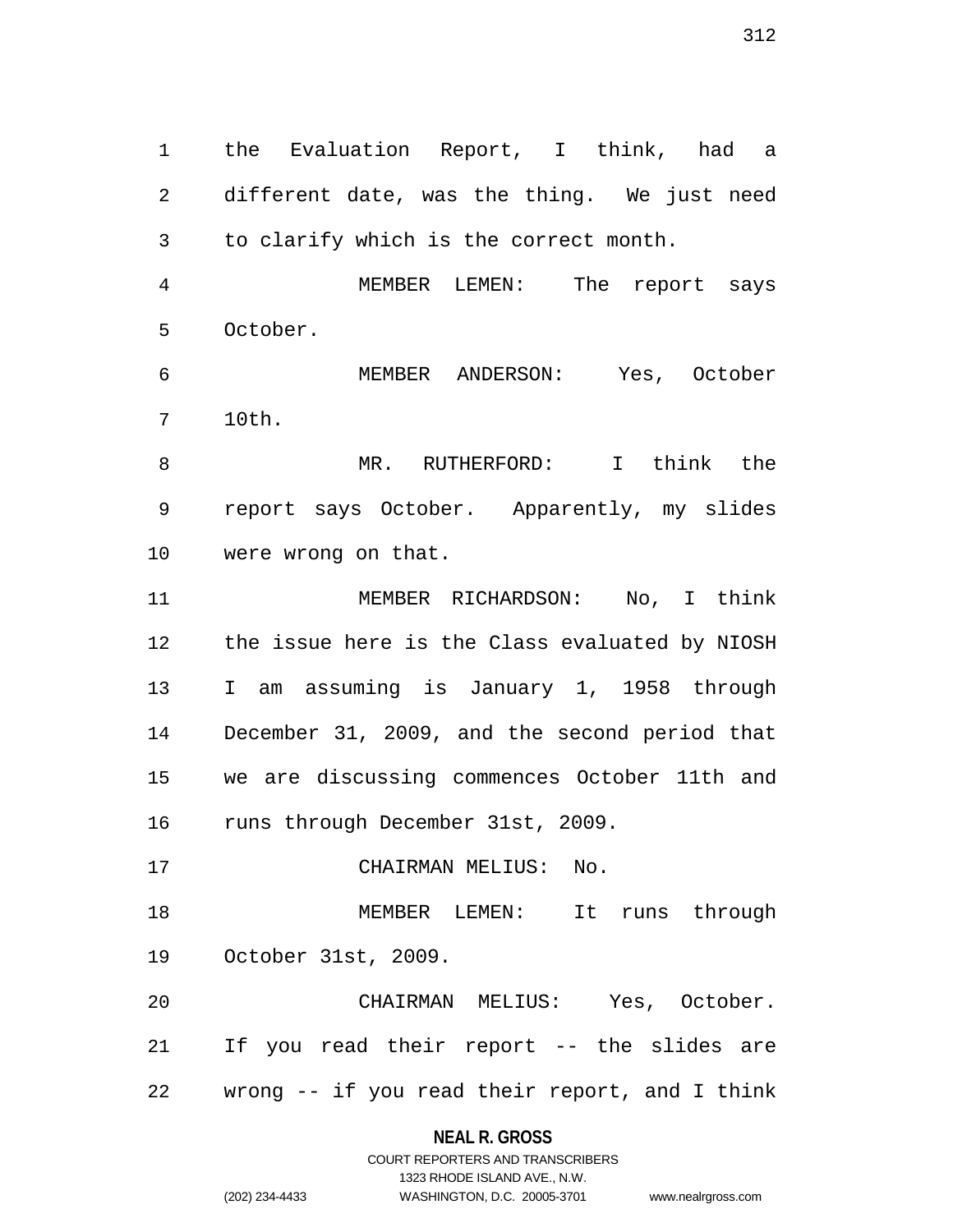1 LaVon indicated that is correct --

2 MEMBER LEMEN: It is on page -- 3 CHAIRMAN MELIUS: -- it is October 4 31st, 2009, is the time period they evaluated 5 to. 6 MEMBER LEMEN: It's on page 33 of 7 the report. 8 CHAIRMAN MELIUS: It is also on 9 the cover page. I hope they match. 10 MEMBER ANDERSON: The table is 11 October 10th. 12 CHAIRMAN MELIUS: Yes. Well, 13 October 10th is for the approved -- 14 MEMBER ANDERSON: Right, and, 15 then, October 11, '62 -- 16 CHAIRMAN MELIUS: To October 31st  $17 - -$ 18 MEMBER RICHARDSON: Well, what is 19 the basis for October 2009? 20 MR. RUTHERFORD: The October 31st, 21 2009 is from the Residual Contamination 22 Report. It was defined as the end of the

|                | COURT REPORTERS AND TRANSCRIBERS |                    |
|----------------|----------------------------------|--------------------|
|                | 1323 RHODE ISLAND AVE N.W.       |                    |
| (202) 234-4433 | WASHINGTON, D.C. 20005-3701      | www.nealrgross.com |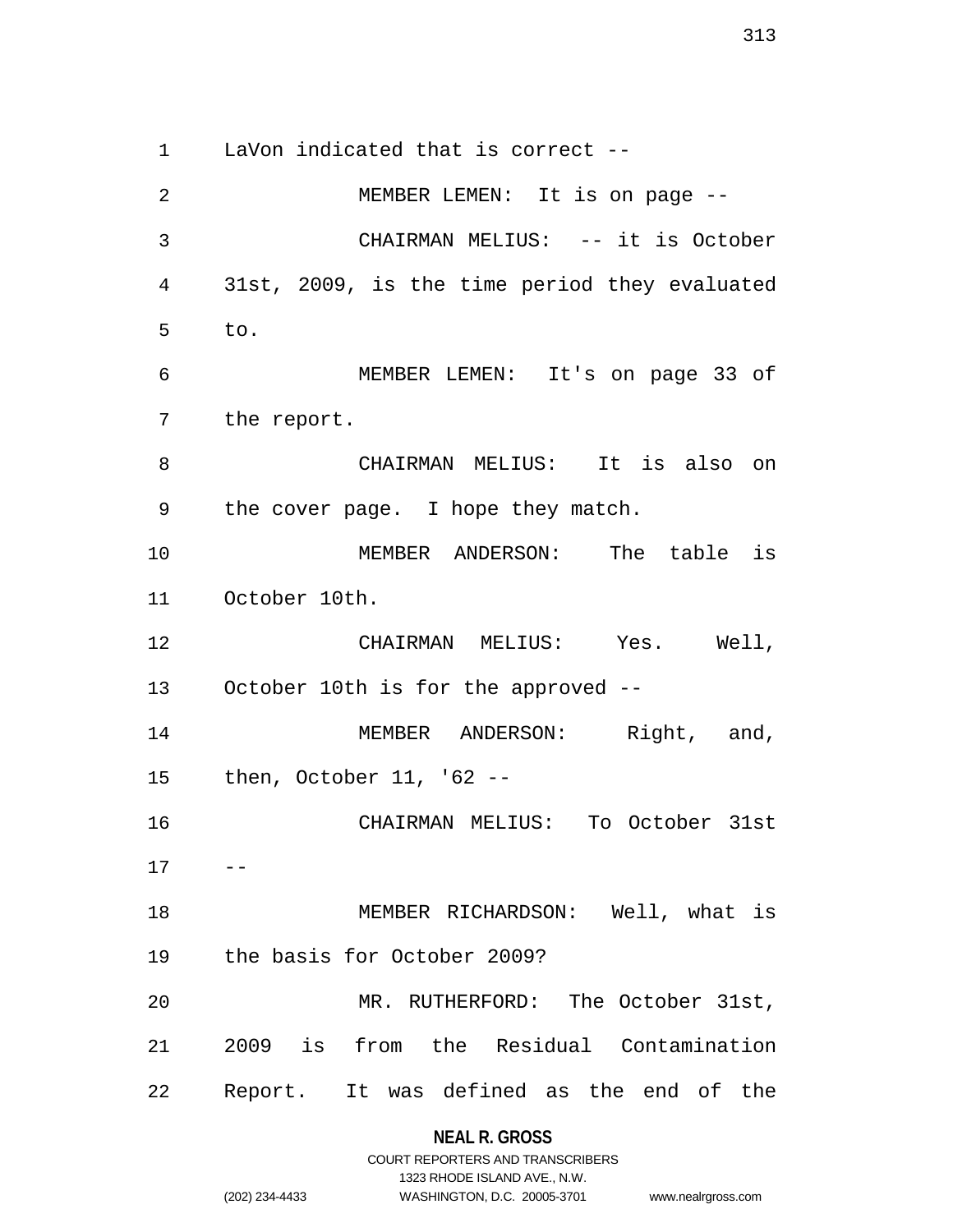1 residual period at that time.

2 CHAIRMAN MELIUS: So, NIOSH is 3 saying that, from October 11th, 1962 through 4 the end of the residual period, October 31st, 5 they are able to reconstruct doses. 6 MEMBER MUNN: And my motion is so 7 corrected, please. 8 CHAIRMAN MELIUS: Yes. 9 So, are we ready to -- Mike, I'm 10 sorry. Mike and John. 11 MEMBER GIBSON: Just for my own 12 clarification, NIOSH's recommendation 13 post-1962 is based on no employee internal or 14 external monitoring data, but simply on 15 limited air samples and some smear samples to 16 do the dose reconstructions? 17 MR. RUTHERFORD: That is correct. 18 That is consistent with what we see with a 19 lot of residual periods. Remember, this is a 20 residual period that included from the '58 to 21 '62 period was a clean-up period and a D&D 22 period. Effectively, after, post-D&D, if we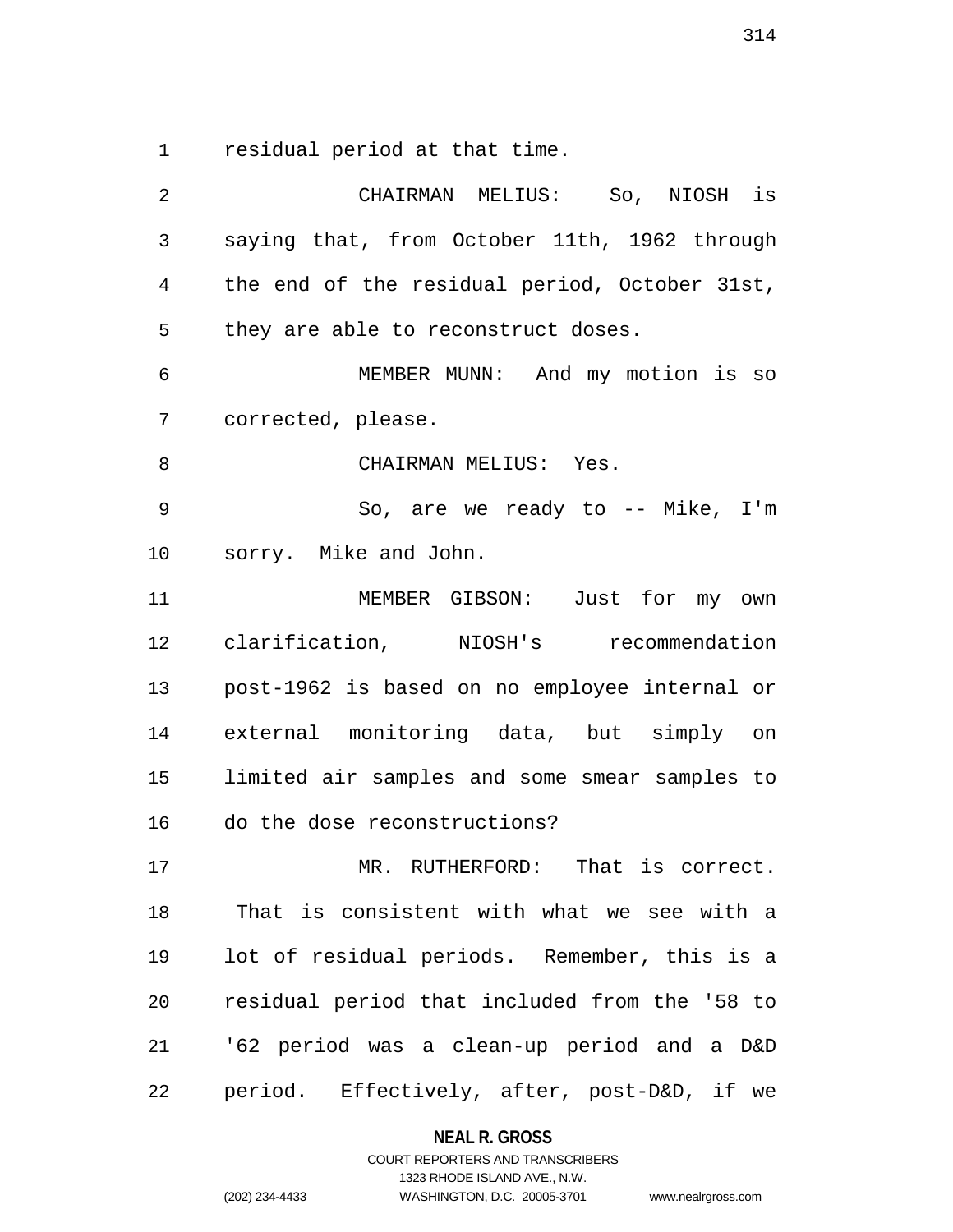1 would have had a post-D&D clean-up survey, 2 there may not have been anything there. We 3 are not sure.

4 But what we provided is an 5 estimate of air concentrations that would 6 start at the beginning of that post-1962 7 period and deplete off based on TIB-70. That 8 will give some internal exposure to those 9 workers.

10 CHAIRMAN MELIUS: Now, John, I 11 apologize, I skipped over --

12 MEMBER POSTON: That's okay.

13 Mike raised a question that I 14 wanted to raise also. I am very uncomfortable 15 with this. I am all for science and 16 extrapolation, and so forth. But when you 17 read slides that say no bioassay data and 18 limited air sample data, no film badge data, 19 no area surveys, and then you say, "But we can 20 reconstruct dose", something is wrong here, at 21 least for me.

22 I just can't vote in favor of

**NEAL R. GROSS**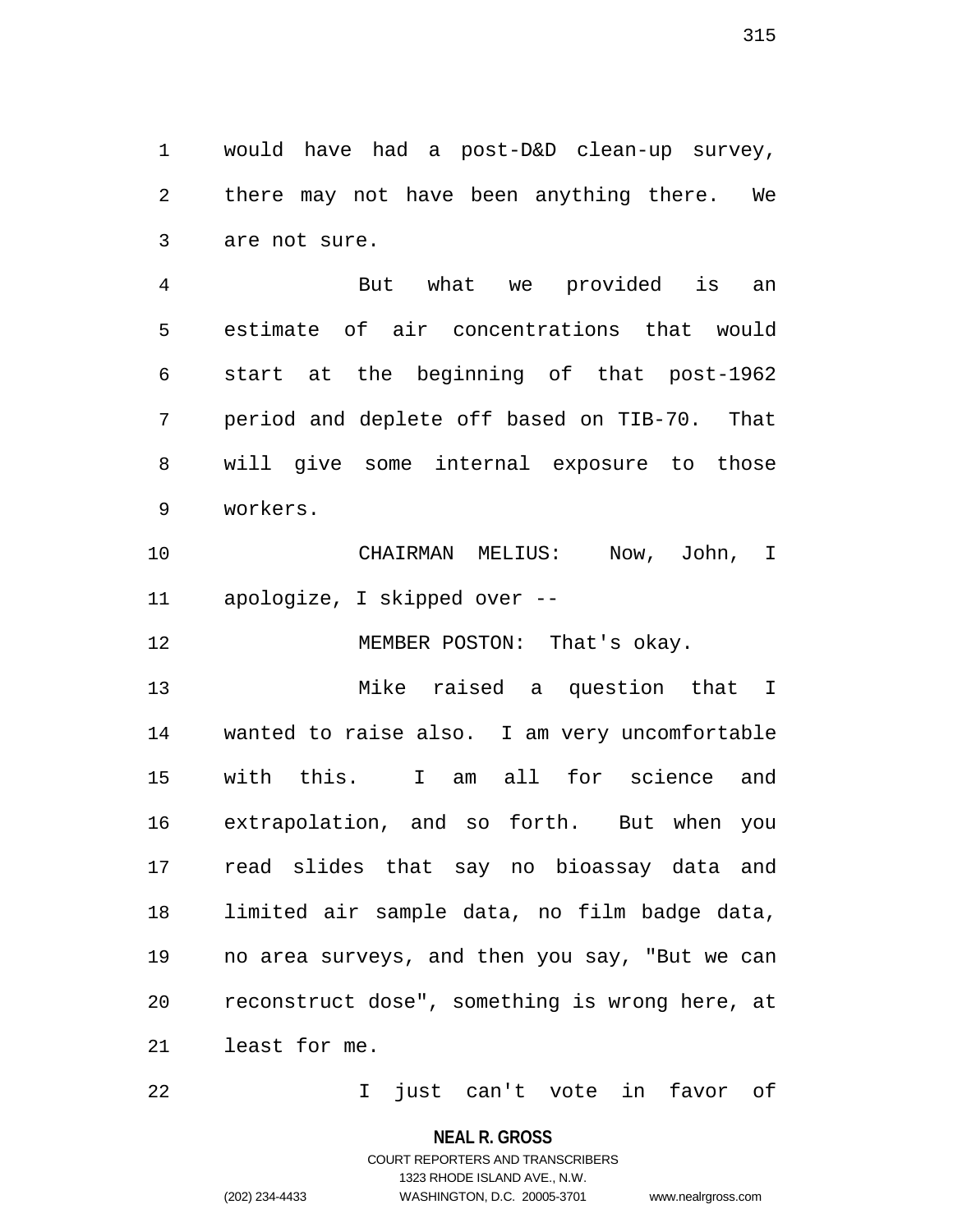1 denying an SEC on such, what I would believe 2 is flimsy evidence.

3 CHAIRMAN MELIUS: Would you be 4 suggesting further evaluation or review of the 5 report?

6 MEMBER POSTON: Well, I think I 7 would steal Josie's -- she can put her sign 8 down.

9 (Laughter.)

10 Since SC&A hasn't looked at this, 11 I also feel very uncomfortable about voting on 12 this at this time. We have no feedback from 13 our --

14 CHAIRMAN MELIUS: Okay. No, that's 15 what I was -- Mike?

16 MEMBER GIBSON: This case seems a 17 little different to me in that NIOSH is not 18 saying they haven't found any bioassay data. 19 It says none exists, period. So, I don't know 20 that having SC&A looking at this any further 21 would do any good.

22 Personally, I don't think I could

**NEAL R. GROSS** COURT REPORTERS AND TRANSCRIBERS

1323 RHODE ISLAND AVE., N.W.

(202) 234-4433 WASHINGTON, D.C. 20005-3701 www.nealrgross.com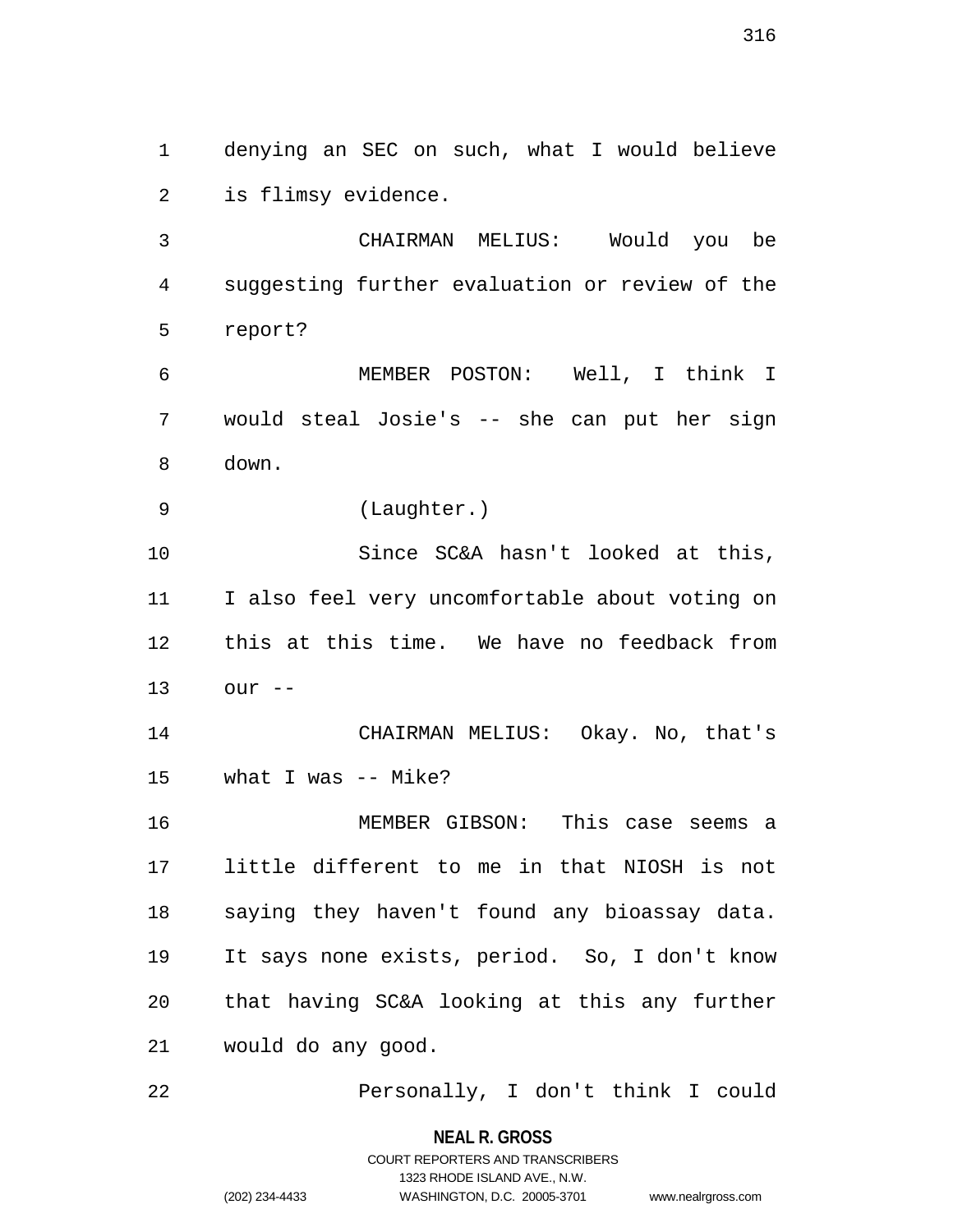1 support NIOSH's recommendation.

| 2            | CHAIRMAN MELIUS: Yes, I think, if                |
|--------------|--------------------------------------------------|
| $\mathsf{3}$ | I understand this correctly, and maybe LaVon     |
| 4            | can clarify, but this is based on an OTIB-70     |
| 5            | approach, which is under review. I think         |
| 6            | there are issues related to how that is          |
| 7            | applied at a site. I certainly think             |
| 8            | something might be gained from having a more     |
| 9            | detailed review of what they are doing.          |
| 10           | You may be right, Mike or John,                  |
| 11           | and that may be where we will end up, but at     |
| 12           | least have further information at least for a    |
| 13           | method that is in use and may be in use in the   |
| 14           | future would be helpful.                         |
| 15           | So, Paul and then LaVon.                         |
| 16           | MEMBER ZIEMER: Well, this is a                   |
| 17           | question for LaVon.                              |
| 18           | CHAIRMAN MELIUS: Yes.                            |
| 19           | MEMBER ZIEMER: My understanding                  |
| 20           | would be that this is a cleaned-up area.<br>It   |
| 21           | is released for general use in the plant. It     |
| 22           | is not a radiological area at that point.<br>So, |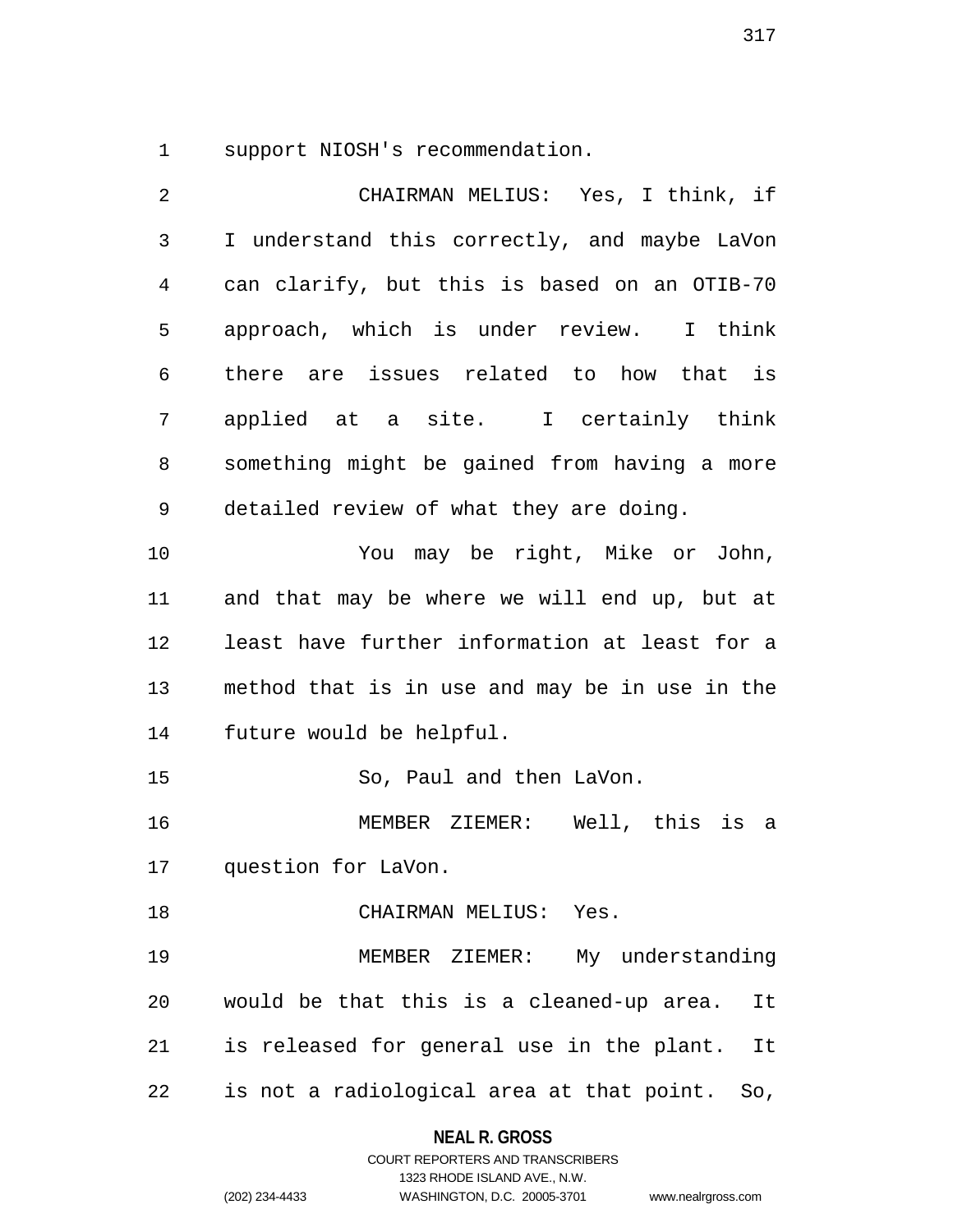1 there would be no reason to require either 2 external monitoring or bioassay. Am I correct 3 in understanding that?

4 MR. RUTHERFORD: That would be 5 correct for this specific area, yes. There 6 were activities going on on the site off and 7 on --

8 MEMBER ZIEMER: That's right.

9 MR. RUTHERFORD: -- with thorium 10 elsewhere, but in this specific area, that is 11 correct.

12 MEMBER ZIEMER: Right. And they 13 have had other areas, residual areas, in other 14 facilities where this is the case. You are 15 not going to have any monitoring. So, the 16 issue then is, is there residual activity of 17 significance? And you are assuming there is 18 some, based on the endpoint.

19 MEMBER LEMEN: Yes.

20 MEMBER ZIEMER: And, then, the 21 TIB-70 approach of saying, okay, let's assume 22 there is some, even after the clean-up. And,

**NEAL R. GROSS**

318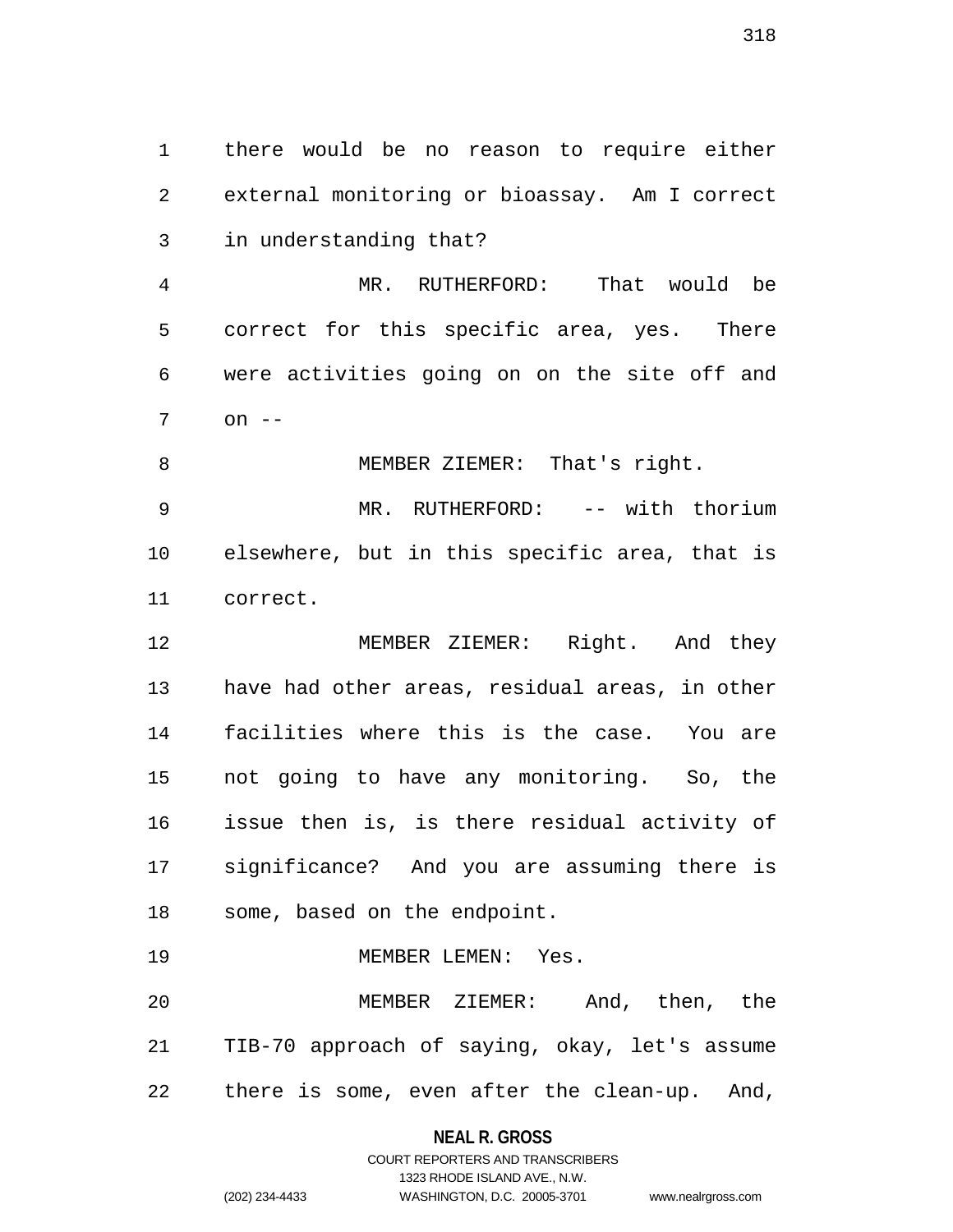1 then, you deplete that over time according to 2 TIB-70.

3 MEMBER LEMEN: Right. If you 4 can't accept this approach here, I mean, this 5 is a global issue. I mean, a site issue. 6 This is similar to what Dr. Roessler 7 mentioned. This is a straight TIB-70 approach 8 for doing something. And recognizing the fact 9 that residual contamination periods, as Dr. 10 Roessler mentioned earlier, by definition, are 11 not going to have much data. So, I just want 12 to point that out.

13 CHAIRMAN MELIUS: Okay. Dr. 14 Poston, you had further -- or you changed your 15 mind?

16 MEMBER POSTON: Well, I was going 17 to ask the question because I seem to recall 18 that, when LaVon stood up last time, he said 19 they have no confirmation that the site was 20 cleaned up.

21 You have no data after the site 22 was cleaned up?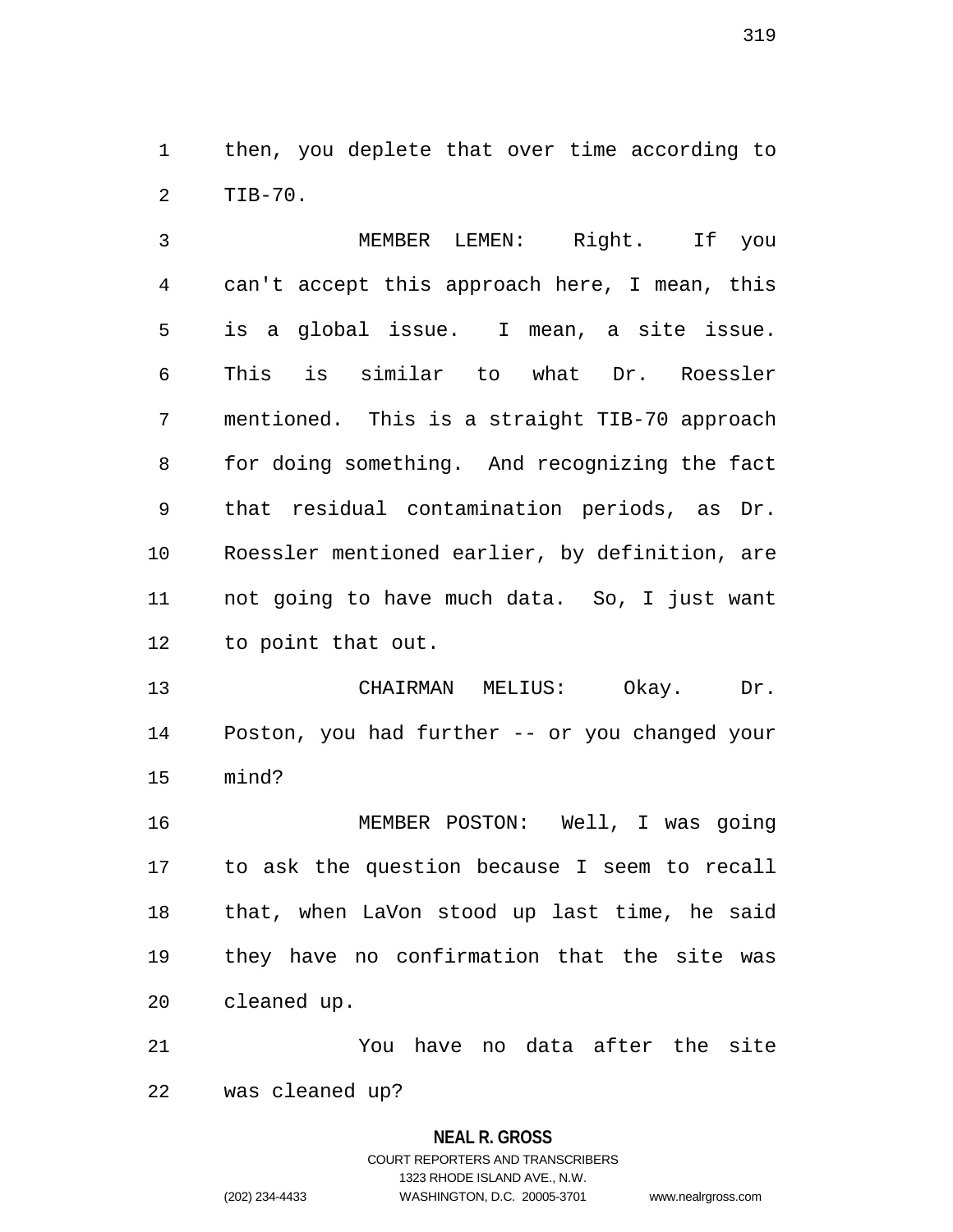1 MR. RUTHERFORD: We do not have a 2 post-contamination survey, that is what I 3 meant, yes. We do not have a 4 post-contamination, and if we had a 5 post-contamination survey, that would have 6 been -- one, we could have said, what would 7 have happened if there was a 8 post-contamination survey that said everything 9 was cleaned up? The residual contamination 10 would indicate that, and there would be no 11 residual period for that activity, that 12 covered activity.

13 However, in this case, we don't 14 have that information. Therefore, we could 15 not identify when the residual contamination 16 would have ended.

17 CHAIRMAN MELIUS: Okay. Yes, 18 Henry?

19 MEMBER ANDERSON: I didn't maybe 20 go through it carefully enough. But, I mean, 21 how confident are we on what clean-up was done 22 and what might have remained as far as

### **NEAL R. GROSS**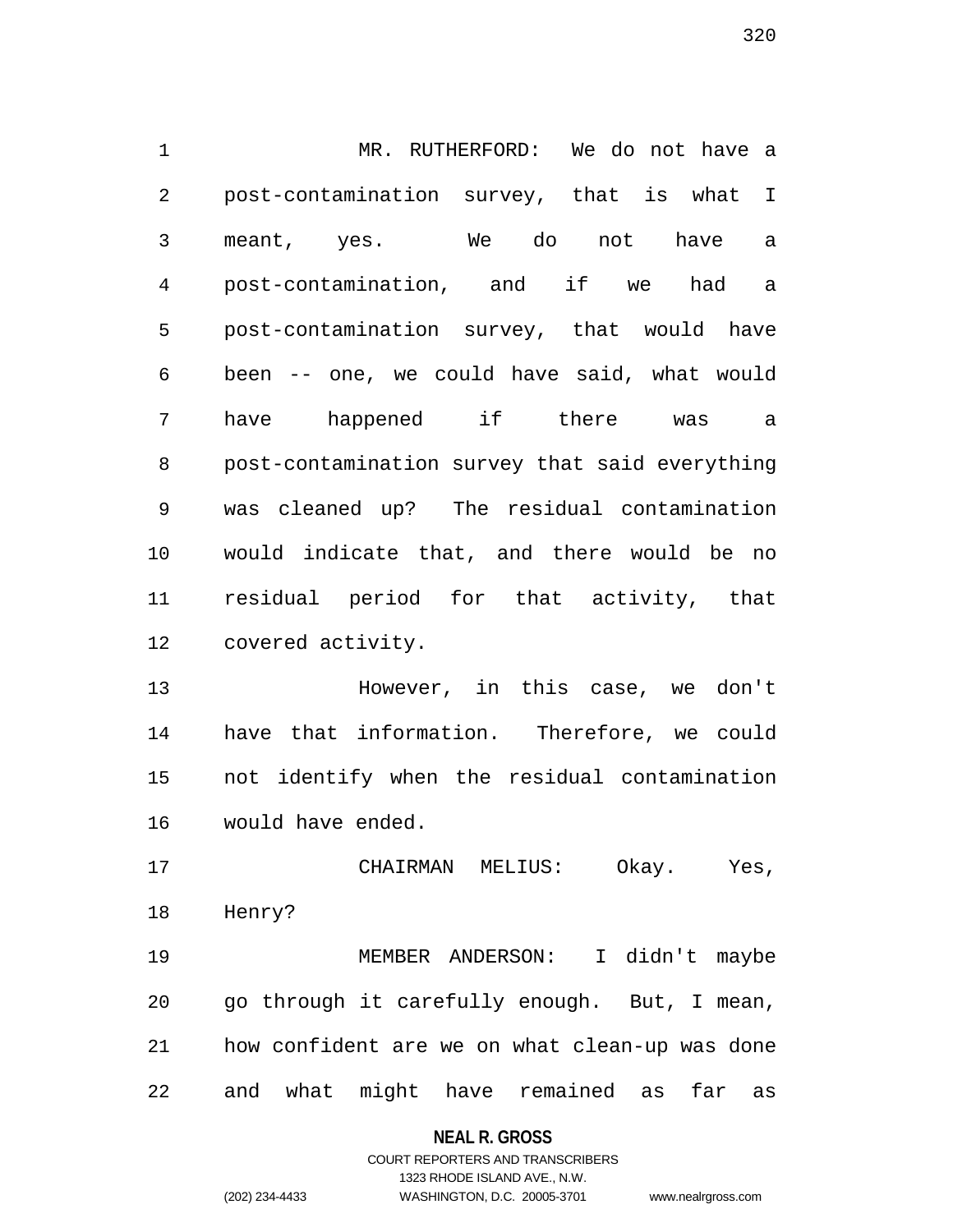1 subsequent removal type of activity?

| $\overline{2}$ | I mean, it is kind of like in the             |
|----------------|-----------------------------------------------|
| $\mathfrak{Z}$ | last one, equipment might have been there and |
| 4              | the kind of floors, you know, and, I mean,    |
| 5              | 1962 is different than 1958.                  |
| 6              | MR. RUTHERFORD: Sure. In fact,                |
| 7              | '58-59 we only had small indications, '58,    |
| 8              | '59, '60, '61, of clean-up activities. It was |
| 9              | the '62 period where the major clean-up       |
| 10             | occurred. That is when the actual equipment   |
| 11             | was removed, all of the material. They even   |
| 12             | put together estimates on how much material   |
| 13             | that was removed out of the area.<br>They     |
| 14             | identified the number of drums that were sent |
| 15             | out of the area, where it was buried. We just |
| 16             | do not have a post-contamination survey to    |
| 17             | support saying there was no activity there.   |
| 18             | MEMBER ANDERSON: Any idea why                 |
| 19             | there wasn't? I mean, typically, there would  |
| 20             | have been. Is it possible one was done and it |
| 21             | has now been lost, or what?                   |

22 MR. RUTHERFORD: We have been

**NEAL R. GROSS**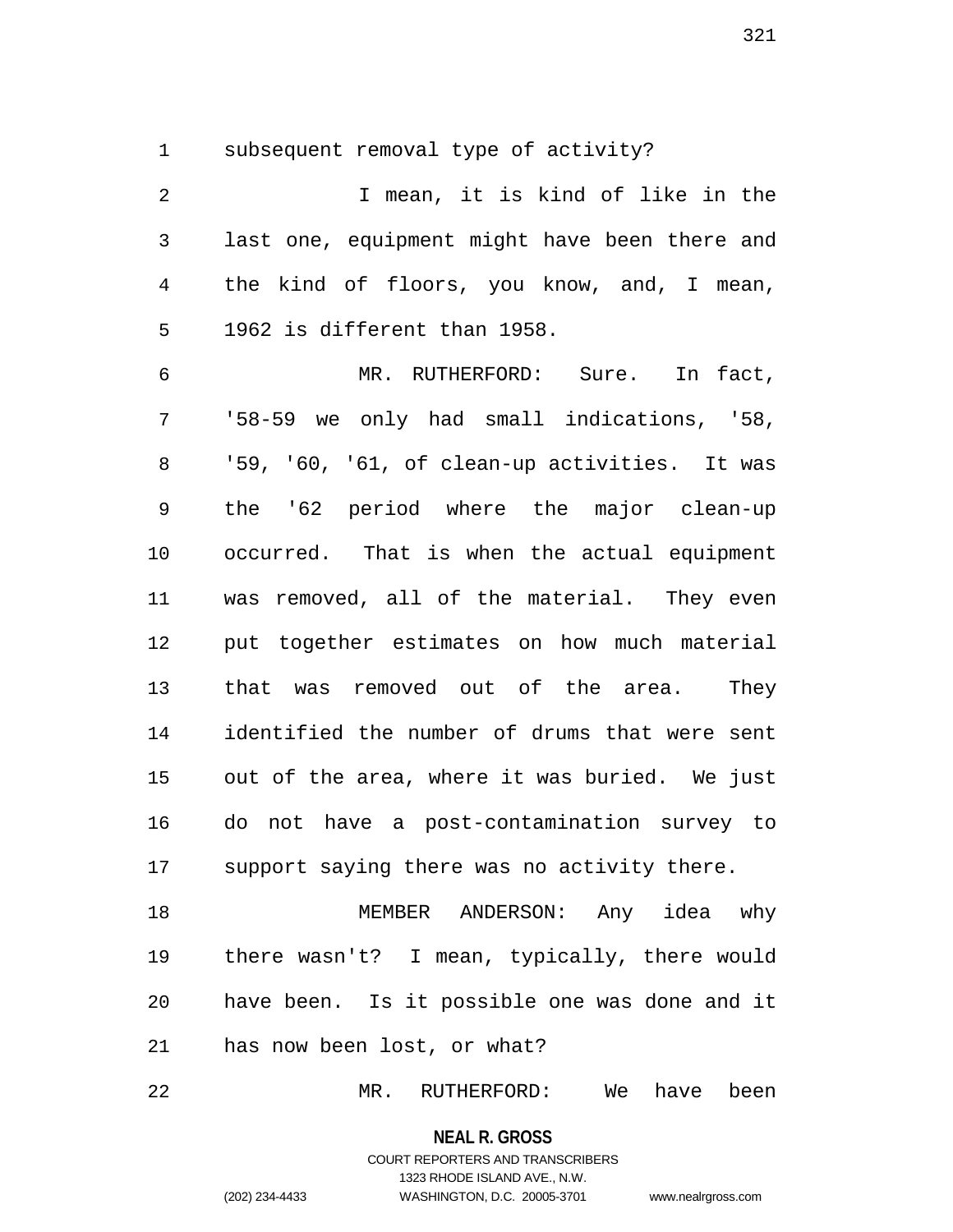1 unable to find that at this time. We 2 interviewed the actual radiation safety 3 officer who actually was part of that 4 activity. He indicated that there was film 5 badge measurements taken; there was air 6 sampling taken during the D&D activities, and 7 there were post-surveys. We have been unable 8 to find any of that information.

9 CHAIRMAN MELIUS: And there is an 10 ownership issue --

11 MR. RUTHERFORD: Yes, there is.

12 CHAIRMAN MELIUS: -- change of 13 ownership at Norton, which complicates this 14 even further.

15 Is the sense of the Board, then, 16 that you would like to refer this to SC&A for 17 further review?

18 I would just add that, on the 19 residual period time, we have not focused on 20 this in terms of doing reviews before. One 21 reason I wanted it asked for the presentation 22 today, because we have several sites where

## **NEAL R. GROSS**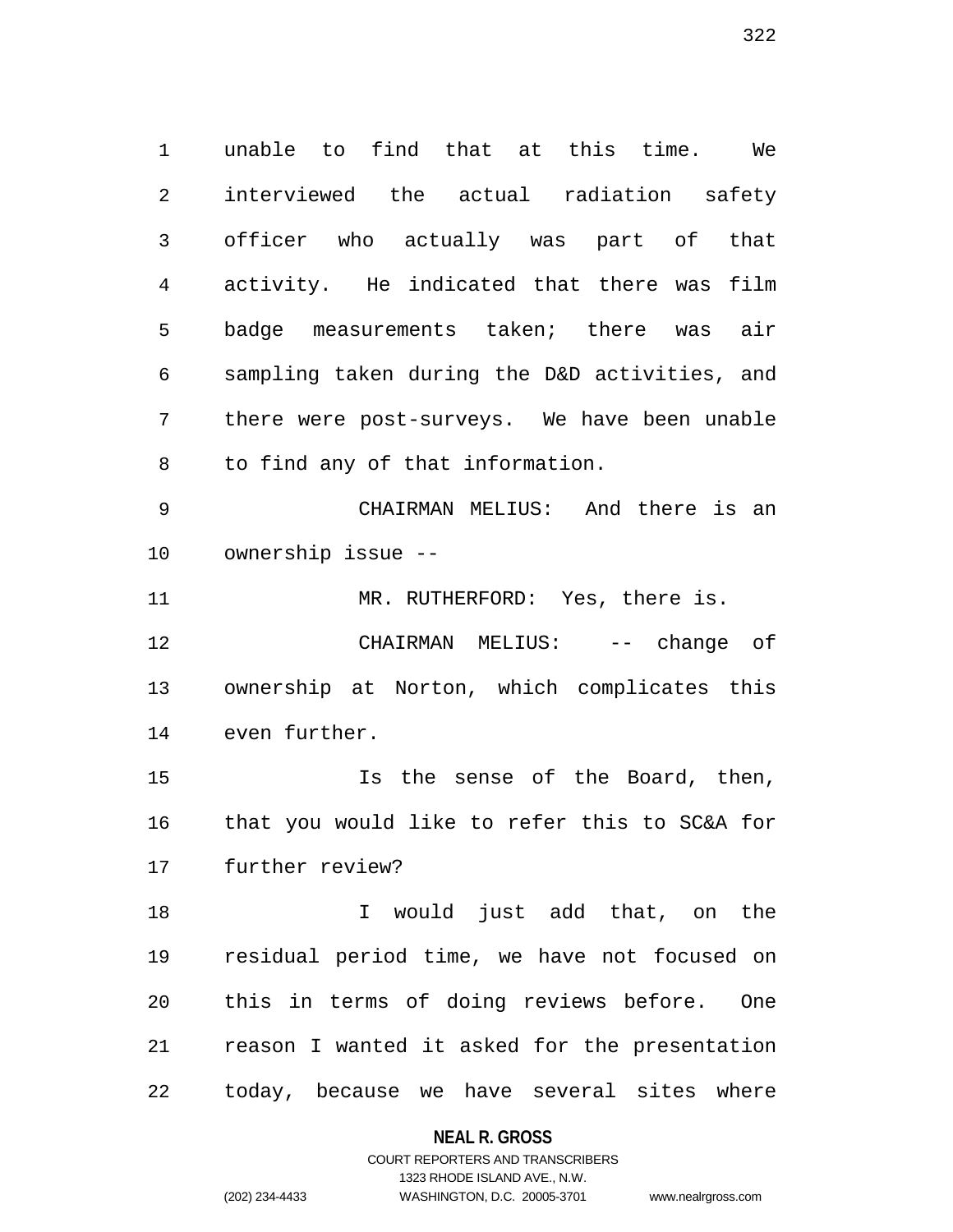1 this was coming up; they are all different.

| $\overline{2}$ | And so, I don't think we have ever             |
|----------------|------------------------------------------------|
| $\mathfrak{Z}$ | really sort of accepted these. We just have    |
| 4              | not taken an action one way or the other on    |
| 5              | most of the residual period cycles as a Board. |
| 6              | It may have come up in some of the Work        |
| 7              | Groups, but, again, we have not had lots of    |
| 8              | discussions. And so, some review by SC&A, I    |
| 9              | think, would be worthwhile for that.           |
| 10             | Dr. Lemen?                                     |
| 11             | MEMBER LEMEN: I just question why              |
| 12             | we would refer to SC&A if there's no data. I   |
| 13             | am not convinced anyone has told me there is   |
| 14             | any data. I am with Dr. Poston and I am with   |
| 15             | Mark on that. I mean, what can SC&A do? If     |
| 16             | there is no data, there is no data.            |
| 17             | CHAIRMAN MELIUS: There is a small              |
| 18             | amount of data and there is a method to deal   |
| 19             | with small amounts of data.                    |
| 20             | DR. NETON: Well, in the TIB-70                 |
| 21             | approach, we have air sample data that was     |
| 22             | taken during the operational period, and that  |

**NEAL R. GROSS** COURT REPORTERS AND TRANSCRIBERS

1323 RHODE ISLAND AVE., N.W.

(202) 234-4433 WASHINGTON, D.C. 20005-3701 www.nealrgross.com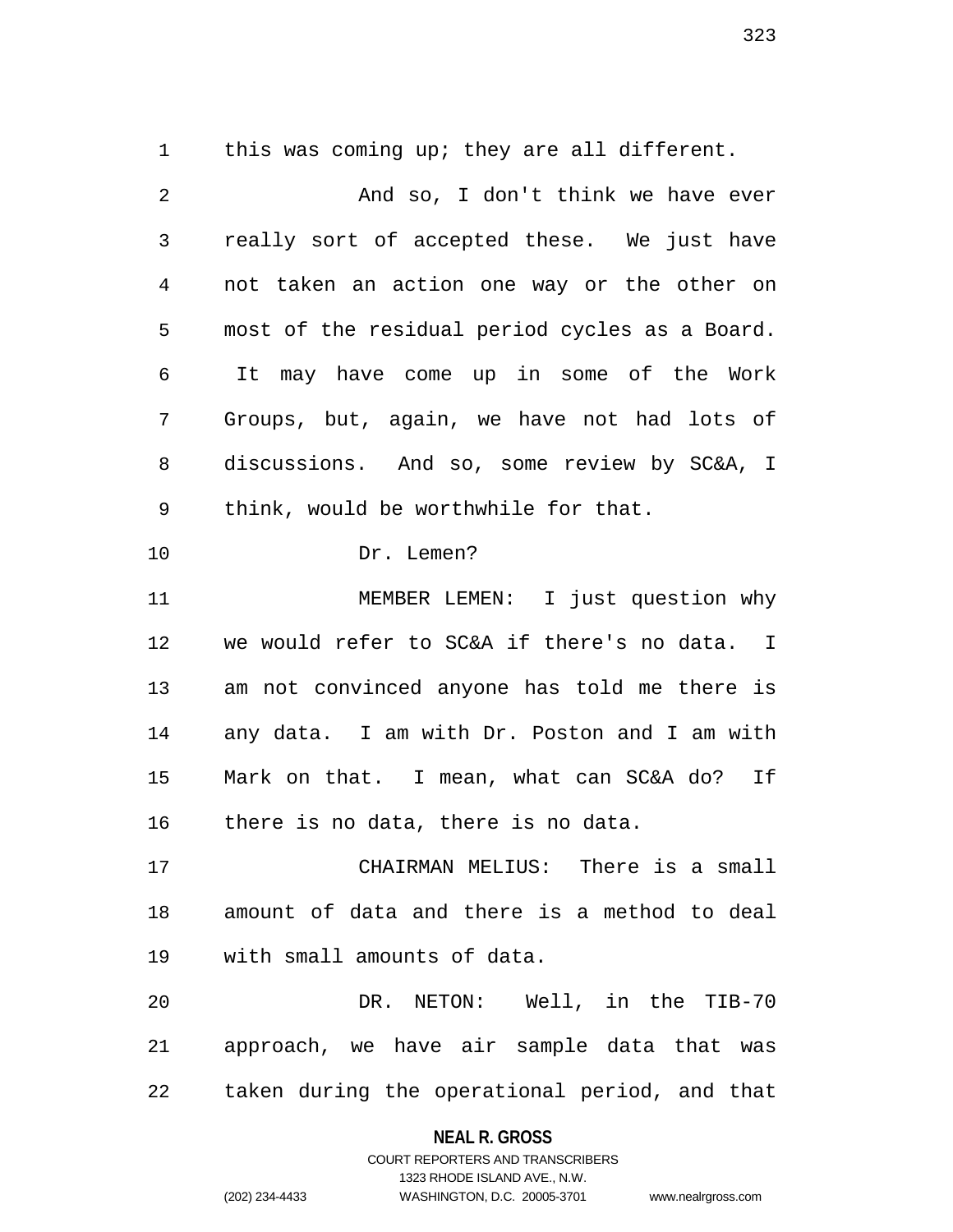1 is used to bound what could have been there 2 during the residual period, because during the 3 residual period the material had already been 4 taken away. So, that is our starting point.

5 We believe it can be no higher 6 than the air samples that were taken during 7 operations. And that is the starting point 8 for the depletion that we used in TIB-70, and 9 that is what we have done for many, many 10 sites.

11 So, you are almost by definition 12 never going to have bioassay data for AEC 13 operations after the AEC contract is over, 14 because they are gone. So, that is the common 15 feature in AWEs.

16 CHAIRMAN MELIUS: And, most 17 likely, most of the contamination is gone, and 18 there may be some residual, but it is usually 19 expected to be small and should be small. 20 So, to have this as an SEC is

21 really --

22 MEMBER LEMEN: So, basically, you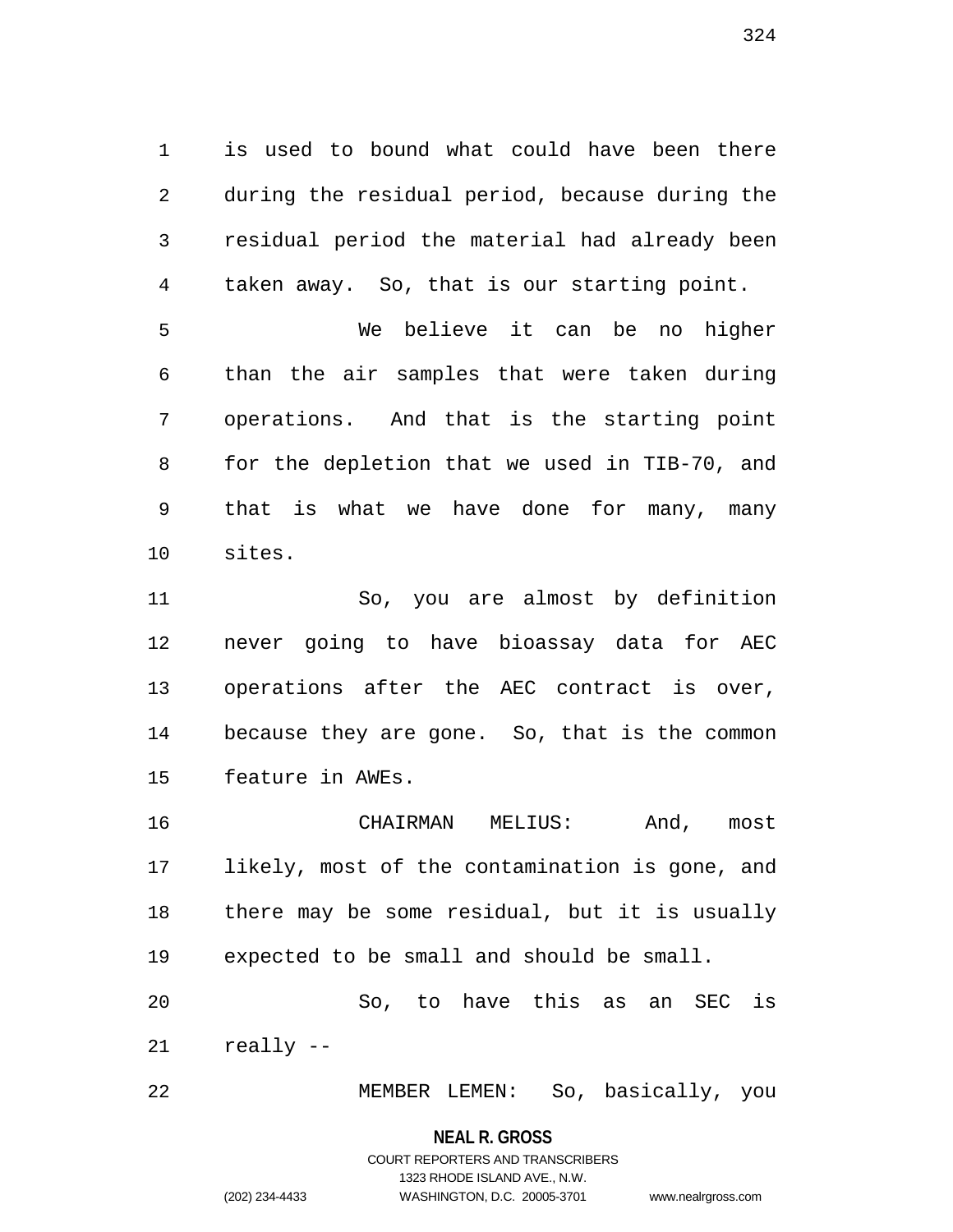1 are saying, with what Jim just said and what 2 you just said, if you do a dose 3 reconstruction, nobody in that period is going 4 to qualify anyhow? 5 MEMBER ZIEMER: You don't know 6 that. 7 CHAIRMAN MELIUS: You don't know 8 that. 9 MEMBER LEMEN: Well, basically, 10 you would be pretty sure -- 11 CHAIRMAN MELIUS: Well, I wouldn't  $12 - -$ 13 MEMBER ZIEMER: They may overlap. 14 CHAIRMAN MELIUS: Yes. 15 MEMBER ZIEMER: Could I comment, 16 too? I know the person's work period may 17 overlap the active period plus this. This  $18$  adds to  $-$ 19 MEMBER LEMEN: Well, I understand 20 that, but if they overlap, they would still be 21 back in the SEC, right? 22 CHAIRMAN MELIUS: Well, they might

> **NEAL R. GROSS** COURT REPORTERS AND TRANSCRIBERS

> > 1323 RHODE ISLAND AVE., N.W.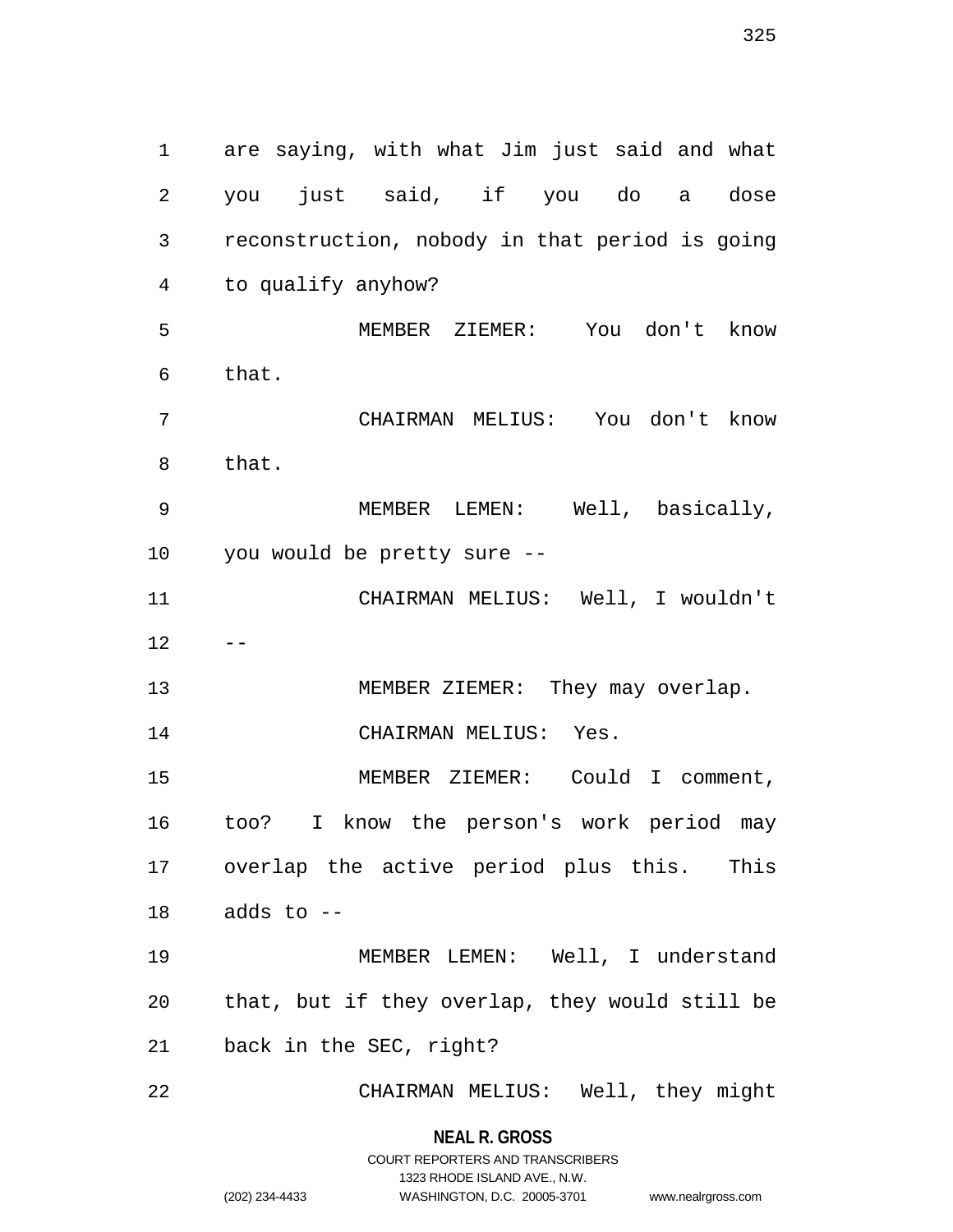1 have a non-SEC cancer.

2 MEMBER ZIEMER: They may have a 3 non-SEC cancer. They may have less than 250 4 days in the other -- in any event, it adds 5 additional dose.

6 MR. RUTHERFORD: Right, and 7 individuals that are in those first few years 8 where we say they are going to get the higher 9 intake values and possible respiratory tract 10 cancers could be compensated from this.

11 MEMBER RICHARDSON: Could I ask, 12 just for a piece of information, you have said 13 there is, and I don't know if it true by 14 definition, but let's say that, typically, in 15 residual periods there is not individual 16 monitoring. But you described that there was 17 some air monitoring data and some samples 18 taken by Liberty Mutual, maybe, and by another 19 group?

20 MR. RUTHERFORD: Yes.

21 MEMBER RICHARDSON: And what would 22 that show? I mean if the report doesn't say,

> **NEAL R. GROSS** COURT REPORTERS AND TRANSCRIBERS

1323 RHODE ISLAND AVE., N.W. (202) 234-4433 WASHINGTON, D.C. 20005-3701 www.nealrgross.com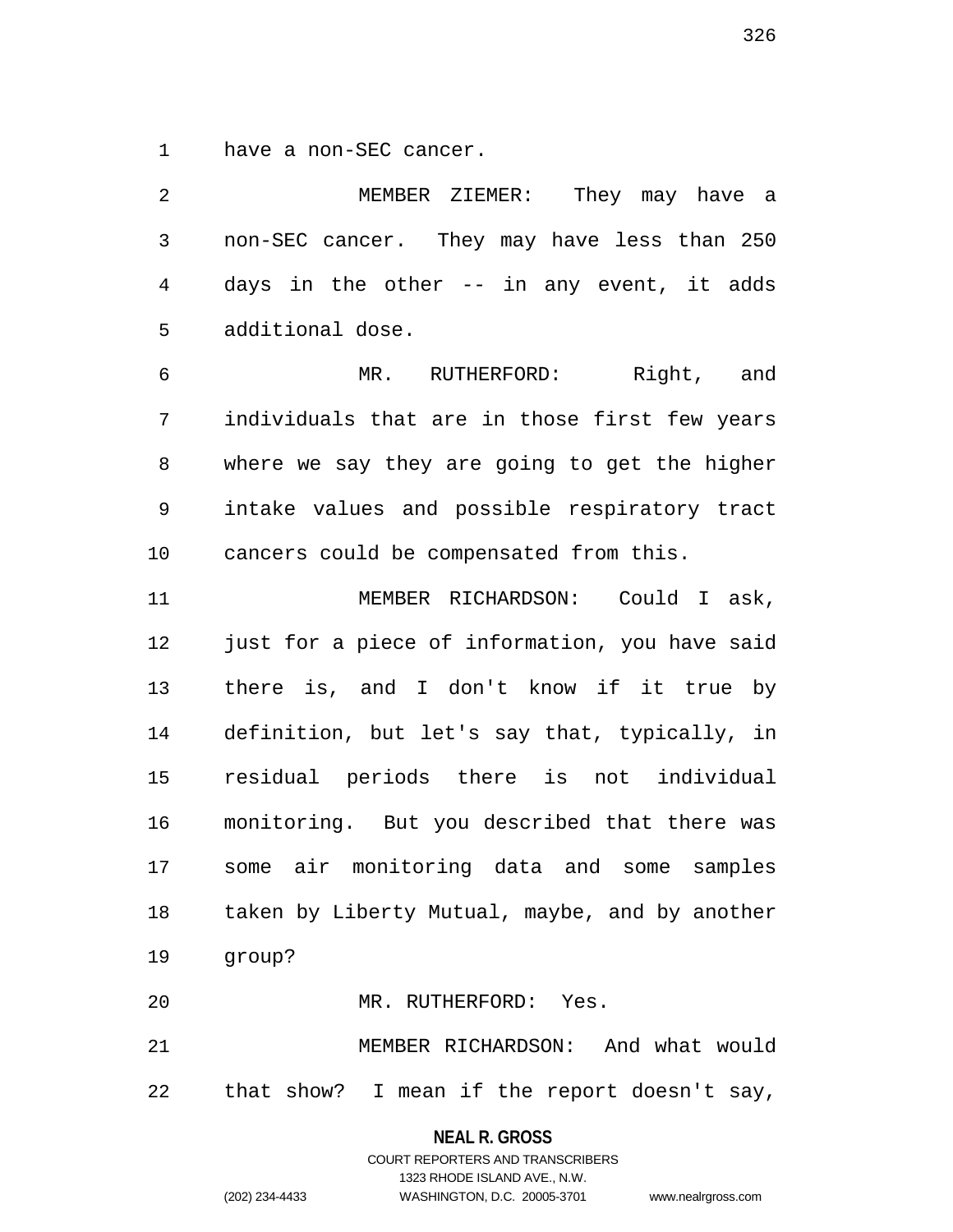1 actually, what the results are. It just says 2 that these samples were --

3 MR. RUTHERFORD: Well, again, 4 remember, some commercial activities continued 5 on after that. The Liberty Mutual samples 6 that were taken in 1965 were actually from a 7 thorium processing area that was commercial 8 activity in another area. So, they would 9 provide no help whatsoever.

10 MEMBER LEMEN: They would not 11 provide help?

12 MR. RUTHERFORD: No.

13 And I wanted to remind, the 14 thought process, too, on the 58 operational 15 samples that we took, if you think about this, 16 if you are taking general area air samples, 17 and the general area air samples are going to 18 have a contribution from operation, but they 19 are also going to have a contribution from 20 resuspension of materials, which is the same 21 concept for the residual period, is the 22 resuspension of materials. So, it is a clear

**NEAL R. GROSS**

# COURT REPORTERS AND TRANSCRIBERS 1323 RHODE ISLAND AVE., N.W. (202) 234-4433 WASHINGTON, D.C. 20005-3701 www.nealrgross.com

327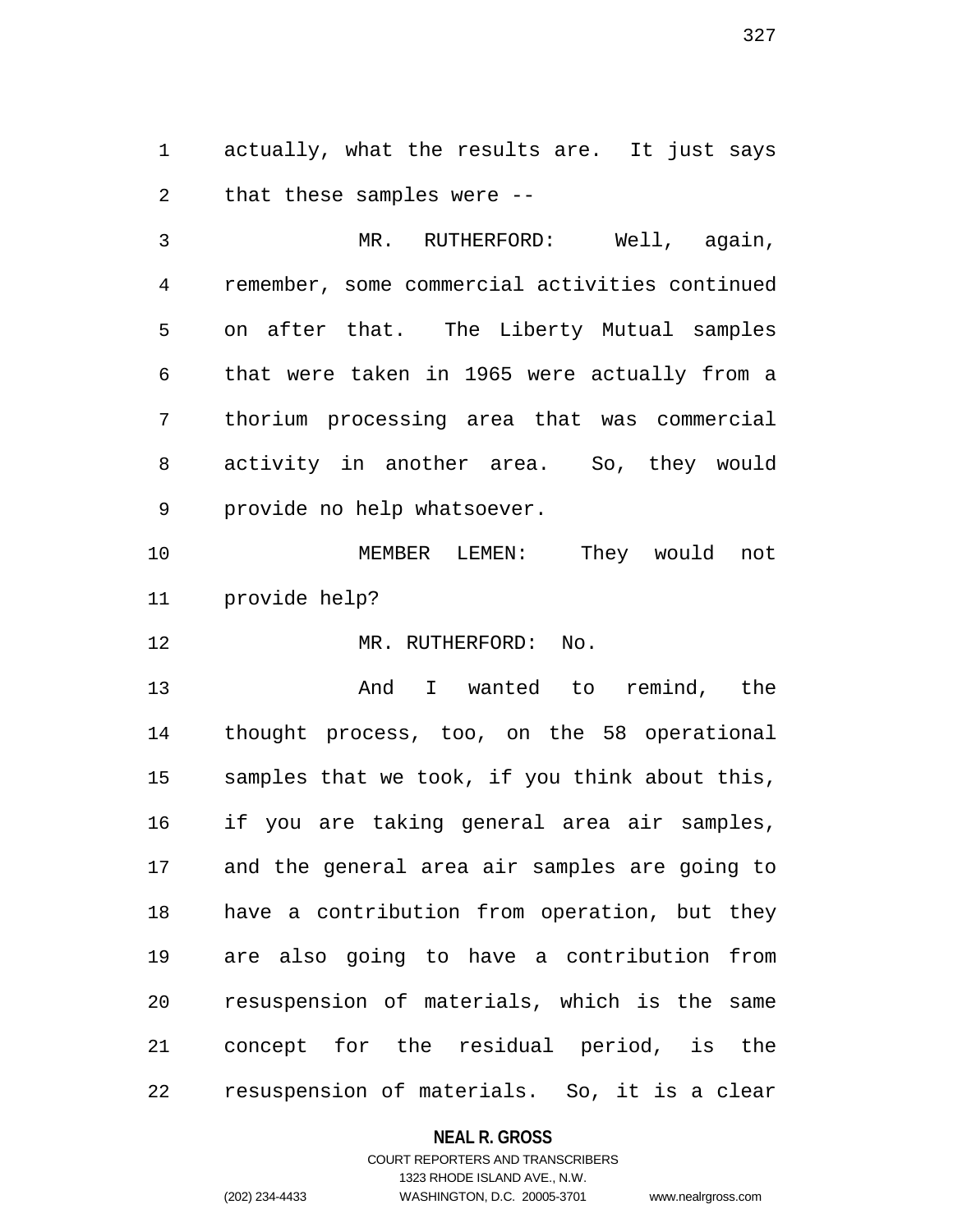1 bounding intake to start with from that time 2 period.

3 CHAIRMAN MELIUS: Brad? 4 MEMBER CLAWSON: You know, I 5 understand what LaVon is saying there, but 6 have we ever, in implementing OTIB-70, have we 7 ever had SC&A look at the implementation of it  $8$  and how it  $-$ 9 MEMBER MUNN: Oh my, yes. 10 MR. RUTHERFORD: Actually, Dow 11 Chemical, SC&A looked at a TIB-70 approach. 12 CHAIRMAN MELIUS: Right. Well, 13 with Linde recently, and so forth. And the 14 Procedures Committee is still somewhat in 15 process. If I recall their recommendations, 16 at least some of the areas of concern that we 17 went over on day one of this meeting yesterday 18 related to how this was applied, at least 19 OTIB-70 was being applied, at sites. 20 There was site-specific data, 21 information that was sort of critical to some

22 of the assumptions that were being used for

**NEAL R. GROSS**

COURT REPORTERS AND TRANSCRIBERS 1323 RHODE ISLAND AVE., N.W. (202) 234-4433 WASHINGTON, D.C. 20005-3701 www.nealrgross.com

328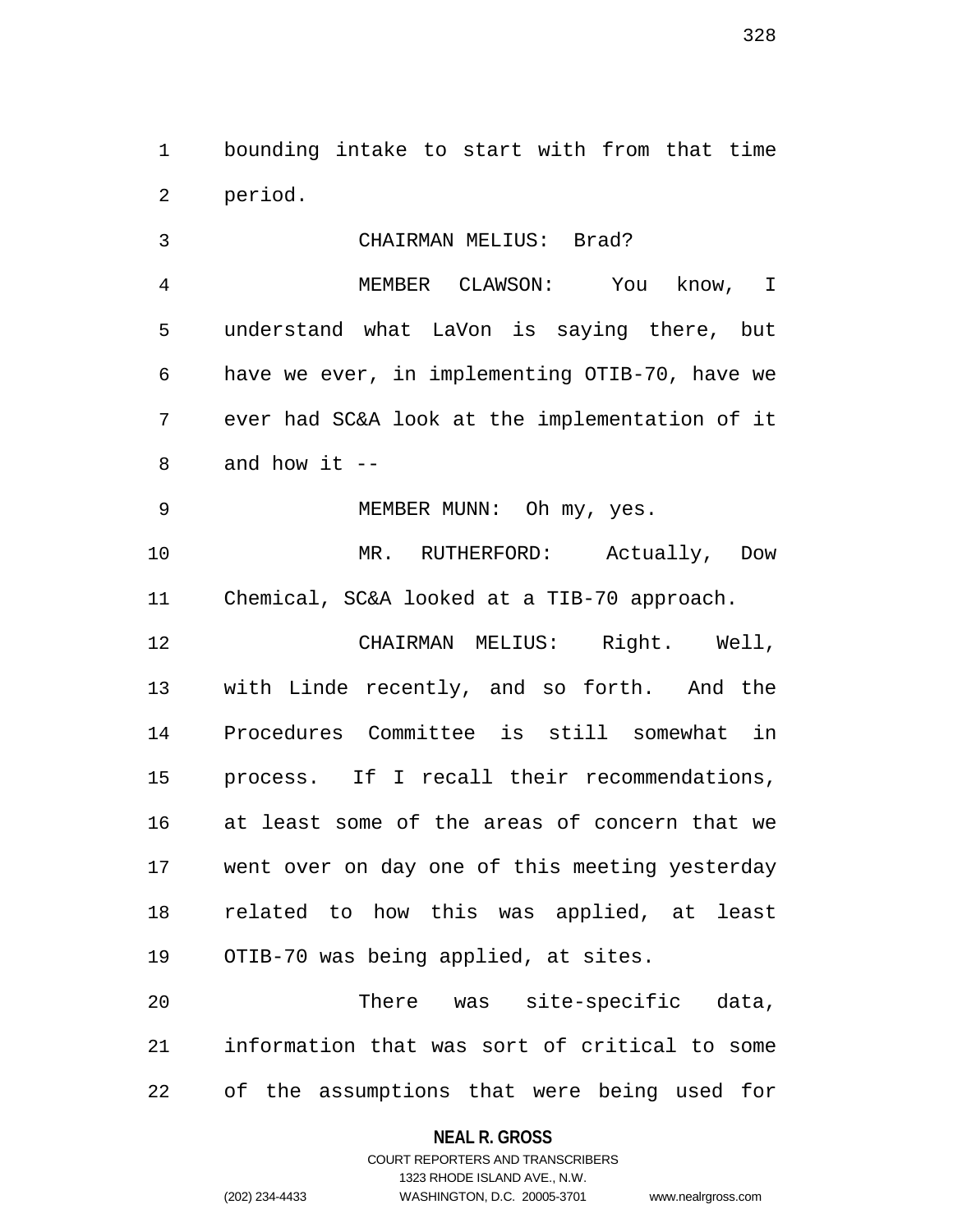1 the methodology for OTIB-70. So, I think sort 2 of further review of it, I think for the most 3 part, as I recall, really of OTIB-70, it 4 really needed to be on a site-by-site basis.

5 MEMBER MUNN: Correct, and we have 6 only two of the -- I can't remember whether it 7 was 15 or 17 original findings -- we have only 8 two of them left open, but they are still 9 under discussion. They definitely are site 10 --any information that is applied for TIB-70 11 will be site-specific information. It is not 12 an overarching kind of activity.

13 MEMBER CLAWSON: And I understand 14 that. My question was, we have been 15 discussing about having SC&A look at this. 16 The only thing that SC&A can do, because there 17 is no data there, is just look at the 18 implementation of OTIB-70 to this site, 19 because it is site-specific and this is what I 20 was questioning.

21 CHAIRMAN MELIUS: Correct.

22 MEMBER CLAWSON: Maybe this is what

**NEAL R. GROSS** COURT REPORTERS AND TRANSCRIBERS

1323 RHODE ISLAND AVE., N.W. (202) 234-4433 WASHINGTON, D.C. 20005-3701 www.nealrgross.com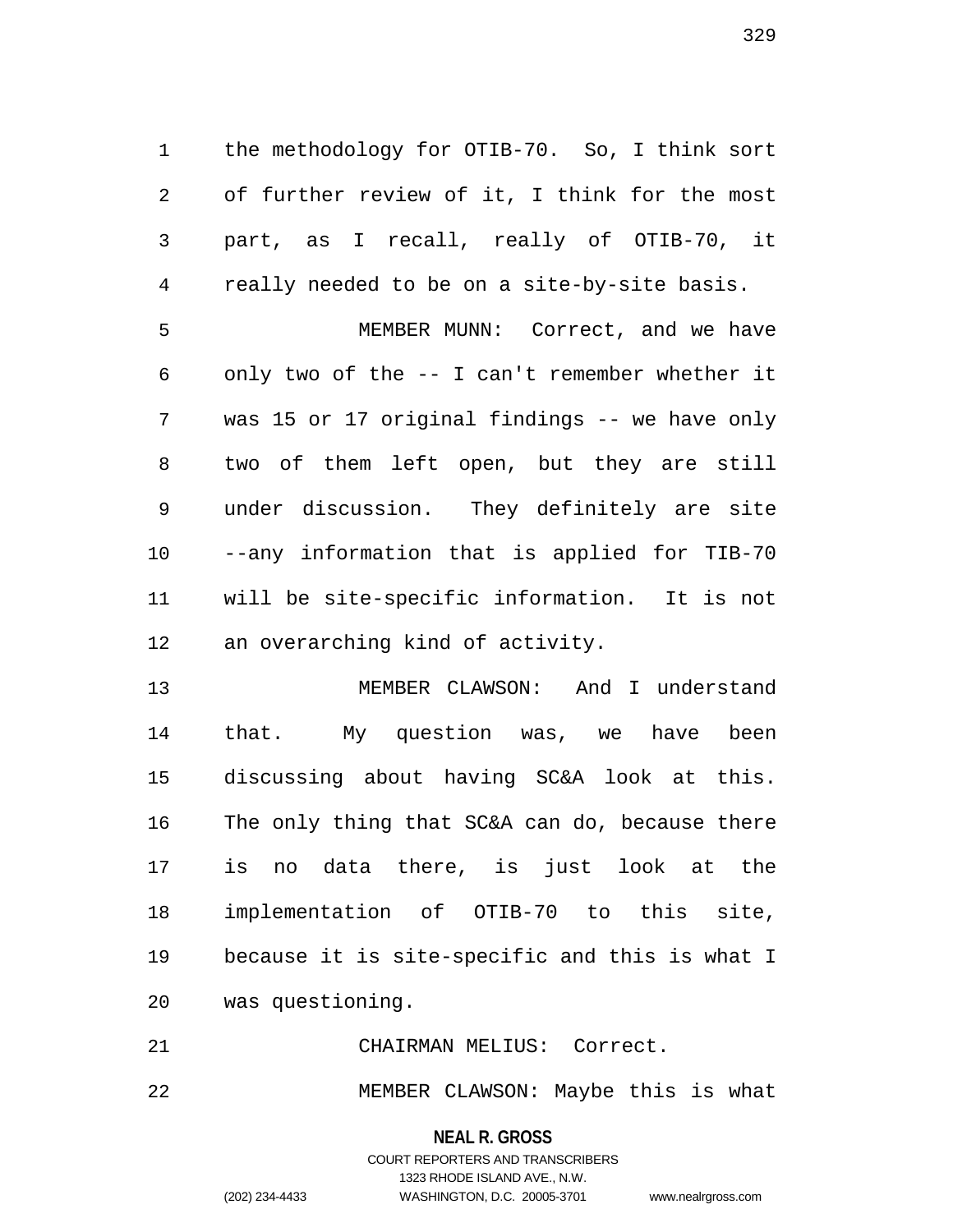1 -- you know, Dr. Lemen is right, there is no 2 information. I was just wondering if that is 3 what we needed to do, is possibly just have 4 them look at this to see the implementation of 5 this. 6 CHAIRMAN MELIUS: Yes. 7 MEMBER CLAWSON: Like you said, it 8 is site-specific. 9 CHAIRMAN MELIUS: Yes. No, I am 10 smiling because I believe that is what Josie 11 had suggested. To me, personally, it makes 12 sense to do that. 13 MEMBER CLAWSON: You know, 14 periodically, we are going to have to see how 15 this is implemented -- 16 CHAIRMAN MELIUS: Yes. 17 MEMBER CLAWSON: -- because, as 18 Ms. Munn has said, all this is based on 19 site-specific things. But, for me, 20 personally, to be able to say, yes, we can 21 look at that, I guess occasionally I would 22 like to be able to have the contractor look at

# **NEAL R. GROSS**

330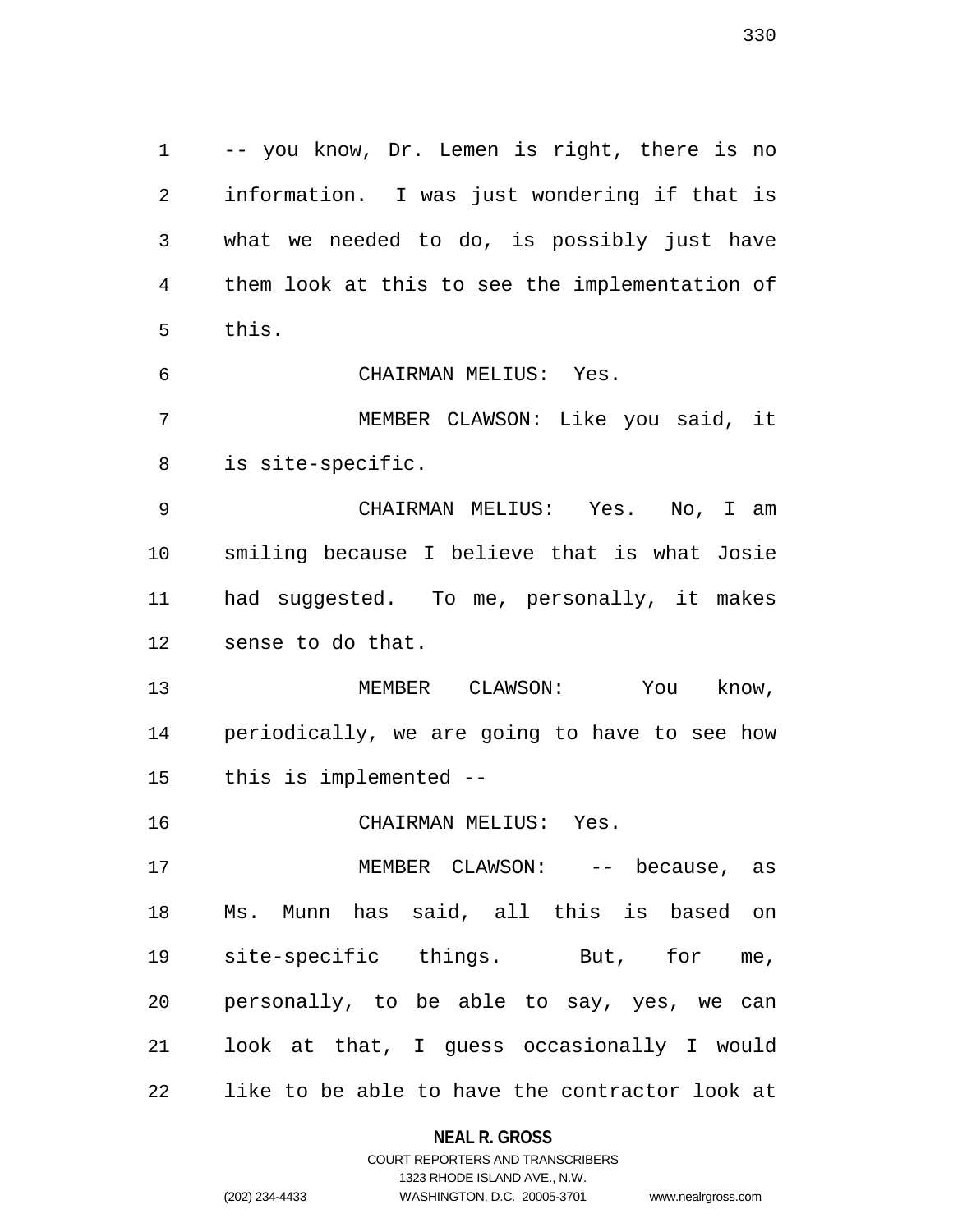1 this to make sure it was implemented right.

2 CHAIRMAN MELIUS: Yes. 3 So, if that is the sense of the 4 Board, then I think we need either a motion to 5 table Wanda's motion or, alternatively, since 6 we are not going to get back to this 7 immediately because it is going to take SC&A 8 some time, we need to task them, and figure 9 out does a Work Group need to be involved or 10 how we want to approach that. 11 But we need a motion to postpone 12 consideration of Wanda's motion until we have 13 completed that task. So, either approach is 14 fine. If someone wants to make a motion to do 15 that? We do have to deal with Wanda's motion. 16 MEMBER CLAWSON: I make a motion 17 that we table the first motion. Do we want to 18 go onto the next one? 19 CHAIRMAN MELIUS: Well, no, no. 20 MEMBER BEACH: I will second it.

22 second. It is not debatable.

**NEAL R. GROSS** COURT REPORTERS AND TRANSCRIBERS 1323 RHODE ISLAND AVE., N.W.

21 CHAIRMAN MELIUS: We have a

(202) 234-4433 WASHINGTON, D.C. 20005-3701 www.nealrgross.com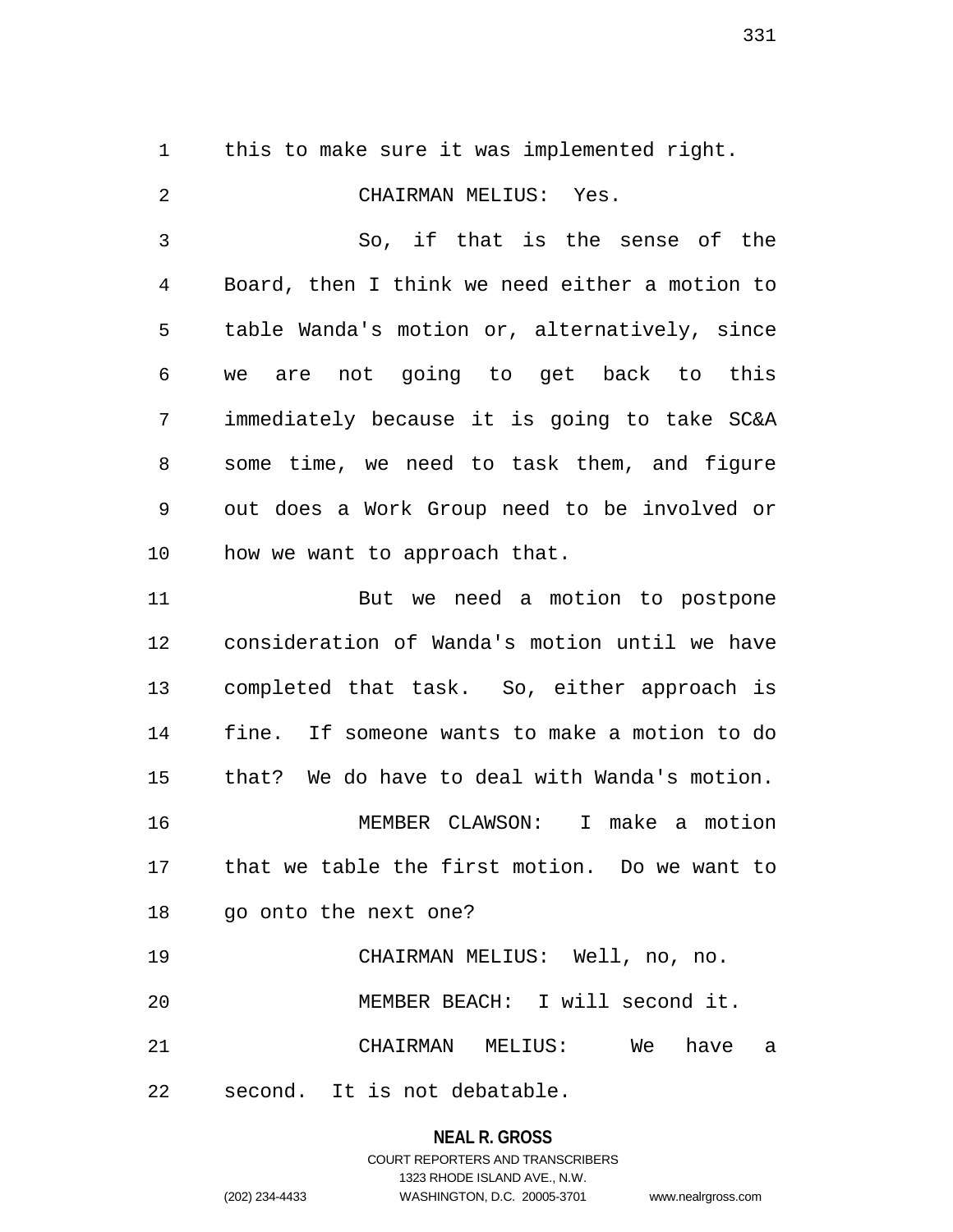| $\mathbf{1}$   | All in favor say aye.                         |
|----------------|-----------------------------------------------|
| $\overline{2}$ | (Chorus of ayes.)                             |
| 3              | Opposed?                                      |
| $\overline{4}$ | Abstain?                                      |
| 5              | (No response.)                                |
| 6              | Okay, it passes. Okay.                        |
| 7              | Paul?                                         |
| 8              | MEMBER ZIEMER: I have a comment               |
| 9              | on the follow-up. In this particular case, I  |
| 10             | believe the only issue will be determining    |
| 11             | whether the right starting point was used in  |
| 12             | terms of the values that start. I mean we     |
| 13             | have already pretty well agreed, I think, in  |
| 14             | the Procedures Group that for a cleaned-up    |
| 15             | facility we can use the TIB-70 method. But if |
| 16 —           | it is site-specific, it is that starting      |
|                | 17 value.                                     |
| 18             | And it seems to me that the                   |
| 19             | Procedures Group could look at that pretty    |

21 reviews anyway. I am kind of looking to John 22 Mauro, if he would agree that, in other words,

20 quickly within the framework of the OTIB-70

# **NEAL R. GROSS**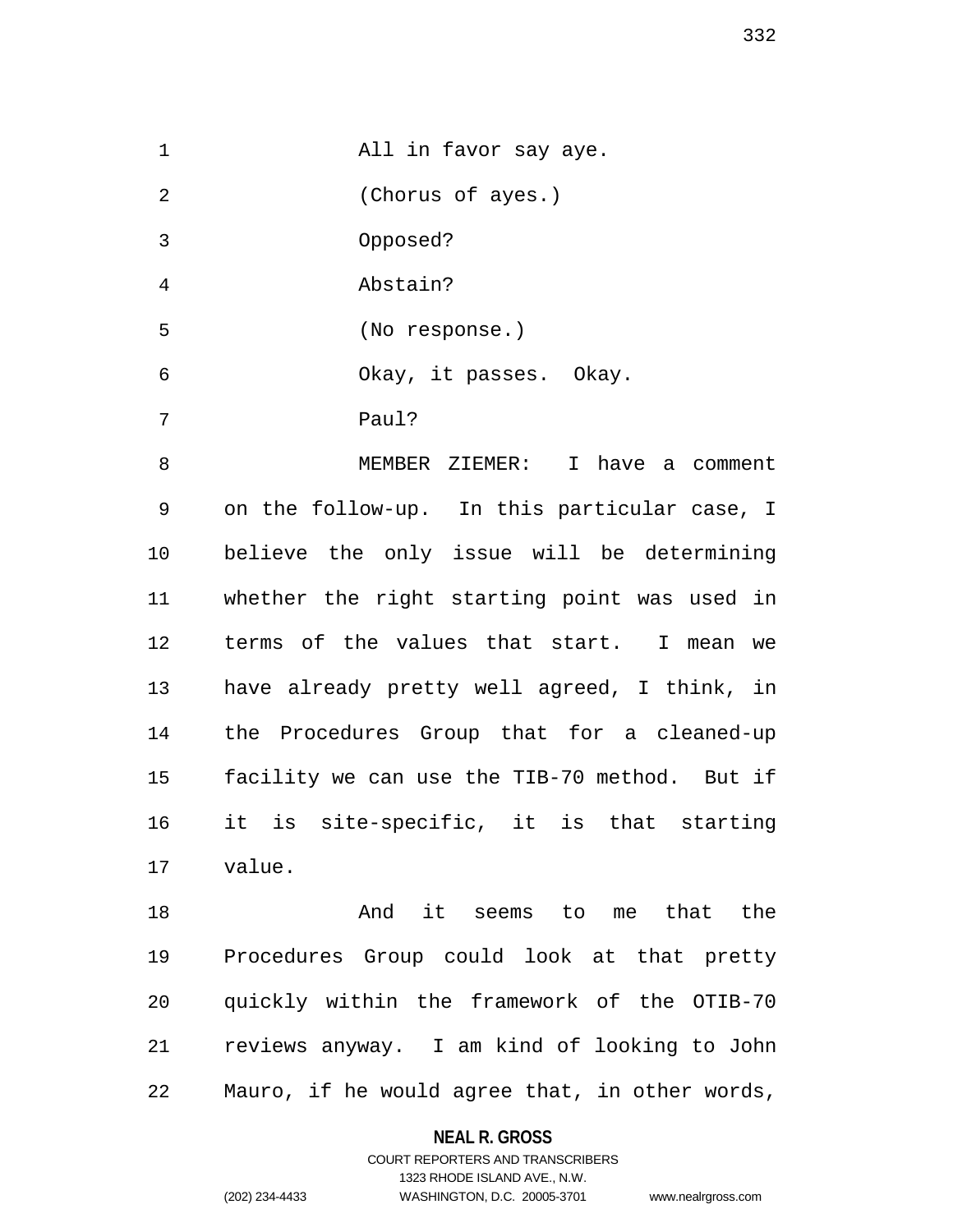1 we could take a look at that.

2 I don't want to volunteer for the 3 chore of that Committee, but I am on it 4 myself. But it seems to me that, since we are 5 working pretty closely on OTIB-70, it might be 6 efficient just to say, okay, how does this 7 apply to that particular site, and is that how 8 it should be used? 9 DR. MAURO: I agree. But the only 10 thing is I think it was very important in the 11 Linde that there was certain activities that 12 took place during the residual period that 13 sort of disturbed the residual material in a 14 way that made it difficult for you folks to be 15 comfortable with the way in which it was 16 applied, even though it was flat, you know, 17 3.2 MAC flat. 18 I would think the other question 19 -- so, I would say there were two things that 20 we would probably look at, and probably pretty

22 the air sampling during operations seems to

21 quickly, is the starting point, whether or not

**NEAL R. GROSS**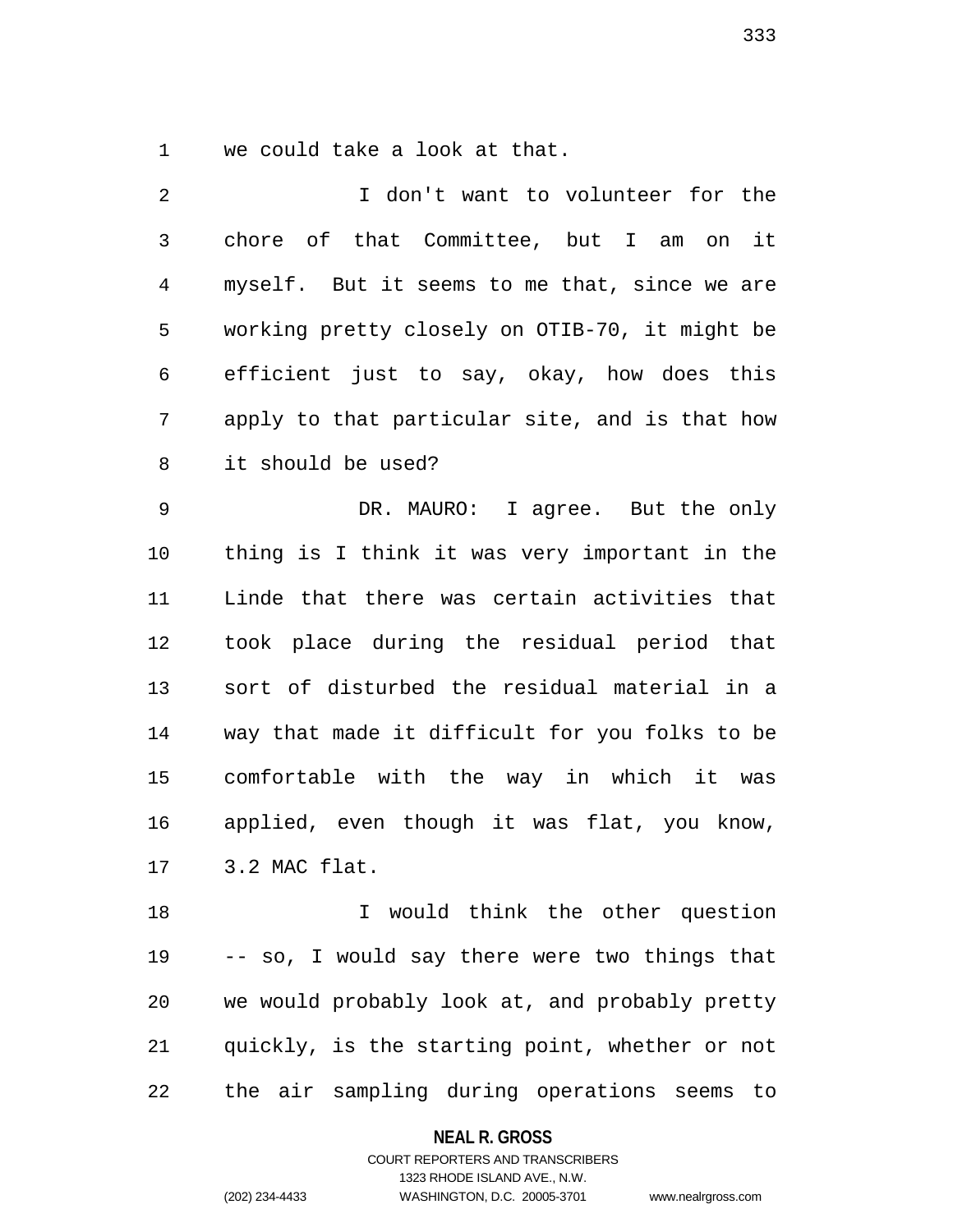1 capture the sense as a good point to start for 2 the residual period.

3 And, second, was there anything 4 going on at the site after, during the 5 residual period, where maybe there was a lot 6 of disturbance, similar to the problems we had 7 with Linde?

8 I think those would be the two 9 tests that we would look at, and that could be 10 done pretty quickly, I presume.

11 CHAIRMAN MELIUS: And I would just 12 add one clarification to what Paul said. 13 While the Procedures Work Group has looked at 14 the procedure, the full Board has not. And 15 so, I think when we come back from this 16 activity, if it is agreeable to everybody, I 17 think we also need for a presentation and 18 further discussion of the Board on OTIB-70, 19 particularly if we have developed more 20 concerns, or at least, also, to address some 21 of the concerns that were raised here. 22 Because I think at some point we have to be

### **NEAL R. GROSS**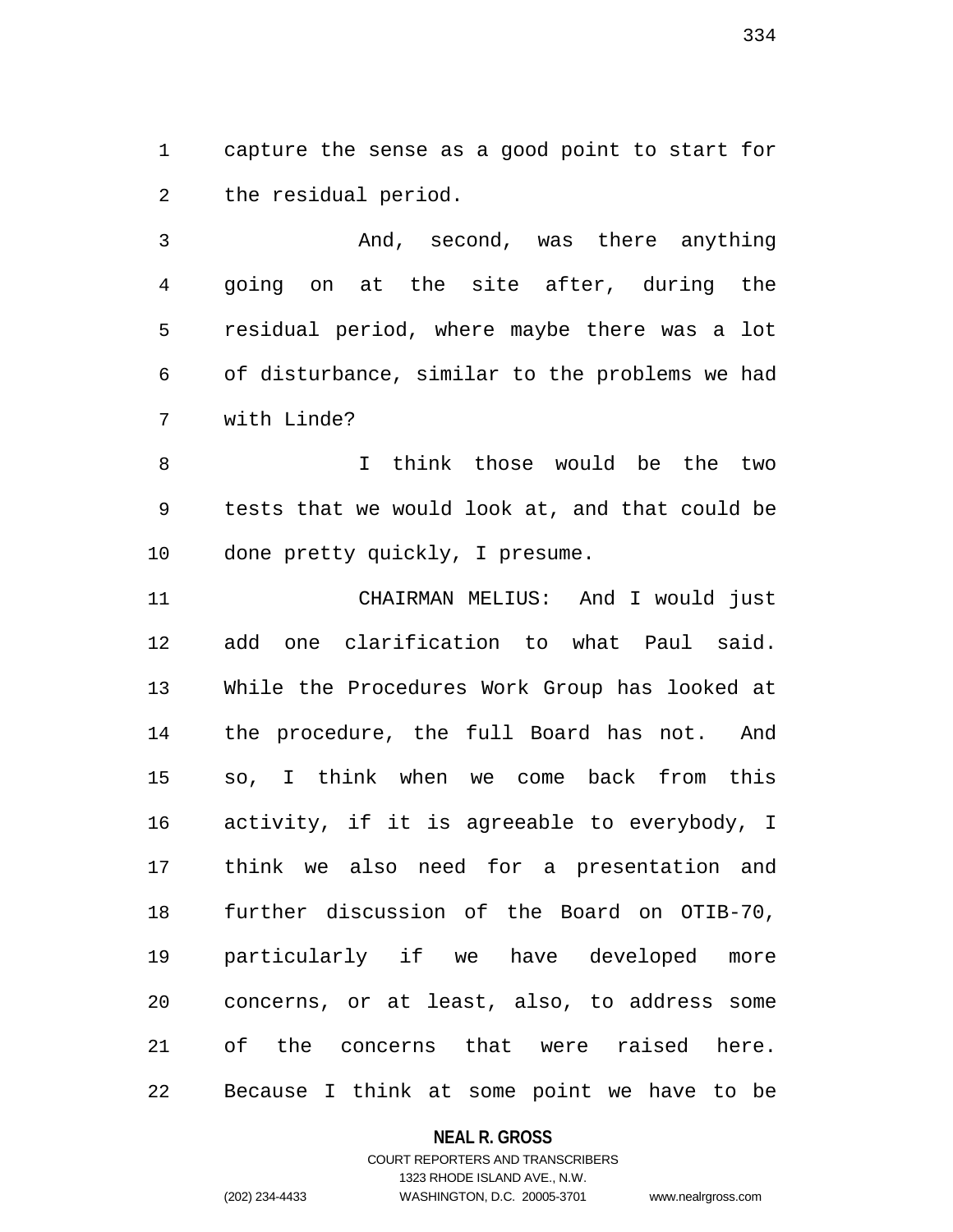1 satisfied with the basic procedure, if it is 2 going to be applied to many sites, and I 3 believe it will be. So, it will be worth some 4 time to have some further discussion on that 5 procedure at that time. That's all. 6 So, I think we would just, why 7 don't we have a motion to refer the site to 8 the Procedures Subcommittee for evaluation and 9 to report back to the Board? 10 MEMBER CLAWSON: I will second 11 that. 12 CHAIRMAN MELIUS: Okay. Any 13 further discussion? 14 (No response.) 15 All in favor say aye. 16 (Chorus of ayes.) 17 Opposed? 18 18 I think the ayes have it, a large 19 margin. Okay. 20 MEMBER LEMEN: I just have a quick 21 question. 22 CHAIRMAN MELIUS: Yes.

### **NEAL R. GROSS**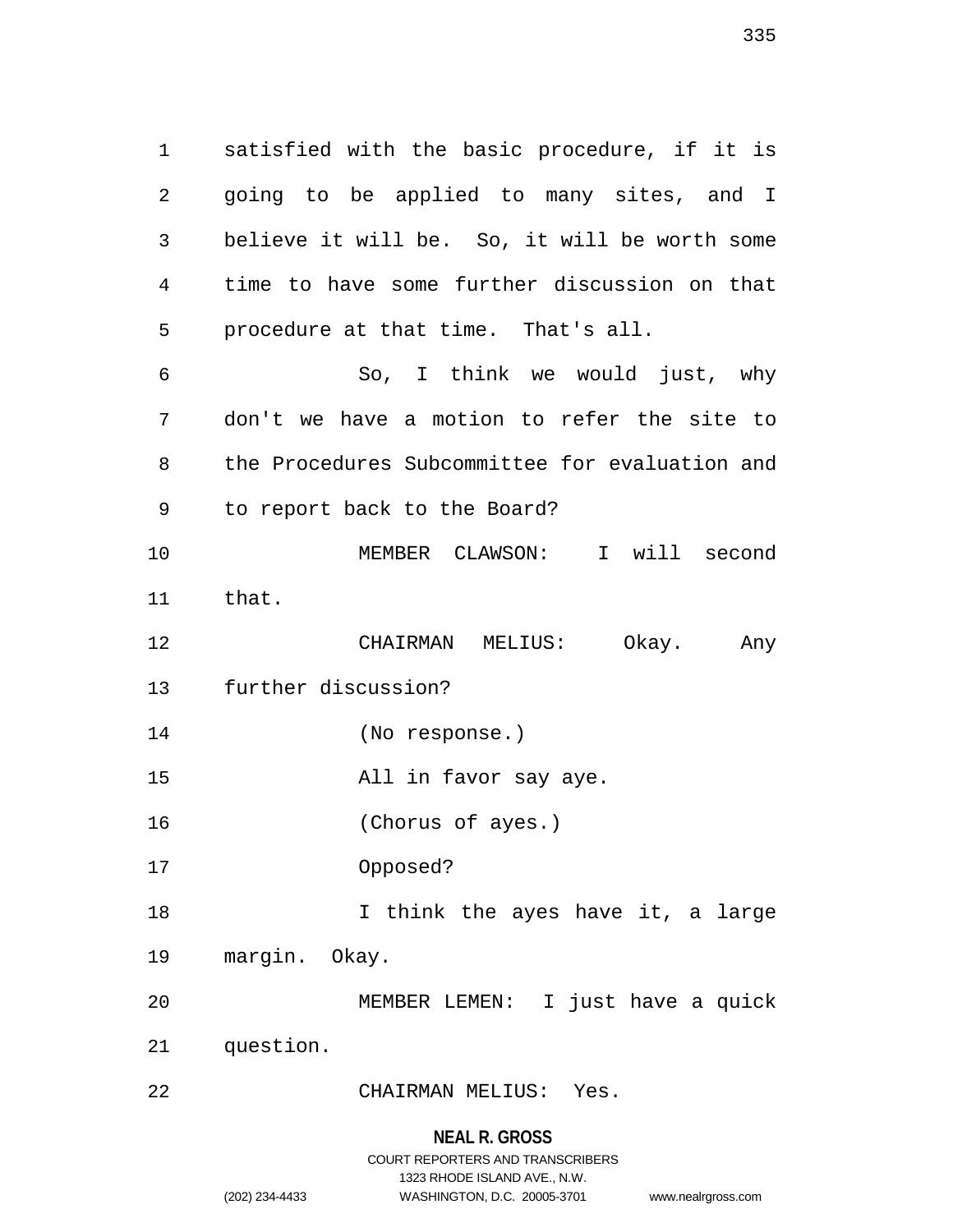1 MEMBER LEMEN: Did we vote on the 2 first part, on what NIOSH recommended? That 4 CHAIRMAN MELIUS: That passed. 5 That passed. So, they have been added to the 9 CHAIRMAN MELIUS: We had the

6 SEC Class. It is the second residual period  $7$  that  $-$ 8 MEMBER LEMEN: That's fine.

10 motion. We tabled that. We have referred it 11 to the Procedures Work Group. They will come 12 forward to us. Good.

13 And we now have Dow.

3 passed, right?

14 Ted may have been a little 15 confused at the end there, but there is a 16 motion that was tabled which was to accept the 17 NIOSH Evaluation Report on Dow, which will be 18 to turn down the petition for the residual 19 period. That was tabled. So, Board Members 20 had further time to review.

21 So, to reconsider that, we would 22 need to have a motion to take it off the

> **NEAL R. GROSS** COURT REPORTERS AND TRANSCRIBERS

> > 1323 RHODE ISLAND AVE., N.W.

(202) 234-4433 WASHINGTON, D.C. 20005-3701 www.nealrgross.com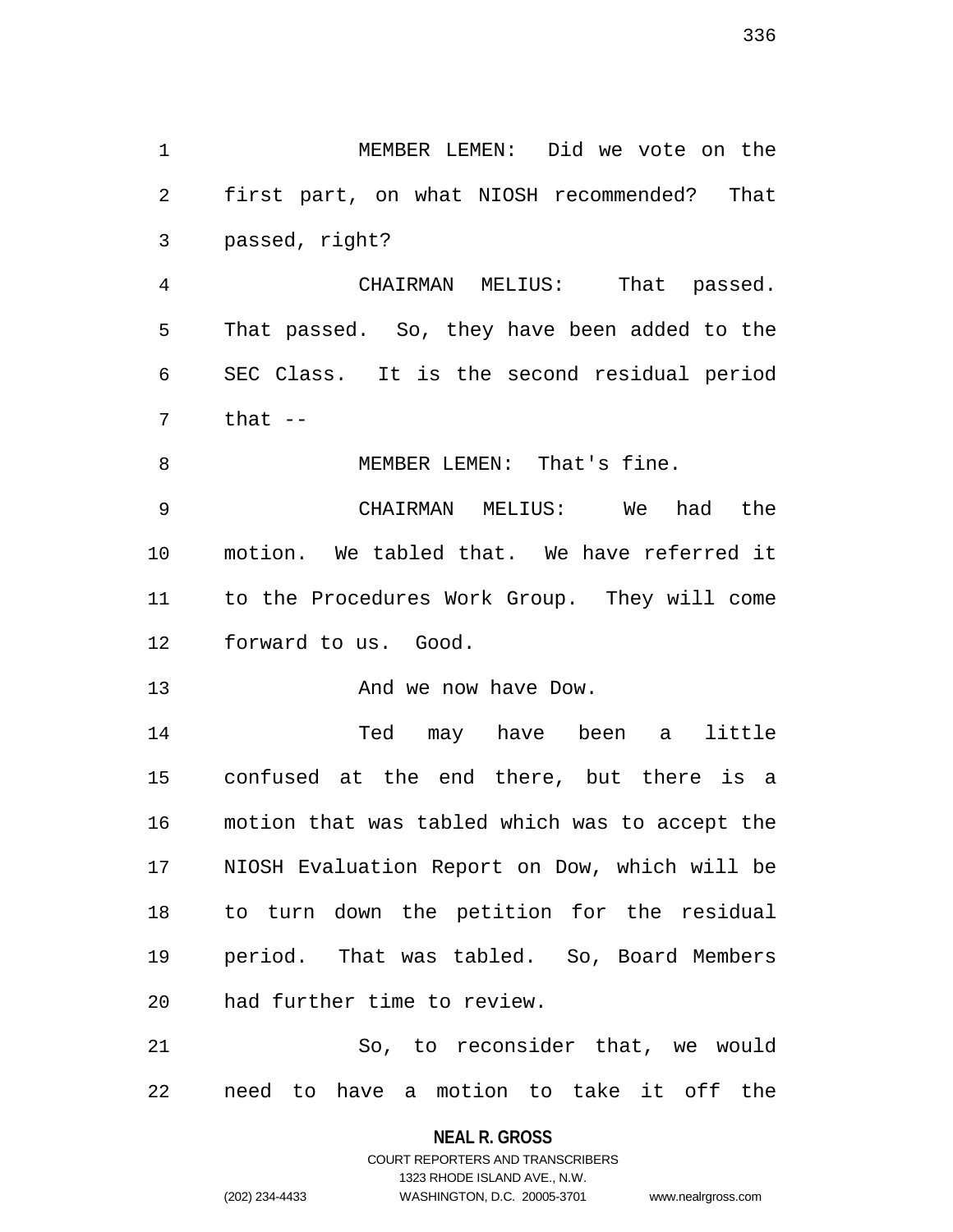1 table. 2 MEMBER RICHARDSON: I will make a 3 motion. 4 CHAIRMAN MELIUS: Okay. Thank 5 you, David. 6 A second to that? 7 MEMBER LEMEN: I will second it. 8 CHAIRMAN MELIUS: From Dick Lemen. 9 MR. KATZ: We need to get Mark. 10 CHAIRMAN MELIUS: Get Mark, yes. 11 Here he comes. Here he comes. 12 So, Mark, we have a motion and a 13 second, and we are about to vote on removing 14 the Dow motion from the table. 15 So, all in favor of removing from 16 the table? 17 (Chorus of ayes.) 18 Opposed? 19 (No response.) 20 Okay. It carries. So, now we 21 have before us a motion to accept the NIOSH 22 Evaluation Report on Dow Chemical for the

# **NEAL R. GROSS**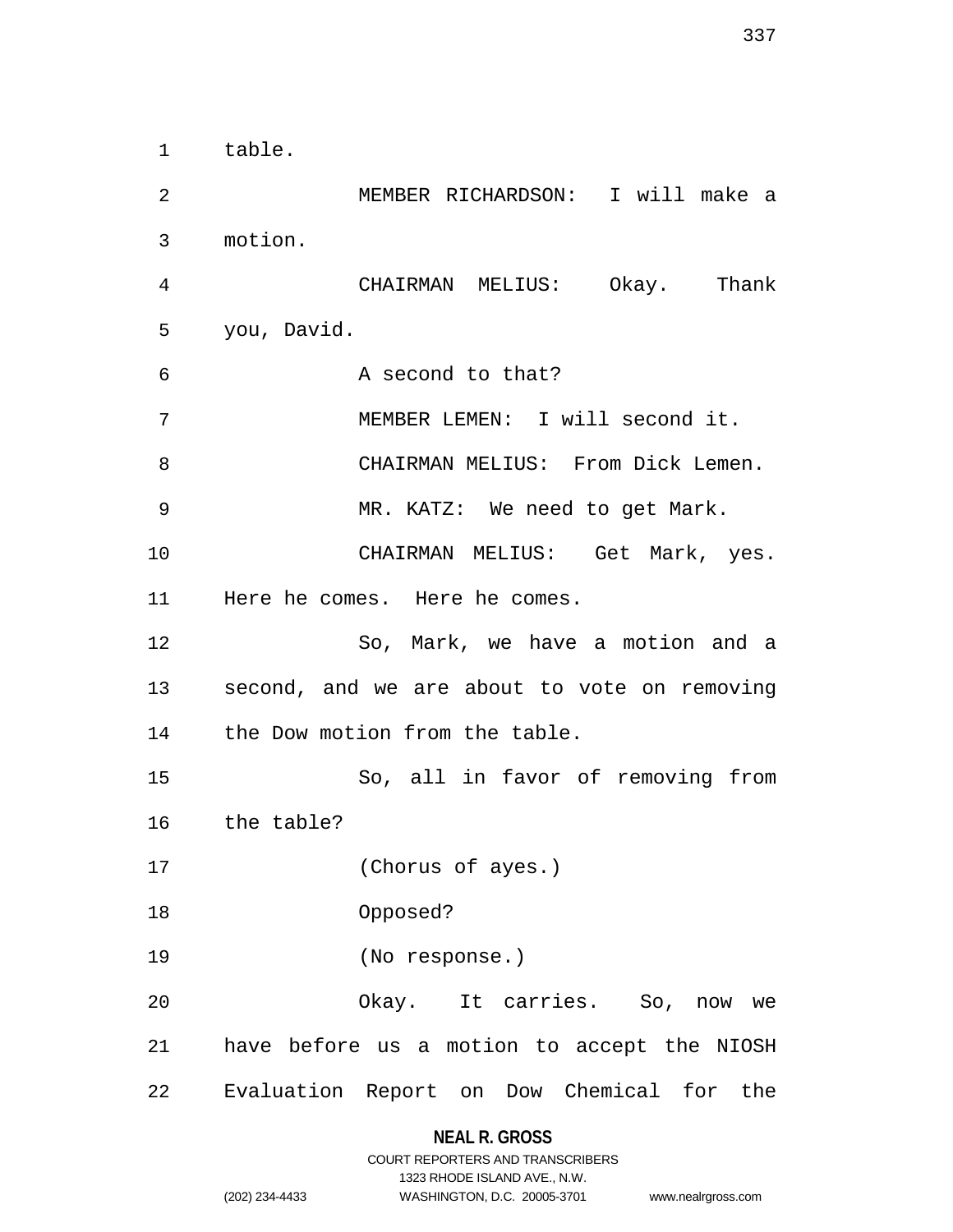1 Madison Site for the residual period.

2 Does anybody have any further 3 questions, concerns? 4 The NIOSH recommendation was to 5 deny the Class for that time period. 6 And if there is no further -- 7 MR. KATZ: Do you want to wait on 8 Brad? 9 CHAIRMAN MELIUS: Where is he -- 10 okay. Let's be fair to him. We have to go 11 collect his vote anyway, so that's it's not -- 12 let's wait a couple of minutes. 13 (Off-the-record comments.) 14 So, Brad, we are about, I believe, 15 to do a vote on the Dow Chemical to accept the 16 NIOSH recommendation of the Evaluation Report. 17 It is off the table. We are ready to vote. 18 I checked and nobody had further 19 issues or discussion. We wanted to give you 20 the opportunity. If not, we will call the 21 vote.

22 MEMBER CLAWSON: Okay.

**NEAL R. GROSS**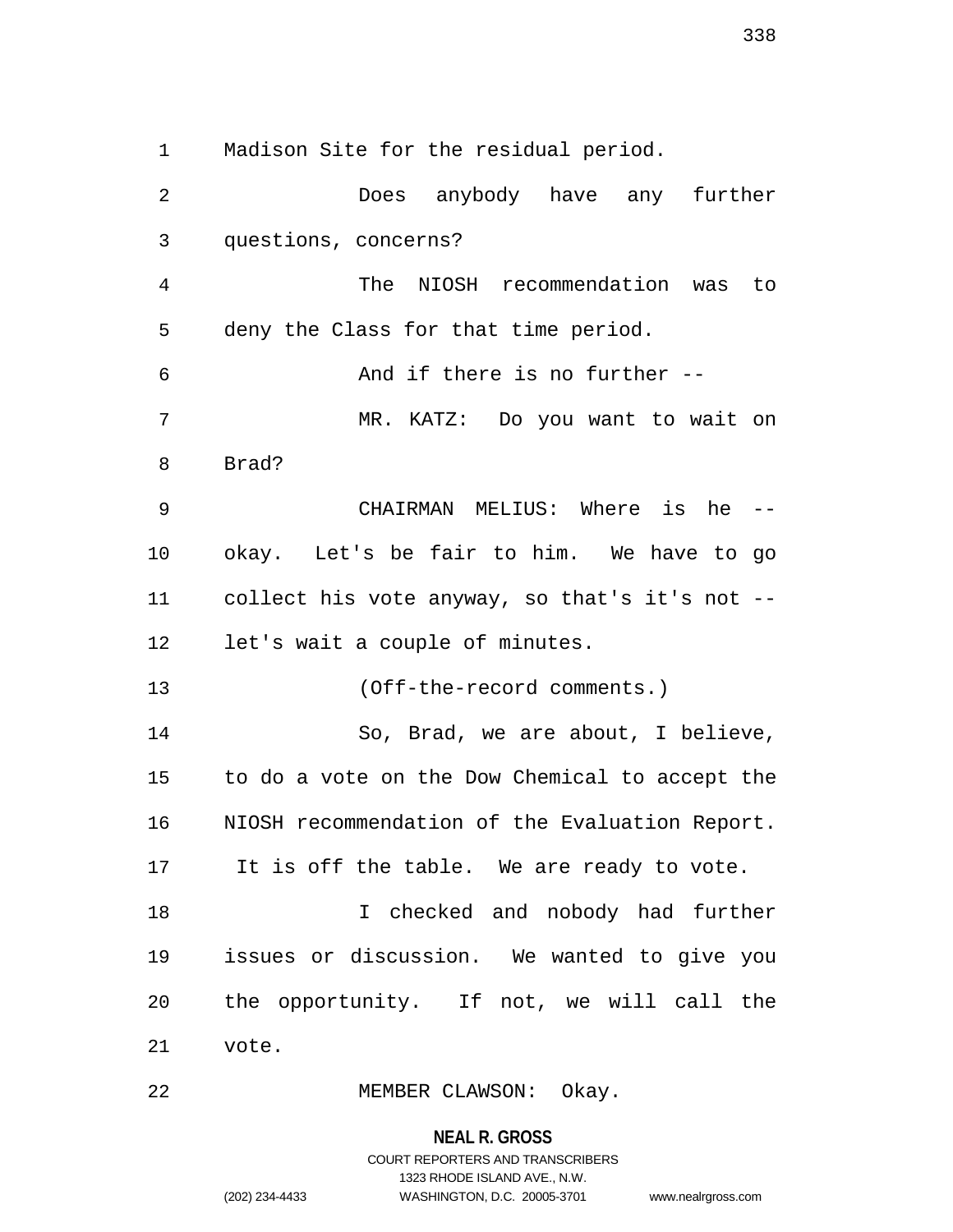1 CHAIRMAN MELIUS: So, go ahead, 2 Ted. 3 MR. KATZ: Okay. Dr. Ziemer? 4 MEMBER ZIEMER: The actual motion 5 is whether or not to accept the NIOSH report? 6 MR. KATZ: The motion is to accept 7 the NIOSH report. 8 MEMBER ZIEMER: Which is to deny 9 -- 10 MR. KATZ: Which is to say that 11 dose reconstruction -- 12 MEMBER ZIEMER: Couldn't be done 13 during the residual period. And I vote yes. 14 MR. KATZ: Mr. Schofield? 15 MEMBER SCHOFIELD: Yes. 16 MR. KATZ: Dr. Roessler? 17 MEMBER ROESSLER: Yes. 18 MR. KATZ: Dr. Richardson? 19 MEMBER RICHARDSON: Yes. 20 MR. KATZ: Mr. Presley? 21 MEMBER PRESLEY: Yes. 22 MR. KATZ: Dr. Poston?

# **NEAL R. GROSS**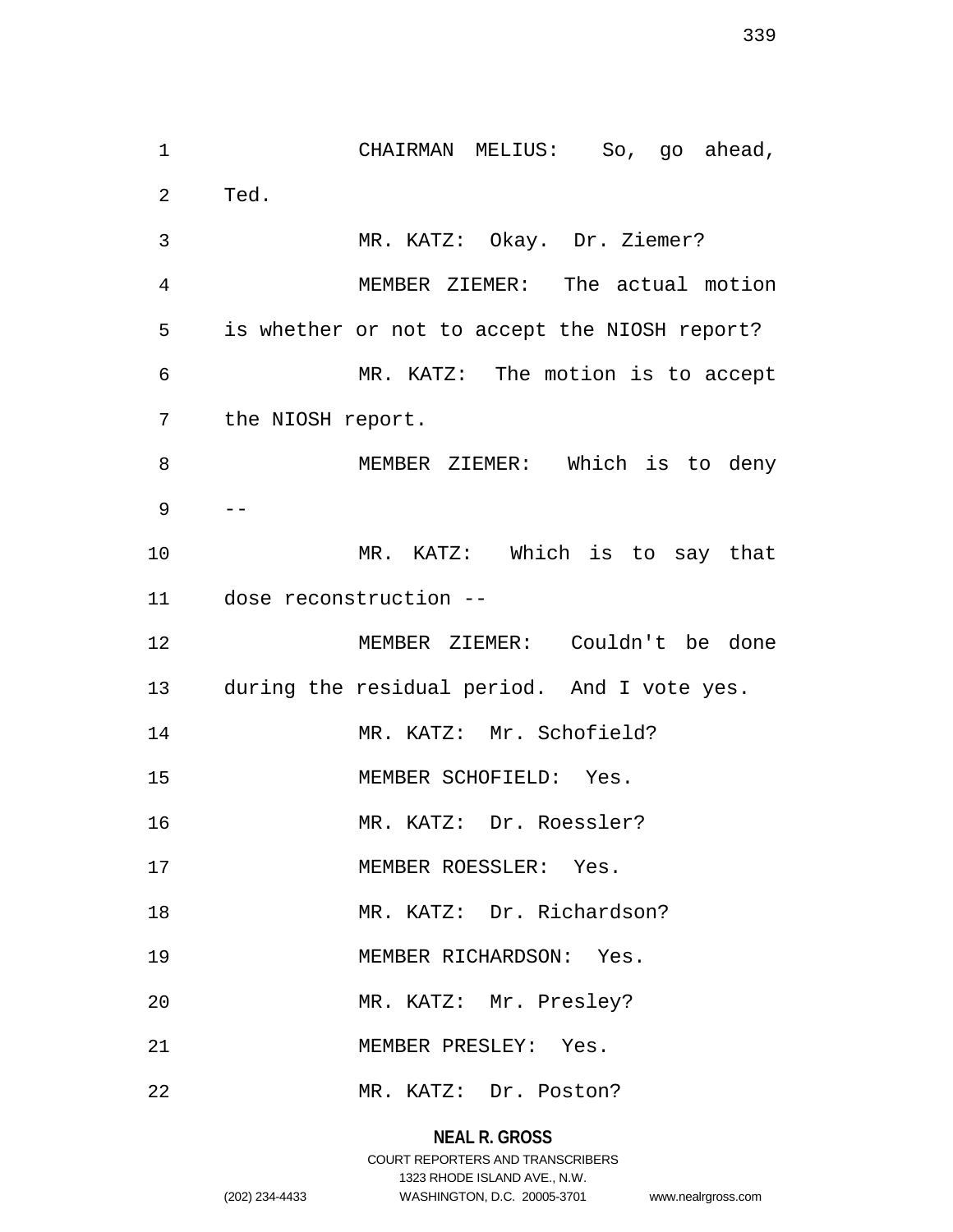| $\mathbf 1$ | MEMBER POSTON: Yes.             |
|-------------|---------------------------------|
| 2           | MR. KATZ: Ms. Munn?             |
| 3           | MEMBER MUNN: Yes.               |
| 4           | MR. KATZ: Dr. Melius?           |
| 5           | CHAIRMAN MELIUS: Yes.           |
| 6           | MR. KATZ: Dr. Lockey's vote I   |
| 7           | will collect.                   |
| 8           | Dr. Lemen?                      |
| 9           | MEMBER LEMEN: No.               |
| 10          | MR. KATZ: Mr. Griffon?          |
| 11          | MEMBER GRIFFON: Yes.            |
| 12          | MR. KATZ: Mr. Gibson?           |
| 13          | MEMBER GIBSON: Yes.             |
| 14          | MR. KATZ: Dr. Field?            |
| 15          | MEMBER FIELD: Yes.              |
| 16          | MR. KATZ: Mr. Clawson?          |
| 17          | MEMBER CLAWSON: Yes.            |
| 18          | MR. KATZ: Ms. Beach?            |
| 19          | MEMBER BEACH: Yes.              |
| 20          | MR. KATZ: Dr. Anderson?         |
| 21          | MEMBER ANDERSON: Yes.           |
| 22          | MR. KATZ: So, the motion passes |

# **NEAL R. GROSS** COURT REPORTERS AND TRANSCRIBERS 1323 RHODE ISLAND AVE., N.W.

(202) 234-4433 WASHINGTON, D.C. 20005-3701 www.nealrgross.com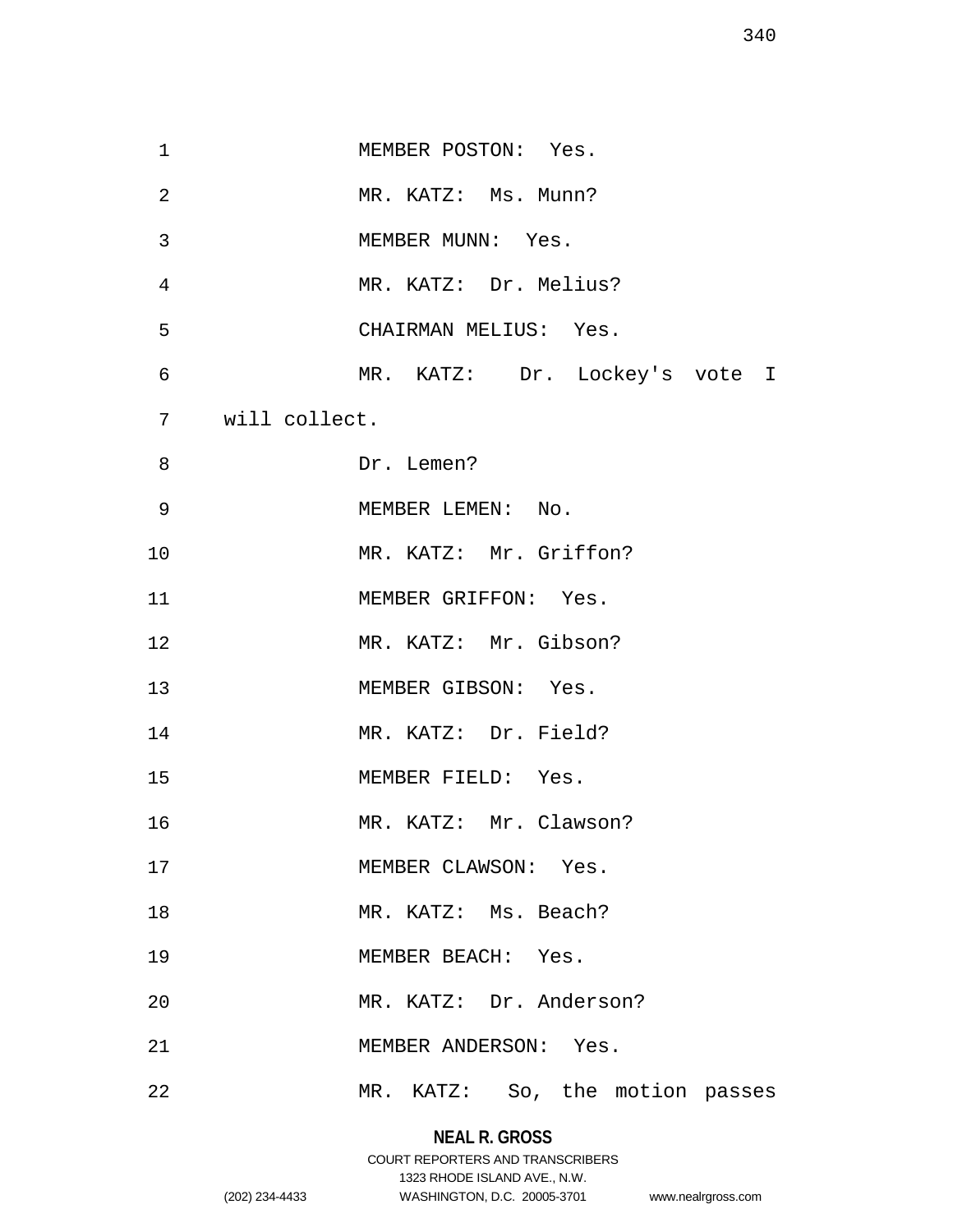1 with 14 in favor, 1 no, and 1 vote to collect. 2 CHAIRMAN MELIUS: I don't believe 3 that we have any further Work Group issues. I 4 haven't had time to check my calendar yet. 5 So, I will have to try to do that by tomorrow 6 morning.

7 Are you ready? Okay, go ahead. 8 MEMBER GRIFFON: Dose 9 Reconstruction Subcommittee update: we have 10 been continuing along with the reviews on the 11 dose reconstructions. SC&A at this point is 12 working on the 14th set of cases. The 13 Committee is reviewing. We have closed out 14 the sixth set, the seventh, I believe, we have 15 also closed out, and the eighth and ninth are 16 sort of we have gone through them, all the 17 issues, at least one time. We are still 18 coming to resolution with the eighth and ninth 19 set of cases. And that is sort of where we 20 are at with the case reviews.

21 The first 100-case report remains 22 sort of -- there are some outstanding actions

#### **NEAL R. GROSS**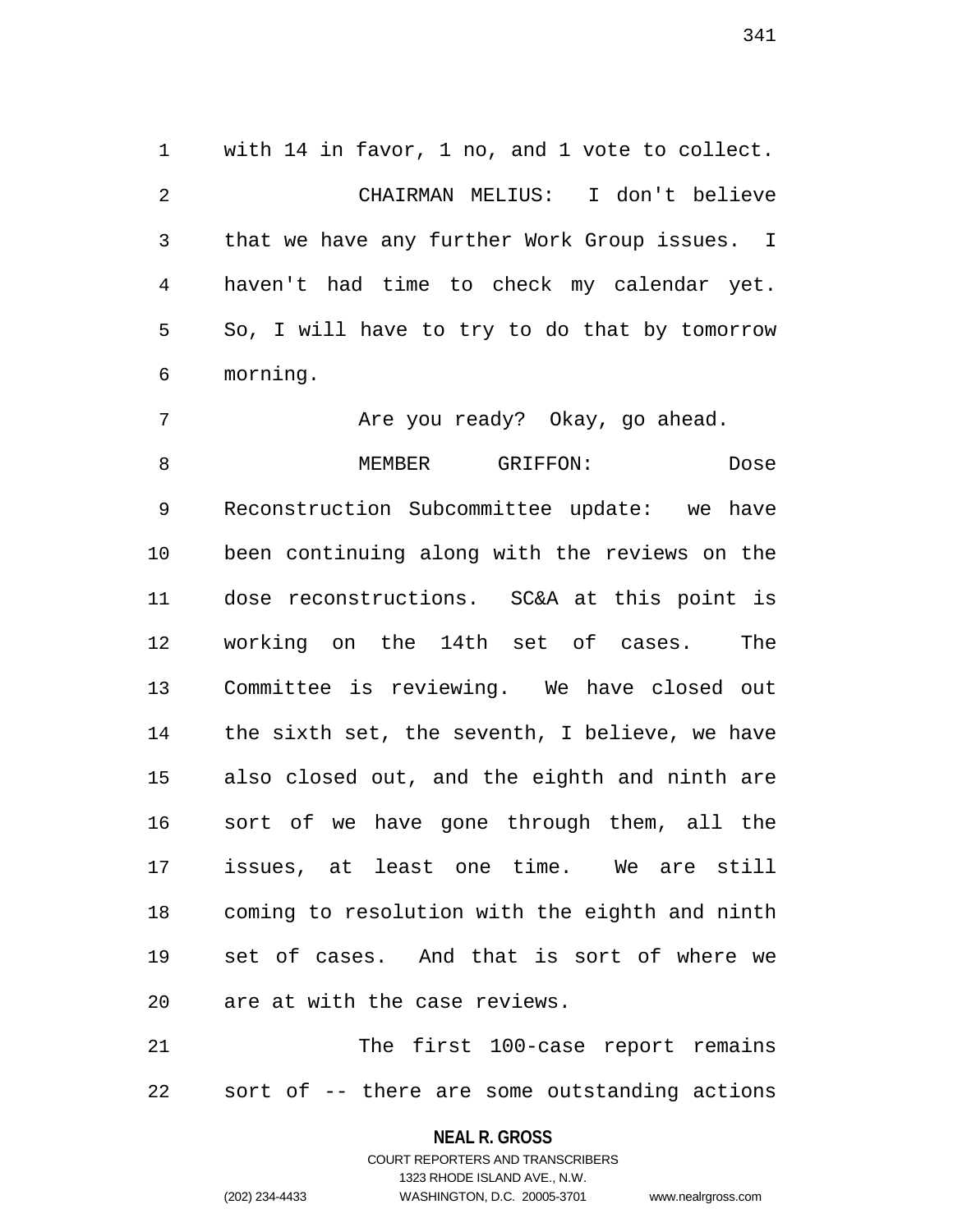1 that were established in our November, I 2 believe November Subcommittee meeting. That 3 was for NIOSH to give us an overview at the 4 next -- so, they should be -- we have an 5 upcoming meeting March 14th on the schedule, 6 and NIOSH is going to give us an overview of 7 their QA program, their internal QA program 8 for reviewing cases. There might be another 9 action associated with that.

10 But we are sort of waiting on this 11 quality assurance review. If you recall, in 12 the first 100 cases, one thing that the full 13 Board asked the Subcommittee to go back and 14 look at a little further was some of these 15 overarching findings and what implications 16 they had on future dose reconstruction work. 17 So, we are kind of examining these a little 18 further.

19 One, in particular, that we are 20 trying to drill down into is the quality 21 assurance errors because there were several 22 that fell into that category within the first

### **NEAL R. GROSS**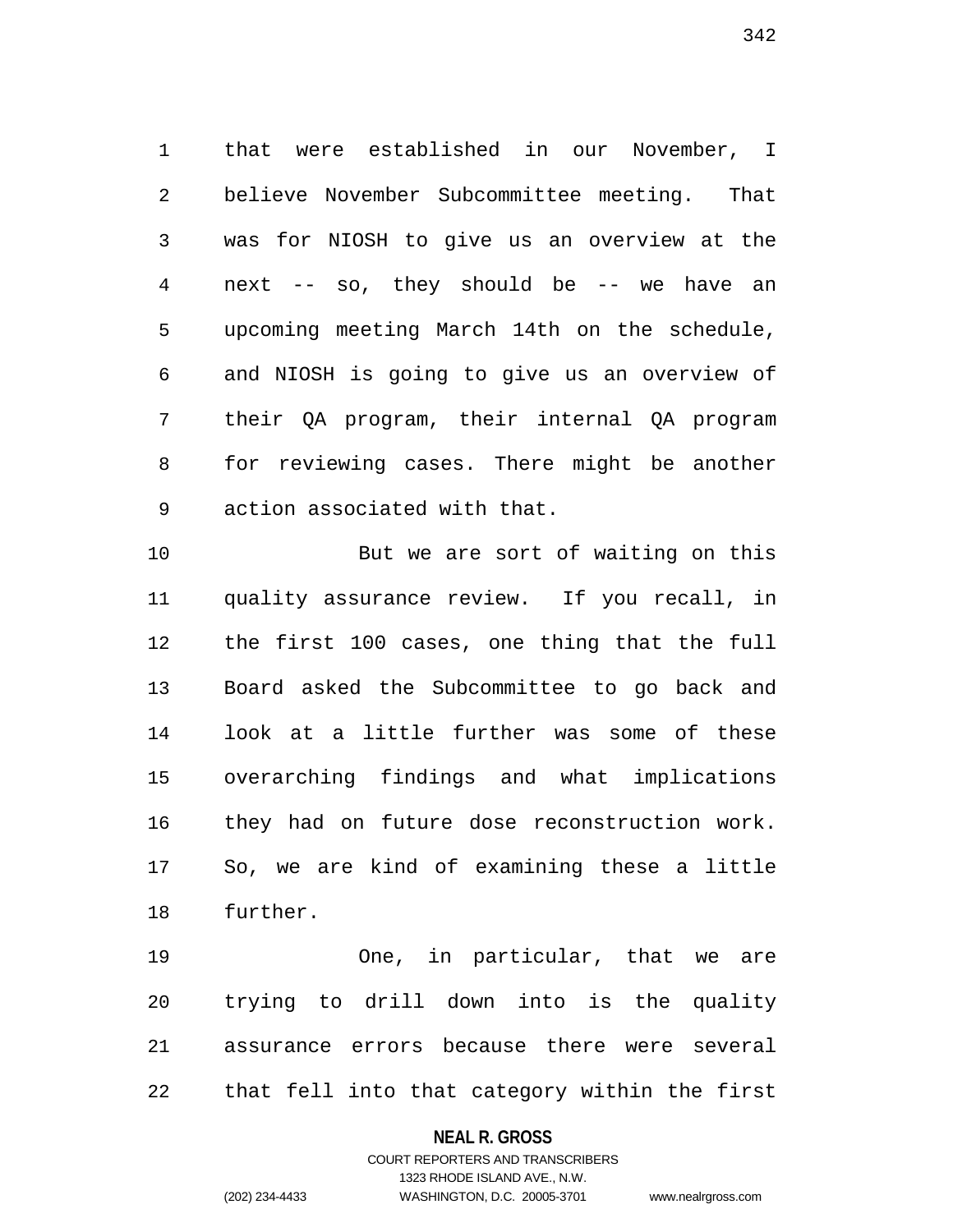1 100 cases. So, we are trying to get a sense 2 of, you know, what does that mean overall to 3 the dose reconstruction approaches. There is 4 something broken in their QA system.

5 To explore that a little further, 6 we sort of need to know exactly how they -- we 7 had a sense of how NIOSH does it, but we 8 wanted a more detailed presentation on how 9 they do that internally.

10 And so, that is kind of where we 11 are at on those items. So, we are continuing 12 on the regular reviews. I am really hoping 13 that soon, maybe in the next couple of 14 meetings, we can close out this first 100 15 cases report and bring it back to the Board 16 for some conclusion on that.

17 And I think that is all for the 18 update on the Subcommittee.

19 CHAIRMAN MELIUS: Okay. Any 20 questions for Mark?

21 (No response.)

22 We had another Congressional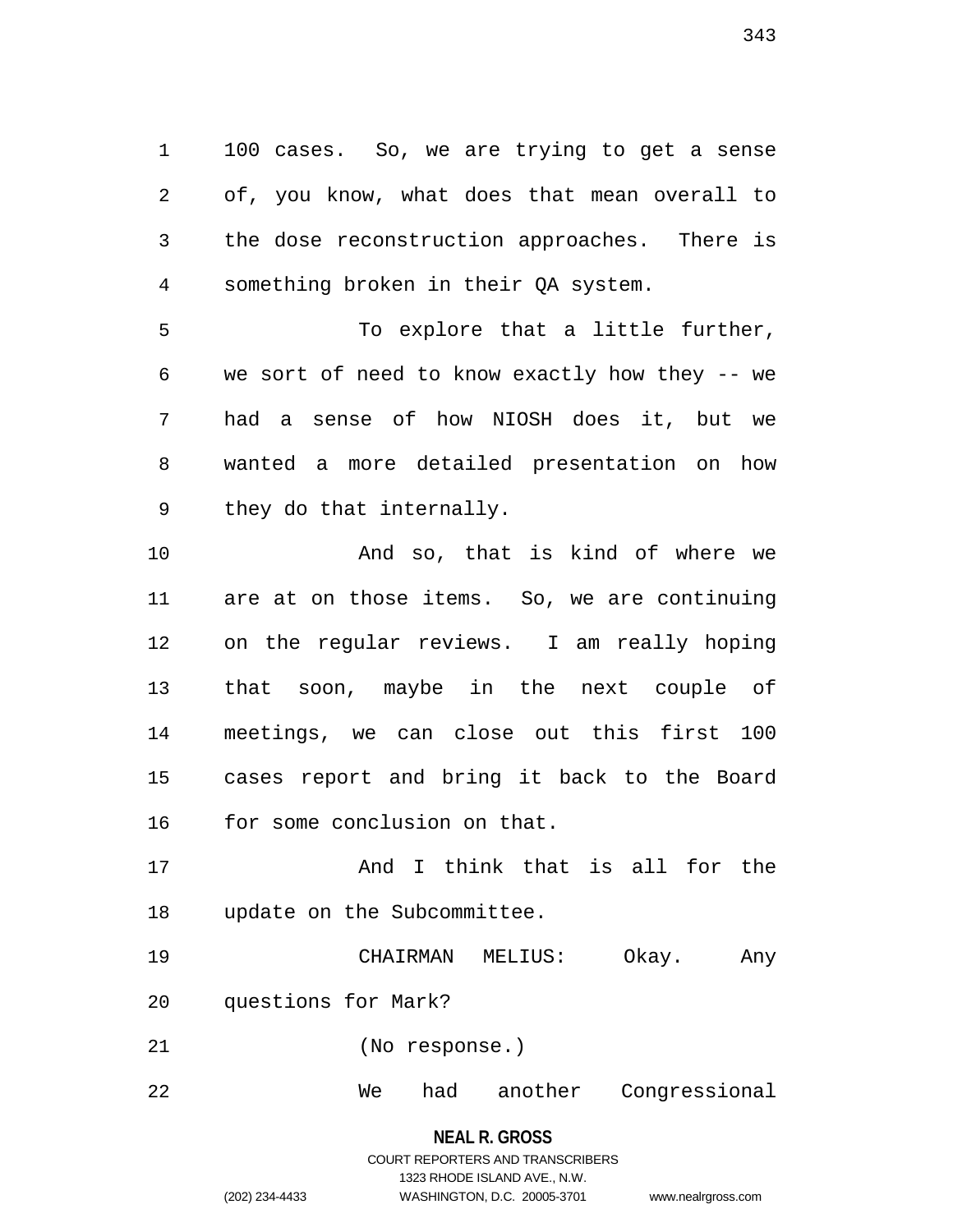1 office that wanted to make comments.

2 Michelle Ortiz, are you on the 3 line? 4 MS. JACQUEZ-ORTIZ: Yes, I am. 5 CHAIRMAN MELIUS: Okay. I 6 apologize. We got tied up dealing with some 7 motions there. We remembered, and so you are 8 welcome to make comments now. 9 MS. JACQUEZ-ORTIZ: Thank you so 10 much. 11 Chairman Melius and Members of the 12 Advisory Board, thank you on behalf of Senator 13 Udall for allowing time on the agenda to share 14 a statement. 15 First, I just want to apologize 16 for the failed attempt to connect this 17 morning. There were clearly some technical 18 problems coupled with miscommunication, and I 19 think it illustrates the challenges that are 20 associated with participating in these 21 meetings via teleconference. I know the 22 Senator is especially sympathetic to

#### **NEAL R. GROSS**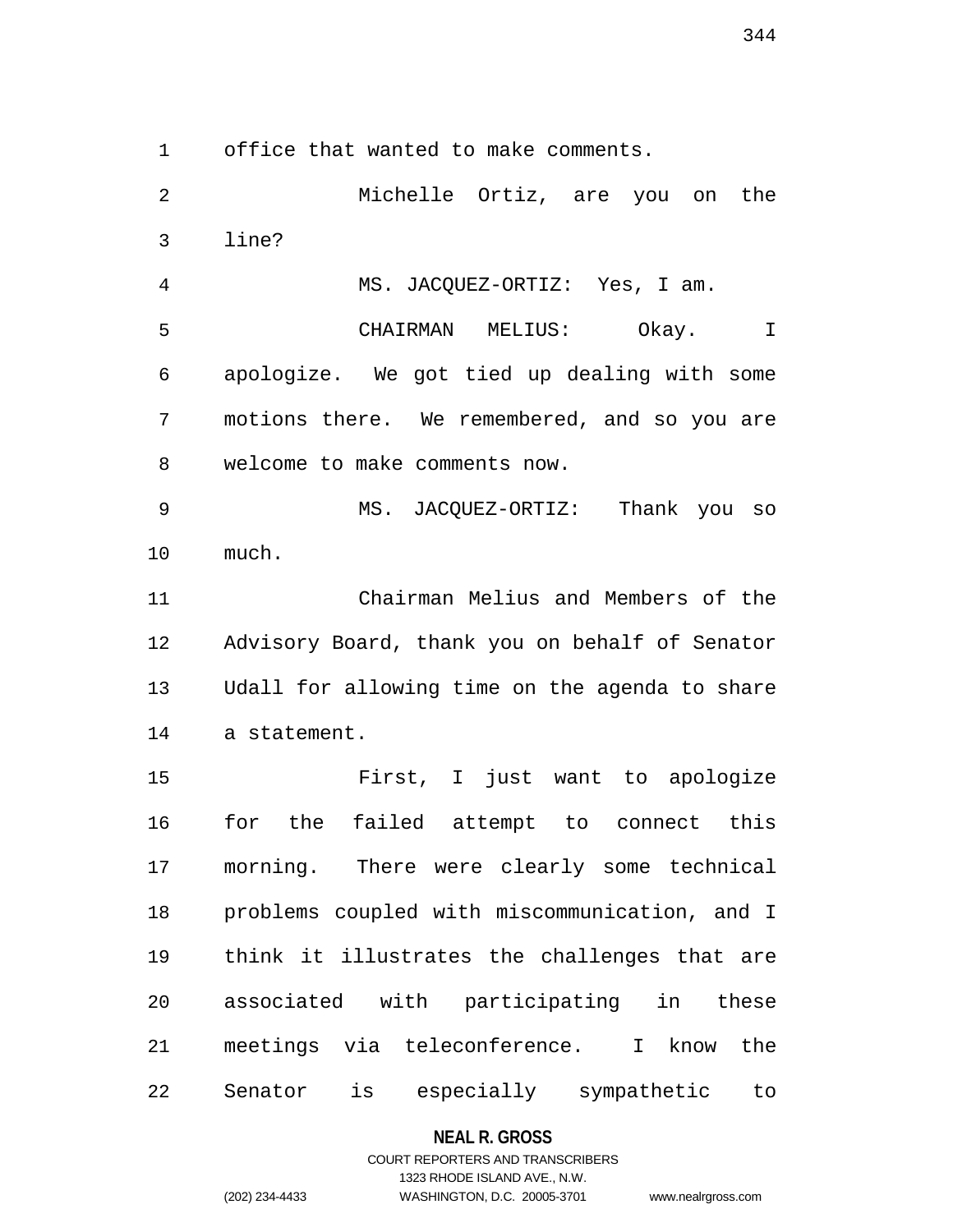1 petitioners who have no choice but to present 2 their SEC petitions over the telephone.

3 And using that as a segue, I want 4 to first touch on a logistical issue. It is, 5 frankly, the question, which is, is it 6 possible to share with affected petitioners 7 both the Advisory Board meeting agendas and 8 NIOSH Evaluation Reports with more advanced 9 notice?

10 I throw it out there because this 11 is a common refrain that the Congressional 12 offices hear from the petitioners. It is 13 important to get on the record that there may 14 be an opportunity for improvement in terms of 15 allowing petitioners more time to review, 16 digest, and respond to the final Evaluation 17 Reports issued by NIOSH.

18 In addition, Senator Udall's 19 office is aware that there is a strong 20 interest by New Mexico petitioners in 21 attending the Advisory Board meeting in which 22 the LANL and Sandia SEC petitions will be

**NEAL R. GROSS**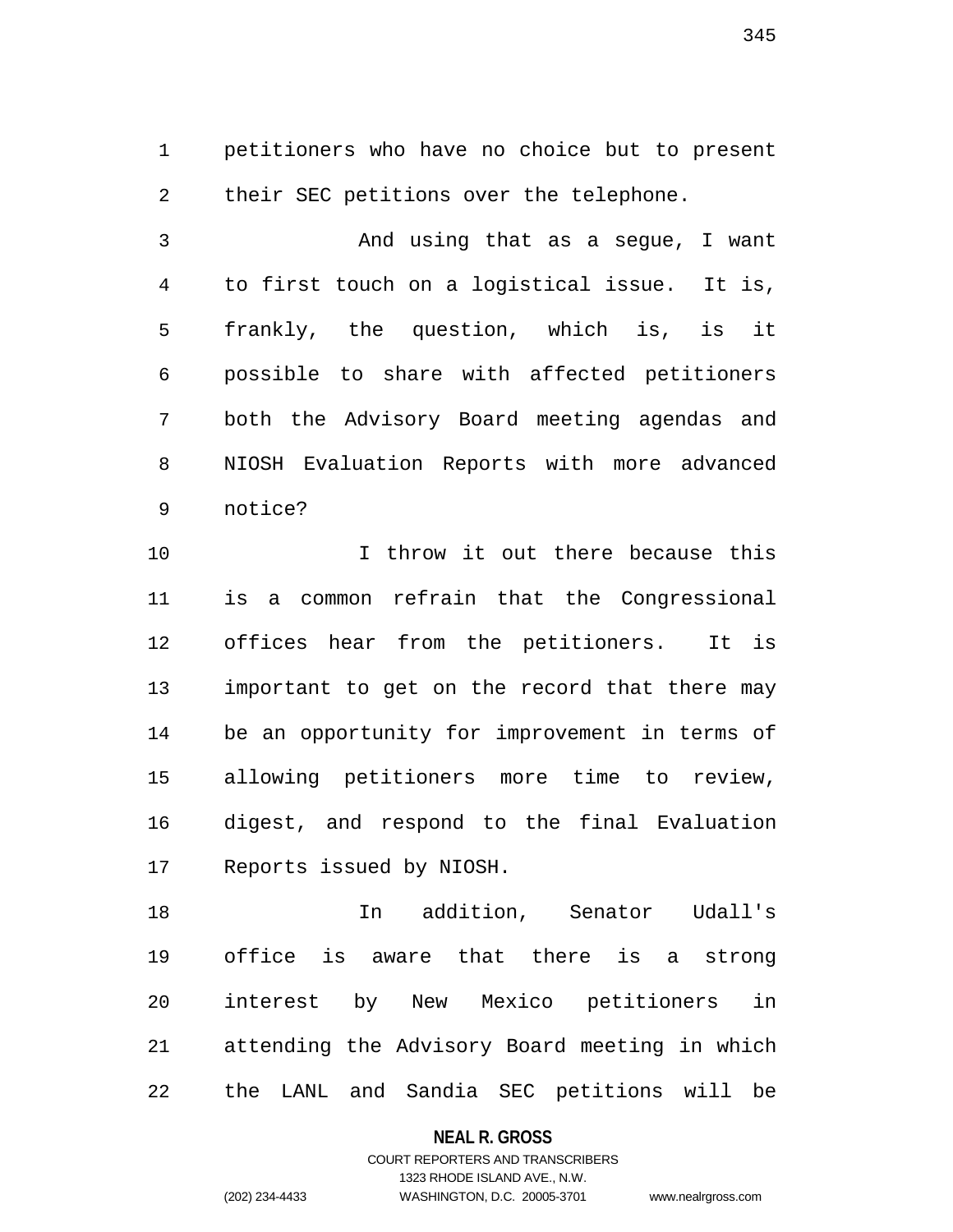1 considered. The Senator would like to request 2 that the New Mexico petitioners be notified as 3 soon as possible when a time, date, and 4 location have been identified for the Board to 5 consider the LANL and Sandia SEC petitions.

6 Moreover, it is entirely 7 appropriate that the responsible agencies 8 provide the congressional delegation with 9 advance notice of these meetings as well. So, 10 we put that out there for agency consideration 11 and response.

12 I know that no one needs a 13 reminder, but I am going to share it anyway. 14 These petitioners don't qualify for the 15 government rate, and Uncle Sam does not pay 16 for their travel to these meetings. So, they 17 deserve to be given more advance notice if 18 their petition is on the agenda for Board 19 consideration, so that they can make the 20 necessary travel arrangements to present their 21 case to you in person, if they so choose.

22 So, those are a couple of

**NEAL R. GROSS**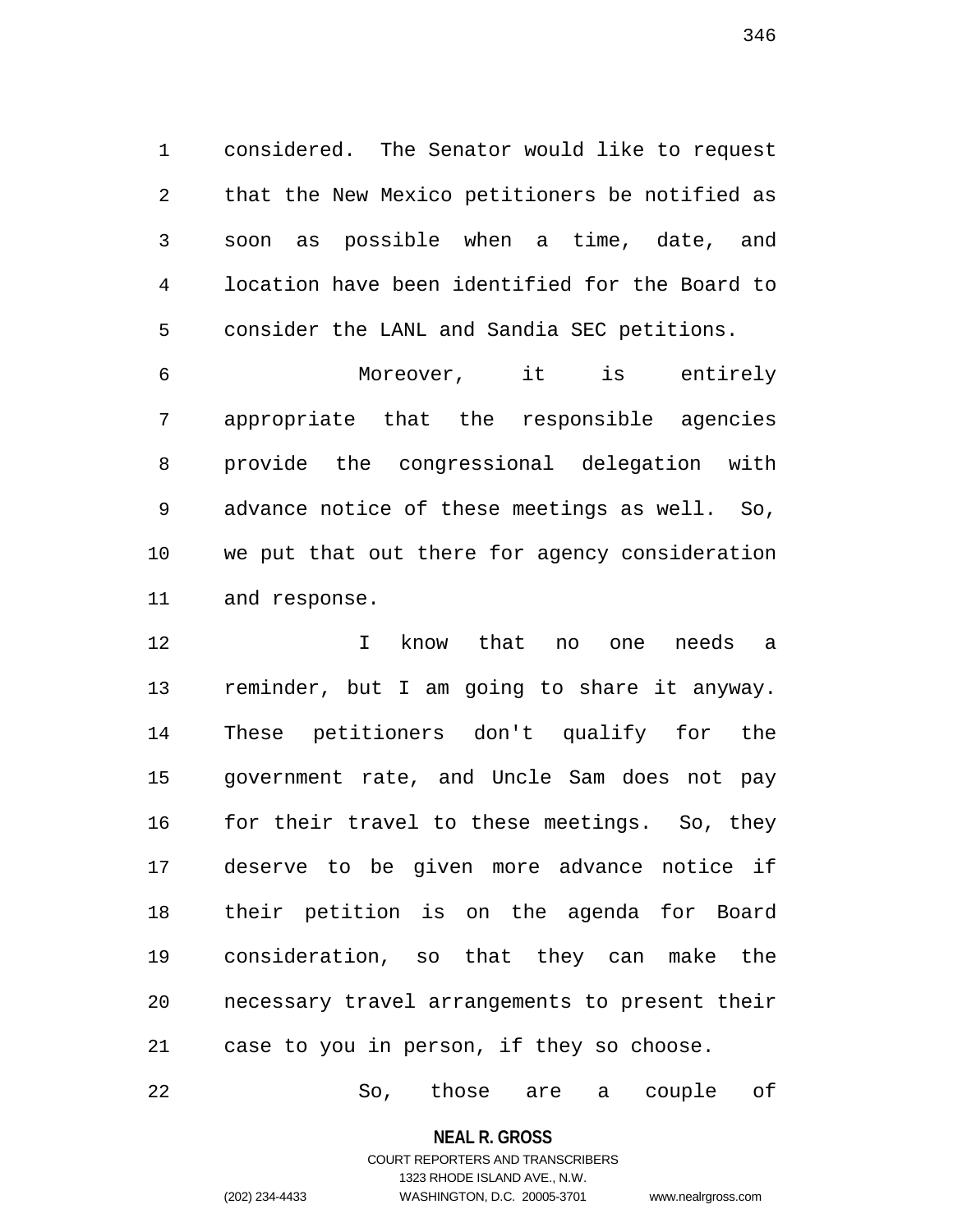1 housekeeping items shared in the spirit of 2 process improvement and in the ultimate hope 3 of leveling the playing field for the SEC 4 petitioners.

5 On the policy side, several 6 individuals have expressed to the Advisory 7 Board a concern related to workers' statements 8 and affidavits, and to what extent NIOSH 9 appears to be incorporating that input into 10 its report that is shared with the Advisory 11 Board. This is not a new concern, and one 12 that Senator Udall believes deserves closer 13 attention and scrutiny.

14 On a separate issue, this morning 15 you heard a statement from Senators Schumer 16 and Gillibrand expressing concern about the 17 180-day rule. And of course, you heard from 18 petitioners for Linde and Fernald about how 19 this problem has directly affected those 20 petitioners.

21 The LANL post-1975 SEC petition 22 has also been affected by the delay. So, it

### **NEAL R. GROSS**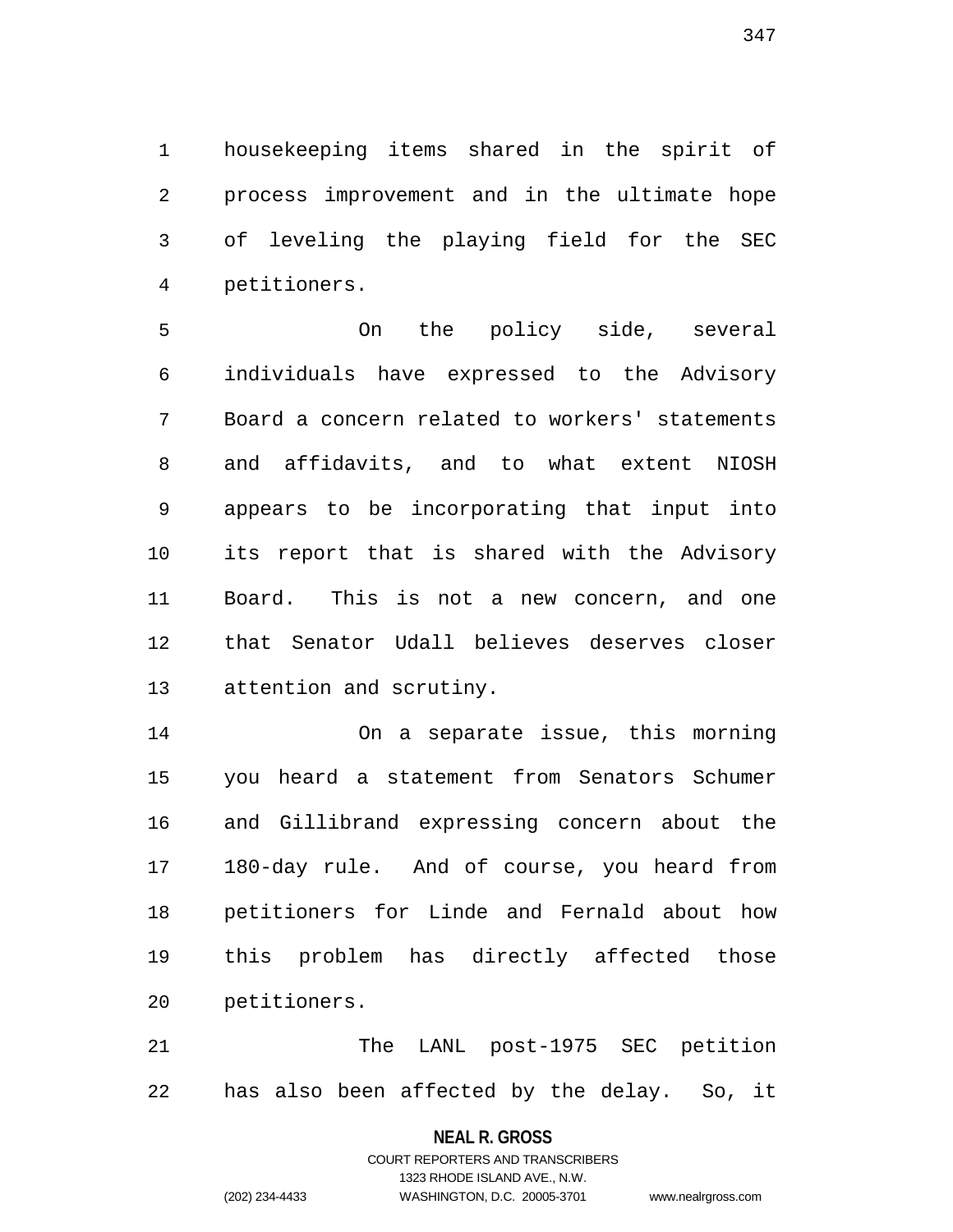1 suggests a systemic problem.

| 2  | In a nutshell, there does appear                |
|----|-------------------------------------------------|
| 3  | to be a tendency by NIOSH to routinely ignore   |
| 4  | the 180-day deadline mandated and required by   |
| 5  | law. As you may recall, Senator Udall shared    |
| 6  | a statement of concern about the 180-day issue  |
| 7  | as well as the issue of timeliness during the   |
| 8  | November Advisory Board meeting<br>in           |
| 9  | Albuquerque.                                    |
| 10 | Since that time, we have learned                |
| 11 | that the February 2011 Work Group meeting for   |
| 12 | the LANL post-1975 SEC, that that meeting was   |
| 13 | cancelled by NIOSH because the agency was not   |
| 14 | ready.                                          |
| 15 | There is a reason that Congress                 |
| 16 | issued the 180-day deadline.<br>It<br>was to    |
| 17 | prevent this very tendency for the federal      |
| 18 | government to string along the petition and to  |
| 19 | do that indefinitely.                           |
| 20 | issues its Evaluation<br>NIOSH                  |
| 21 | Report, but then it keeps redrafting and        |
| 22 | customizing the report to address<br>any<br>new |

**NEAL R. GROSS**

# COURT REPORTERS AND TRANSCRIBERS 1323 RHODE ISLAND AVE., N.W. (202) 234-4433 WASHINGTON, D.C. 20005-3701 www.nealrgross.com

348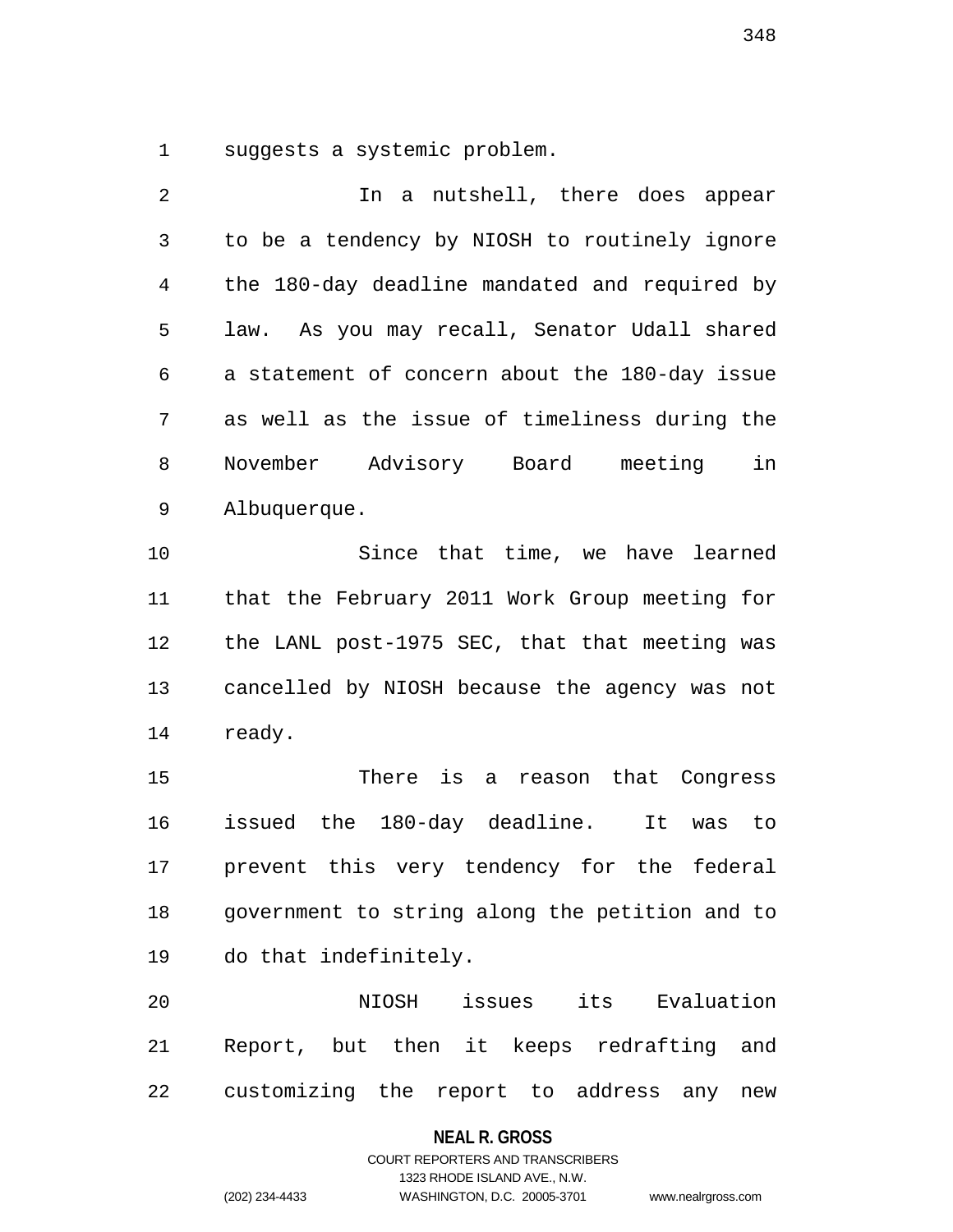1 issues that are raised by the Advisory Board 2 Work Groups. The process is a moving target, 3 and the result is an indefinite delay for the 4 petitioner. That is certainly not what 5 Congress directed when it passed the law.

6 The Senator would like to ask for 7 the Advisory Board's assistance us in closely 8 examining and ideally resolving this lingering 9 problem.

10 Thank you for your thoughtful 11 consideration of the issues that have been 12 raised and for the hard work and countless 13 hours that each of you devotes to your service 14 as Members of this important Board.

15 And that concludes my statement on 16 behalf of the Senator, Tom Udall.

17 CHAIRMAN MELIUS: Okay. Thank 18 you, Michelle. We appreciate the input to 19 that.

20 MS. JACQUEZ-ORTIZ: Thank you, Dr. 21 Melius.

22 CHAIRMAN MELIUS: Thank you.

#### **NEAL R. GROSS**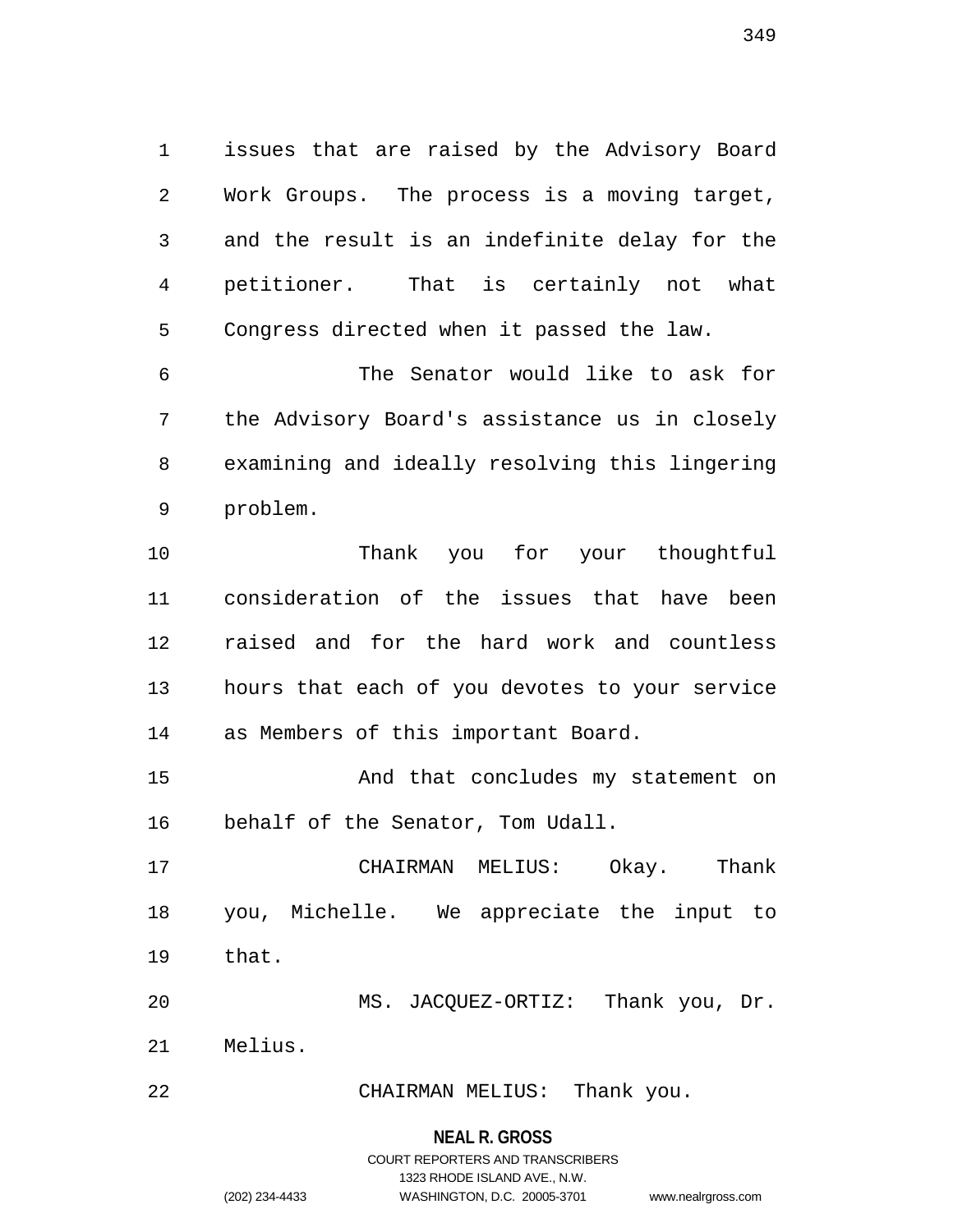1 I do have one question for Ted 2 because I can't remember the exact timing. 3 When does the Board agenda get finalized and 4 made public? 5 MR. KATZ: As soon as we settle 6 what petitions are going to be addressed, we 7 make it public. 8 CHAIRMAN MELIUS: So, it is at 9 least 30 days, isn't it? 10 MR. KATZ: Yes. Well, let me 11 think about that. I can't say that for a 12 fact, that it is always 30 days because 13 sometimes we have a moving target. I am not 14 sure that it is always 30 days in advance. 15 So, I think we could probably do 16 better on that. 17 CHAIRMAN MELIUS: Yes. 18 MR. KATZ: So, I have heard that 19 concern. 20 I would also note, Michelle, if 21 you are still there, in terms of the SEC 22 petitions being provided to petitioners, those

# **NEAL R. GROSS**

COURT REPORTERS AND TRANSCRIBERS 1323 RHODE ISLAND AVE., N.W. (202) 234-4433 WASHINGTON, D.C. 20005-3701 www.nealrgross.com

350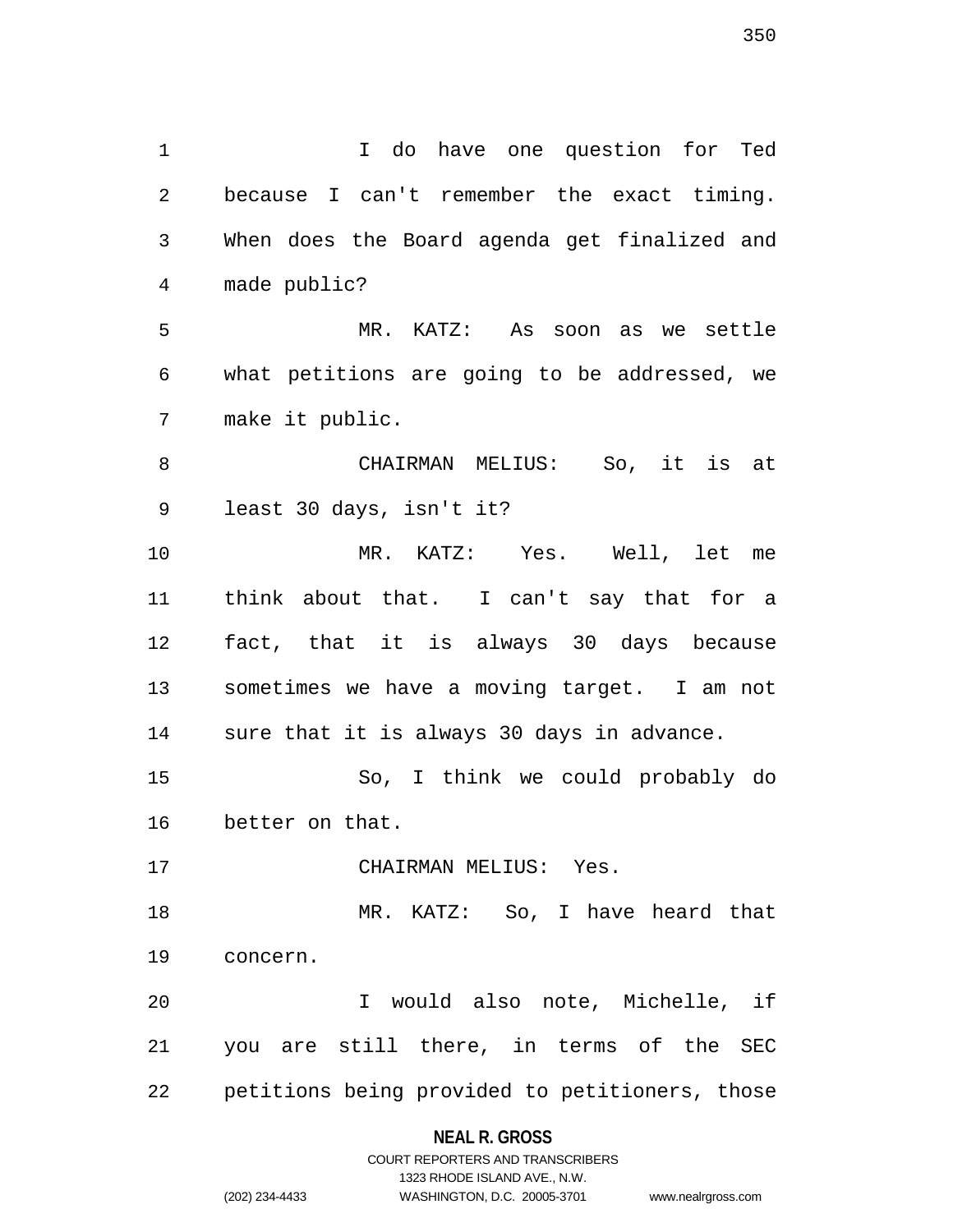1 are provided immediately when they are 2 completed, actually. They are not provided 3 sooner to the Board, except that perhaps, I 4 mean, by a day or two, whatever it might be in 5 terms of some sort of PA clearances. But, 6 essentially, they are provided directly to the 7 petitioners.

8 MR. RUTHERFORD: Yes. This is 9 LaVon Rutherford.

10 If we have an email address for 11 the petitioners, we have even emailed them at 12 the same time we email the Advisory Board the 13 Petition Evaluation Report.

14 I also want to add that our goal 15 is to get the Petition Evaluation Reports out 16 30 days before the Board meeting. However, I 17 said, "our goal". Our latest that we will go 18 is two weeks prior to the Board meeting, and 19 we have always listened to the petitioners 20 when they have said that they need more time 21 to review the Evaluation Report and taken that 22 into consideration, whether we present the

### **NEAL R. GROSS**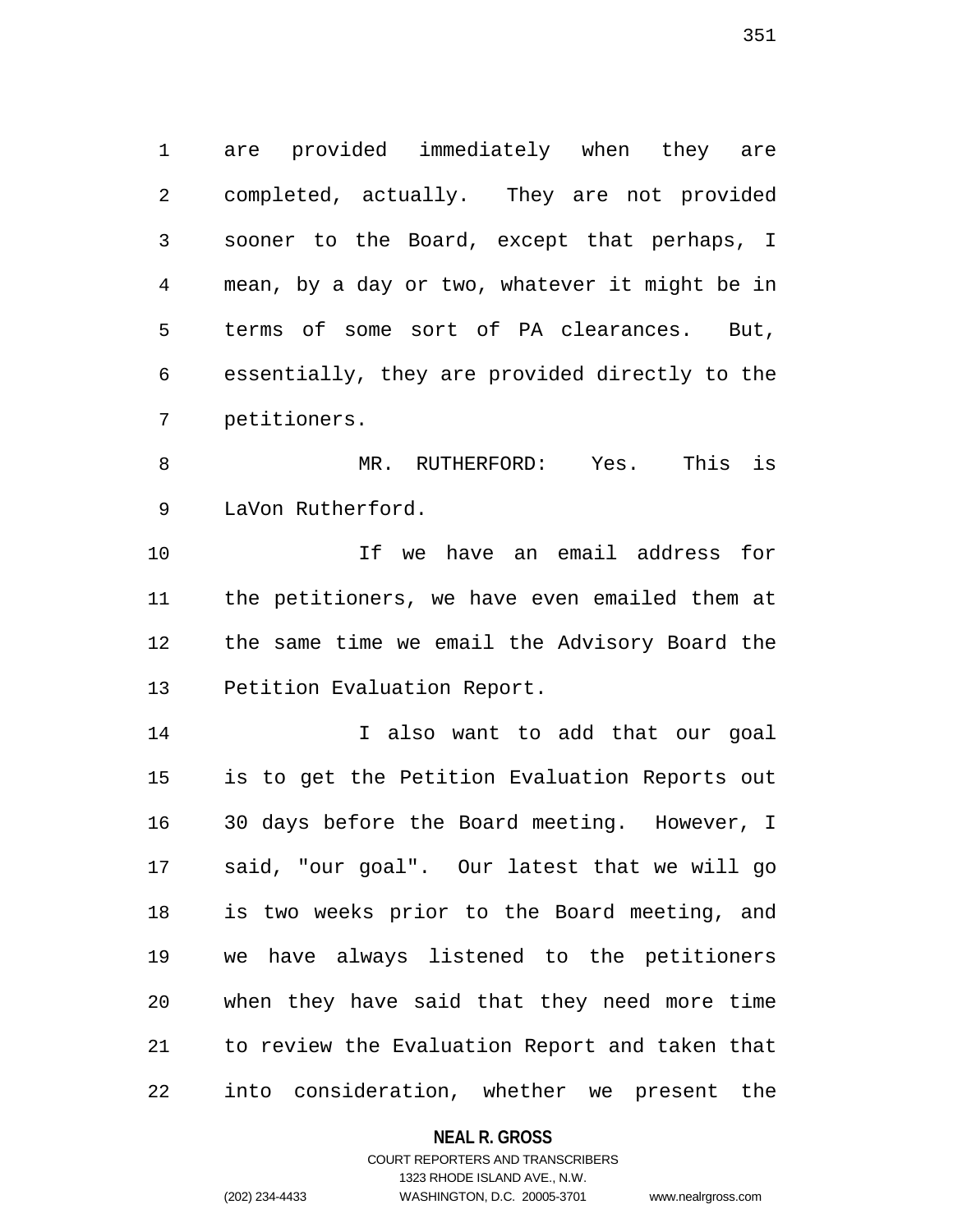1 report or not.

2 MS. JACQUEZ-ORTIZ: This is 3 Michelle again.

4 Certainly, in comparing Harriet 5 Ruiz's pre-1975 Los Alamos SEC, the Final 6 Evaluation Report, comparing that to what we 7 are hearing now, I think I would agree that 8 there has been an improvement. We have, 9 however, heard reports of receipt of these 10 Final Evaluation Reports, that the petitioners 11 are getting them with less than 30 days' 12 notice.

13 So, at the very least, honestly, I 14 don't know what the goal is. I don't know 15 what the specified sort of target for you all 16 is. But anything less than 30 days makes it 17 extremely difficult for the petitioner.

18 CHAIRMAN MELIUS: Yes, I think 19 that is recognized.

20 MS. JACQUEZ-ORTIZ: Thank you for 21 hearing the concern.

22 CHAIRMAN MELIUS: No, no, it is a

**NEAL R. GROSS**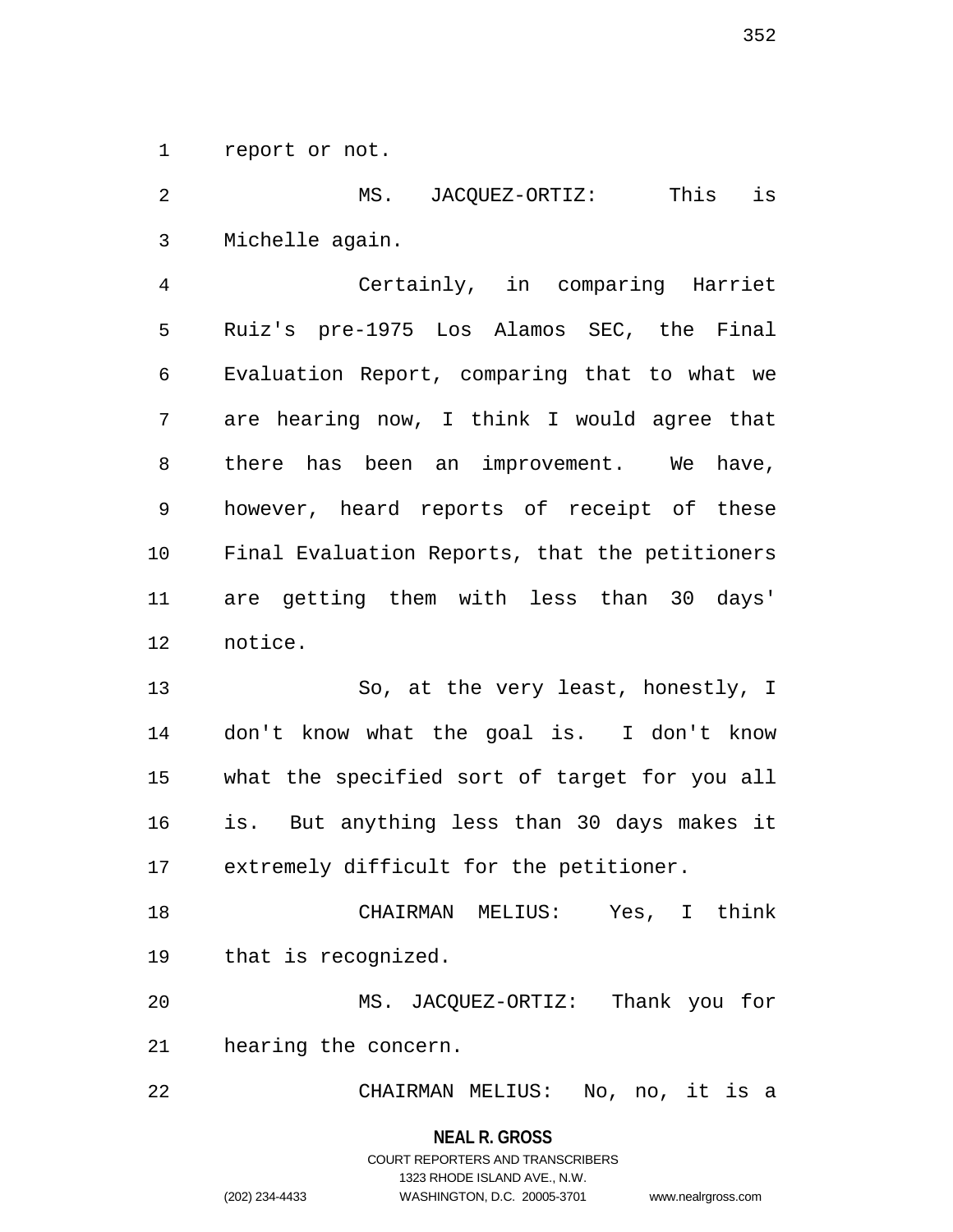1 concern. It also, I think, comes up probably 2 more often, then, with the full Evaluation 3 Reports with supplements and issues they are 4 trying to get resolved in time for a meeting. 5 I think the communication -- NIOSH 6 just appointed a new SEC sort of outreach 7 person, Josh Kinman, who is at the meeting 8 here with us. And so, I think that will help. 9 There was a period of time when 10 there was sort of interim people there. I 11 think that could have caused some delays in 12 communication. And it will be followed up on. 13 But we appreciate your comments 14 and efforts. 15 MS. JACQUEZ-ORTIZ: Thank you very

17 MEMBER ROESSLER: As a question, 18 we have sort of SECs that are on the horizon, 19 right? I mean, even before something is 20 firmly set to one meeting or another, 21 scheduled, perhaps they are moving through a 22 process of getting closer to being on the

### **NEAL R. GROSS**

# COURT REPORTERS AND TRANSCRIBERS 1323 RHODE ISLAND AVE., N.W. (202) 234-4433 WASHINGTON, D.C. 20005-3701 www.nealrgross.com

16 much.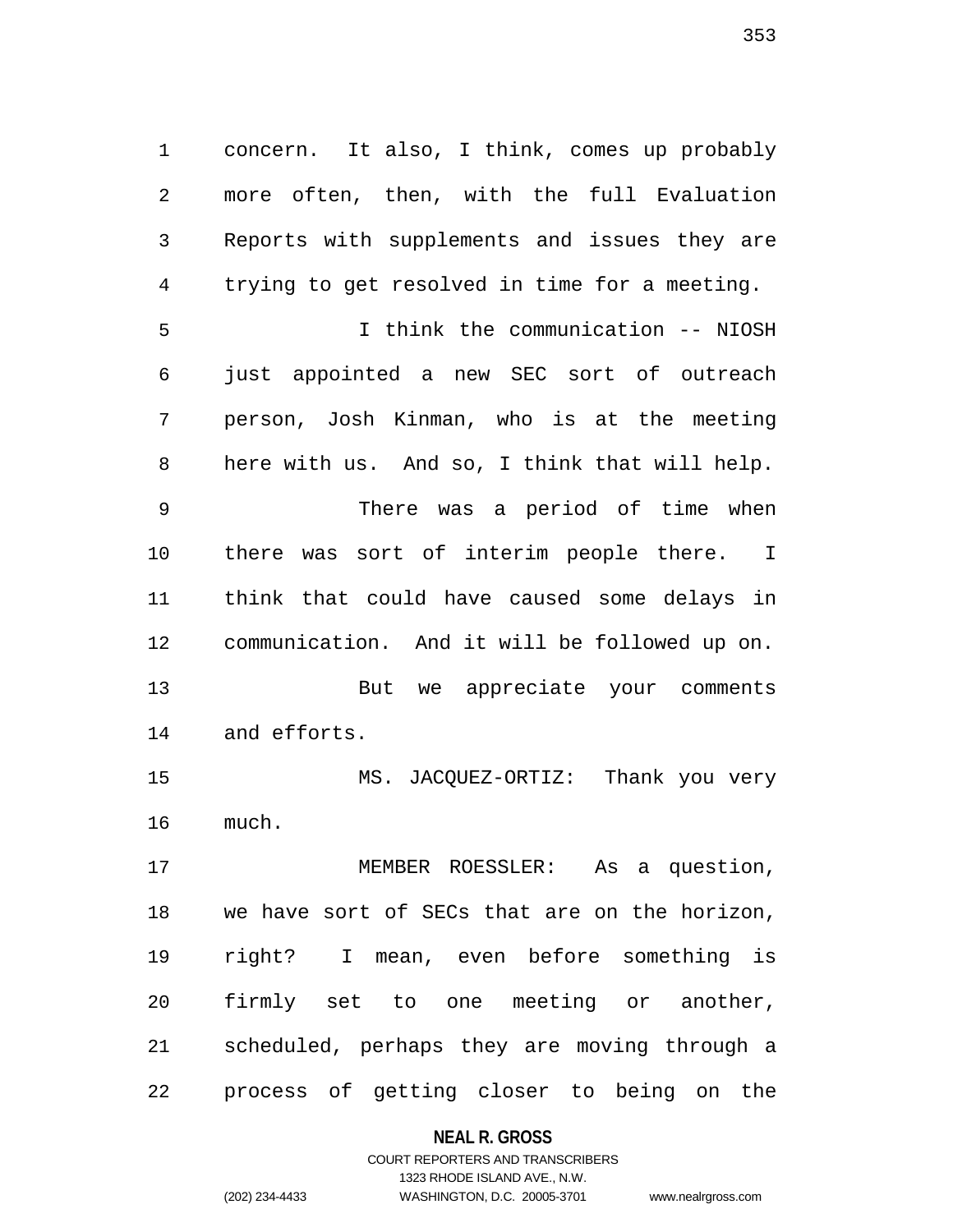1 horizon. Would that sort of information be 2 useful to share?

3 CHAIRMAN MELIUS: It may be. It 4 is difficult to schedule. The agenda, even 5 for a meeting, Ted and I exchange a 6 preliminary agenda, and you would be amazed at 7 how many changes occur in that. It is why we 8 have some very crowded agendas and some empty 9 time periods.

10 And it is even more difficult to 11 look out a year ahead to schedule a meeting in 12 a city at the right time.

13 MEMBER RICHARDSON: I didn't mean 14 to schedule it. I meant, would sharing that 15 information be useful as people would have a 16 sense of what is on the horizon for the next 17 -- I mean, not that it is going to appear at a 18 specific meeting, but where things are moving 19 along.

20 CHAIRMAN MELIUS: Yes. No, no, I 21 mean, LaVon does the update. Then, I think 22 Josh can certainly do further outreach beyond

### **NEAL R. GROSS**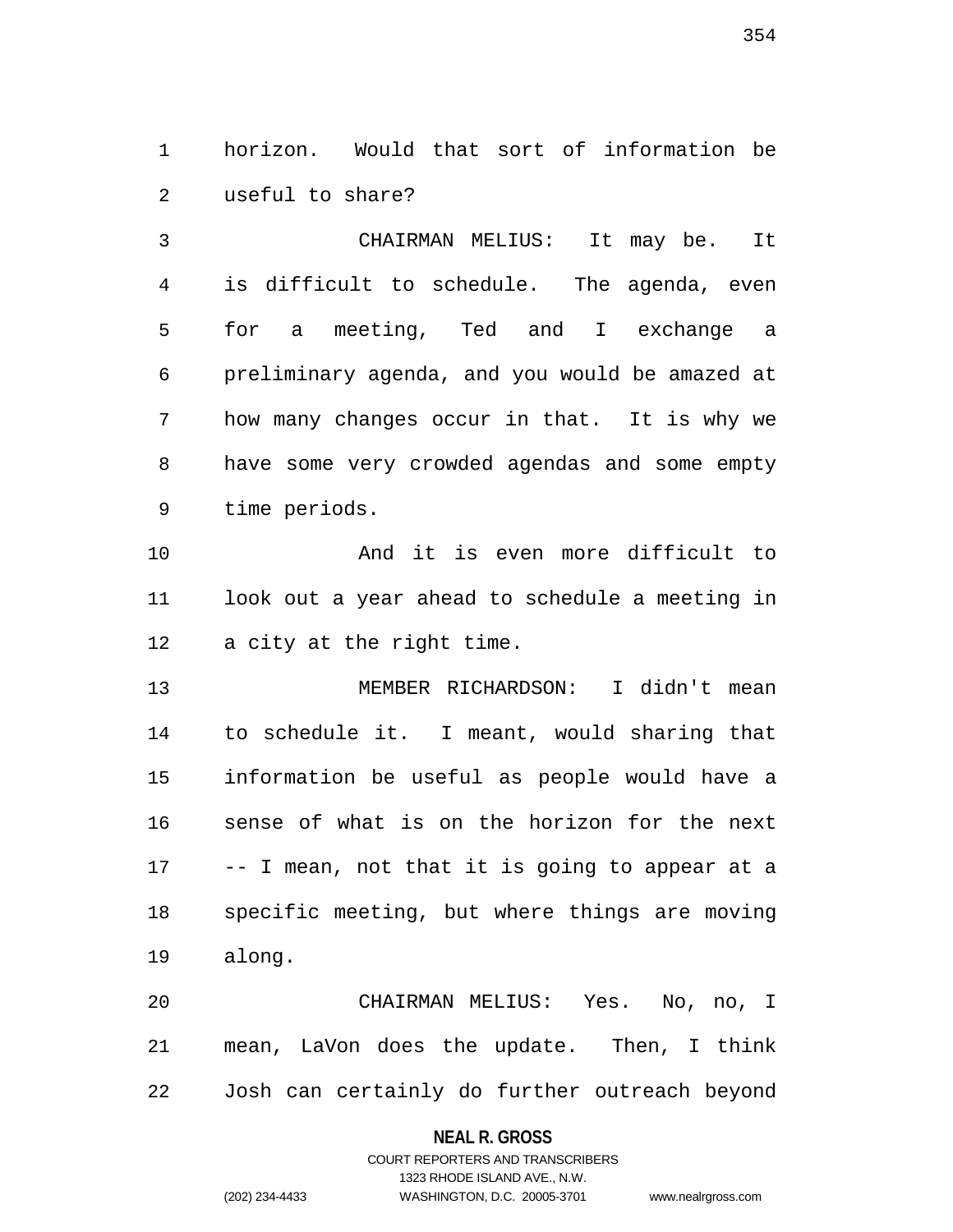1 the updates to let people know that this may 2 be coming, and so forth.

3 So, I think it is something that 4 needs to be worked on, to be addressed. It is 5 certainly important, and so forth.

6 MS. JACQUEZ-ORTIZ: And thank you. 7 Just to note, we are obviously interested, 8 Senator Udall is interested in the LANL 9 petition, but we understand that the Sandia 10 report may be coming out soon. So, just any 11 report and/or date --

12 CHAIRMAN MELIUS: Yes.

13 MS. JACQUEZ-ORTIZ: -- you know, 14 as to when it is going to be considered, as 15 much advance notice as possible would be 16 greatly, greatly appreciated. So, thank you.

17 CHAIRMAN MELIUS: Well, we will do 18 our best. Thank you.

19 We are scheduled now to discuss 20 the Savannah River Site activities. The way 21 the agenda, at least my agenda -- Phil is 22 looking at me. You've got me worried. We

### **NEAL R. GROSS**

### COURT REPORTERS AND TRANSCRIBERS 1323 RHODE ISLAND AVE., N.W. (202) 234-4433 WASHINGTON, D.C. 20005-3701 www.nealrgross.com

355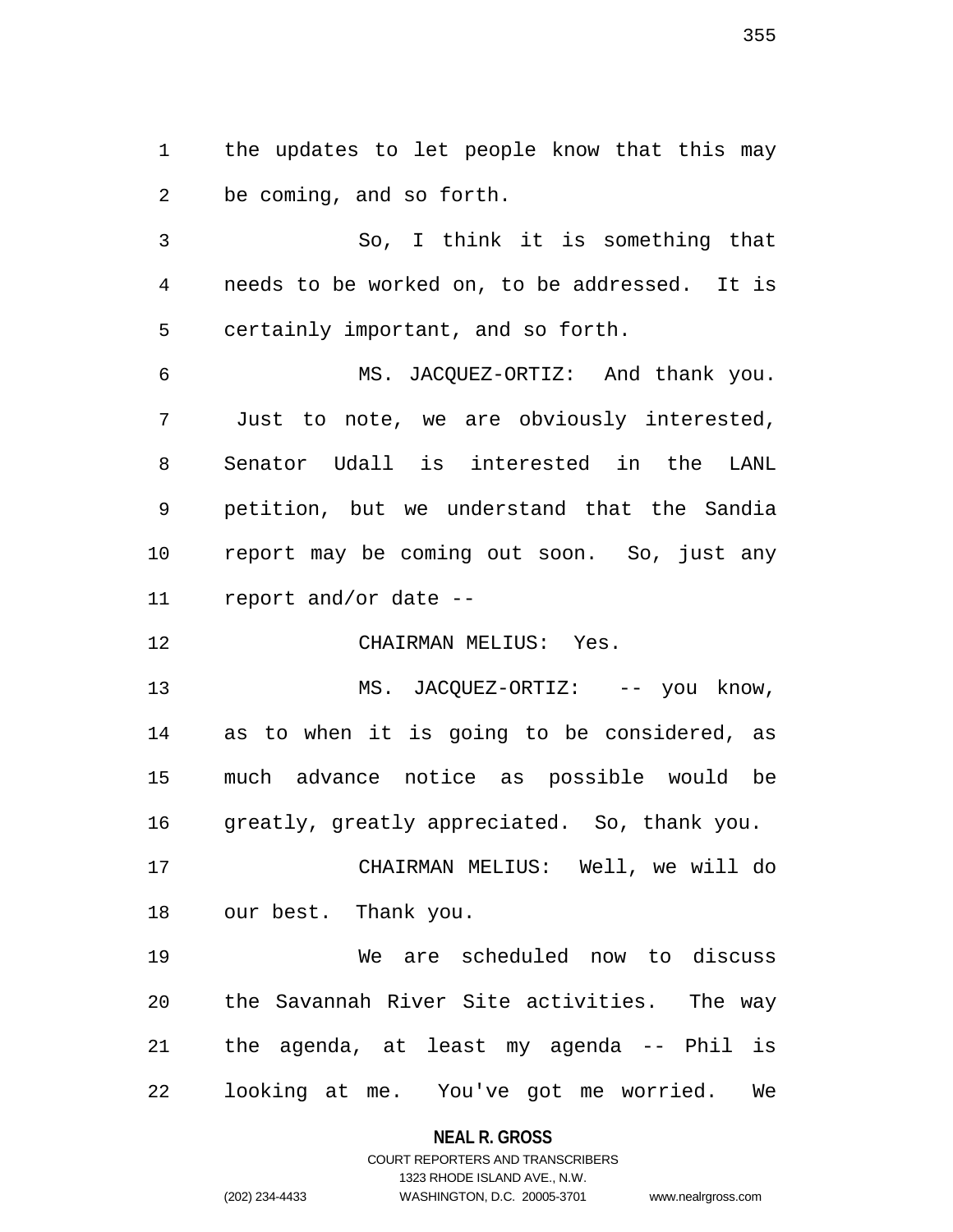1 would have an update from NIOSH, an update 2 from the Work Group. We will take a short 3 break, and then we will go into a public 4 comment period that will start around 5:30. 5 So, we will do that. 6 So, this is sort of Board time, 7 but it is an update from Tim and then from 8 Mark, and then some Board discussion. Then, 9 we will take a short break and do the public

10 comment period.

11 Tim, go.

12 DR. TAULBEE: Thank you, Dr. 13 Ziemer and Members of the Board.

14 (Laughter.)

15 The goal of my presentation here 16 is to give an update on NIOSH's activities at 17 the Savannah River Site. So, I wanted to 18 start with a little bit of discussion on dose 19 reconstructions for a couple of slides.

20 And the main reason for this is 21 that this is one of the most common questions 22 that I get whenever I do go onto the site or

1323 RHODE ISLAND AVE., N.W.

```
(202) 234-4433 WASHINGTON, D.C. 20005-3701 www.nealrgross.com
```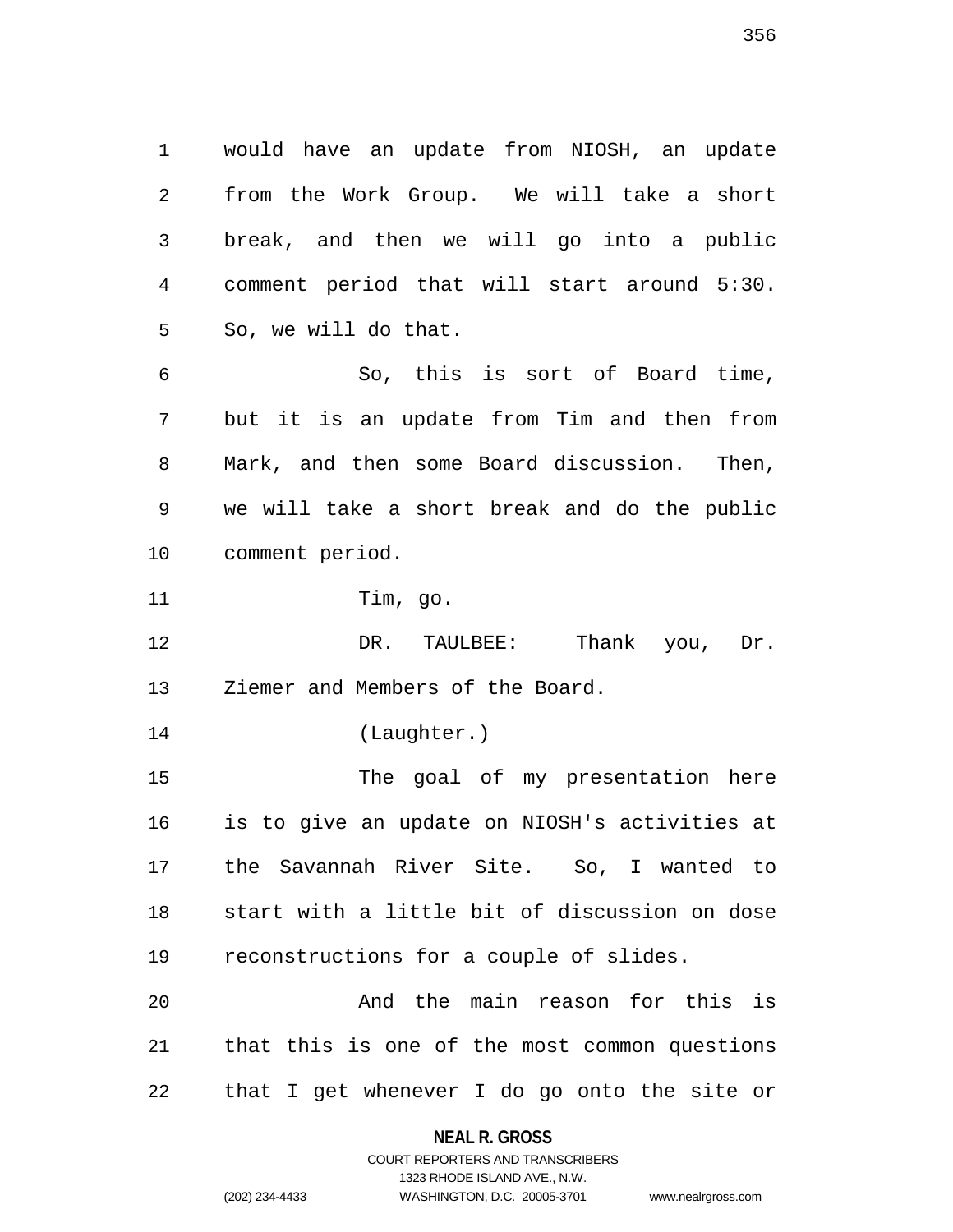1 during the Work Group. We have actually had 2 some petitioners and public members ask some 3 of these questions about our claims and where 4 we are at with dose reconstruction. So, just 5 a few minutes on this.

6 As of February 1st, we have had 7 3,978 claims submitted to NIOSH for dose 8 reconstruction. We have completed 3,653, and 9 we have 229 active claims. So, right now, we 10 have completed about 95 percent of the dose 11 reconstructions. So, we are really at a 12 steady state. Those 229 is new claims coming 13 in as well as going out to the Department of 14 Labor. And, then, we have got 96 that were 15 returned to the Department of Labor without 16 dose reconstruction for various reasons.

17 So, like I said, we are pretty 18 much at steady state with regard to dose 19 reconstructions. We are completing them 20 within a year of receiving them, actually, 21 much faster than that at this time. And so, 22 that is where we are at.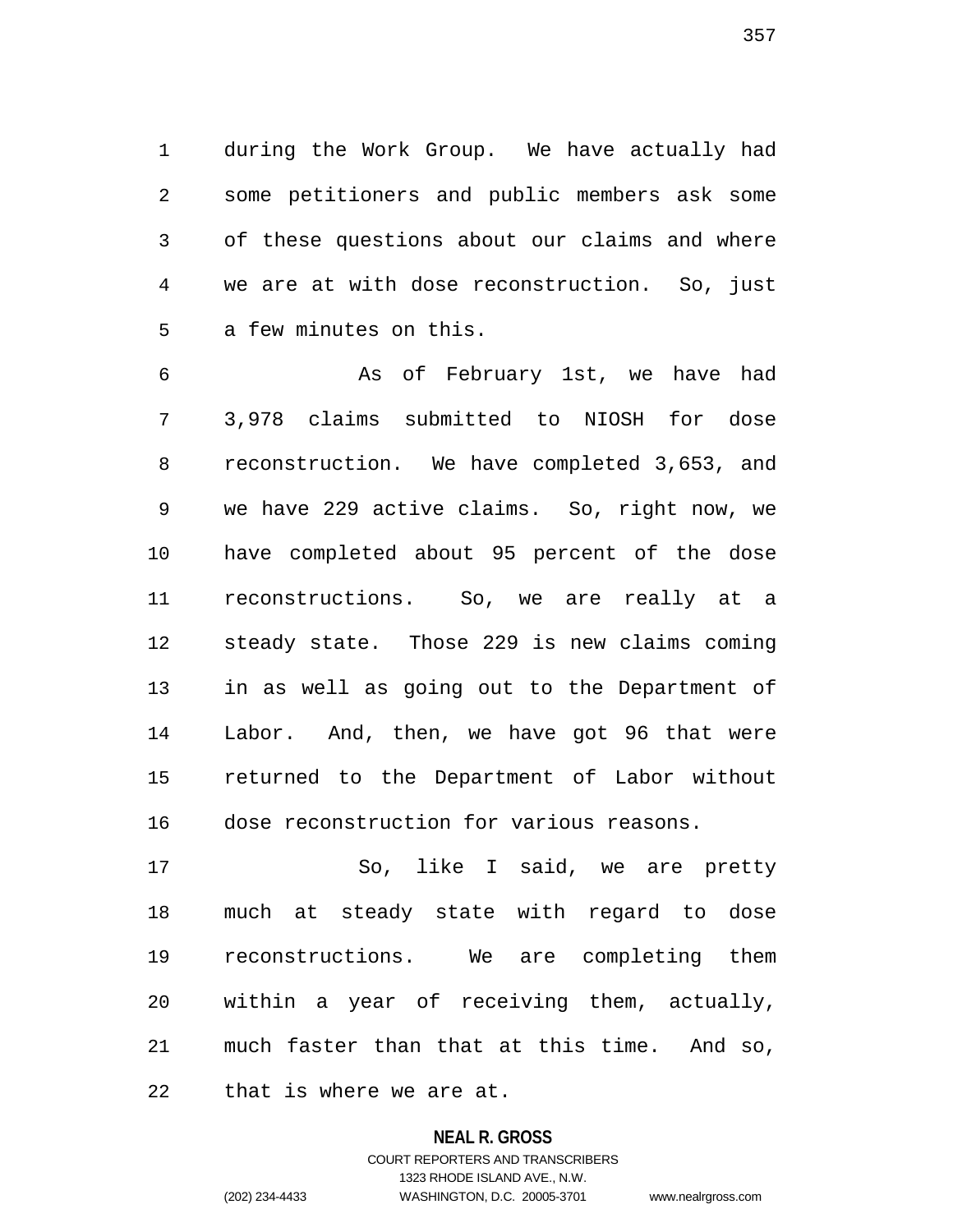1 Now the second part of the 2 question that comes to me, especially from 3 members of the public or people out there on 4 the site, is compensation information. What 5 is the percentage of people being compensated 6 there at the site?

7 And so, in order to present this 8 information, I really needed to break it into 9 two components. One was single cancer claims 10 that are filed, and the second is multi-cancer 11 claims, when people have more than one primary 12 cancer.

13 Now this information here is based 14 on the Department of Labor's final decisions. 15 And so you will notice that these numbers are 16 slightly different than what you saw on the 17 previous slide, and that is because the 18 Department of Labor has the final say in the 19 Adjudication Process.

20 So, this is where we have gotten 21 feedback from the Department of Labor about 22 these claims. And to date, the Department of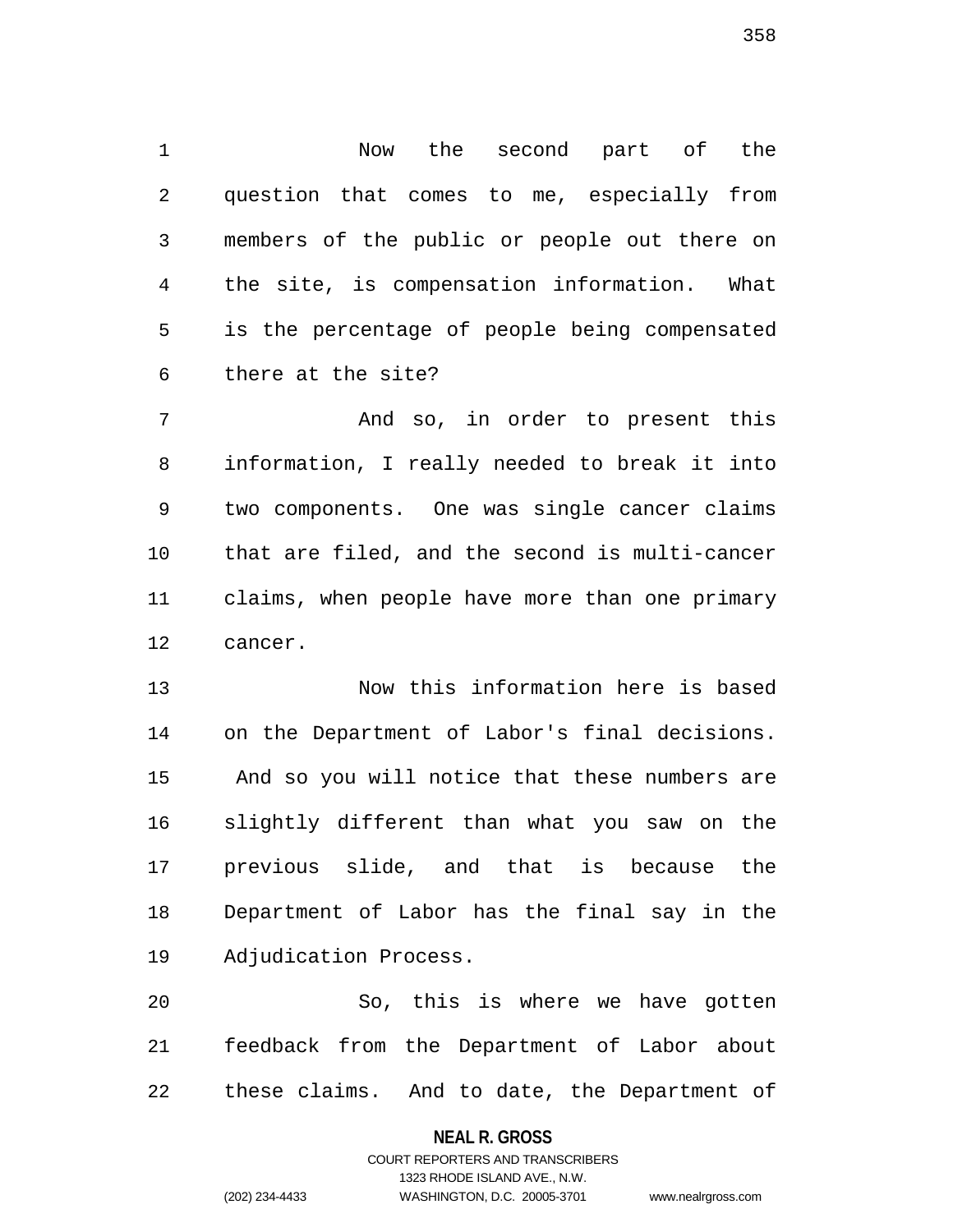1 Labor has sent us back information on 3,214 of 2 these claims, and the percent compensated was 3 36.2 percent, which is about the national 4 average.

5 If you look at just the single 6 cancer claims, the 2,222 claims, that percent 7 compensation rate is 30.2 percent. That was a 8 comment that was made yesterday during the 9 public comment period, that Savannah River was 10 below the national average. I don't know what 11 the actual single cancer rate is for the 12 national average, but that is probably where 13 that 30 percent came from. But when you 14 combine it in total, it is 36.2, which is 15 right at the national average.

16 What I want to focus on next is 17 that 2,222 claims and give a little bit of a 18 breakdown of the compensation rate by cancer 19 type, because, again, this is one of the 20 questions that I am asked quite often.

21 And so, I took that 2,222 and 22 ranked them based upon frequency of cancer

# **NEAL R. GROSS** COURT REPORTERS AND TRANSCRIBERS

1323 RHODE ISLAND AVE., N.W.

(202) 234-4433 WASHINGTON, D.C. 20005-3701 www.nealrgross.com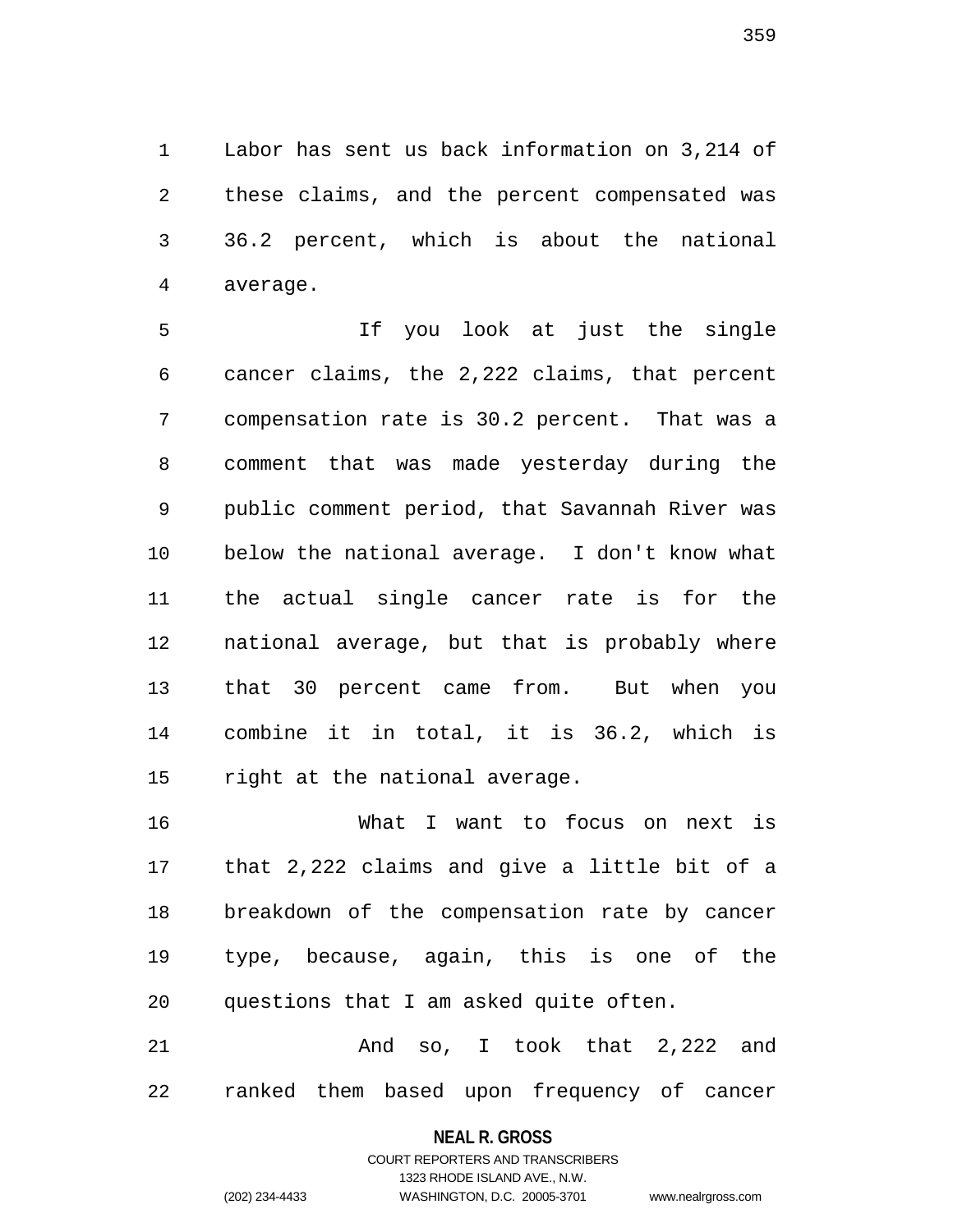1 that we have observed at the Savannah River 2 Site of people filing claims. The most common 3 is lung cancer, as it is for many sites. And 4 the percent compensated from Savannah River 5 for those who filed a single cancer claim of 6 lung cancer is 62 percent.

7 The second most common claim that 8 has been filed for which we have information 9 back from the Department of Labor on is all 10 male genitalia, which includes prostate 11 cancer. And in this case, you can see the 12 compensation rate is drastically different, 13 down at 6 percent, and this is primarily 14 through the use of the IREP model.

15 And, then, going on down the list 16 there, when specifically asked about 17 leukemias, for this particular slide I 18 combined all the leukemias together. There is 19 actually four different types that we break 20 out separately. But there have been 69 claims 21 that have been adjudicated, and the 22 compensation rate is 58 percent. So, again,

### **NEAL R. GROSS**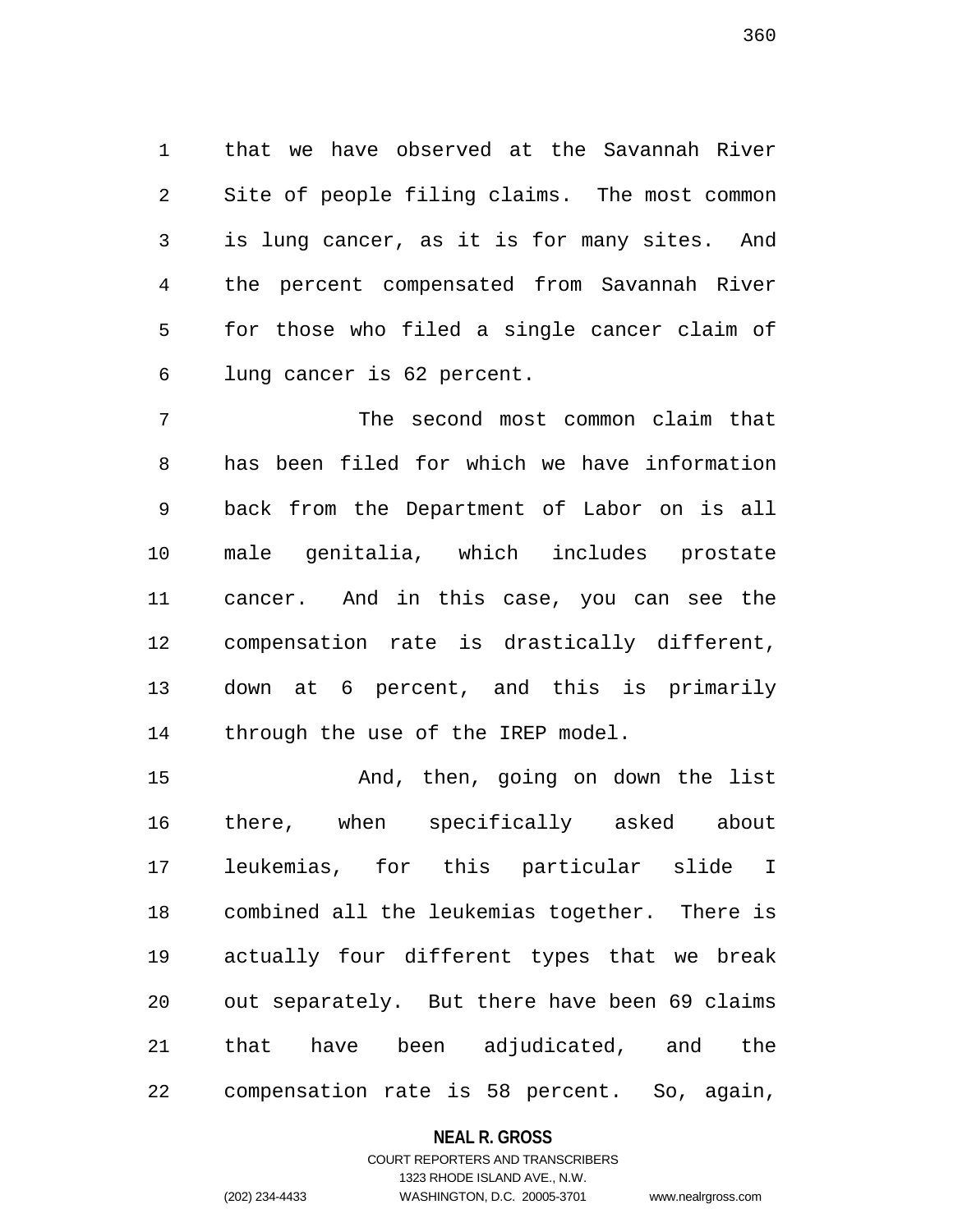1 for the primary cancers, that is where the 30 2 percent number came from.

3 On the back table here we do have 4 a breakout for all of the different cancer 5 types for the Savannah River Site for members 6 of the public and Board Members to review. 7 And in that particular case, what you will see 8 is the leukemias are all broken out. So, they 9 are smaller numbers than the 69 here that I 10 have got listed.

11 One word of caution in using that 12 particular table is to please be careful when 13 the total number of claims are less than, say, 14 50, especially when you are down around four 15 claims or something. To date, a single change 16 from one person being compensated to the other 17 can make a 20 percent change in your percent 18 compensated. So, don't try and draw too many 19 conclusions when you are dealing with small 20 numbers of claims for some of those cancers. 21 So, I just wanted to present that

22 information briefly here at the beginning

#### **NEAL R. GROSS**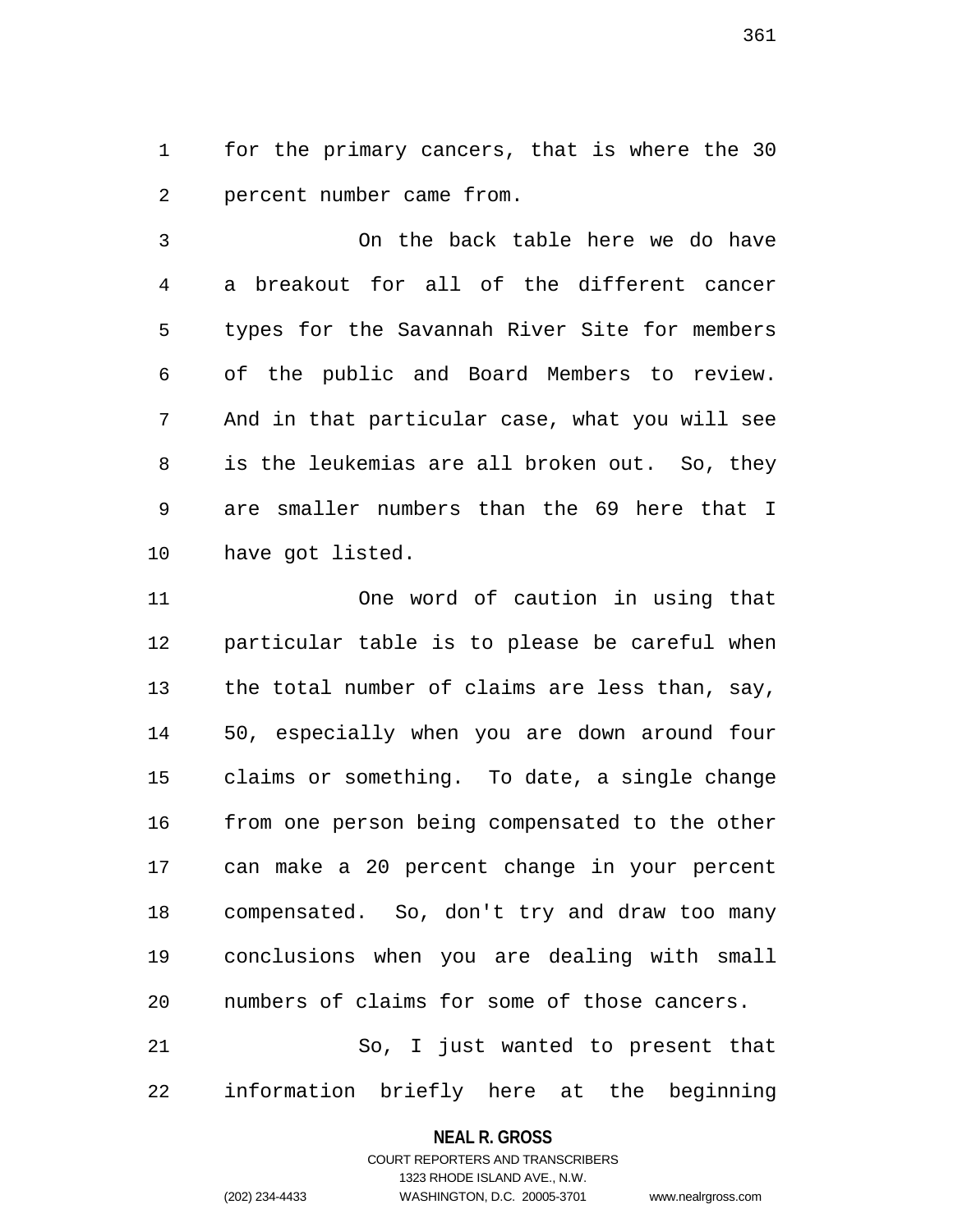1 before I jumped into our update on the Special 2 Exposure Cohort and some of the activities.

3 For the new Board Members who 4 weren't here when I presented in December of 5 2008, let me give you a couple of slides here 6 of background on this particular petition. We 7 received the petition for the Savannah River 8 Site in November of 2007, and the 9 petitioner-proposed Class was construction 10 workers and all other workers in all locations 11 at the Savannah River Site in South Carolina 12 from January 1st, 1950 to present.

13 In March of 2008, the petition 14 qualified for evaluation, but the 15 qualification was for construction and 16 building trades workers only, and this was 17 primarily due to the evidence that was 18 presented in the petition was a report 19 compiled and developed by the Center for the 20 Protection of Worker Rights. Their analysis 21 was comparing construction trades workers to 22 all other workers, and their indication that

### **NEAL R. GROSS**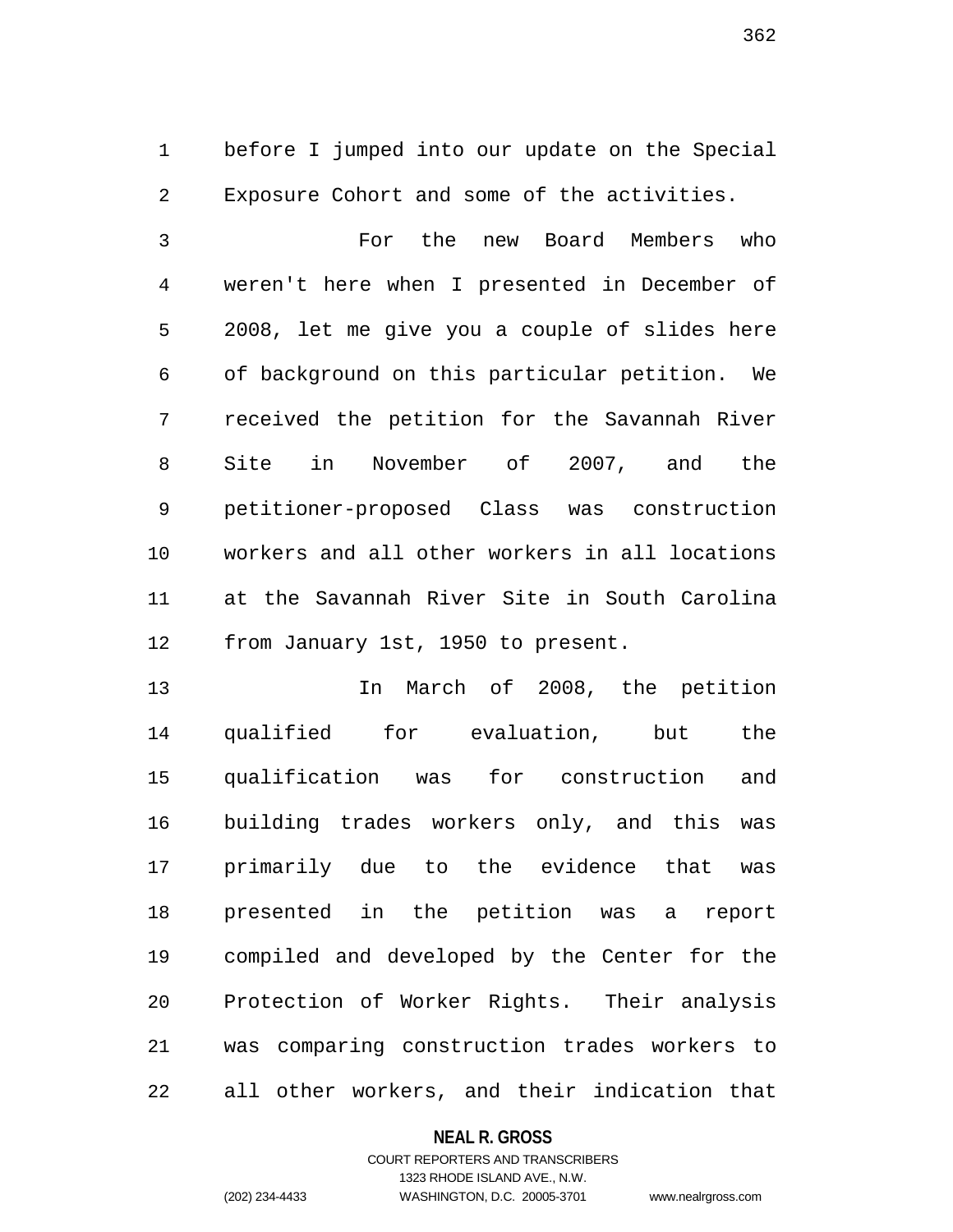1 they presented to us was that the construction 2 trade workers were underrepresented in the 3 HPAREH database that we use for coworker 4 models. And so, that was the basis for 5 qualification.

6 We sent out a Federal Register 7 notice in March of 2008 about this 8 qualification. There were three petitioners, 9 and only one of the petitioners was a 10 construction trades worker. The other two 11 requested an administrative review in April of 12 2008.

13 In June of 2008, the NIOSH 14 administrative review findings were that the 15 petitioners did not provide sufficient 16 information to extend the Class definition 17 beyond SRS employees classified as 18 construction trades workers.

19 So, the Class that was evaluated 20 by NIOSH was all construction trades workers 21 who worked in any area at the Savannah River 22 Site from the period of January 1, 1950

### **NEAL R. GROSS**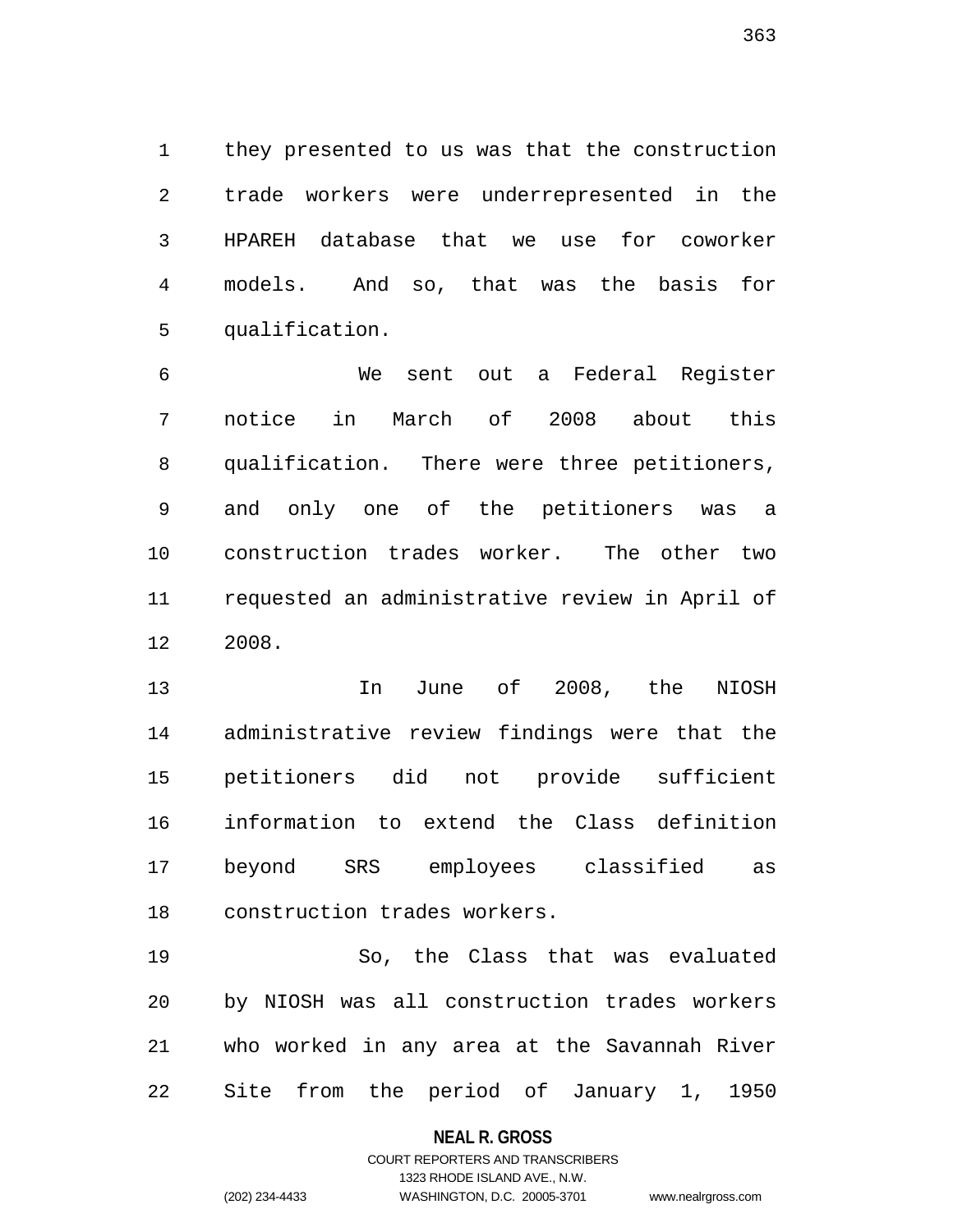1 through December 31st, 2007.

2 In November of 2008, we issued our 3 Evaluation Report. And, then, in December of 4 2008, we presented it here to the Advisory 5 Board on Radiation and Worker Health. And at 6 that time, we reserved thorium exposures. 7 And the reason that we reserved 8 the thorium exposures was due to some 9 additional research that we needed to do. We 10 had identified these as a potential issue, and 11 we just didn't have enough information on it 12 at that time. 13 So, since my presentation to you 14 on December of 2008, we interviewed several 15 former workers regarding thorium exposures. 16 And, then, in January of 2009, we did a data

17 capture down here at Savannah River for 18 neutron exposures in the 200 area. That was 19 one of the other issues that we had committed 20 that we would follow up on, was early neutron 21 exposures.

22 February of 2009 is when we really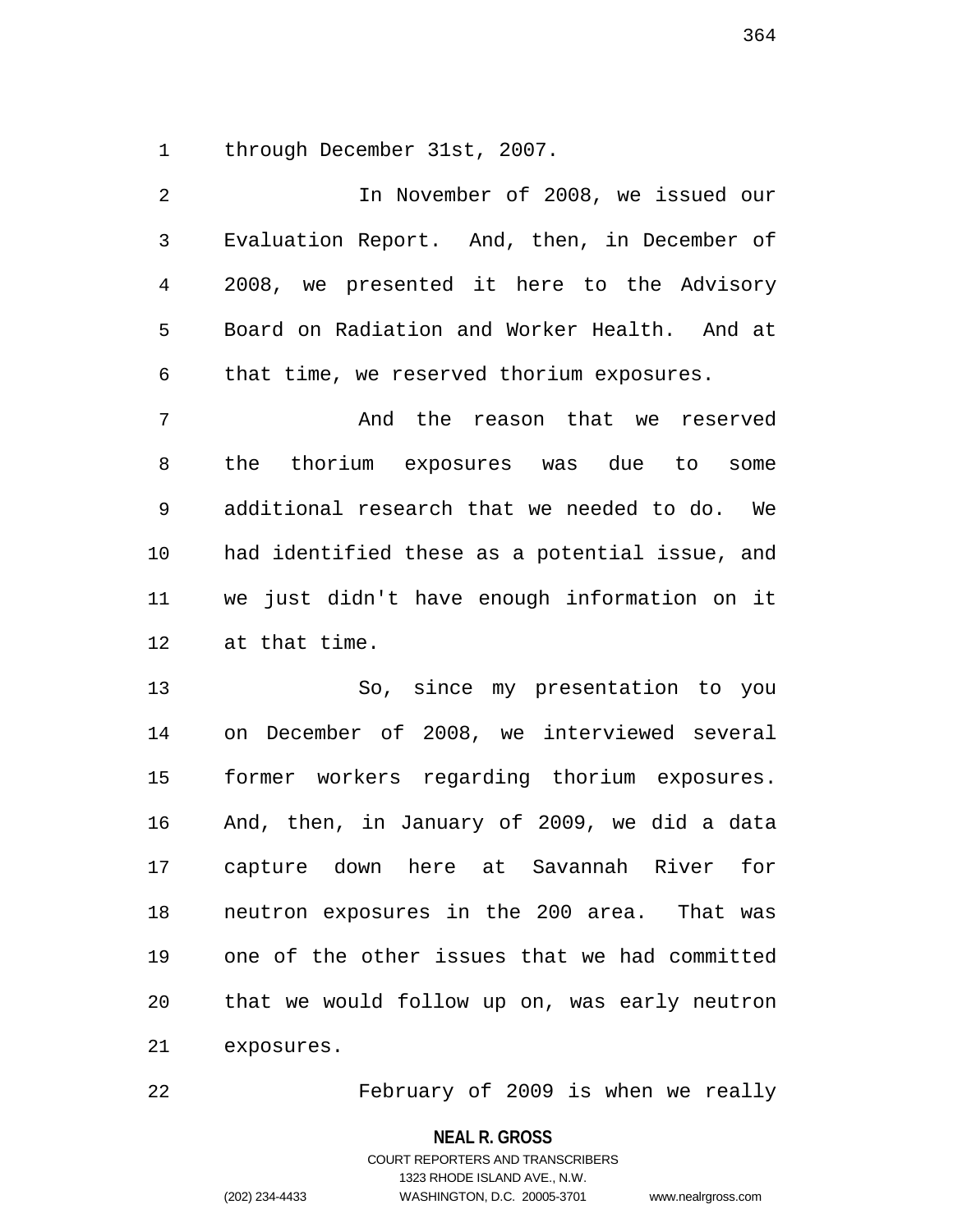1 got more into our thorium research. We had 2 evidence of whole body count information for 3 thorium at the Savannah River Site. And so, 4 we were trying to find it. We were not able 5 to locate those records.

6 So, back in March of 2009, we 7 conducted a separate records search to 8 identify radiological survey records. This 9 involved a database search to identify boxes 10 of radiation records and determine where they 11 are from. And, literally, out at the site we 12 are looking at around 1,000 boxes of radiation 13 survey records and air sample records.

14 We identified some of these boxes. 15 In April of 2009, we conducted a data capture 16 for thorium monitoring information. We 17 collected air sample data, survey data, and 18 thorium production records. We completed the 19 data capture in May 2009.

20 In July of 2009, we had also 21 identified some neutron monitoring records 22 through this effort, and we captured that

### **NEAL R. GROSS**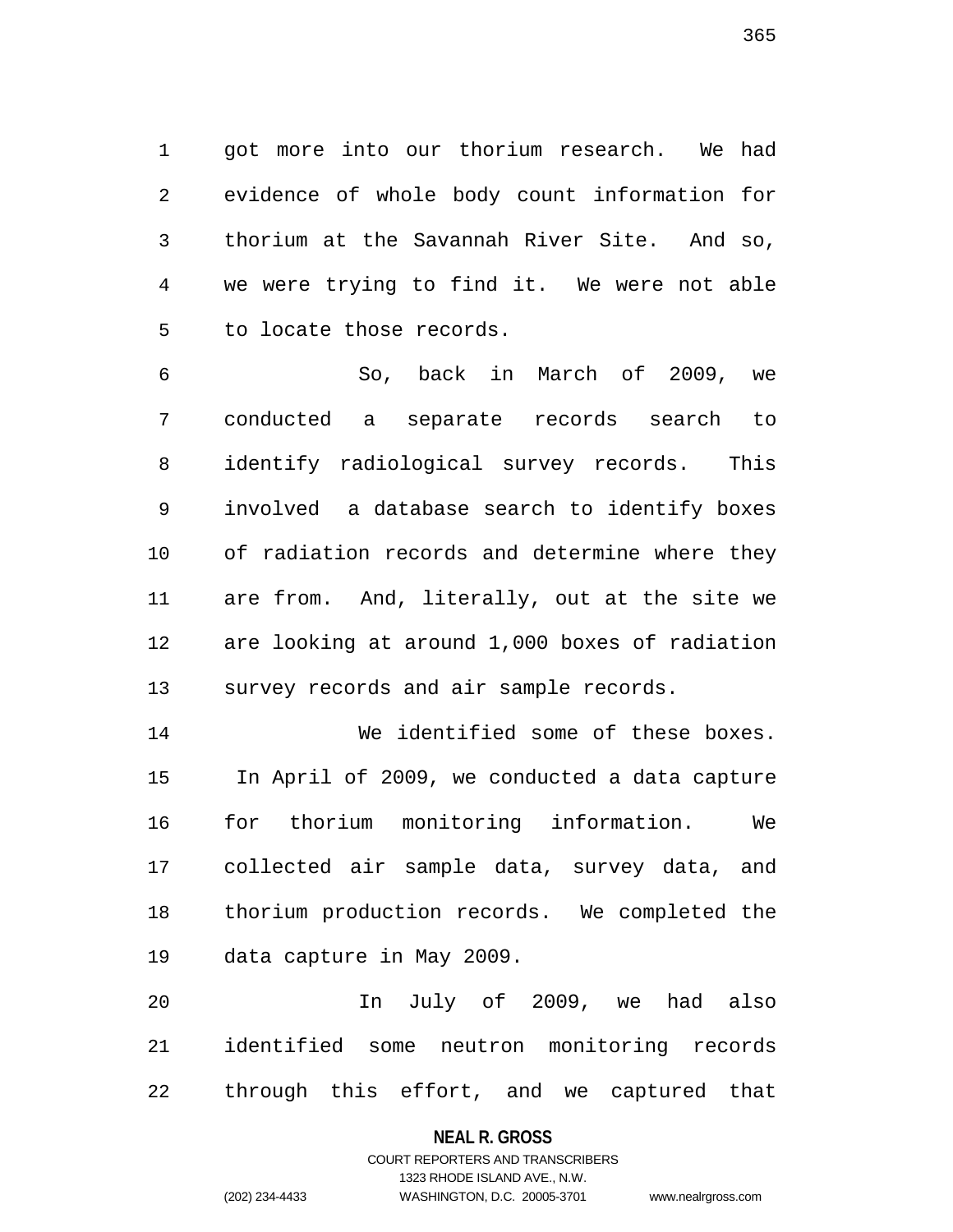1 information.

| 2              | September of 2009 is when the                  |
|----------------|------------------------------------------------|
| 3              | Advisory Board conducted a tour of the SRS     |
| $\overline{4}$ | facilities, which included the tank farms, the |
| 5              | tritium facilities, the Canyon, the B-line,    |
| 6              | and the C reactor.                             |
| 7              | And, then, in December of 2009, we             |
| 8              | an onsite meeting to discuss tritium<br>had    |
| 9              | exposures with a few worker members.           |
| 10             | In January of 2010 was the first               |
| 11             | SRS Work Group meeting regarding the Special   |
| 12             | Exposure Cohort. And, then, in April of 2010,  |
| 13             | we issued our Evaluation Report Addendum       |
| 14             | regarding thorium exposures. And, then, in     |
| 15             | May 2010, we presented our findings from this  |
| 16             | Evaluation Report to the Savannah River Site   |
| 17             | Work Group.                                    |
| 18             | our determination was that<br>And              |
| 19             | dose reconstruction for thorium canning        |
| 20             | operations was feasible using uranium bioassay |
| 21             | as a surrogate.                                |
|                |                                                |

22 I want to emphasize here that we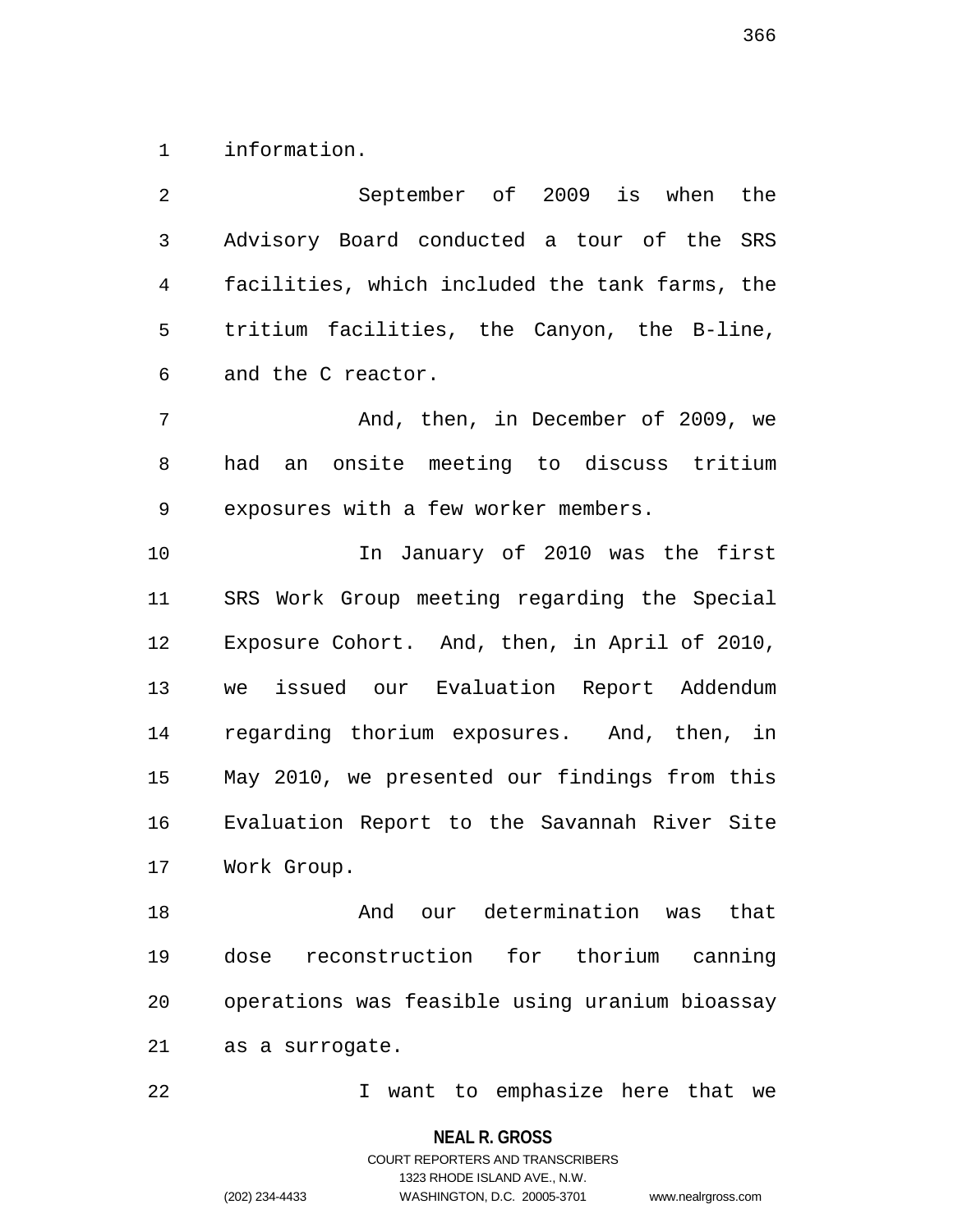1 focused on canning operations almost 2 exclusively. We knew about some other 3 operations based upon our interviews, but at 4 that time we were focusing on the tons of 5 thorium that were handled in the 300 area. 6 And so, that was what we limited and we felt 7 would be bounding at that time. And I will 8 elaborate more on that here shortly.

9 In June of 2010, our focus shifted 10 a little bit to metal hydride exposures or 11 tritides. And, then, in September of 2010, we 12 conducted some more onsite interviews with 13 multiple workers regarding metal hydride 14 exposures at the Savannah River Site, or 15 tritides.

16 Then, November 10th we had a 17 teleconference for the Savannah River Site 18 Work Group.

19 In December of 2010, we issued a 20 Tritium Coworker Report. This report compared 21 coworker models developed using only 22 construction trades workers to a coworker

### **NEAL R. GROSS**

# COURT REPORTERS AND TRANSCRIBERS 1323 RHODE ISLAND AVE., N.W. (202) 234-4433 WASHINGTON, D.C. 20005-3701 www.nealrgross.com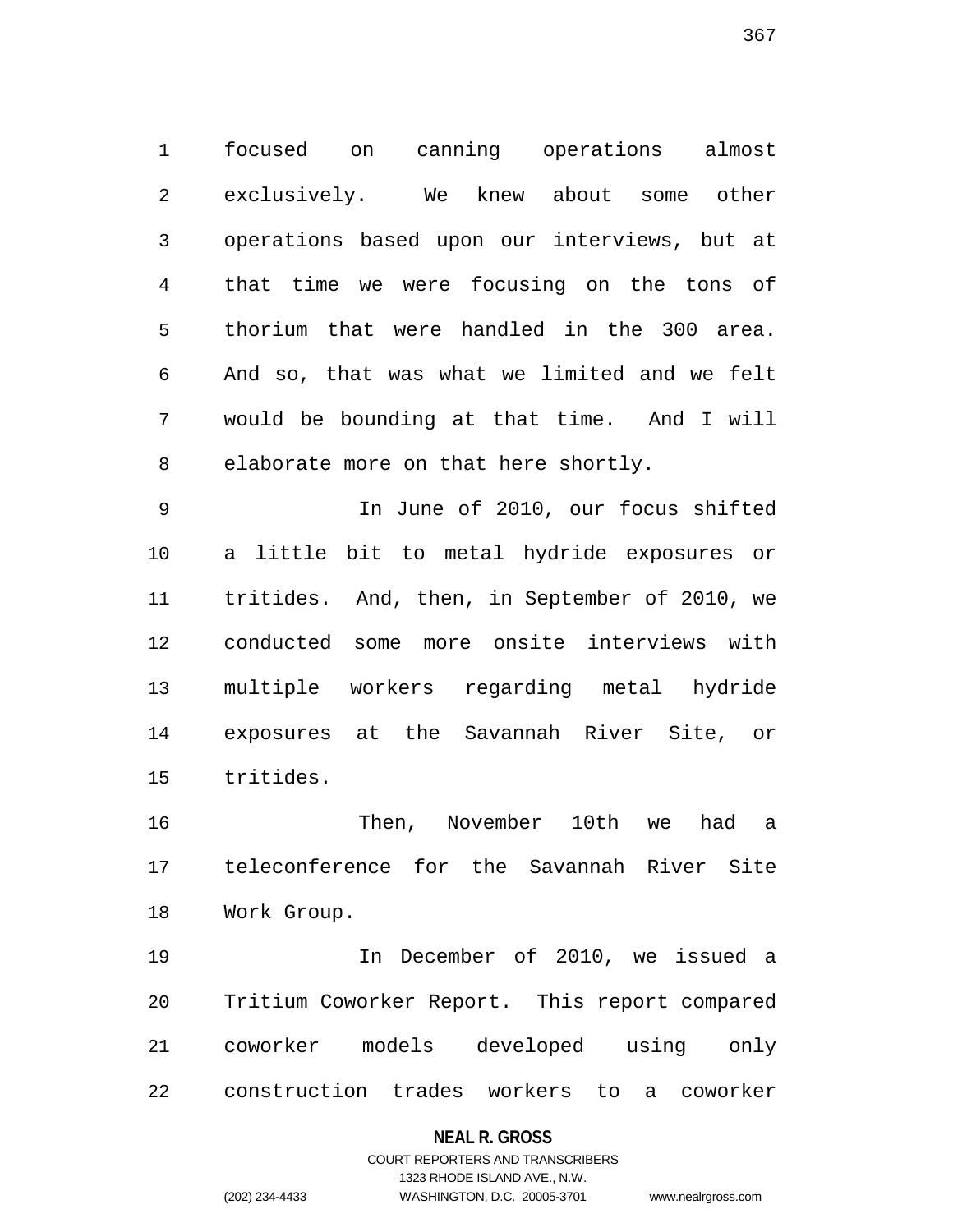1 model developed using all monitored workers.

2 And what we found from this 3 evaluation was that there was no significant 4 difference that was observed between those two 5 models that were developed using the two 6 different datasets.

7 In January 2011, we received the 8 Advisory Board on Radiation and Worker Health 9 comments, SC&A's comments on the Evaluation 10 Report regarding thorium. And one of the most 11 significant findings there within that report 12 regarded thorium exposures from other areas. 13 As I mentioned, we focused on the 300 area, 14 feeling that that was bounding. SC&A 15 presented some evidence that indicates that we 16 might not have been actually covering all of 17 the thorium exposures.

18 Some of the other areas, the 700 19 area, for example, did a lot of research. 20 While the quantities that they worked with 21 with thorium were much smaller, the potential 22 for exposure could be higher. So, this is

**NEAL R. GROSS**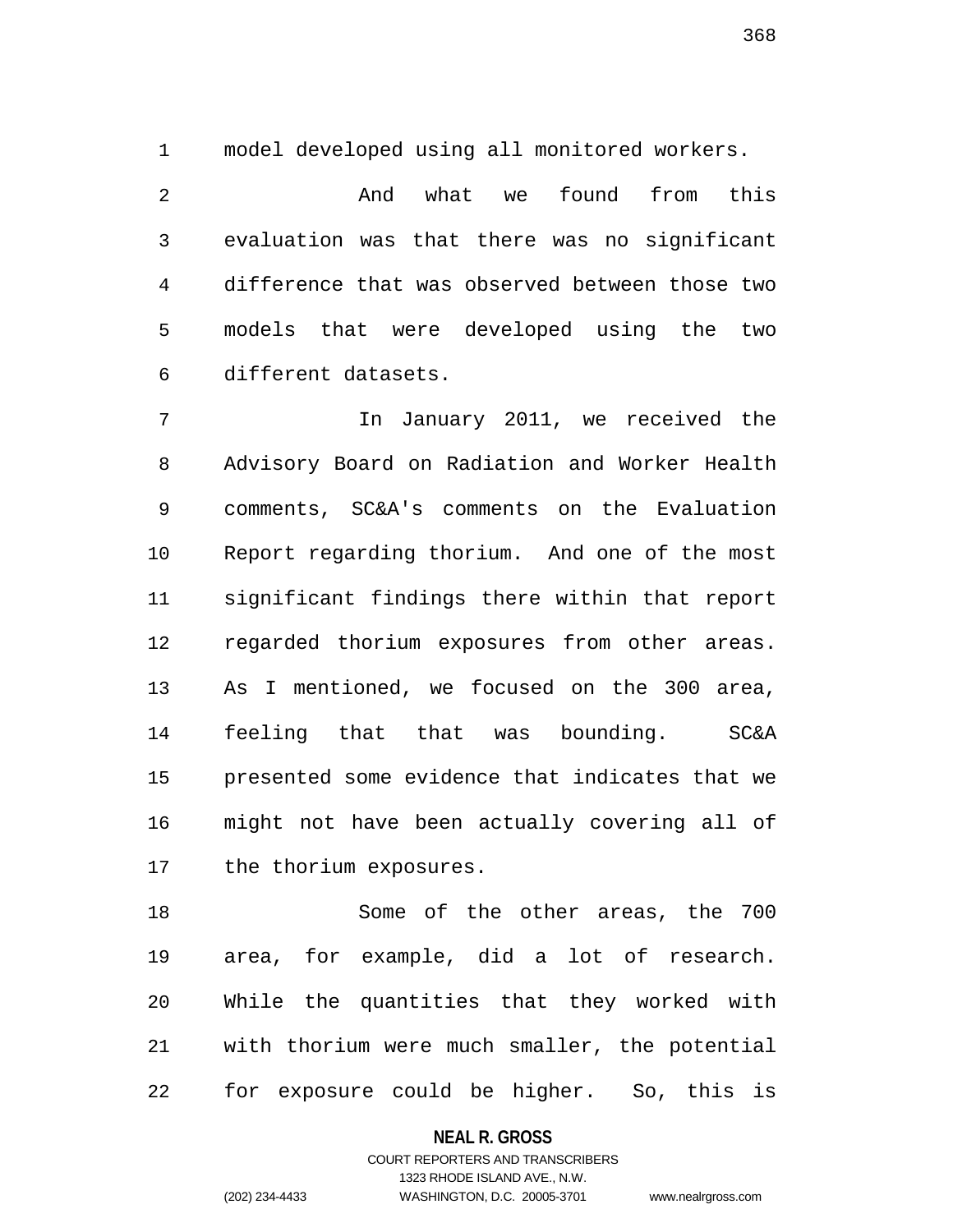1 something that we are currently evaluating.

2 February 2011 was the fourth 3 Savannah River Site Work Group meeting, and we 4 are currently working to resolve those 5 particular SEC comments and issues. 6 Last week we were down here onsite 7 to do a data search review for the thorium 8 operations in the other areas, the 700 and 200 9 areas. And we have identified some records, 10 and we do plan on capturing those within the 11 next couple of weeks down here at the site. 12 With that, I will turn it over to 13 Mark, unless there are other questions here. 14 CHAIRMAN MELIUS: Do people have 15 specific questions for Tim? Yes, Paul? 16 MEMBER ZIEMER: Thank you, Tim, 17 for that presentation. 18 18 I noticed in the update sheets 19 that we got on deliverables, and so on, 20 probably about a dozen issues that are being 21 dealt with. It wasn't clear to me whether 22 these are SEC issues or are they Site Profile

**NEAL R. GROSS**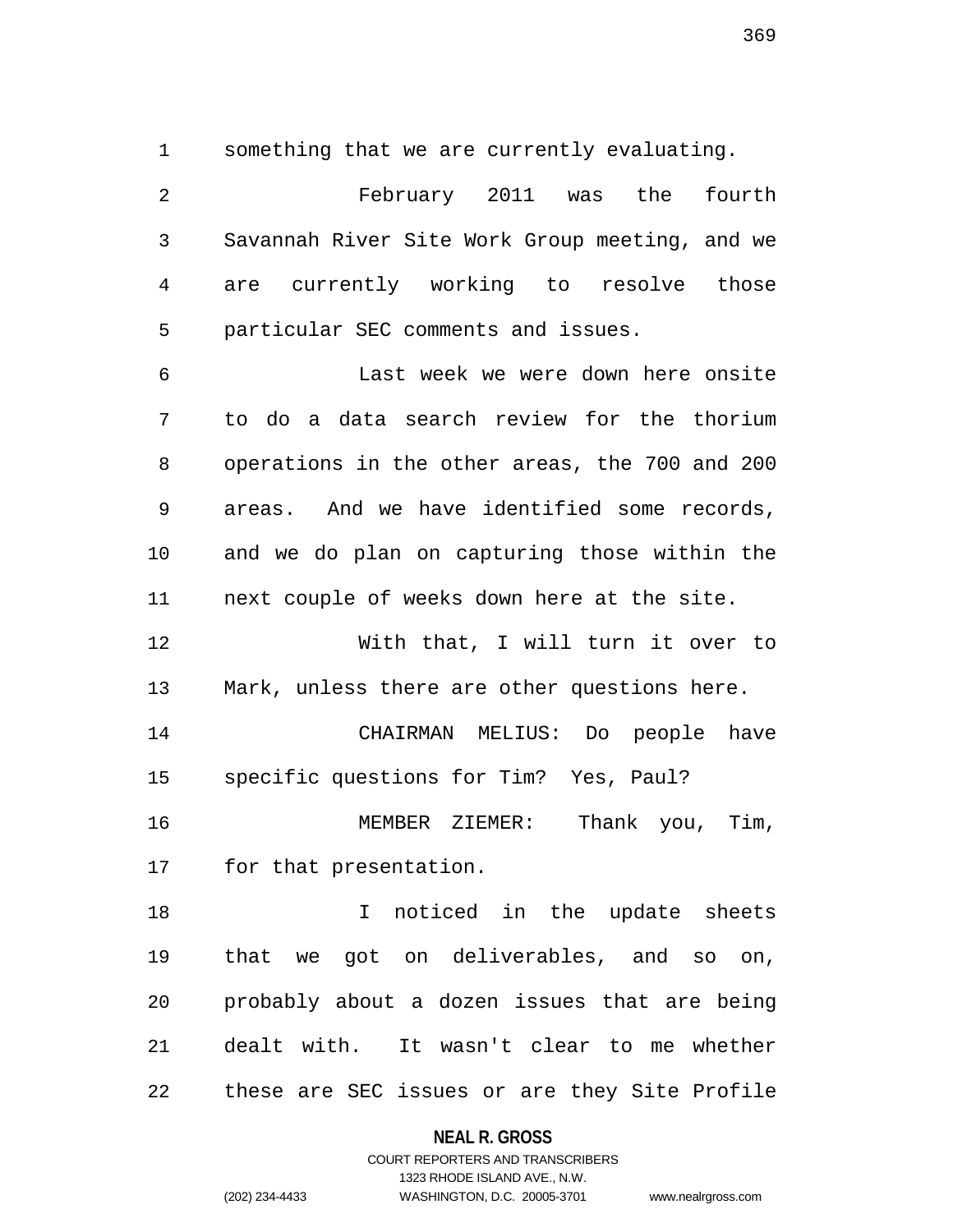1 issues, or both?

| 2              | DR. TAULBEE: They are both,                    |  |  |  |
|----------------|------------------------------------------------|--|--|--|
| $\mathfrak{Z}$ | actually. Most of them probably deal with SEC  |  |  |  |
| 4              | issues. I believe there's 24 issues that are   |  |  |  |
| 5              | still on the table for the Savannah River      |  |  |  |
| 6              | Site. And at this last Work Group meeting,     |  |  |  |
| 7              | they were kind of prioritized to elevate the   |  |  |  |
| 8              | ones that might have the most impact from that |  |  |  |
| 9              | standpoint. And I think Mark is going to talk  |  |  |  |
| 10             | a little bit more about that.                  |  |  |  |
| 11             | MEMBER GRIFFON: Yes, I am going                |  |  |  |
| 12             | to go into that.                               |  |  |  |
| 13             | MEMBER ZIEMER: Thanks.                         |  |  |  |
| 14             | CHAIRMAN MELIUS: Okay. Anybody                 |  |  |  |
| 15             | else have questions for Tim?                   |  |  |  |
| 16             | MEMBER RICHARDSON: Just a quick                |  |  |  |
| 17             | question about the coworker models for         |  |  |  |
| 18             | tritium.                                       |  |  |  |
| 19             | DR. TAULBEE: Yes, sir.                         |  |  |  |
| 20             | MEMBER RICHARDSON: You<br>have                 |  |  |  |
| 21             | granted an SEC for the construction workers,   |  |  |  |
| 22             | is that right?                                 |  |  |  |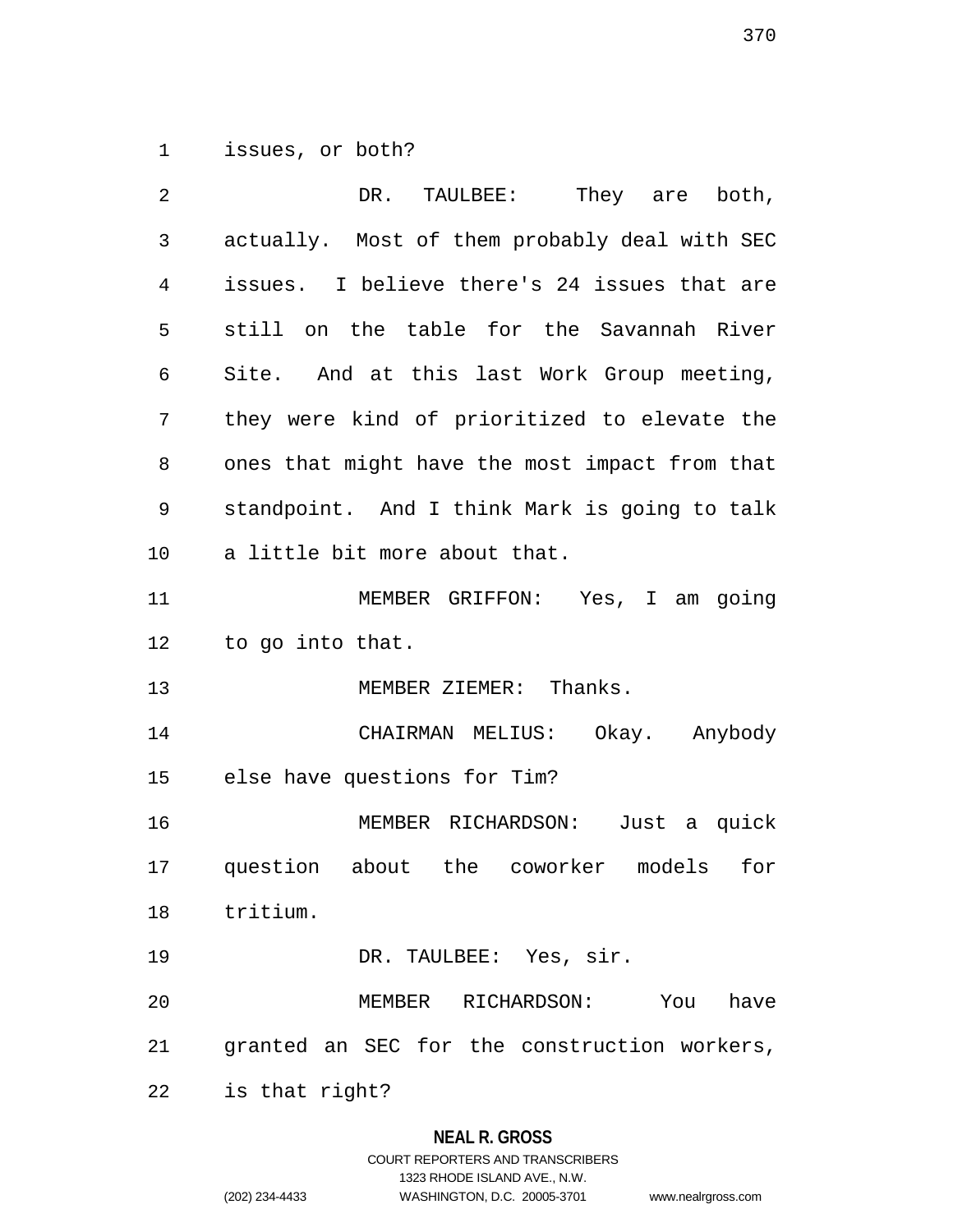1 DR. TAULBEE: No. No, that is 2 what we are evaluating. 3 MEMBER RICHARDSON: Oh. 4 DR. TAULBEE: That hasn't been, 5 no. 6 MEMBER RICHARDSON: Okay. 7 DR. TAULBEE: And the purpose of 8 that evaluation was there was concern about 9 construction trades workers' exposures being 10 higher than other tritium workers. And when 11 you think about some of the construction 12 trades work, it is more of an upset type of 13 condition, you are breaking into things. 14 But there's kind of two offsetting 15 factors. So, while the intensity of the 16 exposure might be higher, the duration of the 17 exposure is likely to be shorter than a 18 regular operations worker. 19 So, we weren't sure. You know, 20 are construction trades workers over the long 21 run, is their exposure experience different 22 that would result in a higher dose than the

> **NEAL R. GROSS** COURT REPORTERS AND TRANSCRIBERS

1323 RHODE ISLAND AVE., N.W. (202) 234-4433 WASHINGTON, D.C. 20005-3701 www.nealrgross.com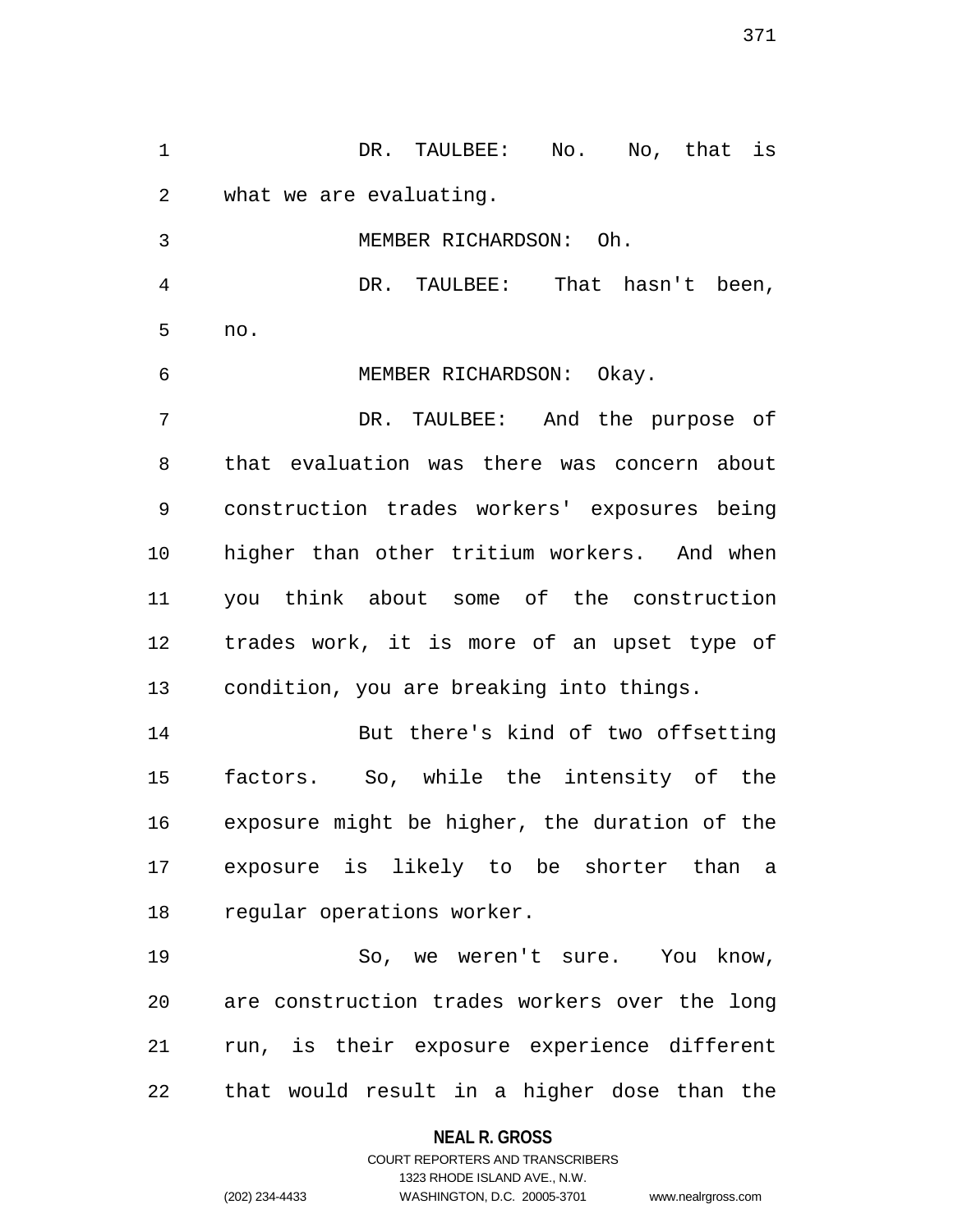1 regular operations work? So, that is why we 2 did that particular comparison.

3 Please keep in mind that this 4 comparison was just for tritium, and we are 5 currently working on an evaluation for 6 americium, curium, and californium. And, 7 then, depending upon the direction of the Work 8 Group, we plan on doing this same comparison 9 for uranium and plutonium work as well.

10 MEMBER RICHARDSON: And this is a 11 comparison for a given year of things like the 12 mean, median, and upper percentiles of the 13 recorded tritium dose for all SRS operations 14 workers compared to the mean, median, and 15 upper percentiles of all construction workers, 16 is that right?

17 DR. TAULBEE: Correct, sort of. 18 And let me tell you the two things that we 19 compared was geometric mean and geometric 20 standard deviation. So, they are melded 21 together.

22 And if you look at our Evaluation

**NEAL R. GROSS**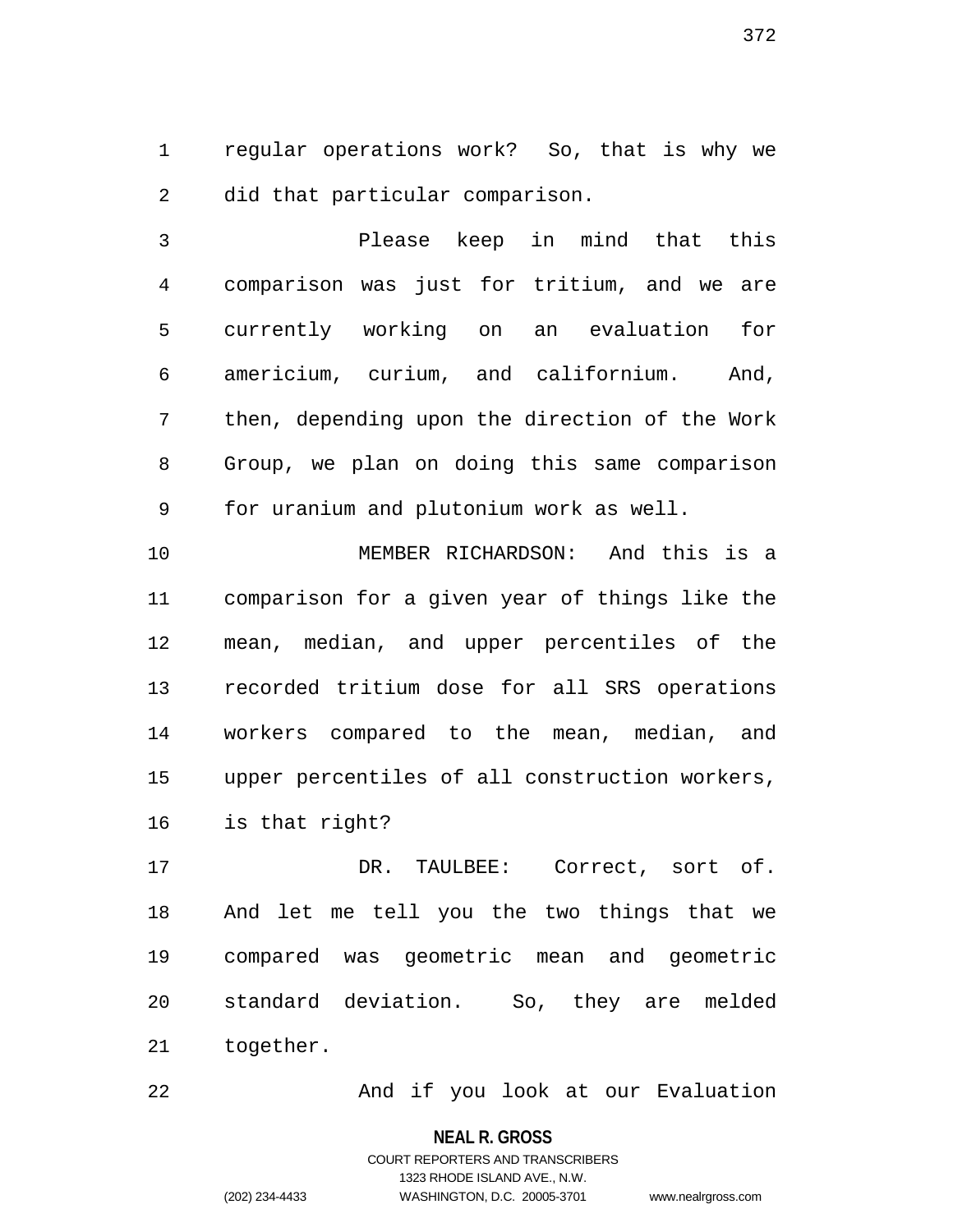1 Report, there is a Monte Carlo method of 2 evaluating both of those two parameters, a 3 Monte Carlo permutation test that was 4 conducted comparing them simultaneously. So, 5 we are actually comparing the median as well 6 as the distribution and variance.

7 MEMBER RICHARDSON: Which, yes, 8 for tritium at SRS in most years is 9 essentially zero. I mean, there are --

10 DR. TAULBEE: I wouldn't say zero. 11 MEMBER RICHARDSON: I mean it is 12 an extremely skewed distribution there.

13 What would the operation workers' 14 tritium doses be? I mean, what would the 15 basis for those records be between 1950 and 16 1979, given that they are not computerized 17 until, except for people who have continued 18 working into 1979 and they enter into the 19 HPAREH system?

20 DR. TAULBEE: Actually, what we 21 did was we took all of the NOCTS claims, using 22 the OTIB-75 methodology. And so, we coded all

**NEAL R. GROSS**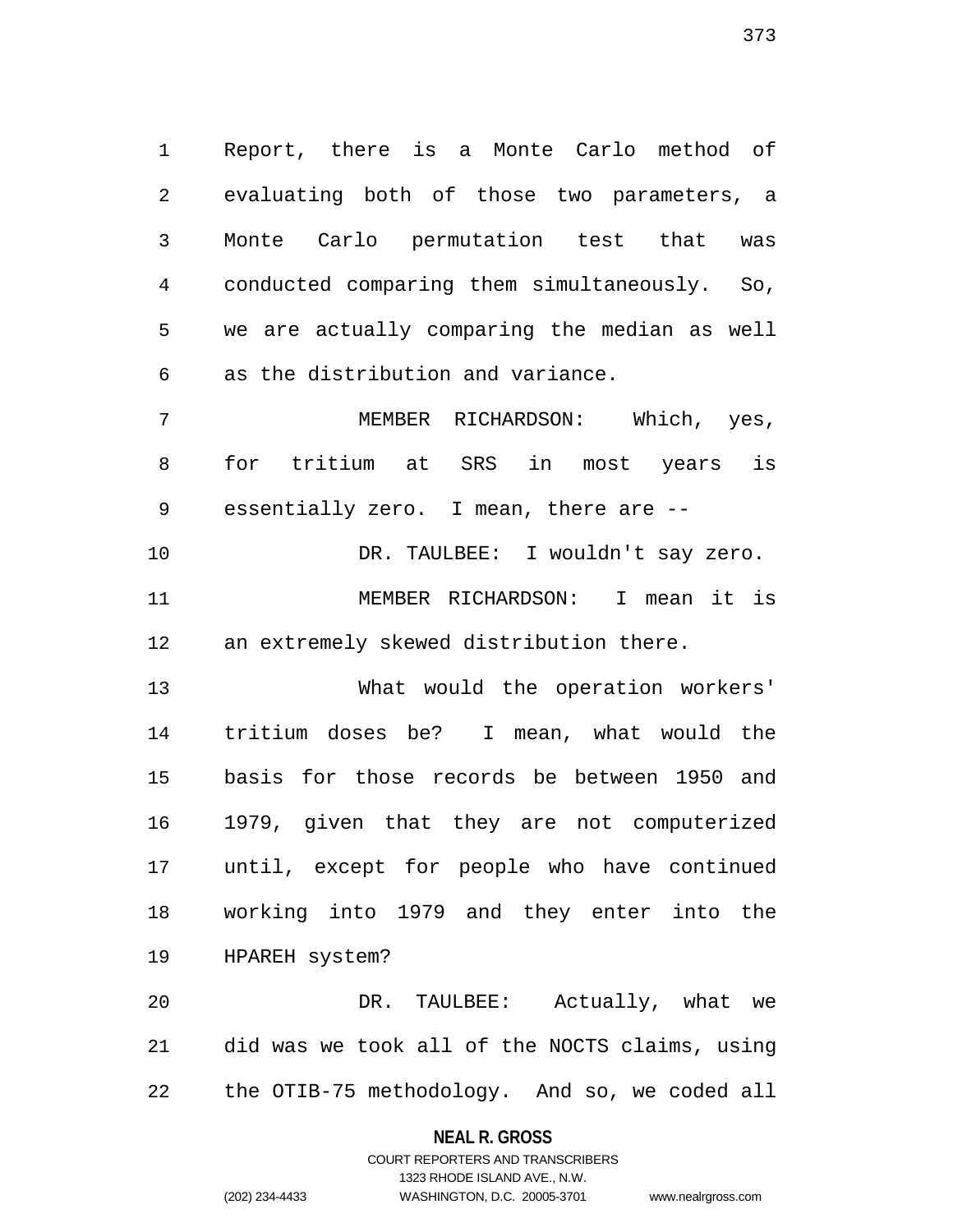1 of that data from 1950 for all of the 2 claimants that we have in our files. So, we 3 do have that electronically. 4 MEMBER RICHARDSON: For a subset 5 of people who are claimants within the 6 program? 7 DR. TAULBEE: That is correct. 8 MEMBER RICHARDSON: So, now you 9 have got 3,000 people, some of them terminated 10 before 1979? 11 DR. TAULBEE: Yes. 12 MEMBER RICHARDSON: A partition of 13 them are construction workers, and another 14 partition of them are operations workers. 15 DR. TAULBEE: That is correct. 16 MEMBER RICHARDSON: And, then, you 17 just compare it for a given year? 18 DR. TAULBEE: That is correct. 19 MEMBER RICHARDSON: The median and  $20$ 21 DR. TAULBEE: Yes. 22 MEMBER RICHARDSON: I mean, I

> **NEAL R. GROSS** COURT REPORTERS AND TRANSCRIBERS 1323 RHODE ISLAND AVE., N.W. (202) 234-4433 WASHINGTON, D.C. 20005-3701 www.nealrgross.com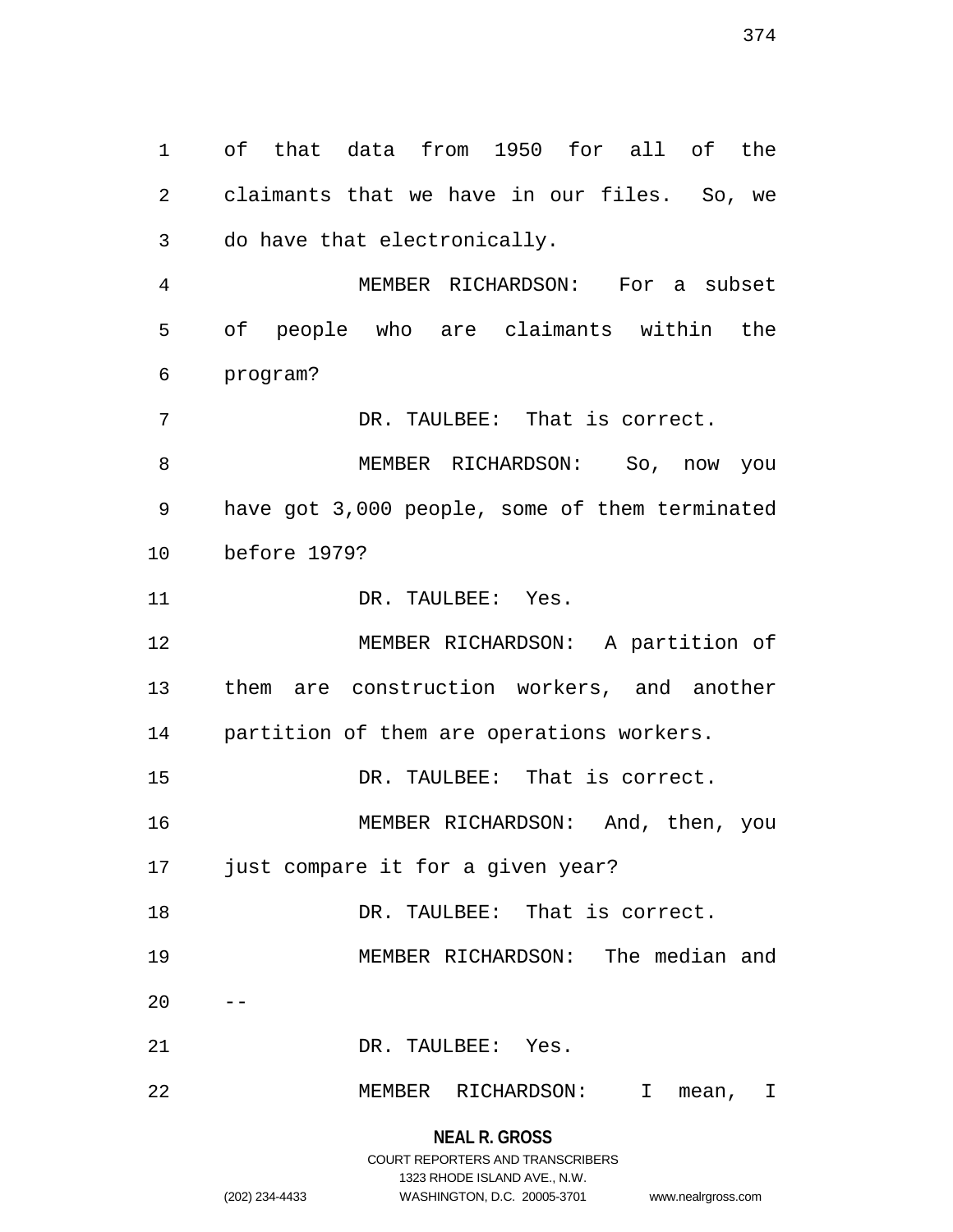1 would be not surprised that it is not 2 statistically different.

3 DR. TAULBEE: We have quite a bit 4 of data when you actually look at the total 5 number of people. And I would encourage you 6 to look at our report. I believe it is Report 7 48.

8 I mean, we believe that we have 9 ended up coding somewhere on the order of 10 400,000 bioassays, something like that.

11 MEMBER RICHARDSON: Yes, but, I 12 mean, we know what the number is. You have 13 got a few thousand workers over a few years, 14 and you are comparing annual values. So, it 15 is a product of the number of workers times 16 the number of years, and you want to do an 17 annual comparison. So, now you are down to 18 the number of workers within a year.

19 DR. TAULBEE: That is correct. 20 MEMBER RICHARDSON: It is not 21 hundreds of thousands. It is hundreds.

22 DR. TAULBEE: No. No, it is

**NEAL R. GROSS** COURT REPORTERS AND TRANSCRIBERS

1323 RHODE ISLAND AVE., N.W.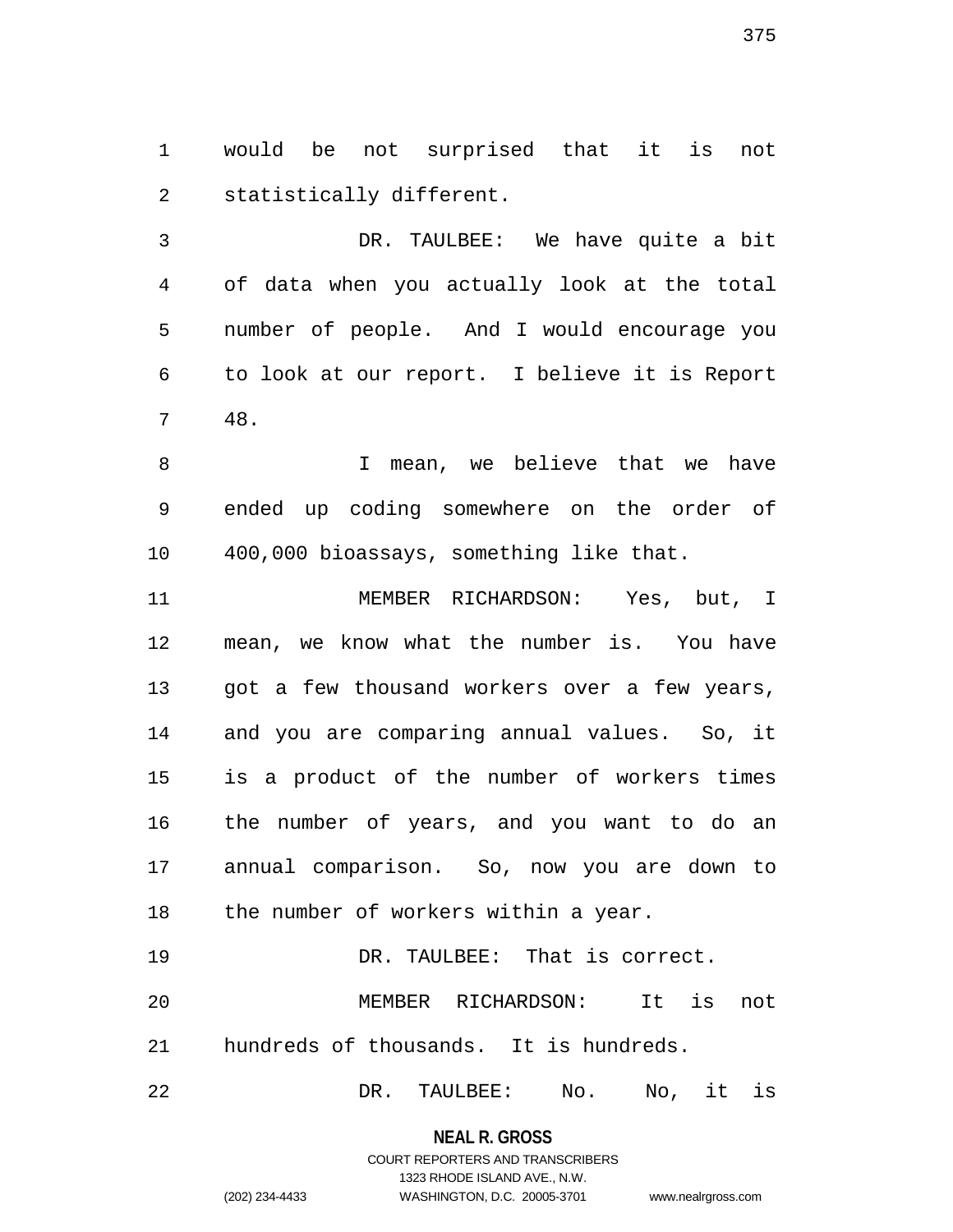1 hundreds on a per-year basis, yes.

2 MEMBER RICHARDSON: And it is a 3 highly-skewed distribution where lots of them 4 are near zero. 5 DR. TAULBEE: Yes. 6 MEMBER RICHARDSON: Okay. Thank 7 you. I don't want to go any further than 8 that. 9 DR. TAULBEE: Okay. 10 CHAIRMAN MELIUS: Thanks. 11 Yes, Bill? 12 MEMBER FIELD: I greatly 13 appreciated your discussion. 14 DR. TAULBEE: Oh, thank you. 15 MEMBER FIELD: It was helpful to 16 get some background. 17 17 I was just curious, back in the 18 '50s and '60s and '70s, how easy is to 19 classify people that were construction versus 20 other trades within that early period? 21 DR. TAULBEE: Well, there are 22 several different methods that we have

|                | COURT REPORTERS AND TRANSCRIBERS |                    |
|----------------|----------------------------------|--------------------|
|                | 1323 RHODE ISLAND AVE N.W.       |                    |
| (202) 234-4433 | WASHINGTON, D.C. 20005-3701      | www.nealrgross.com |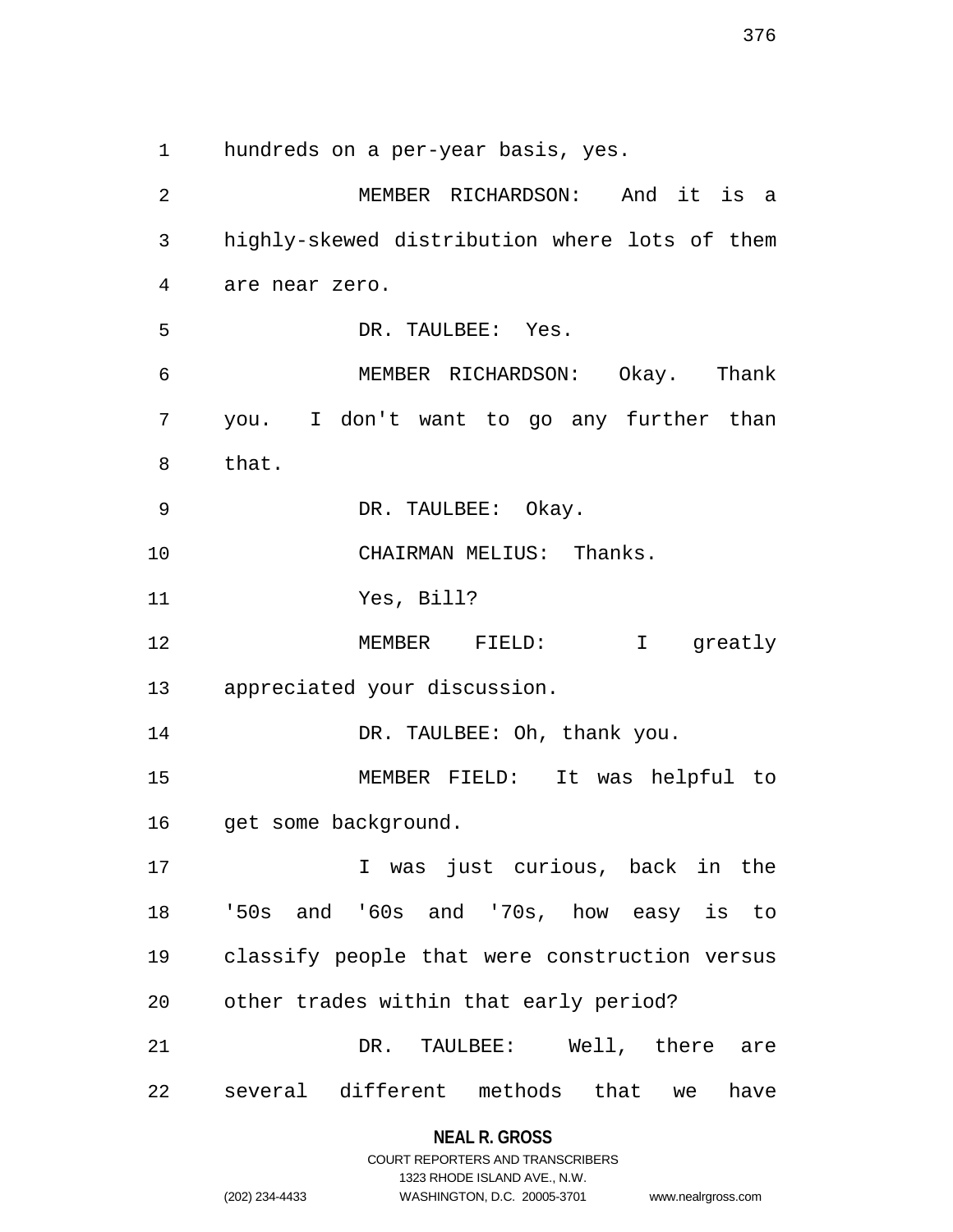1 available to us. The method that we chose was 2 really self-report within NOCTS because that 3 was the easiest that we could get.

4 So, when people reported through 5 the Department of Labor what their occupation 6 was, or during the CATI interview, that was 7 the data that we took. And if they ever 8 mentioned construction trades workers, we 9 included them as a construction trades 10 workers.

11 MEMBER FIELD: So, it was all 12 self-reported information?

13 DR. TAULBEE: That is correct.

14 MEMBER FIELD: What do you do with 15 people that change? Do you have people that 16 are construction for a while and then move 17 over? And how do you deal with that?

18 DR. TAULBEE: That has occurred, 19 but we did not go into that level of detail 20 for this analysis.

21 MEMBER FIELD: Okay. And there is 22 still a minimum time period for the

> **NEAL R. GROSS** COURT REPORTERS AND TRANSCRIBERS

> > 1323 RHODE ISLAND AVE., N.W.

(202) 234-4433 WASHINGTON, D.C. 20005-3701 www.nealrgross.com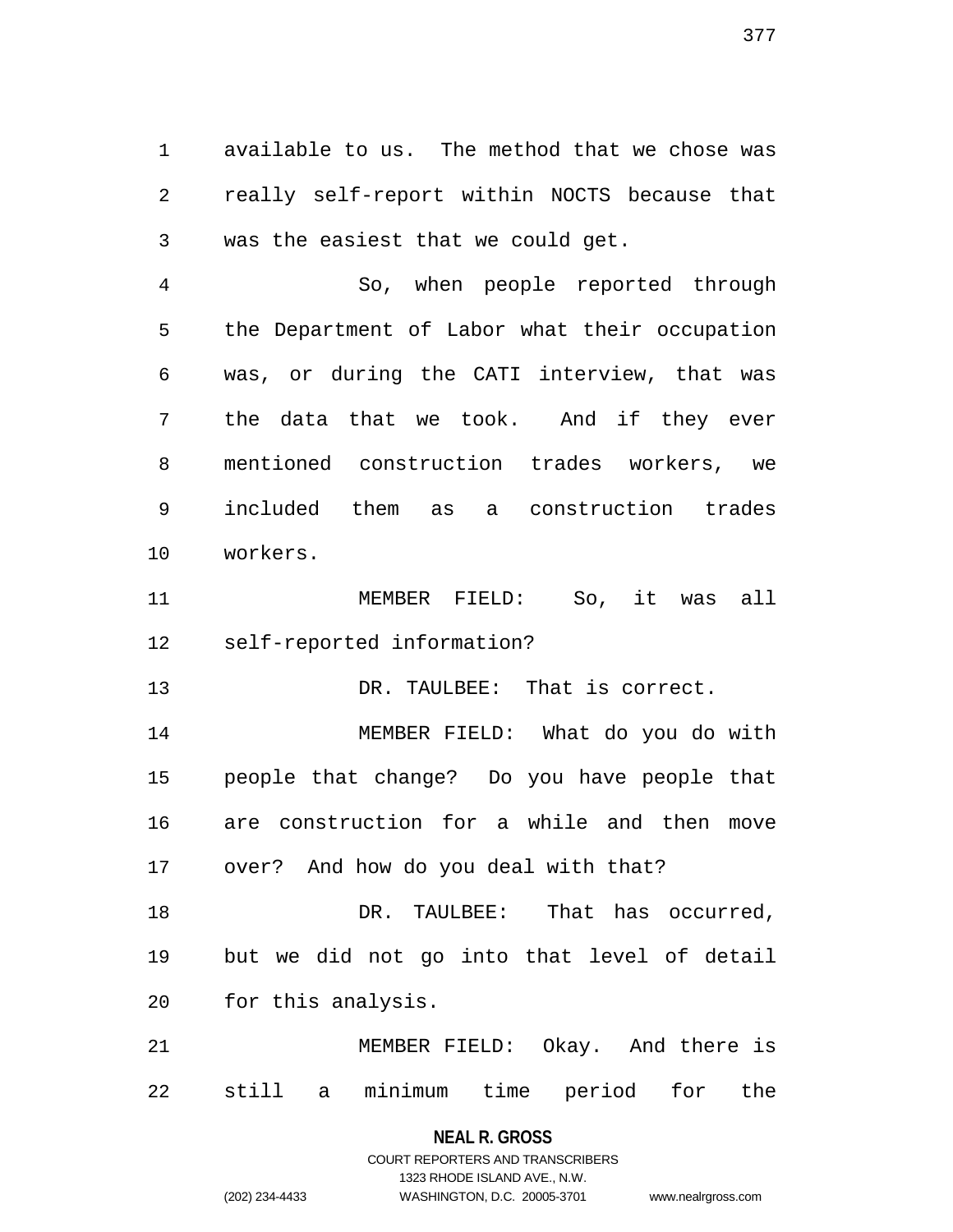1 construction?

2 DR. TAULBEE: I'm sorry? 3 MEMBER FIELD: Is there a minimum 4 time period that they have to work in 5 construction? 6 DR. TAULBEE: No. We just 7 basically looked at the dataset. 8 CHAIRMAN MELIUS: Okay. Why don't 9 we move on to Mark's presentation? 10 While Mark is getting ready, for 11 people that just came in, we just had an 12 update from NIOSH on their review on the SEC 13 petition for Savannah River. Mark is a Board 14 Member, Griffon, and Chair of the Work Group 15 for the Board on Savannah River. He is going 16 to present an update on the Board's review of 17 that. 18 Then, we are going to take a short 19 break. Then, we will start the public 20 comment period. 21 11 If the technology cooperates. 22 MEMBER GRIFFON: I am trying to

> **NEAL R. GROSS** COURT REPORTERS AND TRANSCRIBERS

> > 1323 RHODE ISLAND AVE., N.W.

(202) 234-4433 WASHINGTON, D.C. 20005-3701 www.nealrgross.com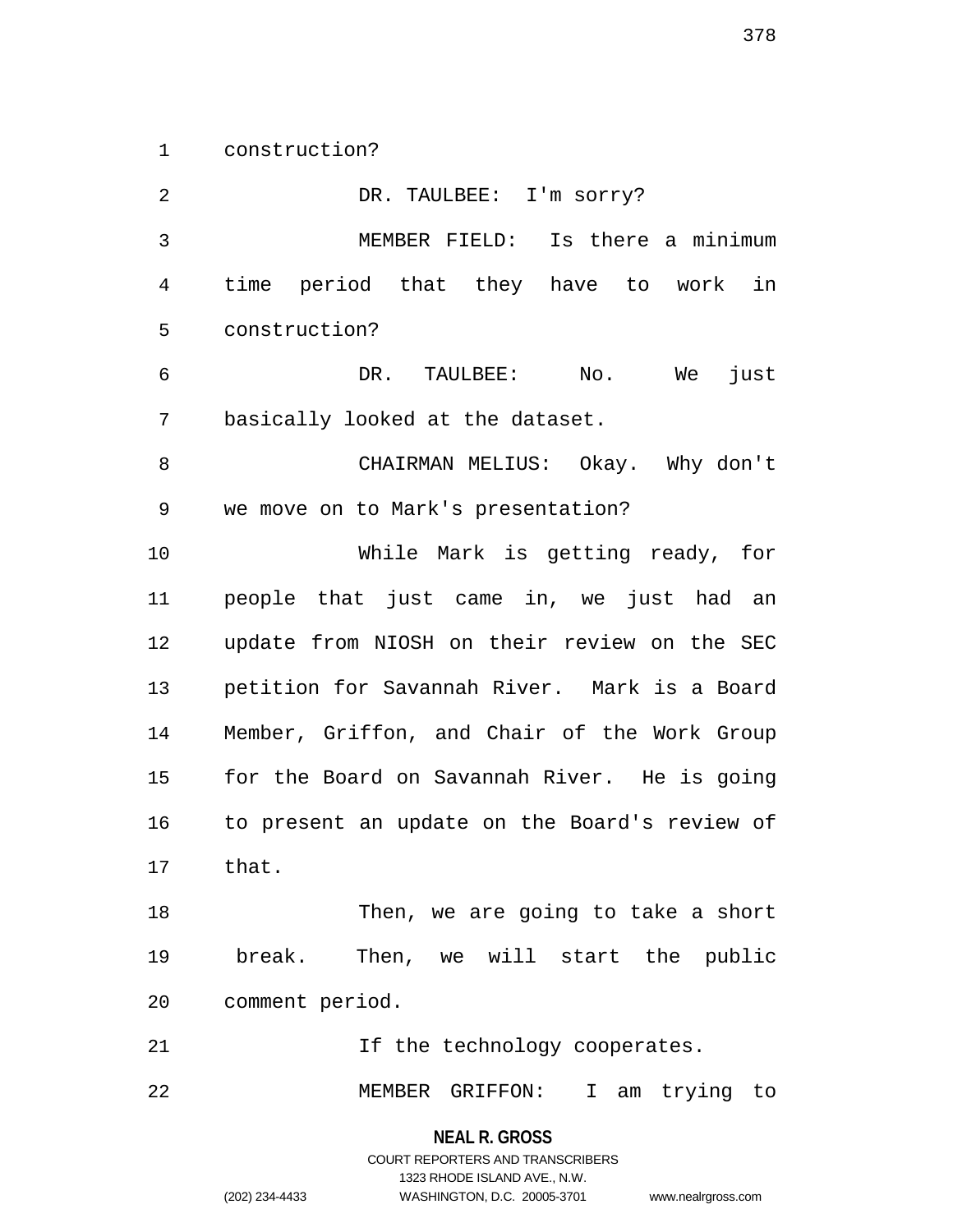1 figure out how to get into slideshow mode. I 2 guess up at the top, yes. F5? All right. 3 Thank you.

4 Okay. I will try to brief because 5 some of this overlaps a little bit with what 6 Tim had introduced, but just to give a 7 background of the process from our standpoint 8 from the Work Group and the Board:

9 November 2007, the petition was 10 submitted, qualified in March 2009. And as 11 Tim mentioned, the petition focuses on 12 construction trades only.

13 In September 2008, SC&A started a 14 preliminary review, and that was really, we 15 were sort of in Site Profile review mode, not 16 the petition necessarily. They did that a 17 little later on, as NIOSH's Evaluation Report 18 came out.

19 So, December 2008, NIOSH provided 20 their Evaluation Report, and they did leave a 21 gap for this thorium question, 1953 through 22 1960.

### **NEAL R. GROSS**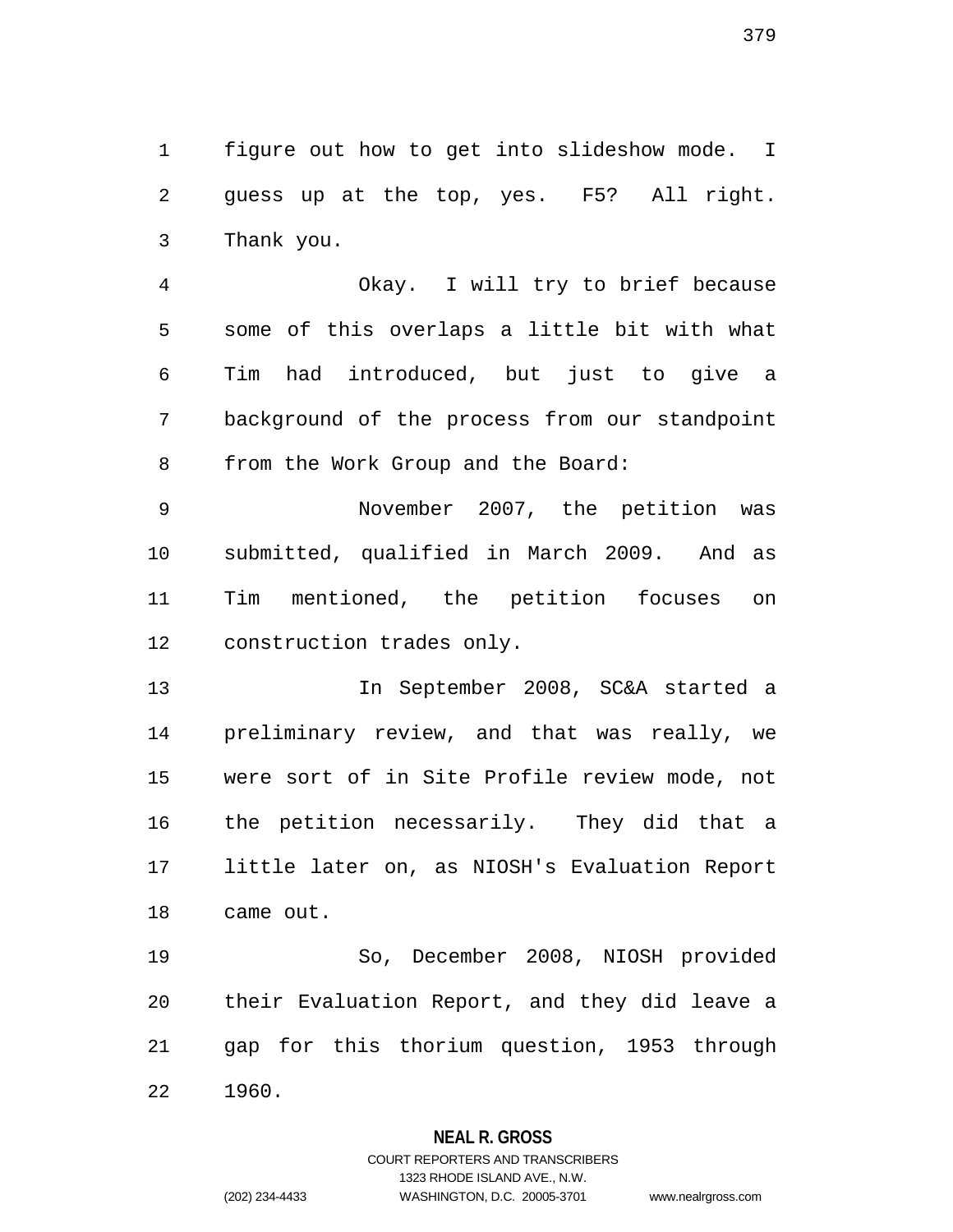1 1 In January 2009, SC&A started to 2 review the Evaluation Report itself, our 3 contractor, SC&A.

4 In April 2010, NIOSH issued this 5 Addendum that addresses the thorium question 6 from 1953 through 1965, actually, instead of 7 1960, as was stated before.

8 Some of the Work Group meetings we 9 have had, from January 2010, May 2010, 10 November 2010, we had a teleconference, and 11 just recently we had a February 3rd meeting in 12 this year.

13 The status of this issue: so, it 14 was mentioned that there were 24 issues that 15 remain. Actually, I think we counted 25. A 16 few of them have been merged because they were 17 very similar issues in our Matrix that we keep 18 track of these things with.

19 And we have 29, and two of those 20 were actually closed. So, that gives 19 21 remaining issues that are open that are still 22 under discussion between NIOSH and SC&A and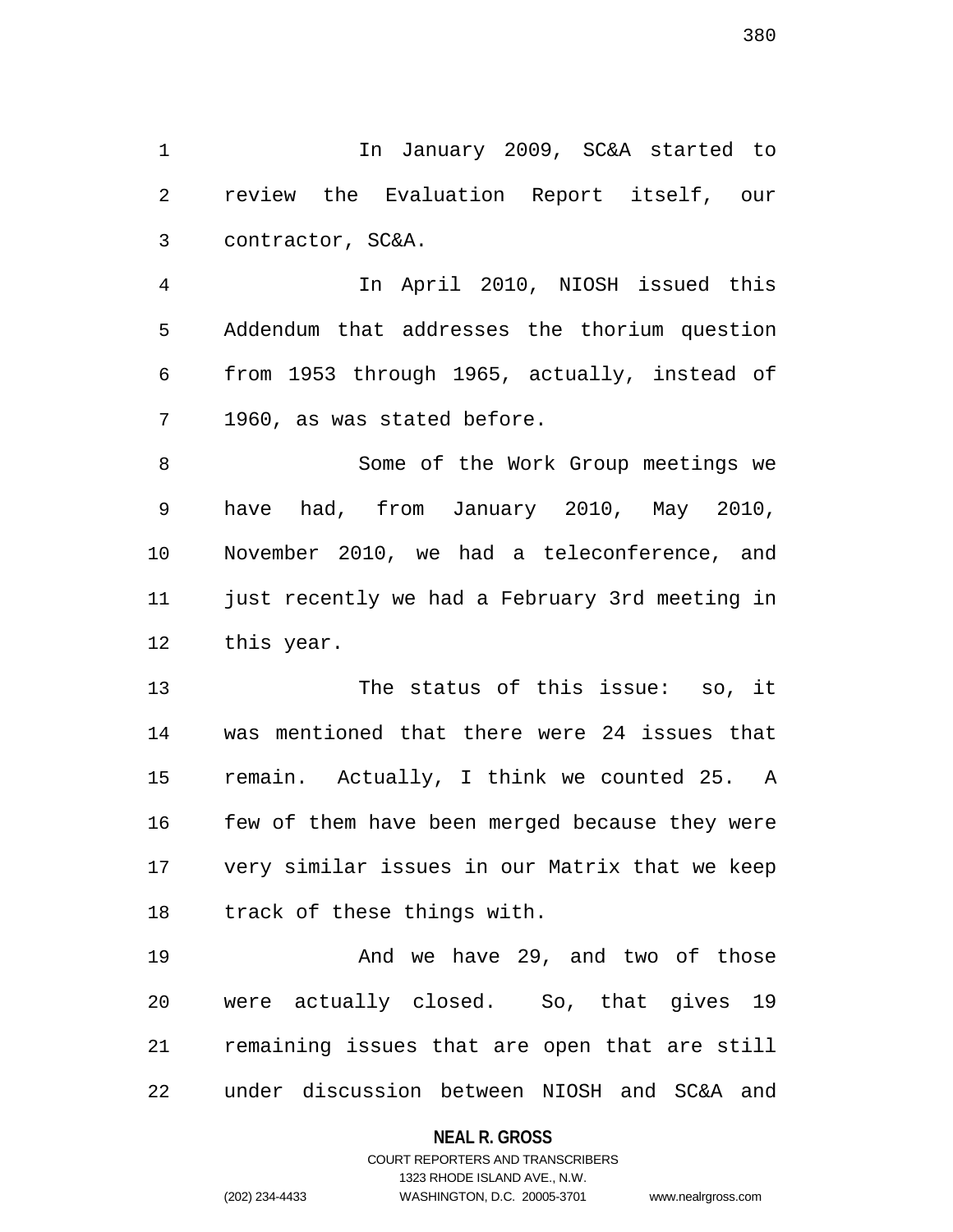1 the Work Group.

2 Just to give you a sense of where 3 they fall out, 14 of them are really focused 4 on internal dose reconstruction issues, two on 5 neutron issues, and completeness of data are 6 the main focus of the other three remaining 7 issues.

8 The petitioners have also provided 9 some issues of concern. Some of them we 10 catalogued and are in the process of 11 incorporating them in the Matrix. A lot of 12 them fall into other categories that already 13 existed in the Matrix. So, they may not 14 result in new items necessarily, but they will 15 be certainly considered as we go through the 16 process.

17 So, the main issues, just to go 18 through what sort of remains on the table:

19 Thorium doses from 1953 through 20 1971, and SC&A recently reviewed the NIOSH 21 report on this and has concerns about how 22 NIOSH is proposing to model, to bound the

### **NEAL R. GROSS**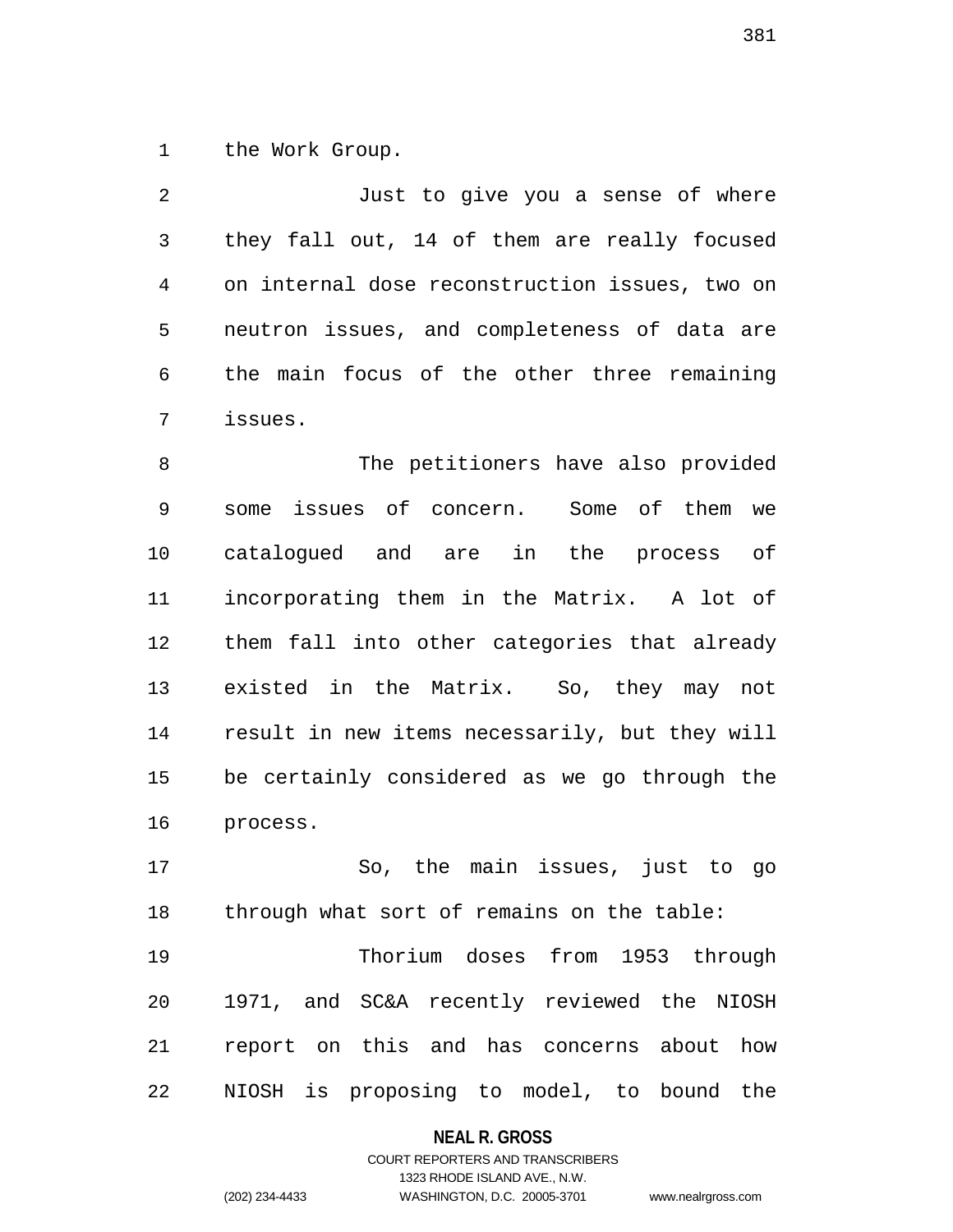1 doses for thorium exposures in the 300-M area 2 through 1965.

3 As Tim mentioned, SC&A also in the 4 report identified many, a list of several 5 different areas where thorium work took place 6 in Savannah River other than the 300-M area. 7 And currently, the NIOSH model only focuses on 8 the 300-M area.

9 Some of that was discussed at our 10 last Work Group meeting. NIOSH indicated they 11 had to do more research on this area before 12 they could respond to a lot of the concerns.

13 SC&A is also in the process of 14 reviewing the '65 to '71. So, the overall 15 timeframe is from '53 to '71. It is sort of 16 broken up for various reasons. It is split 17 from '53 to '65, '65 to '71. And SC&A is 18 still reviewing that part of the NIOSH report. 19 One important thing here is that 20 SC&A feels that this issue, at least this 21 issue, the thorium issue, applies to both the 22 construction workers and non-construction

### **NEAL R. GROSS**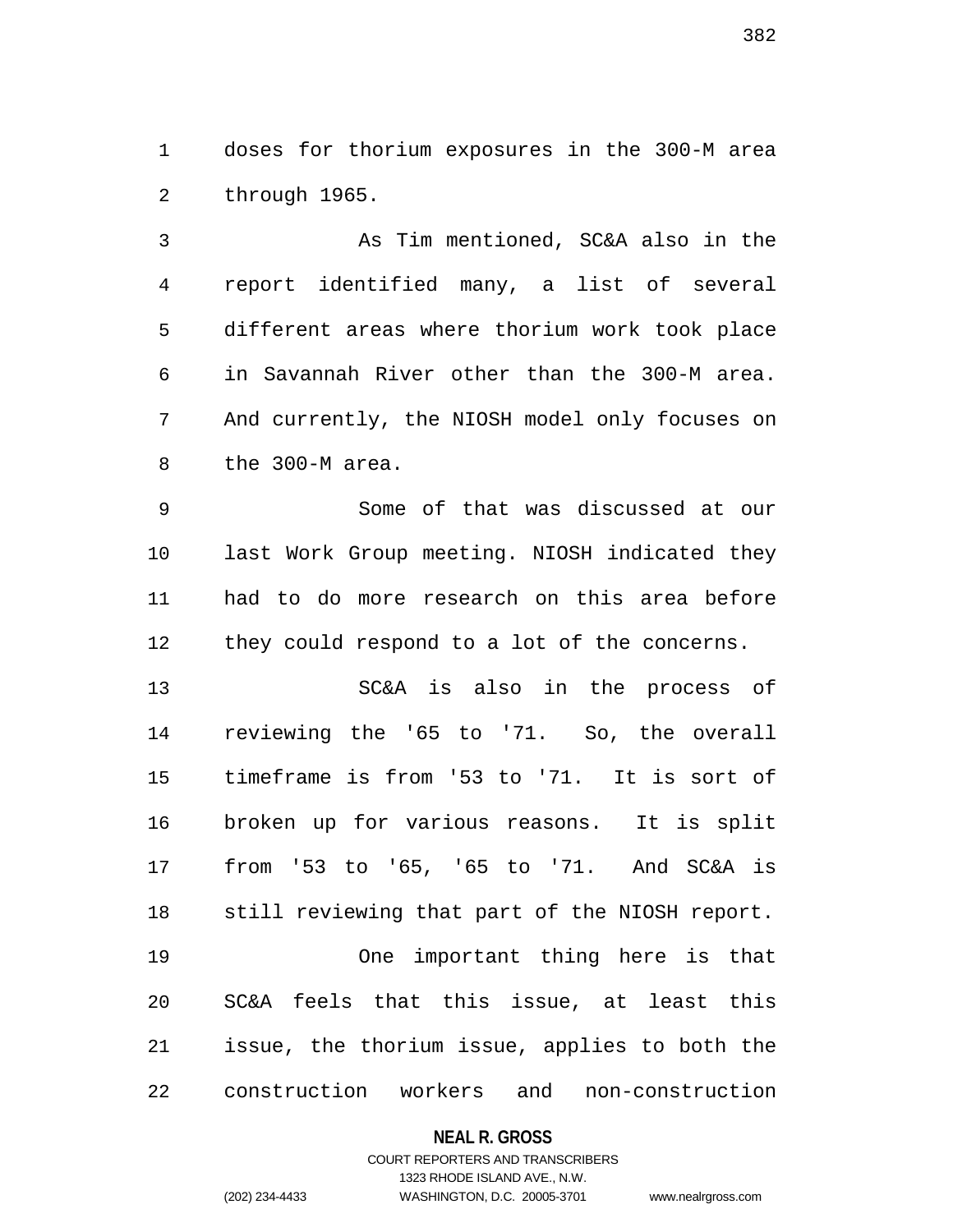1 workers. So, even though the petition is 2 focusing on construction worker concerns, we 3 have agreed on the Work Group that, as it 4 comes up and as it is important, since a lot 5 of the modeling is based on non-construction 6 worker data, if we feel it applies also to 7 non-construction workers or production 8 workers, we will make that point. And SC&A 9 feels that it definitely applies in this 10 circumstance.

11 This issue was established as a 12 priority action for NIOSH. At the end of my 13 short presentation, I will mention where we 14 are prioritizing now.

15 And I guess I just said that SC&A 16 is completing the review of the 1965 to 1971 17 model.

18 Other issues that are still on the 19 table, and I am probably not covering all of 20 them, but I want to hit the main ones that we 21 are still dealing with:

22 NIOSH completed a report on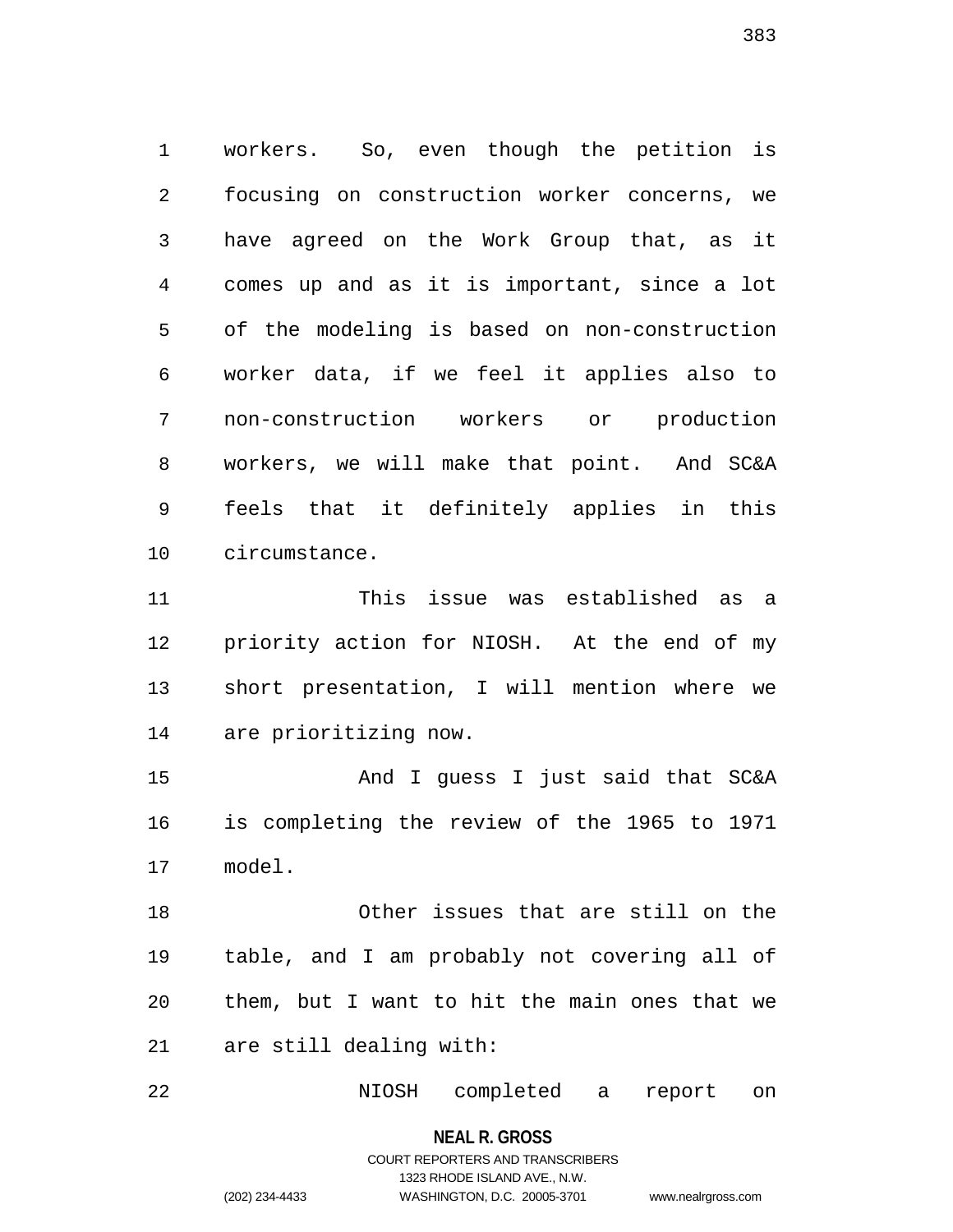1 plutonium-210 and other fairly exotic 2 radionuclides. And SC&A is currently 3 reviewing this. So, again, it is another 4 approach to reconstruct dose using a coworker 5 model for this particular radionuclide. SC&A 6 has not yet reviewed NIOSH's approach.

7 Recycled uranium issues, and we 8 certainly have addressed those on the Board at 9 several other sites, that is also in review by 10 SC&A.

11 And then there are several other 12 coworker models. So, basically, the reason 13 for these coworker models is that there isn't 14 necessarily -- all people weren't necessarily 15 monitored. There is not enough individual 16 data to reconstruct doses for all these 17 nuclides. So, they are looking at it as a 18 coworker model collectively. Do we have 19 enough data to be able to bound doses for 20 workers at the site?

21 And several of probably the most 22 important ones are listed here underlined in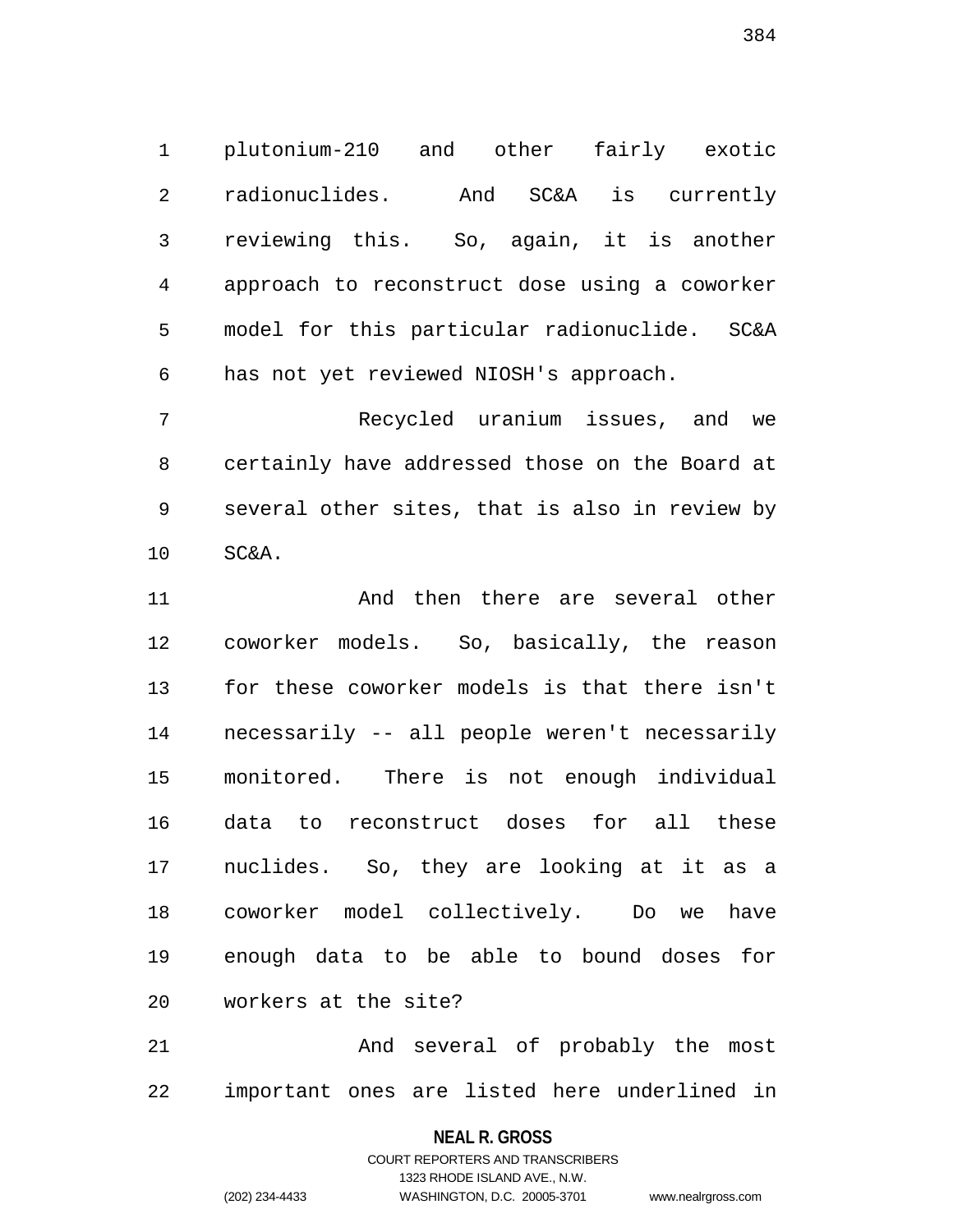1 my bottom bullet: neptunium, americium, 2 curium, californium, cobalt-60. Some of these 3 overlap.

4 There's a category we have been 5 calling "exotic", which are other than listed, 6 I guess. There are several other nuclides 7 that come up at this site that are pretty rare 8 nuclides, but they were at this site used in 9 some capacity. We don't know NIOSH's approach 10 for some of those yet -- or for any of those 11 yet.

12 And, then, fission products, 13 activation products, and tritides. So, the 14 point here is that we were waiting for a lot 15 of information as far as coworker models go, a 16 lot outstanding.

17 Another issue that is on our 18 Matrix relates to incidents. At several of 19 our other sites we have dealt with, 20 oftentimes, we have determined that some of 21 the chronic coworker models that we 22 established actually end up bounding a lot of

### **NEAL R. GROSS**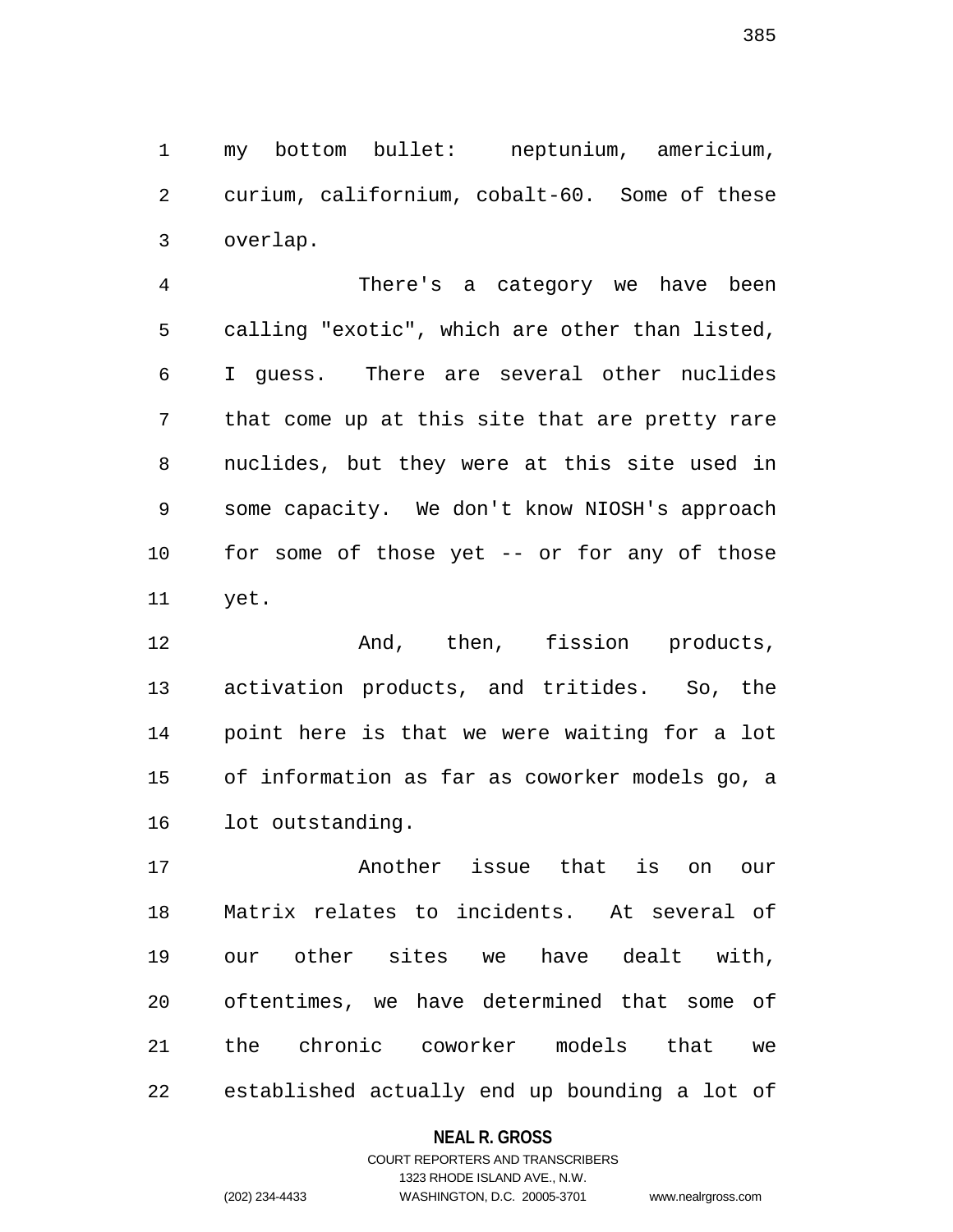1 the incidents. However, we feel that we have 2 to at least look at those and make sure that 3 it is true in the case of Savannah River.

4 The incident database has been an 5 issue for a while in terms of questions on the 6 completeness of it. Are we looking at 7 everything that we think should be in there?

8 And if we find all this incident 9 data, then we want to compare and make sure 10 that the coworker models would actually bound, 11 even in the cases of these incidents where you 12 have higher potential exposures or intakes.

13 One of the -- I guess this doesn't 14 really fall into an incident, but there was a 15 question on a practice that took place called 16 open pan burning, and there is a question on 17 how NIOSH intends to assign dose based on this 18 particular activity.

19 Another broad item is completeness 20 of bioassay records. We have looked at this 21 to some extent. I actually believe it has 22 mainly been focused on uranium, but, you know,

> **NEAL R. GROSS** COURT REPORTERS AND TRANSCRIBERS

> > 1323 RHODE ISLAND AVE., N.W.

(202) 234-4433 WASHINGTON, D.C. 20005-3701 www.nealrgross.com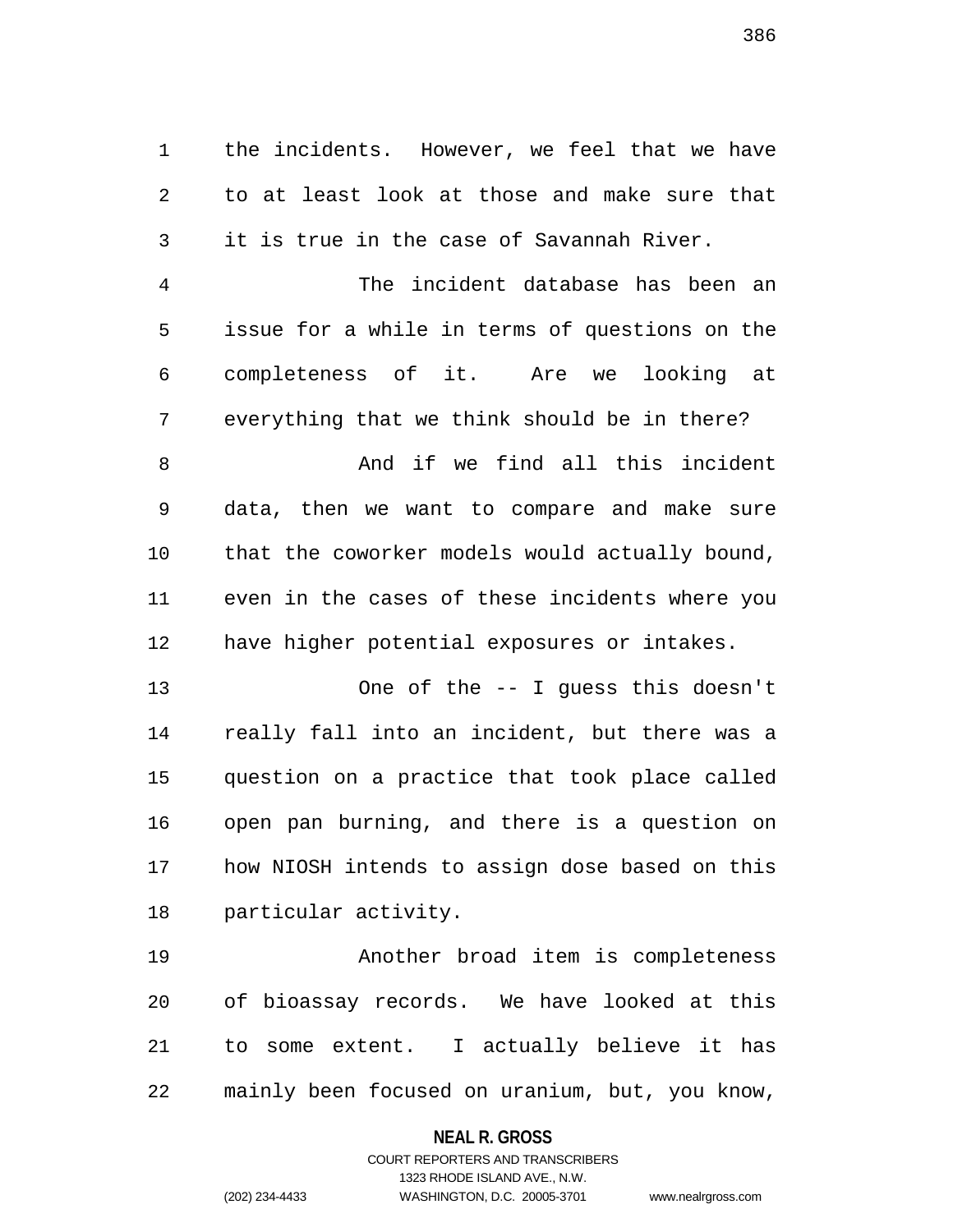1 there were some discrepancies that have been 2 found and identified. But, at this point, I 3 am not convinced this is a showstopper. I 4 think we have found reasonable comparisons 5 between logbook entries and database data that 6 NIOSH is using.

7 I don't know that we have actually 8 closed that item, but I think we are getting 9 close to closing that item. So, I don't think 10 completeness is going to be a showstopper or 11 an SEC issue in this case. I am not 100 12 percent sure, but I think we are probably 90 13 percent there.

14 MEMBER RICHARDSON: Would you go 15 back for a second? What does that mean? 16 MEMBER GRIFFON: Which one? 17 MEMBER RICHARDSON: Seven percent

18 of bioassay records in logbooks were not in 19 the workers' records?

20 MEMBER GRIFFON: Yes. I think, 21 yes, maybe Arjun can clarify that. I think we 22 were comparing logbooks versus the actual

### **NEAL R. GROSS**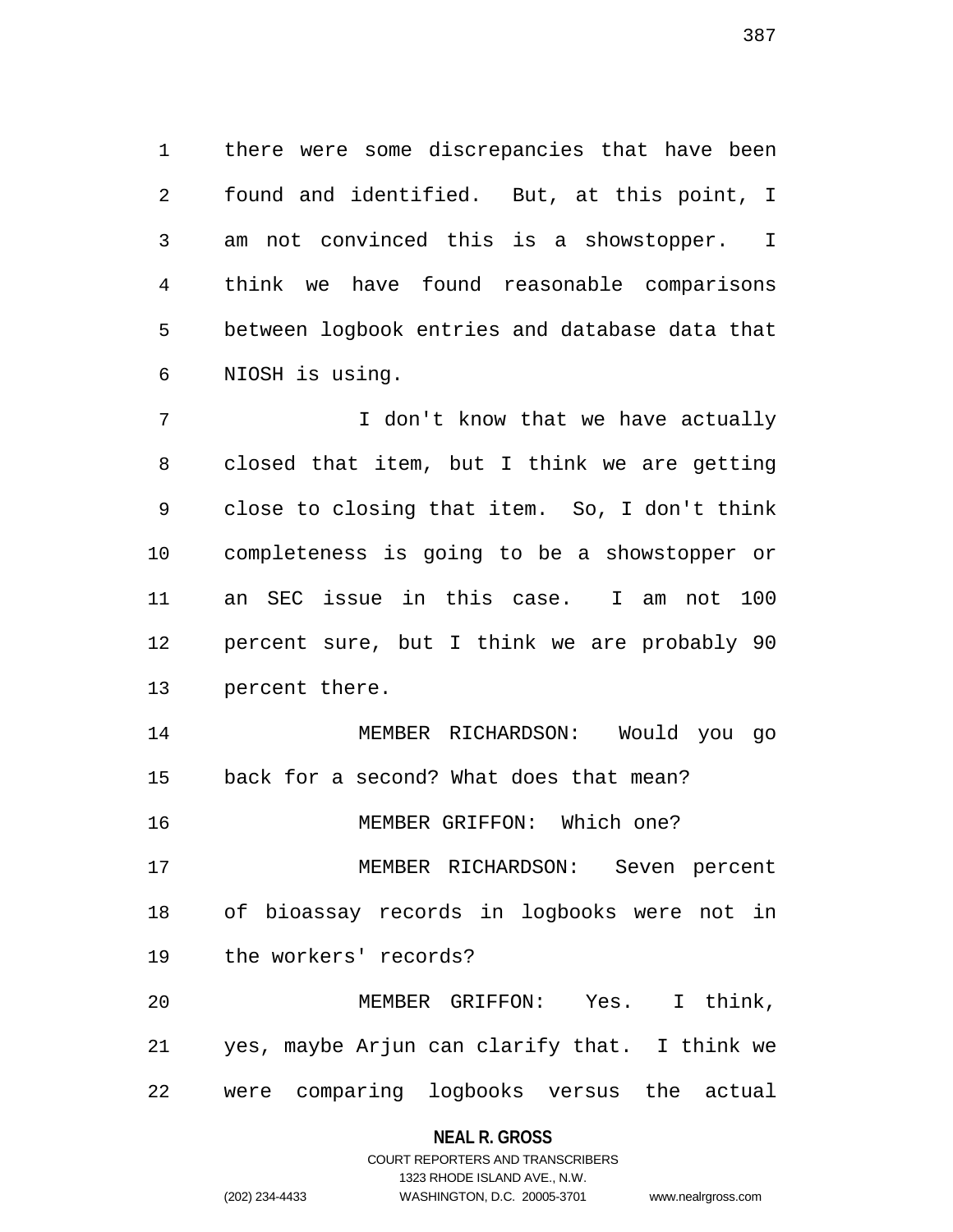1 record of the individual, probably had HPAREH 2 printouts or something like that.

3 DR. MAKHIJANI: There were two 4 things we were looking for. NIOSH did some 5 verification of comparing data in the 6 logbooks, bioassay data in the logbooks to 7 what was in the worker's individual records. 8 So, there are two things to compare. Were the 9 data in the logbooks when there was a 10 corresponding entry in the worker's individual 11 record, was it the same number? And the other 12 one, was all the data in the logbooks found in 13 the worker's records, or vice versa?

14 **And we found that, in terms of** 15 accuracy of transfer, it was very good. I 16 mean, there was some discrepancy but very few, 17 less than 1 percent generally.

18 Six percent of the cases, there 19 were bioassay data in the logbooks that were 20 not in the individual worker dose records. 21 Many of these were less than MDA, but, of 22 course, that matters in dose reconstruction

### **NEAL R. GROSS**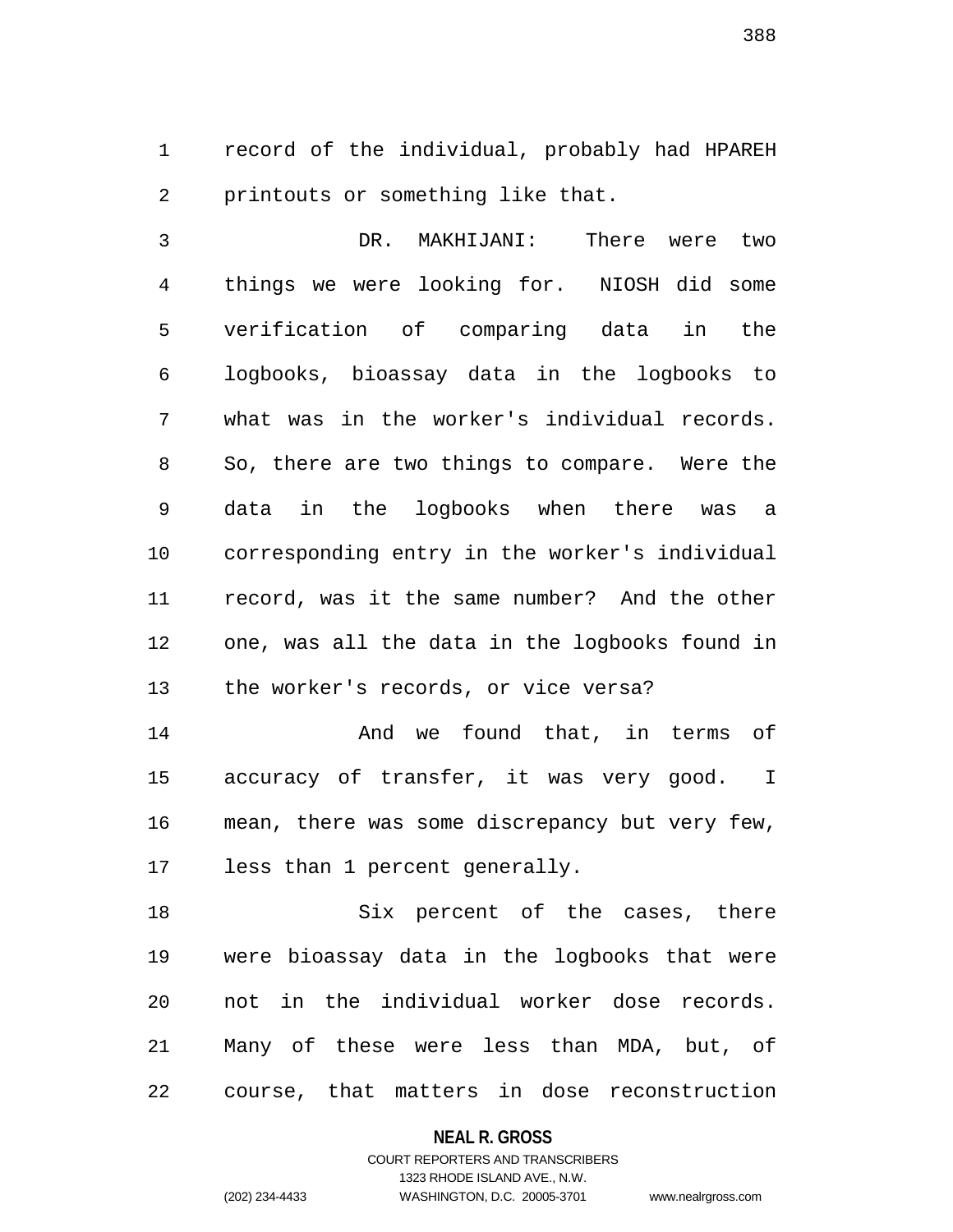1 because you use MD over 2 in the dose 2 reconstruction.

3 And it was biased by a lot of -- 4 there are four workers for which none of their 5 bioassay that were in the logbooks were in the 6 individual records. That doesn't mean 7 individual records were empty. And we did a 8 limited check, you know, four logbooks. So, 9 two from the early '60s and two from the early 10 '70s.

11 MEMBER GRIFFON: A few people 12 accounted for a lot of the contribution to 13 that 6 percent. That is what you are --

14 DR. MAKHIJANI: Yes. There was 15 one person who actually contributed a lot, and 16 one construction worker. So, it is kind of a 17 strange --

18 MEMBER RICHARDSON: Yes, we found 19 before in the creation of the HPAREH file that 20 there was one magnetic tape that wasn't 21 transferred into HPAREH.

22 MEMBER GRIFFON: Yes.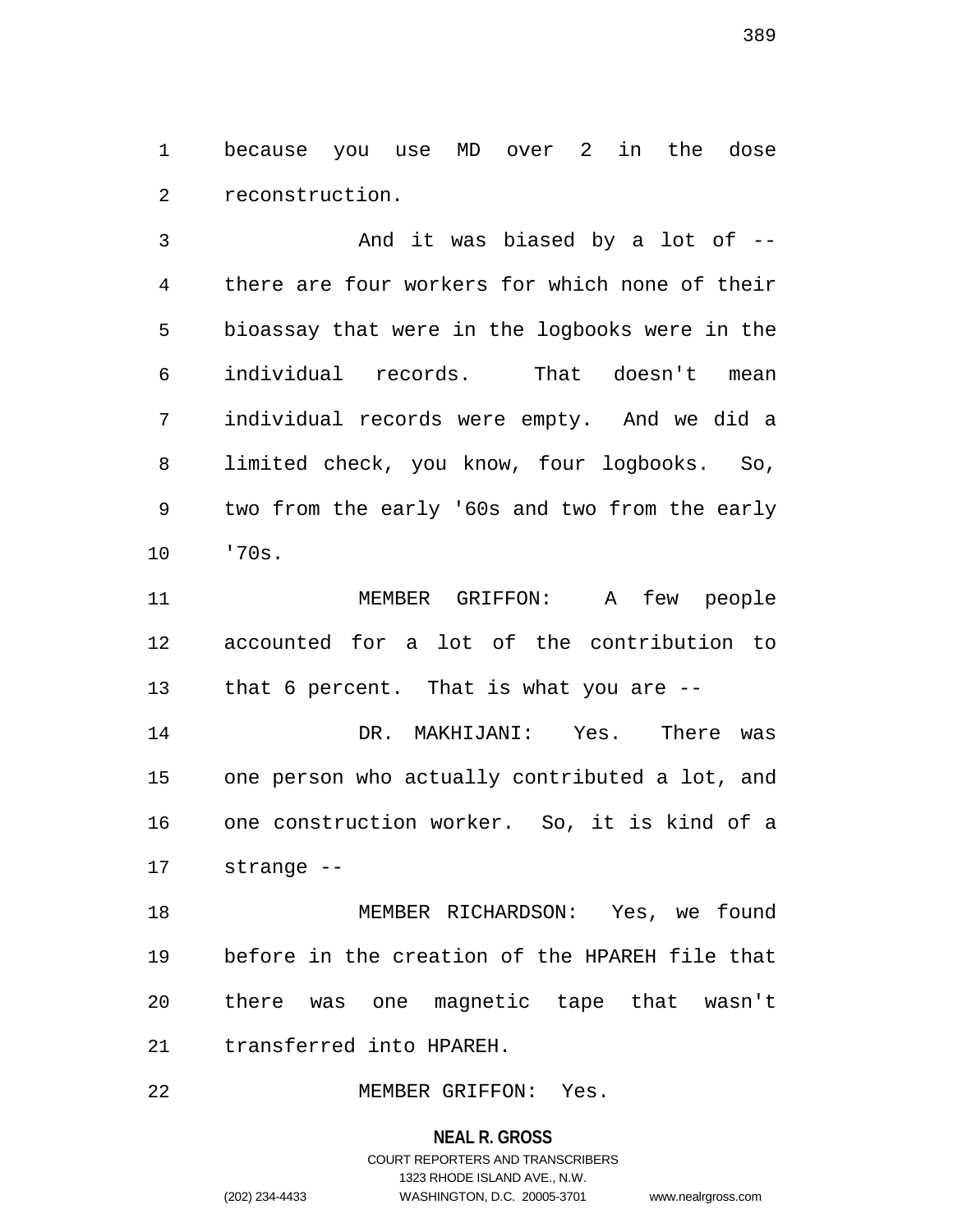1 MEMBER RICHARDSON: And it could 2 be identified by a number of workers with 3 higher in-term dates over a specific period, 4 and it was a big gap in the electronic file. 5 I had assumed that NIOSH used 6 logbook data, not HPAREH, in doing dose 7 reconstructions, but maybe I am wrong. Maybe 8 that was a faulty assumption. 9 MEMBER GRIFFON: Tim maybe can 10 address that. 11 DR. TAULBEE: What we primarily 12 use for dose reconstruction is the bioassay 13 cards that we get for a particular individual 14 from the Radiological Records Group there at 15 Savannah River. 16 We actually don't use HPAREH that 17 much. Or, in fact, I don't think we actually 18 use it at all for our dose reconstructions. 19 We go back to the original hard-copy cards. 20 One other possibility here, and I 21 don't know if you checked into this, Arjun,

22 for this particular discrepancy, would be a

### **NEAL R. GROSS** COURT REPORTERS AND TRANSCRIBERS

1323 RHODE ISLAND AVE., N.W.

(202) 234-4433 WASHINGTON, D.C. 20005-3701 www.nealrgross.com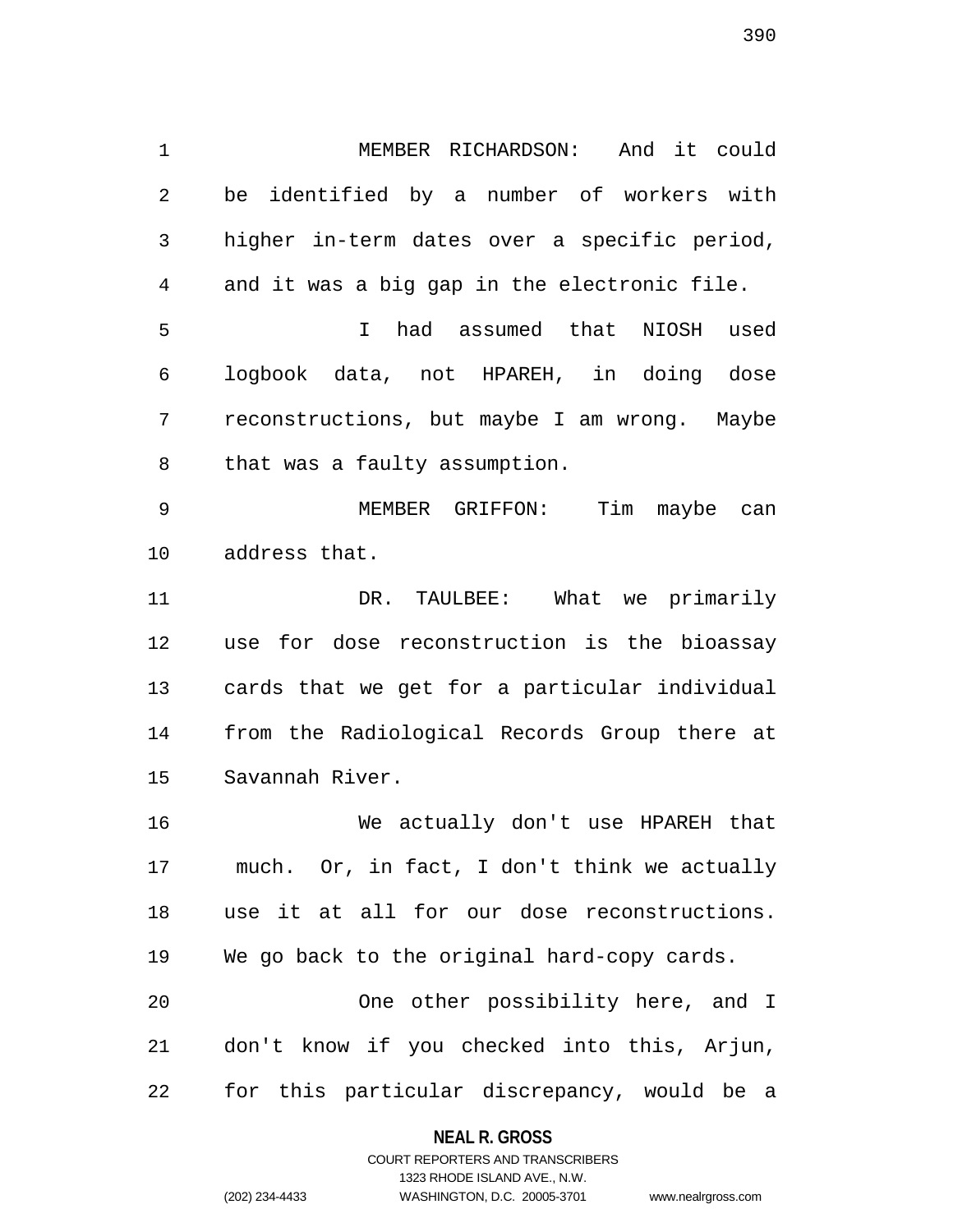1 resample where somebody had a result and they 2 did a resample. And so, they might have only 3 reported whatever their final result or final 4 determination was.

5 MEMBER RICHARDSON: So, it doesn't 6 sound like this was the case then.

7 DR. MAKHIJANI: No, I don't think 8 that was the case. You know, I didn't do the 9 raw. I only reviewed the report that Bob 10 compiled. So, I didn't get into the raw data 11 myself.

12 But I don't think that the 13 resampling issue was the case, but I will 14 double-check and get back to you about that.

15 MEMBER GRIFFON: I mean, I think 16 one thing we did look at was I don't think it 17 was in any way skewed. I don't think we were 18 finding that high values were eliminated 19 intentionally or anything like that. I don't 20 think your --

21 DR. MAKHIJANI: That is correct. 22 There are two findings in that regard. In the

### **NEAL R. GROSS**

COURT REPORTERS AND TRANSCRIBERS 1323 RHODE ISLAND AVE., N.W. (202) 234-4433 WASHINGTON, D.C. 20005-3701 www.nealrgross.com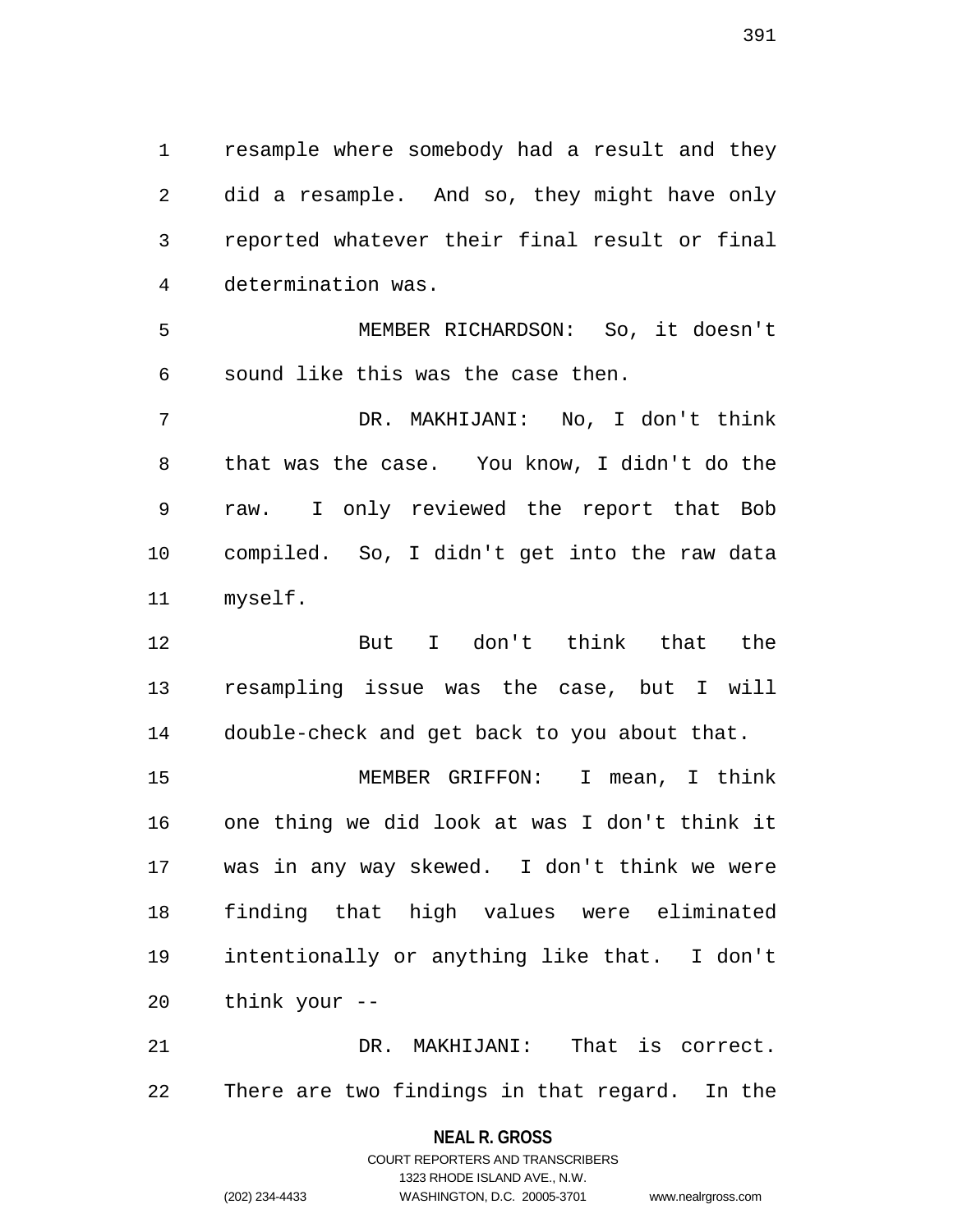1 individuals concerned, it could affect their 2 dose reconstruction because you are missing 3 some numbers from the cards. But we found 4 that, in terms of use of non-construction 5 worker data for construction worker, that the 6 omitted data didn't bias the field. So, it 7 was not a biased omission of the data when you 8 compare what was left.

9 When you compare the data omitted, 10 because we know the numbers that were omitted, 11 so when you put it all together, it doesn't 12 bias the results in terms of coworker models.

13 MEMBER RICHARDSON: It matters. 14 If there is a gap, I don't know, if there was 15 systematically a problem of there being a gap 16 in a period of years, and they are going to 17 use a coworker model for an estimate of a dose 18 in a year, it really could cause a sample 19 problem.

20 MEMBER GRIFFON: Yes. Yes. No, I 21 don't disagree with that. Okay.

22 So, other items that we looked at:

**NEAL R. GROSS**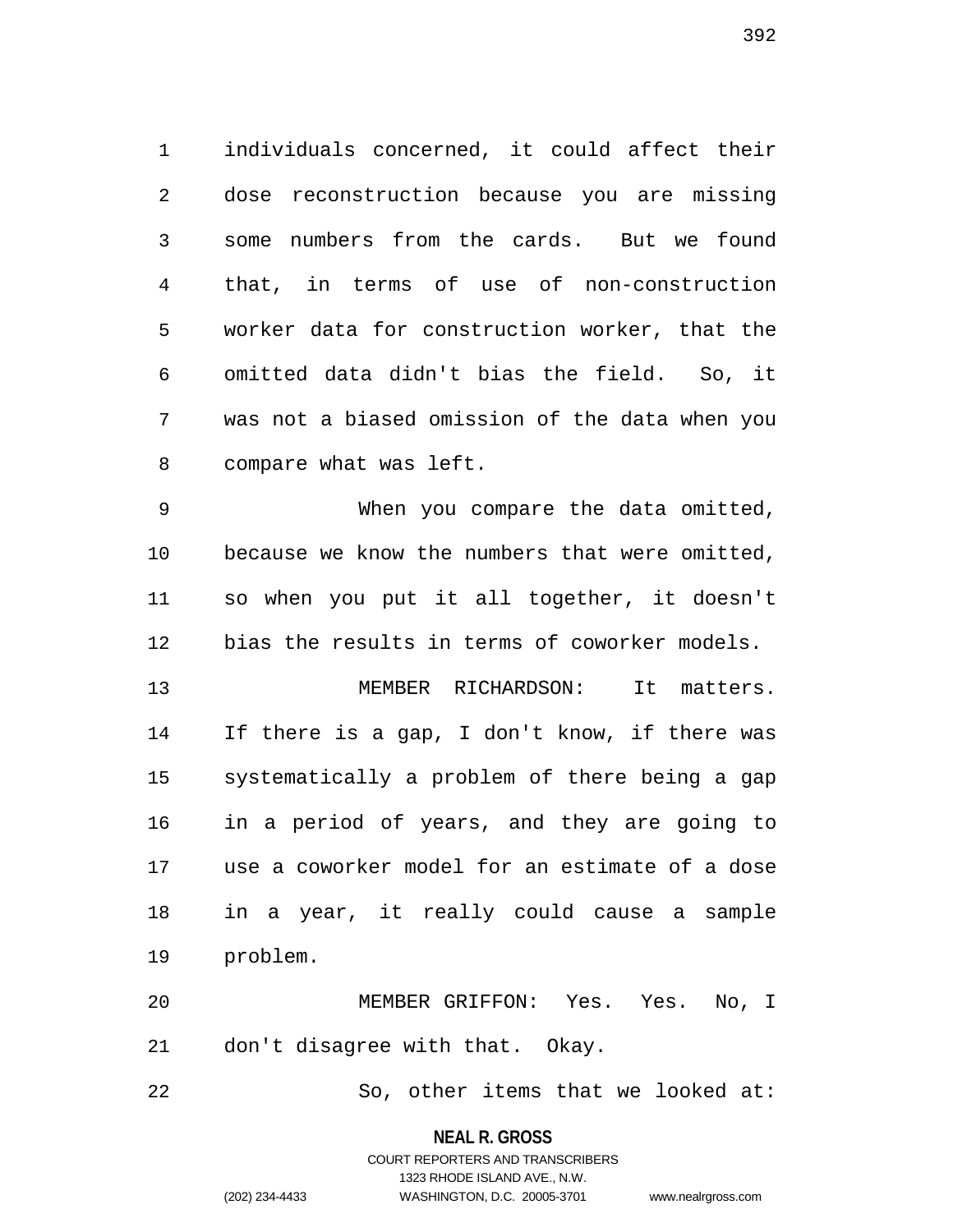1 neutron dose coworker model is still on the 2 table.

3 And, then, I think I already 4 mentioned that the petitioner issues that have 5 been raised throughout the process are being 6 catalogued and incorporated into our Matrix. 7 A lot of them cover questions on external 8 dose, on data completeness, on assertions that 9 people were asked to work in areas without 10 wearing their badge, issues like that. And we 11 are addressing those. A lot of them are being 12 incorporated into other parts of the Matrix.

13 And, finally, the construction 14 worker/non-construction worker issue, I think 15 it comes up for all these coworker models that 16 we are looking at. So far, we have got 17 thorium and, as you can see on the bottom, we 18 have looked at tritium a little bit. I think 19 there is certainly at this point a 20 disagreement with SC&A and NIOSH on the 21 question of whether these are appropriate for 22 construction workers.

### **NEAL R. GROSS**

COURT REPORTERS AND TRANSCRIBERS 1323 RHODE ISLAND AVE., N.W. (202) 234-4433 WASHINGTON, D.C. 20005-3701 www.nealrgross.com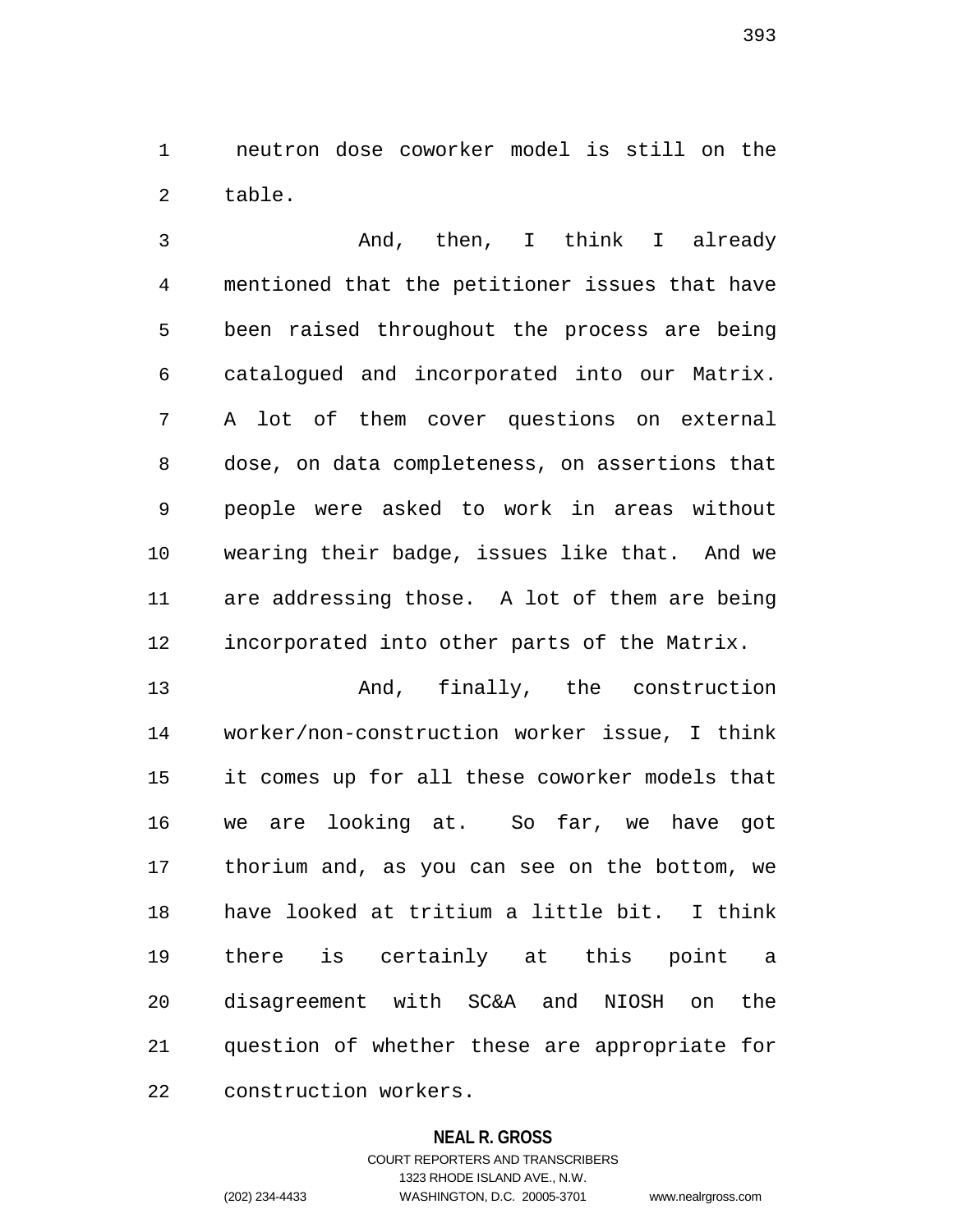1 And part of it is looking at this 2 job-type question. I think the current models 3 look at construction workers versus all 4 workers. First of all, the comparison 5 includes construction workers. All workers, 6 construction workers are part of that. So, we 7 are sorting this out on the Work Group level. 8 Actually, in the case of the 9 tritium model, SC&A provided a report 10 simultaneously with NIOSH's report. So, we 11 have sort of two separate reviews done 12 different ways, which is difficult to compare. 13 But we are sort of working through that. 14 But one question that comes up, 15 for instance, is that, is it important to 16 parse out different job types? Pipe-fitters

17 fall into construction workers, but they seem 18 to have a very different exposure history than 19 a lot of the other construction trades.

20 So, that is one sort of reason I 21 put job type up there, that we are at least 22 looking at that, examining that.

**NEAL R. GROSS**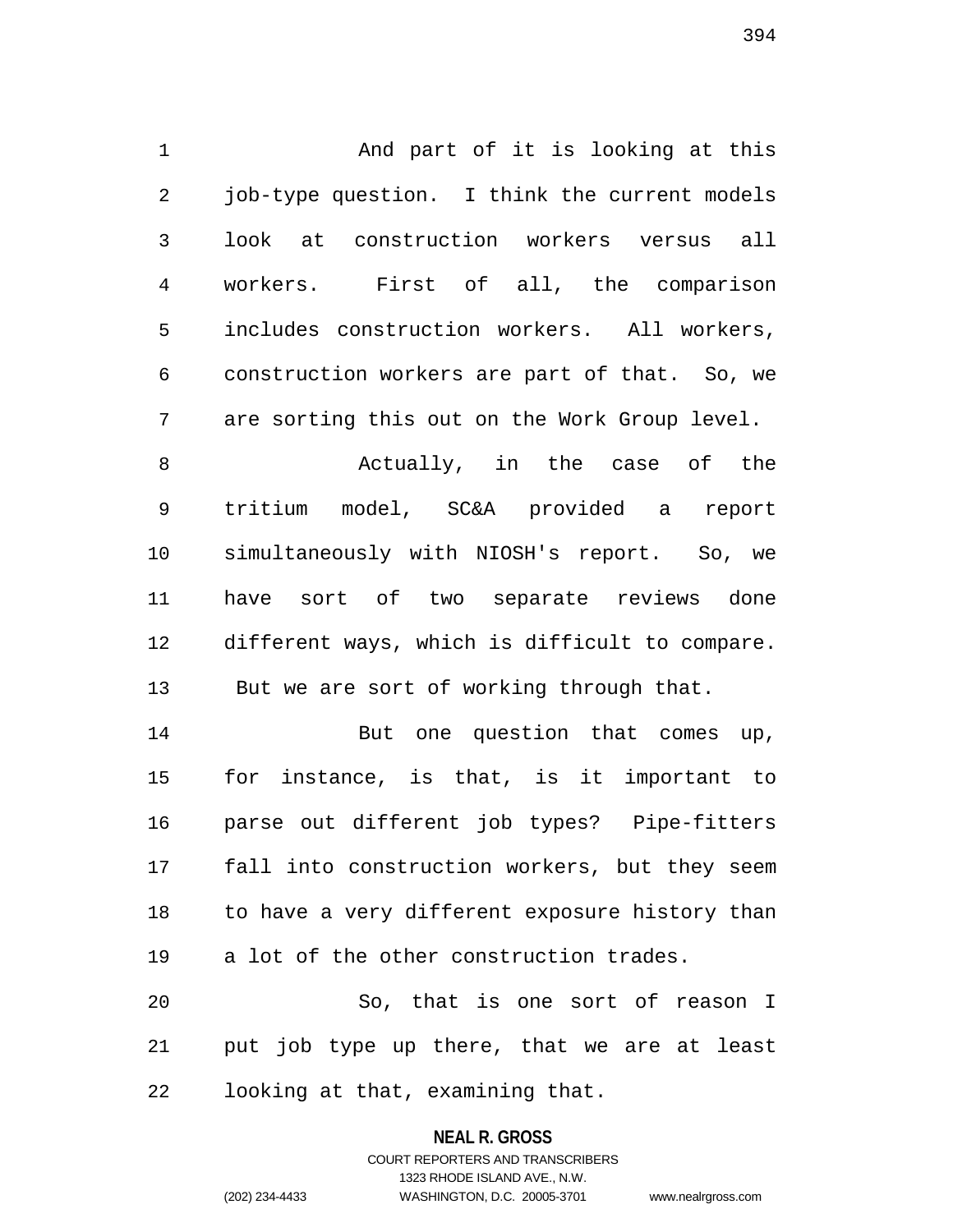1 And, then, just two slides on the 2 path forward. As Tim mentioned, we are 3 talking about priorities now. And the reason 4 we want to look at these is, if we can look at 5 certain issues and decide right now that, you 6 know, for instance, thorium is an SEC issue, 7 we can't reconstruct dose, and it covers a 8 certain time period, we may be able to focus 9 in our efforts on other time periods and not 10 spend so much time on, for instance, the early 11 period if we know something is going to fall 12 into an SEC.

13 We are targeting these high-dose 14 nuclides. A lot of them fall into the exotic 15 category, as I mentioned before, but thorium, 16 neptunium, americium, curium, californium, and 17 the fission products and activation products.

18 Now my last slide, this is a 19 personal point. The Work Group hasn't come to 20 this conclusion, but my feeling, based on our 21 discussion at the last Work Group meeting, is 22 that, particularly on the thorium issue, I

### **NEAL R. GROSS**

COURT REPORTERS AND TRANSCRIBERS 1323 RHODE ISLAND AVE., N.W. (202) 234-4433 WASHINGTON, D.C. 20005-3701 www.nealrgross.com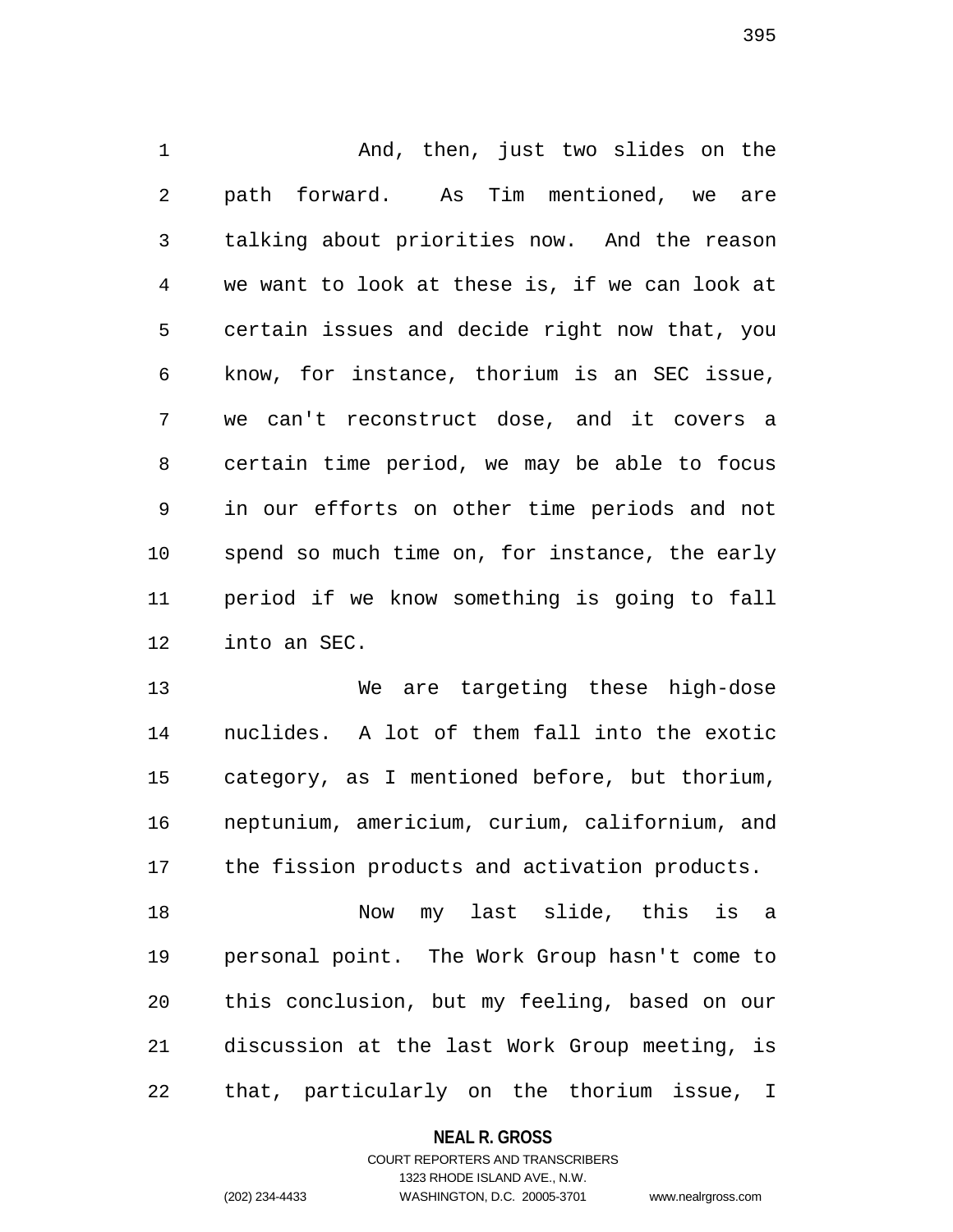1 believe that we should consider, the Work 2 Group should consider establishing a motion 3 for all workers, 4 construction/non-construction, who could have 5 been exposed to the thorium '53 to '65.

6 And it is not only based on the 7 model that NIOSH offered at the last meeting 8 for the 300 area, but it is also based on a 9 list of, I believe, 10 other areas where SC&A 10 had brought up concerns about other thorium 11 exposures. And it is quite clear to me that 12 NIOSH has not yet considered these, and we are 13 going back to the data collection phase on 14 these things.

15 So, I think, basically, it is time 16 for NIOSH to come forward with a model on 17 thorium, and I am considering bringing this up 18 to the Work Group at our next Work Group 19 meeting, probably in early May, to let's, 20 based on the weight of the evidence, make a 21 decision here on thorium. That is my personal 22 opinion, not a Work Group opinion at this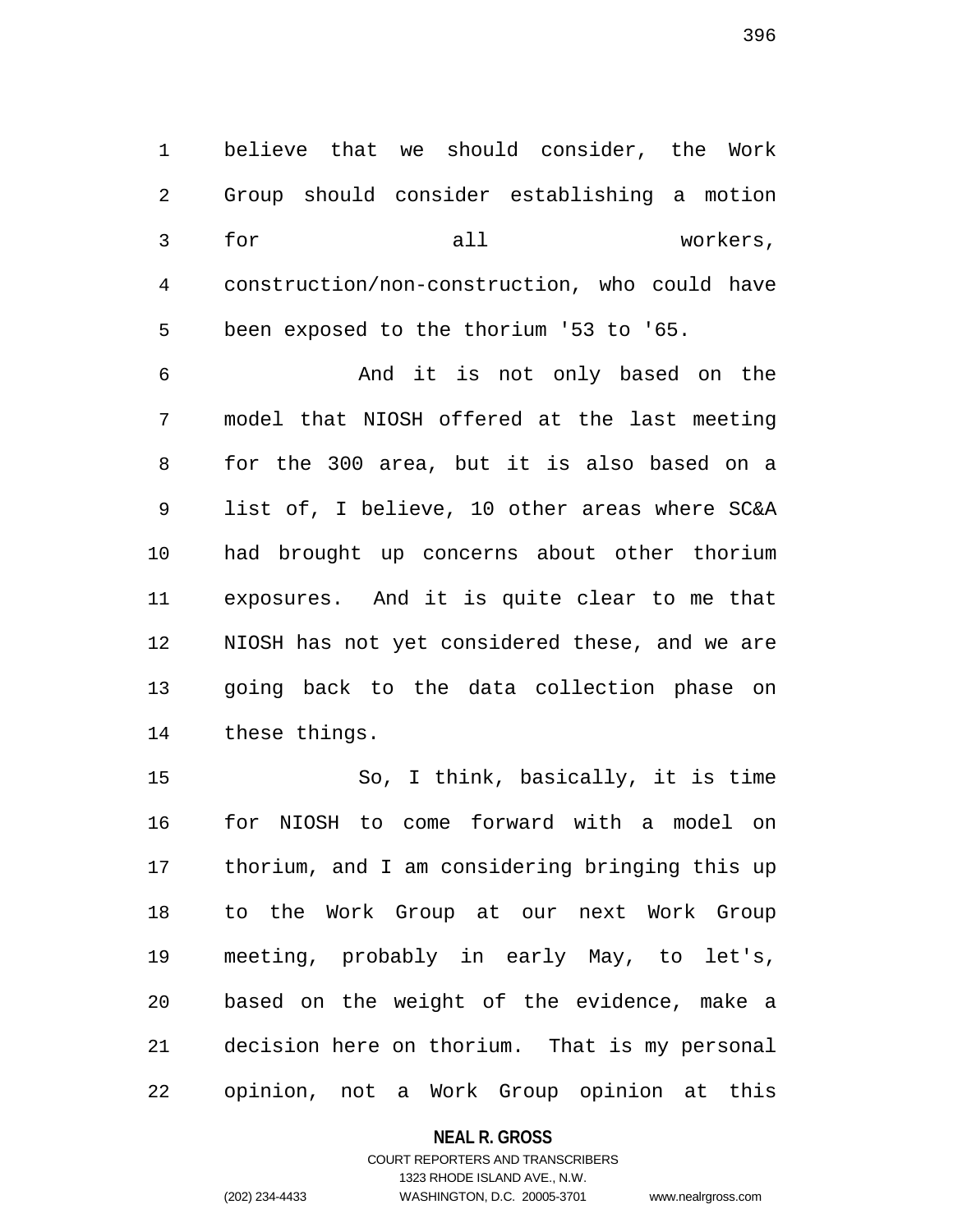**NEAL R. GROSS** 1 point, but I just wanted to close with that. 2 And that is my update. 3 CHAIRMAN MELIUS: Okay. Do Board 4 Members have any questions for Mark? Brad? 5 MEMBER CLAWSON: Mark, did you 6 know about this February data capture? 7 MEMBER GRIFFON: I just heard 8 about it today. 9 CHAIRMAN MELIUS: Any other 10 questions? 11 MEMBER BEACH: I have just a quick 12 one. 13 CHAIRMAN MELIUS: Yes, Josie. 14 MEMBER BEACH: Can we get a copy 15 of your presentation, Mark? 16 MEMBER GRIFFON: It is in pretty 17 rough form. But, yes, I will forward it to 18 Ted. 19 CHAIRMAN MELIUS: Ted, yes, will 20 email it around. Good. 21 MEMBER GRIFFON: Yes. 22 CHAIRMAN MELIUS: Okay.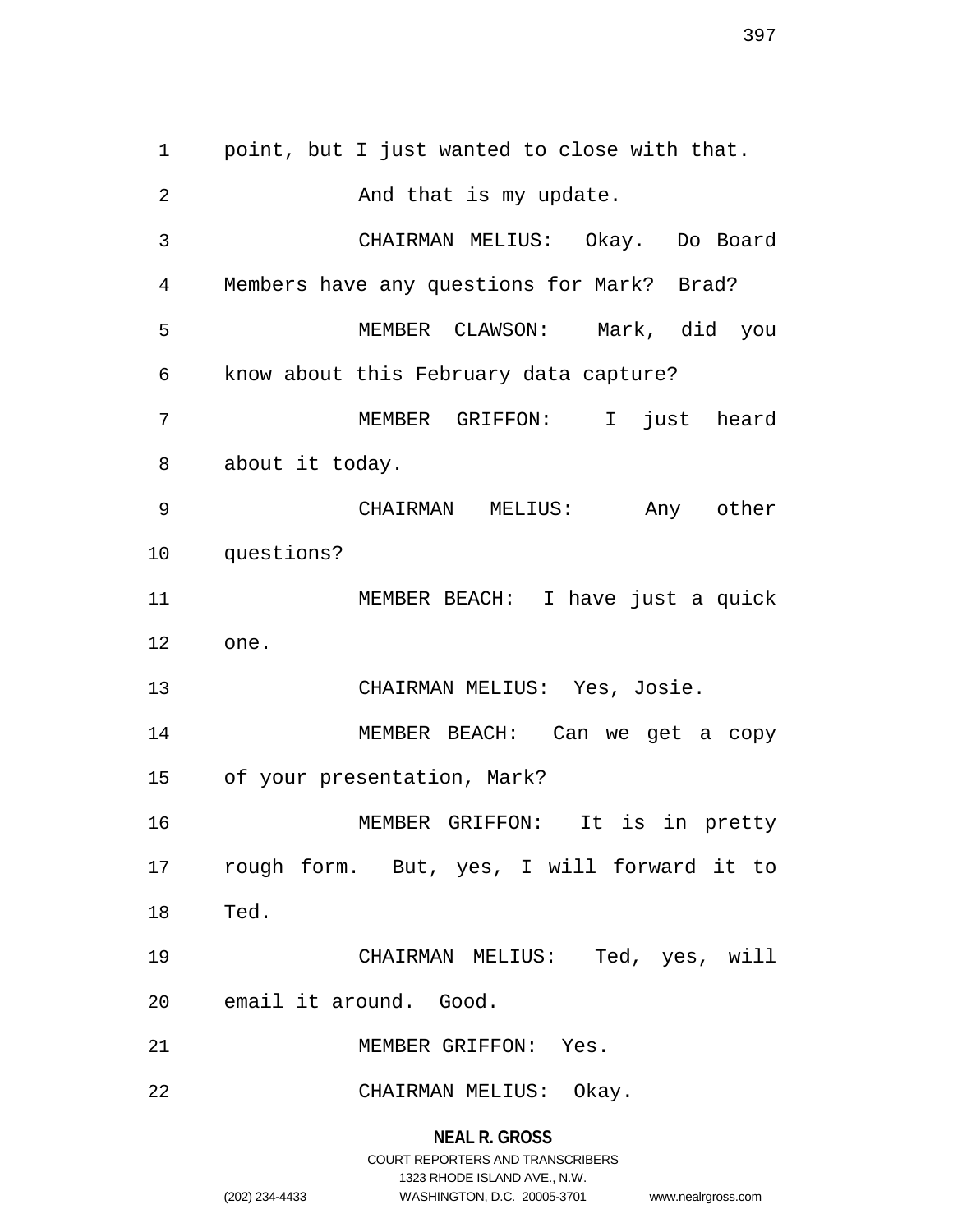1 MEMBER GRIFFON: And there's 2 different fonts on every slide, I believe, 3 because I was editing it today. 4 (Laughter.) 5 CHAIRMAN MELIUS: And we will look 6 forward to further discussion at our May 7 meeting. 8 MEMBER GRIFFON: Yes. 9 CHAIRMAN MELIUS: All in the same 10 font, though, by that time. 11 MEMBER GRIFFON: Right, right. 12 CHAIRMAN MELIUS: Good. Okay. 13 Okay, we are at a point now, what 14 we will do is take a short break, about 10 or 15 15 minutes. So, at least by 5:25, plan on 16 being back and we will start the public 17 comment period. 18 For people that wish to make 19 public comments, there is a sign-in sheet out 20 at the desk. If you haven't signed in 21 already, please do so. It is just helpful for 22 us to manage the time, and so forth, for

**NEAL R. GROSS**

COURT REPORTERS AND TRANSCRIBERS 1323 RHODE ISLAND AVE., N.W. (202) 234-4433 WASHINGTON, D.C. 20005-3701 www.nealrgross.com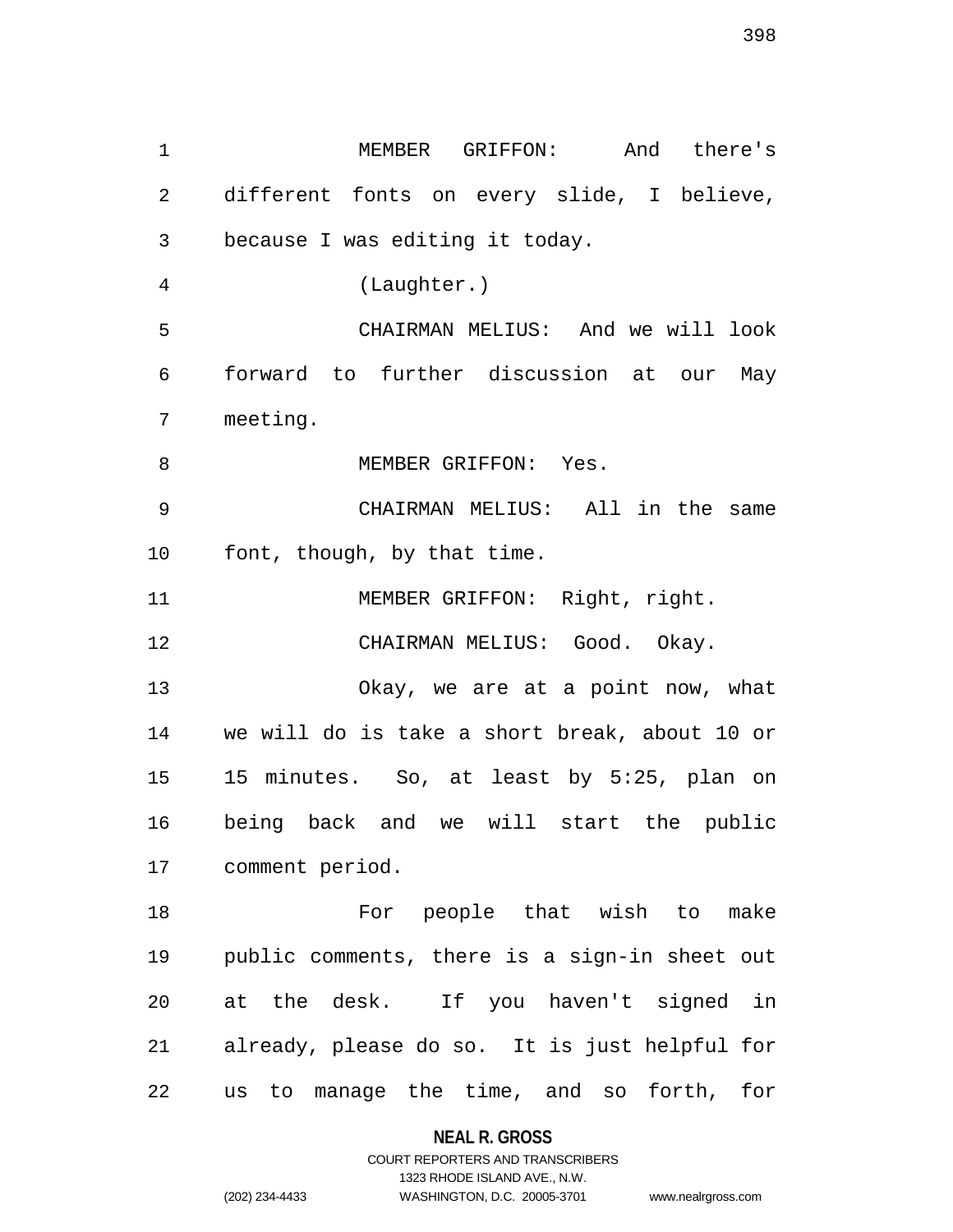1 people to do so. If you change your mind 2 after you have signed in, that is okay also, 3 but it is up to you if you wish to do so. 4 So, we will see you back here in 5 about 10 or 15 minutes. 6 (Whereupon, the above-entitled 7 matter went off the record at 5:11 p.m. and 8 resumed at 5:25 p.m.) 9 CHAIRMAN MELIUS: If everyone will 10 get seated, we will get started now. 11 MR. KATZ: Good evening, everybody 12 who has come and everybody who might be on the 13 line. 14 At the head of this public comment 15 session, let me just explain the ground rules 16 about the transcripts. Because, as you may 17 not all know, there is a verbatim transcript 18 made of all the Board meetings, including the 19 public comment sessions. 20 So, the comments you might give 21 tonight will be also transcribed verbatim and 22 available to the public. Everything you say

**NEAL R. GROSS**

COURT REPORTERS AND TRANSCRIBERS 1323 RHODE ISLAND AVE., N.W. (202) 234-4433 WASHINGTON, D.C. 20005-3701 www.nealrgross.com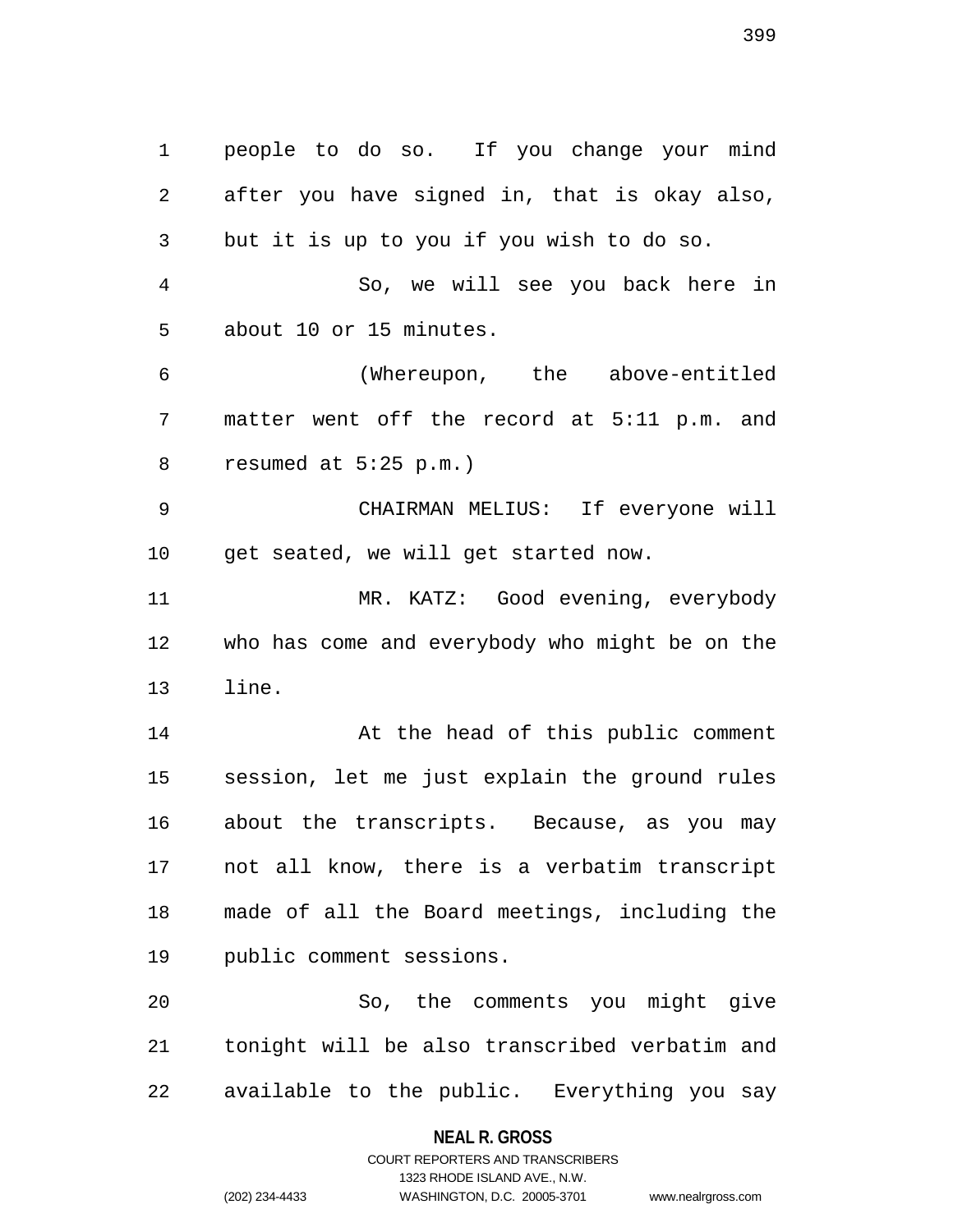1 about yourself, however private, will be 2 available to the public. So, just keep that 3 in mind.

4 However, whatever you might say 5 about another party, a third party, that 6 information may be redacted to protect their 7 privacy. So, be aware of that as well. It 8 doesn't keep you from saying things about a 9 third party, but we will limit the information 10 about a third party that is included in the 11 transcript to protect their privacy.

12 And the full policy, if you want 13 to read it in its fine details, should be 14 available on the back table, and it is also 15 available on the NIOSH website under the 16 Board's section of the NIOSH website that 17 deals with this program.

18 And I think that covers what I 19 need to say.

20 The only other thing is just to 21 remind folks on the phone, please keep your 22 phones muted until it is time for you to speak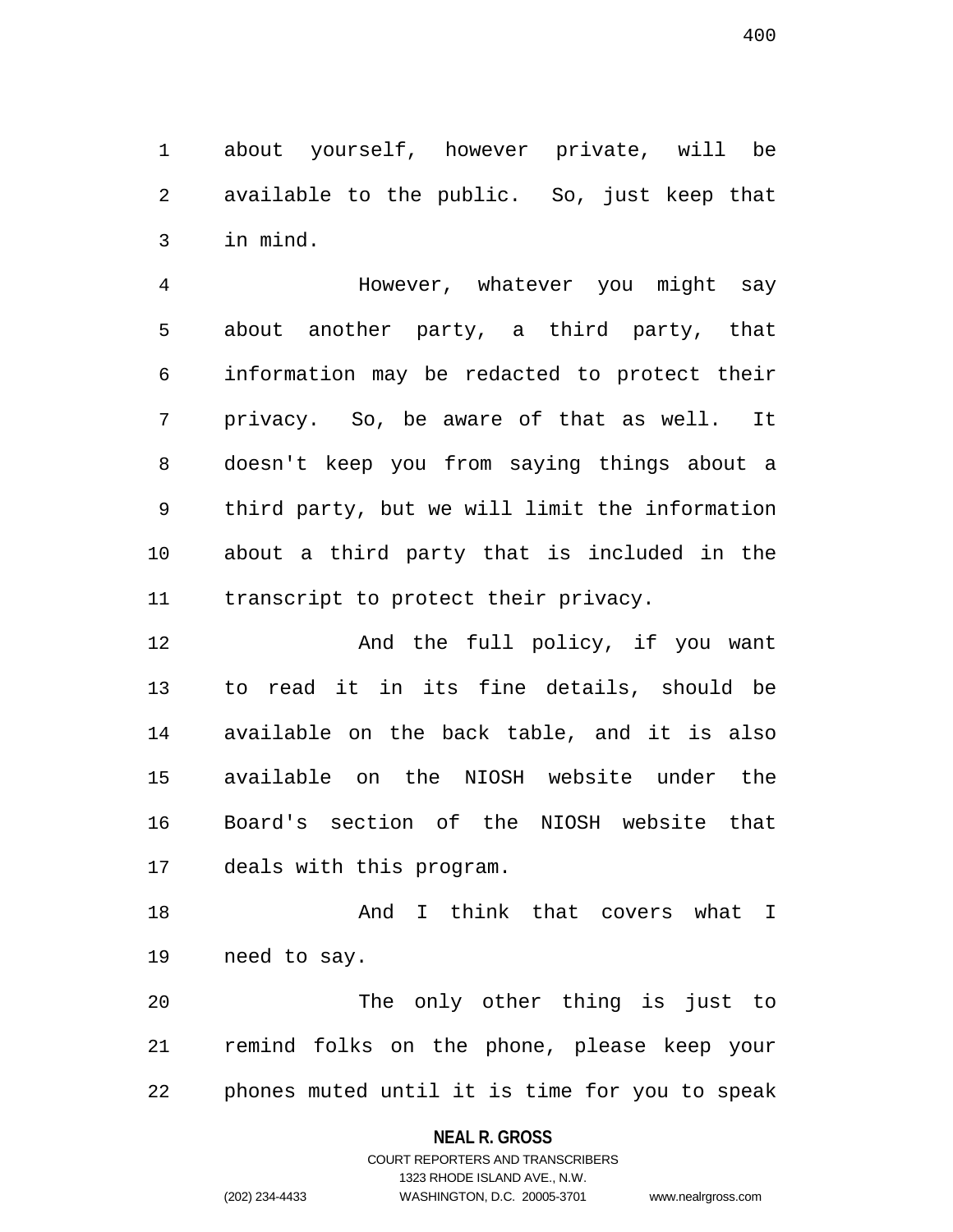1 and, then, you will have to take your phone 2 off of mute. Take it off with \*6, if you 3 don't have a mute button, when you are 4 prepared to give your remarks.

5 CHAIRMAN MELIUS: Okay, and we are 6 going to try to start with focusing on the 7 Savannah River Site because that is why we are 8 holding the meeting here. We will come back 9 to other people, so I may skip over people a 10 little bit. We also may have people on the 11 phone who will be speaking later.

12 So, I would remind you that there 13 is at the most a ten-minute limit for your 14 remarks. If you want to submit additional 15 information afterwards, that is fine. You are 16 not required to speak for ten minutes, either. 17 So, whatever you want to say.

18 And the first person I have listed 19 here I believe is from the Savannah River Site 20 is a Perkins Farmer, as best I can tell. It 21 is the second person to sign up, and I may be 22 mispronouncing because we are having trouble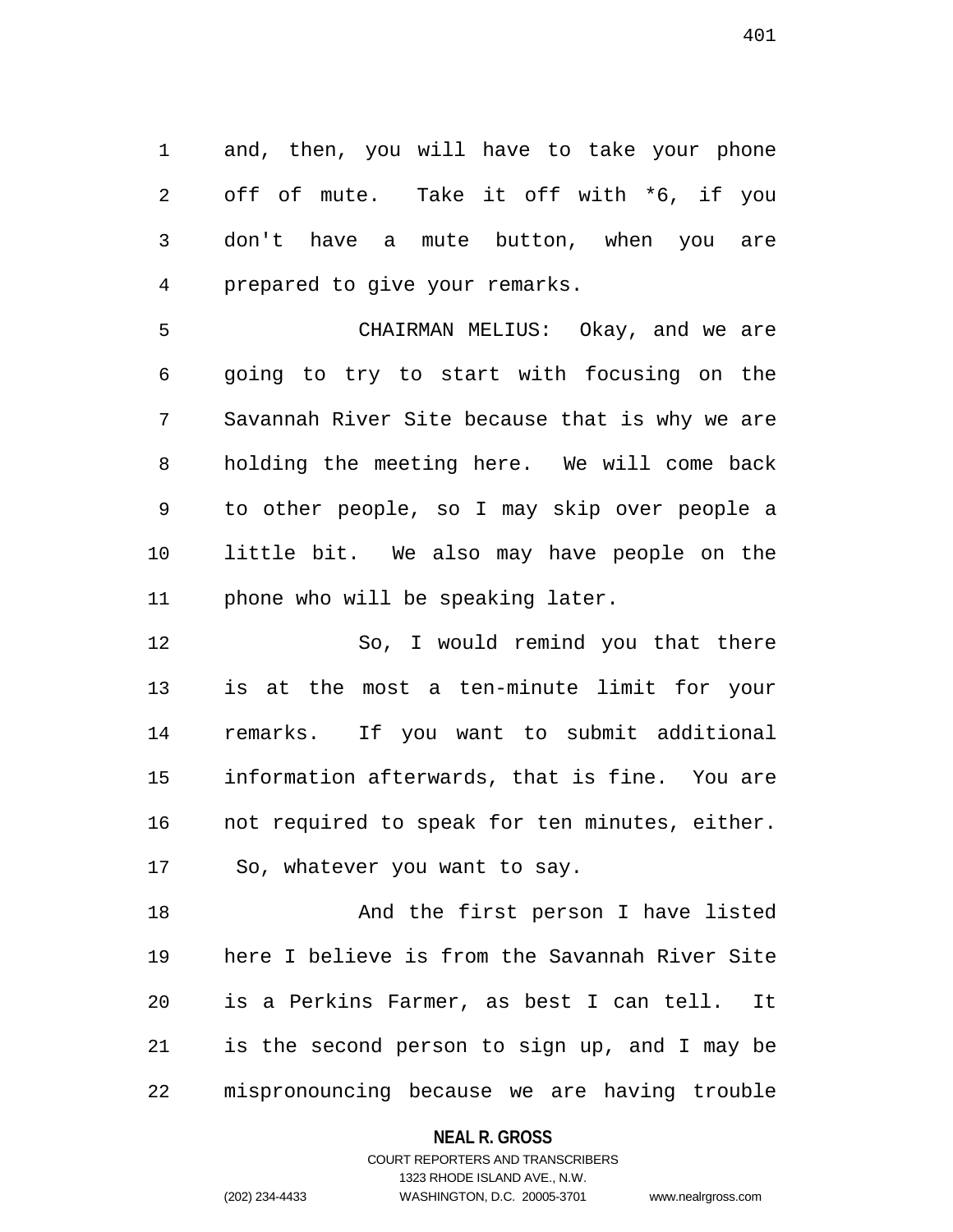1 reading the name. Okay?

2 Then, the next person down, I 3 don't know where you are from. Tim Lerew, are 4 you from the site? 5 And I would add that you are 6 welcome to speak from there. You are welcome 7 to speak from there. People are also welcome 8 to speak from the microphone here. Either one 9 will be picked up. 10 So, go ahead, Tim. 11 MR. LEREW: Very good. Thank you. 12 My name is Tim Lerew. I am with 13 an association called Cold War Patriots. We 14 are a national association of volunteer 15 members, about 6,000 former nuclear complex 16 workers and uranium miners, pretty much from 17 every state in the Union. It has been about 18 three years since the group was incepted. 19 Speaking of the situation here at 20 Savannah River Site's Special Exposure Cohort 21 Petition, I have had the privilege to attend a 22 few of the other Board meetings around the

#### **NEAL R. GROSS**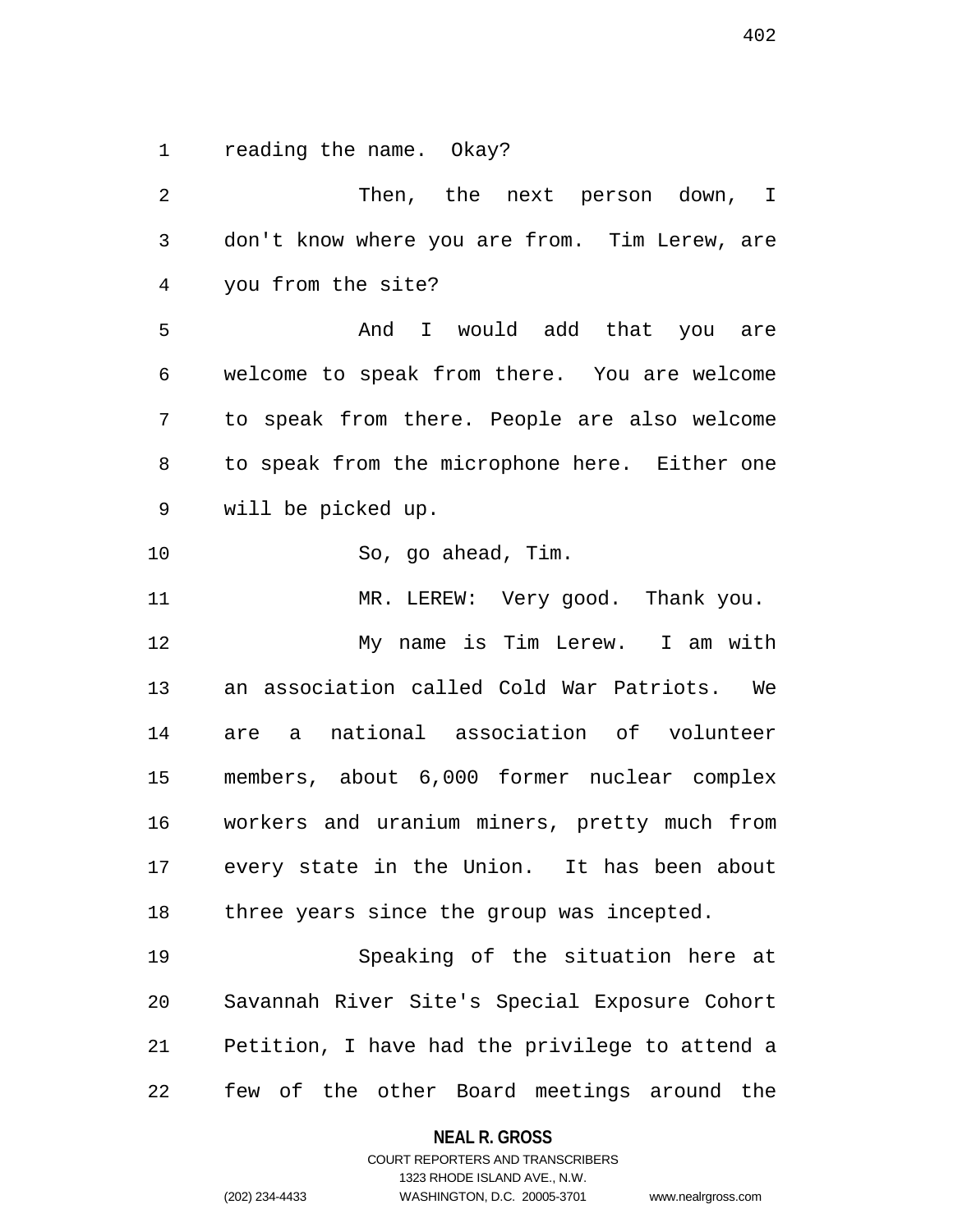1 country. And I believe the Board has probably 2 reviewed and approved close to 50 SECs in 3 different locations throughout the United 4 States.

5 As I heard Mark's and Tim's 6 presentations, and made a few notes prior to 7 those presentations, it almost seems that in 8 the Savannah River Site's case, the premise 9 that we started with in 2007 with the 10 construction workers was a little bit of a 11 flawed premise when it came to trying to come 12 about with a fair SEC decision.

13 The Working Group, to Mark's 14 credit, seems to have addressed some of that 15 to include the non-construction workers, 16 which, of course, is in the interest of 17 everyone who is here, all of the workers that 18 were affected by exposure at Savannah River 19 Site.

20 I think in this particular case, 21 this particular SEC petition, we really need 22 to look to you, the Board Members, for some of

#### **NEAL R. GROSS**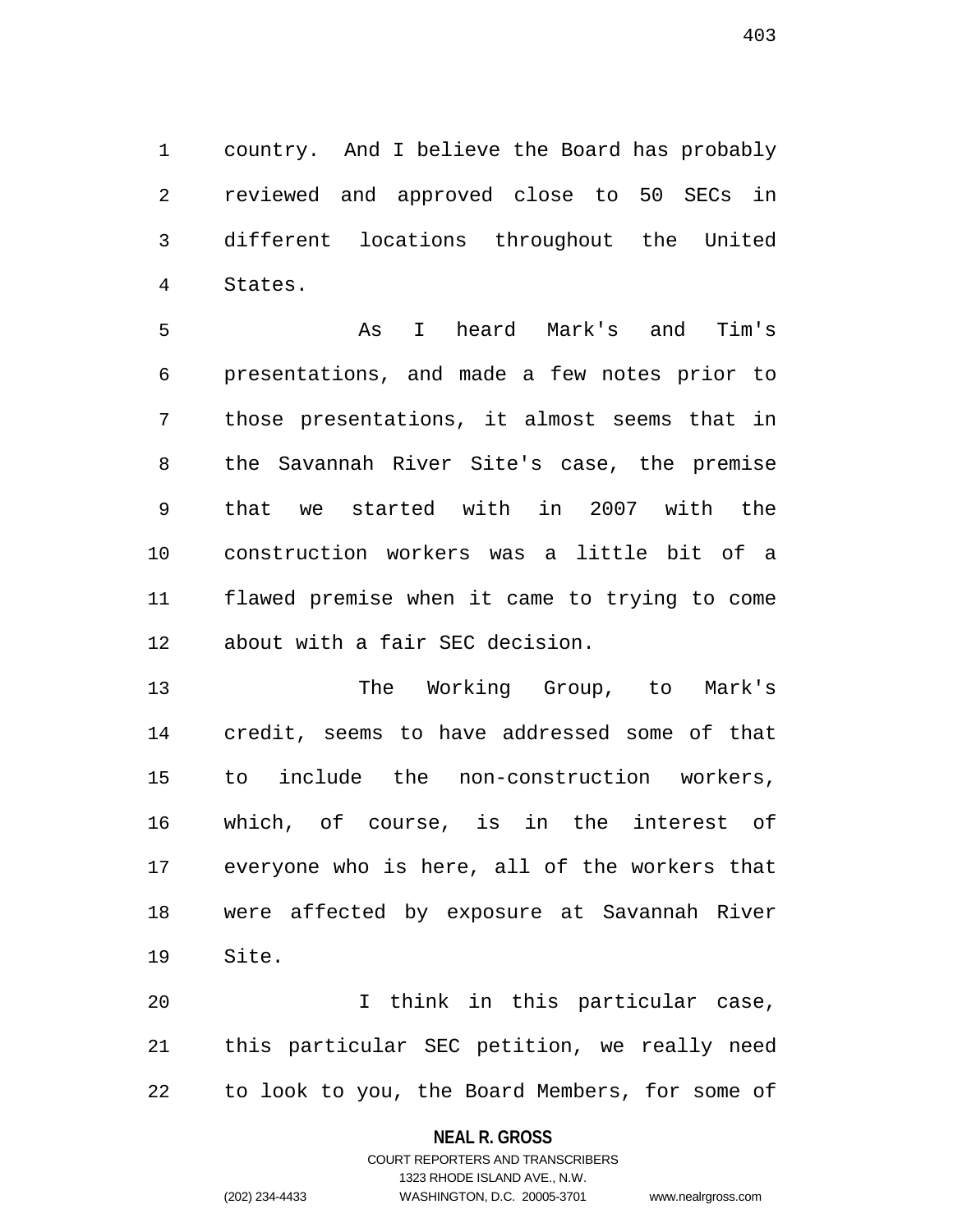1 the leadership that sometimes the individual 2 petitioners have brought from other locations 3 around the country.

4 A little bit conspicuous by their 5 absence with this particular petition are 6 those individuals with a lot of experience, 7 depth, and technical expertise that they have 8 acquired over several years that they can 9 bring to the petition itself.

10 And in the absence of that, in 11 order to arrive at a fair conclusion, just as 12 NIOSH uses dose reconstruction from an 13 individual job category to try to establish 14 what my dose or another individual's was, it 15 almost suggests itself to me that other sites 16 that you have had the opportunity to work on 17 comparable materials might suggest the need 18 for at least a specific SEC finding at 19 Savannah River Site.

20 And the site that comes to my mind 21 that the Board recently acted upon would be 22 the Hanford Reservation, comparable type of

## **NEAL R. GROSS**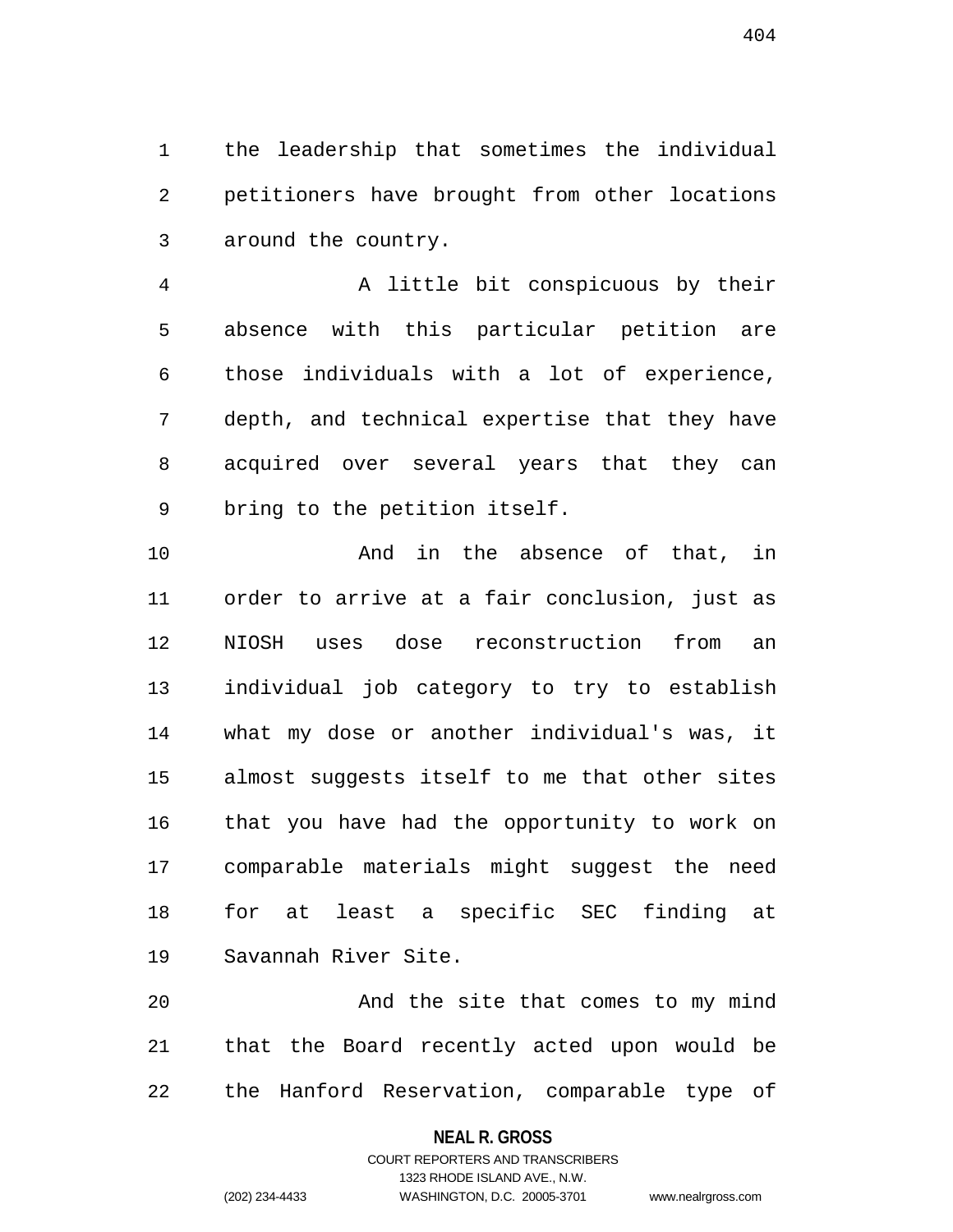1 work, comparable type of exposures. And, of 2 course, I understand that the Board, to arrive 3 at a decision, usually needs actionable 4 information, gaps in data that are identified 5 from some of the work from SC&A and NIOSH. A 6 little bit of that seems to be absent in the 7 case of the Savannah River Site petition.

8 I don't think it is absent because 9 it is not there. I think it is absent because 10 we haven't had the level of detail and passion 11 and expertise from the petitioner side to 12 establish those gaps that are likely to exist.

13 13 I have an opportunity to put 14 together individual claimants and 15 beneficiaries with benefits that they might be 16 entitled to at Savannah River Site as well as 17 around the country. And common sense tells me 18 that we are missing opportunities to serve 19 individuals that did have the exposures back 20 in the '50s and '60s that are likely to 21 require an SEC finding.

22 You have heard a little bit of it

**NEAL R. GROSS**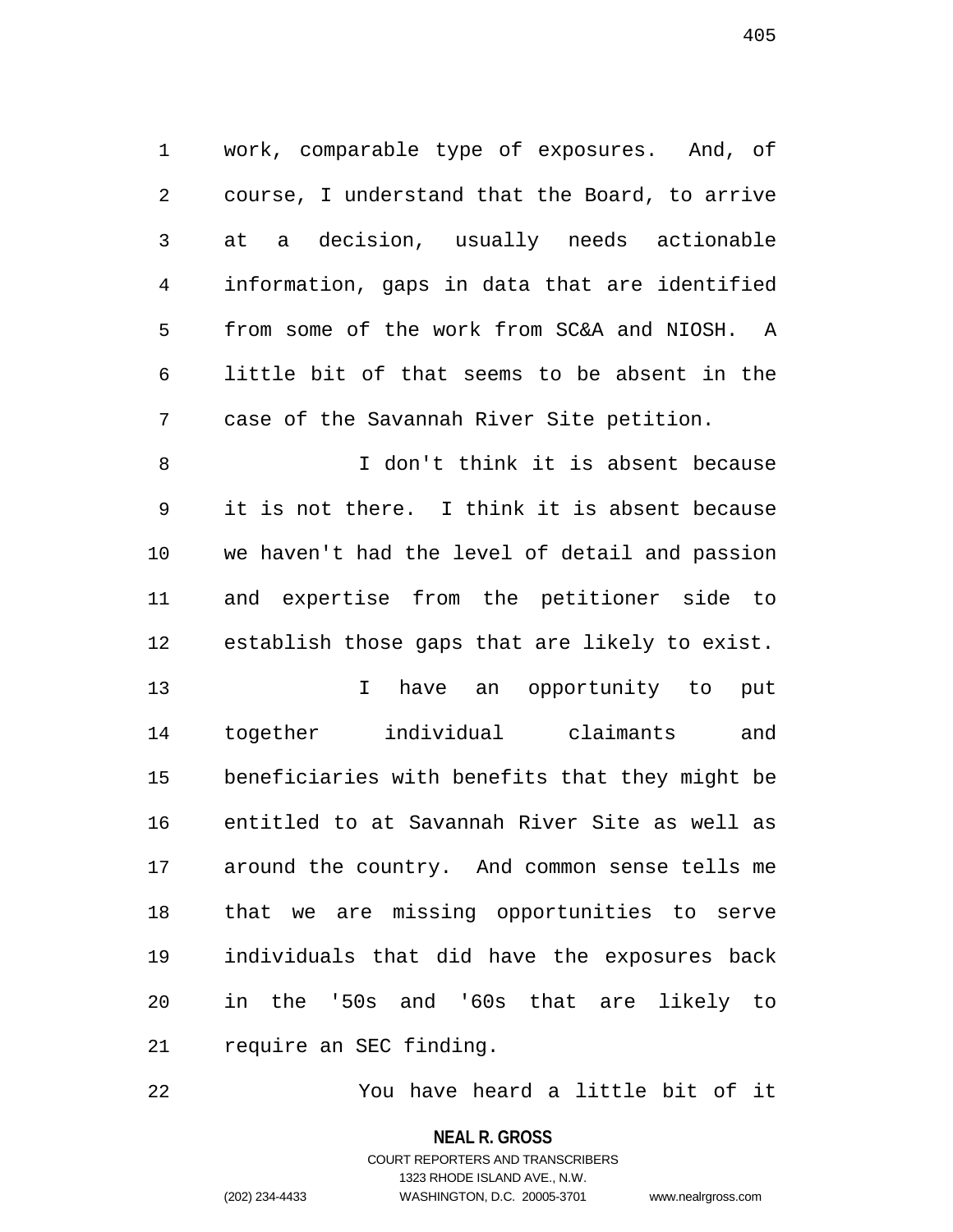1 from Mark, kind of an advanced view of the 2 Working Group's finding that in his view from 3 1953 to 1965, due to thorium exposure, an SEC 4 finding is probably something that he would 5 actually support. That is a little unusual, 6 in my view, to sometimes have the folks at 7 SC&A and NIOSH come to some of those 8 conclusions without being pushed by the 9 petitioner itself.

10 So, I think there is something 11 there when it comes to Savannah River Site. I 12 think these employees and former employees and 13 their families, especially in the period of 14 the '50s and '60s and maybe extending into the 15 '70s, depending on findings of fact, are 16 entitled to an SEC finding. So that those 17 poor individuals that do have these cancers 18 don't have the very, very frustrating 19 experience of waiting on benefits that will 20 never come, relief that won't be provided for 21 their families or their heirs.

22 I would like to thank the Board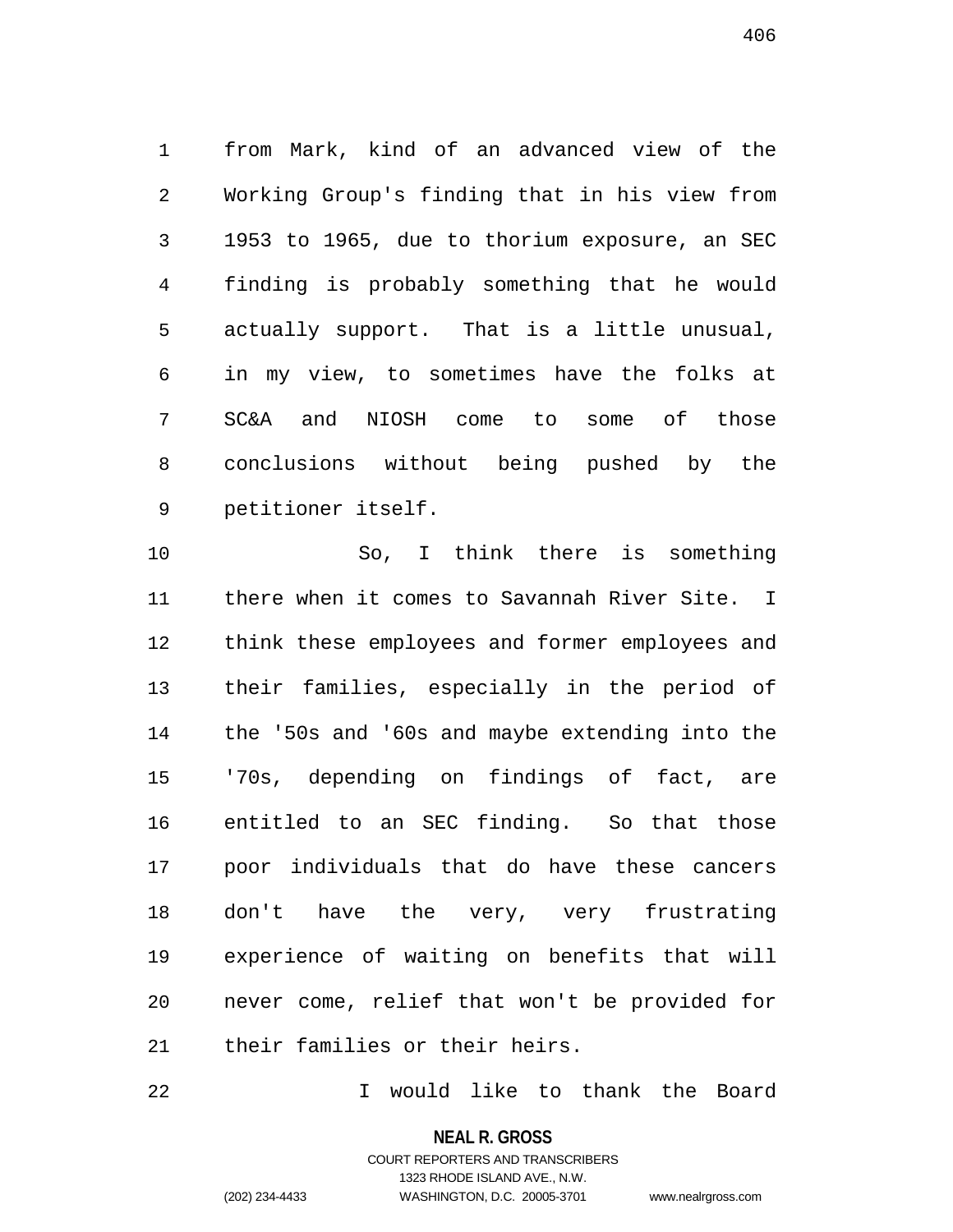1 for its thoughtful consideration, and I would 2 like to challenge the individual members to 3 look for opportunities in this particular 4 petition where you can lead to an appropriate 5 conclusion and finding of fact. 6 Thank you. 7 CHAIRMAN MELIUS: Thank you. 8 The next person I have signed up 9 is a Peggy Widener. Yes? 10 MS. WIDENER: I can actually say 11 what I want to say from back here. 12 CHAIRMAN MELIUS: No. Because it 13 is recorded, I am sorry, it is better to do it 14 by the microphone. Actually, she can use 15 either one, whatever your preference is. 16 MS. WIDENER: Well, I am going to 17 be short and sweet. 18 CHAIRMAN MELIUS: That's fine. 19 MS. WIDENER: But I am asking you 20 Board Members to please approve the SEC 21 petition for the Savannah River Plant, or 22 Site. It has changed now to a site.

#### **NEAL R. GROSS**

COURT REPORTERS AND TRANSCRIBERS 1323 RHODE ISLAND AVE., N.W. (202) 234-4433 WASHINGTON, D.C. 20005-3701 www.nealrgross.com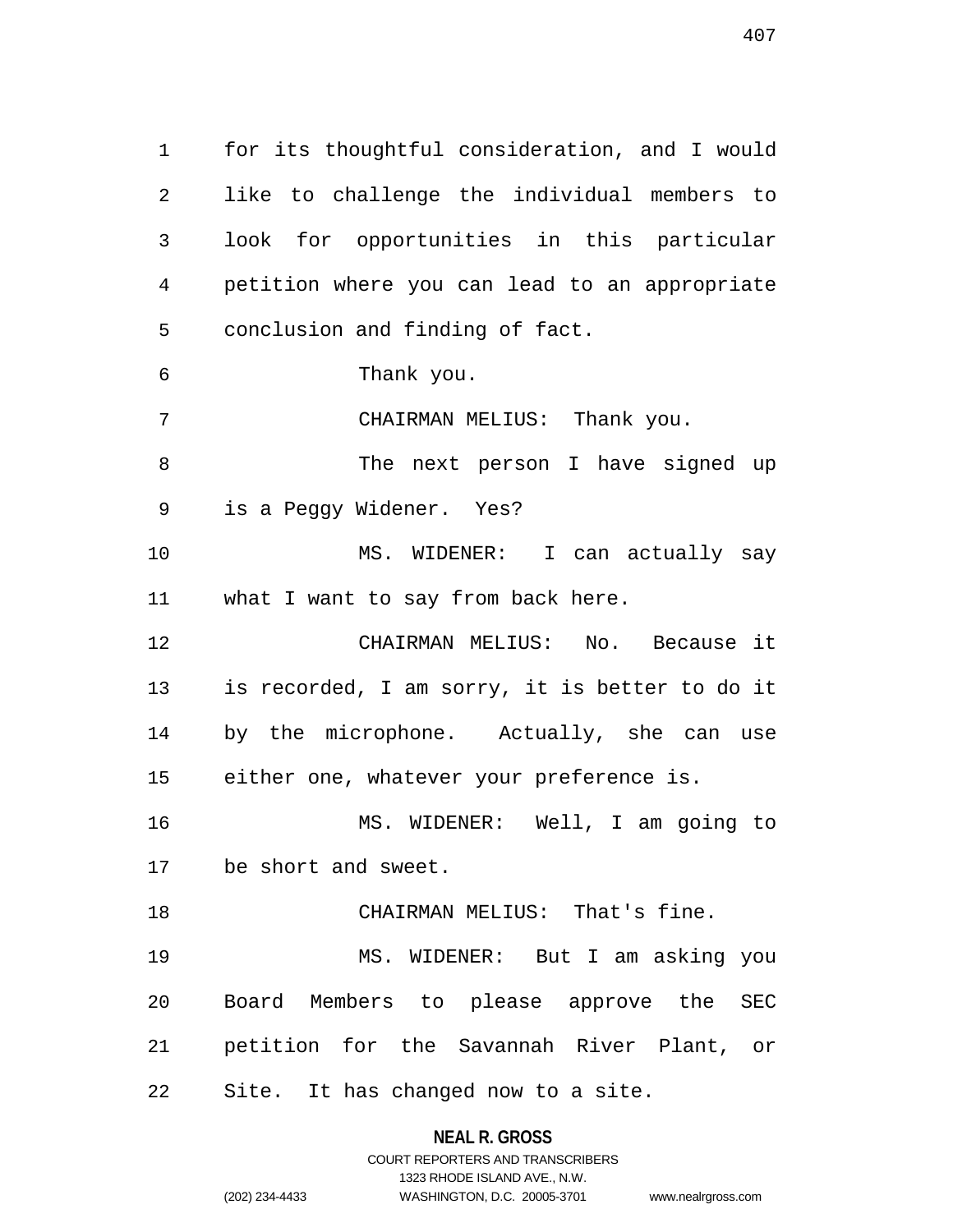1 Thank you. 2 CHAIRMAN MELIUS: Okay. Thank 3 you, ma'am. 4 Okay. The next person I have 5 listed is a Selma Uldrick. 6 MR. HINNEFELD: Ms. Uldrick spoke 7 to me earlier and said that she was removing 8 her name from the list and would not be 9 speaking. 10 CHAIRMAN MELIUS: Okay. Thank 11 you. 12 Tom Boland. Welcome, Mr. Boland. 13 MR. BOLAND: Thank you. 14 14 I am here on behalf -- my father 15 worked at Savannah River Plant, and I think a 16 good example. He started in 1950 as a 17 construction worker. Then, he moved on and 18 became in operations. And, then, he became a 19 supervisor. So, he spent many years out 20 there, not just doing construction, but other 21 jobs, also being exposed. 22 But when they did the NIOSH

**NEAL R. GROSS**

## COURT REPORTERS AND TRANSCRIBERS 1323 RHODE ISLAND AVE., N.W. (202) 234-4433 WASHINGTON, D.C. 20005-3701 www.nealrgross.com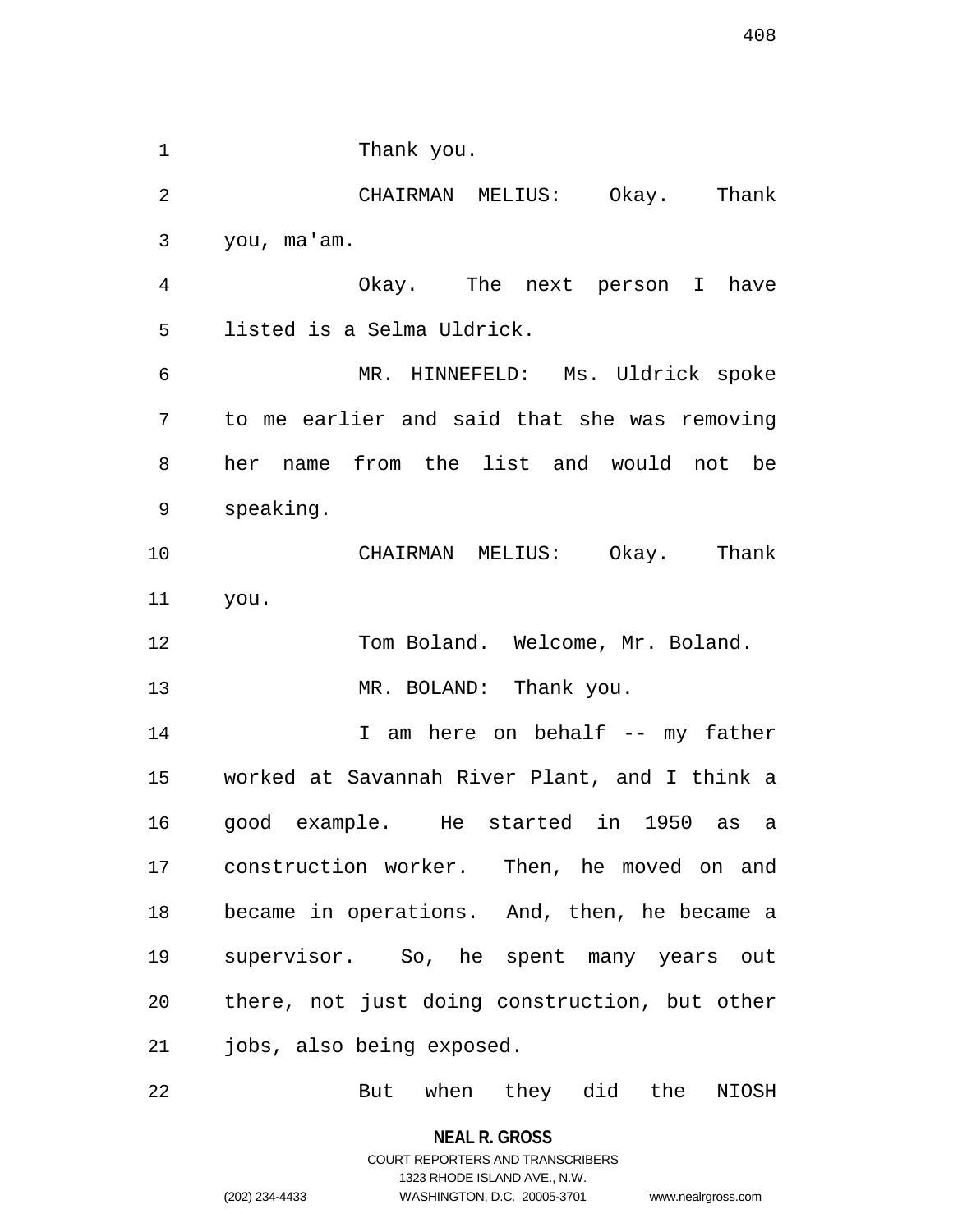1 reconstruction, they had him listed as a 2 supervisor because that is what was on his 3 record. So, I don't think you should narrow 4 this so easily and so quickly that you leave 5 off people because we have some others here 6 who also worked through construction for that 7 whole system. So, I am asking you to consider 8 expanding this to all workers.

9 One thing that interested me was 10 when the guy got up and said that he had just 11 found a thousand boxes of records. That shows 12 that the NIOSH's dose reconstruction should be 13 reconsidered.

14 (Laughter.)

15 And, then, somebody else said they 16 found some more records. There is a flaw that 17 started way back that needs to be corrected. 18 And one way to do it is to do the SEC petition 19 so it covers everybody out there.

20 Then, they narrowed it to the 300 21 area. Then, the other guy gets up and says, 22 well, it was in other areas, too.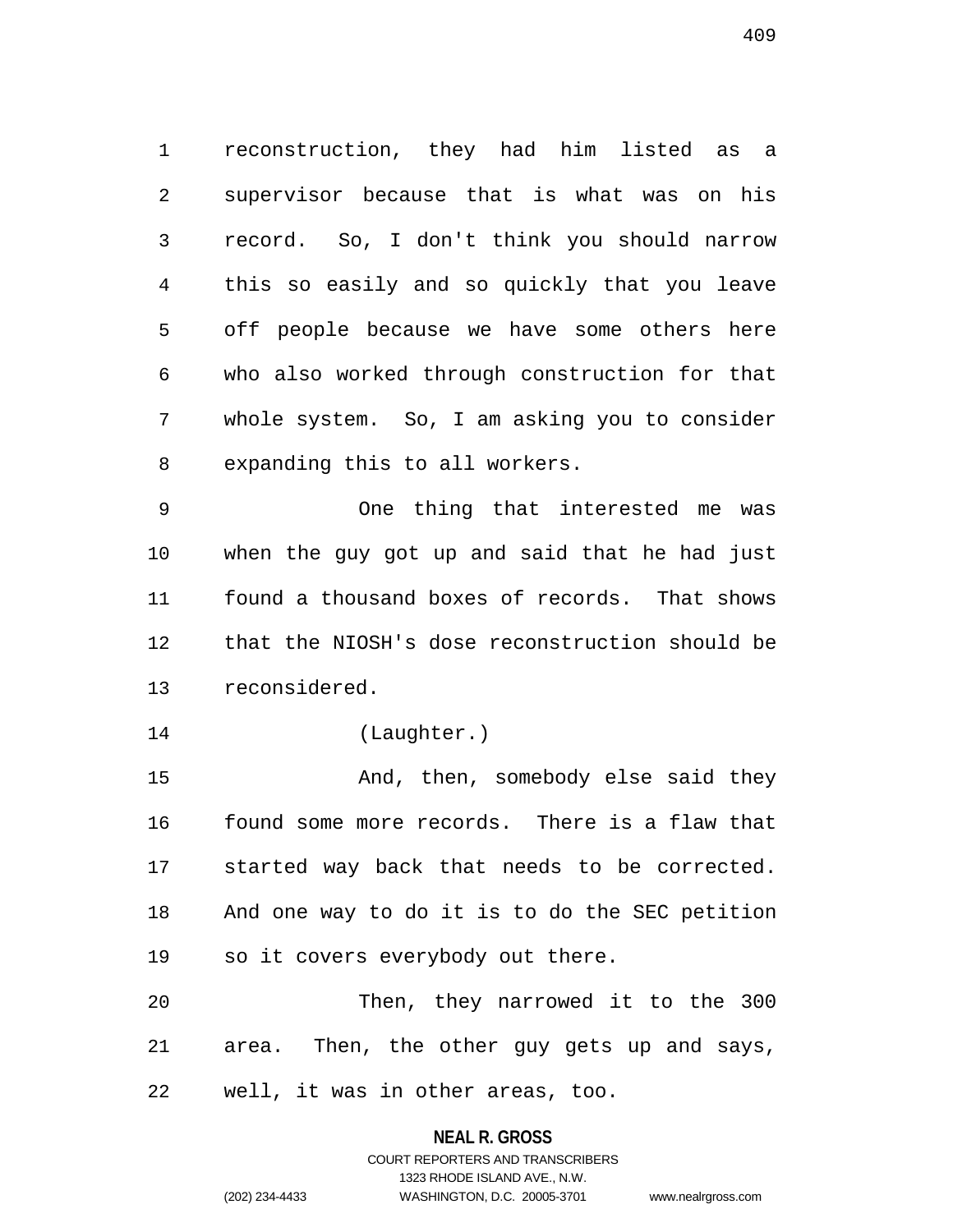1 Now they had my father listed as 2 in the 100 area, but we also have information 3 in there where he worked in the 200 to 700. 4 He was all over that place, and some of these 5 other workers.

6 We have Ms. Sims back here who 7 asked me to speak for her because she has had 8 her leg removed because of cancer. She wasn't 9 a construction worker, but she had to go and 10 check on what construction they did, to count 11 the guys' hours. She was right there where 12 the construction workers were and making sure 13 that they were doing what they were supposed 14 to be doing.

15 So, I think that is another reason 16 that you should expand this. And you have got 17 50 other sites. How many others of those have 18 been narrowed just completely to the 19 construction worker?

20 We are not asking for special 21 consideration, but we would like to be treated 22 like everybody else that worked out there.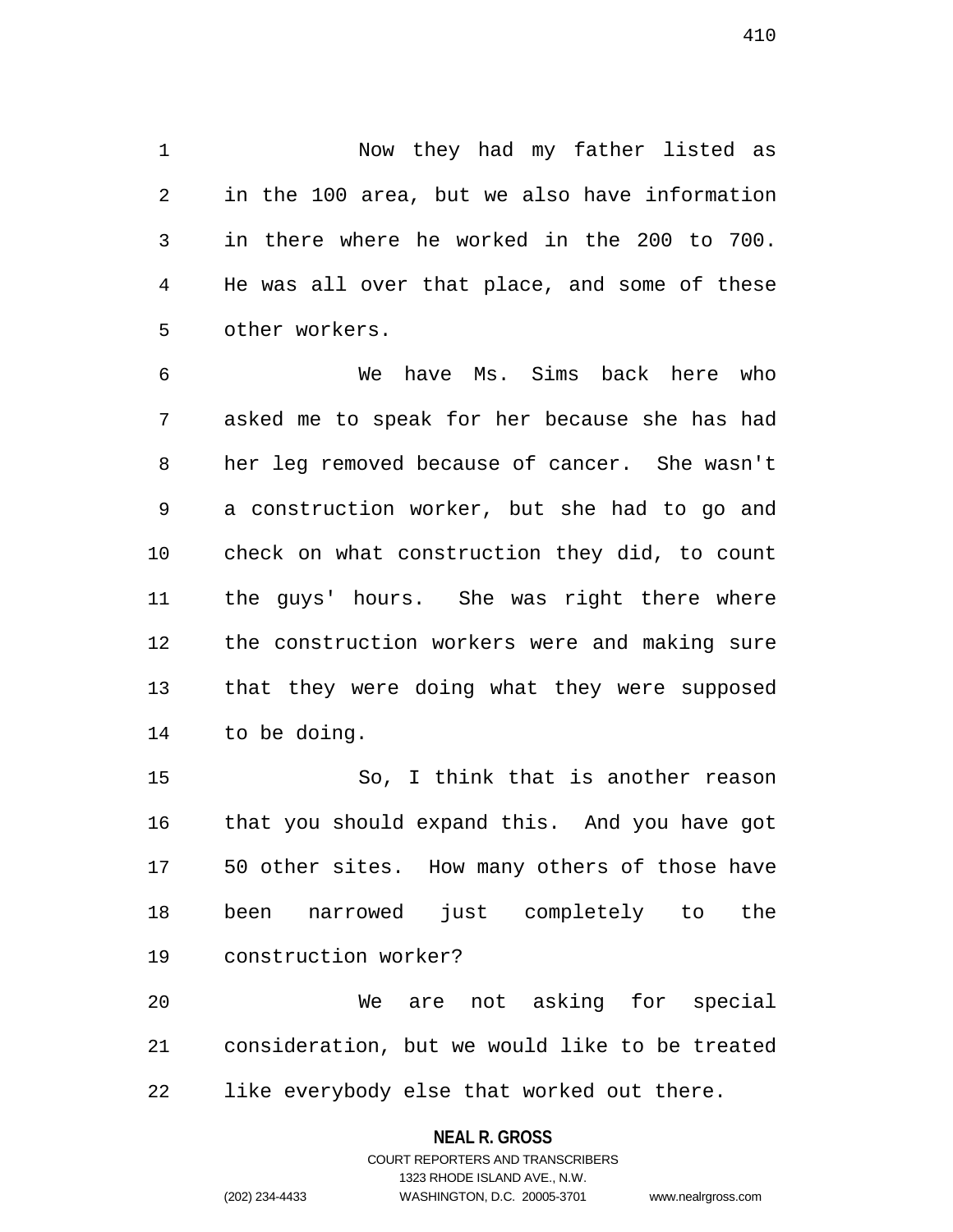1 Then, there was some mention about 2 there was 6 percent who got left out. Well, 3 if you are in that 6 percent, that is 100 4 percent negative to you. So, we are asking 5 don't just throw these 6 percent or the 1 6 percent out the door. Let's give everybody a 7 fair shot at this with the SEC petition.

8 I do have an affidavit that was 9 from [identifying information redacted]. Of 10 course, he is very old now and can't be here. 11 But this is regarding my father who was out 12 there. He was a supervisor, but they had 13 major spills. And as a supervisor, he was 14 required to go in and clean up. He didn't 15 have the choice. Now [identifying information 16 redacted] said, "hey," they said, "do you go 17 in there?" "No, I'm not a supervisor. I'm 18 not going in." But my father had no choice. 19 And a lot of these workers had no choices when 20 there were things that went on there.

21 And there is no information that 22 we could find about this spill, but I know it

## **NEAL R. GROSS**

COURT REPORTERS AND TRANSCRIBERS 1323 RHODE ISLAND AVE., N.W. (202) 234-4433 WASHINGTON, D.C. 20005-3701 www.nealrgross.com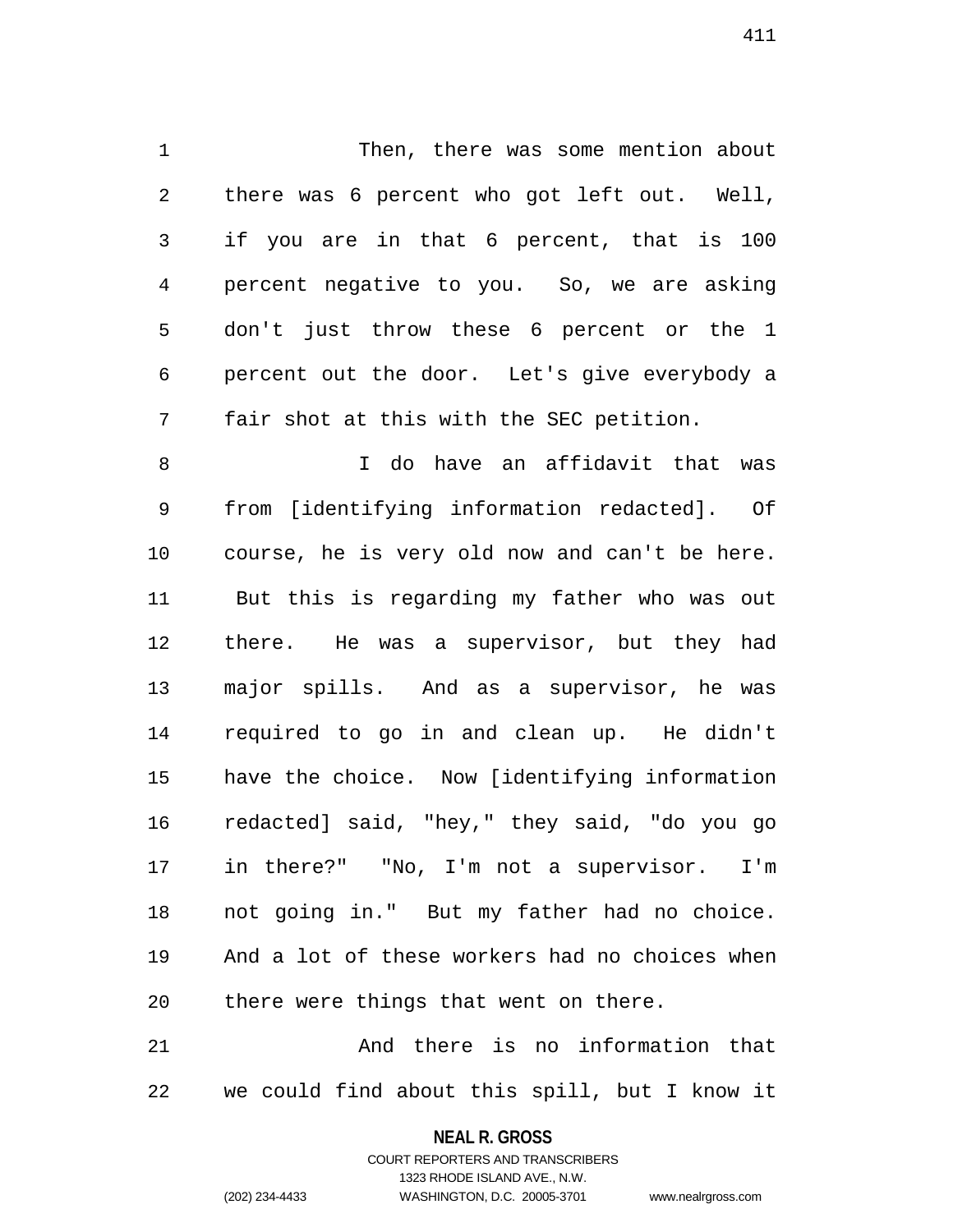1 occurred. This is another way that the SEC 2 can overcome a lot of lost records, and 3 there's a thousand boxes sitting around 4 somewhere for the last seven or eight years, 5 because this dose reconstruction stuff started 6 back in the early 2000s.

7 So, I will present this, and I 8 wrote my name on it.

9 CHAIRMAN MELIUS: Okay. 10 MR. BOLAND: And there are several 11 other older ladies and gentlemen here from the 12 Savannah River Plant. If you could raise your 13 hand? And some of them didn't want to get up 14 here, but they asked me to speak for them, and 15 that is what we are asking. Just give us a

- 16 fair shot at it.
- 17 CHAIRMAN MELIUS: Okay.

18 MR. BOLAND: Thank you.

19 CHAIRMAN MELIUS: Thank you, and 20 thank you for speaking on behalf of the others 21 also.

22 I just would indicate, because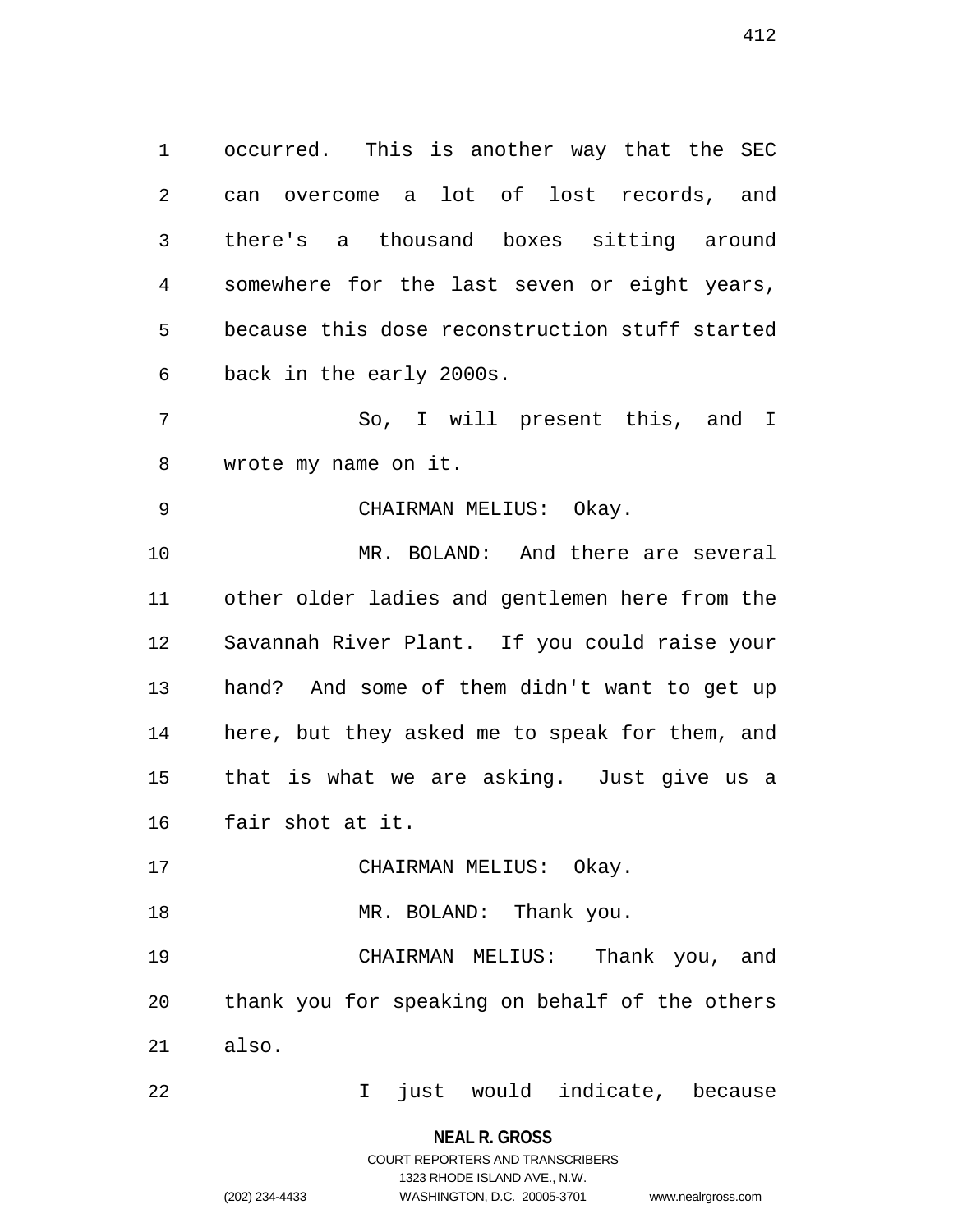1 this is a complicated program, and even though 2 the SEC petition that is currently under 3 consideration only qualified for construction 4 workers, our purview is the entire site. So, 5 we are going to be looking at that, and there 6 are various ways that those concerns can be 7 addressed.

8 So, the misperception shouldn't be 9 that we only are focusing on construction 10 workers. We are sort of limited in terms of 11 the SEC petition at this time, but we are 12 looking at those other issues and we will 13 continue to look at those other issues as we 14 go forward.

15 And we also recognize what you 16 pointed out, that people had lots of different 17 jobs and different duties there. It doesn't 18 always match up with what the name was or the 19 name was at the time they left the site, and 20 so forth.

21 So, again, I thank you for your 22 input.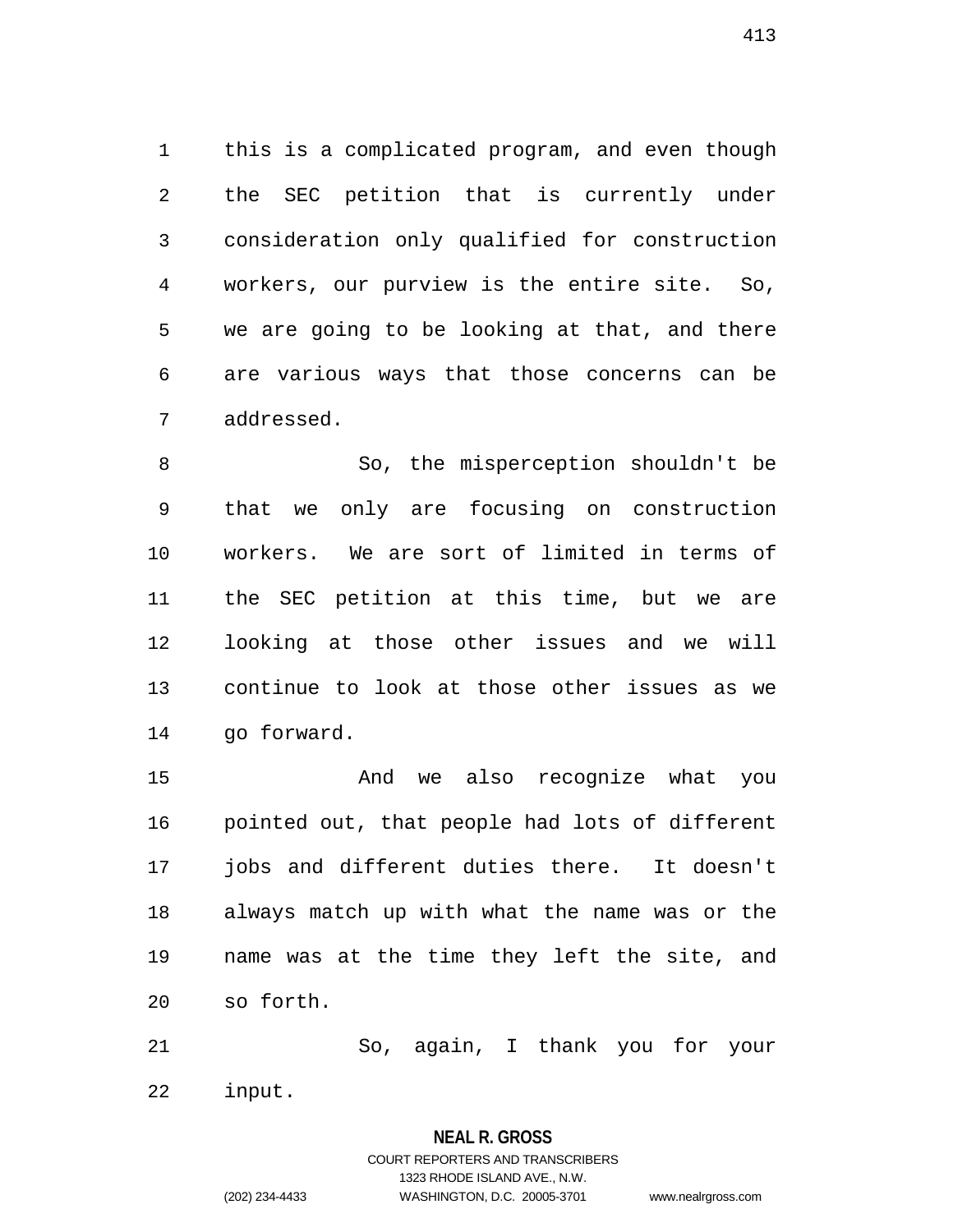1 The next person I have listed is a 2 Bob Esposito. Is Bob here? 3 (No response.) 4 Okay. 5 MR. BOLAND: He was one that asked 6 me to speak for him. 7 CHAIRMAN MELIUS: Okay, fine. 8 Thank you. Okay. Then, I have a Wayne Knox. 9 MR. KNOX: Yes. Thank you. I am 10 back again. 11 CHAIRMAN MELIUS: Yes. 12 MR. KNOX: I am one of the 13 dirty-hands operational health physicists, the 14 kind of guy that has to make it work no matter 15 what. Make it work in spite of all of the 16 problems we have in terms of equipment 17 resources, personnel resources, money, you 18 name it, we have to make it work. And we made 19 it work by minimizing the exposure to workers 20 as much as possible. 21 I am here to talk about some of 22 the specific problems that I have as an

> **NEAL R. GROSS** COURT REPORTERS AND TRANSCRIBERS

> > 1323 RHODE ISLAND AVE., N.W.

(202) 234-4433 WASHINGTON, D.C. 20005-3701 www.nealrgross.com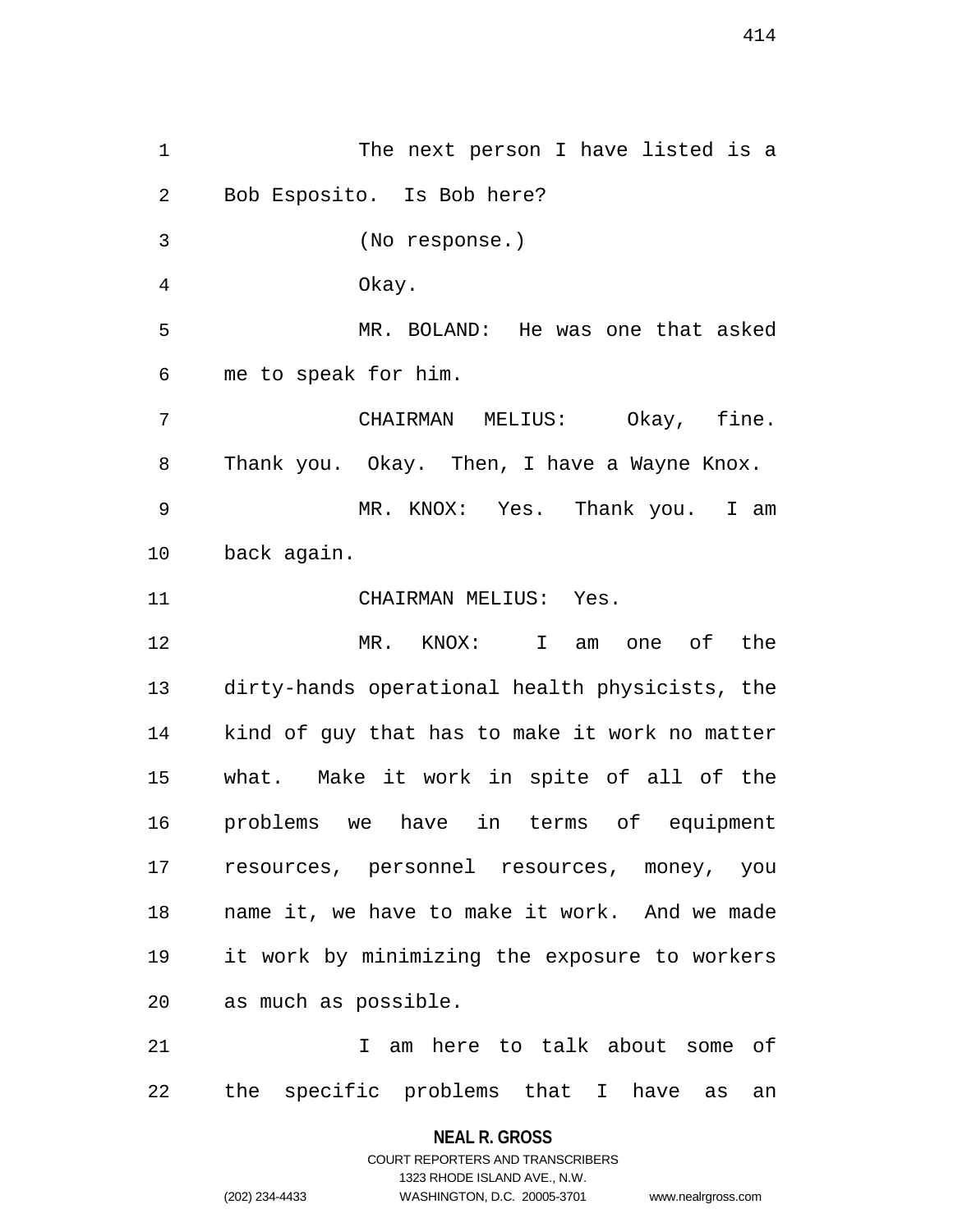1 advocate trying to help people obtain fair 2 medical treatment and compensation for their 3 exposures. So, I am just going to talk about 4 some specifics, but I could say the same thing 5 for a number of sites throughout the country.

6 As I said, I am an exposed worker. 7 At one of the previous Board meetings, I 8 provided videotapes, actual analysis, actual 9 data that show where 40 people down here at 10 Savannah River were exposed to unmonitored 11 plutonium and tritium. I gave this to the 12 previous Board. It was passed along to NIOSH 13 and it went into a dead file. Nothing 14 happened.

15 I would recommend that we look at 16 that again where you can see what really 17 happens. The video shows what happens to 18 people in a working environment.

19 As I go about the country looking 20 at various sites and reading various Site 21 Profiles, I see one major problem is that they 22 all needed to be updated. They need to

## **NEAL R. GROSS**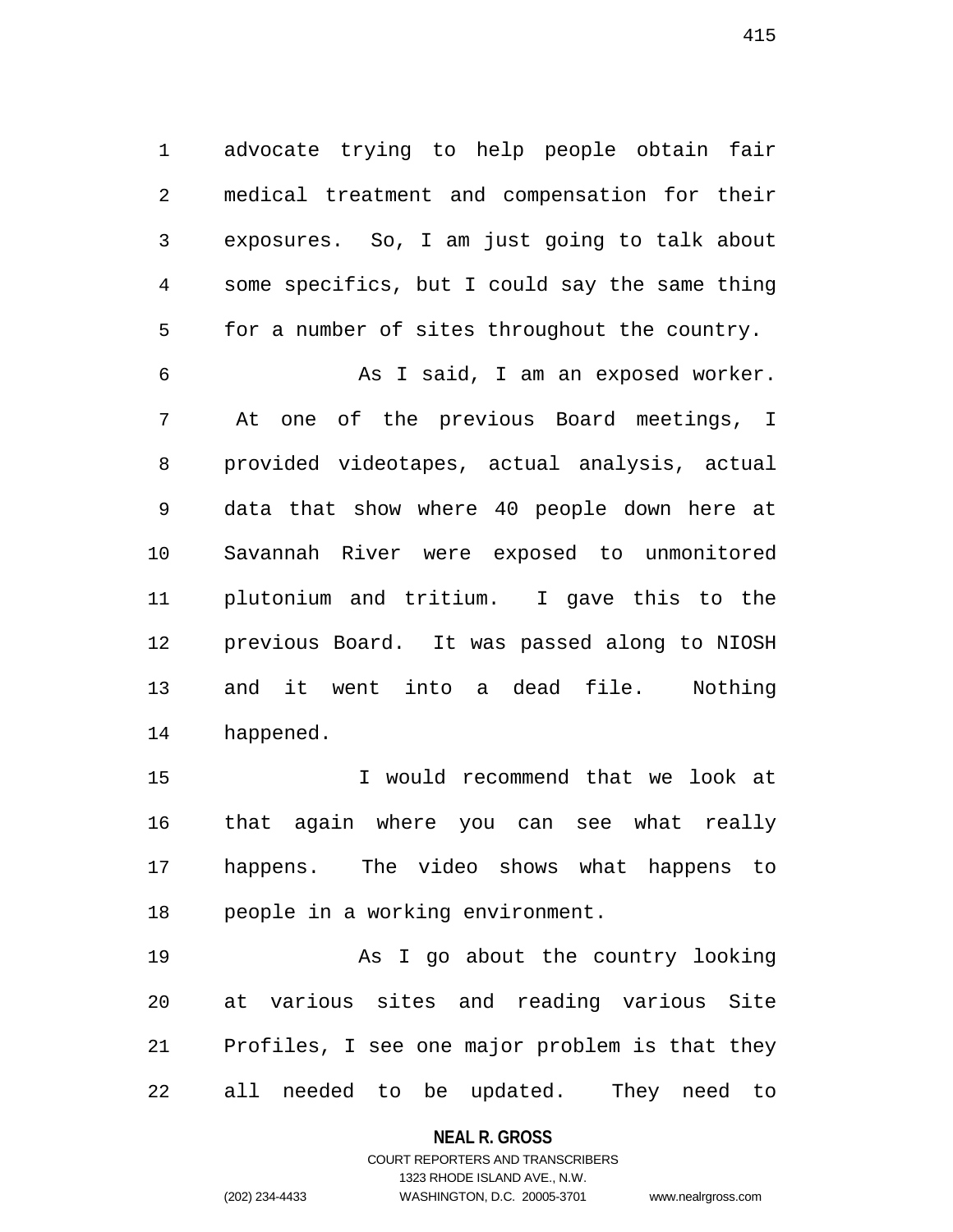1 reflect the reality.

| $\overline{2}$ | Most of the reality is going to               |
|----------------|-----------------------------------------------|
| $\mathfrak{Z}$ | come from those workers that are there. And I |
| 4              | have held a number of meetings with workers   |
| 5              | and derived a lot of excellent information    |
| 6              | from them. So, to paint the picture, I would  |
| 7              | strongly encourage the Board to go to the     |
| 8              | workers and get the information from them.    |
| 9              | And I will give you one quick case            |
| 10             | of the Kansas City plant. The Kansas City     |
| 11             | plant is supposed to be a non-nuclear plant,  |
| 12             | but it has 10,000-pound lots, they process    |
| 13             | 10,000-pound lots of depleted uranium.        |
| 14             | had<br>It<br>hundreds<br>оf                   |
| 15             | X-ray-generating machines.<br>It had<br>PuBe  |
| 16             | sources, plutonium-beryllium sources,<br>that |
| 17             | produced neutron exposures.                   |
| 18             | But in talking to the workers, the            |
| 19             | facility was not designed for radiological    |
| 20             | work or even chemical work. You look at the   |
| 21             | stacks. You have very short stacks. Workers   |
| 22             | say the walls come in, but only go up so far. |

**NEAL R. GROSS**

COURT REPORTERS AND TRANSCRIBERS 1323 RHODE ISLAND AVE., N.W. (202) 234-4433 WASHINGTON, D.C. 20005-3701 www.nealrgross.com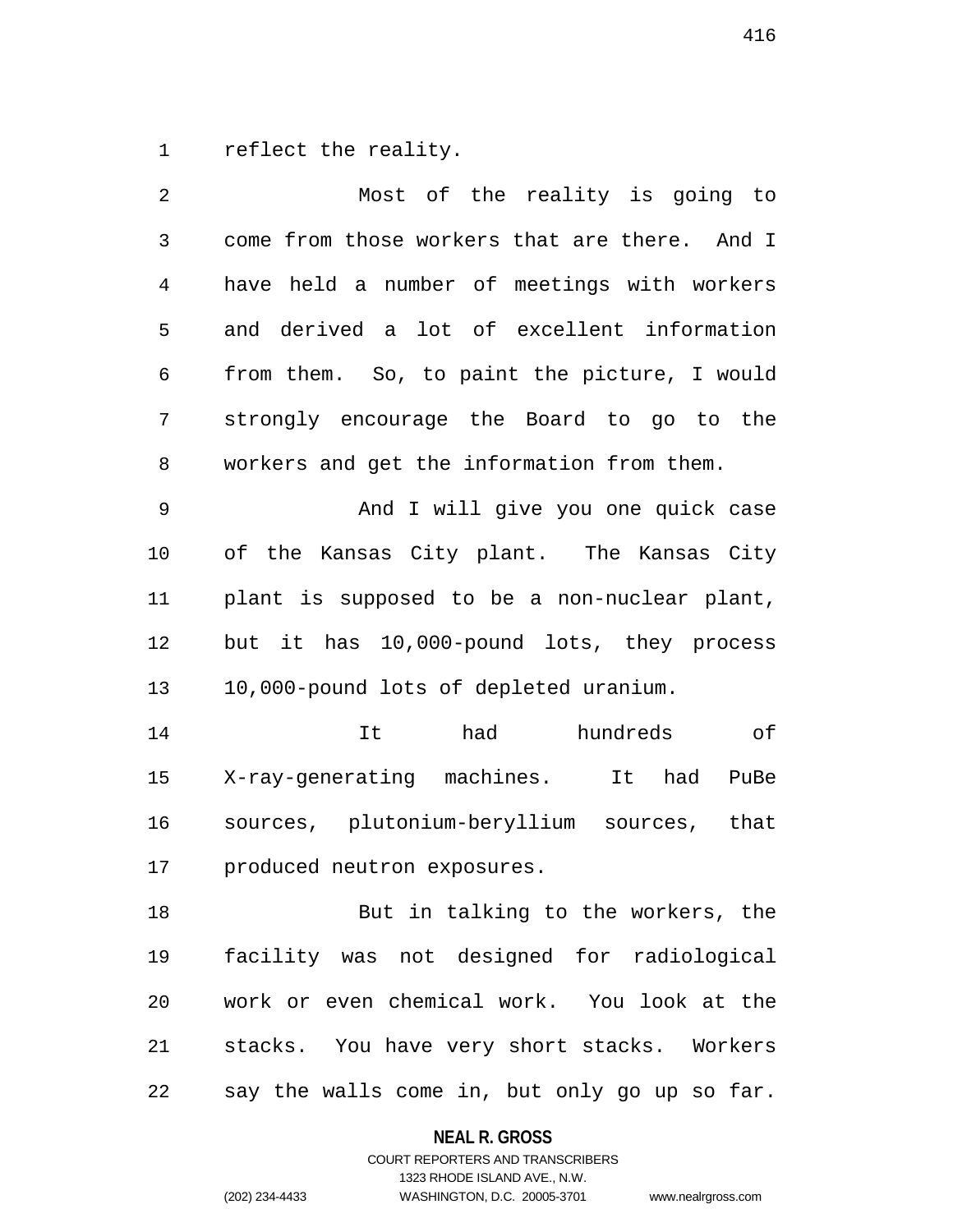1 And you have a huge facility there that on 2 one side you will find the non-nuclear work; 3 on the other side, you will have GSA people 4 and the clean side. But you have a common 5 ventilation system. You have short stacks.

6 So, the contaminated air goes out 7 of the short stacks on the roof, goes right 8 back into the ventilation system.

9 I have listed a number of problems 10 associated with this facility, including 11 having a contamination event that lasted for 12 15 years and went undetected. It went 13 undetected because they had no health 14 physicists assigned to the staff. They didn't 15 have the instrumentation. They didn't tell 16 the people what they were working with because 17 of secrecy, and it was a, quote/unquote, 18 "non-nuclear site".

19 They had one cesium source there 20 that was 280 curies. How did they handle all 21 of that? Not too well.

22 Again, you take a look at the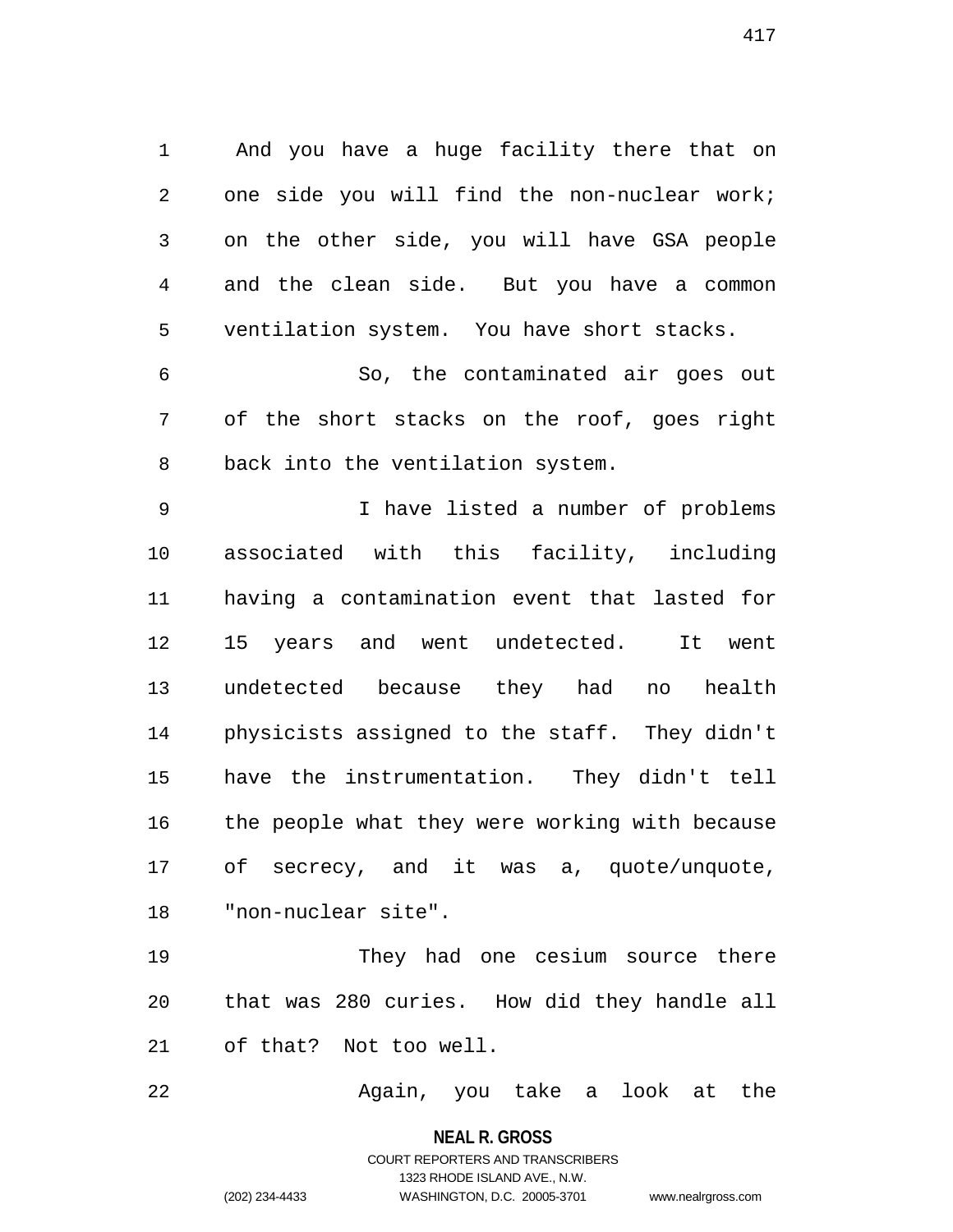1 problems. And all of this, again, is derived 2 from Evaluation Reports. DOE came in and 3 evaluated them and identified this. So, this 4 is what Wayne Knox is saying.

5 And I would suggest that a lot of 6 information concerning the sites can be 7 derived from the Evaluation Reports. But if 8 you look at the reports, contamination had 9 gotten into people's homes. It was in the 10 ventilation system. They had cases of 11 reported bioassay, that is, uptakes of 12 radioactive material within the population, 13 within the workers. However, they found that 14 later on they were all false positive events.

15 I have another case here of a 16 fireman, one of our heroes, who has a whole 17 list of zeroes on his dosimetry records. He 18 has six separate cancers. How many people do 19 you know with six separate cancers? 20 But he waded in contaminated

21 water, getting people out of cars. He 22 backburned the contaminated brush on the wall,

## **NEAL R. GROSS**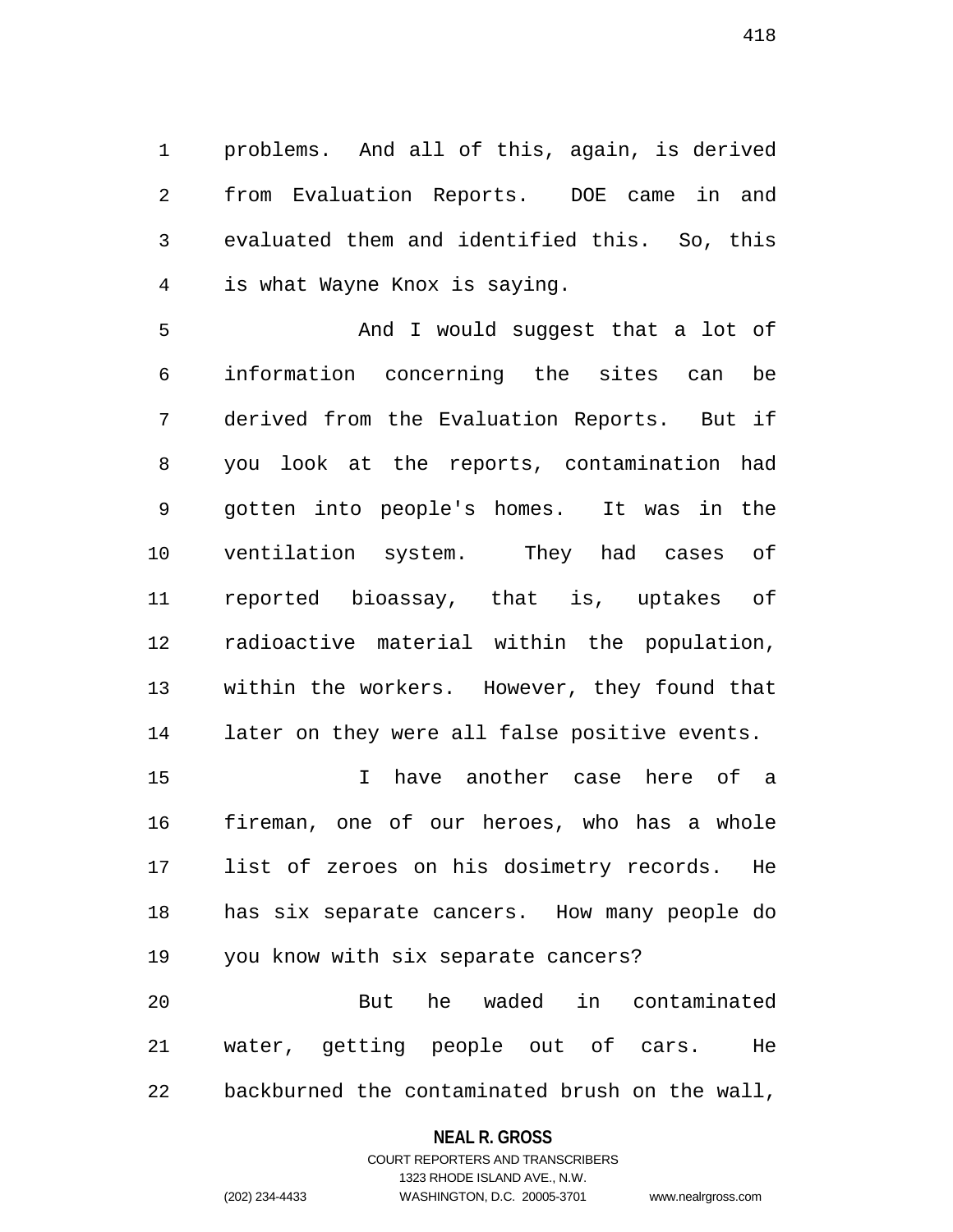1 on the waste sites. He went into all of the 2 reactor facilities, into high radiation zones. 3 He even reported seeing the blue light on the 4 reactor when they went there to retrieve the 5 dead animals that had been killed by the 6 radiation, the blue light, Cherenkov 7 radiation, very high levels of radiation.

8 But yet he still -- if you look at 9 what they assigned him, they assigned him a 10 radiation dose that was less than -- less than 11 a person standing on the outside of the 12 facility in a very narrow band of full-time 13 energy, no neutron. And keep in mind, they 14 had to fight a forest fire with the airplane 15 reactor suspended in the air. I don't know if 16 you know what the airplane reactor was. They 17 fought the fire, but we understand no neutron 18 exposure, no internal deposition.

19 So, you have a fireman that went 20 into all of these facilities maintaining these 21 reactors and all of the radiological 22 facilities, and, yet, he has zeroes. And each

## **NEAL R. GROSS**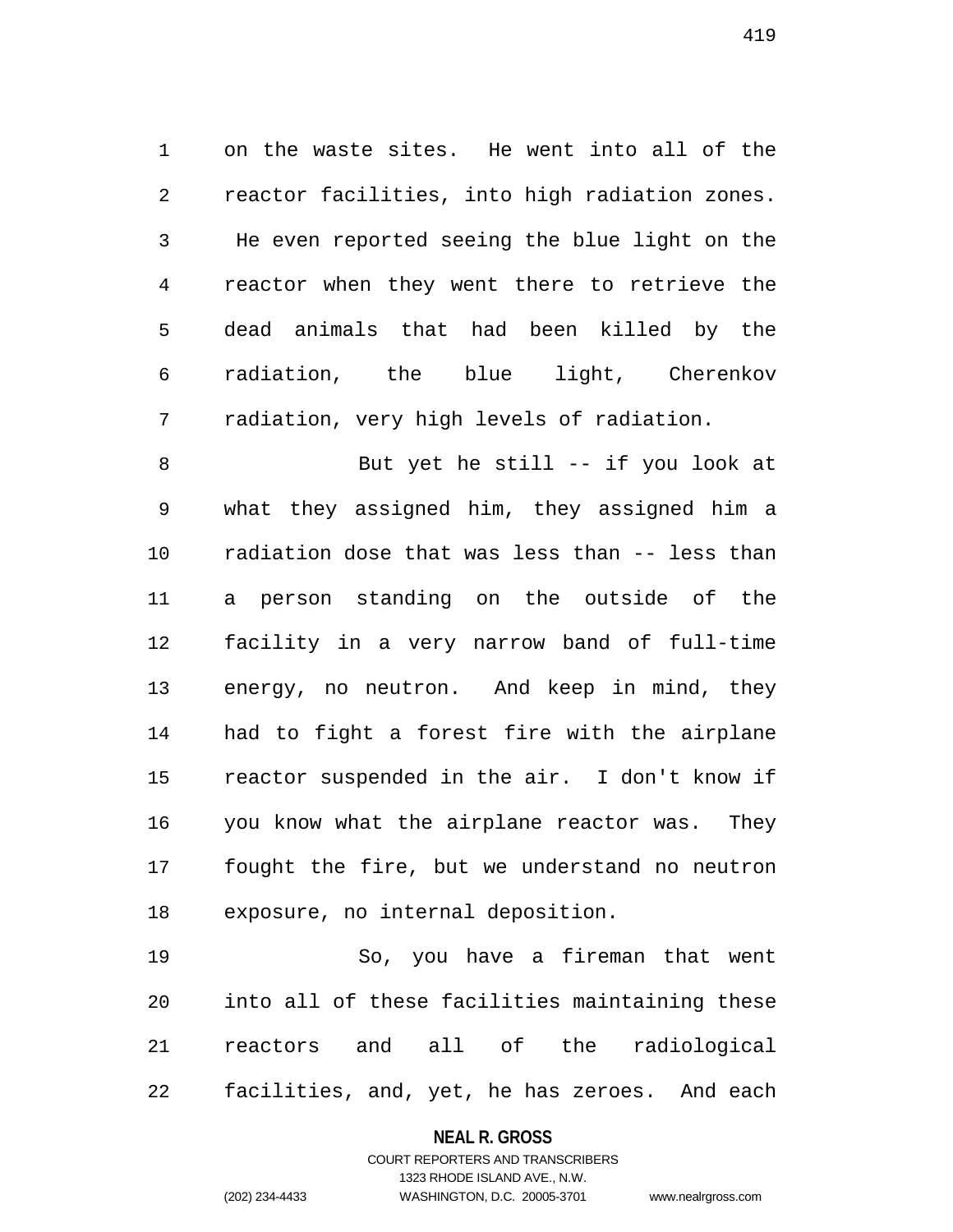1 time one of the cancers appeared, the dose 2 reconstruction would be done again and still 3 found that everything would be reduced where 4 he would be below the Probability of 5 Causation.

6 Another quick one here is one of 7 our clients who was a cloud chaser. This 8 gentleman was responsible for taking a 9 handheld radiation instrument and measuring 10 the clouds from atomic bomb explosions. Most 11 Japanese only experienced one. This 12 individual experienced over 800 nuclear bomb 13 explosions, and he gets all zeroes.

14 He gets all zeroes because, when 15 he gets a chance to go out and do a mission, 16 they take his badge and they give him another 17 badge. When he comes back, they will take the 18 badge that they gave him and give him his 19 routine badge back, and they read that. So, 20 he has all zeroes.

21 But he tells me the problems, that 22 in all of this dust and fallout, it covered

**NEAL R. GROSS**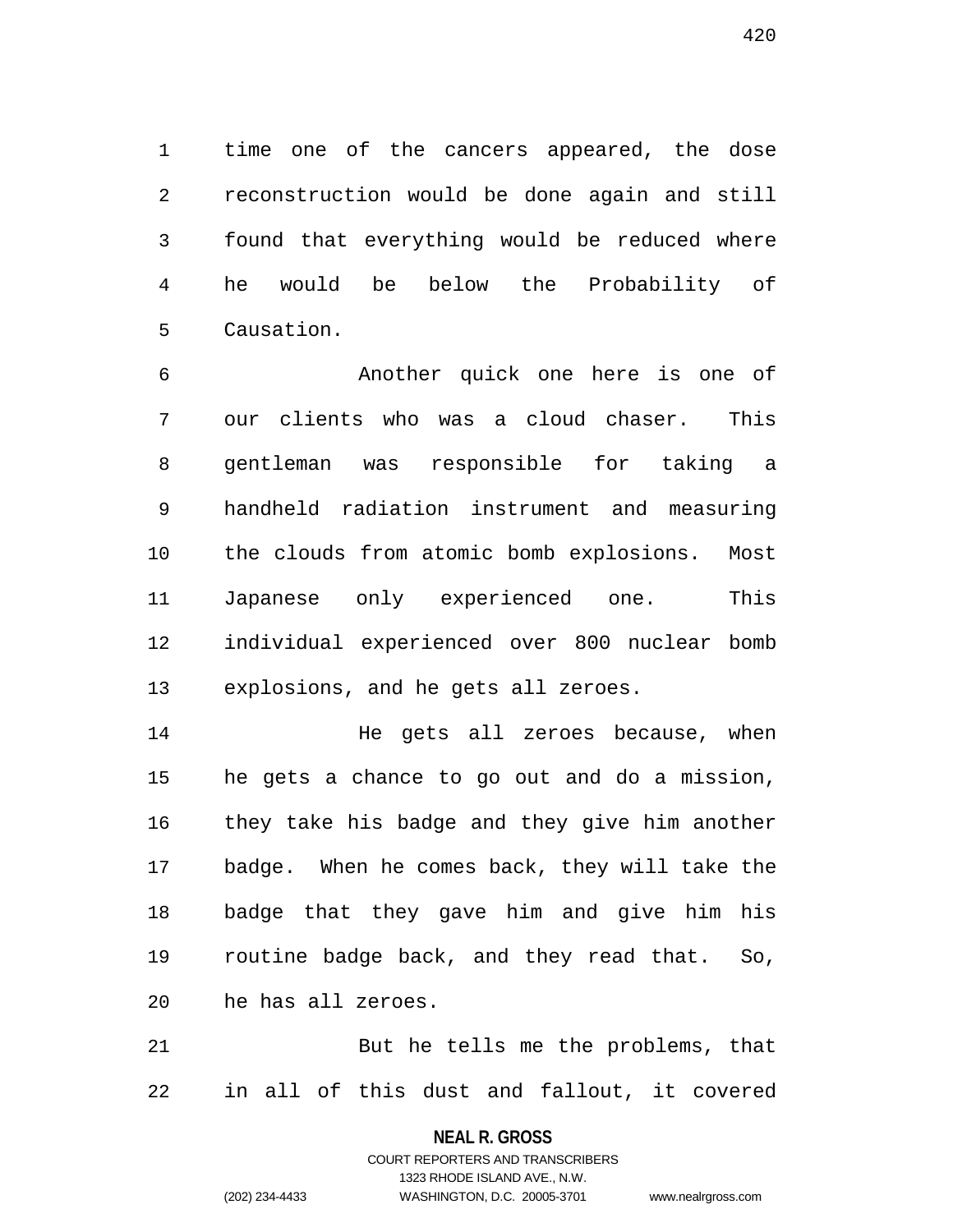1 them. He has beta burns on his body from the 2 fallout. He has lung conditions. He has two 3 separate cancers. But he is only being given 4 credit for one.

5 We tried, because I'm an HP, I 6 even taught nuclear weapons effects. So, I 7 know what they can do. I thought that you 8 could easily push 800-bomb explosion 9 experience by this guy through NIOSH, but we 10 couldn't get it through.

11 So, we said, well, what we are 12 going to do is wrap around and do silicosis. 13 Forget about radiation. Part B, you put a 14 bomb in a pile of sand. You get a lot of 15 dust. You have got silicosis. So, we tried 16 silicosis.

17 That didn't work out well, either, 18 because the doctor diagnosed silicosis. 19 However, the CE, the claims examiner, didn't 20 like that because he put simple silicosis, 21 chronic simple, and the claims examiner went 22 back to the doctor and questioned him in terms

## **NEAL R. GROSS**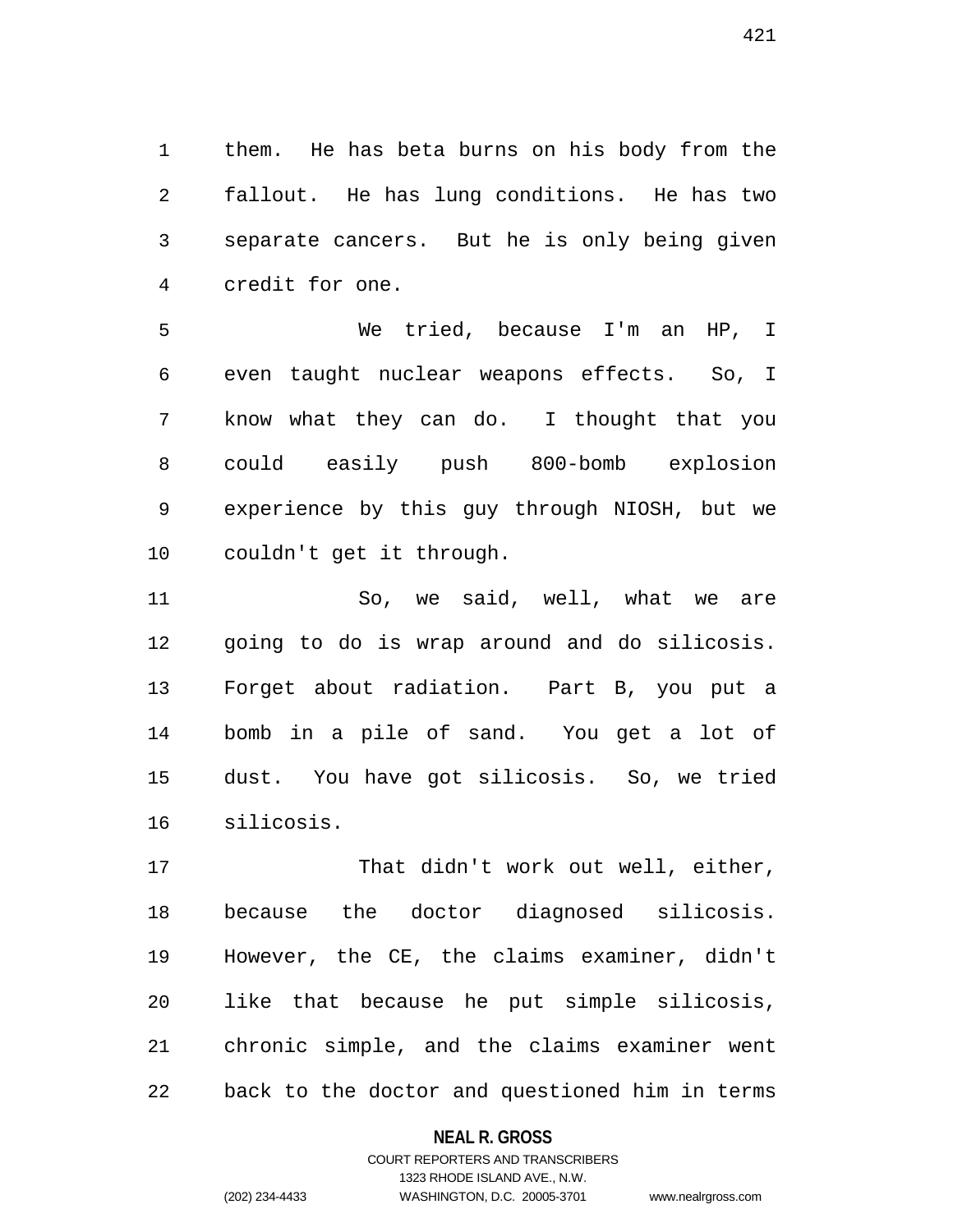1 of his ability to diagnose silicosis. The 2 medical doctor got upset with him and said he 3 would never do any more of these again.

4 Another quick one --

5 CHAIRMAN MELIUS: Could you, 6 please -- you are at 10 minutes. So, we would 7 like you to wrap up, please.

8 MR. KNOX: Okay. Okay. Another 9 quick one is a research scientist, a 10 radiochemist, a chemist here. He has 11 pancreatic cancer, prostate cancer, and a host 12 of other medical conditions.

13 He also worked at Mound. His 14 medical records clearly establish that he was 15 given, he was exposed to tritium and it had 16 his tritium exposure data. And trying to 17 process this through, NIOSH had generated a 18 list of all of the workers that were qualified 19 for the Mound SEC.

20 They would not, DOL would not 21 allow this worker, even though he had 22 pancreatic cancer, even though he had a record

## **NEAL R. GROSS**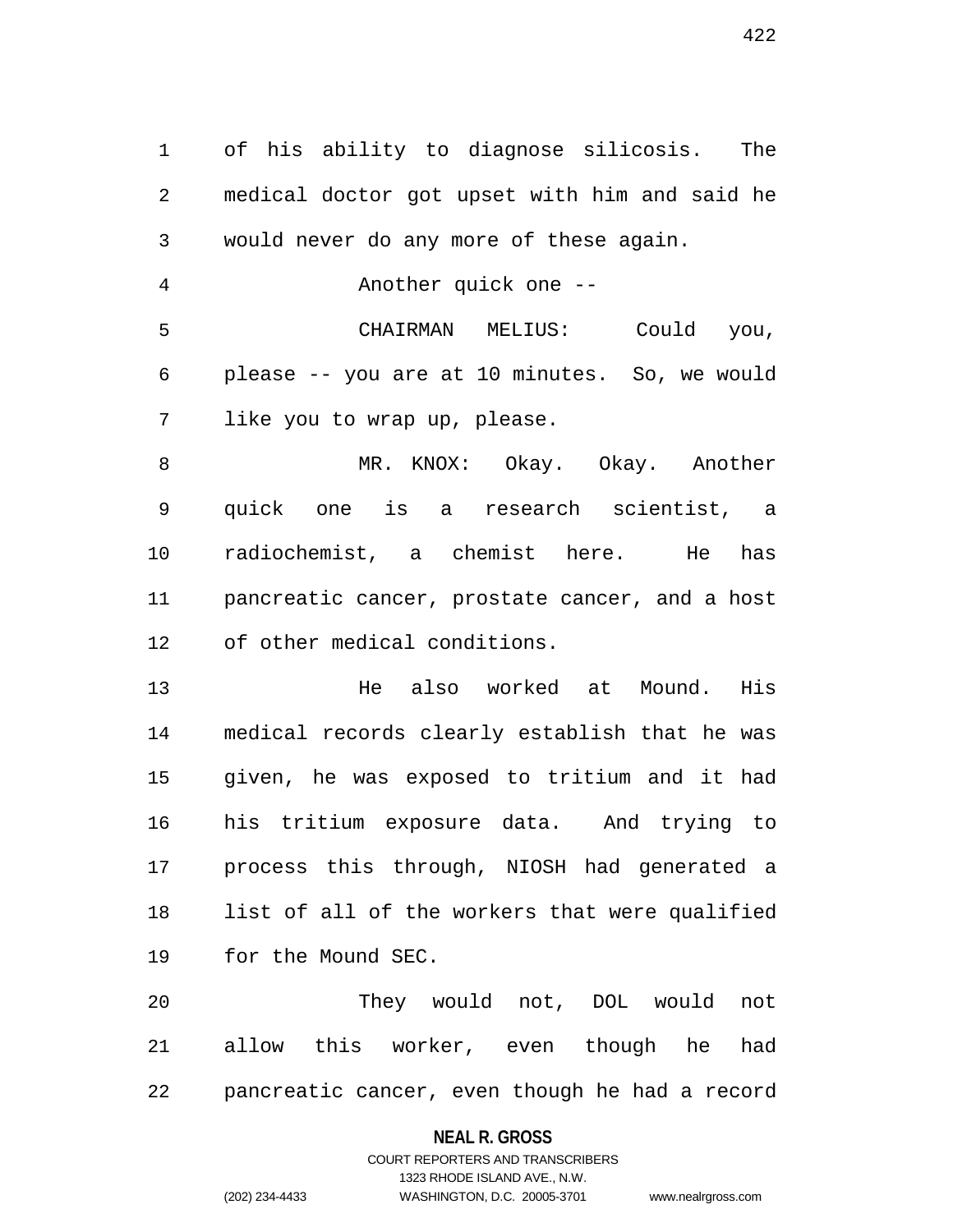1 that demonstrated that he had tritium 2 exposure, they would not allow him to be a 3 part of the SEC, simply because his name and 4 Social Security Number was not on the NIOSH 5 list. 6 But in looking at this thing even 7 further, the list is incomplete. A gentleman 8 just talked about incomplete records. 9 CHAIRMAN MELIUS: Yes, can we 10 please wrap up? 11 MR. KNOX: Yes. Okay. 12 CHAIRMAN MELIUS: You are well 13 over.

14 MR. KNOX: Well, the bottom line 15 is that the Mound SEC qualifications should 16 not be simply based upon the NIOSH list. It 17 is incomplete. The records have been lost. 18 It should simply be based on the official 19 dosimetry records.

20 Thank you.

21 CHAIRMAN MELIUS: Thank you, Mr.

22 Knox.

# **NEAL R. GROSS**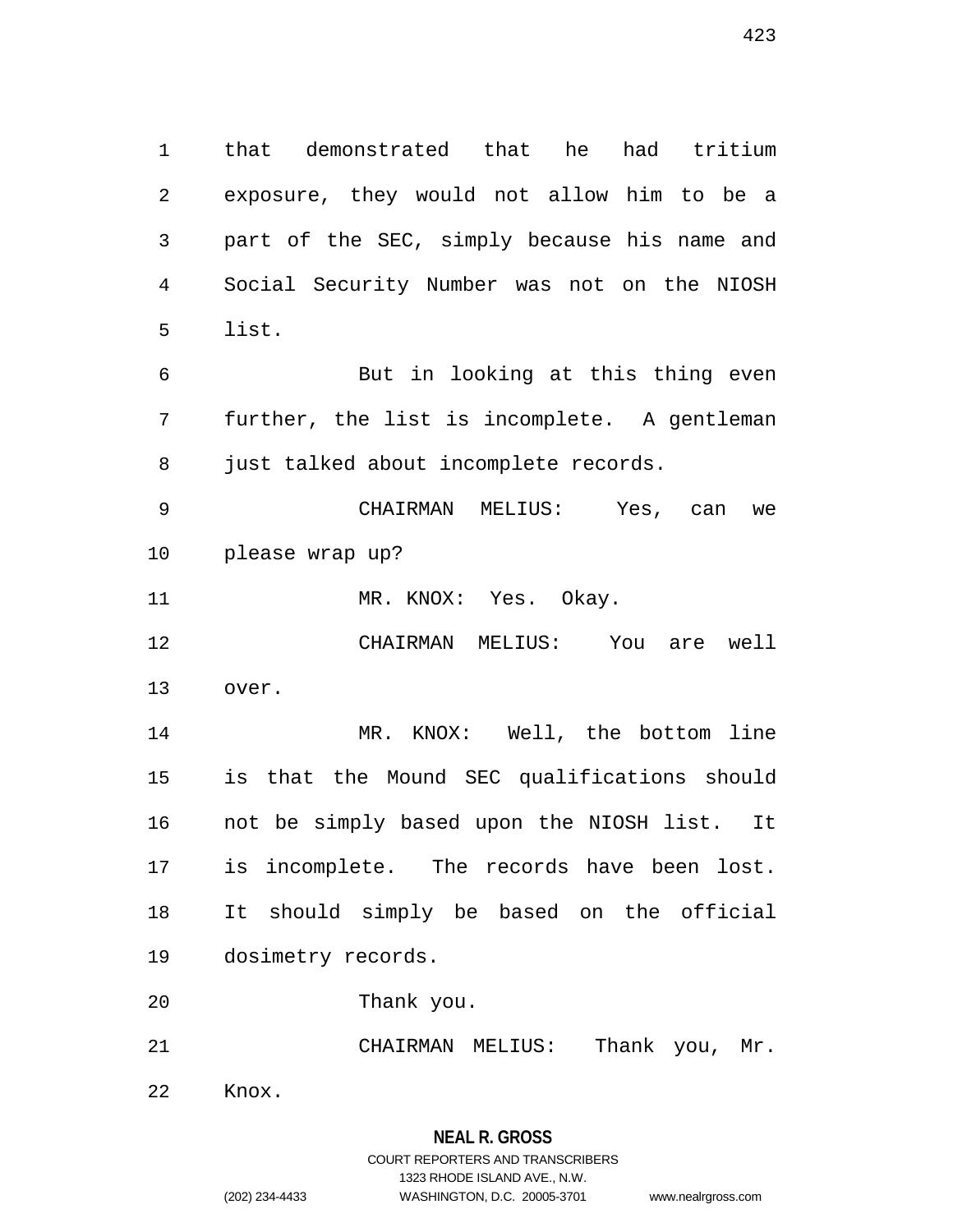1 Is there anybody else here from 2 Savannah River that would like to make 3 comments? Yes? 4 MS. SIMS: I wanted to thank you 5 for -- 6 CHAIRMAN MELIUS: Could you just -- 7 MS. SIMS: -- emphasizing how you 8 came up in the ranks at SRP -- 9 CHAIRMAN MELIUS: Can you please 10 give us your name first? 11 MS. SIMS: Joan Sims. 12 CHAIRMAN MELIUS: Okay. Thank 13 you, Ms. Sims. 14 MS. SIMS: I got all my records 15 from different places to send in. And every 16 time I would get one back, it would emphasize 17 that for three weeks I worked in the clerical 18 department and, then, also, in the service 19 department, which at that time that is the 20 only way you could get a job at Savannah 21 River.

22 CHAIRMAN MELIUS: Yes.

#### **NEAL R. GROSS**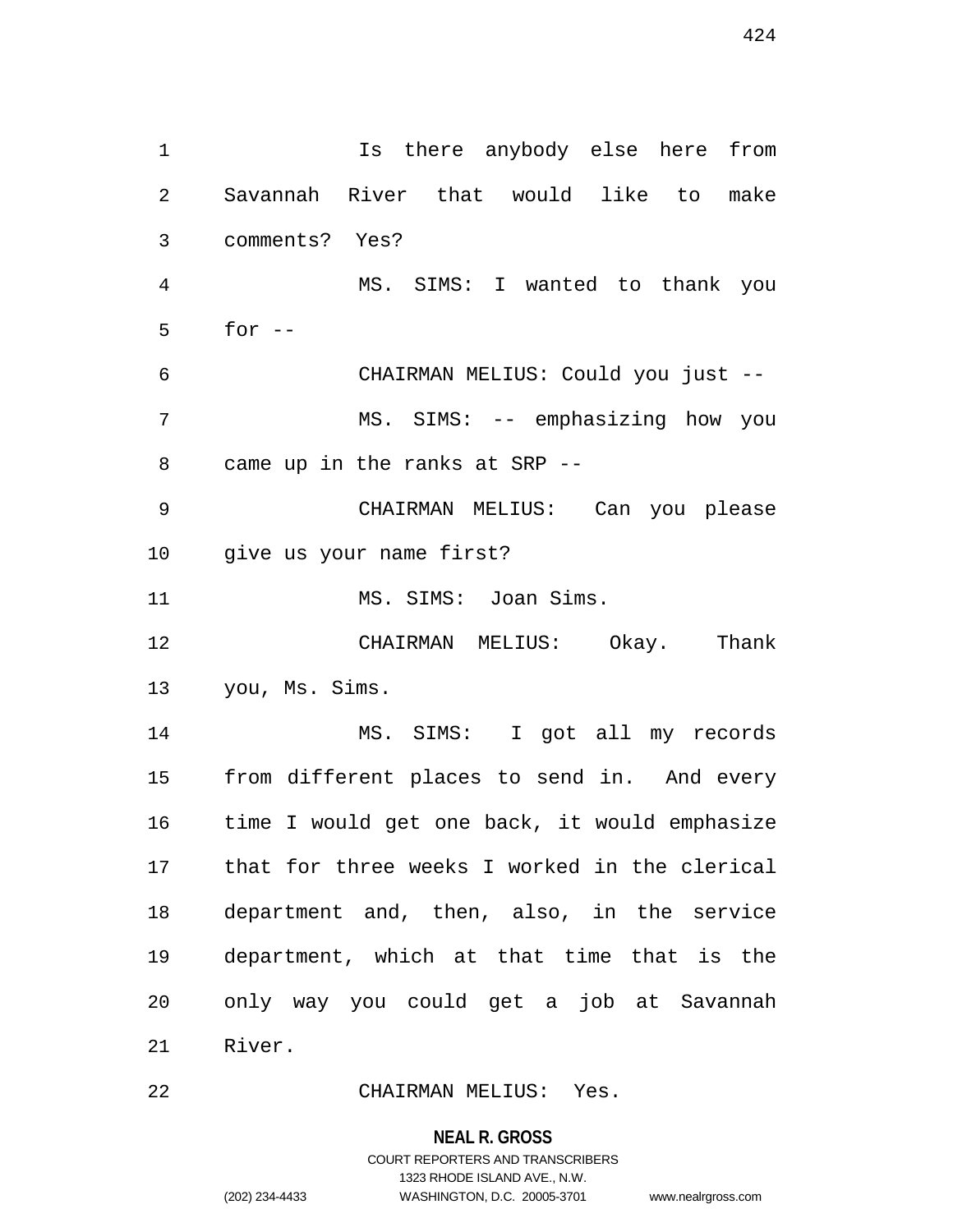1 MS. SIMS: What was I going to 2 say?

3 Like I said, three weeks, but also 4 for the last 10 years, I worked as an HP 5 inspector in just about every area out there 6 and covered all kinds of jobs.

7 So, a couple of years ago, I had 8 three cancerous spots and my lymph nodes 9 removed, and now I have got it on my arms. 10 And I am due for surgery March the 8th.

11 And all they ever thought to look 12 at was, well, she just worked in clerical or 13 she just worked as a janitor. Those were just 14 short days compared to 10 years. I even 15 worked in tritium in there, the 200 area.

16 CHAIRMAN MELIUS: No, we recognize 17 that people had many different duties at the 18 site, and it is not always reflected in the 19 title. And there are occasional problems with 20 the work records, and so forth, to that.

21 That is helpful. We appreciate 22 it, and we wish you luck with your surgery.

> **NEAL R. GROSS** COURT REPORTERS AND TRANSCRIBERS

> > 1323 RHODE ISLAND AVE., N.W.

(202) 234-4433 WASHINGTON, D.C. 20005-3701 www.nealrgross.com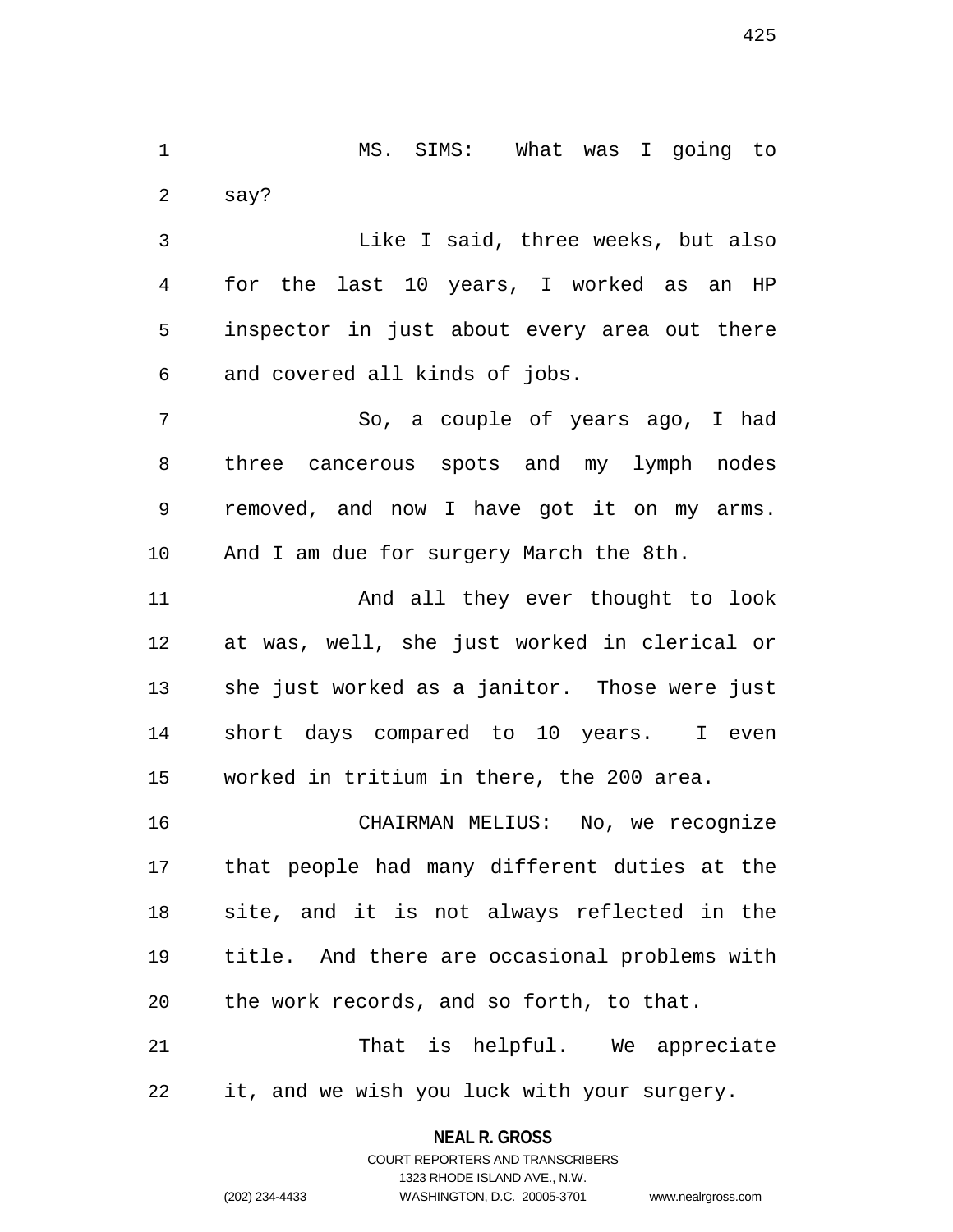1 MS. SIMS: Thank you. 2 MS. STALEY: Hi. My name is 3 Carrie Staley. My dad worked at the Savannah 4 River Site from 1951, I think, until 19 -- he 5 passed away in 1980. He was 55 years old. He 6 was a construction worker. He was a 7 carpenter. 8 And we went through the NIOSH 9 process, and we went all the way through the 10 appeal process. The person that met with us 11 for our appeal hearing came from Jacksonville, 12 Florida, forgot our daddy's record. 13 He mentioned that it was written 14 on the top of my dad's record in big letters, 15 "Why?" Why was it turned down? 16 The first time we had dose 17 reconstruction it was a higher number, pretty 18 close to 51 percent. When they did a second

19 dose reconstruction, the numbers went down. 20 And that is what he said, wrote on our record, 21 my dad's record, "Why?" But he failed to 22 bring those records with him to the hearing.

> **NEAL R. GROSS** COURT REPORTERS AND TRANSCRIBERS

1323 RHODE ISLAND AVE., N.W. (202) 234-4433 WASHINGTON, D.C. 20005-3701 www.nealrgross.com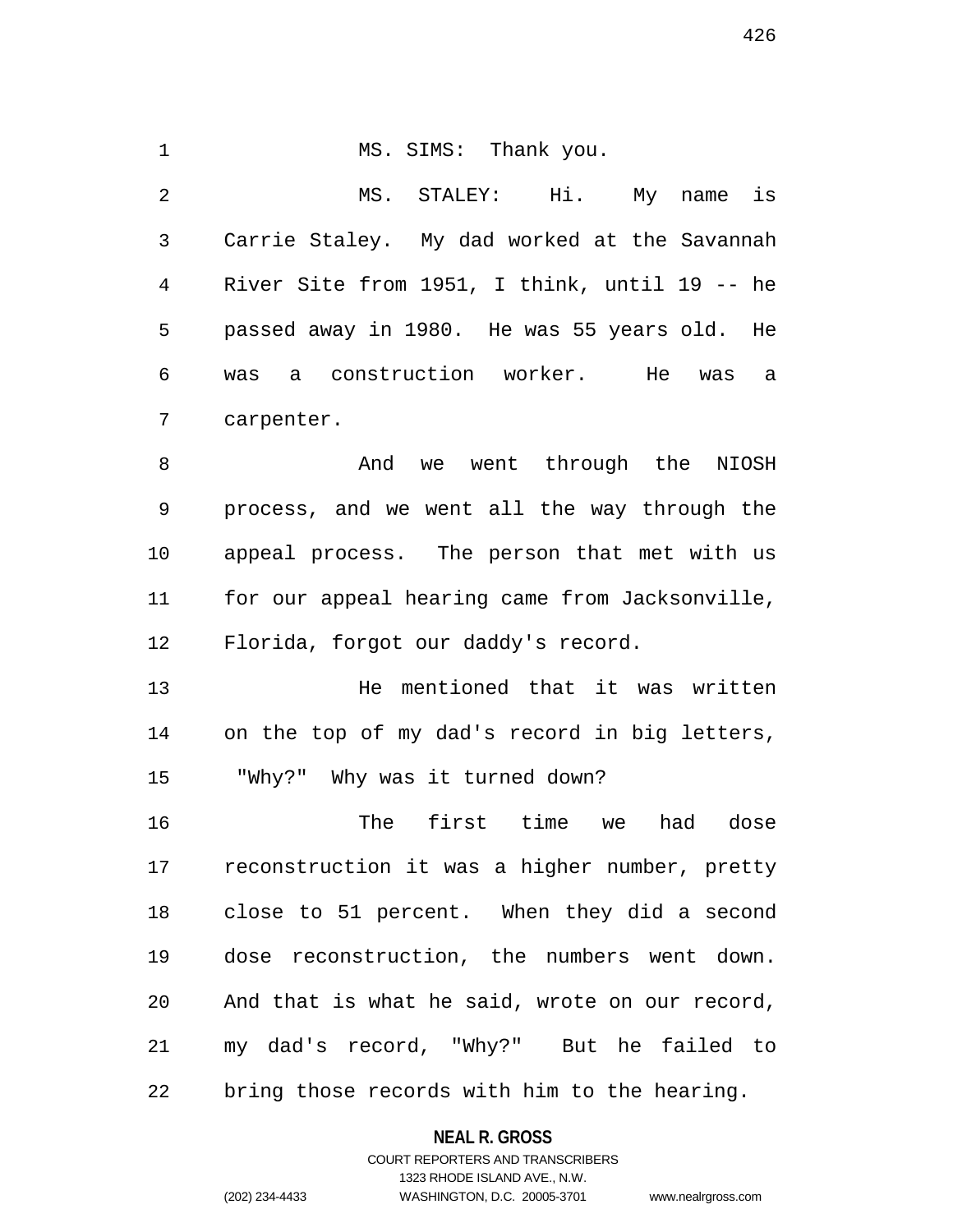1 My sisters and brothers, it's 12 2 of us. My dad sent all of us to college, and 3 my baby brother was 13 years old when my daddy 4 died at age 55, and he left money for my baby 5 brother to go to college.

6 He has never gotten, my baby 7 brother has never gotten his monies from my 8 daddy's work out at the site. My mother 9 passed away before a claim was done, and we 10 have been working with this over -- I think it 11 came out in like 2001, and never got any 12 results, any compensation.

13 He had colon cancer, and I know 14 that at age 55 with the work conditions that 15 he worked at, there was no way to record 16 whatever radiation uptake they were taking in 17 the early years, in the early 1950s and '60s.

18 So, they asked us, when we did our 19 hearing, to give them information from people 20 who worked with my father, people that he rode 21 to work with. They, too, had cancer. And I 22 was just thinking they are waiting for

## **NEAL R. GROSS**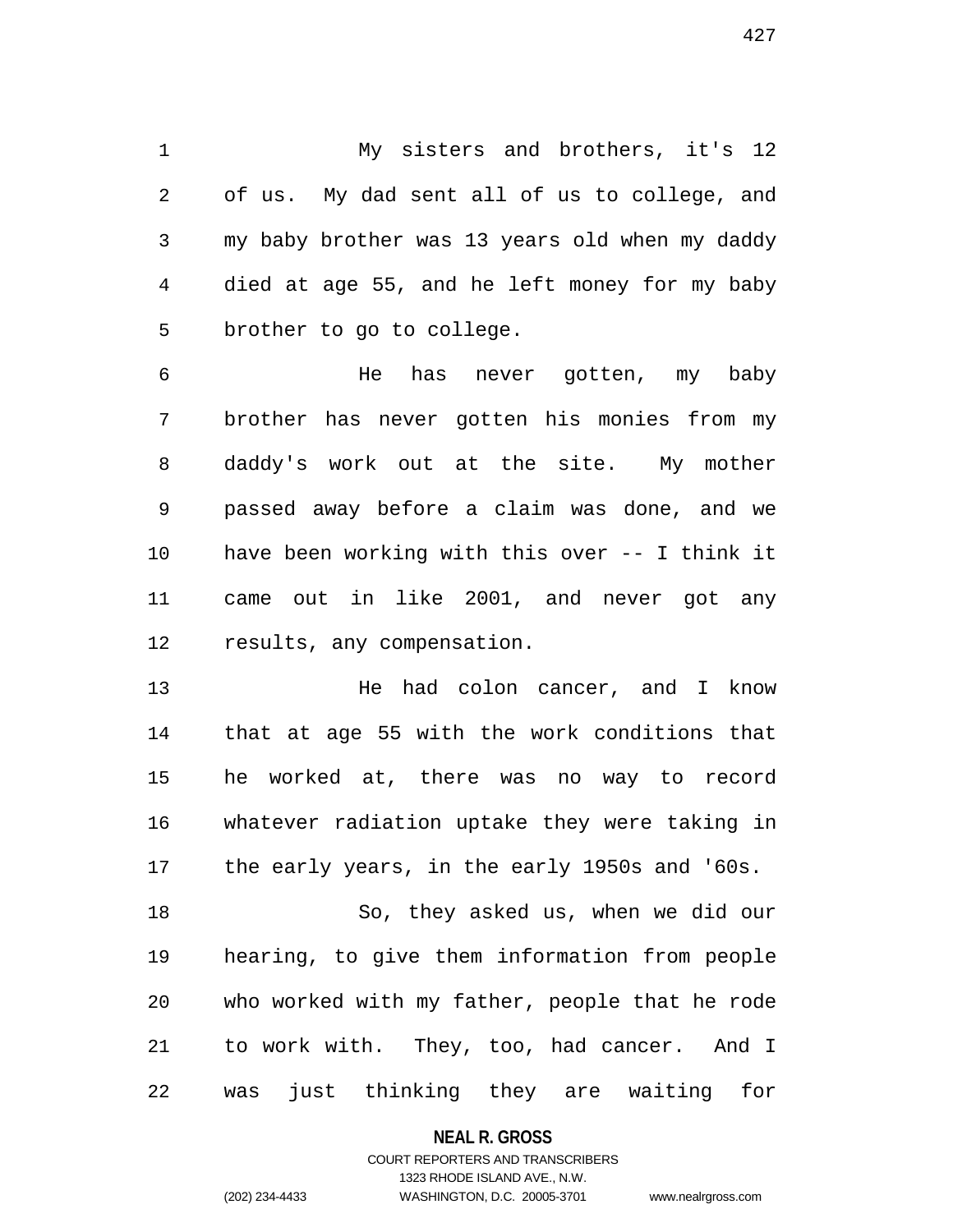1 everybody to die before they could finish 2 reevaluating our case. The people that wrote 3 the letters, they were already passed away.

4 And I don't understand, you know, 5 if they gave them information from the word of 6 mouth of a person that worked with him, why 7 can't NIOSH receive that information? And 8 what kind of data are you using? Because if 9 they didn't have any records, then where are 10 you getting your information from?

11 And I would hope that you all 12 would reconsider that because it has been over 13 a number of years, and my baby brother had to 14 go -- I mean, he was 13 years old when my 15 daddy passed away and never received any 16 portion of any of the amount of monies that 17 was supposed to be sent to him at that time. 18 So, please reconsider.

19 CHAIRMAN MELIUS: Okay. Yes, 20 thank you.

21 And we are not allowed to discuss 22 individual cases, but there are people from

**NEAL R. GROSS**

COURT REPORTERS AND TRANSCRIBERS 1323 RHODE ISLAND AVE., N.W. (202) 234-4433 WASHINGTON, D.C. 20005-3701 www.nealrgross.com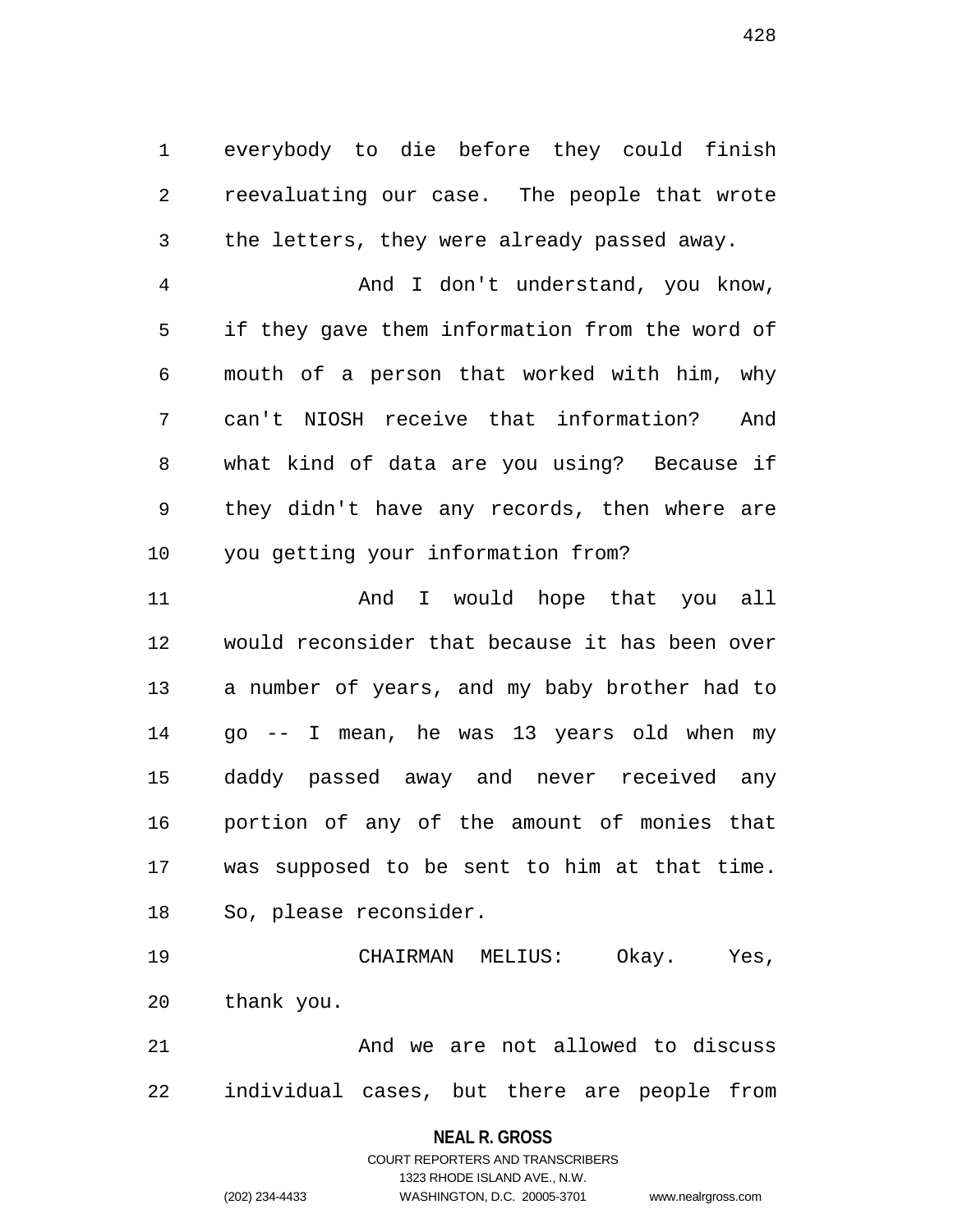1 NIOSH here. Right to your left is Stu 2 Hinnefeld, and maybe if you -- 3 MS. STALEY: Where? 4 CHAIRMAN MELIUS: Right behind 5 you. And maybe he can talk to you, and at 6 least get the information and follow up with 7 you. 8 Yes, sir? 9 MR. MILLS: My name is Roy Mills, 10 and I live in Aiken, and have been in Aiken 11 almost all my life. 12 My request is, for the passage of 13 this, is on behalf of my two children who are 14 42 and 37 currently. My wife at the time 15 worked at Savannah River Plant in the late 16 '60s. She died of malignant melanoma when she 17 was 31 years old, and I had a 5-year-old and a 18 2-year-old when she passed away. 19 My thing is that the NIOSH, if a 20 person, if you are at 45 and I am 50, you 21 know, if you are a little bit pregnant, you 22 are all the way pregnant kind of a thing, but

> **NEAL R. GROSS** COURT REPORTERS AND TRANSCRIBERS

> > 1323 RHODE ISLAND AVE., N.W.

(202) 234-4433 WASHINGTON, D.C. 20005-3701 www.nealrgross.com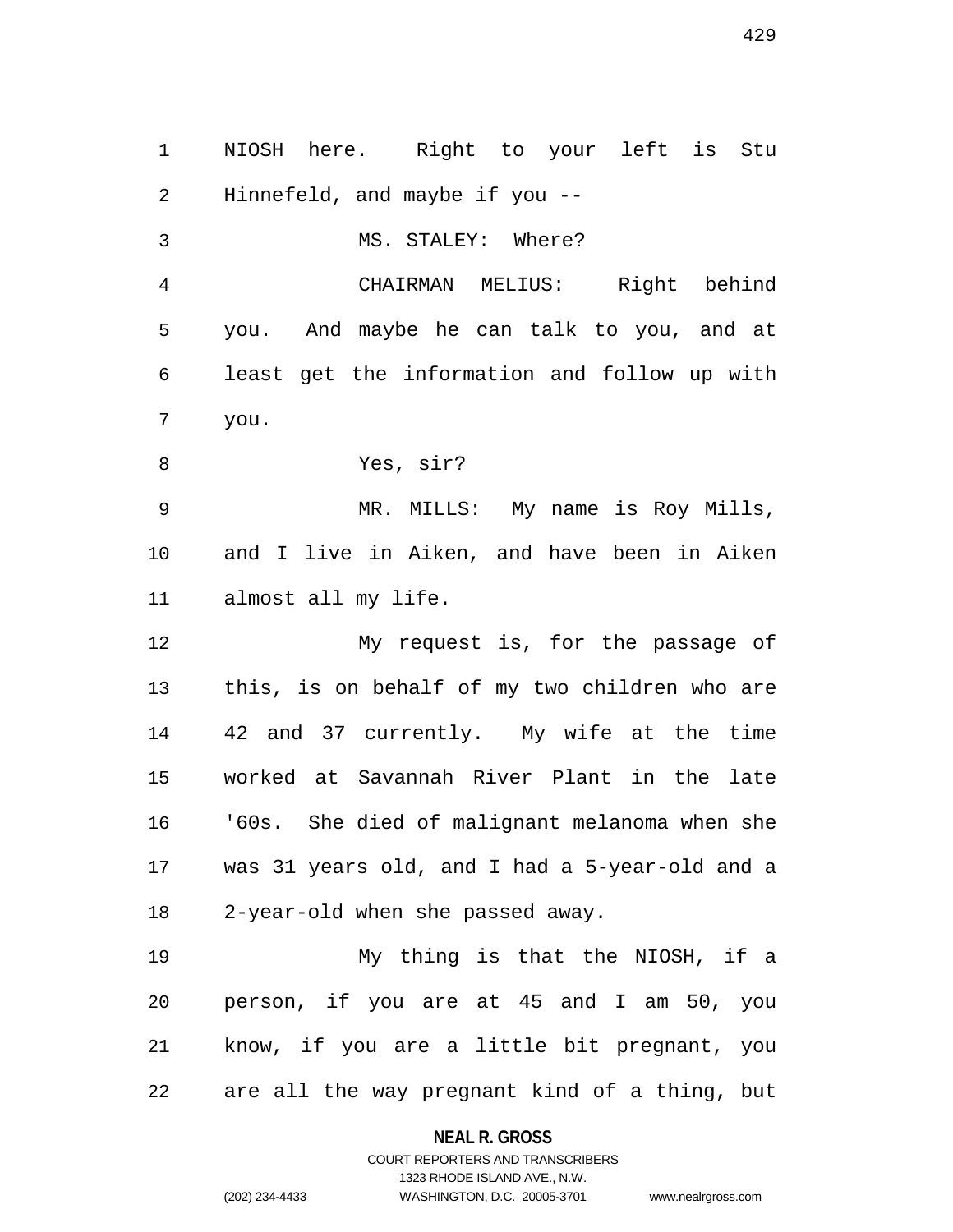1 in any event, I would like to see this passed, 2 so that the benefit for my children could come 3 forward.

4 My daughter, who is one of the 5 survivors, had a little 2-year-old son, my 6 grandson, who was diagnosed with leukemia when 7 he was 2 years old. And I am happy to report 8 that he is, as of this point, 100 percent. He 9 just turned 9. So, he is doing great.

10 But, in any event, whether that is 11 any relevance or not, I would like to see this 12 passed forward and more consideration.

13 **In one instance, the plant records** 14 that were, the Savannah River Site records 15 that were forwarded didn't have that she 16 worked in a certain area that I have now 17 established that it was, she did work in that 18 area. So, there is some, could have been 19 exposure.

20 I started this at the very start, 21 when it came out in 2001. Here it is 2011. 22 But just about the time I get ready to give

## **NEAL R. GROSS**

## COURT REPORTERS AND TRANSCRIBERS 1323 RHODE ISLAND AVE., N.W. (202) 234-4433 WASHINGTON, D.C. 20005-3701 www.nealrgross.com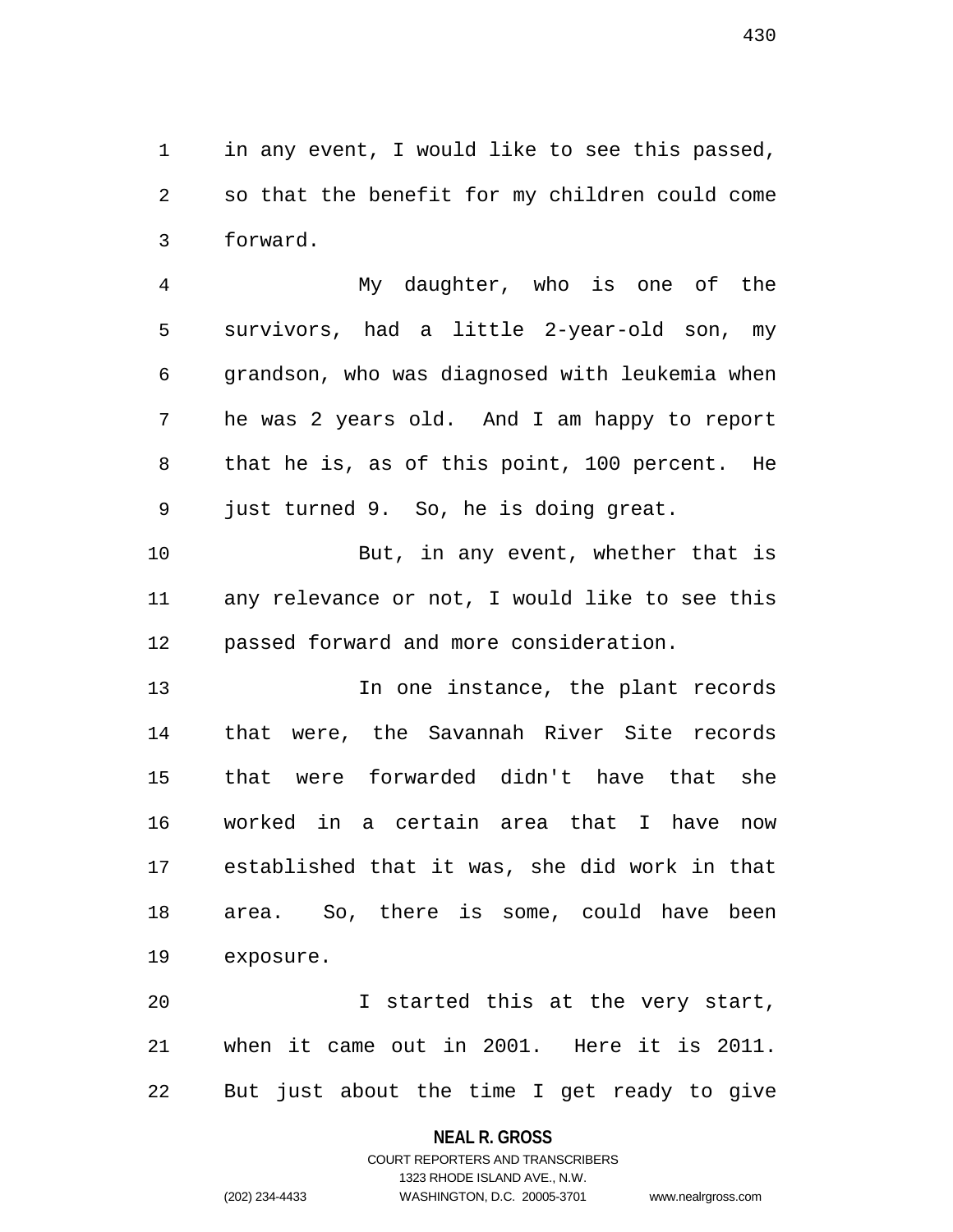1 up, something new comes up, so I continue to 2 fight.

3 CHAIRMAN MELIUS: Okay.

4 MR. MILLS: Thank you for your 5 consideration.

6 CHAIRMAN MELIUS: Well, I think if 7 you have new information, you might want to 8 talk to Mr. Hinnefeld or somebody here from 9 NIOSH just to talk about the procedure for 10 dealing with that.

11 MR. MILLS: Thank you.

12 CHAIRMAN MELIUS: And thank you 13 for your information and do that.

14 Okay. Anybody else from Savannah 15 River that would like to speak?

16 (No response.)

17 Okay. If not, we have one other 18 person here who has been patient for us, and 19 then we will go to the phone. But, first, 20 Donna Hand.

21 MS. HAND: Donna Hand. I am a 22 worker advocate and, also, an authorized

**NEAL R. GROSS**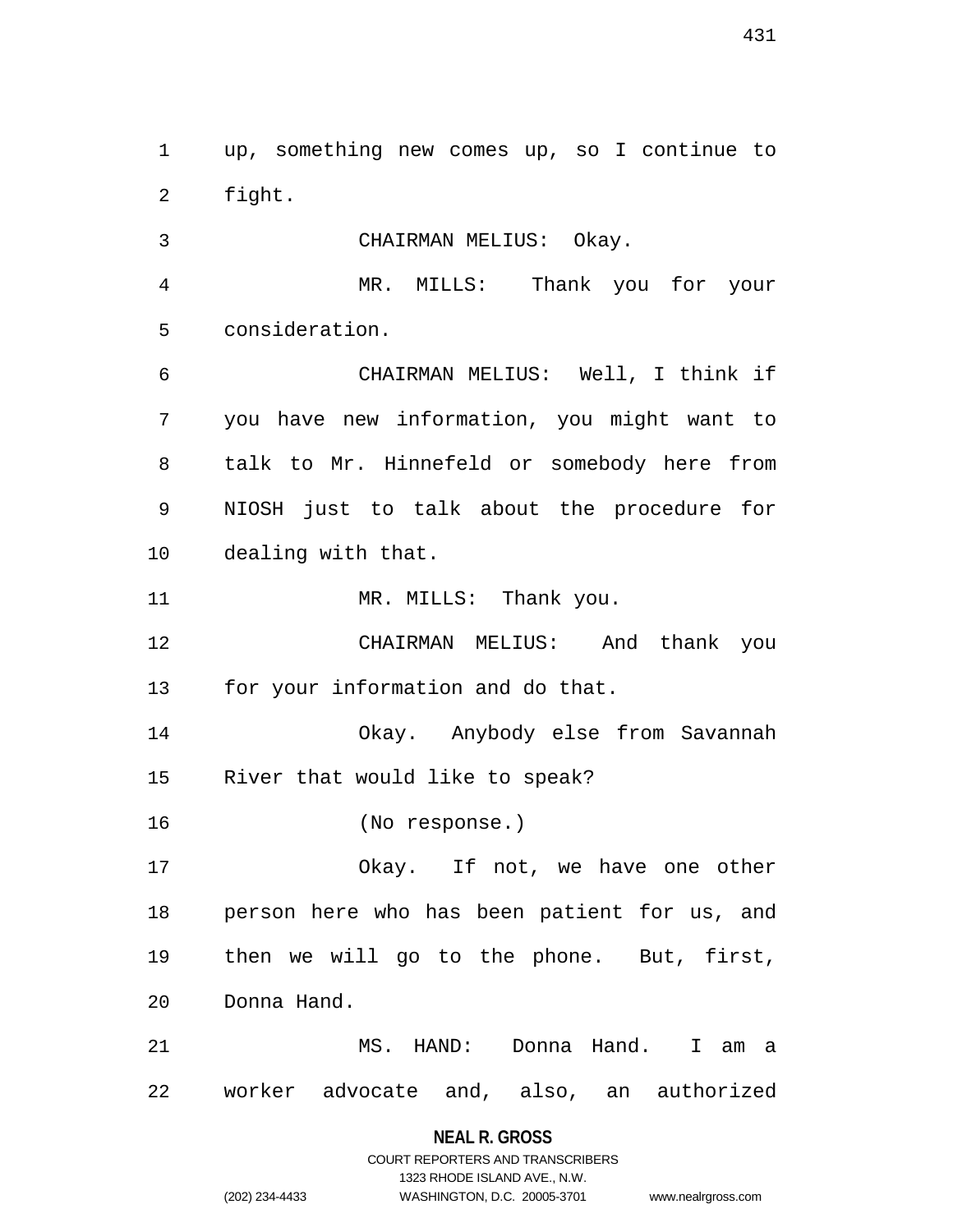1 representative for a survivor claimant at 2 Savannah River. And that is the one I am 3 talking to you about tonight, the problem 4 there.

5 In a closeout interview with the 6 OCAS-1, whenever you disagree with the 7 radiation dose because you point out to them 8 certain things that they did not capture, they 9 inform us there is nothing they can do about 10 it; you have to discuss that over when you get 11 to FAB at Department of Labor.

12 So, then, when we go to the 13 Department of Labor, and we have the FAB 14 hearing, we say, "We want to discuss the 15 application of the method and how come certain 16 radiation doses were not considered, 17 specifically incidents?"

18 They, in turn, say, "No, you're 19 talking about the method, which is binding. 20 So, therefore, we can't talk to you about it." 21 And it doesn't go anywhere.

22 The federal regulations in 42 CFR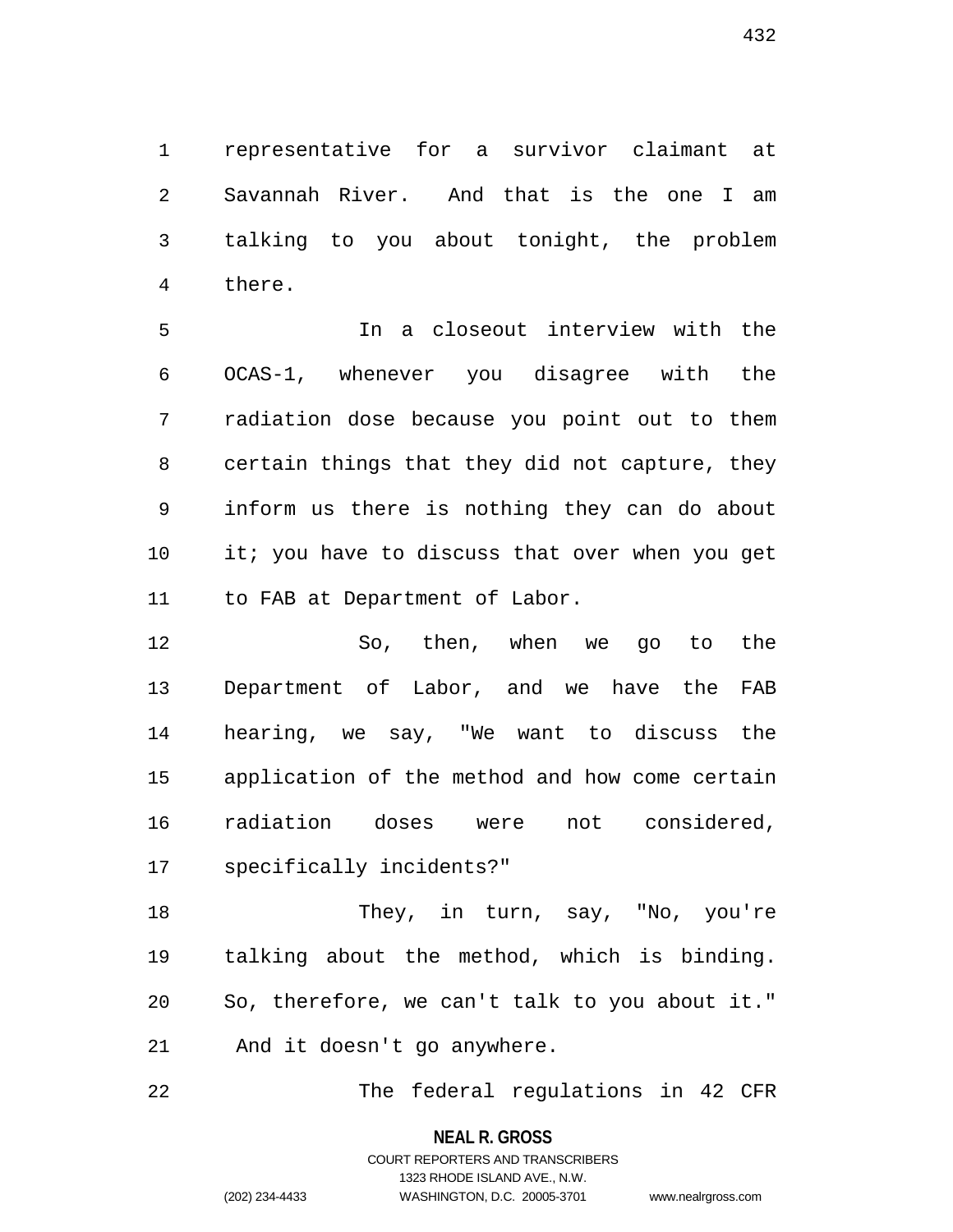1 82 and 81 also require in that stipulation 2 that we can ask a review. A review is done by 3 an independent party at NIOSH. It is not done 4 by the Department of Labor's health physicist. 5 A rework is done by them, and they can send 6 it back over. However, a review is separate.

7 But yet they are using the term 8 "review" to mean that the Department of Labor 9 gets to review it. So, therefore, that 10 entitlement that these claimants are entitled 11 to is a review of the radiation dose by an 12 independent party, is being denied.

13 When we get the application and 14 the independent review and the methods that 15 are done by the federal regulations and 16 statute, these methods are in the law and you 17 are supposed to establish the guidelines. 18 However, when they do the dose reconstruction 19 for one year, and then, all of a sudden, it 20 comes back the next time and the only thing 21 that was changed was maybe employment or 22 another cancer, they say, oh, we're going to

## **NEAL R. GROSS**

## COURT REPORTERS AND TRANSCRIBERS 1323 RHODE ISLAND AVE., N.W. (202) 234-4433 WASHINGTON, D.C. 20005-3701 www.nealrgross.com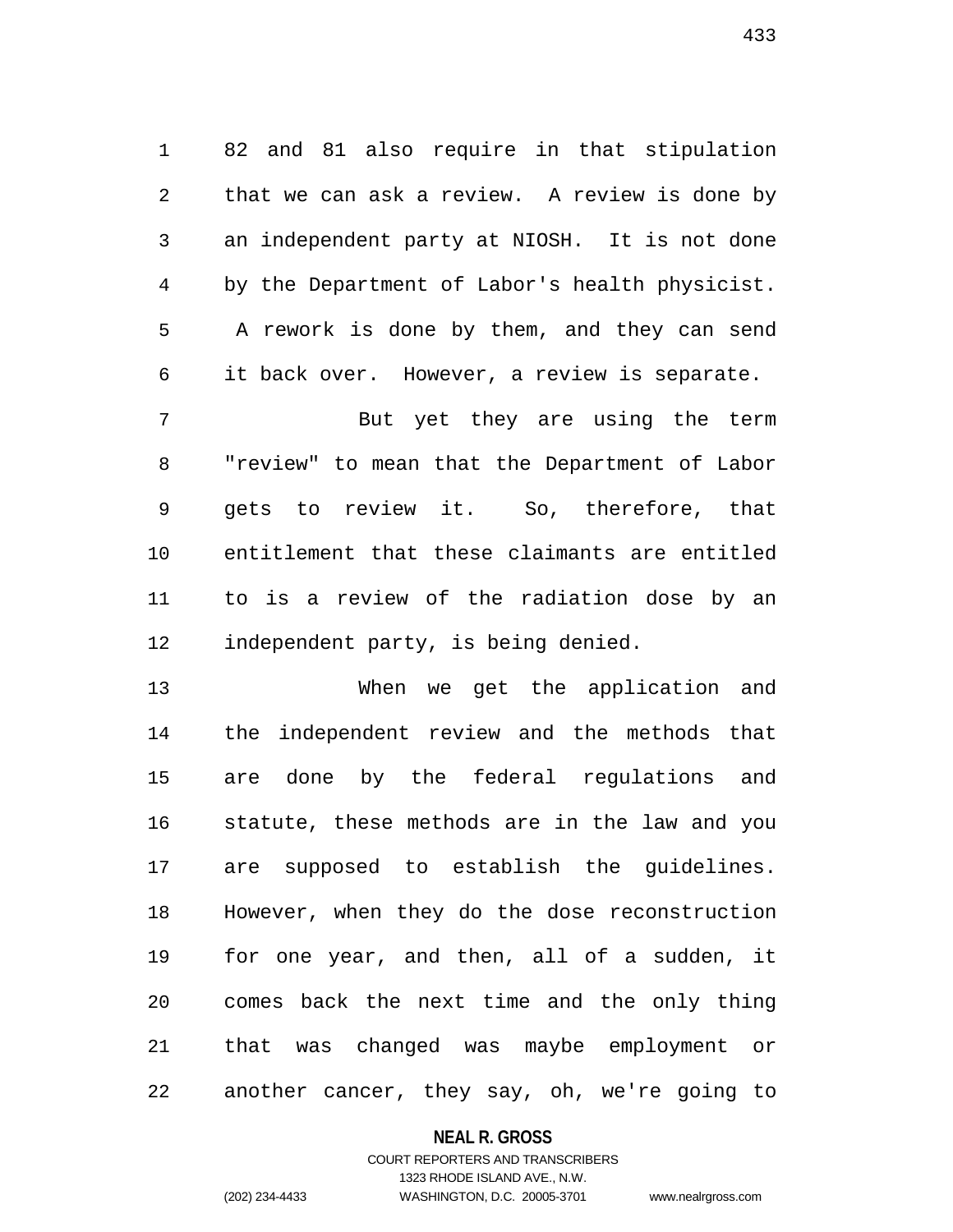1 do the 50th percentile now. So, they reduce 2 everything back to 50 percent, where before 3 you were at the 95th percentile.

4 And they said, "This is the 5 current method." No, this is the application 6 of a method. This is not a method.

7 The guidelines have not been 8 changed. The regulations have not been 9 changed, and the statute has not been changed. 10 However, they, on their own, will go ahead and 11 do this.

12 For a particular case, this is a 13 laborer. He worked in the reactor areas, 200 14 area, and 773A building. He had multiple 15 myeloma. He worked from '52 to '78.

16 His dose, external dose, went from 17 57 rems to 12 rems. His ambient dose, onsite 18 ambient dose, went from 2.5 rems to 1.1. His 19 medical X-ray went from .890 rems to .240. 20 These are medical. Why would that have 21 changed? Why was it cut in half? It didn't 22 change anything in 2004, but in 2009 it

#### **NEAL R. GROSS**

## COURT REPORTERS AND TRANSCRIBERS 1323 RHODE ISLAND AVE., N.W. (202) 234-4433 WASHINGTON, D.C. 20005-3701 www.nealrgross.com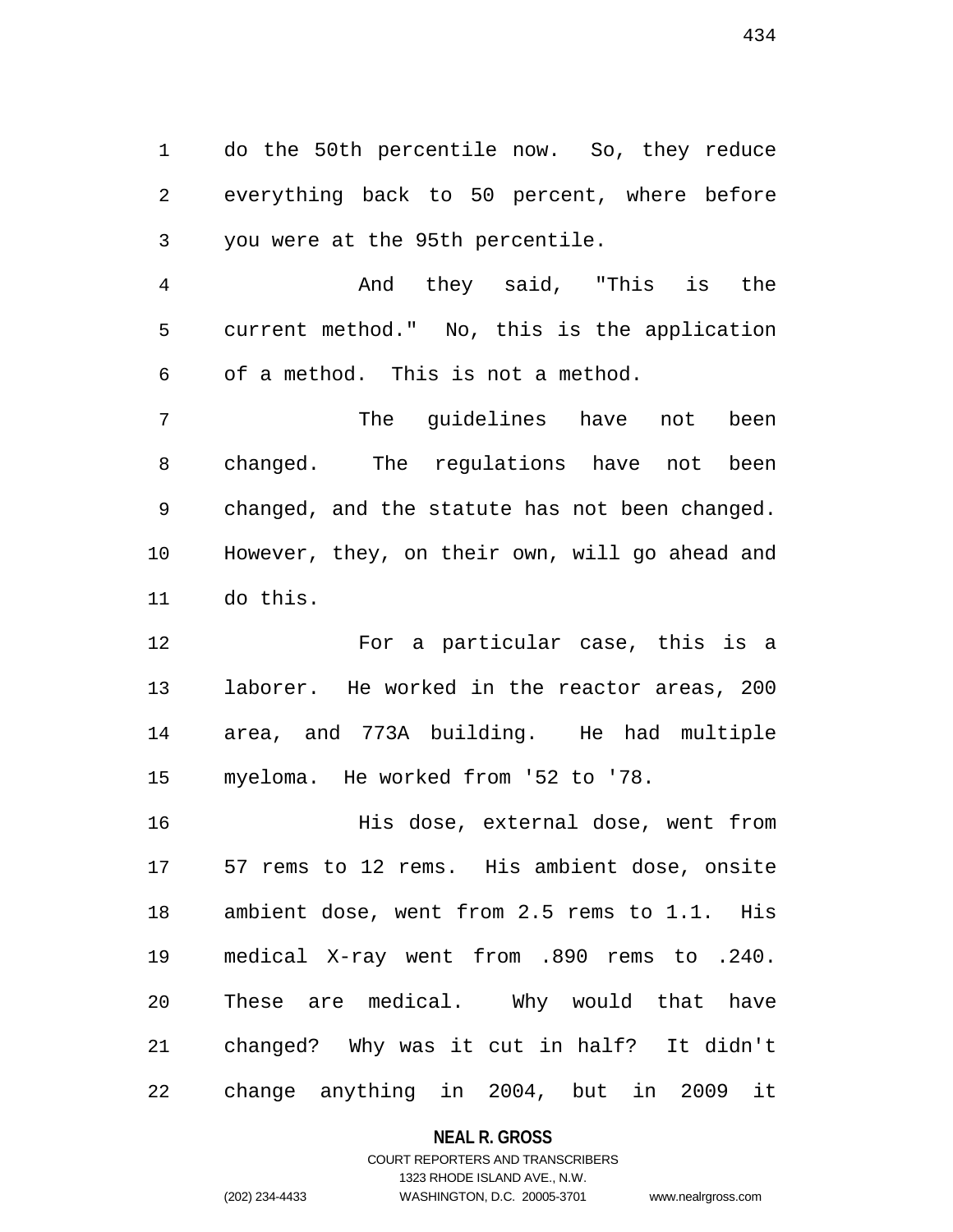1 changed.

2 Internal dose, it did go up. So, 3 we appreciate that, 5.7 up to 16. But, still, 4 the overall dose was cut in half. 5 In the report, on the first report 6 that this went to NIOSH with, this gentleman 7 had in the file where he was hurt in the 8 manhole where there was bluish fumes. We 9 presume that that must have been the reactor 10 area, bluish fumes. But because there were 11 bluish fumes and there were vapors, they would 12 not do a dose reconstruction for that 13 incident. 14 Upon obtaining the copy of the 15 file that NIOSH had on this worker, he was 16 also exposed, and in his file, to uranium to 17 the face and plutonium to the face. Just 18 received that newest report. They ignored 19 those incidents as well, even though it is 20 actually in the file. 21 So, you have a report that has, 22 you know, you are supposed to include all

> **NEAL R. GROSS** COURT REPORTERS AND TRANSCRIBERS

1323 RHODE ISLAND AVE., N.W. (202) 234-4433 WASHINGTON, D.C. 20005-3701 www.nealrgross.com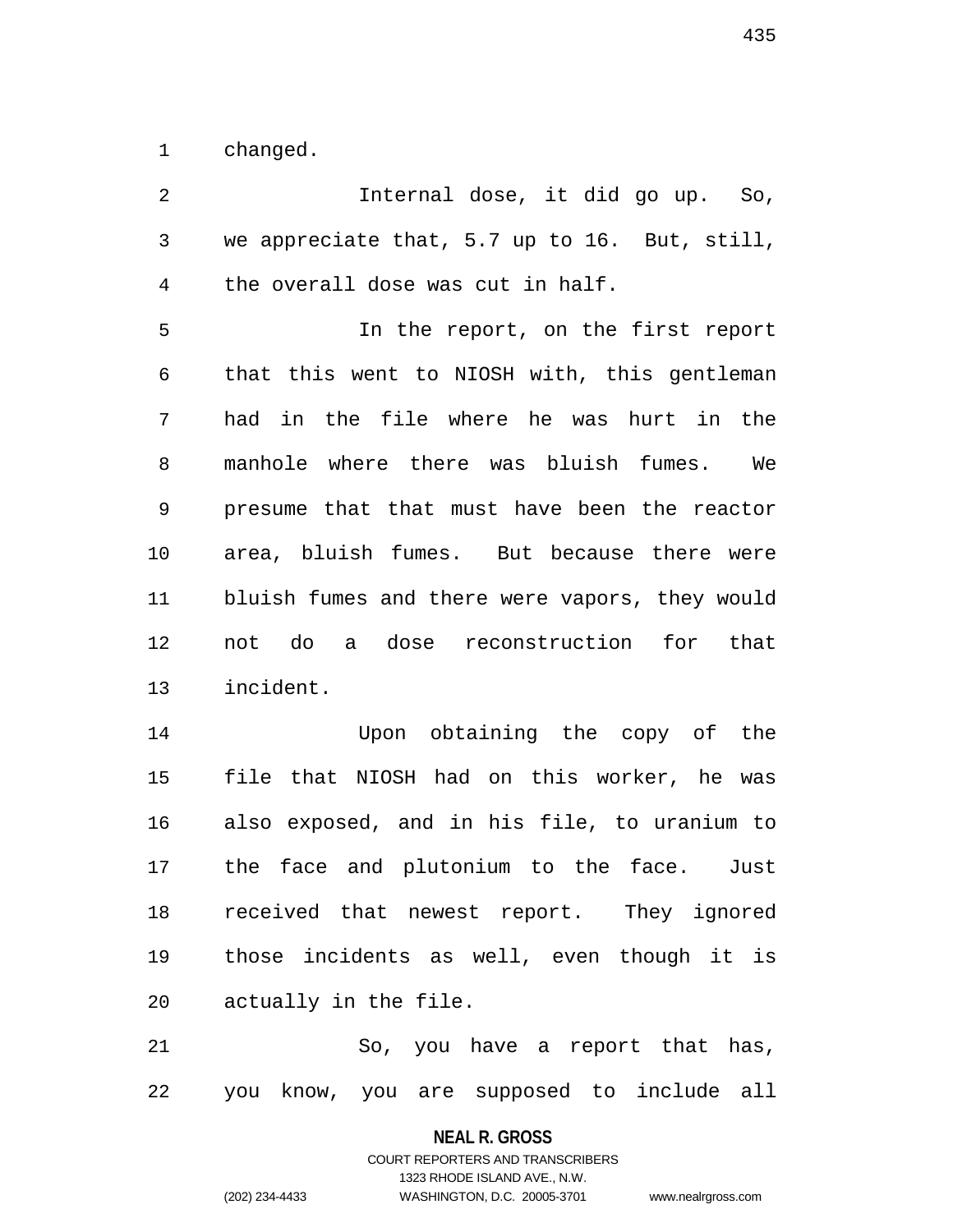1 incidents. It is documented. Yet, they still 2 deny it.

3 If you are going to have -- and 4 you won't deal with anything unless the 5 Department of Labor sends it over to NIOSH, 6 and this is what they are telling me, but then 7 NIOSH refuses to send over cancers or 8 employment and employment duties, how can that 9 NIOSH do a dose reconstruction that is 10 accurate?

11 And if you are going to do a 12 Special Exposure Cohort petition and you 13 define it after your Work Group Committee has 14 met, your Advisory Committee has met, SC&A has 15 done an audit, the Department of Labor was 16 involved as far as implementing that, then 17 once it is put in the Federal Register, please 18 do not renegotiate that definition because you 19 have established by law that that's a Special 20 Exposure Cohort petition, defined it, and 21 these workers meet that criteria as it is 22 established in the Federal Register. To

#### **NEAL R. GROSS**

# COURT REPORTERS AND TRANSCRIBERS 1323 RHODE ISLAND AVE., N.W. (202) 234-4433 WASHINGTON, D.C. 20005-3701 www.nealrgross.com

436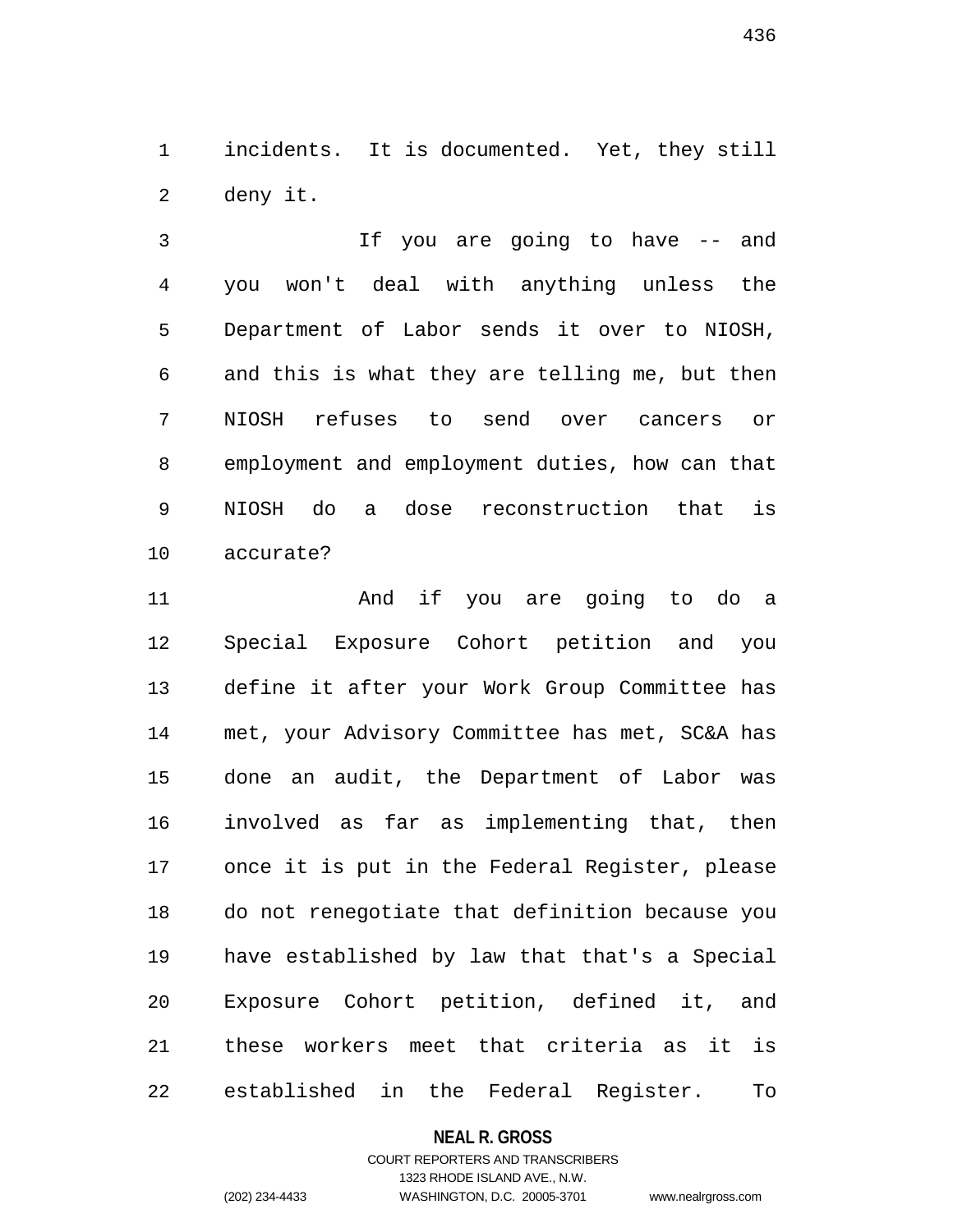1 redefine it is really doing backdoor 2 legislation.

3 The other thing is that these 4 people deserve the Special Exposure Cohort 5 petition because you do not have the data for 6 them at this time. 83.14, and the preamble it 7 says, if you do not have the current data, you 8 are to issue a Special Exposure Cohort. If 9 later on you find the data, the Secretary has 10 the right, then, to withdraw that petition. 11 But, until then, that is what you are supposed 12 to be doing, according to the regulations. I 13 have never seen it implemented.

14 Thank you.

15 CHAIRMAN MELIUS: Thank you.

16 Okay. Is there anybody on the 17 telephone who would like to make public 18 comments?

19 MS. BONSIGNORE: Yes, Dr. Melius, 20 this is Antoinette Bonsignore.

21 CHAIRMAN MELIUS: Okay, go ahead.

22 MS. BONSIGNORE: I would just like

**NEAL R. GROSS** COURT REPORTERS AND TRANSCRIBERS

1323 RHODE ISLAND AVE., N.W.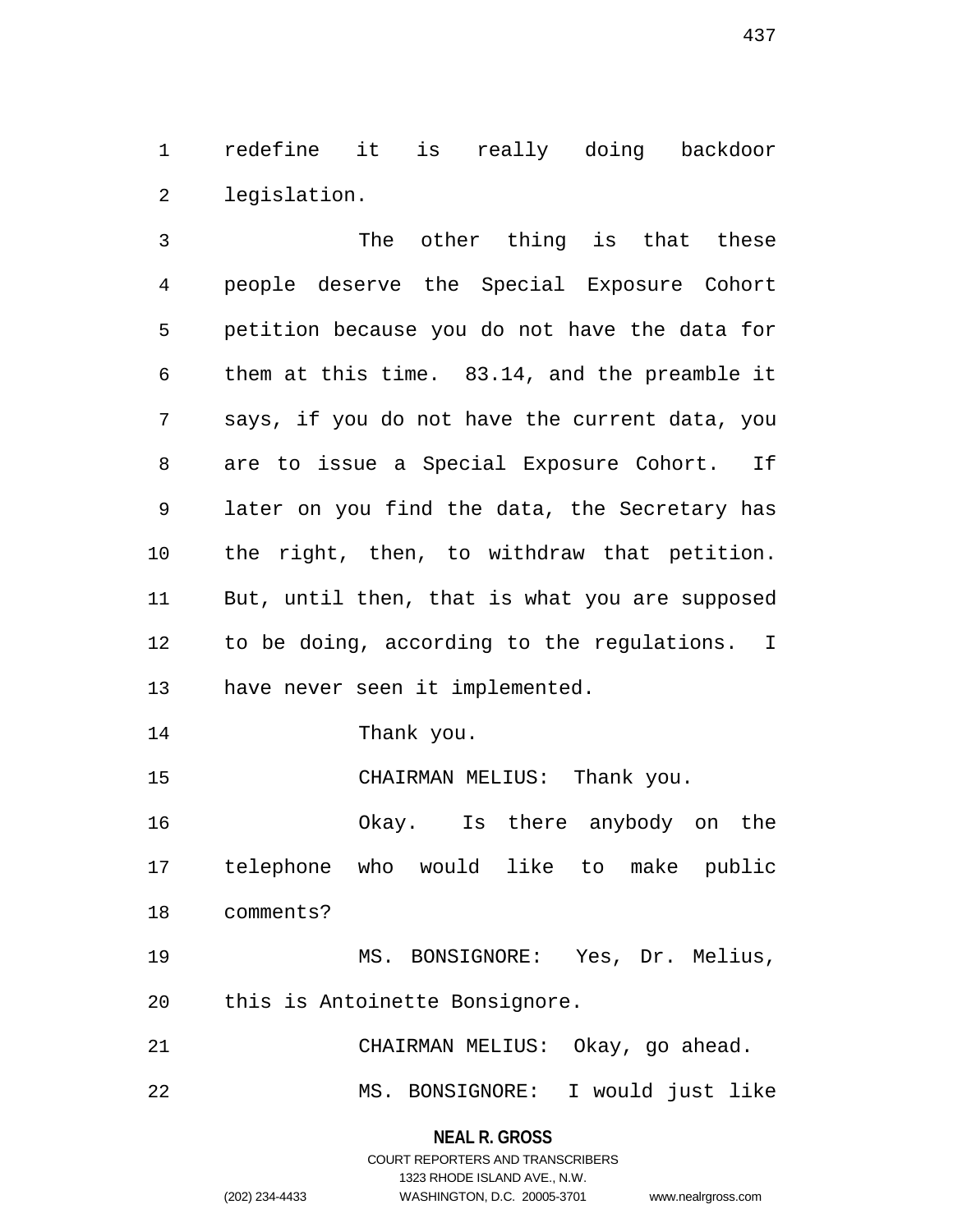1 to take a moment to thank the Advisory Board 2 on behalf of the Linde workers and their 3 families. They are very happy tonight that 4 this petition has finally been approved for 5 the time period that it was today. And I am 6 glad that the Board, after much considered 7 deliberation over the past few months, has 8 finally provided these workers with the 9 justice they have waited so long for. So, 10 thank you. 11 CHAIRMAN MELIUS: Thank you, 12 Antoinette. 13 Anybody else on the phone who 14 would like to make public comments? 15 (No response.) 16 Okay. Hearing nobody, anybody 17 else in the audience? 18 (No response.) 19 Okay. We appreciate your coming 20 today. There are people from NIOSH that are 21 here. If you have specific questions, they 22 can help you. If not, thanks.

## **NEAL R. GROSS**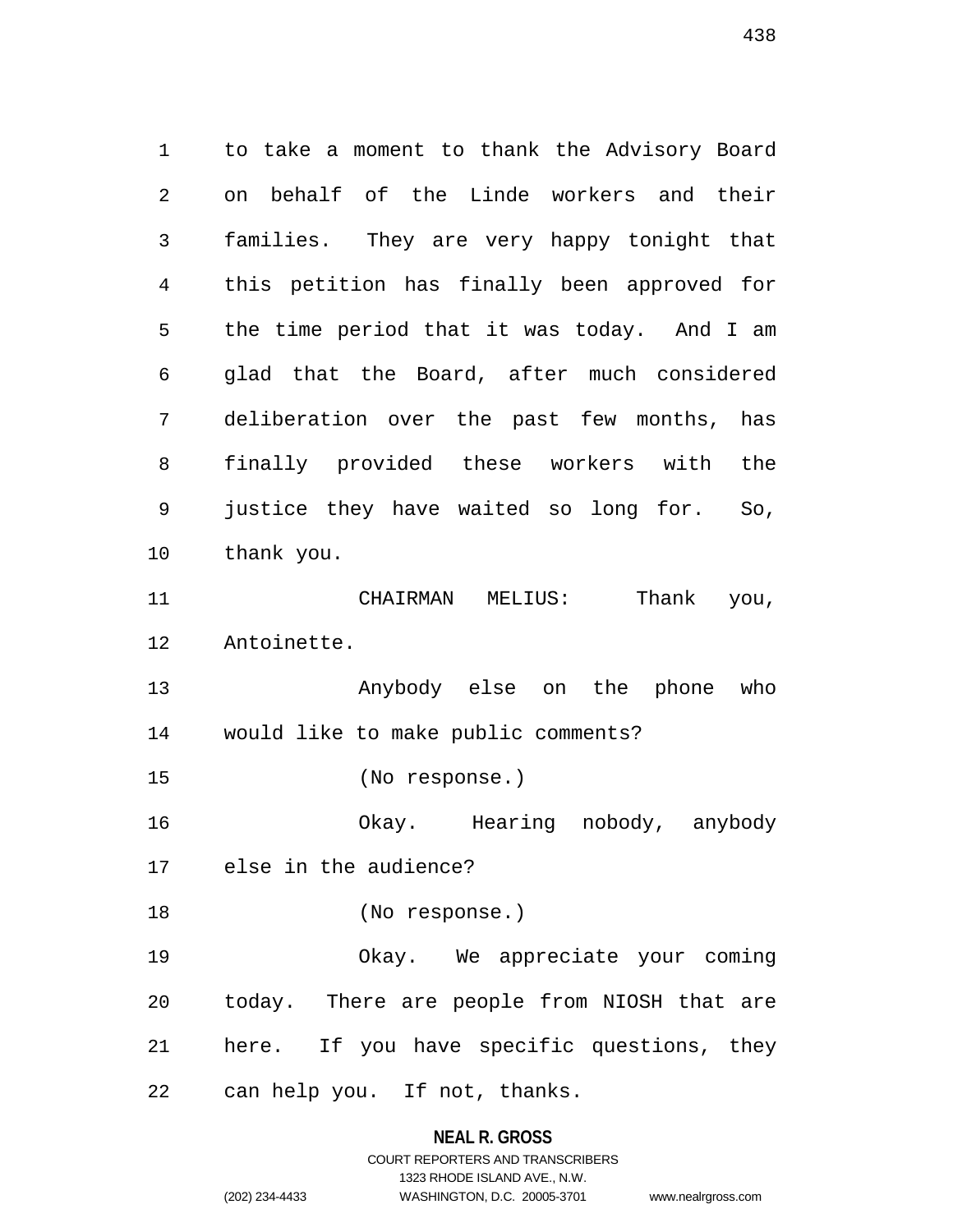1 And, Board Members, we will see 2 you all tomorrow morning, 8:15, bright and 3 early, and we should have an agenda. We plan 4 to finish up on time by 10:30. 5 (Whereupon, at 6:07 p.m., the 6 proceedings in the above-entitled matter were 7 adjourned for the day, to reconvene the 8 following day, Friday, February 25, 2011, at 9 8:15 a.m.) 10 11 12 13 14 15 16 17 18 19 20 21 22